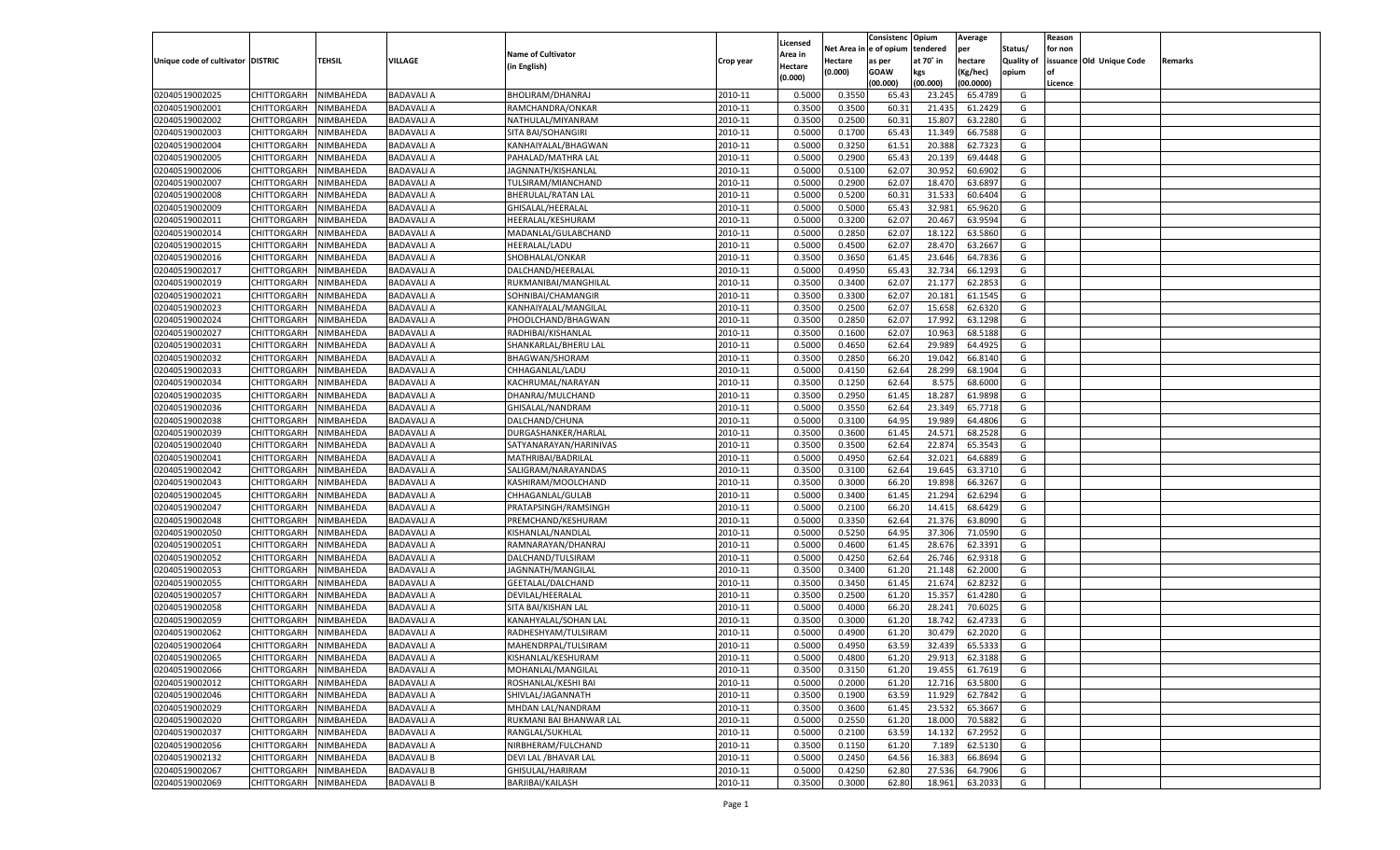|                                   |                       |                  |                   |                                     |           |                           |          | Consistenc  | Opium     | Average   |                   | Reason  |                          |         |
|-----------------------------------|-----------------------|------------------|-------------------|-------------------------------------|-----------|---------------------------|----------|-------------|-----------|-----------|-------------------|---------|--------------------------|---------|
|                                   |                       |                  |                   | <b>Name of Cultivator</b>           |           | Licensed                  | Net Area | e of opium  | tendered  | per       | Status/           | for non |                          |         |
| Unique code of cultivator DISTRIC |                       | <b>TEHSIL</b>    | VILLAGE           | (in English)                        | Crop year | <b>Area in</b><br>Hectare | Hectare  | as per      | at 70° in | hectare   | <b>Quality of</b> |         | issuance Old Unique Code | Remarks |
|                                   |                       |                  |                   |                                     |           | (0.000)                   | (0.000)  | <b>GOAW</b> | kgs       | (Kg/hec)  | opium             |         |                          |         |
|                                   |                       |                  |                   |                                     |           |                           |          | (00.000)    | (00.000)  | (00.0000) |                   | Licence |                          |         |
| 02040519002071                    | CHITTORGARH           | NIMBAHEDA        | <b>BADAVALI B</b> | DHANRAJ/BHERULAL                    | 2010-11   | 0.5000                    | 0.4000   | 62.80       | 26.33     | 65.8425   | G                 |         |                          |         |
| 02040519002072                    | CHITTORGARH           | NIMBAHEDA        | <b>BADAVALI B</b> | ONKARLAL/GABUR                      | 2010-11   | 0.5000                    | 0.4100   | 62.80       | 26.889    | 65.5829   | G                 |         |                          |         |
| 02040519002073                    | CHITTORGARH           | NIMBAHEDA        | <b>BADAVALI B</b> | NANDLAL/BADRILAL                    | 2010-11   | 0.3500                    | 0.3450   | 62.80       | 22.656    | 65.6696   | G                 |         |                          |         |
| 02040519002074                    | CHITTORGARH           | NIMBAHEDA        | <b>BADAVALI B</b> | GHANSHYAM/SOHANLAL                  | 2010-11   | 0.3500                    | 0.3450   | 62.80       | 21.578    | 62.5449   | G                 |         |                          |         |
| 02040519002075                    | CHITTORGARH           | NIMBAHEDA        | <b>BADAVALI B</b> | GANESHLAL/CHHAGANLAL                | 2010-11   | 0.5000                    | 0.3100   | 64.56       | 20.381    | 65.7452   | G                 |         |                          |         |
| 02040519002076                    | CHITTORGARH           | NIMBAHEDA        | <b>BADAVALI B</b> | GOPAL DAS/BALU DAS                  | 2010-11   | 0.3500                    | 0.1900   | 62.80       | 12.321    | 64.8474   | G                 |         |                          |         |
| 02040519002078                    | CHITTORGARH           | NIMBAHEDA        | <b>BADAVALI B</b> | RAMESHWARLAL/MANGILAL               | 2010-11   | 0.3500                    | 0.1000   | 64.56       | 6.719     | 67.1900   | G                 |         |                          |         |
| 02040519002079                    | CHITTORGARH           | NIMBAHEDA        | <b>BADAVALI B</b> | KALUGIRI/CHAMANGIRI                 | 2010-11   | 0.3500                    | 0.3000   | 64.56       | 20.321    | 67.7367   | G                 |         |                          |         |
| 02040519002080                    | CHITTORGARH           | NIMBAHEDA        | <b>BADAVALI B</b> | PRABHULAL/MEGHRAJ                   | 2010-11   | 0.3500                    | 0.3300   | 64.56       | 21.338    | 64.6606   | G                 |         |                          |         |
| 02040519002081                    | CHITTORGARH           | NIMBAHEDA        | <b>BADAVALI B</b> | KISHANLAL/KANHAIYALAL               | 2010-11   | 0.5000                    | 0.3900   | 61.48       | 25.145    | 64.4744   | G                 |         |                          |         |
| 02040519002082                    | CHITTORGARH           | NIMBAHEDA        | <b>BADAVALI B</b> | MADANLAL/MEGHRAJ                    | 2010-11   | 0.3500                    | 0.1900   | 70.1        | 13.391    | 70.4789   | G                 |         |                          |         |
| 02040519002083                    | CHITTORGARH           | NIMBAHEDA        | <b>BADAVALI B</b> | SHANKERLAL/MATHURALAL               | 2010-11   | 0.5000                    | 0.2950   | 64.56       | 20.375    | 69.0678   | G                 |         |                          |         |
| 02040519002084                    | CHITTORGARH           | NIMBAHEDA        | <b>BADAVALI B</b> | SOHAN BAI/DEEPCHAND                 | 2010-11   | 0.3500                    | 0.3500   | 61.48       | 21.785    | 62.2429   | G                 |         |                          |         |
| 02040519002085                    | CHITTORGARH           | NIMBAHEDA        | <b>BADAVALI B</b> | NANALAL/DHANNA                      | 2010-11   | 0.5000                    | 0.4850   | 61.48       | 30.834    | 63.575    | G                 |         |                          |         |
| 02040519002086                    | CHITTORGARH           | NIMBAHEDA        | <b>BADAVALI B</b> | <b>BHARATGIRI/SOHANGIRI</b>         | 2010-11   | 0.5000                    | 0.3500   | 64.56       | 22.402    | 64.005    | G                 |         |                          |         |
| 02040519002087                    | CHITTORGARH           | NIMBAHEDA        | <b>BADAVALI B</b> | MOHANLAL/MANGILAL                   | 2010-11   | 0.5000                    | 0.2350   | 65.73       | 15.759    | 67.0596   | G                 |         |                          |         |
| 02040519002088                    | CHITTORGARH           | NIMBAHEDA        | <b>BADAVALI B</b> | DEVILAL/RAMCHAND                    | 2010-11   | 0.5000                    | 0.5050   | 61.48       | 29.964    | 59.3347   | G                 |         |                          |         |
| 02040519002089                    | CHITTORGARH           | NIMBAHEDA        | <b>BADAVALI B</b> | AMARCHAND/KISHANLAI                 | 2010-11   | 0.5000                    | 0.4950   | 61.48       | 32.103    | 64.8545   | G                 |         |                          |         |
| 02040519002092                    | CHITTORGARH           | NIMBAHEDA        | <b>BADAVALI B</b> | RAMESHWAR/NARULAL                   | 2010-11   | 0.5000                    | 0.5050   | 59.11       | 30.634    | 60.6614   | G                 |         |                          |         |
| 02040519002093                    | CHITTORGARH           | NIMBAHEDA        | <b>BADAVALI B</b> | MITHULAL/BOTLAL                     | 2010-11   | 0.3500                    | 0.3250   | 61.48       | 20.973    | 64.5323   | G                 |         |                          |         |
| 02040519002094                    | CHITTORGARH           | NIMBAHEDA        | <b>BADAVALI B</b> | KISHAN LAL/DANA JI                  | 2010-11   | 0.3500                    | 0.2950   | 61.91       | 18.242    | 61.8373   | G                 |         |                          |         |
| 02040519002095                    | CHITTORGARH           | NIMBAHEDA        | <b>BADAVALI B</b> | BHERULAL/BOTLAL                     | 2010-11   | 0.3500                    | 0.3500   | 61.91       | 22.470    | 64.2000   | G                 |         |                          |         |
| 02040519002096                    | CHITTORGARH           | NIMBAHEDA        | <b>BADAVALI B</b> | MANGUGIRI/CHAMANGIRI                | 2010-11   | 0.3500                    | 0.2000   | 70.12       | 14.701    | 73.5050   | G                 |         |                          |         |
| 02040519002099                    | CHITTORGARH           | NIMBAHEDA        | <b>BADAVALI B</b> | GANESHALAL/BADRILAL                 | 2010-11   | 0.5000                    | 0.2150   | 65.73       | 15.099    | 70.2279   | G                 |         |                          |         |
| 02040519002100                    | CHITTORGARH           | NIMBAHEDA        | <b>BADAVALI B</b> | MANGILAL/KACHRUMAL                  | 2010-11   | 0.5000                    | 0.2250   | 65.73       | 14.602    | 64.8978   | G                 |         |                          |         |
| 02040519002102                    | CHITTORGARH           | NIMBAHEDA        | <b>BADAVALI B</b> | JAGDISH PRASAD/KISHANLAL            | 2010-11   | 0.5000                    | 0.2700   | 61.48       | 17.437    | 64.5815   | G                 |         |                          |         |
| 02040519002103                    | CHITTORGARH           | NIMBAHEDA        | <b>BADAVALI B</b> | HULASI BAI/MOHAN LAL                | 2010-11   | 0.5000                    | 0.4600   | 61.48       | 28.514    | 61.9870   | G                 |         |                          |         |
| 02040519002104                    | CHITTORGARH           | NIMBAHEDA        | <b>BADAVALI B</b> | RAMESHWARLAL/SHANKERLAL             | 2010-11   | 0.3500                    | 0.1900   | 65.73       | 12.825    | 67.5000   | G                 |         |                          |         |
| 02040519002105                    | CHITTORGARH           | NIMBAHEDA        | <b>BADAVALI B</b> | SATYANARAYAN/BADRILAI               | 2010-11   | 0.3500                    | 0.2000   | 65.73       | 13.817    | 69.0850   | G                 |         |                          |         |
| 02040519002106                    | CHITTORGARH           | NIMBAHEDA        | <b>BADAVALI B</b> | RAMNARAYAN/JAGNNATH                 | 2010-11   | 0.5000                    | 0.4800   | 65.73       | 32.032    | 66.7333   | G                 |         |                          |         |
| 02040519002109                    | CHITTORGARH           | NIMBAHEDA        | <b>BADAVALI B</b> | BHANIRAM/KAJOD                      | 2010-11   | 0.5000                    | 0.5000   | 65.73       | 32.927    | 65.8540   | G                 |         |                          |         |
| 02040519002111                    | CHITTORGARH           | NIMBAHEDA        | <b>BADAVALI B</b> | PRABHULAL/BHERA                     | 2010-11   | 0.5000                    | 0.1500   | 65.73       | 10.249    | 68.3267   | G                 |         |                          |         |
| 02040519002113                    | CHITTORGARH           | NIMBAHEDA        | <b>BADAVALI B</b> | OMPRAKASH/SHIVLAL                   | 2010-11   | 0.3500                    | 0.3350   | 65.73       | 22.339    | 66.683    | G                 |         |                          |         |
| 02040519002114                    | CHITTORGARH           | NIMBAHEDA        | <b>BADAVALI B</b> | HEERALAL/JAGNNATH                   | 2010-11   | 0.5000                    | 0.4950   | 65.73       | 31.886    | 64.4162   | G                 |         |                          |         |
| 02040519002115                    |                       |                  | <b>BADAVALI B</b> |                                     | 2010-11   | 0.5000                    | 0.4800   | 59.11       | 28.454    | 59.2792   | G                 |         |                          |         |
| 02040519002117                    | CHITTORGARH           | NIMBAHEDA        | <b>BADAVALI B</b> | BABULAL/SHOBHALAL<br>KHEMRAJ/JASRAJ | 2010-11   | 0.5000                    | 0.4900   | 61.49       | 31.294    | 63.8653   | G                 |         |                          |         |
|                                   | CHITTORGARH           | NIMBAHEDA        |                   |                                     |           |                           |          |             |           |           |                   |         |                          |         |
| 02040519002118                    | CHITTORGARH           | NIMBAHEDA        | <b>BADAVALI B</b> | BANSHILAL/JAGNNATH                  | 2010-11   | 0.5000                    | 0.4950   | 64.60       | 31.495    | 63.626    | G                 |         |                          |         |
| 02040519002119                    | CHITTORGARH           | NIMBAHEDA        | <b>BADAVALI B</b> | JAGDISHCHAND/GHISULAL               | 2010-11   | 0.5000                    | 0.3300   | 70.12       | 23.246    | 70.4424   | G                 |         |                          |         |
| 02040519002120                    | CHITTORGARH           | NIMBAHEDA        | <b>BADAVALI B</b> | KAILASHDASH/SALIGRAM                | 2010-11   | 0.3500                    | 0.3050   | 61.49       | 19.38     | 63.5639   | G                 |         |                          |         |
| 02040519002121                    | CHITTORGARH           | NIMBAHEDA        | <b>BADAVALI B</b> | BHARATKUMAR/KISHANLAL               | 2010-11   | 0.5000                    | 0.5150   | 61.49       | 32.024    | 62.1825   | G                 |         |                          |         |
| 02040519002122                    | CHITTORGARH           | NIMBAHEDA        | <b>BADAVALI B</b> | AMARCHAND/HEMRAJ                    | 2010-11   | 0.5000                    | 0.4800   | 60.14       | 29.480    | 61.4167   | G                 |         |                          |         |
| 02040519002125                    | CHITTORGARH           | NIMBAHEDA        | <b>BADAVALI B</b> | CHHAGANLAL/PHOOLCHAND               | 2010-11   | 0.5000                    | 0.2900   | 61.49       | 18.38     | 63.4103   | G                 |         |                          |         |
| 02040519002126                    | CHITTORGARH           | NIMBAHEDA        | <b>BADAVALI B</b> | RAMESHWARLAL/JAGNNATH               | 2010-11   | 0.5000                    | 0.4600   | 70.12       | 33.07     | 71.8913   | G                 |         |                          |         |
| 02040519002127                    | CHITTORGARH           | NIMBAHEDA        | <b>BADAVALI B</b> | RAMESHCHANDRA/DALCHAND              | 2010-11   | 0.5000                    | 0.5000   | 60.1        | 31.15     | 62.3040   | G                 |         |                          |         |
| 02040519002129                    | CHITTORGARH           | NIMBAHEDA        | <b>BADAVALI B</b> | SHANTI BAI/MITHULAI                 | 2010-11   | 0.5000                    | 0.3050   | 61.49       | 18.811    | 61.6754   | G                 |         |                          |         |
| 02040519002130                    | CHITTORGARH NIMBAHEDA |                  | <b>BADAVALI B</b> | RAMLAL/PREMCHAND                    | 2010-11   | 0.3500                    | 0.2250   | 60.14       | 13.651    | 60.6711   | G                 |         |                          |         |
| 02040519002131                    | <b>CHITTORGARH</b>    | <b>NIMBAHEDA</b> | <b>BADAVALI B</b> | RADHESHYAM/KHYALIRAM                | 2010-11   | 0.3500                    | 0.2950   | 64.60       | 20.313    | 68.8576   | G                 |         |                          |         |
| 02040519002133                    | <b>CHITTORGARH</b>    | NIMBAHEDA        | <b>BADAVALI B</b> | GOPAL/BHERU LAL                     | 2010-11   | 0.5000                    | 0.4450   | 64.60       | 29.609    | 66.5371   | G                 |         |                          |         |
| 02040519002134                    | <b>CHITTORGARH</b>    | NIMBAHEDA        | <b>BADAVALI B</b> | JAI CHAND/BALU                      | 2010-11   | 0.5000                    | 0.1900   | 61.49       | 12.172    | 64.0632   | G                 |         |                          |         |
| 02040519002135                    | <b>CHITTORGARH</b>    | NIMBAHEDA        | <b>BADAVALI B</b> | KHEMI BAI/UKAR LAL                  | 2010-11   | 0.5000                    | 0.4300   | 61.49       | 27.270    | 63.4186   | G                 |         |                          |         |
| 02040519002136                    | <b>CHITTORGARH</b>    | NIMBAHEDA        | <b>BADAVALI B</b> | MANNA LAL/CHUNA JI                  | 2010-11   | 0.3500                    | 0.3000   | 61.91       | 17.928    | 59.7600   | G                 |         |                          |         |
| 02040519002137                    | <b>CHITTORGARH</b>    | NIMBAHEDA        | <b>BADAVALI B</b> | RATAN LAL/CHUNNI LAL PRAJAPAT       | 2010-11   | 0.3500                    | 0.3400   | 60.14       | 21.166    | 62.2529   | G                 |         |                          |         |
| 02040519002139                    | <b>CHITTORGARH</b>    | NIMBAHEDA        | <b>BADAVALI B</b> | TULSIRAM/KHAYALI LAL SHARMA         | 2010-11   | 0.5000                    | 0.3050   | 64.60       | 20.423    | 66.9607   | G                 |         |                          |         |
| 02040519002140                    | <b>CHITTORGARH</b>    | NIMBAHEDA        | <b>BADAVALI B</b> | JANI BAI/RAMCHANDRA                 | 2010-11   | 0.3500                    | 0.2250   | 60.14       | 13.695    | 60.8667   | G                 |         |                          |         |
| 02040519002142                    | <b>CHITTORGARH</b>    | NIMBAHEDA        | <b>BADAVALI B</b> | DEVILAAL/GULAB JI BALAI             | 2010-11   | 0.5000                    | 0.3350   | 61.91       | 21.155    | 63.1493   | G                 |         |                          |         |
| 02040519002143                    | <b>CHITTORGARH</b>    | NIMBAHEDA        | <b>BADAVALI B</b> | NAND LAL/KISHAN LAL SHARMA          | 2010-11   | 0.5000                    | 0.1800   | 64.60       | 12.111    | 67.2833   | G                 |         |                          |         |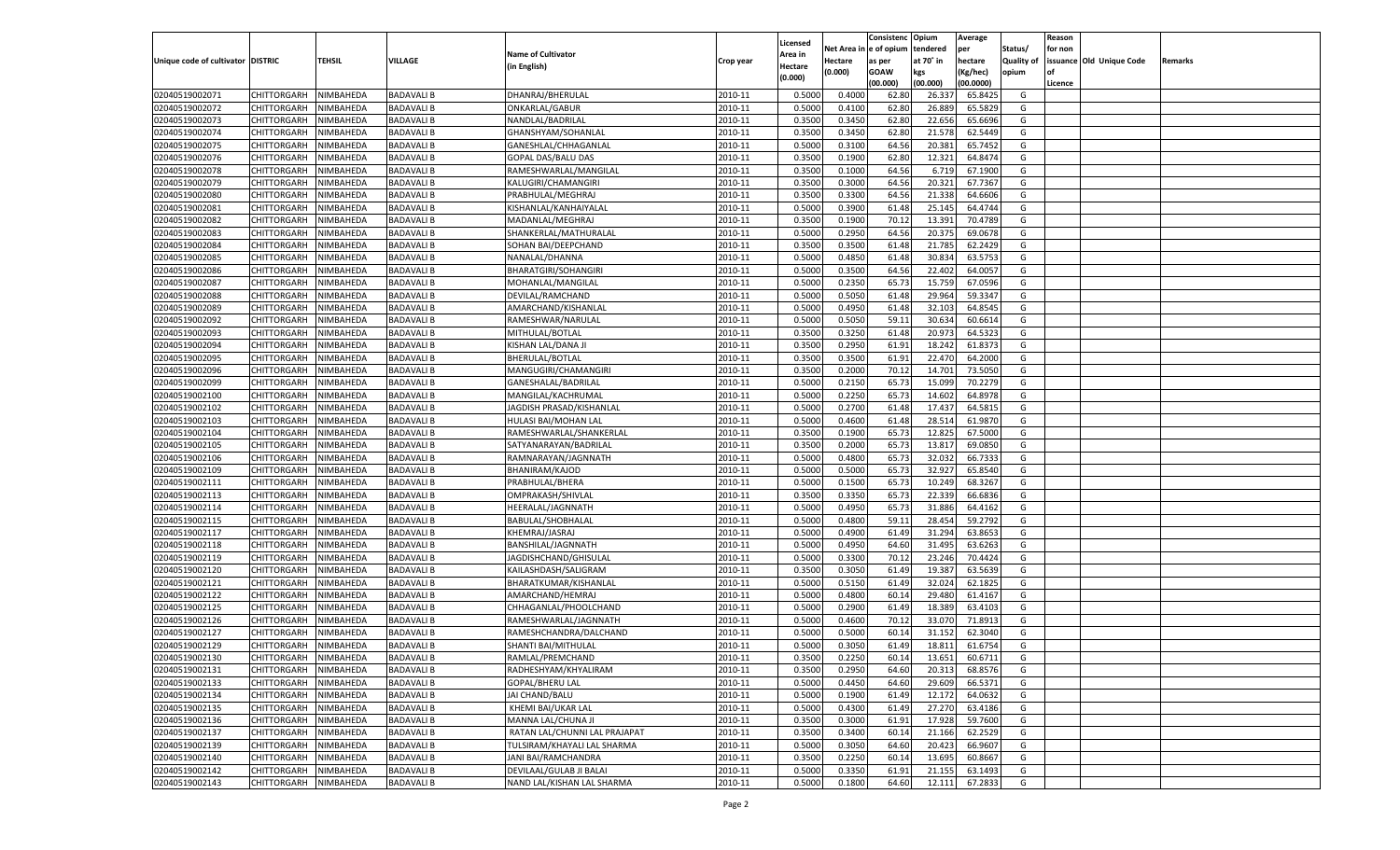|                                   |                       |                  |                       |                                 |           |          |          | Consistenc Opium |           | Average   |                   | Reason    |                          |         |
|-----------------------------------|-----------------------|------------------|-----------------------|---------------------------------|-----------|----------|----------|------------------|-----------|-----------|-------------------|-----------|--------------------------|---------|
|                                   |                       |                  |                       |                                 |           | Licensed | Net Area | e of opium       | tendered  | per       | Status/           | for non   |                          |         |
| Unique code of cultivator DISTRIC |                       | TEHSIL           | VILLAGE               | <b>Name of Cultivator</b>       | Crop year | Area in  | Hectare  | as per           | at 70˚ in | hectare   | <b>Quality of</b> |           | issuance Old Unique Code | Remarks |
|                                   |                       |                  |                       | (in English)                    |           | Hectare  | (0.000)  | <b>GOAW</b>      | kgs       | (Kg/hec)  | opium             | <b>of</b> |                          |         |
|                                   |                       |                  |                       |                                 |           | (0.000)  |          | (00.000)         | (00.000)  | (00.0000) |                   | Licence   |                          |         |
|                                   |                       |                  |                       |                                 |           |          |          |                  |           |           |                   |           |                          |         |
| 02040519002146                    | CHITTORGARH           | NIMBAHEDA        | <b>BADAVALI B</b>     | PRABHU LAL/KISHAN LAL DHAKAD    | 2010-11   | 0.5000   | 0.4650   | 70.1             | 34.63     | 74.4860   | G                 |           |                          |         |
| 02040519002148                    | CHITTORGARH           | NIMBAHEDA        | <b>BADAVALI B</b>     | BOTH LAL/CHOGA LAL NAI          | 2010-11   | 0.3500   | 0.2050   | 64.60            | 13.672    | 66.692    | G                 |           |                          |         |
| 02040519002149                    | <b>CHITTORGARH</b>    | NIMBAHEDA        | <b>BADAVALI B</b>     | DHAN RAJ/NAND LAL SHARMA        | 2010-11   | 0.5000   | 0.3350   | 68.67            | 24.762    | 73.9164   | G                 |           |                          |         |
| 02040519002151                    | CHITTORGARH           | NIMBAHEDA        | <b>BADAVALI B</b>     | SUKHLAL/NATHU LAL DHAKAD        | 2010-11   | 0.5000   | 0.2550   | 64.60            | 17.613    | 69.0706   | G                 |           |                          |         |
| 02040519002152                    | CHITTORGARH           | NIMBAHEDA        | <b>BADAVALI B</b>     | DINESH CHANDRA/MADAN LAL DHAKAD | 2010-11   | 0.5000   | 0.4000   | 64.60            | 26.636    | 66.5900   | G                 |           |                          |         |
| 02040519002153                    | CHITTORGARH           | NIMBAHEDA        | <b>BADAVALI B</b>     | LILA SHANKAR/GHISU LAL DHAKAD   | 2010-11   | 0.5000   | 0.4950   | 61.91            | 30.755    | 62.1313   | G                 |           |                          |         |
| 02040519002154                    | CHITTORGARH           | NIMBAHEDA        | <b>BADAVALI B</b>     | SHRILAL/TULSIRAM                | 2010-11   | 0.5000   | 0.2650   | 61.91            | 17.139    | 64.675    | G                 |           |                          |         |
| 02040519002138                    | CHITTORGARH           | NIMBAHEDA        | <b>BADAVALI B</b>     | VISHNU GIRI/MANOHAR GIRI        | 2010-11   | 0.5000   | 0.3100   | 64.60            | 20.041    | 64.6484   | G                 |           |                          |         |
| 02040519002141                    | CHITTORGARH           | NIMBAHEDA        | <b>BADAVALI B</b>     | RATAN SINGH/BHIM SINGH          | 2010-11   | 0.3500   | 0.3500   | 61.91            | 21.774    | 62.2114   | G                 |           |                          |         |
| 02040519002128                    | CHITTORGARH           | NIMBAHEDA        | <b>BADAVALI B</b>     | BHERU LAL/NATHU LAL             | 2010-11   | 0.5000   | 0.1950   | 64.60            | 13.43     | 68.8821   | G                 |           |                          |         |
| 02040519002107                    | CHITTORGARH           | NIMBAHEDA        | <b>BADAVALI B</b>     | DEVISINGH/BHIMSINGH             | 2010-11   | 0.5000   | 0.3850   | 55.95            | 21.601    | 56.1065   | G                 |           |                          |         |
| 02040519002097                    | CHITTORGARH           | NIMBAHEDA        | <b>BADAVALI B</b>     | SHAMBHU LAL/BAGDIRAM            | 2010-11   | 0.3500   | 0.2000   | 61.91            | 12.733    | 63.6650   | G                 |           |                          |         |
|                                   |                       |                  |                       |                                 |           |          |          |                  |           |           |                   |           |                          |         |
| 02040519002110                    | <b>CHITTORGARH</b>    | NIMBAHEDA        | <b>BADAVALI B</b>     | <b>OUNKARI BAI/OUNKAR</b>       | 2010-11   | 0.3500   | 0.3150   | 60.14            | 19.154    | 60.8063   | G                 |           |                          |         |
| 02040519003030                    | CHITTORGARH           | NIMBAHEDA        | <b>BANGEDAGHATA A</b> | HEERA LAL/JIVRAJ                | 2010-11   | 0.5000   | 0.3050   | 61.77            | 19.45     | 63.7705   | G                 |           |                          |         |
| 02040519003001                    | <b>CHITTORGARH</b>    | NIMBAHEDA        | <b>BANGEDAGHATA A</b> | MANGILAL/RAMALAL                | 2010-11   | 0.5000   | 0.5100   | 63.74            | 35.416    | 69.4431   | G                 |           |                          |         |
| 02040519003002                    | CHITTORGARH           | NIMBAHEDA        | <b>BANGEDAGHATA A</b> | RATANLAL/KISHANLAL              | 2010-11   | 0.5000   | 0.5150   | 61.77            | 33.025    | 64.1262   | G                 |           |                          |         |
| 02040519003003                    | <b>CHITTORGARH</b>    | NIMBAHEDA        | BANGEDAGHATA A        | VARJIBAI/TEKCHAND               | 2010-11   | 0.5000   | 0.2100   | 63.74            | 13.418    | 63.8952   | G                 |           |                          |         |
| 02040519003004                    | CHITTORGARH           | NIMBAHEDA        | BANGEDAGHATA A        | MANGILAL/ONKAR                  | 2010-11   | 0.3500   | 0.3500   | 63.74            | 23.338    | 66.6800   | G                 |           |                          |         |
| 02040519003005                    | <b>CHITTORGARH</b>    | NIMBAHEDA        | <b>BANGEDAGHATA A</b> | BHURALAL/BHANWAR LAL            | 2010-11   | 0.5000   | 0.3000   | 69.4             | 21.156    | 70.5200   | G                 |           |                          |         |
| 02040519003006                    | CHITTORGARH           | NIMBAHEDA        | <b>BANGEDAGHATA A</b> | MOTIYABAI/MANGILAL              | 2010-11   | 0.5000   | 0.4600   | 63.74            | 29.840    | 64.8696   | G                 |           |                          |         |
| 02040519003007                    | <b>CHITTORGARH</b>    | NIMBAHEDA        | <b>BANGEDAGHATA A</b> | GOPALLAL/LALU                   | 2010-11   | 0.5000   | 0.4900   | 69.4             | 34.695    | 70.8061   | G                 |           |                          |         |
| 02040519003008                    | CHITTORGARH           | NIMBAHEDA        | BANGEDAGHATA A        | DHAPU BAI/NANALAL               | 2010-11   | 0.5000   | 0.5100   | 65.20            | 5.784     | 11.3412   | G                 | 04        |                          |         |
| 02040519003009                    | <b>CHITTORGARH</b>    | NIMBAHEDA        | <b>BANGEDAGHATA A</b> | SOSAR BAI/BHUVANIRAM            | 2010-11   | 0.3500   | 0.1600   | 69.47            | 11.675    | 72.9688   | G                 |           |                          |         |
| 02040519003010                    | CHITTORGARH           | NIMBAHEDA        | <b>BANGEDAGHATA A</b> | BHUWANIRAM/JAGNNATH             | 2010-11   | 0.5000   | 0.5000   | 65.20            | 36.353    | 72.7060   | G                 |           |                          |         |
|                                   |                       |                  |                       |                                 |           |          |          |                  |           |           |                   |           |                          |         |
| 02040519003011                    | <b>CHITTORGARH</b>    | NIMBAHEDA        | <b>BANGEDAGHATA A</b> | <b>BHERULAL/GHISALAI</b>        | 2010-11   | 0.5000   | 0.4000   | 69.47            | 27.856    | 69.6400   | G                 |           |                          |         |
| 02040519003012                    | CHITTORGARH           | NIMBAHEDA        | BANGEDAGHATA A        | SHANTILAL/HEERALAL              | 2010-11   | 0.5000   | 0.2900   | 65.82            | 22.135    | 76.3276   | G                 |           |                          |         |
| 02040519003013                    | <b>CHITTORGARH</b>    | NIMBAHEDA        | <b>BANGEDAGHATA A</b> | RAMESHWARLAL/BHUVANIRAM         | 2010-11   | 0.5000   | 0.5000   | 61.77            | 32.280    | 64.5600   | G                 |           |                          |         |
| 02040519003014                    | CHITTORGARH           | NIMBAHEDA        | <b>BANGEDAGHATA A</b> | BADRILAL/NANURAM                | 2010-11   | 0.5000   | 0.1050   | 69.47            | 7.901     | 75.2476   | G                 |           |                          |         |
| 02040519003015                    | <b>CHITTORGARH</b>    | NIMBAHEDA        | <b>BANGEDAGHATA A</b> | BHANWARLAL/KESHURAM             | 2010-11   | 0.5000   | 0.2000   | 69.47            | 14.116    | 70.5800   | G                 |           |                          |         |
| 02040519003016                    | CHITTORGARH           | NIMBAHEDA        | BANGEDAGHATA A        | CHHAGANLAL/NANALAL              | 2010-11   | 0.5000   | 0.3500   | 61.77            | 21.992    | 62.834    | G                 |           |                          |         |
| 02040519003018                    | CHITTORGARH           | NIMBAHEDA        | <b>BANGEDAGHATA A</b> | MANGHI BAI/NANALAL              | 2010-11   | 0.3500   | 0.2500   | 65.20            | 16.757    | 67.0280   | G                 |           |                          |         |
| 02040519003020                    | CHITTORGARH           | NIMBAHEDA        | <b>BANGEDAGHATA A</b> | SHIVNARAYAN/PRABHULAL           | 2010-11   | 0.5000   | 0.5000   | 69.4             | 35.27     | 70.5500   | G                 |           |                          |         |
| 02040519003021                    | CHITTORGARH           | NIMBAHEDA        | <b>BANGEDAGHATA A</b> | RAMESHWARI BAI/GANGARAM         | 2010-11   | 0.5000   | 0.4150   | 65.20            | 27.905    | 67.2410   | G                 |           |                          |         |
| 02040519003022                    | CHITTORGARH           | NIMBAHEDA        | BANGEDAGHATA A        | RADHESHYAM/BHURIBAI             | 2010-11   | 0.5000   | 0.5150   | 65.20            | 33.722    | 65.4796   | G                 |           |                          |         |
| 02040519003023                    | CHITTORGARH           | NIMBAHEDA        | <b>BANGEDAGHATA A</b> | ONKARLAL/BHAGIRATH              | 2010-11   | 0.5000   | 0.1550   | 69.4             | 11.049    | 71.2839   | G                 |           |                          |         |
| 02040519003024                    | CHITTORGARH           | NIMBAHEDA        | <b>BANGEDAGHATA A</b> | VARDICHAND/PYARA                | 2010-11   | 0.5000   | 0.3500   | 61.77            | 22.531    | 64.3743   | G                 |           |                          |         |
| 02040519003025                    | CHITTORGARH           | NIMBAHEDA        | <b>BANGEDAGHATA A</b> | PHOOLCHAND/SUKHDEV              | 2010-11   | 0.5000   | 0.2050   | 67.12            | 14.357    | 70.0341   | G                 |           |                          |         |
| 02040519003026                    | CHITTORGARH           | NIMBAHEDA        | BANGEDAGHATA A        | PYARIBAI/NANA LAL               | 2010-11   | 0.3500   | 0.3450   | 67.12            | 23.788    | 68.950    | G                 |           |                          |         |
|                                   |                       |                  |                       |                                 |           |          |          |                  |           |           |                   |           |                          |         |
| 02040519003028                    | CHITTORGARH           | NIMBAHEDA        | <b>BANGEDAGHATA A</b> | KANHAIYALAL/BHUWANIRAM          | 2010-11   | 0.5000   | 0.2950   | 65.20            | 19.749    | 66.9458   | G                 |           |                          |         |
| 02040519003031                    | CHITTORGARH           | NIMBAHEDA        | <b>BANGEDAGHATA A</b> | SITA BAI/LABCHAND               | 2010-11   | 0.5000   | 0.4400   | 65.20            | 30.12     | 68.4750   | G                 |           |                          |         |
| 02040519003032                    | CHITTORGARH           | NIMBAHEDA        | <b>BANGEDAGHATA A</b> | MOHANLAL/NANALAL                | 2010-11   | 0.5000   | 0.3000   | 67.12            | 21.14     | 70.4667   | G                 |           |                          |         |
| 02040519003035                    | CHITTORGARH           | NIMBAHEDA        | BANGEDAGHATA A        | KISHANLAL/BHUWANIRAM            | 2010-11   | 0.5000   | 0.2000   | 61.77            | 12.71     | 63.5600   | G                 |           |                          |         |
| 02040519003036                    | CHITTORGARH           | NIMBAHEDA        | <b>BANGEDAGHATA A</b> | NANIBAI/BHANWARLAI              | 2010-11   | 0.5000   | 0.1500   | 65.20            | 10.73     | 71.5800   | G                 |           |                          |         |
| 02040519003037                    | CHITTORGARH           | NIMBAHEDA        | <b>BANGEDAGHATA A</b> | PRABHULAL/ONKARLAL              | 2010-11   | 0.3500   | 0.3000   | 62.98            | 19.58     | 65.2900   | G                 |           |                          |         |
| 02040519003038                    | CHITTORGARH           | NIMBAHEDA        | <b>BANGEDAGHATA A</b> | MANGILAL/NANALAL                | 2010-11   | 0.3500   | 0.3450   | 67.12            | 23.971    | 69.4812   | G                 |           |                          |         |
| 02040519003039                    | CHITTORGARH NIMBAHEDA |                  | <b>BANGEDAGHATA A</b> | ASHOKKUMAR/BHAWARLAL            | 2010-11   | 0.5000   | 0.1950   | 67.12            | 13.255    | 67.9744   | G                 |           |                          |         |
| 02040519003040                    | <b>CHITTORGARH</b>    | NIMBAHEDA        | <b>BANGEDAGHATA A</b> | SHUWAGI BAI/RAM LAL             | 2010-11   | 0.5000   | 0.2000   | 62.98            | 13.012    | 65.0600   | G                 |           |                          |         |
| 02040519003043                    | CHITTORGARH           | NIMBAHEDA        | <b>BANGEDAGHATA A</b> | DEUBAI/MOTILAL                  | 2010-11   | 0.3500   | 0.3500   | 62.98            | 22.637    | 64.6771   | G                 |           |                          |         |
| 02040519003044                    | <b>CHITTORGARH</b>    | NIMBAHEDA        | <b>BANGEDAGHATA A</b> | KALURAM/KHEMRAJ                 | 2010-11   | 0.5000   | 0.2100   | 60.76            | 13.255    | 63.1190   | G                 |           |                          |         |
| 02040519003046                    | <b>CHITTORGARH</b>    | NIMBAHEDA        | <b>BANGEDAGHATA A</b> | CHUNNILAL/BADRILAL              | 2010-11   | 0.5000   | 0.3900   | 67.12            | 26.599    | 68.2026   | G                 |           |                          |         |
| 02040519003047                    | <b>CHITTORGARH</b>    | NIMBAHEDA        | <b>BANGEDAGHATA A</b> | GISULAL/NANDLAL                 | 2010-11   | 0.5000   | 0.5100   | 62.98            | 31.580    | 61.9216   | G                 |           |                          |         |
| 02040519003049                    | <b>CHITTORGARH</b>    | NIMBAHEDA        | <b>BANGEDAGHATA A</b> | SHRILAL/KISHANLAL               | 2010-11   | 0.5000   | 0.2550   | 62.98            | 17.251    | 67.6510   | G                 |           |                          |         |
| 02040519003051                    | <b>CHITTORGARH</b>    | NIMBAHEDA        | <b>BANGEDAGHATA A</b> | NANDLAL/KHEMRAJ                 | 2010-11   | 0.5000   | 0.2100   | 62.98            | 13.671    | 65.1000   | G                 |           |                          |         |
|                                   |                       |                  |                       |                                 |           |          |          |                  |           |           |                   |           |                          |         |
| 02040519003053                    | <b>CHITTORGARH</b>    | NIMBAHEDA        | <b>BANGEDAGHATA A</b> | MANGIBAI/HEERALAL               | 2010-11   | 0.5000   | 0.4900   | 69.05            | 33.718    | 68.8122   | G                 |           |                          |         |
| 02040519003054                    | <b>CHITTORGARH</b>    | NIMBAHEDA        | <b>BANGEDAGHATA A</b> | RAMSUKHI BAI/PARBHU LAL         | 2010-11   | 0.3500   | 0.2050   | 62.98            | 12.929    | 63.0683   | G                 |           |                          |         |
| 02040519003055                    | <b>CHITTORGARH</b>    | <b>NIMBAHEDA</b> | <b>BANGEDAGHATA A</b> | JEETU/NANA                      | 2010-11   | 0.5000   | 0.3000   | 60.76            | 18.831    | 62.7700   | G                 |           |                          |         |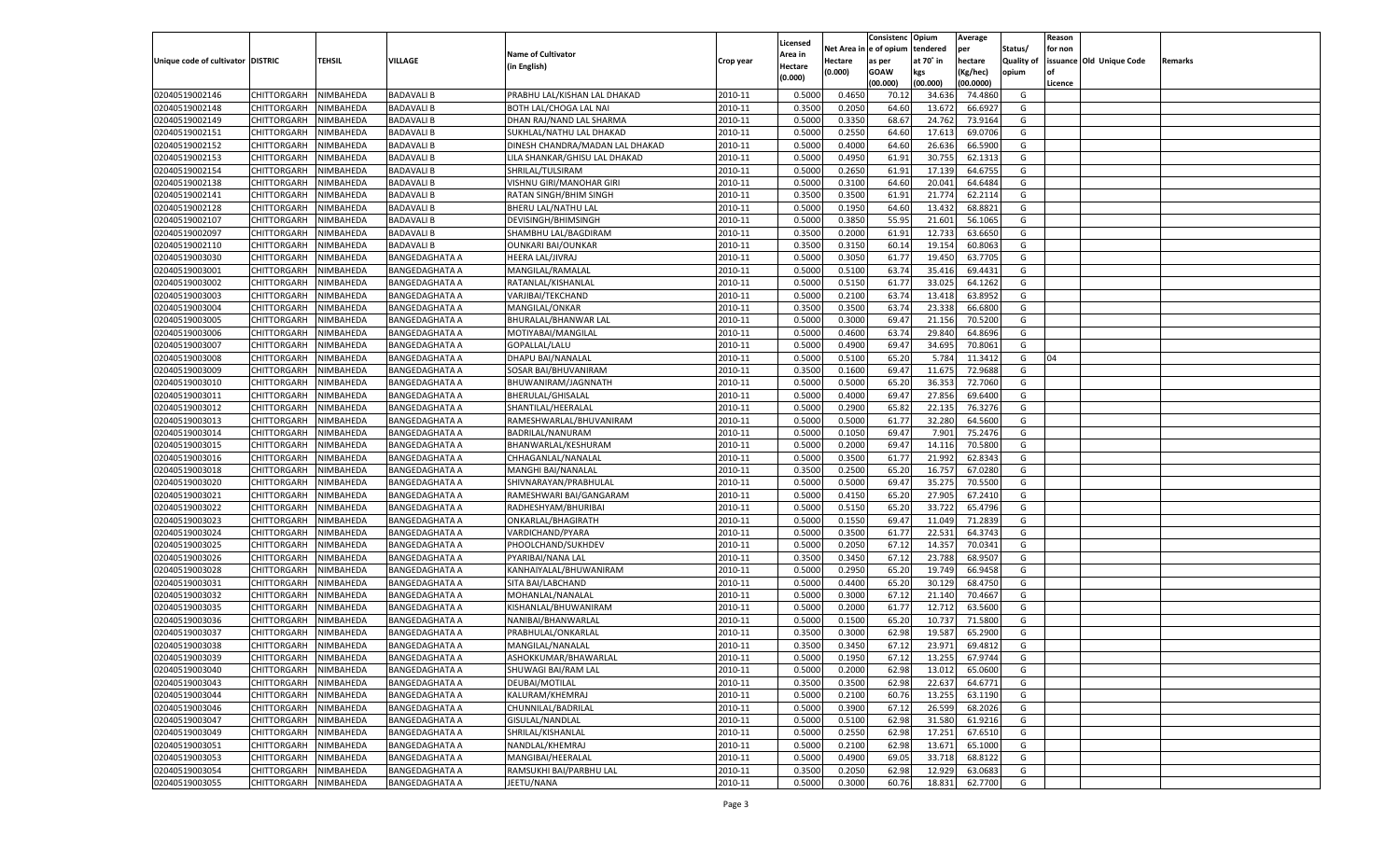|                                   |                       |               |                                                |                                |           |                           |                  | Consistenc  | Opium     | Average   |                   | Reason  |                          |         |
|-----------------------------------|-----------------------|---------------|------------------------------------------------|--------------------------------|-----------|---------------------------|------------------|-------------|-----------|-----------|-------------------|---------|--------------------------|---------|
|                                   |                       |               |                                                | <b>Name of Cultivator</b>      |           | Licensed                  | Net Area         | e of opium  | tendered  | per       | Status/           | for non |                          |         |
| Unique code of cultivator DISTRIC |                       | <b>TEHSIL</b> | VILLAGE                                        | (in English)                   | Crop year | <b>Area in</b><br>Hectare | Hectare          | as per      | at 70° in | hectare   | <b>Quality of</b> |         | issuance Old Unique Code | Remarks |
|                                   |                       |               |                                                |                                |           | (0.000)                   | (0.000)          | <b>GOAW</b> | kgs       | (Kg/hec)  | opium             |         |                          |         |
|                                   |                       |               |                                                |                                |           |                           |                  | (00.000)    | (00.000)  | (00.0000) |                   | Licence |                          |         |
| 02040519003057                    | CHITTORGARH           | NIMBAHEDA     | <b>BANGEDAGHATA A</b>                          | KANHAIYALAL/ONKAR              | 2010-11   | 0.3500                    | 0.2750           | 59.67       | 16.418    | 59.7018   | G                 |         |                          |         |
| 02040519003058                    | CHITTORGARH           | NIMBAHEDA     | BANGEDAGHATA A                                 | PHOOLCHAND/SHANKERLAL-KASHIRAM | 2010-11   | 0.5000                    | 0.2100           | 62.98       | 13.537    | 64.4619   | G                 |         |                          |         |
| 02040519003060                    | CHITTORGARH           | NIMBAHEDA     | <b>BANGEDAGHATA A</b>                          | CHHAGANLAL/ONKARLAL            | 2010-11   | 0.5000                    | 0.4700           | 60.76       | 29.786    | 63.3745   | G                 |         |                          |         |
| 02040519003062                    | CHITTORGARH           | NIMBAHEDA     | <b>BANGEDAGHATA A</b>                          | LABHCHAND/HARLAL               | 2010-11   | 0.5000                    | 0.2300           | 62.98       | 15.163    | 65.9261   | G                 |         |                          |         |
| 02040519003063                    | CHITTORGARH           | NIMBAHEDA     | <b>BANGEDAGHATA A</b>                          | <b>BABULAL/BHAGU REGAR</b>     | 2010-11   | 0.5000                    | 0.1750           | 67.12       | 12.437    | 71.0686   | G                 |         |                          |         |
| 02040519003064                    | CHITTORGARH           | NIMBAHEDA     | BANGEDAGHATA A                                 | GHISU/KISHANLAL                | 2010-11   | 0.5000                    | 0.2750           | 60.39       | 16.999    | 61.8145   | G                 |         |                          |         |
| 02040519003065                    | CHITTORGARH           | NIMBAHEDA     | <b>BANGEDAGHATA A</b>                          | MANGILAL/HUKMA REGAR           | 2010-11   | 0.5000                    | 0.3450           | 67.12       | 24.305    | 70.4493   | G                 |         |                          |         |
| 02040519003066                    | CHITTORGARH           | NIMBAHEDA     | <b>BANGEDAGHATA A</b>                          | CHATRULAL/BHAGWAN REGAR        | 2010-11   | 0.5000                    | 0.3650           | 62.2        | 23.037    | 63.1151   | G                 |         |                          |         |
| 02040519003067                    | CHITTORGARH           | NIMBAHEDA     | <b>BANGEDAGHATA A</b>                          | ONKARLAL/BHAGU                 | 2010-11   | 0.5000                    | 0.5050           | 62.2        | 31.910    | 63.1881   | G                 |         |                          |         |
| 02040519003068                    | CHITTORGARH           | NIMBAHEDA     | BANGEDAGHATA A                                 | RATANLAL/ONKAR                 | 2010-11   | 0.5000                    | 0.2150           | 62.2        | 14.13     | 65.7302   | G                 |         |                          |         |
| 02040519003069                    | CHITTORGARH           | NIMBAHEDA     | <b>BANGEDAGHATA A</b>                          | AMBALAL/JAGNNATH               | 2010-11   | 0.5000                    | 0.4500           | 65.82       | 29.995    | 66.6556   | G                 |         |                          |         |
| 02040519003070                    | CHITTORGARH           | NIMBAHEDA     | <b>BANGEDAGHATA A</b>                          | TULSIRAM/BHANWARLAL            | 2010-11   | 0.3500                    | 0.1650           | 62.2        | 10.706    | 64.8848   | G                 |         |                          |         |
| 02040519003072                    | CHITTORGARH           | NIMBAHEDA     | <b>BANGEDAGHATA A</b>                          | MANGILAL/KISHAN                | 2010-11   | 0.5000                    | 0.2500           | 59.77       | 15.728    | 62.9120   | G                 |         |                          |         |
| 02040519003073                    | CHITTORGARH           | NIMBAHEDA     | <b>BANGEDAGHATA A</b>                          | NANDLAL/BHAGWAN                | 2010-11   | 0.5000                    | 0.5050           | 62.22       | 31.895    | 63.1584   | G                 |         |                          |         |
| 02040519003074                    | CHITTORGARH           | NIMBAHEDA     | <b>BANGEDAGHATA A</b>                          | BHERULAL/SHANKERLAL            | 2010-11   | 0.5000                    | 0.3250           | 62.22       | 21.240    | 65.3538   | G                 |         |                          |         |
| 02040519003075                    | CHITTORGARH           | NIMBAHEDA     | <b>BANGEDAGHATA A</b>                          | KALURAM/KISHANLAL              | 2010-11   | 0.3500                    | 0.1500           | 69.33       | 10.842    | 72.2800   | G                 |         |                          |         |
| 02040519003076                    | CHITTORGARH           | NIMBAHEDA     | <b>BANGEDAGHATA A</b>                          | VARDICHAND/BHAGU               | 2010-11   | 0.5000                    | 0.3100           | 61.76       | 19.207    | 61.9581   | G                 |         |                          |         |
| 02040519003078                    | CHITTORGARH           | NIMBAHEDA     | <b>BANGEDAGHATA A</b>                          | PHOOLCHAND/BHANWARLAL          | 2010-11   | 0.5000                    | 0.4450           | 6.27, 64    | 34.245    | 76.9551   | G                 |         |                          |         |
| 02040519003079                    | CHITTORGARH           | NIMBAHEDA     | <b>BANGEDAGHATA A</b>                          | CHAGAN LAL/NARAYAN             | 2010-11   | 0.3500                    | 0.1000           | 69.33       | 7.184     | 71.8400   | G                 |         |                          |         |
| 02040519003080                    | CHITTORGARH           | NIMBAHEDA     | <b>BANGEDAGHATA A</b>                          | KISHANLAL/MODIRAM              | 2010-11   | 0.5000                    | 0.2000           | 69.33       | 14.407    | 72.0350   | G                 |         |                          |         |
| 02040519003082                    | CHITTORGARH           | NIMBAHEDA     | <b>BANGEDAGHATA A</b>                          | HEMRAJ/NARAYAN                 | 2010-11   | 0.5000                    | 0.5100           | 61.76       | 32.010    | 62.7647   | G                 |         |                          |         |
| 02040519003083                    | CHITTORGARH           | NIMBAHEDA     | <b>BANGEDAGHATA A</b>                          | NANDLAL/HARLAL                 | 2010-11   | 0.5000                    | 0.4350           | 69.33       | 30.944    | 71.1356   | G                 |         |                          |         |
| 02040519003084                    | CHITTORGARH           | NIMBAHEDA     | <b>BANGEDAGHATA A</b>                          | LABHCHAND/NARAYAN              | 2010-11   | 0.5000                    | 0.5050           | 69.33       | 36.700    | 72.6733   | G                 |         |                          |         |
| 02040519003085                    | CHITTORGARH           | NIMBAHEDA     | <b>BANGEDAGHATA A</b>                          | AMARCHAND/KHEMRAJ              | 2010-11   | 0.5000                    | 0.2000           | 61.76       | 12.795    | 63.9750   | G                 |         |                          |         |
| 02040519003086                    | CHITTORGARH           | NIMBAHEDA     | <b>BANGEDAGHATA A</b>                          | <b>BANSHILAL/ONKAR</b>         | 2010-11   | 0.5000                    | 0.4850           | 61.76       | 31.374    | 64.688    | G                 |         |                          |         |
| 02040519003088                    |                       |               |                                                | <b>NANDU BAI/GISALAL</b>       | 2010-11   |                           |                  | 61.76       | 22.602    | 62.7833   | G                 |         |                          |         |
| 02040519003092                    | CHITTORGARH           | NIMBAHEDA     | <b>BANGEDAGHATA A</b><br><b>BANGEDAGHATA A</b> | DHAPUBAI/GOKUL                 | 2010-11   | 0.3500<br>0.3500          | 0.3600<br>0.3600 | 63.22       | 23.991    | 66.6417   | G                 |         |                          |         |
|                                   | CHITTORGARH           | NIMBAHEDA     |                                                | LABHCHAND/KISHANLAL            | 2010-11   | 0.5000                    |                  | 69.33       |           | 69.6400   |                   |         |                          |         |
| 02040519003093                    | CHITTORGARH           | NIMBAHEDA     | <b>BANGEDAGHATA A</b>                          |                                | 2010-11   |                           | 0.5000           |             | 34.820    | 62.2059   | G<br>G            |         |                          |         |
| 02040519003095                    | CHITTORGARH           | NIMBAHEDA     | <b>BANGEDAGHATA A</b>                          | <b>GEETALAL/NANDLAI</b>        |           | 0.3500                    | 0.3400           | 59.77       | 21.150    |           |                   |         |                          |         |
| 02040519003097                    | CHITTORGARH           | NIMBAHEDA     | <b>BANGEDAGHATA A</b>                          | KALURAM/JAGGA                  | 2010-11   | 0.5000                    | 0.2600           | 63.22       | 17.063    | 65.6269   | G                 |         |                          |         |
| 02040519003098                    | CHITTORGARH           | NIMBAHEDA     | <b>BANGEDAGHATA A</b>                          | MANGILAL/NATHULAL              | 2010-11   | 0.3500                    | 0.3550           | 63.22       | 24.134    | 67.9831   | G                 |         |                          |         |
| 02040519003100                    | CHITTORGARH           | NIMBAHEDA     | <b>BANGEDAGHATA A</b>                          | RAMESHWARLAL/KISHANLAL         | 2010-11   | 0.3500                    | 0.3500           | 69.33       | 24.472    | 69.9200   | G                 |         |                          |         |
| 02040519003101                    | <b>CHITTORGARH</b>    | NIMBAHEDA     | <b>BANGEDAGHATA A</b>                          | PUSHKARLAL/BHERULAL            | 2010-11   | 0.5000                    | 0.2700           | 63.22       | 17.909    | 66.3296   | G                 |         |                          |         |
| 02040519003104                    | CHITTORGARH           | NIMBAHEDA     | <b>BANGEDAGHATA A</b>                          | MOHANLAL/KALURAM               | 2010-11   | 0.5000                    | 0.3750           | 63.22       | 25.54     | 68.1280   | G                 |         |                          |         |
| 02040519003105                    | <b>CHITTORGARH</b>    | NIMBAHEDA     | <b>BANGEDAGHATA A</b>                          | SHANTILAL/RAM LAL              | 2010-11   | 0.5000                    | 0.5100           | 63.22       | 32.916    | 64.5412   | G                 |         |                          |         |
| 02040519003106                    | CHITTORGARH           | NIMBAHEDA     | BANGEDAGHATA A                                 | BANSILAL/KASHIRAM MALI         | 2010-11   | 0.5000                    | 0.4800           | 63.22       | 31.599    | 65.8313   | G                 |         |                          |         |
| 02040519003107                    | CHITTORGARH           | NIMBAHEDA     | <b>BANGEDAGHATA A</b>                          | RAMCHANDRA/MOTILAL REGAR       | 2010-11   | 0.5000                    | 0.5100           | 63.22       | 33.024    | 64.7529   | G                 |         |                          |         |
| 02040519003108                    | CHITTORGARH           | NIMBAHEDA     | <b>BANGEDAGHATA A</b>                          | BABULAL/JAIRAM                 | 2010-11   | 0.3500                    | 0.3550           | 64.23       | 23.97     | 67.5408   | G                 |         |                          |         |
| 02040519003111                    | <b>CHITTORGARH</b>    | NIMBAHEDA     | <b>BANGEDAGHATA A</b>                          | ONKARLAL/MOTILAL               | 2010-11   | 0.3500                    | 0.3500           | 59.77       | 21.389    | 61.1114   | G                 |         |                          |         |
| 02040519003112                    | CHITTORGARH           | NIMBAHEDA     | <b>BANGEDAGHATA A</b>                          | SURAJMAL/BHERULAL              | 2010-11   | 0.5000                    | 0.2400           | 64.23       | 15.93     | 66.3750   | G                 |         |                          |         |
| 02040519003113                    | CHITTORGARH           | NIMBAHEDA     | <b>BANGEDAGHATA A</b>                          | GOPALLAL/BANSHILAL             | 2010-11   | 0.5000                    | 0.5200           | 64.33       | 34.666    | 66.6654   | G                 |         |                          |         |
| 02040519003114                    | CHITTORGARH           | NIMBAHEDA     | <b>BANGEDAGHATA A</b>                          | SHAMBHULAL/JAIRAJ              | 2010-11   | 0.5000                    | 0.3900           | 64.23       | 26.09     | 66.9026   | G                 |         |                          |         |
| 02040519003116                    | CHITTORGARH           | NIMBAHEDA     | <b>BANGEDAGHATA A</b>                          | ASHARAM/MODIRAM                | 2010-11   | 0.3500                    | 0.3400           | 59.77       | 20.89     | 61.4647   | G                 |         |                          |         |
| 02040519003118                    | CHITTORGARH           | NIMBAHEDA     | BANGEDAGHATA A                                 | KANHAIYALAL/MOTILAL            | 2010-11   | 0.5000                    | 0.4900           | 59.7        | 30.103    | 61.434    | G                 |         |                          |         |
| 02040519003120                    | CHITTORGARH           | NIMBAHEDA     | <b>BANGEDAGHATA A</b>                          | MADANLAL/PRABHULAL             | 2010-11   | 0.3500                    | 0.3550           | 64.23       | 23.373    | 65.8394   | G                 |         |                          |         |
| 02040519003121                    | CHITTORGARH NIMBAHEDA |               | <b>BANGEDAGHATA A</b>                          | PRABHULAL/KASHIRAM             | 2010-11   | 0.5000                    | 0.3500           | 64.23       | 22.956    | 65.5886   | G                 |         |                          |         |
| 02040519003122                    | <b>CHITTORGARH</b>    | NIMBAHEDA     | <b>BANGEDAGHATA A</b>                          | NOJIBAI/JAGLIYA                | 2010-11   | 0.5000                    | 0.3800           | 64.23       | 25.691    | 67.6079   | G                 |         |                          |         |
| 02040519003263                    | CHITTORGARH           | NIMBAHEDA     | <b>BANGEDAGHATA A</b>                          | RATANLAL/MANA                  | 2010-11   | 0.5000                    | 0.3500           | 64.23       | 23.091    | 65.9743   | G                 |         |                          |         |
| 02040519003061                    | <b>CHITTORGARH</b>    | NIMBAHEDA     | <b>BANGEDAGHATA A</b>                          | <b>BHGAVAN/BHURA</b>           | 2010-11   | 0.5000                    | 0.4800           | 64.23       | 31.721    | 66.0854   | G                 |         |                          |         |
| 02040519003019                    | <b>CHITTORGARH</b>    | NIMBAHEDA     | <b>BANGEDAGHATA A</b>                          | CUNNI LAL/AMARCHAND            | 2010-11   | 0.5000                    | 0.5050           | 65.82       | 33.326    | 65.9921   | G                 |         |                          |         |
| 02040519003081                    | <b>CHITTORGARH</b>    | NIMBAHEDA     | <b>BANGEDAGHATA A</b>                          | RAMCHANDRA/DEVA BALAI          | 2010-11   | 0.3500                    | 0.2100           | 69.33       | 14.892    | 70.9143   | G                 |         |                          |         |
| 02040519003094                    | <b>CHITTORGARH</b>    | NIMBAHEDA     | <b>BANGEDAGHATA A</b>                          | MANGI LAL/VARDI CHAND          | 2010-11   | 0.5000                    | 0.4900           | 65.82       | 32.785    | 66.9082   | G                 |         |                          |         |
| 02040519003264                    | <b>CHITTORGARH</b>    | NIMBAHEDA     | <b>BANGEDAGHATA A</b>                          | SHIVLAL/JIVRAJ                 | 2010-11   | 0.5000                    | 0.5000           | 63.74       | 32.397    | 64.7940   | G                 |         |                          |         |
| 02040519003117                    | <b>CHITTORGARH</b>    | NIMBAHEDA     | <b>BANGEDAGHATA A</b>                          | UDAIRAM/BHANWARLAL DHAKAD      | 2010-11   | 0.5000                    | 0.4900           | 59.77       | 29.463    | 60.1286   | G                 |         |                          |         |
| 02040519003017                    | <b>CHITTORGARH</b>    | NIMBAHEDA     | <b>BANGEDAGHATA A</b>                          | SAMPATBAI/MOTI LAL             | 2010-11   | 0.5000                    | 0.4200           | 63.74       | 27.752    | 66.0762   | G                 |         |                          |         |
| 02040519003041                    | <b>CHITTORGARH</b>    | NIMBAHEDA     | <b>BANGEDAGHATA A</b>                          | BHANWAR LAL/LAKHMI CHAND       | 2010-11   | 0.5000                    | 0.2500           | 57.88       | 15.254    | 61.0160   | G                 |         |                          |         |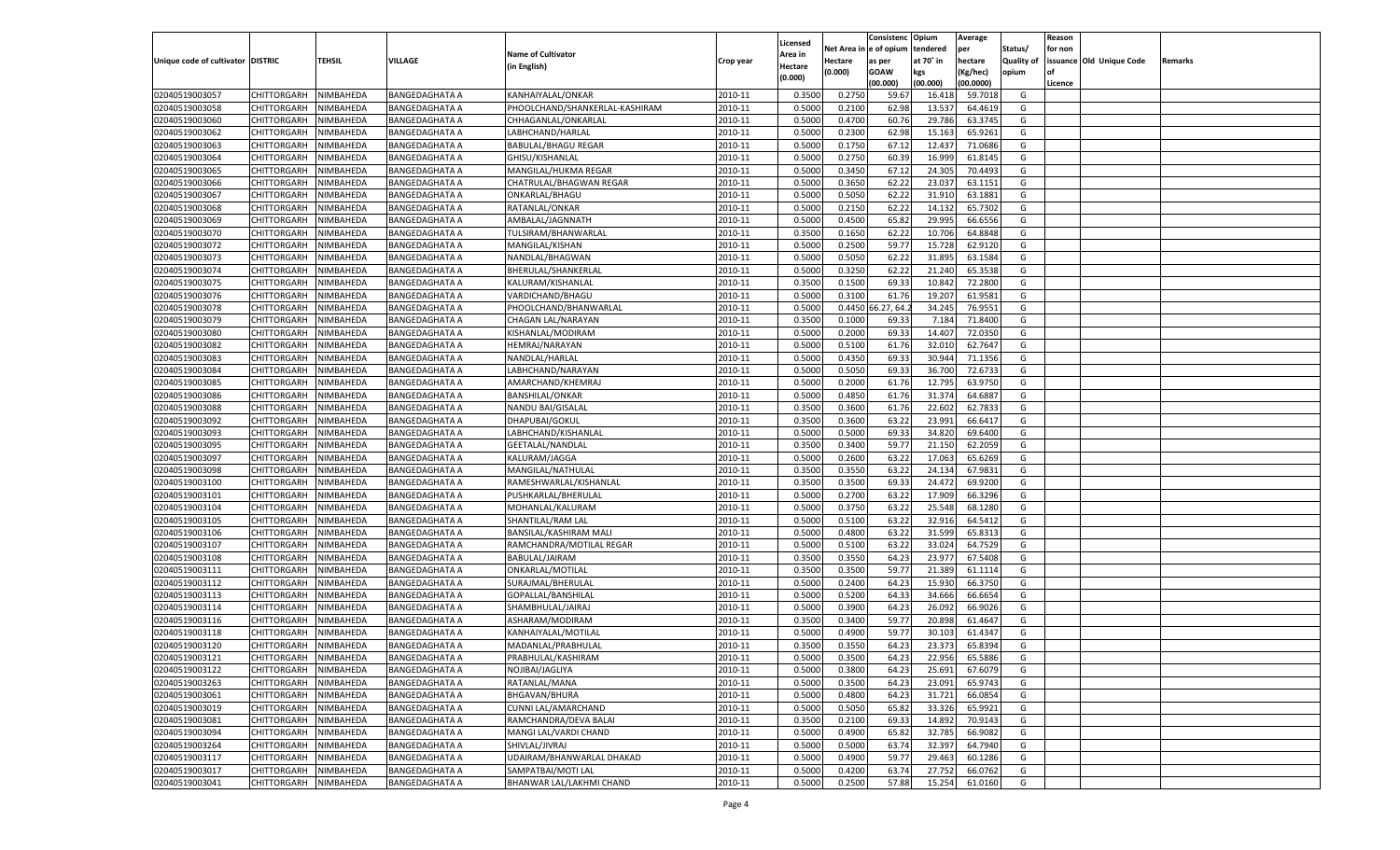|                                   |                         |           |                       |                             |           |          |          | Consistenc Opium |           | Average   |                   | Reason    |                          |         |
|-----------------------------------|-------------------------|-----------|-----------------------|-----------------------------|-----------|----------|----------|------------------|-----------|-----------|-------------------|-----------|--------------------------|---------|
|                                   |                         |           |                       |                             |           | Licensed | Net Area | e of opium       | tendered  | per       | Status/           | for non   |                          |         |
| Unique code of cultivator DISTRIC |                         | TEHSIL    | VILLAGE               | <b>Name of Cultivator</b>   | Crop year | Area in  | Hectare  | as per           | at 70˚ in | hectare   | <b>Quality of</b> |           | issuance Old Unique Code | Remarks |
|                                   |                         |           |                       | (in English)                |           | Hectare  | (0.000)  | <b>GOAW</b>      | kgs       | (Kg/hec)  | opium             | <b>of</b> |                          |         |
|                                   |                         |           |                       |                             |           | (0.000)  |          | (00.000)         | (00.000)  | (00.0000) |                   | Licence   |                          |         |
| 02040519003091                    | CHITTORGARH             | NIMBAHEDA | <b>BANGEDAGHATA A</b> | CHAGAN LAL/HAR LAL          | 2010-11   | 0.5000   | 0.2000   | 57.88            | 12.168    | 60.8400   | G                 |           |                          |         |
| 02040519003102                    | CHITTORGARH             | NIMBAHEDA | BANGEDAGHATA A        | NARAYAN LAL/MATHRA          | 2010-11   | 0.5000   | 0.4950   | 57.88            | 29.727    | 60.0545   | G                 |           |                          |         |
| 02040519003109                    | <b>CHITTORGARH</b>      | NIMBAHEDA | <b>BANGEDAGHATA A</b> | GOPALLAL/RATANLAI           | 2010-11   | 0.3500   | 0.3400   | 63.74            | 22.362    | 65.7706   | G                 |           |                          |         |
| 02040519003110                    | CHITTORGARH             | NIMBAHEDA | <b>BANGEDAGHATA A</b> | GISALAL/RATANLAL            | 2010-11   | 0.5000   | 0.5050   | 65.82            | 33.491    | 66.3188   | G                 |           |                          |         |
| 02040519003123                    | CHITTORGARH             | NIMBAHEDA | <b>BANGEDAGHATA A</b> | BANSILAL/SHANKAR            | 2010-11   | 0.5000   | 0.2000   | 63.74            | 13.250    | 66.2500   | G                 |           |                          |         |
| 02040519003087                    | CHITTORGARH             | NIMBAHEDA | BANGEDAGHATA A        | MOHAN LAL/BHAGVANLAL        | 2010-11   | 0.5000   | 0.4950   | 57.88            | 29.93     | 60.4788   | G                 |           |                          |         |
| 02040519003029                    | CHITTORGARH             | NIMBAHEDA | <b>BANGEDAGHATA A</b> | BHERU LAL/DANRAJ            | 2010-11   | 0.3500   | 0.1700   | 57.88            | 10.007    | 58.864    | G                 |           |                          |         |
| 02040519003201                    | CHITTORGARH             | NIMBAHEDA | <b>BANGEDAGHATA B</b> | GOPALLAL/HEERALAI           | 2010-11   | 0.5000   | 0.4450   | 67.60            | 31.522    | 70.8360   | G                 |           |                          |         |
| 02040519003126                    | CHITTORGARH             | NIMBAHEDA | <b>BANGEDAGHATA B</b> | SUKHLAL/TEKCHAND DHAKAD     | 2010-11   | 0.5000   | 0.3400   | 65.78            | 22.572    | 66.388    | G                 |           |                          |         |
| 02040519003132                    | CHITTORGARH             | NIMBAHEDA | <b>BANGEDAGHATA B</b> | BANSHILAL/JAIRAJ            | 2010-11   | 0.5000   | 0.5000   | 63.62            | 33.226    | 66.4520   | G                 |           |                          |         |
| 02040519003133                    | CHITTORGARH             | NIMBAHEDA | <b>BANGEDAGHATA B</b> | BANSHILAL/NARAYAN           | 2010-11   | 0.5000   | 0.5050   | 65.78            | 34.291    | 67.9030   | G                 |           |                          |         |
| 02040519003134                    | CHITTORGARH             | NIMBAHEDA | <b>BANGEDAGHATA B</b> | MANGILAL/HEMRAJ             | 2010-11   | 0.5000   | 0.3050   | 63.69            | 19.578    | 64.1902   | G                 |           |                          |         |
| 02040519003135                    | CHITTORGARH             | NIMBAHEDA | <b>BANGEDAGHATA B</b> | NANALAL/HARIRAM             | 2010-11   | 0.3500   | 0.3000   | 62.75            | 19.438    | 64.7933   | G                 |           |                          |         |
| 02040519003137                    | CHITTORGARH             | NIMBAHEDA | <b>BANGEDAGHATA B</b> | <b>BANSHILAL/DEVA</b>       | 2010-11   | 0.5000   | 0.1850   | 63.62            | 12.262    | 66.2811   | G                 |           |                          |         |
| 02040519003138                    | <b>CHITTORGARH</b>      | NIMBAHEDA | <b>BANGEDAGHATA B</b> | RATANLAL/MULA               | 2010-11   | 0.5000   | 0.5050   | 62.75            | 32.287    | 63.9347   | G                 |           |                          |         |
| 02040519003141                    |                         | NIMBAHEDA | <b>BANGEDAGHATA B</b> | KAILASHCHAND/JAGLIYA        | 2010-11   | 0.5000   | 0.3050   | 65.78            | 20.086    | 65.8557   | G                 |           |                          |         |
|                                   | CHITTORGARH             |           |                       |                             |           |          |          |                  |           |           |                   |           |                          |         |
| 02040519003142                    | <b>CHITTORGARH</b>      | NIMBAHEDA | <b>BANGEDAGHATA B</b> | NANALAL/ROOPA               | 2010-11   | 0.3500   | 0.3550   | 65.78            | 23.506    | 66.2141   | G                 |           |                          |         |
| 02040519003143                    | CHITTORGARH             | NIMBAHEDA | <b>BANGEDAGHATA B</b> | HEERALAL/BHANA              | 2010-11   | 0.3500   | 0.3550   | 63.69            | 22.411    | 63.1296   | G                 |           |                          |         |
| 02040519003148                    | <b>CHITTORGARH</b>      | NIMBAHEDA | <b>BANGEDAGHATA B</b> | LABHCHAND/MAGNA             | 2010-11   | 0.5000   | 0.5000   | 63.69            | 32.428    | 64.8560   | G                 |           |                          |         |
| 02040519003153                    | CHITTORGARH             | NIMBAHEDA | <b>BANGEDAGHATA B</b> | RAMESHWARLAL/MANGILAL       | 2010-11   | 0.5000   | 0.2000   | 63.69            | 13.032    | 65.1600   | G                 |           |                          |         |
| 02040519003157                    | <b>CHITTORGARH</b>      | NIMBAHEDA | <b>BANGEDAGHATA B</b> | HEERALAL/MOTILAL            | 2010-11   | 0.5000   | 0.3600   | 63.69            | 23.466    | 65.1833   | G                 |           |                          |         |
| 02040519003159                    | CHITTORGARH             | NIMBAHEDA | <b>BANGEDAGHATA B</b> | KANA/MOOLA                  | 2010-11   | 0.5000   | 0.2200   | 62.80            | 13.809    | 62.7682   | G                 |           |                          |         |
| 02040519003161                    | <b>CHITTORGARH</b>      | NIMBAHEDA | <b>BANGEDAGHATA B</b> | HARJUBAI/MANA               | 2010-11   | 0.5000   | 0.3100   | 63.62            | 20.190    | 65.1290   | G                 |           |                          |         |
| 02040519003162                    | CHITTORGARH             | NIMBAHEDA | <b>BANGEDAGHATA B</b> | <b>GEETALAL/ONKARLAL</b>    | 2010-11   | 0.5000   | 0.4350   | 63.62            | 28.591    | 65.7264   | G                 |           |                          |         |
| 02040519003164                    | <b>CHITTORGARH</b>      | NIMBAHEDA | <b>BANGEDAGHATA B</b> | BANSHILAL/KESHURAM          | 2010-11   | 0.5000   | 0.3000   | 62.80            | 19.607    | 65.3567   | G                 |           |                          |         |
| 02040519003165                    | CHITTORGARH             | NIMBAHEDA | <b>BANGEDAGHATA B</b> | KANHAIYALAL/PREMCHAND       | 2010-11   | 0.5000   | 0.5050   | 62.80            | 32.323    | 64.0059   | G                 |           |                          |         |
| 02040519003166                    | <b>CHITTORGARH</b>      | NIMBAHEDA | <b>BANGEDAGHATA B</b> | MADANLAL/NANALAL            | 2010-11   | 0.5000   | 0.3100   | 63.62            | 20.042    | 64.6516   | G                 |           |                          |         |
| 02040519003167                    | CHITTORGARH             | NIMBAHEDA | <b>BANGEDAGHATA B</b> | LILABAI/MODIRAM             | 2010-11   | 0.5000   | 0.2700   | 62.80            | 17.596    | 65.1704   | G                 |           |                          |         |
| 02040519003169                    | <b>CHITTORGARH</b>      | NIMBAHEDA | <b>BANGEDAGHATA B</b> | CHHAGANLAL/BHERULAL         | 2010-11   | 0.5000   | 0.3100   | 63.62            | 19.658    | 63.4129   | G                 |           |                          |         |
| 02040519003176                    | CHITTORGARH             | NIMBAHEDA | <b>BANGEDAGHATA B</b> | DINESHCHANDRA/SHIVLAL       | 2010-11   | 0.5000   | 0.2500   | 63.62            | 16.609    | 66.4360   | G                 |           |                          |         |
| 02040519003177                    | CHITTORGARH             | NIMBAHEDA | <b>BANGEDAGHATA B</b> | KANHAIYALAL/CHHAGANLAL      | 2010-11   | 0.5000   | 0.5000   | 63.62            | 32.762    | 65.5240   | G                 |           |                          |         |
| 02040519003178                    | CHITTORGARH             | NIMBAHEDA | <b>BANGEDAGHATA B</b> | SHANTILAL/SHANKERLAL        | 2010-11   | 0.5000   | 0.5000   | 62.34            | 32.04     | 64.0860   | G                 |           |                          |         |
| 02040519003180                    | CHITTORGARH             | NIMBAHEDA | <b>BANGEDAGHATA B</b> | BHAGIRATH/BHANWARLAL        | 2010-11   | 0.5000   | 0.4400   | 65.78            | 29.656    | 67.4000   | G                 |           |                          |         |
| 02040519003181                    | CHITTORGARH             | NIMBAHEDA | <b>BANGEDAGHATA B</b> | KHEMRAJ/MANGILAL            | 2010-11   | 0.5000   | 0.5050   | 62.80            | 33.19     | 65.730    | G                 |           |                          |         |
| 02040519003182                    | CHITTORGARH             | NIMBAHEDA | <b>BANGEDAGHATA B</b> | DALCHAND/BADRILAL           | 2010-11   | 0.5000   | 0.2500   | 62.34            | 16.297    | 65.1880   | G                 |           |                          |         |
| 02040519003183                    | CHITTORGARH             | NIMBAHEDA | <b>BANGEDAGHATA B</b> | LUXMINARAYAN/PHOOLCHAND     | 2010-11   | 0.5000   | 0.4650   | 62.80            | 29.305    | 63.0215   | G                 |           |                          |         |
| 02040519003184                    | CHITTORGARH             | NIMBAHEDA | <b>BANGEDAGHATA B</b> | GORILAL/HEERALAL            | 2010-11   | 0.5000   | 0.2950   | 62.34            | 19.307    | 65.447    | G                 |           |                          |         |
| 02040519003185                    | CHITTORGARH             | NIMBAHEDA | <b>BANGEDAGHATA B</b> | PRITHWIRAJ/BHAWANIRAM       | 2010-11   | 0.5000   | 0.4150   | 62.34            | 26.034    | 62.732    | G                 |           |                          |         |
| 02040519003188                    | CHITTORGARH             | NIMBAHEDA | <b>BANGEDAGHATA B</b> | KANHAIYALAL/HEERALAL        | 2010-11   | 0.3500   | 0.2050   | 65.78            | 14.082    | 68.6927   | G                 |           |                          |         |
| 02040519003189                    | CHITTORGARH             | NIMBAHEDA | <b>BANGEDAGHATA B</b> | RADHESHYAM/CHHAGANLAI       | 2010-11   | 0.5000   | 0.4600   | 62.34            | 30.04     | 65.3087   | G                 |           |                          |         |
| 02040519003190                    | CHITTORGARH             | NIMBAHEDA | <b>BANGEDAGHATA B</b> | SHIVLAL/NANALAL             | 2010-11   | 0.5000   | 0.2000   | 62.80            | 12.958    | 64.7900   | G                 |           |                          |         |
| 02040519003192                    | CHITTORGARH             | NIMBAHEDA | <b>BANGEDAGHATA B</b> | MANGILAL/CHUNNILAL          | 2010-11   | 0.5000   | 0.4900   | 62.34            | 31.507    | 64.3000   | G                 |           |                          |         |
|                                   | CHITTORGARH             |           |                       | SURESHCHAND/SOHANLAL        |           |          |          |                  |           |           | G                 |           |                          |         |
| 02040519003193                    |                         | NIMBAHEDA | <b>BANGEDAGHATA B</b> |                             | 2010-11   | 0.5000   | 0.0950   | 65.78            | 6.584     | 69.305    |                   |           |                          |         |
| 02040519003195                    | CHITTORGARH             | NIMBAHEDA | <b>BANGEDAGHATA B</b> | LUXMINARAYAN/NANALAL        | 2010-11   | 0.5000   | 0.4300   | 62.80            | 28.60     | 66.5279   | G                 |           |                          |         |
| 02040519003196                    | CHITTORGARH             | NIMBAHEDA | <b>BANGEDAGHATA B</b> | RAMESHWARLAL/BHANWARLAL     | 2010-11   | 0.5000   | 0.2950   | 64.45            | 19.310    | 65.4576   | G                 |           |                          |         |
| 02040519003197                    | CHITTORGARH   NIMBAHEDA |           | <b>BANGEDAGHATA B</b> | KISHANLAL/NATHULAL          | 2010-11   | 0.5000   | 0.5050   | 65.85            | 34.346    | 68.0119   | G                 |           |                          |         |
| 02040519003198                    | <b>CHITTORGARH</b>      | NIMBAHEDA | <b>BANGEDAGHATA B</b> | DEVILAL/NANALAL             | 2010-11   | 0.5000   | 0.3350   | 62.34            | 21.575    | 64.4030   | G                 |           |                          |         |
| 02040519003200                    | CHITTORGARH             | NIMBAHEDA | <b>BANGEDAGHATA B</b> | SHANKERLAL/VARDICHAND       | 2010-11   | 0.5000   | 0.4450   | 64.45            | 29.913    | 67.2202   | G                 |           |                          |         |
| 02040519003202                    | <b>CHITTORGARH</b>      | NIMBAHEDA | <b>BANGEDAGHATA B</b> | RATANLAL/TEKCHAND           | 2010-11   | 0.5000   | 0.1000   | 64.45            | 6.600     | 66.0000   | G                 |           |                          |         |
| 02040519003203                    | <b>CHITTORGARH</b>      | NIMBAHEDA | <b>BANGEDAGHATA B</b> | JAICHAND/NANALAL            | 2010-11   | 0.5000   | 0.4200   | 62.34            | 26.223    | 62.4357   | G                 |           |                          |         |
| 02040519003204                    | <b>CHITTORGARH</b>      | NIMBAHEDA | <b>BANGEDAGHATA B</b> | BOTLAL/KISHANLAL            | 2010-11   | 0.5000   | 0.3250   | 64.45            | 21.402    | 65.8523   | G                 |           |                          |         |
| 02040519003205                    | <b>CHITTORGARH</b>      | NIMBAHEDA | <b>BANGEDAGHATA B</b> | <b>GEETA BAI/RADAKISHAN</b> | 2010-11   | 0.5000   | 0.4600   | 64.45            | 30.766    | 66.8826   | G                 |           |                          |         |
| 02040519003208                    | <b>CHITTORGARH</b>      | NIMBAHEDA | <b>BANGEDAGHATA B</b> | RADHESHYAM/TEKCHAND         | 2010-11   | 0.5000   | 0.2750   | 65.85            | 18.361    | 66.7673   | G                 |           |                          |         |
| 02040519003209                    | <b>CHITTORGARH</b>      | NIMBAHEDA | <b>BANGEDAGHATA B</b> | SHANTI BAI/SURESH CHAND     | 2010-11   | 0.5000   | 0.3600   | 64.45            | 23.962    | 66.5611   | G                 |           |                          |         |
| 02040519003210                    | <b>CHITTORGARH</b>      | NIMBAHEDA | <b>BANGEDAGHATA B</b> | RATANLAL/PRABHULAL          | 2010-11   | 0.5000   | 0.3700   | 65.85            | 25.282    | 68.3297   | G                 |           |                          |         |
| 02040519003211                    | CHITTORGARH             | NIMBAHEDA | <b>BANGEDAGHATA B</b> | SUKHLAL/CHUNNILAL           | 2010-11   | 0.5000   | 0.4950   | 65.85            | 32.741    | 66.1434   | G                 |           |                          |         |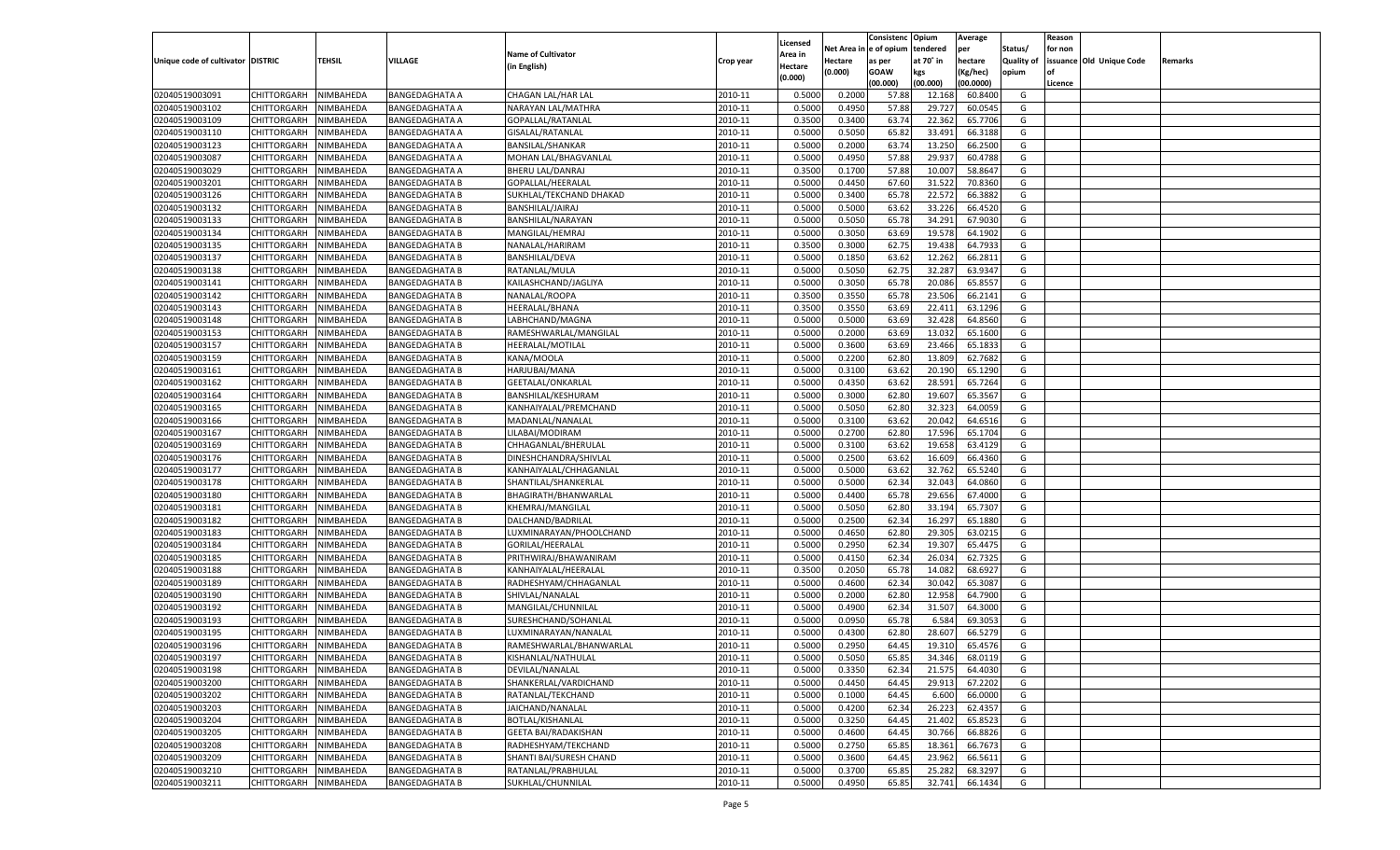|                                   |                       |               |                       |                               |           |                    |            | Consistenc Opium |           | Average   |                   | Reason  |                          |         |
|-----------------------------------|-----------------------|---------------|-----------------------|-------------------------------|-----------|--------------------|------------|------------------|-----------|-----------|-------------------|---------|--------------------------|---------|
|                                   |                       |               |                       | <b>Name of Cultivator</b>     |           | Licensed           | Net Area i | n  e of opium    | tendered  | per       | Status/           | for non |                          |         |
| Unique code of cultivator DISTRIC |                       | <b>TEHSIL</b> | VILLAGE               | (in English)                  | Crop year | Area in<br>Hectare | Hectare    | as per           | at 70˚ in | hectare   | <b>Quality of</b> |         | issuance Old Unique Code | Remarks |
|                                   |                       |               |                       |                               |           | (0.000)            | (0.000)    | <b>GOAW</b>      | kgs       | (Kg/hec)  | opium             | οf      |                          |         |
|                                   |                       |               |                       |                               |           |                    |            | (00.000)         | (00.000)  | (00.0000) |                   | Licence |                          |         |
| 02040519003215                    | CHITTORGARH           | NIMBAHEDA     | <b>BANGEDAGHATA B</b> | SHANTILAL/SHANKERLAL          | 2010-11   | 0.5000             | 0.2300     | 62.34            | 14.91     | 64.8304   | G                 |         |                          |         |
| 02040519003216                    | CHITTORGARH           | NIMBAHEDA     | <b>BANGEDAGHATA B</b> | SOHANLAL/NARAYAN              | 2010-11   | 0.5000             | 0.3050     | 64.30            | 20.257    | 66.4164   | G                 |         |                          |         |
| 02040519003218                    | <b>CHITTORGARH</b>    | NIMBAHEDA     | <b>BANGEDAGHATA B</b> | SHIVLAL/PHOOLCHAND            | 2010-11   | 0.5000             | 0.2000     | 64.30            | 13.079    | 65.3950   | G                 |         |                          |         |
| 02040519003219                    | CHITTORGARH           | NIMBAHEDA     | <b>BANGEDAGHATA B</b> | NANALAL/RAMLAL                | 2010-11   | 0.5000             | 0.5000     | 62.75            | 32.024    | 64.0480   | G                 |         |                          |         |
| 02040519003220                    | <b>CHITTORGARH</b>    | NIMBAHEDA     | <b>BANGEDAGHATA B</b> | PHOOLCHAND/GEETALAL           | 2010-11   | 0.5000             | 0.4950     | 64.30            | 32.158    | 64.9657   | G                 |         |                          |         |
| 02040519003221                    | CHITTORGARH           | NIMBAHEDA     | <b>BANGEDAGHATA B</b> | PREMLATA/SHOBHALAL            | 2010-11   | 0.3500             | 0.1700     | 64.30            | 10.086    | 59.3294   | G                 |         |                          |         |
| 02040519003222                    | <b>CHITTORGARH</b>    | NIMBAHEDA     | <b>BANGEDAGHATA B</b> | GOPALLAL/SOHANLAL             | 2010-11   | 0.5000             | 0.3400     | 62.75            | 21.932    | 64.5059   | G                 |         |                          |         |
| 02040519003223                    | CHITTORGARH           | NIMBAHEDA     | <b>BANGEDAGHATA B</b> | GEETALAL/MOHANLAL             | 2010-11   | 0.5000             | 0.4600     | 64.30            | 29.794    | 64.7696   | G                 |         |                          |         |
| 02040519003224                    | <b>CHITTORGARH</b>    | NIMBAHEDA     | <b>BANGEDAGHATA B</b> | SHYAMLAL/BHERULAL             | 2010-11   | 0.5000             | 0.4900     | 64.30            | 31.987    | 65.2796   | G                 |         |                          |         |
| 02040519003225                    | CHITTORGARH           | NIMBAHEDA     | <b>BANGEDAGHATA B</b> | KAMLABAI/SHANKERLAL           | 2010-11   | 0.5000             | 0.4250     | 64.30            | 27.153    | 63.8894   | G                 |         |                          |         |
| 02040519003227                    | <b>CHITTORGARH</b>    | NIMBAHEDA     | <b>BANGEDAGHATA B</b> | RATANLAL/LALU                 | 2010-11   | 0.5000             | 0.2000     | 64.30            | 12.938    | 64.6900   | G                 |         |                          |         |
| 02040519003228                    | CHITTORGARH           | NIMBAHEDA     | <b>BANGEDAGHATA B</b> | NIRBHAIRAM/PHOOLCHAND         | 2010-11   | 0.5000             | 0.3000     | 67.91            | 20.543    | 68.4767   | G                 |         |                          |         |
| 02040519003229                    | <b>CHITTORGARH</b>    | NIMBAHEDA     | <b>BANGEDAGHATA B</b> | MANGILAL/GULAB CHAND          | 2010-11   | 0.5000             | 0.2000     | 64.30            | 13.359    | 66.7950   | G                 |         |                          |         |
| 02040519003231                    | CHITTORGARH           | NIMBAHEDA     | <b>BANGEDAGHATA B</b> | KISHOR KUMAR/KHEMRAJ          | 2010-11   | 0.5000             | 0.2000     | 60.25            | 12.567    | 62.8350   | G                 |         |                          |         |
| 02040519003234                    | <b>CHITTORGARH</b>    | NIMBAHEDA     | <b>BANGEDAGHATA B</b> | FULCHAND/DALUJI DHAKAD        | 2010-11   | 0.5000             | 0.2850     | 62.75            | 18.078    | 63.4316   | G                 |         |                          |         |
| 02040519003235                    | CHITTORGARH           | NIMBAHEDA     | <b>BANGEDAGHATA B</b> | SHANKARLAL/DEVABALAI          | 2010-11   | 0.3500             | 0.2100     | 60.25            | 12.761    | 60.7667   | G                 |         |                          |         |
| 02040519003237                    | <b>CHITTORGARH</b>    | NIMBAHEDA     | <b>BANGEDAGHATA B</b> | MADANLAL/MANGILAL DHAKAD      | 2010-11   | 0.3500             | 0.3300     | 60.25            | 20.172    | 61.1273   | G                 |         |                          |         |
| 02040519003238                    | CHITTORGARH           | NIMBAHEDA     | <b>BANGEDAGHATA B</b> | KALURAM/KASHIRAM MALI         | 2010-11   | 0.5000             | 0.4050     | 67.91            | 28.718    | 70.9086   | G                 |         |                          |         |
| 02040519003241                    | <b>CHITTORGARH</b>    | NIMBAHEDA     | <b>BANGEDAGHATA B</b> | BAGDIRAM/NANALAL              | 2010-11   | 0.5000             | 0.3100     | 60.25            | 19.316    | 62.3097   | G                 |         |                          |         |
| 02040519003243                    | CHITTORGARH           | NIMBAHEDA     | <b>BANGEDAGHATA B</b> | NANALAL/BHUVANIRAM            | 2010-11   | 0.5000             | 0.2850     | 60.2             | 17.822    | 62.5333   | G                 |         |                          |         |
| 02040519003244                    | <b>CHITTORGARH</b>    | NIMBAHEDA     | <b>BANGEDAGHATA B</b> | RADHESHYAM/MADHOLAL           | 2010-11   | 0.5000             | 0.2500     | 62.75            | 16.100    | 64.4000   | G                 |         |                          |         |
| 02040519003245                    | CHITTORGARH           | NIMBAHEDA     | <b>BANGEDAGHATA B</b> | MOHANLAL/PRABHULAL BHII       | 2010-11   | 0.5000             | 0.4050     | 60.25            | 24.006    | 59.2741   | G                 |         |                          |         |
| 02040519003252                    | <b>CHITTORGARH</b>    | NIMBAHEDA     | <b>BANGEDAGHATA B</b> | PRABHULAL/BHERULAL DHAKAD     | 2010-11   | 0.5000             | 0.4450     | 60.25            | 26.961    | 60.5865   | G                 |         |                          |         |
| 02040519003253                    | <b>CHITTORGARH</b>    | NIMBAHEDA     | <b>BANGEDAGHATA B</b> | MOTILAL/AASHARAM              | 2010-11   | 0.3500             | 0.3250     | 60.25            | 19.727    | 60.6985   | G                 |         |                          |         |
| 02040519003255                    | <b>CHITTORGARH</b>    | NIMBAHEDA     | <b>BANGEDAGHATA B</b> | BAGDIRAM/NARAYAN DHAKAD       | 2010-11   | 0.5000             | 0.5000     | 70.22            | 34.310    | 68.6200   | G                 |         |                          |         |
| 02040519003256                    | <b>CHITTORGARH</b>    | NIMBAHEDA     | <b>BANGEDAGHATA B</b> | <b>HIRALAL/MAGNA REGAR</b>    | 2010-11   | 0.5000             | 0.2000     | 67.91            | 14.105    | 70.5250   | G                 |         |                          |         |
| 02040519003260                    | <b>CHITTORGARH</b>    | NIMBAHEDA     | <b>BANGEDAGHATA B</b> | JAGDISH CHANDRA/JAIRAAM REGAR | 2010-11   | 0.5000             | 0.3000     | 70.22            | 21.268    | 70.8933   | G                 |         |                          |         |
| 02040519003261                    | <b>CHITTORGARH</b>    | NIMBAHEDA     | <b>BANGEDAGHATA B</b> | RATANLAL/ONKARLAL             | 2010-11   | 0.5000             | 0.5050     | 60.25            | 31.236    | 61.8535   | G                 |         |                          |         |
| 02040519003262                    | <b>CHITTORGARH</b>    | NIMBAHEDA     | <b>BANGEDAGHATA B</b> | NANDLAL/SHANKARLAL DHAKAD     | 2010-11   | 0.5000             | 0.4550     | 64.84            | 29.925    | 65.7692   | G                 |         |                          |         |
| 02040519003131                    | CHITTORGARH           | NIMBAHEDA     | <b>BANGEDAGHATA B</b> | JHERAM/MOTI                   | 2010-11   | 0.5000             | 0.2850     | 60.90            | 18.024    | 63.2421   | G                 |         |                          |         |
| 02040519003144                    | <b>CHITTORGARH</b>    | NIMBAHEDA     | <b>BANGEDAGHATA B</b> | CHATRU/KAJOD                  | 2010-11   | 0.5000             | 0.5100     | 60.90            | 31.861    | 62.4725   | G                 |         |                          |         |
| 02040519003156                    | CHITTORGARH           | NIMBAHEDA     | <b>BANGEDAGHATA B</b> | NANDLAL/JAGNNTH               | 2010-11   | 0.5000             | 0.1000     | 60.90            | 6.587     | 65.8700   | G                 |         |                          |         |
| 02040519003170                    | CHITTORGARH           | NIMBAHEDA     | <b>BANGEDAGHATA B</b> | <b>BABULAL/MOTILAL</b>        | 2010-11   | 0.5000             | 0.4200     | 60.90            | 25.852    | 61.5524   | G                 |         |                          |         |
| 02040519003214                    | CHITTORGARH           | NIMBAHEDA     | <b>BANGEDAGHATA B</b> | MOHANLAL/RAMCHANDRA           | 2010-11   | 0.3500             | 0.3650     | 60.90            | 23.463    | 64.2822   | G                 |         |                          |         |
| 02040519003251                    | <b>CHITTORGARH</b>    | NIMBAHEDA     |                       |                               | 2010-11   | 0.3500             | 0.3500     | 64.84            | 23.302    | 66.5771   | G                 |         |                          |         |
|                                   |                       |               | <b>BANGEDAGHATA B</b> | MANGHI BAI/KASHIRAM           | 2010-11   |                    |            |                  |           | 63.9250   | G                 |         |                          |         |
| 02040519003233                    | CHITTORGARH           | NIMBAHEDA     | <b>BANGEDAGHATA B</b> | KAMLIBAI/NARU                 |           | 0.3500             | 0.3600     | 60.90            | 23.013    |           |                   |         |                          |         |
| 02040519003151                    | <b>CHITTORGARH</b>    | NIMBAHEDA     | <b>BANGEDAGHATA B</b> | NANDU BAI/RAMLAL              | 2010-11   | 0.5000             | 0.2500     | 64.84            | 16.550    | 66.2000   | G                 |         |                          |         |
| 02040519003267                    | CHITTORGARH           | NIMBAHEDA     | <b>BANGEDAGHATA B</b> | RANGLAL/BHANWARLAL            | 2010-11   | 0.5000             | 0.5000     | 64.84            | 33.111    | 66.2220   | G                 |         |                          |         |
| 02040519003268                    | <b>CHITTORGARH</b>    | NIMBAHEDA     | <b>BANGEDAGHATA B</b> | OMPARKASH/BHAGVAN             | 2010-11   | 0.5000             | 0.5050     | 60.90            | 31.342    | 62.0634   | G                 |         |                          |         |
| 02040519003269                    | CHITTORGARH           | NIMBAHEDA     | <b>BANGEDAGHATA B</b> | NIRBHERAM/KJODH               | 2010-11   | 0.5000             | 0.5000     | 64.84            | 32.267    | 64.5340   | G                 |         |                          |         |
| 02040519003271                    | <b>CHITTORGARH</b>    | NIMBAHEDA     | <b>BANGEDAGHATA B</b> | GISIBAI/MOTILAL               | 2010-11   | 0.5000             | 0.4850     | 64.84            | 31.868    | 65.7072   | G                 |         |                          |         |
| 02040519003270                    | CHITTORGARH           | NIMBAHEDA     | <b>BANGEDAGHATA B</b> | RUKAMNIBAI/GANPATLAL          | 2010-11   | 0.5000             | 0.4100     | 64.84            | 27.036    | 65.9415   | G                 |         |                          |         |
| 02040519003163                    | CHITTORGARH           | NIMBAHEDA     | <b>BANGEDAGHATA B</b> | SHYAMLAL/BHANA                | 2010-11   | 0.5000             | 0.1600     | 60.90            | 10.270    | 64.1875   | G                 |         |                          |         |
| 02040519003155                    | CHITTORGARH           | NIMBAHEDA     | <b>BANGEDAGHATA B</b> | DALCHAND/SHANKAR              | 2010-11   | 0.5000             | 0.4300     | 64.74            | 30.405    | 70.7093   | G                 |         |                          |         |
| 02040519003207                    | CHITTORGARH           | NIMBAHEDA     | <b>BANGEDAGHATA B</b> | RAMESHWAR/KACHRULAL           | 2010-11   | 0.5000             | 0.4300     | 58.61            | 26.963    | 62.7047   | G                 |         |                          |         |
| 02040519003213                    | CHITTORGARH NIMBAHEDA |               | <b>BANGEDAGHATA B</b> | MANGILAL/NARAYANLAL           | 2010-11   | 0.5000             | 0.4000     | 63.69            | 26.732    | 66.8300   | G                 |         |                          |         |
| 02040519003140                    | <b>CHITTORGARH</b>    | NIMBAHEDA     | <b>BANGEDAGHATA B</b> | DALLESINGH/MOHANSINGH         | 2010-11   | 0.3500             | 0.3650     | 63.69            | 22.227    | 60.8959   | G                 |         |                          |         |
| 02040519003129                    | <b>CHITTORGARH</b>    | NIMBAHEDA     | <b>BANGEDAGHATA B</b> | PANNALAL/MOTI                 | 2010-11   | 0.5000             | 0.4050     | 63.69            | 25.692    | 63.4370   | G                 |         |                          |         |
| 02040519003130                    | <b>CHITTORGARH</b>    | NIMBAHEDA     | <b>BANGEDAGHATA B</b> | RAMCHANDRA/SHANKAR            | 2010-11   | 0.5000             | 0.5050     | 70.22            | 36.323    | 71.9267   | G                 |         |                          |         |
| 02040519003145                    | <b>CHITTORGARH</b>    | NIMBAHEDA     | <b>BANGEDAGHATA B</b> | SHIVLAL/CHTRU                 | 2010-11   | 0.5000             | 0.2650     | 68.61            | 15.495    | 58.4717   | G                 |         |                          |         |
| 02040519003146                    | <b>CHITTORGARH</b>    | NIMBAHEDA     | <b>BANGEDAGHATA B</b> | NANI BAI/PYARCHAND            | 2010-11   | 0.5000             | 0.4550     | 58.61            | 26.871    | 59.0571   | G                 |         |                          |         |
| 02040519003152                    | <b>CHITTORGARH</b>    | NIMBAHEDA     | <b>BANGEDAGHATA B</b> | NANALAL/HUKMA                 | 2010-11   | 0.5000             | 0.2450     | 67.91            | 17.531    | 71.5551   | G                 |         |                          |         |
| 02040519003191                    | <b>CHITTORGARH</b>    | NIMBAHEDA     | <b>BANGEDAGHATA B</b> | SUKHLAL/HEERALAL              | 2010-11   | 0.3500             | 0.2100     | 58.61            | 12.420    | 59.1429   | G                 |         |                          |         |
| 02040519003250                    | <b>CHITTORGARH</b>    | NIMBAHEDA     | <b>BANGEDAGHATA B</b> | KISHANLAL/BHURALAL            | 2010-11   | 0.5000             | 0.4150     | 58.61            | 25.342    | 61.0651   | G                 |         |                          |         |
| 02040519003127                    | <b>CHITTORGARH</b>    | NIMBAHEDA     | <b>BANGEDAGHATA B</b> | MANOHARLAL/BHAVARLAL SHARMA   | 2010-11   | 0.5000             | 0.5000     | 58.61            | 29.870    | 59.7400   | G                 |         |                          |         |
| 02040519003272                    | <b>CHITTORGARH</b>    | NIMBAHEDA     | <b>BANGEDAGHATA B</b> | DINESHCHANDRA/SUKHLAL         | 2010-11   | 0.5000             | 0.3750     | 58.61            | 22.557    | 60.1520   | G                 |         |                          |         |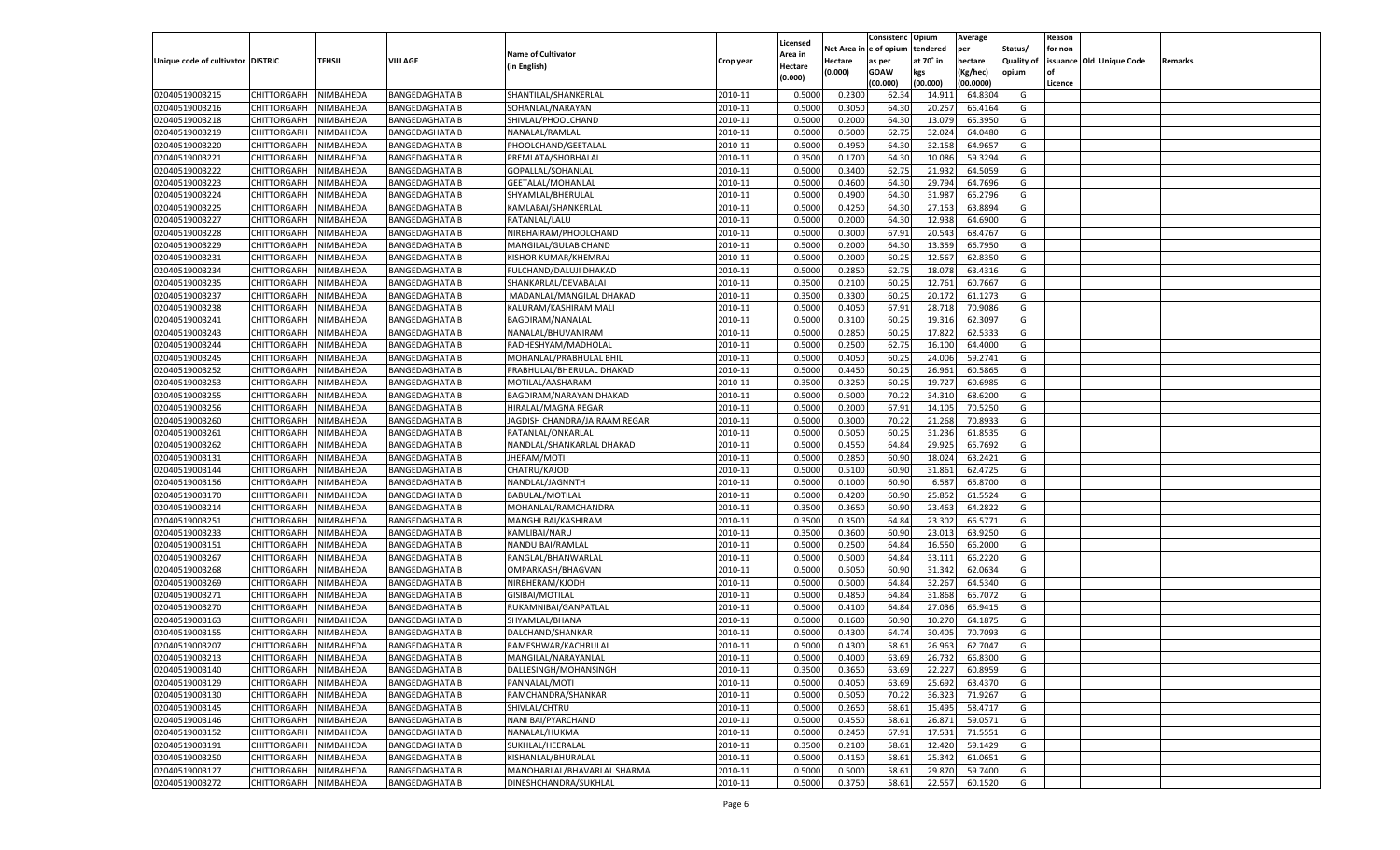|                                   |                       |           |                   |                               |           |          |          | Consistenc Opium |           | Average   |                   | Reason    |                          |         |
|-----------------------------------|-----------------------|-----------|-------------------|-------------------------------|-----------|----------|----------|------------------|-----------|-----------|-------------------|-----------|--------------------------|---------|
|                                   |                       |           |                   |                               |           | Licensed | Net Area | e of opium       | tendered  | per       | Status/           | for non   |                          |         |
| Unique code of cultivator DISTRIC |                       | TEHSIL    | VILLAGE           | <b>Name of Cultivator</b>     | Crop year | Area in  | Hectare  | as per           | at 70˚ in | hectare   | <b>Quality of</b> |           | issuance Old Unique Code | Remarks |
|                                   |                       |           |                   | (in English)                  |           | Hectare  | (0.000)  | <b>GOAW</b>      | kgs       | (Kg/hec)  | opium             | <b>of</b> |                          |         |
|                                   |                       |           |                   |                               |           | (0.000)  |          | (00.000)         | (00.000)  | (00.0000) |                   | Licence   |                          |         |
| 02040519004002                    | CHITTORGARH           | NIMBAHEDA | DEEPPURA          | TOKUBAI/PRABHULAL             | 2010-11   | 0.5000   | 0.5000   | 61.21            | 32.33     | 64.6600   | G                 |           |                          |         |
| 02040519004004                    | CHITTORGARH           | NIMBAHEDA | DEEPPURA          | HIRA BAI/NANALAL              | 2010-11   | 0.5000   | 0.4950   | 61.48            | 31.928    | 64.5010   | G                 |           |                          |         |
| 02040519004007                    | <b>CHITTORGARH</b>    | NIMBAHEDA | DEEPPURA          | NARAYANIBAI/HJARI             | 2010-11   | 0.5000   | 0.2400   | 59.48            | 15.426    | 64.2750   | G                 |           |                          |         |
| 02040519004009                    |                       |           |                   | <b>BALU/NARU KUMAR</b>        |           |          |          |                  |           |           |                   |           |                          |         |
|                                   | CHITTORGARH           | NIMBAHEDA | DEEPPURA          |                               | 2010-11   | 0.5000   | 0.4950   | 59.11            | 30.745    | 62.1111   | G                 |           |                          |         |
| 02040519004012                    | <b>CHITTORGARH</b>    | NIMBAHEDA | DEEPPURA          | JANIBAI/SHANKAR               | 2010-11   | 0.5000   | 0.3750   | 59.11            | 22.991    | 61.3093   | G                 |           |                          |         |
| 02040519004013                    | CHITTORGARH           | NIMBAHEDA | DEEPPURA          | UDHAERAM/KISHNA               | 2010-11   | 0.5000   | 0.4350   | 63.54            | 28.309    | 65.078    | G                 |           |                          |         |
| 02040519004014                    | <b>CHITTORGARH</b>    | NIMBAHEDA | DEEPPURA          | RAMLAL/GOKEL                  | 2010-11   | 0.5000   | 0.4900   | 59.71            | 30.544    | 62.3347   | G                 |           |                          |         |
| 02040519004016                    | CHITTORGARH           | NIMBAHEDA | DEEPPURA          | <b>BHERULAL/GISULAL</b>       | 2010-11   | 0.3500   | 0.2900   | 59.48            | 18.301    | 63.1069   | G                 |           |                          |         |
| 02040519004018                    | CHITTORGARH           | NIMBAHEDA | DEEPPURA          | SOHANIBAI/GISALAL             | 2010-11   | 0.5000   | 0.2950   | 61.48            | 19.364    | 65.6407   | G                 |           |                          |         |
| 02040519004020                    | CHITTORGARH           | NIMBAHEDA | DEEPPURA          | CUNNILAL/HARLAL               | 2010-11   | 0.5000   | 0.2900   | 59.71            | 18.44     | 63.610    | G                 |           |                          |         |
| 02040519004024                    | CHITTORGARH           | NIMBAHEDA | DEEPPURA          | BHERU/WARDA                   | 2010-11   | 0.5000   | 0.5100   | 56.60            | 29.599    | 58.037    | G                 |           |                          |         |
| 02040519004025                    | CHITTORGARH           | NIMBAHEDA | DEEPPURA          | GOPALKARSAN/MHDANLAL          | 2010-11   | 0.5000   | 0.4000   | 61.48            | 25.370    | 63.4250   | G                 |           |                          |         |
| 02040519004017                    | CHITTORGARH           | NIMBAHEDA | DEEPPURA          | MODIRAM/HARLAL                | 2010-11   | 0.5000   | 0.4450   | 59.71            | 27.141    | 60.9910   | G                 |           |                          |         |
| 02040519004003                    | CHITTORGARH           | NIMBAHEDA | DEEPPURA          | KAMLA BAI/HJARILAL            | 2010-11   | 0.5000   | 0.4950   | 63.54            | 33.043    | 66.7535   | G                 |           |                          |         |
| 02040519004006                    | <b>CHITTORGARH</b>    | NIMBAHEDA | DEEPPURA          | UDHA/NARAYAN                  | 2010-11   | 0.5000   | 0.4750   | 56.51            | 28.703    | 60.4274   | G                 |           |                          |         |
| 02040519004026                    | CHITTORGARH           | NIMBAHEDA | DEEPPURA          | <b>GOPAL LAL/MANGI LAL</b>    | 2010-11   | 0.5000   | 0.3000   | 61.48            | 18.607    | 62.023    | G                 |           |                          |         |
| 02040519005036                    | <b>CHITTORGARH</b>    | NIMBAHEDA | DHARESHVAR        | <b>GULAB SING/RAM SING</b>    | 2010-11   | 0.5000   | 0.2900   | 63.64            | 19.110    | 65.8966   | G                 |           |                          |         |
| 02040519005002                    | CHITTORGARH           | NIMBAHEDA | DHARESHVAR        | MATHURIBAI/RUPA               | 2010-11   | 0.5000   | 0.4050   | 61.48            | 25.062    | 61.881    | G                 |           |                          |         |
|                                   |                       |           | <b>DHARESHVAR</b> |                               |           |          |          |                  |           |           |                   |           |                          |         |
| 02040519005004                    | <b>CHITTORGARH</b>    | NIMBAHEDA |                   | GOURILAL/NANDA                | 2010-11   | 0.5000   | 0.5000   | 61.48            | 30.819    | 61.6380   | G                 |           |                          |         |
| 02040519005006                    | CHITTORGARH           | NIMBAHEDA | DHARESHVAR        | AIDAAN/GOVIND CHARAN          | 2010-11   | 0.3500   | 0.2850   | 59.54            | 17.101    | 60.0035   | G                 |           |                          |         |
| 02040519005013                    | <b>CHITTORGARH</b>    | NIMBAHEDA | <b>DHARESHVAR</b> | <b>BHURA/GOVINDJI</b>         | 2010-11   | 0.5000   | 0.2950   | 65.00            | 19.709    | 66.8102   | G                 |           |                          |         |
| 02040519005018                    | CHITTORGARH           | NIMBAHEDA | DHARESHVAR        | GORAJI/LALA CHARAN            | 2010-11   | 0.5000   | 0.5150   | 59.54            | 30.83     | 59.8718   | G                 |           |                          |         |
| 02040519005021                    | <b>CHITTORGARH</b>    | NIMBAHEDA | DHARESHVAR        | BHURALAL/NANDAJI CHARAN       | 2010-11   | 0.5000   | 0.4050   | 61.48            | 25.627    | 63.2765   | G                 |           |                          |         |
| 02040519005022                    | CHITTORGARH           | NIMBAHEDA | DHARESHVAR        | KISHAN/NANDAJI CHARAN         | 2010-11   | 0.5000   | 0.3800   | 65.00            | 25.326    | 66.6474   | G                 |           |                          |         |
| 02040519005029                    | <b>CHITTORGARH</b>    | NIMBAHEDA | <b>DHARESHVAR</b> | <b>BADRILAL/GHISA DHAKAD</b>  | 2010-11   | 0.5000   | 0.3100   | 62.24            | 19.749    | 63.7065   | G                 |           |                          |         |
| 02040519005033                    | CHITTORGARH           | NIMBAHEDA | DHARESHVAR        | KISHANLAL/GOVIND CHARAN       | 2010-11   | 0.5000   | 0.3000   | 62.24            | 19.276    | 64.2533   | G                 |           |                          |         |
| 02040519005034                    | <b>CHITTORGARH</b>    | NIMBAHEDA | DHARESHVAR        | BAHADUR SINGH/RAM SINGH       | 2010-11   | 0.5000   | 0.3050   | 62.24            | 20.086    | 65.8557   | G                 |           |                          |         |
| 02040519005035                    | CHITTORGARH           | NIMBAHEDA | DHARESHVAR        | <b>CHATAR SINGH/DEVI SING</b> | 2010-11   | 0.5000   | 0.3450   | 59.54            | 21.191    | 61.4232   | G                 |           |                          |         |
| 02040519005025                    | <b>CHITTORGARH</b>    | NIMBAHEDA | DHARESHVAR        | INDRA MAL/GORAJI BHIL         | 2010-11   | 0.5000   | 0.2950   | 59.54            | 17.934    | 60.7932   | G                 |           |                          |         |
| 02040519005019                    | CHITTORGARH           | NIMBAHEDA | DHARESHVAR        | KISHANLAL/KARNAJI CHARAN      | 2010-11   | 0.5000   | 0.4900   | 65.00            | 32.249    | 65.8143   | G                 |           |                          |         |
| 02040519005027                    | CHITTORGARH           | NIMBAHEDA | DHARESHVAR        | HIRALAL/RUPA DHAKAD           | 2010-11   | 0.5000   | 0.2950   | 59.54            | 17.798    | 60.3322   | G                 |           |                          |         |
| 02040519005009                    | CHITTORGARH           | NIMBAHEDA | DHARESHVAR        | KANA/BALU                     | 2010-11   | 0.3500   | 0.3650   | 62.24            | 22.93     | 62.8274   | G                 |           |                          |         |
| 02040519005014                    | CHITTORGARH           | NIMBAHEDA | DHARESHVAR        | SUNDARBAI/GOKEL               | 2010-11   | 0.5000   | 0.2450   | 62.24            | 15.228    | 62.1551   | G                 |           |                          |         |
| 02040519005030                    | CHITTORGARH           | NIMBAHEDA | DHARESHVAR        | BHAVARLAL/NANDLAL             | 2010-11   | 0.5000   | 0.3900   | 58.54            | 24.260    | 62.2051   | G                 |           |                          |         |
| 02040519005008                    | CHITTORGARH           | NIMBAHEDA | DHARESHVAR        |                               | 2010-11   | 0.3500   | 0.3600   | 59.54            | 21.394    | 59.4278   | G                 |           |                          |         |
|                                   |                       |           |                   | MATHURA/KHEMA                 |           |          |          |                  |           |           |                   |           |                          |         |
| 02040519007010                    | CHITTORGARH           | NIMBAHEDA | GARVADA           | ONKARLAL/WAKTAWAR             | 2010-11   | 0.3500   | 0.2500   | 61.43            | 15.95     | 63.8080   | G                 |           |                          |         |
| 02040519007014                    | <b>CHITTORGARH</b>    | NIMBAHEDA | <b>GARVADA</b>    | LACHHIBAI/NANDA               | 2010-11   | 0.5000   | 0.5000   | 66.63            | 34.555    | 69.1100   | G                 |           |                          |         |
| 02040519007020                    | CHITTORGARH           | NIMBAHEDA | GARVADA           | LUXMAN/NAARU                  | 2010-11   | 0.3500   | 0.3450   | 61.43            | 22.099    | 64.0551   | G                 |           |                          |         |
| 02040519007032                    | CHITTORGARH           | NIMBAHEDA | GARVADA           | RAM LAL/HEERA JI              | 2010-11   | 0.5000   | 0.4600   | 65.90            | 31.176    | 67.7739   | G                 |           |                          |         |
| 02040519007019                    | <b>CHITTORGARH</b>    | NIMBAHEDA | GARVADA           | <b>BHERA/NANDA KUMAR</b>      | 2010-11   | 0.5000   | 0.2250   | 63.04            | 14.67     | 65.2267   | G                 |           |                          |         |
| 02040519007030                    | CHITTORGARH           | NIMBAHEDA | <b>GARVADA</b>    | TARADEVI/JALAM                | 2010-11   | 0.5000   | 0.2900   | 63.04            | 19.18     | 66.1379   | G                 |           |                          |         |
| 02040519010458                    | CHITTORGARH           | NIMBAHEDA | KANERA A          | SURESHCHANDRA/JAGANNATH       | 2010-11   | 0.5000   | 0.2100   | 59.05            | 12.485    | 59.4524   | G                 |           |                          |         |
| 02040519010001                    | CHITTORGARH           | NIMBAHEDA | KANERA A          | KISHANLAL/NATHU               | 2010-11   | 0.5000   | 0.5100   | 60.3             | 31.969    | 62.684    | G                 |           |                          |         |
| 02040519010002                    | CHITTORGARH           | NIMBAHEDA | KANERA A          | LAKHMICHAND/CHUNNILAL         | 2010-11   | 0.5000   | 0.3100   | 61.86            | 22.29     | 71.9290   | G                 |           |                          |         |
| 02040519010003                    | CHITTORGARH           | NIMBAHEDA | KANERA A          | KHAYALILAL/KHEMRAJ            | 2010-11   | 0.5000   | 0.4150   | 62.45            | 28.327    | 68.2578   | G                 |           |                          |         |
| 02040519010004                    | CHITTORGARH NIMBAHEDA |           | <b>KANERA A</b>   | BHAGWANLAL/KASHIRAM           | 2010-11   | 0.5000   | 0.3550   | 60.35            | 22.577    | 63.5972   | G                 |           |                          |         |
| 02040519010005                    | <b>CHITTORGARH</b>    | NIMBAHEDA | <b>KANERA A</b>   | SHYAMLAL/GABUR                | 2010-11   | 0.5000   | 0.5150   | 57.20            | 30.435    | 59.0971   | G                 |           |                          |         |
| 02040519010006                    | CHITTORGARH           | NIMBAHEDA | <b>KANERA A</b>   | <b>BANSHILAL/KUKA</b>         | 2010-11   | 0.3500   | 0.2450   | 58.68            | 15.096    | 61.6163   | G                 |           |                          |         |
| 02040519010008                    | <b>CHITTORGARH</b>    | NIMBAHEDA | <b>KANERA A</b>   | PHOOLCHAND/BHANWARLAL         | 2010-11   | 0.3500   | 0.3550   | 58.68            | 21.946    | 61.8197   | G                 |           |                          |         |
| 02040519010009                    | <b>CHITTORGARH</b>    | NIMBAHEDA | <b>KANERA A</b>   | BHAGWANLAL/NANALAL            | 2010-11   | 0.3500   | 0.3550   | 57.20            | 21.308    | 60.0225   | G                 |           |                          |         |
| 02040519010011                    | <b>CHITTORGARH</b>    | NIMBAHEDA | <b>KANERA A</b>   | DEVILAL/JAGNNATH              | 2010-11   | 0.5000   | 0.2500   | 58.68            | 15.095    | 60.3800   | G                 |           |                          |         |
| 02040519010013                    | <b>CHITTORGARH</b>    | NIMBAHEDA | <b>KANERA A</b>   | DEVILAL/MADHO                 | 2010-11   | 0.5000   | 0.4100   | 67.60            | 28.426    | 69.3317   | G                 |           |                          |         |
| 02040519010014                    | <b>CHITTORGARH</b>    | NIMBAHEDA | <b>KANERA A</b>   | KAMLABAI/ONKAR                | 2010-11   | 0.5000   | 0.4850   | 57.20            | 29.080    | 59.9588   | G                 |           |                          |         |
| 02040519010016                    | <b>CHITTORGARH</b>    | NIMBAHEDA | <b>KANERA A</b>   | CHHAGANLAL/TODU               | 2010-11   |          | 0.3350   | 57.20            | 19.81     | 59.1343   | G                 |           |                          |         |
| 02040519010017                    |                       |           |                   |                               |           | 0.3500   |          |                  |           |           |                   |           |                          |         |
|                                   | <b>CHITTORGARH</b>    | NIMBAHEDA | <b>KANERA A</b>   | KISHAN/PARBHU                 | 2010-11   | 0.5000   | 0.5000   | 58.37            | 29.272    | 58.5440   | G                 |           |                          |         |
| 02040519010018                    | <b>CHITTORGARH</b>    | NIMBAHEDA | <b>KANERA A</b>   | JAGNNATH/KAJOD                | 2010-11   | 0.5000   | 0.4050   | 61.23            | 25.447    | 62.8321   | G                 |           |                          |         |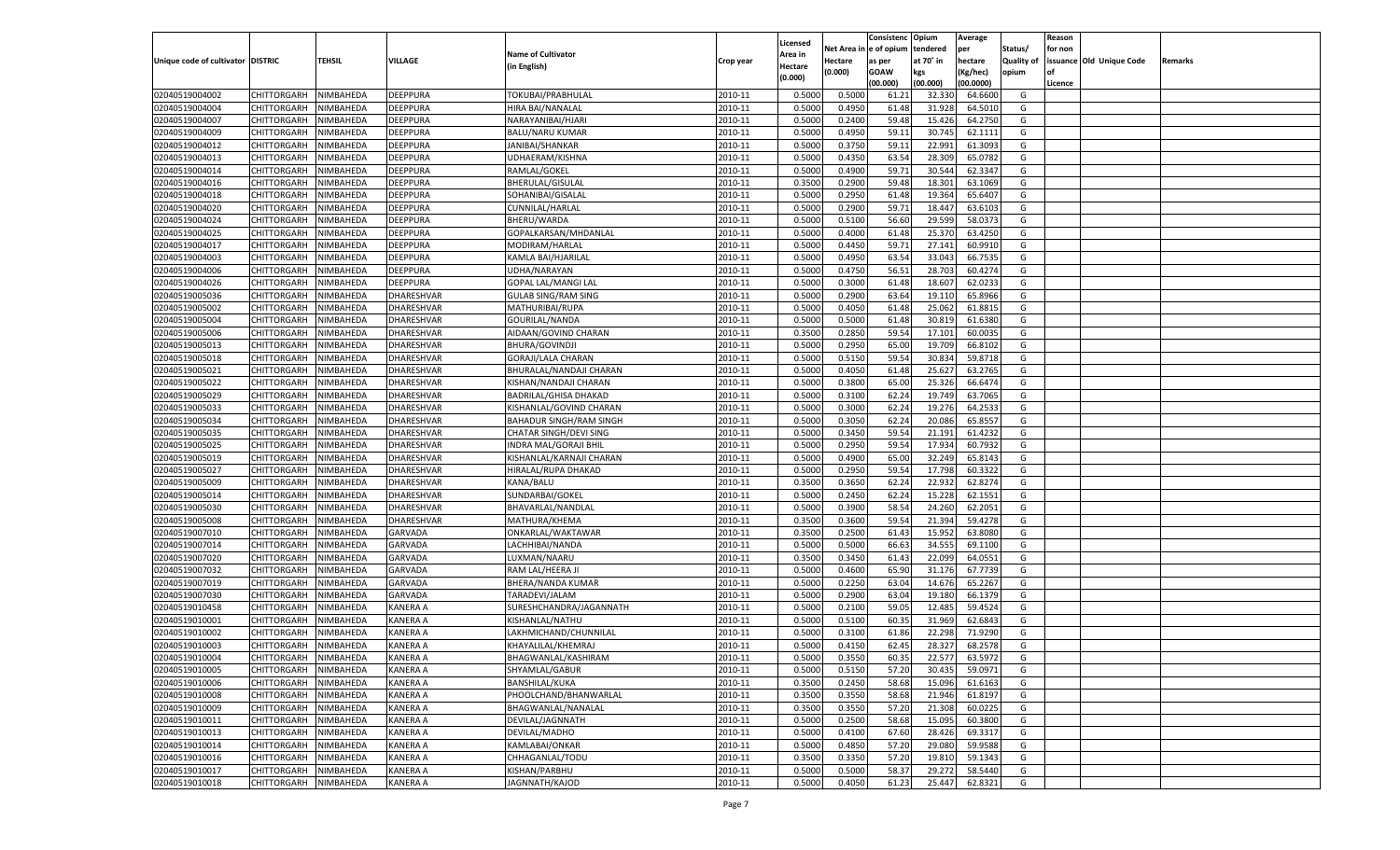|                                   |                       |               |                 |                                |           |                     |         | Consistenc Opium       |           | Average   |                   | Reason  |                          |                    |
|-----------------------------------|-----------------------|---------------|-----------------|--------------------------------|-----------|---------------------|---------|------------------------|-----------|-----------|-------------------|---------|--------------------------|--------------------|
|                                   |                       |               |                 | <b>Name of Cultivator</b>      |           | Licensed<br>Area in |         | Net Area in e of opium | tendered  | per       | Status/           | for non |                          |                    |
| Unique code of cultivator DISTRIC |                       | <b>TEHSIL</b> | VILLAGE         | (in English)                   | Crop year | Hectare             | Hectare | as per                 | at 70° in | hectare   | <b>Quality of</b> |         | issuance Old Unique Code | Remarks            |
|                                   |                       |               |                 |                                |           | (0.000)             | (0.000) | <b>GOAW</b>            | kgs       | (Kg/hec)  | opium             |         |                          |                    |
|                                   |                       |               |                 |                                |           |                     |         | (00.000)               | (00.000)  | (00.0000) |                   | Licence |                          |                    |
| 02040519010020                    | CHITTORGARH           | NIMBAHEDA     | KANERA A        | PHOOCHAND/GANGARAM             | 2010-11   | 0.5000              | 0.3000  | 58.68                  | 17.626    | 58.7533   | G                 |         |                          |                    |
| 02040519010021                    | CHITTORGARH           | NIMBAHEDA     | KANERA A        | KISHANLAL/RAMLAL               | 2010-11   | 0.5000              | 0.5000  | 58.68                  | 29.959    | 59.9180   | G                 |         |                          |                    |
| 02040519010022                    | CHITTORGARH           | NIMBAHEDA     | KANERA A        | JANIBAI/BHUVANIRAM             | 2010-11   | 0.5000              | 0.5200  | 58.68                  | 31.497    | 60.5712   | G                 |         |                          |                    |
| 02040519010023                    | CHITTORGARH           | NIMBAHEDA     | KANERA A        | RAMESHVAR/BHAGWANLAL/KANIRAM   | 2010-11   | 0.5000              | 0.2200  | 62.44                  | 15.094    | 68.6091   | G                 |         |                          |                    |
| 02040519010024                    | CHITTORGARH           | NIMBAHEDA     | KANERA A        | BASANTIBAI/BHERA               | 2010-11   | 0.5000              | 0.5150  | 65.77                  | 12.705    | 24.6699   | G                 | 04      |                          |                    |
| 02040519010025                    | CHITTORGARH           | NIMBAHEDA     | KANERA A        | BANSHILAL/PRABHULAL            | 2010-11   | 0.3500              | 0.3250  | 62.44                  | 20.794    | 63.9815   | G                 |         |                          |                    |
| 02040519010026                    | CHITTORGARH           | NIMBAHEDA     | KANERA A        | JEEVRAJ/RAMLAL                 | 2010-11   | 0.5000              | 0.4950  | 65.77                  | 33.277    | 67.2263   | G                 |         |                          |                    |
| 02040519010027                    | CHITTORGARH           | NIMBAHEDA     | KANERA A        | LALIBAI/PREMCHAND              | 2010-11   | 0.5000              | 0.4150  | 59.38                  | 25.499    | 61.4434   | G                 |         |                          |                    |
| 02040519010028                    | CHITTORGARH           | NIMBAHEDA     | KANERA A        | BHAGIRATH/BHAWANIRAM           | 2010-11   | 0.5000              | 0.3800  | 57.20                  | 23.518    | 61.8895   | G                 |         |                          |                    |
| 02040519010029                    | CHITTORGARH           | NIMBAHEDA     | KANERA A        | RATANLAL/RAMLAL                | 2010-11   | 0.5000              | 0.4800  | 62.44                  | 30.479    | 63.4979   | G                 |         |                          |                    |
| 02040519010030                    | CHITTORGARH           | NIMBAHEDA     | KANERA A        | NANDLAL/KISHANLAI              | 2010-11   | 0.5000              | 0.5150  | 62.44                  | 33.173    | 64.4136   | G                 |         |                          |                    |
| 02040519010031                    | CHITTORGARH           | NIMBAHEDA     | KANERA A        | LAHRIBAI/BHANWARLAL            | 2010-11   | 0.3500              | 0.2050  | 62.44                  | 12.796    | 62.4195   | G                 |         |                          |                    |
| 02040519010032                    | CHITTORGARH           | NIMBAHEDA     | KANERA A        | MOHNIBAI/NARAYAN               | 2010-11   | 0.5000              | 0.5000  | 62.44                  | 33.316    | 66.6320   | G                 |         |                          |                    |
| 02040519010035                    | CHITTORGARH           | NIMBAHEDA     | KANERA A        | ONKARLAL/LALU                  | 2010-11   | 0.5000              | 0.5050  | 57.20                  | 31.178    | 61.7386   | G                 |         |                          |                    |
| 02040519010036                    | CHITTORGARH           | NIMBAHEDA     | KANERA A        | SOHANLAL/MANGILAL              | 2010-11   | 0.5000              | 0.2750  | 62.44                  | 17.934    | 65.2145   | G                 |         |                          |                    |
| 02040519010037                    | CHITTORGARH           | NIMBAHEDA     | KANERA A        | NANALAL/KASHIRAM               | 2010-11   | 0.5000              |         |                        |           |           | N                 |         |                          |                    |
| 02040519010040                    | CHITTORGARH           | NIMBAHEDA     | KANERA A        | CHHAGANLAL/RATANLAL            | 2010-11   | 0.5000              | 0.3850  | 63.28                  | 23.990    | 62.3117   | G                 |         |                          |                    |
| 02040519010041                    | CHITTORGARH           | NIMBAHEDA     | KANERA A        | DHAPUBAI/GOVERDHANLAL          | 2010-11   | 0.5000              | 0.3000  | 63.28                  | 19.854    | 66.1800   | G                 |         |                          |                    |
| 02040519010045                    | CHITTORGARH           | NIMBAHEDA     | KANERA A        | NANDLAL/MOOLCHAND              | 2010-11   | 0.5000              | 0.5000  | 63.28                  | 32.743    | 65.4860   | G                 |         |                          |                    |
| 02040519010435                    | CHITTORGARH           | NIMBAHEDA     | KANERA A        | LAXMI NARAYAN/PRATHVIRAJ       | 2010-11   | 0.5000              | 0.4950  | 63.28                  | 33.125    | 66.9192   | G                 |         |                          |                    |
| 02040519010048                    | CHITTORGARH           | NIMBAHEDA     | KANERA A        | NANALAL/MANGILAL               | 2010-11   | 0.5000              | 0.1950  | 56.80                  | 12.271    | 62.9282   | G                 |         |                          |                    |
| 02040519010049                    | CHITTORGARH           | NIMBAHEDA     | KANERA A        | CHATRI BAI/RAMNARAYAN          | 2010-11   | 0.3500              | 0.3050  | 63.28                  | 19.810    | 64.9508   | G                 |         |                          |                    |
| 02040519010052                    | CHITTORGARH           | NIMBAHEDA     | KANERA A        | SOHANLAL/DHANNRAJ              | 2010-11   | 0.3500              | 0.2050  | 63.28                  | 14.083    | 68.6976   | G                 |         |                          |                    |
| 02040519010054                    | CHITTORGARH           | NIMBAHEDA     | KANERA A        | DAULATRAM/ROOPA                | 2010-11   | 0.3500              | 0.3050  | 56.80                  | 18.016    | 59.0689   | G                 |         |                          |                    |
| 02040519010058                    | CHITTORGARH           | NIMBAHEDA     | KANERA A        | GHASILAL/NARAYAN               | 2010-11   | 0.3500              | 0.2850  | 63.28                  | 18.832    | 66.0772   | G                 |         |                          |                    |
| 02040519010059                    | CHITTORGARH           | NIMBAHEDA     | KANERA A        | RADHESHYAM/RATANLAL            | 2010-11   | 0.5000              | 0.4900  | 60.86                  | 31.300    | 63.8776   | G                 |         |                          |                    |
| 02040519010060                    | CHITTORGARH           | NIMBAHEDA     | KANERA A        | RAJENDRAKUMAR/BHANWARLAL       | 2010-11   | 0.5000              | 0.5000  | 61.56                  | 32.751    | 65.5020   | G                 |         |                          |                    |
| 02040519010063                    | CHITTORGARH           | NIMBAHEDA     | KANERA A        | MADANLAL/UDA                   | 2010-11   | 0.3500              | 0.3100  | 64.76                  | 21.017    | 67.7968   | G                 |         |                          |                    |
| 02040519010065                    | CHITTORGARH           | NIMBAHEDA     | KANERA A        | MATHRIBAI/CHATARBHUJ           | 2010-11   | 0.5000              | 0.4800  | 61.56                  | 31.809    | 66.2688   | G                 |         |                          |                    |
| 02040519010066                    | CHITTORGARH           | NIMBAHEDA     | KANERA A        | KESHURAM/BHAWANIRAM            | 2010-11   | 0.5000              | 0.4250  | 61.56                  | 25.627    | 60.2988   | G                 |         |                          |                    |
| 02040519010067                    | <b>CHITTORGARH</b>    | NIMBAHEDA     | KANERA A        | ROOPLAL/PREAMCHAND             | 2010-11   | 0.5000              | 0.3800  | 61.56                  | 24.657    | 64.8868   | G                 |         |                          |                    |
| 02040519010070                    | CHITTORGARH           | NIMBAHEDA     | KANERA A        | JAGDISH/PANNALAL               | 2010-11   | 0.5000              | 0.3550  | 56.80                  | 21.193    | 59.6986   | G                 |         |                          |                    |
| 02040519010073                    | <b>CHITTORGARH</b>    | NIMBAHEDA     | KANERA A        | DHANRAJ/HEERALAI               | 2010-11   | 0.5000              | 0.3150  | 65.29                  | 20.818    | 66.0889   | G                 |         |                          |                    |
| 02040519010075                    | CHITTORGARH           | NIMBAHEDA     | KANERA A        | KAILASHCHANDRA/KANHAIYALAL     | 2010-11   | 0.5000              | 0.3200  | 61.56                  | 20.490    | 64.031    | G                 |         |                          |                    |
| 02040519010077                    | <b>CHITTORGARH</b>    | NIMBAHEDA     | KANERA A        | RAMESHWAR/BADRILAL             | 2010-11   | 0.5000              | 0.3150  | 61.56                  | 19.919    | 63.2349   | G                 |         |                          |                    |
| 02040519010079                    | CHITTORGARH           | NIMBAHEDA     | KANERA A        | DINESH/DHANRAJ                 | 2010-11   | 0.3500              | 0.2000  | 56.80                  | 11.643    | 58.2150   | G                 |         |                          |                    |
| 02040519010078                    | <b>CHITTORGARH</b>    | NIMBAHEDA     | KANERA A        | LABHCHAND/BADRILAL             | 2010-11   | 0.5000              | 0.4250  | 64.00                  | 27.309    | 64.2565   | G                 |         |                          |                    |
| 02040519010080                    | CHITTORGARH           | NIMBAHEDA     | KANERA A        | DHANRAJ/KALU                   | 2010-11   | 0.5000              | 0.2000  | 61.97                  | 12.693    | 63.4650   | G                 |         |                          |                    |
| 02040519010082                    | <b>CHITTORGARH</b>    | NIMBAHEDA     | KANERA A        | HARISHANKER/LUXMINARAYAN       | 2010-11   | 0.5000              | 0.4050  | 64.00                  | 26.387    | 65.1531   | G                 |         |                          |                    |
| 02040519010085                    | CHITTORGARH           | NIMBAHEDA     | KANERA A        | SUNDERBAI/BHURALAL             | 2010-11   | 0.5000              | 0.5100  | 56.80                  | 30.770    | 60.3333   | G                 |         |                          |                    |
| 02040519010087                    | <b>CHITTORGARH</b>    | NIMBAHEDA     | KANERA A        | BHURALAL/HUKMA                 | 2010-11   | 0.5000              | 0.3100  | 61.97                  | 19.783    | 63.8161   | G                 |         |                          |                    |
| 02040519010089                    | <b>CHITTORGARH</b>    | NIMBAHEDA     | KANERA A        | GULABIBAI/PREMCHAND            | 2010-11   | 0.3500              | 0.1500  | 53.36                  | 8.702     | 58.0133   | G                 | 05      |                          |                    |
| 02040519010092                    | <b>CHITTORGARH</b>    | NIMBAHEDA     | KANERA A        | MOHANLAL/MATHURA               | 2010-11   | 0.3500              | 0.1150  | 56.80                  | 6.868     | 59.7217   | G                 |         |                          |                    |
| 02040519010093                    | CHITTORGARH           | NIMBAHEDA     | KANERA A        | <b>BADRILAL/GHISA</b>          | 2010-11   | 0.3500              | 0.2000  | 61.97                  | 13.399    | 66.9950   | G                 |         |                          |                    |
| 02040519010096                    |                       | NIMBAHEDA     | KANERA A        |                                |           | 0.5000              | 0.5050  | 61.97                  | 33.581    | 66.4970   |                   |         |                          |                    |
|                                   | CHITTORGARH           |               |                 | KANHAIYALAL/HEERALAI           | 2010-11   |                     |         |                        |           |           | G                 |         |                          |                    |
| 02040519010098                    | CHITTORGARH NIMBAHEDA |               | <b>KANERA A</b> | GOPAL/PHOOLCHAND               | 2010-11   | 0.5000              | 0.2000  | 61.97                  | 13.183    | 65.9150   | G                 |         |                          |                    |
| 02040519010102                    | <b>CHITTORGARH</b>    | NIMBAHEDA     | KANERA A        | ONKARLAL/BHANWARLAL            | 2010-11   | 0.5000              | 0.3900  | 56.80                  | 23.629    | 60.5872   | G                 |         |                          |                    |
| 02040519010103                    | <b>CHITTORGARH</b>    | NIMBAHEDA     | KANERA A        | SOBHALAL/JAGNNTH               | 2010-11   | 0.3500              | 0.1650  | 65.00                  | 11.512    | 69.7697   | G                 |         |                          |                    |
| 02040519010105                    | <b>CHITTORGARH</b>    | NIMBAHEDA     | KANERA A        | RAMESHWAR/RAMLAL               | 2010-11   | 0.5000              | 0.4400  | 56.80                  | 26.571    | 60.3886   | G                 |         |                          |                    |
| 02040519010108                    | <b>CHITTORGARH</b>    | NIMBAHEDA     | KANERA A        | KISHANLAL/CHUNNILAL            | 2010-11   | 0.3500              | 0.2450  | 61.97                  | 16.163    | 65.9714   | G                 |         |                          |                    |
| 02040519010411                    | <b>CHITTORGARH</b>    | NIMBAHEDA     | KANERA A        | NANADLAL/RAMESHWARLAL-JETHIBAI | 2010-11   | 0.3500              | 0.1450  | 59.05                  | 8.778     | 60.5379   | G                 |         |                          | <b>NAME CHANGE</b> |
| 02040519010412                    | <b>CHITTORGARH</b>    | NIMBAHEDA     | KANERA A        | KHEMRAJ/GABUR                  | 2010-11   | 0.3500              | 0.3550  | 61.97                  | 23.083    | 65.0225   | G                 |         |                          |                    |
| 02040519010413                    | <b>CHITTORGARH</b>    | NIMBAHEDA     | KANERA A        | GOPAL/HERALAL                  | 2010-11   | 0.5000              | 0.4100  | 61.97                  | 28.061    | 68.4415   | G                 |         |                          |                    |
| 02040519010415                    | <b>CHITTORGARH</b>    | NIMBAHEDA     | KANERA A        | LILASHANKAR/NANALAL            | 2010-11   | 0.5000              | 0.1050  | 64.00                  | 6.983     | 66.5048   | G                 |         |                          |                    |
| 02040519010422                    | <b>CHITTORGARH</b>    | NIMBAHEDA     | KANERA A        | RATANLAL/PRABHULAL             | 2010-11   | 0.5000              | 0.4000  | 56.80                  | 24.376    | 60.9400   | G                 |         |                          |                    |
| 02040519010424                    | <b>CHITTORGARH</b>    | NIMBAHEDA     | KANERA A        | FULCHAND/MANGILAL              | 2010-11   | 0.5000              | 0.3600  | 64.00                  | 24.082    | 66.8944   | G                 |         |                          |                    |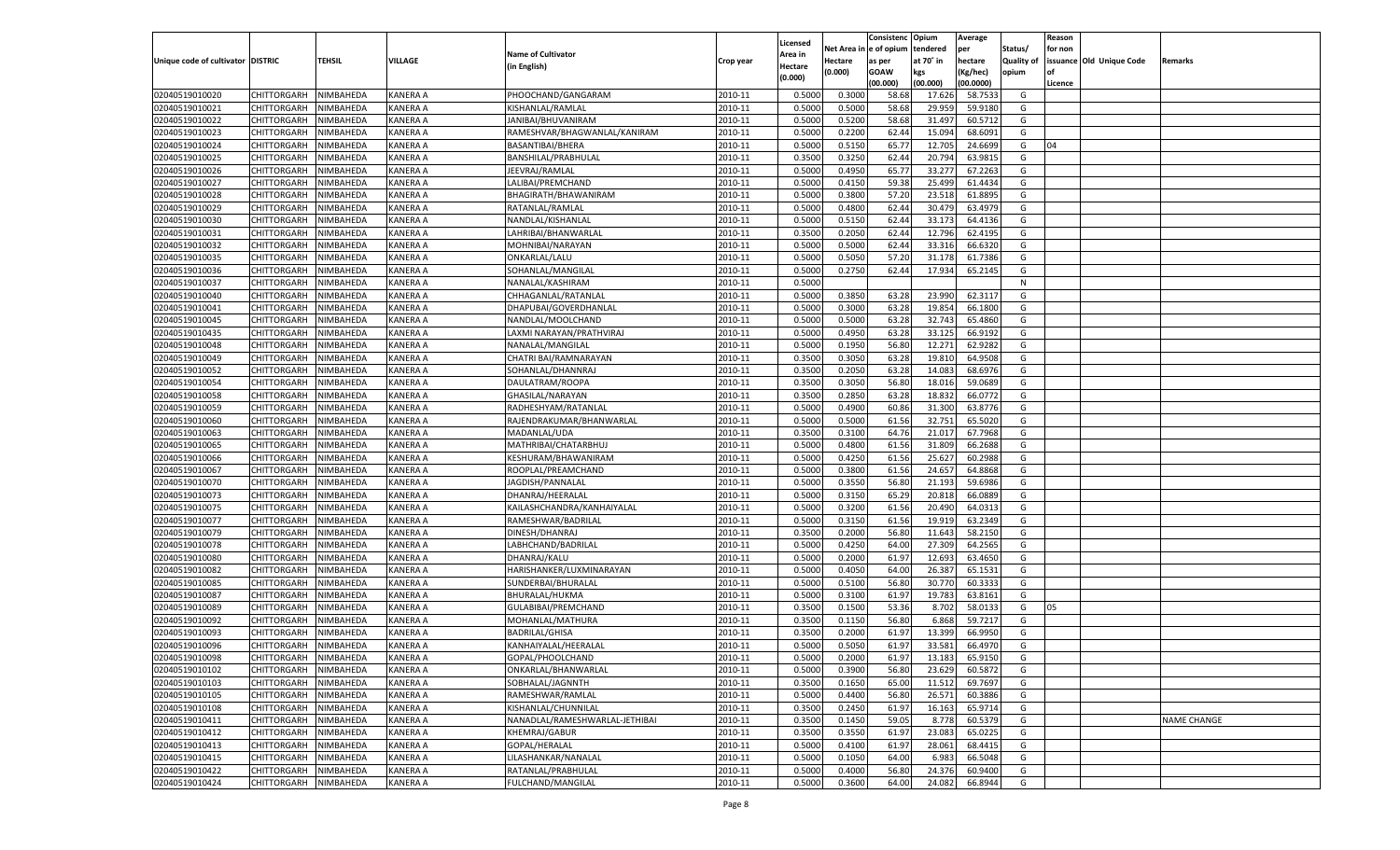|                                   |                                          |                        |                 |                                           |           |          |          | Consistenc Opium |           | Average   |                   | Reason    |                          |                          |
|-----------------------------------|------------------------------------------|------------------------|-----------------|-------------------------------------------|-----------|----------|----------|------------------|-----------|-----------|-------------------|-----------|--------------------------|--------------------------|
|                                   |                                          |                        |                 |                                           |           | Licensed | Net Area | e of opium       | tendered  | per       | Status/           | for non   |                          |                          |
| Unique code of cultivator DISTRIC |                                          | TEHSIL                 | VILLAGE         | <b>Name of Cultivator</b>                 | Crop year | Area in  | Hectare  | as per           | at 70˚ in | hectare   | <b>Quality of</b> |           | issuance Old Unique Code | Remarks                  |
|                                   |                                          |                        |                 | (in English)                              |           | Hectare  | (0.000)  | <b>GOAW</b>      | kgs       | (Kg/hec)  | opium             | <b>of</b> |                          |                          |
|                                   |                                          |                        |                 |                                           |           | (0.000)  |          | (00.000)         | (00.000)  | (00.0000) |                   | Licence   |                          |                          |
| 02040519010426                    | CHITTORGARH                              | NIMBAHEDA              | <b>KANERA A</b> | GANESHLAL/BHAGWANLAL                      | 2010-11   | 0.5000   | 0.1000   | 61.97            | 7.09      | 70.9700   | G                 |           |                          |                          |
| 02040519010428                    | CHITTORGARH                              | NIMBAHEDA              | KANERA A        | SATYANARAYAN/CHAGANLAL                    | 2010-11   | 0.3500   | 0.2650   | 56.22            | 15.102    | 56.988    | G                 |           |                          |                          |
| 02040519010429                    | <b>CHITTORGARH</b>                       | NIMBAHEDA              | KANERA A        | LABHCHAND/BHURA JI                        | 2010-11   | 0.5000   | 0.3650   | 60.86            | 23.307    | 63.8548   | G                 |           |                          |                          |
| 02040519010431                    | CHITTORGARH                              | NIMBAHEDA              | KANERA A        | LAXMI CHAND/GULAB SANGITARA               | 2010-11   | 0.5000   | 0.2150   | 60.86            | 13.516    | 62.8651   | G                 |           |                          |                          |
| 02040519010433                    | <b>CHITTORGARH</b>                       | NIMBAHEDA              | KANERA A        | SHANTILAL/JAGANNATH (BAMNIYA)             | 2010-11   | 0.5000   | 0.4200   | 60.86            | 26.309    | 62.6405   | G                 |           |                          |                          |
| 02040519010434                    | CHITTORGARH                              | NIMBAHEDA              | KANERA A        | LAXMI NARAYAN/AMAR CHAND                  | 2010-11   | 0.5000   | 0.3900   | 60.86            | 24.935    | 63.9359   | G                 |           |                          |                          |
| 02040519010442                    | <b>CHITTORGARH</b>                       | NIMBAHEDA              | KANERA A        | BABULAL/NARAYANLAL                        | 2010-11   | 0.5000   | 0.1050   | 64.76            | 7.755     | 73.8571   | G                 |           |                          |                          |
| 02040519010445                    | CHITTORGARH                              | NIMBAHEDA              | KANERA A        | KISHANLAL/GHISALAL                        | 2010-11   | 0.5000   | 0.2750   | 60.86            | 18.145    | 65.9818   | G                 |           |                          |                          |
| 02040519010446                    | CHITTORGARH                              | NIMBAHEDA              | KANERA A        | DEVILAL/MOHANLAL                          | 2010-11   | 0.5000   | 0.3950   | 60.86            | 26.198    | 66.3241   | G                 |           |                          |                          |
| 02040519010447                    | CHITTORGARH                              | NIMBAHEDA              | KANERA A        | FUL CHAND/LAKHMI CHAND                    | 2010-11   | 0.5000   | 0.3800   | 64.00            | 25.739    | 67.7342   | G                 |           |                          |                          |
| 02040519010449                    | CHITTORGARH                              | NIMBAHEDA              | KANERA A        | CHAGANLAL/AMARCHAND                       | 2010-11   | 0.5000   | 0.2250   | 64.00            | 15.65     | 69.5556   | G                 |           |                          |                          |
| 02040519010452                    | CHITTORGARH                              | NIMBAHEDA              | KANERA A        | CHAMPALAL/DALICHAND                       | 2010-11   | 0.5000   | 0.3450   | 64.76            | 24.25     | 70.3072   | G                 |           |                          |                          |
| 02040519010455                    | <b>CHITTORGARH</b>                       | NIMBAHEDA              | KANERA A        | RAMESHWARLAL/BHURALAL                     | 2010-11   | 0.5000   | 0.2700   | 63.04            | 17.749    | 65.7370   | G                 |           |                          |                          |
| 02040519010456                    | CHITTORGARH                              | NIMBAHEDA              | KANERA A        | RAMESHCHANDRA/KHEMRAJ                     | 2010-11   | 0.3500   | 0.2250   | 58.3             | 13.717    | 60.9644   | G                 |           |                          |                          |
| 02040519010457                    | <b>CHITTORGARH</b>                       | NIMBAHEDA              | KANERA A        | RATANLAL/BHURALAL PANCHORIYA              | 2010-11   | 0.5000   | 0.3150   | 58.33            | 19.666    | 62.4317   | G                 |           |                          |                          |
| 02040519010460                    | CHITTORGARH                              | NIMBAHEDA              | KANERA A        | MANOHARLAL/NARAYAN JI BHANGURA            | 2010-11   | 0.5000   | 0.2950   | 64.76            | 17.015    | 57.6780   | G                 |           |                          |                          |
|                                   | <b>CHITTORGARH</b>                       | NIMBAHEDA              | KANERA A        |                                           | 2010-11   |          | 0.4000   |                  | 26.008    | 65.0200   | G                 |           |                          |                          |
| 02040519010461                    | <b>CHITTORGARH</b>                       |                        |                 | KISHANLAL/GABUR JI BAMBORIYA              |           | 0.5000   |          | 62.39            |           |           |                   |           |                          |                          |
| 02040519010463                    |                                          | NIMBAHEDA              | KANERA A        | SHOKINLAL/SHIVLAL                         | 2010-11   | 0.5000   | 0.4050   | 58.3             | 25.977    | 64.1407   | G                 |           |                          |                          |
| 02040519010517                    | <b>CHITTORGARH</b>                       | NIMBAHEDA              | KANERA A        | PREMCHAND/NATHUJI                         | 2010-11   | 0.5000   | 0.2600   | 62.39            | 16.747    | 64.4115   | G                 |           |                          |                          |
| 02040519010430                    | CHITTORGARH                              | NIMBAHEDA              | KANERA A        | LAXMI NARAYAN/ KUKA BAMNIYA               | 2010-11   | 0.5000   | 0.2000   | 64.76            | 13.541    | 67.7050   | G                 |           |                          |                          |
| 02040519010451                    | <b>CHITTORGARH</b>                       | NIMBAHEDA              | KANERA A        | BHAGWANLAL/DULICHAND                      | 2010-11   | 0.5000   | 0.2250   | 62.39            | 14.857    | 66.0311   | G                 |           |                          |                          |
| 02040519010459                    | <b>CHITTORGARH</b>                       | NIMBAHEDA              | KANERA A        | NANALAL/HOKMA                             | 2010-11   | 0.5000   | 0.1950   | 64.76            | 13.623    | 69.861    | G                 |           |                          |                          |
| 02040519010076                    | <b>CHITTORGARH</b>                       | NIMBAHEDA              | KANERA A        | RAMCHANDRA/MODA                           | 2010-11   | 0.5000   | 0.5100   | 8.13,62.         | 31.990    | 62.7255   | G                 |           |                          |                          |
| 02040519010074                    | CHITTORGARH                              | NIMBAHEDA              | KANERA A        | KANKUBAI/KEVALRAM                         | 2010-11   | 0.3500   | 0.1500   | 65.29            | 10.082    | 67.2133   | G                 |           |                          |                          |
| 02040519010097                    | <b>CHITTORGARH</b>                       | NIMBAHEDA              | KANERA A        | CHATAR SINGH/SOHANLAL                     | 2010-11   | 0.3500   | 0.1500   | 58.33            | 9.241     | 61.6067   | G                 |           |                          |                          |
| 02040519010038                    | <b>CHITTORGARH</b>                       | NIMBAHEDA              | KANERA A        | RAMLAL/PRTHVIRAJ                          | 2010-11   | 0.5000   | 0.5150   | 58.33            | 31.516    | 61.1961   | G                 |           |                          |                          |
| 02040519010044                    | <b>CHITTORGARH</b>                       | NIMBAHEDA              | KANERA A        | JAGNNTH/GOPILAL                           | 2010-11   | 0.5000   | 0.5100   | 58.33            | 30.895    | 60.5784   | G                 |           |                          |                          |
| 02040519010046                    | CHITTORGARH                              | NIMBAHEDA              | KANERA A        | NANIBAI/MULCHAND                          | 2010-11   | 0.5000   | 0.2150   | 65.29            | 14.665    | 68.209    | G                 |           |                          |                          |
| 02040519010104                    | <b>CHITTORGARH</b>                       | NIMBAHEDA              | KANERA A        | SNEHLATA/JAGDISH                          | 2010-11   | 0.3500   | 0.3100   | 59.05            | 19.549    | 63.0613   | G                 |           |                          | TRANSFER/BHUWANIYA KHEDI |
| 02040519010441                    | CHITTORGARH                              | NIMBAHEDA              | KANERA A        | KANHAYALAL/GOPI JI                        | 2010-11   | 0.5000   | 0.2450   | 62.39            | 15.758    | 64.3184   | G                 |           |                          |                          |
| 02040519010420                    | CHITTORGARH                              | NIMBAHEDA              | KANERA A        | BANSHILAL/SHANKARLAI                      | 2010-11   | 0.5000   | 0.2000   | 62.39            | 13.401    | 67.0050   | G                 |           |                          |                          |
| 02040519010100                    | CHITTORGARH                              | NIMBAHEDA              | KANERA A        | BADRILAL/MANGILAL                         | 2010-11   | 0.5000   | 0.4850   | 58.33            | 29.463    | 60.7485   | G                 |           |                          |                          |
| 02040519010101                    | <b>CHITTORGARH</b>                       | NIMBAHEDA              | KANERA A        | SOHAN/SHANKAR TELI                        | 2010-11   | 0.5000   | 0.4650   | 65.29            | 30.686    | 65.9914   | G                 |           |                          |                          |
| 02040519010034                    | CHITTORGARH                              | NIMBAHEDA              | KANERA A        | SHRILAL/NANALAL                           | 2010-11   | 0.5000   | 0.2500   | 58.33            | 15.34     | 61.3760   | G                 |           |                          |                          |
| 02040519010053                    | <b>CHITTORGARH</b>                       | NIMBAHEDA              | KANERA A        | MANKUVAR/MOHANLAL                         | 2010-11   | 0.5000   | 0.1900   | 59.05            | 11.592    | 61.0105   | G                 |           |                          |                          |
| 02040519010055                    | CHITTORGARH                              | NIMBAHEDA              | KANERA A        | BSANTILAL/HEERALAL                        | 2010-11   | 0.5000   | 0.4000   | 62.39            | 26.108    | 65.2700   | G                 |           |                          |                          |
| 02040519010069                    | CHITTORGARH                              | NIMBAHEDA              | KANERA A        | BALKISHAN/HEERALAL                        | 2010-11   | 0.5000   | 0.1100   | 62.39            | 7.330     | 66.6364   | G                 |           |                          |                          |
| 02040519010072                    | CHITTORGARH                              | NIMBAHEDA              | KANERA A        | RAMLAL/MAGNAJI                            | 2010-11   | 0.5000   | 0.3900   | 62.39            | 23.873    | 61.2128   | G                 |           |                          |                          |
| 02040519010086                    | CHITTORGARH                              | NIMBAHEDA              | KANERA A        | JAGNNTH/HEERALAL                          | 2010-11   | 0.3500   | 0.2400   | 61.26            | 15.379    | 64.0792   | G                 |           |                          |                          |
| 02040519010094                    | CHITTORGARH                              | NIMBAHEDA              | KANERA A        | LAD DEVI/RAMESHCHANDRA                    | 2010-11   | 0.3500   |          |                  |           |           | N                 |           |                          |                          |
| 02040519010416                    | <b>CHITTORGARH</b>                       | NIMBAHEDA              | KANERA A        | KAMLABAI/TENK CHAND                       | 2010-11   | 0.5000   | 0.4050   | 64.76            | 26.716    | 65.965    | G                 |           |                          |                          |
| 02040519010417                    | CHITTORGARH                              | NIMBAHEDA              | KANERA A        | KISHANLAL/RAAMLAI                         | 2010-11   | 0.5000   | 0.4000   | 61.26            | 25.33     | 63.347    | G                 |           |                          |                          |
| 02040519010438                    | CHITTORGARH                              | NIMBAHEDA              | KANERA A        | GANESHLAL/PREMCHAND                       | 2010-11   | 0.5000   | 0.1450   | 61.26            | 9.646     | 66.5241   | G                 |           |                          |                          |
| 02040519010440                    | CHITTORGARH                              | NIMBAHEDA              | KANERA A        | RADHESHAYAM/CHAMPALAL                     | 2010-11   | 0.5000   | 0.4500   | 59.05            | 30.236    | 67.1911   | G                 |           |                          |                          |
| 02040519010462                    | CHITTORGARH                              | NIMBAHEDA              | KANERA A        | KANHAYALAL/NANALAI                        | 2010-11   | 0.5000   | 0.3050   | 61.26            | 20.010    | 65.6066   | G                 |           |                          |                          |
|                                   |                                          |                        |                 |                                           | 2010-11   |          |          |                  |           |           | G                 |           |                          |                          |
| 02040519010443                    | CHITTORGARH                              | NIMBAHEDA              | <b>KANERA A</b> | LABH CHAND/NARAYAN                        |           | 0.5000   | 0.2550   | 61.26            | 17.030    | 66.7843   |                   |           |                          |                          |
| 02040519010437                    | <b>CHITTORGARH</b><br><b>CHITTORGARH</b> | NIMBAHEDA<br>NIMBAHEDA | <b>KANERA A</b> | DEVILAL / BHOLIRAAM<br>SHABHULAL/NAGJIRAM | 2010-11   | 0.5000   | 0.4850   | 61.26            | 31.103    | 64.1299   | G<br>G            |           |                          | <b>TRANSFER</b>          |
| 02040519010511                    |                                          |                        | <b>KANERA A</b> |                                           | 2010-11   | 0.5000   | 0.4950   | 61.26            | 30.545    | 61.7071   |                   |           | 02040519017030           |                          |
| 02040519010309                    | <b>CHITTORGARH</b>                       | NIMBAHEDA              | <b>KANERA A</b> | GOPALLAL/KANIRAM                          | 2010-11   | 0.3500   | 0.2050   | 61.26            | 13.758    | 67.1122   | G                 |           | 02040519016083           | <b>TRANSFER</b>          |
| 02040519010323                    | <b>CHITTORGARH</b>                       | NIMBAHEDA              | <b>KANERA A</b> | BAGDIRAM/RATANLAL                         | 2010-11   | 0.3500   | 0.3550   | 61.56            | 23.097    | 65.0620   | G                 |           | 02040519016081           | TRANSFER                 |
| 02040519010042                    | <b>CHITTORGARH</b>                       | NIMBAHEDA              | <b>KANERA A</b> | KASTHURIBAI/MANGILAL                      | 2010-11   | 0.5000   | 0.4650   | 65.29            | 31.520    | 67.7849   | G                 |           | 02040519016085           | TRANSFER                 |
| 02040519010223                    | <b>CHITTORGARH</b>                       | NIMBAHEDA              | <b>KANERA B</b> | GOPALLAL/LAKHMICHAND                      | 2010-11   | 0.5000   | 0.4500   | 55.60            | 25.744    | 57.2089   | G                 |           |                          |                          |
| 02040519010110                    | <b>CHITTORGARH</b>                       | NIMBAHEDA              | <b>KANERA B</b> | CHHAGANLAL/KALU                           | 2010-11   | 0.5000   | 0.5150   | 63.24            | 33.542    | 65.1301   | G                 |           |                          |                          |
| 02040519010111                    | <b>CHITTORGARH</b>                       | NIMBAHEDA              | <b>KANERA B</b> | MADANLAL/NATHULAL                         | 2010-11   | 0.5000   | 0.2150   | 62.56            | 14.836    | 69.0047   | G                 |           |                          |                          |
| 02040519010112                    | <b>CHITTORGARH</b>                       | NIMBAHEDA              | <b>KANERA B</b> | SOHANLAL/RADHAKISHAN                      | 2010-11   | 0.5000   | 0.5000   | 1.71,71.8        | 38.205    | 76.4100   | G                 |           |                          |                          |
| 02040519010113                    | CHITTORGARH                              | NIMBAHEDA              | <b>KANERA B</b> | KALURAM/TULSIRAM                          | 2010-11   | 0.3500   | 0.3500   | 65.84            | 25.713    | 73.4657   | G                 |           |                          |                          |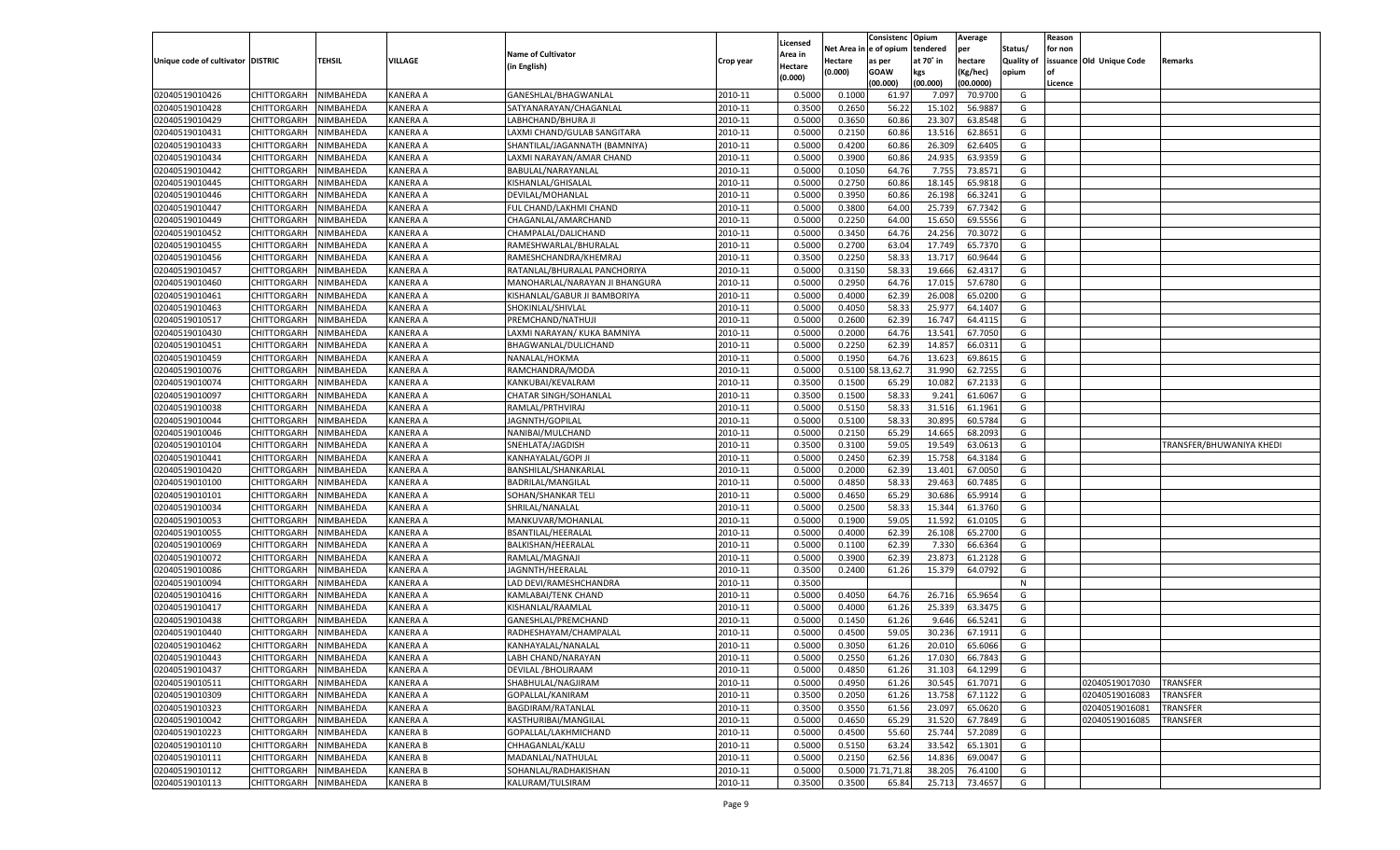|                                   |                       |           |                 |                           |           |                     |            | Consistenc        | Opium     | Average   |            | Reason  |                          |                          |
|-----------------------------------|-----------------------|-----------|-----------------|---------------------------|-----------|---------------------|------------|-------------------|-----------|-----------|------------|---------|--------------------------|--------------------------|
|                                   |                       |           |                 | <b>Name of Cultivator</b> |           | Licensed<br>Area in | Net Area i | n e of opium      | tendered  | per       | Status/    | for non |                          |                          |
| Unique code of cultivator DISTRIC |                       | TEHSIL    | VILLAGE         | (in English)              | Crop year | Hectare             | Hectare    | as per            | at 70° in | hectare   | Quality of |         | issuance Old Unique Code | Remarks                  |
|                                   |                       |           |                 |                           |           | (0.000)             | (0.000)    | <b>GOAW</b>       | kgs       | (Kg/hec)  | opium      |         |                          |                          |
|                                   |                       |           |                 |                           |           |                     |            | (00.000)          | (00.000)  | (00.0000) |            | Licence |                          |                          |
| 02040519010116                    | CHITTORGARH           | NIMBAHEDA | <b>KANERA B</b> | MADANLAL/RATANLAL         | 2010-11   | 0.5000              | 0.4950     | 61.65             | 32.060    | 64.7677   | G          |         |                          |                          |
| 02040519010121                    | CHITTORGARH           | NIMBAHEDA | <b>KANERA B</b> | CHHAGANLAL/NANDA          | 2010-11   | 0.5000              | 0.1500     | 62.56             | 10.34     | 68.9333   | G          |         |                          |                          |
| 02040519010122                    | CHITTORGARH           | NIMBAHEDA | <b>KANERA B</b> | AMARCHAND/SHANKERLAL      | 2010-11   | 0.5000              | 0.4550     | 62.56             | 29.065    | 63.8791   | G          |         |                          |                          |
| 02040519010128                    | CHITTORGARH           | NIMBAHEDA | <b>KANERA B</b> | NARAYANIBAI/NANALAL       | 2010-11   | 0.5000              | 0.4500     | 62.56             | 30.32     | 67.3933   | G          |         |                          |                          |
| 02040519010129                    | CHITTORGARH           | NIMBAHEDA | <b>KANERA B</b> | MANGILAL/VARDICHAND       | 2010-11   | 0.5000              | 0.3150     | 62.56             | 19.798    | 62.8508   | G          |         |                          |                          |
| 02040519010130                    | CHITTORGARH           | NIMBAHEDA | <b>KANERA B</b> | PYARCHAND/LAKHMICHAND     | 2010-11   | 0.5000              | 0.2050     | 61.65             | 13.356    | 65.1512   | G          |         |                          |                          |
| 02040519010132                    | CHITTORGARH           | NIMBAHEDA | <b>KANERA B</b> | MANGILAL/KELA             | 2010-11   | 0.3500              | 0.1200     | 62.56             | 8.549     | 71.2417   | G          |         |                          |                          |
| 02040519010134                    | CHITTORGARH           | NIMBAHEDA | <b>KANERA B</b> | JAGDISH/LAKHMICHAND       | 2010-11   | 0.5000              | 0.3150     | 62.56             | 21.469    | 68.1556   | G          |         |                          |                          |
| 02040519010136                    | CHITTORGARH           | NIMBAHEDA | <b>KANERA B</b> | HEERALAL/GABUR            | 2010-11   | 0.5000              | 0.3650     | 62.56             | 21.168    | 57.9945   | G          |         |                          |                          |
| 02040519010138                    | CHITTORGARH           | NIMBAHEDA | <b>KANERA B</b> | CHHAGANLAL/LAKHMICHAND    | 2010-11   | 0.5000              | 0.4200     | 62.56             | 27.942    | 66.5286   | G          |         |                          |                          |
| 02040519010140                    | CHITTORGARH           | NIMBAHEDA | <b>KANERA B</b> | NANIBAI/NANALAL           | 2010-11   | 0.3500              | 0.1050     | 61.65             | 6.795     | 64.7143   | G          |         |                          |                          |
| 02040519010141                    | CHITTORGARH           | NIMBAHEDA | <b>KANERA B</b> | SUKHLAL/BHOLIRAM          | 2010-11   | 0.5000              | 0.4100     | 61.65             | 27.174    | 66.2780   | G          |         |                          |                          |
| 02040519010142                    | CHITTORGARH           | NIMBAHEDA | <b>KANERA B</b> | RAMCHAND/GANGARAM         | 2010-11   | 0.5000              | 0.4000     | 62.56             | 25.873    | 64.6825   | G          |         |                          |                          |
| 02040519010143                    | CHITTORGARH           | NIMBAHEDA | KANERA B        | KISHANLAL/GANGARAM        | 2010-11   | 0.5000              | 0.4100     | 61.25             | 26.627    | 64.9439   | G          |         |                          |                          |
| 02040519010144                    | CHITTORGARH           | NIMBAHEDA | KANERA B        | ONKARLAL/LAKHMICHAND      | 2010-11   | 0.5000              | 0.2200     | 61.25             | 13.749    | 62.4955   | G          |         |                          |                          |
| 02040519010146                    | CHITTORGARH           | NIMBAHEDA | KANERA B        | ROOPA/KALU                | 2010-11   | 0.5000              | 0.2350     | 61.25             | 16.528    | 70.3319   | G          |         |                          | TRANSFER/BHUWANIYA KHEDI |
| 02040519010147                    | CHITTORGARH           | NIMBAHEDA | KANERA B        | RUKMANIBAI/KHEMRAJ        | 2010-11   | 0.5000              | 0.1600     | 61.25             | 10.064    | 62.9000   | G          |         |                          |                          |
| 02040519010148                    | CHITTORGARH           | NIMBAHEDA | KANERA B        | NANALAL/BHAGATRAM         | 2010-11   | 0.5000              | 0.2000     | 61.25             | 13.393    | 66.9650   | G          |         |                          |                          |
| 02040519010150                    | CHITTORGARH           | NIMBAHEDA | KANERA B        | PRABHUBAI/GHASI           | 2010-11   | 0.5000              | 0.2800     | 61.65             | 18.287    | 65.3107   | G          |         |                          | TRANSFER/BHUWANIYA KHEDI |
| 02040519010151                    | CHITTORGARH           | NIMBAHEDA | KANERA B        | STYANARAYN/KHEMRAJ        | 2010-11   | 0.5000              | 0.4050     | 61.65             | 26.300    | 64.9383   | G          |         |                          |                          |
| 02040519010157                    | CHITTORGARH           | NIMBAHEDA | KANERA B        | RATANLAL/GULAB            | 2010-11   | 0.5000              | 0.5050     | 61.65             | 34.962    | 69.2317   | G          |         |                          |                          |
| 02040519010158                    | CHITTORGARH           | NIMBAHEDA | KANERA B        | PHOOLCHAND/GANGARAM       | 2010-11   | 0.5000              | 0.2200     | 61.25             | 14.142    | 64.2818   | G          |         |                          |                          |
| 02040519010159                    | CHITTORGARH           | NIMBAHEDA | KANERA B        | KALURAM/BHAGIRATH         | 2010-11   | 0.5000              | 0.5050     | 63.05             | 32.607    | 64.5683   | G          |         |                          |                          |
| 02040519010161                    | CHITTORGARH           | NIMBAHEDA | KANERA B        | NARAYAN/TEKCHAND          | 2010-11   | 0.5000              | 0.4000     | 65.84             | 27.500    | 68.7500   | G          |         |                          |                          |
| 02040519010163                    | CHITTORGARH           | NIMBAHEDA | KANERA B        | NATHULAL/KHEMRAJ          | 2010-11   | 0.5000              | 0.2550     | 65.84             | 16.899    | 66.2706   | G          |         |                          |                          |
| 02040519010164                    | CHITTORGARH           | NIMBAHEDA | KANERA B        | GANPATLAL/PYARCHAND       | 2010-11   | 0.3500              | 0.3550     | 57.64             | 20.772    | 58.5127   | G          |         |                          |                          |
| 02040519010166                    | CHITTORGARH           | NIMBAHEDA | KANERA B        | GANGABAI/MODA             | 2010-11   | 0.3500              | 0.2600     | 65.84             | 18.007    | 69.2577   | G          |         |                          |                          |
| 02040519010168                    | CHITTORGARH           | NIMBAHEDA | KANERA B        | CHAMPALAL/MOOLCHAND       | 2010-11   | 0.5000              | 0.3750     | 61.25             | 23.399    | 62.3973   | G          |         |                          |                          |
| 02040519010170                    | CHITTORGARH           | NIMBAHEDA | KANERA B        | SHYAMSUNDER/BHERULAL      | 2010-11   | 0.3500              | 0.3050     | 61.32             | 19.971    | 65.4787   | G          |         |                          | TRANSFER/BHUWANIYA KHEDI |
| 02040519010173                    | CHITTORGARH           | NIMBAHEDA | KANERA B        | <b>BAGDIRAM/NANA</b>      | 2010-11   | 0.3500              | 0.1400     | 63.05             | 9.668     | 69.0571   | G          |         |                          |                          |
| 02040519010174                    | CHITTORGARH           | NIMBAHEDA | <b>KANERA B</b> | RADHESHYAM/JAGNNATH       | 2010-11   | 0.5000              | 0.3300     | 61.25             | 20.958    | 63.5091   | G          |         |                          |                          |
| 02040519010175                    | CHITTORGARH           | NIMBAHEDA | KANERA B        | RAMCHANDRA/SHANKERLAL     | 2010-11   | 0.3500              | 0.2000     | 61.25             | 12.573    | 62.8650   | G          |         |                          |                          |
| 02040519010176                    | CHITTORGARH           | NIMBAHEDA | <b>KANERA B</b> | RATANLAL/GABUR            | 2010-11   | 0.5000              | 0.4100     | 59.38             | 25.402    | 61.9561   | G          |         |                          |                          |
| 02040519010177                    | CHITTORGARH           | NIMBAHEDA | <b>KANERA B</b> | RUKMANI BAI/BHUVANIRAM    | 2010-11   | 0.3500              | 0.3550     | 63.05             | 23.186    | 65.3127   | G          |         |                          |                          |
| 02040519010178                    | CHITTORGARH           | NIMBAHEDA | <b>KANERA B</b> | VARJI BAI/DHANRAJ         | 2010-11   | 0.3500              | 0.2450     | 63.05             | 16.079    | 65.6286   | G          |         |                          |                          |
| 02040519010179                    | CHITTORGARH           | NIMBAHEDA | KANERA B        | NATHULAL/RAMNARAYAN       | 2010-11   | 0.3500              | 0.1000     | 59.38             | 6.597     | 65.9700   | G          |         |                          |                          |
| 02040519010180                    | CHITTORGARH           | NIMBAHEDA | <b>KANERA B</b> | <b>BADRI/GULAB</b>        | 2010-11   | 0.3500              | 0.1900     | 59.38             | 12.917    | 67.9842   | G          |         |                          |                          |
| 02040519010183                    | CHITTORGARH           | NIMBAHEDA | KANERA B        | NATHULAL/KESRIMAL         | 2010-11   | 0.5000              | 0.4100     | 59.38             | 25.836    | 63.0146   | G          |         |                          |                          |
| 02040519010184                    | CHITTORGARH           | NIMBAHEDA | <b>KANERA B</b> | <b>BAGDIRAM/KISHORE</b>   | 2010-11   | 0.5000              | 0.3150     | 70.03             | 24.082    | 76.4508   | G          |         |                          |                          |
| 02040519010192                    | CHITTORGARH           | NIMBAHEDA | KANERA B        | KANKUBAI/BHERULAL         | 2010-11   | 0.5000              | 0.4800     | 59.38             | 29.760    | 62.0000   | G          |         |                          |                          |
| 02040519010196                    | CHITTORGARH           | NIMBAHEDA | <b>KANERA B</b> | <b>KANI BAI/MANGILAL</b>  | 2010-11   | 0.5000              | 0.4700     | 59.38             | 28.529    | 60.7000   | G          |         |                          |                          |
| 02040519010197                    | CHITTORGARH           | NIMBAHEDA | KANERA B        | CHATRULAL/NANDA           | 2010-11   | 0.5000              | 0.2100     | 59.38             | 13.107    | 62.4143   | G          |         |                          |                          |
| 02040519010198                    | CHITTORGARH           | NIMBAHEDA | <b>KANERA B</b> | SURESHCHANDRA/PRABHULAL   | 2010-11   | 0.5000              | 0.4450     | 57.64             | 28.071    | 63.0809   | G          |         |                          |                          |
| 02040519010199                    | CHITTORGARH           | NIMBAHEDA | KANERA B        | KISHANLAL/NANAJI          | 2010-11   | 0.5000              | 0.5000     | 63.05             | 33.391    | 66.7820   | G          |         |                          |                          |
| 02040519010200                    | CHITTORGARH           | NIMBAHEDA | <b>KANERA B</b> | DEVILAL/KHEMRAJ           | 2010-11   | 0.5000              | 0.4950     | 63.05             | 32.175    | 65.0000   | G          |         |                          |                          |
| 02040519010201                    | CHITTORGARH NIMBAHEDA |           | <b>KANERA B</b> | PARVATIDEVI/PHOOLCHAND    | 2010-11   | 0.5000              |            | 0.4900 63.19,60.1 | 31.388    | 64.0571   | G          |         |                          |                          |
| 02040519010203                    | <b>CHITTORGARH</b>    | NIMBAHEDA | <b>KANERA B</b> | MOTILAL/MANGILAL          | 2010-11   | 0.5000              |            | 0.4950 60.00,59.8 | 30.882    | 62.3879   | G          |         |                          |                          |
| 02040519010205                    | <b>CHITTORGARH</b>    | NIMBAHEDA | <b>KANERA B</b> | CHHAGANLAL/LALUJI         | 2010-11   | 0.5000              | 0.4900     | 63.55             | 32.416    | 66.1551   | G          |         |                          |                          |
| 02040519010206                    | <b>CHITTORGARH</b>    | NIMBAHEDA | <b>KANERA B</b> | RADHESHYAM/ONKARLAL       | 2010-11   | 0.5000              | 0.4850     | 56.87             | 28.643    | 59.0577   | G          |         |                          |                          |
| 02040519010207                    | <b>CHITTORGARH</b>    | NIMBAHEDA | <b>KANERA B</b> | KALURAM/CHAMPALAL         | 2010-11   | 0.5000              | 0.1500     | 63.55             | 9.946     | 66.3067   | G          |         |                          |                          |
| 02040519010209                    | CHITTORGARH           | NIMBAHEDA | <b>KANERA B</b> | KANHAIYALAL/PRABHULAL     | 2010-11   | 0.5000              | 0.2000     | 60.00             | 12.518    | 62.5900   | G          |         |                          |                          |
| 02040519010212                    | CHITTORGARH           | NIMBAHEDA | <b>KANERA B</b> | KANHAIYALAL/GHISALAL      | 2010-11   | 0.5000              | 0.3050     | 66.27             | 20.973    | 68.7639   | G          |         |                          |                          |
| 02040519010214                    | CHITTORGARH           | NIMBAHEDA | <b>KANERA B</b> | LUXMINARAYAN/NANALAL      | 2010-11   | 0.5000              | 0.5250     | 60.22             | 32.554    | 62.0076   | G          |         |                          |                          |
| 02040519010216                    | CHITTORGARH           | NIMBAHEDA | <b>KANERA B</b> | BABULAL/PRABHULAL         | 2010-11   | 0.5000              | 0.4550     | 63.55             | 29.065    | 63.8791   | G          |         |                          |                          |
| 02040519010217                    | CHITTORGARH           | NIMBAHEDA | <b>KANERA B</b> | NANALAL/CHUNNILAL         | 2010-11   | 0.3500              | 0.3650     | 60.22             | 23.102    | 63.2932   | G          |         |                          |                          |
| 02040519010219                    |                       | NIMBAHEDA | <b>KANERA B</b> | RAMESHWAR/PRABHULAL       | 2010-11   | 0.5000              | 0.2400     | 66.27             | 16.518    | 68.8250   | G          |         |                          |                          |
|                                   | <b>CHITTORGARH</b>    |           |                 |                           |           |                     |            |                   |           |           |            |         |                          |                          |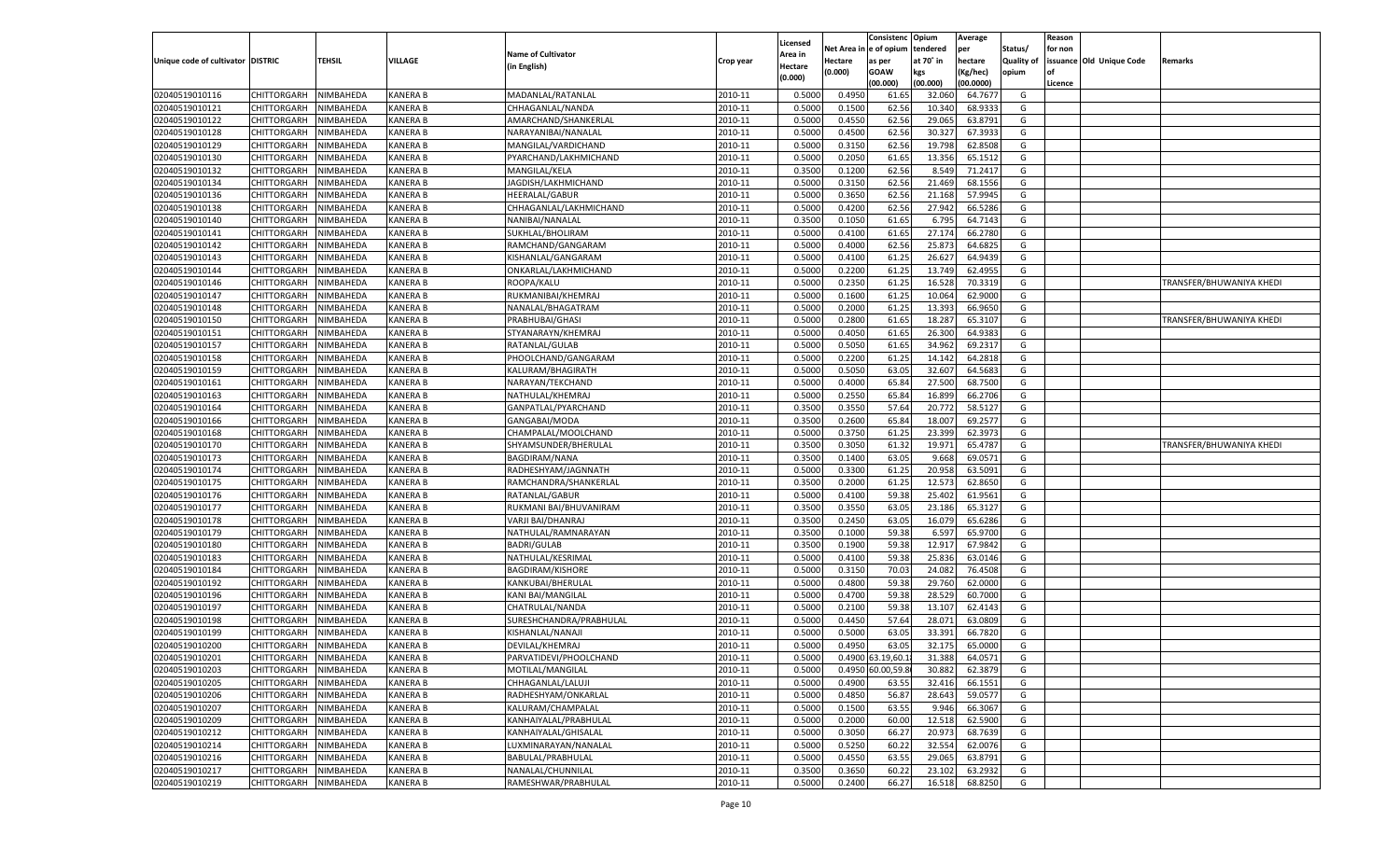|                                   |                    |           |                 |                            |           |          |            | Consistenc Opium |           | Average   |                   | Reason  |                          |                          |
|-----------------------------------|--------------------|-----------|-----------------|----------------------------|-----------|----------|------------|------------------|-----------|-----------|-------------------|---------|--------------------------|--------------------------|
|                                   |                    |           |                 |                            |           | Licensed | Net Area i | l e of opium     | tendered  | per       | Status/           | for non |                          |                          |
| Unique code of cultivator DISTRIC |                    | TEHSIL    | VILLAGE         | <b>Name of Cultivator</b>  | Crop year | Area in  | Hectare    | as per           | at 70° in | hectare   | <b>Quality of</b> |         | issuance Old Unique Code | Remarks                  |
|                                   |                    |           |                 | (in English)               |           | Hectare  | (0.000)    | <b>GOAW</b>      | kgs       | (Kg/hec)  | opium             | nf      |                          |                          |
|                                   |                    |           |                 |                            |           | (0.000)  |            | (00.000)         | (00.000)  | (00.0000) |                   | Licence |                          |                          |
| 02040519010220                    | CHITTORGARH        | NIMBAHEDA | <b>KANERA B</b> | AMBALAL/PYARCHAND          | 2010-11   | 0.5000   | 0.4850     | 63.55            | 31.173    | 64.2742   | G                 |         |                          |                          |
| 02040519010221                    | CHITTORGARH        | NIMBAHEDA | <b>KANERA B</b> | <b>BABULAL/MANGILAL</b>    | 2010-11   | 0.5000   | 0.3500     | 63.55            | 22.654    | 64.7257   | G                 |         |                          |                          |
| 02040519010222                    | CHITTORGARH        | NIMBAHEDA | <b>KANERA B</b> | SATYANARAYAN/PYARCHAND     | 2010-11   | 0.5000   | 0.4000     | 63.55            | 26.944    | 67.3600   | G                 |         |                          |                          |
| 02040519010226                    | CHITTORGARH        | NIMBAHEDA | KANERA B        | BADRIDAS/SUKHRAMDAS        | 2010-11   | 0.5000   | 0.3100     | 66.27            | 20.74     | 66.9161   | G                 |         |                          |                          |
| 02040519010227                    | CHITTORGARH        | NIMBAHEDA | <b>KANERA B</b> | BHAGWANLAL/KANIRAM         | 2010-11   | 0.5000   | 0.2000     | 63.55            | 13.192    | 65.9600   | G                 |         |                          |                          |
| 02040519010229                    | CHITTORGARH        | NIMBAHEDA | <b>KANERA B</b> | MANHOHERLAL/ONKARLAL       | 2010-11   | 0.5000   | 0.5050     | 60.2             | 31.706    | 62.7842   | G                 |         |                          |                          |
| 02040519010230                    | CHITTORGARH        | NIMBAHEDA | <b>KANERA B</b> | SHANTILAL/GORILAL          | 2010-11   | 0.3500   | 0.3600     | 60.22            | 22.821    | 63.391    | G                 |         |                          |                          |
| 02040519010231                    | CHITTORGARH        | NIMBAHEDA | KANERA B        | <b>BABULAL/BADRILAL</b>    | 2010-11   | 0.3500   | 0.3150     | 60.22            | 19.487    | 61.8635   | G                 |         |                          |                          |
| 02040519010464                    | CHITTORGARH        | NIMBAHEDA | <b>KANERA B</b> | KAMLADEVI/JAGDISH          | 2010-11   | 0.5000   | 0.1050     | 63.55            | 7.112     | 67.7333   | G                 |         |                          | TRANSFER/BHUWANIYA KHEDI |
| 02040519010466                    | CHITTORGARH        | NIMBAHEDA | <b>KANERA B</b> | RAMNARAYAN/LAKHMICHAND     | 2010-11   | 0.5000   | 0.1450     | 63.06            | 9.887     | 68.1862   | G                 |         |                          |                          |
| 02040519010469                    | CHITTORGARH        | NIMBAHEDA | <b>KANERA B</b> | SOHANLAL/PREMCHAND         | 2010-11   | 0.3500   | 0.3600     | 66.27            | 25.330    | 70.3611   | G                 |         |                          |                          |
| 02040519010470                    | CHITTORGARH        | NIMBAHEDA | KANERA B        | BHAVARLAL/NARAYAN          | 2010-11   | 0.5000   | 0.2000     | 66.27            | 13.827    | 69.1350   | G                 |         |                          |                          |
| 02040519010471                    | CHITTORGARH        | NIMBAHEDA | <b>KANERA B</b> | SURESHCHANDRA/BHAVARLAL    | 2010-11   | 0.3500   | 0.3000     | 63.24            | 18.945    | 63.1500   | G                 |         |                          |                          |
| 02040519010473                    | CHITTORGARH        | NIMBAHEDA | KANERA B        | <b>TULSIRAM/MANGILAL</b>   | 2010-11   | 0.5000   | 0.4850     | 60.22            | 29.861    | 61.5691   | G                 |         |                          |                          |
| 02040519010476                    | CHITTORGARH        | NIMBAHEDA | <b>KANERA B</b> |                            | 2010-11   | 0.3500   | 0.2550     | 63.06            | 16.731    | 65.6118   | G                 |         |                          |                          |
|                                   |                    |           |                 | SHIVLAL/MANGILAL           |           |          |            |                  |           |           |                   |         |                          |                          |
| 02040519010477                    | CHITTORGARH        | NIMBAHEDA | <b>KANERA B</b> | NANURAM/PYARA              | 2010-11   | 0.3500   | 0.2350     | 60.21            | 15.024    | 63.9319   | G                 |         |                          |                          |
| 02040519010479                    | CHITTORGARH        | NIMBAHEDA | <b>KANERA B</b> | KISHANLAL/MATHRALAL        | 2010-11   | 0.3500   | 0.3350     | 60.21            | 20.256    | 60.4657   | G                 |         |                          |                          |
| 02040519010482                    | CHITTORGARH        | NIMBAHEDA | <b>KANERA B</b> | MOHANLAL/RATANLAL          | 2010-11   | 0.5000   | 0.1800     | 63.06            | 12.003    | 66.683    | G                 |         |                          |                          |
| 02040519010483                    | CHITTORGARH        | NIMBAHEDA | <b>KANERA B</b> | CHAMPALAL/KHAYALILAL       | 2010-11   | 0.5000   | 0.3750     | 60.21            | 23.685    | 63.1600   | G                 |         |                          |                          |
| 02040519010484                    | CHITTORGARH        | NIMBAHEDA | <b>KANERA B</b> | PREMCHAND/KHAYALILAL       | 2010-11   | 0.5000   | 0.2300     | 66.27            | 15.819    | 68.7783   | G                 |         |                          |                          |
| 02040519010485                    | CHITTORGARH        | NIMBAHEDA | <b>KANERA B</b> | SHAYAMLAL/JAMNALAL         | 2010-11   | 0.5000   | 0.4000     | 63.06            | 25.776    | 64.4400   | G                 |         |                          |                          |
| 02040519010487                    | CHITTORGARH        | NIMBAHEDA | <b>KANERA B</b> | RATANLAL/NONDRAM           | 2010-11   | 0.3500   | 0.1600     | 63.06            | 10.326    | 64.5375   | G                 |         |                          | TRANSFER/BHUWANIYA KHEDI |
| 02040519010488                    | CHITTORGARH        | NIMBAHEDA | <b>KANERA B</b> | JAGDISH/HIRALAL            | 2010-11   | 0.5000   | 0.4050     | 60.21            | 25.977    | 64.1407   | G                 |         |                          |                          |
| 02040519010489                    | CHITTORGARH        | NIMBAHEDA | <b>KANERA B</b> | PAHLAD/PYARCHAND           | 2010-11   | 0.5000   | 0.2000     | 63.06            | 13.075    | 65.3750   | G                 |         |                          |                          |
| 02040519010491                    | CHITTORGARH        | NIMBAHEDA | <b>KANERA B</b> | AMARCHAND/BHAGIRATH        | 2010-11   | 0.5000   | 0.4950     | 63.06            | 33.427    | 67.5293   | G                 |         |                          |                          |
| 02040519010493                    | CHITTORGARH        | NIMBAHEDA | <b>KANERA B</b> | BHERULAL/MANGILAL          | 2010-11   | 0.5000   | 0.1950     | 56.87            | 11.459    | 58.7641   | G                 |         |                          |                          |
| 02040519010494                    | CHITTORGARH        | NIMBAHEDA | <b>KANERA B</b> | GOPAL/GORILAL              | 2010-11   | 0.5000   | 0.2050     | 60.21            | 12.842    | 62.6439   | G                 |         |                          |                          |
| 02040519010495                    | CHITTORGARH        | NIMBAHEDA | <b>KANERA B</b> | SHOBHALAL/DUNGA            | 2010-11   | 0.5000   | 0.1600     | 60.21            | 10.919    | 68.2438   | G                 |         |                          |                          |
| 02040519010497                    | CHITTORGARH        | NIMBAHEDA | <b>KANERA B</b> | KANHAYALAL/KHEMRAJ         | 2010-11   | 0.3500   | 0.3600     | 60.12            | 22.745    | 63.1806   | G                 |         |                          |                          |
| 02040519010500                    | CHITTORGARH        | NIMBAHEDA | <b>KANERA B</b> | GHISALAL/CHAMPALAL         | 2010-11   | 0.3500   | 0.3550     | 59.80            | 22.115    | 62.2958   | G                 |         |                          |                          |
| 02040519010228                    | CHITTORGARH        | NIMBAHEDA | <b>KANERA B</b> | RAMESVARLAL/RAMNARAYAN     | 2010-11   | 0.3500   | 0.3500     | 60.21            | 22.659    | 64.7400   | G                 |         |                          |                          |
| 02040519010480                    | CHITTORGARH        | NIMBAHEDA | <b>KANERA B</b> | VIDYA BAI/RADHESHYAM       | 2010-11   | 0.5000   | 0.5050     | 63.06            | 33.255    | 65.8515   | G                 |         |                          |                          |
| 02040519010499                    | CHITTORGARH        | NIMBAHEDA | <b>KANERA B</b> | KANHAYALAL/CHAMPALAL       | 2010-11   | 0.3500   | 0.3600     | 65.84            | 23.765    | 66.0139   | G                 |         |                          |                          |
| 02040519010126                    | CHITTORGARH        | NIMBAHEDA | <b>KANERA B</b> | <b>BHAGIRTH/GOPI</b>       | 2010-11   | 0.5000   | 0.3500     | 56.87            | 20.897    | 59.705    | G                 |         |                          |                          |
| 02040519010133                    | CHITTORGARH        | NIMBAHEDA | <b>KANERA B</b> | NANALAL/RAMA               | 2010-11   | 0.5000   | 0.3800     | 60.21            | 24.185    | 63.6447   | G                 |         |                          |                          |
| 02040519010145                    | CHITTORGARH        | NIMBAHEDA | <b>KANERA B</b> | SHRILAL/HARLAL             | 2010-11   | 0.5000   | 0.4400     | 63.24            | 29.61     | 67.3114   | G                 |         |                          |                          |
| 02040519010185                    | CHITTORGARH        | NIMBAHEDA | <b>KANERA B</b> | SOHANLAL/NANALAL           | 2010-11   | 0.3500   | 0.1800     | 59.80            | 10.980    | 61.0000   | G                 |         |                          |                          |
| 02040519010118                    | CHITTORGARH        | NIMBAHEDA | <b>KANERA B</b> | SHYAMLAL/BHAGIRTH          | 2010-11   | 0.5000   | 0.5150     | 59.80            | 32.510    | 63.1262   | G                 |         |                          |                          |
|                                   |                    |           |                 |                            |           |          |            |                  |           |           |                   |         |                          |                          |
| 02040519010165                    | CHITTORGARH        | NIMBAHEDA | <b>KANERA B</b> | PARBHULAL/TARACHAND        | 2010-11   | 0.5000   | 0.3650     | 59.80            | 22.492    | 61.6219   | G                 |         |                          |                          |
| 02040519010167                    | CHITTORGARH        | NIMBAHEDA | <b>KANERA B</b> | AMBHALAL/NANALAL           | 2010-11   | 0.5000   | 0.2200     | 63.24            | 15.108    | 68.6727   | G                 |         |                          |                          |
| 02040519010172                    | CHITTORGARH        | NIMBAHEDA | <b>KANERA B</b> | KISHANLAL/BADRILAL         | 2010-11   | 0.5000   | 0.2150     | 63.24            | 13.733    | 63.8744   | G                 |         |                          |                          |
| 02040519010182                    | CHITTORGARH        | NIMBAHEDA | <b>KANERA B</b> | <b>KASHI BAI/RUPA</b>      | 2010-11   | 0.3500   | 0.2900     | 63.24            | 19.819    | 68.3414   | G                 |         |                          |                          |
| 02040519010474                    | CHITTORGARH        | NIMBAHEDA | <b>KANERA B</b> | BANSHILAL/GANGARAM         | 2010-11   | 0.3500   | 0.1000     | 63.24            | 6.764     | 67.6400   | G                 |         |                          |                          |
| 02040519010504                    | CHITTORGARH        | NIMBAHEDA | KANERA B        | TARACHAND/BHOLA            | 2010-11   | 0.5000   | 0.4800     | 59.80            | 29.32     | 61.0979   | G                 |         |                          |                          |
| 02040519010508                    | CHITTORGARH        | NIMBAHEDA | <b>KANERA B</b> | VARDICHAND/LAKHMICHAND     | 2010-11   | 0.3500   | 0.1400     | 55.27            | 9.755     | 69.6786   | G                 |         |                          |                          |
| 02040519010171                    | <b>CHITTORGARH</b> | NIMBAHEDA | KANERA B        | JAGNNTH/MANGILAL           | 2010-11   | 0.3500   | 0.3500     | 59.80            | 23.685    | 67.6714   | G                 |         |                          |                          |
| 02040519010131                    | <b>CHITTORGARH</b> | NIMBAHEDA | <b>KANERA B</b> | MADHOLAL/MULCHAND          | 2010-11   | 0.3500   | 0.3100     | 59.80            | 20.165    | 65.0484   | G                 |         |                          |                          |
| 02040519010233                    | CHITTORGARH        | NIMBAHEDA | <b>KANERA B</b> | JAGNNTH/LALUJI             | 2010-11   | 0.5000   | 0.3500     | 66.32            | 23.947    | 68.4200   | G                 |         |                          |                          |
| 02040519010139                    | CHITTORGARH        | NIMBAHEDA | <b>KANERA B</b> | RAMNARAYAN/SHANKARLAL      | 2010-11   | 0.5000   | 0.4800     | 56.87            | 28.549    | 59.4771   | G                 |         |                          |                          |
| 02040519010310                    | CHITTORGARH        | NIMBAHEDA | <b>KANERA C</b> | SUKHLAL/RAMCHANDRA         | 2010-11   | 0.5000   | 0.5050     | 63.40            | 34.381    | 68.0812   | G                 |         |                          |                          |
| 02040519010234                    | CHITTORGARH        | NIMBAHEDA | <b>KANERA C</b> | BADRILAL/BHUWANIRAM        | 2010-11   | 0.5000   | 0.4100     | 62.18            | 27.040    | 65.9512   | G                 |         |                          |                          |
| 02040519010236                    | CHITTORGARH        | NIMBAHEDA | <b>KANERA C</b> | <b>ABDUL RASHID/SULTAN</b> | 2010-11   | 0.5000   | 0.2950     | 59.98            | 19.043    | 64.5525   | G                 |         |                          |                          |
| 02040519010237                    | CHITTORGARH        | NIMBAHEDA | <b>KANERA C</b> | RAM KISHAN/NANALAL         | 2010-11   | 0.5000   | 0.5100     | 62.65            | 32.650    | 64.0196   | G                 |         |                          |                          |
| 02040519010238                    | CHITTORGARH        | NIMBAHEDA | <b>KANERA C</b> | JAGNNATH/MODA              | 2010-11   | 0.5000   | 0.3400     | 65.20            | 23.084    | 67.8941   | G                 |         |                          |                          |
| 02040519010239                    | CHITTORGARH        | NIMBAHEDA | <b>KANERA C</b> | TALKU BAI//KANAJI          | 2010-11   | 0.3500   | 0.3550     | 62.18            | 22.684    | 63.8986   | G                 |         |                          |                          |
| 02040519010240                    | CHITTORGARH        | NIMBAHEDA | <b>KANERA C</b> | GIRDHARI/RAMLAL            | 2010-11   | 0.3500   | 0.3400     | 63.40            | 21.541    | 63.3559   | G                 |         |                          | TRANSFER/BHUWANIYA KHEDI |
|                                   |                    |           |                 |                            |           |          |            |                  |           |           |                   |         |                          |                          |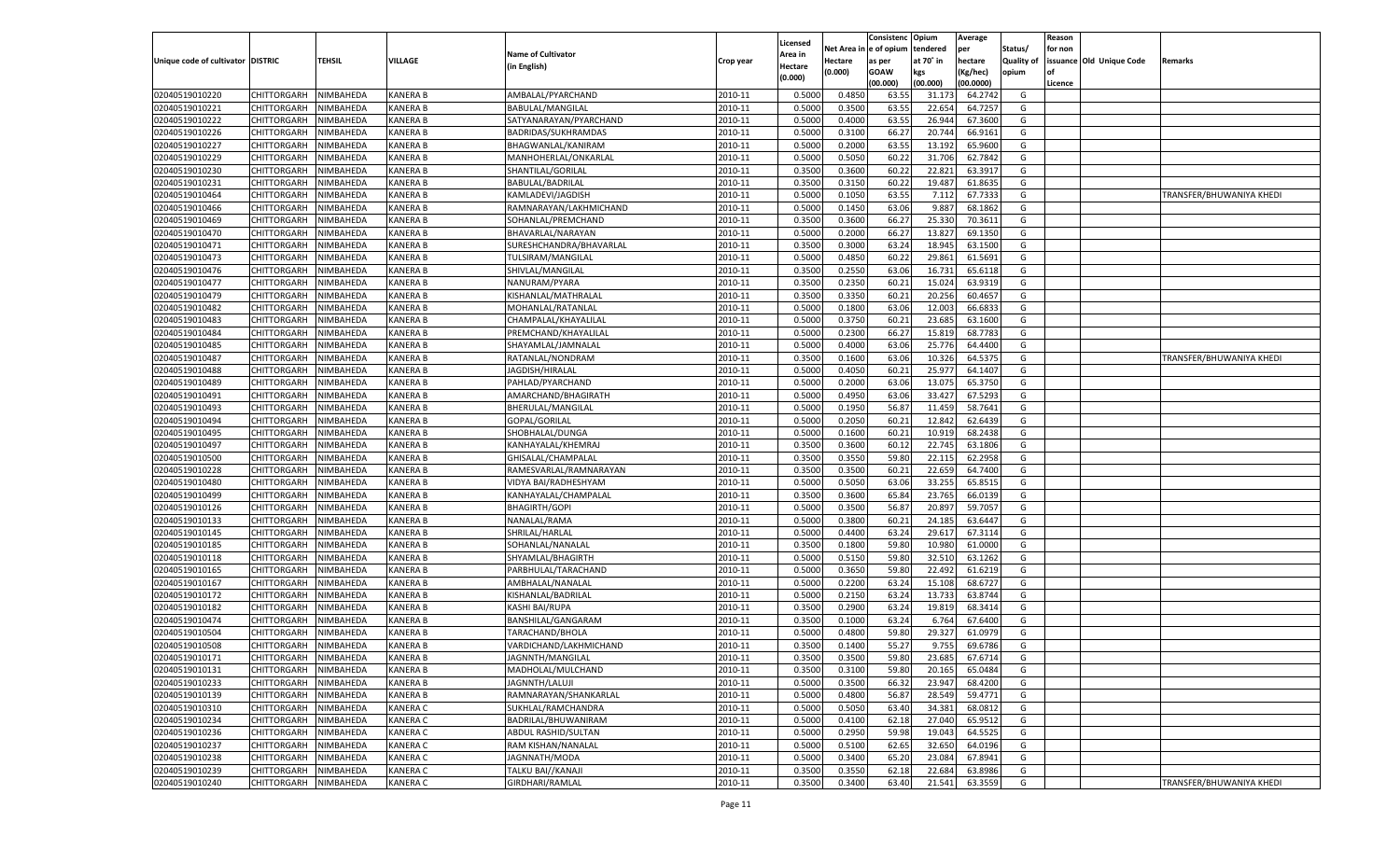|                                   |                            |                        |                 |                           |                    |                           |                  | Consistenc  | Opium     | Average            |                   | Reason  |                          |                          |
|-----------------------------------|----------------------------|------------------------|-----------------|---------------------------|--------------------|---------------------------|------------------|-------------|-----------|--------------------|-------------------|---------|--------------------------|--------------------------|
|                                   |                            |                        |                 | <b>Name of Cultivator</b> |                    | Licensed                  | Net Area         | e of opium  | tendered  | per                | Status/           | for non |                          |                          |
| Unique code of cultivator DISTRIC |                            | <b>TEHSIL</b>          | VILLAGE         | (in English)              | Crop year          | <b>Area in</b><br>Hectare | Hectare          | as per      | at 70° in | hectare            | <b>Quality of</b> |         | issuance Old Unique Code | Remarks                  |
|                                   |                            |                        |                 |                           |                    | (0.000)                   | (0.000)          | <b>GOAW</b> | kgs       | (Kg/hec)           | opium             |         |                          |                          |
|                                   |                            |                        |                 |                           |                    |                           |                  | (00.000)    | (00.000)  | (00.0000)          |                   | Licence |                          |                          |
| 02040519010242                    | CHITTORGARH                | NIMBAHEDA              | KANERA C        | PRAHLAD RAM/RADHAKISHAN   | 2010-11            | 0.3500                    | 0.2100           | 59.58       | 14.109    | 67.185             | G                 |         |                          |                          |
| 02040519010243                    | CHITTORGARH                | NIMBAHEDA              | KANERA C        | SHRILAL/HUKAMJI           | 2010-11            | 0.5000                    | 0.3350           | 62.18       | 21.723    | 64.8448            | G                 |         |                          |                          |
| 02040519010247                    | CHITTORGARH                | NIMBAHEDA              | KANERA C        | BAGDIRAM/NARAYANLAL       | 2010-11            | 0.5000                    | 0.4100           | 59.98       | 26.036    | 63.5024            | G                 |         |                          |                          |
| 02040519010248                    | CHITTORGARH                | NIMBAHEDA              | KANERA C        | MOTILAL/RAMCHANDRA        | 2010-11            | 0.3500                    | 0.3500           | 59.98       | 20.861    | 59.6029            | G                 |         |                          |                          |
| 02040519010250                    | CHITTORGARH                | NIMBAHEDA              | KANERA C        | SUKHLAL/NANALAL           | 2010-11            | 0.5000                    | 0.2900           | 63.40       | 19.831    | 68.3828            | G                 |         |                          |                          |
| 02040519010256                    | CHITTORGARH                | NIMBAHEDA              | KANERA C        | BANSHILAL/MANGILAL        | 2010-11            | 0.5000                    | 0.3600           | 59.98       | 22.354    | 62.0944            | G                 |         |                          |                          |
| 02040519010258                    | CHITTORGARH                | NIMBAHEDA              | KANERA C        | MUKESH KUMAR/RATANLAL     | 2010-11            | 0.5000                    | 0.5000           | 62.18       | 32.714    | 65.4280            | G                 |         |                          |                          |
| 02040519010260                    | CHITTORGARH                | NIMBAHEDA              | KANERA C        | <b>GORILAL/RATANLAL</b>   | 2010-11            | 0.5000                    | 0.1800           | 62.18       | 11.192    | 62.1778            | G                 |         |                          |                          |
| 02040519010261                    | CHITTORGARH                | NIMBAHEDA              | KANERA C        | <b>BAGDIRAM/LALU</b>      | 2010-11            | 0.5000                    | 0.1850           | 63.40       | 12.278    | 66.3676            | G                 |         |                          |                          |
| 02040519010262                    | CHITTORGARH                | NIMBAHEDA              | KANERA C        | GEETALAL/JAGNNATH         | 2010-11            | 0.5000                    | 0.2150           | 67.52       | 15.292    | 71.1256            | G                 |         |                          |                          |
| 02040519010264                    | CHITTORGARH                | NIMBAHEDA              | KANERA C        | JAGDISH/NANALAI           | 2010-11            | 0.5000                    | 0.2050           | 63.40       | 13.443    | 65.5756            | G                 |         |                          |                          |
| 02040519010265                    | CHITTORGARH                | NIMBAHEDA              | KANERA C        | MANGILAL/HEMRAM           | 2010-11            | 0.5000                    | 0.5100           | 59.98       | 31.486    | 61.7373            | G                 |         |                          |                          |
| 02040519010266                    | CHITTORGARH                | NIMBAHEDA              | KANERA C        | RAMESHWAR/PANNALAL        | 2010-11            | 0.5000                    | 0.3200           | 64.70       | 21.60     | 67.5219            | G                 |         |                          |                          |
| 02040519010268                    | CHITTORGARH                | NIMBAHEDA              | KANERA C        | <b>BABULAL/ONKARLAL</b>   | 2010-11            | 0.5000                    | 0.4350           | 64.70       | 29.245    | 67.2299            | G                 |         |                          |                          |
| 02040519010275                    | CHITTORGARH                | NIMBAHEDA              | KANERA C        | KAILASH/PREMCHAND         | 2010-11            | 0.5000                    | 0.3600           | 62.18       | 23.027    | 63.9639            | G                 |         |                          |                          |
| 02040519010276                    | CHITTORGARH                | NIMBAHEDA              | KANERA C        | RAMESHWAR/PREMCHANDRA     | 2010-11            | 0.5000                    | 0.4850           | 64.10       | 32.849    | 67.7299            | G                 |         |                          |                          |
| 02040519010282                    | CHITTORGARH                | NIMBAHEDA              | KANERA C        | PANNALAL/MANGILAL         | 2010-11            | 0.5000                    | 0.2050           | 64.70       | 14.164    | 69.0927            | G                 |         |                          |                          |
| 02040519010283                    | CHITTORGARH                | NIMBAHEDA              | KANERA C        | SHOBHALAL/RAMCHANDRA      | 2010-11            | 0.5000                    | 0.2950           | 64.70       | 19.613    | 66.4847            | G                 |         |                          |                          |
| 02040519010289                    | CHITTORGARH                | NIMBAHEDA              | KANERA C        | GOPAL/BHANWARLAL          | 2010-11            | 0.5000                    | 0.5250           | 64.10       | 35.660    | 67.9238            | G                 |         |                          |                          |
| 02040519010290                    | CHITTORGARH                | NIMBAHEDA              | KANERA C        | GOPAL/CHHAGANLAL          | 2010-11            | 0.3500                    | 0.2500           | 64.70       | 17.806    | 71.2240            | G                 |         |                          |                          |
| 02040519010291                    | CHITTORGARH                | NIMBAHEDA              | KANERA C        | RAMNIWAS/RATANLAI         | 2010-11            | 0.3500                    | 0.3500           | 64.10       | 22.922    | 65.4914            | G                 |         |                          |                          |
| 02040519010293                    | CHITTORGARH                | NIMBAHEDA              | KANERA C        | PREMCHANDRA/GHISA         | 2010-11            | 0.3500                    | 0.2000           | 64.10       | 13.568    | 67.8400            | G                 |         |                          |                          |
| 02040519010294                    | CHITTORGARH                | NIMBAHEDA              | KANERA C        | MOHANLAL/MADANLAL RATHI   | 2010-11            | 0.3500                    | 0.0900           | 59.98       | 5.793     | 64.3667            | G                 |         |                          |                          |
| 02040519010295                    | CHITTORGARH                | NIMBAHEDA              | KANERA C        | NANALAL/KALU              | 2010-11            | 0.5000                    | 0.5100           | 62.27       | 32.813    | 64.3392            | G                 |         |                          |                          |
| 02040519010297                    | CHITTORGARH                | NIMBAHEDA              | KANERA C        | LABHCHAND/RAMLAL          | 2010-11            | 0.5000                    | 0.2050           | 62.27       | 13.862    | 67.6195            | G                 |         |                          |                          |
| 02040519010302                    | CHITTORGARH                | NIMBAHEDA              | KANERA C        | GOPAL/JAGNNATH            | 2010-11            | 0.5000                    | 0.3500           | 59.98       | 22.069    | 63.0543            | G                 |         |                          |                          |
| 02040519010304                    | CHITTORGARH                | NIMBAHEDA              | KANERA C        | SHIVNARAYAN/ONKARLAL      | 2010-11            | 0.5000                    | 0.2250           | 63.34       | 14.620    | 64.9778            | G                 |         |                          |                          |
| 02040519010305                    | CHITTORGARH                | NIMBAHEDA              | KANERA C        | KANHAIYALAL/HEERALAL      | 2010-11            | 0.5000                    | 0.5000           | 58.78       | 30.546    | 61.0920            | G                 |         |                          |                          |
| 02040519010306                    | CHITTORGARH                | NIMBAHEDA              | KANERA C        | JAGDISH/BHAGIRATH         | 2010-11            | 0.5000                    | 0.5200           | 64.70       | 34.416    | 66.1846            | G                 |         |                          |                          |
| 02040519010307                    | CHITTORGARH                | NIMBAHEDA              | KANERA C        | PHOOLCHAND/PREMCHAND      | 2010-11            | 0.5000                    | 0.4850           | 65.20       | 34.014    | 70.1320            | G                 |         |                          |                          |
| 02040519010313                    | CHITTORGARH                | NIMBAHEDA              | KANERA C        | BADRILAL/HARLAL           | 2010-11            | 0.3500                    | 0.1550           | 64.70       | 10.46     | 67.535             | G                 |         |                          |                          |
| 02040519010314                    | CHITTORGARH                | NIMBAHEDA              | KANERA C        | SEETABAI/RAMLAL           | 2010-11            | 0.3500                    | 0.3600           | 58.78       | 22.534    | 62.5944            | G                 |         |                          |                          |
| 02040519010315                    | <b>CHITTORGARH</b>         | NIMBAHEDA              | KANERA C        | PHOOLCHAND/GANGARAM       | 2010-11            | 0.3500                    | 0.1500           | 58.78       | 9.685     | 64.566             | G                 |         |                          |                          |
| 02040519010317                    | CHITTORGARH                | NIMBAHEDA              | KANERA C        | DHAPUBAI/MANGILAL         | 2010-11            | 0.5000                    | 0.1900           | 58.78       | 12.462    | 65.5895            | G                 |         |                          | TRANSFER/BHUWANIYA KHEDI |
| 02040519010318                    | <b>CHITTORGARH</b>         | NIMBAHEDA              | KANERA C        | GOPAL/BHAGWANLAL          | 2010-11            | 0.3500                    | 0.3600           | 58.78       | 22.21     | 61.7056            | G                 |         |                          |                          |
| 02040519010320                    | CHITTORGARH                | NIMBAHEDA              | KANERA C        | DAULATRAM/PREMCHAND       | 2010-11            | 0.5000                    | 0.4850           | 63.34       | 35.23     | 72.6536            | G                 |         |                          |                          |
| 02040519010321                    | <b>CHITTORGARH</b>         | NIMBAHEDA              | KANERA C        | RAMESHWAR/CHHAGANLAL      | 2010-11            | 0.5000                    | 0.4400           | 63.34       | 28.898    | 65.6773            | G                 |         |                          |                          |
| 02040519010326                    | CHITTORGARH                | NIMBAHEDA              | KANERA C        | JAGDISH/RAMLAL            | 2010-11            | 0.5000                    | 0.2900           | 63.34       | 19.14     | 66.0034            | G                 |         |                          |                          |
| 02040519010327                    | CHITTORGARH                | NIMBAHEDA              | KANERA C        | RAMPRASAD/SHIVLAL         | 2010-11            | 0.3500                    | 0.1900           | 58.78       | 12.618    | 66.4105            | G                 |         |                          |                          |
| 02040519010328                    |                            |                        | KANERA C        |                           |                    |                           |                  | 63.34       | 32.710    |                    | G                 |         |                          |                          |
| 02040519010330                    | CHITTORGARH                | NIMBAHEDA<br>NIMBAHEDA | KANERA C        | JAGDISH/JAGNNATH          | 2010-11<br>2010-11 | 0.5000<br>0.3500          | 0.5000<br>0.2450 | 58.78       | 15.368    | 65.4200<br>62.7265 | G                 |         |                          |                          |
| 02040519010332                    | <b>CHITTORGARH</b>         |                        | KANERA C        | PRAHLAD/BHERULAL          | 2010-11            |                           |                  |             |           |                    | G                 |         |                          | TRANSFER/SEMALIYA        |
|                                   | CHITTORGARH<br>CHITTORGARH | NIMBAHEDA<br>NIMBAHEDA | KANERA C        | ABDUL HAKIM/ABDUL RAHIM   |                    | 0.5000<br>0.3500          | 0.1650           | 64.70       | 11.01     | 66.7758<br>63.5839 |                   |         |                          |                          |
| 02040519010333                    |                            |                        |                 | SOHANLAL/JAIRAM           | 2010-11            |                           | 0.3100           | 61.40       | 19.71     |                    | G                 |         |                          |                          |
| 02040519010339                    | CHITTORGARH                | NIMBAHEDA              | KANERA C        | GANESHLAL/GHISALAI        | 2010-11            | 0.5000                    | 0.4550           | 59.56       | 28.24     | 62.083             | G                 |         |                          |                          |
| 02040519010341                    | CHITTORGARH                | NIMBAHEDA              | KANERA C        | KAILASH/BADRILAL JOSHI    | 2010-11            | 0.3500                    | 0.0850           | 63.64       | 5.545     | 65.2353            | G                 |         |                          |                          |
| 02040519010342                    | CHITTORGARH NIMBAHEDA      |                        | <b>KANERA C</b> | BHERULAL/RATANLAL         | 2010-11            | 0.5000                    | 0.3200           | 65.59       | 21.019    | 65.6844            | G                 |         |                          |                          |
| 02040519010343                    | <b>CHITTORGARH</b>         | <b>NIMBAHEDA</b>       | <b>KANERA C</b> | MOTILAL/PRABHULAL         | 2010-11            | 0.5000                    | 0.3000           | 65.59       | 20.835    | 69.4500            | G                 |         |                          |                          |
| 02040519010344                    | <b>CHITTORGARH</b>         | NIMBAHEDA              | <b>KANERA C</b> | SOHANLAL/NANDLAL          | 2010-11            | 0.3500                    | 0.3400           | 65.59       | 23.519    | 69.1735            | G                 |         |                          |                          |
| 02040519010346                    | <b>CHITTORGARH</b>         | NIMBAHEDA              | <b>KANERA C</b> | LABHCHAN/SHRILAL          | 2010-11            | 0.5000                    | 0.4800           | 65.59       | 32.413    | 67.5271            | G                 |         |                          |                          |
| 02040519010347                    | <b>CHITTORGARH</b>         | NIMBAHEDA              | <b>KANERA C</b> | RAMPRASAD/JEEVRAJ         | 2010-11            | 0.5000                    | 0.2600           | 65.59       | 17.254    | 66.3615            | G                 |         |                          |                          |
| 02040519010348                    | <b>CHITTORGARH</b>         | NIMBAHEDA              | <b>KANERA C</b> | CHHAGANLAL/GABUR          | 2010-11            | 0.5000                    | 0.3950           | 63.64       | 26.728    | 67.6658            | G                 |         |                          |                          |
| 02040519010350                    | <b>CHITTORGARH</b>         | NIMBAHEDA              | <b>KANERA C</b> | KESHURAM/RAMLAL           | 2010-11            | 0.5000                    | 0.3000           | 63.64       | 20.654    | 68.8467            | G                 |         |                          |                          |
| 02040519010351                    | <b>CHITTORGARH</b>         | NIMBAHEDA              | <b>KANERA C</b> | RAMESHWARLAL/RATANLAL     | 2010-11            | 0.5000                    | 0.3600           | 65.59       | 24.181    | 67.1694            | G                 |         |                          |                          |
| 02040519010352                    | <b>CHITTORGARH</b>         | NIMBAHEDA              | <b>KANERA C</b> | KISHANLAL/KHAYALIRAM      | 2010-11            | 0.5000                    | 0.3400           | 63.64       | 22.188    | 65.2588            | G                 |         |                          |                          |
| 02040519010353                    | <b>CHITTORGARH</b>         | NIMBAHEDA              | <b>KANERA C</b> | GEETALAL/BHAGWANLAL       | 2010-11            | 0.5000                    | 0.4950           | 59.56       | 30.918    | 62.4606            | G                 |         |                          |                          |
| 02040519010355                    | <b>CHITTORGARH</b>         | NIMBAHEDA              | <b>KANERA C</b> | PHOOLCHAND/MANGILAL       | 2010-11            | 0.5000                    | 0.1500           | 63.64       | 10.179    | 67.8600            | G                 |         |                          |                          |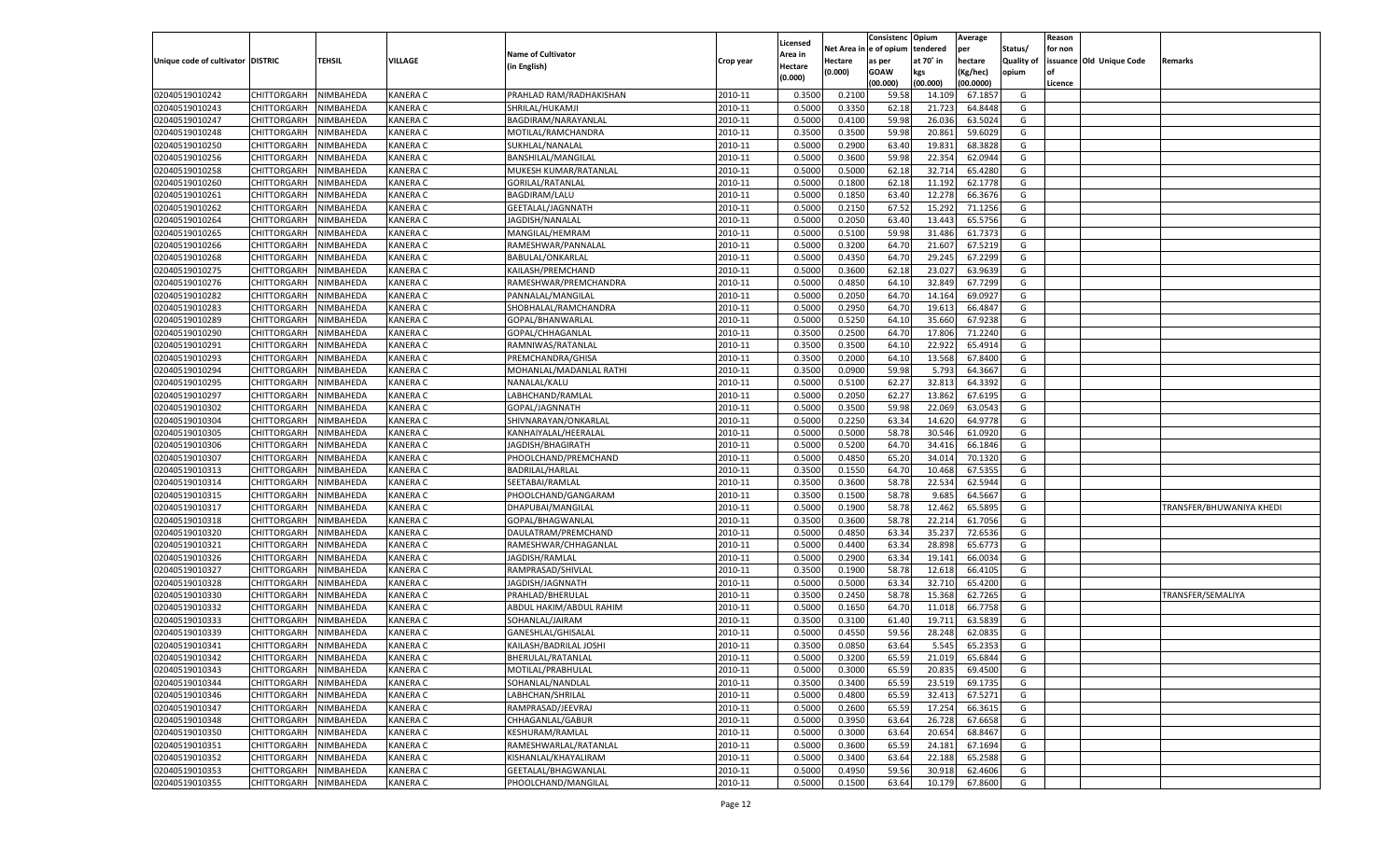|                                   |                    |           |                 |                              |                    |                     |            | Consistenc    | Opium     | Average   |            | Reason  |                          |                          |
|-----------------------------------|--------------------|-----------|-----------------|------------------------------|--------------------|---------------------|------------|---------------|-----------|-----------|------------|---------|--------------------------|--------------------------|
|                                   |                    |           |                 | <b>Name of Cultivator</b>    |                    | Licensed<br>Area in | Net Area i | n  e of opium | tendered  | per       | Status/    | for non |                          |                          |
| Unique code of cultivator DISTRIC |                    | TEHSIL    | VILLAGE         | (in English)                 | Crop year          | Hectare             | Hectare    | as per        | at 70° in | hectare   | Quality of |         | issuance Old Unique Code | Remarks                  |
|                                   |                    |           |                 |                              |                    | (0.000)             | (0.000)    | <b>GOAW</b>   | kgs       | (Kg/hec)  | opium      |         |                          |                          |
|                                   |                    |           |                 |                              |                    |                     |            | (00.000)      | (00.000)  | (00.0000) |            | Licence |                          |                          |
| 02040519010356                    | CHITTORGARH        | NIMBAHEDA | <b>KANERA C</b> | GORILAL/HEERALAL             | 2010-11            | 0.5000              | 0.4350     | 59.20         | 26.522    | 60.9701   | G          |         |                          |                          |
| 02040519010357                    | CHITTORGARH        | NIMBAHEDA | <b>KANERA C</b> | SOHANLAL/KUSHAL              | 2010-11            | 0.5000              | 0.3900     | 63.64         | 27.022    | 69.2872   | G          |         |                          |                          |
| 02040519010358                    | CHITTORGARH        | NIMBAHEDA | <b>KANERA C</b> | KISHANLAL/BHERULAL           | 2010-11            | 0.5000              | 0.3050     | 63.64         | 19.989    | 65.5377   | G          |         |                          |                          |
| 02040519010360                    | CHITTORGARH        | NIMBAHEDA | <b>KANERA C</b> | MOHANLAL/KUKA                | 2010-11            | 0.5000              | 0.2350     | 64.10         | 16.141    | 68.6851   | G          |         |                          |                          |
| 02040519010361                    | CHITTORGARH        | NIMBAHEDA | <b>KANERA C</b> | BABULAL/BHANIRAM             | 2010-11            | 0.3500              | 0.2500     | 65.59         | 17.352    | 69.4080   | G          |         |                          |                          |
| 02040519010367                    | CHITTORGARH        | NIMBAHEDA | <b>KANERA C</b> | DEVILAL/LAKHMICHAND          | 2010-11            | 0.5000              | 0.5050     | 64.10         | 33.278    | 65.8970   | G          |         |                          |                          |
| 02040519010370                    | CHITTORGARH        | NIMBAHEDA | <b>KANERA C</b> | RAJENDRA PRASAD/GOVARDHANLAL | 2010-11            | 0.5000              | 0.1350     | 65.59         | 9.446     | 69.9704   | G          |         |                          |                          |
| 02040519010375                    | CHITTORGARH        | NIMBAHEDA | <b>KANERA C</b> | KANTA JOSHI/GENDMAL JOSHI    | 2010-11            | 0.5000              | 0.3150     | 59.20         | 20.126    | 63.8921   | G          |         |                          |                          |
| 02040519010377                    | CHITTORGARH        | NIMBAHEDA | <b>KANERA C</b> | MAGNIRAM/LACHA BHII          | 2010-11            | 0.5000              | 0.5050     | 61.75         | 31.365    | 62.1089   | G          |         |                          |                          |
| 02040519010382                    | CHITTORGARH        | NIMBAHEDA | <b>KANERA C</b> | RAMGOPAL/RAMCHAND            | 2010-11            | 0.5000              | 0.3300     | 61.7          | 22.042    | 66.7939   | G          |         |                          |                          |
| 02040519010383                    | CHITTORGARH        | NIMBAHEDA | <b>KANERA C</b> | GOVARDHANLAL/NANALAL SHARMA  | 2010-11            | 0.3500              | 0.2050     | 59.20         | 13.147    | 64.1317   | G          |         |                          |                          |
| 02040519010384                    | CHITTORGARH        | NIMBAHEDA | <b>KANERA C</b> | BHERU SINGH/MADAN SINGH      | 2010-11            | 0.5000              | 0.4950     | 59.20         | 32.003    | 64.6525   | G          |         |                          |                          |
| 02040519010385                    | CHITTORGARH        | NIMBAHEDA | <b>KANERA C</b> | RADHESHAYAM/RAMCHANDRA       | 2010-11            | 0.5000              | 0.2500     | 61.75         | 17.281    | 69.1240   | G          |         |                          |                          |
| 02040519010386                    | CHITTORGARH        | NIMBAHEDA | KANERA C        | SITA BAI/MOHANLAL            | 2010-11            | 0.5000              | 0.3050     | 65.59         | 20.900    | 68.5246   | G          |         |                          |                          |
| 02040519010387                    | CHITTORGARH        | NIMBAHEDA | KANERA C        | MANGILAL/CHUNNILAL           | 2010-11            | 0.5000              | 0.3500     | 59.20         | 21.368    | 61.0514   | G          |         |                          | TRANSFER/SEMALIYA        |
| 02040519010390                    | CHITTORGARH        | NIMBAHEDA | KANERA C        | PAHLAD/BANSHILAL             | 2010-11            | 0.5000              | 0.3900     | 61.75         | 24.532    | 62.9026   | G          |         |                          |                          |
| 02040519010394                    | CHITTORGARH        | NIMBAHEDA | KANERA C        | PREM PRAKASH/HAJARILAL       | 2010-11            | 0.3500              | 0.2050     | 61.75         | 13.458    | 65.6488   | G          |         |                          |                          |
| 02040519010395                    | CHITTORGARH        | NIMBAHEDA | KANERA C        | GHISALAL/JAGANNATH           | 2010-11            | 0.5000              | 0.4300     | 59.20         | 26.042    | 60.5628   | G          |         |                          |                          |
| 02040519010396                    | CHITTORGARH        | NIMBAHEDA | KANERA C        | SATYANARAYAN/BADRILAL JOSHI  | 2010-11            | 0.5000              | 0.2000     | 65.59         | 13.759    | 68.7950   | G          |         |                          |                          |
| 02040519010397                    | CHITTORGARH        | NIMBAHEDA | KANERA C        | KANHAYALAL/RUPA              | 2010-11            | 0.5000              | 0.2600     | 63.40         | 17.276    | 66.4462   | G          |         |                          |                          |
| 02040519010399                    | CHITTORGARH        | NIMBAHEDA | KANERA C        | LABH CHAND/KHYALILAL         | 2010-11            | 0.5000              | 0.3850     | 61.75         | 23.961    | 62.2364   | G          |         |                          |                          |
| 02040519010400                    | CHITTORGARH        | NIMBAHEDA | KANERA C        | <b>BANSILAL/MOTILAL</b>      | 2010-11            | 0.5000              | 0.2150     | 61.75         | 14.220    | 66.1395   | G          |         |                          |                          |
| 02040519010401                    | CHITTORGARH        | NIMBAHEDA | KANERA C        | HIRALAL/KHEMRAJ              | 2010-11            | 0.3500              | 0.3450     | 61.47         | 22.935    | 66.4783   | G          |         |                          | TRANSFER/BHUWANIYA KHEDI |
| 02040519010403                    | CHITTORGARH        | NIMBAHEDA | KANERA C        | BALKISHAN/PARASMAL           | 2010-11            | 0.5000              | 0.0800     | 61.47         | 5.117     | 63.9625   | G          |         |                          |                          |
| 02040519010404                    | CHITTORGARH        | NIMBAHEDA | KANERA C        | CHAGANLAL/KASHIRAM           | 2010-11            | 0.5000              | 0.3950     | 61.47         | 25.492    | 64.5367   | G          |         |                          |                          |
| 02040519010409                    | CHITTORGARH        | NIMBAHEDA | KANERA C        | PRATHVIRAJ/GANGARAN          | 2010-11            | 0.3500              | 0.2100     | 63.40         | 13.864    | 66.0190   | G          |         |                          |                          |
| 02040519010378                    | CHITTORGARH        | NIMBAHEDA | KANERA C        | KISHAN LAL/LAKHMI CHAND      | 2010-11            | 0.5000              | 0.4900     | 57.85         | 28.824    | 58.8245   | G          |         |                          |                          |
| 02040519010244                    | CHITTORGARH        | NIMBAHEDA | KANERA C        | SHYAMLAL/NANDLAL             | 2010-11            | 0.3500              | 0.2000     | 59.20         | 12.911    | 64.5550   | G          |         |                          |                          |
| 02040519010381                    | CHITTORGARH        | NIMBAHEDA | KANERA C        | TARA CHAND/BHARMAL           | 2010-11            | 0.3500              | 0.1000     | 61.47         | 6.468     | 64.6800   | G          |         |                          |                          |
| 02040519010269                    | CHITTORGARH        | NIMBAHEDA | <b>KANERA C</b> | BHIMRAJ/BHAVARLAL            | 2010-11            | 0.5000              | 0.4550     | 61.47         | 30.033    | 66.0066   | G          |         |                          |                          |
| 02040519010286                    | CHITTORGARH        | NIMBAHEDA | <b>KANERA C</b> | DEVILAL/NANALAL              | 2010-11            | 0.5000              | 0.3300     | 59.20         | 20.500    | 62.1212   | G          |         |                          |                          |
| 02040519010292                    | CHITTORGARH        | NIMBAHEDA | <b>KANERA C</b> | BAGDIRAM/UDHERAM             | 2010-11            | 0.3500              | 0.3100     | 59.20         | 19.754    | 63.7226   | G          |         |                          |                          |
| 02040519010316                    | CHITTORGARH        | NIMBAHEDA | <b>KANERA C</b> | RAMESVARI/SOHANLAL           | 2010-11            | 0.3500              | 0.2000     | 61.15         | 13.459    | 67.2950   | G          |         |                          |                          |
| 02040519010349                    | CHITTORGARH        | NIMBAHEDA | <b>KANERA C</b> | BADRILAL/BHANWARLAL          | 2010-11            | 0.5000              | 0.3100     | 58.63         | 18.772    | 60.5548   | G          |         |                          |                          |
| 02040519010503                    | CHITTORGARH        | NIMBAHEDA | <b>KANERA C</b> | MANGIDEVI/SATYANARAYAN       | 2010-11            | 0.3500              | 0.3150     | 55.75         | 18.85     | 59.8413   | G          |         |                          |                          |
| 02040519010254                    | CHITTORGARH        | NIMBAHEDA | <b>KANERA C</b> | LAXMINARAYAN/SHANKARLAL      | 2010-11            | 0.3500              | 0.3400     | 55.75         | 19.530    | 57.4412   | G          |         |                          |                          |
| 02040519010263                    | CHITTORGARH        | NIMBAHEDA | <b>KANERA C</b> | NANDLAL/GOPILAL              | 2010-11            | 0.3500              | 0.2000     | 58.63         | 11.871    | 59.3550   | G          |         |                          |                          |
| 02040519010274                    | CHITTORGARH        | NIMBAHEDA | <b>KANERA C</b> | BADRILAL/RAMCHANDRA          | 2010-11            | 0.5000              | 0.2500     | 58.63         | 15.150    | 60.6000   | G          |         |                          |                          |
| 02040519010301                    | CHITTORGARH        | NIMBAHEDA | <b>KANERA C</b> | BHANWARLAL/NARAYAN           | 2010-11            | 0.5000              | 0.5150     | 58.63         | 32.351    | 62.8175   | G          |         |                          |                          |
| 02040519010322                    | CHITTORGARH        | NIMBAHEDA | <b>KANERA C</b> | GISALAL/MANGANIRAM           | 2010-11            | 0.5000              | 0.4000     | 61.4          | 25.824    | 64.5600   | G          |         |                          |                          |
| 02040519010372                    | CHITTORGARH        | NIMBAHEDA | <b>KANERA C</b> | RAM NATHIBAI/BALURAAM        | 2010-11            | 0.3500              | 0.3500     | 58.63         | 21.289    | 60.8257   | G          |         |                          |                          |
| 02040519010388                    | CHITTORGARH        | NIMBAHEDA | <b>KANERA C</b> | ASHOK KUMAR/DEVILAL SHARMA   | 2010-11            | 0.5000              | 0.2950     | 58.63         | 17.340    | 58.7797   | G          |         |                          |                          |
| 02040519010270                    | CHITTORGARH        | NIMBAHEDA | <b>KANERA C</b> | SITABAI/SHANKARLAL           | 2010-11            | 0.5000              | 0.4100     | 61.4          | 26.507    | 64.6512   | G          |         |                          |                          |
| 02040519010509                    | CHITTORGARH        | NIMBAHEDA | KANERA C        | INDARMAL/KHEMRAJ             | 2010-11            | 0.5000              | 0.2200     | 58.63         | 12.656    | 57.5273   | G          |         |                          |                          |
| 02040519010510                    | CHITTORGARH        | NIMBAHEDA | <b>KANERA C</b> | MOTILAL/MANGILAI             | 2010-11            | 0.5000              | 0.3300     | 62.27         | 20.980    | 63.5758   | G          |         |                          |                          |
|                                   | CHITTORGARH        | NIMBAHEDA | <b>KANERA C</b> | DALURAM/TODULAL              | 2010-11            | 0.5000              | 0.1950     | 62.27         | 12.951    | 66.4154   | G          |         |                          | TRANSFER/BHUWANIYA KHEDI |
| 02040519010285<br>02040519010288  | <b>CHITTORGARH</b> | NIMBAHEDA | <b>KANERA C</b> | MANGILAL/OUNKARLAL           | 2010-11            | 0.5000              | 0.4200     | 58.63         | 25.630    | 61.0238   | G          |         |                          |                          |
| 02040519010241                    |                    |           |                 |                              |                    |                     |            | 58.63         | 25.621    |           |            |         |                          |                          |
|                                   | CHITTORGARH        | NIMBAHEDA | <b>KANERA C</b> | RATANLAL/NANALAL             | 2010-11<br>2010-11 | 0.5000              | 0.4300     |               |           | 59.5837   | G          |         |                          |                          |
| 02040519010235                    | CHITTORGARH        | NIMBAHEDA | <b>KANERA C</b> | FULCHAND/DANRAJ              |                    | 0.5000              | 0.5000     | 62.27         | 32.489    | 64.9780   | G          |         |                          |                          |
| 02040519010402                    | CHITTORGARH        | NIMBAHEDA | <b>KANERA C</b> | DEVILAL/MADANLAL             | 2010-11            | 0.5000              | 0.3100     | 62.27         | 20.433    | 65.9129   | G          |         |                          | TRANSFER/SEMALIYA        |
| 02040519010303                    | CHITTORGARH        | NIMBAHEDA | <b>KANERA C</b> | NARAYANI BAI/MANGILAL        | 2010-11            | 0.5000              | 0.3550     | 65.20         | 24.252    | 68.3155   | G          |         |                          |                          |
| 02040519010246                    | <b>CHITTORGARH</b> | NIMBAHEDA | <b>KANERA C</b> | SHANKARLAL/BADRILAL          | 2010-11            | 0.3500              | 0.2350     | 63.40         | 15.768    | 67.0979   | G          |         |                          |                          |
| 02040519010255                    | <b>CHITTORGARH</b> | NIMBAHEDA | <b>KANERA C</b> | MGANIRAM/KJODH               | 2010-11            | 0.5000              | 0.5200     | 65.20         | 35.781    | 68.8096   | G          |         | 02040519016079           | TRANSFER                 |
| 02040519011007                    | CHITTORGARH        | NIMBAHEDA | <b>KOCHWA</b>   | KISHANLAL/KASHIRAM           | 2010-11            | 0.5000              | 0.2150     | 65.73         | 14.943    | 69.5023   | G          |         |                          |                          |
| 02040519011001                    | CHITTORGARH        | NIMBAHEDA | <b>KOCHWA</b>   | JAGDISH/RADHAKISHAN          | 2010-11            | 0.5000              | 0.4050     | 65.73         | 27.538    | 67.9951   | G          |         |                          |                          |
| 02040519011002                    | CHITTORGARH        | NIMBAHEDA | <b>KOCHWA</b>   | LABHCHAND/KASHIRAM           | 2010-11            | 0.5000              | 0.2850     | 60.37         | 18.711    | 65.6526   | G          |         |                          |                          |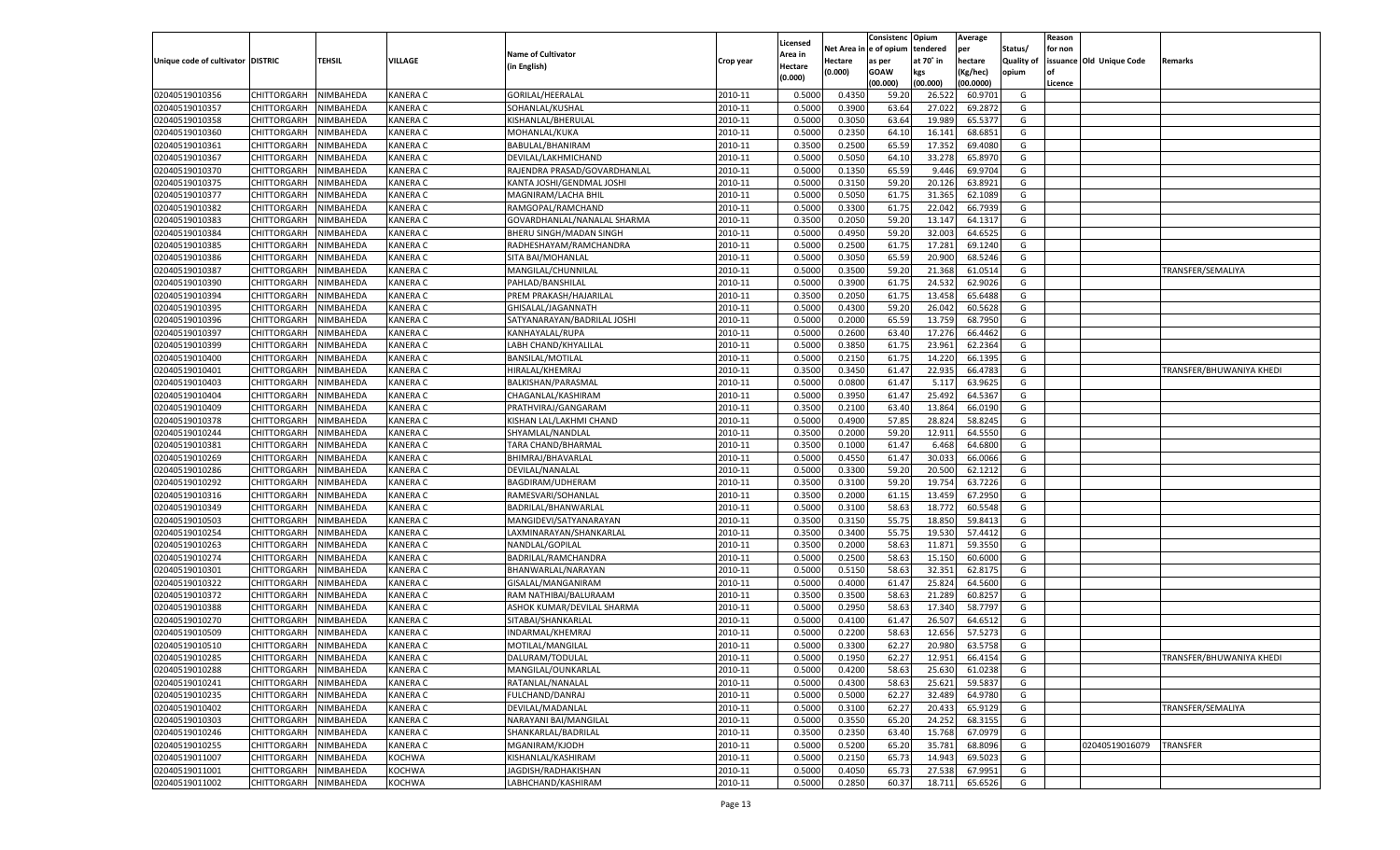|                                   |                            |                        |                  |                           |                    |                           |          | Consistenc  | Opium     | Average            |                   | Reason  |                          |         |
|-----------------------------------|----------------------------|------------------------|------------------|---------------------------|--------------------|---------------------------|----------|-------------|-----------|--------------------|-------------------|---------|--------------------------|---------|
|                                   |                            |                        |                  | <b>Name of Cultivator</b> |                    | Licensed                  | Net Area | e of opium  | tendered  | per                | Status/           | for non |                          |         |
| Unique code of cultivator DISTRIC |                            | <b>TEHSIL</b>          | VILLAGE          | (in English)              | Crop year          | <b>Area in</b><br>Hectare | Hectare  | as per      | at 70° in | hectare            | <b>Quality of</b> |         | issuance Old Unique Code | Remarks |
|                                   |                            |                        |                  |                           |                    | (0.000)                   | (0.000)  | <b>GOAW</b> | kgs       | (Kg/hec)           | opium             |         |                          |         |
|                                   |                            |                        |                  |                           |                    |                           |          | (00.000)    | (00.000)  | (00.0000)          |                   | Licence |                          |         |
| 02040519011003                    | CHITTORGARH                | NIMBAHEDA              | KOCHWA           | TULSIBAI/AMARCHAND        | 2010-11            | 0.5000                    | 0.3300   | 62.05       | 21.766    | 65.9576            | G                 |         |                          |         |
| 02040519011004                    | CHITTORGARH                | NIMBAHEDA              | KOCHWA           | BANSHILAL/GHISA           | 2010-11            | 0.5000                    | 0.3300   | 60.3        | 20.936    | 63.4424            | G                 |         |                          |         |
| 02040519011005                    | CHITTORGARH                | NIMBAHEDA              | KOCHWA           | BADRILAL/DHANRAJ          | 2010-11            | 0.5000                    | 0.2200   | 62.05       | 14.721    | 66.9136            | G                 |         |                          |         |
| 02040519011006                    | CHITTORGARH                | NIMBAHEDA              | KOCHWA           | JAGDISH/KISHANLAL         | 2010-11            | 0.5000                    | 0.4850   | 65.7        | 35.00     | 72.1794            | G                 |         |                          |         |
| 02040519011008                    | CHITTORGARH                | NIMBAHEDA              | KOCHWA           | AMARCHAND/GHISA (BADA)    | 2010-11            | 0.5000                    | 0.5100   | 62.05       | 32.118    | 62.9765            | G                 |         |                          |         |
| 02040519011009                    | CHITTORGARH                | NIMBAHEDA              | KOCHWA           | BHANWARLAL/NATHU          | 2010-11            | 0.5000                    | 0.4050   | 65.7        | 27.910    | 68.9136            | G                 |         |                          |         |
| 02040519011010                    | CHITTORGARH                | NIMBAHEDA              | KOCHWA           | MULCHAND/BHANWARLAL       | 2010-11            | 0.5000                    | 0.2700   | 60.3        | 17.22     | 63.7778            | G                 |         |                          |         |
| 02040519011011                    | CHITTORGARH                | NIMBAHEDA              | KOCHWA           | LILA SHANKAR/KASHIRAM     | 2010-11            | 0.3500                    | 0.3100   | 60.3        | 20.37     | 65.7097            | G                 |         |                          |         |
| 02040519011012                    | CHITTORGARH                | NIMBAHEDA              | KOCHWA           | AMARCHAND/GHISA (CHHOTA)  | 2010-11            | 0.5000                    | 0.3050   | 65.73       | 20.428    | 66.9770            | G                 |         |                          |         |
| 02040519011013                    | CHITTORGARH                | NIMBAHEDA              | KOCHWA           | <b>BHOLI BAI/HEMRAJ</b>   | 2010-11            | 0.5000                    | 0.3600   | 62.05       | 23.043    | 64.008             | G                 |         |                          |         |
| 02040519011014                    | CHITTORGARH                | NIMBAHEDA              | KOCHWA           | GHISALAL/PEMA             | 2010-11            | 0.5000                    | 0.3050   | 62.05       | 19.479    | 63.8656            | G                 |         |                          |         |
| 02040519011015                    | CHITTORGARH                | NIMBAHEDA              | KOCHWA           | BANSHILAL/RADHAKISHAN     | 2010-11            | 0.5000                    | 0.4850   | 62.05       | 31.012    | 63.9423            | G                 |         |                          |         |
| 02040519011016                    | CHITTORGARH                | NIMBAHEDA              | KOCHWA           | JAMNIBAI/PAYARA           | 2010-11            | 0.5000                    | 0.2250   | 60.46       | 14.204    | 63.1289            | G                 |         |                          |         |
| 02040519011017                    | CHITTORGARH                | NIMBAHEDA              | KOCHWA           | MATHRA/RAMA               | 2010-11            | 0.5000                    | 0.4600   | 60.4        | 28.660    | 62.3043            | G                 |         |                          |         |
| 02040519011018                    | CHITTORGARH                | NIMBAHEDA              | KOCHWA           | BHERULAL/RAMSUKH          | 2010-11            | 0.5000                    | 0.2400   | 62.50       | 15.948    | 66.4500            | G                 |         |                          |         |
| 02040519011022                    | CHITTORGARH                | NIMBAHEDA              | KOCHWA           | SHANKERLAL/DEVJI          | 2010-11            | 0.5000                    | 0.4450   | 62.50       | 28.395    | 63.8090            | G                 |         |                          |         |
| 02040519011023                    | CHITTORGARH                | NIMBAHEDA              | KOCHWA           | BHERULAL/BHANWARLAL       | 2010-11            | 0.5000                    | 0.3750   | 62.50       | 23.416    | 62.4427            | G                 |         |                          |         |
| 02040519011024                    | CHITTORGARH                | NIMBAHEDA              | KOCHWA           | RATANLAL/HARIRAM          | 2010-11            | 0.5000                    | 0.3800   | 60.4        | 24.435    | 64.3026            | G                 |         |                          |         |
| 02040519011025                    | CHITTORGARH                | NIMBAHEDA              | KOCHWA           | NOJIBAI/PRABHULAI         | 2010-11            | 0.5000                    | 0.2000   | 62.50       | 13.364    | 66.8200            | G                 |         |                          |         |
| 02040519011026                    | CHITTORGARH                | NIMBAHEDA              | KOCHWA           | <b>BHERULAL/GHISA</b>     | 2010-11            | 0.5000                    | 0.3600   | 60.46       | 22.489    | 62.4694            | G                 |         |                          |         |
| 02040519011028                    | CHITTORGARH                | NIMBAHEDA              | KOCHWA           | GHISULAL/RAMA             | 2010-11            | 0.5000                    | 0.4300   | 60.46       | 26.655    | 61.9884            | G                 |         |                          |         |
| 02040519011029                    | CHITTORGARH                | NIMBAHEDA              | KOCHWA           | RUKMANIBAI/DEVILAL        | 2010-11            | 0.5000                    | 0.2850   | 60.4        | 17.544    | 61.5579            | G                 |         |                          |         |
| 02040519011030                    | CHITTORGARH                | NIMBAHEDA              | KOCHWA           | JAGNNATH/BALU             | 2010-11            | 0.5000                    | 0.3050   | 65.73       | 21.875    | 71.7213            | G                 |         |                          |         |
| 02040519011031                    | CHITTORGARH                | NIMBAHEDA              | KOCHWA           | LILA BAI/RADHESHYAM       | 2010-11            | 0.5000                    | 0.3900   | 65.73       | 26.892    | 68.9538            | G                 |         |                          |         |
| 02040519011032                    | CHITTORGARH                | NIMBAHEDA              | KOCHWA           | PRABHULAL/GULAB           | 2010-11            | 0.5000                    | 0.3300   | 60.46       | 20.384    | 61.7697            | G                 |         |                          |         |
| 02040519011033                    | CHITTORGARH                | NIMBAHEDA              | KOCHWA           | LABHCHAND/NANALAI         | 2010-11            | 0.5000                    | 0.3600   | 60.4        | 22.366    | 62.1278            | G                 |         |                          |         |
| 02040519011034                    | CHITTORGARH                | NIMBAHEDA              | KOCHWA           | MANGILAL/NARAYAN          | 2010-11            | 0.5000                    | 0.2950   | 62.50       | 19.235    | 65.2034            | G                 |         |                          |         |
| 02040519011035                    | CHITTORGARH                | NIMBAHEDA              | KOCHWA           | JAGANNATH/RAMA            | 2010-11            | 0.5000                    | 0.2500   | 60.46       | 16.336    | 65.3440            | G                 |         |                          |         |
| 02040519011036                    | CHITTORGARH                | NIMBAHEDA              | KOCHWA           | NANDLAL/GABURJI           | 2010-11            | 0.3500                    | 0.3100   | 65.15       | 21.950    | 70.8065            | G                 |         |                          |         |
| 02040519011039                    | CHITTORGARH                | NIMBAHEDA              | KOCHWA           | MATHRA LAL/HAR LAL        | 2010-11            | 0.5000                    | 0.2050   | 60.84       | 12.770    | 62.2927            | G                 |         |                          |         |
| 02040519011040                    | CHITTORGARH                | NIMBAHEDA              | KOCHWA           | <b>BHERU LAL/PYARA</b>    | 2010-11            | 0.3500                    | 0.3150   | 60.84       | 19.81     | 62.8952            | G                 |         |                          |         |
| 02040519011041                    | CHITTORGARH                | NIMBAHEDA              | KOCHWA           | BOTLAL/BHANWARLAL         | 2010-11            | 0.5000                    | 0.2650   | 60.84       | 17.044    | 64.3170            | G                 |         |                          |         |
| 02040519011042                    | CHITTORGARH                | NIMBAHEDA              | KOCHWA           | GHISALAL/NAGJIRAM         | 2010-11            | 0.5000                    | 0.4900   | 65.16       | 34.03     | 69.4531            | G                 |         |                          |         |
| 02040519011043                    | CHITTORGARH                | NIMBAHEDA              | KOCHWA           | MANGIBAI/HARIRAM          | 2010-11            | 0.3500                    | 0.2750   | 60.84       | 17.519    | 63.7055            | G                 |         |                          |         |
| 02040519011044                    | <b>CHITTORGARH</b>         | NIMBAHEDA              | KOCHWA           | PANIBAI/NATHU             | 2010-11            | 0.3500                    | 0.2200   | 60.84       | 14.077    | 63.9864            | G                 |         |                          |         |
| 02040519011045                    | CHITTORGARH                | NIMBAHEDA              | KOCHWA           | PHOOLCHAND/RADHAKISHAN    | 2010-11            | 0.5000                    | 0.3500   | 60.84       | 21.977    | 62.7914            | G                 |         |                          |         |
| 02040519011046                    | CHITTORGARH                | NIMBAHEDA              | KOCHWA           | BHAGWAN/NARAYAN           | 2010-11            | 0.5000                    | 0.3000   | 62.50       | 19.466    | 64.886             | G                 |         |                          |         |
| 02040519011048                    | CHITTORGARH                | NIMBAHEDA              | KOCHWA           | KAMLABAI/JAGNNATH         | 2010-11            | 0.5000                    | 0.4050   | 60.84       | 25.905    | 63.9630            | G                 |         |                          |         |
| 02040519011050                    | <b>CHITTORGARH</b>         | NIMBAHEDA              | KOCHWA           | GOPAL/BADRILAL            | 2010-11            | 0.5000                    | 0.2250   | 62.50       | 15.291    | 67.9600            | G                 |         |                          |         |
| 02040519011051                    |                            |                        |                  |                           |                    |                           | 0.4500   | 62.50       | 28.912    | 64.2489            | G                 |         |                          |         |
| 02040519011054                    | CHITTORGARH                | NIMBAHEDA<br>NIMBAHEDA | KOCHWA<br>KOCHWA | SHANTILAL/BANSHILAL       | 2010-11<br>2010-11 | 0.5000<br>0.5000          | 0.2800   | 62.50       |           | 65.3036            | G                 |         |                          |         |
| 02040519011056                    | CHITTORGARH<br>CHITTORGARH |                        |                  | CHHAGANLAL/HARLAL         | 2010-11            |                           |          | 62.50       | 18.285    |                    | G                 |         |                          |         |
|                                   | CHITTORGARH                | NIMBAHEDA              | KOCHWA           | CHAMPALAL/MANNALAL        |                    | 0.5000<br>0.5000          | 0.3850   |             | 25.155    | 65.3377<br>62.4328 |                   |         |                          |         |
| 02040519011057                    |                            | NIMBAHEDA              | KOCHWA           | JASRAJ/PREMCHAND          | 2010-11            |                           | 0.3050   | 60.84       | 19.04     |                    | G                 |         |                          |         |
| 02040519011058                    | CHITTORGARH                | NIMBAHEDA              | KOCHWA           | MADANLAL/BHERULAL         | 2010-11            | 0.5000                    | 0.3900   | 65.1        | 26.18     | 67.1513            | G                 |         |                          |         |
| 02040519011059                    | CHITTORGARH                | NIMBAHEDA              | KOCHWA           | TANKUBAI/RAMNARAYAN       | 2010-11            | 0.5000                    | 0.3250   | 65.15       | 21.979    | 67.6277            | G                 |         |                          |         |
| 02040519011060                    | CHITTORGARH NIMBAHEDA      |                        | <b>KOCHWA</b>    | HEERALAL/NARAYAN          | 2010-11            | 0.5000                    | 0.1800   | 65.15       | 12.518    | 69.5444            | G                 |         |                          |         |
| 02040519011061                    | <b>CHITTORGARH</b>         | NIMBAHEDA              | <b>KOCHWA</b>    | BADRILAL/GHISALAL         | 2010-11            | 0.5000                    | 0.3150   | 60.84       | 20.136    | 63.9238            | G                 |         |                          |         |
| 02040519011062                    | CHITTORGARH                | NIMBAHEDA              | <b>KOCHWA</b>    | BABULAL/CHHAGANLAL        | 2010-11            | 0.5000                    | 0.2100   | 63.12       | 13.466    | 64.1238            | G                 |         |                          |         |
| 02040519011063                    | <b>CHITTORGARH</b>         | NIMBAHEDA              | <b>KOCHWA</b>    | ONKARLAL/PREMCHAND        | 2010-11            | 0.5000                    | 0.2650   | 63.12       | 17.322    | 65.3660            | G                 |         |                          |         |
| 02040519011064                    | <b>CHITTORGARH</b>         | NIMBAHEDA              | KOCHWA           | KISHANLAL/PREMCHAND       | 2010-11            | 0.5000                    | 0.4200   | 63.12       | 28.550    | 67.9762            | G                 |         |                          |         |
| 02040519011065                    | <b>CHITTORGARH</b>         | NIMBAHEDA              | <b>KOCHWA</b>    | DHAPUBAI/OUNKAR           | 2010-11            | 0.3500                    | 0.1550   | 65.15       | 11.014    | 71.0581            | G                 |         |                          |         |
| 02040519011068                    | <b>CHITTORGARH</b>         | NIMBAHEDA              | <b>KOCHWA</b>    | KANHAIYALAL/BHANWARLAL    | 2010-11            | 0.5000                    | 0.3500   | 63.12       | 22.681    | 64.8029            | G                 |         |                          |         |
| 02040519011069                    | <b>CHITTORGARH</b>         | NIMBAHEDA              | <b>KOCHWA</b>    | <b>BADRILAL/SUKHDEV</b>   | 2010-11            | 0.3500                    | 0.2300   | 63.12       | 16.222    | 70.5304            | G                 |         |                          |         |
| 02040519011071                    | <b>CHITTORGARH</b>         | NIMBAHEDA              | KOCHWA           | RANGLAL/BANSHILAL         | 2010-11            | 0.5000                    | 0.3400   | 60.56       | 21.551    | 63.3853            | G                 |         |                          |         |
| 02040519011073                    | <b>CHITTORGARH</b>         | NIMBAHEDA              | <b>KOCHWA</b>    | MOHANLAL/KASHIRAM         | 2010-11            | 0.3500                    | 0.3300   | 60.56       | 21.059    | 63.8152            | G                 |         |                          |         |
| 02040519011075                    | CHITTORGARH                | NIMBAHEDA              | <b>KOCHWA</b>    | GOPAL/BHANWARLAL          | 2010-11            | 0.5000                    | 0.1600   | 63.12       | 10.270    | 64.1875            | G                 |         |                          |         |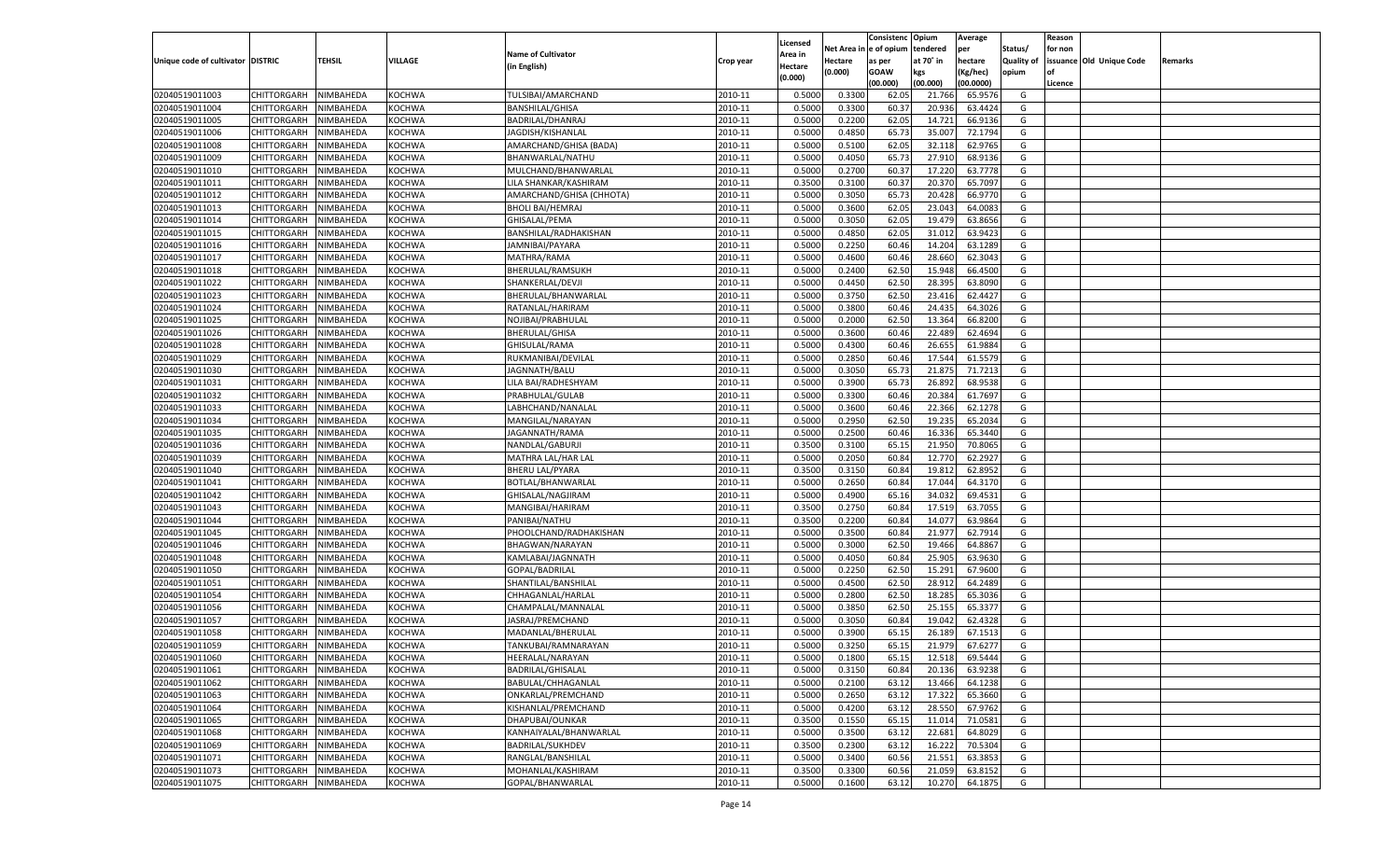|                                   |                            |               |               |                                                    |                    |                           |          | Consistenc  | Opium     | Average   |                   | Reason  |                          |         |
|-----------------------------------|----------------------------|---------------|---------------|----------------------------------------------------|--------------------|---------------------------|----------|-------------|-----------|-----------|-------------------|---------|--------------------------|---------|
|                                   |                            |               |               | <b>Name of Cultivator</b>                          |                    | Licensed                  | Net Area | e of opium  | tendered  | per       | Status/           | for non |                          |         |
| Unique code of cultivator DISTRIC |                            | <b>TEHSIL</b> | VILLAGE       | (in English)                                       | Crop year          | <b>Area in</b><br>Hectare | Hectare  | as per      | at 70° in | hectare   | <b>Quality of</b> |         | issuance Old Unique Code | Remarks |
|                                   |                            |               |               |                                                    |                    | (0.000)                   | (0.000)  | <b>GOAW</b> | kgs       | (Kg/hec)  | opium             |         |                          |         |
|                                   |                            |               |               |                                                    |                    |                           |          | (00.000)    | (00.000)  | (00.0000) |                   | Licence |                          |         |
| 02040519011076                    | CHITTORGARH                | NIMBAHEDA     | KOCHWA        | MANGILAL/RAMLAL                                    | 2010-11            | 0.5000                    | 0.4000   | 63.1        | 27.03     | 67.597    | G                 |         |                          |         |
| 02040519011077                    | CHITTORGARH                | NIMBAHEDA     | KOCHWA        | KANHAIYALAL/RADHAKISHAN                            | 2010-11            | 0.5000                    | 0.3150   | 60.56       | 20.13     | 63.9333   | G                 |         |                          |         |
| 02040519011079                    | CHITTORGARH                | NIMBAHEDA     | KOCHWA        | LABHCHAND/MANGILAL                                 | 2010-11            | 0.5000                    | 0.2050   | 66.63       | 14.367    | 70.0829   | G                 |         |                          |         |
| 02040519011080                    | CHITTORGARH                | NIMBAHEDA     | KOCHWA        | SOHANIBAI/GANGARAM                                 | 2010-11            | 0.3500                    | 0.3600   | 60.56       | 22.066    | 61.2944   | G                 |         |                          |         |
| 02040519011081                    | CHITTORGARH                | NIMBAHEDA     | KOCHWA        | RATANLAL/CHATURBHUJ                                | 2010-11            | 0.5000                    | 0.2100   | 63.12       | 14.182    | 67.5333   | G                 |         |                          |         |
| 02040519011082                    | CHITTORGARH                | NIMBAHEDA     | KOCHWA        | PHOOLCHAND/SHANKER                                 | 2010-11            | 0.5000                    | 0.5200   | 66.63       | 36.498    | 70.188    | G                 |         |                          |         |
| 02040519011084                    | CHITTORGARH                | NIMBAHEDA     | KOCHWA        | KANHAIYALAL/GHISULAL                               | 2010-11            | 0.5000                    | 0.4200   | 60.56       | 26.274    | 62.5571   | G                 |         |                          |         |
| 02040519011085                    | CHITTORGARH                | NIMBAHEDA     | KOCHWA        | BADRILAL/RAMA                                      | 2010-11            | 0.5000                    | 0.1500   | 63.1        | 9.823     | 65.4867   | G                 |         |                          |         |
| 02040519011086                    | CHITTORGARH                | NIMBAHEDA     | KOCHWA        | BANSHILAL/NARAYAN                                  | 2010-11            | 0.5000                    | 0.3500   | 62.51       | 22.562    | 64.4629   | G                 |         |                          |         |
| 02040519011087                    | CHITTORGARH                | NIMBAHEDA     | KOCHWA        | MADHULAL/KALU                                      | 2010-11            | 0.5000                    | 0.1800   | 66.63       | 12.913    | 71.738    | G                 |         |                          |         |
| 02040519011088                    | CHITTORGARH                | NIMBAHEDA     | KOCHWA        | JAGANNATH/DEVJ                                     | 2010-11            | 0.5000                    | 0.3050   | 66.63       | 21.355    | 70.0164   | G                 |         |                          |         |
| 02040519011090                    | CHITTORGARH                | NIMBAHEDA     | KOCHWA        | BHANWARLAL/MANGILAL                                | 2010-11            | 0.3500                    | 0.2050   | 62.51       | 12.851    | 62.6878   | G                 |         |                          |         |
| 02040519011092                    | CHITTORGARH                | NIMBAHEDA     | KOCHWA        | GEETALAL/HARIRAM                                   | 2010-11            | 0.5000                    | 0.4600   | 60.56       | 29.661    | 64.480    | G                 |         |                          |         |
| 02040519011093                    | CHITTORGARH                | NIMBAHEDA     | KOCHWA        | RADHESHYAM/HEMRAJ (BADA)                           | 2010-11            | 0.5000                    | 0.3200   | 60.56       | 19.596    | 61.237    | G                 |         |                          |         |
| 02040519011094                    | CHITTORGARH                | NIMBAHEDA     | KOCHWA        | SOHALAL/GOPI                                       | 2010-11            | 0.5000                    | 0.2000   | 62.51       | 12.587    | 62.9350   | G                 |         |                          |         |
| 02040519011095                    | CHITTORGARH                | NIMBAHEDA     | KOCHWA        | MANGILAL/BHAWANIRAM                                | 2010-11            | 0.5000                    | 0.4200   | 60.56       | 26.749    | 63.6881   | G                 |         |                          |         |
| 02040519011096                    | CHITTORGARH                | NIMBAHEDA     | KOCHWA        | LADULAL/KANIRAM                                    | 2010-11            | 0.5000                    | 0.2350   | 60.56       | 14.888    | 63.3532   | G                 |         |                          |         |
| 02040519011097                    | CHITTORGARH                | NIMBAHEDA     | KOCHWA        | BHERULAL/GHISULAL                                  | 2010-11            | 0.5000                    | 0.2650   | 62.51       | 18.219    | 68.7509   | G                 |         |                          |         |
| 02040519011099                    | CHITTORGARH                | NIMBAHEDA     | KOCHWA        | GHISI BAI/CHAMPA LAL                               | 2010-11            | 0.5000                    | 0.3250   | 62.51       | 21.706    | 66.7877   | G                 |         |                          |         |
| 02040519011100                    | CHITTORGARH                | NIMBAHEDA     | KOCHWA        | GORDHAN/JAIRAJ                                     | 2010-11            | 0.5000                    | 0.3450   | 61.02       | 21.509    | 62.3449   | G                 |         |                          |         |
| 02040519011101                    | CHITTORGARH                | NIMBAHEDA     | KOCHWA        | HARIRAM/NANALAL                                    | 2010-11            | 0.5000                    | 0.5000   | 61.02       | 30.361    | 60.7220   | G                 |         |                          |         |
| 02040519011103                    | CHITTORGARH                | NIMBAHEDA     | KOCHWA        | DILIP/GHISULAL                                     | 2010-11            | 0.5000                    | 0.3950   | 67.26       | 30.205    | 76.4684   | G                 |         |                          |         |
| 02040519011104                    | CHITTORGARH                | NIMBAHEDA     | KOCHWA        | SURESHCNAND/BANSHILAL                              | 2010-11            | 0.5000                    | 0.2100   | 62.51       | 13.705    | 65.2619   | G                 |         |                          |         |
| 02040519011106                    | CHITTORGARH                | NIMBAHEDA     | KOCHWA        | BABULAL/PREMCHAND                                  | 2010-11            | 0.5000                    | 0.2050   | 66.63       | 14.362    | 70.0585   | G                 |         |                          |         |
| 02040519011107                    | CHITTORGARH                | NIMBAHEDA     | KOCHWA        | GOPAL/NARAYAN                                      | 2010-11            | 0.5000                    | 0.5100   | 66.63       | 34.656    | 67.9529   | G                 |         |                          |         |
| 02040519011108                    | CHITTORGARH                | NIMBAHEDA     | KOCHWA        | BIHARILAL/KISHANLAL                                | 2010-11            | 0.5000                    | 0.2650   | 66.63       | 18.924    | 71.4113   | G                 |         |                          |         |
| 02040519011111                    | CHITTORGARH                | NIMBAHEDA     | KOCHWA        | NIHAL KUNWAR/BALU SINGH                            | 2010-11            | 0.5000                    | 0.2500   | 61.02       | 15.670    | 62.6800   | G                 |         |                          |         |
| 02040519011112                    | CHITTORGARH                | NIMBAHEDA     | KOCHWA        | SHANKARLAL/KAJOD PRAJAPAT                          | 2010-11            | 0.5000                    | 0.4400   | 61.02       | 26.646    | 60.5591   | G                 |         |                          |         |
| 02040519011113                    | CHITTORGARH                | NIMBAHEDA     | KOCHWA        | GHISALAL/HARLAL GAJI                               | 2010-11            | 0.5000                    | 0.2550   | 62.51       | 16.559    | 64.9373   | G                 |         |                          |         |
| 02040519011115                    | CHITTORGARH                | NIMBAHEDA     | KOCHWA        | BHAGVANLAL/KASHIRAM                                | 2010-11            | 0.5000                    | 0.2000   | 66.63       | 13.834    | 69.1700   | G                 |         |                          |         |
| 02040519011116                    | CHITTORGARH                | NIMBAHEDA     | KOCHWA        | PRABHULAL/NANALAL                                  | 2010-11            | 0.3500                    | 0.1950   | 64.87       | 12.987    | 66.6000   | G                 |         |                          |         |
| 02040519011119                    | CHITTORGARH                | NIMBAHEDA     | KOCHWA        | AMARCHAND/PREMCHAND                                | 2010-11            | 0.5000                    | 0.4500   | 61.02       | 28.511    | 63.3578   | G                 |         |                          |         |
| 02040519011122                    | CHITTORGARH                | NIMBAHEDA     | KOCHWA        | UNKARLAL/NANALAL DHAKAD                            | 2010-11            | 0.5000                    | 0.3400   | 62.51       | 21.871    | 64.3265   | G                 |         |                          |         |
| 02040519011123                    | CHITTORGARH                | NIMBAHEDA     | KOCHWA        | JAGANNATH/KESHURAM JATIYA                          | 2010-11            | 0.5000                    | 0.5000   | 61.02       | 30.32     | 60.6540   | G                 |         |                          |         |
| 02040519011124                    | CHITTORGARH                | NIMBAHEDA     | KOCHWA        | NATHULAL/DHANNA JI GAJI                            | 2010-11            | 0.5000                    | 0.4000   | 61.02       | 24.711    | 61.7775   | G                 |         |                          |         |
| 02040519011126                    | CHITTORGARH                | NIMBAHEDA     | KOCHWA        | NATHULAL/NANDA JI BHIL                             | 2010-11            | 0.5000                    | 0.3650   | 62.51       | 23.407    | 64.1288   | G                 |         |                          |         |
| 02040519011127                    | CHITTORGARH                | NIMBAHEDA     | KOCHWA        | BHERULAL/NANALAL DHAKAD                            | 2010-11            | 0.5000                    | 0.2100   | 64.87       | 14.103    | 67.1571   | G                 |         |                          |         |
| 02040519011128                    | CHITTORGARH                | NIMBAHEDA     | KOCHWA        | MEGRAJ/NARAYAN JI                                  | 2010-11            | 0.5000                    | 0.4800   | 64.4        | 31.150    | 64.8958   | G                 |         |                          |         |
| 02040519011129                    |                            |               |               |                                                    | 2010-11            | 0.5000                    | 0.5000   | 64.4        | 34.111    | 68.2220   | G                 |         |                          |         |
| 02040519011130                    | CHITTORGARH                | NIMBAHEDA     | KOCHWA        | NANDLAL/KISHANLAL NAYAMA                           |                    |                           |          | 64.4        | 24.65     | 66.6405   | G                 |         |                          |         |
| 02040519011132                    | CHITTORGARH                | NIMBAHEDA     | KOCHWA        | RADHESHYAM/HEMRAJ DHAKAD<br>RAMESHWARLAL/PREMCHAND | 2010-11<br>2010-11 | 0.5000                    | 0.3700   |             |           | 66.6845   |                   |         |                          |         |
| 02040519011133                    | CHITTORGARH<br>CHITTORGARH | NIMBAHEDA     | KOCHWA        |                                                    |                    | 0.5000                    | 0.2650   | 64.41       | 17.671    |           | G                 |         |                          |         |
|                                   | CHITTORGARH                | NIMBAHEDA     | KOCHWA        | JAGDISH/NANDA BHIL                                 | 2010-11            | 0.3500                    | 0.2500   | 64.87       | 16.252    | 65.0080   | G                 |         |                          |         |
| 02040519011049                    |                            | NIMBAHEDA     | KOCHWA        | KANYA LAL/BHAGVAN                                  | 2010-11            | 0.5000                    | 0.3100   | 64.87       | 20.52     | 66.2065   | G                 |         |                          |         |
| 02040519011105                    | CHITTORGARH                | NIMBAHEDA     | KOCHWA        | RADHESHYAM/BHAVARLAL                               | 2010-11            | 0.5000                    | 0.4450   | 64.4        | 30.19     | 67.8427   | G                 |         |                          |         |
| 02040519011117                    | CHITTORGARH                | NIMBAHEDA     | KOCHWA        | PRABHULAL/HARLAL JATIYA                            | 2010-11            | 0.5000                    | 0.3050   | 67.26       | 21.580    | 70.7541   | G                 |         |                          |         |
| 02040519011134                    | CHITTORGARH NIMBAHEDA      |               | <b>KOCHWA</b> | BASNTIBAI/LAXMICHAND                               | 2010-11            | 0.3500                    | 0.2250   | 64.41       | 15.294    | 67.9733   | G                 |         |                          |         |
| 02040519011053                    | <b>CHITTORGARH</b>         | NIMBAHEDA     | <b>KOCHWA</b> | BADRI LAL/HAR LAL(JATIYA)                          | 2010-11            | 0.5000                    | 0.3950   | 64.87       | 26.905    | 68.1139   | G                 |         |                          |         |
| 02040519011078                    | <b>CHITTORGARH</b>         | NIMBAHEDA     | <b>KOCHWA</b> | ASHOK KUMAR/LABHCHAND                              | 2010-11            | 0.5000                    | 0.3450   | 64.41       | 23.359    | 67.7072   | G                 |         |                          |         |
| 02040519013007                    | <b>CHITTORGARH</b>         | NIMBAHEDA     | LUNKHANDA     | <b>BHOTLAL/RATANA</b>                              | 2010-11            | 0.5000                    | 0.2450   | 65.49       | 16.804    | 68.5878   | G                 |         |                          |         |
| 02040519013002                    | <b>CHITTORGARH</b>         | NIMBAHEDA     | LUNKHANDA     | MANGILAL/KANIRAM                                   | 2010-11            | 0.5000                    | 0.3050   | 65.49       | 21.469    | 70.3902   | G                 |         |                          |         |
| 02040519013003                    | <b>CHITTORGARH</b>         | NIMBAHEDA     | LUNKHANDA     | MOHANLAL/LUXMICHAND                                | 2010-11            | 0.5000                    | 0.4850   | 61.22       | 30.361    | 62.6000   | G                 |         |                          |         |
| 02040519013004                    | <b>CHITTORGARH</b>         | NIMBAHEDA     | LUNKHANDA     | NANALAL/NATHULAL                                   | 2010-11            | 0.5000                    | 0.2500   | 65.49       | 16.309    | 65.2360   | G                 |         |                          |         |
| 02040519013005                    | <b>CHITTORGARH</b>         | NIMBAHEDA     | LUNKHANDA     | KAMLIBAI/LABHCHAND-VARDA                           | 2010-11            | 0.5000                    | 0.2650   | 65.49       | 17.566    | 66.2868   | G                 |         |                          |         |
| 02040519013006                    | <b>CHITTORGARH</b>         | NIMBAHEDA     | LUNKHANDA     | <b>BABULAL/RAMLAL</b>                              | 2010-11            | 0.5000                    | 0.3300   | 61.22       | 20.809    | 63.0576   | G                 |         |                          |         |
| 02040519013010                    | <b>CHITTORGARH</b>         | NIMBAHEDA     | LUNKHANDA     | HIRALAL/NANDA JI                                   | 2010-11            | 0.3500                    | 0.2400   | 61.22       | 14.736    | 61.4000   | G                 |         |                          |         |
| 02040519013011                    | <b>CHITTORGARH</b>         | NIMBAHEDA     | LUNKHANDA     | JANIBAI/NANALAL                                    | 2010-11            | 0.5000                    | 0.4500   | 61.22       | 27.918    | 62.0400   | G                 |         |                          |         |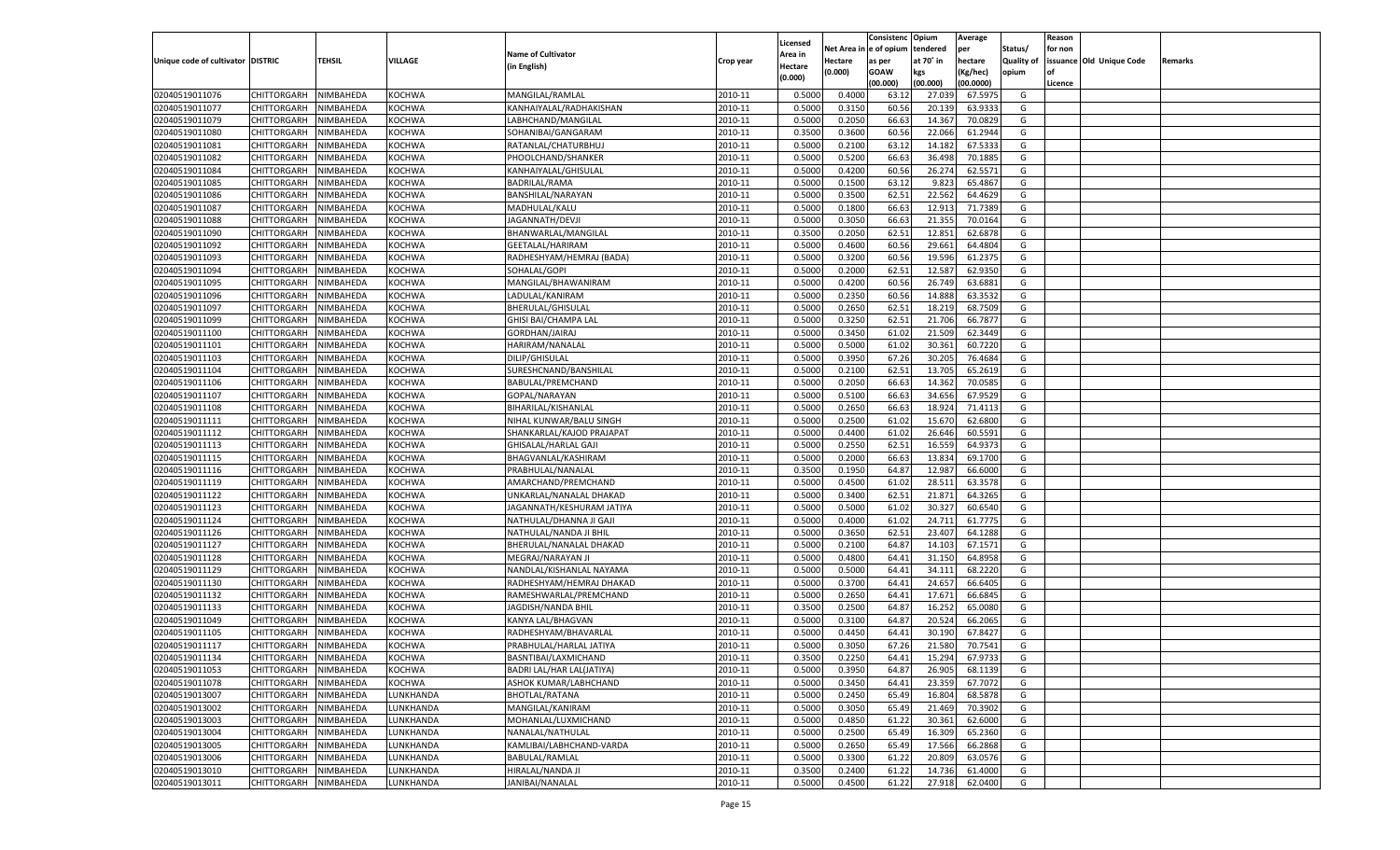|                                   |                       |               |                 |                             |           |                           |          | Consistenc  | Opium     | Average            |                   | Reason  |                          |         |
|-----------------------------------|-----------------------|---------------|-----------------|-----------------------------|-----------|---------------------------|----------|-------------|-----------|--------------------|-------------------|---------|--------------------------|---------|
|                                   |                       |               |                 | <b>Name of Cultivator</b>   |           | Licensed                  | Net Area | e of opium  | tendered  | per                | Status/           | for non |                          |         |
| Unique code of cultivator DISTRIC |                       | <b>TEHSIL</b> | VILLAGE         | (in English)                | Crop year | <b>Area in</b><br>Hectare | Hectare  | as per      | at 70° in | hectare            | <b>Quality of</b> |         | issuance Old Unique Code | Remarks |
|                                   |                       |               |                 |                             |           | (0.000)                   | (0.000)  | <b>GOAW</b> | kgs       | (Kg/hec)           | opium             |         |                          |         |
|                                   |                       |               |                 |                             |           |                           |          | (00.000)    | (00.000)  | (00.0000)          |                   | Licence |                          |         |
| 02040519013012                    | CHITTORGARH           | NIMBAHEDA     | LUNKHANDA       | MANGILAL/GANGARAM           | 2010-11   | 0.5000                    | 0.3000   | 61.2        | 18.65     | 62.1667            | G                 |         |                          |         |
| 02040519013013                    | CHITTORGARH           | NIMBAHEDA     | LUNKHANDA       | SHRILAL/HEERALAL            | 2010-11   | 0.5000                    | 0.4900   | 65.49       | 32.561    | 66.4510            | G                 |         |                          |         |
| 02040519013014                    | CHITTORGARH           | NIMBAHEDA     | LUNKHANDA       | LABHCHAND/PHOOLCHAND        | 2010-11   | 0.5000                    | 0.3800   | 58.39       | 22.898    | 60.2579            | G                 |         |                          |         |
| 02040519013015                    | CHITTORGARH           | NIMBAHEDA     | LUNKHANDA       | MOHANLAL/RUPA               | 2010-11   | 0.5000                    | 0.4400   | 61.22       | 28.829    | 65.5205            | G                 |         |                          |         |
| 02040519013016                    | CHITTORGARH           | NIMBAHEDA     | UNKHANDA.       | ONKAR/NARAYAN               | 2010-11   | 0.5000                    | 0.5050   | 58.39       | 29.452    | 58.3208            | G                 |         |                          |         |
| 02040519013017                    | CHITTORGARH           | NIMBAHEDA     | UNKHANDA.       | BHANWARLAL/LAKSHMICHAND     | 2010-11   | 0.5000                    | 0.4300   | 58.39       | 25.989    | 60.4395            | G                 |         |                          |         |
| 02040519013018                    | CHITTORGARH           | NIMBAHEDA     | LUNKHANDA       | GHISA/NARAYAN               | 2010-11   | 0.5000                    | 0.4750   | 61.22       | 29.55     | 62.2105            | G                 |         |                          |         |
| 02040519013019                    | CHITTORGARH           | NIMBAHEDA     | LUNKHANDA       | KESARBAI/BHANWARLAL         | 2010-11   | 0.5000                    | 0.3450   | 61.22       | 21.560    | 62.4928            | G                 |         |                          |         |
| 02040519013020                    | CHITTORGARH           | NIMBAHEDA     | UNKHANDA.       | <b>BADRILAL/DAULA</b>       | 2010-11   | 0.5000                    | 0.4650   | 61.22       | 29.237    | 62.875             | G                 |         |                          |         |
| 02040519013021                    | CHITTORGARH           | NIMBAHEDA     | UNKHANDA.       | GISIBAI/KJODH               | 2010-11   | 0.5000                    | 0.1000   | 64.07       | 6.738     | 67.3800            | G                 |         |                          |         |
| 02040519013022                    | CHITTORGARH           | NIMBAHEDA     | LUNKHANDA       | RAMLAL/KASHIRAM             | 2010-11   | 0.5000                    | 0.2800   | 61.32       | 17.678    | 63.1357            | G                 |         |                          |         |
| 02040519013024                    | CHITTORGARH           | NIMBAHEDA     | LUNKHANDA       | ONKAR/BHURA                 | 2010-11   | 0.5000                    | 0.2100   | 65.49       | 14.384    | 68.4952            | G                 |         |                          |         |
| 02040519013025                    | CHITTORGARH           | NIMBAHEDA     | UNKHANDA.       | PHOOLCHAND/LAXMICHAND       | 2010-11   | 0.5000                    | 0.4800   | 61.32       | 30.610    | 63.7708            | G                 |         |                          |         |
| 02040519013026                    | CHITTORGARH           | NIMBAHEDA     | <b>UNKHANDA</b> | MIYACHAND/NAANJI            | 2010-11   | 0.5000                    | 0.3000   | 61.32       | 19.232    | 64.1067            | G                 |         |                          |         |
| 02040519013027                    | CHITTORGARH           | NIMBAHEDA     | <b>UNKHANDA</b> | RADHESHYAM/SHANKERLAL       | 2010-11   | 0.5000                    | 0.1950   | 58.39       | 12.500    | 64.1026            | G                 |         |                          |         |
| 02040519013028                    | CHITTORGARH           | NIMBAHEDA     | <b>UNKHANDA</b> | PANNALAL/GOTU               | 2010-11   | 0.5000                    | 0.2350   | 58.39       | 13.850    | 58.9362            | G                 |         |                          |         |
| 02040519013029                    | CHITTORGARH           | NIMBAHEDA     | <b>UNKHANDA</b> | CHHAGANLAL/PRABHULAL        | 2010-11   | 0.5000                    | 0.2850   | 65.49       | 18.928    | 66.4140            | G                 |         |                          |         |
| 02040519013031                    | CHITTORGARH           | NIMBAHEDA     | <b>UNKHANDA</b> | KASHIRAM/HARIRAM            | 2010-11   | 0.5000                    | 0.4000   | 61.32       | 24.978    | 62.4450            | G                 |         |                          |         |
| 02040519013032                    | CHITTORGARH           | NIMBAHEDA     | <b>UNKHANDA</b> | NARAYANIBAI/NARAYAN         | 2010-11   | 0.5000                    | 0.2900   | 61.32       | 18.996    | 65.5034            | G                 |         |                          |         |
| 02040519013033                    | CHITTORGARH           | NIMBAHEDA     | <b>UNKHANDA</b> | MANGILAL/BHANWARLAL         | 2010-11   | 0.5000                    | 0.4900   | 61.3        | 30.843    | 62.9449            | G                 |         |                          |         |
| 02040519013037                    | CHITTORGARH           | NIMBAHEDA     | <b>UNKHANDA</b> | NANDKISHORE/HEERALAL        | 2010-11   | 0.5000                    | 0.4950   | 4.36,64.    | 32.764    | 66.1899            | G                 |         |                          |         |
| 02040519013039                    | CHITTORGARH           | NIMBAHEDA     | <b>UNKHANDA</b> | BHERULAL/HARIRAM            | 2010-11   | 0.5000                    | 0.2050   | 61.3        | 12.712    | 62.0098            | G                 |         |                          |         |
| 02040519013040                    | CHITTORGARH           | NIMBAHEDA     | <b>UNKHANDA</b> | JAGDISH/ONKARLAL            | 2010-11   | 0.5000                    | 0.4500   | 58.39       | 26.819    | 59.5978            | G                 |         |                          |         |
| 02040519013042                    | CHITTORGARH           | NIMBAHEDA     | <b>UNKHANDA</b> | BABULAL/ONKARLAI            | 2010-11   | 0.5000                    | 0.3250   | 61.56       | 20.916    | 64.3569            | G                 |         |                          |         |
| 02040519013043                    | CHITTORGARH           | NIMBAHEDA     | <b>UNKHANDA</b> | RADHESHYAM/HEERALAL         | 2010-11   | 0.5000                    | 0.4950   | 61.56       | 31.240    | 63.1111            | G                 |         |                          |         |
| 02040519013044                    | CHITTORGARH           | NIMBAHEDA     | <b>UNKHANDA</b> | SOHANLAL/KIMSI              | 2010-11   | 0.5000                    | 0.3650   | 61.56       | 23.836    | 65.3041            | G                 |         |                          |         |
| 02040519013045                    | CHITTORGARH           | NIMBAHEDA     | <b>UNKHANDA</b> | SUKHLAL/NANDA               | 2010-11   | 0.5000                    | 0.3000   | 65.49       | 19.840    | 66.1333            | G                 |         |                          |         |
| 02040519013046                    | CHITTORGARH           | NIMBAHEDA     | <b>UNKHANDA</b> | BHERULAL/MOTILAL            | 2010-11   | 0.3500                    | 0.3300   | 65.49       | 25.566    | 77.4727            | G                 |         |                          |         |
| 02040519013047                    | CHITTORGARH           | NIMBAHEDA     | <b>UNKHANDA</b> | GOURILAL/KANIRAM            | 2010-11   | 0.5000                    | 0.2050   | 64.07       | 13.299    | 64.8732            | G                 |         |                          |         |
| 02040519013048                    | CHITTORGARH           | NIMBAHEDA     | LUNKHANDA       | SHRILAL/PRABHULAL DHAKAD    | 2010-11   | 0.5000                    | 0.3150   | 58.39       | 19.626    | 62.3048            | G                 |         |                          |         |
| 02040519013049                    | CHITTORGARH           | NIMBAHEDA     | LUNKHANDA       | JAGDISH/PRABHULAL           | 2010-11   | 0.5000                    | 0.3600   | 61.56       | 22.003    | 61.1194            | G                 |         |                          |         |
| 02040519013050                    | CHITTORGARH           | NIMBAHEDA     | LUNKHANDA       | SAMPATLAL/HEERALAI          | 2010-11   | 0.5000                    | 0.5000   | 3.45,63.    | 32.87     | 65.7400            | G                 |         |                          |         |
| 02040519013051                    | CHITTORGARH           | NIMBAHEDA     | LUNKHANDA       | RADHESHYAM/BHANWARLAL       | 2010-11   | 0.5000                    | 0.4850   | 62.27       | 30.395    | 62.6701            | G                 |         |                          |         |
| 02040519013052                    |                       |               |                 |                             | 2010-11   | 0.5000                    |          | 1.90,53.    | 30.681    |                    | G                 |         |                          |         |
|                                   | CHITTORGARH           | NIMBAHEDA     | LUNKHANDA       | HEERALAL/LUXMICHAND         | 2010-11   |                           | 0.5100   |             |           | 60.1588<br>61.6292 |                   |         |                          |         |
| 02040519013054                    | CHITTORGARH           | NIMBAHEDA     | LUNKHANDA       | DHAPU BAI/NANALAL           |           | 0.3500                    | 0.2400   | 61.48       | 14.791    |                    | G                 |         |                          |         |
| 02040519013055                    | CHITTORGARH           | NIMBAHEDA     | LUNKHANDA       | JAGNNATH/NARAYAN            | 2010-11   | 0.5000                    | 0.3950   | 61.4        | 25.921    | 65.6228            | G                 |         |                          |         |
| 02040519013056                    | CHITTORGARH           | NIMBAHEDA     | LUNKHANDA       | SOHANLAL/DALU               | 2010-11   | 0.3500                    | 0.2350   | 59.01       | 14.256    | 60.6638            | G                 |         |                          |         |
| 02040519013058                    | CHITTORGARH           | NIMBAHEDA     | LUNKHANDA       | SHYAMUBAI/JAGNNTH           | 2010-11   | 0.3500                    | 0.3250   | 59.01       | 19.794    | 60.9046            | G                 |         |                          |         |
| 02040519013059                    | CHITTORGARH           | NIMBAHEDA     | LUNKHANDA       | KAILASHCHANDRA/AMARCHAND    | 2010-11   | 0.5000                    | 0.3000   | 66.67       | 20.591    | 68.6367            | G                 |         |                          |         |
| 02040519013062                    | CHITTORGARH           | NIMBAHEDA     | LUNKHANDA       | MOHANIBAICHAGANLAL          | 2010-11   | 0.5000                    | 0.4550   | 66.67       | 30.604    | 67.2615            | G                 |         |                          |         |
| 02040519013063                    | CHITTORGARH           | NIMBAHEDA     | LUNKHANDA       | RHADIBAI/PANNALAL           | 2010-11   | 0.5000                    | 0.1100   | 61.61       | 7.03      | 63.9727            | G                 |         |                          |         |
| 02040519013064                    | CHITTORGARH           | NIMBAHEDA     | LUNKHANDA       | JAGDISHCHANDRA/CHAGANLAL    | 2010-11   | 0.5000                    | 0.4950   | 6.94/56.    | 30.71     | 62.0404            | G                 |         |                          |         |
| 02040519013067                    | CHITTORGARH           | NIMBAHEDA     | LUNKHANDA       | SHAMBHULAL/SHANKARLAL       | 2010-11   | 0.5000                    | 0.1900   | 61.61       | 12.129    | 63.8368            | G                 |         |                          |         |
| 02040519013068                    | CHITTORGARH           | NIMBAHEDA     | LUNKHANDA       | NANDLAL/NARAYAN DHAKAD      | 2010-11   | 0.5000                    | 0.2550   | 66.67       | 17.44     | 68.4039            | G                 |         |                          |         |
| 02040519013071                    | CHITTORGARH           | NIMBAHEDA     | LUNKHANDA       | RAMCHANDRA/BARDA JI DHAKAD  | 2010-11   | 0.3500                    | 0.2050   | 61.61       | 12.449    | 60.7268            | G                 |         |                          |         |
| 02040519013072                    | CHITTORGARH NIMBAHEDA |               | LUNKHANDA       | PRABHULAL/KASHIRAM SUTHAR   | 2010-11   | 0.5000                    | 0.4050   | 66.67       | 28.501    | 70.3728            | G                 |         |                          |         |
| 02040519013073                    | <b>CHITTORGARH</b>    | NIMBAHEDA     | LUNKHANDA       | BAGDIRAM/NARAYAN DHAKAD     | 2010-11   | 0.3500                    | 0.2500   | 66.67       | 17.163    | 68.6520            | G                 |         |                          |         |
| 02040519013074                    | CHITTORGARH           | NIMBAHEDA     | LUNKHANDA       | GORILAL/AMAR CHANDRA DHAKAD | 2010-11   | 0.5000                    | 0.3000   | 66.67       | 20.606    | 68.6867            | G                 |         |                          |         |
| 02040519013076                    | <b>CHITTORGARH</b>    | NIMBAHEDA     | LUNKHANDA       | CHAGANLAL/BHAGWAN BALAI     | 2010-11   | 0.5000                    | 0.3350   | 61.61       | 21.225    | 63.3582            | G                 |         |                          |         |
| 02040519013079                    | <b>CHITTORGARH</b>    | NIMBAHEDA     | LUNKHANDA       | NATHULAL/DEVA DHAKAD        | 2010-11   | 0.5000                    | 0.2100   | 65.76       | 14.039    | 66.8524            | G                 |         |                          |         |
| 02040519013080                    | <b>CHITTORGARH</b>    | NIMBAHEDA     | LUNKHANDA       | RAMLAL/HANSRAJ DHAKAD       | 2010-11   | 0.5000                    | 0.2550   | 66.67       | 17.312    | 67.8902            | G                 |         |                          |         |
| 02040519013081                    | <b>CHITTORGARH</b>    | NIMBAHEDA     | LUNKHANDA       | KISHANLAL/BHAVARLAL DHAKAD  | 2010-11   | 0.5000                    | 0.3050   | 61.61       | 19.317    | 63.3344            | G                 |         |                          |         |
| 02040519013082                    | <b>CHITTORGARH</b>    | NIMBAHEDA     | LUNKHANDA       | LABH CHAND/AMARCHAND DHAKAD | 2010-11   | 0.5000                    | 0.4600   | 61.61       | 28.813    | 62.6370            | G                 |         |                          |         |
| 02040519013083                    | <b>CHITTORGARH</b>    | NIMBAHEDA     | LUNKHANDA       | BHURALAL/KISMI JI DHAKAD    | 2010-11   | 0.5000                    | 0.2800   | 64.07       | 18.472    | 65.9714            | G                 |         |                          |         |
| 02040519013086                    | <b>CHITTORGARH</b>    | NIMBAHEDA     | LUNKHANDA       | GOPALLAL/HARIRAM DHAKAD     | 2010-11   | 0.5000                    | 0.3300   | 64.07       | 20.579    | 62.3606            | G                 |         |                          |         |
| 02040519013087                    | <b>CHITTORGARH</b>    | NIMBAHEDA     | LUNKHANDA       | NANALAL/TEKCHAND DHAKAD     | 2010-11   | 0.5000                    | 0.4100   | 66.67       | 28.051    | 68.4171            | G                 |         |                          |         |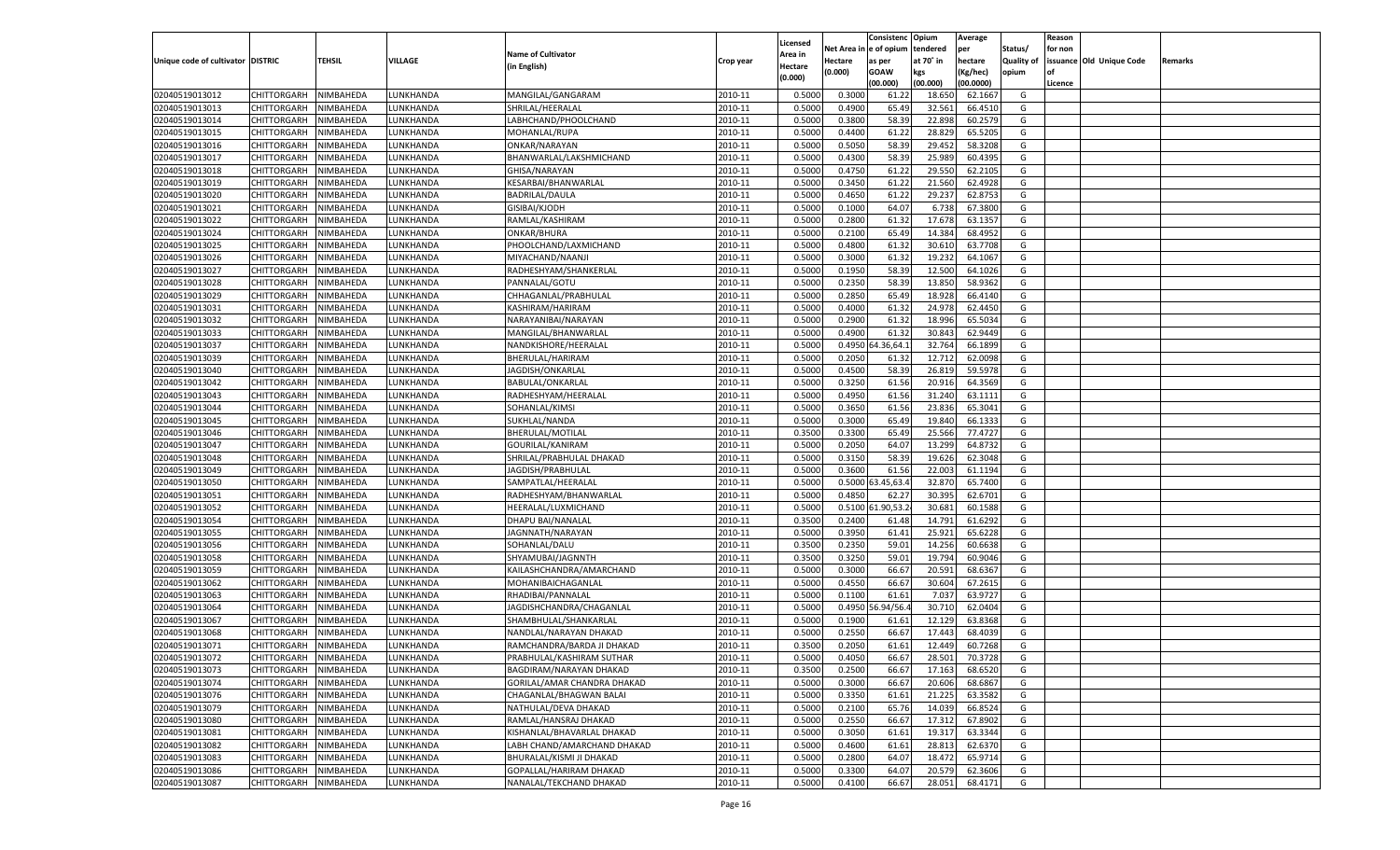|                                   |                                      |           |                 |                            |           |                    |            | Consistenc    | Opium     | Average            |            | Reason  |                          |                         |
|-----------------------------------|--------------------------------------|-----------|-----------------|----------------------------|-----------|--------------------|------------|---------------|-----------|--------------------|------------|---------|--------------------------|-------------------------|
|                                   |                                      |           |                 | <b>Name of Cultivator</b>  |           | Licensed           | Net Area i | n  e of opium | tendered  | per                | Status/    | for non |                          |                         |
| Unique code of cultivator DISTRIC |                                      | TEHSIL    | VILLAGE         | (in English)               | Crop year | Area in<br>Hectare | Hectare    | as per        | at 70° in | hectare            | Quality of |         | issuance Old Unique Code | Remarks                 |
|                                   |                                      |           |                 |                            |           | (0.000)            | (0.000)    | <b>GOAW</b>   | kgs       | (Kg/hec)           | opium      |         |                          |                         |
|                                   |                                      |           |                 |                            |           |                    |            | (00.000)      | (00.000)  | (00.0000)          |            | Licence |                          |                         |
| 02040519013089                    | CHITTORGARH                          | NIMBAHEDA | LUNKHANDA       | SHANTILAL/LABHCHAND DHAKAD | 2010-11   | 0.5000             | 0.2700     | 66.67         | 18.161    | 67.2630            | G          |         |                          |                         |
| 02040519013090                    | CHITTORGARH                          | NIMBAHEDA | LUNKHANDA       | SOHANLAL/MANGU JI BHIL     | 2010-11   | 0.5000             | 0.3450     | 61.61         | 21.966    | 63.6696            | G          |         |                          |                         |
| 02040519013091                    | CHITTORGARH                          | NIMBAHEDA | LUNKHANDA       | JIVRAJ/AMARCHAND DHAKAD    | 2010-11   | 0.5000             | 0.2400     | 61.61         | 15.610    | 65.0417            | G          |         |                          |                         |
| 02040519013038                    | CHITTORGARH                          | NIMBAHEDA | LUNKHANDA       | MANGHI BAI/ MANGHI LAL     | 2010-11   | 0.3500             | 0.3500     | 63.79         | 23.076    | 65.9314            | G          |         |                          |                         |
| 02040519013041                    | CHITTORGARH                          | NIMBAHEDA | LUNKHANDA       | SHYAMLAL/KASIRAM           | 2010-11   | 0.5000             | 0.5000     | 59.77         | 30.276    | 60.5520            | G          |         |                          |                         |
| 02040519013075                    | CHITTORGARH                          | NIMBAHEDA | LUNKHANDA       | KASHIRAM/MAGNA JI BALAI    | 2010-11   | 0.5000             | 0.2750     | 62.2          | 17.717    | 64.4255            | G          |         |                          |                         |
| 02040519013023                    | CHITTORGARH                          | NIMBAHEDA | LUNKHANDA       | MANGILAL/HARLAL            | 2010-11   | 0.3500             | 0.3500     | 63.13         | 22.152    | 63.2914            | G          |         |                          |                         |
| 02040519013060                    | CHITTORGARH                          | NIMBAHEDA | LUNKHANDA       | SOHANLAL/KUKA              | 2010-11   | 0.5000             | 0.3000     | 62.2          | 19.148    | 63.8267            | G          |         |                          |                         |
| 02040519013084                    | CHITTORGARH                          | NIMBAHEDA | LUNKHANDA       | DHANRAJ/MAGNIRAM KUMHAR    | 2010-11   | 0.5000             | 0.3200     | 62.27         | 20.176    | 63.0500            | G          |         |                          |                         |
| 02040519013061                    | CHITTORGARH                          | NIMBAHEDA | LUNKHANDA       | PREAMCHAND/KJODH           | 2010-11   | 0.5000             | 0.4950     | 59.7          | 30.533    | 61.6828            | G          |         |                          |                         |
| 02040519013096                    | CHITTORGARH                          | NIMBAHEDA | LUNKHANDA       | NANALAL/RAMLAL             | 2010-11   | 0.5000             | 0.2350     | 62.27         | 15.748    | 67.0128            | G          |         |                          |                         |
| 02040519013097                    | CHITTORGARH                          | NIMBAHEDA | LUNKHANDA       | GOPALSINGH/OUNKARSINGH     | 2010-11   | 0.5000             | 0.2400     | 59.7          | 15.276    | 63.6500            | G          |         |                          |                         |
| 02040519013098                    | CHITTORGARH                          | NIMBAHEDA | LUNKHANDA       | GIRJA KUWAR/KHUMANSINGH    | 2010-11   | 0.5000             | 0.2150     | 59.77         | 13.209    | 61.4372            | G          |         |                          |                         |
| 02040519013085                    | CHITTORGARH                          | NIMBAHEDA | UNKHANDA.       | <b>GORILAL/KIMSHI JI</b>   | 2010-11   | 0.5000             | 0.3100     | 62.27         | 19.884    | 64.1419            | G          |         |                          |                         |
| 02040519013030                    | CHITTORGARH                          | NIMBAHEDA | <b>UNKHANDA</b> | GULABHCHAND/DALU           | 2010-11   | 0.3500             | 0.2250     | 59.77         | 13.910    | 61.8222            | G          |         |                          | TRANSFER/BHUWANIYAKHEDI |
| 02040519013036                    | CHITTORGARH                          | NIMBAHEDA | UNKHANDA.       | RADHABAI/POKHER            | 2010-11   | 0.3500             | 0.3500     | 64.47         | 21.579    | 61.6543            | G          |         |                          |                         |
| 02040519013088                    | CHITTORGARH                          | NIMBAHEDA | <b>UNKHANDA</b> | BHAVAR KUVAR/GULABSINGH    | 2010-11   | 0.3500             | 0.3500     | 64.47         | 23.305    | 66.585             | G          |         |                          |                         |
| 02040519013099                    | CHITTORGARH                          | NIMBAHEDA | UNKHANDA        | LABHCHAND/HEERALAL         | 2010-11   | 0.5000             |            |               |           |                    | N          |         |                          | TRANSFER/KANERA C       |
| 02040519013100                    | CHITTORGARH                          | NIMBAHEDA | <b>UNKHANDA</b> | BHURALAL/NANALAL           | 2010-11   | 0.5000             | 0.5000     | 62.2          | 32.531    | 65.0620            | G          |         |                          | TRANSFER/KANERA C       |
| 02040519013101                    | CHITTORGARH                          | NIMBAHEDA | UNKHANDA.       | HEERALAL/GULAB             | 2010-11   | 0.5000             | 0.3050     | 62.27         | 19.686    | 64.5443            | G          |         | 02040519014073           | TRANSFER                |
| 02040519012005                    | CHITTORGARH                          | NIMBAHEDA | UXMIPURA1       | SUKHLAL/JAGNNTH            | 2010-11   | 0.5000             | 0.4050     | 59.64         | 25.339    | 62.5654            | G          |         |                          |                         |
| 02040519012001                    | CHITTORGARH                          | NIMBAHEDA | LUXMIPURA1      | <b>DALIBAI/ MANGILAL</b>   | 2010-11   | 0.3500             | 0.3200     | 63.29         | 21.373    | 66.7906            | G          |         |                          |                         |
| 02040519012002                    | CHITTORGARH                          | NIMBAHEDA | LUXMIPURA1      | NANDLAL/CHAMPALAI          | 2010-11   | 0.5000             | 0.3600     | 57.33         | 21.458    | 59.6056            | G          |         |                          |                         |
| 02040519012003                    | CHITTORGARH                          | NIMBAHEDA | LUXMIPURA1      | KESARBAI/PARBHULAL         | 2010-11   | 0.5000             | 0.2850     | 59.64         | 18.205    | 63.8772            | G          |         |                          |                         |
| 02040519012004                    | CHITTORGARH                          | NIMBAHEDA | LUXMIPURA1      | PHOOLCHAND/MOOLCHAND 5     | 2010-11   | 0.5000             | 0.2000     | 59.64         | 12.651    | 63.2550            | G          |         |                          |                         |
| 02040519012007                    | CHITTORGARH                          | NIMBAHEDA | LUXMIPURA1      | NANDUBAI/JASRAJ            | 2010-11   | 0.5000             | 0.5000     | 59.64         | 31.428    | 62.8560            | G          |         |                          |                         |
| 02040519012009                    | CHITTORGARH                          | NIMBAHEDA | LUXMIPURA1      | SUKHLAL/DALU               | 2010-11   | 0.5000             | 0.4100     | 63.29         | 27.773    | 67.7390            | G          |         |                          |                         |
| 02040519012010                    | CHITTORGARH                          | NIMBAHEDA | LUXMIPURA1      | KANCHANBAI/SOHANLAL        | 2010-11   | 0.5000             | 0.1700     | 63.29         | 11.281    | 66.3588            | G          |         |                          |                         |
| 02040519012011                    | CHITTORGARH                          | NIMBAHEDA | LUXMIPURA1      | DAKHIBAI/LOBHIRAM          | 2010-11   | 0.5000             | 0.3150     | 63.29         | 20.330    | 64.5397            | G          |         |                          |                         |
| 02040519012013                    | CHITTORGARH                          | NIMBAHEDA | LUXMIPURA1      | <b>BAGDIRAM/GISA</b>       | 2010-11   | 0.3500             | 0.3450     | 63.29         | 23.031    | 66.7565            | G          |         |                          |                         |
| 02040519012014                    | CHITTORGARH                          | NIMBAHEDA | LUXMIPURA1      | RADHESHYAM/MIYACHAND       | 2010-11   | 0.5000             | 0.1950     | 63.29         | 13.297    | 68.189             | G          |         |                          |                         |
| 02040519012015                    | CHITTORGARH                          | NIMBAHEDA | LUXMIPURA1      | RADHABAI/MOHANLAL          | 2010-11   | 0.5000             | 0.2000     | 63.29         | 13.198    | 65.9900            | G          |         |                          |                         |
| 02040519012016                    | CHITTORGARH                          | NIMBAHEDA | LUXMIPURA1      | KANHAIYALAL/CHAMPALAL      | 2010-11   | 0.5000             | 0.4950     | 63.29         | 33.252    | 67.1758            | G          |         |                          |                         |
| 02040519012017                    | CHITTORGARH                          | NIMBAHEDA | LUXMIPURA1      | LABHCHAND/DALURAM          | 2010-11   | 0.5000             | 0.4700     | 63.29         | 31.055    | 66.0745            | G          |         |                          |                         |
| 02040519012020                    | CHITTORGARH                          | NIMBAHEDA | LUXMIPURA1      | MOHANLAL/LOBHIRAM          | 2010-11   | 0.3500             | 0.3250     | 59.64         | 19.877    | 61.1600            | G          |         |                          |                         |
| 02040519012022                    | CHITTORGARH                          | NIMBAHEDA | LUXMIPURA1      | MADANLAL/NANALAL           | 2010-11   | 0.5000             | 0.3450     | 62.95         | 22.445    | 65.0580            | G          |         |                          |                         |
| 02040519012023                    | CHITTORGARH                          | NIMBAHEDA | LUXMIPURA1      | BAGDIRAM/LOBHCHAND         | 2010-11   | 0.5000             | 0.3500     | 62.95         | 22.705    | 64.8714            | G          |         |                          |                         |
| 02040519012025                    | CHITTORGARH                          | NIMBAHEDA | LUXMIPURA1      | KALABAI/SHYAMLAL           | 2010-11   | 0.3500             | 0.3450     | 62.95         | 23.271    | 67.4522            | G          |         |                          |                         |
| 02040519012026                    | CHITTORGARH                          | NIMBAHEDA | LUXMIPURA1      | GHISA/JAGNNATH             | 2010-11   | 0.5000             | 0.4100     | 62.95         | 26.728    | 65.1902            | G          |         |                          |                         |
| 02040519012027                    | CHITTORGARH                          | NIMBAHEDA | LUXMIPURA1      | <b>BHAGWAN/GAMERA</b>      | 2010-11   | 0.5000             | 0.3300     | 57.33         | 19.904    | 60.3152            | G          |         |                          |                         |
| 02040519012006                    | CHITTORGARH                          | NIMBAHEDA | LUXMIPURA1      | NARAYAN/DHULA              | 2010-11   | 0.5000             | 0.4600     | 62.95         | 31.308    | 68.0609            | G          |         |                          |                         |
| 02040519012021                    | CHITTORGARH                          | NIMBAHEDA | LUXMIPURA1      | MANGILAL/RUPJI             | 2010-11   | 0.5000             | 0.3950     | 62.95         | 27.234    | 68.9468            | G          |         |                          |                         |
| 02040519012032                    | CHITTORGARH                          | NIMBAHEDA | LUXMIPURA1      | GOPILAL/RATANA             | 2010-11   | 0.5000             | 0.4000     | 59.51         | 24.101    | 60.2525            | G          |         |                          |                         |
| 02040519015001                    | CHITTORGARH                          | NIMBAHEDA | MELANA A        | SITA BAI/NARAYAN           | 2010-11   | 0.5000             | 0.3000     | 63.82         | 20.227    | 67.423             | G          |         |                          |                         |
| 02040519015003                    |                                      | NIMBAHEDA |                 |                            | 2010-11   | 0.5000             | 0.3000     | 58.41         | 19.105    | 63.6833            | G          |         |                          |                         |
|                                   | CHITTORGARH<br>CHITTORGARH NIMBAHEDA |           | MELANA A        | NIRBHAIRAM/RAMLAI          |           |                    |            |               |           |                    |            |         |                          |                         |
| 02040519015004                    |                                      |           | <b>MELANA A</b> | GHISALAL/DHULA             | 2010-11   | 0.5000             | 0.4400     | 62.88         | 28.721    | 65.2750            | G          |         |                          |                         |
| 02040519015005                    | <b>CHITTORGARH</b><br>CHITTORGARH    | NIMBAHEDA | <b>MELANA A</b> | DAKHI BAI/SOLAL            | 2010-11   | 0.3500             | 0.2400     | 58.41         | 14.892    | 62.0500<br>64.2361 | G          |         |                          |                         |
| 02040519015006                    |                                      | NIMBAHEDA | <b>MELANA A</b> | LAHRI BAI/UDHA             | 2010-11   | 0.3500             | 0.3600     | 62.88         | 23.125    |                    | G          |         |                          |                         |
| 02040519015007                    | CHITTORGARH                          | NIMBAHEDA | <b>MELANA A</b> | BALU/PARBHULAL             | 2010-11   | 0.5000             | 0.5100     | 59.70         | 32.270    | 63.2745            | G          |         |                          |                         |
| 02040519015008                    | <b>CHITTORGARH</b>                   | NIMBAHEDA | <b>MELANA A</b> | GHISALAL/GOPILAL           | 2010-11   | 0.5000             | 0.3050     | 62.88         | 21.162    | 69.3836            | G          |         |                          |                         |
| 02040519015010                    | CHITTORGARH                          | NIMBAHEDA | <b>MELANA A</b> | RAMCHANDRA/SHANKER         | 2010-11   | 0.5000             | 0.2600     | 55.77         | 16.339    | 62.8423            | G          |         |                          |                         |
| 02040519015012                    | <b>CHITTORGARH</b>                   | NIMBAHEDA | <b>MELANA A</b> | GANSHAYAM/BHANWARLAL       | 2010-11   | 0.5000             | 0.3350     | 63.33         | 21.897    | 65.3642            | G          |         |                          |                         |
| 02040519015013                    | CHITTORGARH                          | NIMBAHEDA | <b>MELANA A</b> | NAVAL RAM//OUNKARLAL       | 2010-11   | 0.3500             | 0.3250     | 55.77         | 19.689    | 60.5815            | G          |         |                          |                         |
| 02040519015014                    | <b>CHITTORGARH</b>                   | NIMBAHEDA | <b>MELANA A</b> | JAGDISH/JAGNNATH           | 2010-11   | 0.5000             | 0.3450     | 63.51         | 22.662    | 65.6870            | G          |         |                          |                         |
| 02040519015015                    | <b>CHITTORGARH</b>                   | NIMBAHEDA | <b>MELANA A</b> | RADHESHYAM/KALU            | 2010-11   | 0.5000             | 0.2000     | 62.88         | 13.183    | 65.9150            | G          |         |                          |                         |
| 02040519015016                    | <b>CHITTORGARH</b>                   | NIMBAHEDA | <b>MELANA A</b> | MUL CHAND/GANGA            | 2010-11   | 0.5000             | 0.4800     | 62.43         | 32.452    | 67.6083            | G          |         |                          |                         |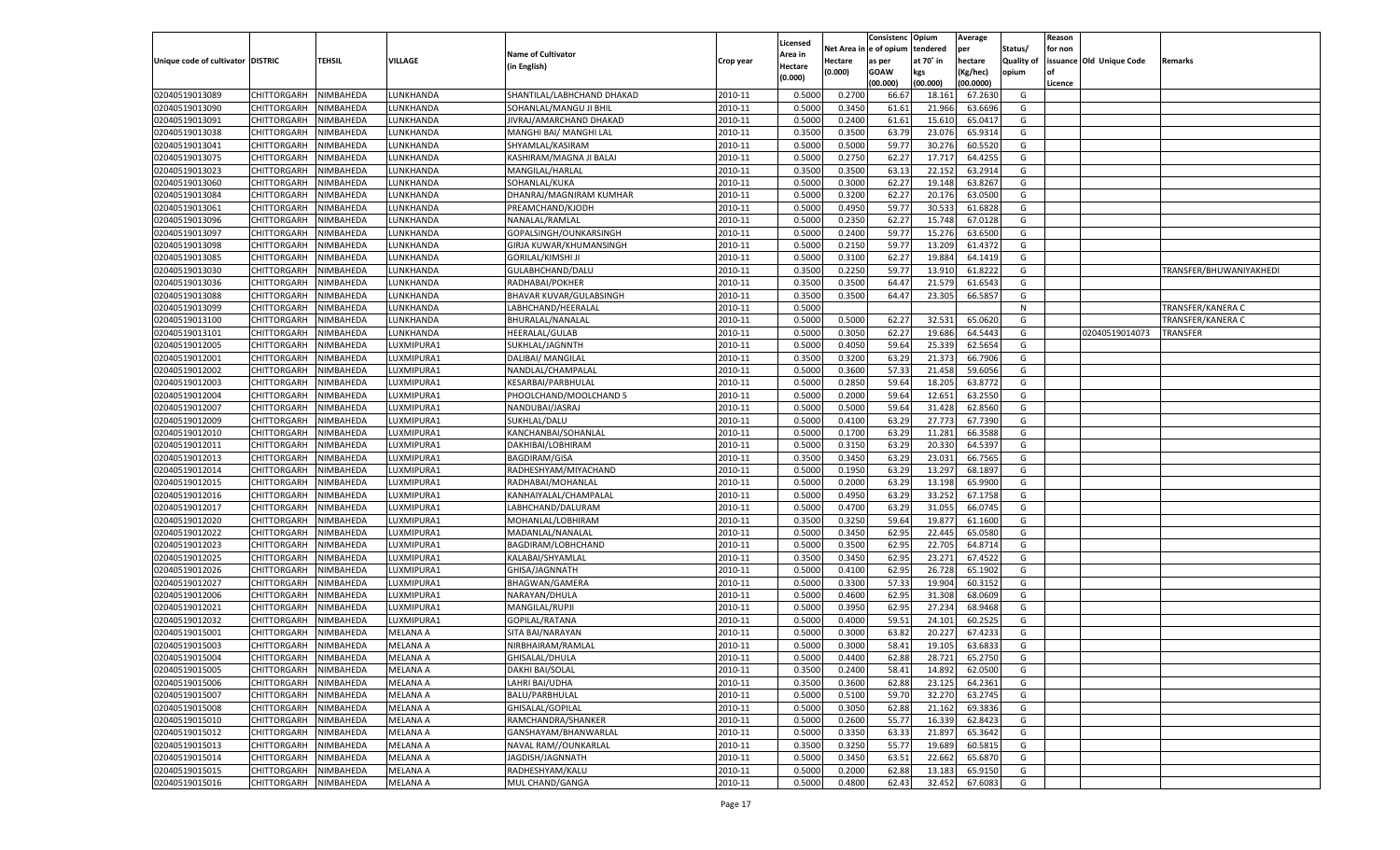|                                   |                       |               |                 |                           |           |                     |         | Consistenc Opium       |           | Average   |                   | Reason  |                          |         |
|-----------------------------------|-----------------------|---------------|-----------------|---------------------------|-----------|---------------------|---------|------------------------|-----------|-----------|-------------------|---------|--------------------------|---------|
|                                   |                       |               |                 | <b>Name of Cultivator</b> |           | Licensed<br>Area in |         | Net Area in e of opium | tendered  | per       | Status/           | for non |                          |         |
| Unique code of cultivator DISTRIC |                       | <b>TEHSIL</b> | VILLAGE         | (in English)              | Crop year | Hectare             | Hectare | as per                 | at 70° in | hectare   | <b>Quality of</b> |         | issuance Old Unique Code | Remarks |
|                                   |                       |               |                 |                           |           | (0.000)             | (0.000) | <b>GOAW</b>            | kgs       | (Kg/hec)  | opium             |         |                          |         |
|                                   |                       |               |                 |                           |           |                     |         | (00.000)               | (00.000)  | (00.0000) |                   | Licence |                          |         |
| 02040519015017                    | CHITTORGARH           | NIMBAHEDA     | MELANA A        | KALURAM/BOTLAL            | 2010-11   | 0.3500              | 0.1000  | 62.88                  | 6.953     | 69.5300   | G                 |         |                          |         |
| 02040519015019                    | CHITTORGARH           | NIMBAHEDA     | MELANA A        | SHANKERLAL/RAMA           | 2010-11   | 0.3500              | 0.3150  | 55.77                  | 18.326    | 58.1778   | G                 |         |                          |         |
| 02040519015022                    | CHITTORGARH           | NIMBAHEDA     | MELANA A        | NARAYAN/MANGILAL          | 2010-11   | 0.5000              | 0.4900  | 59.70                  | 29.743    | 60.7000   | G                 |         |                          |         |
| 02040519015023                    | CHITTORGARH           | NIMBAHEDA     | MELANA A        | JAGDISH/PRABHU            | 2010-11   | 0.5000              | 0.5150  | 62.88                  | 33.902    | 65.8291   | G                 |         |                          |         |
| 02040519015024                    | CHITTORGARH           | NIMBAHEDA     | MELANA A        | PRABHULAL/HARLAI          | 2010-11   | 0.5000              | 0.2000  | 62.74                  | 13.144    | 65.7200   | G                 |         |                          |         |
| 02040519015025                    | CHITTORGARH           | NIMBAHEDA     | MELANA A        | HIRALAL/GABUR             | 2010-11   | 0.3500              | 0.2700  | 63.51                  | 18.471    | 68.4111   | G                 |         |                          |         |
| 02040519015026                    | CHITTORGARH           | NIMBAHEDA     | MELANA A        | SUKHI BAI/SHANKAR         | 2010-11   | 0.5000              | 0.3800  | 62.74                  | 25.558    | 67.2579   | G                 |         |                          |         |
| 02040519015027                    | CHITTORGARH           | NIMBAHEDA     | MELANA A        | <b>BALU/CHAMPA</b>        | 2010-11   | 0.5000              | 0.2300  | 55.77                  | 13.020    | 56.6087   | G                 |         |                          |         |
| 02040519015028                    | CHITTORGARH           | NIMBAHEDA     | MELANA A        | LAHRIBAI/SEVARAM          | 2010-11   | 0.5000              | 0.4800  | 62.74                  | 32.161    | 67.0021   | G                 |         |                          |         |
| 02040519015029                    | CHITTORGARH           | NIMBAHEDA     | MELANA A        | BHAGWAN/MAGNIRAM          | 2010-11   | 0.3500              | 0.2700  | 55.77                  | 16.225    | 60.0926   | G                 |         |                          |         |
| 02040519015030                    | CHITTORGARH           | NIMBAHEDA     | MELANA A        | DEVKISHAN/GORILAL         | 2010-11   | 0.5000              | 0.4250  | 55.77                  | 24.707    | 58.1341   | G                 |         |                          |         |
| 02040519015031                    | CHITTORGARH           | NIMBAHEDA     | MELANA A        | PARBHU/NARAYAN            | 2010-11   | 0.5000              | 0.3650  | 59.70                  | 22.934    | 62.8329   | G                 |         |                          |         |
| 02040519015033                    | CHITTORGARH           | NIMBAHEDA     | MELANA A        | BHANWARLAL/KALU           | 2010-11   | 0.5000              | 0.4350  | 63.51                  | 29.249    | 67.2391   | G                 |         |                          |         |
| 02040519015034                    | CHITTORGARH           | NIMBAHEDA     | MELANA A        | JAGNNATH/CHAMPA           | 2010-11   | 0.5000              | 0.3300  | 62.74                  | 20.867    | 63.2333   | G                 |         |                          |         |
| 02040519015035                    | CHITTORGARH           | NIMBAHEDA     | MELANA A        | DEVILAL/GOTU              | 2010-11   | 0.5000              | 0.4550  | 63.51                  | 29.733    | 65.3473   | G                 |         |                          |         |
| 02040519015036                    | CHITTORGARH           | NIMBAHEDA     | MELANA A        | BHAGWANLAL/OUNKAR         | 2010-11   | 0.5000              | 0.3000  | 62.74                  | 19.399    | 64.6633   | G                 |         |                          |         |
| 02040519015037                    | CHITTORGARH           | NIMBAHEDA     | MELANA A        | <b>BANSILAL/MAGNA</b>     | 2010-11   | 0.5000              | 0.3050  | 65.27                  | 21.263    | 69.7148   | G                 |         |                          |         |
| 02040519015038                    | CHITTORGARH           | NIMBAHEDA     | MELANA A        | HEERALAL/DAULA            | 2010-11   | 0.5000              | 0.2500  | 62.74                  | 16.826    | 67.3040   | G                 |         |                          |         |
| 02040519015039                    | CHITTORGARH           | NIMBAHEDA     | MELANA A        | PAHLAD/CHAGAN             | 2010-11   | 0.5000              | 0.2400  | 62.74                  | 15.905    | 66.2708   | G                 |         |                          |         |
| 02040519015040                    | CHITTORGARH           | NIMBAHEDA     | MELANA A        | MOHANLAL//GOTTU           | 2010-11   | 0.5000              | 0.1600  | 59.89                  | 9.868     | 61.6750   | G                 |         |                          |         |
| 02040519015041                    | CHITTORGARH           | NIMBAHEDA     | MELANA A        | NANIBAI/NARAYAN           | 2010-11   | 0.5000              | 0.4900  | 62.43                  | 31.170    | 63.6122   | G                 |         |                          |         |
|                                   | CHITTORGARH           |               |                 |                           | 2010-11   |                     |         |                        |           |           |                   |         |                          |         |
| 02040519015042                    |                       | NIMBAHEDA     | MELANA A        | NANALAL/LAKHMICHAND       |           | 0.5000              | 0.3550  | 63.51                  | 23.965    | 67.5070   | G                 |         |                          |         |
| 02040519015043                    | CHITTORGARH           | NIMBAHEDA     | MELANA A        | GOPAL/NANDA               | 2010-11   | 0.5000              | 0.2800  | 62.74                  | 18.680    | 66.7143   | G                 |         |                          |         |
| 02040519015044                    | CHITTORGARH           | NIMBAHEDA     | MELANA A        | <b>GEETABAI/NATHU</b>     | 2010-11   | 0.3500              | 0.3450  | 55.77                  | 20.771    | 60.2058   | G                 |         |                          |         |
| 02040519015046                    | CHITTORGARH           | NIMBAHEDA     | MELANA A        | MOHANLAL/MATHURA          | 2010-11   | 0.5000              | 0.2850  | 55.77                  | 17.271    | 60.6000   | G                 |         |                          |         |
| 02040519015047                    | CHITTORGARH           | NIMBAHEDA     | MELANA A        | RAMLAL/LALU               | 2010-11   | 0.5000              | 0.3000  | 63.51                  | 20.306    | 67.6867   | G                 |         |                          |         |
| 02040519015048                    | CHITTORGARH           | NIMBAHEDA     | MELANA A        | RATAN/PYARA               | 2010-11   | 0.5000              | 0.3200  | 62.43                  | 20.763    | 64.8844   | G                 |         |                          |         |
| 02040519015050                    | CHITTORGARH           | NIMBAHEDA     | MELANA A        | KELASHICHANDRA/BADRILAL   | 2010-11   | 0.5000              | 0.5000  | 59.89                  | 30.507    | 61.0140   | G                 |         |                          |         |
| 02040519015051                    | CHITTORGARH           | NIMBAHEDA     | MELANA A        | NAWALRAM/SHANKER          | 2010-11   | 0.5000              | 0.3700  | 59.41                  | 23.429    | 63.3216   | G                 |         |                          |         |
| 02040519015053                    | CHITTORGARH           | NIMBAHEDA     | MELANA A        | KANHAIYALAL/MOHANLAL      | 2010-11   | 0.5000              | 0.3700  | 62.62                  | 24.388    | 65.9135   | G                 |         |                          |         |
| 02040519015054                    | <b>CHITTORGARH</b>    | NIMBAHEDA     | MELANA A        | DEVILAL/RAMCHAND          | 2010-11   | 0.5000              | 0.2300  | 59.41                  | 14.612    | 63.5304   | G                 |         |                          |         |
| 02040519015055                    | CHITTORGARH           | NIMBAHEDA     | MELANA A        | JAICHAND/BHAGIRATH        | 2010-11   | 0.5000              | 0.2550  | 59.41                  | 15.263    | 59.8549   | G                 |         |                          |         |
| 02040519015056                    | <b>CHITTORGARH</b>    | NIMBAHEDA     | <b>MELANA A</b> | JAGDISHCHANDRA/BHANWARLAL | 2010-11   | 0.5000              | 0.5150  | 59.89                  | 32.063    | 62.2583   | G                 |         |                          |         |
| 02040519015057                    | CHITTORGARH           | NIMBAHEDA     | MELANA A        | RADHESHYAM/GANESH         | 2010-11   | 0.3500              | 0.2600  | 59.4                   | 16.368    | 62.9538   | G                 |         |                          |         |
| 02040519015059                    | <b>CHITTORGARH</b>    | NIMBAHEDA     | MELANA A        | KESRIMAL/MANGUSINGH       | 2010-11   | 0.5000              | 0.3050  | 62.62                  | 19.260    | 63.1475   | G                 |         |                          |         |
| 02040519015061                    | CHITTORGARH           | NIMBAHEDA     | MELANA A        | BALCHAND/BHAGCHAND        | 2010-11   | 0.5000              | 0.1950  | 62.62                  | 12.067    | 61.8821   | G                 |         |                          |         |
| 02040519015063                    | <b>CHITTORGARH</b>    | NIMBAHEDA     | <b>MELANA A</b> | MANGILAL/NAGJIRAM         | 2010-11   | 0.5000              | 0.3800  | 59.89                  | 23.713    | 62.4026   | G                 |         |                          |         |
| 02040519015065                    | CHITTORGARH           | NIMBAHEDA     | MELANA A        | CHANDRIBAI/SHANKERLAL     | 2010-11   | 0.5000              | 0.4650  | 59.41                  | 29.026    | 62.4215   | G                 |         |                          |         |
| 02040519015068                    | <b>CHITTORGARH</b>    | NIMBAHEDA     | MELANA A        | MOHANLAL/ONKAR            | 2010-11   | 0.3500              | 0.2700  | 62.62                  | 17.312    | 64.1185   | G                 |         |                          |         |
| 02040519015069                    | CHITTORGARH           | NIMBAHEDA     | MELANA A        | SHAMBHULAL/GHISALAL       | 2010-11   | 0.5000              | 0.5000  | 62.62                  | 32.724    | 65.4480   | G                 |         |                          |         |
| 02040519015070                    | <b>CHITTORGARH</b>    | NIMBAHEDA     | MELANA A        | JAGDISH/MEGHRAJ           | 2010-11   | 0.5000              | 0.1900  | 59.41                  | 12.538    | 65.9895   | G                 |         |                          |         |
| 02040519015071                    | CHITTORGARH           | NIMBAHEDA     | MELANA A        | KALURAM/SHANKERLAL        | 2010-11   | 0.5000              | 0.4850  | 60.58, 57              | 33.465    | 69.0000   | G                 |         |                          |         |
| 02040519015072                    | CHITTORGARH           | NIMBAHEDA     | MELANA A        | BANSILAL/PREAMCHAND       | 2010-11   | 0.5000              | 0.1800  | 59.89                  | 11.699    | 64.9944   | G                 |         |                          |         |
| 02040519015073                    | CHITTORGARH           | NIMBAHEDA     | MELANA A        | JAGNNATH/PRABHULAL        | 2010-11   | 0.5000              | 0.3750  | 62.62                  | 24.208    | 64.5547   | G                 |         |                          |         |
| 02040519015074                    | CHITTORGARH           | NIMBAHEDA     | <b>MELANA A</b> | DEVILAL/PARBHULAL         | 2010-11   | 0.3500              | 0.3550  | 59.70                  | 21.982    | 61.9211   | G                 |         |                          |         |
| 02040519015075                    | CHITTORGARH NIMBAHEDA |               | MELANA A        | BHERULAL/BADRILAL         | 2010-11   | 0.5000              | 0.3000  | 62.62                  | 20.080    | 66.9333   | G                 |         |                          |         |
| 02040519015076                    | <b>CHITTORGARH</b>    | NIMBAHEDA     | <b>MELANA A</b> | CHOOGALAL/RAMA            | 2010-11   | 0.5000              | 0.4000  | 59.41                  | 24.809    | 62.0225   | G                 |         |                          |         |
| 02040519015077                    | <b>CHITTORGARH</b>    | NIMBAHEDA     | MELANA A        | RAMLAL/LAKHMICHAND        | 2010-11   | 0.5000              | 0.2500  | 63.51                  | 16.959    | 67.8360   | G                 |         |                          |         |
| 02040519015078                    | <b>CHITTORGARH</b>    | NIMBAHEDA     | <b>MELANA A</b> | MAGNIRAM/RATANLAL         | 2010-11   | 0.5000              | 0.2500  | 59.89                  | 16.914    | 67.6560   | G                 |         |                          |         |
| 02040519015079                    | <b>CHITTORGARH</b>    | NIMBAHEDA     | MELANA A        | RAMCHANDRA/RAMA           | 2010-11   | 0.5000              | 0.3550  | 59.41                  | 21.691    | 61.1014   | G                 |         |                          |         |
| 02040519015080                    | <b>CHITTORGARH</b>    | NIMBAHEDA     | MELANA A        | HEERALAL/GULAB            | 2010-11   | 0.3500              | 0.3450  | 65.27                  | 25.374    | 73.5478   | G                 |         |                          |         |
| 02040519015081                    | <b>CHITTORGARH</b>    | NIMBAHEDA     | MELANA A        | RAMESHWAR/KISHANLAL       | 2010-11   | 0.5000              | 0.2700  | 63.02                  | 18.470    | 68.4074   | G                 |         |                          |         |
| 02040519015082                    | <b>CHITTORGARH</b>    | NIMBAHEDA     | <b>MELANA A</b> | <b>BAGDIRAM/GAUTAM</b>    | 2010-11   | 0.5000              | 0.2750  | 63.02                  | 18.968    | 68.9745   | G                 |         |                          |         |
| 02040519015083                    | <b>CHITTORGARH</b>    | NIMBAHEDA     | MELANA B        | LAXMIBAI/BADRILAL         | 2010-11   | 0.5000              | 0.4850  | 63.54                  | 32.631    | 67.2804   | G                 |         |                          |         |
| 02040519015084                    | <b>CHITTORGARH</b>    | NIMBAHEDA     | <b>MELANA B</b> | SEETABAI/VIJAYSINGH       | 2010-11   | 0.5000              | 0.2050  | 63.54                  | 14.485    | 70.6585   | G                 |         |                          |         |
| 02040519015085                    | <b>CHITTORGARH</b>    | NIMBAHEDA     | <b>MELANA B</b> | SEETABAI/NANALAL          | 2010-11   | 0.5000              | 0.3350  | 58.39                  | 20.437    | 61.0060   | G                 |         |                          |         |
|                                   |                       |               |                 |                           |           |                     |         |                        |           |           |                   |         |                          |         |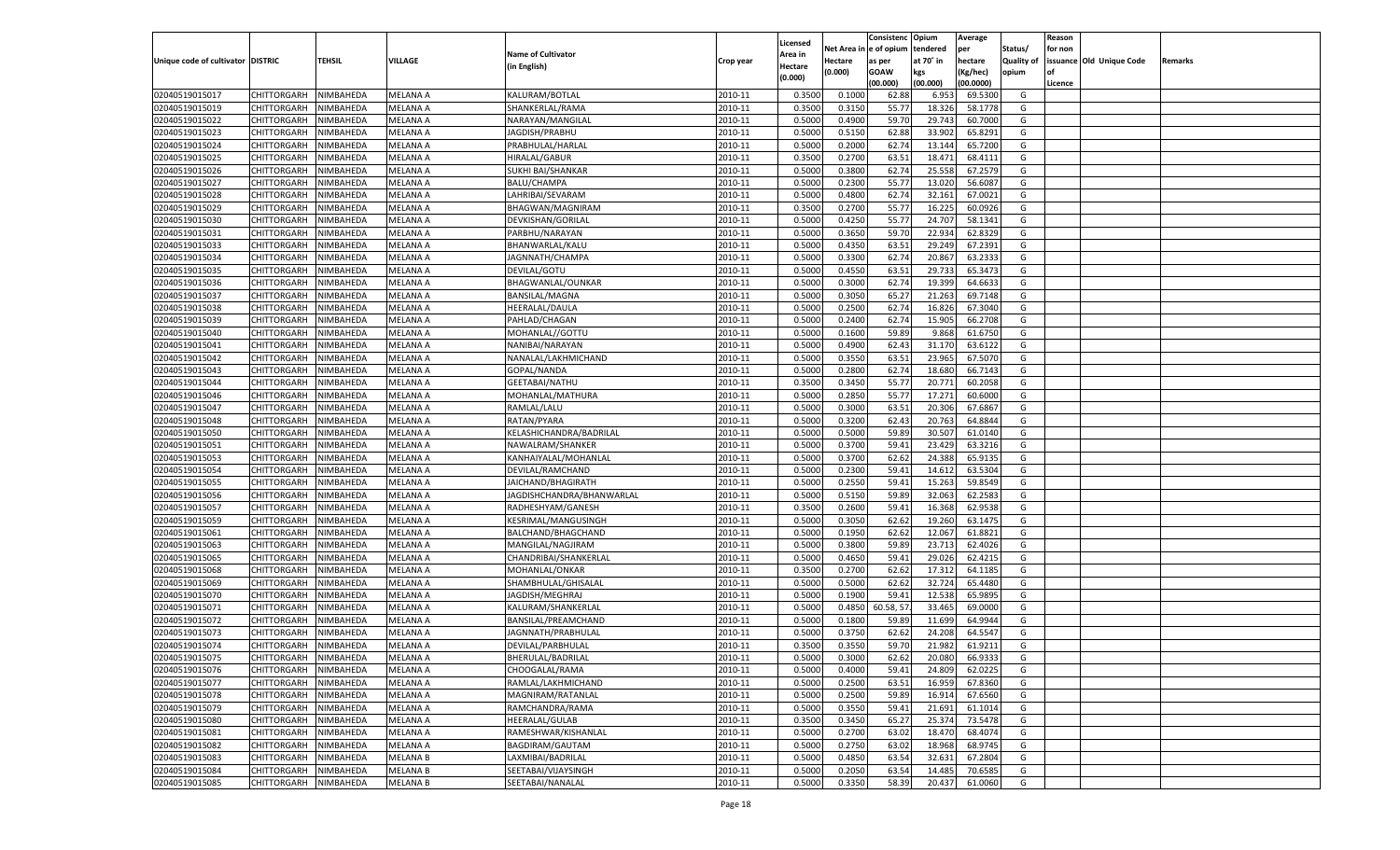|                                   |                       |               |                 |                           |           |                           |          | Consistenc  | Opium     | Average   |                   | Reason  |                          |         |
|-----------------------------------|-----------------------|---------------|-----------------|---------------------------|-----------|---------------------------|----------|-------------|-----------|-----------|-------------------|---------|--------------------------|---------|
|                                   |                       |               |                 | <b>Name of Cultivator</b> |           | Licensed                  | Net Area | e of opium  | tendered  | per       | Status/           | for non |                          |         |
| Unique code of cultivator DISTRIC |                       | <b>TEHSIL</b> | VILLAGE         | (in English)              | Crop year | <b>Area in</b><br>Hectare | Hectare  | as per      | at 70° in | hectare   | <b>Quality of</b> |         | issuance Old Unique Code | Remarks |
|                                   |                       |               |                 |                           |           | (0.000)                   | (0.000)  | <b>GOAW</b> | kgs       | (Kg/hec)  | opium             |         |                          |         |
|                                   |                       |               |                 |                           |           |                           |          | (00.000)    | (00.000)  | (00.0000) |                   | Licence |                          |         |
| 02040519015087                    | CHITTORGARH           | NIMBAHEDA     | <b>MELANA B</b> | NATHULAL/BHANWARLAL       | 2010-11   | 0.5000                    | 0.4650   | 63.54       | 32.21     | 69.2710   | G                 |         |                          |         |
| 02040519015088                    | CHITTORGARH           | NIMBAHEDA     | MELANA B        | PANNALAL/PRABHULAL        | 2010-11   | 0.5000                    | 0.4750   | 61.04       | 34.11     | 71.8168   | G                 |         |                          |         |
| 02040519015089                    | CHITTORGARH           | NIMBAHEDA     | MELANA B        | SHIVLAL/BHANWARLAL        | 2010-11   | 0.5000                    | 0.4950   | 64.92       | 33.315    | 67.3030   | G                 |         |                          |         |
| 02040519015090                    | CHITTORGARH           | NIMBAHEDA     | MELANA B        | GABURLAL/BHURA            | 2010-11   | 0.5000                    | 0.4600   | 64.92       | 31.208    | 67.8435   | G                 |         |                          |         |
| 02040519015091                    | CHITTORGARH           | NIMBAHEDA     | <b>MELANA B</b> | JAGNNATH/CHUNNILAL        | 2010-11   | 0.5000                    | 0.3450   | 58.06       | 20.363    | 59.0232   | G                 |         |                          |         |
| 02040519015092                    | CHITTORGARH           | NIMBAHEDA     | MELANA B        | BHANWARLAL/HARLAL         | 2010-11   | 0.3500                    | 0.3450   | 61.04       | 21.974    | 63.6928   | G                 |         |                          |         |
| 02040519015093                    | CHITTORGARH           | NIMBAHEDA     | MELANA B        | RADHESHYAM/NANDLAI        | 2010-11   | 0.5000                    | 0.2200   | 61.04       | 14.990    | 68.1364   | G                 |         |                          |         |
| 02040519015094                    | CHITTORGARH           | NIMBAHEDA     | MELANA B        | BHANWARLAL/PYARA          | 2010-11   | 0.5000                    | 0.5100   | 61.04       | 33.024    | 64.7529   | G                 |         |                          |         |
| 02040519015095                    | CHITTORGARH           | NIMBAHEDA     | <b>MELANA B</b> | HEERALAL/NANALAL          | 2010-11   | 0.3500                    | 0.1900   | 61.04       | 11.828    | 62.2526   | G                 |         |                          |         |
| 02040519015096                    | CHITTORGARH           | NIMBAHEDA     | MELANA B        | SHANKERLAL/PRABHULAL      | 2010-11   | 0.5000                    | 0.5000   | 61.04       | 32.413    | 64.8260   | G                 |         |                          |         |
| 02040519015097                    | CHITTORGARH           | NIMBAHEDA     | MELANA B        | KANHAIYALAL/KALURAM       | 2010-11   | 0.5000                    | 0.3750   | 60.10       | 24.122    | 64.3253   | G                 |         |                          |         |
| 02040519015098                    | CHITTORGARH           | NIMBAHEDA     | MELANA B        | MADHOLAL/NANALAL          | 2010-11   | 0.5000                    | 0.3600   | 62.4        | 25.872    | 71.8667   | G                 |         |                          |         |
| 02040519015099                    | CHITTORGARH           | NIMBAHEDA     | <b>MELANA B</b> | KISHNALAL/LADU            | 2010-11   | 0.3500                    | 0.1950   | 60.10       | 12.771    | 65.492    | G                 |         |                          |         |
| 02040519015100                    | CHITTORGARH           | NIMBAHEDA     | MELANA B        | MADHOLAL/PRABHULAL        | 2010-11   | 0.5000                    | 0.5150   | 60.10       | 32.995    | 64.0680   | G                 |         |                          |         |
| 02040519015101                    | CHITTORGARH           | NIMBAHEDA     | <b>MELANA B</b> | RATANLAL/MEGHRAJ          | 2010-11   | 0.5000                    | 0.3750   | 61.56       | 24.929    | 66.4773   | G                 |         |                          |         |
| 02040519015102                    | CHITTORGARH           | NIMBAHEDA     | MELANA B        | SUKHIBAI/BADRILAL         | 2010-11   | 0.5000                    | 0.3400   | 60.10       | 21.815    | 64.1618   | G                 |         |                          |         |
| 02040519015103                    | CHITTORGARH           | NIMBAHEDA     | <b>MELANA B</b> | TULSIRAM/GANGARAM         | 2010-11   | 0.3500                    | 0.3450   | 61.56       | 22.829    | 66.1710   | G                 |         |                          |         |
| 02040519015105                    | CHITTORGARH           | NIMBAHEDA     | MELANA B        | MOHANLAL/NANALAL          | 2010-11   | 0.3500                    | 0.3600   | 60.10       | 24.245    | 67.3472   | G                 |         |                          |         |
| 02040519015106                    | CHITTORGARH           | NIMBAHEDA     | <b>MELANA B</b> | DEVILAL/GAMER             | 2010-11   | 0.5000                    | 0.3150   | 66.47       | 22.538    | 71.5492   | G                 |         |                          |         |
| 02040519015107                    | CHITTORGARH           | NIMBAHEDA     | MELANA B        | PANNALAL/HARIRAM          | 2010-11   | 0.5000                    | 0.2750   | 60.10       | 18.906    | 68.7491   | G                 |         |                          |         |
| 02040519015108                    | CHITTORGARH           | NIMBAHEDA     | <b>MELANA B</b> | JAGDISH/RAMLAI            | 2010-11   | 0.5000                    | 0.4600   | 61.56       | 30.434    | 66.1609   | G                 |         |                          |         |
| 02040519015109                    | CHITTORGARH           | NIMBAHEDA     | MELANA B        | VENIRAM/DOLA              | 2010-11   | 0.3500                    | 0.1100   | 64.13       | 7.613     | 69.2091   | G                 |         |                          |         |
| 02040519015110                    | CHITTORGARH           | NIMBAHEDA     | <b>MELANA B</b> | RAMESHWAR/MODIRAM         | 2010-11   | 0.5000                    | 0.3300   | 60.10       | 21.316    | 64.5939   | G                 |         |                          |         |
| 02040519015111                    | CHITTORGARH           | NIMBAHEDA     | MELANA B        | SUNDARBAI/RADHESHYAM      | 2010-11   | 0.5000                    | 0.4100   | 58.39       | 25.095    | 61.2073   | G                 |         |                          |         |
| 02040519015112                    | CHITTORGARH           | NIMBAHEDA     | <b>MELANA B</b> | NANALAL/NATHULAL          | 2010-11   | 0.5000                    | 0.3700   | 60.10       | 22.875    | 61.8243   | G                 |         |                          |         |
| 02040519015115                    | CHITTORGARH           | NIMBAHEDA     | MELANA B        | PREMCHAND/CHUNNILAL       | 2010-11   | 0.5000                    | 0.1750   | 60.10       | 11.767    | 67.2400   | G                 |         |                          |         |
| 02040519015116                    | CHITTORGARH           | NIMBAHEDA     | <b>MELANA B</b> | HANGAMIBAI/CHUNNILAL      | 2010-11   | 0.5000                    | 0.5050   | 58.94       | 30.988    | 61.3624   | G                 |         |                          |         |
| 02040519015117                    | CHITTORGARH           | NIMBAHEDA     | MELANA B        | SUKHLAL/BARDICHAND        | 2010-11   | 0.5000                    | 0.4750   | 61.56       | 30.081    | 63.3284   | G                 |         |                          |         |
| 02040519015118                    | CHITTORGARH           | NIMBAHEDA     | <b>MELANA B</b> | SHIVNARAYAN/CHHAGANLAL    | 2010-11   | 0.5000                    | 0.3650   | 58.94       | 21.839    | 59.8329   | G                 |         |                          |         |
| 02040519015119                    | CHITTORGARH           | NIMBAHEDA     | MELANA B        | SOHANLAL/MAHADEV          | 2010-11   | 0.5000                    | 0.3350   | 58.94       | 19.922    | 59.4687   | G                 |         |                          |         |
| 02040519015120                    | CHITTORGARH           | NIMBAHEDA     | <b>MELANA B</b> | BHERULAL/CHMPA            | 2010-11   | 0.5000                    | 0.2250   | 62.4        | 14.962    | 66.4978   | G                 |         |                          |         |
| 02040519015121                    | CHITTORGARH           | NIMBAHEDA     | <b>MELANA B</b> | JANIBAI/LABHCHAND         | 2010-11   | 0.5000                    | 0.4250   | 58.39       | 25.316    | 59.5671   | G                 |         |                          |         |
| 02040519015123                    | CHITTORGARH           | NIMBAHEDA     | <b>MELANA B</b> | KANHAIYALAL/KASHIRAM      | 2010-11   | 0.5000                    | 0.5000   | 61.56       | 31.794    | 63.5880   | G                 |         |                          |         |
| 02040519015124                    | CHITTORGARH           | NIMBAHEDA     | MELANA B        | BABULAL/MGANIRAM          | 2010-11   | 0.5000                    | 0.2050   | 58.39       | 12.925    | 63.0488   | G                 |         |                          |         |
| 02040519015125                    | CHITTORGARH           | NIMBAHEDA     | <b>MELANA B</b> | RUKMANIBAI/KISHANLAI      | 2010-11   | 0.5000                    | 0.5150   | 58.94       | 31.724    | 61.6000   | G                 |         |                          |         |
| 02040519015126                    | CHITTORGARH           | NIMBAHEDA     | MELANA B        | MOOLCHAND/NANDA           | 2010-11   | 0.5000                    | 0.2050   | 58.94       | 12.909    | 62.970    | G                 |         |                          |         |
| 02040519015127                    | CHITTORGARH           | NIMBAHEDA     | <b>MELANA B</b> | PARBHULAL/BHURA           | 2010-11   | 0.5000                    | 0.2050   | 58.94       | 13.079    | 63.8000   | G                 |         |                          |         |
| 02040519015129                    | CHITTORGARH           | NIMBAHEDA     | MELANA B        | BHERULAL/MANGILAL         | 2010-11   | 0.5000                    | 0.4950   | 58.94       | 30.099    | 60.8061   | G                 |         |                          |         |
| 02040519015131                    | CHITTORGARH           | NIMBAHEDA     | <b>MELANA B</b> | BHERULAL/NARAYAN          | 2010-11   | 0.5000                    | 0.4050   | 55.22       | 23.526    | 58.0889   | G                 |         |                          |         |
| 02040519015132                    | CHITTORGARH           | NIMBAHEDA     | MELANA B        | MEGHRAJ/NARAYAN           | 2010-11   | 0.5000                    | 0.3300   | 64.92       | 22.149    | 67.1182   | G                 |         |                          |         |
| 02040519015133                    | CHITTORGARH           | NIMBAHEDA     | <b>MELANA B</b> | NANDLAL/SAJJAN SINGH      | 2010-11   | 0.5000                    | 0.3500   | 59.61       | 21.292    | 60.8343   | G                 |         |                          |         |
| 02040519015134                    | CHITTORGARH           | NIMBAHEDA     | MELANA B        | JAGNNATHI BAI/MODIRAM     | 2010-11   | 0.5000                    | 0.2950   | 61.56       | 19.306    | 65.4441   | G                 |         |                          |         |
| 02040519015137                    | CHITTORGARH           | NIMBAHEDA     | <b>MELANA B</b> | MANGILAL/NATHULAL         | 2010-11   | 0.5000                    | 0.3350   | 59.61       | 21.785    | 65.0299   | G                 |         |                          |         |
| 02040519015139                    | CHITTORGARH           | NIMBAHEDA     | MELANA B        | LUXMAN/BHAGIRATH          | 2010-11   | 0.5000                    | 0.3900   | 62.48       | 25.305    | 64.8846   | G                 |         |                          |         |
| 02040519015141                    | CHITTORGARH           | NIMBAHEDA     | <b>MELANA B</b> | CHGANLAL/HARLAL           | 2010-11   | 0.5000                    | 0.2000   | 70.57       | 15.278    | 76.3900   | G                 |         |                          |         |
| 02040519015143                    | CHITTORGARH NIMBAHEDA |               | <b>MELANA B</b> | NANALAL/NARAYAN           | 2010-11   | 0.5000                    | 0.4650   | 59.61       | 30.072    | 64.6710   | G                 |         |                          |         |
| 02040519015144                    | <b>CHITTORGARH</b>    | NIMBAHEDA     | <b>MELANA B</b> | GAUTAMLAL/GABBA           | 2010-11   | 0.5000                    | 0.4150   | 59.61       | 25.613    | 61.7181   | G                 |         |                          |         |
|                                   | CHITTORGARH           |               |                 |                           |           |                           |          | 61.56       |           |           |                   |         |                          |         |
| 02040519015145                    |                       | NIMBAHEDA     | <b>MELANA B</b> | GHISALAL/MANGILAL         | 2010-11   | 0.5000                    | 0.2900   |             | 18.723    | 64.5621   | G                 |         |                          |         |
| 02040519015146                    | <b>CHITTORGARH</b>    | NIMBAHEDA     | <b>MELANA B</b> | JAGDISH/NANALAL           | 2010-11   | 0.5000                    | 0.3100   | 59.61       | 20.428    | 65.8968   | G                 |         |                          |         |
| 02040519015147                    | <b>CHITTORGARH</b>    | NIMBAHEDA     | <b>MELANA B</b> | MANGILAL/NANALAL          | 2010-11   | 0.5000                    | 0.3050   | 62.26       | 20.235    | 66.3443   | G                 |         |                          |         |
| 02040519015148                    | <b>CHITTORGARH</b>    | NIMBAHEDA     | <b>MELANA B</b> | KANHAIYALAL/TULSIRAM      | 2010-11   | 0.5000                    | 0.3800   | 63.54       | 25.206    | 66.3316   | G                 |         |                          |         |
| 02040519015149                    | <b>CHITTORGARH</b>    | NIMBAHEDA     | <b>MELANA B</b> | KASIRAM/BHANWARLAL        | 2010-11   | 0.5000                    | 0.2050   | 55.22       | 11.882    | 57.9610   | G                 |         |                          |         |
| 02040519015150                    | <b>CHITTORGARH</b>    | NIMBAHEDA     | <b>MELANA B</b> | RAMCHANDRA/BADRILAL       | 2010-11   | 0.5000                    | 0.3900   | 57.62       | 24.983    | 64.0590   | G                 |         |                          |         |
| 02040519015151                    | <b>CHITTORGARH</b>    | NIMBAHEDA     | <b>MELANA B</b> | NATHULAL/BHANWARLAL       | 2010-11   | 0.5000                    | 0.1500   | 62.26       | 10.318    | 68.7867   | G                 |         |                          |         |
| 02040519015152                    | <b>CHITTORGARH</b>    | NIMBAHEDA     | <b>MELANA B</b> | RADHAKISHAN/LALURAM       | 2010-11   | 0.3500                    | 0.3000   | 64.92       | 20.551    | 68.5033   | G                 |         |                          |         |
| 02040519015153                    | CHITTORGARH           | NIMBAHEDA     | <b>MELANA B</b> | SHANKARLAL/CHMPALAL       | 2010-11   | 0.5000                    | 0.1700   | 63.54       | 11.687    | 68.7471   | G                 |         |                          |         |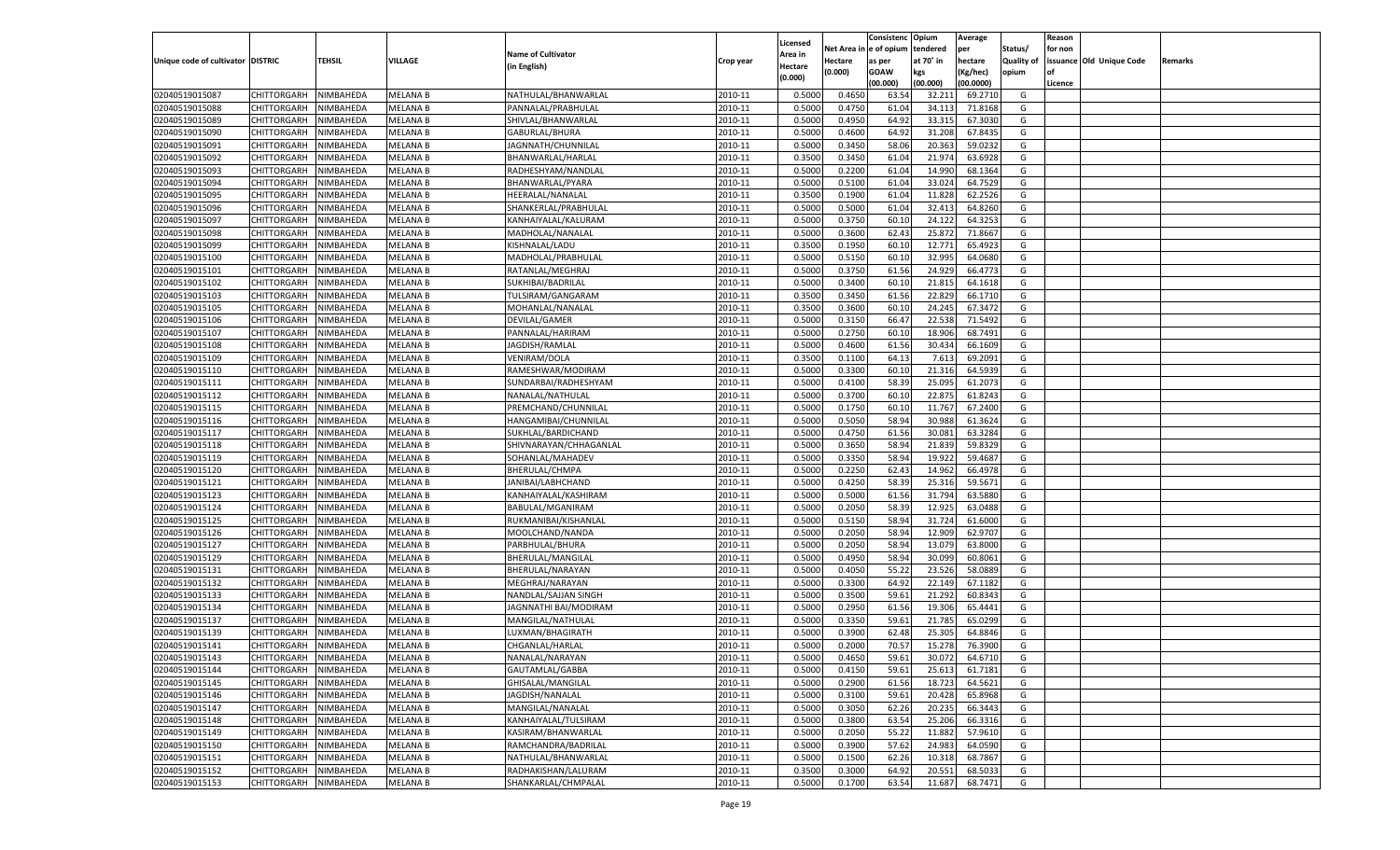|                                   |                       |               |                 |                            |           |                           |          | Consistenc  | Opium     | Average   |                   | Reason  |                          |         |
|-----------------------------------|-----------------------|---------------|-----------------|----------------------------|-----------|---------------------------|----------|-------------|-----------|-----------|-------------------|---------|--------------------------|---------|
|                                   |                       |               |                 | <b>Name of Cultivator</b>  |           | Licensed                  | Net Area | e of opium  | tendered  | per       | Status/           | for non |                          |         |
| Unique code of cultivator DISTRIC |                       | <b>TEHSIL</b> | VILLAGE         | (in English)               | Crop year | <b>Area in</b><br>Hectare | Hectare  | as per      | at 70° in | hectare   | <b>Quality of</b> |         | issuance Old Unique Code | Remarks |
|                                   |                       |               |                 |                            |           | (0.000)                   | (0.000)  | <b>GOAW</b> | kgs       | (Kg/hec)  | opium             |         |                          |         |
|                                   |                       |               |                 |                            |           |                           |          | (00.000)    | (00.000)  | (00.0000) |                   | Licence |                          |         |
| 02040519015154                    | CHITTORGARH           | NIMBAHEDA     | <b>MELANA B</b> | GHISALAL/KISHANLAL         | 2010-11   | 0.5000                    | 0.2900   | 62.26       | 19.17     | 66.1172   | G                 |         |                          |         |
| 02040519015155                    | CHITTORGARH           | NIMBAHEDA     | MELANA B        | RAMESVARLAL/GIRDHARI       | 2010-11   | 0.5000                    | 0.3900   | 62.43       | 25.987    | 66.633    | G                 |         |                          |         |
| 02040519015157                    | CHITTORGARH           | NIMBAHEDA     | MELANA B        | KAILACHANDRA/BHANWARLAL    | 2010-11   | 0.5000                    | 0.2800   | 62.26       | 19.668    | 70.2429   | G                 |         |                          |         |
| 02040519015158                    | CHITTORGARH           | NIMBAHEDA     | MELANA B        | DEVILAL/NARAYAN AHIR       | 2010-11   | 0.3500                    | 0.2150   | 63.54       | 14.302    | 66.5209   | G                 |         |                          |         |
| 02040519015159                    | CHITTORGARH           | NIMBAHEDA     | <b>MELANA B</b> | BABRU/MANGILAL             | 2010-11   | 0.5000                    | 0.2650   | 59.61       | 16.312    | 61.5547   | G                 |         |                          |         |
| 02040519015160                    | CHITTORGARH           | NIMBAHEDA     | MELANA B        | RADHAKISHAN/RAMA DHOBI     | 2010-11   | 0.5000                    | 0.1600   | 63.54       | 10.636    | 66.4750   | G                 |         |                          |         |
| 02040519015161                    | CHITTORGARH           | NIMBAHEDA     | MELANA B        | PREAMCHAND/SHANKARLAL      | 2010-11   | 0.5000                    | 0.2550   | 62.43       | 16.428    | 64.4235   | G                 |         |                          |         |
| 02040519015162                    | CHITTORGARH           | NIMBAHEDA     | MELANA B        | BARDICHAND/CUNNILAL        | 2010-11   | 0.3500                    | 0.2650   | 58.39       | 16.184    | 61.0717   | G                 |         |                          |         |
| 02040519015163                    | CHITTORGARH           | NIMBAHEDA     | <b>MELANA B</b> | DEVILAL/GABUR DHAKAD       | 2010-11   | 0.5000                    | 0.1750   | 62.26       | 12.385    | 70.7714   | G                 |         |                          |         |
| 02040519015165                    | CHITTORGARH           | NIMBAHEDA     | MELANA B        | CHHAGANLAL/CHUNNILAL       | 2010-11   | 0.5000                    | 0.3400   | 59.61       | 21.028    | 61.8471   | G                 |         |                          |         |
| 02040519015166                    | CHITTORGARH           | NIMBAHEDA     | MELANA B        | BHERULAL/MAGNIRAM          | 2010-11   | 0.5000                    | 0.2600   | 58.39       | 18.37     | 70.673    | G                 |         |                          |         |
| 02040519015167                    | CHITTORGARH           | NIMBAHEDA     | MELANA B        | NANDLAL/GIRDHARILAL        | 2010-11   | 0.5000                    | 0.2800   | 55.22       | 16.283    | 58.1536   | G                 |         |                          |         |
| 02040519015168                    | CHITTORGARH           | NIMBAHEDA     | <b>MELANA B</b> | JAGDISH/MADHOLAL           | 2010-11   | 0.3500                    | 0.2100   | 62.26       | 14.526    | 69.1714   | G                 |         |                          |         |
| 02040519015170                    | CHITTORGARH           | NIMBAHEDA     | MELANA B        | MEGRAJ/GOTTU               | 2010-11   | 0.5000                    | 0.2750   | 63.54       | 18.984    | 69.0327   | G                 |         |                          |         |
| 02040519015171                    | CHITTORGARH           | NIMBAHEDA     | <b>MELANA B</b> | KASHIRAM/CHAMPALAL         | 2010-11   | 0.5000                    | 0.2050   | 62.26       | 13.169    | 64.2390   | G                 |         |                          |         |
| 02040519015173                    | CHITTORGARH           | NIMBAHEDA     | MELANA B        | MANGILAL/GAUTAMLAL         | 2010-11   | 0.5000                    | 0.4750   | 59.61       | 29.911    | 62.9705   | G                 |         |                          |         |
| 02040519015175                    | CHITTORGARH           | NIMBAHEDA     | <b>MELANA B</b> | GOPALLAL/PARBHULAL         | 2010-11   | 0.5000                    | 0.3150   | 64.92       | 22.119    | 70.2190   | G                 |         |                          |         |
| 02040519015178                    | CHITTORGARH           | NIMBAHEDA     | MELANA B        | MATHRALAL/GANGARAM         | 2010-11   | 0.5000                    | 0.3150   | 61.4        | 21.086    | 66.9397   | G                 |         |                          |         |
| 02040519015179                    | CHITTORGARH           | NIMBAHEDA     | <b>MELANA B</b> | KHAYALILAL/MANGILAL        | 2010-11   | 0.5000                    | 0.3000   | 64.92       | 20.311    | 67.7033   | G                 |         |                          |         |
| 02040519015180                    | CHITTORGARH           | NIMBAHEDA     | MELANA B        | MITTULAL/NANALAL           | 2010-11   | 0.5000                    | 0.2700   | 62.4        | 17.850    | 66.1111   | G                 |         |                          |         |
| 02040519015181                    | CHITTORGARH           | NIMBAHEDA     | <b>MELANA B</b> | HIRALAL/KASHIRAM DHAKAD    | 2010-11   | 0.5000                    | 0.2150   | 64.13       | 15.395    | 71.6047   | G                 |         |                          |         |
| 02040519015183                    | CHITTORGARH           | NIMBAHEDA     | MELANA B        | BABULAL/MODIRAM DHAKAD     | 2010-11   | 0.5000                    | 0.3850   | 57.74       | 23.557    | 61.1870   | G                 |         |                          |         |
| 02040519015184                    | CHITTORGARH           | NIMBAHEDA     | <b>MELANA B</b> | MADHOLAL/UDA JI AHIR       | 2010-11   | 0.3500                    | 0.3350   | 63.54       | 22.051    | 65.8239   | G                 |         |                          |         |
| 02040519015185                    | CHITTORGARH           | NIMBAHEDA     | MELANA B        | RAMPYARI BAI/KANHAYALAI    | 2010-11   | 0.5000                    | 0.1000   | 61.48       | 6.696     | 66.9600   | G                 |         |                          |         |
| 02040519015186                    | CHITTORGARH           | NIMBAHEDA     | <b>MELANA B</b> | NANDLAL/BENIRAM DHOBI      | 2010-11   | 0.3500                    | 0.1100   | 63.54       | 7.701     | 70.0091   | G                 |         |                          |         |
| 02040519015187                    | CHITTORGARH           | NIMBAHEDA     | MELANA B        | PREMCHAND/PRABHULAL DHAKAD | 2010-11   | 0.5000                    | 0.3500   | 57.74       | 22.028    | 62.9371   | G                 |         |                          |         |
| 02040519015188                    | CHITTORGARH           | NIMBAHEDA     | <b>MELANA B</b> | JANI BAI/TARACHAND         | 2010-11   | 0.5000                    | 0.4950   | 55.22       | 29.157    | 58.9030   | G                 |         |                          |         |
| 02040519015189                    | CHITTORGARH           | NIMBAHEDA     | MELANA B        | BHAVARLAL/MEGHRAJ DHAKAD   | 2010-11   | 0.3500                    | 0.1150   | 63.54       | 7.715     | 67.0870   | G                 |         |                          |         |
| 02040519015190                    | CHITTORGARH           | NIMBAHEDA     | <b>MELANA B</b> | DEVILAL/BHAVARLAL DHAKAD   | 2010-11   | 0.3500                    | 0.1400   | 57.74       | 8.857     | 63.2643   | G                 |         |                          |         |
| 02040519015191                    | CHITTORGARH           | NIMBAHEDA     | MELANA B        | RATANLAL/MOTI JI DHAKAD    | 2010-11   | 0.5000                    | 0.3950   | 57.74       | 25.244    | 63.9089   | G                 |         |                          |         |
| 02040519015192                    | CHITTORGARH           | NIMBAHEDA     | <b>MELANA B</b> | DHANRAJ/BADRILAL DHAKAD    | 2010-11   | 0.5000                    | 0.4700   | 57.74       | 29.854    | 63.5191   | G                 |         |                          |         |
| 02040519015193                    | CHITTORGARH           | NIMBAHEDA     | MELANA B        | MEGHRAJ/KALULAL DHAKAD     | 2010-11   | 0.5000                    | 0.3950   | 61.48       | 25.300    | 64.0506   | G                 |         |                          |         |
| 02040519015194                    | CHITTORGARH           | NIMBAHEDA     | <b>MELANA B</b> | ONKARLAL/KALULAL DHAKAD    | 2010-11   | 0.5000                    | 0.4550   | 58.39       | 27.91     | 61.3560   | G                 |         |                          |         |
| 02040519015195                    | CHITTORGARH           | NIMBAHEDA     | MELANA B        | ONKARLAL/CHUNNILAL AHIR    | 2010-11   | 0.5000                    | 0.1800   | 58.39       | 10.495    | 58.3056   | G                 |         |                          |         |
| 02040519015200                    | <b>CHITTORGARH</b>    | NIMBAHEDA     | <b>MELANA B</b> | JAGDISH/GIRDHARI NAT       | 2010-11   | 0.5000                    | 0.3300   | 61.48       | 21.199    | 64.2394   | G                 |         |                          |         |
| 02040519015201                    | CHITTORGARH           | NIMBAHEDA     | MELANA B        | MANGIBAI/BADRILAL          | 2010-11   | 0.3500                    | 0.3150   | 57.69       | 20.443    | 64.8984   | G                 |         |                          |         |
| 02040519015202                    | CHITTORGARH           | NIMBAHEDA     | <b>MELANA B</b> | OUNKARLAL/NARAYANLAL AHIR  | 2010-11   | 0.5000                    | 0.4050   | 63.54       | 27.300    | 67.4074   | G                 |         |                          |         |
| 02040519015204                    | CHITTORGARH           | NIMBAHEDA     | MELANA B        | RAJKUMAR/MANGILAL SALVI    | 2010-11   | 0.5000                    | 0.4800   | 62.4        | 31.422    | 65.4625   | G                 |         |                          |         |
| 02040519015205                    | CHITTORGARH           | NIMBAHEDA     | <b>MELANA B</b> | ONKARLAL/GHISALAL DHAKAD   | 2010-11   | 0.5000                    | 0.2000   | 58.34       | 12.397    | 61.9850   | G                 |         |                          |         |
| 02040519015209                    | CHITTORGARH           | NIMBAHEDA     | MELANA B        | KISHANLAL/GOTAM            | 2010-11   | 0.5000                    | 0.3550   | 63.54       | 26.49     | 74.6366   | G                 |         |                          |         |
| 02040519015210                    | CHITTORGARH           | NIMBAHEDA     | <b>MELANA B</b> | NANDLAL/GANGARAM DHAKAD    | 2010-11   | 0.5000                    | 0.2100   | 55.22       | 12.491    | 59.4810   | G                 |         |                          |         |
| 02040519015198                    | CHITTORGARH           | NIMBAHEDA     | MELANA B        | NANALAL/MANGILAL AHIR      | 2010-11   | 0.5000                    | 0.4550   | 63.54       | 29.84     | 65.591    | G                 |         |                          |         |
| 02040519015243                    | CHITTORGARH           | NIMBAHEDA     | <b>MELANA B</b> | BHANWAR LAL/GANGARAM       | 2010-11   | 0.5000                    | 0.1500   | 61.81       | 10.105    | 67.3667   | G                 |         |                          |         |
| 02040519015211                    | CHITTORGARH           | NIMBAHEDA     | MELANA A        | BHAVARLAL/GULAB JI DHAKAD  | 2010-11   | 0.5000                    | 0.3750   | 59.4        | 25.05     | 66.8240   | G                 |         |                          |         |
| 02040519015212                    | CHITTORGARH           | NIMBAHEDA     | <b>MELANA A</b> | HARLAL/HEMA JI BHIL        | 2010-11   | 0.3500                    | 0.2300   | 59.41       | 13.804    | 60.0174   | G                 |         |                          |         |
| 02040519015213                    | CHITTORGARH NIMBAHEDA |               | <b>MELANA A</b> | DHAPUBAI/RAM CHANDRA       | 2010-11   | 0.5000                    | 0.3050   |             |           | 62.8984   | G                 |         |                          |         |
| 02040519015214                    |                       | NIMBAHEDA     | <b>MELANA A</b> | MOHANLAL/GOKUL JI AHIR     | 2010-11   | 0.5000                    |          | 59.24       | 19.184    |           | -F                |         |                          |         |
|                                   | <b>CHITTORGARH</b>    |               |                 |                            |           |                           |          |             |           |           |                   |         |                          |         |
| 02040519015215                    | <b>CHITTORGARH</b>    | NIMBAHEDA     | <b>MELANA A</b> | SHANKARLAL/GOPI JI DHAKAD  | 2010-11   | 0.5000                    | 0.4700   | 68.63       | 33.039    | 70.2957   | G                 |         |                          |         |
| 02040519015216                    | <b>CHITTORGARH</b>    | NIMBAHEDA     | <b>MELANA A</b> | GANSHAYAM/JAGANNATH DHAKAD | 2010-11   | 0.5000                    | 0.4100   | 59.70       | 25.262    | 61.6146   | G                 |         |                          |         |
| 02040519015219                    | <b>CHITTORGARH</b>    | NIMBAHEDA     | <b>MELANA A</b> | DYARAM/RUPA JI DHAKAD      | 2010-11   | 0.5000                    | 0.5250   | 59.24       | 34.305    | 65.3429   | G                 |         |                          |         |
| 02040519015220                    | <b>CHITTORGARH</b>    | NIMBAHEDA     | <b>MELANA A</b> | SOHANLAL/ GOTU JI DHAKAD   | 2010-11   | 0.5000                    | 0.1550   | 63.02       | 9.980     | 64.3871   | G                 |         |                          |         |
| 02040519015221                    | <b>CHITTORGARH</b>    | NIMBAHEDA     | <b>MELANA A</b> | NATHU DAS/DEVIDAS BAIRAGI  | 2010-11   | 0.5000                    | 0.2600   | 59.24       | 15.823    | 60.8577   | G                 |         |                          |         |
| 02040519015222                    | <b>CHITTORGARH</b>    | NIMBAHEDA     | <b>MELANA A</b> | JAGANNATH/OKAR JI DHAKAD   | 2010-11   | 0.5000                    | 0.2200   | 59.24       | 13.877    | 63.0773   | G                 |         |                          |         |
| 02040519015223                    | <b>CHITTORGARH</b>    | NIMBAHEDA     | <b>MELANA A</b> | BALIBAI/NANALAL            | 2010-11   | 0.5000                    | 0.1600   | 62.43       | 10.479    | 65.4938   | G                 |         |                          |         |
| 02040519015224                    | <b>CHITTORGARH</b>    | NIMBAHEDA     | <b>MELANA A</b> | HEMRAJ/LALU JI BHIL        | 2010-11   | 0.5000                    | 0.3100   | 65.27       | 20.246    | 65.3097   | G                 |         |                          |         |
| 02040519015225                    | <b>CHITTORGARH</b>    | NIMBAHEDA     | <b>MELANA A</b> | MUNNI BAI/BANSHILAL KALAL  | 2010-11   | 0.5000                    | 0.2100   | 59.24       | 12.553    | 59.7762   | G                 |         |                          |         |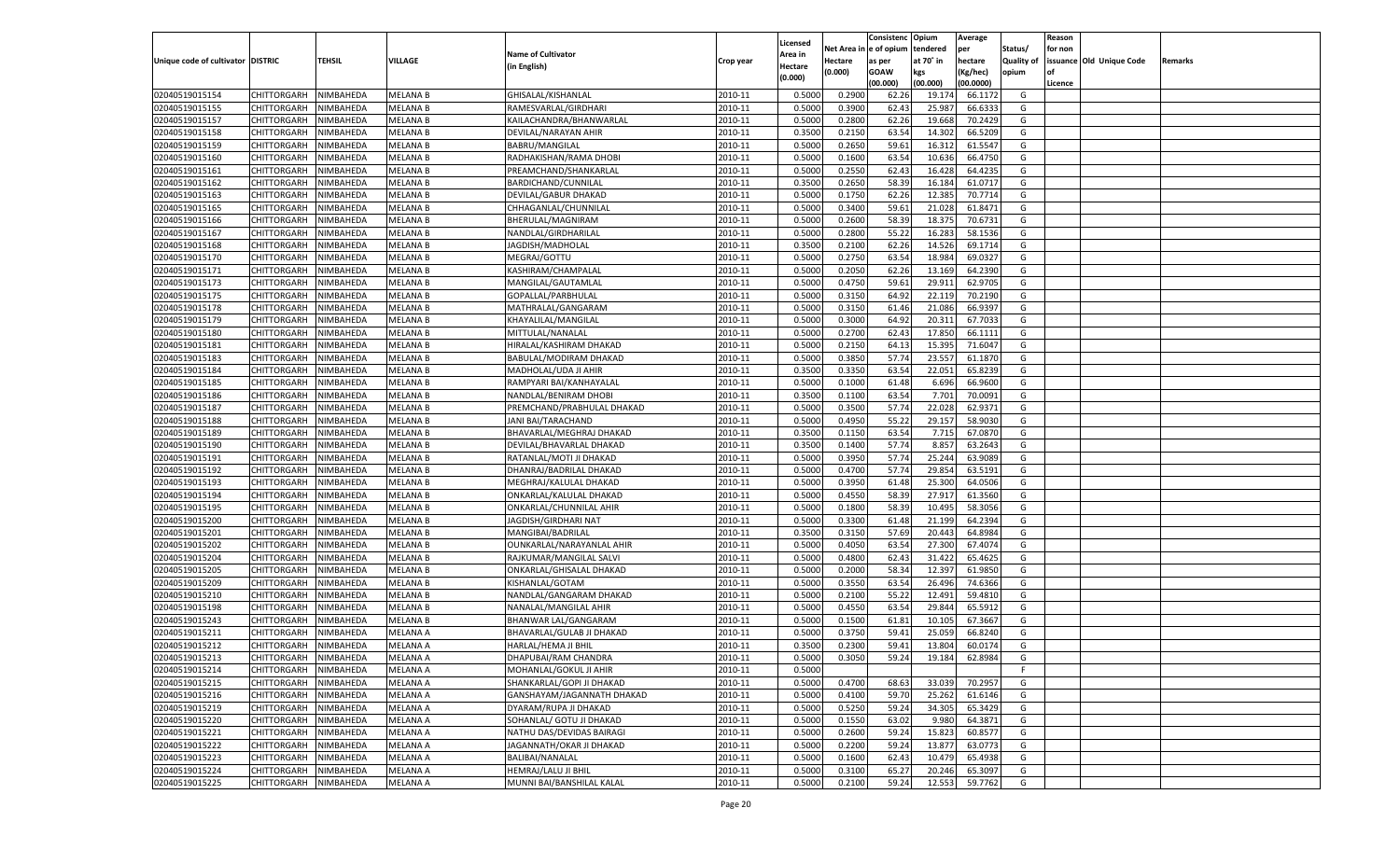|                                   |                    |           |                 |                             |           |          |          | Consistenc Opium |           | Average   |                   | Reason    |                          |         |
|-----------------------------------|--------------------|-----------|-----------------|-----------------------------|-----------|----------|----------|------------------|-----------|-----------|-------------------|-----------|--------------------------|---------|
|                                   |                    |           |                 |                             |           | Licensed | Net Area | e of opium       | tendered  | per       | Status/           | for non   |                          |         |
| Unique code of cultivator DISTRIC |                    | TEHSIL    | VILLAGE         | <b>Name of Cultivator</b>   | Crop year | Area in  | Hectare  | as per           | at 70˚ in | hectare   | <b>Quality of</b> |           | issuance Old Unique Code | Remarks |
|                                   |                    |           |                 | (in English)                |           | Hectare  | (0.000)  | <b>GOAW</b>      | kgs       | (Kg/hec)  | opium             | <b>of</b> |                          |         |
|                                   |                    |           |                 |                             |           | (0.000)  |          | (00.000)         | (00.000)  | (00.0000) |                   | Licence   |                          |         |
| 02040519015227                    | CHITTORGARH        | NIMBAHEDA | <b>MELANA A</b> | GOTAMLAL/NANDA JI DHAKAD    | 2010-11   | 0.5000   | 0.2700   | 59.24            | 16.95     | 62.8000   | G                 |           |                          |         |
| 02040519015228                    | CHITTORGARH        | NIMBAHEDA | MELANA A        | HIRALAL/NANDA JI DHAKAD     | 2010-11   | 0.5000   | 0.3000   | 59.24            | 19.33     | 64.436    | G                 |           |                          |         |
| 02040519015230                    |                    | NIMBAHEDA | MELANA A        |                             | 2010-11   | 0.5000   | 0.3850   | 63.02            | 24.842    | 64.5247   | G                 |           |                          |         |
|                                   | <b>CHITTORGARH</b> |           |                 | MANGILAL/BHAVARLAL DHAKAD   |           |          |          |                  |           |           |                   |           |                          |         |
| 02040519015232                    | CHITTORGARH        | NIMBAHEDA | MELANA A        | DALCHAND/UDAIRAM DHAKAD     | 2010-11   | 0.3500   | 0.3050   | 59.24            | 18.507    | 60.6787   | G                 |           |                          |         |
| 02040519015231                    | <b>CHITTORGARH</b> | NIMBAHEDA | <b>MELANA A</b> | CHAMPALAL/MANGNA BHIL       | 2010-11   | 0.5000   | 0.3800   | 65.27            | 26.468    | 69.6526   | G                 |           |                          |         |
| 02040519015233                    | CHITTORGARH        | NIMBAHEDA | MELANA A        | SURESHCHANDRA/RAMLAL DHAKAD | 2010-11   | 0.5000   | 0.2050   | 65.27            | 14.176    | 69.1512   | G                 |           |                          |         |
| 02040519015234                    | CHITTORGARH        | NIMBAHEDA | MELANA A        | BADRILAL/NATHULAL DHAKAD    | 2010-11   | 0.3500   | 0.3400   | 63.82            | 22.672    | 66.6824   | G                 |           |                          |         |
| 02040519015236                    | CHITTORGARH        | NIMBAHEDA | MELANA A        | KISHANLAL/MANGILAL DHAKAD   | 2010-11   | 0.5000   | 0.4350   | 65.27            | 30.671    | 70.5080   | G                 |           |                          |         |
| 02040519015237                    | CHITTORGARH        | NIMBAHEDA | <b>MELANA A</b> | HEMRAJ/CHUNNILAL DHAKAD     | 2010-11   | 0.5000   | 0.4800   | 63.03            | 31.726    | 66.0958   | G                 |           |                          |         |
| 02040519015240                    | CHITTORGARH        | NIMBAHEDA | MELANA A        | MODIRAM/BHERULAL MEGHWAL    | 2010-11   | 0.3500   | 0.2050   | 59.70            | 13.354    | 65.1415   | G                 |           |                          |         |
| 02040519015009                    | CHITTORGARH        | NIMBAHEDA | MELANA A        | SUKHLAL/MANGILAL            | 2010-11   | 0.5000   | 0.2050   | 63.02            | 13.502    | 65.8634   | G                 |           |                          |         |
| 02040519015032                    | CHITTORGARH        | NIMBAHEDA | MELANA A        | MOHANI BAI/KANAHYALAL       | 2010-11   | 0.5000   | 0.2000   | 59.70            | 12.601    | 63.0050   | G                 |           |                          |         |
| 02040519015244                    | <b>CHITTORGARH</b> | NIMBAHEDA | MELANA A        | MOOLCHAND/JAGNNATH          | 2010-11   | 0.5000   | 0.1200   | 62.43            | 7.785     | 64.8750   | G                 |           |                          |         |
| 02040519014062                    | CHITTORGARH        | NIMBAHEDA | MANOHERKHEDI    | <b>GISU LAL/JABUR</b>       | 2010-11   | 0.5000   | 0.3400   | 65.33            | 25.89     | 76.1529   | G                 |           |                          |         |
| 02040519014001                    | <b>CHITTORGARH</b> | NIMBAHEDA | MANOHERKHEDI    | BHANWARLAL/PURANMAL         | 2010-11   | 0.5000   | 0.4000   | 59.14            | 24.606    | 61.5150   | G                 |           |                          |         |
| 02040519014003                    | CHITTORGARH        | NIMBAHEDA | MANOHERKHEDI    | KISHAN/JAGNNATH             | 2010-11   | 0.3500   | 0.3550   | 62.31            | 23.405    | 65.9296   | G                 |           |                          |         |
|                                   |                    |           |                 |                             |           |          |          |                  |           |           |                   |           |                          |         |
| 02040519014004                    | <b>CHITTORGARH</b> | NIMBAHEDA | MANOHERKHEDI    | ONKARLAL/DALURAM            | 2010-11   | 0.5000   | 0.4950   | 62.20            | 31.015    | 62.6566   | G                 |           |                          |         |
| 02040519014005                    | CHITTORGARH        | NIMBAHEDA | MANOHERKHEDI    | LALU/KASHIRAM               | 2010-11   | 0.5000   | 0.4000   | 62.20            | 25.342    | 63.3550   | G                 |           |                          |         |
| 02040519014006                    | <b>CHITTORGARH</b> | NIMBAHEDA | MANOHERKHEDI    | <b>BHAGDI BAI/ BHIMRAJ</b>  | 2010-11   | 0.3500   | 0.3250   | 62.31            | 20.378    | 62.7015   | G                 |           |                          |         |
| 02040519014008                    | CHITTORGARH        | NIMBAHEDA | MANOHERKHEDI    | MANGILAL/AMARCHAND          | 2010-11   | 0.5000   | 0.5050   | 70.22            | 38.213    | 75.6693   | G                 |           |                          |         |
| 02040519014009                    | <b>CHITTORGARH</b> | NIMBAHEDA | MANOHERKHEDI    | SUKHIBAI/NARAYAN            | 2010-11   | 0.3500   | 0.3050   | 62.20            | 19.392    | 63.580    | G                 |           |                          |         |
| 02040519014011                    | CHITTORGARH        | NIMBAHEDA | MANOHERKHEDI    | MOOLCHAND/MOTILAL           | 2010-11   | 0.5000   | 0.4650   | 67.52            | 32.460    | 69.8065   | G                 |           |                          |         |
| 02040519014012                    | <b>CHITTORGARH</b> | NIMBAHEDA | MANOHERKHEDI    | RAMLAL/PURANMAL             | 2010-11   | 0.5000   | 0.5100   | 62.20            | 32.176    | 63.0902   | G                 |           |                          |         |
| 02040519014013                    | CHITTORGARH        | NIMBAHEDA | MANOHERKHEDI    | DHALUBAI/RAMCHANDRA         | 2010-11   | 0.3500   | 0.2550   | 62.31            | 16.366    | 64.1804   | G                 |           |                          |         |
| 02040519014014                    | <b>CHITTORGARH</b> | NIMBAHEDA | MANOHERKHEDI    | MADHOLAL/JAICHAND           | 2010-11   | 0.5000   | 0.3100   | 62.31            | 20.073    | 64.7516   | G                 |           |                          |         |
| 02040519014015                    | <b>CHITTORGARH</b> | NIMBAHEDA | MANOHERKHEDI    | RANGLAL/PRABHULAL           | 2010-11   | 0.5000   | 0.5000   | 67.52            | 34.523    | 69.0460   | G                 |           |                          |         |
| 02040519014020                    | <b>CHITTORGARH</b> | NIMBAHEDA | MANOHERKHEDI    | AMBALAL/KHAYALILAL          | 2010-11   | 0.5000   | 0.5000   | 62.31            | 32.124    | 64.2480   | G                 |           |                          |         |
| 02040519014019                    | CHITTORGARH        | NIMBAHEDA | MANOHERKHEDI    | RAMESHWARLAL/PRABHULAL      | 2010-11   | 0.5000   | 0.5200   | 62.31            | 33.282    | 64.0038   | G                 |           |                          |         |
| 02040519014022                    | <b>CHITTORGARH</b> | NIMBAHEDA | MANOHERKHEDI    | SUKHIBAI/HEERALAL           | 2010-11   | 0.5000   | 0.5050   | 59.54            | 30.536    | 60.4673   | G                 |           |                          |         |
| 02040519014023                    | CHITTORGARH        |           |                 | <b>BOTLAL/GULAB</b>         | 2010-11   | 0.3500   | 0.3500   | 59.54            | 21.43     | 61.2486   | G                 |           |                          |         |
|                                   |                    | NIMBAHEDA | MANOHERKHEDI    |                             |           |          |          |                  |           |           |                   |           |                          |         |
| 02040519014028                    | CHITTORGARH        | NIMBAHEDA | MANOHERKHEDI    | MATHURI BAI/MATHURALAL      | 2010-11   | 0.5000   | 0.5100   | 59.54            | 30.761    | 60.3157   | G                 |           |                          |         |
| 02040519014029                    | CHITTORGARH        | NIMBAHEDA | MANOHERKHEDI    | TULSIRAM/LUXMICHAND         | 2010-11   | 0.5000   | 0.4600   | 62.20            | 30.04     | 65.3196   | G                 |           |                          |         |
| 02040519014030                    | CHITTORGARH        | NIMBAHEDA | MANOHERKHEDI    | BABULAL/PRABHULAL           | 2010-11   | 0.5000   | 0.4700   | 62.20            | 29.426    | 62.608    | G                 |           |                          |         |
| 02040519014033                    | CHITTORGARH        | NIMBAHEDA | MANOHERKHEDI    | BADRILAL/MADHOLAL           | 2010-11   | 0.5000   | 0.3250   | 59.54            | 20.531    | 63.172    | G                 |           |                          |         |
| 02040519014034                    | CHITTORGARH        | NIMBAHEDA | MANOHERKHEDI    | KISHANDAS/NANALAL           | 2010-11   | 0.5000   | 0.4500   | 62.20            | 28.804    | 64.0089   | G                 |           |                          |         |
| 02040519014035                    | CHITTORGARH        | NIMBAHEDA | MANOHERKHEDI    | DAULATRAM/BHEEMRAJ          | 2010-11   | 0.5000   | 0.4950   | 65.02            | 33.095    | 66.8586   | G                 |           |                          |         |
| 02040519014036                    | CHITTORGARH        | NIMBAHEDA | MANOHERKHEDI    | SHRILAL/MANGILAL            | 2010-11   | 0.5000   | 0.4500   | 58.54            | 28.01     | 62.2622   | G                 |           |                          |         |
| 02040519014037                    | CHITTORGARH        | NIMBAHEDA | MANOHERKHEDI    | PREMCHANDRA/KHEMRAJ         | 2010-11   | 0.5000   | 0.4500   | 67.52            | 31.49     | 69.9822   | G                 |           |                          |         |
| 02040519014038                    | CHITTORGARH        | NIMBAHEDA | MANOHERKHEDI    | CHHAGANLAL/MATHRALAL        | 2010-11   | 0.5000   | 0.4250   | 65.02            | 28.672    | 67.4635   | G                 |           |                          |         |
| 02040519014040                    | <b>CHITTORGARH</b> | NIMBAHEDA | MANOHERKHEDI    | MANGILAL/RAMCHANDRA         | 2010-11   | 0.5000   | 0.5050   | 65.02            | 33.945    | 67.2178   | G                 |           |                          |         |
| 02040519014043                    | CHITTORGARH        | NIMBAHEDA | MANOHERKHEDI    | GORILAL/MOTILAL             | 2010-11   | 0.5000   | 0.4500   | 65.02            | 29.461    | 65.4689   | G                 |           |                          |         |
| 02040519014045                    | CHITTORGARH        | NIMBAHEDA | MANOHERKHEDI    | PRAKASHCHANDRA/CHHAGANLAL   | 2010-11   | 0.5000   | 0.4650   | 65.02            | 31.005    | 66.6774   | G                 |           |                          |         |
| 02040519014046                    | CHITTORGARH        | NIMBAHEDA | MANOHERKHEDI    | BHERULAL/BHEEMRAJ           | 2010-11   | 0.5000   | 0.4350   | 59.54            | 27.321    | 62.8069   | G                 |           |                          |         |
| 02040519014047                    | CHITTORGARH        | NIMBAHEDA | MANOHERKHEDI    | NANALAL/RAMCHANDRA          | 2010-11   | 0.5000   | 0.2000   | 67.52            | 13.97     | 69.8900   | G                 |           |                          |         |
| 02040519014048                    | CHITTORGARH        | NIMBAHEDA |                 | RATANLAL/PREMCHAND          | 2010-11   | 0.5000   | 0.4050   | 67.52            | 27.998    | 69.1309   | G                 |           |                          |         |
|                                   |                    |           | MANOHERKHEDI    |                             |           |          |          |                  |           |           |                   |           |                          |         |
| 02040519014049                    | CHITTORGARH        | NIMBAHEDA | MANOHERKHEDI    | BANSHILAL/PRABHULAL         | 2010-11   | 0.5000   | 0.3300   | 60.35            | 20.898    | 63.3273   | G                 |           |                          |         |
| 02040519014054                    | <b>CHITTORGARH</b> | NIMBAHEDA | MANOHERKHEDI    | GEETALAL/ONKARLAL           | 2010-11   | 0.5000   | 0.5000   | 60.35            | 30.742    | 61.4840   | G                 |           |                          |         |
| 02040519014055                    | CHITTORGARH        | NIMBAHEDA | MANOHERKHEDI    | MADANLAL/NANALAL            | 2010-11   | 0.5000   | 0.3950   | 65.02            | 25.943    | 65.6785   | G                 |           |                          |         |
| 02040519014056                    | <b>CHITTORGARH</b> | NIMBAHEDA | MANOHERKHEDI    | BHANWARLAL/RAMCHANDRA       | 2010-11   | 0.5000   | 0.5100   | 60.35            | 32.172    | 63.0824   | G                 |           |                          |         |
| 02040519014057                    | <b>CHITTORGARH</b> | NIMBAHEDA | MANOHERKHEDI    | SUKHLAL/MATHURALAL          | 2010-11   | 0.5000   | 0.4850   | 60.35            | 30.97     | 63.8557   | G                 |           |                          |         |
| 02040519014059                    | <b>CHITTORGARH</b> | NIMBAHEDA | MANOHERKHEDI    | DALCHAND/RAMLAL             | 2010-11   | 0.3500   | 0.3450   | 60.35            | 22.157    | 64.2232   | G                 |           |                          |         |
| 02040519014061                    | <b>CHITTORGARH</b> | NIMBAHEDA | MANOHERKHEDI    | BHANWARLAL/KISHANLAL        | 2010-11   | 0.5000   | 0.5050   | 60.29            | 31.320    | 62.0198   | G                 |           |                          |         |
| 02040519014063                    | <b>CHITTORGARH</b> | NIMBAHEDA | MANOHERKHEDI    | RAMLAL/GULABCHAND           | 2010-11   | 0.5000   | 0.3150   | 65.02            | 21.569    | 68.4730   | G                 |           |                          |         |
| 02040519014064                    | <b>CHITTORGARH</b> | NIMBAHEDA | MANOHERKHEDI    | DHAPU BAI/NANDLAL           | 2010-11   | 0.3500   | 0.1950   | 60.29            | 12.247    | 62.8051   | G                 |           |                          |         |
| 02040519014065                    | CHITTORGARH        | NIMBAHEDA | MANOHERKHEDI    | SHANTILAL/PRABHULAL         | 2010-11   | 0.5000   | 0.4900   | 63.69            | 32.575    | 66.4796   | G                 |           |                          |         |
| 02040519014066                    | CHITTORGARH        | NIMBAHEDA | MANOHERKHEDI    | SHANTILAL/PREMCHAND         | 2010-11   | 0.5000   | 0.4650   | 67.95            | 33.362    | 71.7462   | G                 |           |                          |         |
|                                   |                    |           |                 |                             |           |          |          |                  |           |           |                   |           |                          |         |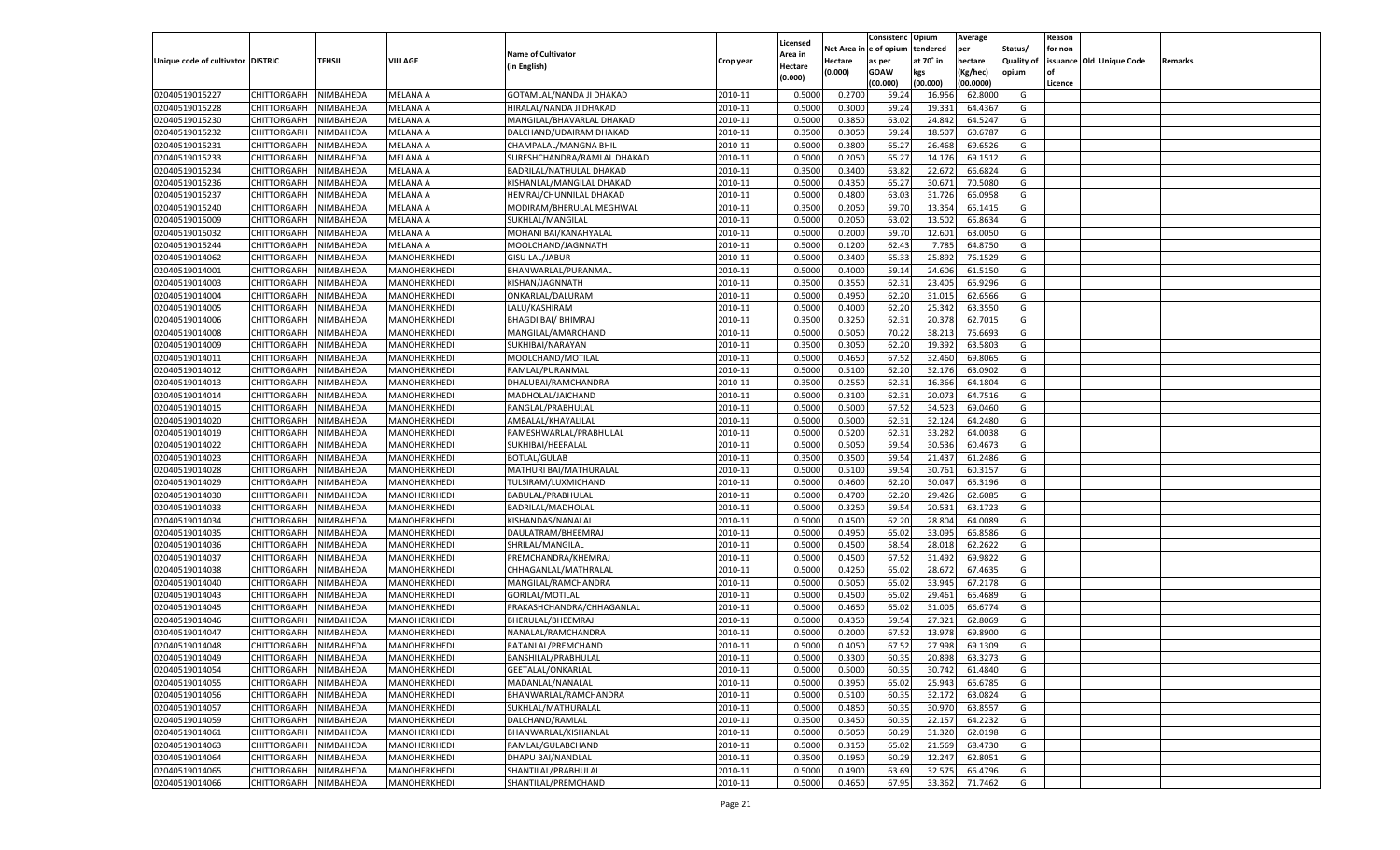|                                   |                    |                        |                           |                                  |           |                  |            | Consistenc Opium  |           | Average   |                   | Reason  |                          |                     |
|-----------------------------------|--------------------|------------------------|---------------------------|----------------------------------|-----------|------------------|------------|-------------------|-----------|-----------|-------------------|---------|--------------------------|---------------------|
|                                   |                    |                        |                           |                                  |           | Licensed         | Net Area i | l e of opium      | tendered  | per       | Status/           | for non |                          |                     |
| Unique code of cultivator DISTRIC |                    | TEHSIL                 | VILLAGE                   | <b>Name of Cultivator</b>        | Crop year | Area in          | Hectare    | as per            | at 70° in | hectare   | <b>Quality of</b> |         | issuance Old Unique Code | Remarks             |
|                                   |                    |                        |                           | (in English)                     |           | Hectare          | (0.000)    | <b>GOAW</b>       | kgs       | (Kg/hec)  | opium             | nf      |                          |                     |
|                                   |                    |                        |                           |                                  |           | (0.000)          |            | (00.000)          | (00.000)  | (00.0000) |                   | Licence |                          |                     |
| 02040519014068                    | CHITTORGARH        | NIMBAHEDA              | MANOHERKHEDI              | HIRALAL/KALU                     | 2010-11   | 0.5000           | 0.4950     | 60.29             | 29.767    | 60.1354   | G                 |         |                          |                     |
| 02040519014070                    | CHITTORGARH        | NIMBAHEDA              | MANOHERKHEDI              | <b>BALI BAI/DHANRAJ</b>          | 2010-11   | 0.5000           | 0.3800     | 63.69             | 24.356    | 64.0947   | G                 |         |                          |                     |
| 02040519014017                    | CHITTORGARH        | NIMBAHEDA              | MANOHERKHEDI              | GABUR/BALU                       | 2010-11   | 0.3500           | 0.3000     | 63.69             | 20.110    | 67.0333   | G                 |         |                          |                     |
| 02040519014024                    | CHITTORGARH        | NIMBAHEDA              | MANOHERKHEDI              | <b>JANI BAI/UDHA</b>             | 2010-11   | 0.3500           | 0.3500     | 60.29             | 21.966    | 62.7600   | G                 |         |                          |                     |
| 02040519014027                    | CHITTORGARH        | NIMBAHEDA              | MANOHERKHEDI              | BHERU SINGH/DULE SINGH           | 2010-11   | 0.3500           | 0.3600     | 60.29             | 22.671    | 62.9750   | G                 |         |                          |                     |
| 02040519014041                    | CHITTORGARH        | NIMBAHEDA              | MANOHERKHEDI              | OUNKAR LAL/LAKHMI CHAND          | 2010-11   | 0.5000           | 0.4000     | 60.29             | 25.012    | 62.5300   | G                 |         |                          |                     |
| 02040519014042                    | CHITTORGARH        | NIMBAHEDA              | MANOHERKHEDI              | LABHCHAND/BHIMRAJ                | 2010-11   | 0.3500           | 0.3450     | 60.29             | 21.727    | 62.9768   | G                 |         |                          |                     |
| 02040519014050                    | CHITTORGARH        | NIMBAHEDA              | MANOHERKHEDI              | RAM LAL/BHIMRAJ                  | 2010-11   | 0.3500           | 0.3450     | 63.69             | 22.802    | 66.0928   | G                 |         |                          |                     |
| 02040519014053                    | CHITTORGARH        | NIMBAHEDA              | MANOHERKHEDI              | <b>GOVERDHAN LAL/BHANWAR LAL</b> | 2010-11   | 0.5000           | 0.4750     | 60.32             | 31.075    | 65.4211   | G                 |         |                          |                     |
| 02040519014072                    | CHITTORGARH        | NIMBAHEDA              | MANOHERKHEDI              | RUPLAL/PYARA                     | 2010-11   | 0.5000           | 0.4050     | 63.69             | 26.35     | 65.0815   | G                 |         |                          |                     |
| 02040519014025                    | CHITTORGARH        | NIMBAHEDA              | MANOHERKHEDI              | MOTI LAL/KISHAN LAL              | 2010-11   | 0.5000           | 0.4550     | 60.32             | 28.770    | 63.2308   | G                 |         |                          |                     |
| 02040519014060                    | CHITTORGARH        | NIMBAHEDA              | MANOHERKHEDI              | SATYE NARAYAN/MULCHAND           | 2010-11   | 0.5000           | 0.5100     | 60.32             | 31.838    | 62.4275   | G                 |         |                          |                     |
| 02040519014075                    | CHITTORGARH        | NIMBAHEDA              | MANOHERKHEDI              | MANGI LAL/KASIRAM                | 2010-11   | 0.3500           | 0.3600     | 63.69             | 23.927    | 66.4639   | G                 |         |                          |                     |
| 02040519014076                    | CHITTORGARH        | NIMBAHEDA              | MANOHERKHEDI              | SHYAMI BAI/NARAYAN               | 2010-11   | 0.5000           | 0.5000     | 60.3              | 31.553    | 63.1060   | G                 |         |                          |                     |
| 02040519014077                    | CHITTORGARH        | NIMBAHEDA              | MANOHERKHEDI              | KAILASH/JITU                     | 2010-11   | 0.3500           | 0.3450     | 60.32             | 21.843    | 63.3130   | G                 |         | 02040519003050           | <b>TRANSFER</b>     |
| 02040519016038                    | CHITTORGARH        | NIMBAHEDA              | NIMBODA                   | PANNALAL/BHURA                   | 2010-11   | 0.5000           | 0.4950     | 58.53             | 30.192    | 60.9939   | G                 |         |                          |                     |
| 02040519016010                    | CHITTORGARH        | NIMBAHEDA              | <b>NIMBODA</b>            | NARAYANLAL/NANAJI                | 2010-11   | 0.5000           | 0.2650     | 62.04             | 17.323    | 65.3698   | G                 |         |                          |                     |
| 02040519016016                    | CHITTORGARH        | NIMBAHEDA              | NIMBODA                   | <b>HEMRAJ/NANDA</b>              | 2010-11   | 0.3500           | 0.3150     | 59.27             | 19.024    | 60.393    | G                 |         |                          |                     |
| 02040519016036                    | CHITTORGARH        | NIMBAHEDA              | <b>NIMBODA</b>            | AMRA/NANAJI                      | 2010-11   | 0.5000           | 0.2150     | 62.04             | 14.082    | 65.4977   | G                 |         |                          |                     |
| 02040519016073                    | CHITTORGARH        | NIMBAHEDA              | NIMBODA                   | SHOBHARAM/MANGU                  | 2010-11   | 0.3500           | 0.3550     | 62.04             | 22.959    | 64.6732   | G                 |         |                          |                     |
| 02040519016075                    | CHITTORGARH        | NIMBAHEDA              | <b>NIMBODA</b>            | KISHNA/KHETA                     | 2010-11   | 0.3500           | 0.3600     | 62.04             | 22.603    | 62.7861   | G                 |         |                          |                     |
| 02040519016028                    | CHITTORGARH        | NIMBAHEDA              | NIMBODA                   | SUKHIBAI/HARLAL                  | 2010-11   | 0.3500           | 0.3050     | 63.25             | 20.032    | 65.6787   | G                 |         |                          |                     |
| 02040519016012                    | CHITTORGARH        | NIMBAHEDA              | <b>NIMBODA</b>            | KISHANLAL/KARNIDAN               | 2010-11   | 0.3500           | 0.1950     | 59.27             | 12.060    | 61.8462   | G                 |         |                          |                     |
| 02040519016047                    | CHITTORGARH        | NIMBAHEDA              | NIMBODA                   | <b>GOVIND/KUKA</b>               | 2010-11   | 0.5000           | 0.4050     | 62.04             | 25.450    | 62.8395   | G                 |         |                          |                     |
| 02040519016071                    | CHITTORGARH        | NIMBAHEDA              | <b>NIMBODA</b>            | <b>BANSHILAL/SHOJI</b>           | 2010-11   | 0.5000           | 0.4950     | 64.33             | 32.052    | 64.7515   | G                 |         |                          |                     |
|                                   | CHITTORGARH        |                        |                           |                                  | 2010-11   |                  | 0.4600     | 62.04             | 28.660    |           | G                 |         |                          |                     |
| 02040519016072                    | CHITTORGARH        | NIMBAHEDA<br>NIMBAHEDA | NIMBODA<br><b>NIMBODA</b> | KISHNA/HIRA<br>GORU/MOTI         | 2010-11   | 0.5000<br>0.5000 | 0.4550     |                   |           | 62.3043   | G                 |         |                          |                     |
| 02040519016074<br>02040519016001  |                    |                        |                           |                                  |           |                  |            | 62.04             | 28.653    | 62.9736   |                   |         |                          |                     |
|                                   | CHITTORGARH        | NIMBAHEDA              | NIMBODA                   | DHANNA/MANNA                     | 2010-11   | 0.5000           | 0.2050     | 62.04             | 13.377    | 65.2537   | G                 |         |                          |                     |
| 02040519016076                    | CHITTORGARH        | NIMBAHEDA              | <b>NIMBODA</b>            | CUNNILAL/NARAYAN                 | 2010-11   | 0.3500           | 0.1750     | 60.20             | 11.249    | 64.2800   | G                 |         |                          |                     |
| 02040519016077                    | CHITTORGARH        | NIMBAHEDA              | NIMBODA                   | RADHESHAYAM/KISHANLAL            | 2010-11   | 0.5000           | 0.4700     | 63.25             | 31.195    | 66.3723   | G                 |         |                          | TRANSFER/DEVIPURIYA |
| 02040519016078                    | CHITTORGARH        | NIMBAHEDA              | <b>NIMBODA</b>            | NIRBHERAM/GISALAI                | 2010-11   | 0.3500           | 0.3400     | 64.33             | 22.997    | 67.6382   | G                 |         |                          |                     |
| 02040519016082                    | CHITTORGARH        | NIMBAHEDA              | NIMBODA                   | PYARCHAND/OUNKARLAL              | 2010-11   | 0.5000           | 0.5100     | 64.33             | 34.381    | 67.4137   | G                 |         |                          |                     |
| 02040519016084                    | CHITTORGARH        | NIMBAHEDA              | <b>NIMBODA</b>            | LOBHCHAND/KUKA                   | 2010-11   | 0.3500           | 0.3650     | 67.35             | 25.582    | 70.087    | G                 |         |                          |                     |
| 02040519016029                    | CHITTORGARH        | NIMBAHEDA              | NIMBODA                   | ONKARDAN/SHIVDAN                 | 2010-11   | 0.3500           | 0.3450     | 60.20             | 22.024    | 63.8377   | G                 |         |                          |                     |
| 02040519016087                    | CHITTORGARH        | NIMBAHEDA              | <b>NIMBODA</b>            | AMARCHAND/DHANNA                 | 2010-11   | 0.3500           | 0.3550     | 60.20             | 22.147    | 62.3859   | G                 |         | 02040519021014           | TRANSFER            |
| 02040519016088                    | CHITTORGARH        | NIMBAHEDA              | NIMBODA                   | <b>KUKA/DHANNA</b>               | 2010-11   | 0.3500           | 0.3550     | 60.20             | 22.710    | 63.9718   | G                 |         | 02040519021049           | TRANSFER            |
| 02040519016089                    | CHITTORGARH        | NIMBAHEDA              | <b>NIMBODA</b>            | MANGURAM/DANA JI                 | 2010-11   | 0.5000           | 0.4000     | 60.20             | 24.037    | 60.0925   | G                 |         | 02040519021013           | TRANSFER            |
| 02040519016090                    | CHITTORGARH        | NIMBAHEDA              | NIMBODA                   | NARAYANKUVAR/BHEEMSINGH          | 2010-11   | 0.3500           | 0.3600     | 67.35             | 25.93     | 72.0278   | G                 |         | 02040519018018           | TRANSFER            |
| 02040519017012                    | CHITTORGARH        | NIMBAHEDA              | PEELKHEDI                 | MOHANLAL/BHAGIRTH                | 2010-11   | 0.5000           | 0.2500     | 68.14             | 18.260    | 73.0400   | G                 |         |                          |                     |
| 02040519017006                    | CHITTORGARH        | NIMBAHEDA              | PEELKHEDI                 | BHANWARLAL/HARIRAM               | 2010-11   | 0.5000           | 0.4550     | 61.99             | 29.497    | 64.8286   | G                 |         |                          |                     |
| 02040519017009                    | CHITTORGARH        | NIMBAHEDA              | PEELKHEDI                 | CHAMPALAL/KUKA                   | 2010-11   | 0.5000           | 0.5000     | 64.11             | 33.681    | 67.3620   | G                 |         |                          |                     |
| 02040519017017                    | CHITTORGARH        | NIMBAHEDA              | PEELKHEDI                 | KASTURIBAI/BANSHIDAS             | 2010-11   | 0.5000           | 0.4800     | 58.50             | 29.95     | 62.4042   | G                 |         |                          |                     |
| 02040519017044                    | CHITTORGARH        | NIMBAHEDA              | PEELKHEDI                 | OUNKARLAL/BHAVARLAL AHIR         | 2010-11   | 0.5000           | 0.4300     | 61.99             | 27.124    | 63.0791   | G                 |         |                          |                     |
| 02040519017007                    | CHITTORGARH        | NIMBAHEDA              | PEELKHEDI                 | RADHA BAI/MANGILAL               | 2010-11   | 0.3500           | 0.3300     | 64.1              | 22.031    | 66.7606   | G                 |         |                          |                     |
| 02040519017005                    | CHITTORGARH        | NIMBAHEDA              | PEELKHEDI                 | BHAGWATI BAI/LAXMAN              | 2010-11   | 0.5000           | 0.2500     | 61.99             | 16.921    | 67.6840   | G                 |         |                          |                     |
| 02040519017016                    | CHITTORGARH        | NIMBAHEDA              | PEELKHEDI                 | SHIVLAL/MOHANLAL                 | 2010-11   | 0.5000           |            | 0.5050 55.83,54.3 | 29.778    | 58.9663   | G                 |         |                          |                     |
| 02040519017031                    | CHITTORGARH        | NIMBAHEDA              | PEELKHEDI                 | DEVILAL/NANALAL                  | 2010-11   | 0.5000           | 0.2550     | 61.99             | 16.698    | 65.4824   | G                 |         |                          |                     |
| 02040519017002                    | CHITTORGARH        | NIMBAHEDA              | PEELKHEDI                 | TARACHAND/BHOTHLAL               | 2010-11   | 0.5000           | 0.5000     | 58.50             | 31.216    | 62.4320   | G                 |         |                          |                     |
| 02040519017035                    | <b>CHITTORGARH</b> | NIMBAHEDA              | PEELKHEDI                 | MANGILAL/HEMRAJ                  | 2010-11   | 0.5000           | 0.3200     | 58.50             | 19.686    | 61.5188   | G                 |         |                          |                     |
| 02040519017037                    | CHITTORGARH        | NIMBAHEDA              | PEELKHEDI                 | SANTILAL/LAXMAN                  | 2010-11   | 0.3500           | 0.3500     | 64.11             | 23.522    | 67.2057   | G                 |         |                          |                     |
| 02040519017034                    | CHITTORGARH        | NIMBAHEDA              | PEELKHEDI                 | DEVIDAS/MATHURADAS               | 2010-11   | 0.3500           | 0.3100     | 61.99             | 19.891    | 64.1645   | G                 |         |                          |                     |
| 02040519017023                    | CHITTORGARH        | NIMBAHEDA              | PEELKHEDI                 | ONKAR SINGH/MOHAN SINGH          | 2010-11   | 0.5000           | 0.2000     | 60.29             | 13.044    | 65.2200   | G                 |         |                          |                     |
| 02040519017052                    | <b>CHITTORGARH</b> | NIMBAHEDA              | PEELKHEDI                 | BHAGVATILAL/NARAYAN AHIR         | 2010-11   | 0.5000           | 0.5000     | 60.29             | 30.698    | 61.3960   | G                 |         |                          |                     |
| 02040519018006                    | CHITTORGARH        | NIMBAHEDA              | RAVLIYA KANERA            | HARDEV/HAZARI                    | 2010-11   | 0.5000           | 0.3050     | 59.63             | 18.869    | 61.8656   | G                 |         |                          |                     |
| 02040519018001                    | CHITTORGARH        | NIMBAHEDA              | RAVLIYA KANERA            | HAZARILAL/RAMLAL                 | 2010-11   | 0.5000           | 0.4000     | 62.82             | 27.212    | 68.0300   | G                 |         |                          |                     |
| 02040519018002                    | CHITTORGARH        | NIMBAHEDA              | RAVLIYA KANERA            | KASTURI BAI/JITMAL               | 2010-11   | 0.3500           | 0.3150     | 59.63             | 18.758    | 59.5492   | G                 |         |                          |                     |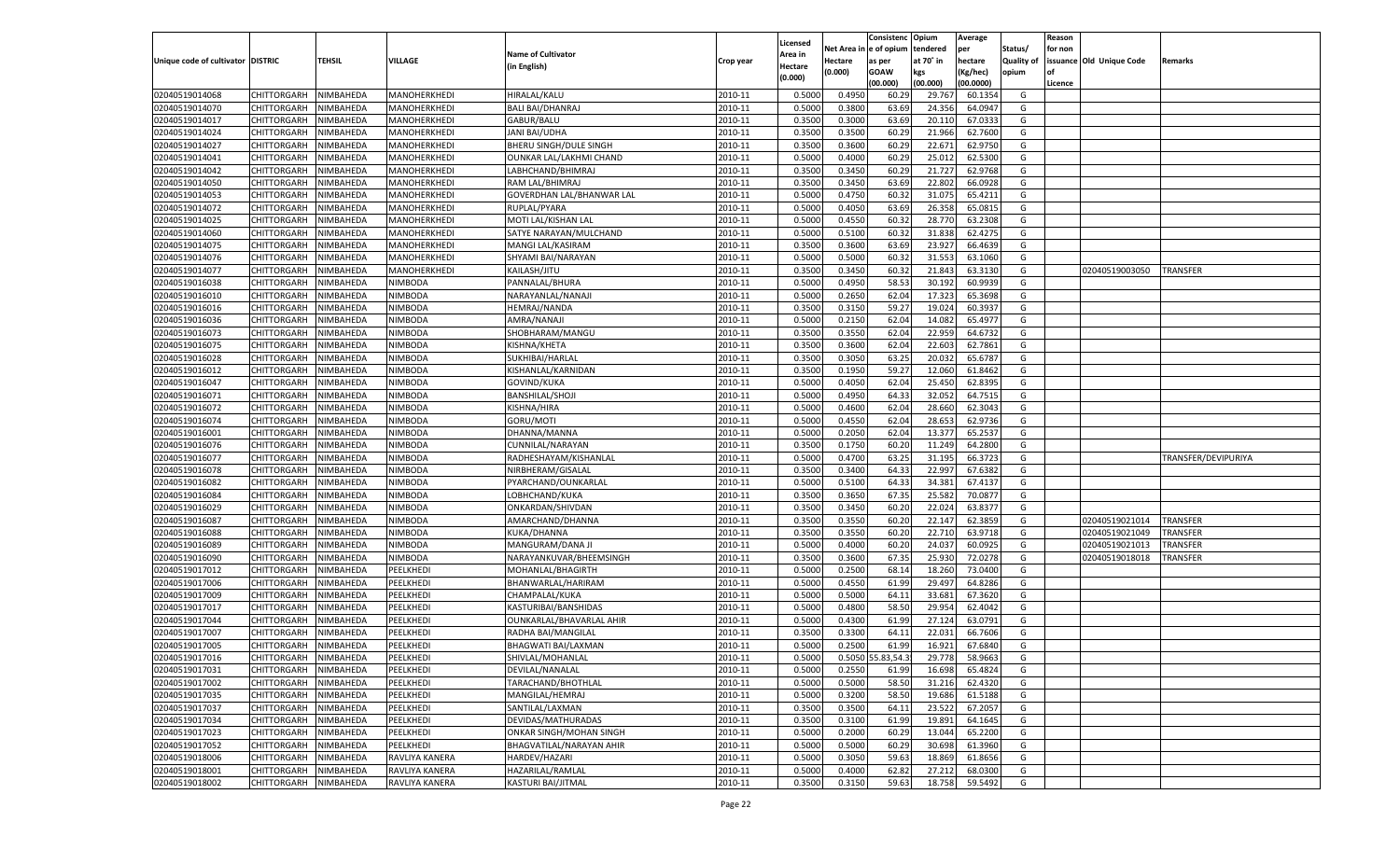|                                   |                       |               |                |                           |           |                           |          | Consistenc  | Opium     | Average   |                   | Reason  |                          |                    |
|-----------------------------------|-----------------------|---------------|----------------|---------------------------|-----------|---------------------------|----------|-------------|-----------|-----------|-------------------|---------|--------------------------|--------------------|
|                                   |                       |               |                | <b>Name of Cultivator</b> |           | Licensed                  | Net Area | e of opium  | tendered  | per       | Status/           | for non |                          |                    |
| Unique code of cultivator DISTRIC |                       | <b>TEHSIL</b> | VILLAGE        | (in English)              | Crop year | <b>Area in</b><br>Hectare | Hectare  | as per      | at 70° in | hectare   | <b>Quality of</b> |         | issuance Old Unique Code | Remarks            |
|                                   |                       |               |                |                           |           | (0.000)                   | (0.000)  | <b>GOAW</b> | kgs       | (Kg/hec)  | opium             |         |                          |                    |
|                                   |                       |               |                |                           |           |                           |          | (00.000)    | (00.000)  | (00.0000) |                   | Licence |                          |                    |
| 02040519018003                    | CHITTORGARH           | NIMBAHEDA     | RAVLIYA KANERA | NAGJIRAM/UDA              | 2010-11   | 0.5000                    | 0.2900   | 62.82       | 20.262    | 69.8690   | G                 |         |                          |                    |
| 02040519018013                    | CHITTORGARH           | NIMBAHEDA     | RAVLIYA KANERA | KANA/NATHU                | 2010-11   | 0.3500                    | 0.2100   | 59.63       | 12.82     | 61.0476   | G                 |         |                          |                    |
| 02040519018017                    | CHITTORGARH           | NIMBAHEDA     | RAVLIYA KANERA | KALURAM/NARAYAN           | 2010-11   | 0.5000                    | 0.3200   | 62.82       | 20.527    | 64.1469   | G                 |         |                          |                    |
| 02040519018008                    | CHITTORGARH           | NIMBAHEDA     | RAVLIYA KANERA | KHEMRAJ/BHAGVAN           | 2010-11   | 0.5000                    | 0.2500   | 59.63       | 15.924    | 63.6960   | G                 |         |                          |                    |
| 02040519018012                    | CHITTORGARH           | NIMBAHEDA     | RAVLIYA KANERA | KANHAIYALAL/NAGJIRAM      | 2010-11   | 0.5000                    | 0.2900   | 59.63       | 19.441    | 67.0379   | G                 |         |                          |                    |
| 02040519018014                    | CHITTORGARH           | NIMBAHEDA     | RAVLIYA KANERA | BHERULAL/UDHA             | 2010-11   | 0.3500                    | 0.3600   | 59.63       | 21.963    | 61.008    | G                 |         |                          |                    |
| 02040519018019                    | CHITTORGARH           | NIMBAHEDA     | RAVLIYA KANERA | MUKESH(ASHISH)/GOPAL      | 2010-11   | 0.5000                    | 0.3150   | 59.63       | 19.463    | 61.787    | G                 |         |                          |                    |
| 02040519018020                    | CHITTORGARH           | NIMBAHEDA     | RAVLIYA KANERA | KASIRAM/NANDA             | 2010-11   | 0.5000                    | 0.5050   | 62.82       | 32.261    | 63.8832   | G                 |         |                          |                    |
| 02040519018021                    | CHITTORGARH           | NIMBAHEDA     | RAVLIYA KANERA | NANDLAL/SHRILAL           | 2010-11   | 0.5000                    |          |             |           |           | N                 |         |                          |                    |
| 02040519018022                    | CHITTORGARH           | NIMBAHEDA     | RAVLIYA KANERA | SOSARBAI/SHRILAL          | 2010-11   | 0.5000                    | 0.3800   | 65.56       | 26.288    | 69.178    | G                 |         |                          |                    |
| 02040519018025                    | CHITTORGARH           | NIMBAHEDA     | RAVLIYA KANERA | JITMAL/MULCHAND           | 2010-11   | 0.5000                    | 0.2750   | 65.56       | 18.431    | 67.0218   | G                 |         | 02040519016080           | TRANSFER           |
| 02040519018024                    | CHITTORGARH           | NIMBAHEDA     | RAVLIYA KANERA | MOOLCHAND/NATHURAM        | 2010-11   | 0.5000                    | 0.2400   | 59.63       | 14.502    | 60.4250   | G                 |         | 02040519022039           | TRANSFER           |
| 02040519019020                    | CHITTORGARH           | NIMBAHEDA     | SARSI A        | <b>BANSILAL/GOKEL</b>     | 2010-11   | 0.5000                    | 0.3950   | 67.62       | 31.955    | 80.8987   | G                 |         |                          |                    |
| 02040519019001                    | CHITTORGARH           | NIMBAHEDA     | SARSI A        | LAHRI BAI/HEERALAL        | 2010-11   | 0.5000                    | 0.3450   | 60.57       | 21.019    | 60.9246   | G                 |         |                          |                    |
| 02040519019002                    | CHITTORGARH           | NIMBAHEDA     | SARSI A        | HEMRAJ/NANALAL            | 2010-11   | 0.5000                    | 0.2000   | 60.57       | 12.773    | 63.8650   | G                 |         |                          |                    |
| 02040519019003                    | CHITTORGARH           | NIMBAHEDA     | SARSI A        | CHHAGANLAL/KANIRAM        | 2010-11   | 0.3500                    | 0.2900   | 63.69       | 19.295    | 66.5345   | G                 |         |                          |                    |
| 02040519019004                    | CHITTORGARH           | NIMBAHEDA     | SARSI A        | MULIBAI/PREMCHAND         | 2010-11   | 0.5000                    | 0.4000   | 63.69       | 26.003    | 65.0075   | G                 |         |                          |                    |
| 02040519019005                    | CHITTORGARH           | NIMBAHEDA     | SARSI A        | GISALAL/KISHANLAL         | 2010-11   | 0.3500                    | 0.3600   | 60.57       | 22.754    | 63.2056   | G                 |         |                          |                    |
| 02040519019006                    | CHITTORGARH           | NIMBAHEDA     | SARSI A        | GABURLAL/LAKHMICHAND      | 2010-11   | 0.5000                    | 0.2350   | 67.72       | 16.346    | 69.5574   | G                 |         |                          |                    |
| 02040519019007                    | CHITTORGARH           | NIMBAHEDA     | SARSI A        | <b>BANSHILAL/MOTILAL</b>  | 2010-11   | 0.5000                    | 0.3100   | 63.69       | 20.166    | 65.0516   | G                 |         |                          |                    |
| 02040519019008                    | CHITTORGARH           | NIMBAHEDA     | SARSI A        | SOHANLAL/MADHOLAL         | 2010-11   | 0.5000                    | 0.2600   | 67.72       | 17.514    | 67.3615   | G                 |         |                          |                    |
| 02040519019009                    | CHITTORGARH           | NIMBAHEDA     | SARSI A        | TULSHIBAI/MANGILAL        | 2010-11   | 0.5000                    | 0.4750   | 65.08       | 30.624    | 64.4716   | G                 |         |                          |                    |
| 02040519019012                    | CHITTORGARH           | NIMBAHEDA     | SARSI A        | <b>BHURIBAI/RAMLAI</b>    | 2010-11   | 0.5000                    | 0.3050   | 67.72       | 21.300    | 69.8361   | G                 |         |                          |                    |
| 02040519019011                    | CHITTORGARH           | NIMBAHEDA     | SARSI A        | BALU/TARACHAND            | 2010-11   | 0.5000                    | 0.2500   | 65.08       | 16.398    | 65.5920   | G                 |         |                          |                    |
| 02040519019013                    | CHITTORGARH           | NIMBAHEDA     | SARSI A        | HEERALAL/SUKHLAL          | 2010-11   | 0.5000                    | 0.2000   | 63.69       | 12.732    | 63.6600   | G                 |         |                          |                    |
| 02040519019014                    | CHITTORGARH           | NIMBAHEDA     | SARSI A        | PRATAPI BAI/NANALAI       | 2010-11   | 0.5000                    | 0.3300   | 62.78       | 20.568    | 62.3273   | G                 |         |                          |                    |
| 02040519019015                    | CHITTORGARH           | NIMBAHEDA     | SARSI A        | MOHANLAL/BADRILAL         | 2010-11   | 0.5000                    | 0.4350   | 62.78       | 28.391    | 65.2667   | G                 |         |                          |                    |
| 02040519019016                    | CHITTORGARH           | NIMBAHEDA     | SARSI A        | BALIBAI/BHANWARLAL        | 2010-11   | 0.5000                    | 0.4600   | 65.08       | 30.105    | 65.4457   | G                 |         |                          |                    |
| 02040519019017                    | CHITTORGARH           | NIMBAHEDA     | SARSI A        | KALLABAI/FULCHAND         | 2010-11   | 0.5000                    | 0.2000   | 65.08       | 13.515    | 67.5750   | G                 |         |                          |                    |
| 02040519019019                    | CHITTORGARH           | NIMBAHEDA     | SARSI A        | <b>BADRILAL/GULAB</b>     | 2010-11   | 0.5000                    | 0.2350   | 62.78       | 15.049    | 64.0383   | G                 |         |                          |                    |
| 02040519019022                    | CHITTORGARH           | NIMBAHEDA     | SARSI A        | <b>BADRILAL/UNKAR</b>     | 2010-11   | 0.5000                    | 0.2100   | 59.79       | 12.907    | 61.4619   | G                 |         |                          |                    |
| 02040519019024                    | CHITTORGARH           | NIMBAHEDA     | SARSI A        | MOHANLAL/KASHIRAM         | 2010-11   | 0.5000                    | 0.3050   | 67.72       | 20.705    | 67.885    | G                 |         |                          |                    |
| 02040519019027                    | CHITTORGARH           | NIMBAHEDA     | SARSI A        | KASTURI BAI/DANRAJ        | 2010-11   | 0.5000                    | 0.5050   | 62.78       | 32.264    | 63.8891   | G                 |         |                          |                    |
| 02040519019028                    | CHITTORGARH           | NIMBAHEDA     | SARSI A        | RAMNARAYAN/ROOPA          | 2010-11   | 0.5000                    | 0.3250   | 62.78       | 20.165    | 62.0462   | G                 |         |                          | TRANSFER/DEVPURIYA |
| 02040519019029                    | CHITTORGARH           | NIMBAHEDA     | SARSI A        | KISHNA/RAMSUKH            | 2010-11   | 0.5000                    | 0.5100   | 62.78       | 32.312    | 63.3569   | G                 |         |                          |                    |
| 02040519019030                    | CHITTORGARH           | NIMBAHEDA     | SARSI A        | KANHAIYALAL/HARJI BAI     | 2010-11   | 0.5000                    | 0.4650   | 59.79       | 28.383    | 61.038    | G                 |         |                          |                    |
| 02040519019031                    | CHITTORGARH           | NIMBAHEDA     | SARSI A        | GHISALAL/DAULA            | 2010-11   | 0.5000                    | 0.2950   | 65.08       | 19.342    | 65.5661   | G                 |         |                          |                    |
| 02040519019032                    | CHITTORGARH           | NIMBAHEDA     | SARSI A        | GOPALLAL/PREMCHAND        | 2010-11   | 0.5000                    | 0.4250   | 62.78       | 27.822    | 65.4635   | G                 |         |                          |                    |
| 02040519019033                    | CHITTORGARH           | NIMBAHEDA     | SARSI A        | GORDHAN/MOHANLAL          | 2010-11   | 0.5000                    | 0.2000   | 62.78       | 13.198    | 65.9900   | G                 |         |                          |                    |
| 02040519019034                    | CHITTORGARH           | NIMBAHEDA     | SARSI A        | LABHCHAND/DAYARAM         | 2010-11   | 0.5000                    | 0.1550   | 65.08       | 10.075    | 65.0000   | G                 |         |                          |                    |
| 02040519019035                    | CHITTORGARH           | NIMBAHEDA     | SARSI A        | MANGILAL/BADRILAL         | 2010-11   | 0.5000                    | 0.4300   | 62.65       | 26.924    | 62.6140   | G                 |         |                          |                    |
| 02040519019036                    | CHITTORGARH           | NIMBAHEDA     | SARSI A        | <b>BADRILAL/RAMSUKH</b>   | 2010-11   | 0.5000                    | 0.3100   | 59.79       | 17.913    | 57.7839   | G                 |         |                          |                    |
| 02040519019037                    | CHITTORGARH           | NIMBAHEDA     | SARSI A        | KAJODIBAI/NARAYAN         | 2010-11   | 0.5000                    | 0.3400   | 62.65       | 21.294    | 62.629    | G                 |         |                          |                    |
| 02040519019039                    | CHITTORGARH           | NIMBAHEDA     | SARSI A        | RAMNATH/KUKA              | 2010-11   | 0.5000                    | 0.4250   | 62.6        | 27.36     | 64.397    | G                 |         |                          |                    |
| 02040519019040                    | CHITTORGARH           | NIMBAHEDA     | SARSI A        | KANHAIYALAL/ONKARLAL      | 2010-11   | 0.5000                    | 0.4900   | 62.65       | 31.036    | 63.3388   | G                 |         |                          |                    |
| 02040519019041                    | CHITTORGARH NIMBAHEDA |               | <b>SARSIA</b>  | DEVILAL/KACHRULAL         | 2010-11   | 0.5000                    | 0.4700   | 62.65       | 28.120    | 59.8298   | G                 |         |                          |                    |
| 02040519019042                    | <b>CHITTORGARH</b>    | NIMBAHEDA     | <b>SARSIA</b>  | MATRIBAI/RAMCHANRA        | 2010-11   | 0.5000                    | 0.2100   | 65.08       | 14.404    | 68.5905   | G                 |         |                          |                    |
| 02040519019045                    | CHITTORGARH           | NIMBAHEDA     | <b>SARSIA</b>  | KANHAIYALAL/GANGARAM      | 2010-11   | 0.5000                    | 0.4100   | 65.08       | 26.864    | 65.5220   | G                 |         |                          |                    |
| 02040519019046                    | <b>CHITTORGARH</b>    | NIMBAHEDA     | <b>SARSIA</b>  | MOHANLAL/PREMCHANDRA      | 2010-11   | 0.5000                    | 0.2100   | 62.65       | 13.061    | 62.1952   | G                 |         |                          |                    |
| 02040519019047                    | <b>CHITTORGARH</b>    | NIMBAHEDA     | SARSI A        | HORAM/GOPILAL             | 2010-11   | 0.3500                    | 0.1450   | 67.72       | 9.873     | 68.0897   | G                 |         |                          |                    |
| 02040519019048                    | <b>CHITTORGARH</b>    | NIMBAHEDA     | <b>SARSIA</b>  | BALULAL/RAMSUKH           | 2010-11   | 0.5000                    | 0.3300   | 64.66       | 21.594    | 65.4364   | G                 |         |                          |                    |
| 02040519019049                    | <b>CHITTORGARH</b>    | NIMBAHEDA     | <b>SARSIA</b>  | JAGDISH/SHANKER           | 2010-11   | 0.5000                    | 0.2800   | 64.66       | 18.230    | 65.1071   | G                 |         |                          |                    |
| 02040519019051                    | <b>CHITTORGARH</b>    | NIMBAHEDA     | <b>SARSIA</b>  | BHERULAL/RATANA           | 2010-11   | 0.5000                    | 0.2150   | 62.65       | 13.244    | 61.6000   | G                 |         |                          |                    |
| 02040519019052                    | <b>CHITTORGARH</b>    | NIMBAHEDA     | SARSI A        | GHISA/NARAYAN             | 2010-11   | 0.5000                    | 0.2000   | 62.65       | 13.122    | 65.6100   | G                 |         |                          | TRANSFER/DEVPURIYA |
| 02040519019053                    | <b>CHITTORGARH</b>    | NIMBAHEDA     | <b>SARSIA</b>  | DHANRAJ/ONKAR             | 2010-11   | 0.5000                    | 0.2950   | 59.79       | 18.286    | 61.9864   | G                 |         |                          |                    |
| 02040519019055                    | <b>CHITTORGARH</b>    | NIMBAHEDA     | <b>SARSIA</b>  | PRAKASH/BHANWARLAL        | 2010-11   | 0.5000                    | 0.2500   | 62.65       | 15.690    | 62.7600   | G                 |         |                          |                    |
|                                   |                       |               |                |                           |           |                           |          |             |           |           |                   |         |                          |                    |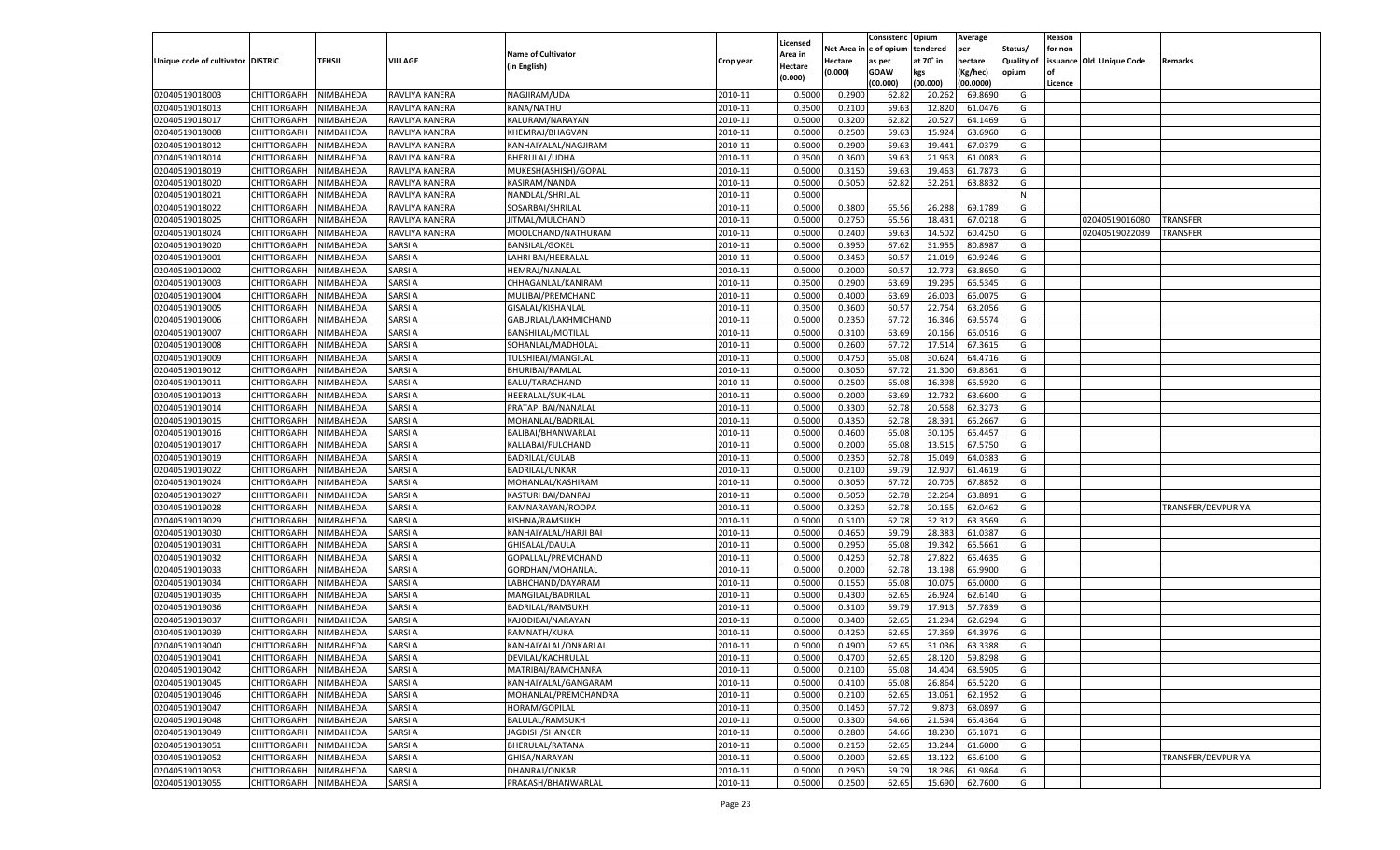|                                   |                            |                        |               |                                       |                    |                     |          | Consistenc  | Opium            | Average   |                   | Reason  |                          |                    |
|-----------------------------------|----------------------------|------------------------|---------------|---------------------------------------|--------------------|---------------------|----------|-------------|------------------|-----------|-------------------|---------|--------------------------|--------------------|
|                                   |                            |                        |               | <b>Name of Cultivator</b>             |                    | Licensed<br>\rea in | Net Area | e of opium  | tendered         | per       | Status/           | for non |                          |                    |
| Unique code of cultivator DISTRIC |                            | <b>TEHSIL</b>          | VILLAGE       | (in English)                          | Crop year          | Hectare             | Hectare  | as per      | at 70° in        | hectare   | <b>Quality of</b> |         | issuance Old Unique Code | Remarks            |
|                                   |                            |                        |               |                                       |                    | (0.000)             | (0.000)  | <b>GOAW</b> | kgs              | (Kg/hec)  | opium             |         |                          |                    |
|                                   |                            |                        |               |                                       |                    |                     |          | (00.000)    | (00.000)         | (00.0000) |                   | Licence |                          |                    |
| 02040519019057                    | CHITTORGARH                | NIMBAHEDA              | SARSI A       | KAILASHCHANDRA/BABULAL                | 2010-11            | 0.5000              | 0.2050   | 67.62       | 13.78            | 67.2439   | G                 |         |                          |                    |
| 02040519019058                    | CHITTORGARH                | NIMBAHEDA              | SARSI A       | MANGILAL/SHANKERLAL                   | 2010-11            | 0.5000              | 0.4550   | 62.65       | 31.57            | 69.3934   | G                 |         |                          |                    |
| 02040519019061                    | CHITTORGARH                | NIMBAHEDA              | SARSI A       | KISHANLAL/HARLAI                      | 2010-11            | 0.5000              | 0.2850   | 64.66       | 18.304           | 64.2246   | G                 |         |                          |                    |
| 02040519019062                    | CHITTORGARH                | NIMBAHEDA              | SARSI A       | KANHAIYALAL/GABURLAL                  | 2010-11            | 0.5000              | 0.3750   | 67.7        | 25.905           | 69.0800   | G                 |         |                          |                    |
| 02040519019063                    | CHITTORGARH                | NIMBAHEDA              | SARSI A       | <b>BALU/MAGNA</b>                     | 2010-11            | 0.5000              | 0.4950   | 64.66       | 29.978           | 60.5616   | G                 |         |                          |                    |
| 02040519019066                    | CHITTORGARH                | NIMBAHEDA              | SARSI A       | NARAYANIBAI/KACRIYA                   | 2010-11            | 0.5000              | 0.3400   | 62.60       | 21.121           | 62.120    | G                 |         |                          |                    |
| 02040519019064                    | CHITTORGARH                | NIMBAHEDA              | SARSI A       | CHHAGANLAL/GULAB                      | 2010-11            | 0.5000              | 0.3350   | 62.36       | 21.017           | 62.7373   | G                 |         |                          |                    |
| 02040519019067                    | CHITTORGARH                | NIMBAHEDA              | SARSI A       | GOPAL/NANA                            | 2010-11            | 0.3500              | 0.2000   | 62.60       | 12.639           | 63.1950   | G                 |         |                          |                    |
| 02040519019069                    | CHITTORGARH                | NIMBAHEDA              | SARSI A       | NANALAL/DAULA                         | 2010-11            | 0.3500              | 0.3350   | 67.72       | 21.482           | 64.1254   | G                 |         |                          |                    |
| 02040519019070                    | CHITTORGARH                | NIMBAHEDA              | SARSI A       | GHISALAL/SHANKERLAL                   | 2010-11            | 0.3500              | 0.3400   | 62.60       | 21.344           | 62.7765   | G                 |         |                          |                    |
| 02040519019072                    | CHITTORGARH                | NIMBAHEDA              | SARSI A       | PANNALAL/MANGILAL                     | 2010-11            | 0.5000              | 0.2250   | 62.60       | 14.33            | 63.7244   | G                 |         |                          |                    |
| 02040519019076                    | CHITTORGARH                | NIMBAHEDA              | SARSI A       | SOHANLAL/MANGILAL                     | 2010-11            | 0.5000              | 0.2100   | 62.60       | 13.675           | 65.1190   | G                 |         |                          |                    |
| 02040519019078                    | CHITTORGARH                | NIMBAHEDA              | SARSI A       | RAMCHANDRA/HANSRAJ                    | 2010-11            | 0.5000              | 0.3950   | 59.79       | 23.881           | 60.4582   | G                 |         |                          |                    |
| 02040519019079                    | CHITTORGARH                | NIMBAHEDA              | SARSI A       | RANGLAL/BHANWARLAI                    | 2010-11            | 0.5000              | 0.4050   | 59.79       | 25.104           | 61.9852   | G                 |         |                          |                    |
| 02040519019082                    | CHITTORGARH                | NIMBAHEDA              | SARSI A       | KANHAIYALALA/BHANWARLAL               | 2010-11            | 0.5000              | 0.4450   | 67.62       | 30.340           | 68.1798   | G                 |         |                          |                    |
| 02040519019083                    | CHITTORGARH                | NIMBAHEDA              | SARSI A       | KANHAILAL/PREMCHAND                   | 2010-11            | 0.5000              | 0.3200   | 67.72       | 21.898           | 68.4313   | G                 |         |                          |                    |
| 02040519019087                    | CHITTORGARH                | NIMBAHEDA              | SARSI A       | SURESHCHANDRA/SHOBHALAL               | 2010-11            | 0.5000              | 0.4850   | 59.79       | 29.007           | 59.8082   | G                 |         |                          |                    |
| 02040519019088                    | CHITTORGARH                | NIMBAHEDA              | SARSI A       | MATHRALAL/HEMRAJ                      | 2010-11            | 0.3500              | 0.1400   | 59.79       | 8.294            | 59.2429   | G                 |         |                          |                    |
| 02040519019090                    | CHITTORGARH                | NIMBAHEDA              | SARSI A       | KISHANLAL/NARAYAN                     | 2010-11            | 0.5000              | 0.2850   | 64.66       | 18.696           | 65.6000   | G                 |         |                          |                    |
| 02040519019095                    | CHITTORGARH                | NIMBAHEDA              | SARSI A       | CHHAGANLAL/MODIRAM                    | 2010-11            | 0.5000              | 0.3000   | 62.60       | 19.301           | 64.3367   | G                 |         |                          |                    |
| 02040519019054                    | CHITTORGARH                | NIMBAHEDA              | SARSI A       | RAMNARAYAN/HARLAI                     | 2010-11            | 0.5000              | 0.3200   | 64.66       | 20.769           | 64.9031   | G                 |         |                          |                    |
| 02040519019094                    | CHITTORGARH                | NIMBAHEDA              | SARSI A       | KANIYALAL/RAMSUKH                     | 2010-11            | 0.3500              | 0.1000   | 67.72       | 6.576            | 65.7600   | G                 |         |                          |                    |
| 02040519019093                    | CHITTORGARH                | NIMBAHEDA              | SARSI A       | RAMLAL/KUKA                           | 2010-11            | 0.5000              | 0.3050   | 62.60       | 19.055           | 62.4754   | G                 |         |                          |                    |
| 02040519019201                    | CHITTORGARH                | NIMBAHEDA              | SARSI A       | LILABAI/GOPAL                         | 2010-11            | 0.5000              | 0.2050   | 62.60       | 12.814           | 62.5073   | G                 |         |                          |                    |
| 02040519019038                    | CHITTORGARH                | NIMBAHEDA              | SARSI A       | BHERULAL/DAYARAM                      | 2010-11            | 0.5000              | 0.2950   | 65.37       | 19.694           | 66.7593   | G                 |         |                          |                    |
| 02040519019198                    | CHITTORGARH                | NIMBAHEDA              | SARSI A       | LABHCHAND/MATHURALAL                  | 2010-11            | 0.5000              | 0.4050   | 62.60       | 25.876           | 63.8914   | G                 |         |                          |                    |
| 02040519019195                    | CHITTORGARH                | NIMBAHEDA              | SARSI B       | SOHANLAL/MANGILAL                     | 2010-11            | 0.5000              | 0.2000   | 64.04       | 12.755           | 63.7750   | G                 |         |                          |                    |
| 02040519019097                    | CHITTORGARH                | NIMBAHEDA              | SARSI B       | DEVILAL/GORILAL                       | 2010-11            | 0.5000              | 0.2900   | 66.53       | 19.350           | 66.7241   | G                 |         |                          |                    |
| 02040519019098                    | CHITTORGARH                | NIMBAHEDA              | SARSI B       | <b>BHOLI BAI/JAIKISHAN</b>            | 2010-11            | 0.5000              | 0.2600   | 62.79       | 16.960           | 65.2308   | G                 |         |                          |                    |
| 02040519019102                    | CHITTORGARH                | NIMBAHEDA              | SARSI B       | BADRILAL/SHANKARLAL                   | 2010-11            | 0.5000              | 0.2950   | 66.53       | 19.962           | 67.6678   | G                 |         |                          |                    |
| 02040519019103                    | CHITTORGARH                | NIMBAHEDA              | SARSI B       | SUKHLAL/HEMRAJ                        | 2010-11            | 0.5000              | 0.5150   | 62.79       | 32.896           | 63.875    | G                 |         |                          |                    |
| 02040519019104                    | CHITTORGARH                | NIMBAHEDA              | SARSI B       | GHISALAL/NARAIN                       | 2010-11            | 0.5000              | 0.3500   | 62.79       | 22.256           | 63.5886   | G                 |         |                          |                    |
| 02040519019105                    | CHITTORGARH                | NIMBAHEDA              | SARSI B       | BHAIRULAL/PREMCHAND                   | 2010-11            | 0.5000              | 0.4500   | 58.35       | 26.31            | 58.4689   | G                 |         |                          |                    |
| 02040519019106                    | CHITTORGARH                | NIMBAHEDA              | SARSI B       | MANGILAL/PARBHULAL                    | 2010-11            | 0.5000              | 0.2600   | 65.3        | 17.493           | 67.2808   | G                 |         |                          |                    |
| 02040519019107                    | CHITTORGARH                | NIMBAHEDA              | SARSI B       | <b>BANSILAL/KANRAM</b>                | 2010-11            | 0.5000              | 0.3000   | 64.25       | 19.95            | 66.5267   | G                 |         |                          |                    |
| 02040519019108                    | CHITTORGARH                | NIMBAHEDA              | SARSI B       | MANGILAL/DEVA                         | 2010-11            | 0.5000              | 0.1250   | 64.04       | 8.206            | 65.6480   | G                 |         |                          |                    |
| 02040519019110                    | CHITTORGARH                | NIMBAHEDA              | SARSI B       | JANIBAI/MANGILAL                      | 2010-11            | 0.5000              | 0.3000   | 64.04       | 19.485           | 64.9500   | G                 |         |                          |                    |
| 02040519019112                    | CHITTORGARH                | NIMBAHEDA              | SARSI B       | MOHAN/UNKAR                           | 2010-11            | 0.5000              | 0.2150   | 64.04       | 14.013           | 65.1767   | G                 |         |                          |                    |
| 02040519019113                    | CHITTORGARH                | NIMBAHEDA              | SARSI B       | RATANLAL/HUKMA                        | 2010-11            | 0.5000              | 0.2200   | 64.04       | 14.719           | 66.9045   | G                 |         |                          |                    |
| 02040519019114                    |                            |                        | SARSI B       |                                       |                    |                     | 0.4250   | 66.53       | 29.795           | 70.1059   | G                 |         |                          |                    |
| 02040519019115                    | CHITTORGARH                | NIMBAHEDA<br>NIMBAHEDA | SARSI B       | SHANKARLAL/MOTILAL                    | 2010-11<br>2010-11 | 0.5000<br>0.5000    | 0.3250   | 64.04       |                  | 64.9108   | G                 |         |                          |                    |
| 02040519019118                    | CHITTORGARH                |                        | SARSI B       | SHAMBUBAI/SHUKHLAL                    | 2010-11            | 0.5000              | 0.4800   |             | 21.096<br>30.698 | 63.9542   | G                 |         |                          |                    |
|                                   | CHITTORGARH<br>CHITTORGARH | NIMBAHEDA<br>NIMBAHEDA | SARSI B       | JAGNNATH/BALU<br>PRABHULAL/BHANWARLAL | 2010-11            | 0.5000              |          | 62.79       |                  |           |                   |         |                          |                    |
| 02040519019119                    |                            |                        |               |                                       |                    |                     | 0.2050   | 62.79       | 13.261           | 64.6878   | G                 |         |                          |                    |
| 02040519019120                    | CHITTORGARH                | NIMBAHEDA              | SARSI B       | HIRALAL/JAIRAM                        | 2010-11            | 0.5000              | 0.2100   | 62.79       | 13.561           | 64.5762   | G                 |         |                          |                    |
| 02040519019121                    | CHITTORGARH                | NIMBAHEDA              | SARSI B       | PARBHU/GABUR                          | 2010-11            | 0.5000              | 0.4600   | 67.29       | 30.783           | 66.9196   | G                 |         |                          |                    |
| 02040519019122                    | CHITTORGARH NIMBAHEDA      |                        | <b>SARSIB</b> | <b>BADRI/NARAIN</b>                   | 2010-11            | 0.5000              | 0.2200   | 64.04       | 14.422           | 65.5545   | G                 |         |                          |                    |
| 02040519019123                    | <b>CHITTORGARH</b>         | NIMBAHEDA              | <b>SARSIB</b> | NANIBAI/JAGDISH                       | 2010-11            | 0.5000              | 0.3250   | 58.35       | 19.633           | 60.4092   | G                 |         |                          |                    |
| 02040519019124                    | <b>CHITTORGARH</b>         | NIMBAHEDA              | <b>SARSIB</b> | KISHNA/KESHURAM                       | 2010-11            | 0.5000              | 0.3100   | 62.79       | 20.833           | 67.2032   | G                 |         |                          | TRANSFER/DEVPURIYA |
| 02040519019126                    | <b>CHITTORGARH</b>         | NIMBAHEDA              | <b>SARSIB</b> | RUKMANI BAI/BHANWARLAL                | 2010-11            | 0.5000              | 0.4700   | 64.04       | 30.008           | 63.8468   | G                 |         |                          |                    |
| 02040519019127                    | <b>CHITTORGARH</b>         | NIMBAHEDA              | SARSI B       | BALU/NARAYAN                          | 2010-11            | 0.5000              | 0.3700   | 62.79       | 23.772           | 64.2486   | G                 |         |                          |                    |
| 02040519019128                    | <b>CHITTORGARH</b>         | NIMBAHEDA              | <b>SARSIB</b> | NANIBAI/MANGILAL                      | 2010-11            | 0.5000              | 0.2200   | 67.29       | 14.905           | 67.7500   | G                 |         |                          |                    |
| 02040519019130                    | <b>CHITTORGARH</b>         | NIMBAHEDA              | <b>SARSIB</b> | LABHCHAND/DEVA                        | 2010-11            | 0.5000              | 0.3450   | 67.29       | 23.882           | 69.2232   | G                 |         |                          |                    |
| 02040519019134                    | <b>CHITTORGARH</b>         | NIMBAHEDA              | <b>SARSIB</b> | <b>BABULAL/MANGILAL</b>               | 2010-11            | 0.5000              | 0.2550   | 63.18       | 16.430           | 64.4314   | G                 |         |                          |                    |
| 02040519019135                    | <b>CHITTORGARH</b>         | NIMBAHEDA              | SARSI B       | SHOBHALAL/BALU                        | 2010-11            | 0.5000              | 0.4200   | 66.53       | 27.914           | 66.4619   | G                 |         |                          |                    |
| 02040519019136                    | <b>CHITTORGARH</b>         | NIMBAHEDA              | <b>SARSIB</b> | MOHANLAL/SITARAM                      | 2010-11            | 0.5000              | 0.2050   | 66.53       | 13.540           | 66.0488   | G                 |         |                          |                    |
| 02040519019137                    | <b>CHITTORGARH</b>         | NIMBAHEDA              | <b>SARSIB</b> | MADHULAL/DAYARAM                      | 2010-11            | 0.5000              | 0.1500   | 64.04       | 10.088           | 67.2533   | G                 |         |                          |                    |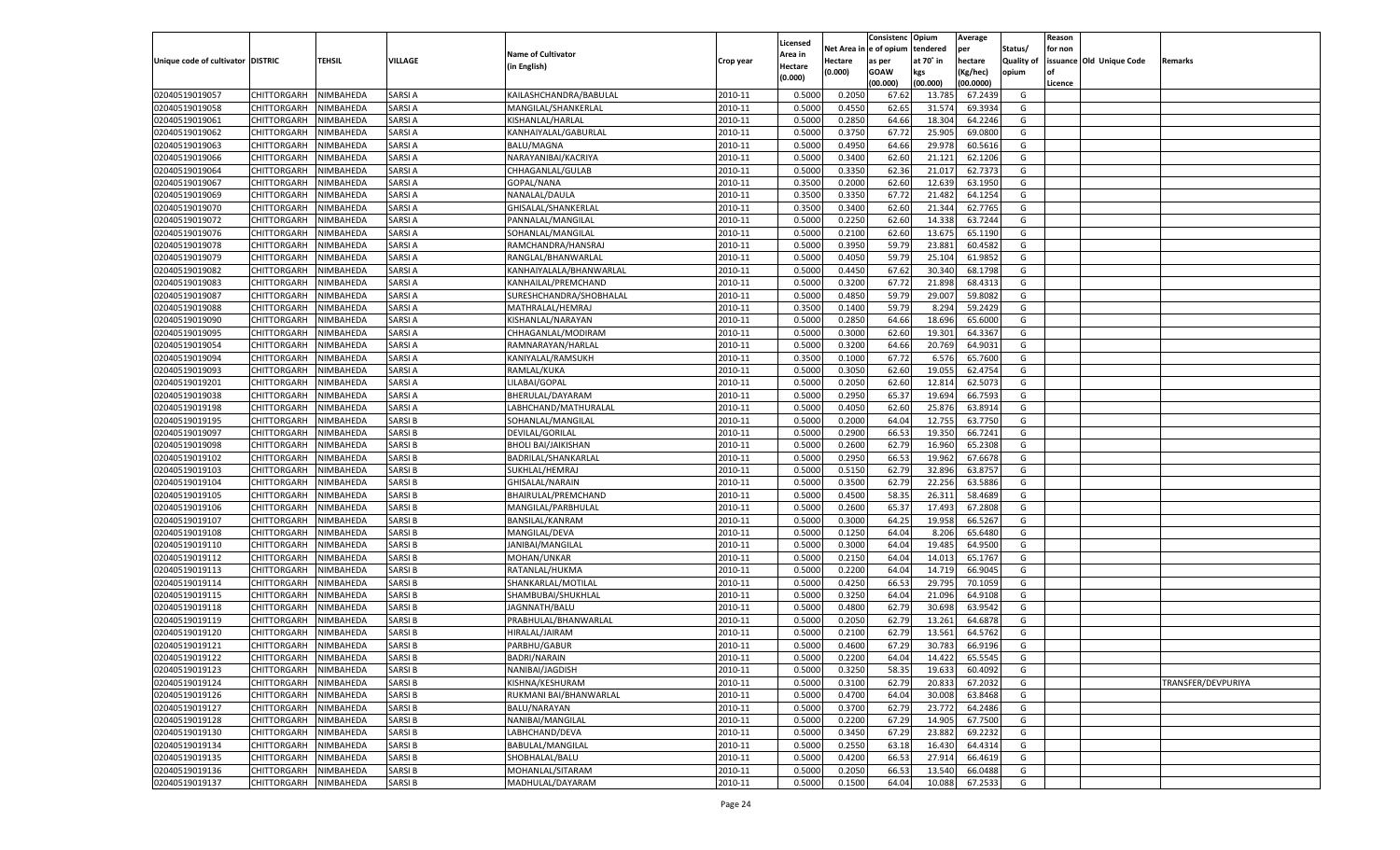|                                   |                    |           |               |                             |           |          |            | Consistenc Opium |           | Average   |                   | Reason  |                          |                        |
|-----------------------------------|--------------------|-----------|---------------|-----------------------------|-----------|----------|------------|------------------|-----------|-----------|-------------------|---------|--------------------------|------------------------|
|                                   |                    |           |               |                             |           | Licensed | Net Area i | l e of opium     | tendered  | per       | Status/           | for non |                          |                        |
| Unique code of cultivator DISTRIC |                    | TEHSIL    | VILLAGE       | <b>Name of Cultivator</b>   | Crop year | Area in  | Hectare    | as per           | at 70° in | hectare   | <b>Quality of</b> |         | issuance Old Unique Code | Remarks                |
|                                   |                    |           |               | (in English)                |           | Hectare  | (0.000)    | <b>GOAW</b>      | kgs       | (Kg/hec)  | opium             | nf      |                          |                        |
|                                   |                    |           |               |                             |           | (0.000)  |            | (00.000)         | (00.000)  | (00.0000) |                   | Licence |                          |                        |
| 02040519019140                    | CHITTORGARH        | NIMBAHEDA | <b>SARSIB</b> | RAMESHWARLAL/KISHANLAL      | 2010-11   | 0.3500   | 0.1950     | 63.18            | 13.277    | 68.0872   | G                 |         |                          |                        |
| 02040519019141                    | CHITTORGARH        | NIMBAHEDA | <b>SARSIB</b> | YAMUNALAL/GABURLAL          | 2010-11   | 0.5000   | 0.3850     | 65.38            | 25.287    | 65.680    | G                 |         |                          |                        |
| 02040519019143                    | CHITTORGARH        | NIMBAHEDA | <b>SARSIB</b> | MATHURALAL/PREMCHAND        | 2010-11   | 0.5000   | 0.4850     | 63.18            | 30.513    | 62.9134   | G                 |         |                          |                        |
| 02040519019144                    | CHITTORGARH        | NIMBAHEDA | SARSI B       | SOHNI BAI/NANALAL           | 2010-11   | 0.5000   | 0.3000     | 60.02            | 18.571    | 61.9033   | G                 |         |                          |                        |
| 02040519019146                    | CHITTORGARH        | NIMBAHEDA | <b>SARSIB</b> | PREMCHAND/HOKMA             | 2010-11   | 0.5000   | 0.2250     | 65.38            | 15.365    | 68.2889   | G                 |         |                          |                        |
| 02040519019147                    | CHITTORGARH        | NIMBAHEDA | <b>SARSIB</b> | KANHAILAL/KISHANLAL         | 2010-11   | 0.5000   | 0.0950     | 63.18            | 6.728     | 70.8211   | G                 |         |                          | TRANSFER/DEVPURIYA     |
| 02040519019149                    | CHITTORGARH        | NIMBAHEDA | <b>SARSIB</b> | MOHANLAL/PREMCHAND          | 2010-11   | 0.5000   | 0.2900     | 65.38            | 18.391    | 63.4172   | G                 |         |                          |                        |
| 02040519019152                    | CHITTORGARH        | NIMBAHEDA | SARSI B       | <b>BABULAL/GOKAL</b>        | 2010-11   | 0.5000   | 0.3600     | 63.18            | 22.691    | 63.0306   | G                 |         |                          |                        |
| 02040519019153                    | CHITTORGARH        | NIMBAHEDA | <b>SARSIB</b> | <b>BHAGWAN/GOKAL</b>        | 2010-11   | 0.5000   | 0.2500     | 65.38            | 15.928    | 63.7120   | G                 |         |                          |                        |
| 02040519019154                    | CHITTORGARH        | NIMBAHEDA | <b>SARSIB</b> | CHHAGANLAL/PRABHULAI        | 2010-11   | 0.5000   | 0.4750     | 63.18            | 29.999    | 63.1558   | G                 |         |                          |                        |
| 02040519019156                    | CHITTORGARH        | NIMBAHEDA | <b>SARSIB</b> | MOHANLAL/BHAGIRATH          | 2010-11   | 0.5000   | 0.3450     | 65.38            | 23.715    | 68.7391   | G                 |         |                          |                        |
| 02040519019157                    | CHITTORGARH        | NIMBAHEDA | <b>SARSIB</b> | BHANWARLAL/NANALAI          | 2010-11   | 0.5000   | 0.5000     | 63.18            | 32.555    | 65.1100   | G                 |         |                          |                        |
| 02040519019158                    | CHITTORGARH        | NIMBAHEDA | <b>SARSIB</b> | PRABHULAL/SHANKERLAL        | 2010-11   | 0.5000   | 0.4650     | 62.10            | 28.289    | 60.8366   | G                 |         |                          |                        |
| 02040519019159                    | CHITTORGARH        | NIMBAHEDA | <b>SARSIB</b> | <b>BADRILAL/GOPILAL</b>     | 2010-11   | 0.5000   | 0.2850     | 62.10            | 18.066    | 63.3895   | G                 |         |                          |                        |
|                                   | CHITTORGARH        | NIMBAHEDA | <b>SARSIB</b> |                             | 2010-11   | 0.5000   | 0.3000     | 66.53            | 20.061    | 66.8700   | G                 |         |                          |                        |
| 02040519019160                    |                    |           |               | BABULAL/MATHURALAL          |           |          |            |                  |           |           |                   |         |                          |                        |
| 02040519019161                    | CHITTORGARH        | NIMBAHEDA | <b>SARSIB</b> | LUXMINARAYAN/BHANWARLAL     | 2010-11   | 0.5000   | 0.5050     | 62.10            | 32.296    | 63.9525   | G                 |         |                          |                        |
| 02040519019162                    | CHITTORGARH        | NIMBAHEDA | <b>SARSIB</b> | SHANKERLAL/PRABHULAL        | 2010-11   | 0.5000   | 0.3250     | 62.10            | 20.561    | 63.2646   | G                 |         |                          |                        |
| 02040519019163                    | CHITTORGARH        | NIMBAHEDA | <b>SARSIB</b> | SHYAMLAL/DAYARAM            | 2010-11   | 0.5000   | 0.1050     | 60.02            | 6.424     | 61.1810   | G                 |         |                          |                        |
| 02040519019168                    | CHITTORGARH        | NIMBAHEDA | <b>SARSIB</b> | MATHURALALAL/KASHIRAM       | 2010-11   | 0.5000   | 0.3050     | 65.38            | 20.033    | 65.6820   | G                 |         |                          |                        |
| 02040519019169                    | CHITTORGARH        | NIMBAHEDA | <b>SARSIB</b> | <b>GANGARAM/PYAR JI</b>     | 2010-11   | 0.5000   | 0.2850     | 60.02            | 17.737    | 62.2351   | G                 |         |                          |                        |
| 02040519019170                    | CHITTORGARH        | NIMBAHEDA | <b>SARSIB</b> | MUKESH KUMAR/BANSHILAI      | 2010-11   | 0.5000   | 0.1150     | 65.37            | 7.642     | 66.4522   | G                 |         |                          |                        |
| 02040519019175                    | CHITTORGARH        | NIMBAHEDA | <b>SARSIB</b> | SURESHCHAND/MANGILAL        | 2010-11   | 0.5000   | 0.2000     | 65.38            | 12.917    | 64.5850   | G                 |         |                          |                        |
| 02040519019177                    | CHITTORGARH        | NIMBAHEDA | <b>SARSIB</b> | RAMLAL/MATHURALAL           | 2010-11   | 0.5000   | 0.1550     | 65.38            | 10.367    | 66.8839   | G                 |         |                          |                        |
| 02040519019178                    | CHITTORGARH        | NIMBAHEDA | <b>SARSIB</b> | JAMUNALAL/MOHANLAL          | 2010-11   | 0.5000   | 0.4100     | 65.37            | 26.686    | 65.0878   | G                 |         |                          |                        |
| 02040519019180                    | CHITTORGARH        | NIMBAHEDA | <b>SARSIB</b> | GOPAL/NANALAL               | 2010-11   | 0.5000   | 0.3300     | 62.10            | 20.909    | 63.3606   | G                 |         |                          |                        |
| 02040519019182                    | CHITTORGARH        | NIMBAHEDA | <b>SARSIB</b> | BABULAL/HIRALAL             | 2010-11   | 0.5000   | 0.3150     | 60.02            | 19.088    | 60.5968   | G                 |         |                          |                        |
| 02040519019183                    | CHITTORGARH        | NIMBAHEDA | <b>SARSIB</b> | KISHANLAL/NARAYAN           | 2010-11   | 0.5000   | 0.3200     | 65.38            | 21.201    | 66.2531   | G                 |         |                          |                        |
| 02040519019184                    | CHITTORGARH        | NIMBAHEDA | <b>SARSIB</b> | TARACHAND/NANALAL           | 2010-11   | 0.5000   | 0.1800     | 64.25            | 12.553    | 69.7389   | G                 |         |                          |                        |
| 02040519019187                    | CHITTORGARH        | NIMBAHEDA | <b>SARSIB</b> | BHERULAL/KHEMRAJ            | 2010-11   | 0.5000   | 0.3750     | 62.10            | 24.136    | 64.3627   | G                 |         |                          |                        |
| 02040519019189                    | CHITTORGARH        | NIMBAHEDA | <b>SARSIB</b> | PRABHULAL/RAMSUKH           | 2010-11   | 0.5000   | 0.4750     | 64.25            | 30.304    | 63.7979   | G                 |         |                          |                        |
| 02040519019191                    | CHITTORGARH        | NIMBAHEDA | <b>SARSIB</b> | KISHANLAL/CHUNNILAI         | 2010-11   | 0.5000   | 0.4900     | 64.25            | 32.964    | 67.2735   | G                 |         |                          |                        |
| 02040519019192                    | CHITTORGARH        | NIMBAHEDA | <b>SARSIB</b> | RAMESHWARLAL/GABURLAI       | 2010-11   | 0.5000   | 0.1950     | 64.25            | 12.466    | 63.9282   | G                 |         |                          |                        |
| 02040519019129                    | CHITTORGARH        | NIMBAHEDA | <b>SARSIB</b> | <b>BALI BAI/DHAPU BAI</b>   | 2010-11   | 0.5000   | 0.3750     | 65.37            | 24.440    | 65.1733   | G                 |         |                          |                        |
| 02040519019111                    | CHITTORGARH        | NIMBAHEDA | <b>SARSIB</b> | SUKHLAL/NANA                | 2010-11   | 0.5000   | 0.3450     | 62.10            | 21.954    | 63.6348   | G                 |         |                          |                        |
| 02040519019117                    | CHITTORGARH        | NIMBAHEDA | <b>SARSIB</b> | GOPAL/NANALAL               | 2010-11   | 0.3500   | 0.3100     | 64.25            | 20.299    | 65.4806   | G                 |         |                          |                        |
| 02040519019167                    | CHITTORGARH        | NIMBAHEDA | <b>SARSIB</b> | DINESH/MOTILAL              | 2010-11   | 0.5000   | 0.1700     | 65.55            | 11.088    | 65.2235   | G                 |         |                          |                        |
| 02040519019190                    | CHITTORGARH        | NIMBAHEDA | <b>SARSIB</b> |                             | 2010-11   | 0.5000   | 0.3350     | 60.02            | 19.901    | 59.4060   | G                 |         |                          |                        |
|                                   |                    |           |               | RUKMANIBAI/SUKHLAL          |           |          |            |                  |           |           |                   |         |                          |                        |
| 02040519019109                    | CHITTORGARH        | NIMBAHEDA | <b>SARSIB</b> | BADRILAL/SEETARAM           | 2010-11   | 0.5000   | 0.2200     | 64.55            | 14.113    | 64.1500   | G                 |         |                          |                        |
| 02040519019138                    | CHITTORGARH        | NIMBAHEDA | <b>SARSIB</b> | NANDLAL/CHGANLAL            | 2010-11   | 0.5000   | 0.2200     | 64.25            | 14.743    | 67.0136   | G                 |         |                          |                        |
| 02040519019164                    | CHITTORGARH        | NIMBAHEDA | <b>SARSIB</b> | RAMESVARLAL/NARAYAN         | 2010-11   | 0.5000   | 0.2300     | 60.02            | 14.233    | 61.8826   | G                 |         |                          |                        |
| 02040519019174                    | CHITTORGARH        | NIMBAHEDA | <b>SARSIB</b> | <b>GHISALAL/LALAJI</b>      | 2010-11   | 0.3500   | 0.2400     | 64.55            | 15.395    | 64.1458   | G                 |         |                          |                        |
| 02040519019188                    | CHITTORGARH        | NIMBAHEDA | <b>SARSIB</b> | KELASHIBAI/PRABHULAL        | 2010-11   | 0.5000   | 0.1500     | 60.02            | 9.197     | 61.3133   | G                 |         |                          |                        |
| 02040519019200                    | CHITTORGARH        | NIMBAHEDA | <b>SARSIB</b> | JAYRAM/NANDA                | 2010-11   | 0.5000   | 0.2100     | 64.25            | 13.718    | 65.3238   | G                 |         |                          |                        |
| 02040519019101                    | CHITTORGARH        | NIMBAHEDA | <b>SARSIB</b> | <b>BALI BAI/JANKILAL</b>    | 2010-11   | 0.5000   | 0.3900     | 65.37            | 24.460    | 62.7179   | G                 |         |                          |                        |
| 02040519019202                    | CHITTORGARH        | NIMBAHEDA | <b>SARSIB</b> | LUXMINARAYAN/NANDLAL        | 2010-11   | 0.5000   | 0.2100     | 65.37            | 13.811    | 65.7667   | G                 |         |                          | TRANSFER/BANGEDAGHATAA |
| 02040519019203                    | <b>CHITTORGARH</b> | NIMBAHEDA | <b>SARSIB</b> | RADHAKISHAN/HEERALAL        | 2010-11   | 0.5000   | 0.5050     | 65.37            | 34.481    | 68.2792   | G                 |         |                          |                        |
| 02040519019096                    | CHITTORGARH        | NIMBAHEDA | <b>SARSIB</b> | FULCHAND BANSILAL/KISHANLAL | 2010-11   | 0.5000   | 0.2150     | 64.55            | 14.910    | 69.3488   | G                 |         |                          | TRANSFER/DEVPURIYA     |
| 02040519020004                    | CHITTORGARH        | NIMBAHEDA | SEMLIYA-1     | PYARCHAND/DEVILAL           | 2010-11   | 0.5000   | 0.3550     | 64.05            | 23.792    | 67.0197   | G                 |         | 02040519010411           | <b>TRANSFER</b>        |
| 02040519020005                    | CHITTORGARH        | NIMBAHEDA | SEMLIYA-1     | MOHANIBAI/NATHULAL          | 2010-11   | 0.5000   | 0.1000     | 66.57            | 7.114     | 71.1400   | G                 |         | 02040519010057           | <b>TRANSFER</b>        |
| 02040519020006                    | CHITTORGARH        | NIMBAHEDA | SEMLIYA-1     | BADRILAL/BHURA              | 2010-11   | 0.5000   | 0.3000     | 59.67            | 18.846    | 62.8200   | G                 |         | 02040519010114           | TRANSFER               |
| 02040519020007                    | CHITTORGARH        | NIMBAHEDA | SEMLIYA-1     | KANAHYALAL/UDA              | 2010-11   | 0.5000   | 0.1000     | 64.05            | 6.730     | 67.3000   | G                 |         | 02040519010451           | TRANSFER               |
| 02040519020008                    | CHITTORGARH        | NIMBAHEDA | SEMLIYA-1     | PREM CHAND/AMAR CHAND       | 2010-11   | 0.3500   | 0.3550     | 64.05            | 23.618    | 66.5296   | G                 |         | 02040519010366           | TRANSFER               |
| 02040519020009                    | <b>CHITTORGARH</b> | NIMBAHEDA | SEMLIYA-1     | SARDARSINGH/MANNALAL        | 2010-11   | 0.5000   | 0.2000     | 59.67            | 12.121    | 60.6050   | G                 |         | 02040519010135           | <b>TRANSFER</b>        |
| 02040519020010                    | CHITTORGARH        | NIMBAHEDA | SEMLIYA-1     | KANTIBAI/JODHRAJ            | 2010-11   | 0.3500   | 0.3550     | 64.05            | 22.980    | 64.7324   | G                 |         | 02040519010185           | TRANSFER               |
| 02040519020011                    | CHITTORGARH        | NIMBAHEDA | SEMLIYA-1     | DAULATRAM/MODU              | 2010-11   | 0.5000   | 0.3800     | 64.29            | 26.044    | 68.5368   | G                 |         | 02040519010154           | TRANSFER               |
| 02040519020012                    | <b>CHITTORGARH</b> | NIMBAHEDA | SEMLIYA-1     | RAMLAL/ROOPAJI              | 2010-11   | 0.5000   | 0.2050     | 64.05            | 13.313    | 64.9415   | G                 |         | 02040519010152           | TRANSFER               |
|                                   |                    |           |               |                             |           |          |            |                  |           |           |                   |         |                          |                        |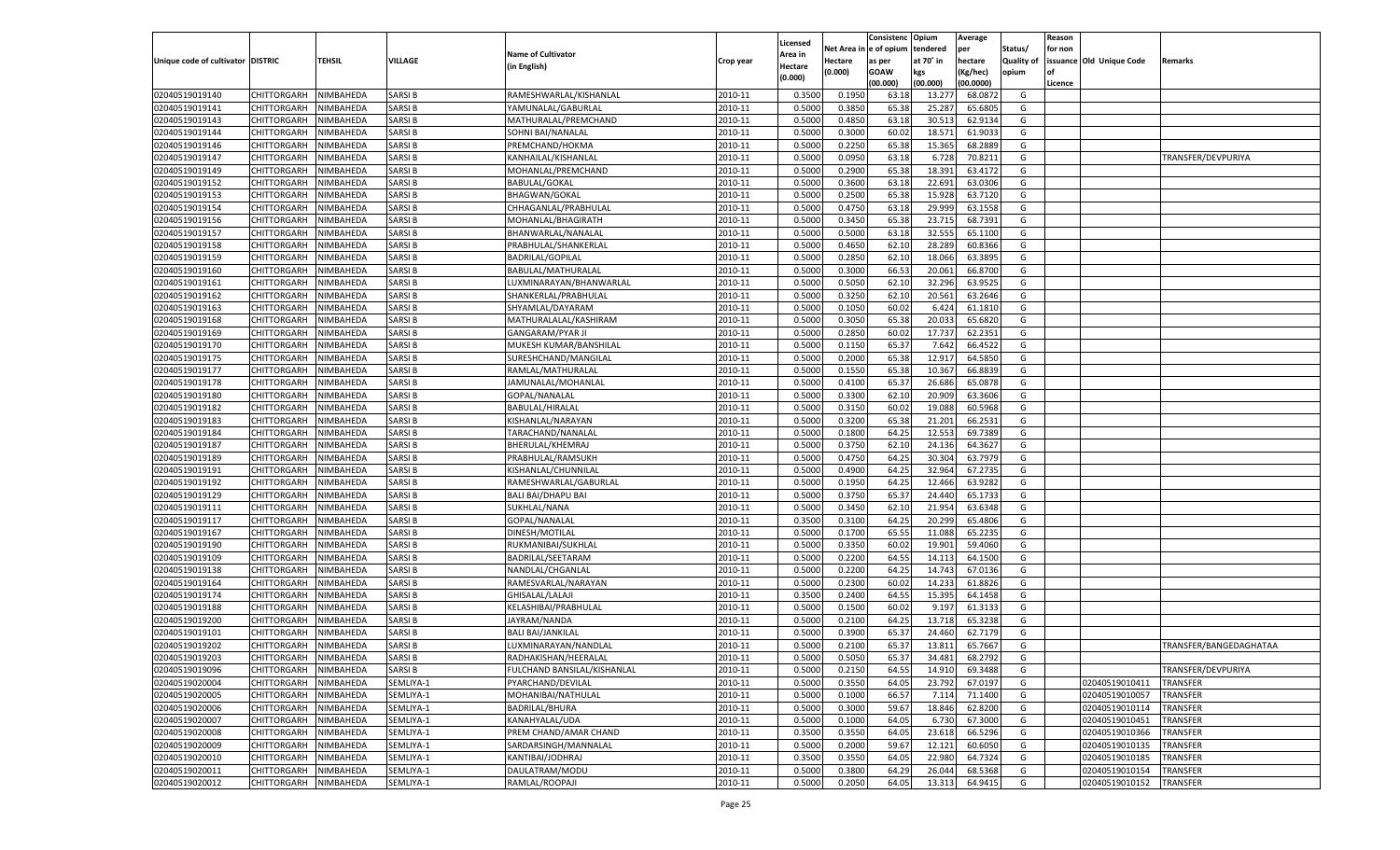|                                   |                       |           |                                    |                            |           |                           |         | Consistenc Opium       |           | Average   |                   | Reason  |                          |                    |
|-----------------------------------|-----------------------|-----------|------------------------------------|----------------------------|-----------|---------------------------|---------|------------------------|-----------|-----------|-------------------|---------|--------------------------|--------------------|
|                                   |                       |           |                                    | <b>Name of Cultivator</b>  |           | Licensed                  |         | Net Area in e of opium | tendered  | per       | Status/           | for non |                          |                    |
| Unique code of cultivator DISTRIC |                       | TEHSIL    | VILLAGE                            | (in English)               | Crop year | Area in<br><b>lectare</b> | Hectare | as per                 | at 70° in | hectare   | <b>Quality of</b> |         | issuance Old Unique Code | Remarks            |
|                                   |                       |           |                                    |                            |           | (0.000)                   | (0.000) | <b>GOAW</b>            | kgs       | Kg/hec)   | opium             |         |                          |                    |
|                                   |                       |           |                                    |                            |           |                           |         | (00.000)               | (00.000)  | (00.0000) |                   | Licence |                          |                    |
| 02040519020013                    | CHITTORGARH           | NIMBAHEDA | SEMLIYA-1                          | HAZARILAL/HARLAL           | 2010-11   | 0.3500                    | 0.2000  | 59.67                  | 12.394    | 61.9700   | G                 |         | 02040519010155           | <b>TRANSFER</b>    |
| 02040519020014                    | CHITTORGARH           | NIMBAHEDA | SEMLIYA-1                          | <b>FULIBAI/BANSILAL</b>    | 2010-11   | 0.5000                    | 0.3050  | 64.05                  | 20.56     | 67.439    | G                 |         | 02040519010195           | <b>TRANSFER</b>    |
| 02040519020015                    | CHITTORGARH           | NIMBAHEDA | SEMLIYA-1                          | NANALAL/CHUNNILAL          | 2010-11   | 0.5000                    | 0.4500  | 67.52                  | 31.298    | 69.5511   | G                 |         | 02040519010410           | <b>TRANSFER</b>    |
| 02040519020016                    | CHITTORGARH           | NIMBAHEDA | SEMLIYA-1                          | <b>BOTLAL/UDA</b>          | 2010-11   | 0.5000                    | 0.2000  | 64.05                  | 14.11     | 70.5550   | G                 |         | 02040519010271           | TRANSFER           |
| 02040519020017                    | CHITTORGARH           | NIMBAHEDA | SEMLIYA-1                          | VIKRAMDAS/LADUDAS          | 2010-11   | 0.5000                    | 0.4450  | 59.67                  | 27.784    | 62.4360   | G                 |         | 02040519010404           | <b>TRANSFER</b>    |
| 02040519021027                    | CHITTORGARH           | NIMBAHEDA | <b>SHRIPURA</b>                    | <b>BADRI LAL/SHRI LAL</b>  | 2010-11   | 0.5000                    | 0.5000  | 61.68                  | 32.090    | 64.1800   | G                 |         |                          |                    |
| 02040519021001                    | CHITTORGARH           | NIMBAHEDA | <b>SHRIPURA</b>                    | <b>GENDIBAI/RAMLAL</b>     | 2010-11   | 0.3500                    | 0.3500  | 58.91                  | 20.67     | 59.0600   | G                 |         |                          |                    |
| 02040519021003                    | CHITTORGARH           | NIMBAHEDA | <b>SHRIPURA</b>                    | <b>BANSHILAL/BHURA</b>     | 2010-11   | 0.5000                    | 0.4900  | 61.68                  | 31.178    | 63.6286   | G                 |         |                          |                    |
| 02040519021004                    | CHITTORGARH           | NIMBAHEDA | <b>SHRIPURA</b>                    | KANA/NARAYAN               | 2010-11   | 0.5000                    | 0.3500  | 65.48                  | 23.606    | 67.4457   | G                 |         |                          |                    |
| 02040519021005                    | CHITTORGARH           | NIMBAHEDA | <b>SHRIPURA</b>                    | LAKSHMICHAND/BHERA         | 2010-11   | 0.5000                    | 0.4350  | 61.68                  | 28.391    | 65.2667   | G                 |         |                          |                    |
| 02040519021007                    | CHITTORGARH           | NIMBAHEDA | <b>SHRIPURA</b>                    | SOHNIBAI/BARDICHAND        | 2010-11   | 0.5000                    | 0.4000  | 61.68                  | 25.396    | 63.4900   | G                 |         |                          |                    |
| 02040519021008                    | CHITTORGARH           | NIMBAHEDA | <b>SHRIPURA</b>                    | NARAYAN/HEERALAL           | 2010-11   | 0.5000                    | 0.5000  | 61.68                  | 31.395    | 62.7900   | G                 |         |                          |                    |
| 02040519021009                    | CHITTORGARH           | NIMBAHEDA | <b>SHRIPURA</b>                    | SURECHAND/CHHAGANLAL       | 2010-11   | 0.5000                    | 0.3650  | 61.68                  | 23.687    | 64.8959   | G                 |         |                          |                    |
| 02040519021010                    | CHITTORGARH           | NIMBAHEDA | <b>SHRIPURA</b>                    | JAGDISH/BADRILAL           | 2010-11   | 0.5000                    | 0.4950  | 64.08                  | 31.992    | 64.6303   | G                 |         |                          |                    |
| 02040519021011                    | CHITTORGARH           | NIMBAHEDA | <b>SHRIPURA</b>                    | MANGILAL/CHHAGANLAI        | 2010-11   | 0.5000                    | 0.4650  | 64.08                  | 31.699    | 68.1699   | G                 |         |                          |                    |
| 02040519021017                    | CHITTORGARH           | NIMBAHEDA | <b>SHRIPURA</b>                    | MANGILAL/BADRI LAL         | 2010-11   | 0.3500                    | 0.3600  | 64.08                  | 22.320    | 62.0000   | G                 |         |                          |                    |
| 02040519021018                    | CHITTORGARH           | NIMBAHEDA | <b>SHRIPURA</b>                    | CHHGANLAL/NARAYAN          | 2010-11   | 0.5000                    | 0.4700  | 63.88                  | 31.121    | 66.2149   | G                 |         |                          |                    |
| 02040519021020                    | CHITTORGARH           | NIMBAHEDA | <b>SHRIPURA</b>                    | BADRILAL/NARAYAN           | 2010-11   | 0.3500                    | 0.3400  | 64.08                  | 22.396    | 65.8706   | G                 |         |                          |                    |
| 02040519021021                    | CHITTORGARH           | NIMBAHEDA | <b>SHRIPURA</b>                    | MANGILAL/BARDICHAND        | 2010-11   | 0.5000                    | 0.3750  | 64.08                  | 25.530    | 68.0800   | G                 |         |                          |                    |
| 02040519021022                    | CHITTORGARH           | NIMBAHEDA | <b>SHRIPURA</b>                    | MOHANLAL/BANSHILAL         | 2010-11   | 0.5000                    | 0.4650  | 64.08                  | 32.630    | 70.1720   | G                 |         |                          |                    |
| 02040519021023                    | CHITTORGARH           | NIMBAHEDA | <b>SHRIPURA</b>                    | KISHANLAL/GHASI            | 2010-11   | 0.5000                    | 0.3050  | 63.88                  | 20.35     | 66.7377   | G                 |         |                          |                    |
| 02040519021025                    | CHITTORGARH           | NIMBAHEDA | <b>SHRIPURA</b>                    | RAM PYARI/BHERU LAL        | 2010-11   | 0.5000                    | 0.4450  | 64.49                  | 30.14     | 67.7371   | G                 |         |                          |                    |
| 02040519021026                    | CHITTORGARH           | NIMBAHEDA | <b>SHRIPURA</b>                    | BHERULAL/HEERALAL          | 2010-11   | 0.5000                    | 0.5050  | 64.49                  | 33.176    | 65.6950   | G                 |         |                          |                    |
| 02040519021030                    | CHITTORGARH           | NIMBAHEDA | <b>SHRIPURA</b>                    | BHERULAL/KANHAIYALAI       | 2010-11   | 0.5000                    | 0.4200  | 64.49                  | 28.13     | 66.9881   | G                 |         |                          |                    |
| 02040519021031                    | CHITTORGARH           | NIMBAHEDA | <b>SHRIPURA</b>                    | LABHCHNAD/BHANWARLAL       | 2010-11   | 0.5000                    | 0.3100  | 64.49                  | 20.952    | 67.5871   | G                 |         |                          |                    |
| 02040519021033                    | CHITTORGARH           | NIMBAHEDA | <b>SHRIPURA</b>                    | NANDUBAI/MANGILAL          | 2010-11   | 0.3500                    | 0.3050  | 63.88                  | 19.83     | 65.0197   | G                 |         |                          |                    |
| 02040519021034                    | CHITTORGARH           | NIMBAHEDA | <b>SHRIPURA</b>                    | KALURAM/NANA CHAMAR        | 2010-11   | 0.5000                    | 0.2500  | 63.88                  | 16.501    | 66.0040   | G                 |         |                          |                    |
| 02040519021035                    | CHITTORGARH           | NIMBAHEDA | <b>SHRIPURA</b>                    | KAMLA BAI/TARACHAND JI     | 2010-11   | 0.5000                    | 0.2500  | 64.49                  | 16.907    | 67.6280   | G                 |         |                          |                    |
| 02040519021036                    | CHITTORGARH           | NIMBAHEDA | <b>SHRIPURA</b>                    | RAMESH/JALAM JI            | 2010-11   | 0.5000                    | 0.3800  | 63.88                  | 25.479    | 67.0500   | G                 |         |                          |                    |
| 02040519021037                    |                       | NIMBAHEDA |                                    |                            | 2010-11   | 0.3500                    | 0.3550  | 63.88                  | 23.030    | 64.873    | G                 |         |                          |                    |
|                                   | CHITTORGARH           |           | <b>SHRIPURA</b><br><b>SHRIPURA</b> | MATHURALAL/PANNALAL        | 2010-11   |                           |         |                        |           |           |                   |         |                          |                    |
| 02040519021040                    | CHITTORGARH           | NIMBAHEDA |                                    | DAMORLAL/BANSHILAL         |           | 0.5000                    | 0.5100  | 63.88                  | 33.721    | 66.1196   | G                 |         |                          |                    |
| 02040519021043                    | CHITTORGARH           | NIMBAHEDA | <b>SHRIPURA</b>                    | JANI BAI/RATANLAL          | 2010-11   | 0.3500                    | 0.3600  | 63.88                  | 24.292    | 67.4778   | G                 |         |                          |                    |
| 02040519021041                    | CHITTORGARH           | NIMBAHEDA | <b>SHRIPURA</b>                    | KISHANLAL/BANSHILAL DHAKAD | 2010-11   | 0.5000                    | 0.4850  | 65.48                  | 33.456    | 68.9814   | G                 |         |                          |                    |
| 02040519021046                    | CHITTORGARH           | NIMBAHEDA | SHRIPURA                           | RUPLAL/NARAYAN JI DHAKAD   | 2010-11   | 0.5000                    | 0.3950  | 63.87                  | 25.987    | 65.7899   | G                 |         |                          |                    |
| 02040519021047                    | CHITTORGARH           | NIMBAHEDA | <b>SHRIPURA</b>                    | HIRALAL/CHUNNILAL DHAKAD   | 2010-11   | 0.5000                    | 0.4650  | 63.87                  | 29.939    | 64.3849   | G                 |         |                          |                    |
| 02040519021048                    | CHITTORGARH           | NIMBAHEDA | <b>SHRIPURA</b>                    | DOLATRAM/HEMRAJ DHAKAD     | 2010-11   | 0.5000                    | 0.4450  | 64.49                  | 29.263    | 65.7596   | G                 |         |                          |                    |
| 02040519021050                    | CHITTORGARH           | NIMBAHEDA | <b>SHRIPURA</b>                    | SHANKARLAL/NATHULAI        | 2010-11   | 0.5000                    | 0.5000  | 58.91                  | 29.740    | 59.480    | G                 |         |                          |                    |
| 02040519021051                    | CHITTORGARH           | NIMBAHEDA | SHRIPURA                           | SOHANLAL/NATHURAM          | 2010-11   | 0.5000                    | 0.2000  | 63.87                  | 13.17     | 65.8650   | G                 |         |                          |                    |
| 02040519021052                    | CHITTORGARH           | NIMBAHEDA | <b>SHRIPURA</b>                    | BHERULAL/NATHULAL          | 2010-11   | 0.5000                    | 0.5050  | 63.87                  | 32.997    | 65.3406   | G                 |         |                          |                    |
| 02040519021053                    | CHITTORGARH           | NIMBAHEDA | <b>SHRIPURA</b>                    | JHECHAND/NATHURAM          | 2010-11   | 0.5000                    | 0.4050  | 63.87                  | 26.463    | 65.3407   | G                 |         |                          |                    |
| 02040519021054                    | CHITTORGARH           | NIMBAHEDA | <b>SHRIPURA</b>                    | SHOBHALAL/KUKA             | 2010-11   | 0.5000                    | 0.5050  | 63.87                  | 32.248    | 63.857    | G                 |         |                          |                    |
| 02040519021055                    | CHITTORGARH           | NIMBAHEDA | <b>SHRIPURA</b>                    | MHDANLAL/SOBHALAL          | 2010-11   | 0.5000                    | 0.5050  | 56.27                  | 30.524    | 60.4436   | G                 |         |                          |                    |
| 02040519021028                    | CHITTORGARH           | NIMBAHEDA | <b>SHRIPURA</b>                    | DANRAJ/NATHU JI            | 2010-11   | 0.5000                    | 0.2600  | 64.49                  | 17.451    | 67.1192   | G                 |         |                          |                    |
| 02040519022018                    | CHITTORGARH           | NIMBAHEDA | VENIPURIYA                         | PARBHU/MATHRALAI           | 2010-11   | 0.5000                    | 0.4200  | 66.77                  | 28.26     | 67.3024   | G                 |         |                          |                    |
| 02040519022001                    | CHITTORGARH           | NIMBAHEDA | VENIPURIYA                         | MANGIBAI/SUKHLAL           | 2010-11   | 0.5000                    | 0.3300  | 63.15                  | 21.201    | 64.2455   | G                 |         |                          |                    |
| 02040519022002                    | CHITTORGARH NIMBAHEDA |           | <b>VENIPURIYA</b>                  | HEERALAL/KASHIRAM          | 2010-11   | 0.5000                    | 0.3850  | 66.77                  | 25.851    | 67.1455   | G                 |         |                          |                    |
| 02040519022004                    | CHITTORGARH           | NIMBAHEDA | VENIPURIYA                         | LALURAM/JETMAL             | 2010-11   | 0.5000                    | 0.4850  | 63.02                  | 31.375    | 64.6907   | G                 |         |                          |                    |
| 02040519022005                    | CHITTORGARH           | NIMBAHEDA | VENIPURIYA                         | GHISIBAI/MATHURALAL        | 2010-11   | 0.5000                    | 0.4900  | 66.77                  | 33.718    | 68.8122   | G                 |         |                          |                    |
| 02040519022006                    | CHITTORGARH           | NIMBAHEDA | <b>VENIPURIYA</b>                  | NANALAL/KASHIRAM           | 2010-11   | 0.5000                    | 0.4900  | 63.15                  | 31.452    | 64.1878   | G                 |         |                          |                    |
| 02040519022007                    | CHITTORGARH           | NIMBAHEDA | VENIPURIYA                         | DHAPUBAI/LAXMICHAND        | 2010-11   | 0.3500                    | 0.2500  | 67.58                  | 17.660    | 70.6400   | G                 |         |                          |                    |
| 02040519022008                    | CHITTORGARH           | NIMBAHEDA | VENIPURIYA                         | MANGHI BAI/PARBHULAL       | 2010-11   | 0.3500                    | 0.2600  | 66.77                  | 17.429    | 67.0346   | G                 |         |                          |                    |
| 02040519022009                    | CHITTORGARH           | NIMBAHEDA | VENIPURIYA                         | KASTURI BAINATHULAL        | 2010-11   | 0.5000                    | 0.2500  | 63.15                  | 16.020    | 64.0800   | G                 |         |                          |                    |
| 02040519022010                    | <b>CHITTORGARH</b>    | NIMBAHEDA | <b>VENIPURIYA</b>                  | NARULAL/DHANRAJ            | 2010-11   | 0.5000                    | 0.4950  | 63.15                  | 32.223    | 65.0970   | G                 |         |                          |                    |
| 02040519022011                    | CHITTORGARH           | NIMBAHEDA | <b>VENIPURIYA</b>                  | <b>BHAGWAN/GABUR</b>       | 2010-11   | 0.3500                    | 0.2950  | 63.15                  | 18.732    | 63.4983   | G                 |         |                          |                    |
| 02040519022012                    | CHITTORGARH           | NIMBAHEDA | VENIPURIYA                         | SHAMLAL/BHAVARLAL          | 2010-11   | 0.5000                    | 0.1000  | 63.09                  | 6.422     | 64.2200   | G                 |         |                          | TRANSFER/DEVPURIYA |
| 02040519022014                    | CHITTORGARH           | NIMBAHEDA | VENIPURIYA                         | BOTLAL/GOGA                | 2010-11   | 0.5000                    | 0.1850  | 66.77                  | 12.457    | 67.3351   | G                 |         |                          |                    |
|                                   |                       |           |                                    |                            |           |                           |         |                        |           |           |                   |         |                          |                    |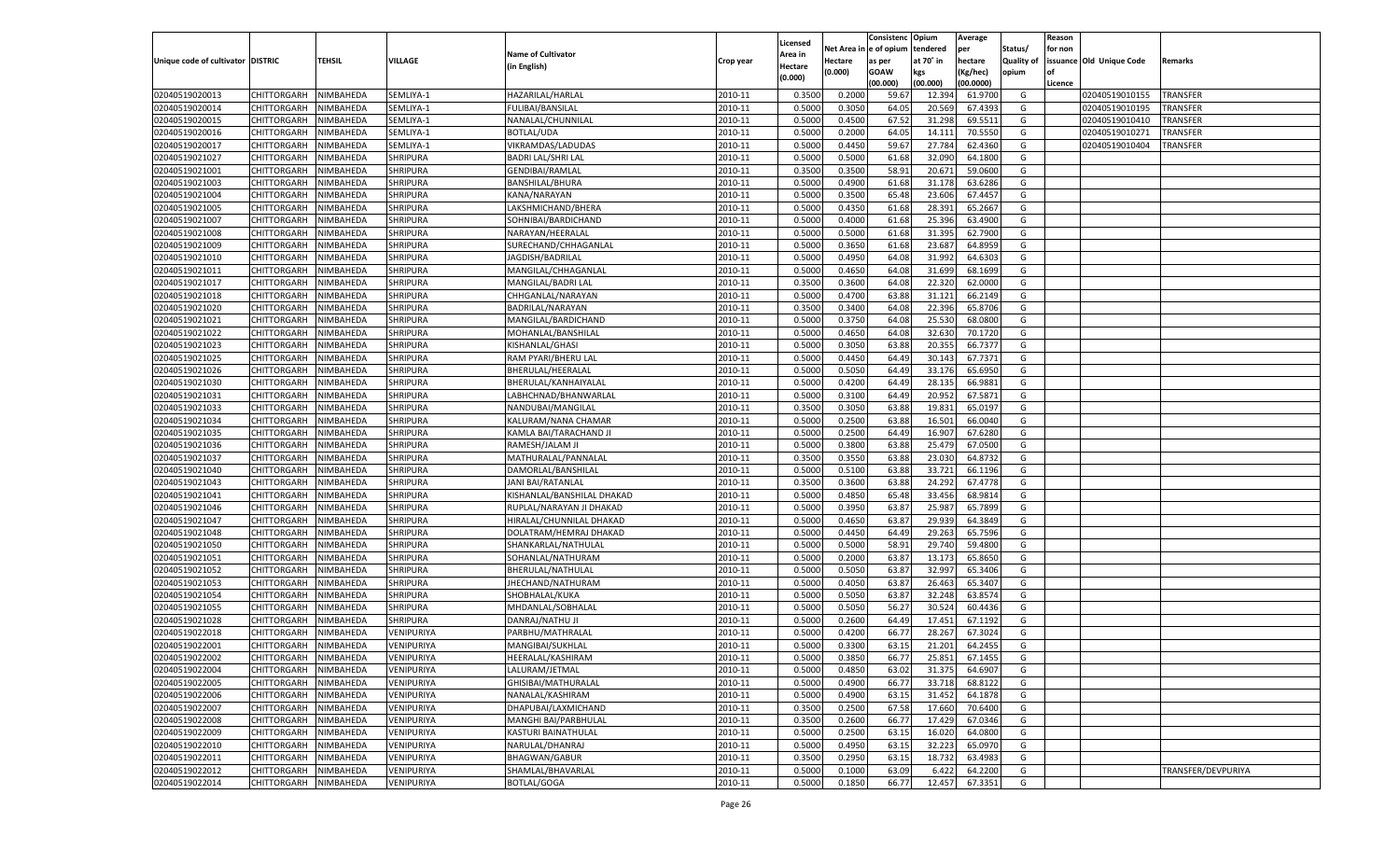|                                   |                       |               |                 |                                   |           |                     |            | Consistenc  | Opium     | Average   |                   | Reason  |                          |                    |
|-----------------------------------|-----------------------|---------------|-----------------|-----------------------------------|-----------|---------------------|------------|-------------|-----------|-----------|-------------------|---------|--------------------------|--------------------|
|                                   |                       |               |                 | <b>Name of Cultivator</b>         |           | Licensed<br>Area in | Net Area i | e of opium  | tendered  | per       | Status/           | for non |                          |                    |
| Unique code of cultivator DISTRIC |                       | <b>TEHSIL</b> | VILLAGE         | (in English)                      | Crop year | Hectare             | Hectare    | as per      | at 70° in | hectare   | <b>Quality of</b> |         | issuance Old Unique Code | Remarks            |
|                                   |                       |               |                 |                                   |           | (0.000)             | (0.000)    | <b>GOAW</b> | kgs       | (Kg/hec)  | opium             |         |                          |                    |
|                                   |                       |               |                 |                                   |           |                     |            | (00.000)    | (00.000)  | (00.0000) |                   | Licence |                          |                    |
| 02040519022015                    | CHITTORGARH           | NIMBAHEDA     | VENIPURIYA      | NANDLAL/JEETMAL                   | 2010-11   | 0.5000              | 0.3950     | 63.09       | 25.95     | 65.7089   | G                 |         |                          |                    |
| 02040519022016                    | CHITTORGARH           | NIMBAHEDA     | VENIPURIYA      | KASTURIBAI/NANDLAL                | 2010-11   | 0.5000              | 0.4450     | 64.69       | 29.188    | 65.5910   | G                 |         |                          |                    |
| 02040519022017                    | CHITTORGARH           | NIMBAHEDA     | VENIPURIYA      | HANGAMIBAI/NANURAM                | 2010-11   | 0.3500              | 0.3500     | 63.09       | 22.723    | 64.9229   | G                 |         |                          |                    |
| 02040519022020                    | CHITTORGARH           | NIMBAHEDA     | VENIPURIYA      | KISHANLAL/BHANWARLAL              | 2010-11   | 0.5000              | 0.3000     | 63.09       | 19.966    | 66.5533   | G                 |         |                          |                    |
| 02040519022021                    | CHITTORGARH           | NIMBAHEDA     | VENIPURIYA      | CHHAGANLAL/GABUR                  | 2010-11   | 0.5000              | 0.2250     | 64.69       | 14.777    | 65.6756   | G                 |         |                          |                    |
| 02040519022022                    | CHITTORGARH           | NIMBAHEDA     | VENIPURIYA      | <b>GOPAL LAL/NANALAL</b>          | 2010-11   | 0.5000              | 0.3700     | 67.58       | 24.998    | 67.5622   | G                 |         |                          |                    |
| 02040519022025                    | CHITTORGARH           | NIMBAHEDA     | VENIPURIYA      | HUDIBAI/FULCHAND                  | 2010-11   | 0.5000              | 0.2450     | 64.69       | 16.253    | 66.3388   | G                 |         |                          |                    |
| 02040519022026                    | CHITTORGARH           | NIMBAHEDA     | VENIPURIYA      | KANHAIYALAL/HARIKISHAN            | 2010-11   | 0.5000              | 0.1600     | 58.77       | 9.646     | 60.287    | G                 |         |                          |                    |
| 02040519022029                    | CHITTORGARH           | NIMBAHEDA     | VENIPURIYA      | BANSHILAL/KHAYALILAL              | 2010-11   | 0.5000              | 0.2750     | 63.09       | 17.735    | 64.4909   | G                 |         |                          |                    |
| 02040519022030                    | CHITTORGARH           | NIMBAHEDA     | VENIPURIYA      | NANALALAL/GOGAJI                  | 2010-11   | 0.5000              | 0.3750     | 64.69       | 24.184    | 64.490    | G                 |         |                          |                    |
| 02040519022031                    | CHITTORGARH           | NIMBAHEDA     | VENIPURIYA      | CHHAGANL/GHEESA                   | 2010-11   | 0.5000              | 0.2650     | 64.69       | 17.173    | 64.8038   | G                 |         |                          | TRANSFER/DEVPURIYA |
| 02040519022033                    | CHITTORGARH           | NIMBAHEDA     | VENIPURIYA      | DEVBAI/RAMCHANDRA                 | 2010-11   | 0.5000              | 0.3000     | 63.09       | 19.175    | 63.9167   | G                 |         |                          |                    |
| 02040519022035                    | CHITTORGARH           | NIMBAHEDA     | VENIPURIYA      | BHANWARLAL/HUKMICHAND             | 2010-11   | 0.5000              | 0.2900     | 63.09       | 18.513    | 63.8379   | G                 |         |                          |                    |
| 02040519022037                    | CHITTORGARH           | NIMBAHEDA     | VENIPURIYA      | RAMLAL/BHANWARLAL                 | 2010-11   | 0.5000              | 0.2800     | 64.69       | 18.363    | 65.5821   | G                 |         |                          |                    |
| 02040519022040                    | CHITTORGARH           | NIMBAHEDA     | VENIPURIYA      | BALCHAND/SHANKERLAI               | 2010-11   | 0.5000              | 0.1950     | 64.69       | 12.829    | 65.7897   | G                 |         |                          | TRANSFER/DEVPURIYA |
| 02040519022041                    | CHITTORGARH           | NIMBAHEDA     | VENIPURIYA      | SHUHAGIBAI/TULSIRAM               | 2010-11   | 0.5000              | 0.1750     | 63.09       | 11.804    | 67.4514   | G                 |         |                          | TRANSFER/SEMALIYA  |
| 02040519022043                    | CHITTORGARH           | NIMBAHEDA     | VENIPURIYA      | BADRILAL/KAJOD                    | 2010-11   | 0.5000              | 0.4700     | 63.02       | 30.065    | 63.9681   | G                 |         |                          |                    |
| 02040519022046                    | CHITTORGARH           | NIMBAHEDA     | VENIPURIYA      | GHISALAL/BOTLAL                   | 2010-11   | 0.5000              | 0.4150     | 63.02       | 26.53     | 63.9301   | G                 |         |                          |                    |
| 02040519022048                    | CHITTORGARH           | NIMBAHEDA     | VENIPURIYA      | SHANTILAL/BHANWARLAL              | 2010-11   | 0.3500              | 0.1850     | 63.02       | 11.901    | 64.3297   | G                 |         |                          |                    |
| 02040519022051                    | CHITTORGARH           | NIMBAHEDA     | VENIPURIYA      | MOOLCHAND/MATHURALAL              | 2010-11   | 0.5000              | 0.3200     | 64.69       | 20.244    | 63.2625   | G                 |         |                          |                    |
| 02040519022052                    | CHITTORGARH           | NIMBAHEDA     | VENIPURIYA      | LABHCHAND/MOTIRAM                 | 2010-11   | 0.5000              | 0.1950     | 65.05       | 12.919    | 66.2513   | G                 |         |                          | TRANSFER/SEMALIYA  |
| 02040519022053                    | CHITTORGARH           | NIMBAHEDA     | VENIPURIYA      | KALURAM/NANALAL                   | 2010-11   | 0.5000              | 0.1550     | 65.05       | 10.411    | 67.1677   | G                 |         |                          | TRANSFER/SEMALIYA  |
| 02040519022054                    | CHITTORGARH           | NIMBAHEDA     | VENIPURIYA      | BHAGWANLAL/MANGILAL               | 2010-11   | 0.5000              | 0.2950     | 63.02       | 18.950    | 64.2373   | G                 |         |                          |                    |
| 02040519022055                    | CHITTORGARH           | NIMBAHEDA     | VENIPURIYA      | <b>BHURI BAI/BADRILAI</b>         | 2010-11   | 0.3500              | 0.1950     | 63.02       | 12.634    | 64.7897   | G                 |         |                          |                    |
| 02040519022036                    | CHITTORGARH           | NIMBAHEDA     | VENIPURIYA      | SHANTILAL/RAMNARAYAN              | 2010-11   | 0.5000              | 0.2950     | 58.77       | 17.443    | 59.1288   | G                 |         |                          | TRANSFER/SEMALIYA  |
| 02040519022058                    | CHITTORGARH           | NIMBAHEDA     | VENIPURIYA      | DEVILAL/RADHAKISHAN               | 2010-11   | 0.5000              | 0.2100     | 63.02       | 13.302    | 63.3429   | G                 |         |                          | TRANSFER/DEVPURIYA |
| 02040519022019                    | CHITTORGARH           | NIMBAHEDA     | VENIPURIYA      | RADHESHYAM/MATHRALAL              | 2010-11   | 0.3500              | 0.3050     | 58.77       | 18.345    | 60.1475   | G                 |         |                          |                    |
| 02040519022024                    | CHITTORGARH           | NIMBAHEDA     | VENIPURIYA      | <b>GITA BAI/PARBHULAL</b>         | 2010-11   | 0.5000              | 0.2800     | 63.02       | 17.990    | 64.2500   | G                 |         |                          |                    |
| 02040519022059                    | CHITTORGARH           | NIMBAHEDA     | VENIPURIYA      | CHAMPALAL/PRABHULAL               | 2010-11   | 0.5000              | 0.3000     | 63.15       | 19.115    | 63.7167   | G                 |         | 02040519019018           | <b>TRANSFER</b>    |
| 02040519022060                    | CHITTORGARH           | NIMBAHEDA     | VENIPURIYA      | GHISALAL/KETHURAM                 | 2010-11   | 0.3500              | 0.2100     | 66.77       | 14.957    | 71.2238   | G                 |         | 02040519010432           | TRANSFER           |
| 02040519015196                    | CHITTORGARH           | NIMBAHEDA     | <b>MELANA B</b> | SHANKARLAL/BADRILAL               | 2010-11   | 0.5000              | 0.3350     | 63.54       | 22.756    | 67.9284   | G                 |         |                          |                    |
| 02040519015197                    | CHITTORGARH           | NIMBAHEDA     | <b>MELANA B</b> | JAGDISH CHANDRA/VIJAY SINGH KALAL | 2010-11   | 0.5000              | 0.1550     | 61.48       | 10.149    | 65.4774   | G                 |         |                          |                    |
| 02040519015206                    | CHITTORGARH           | NIMBAHEDA     | <b>MELANA B</b> | SHIVLAL/BHAVARLAL                 | 2010-11   | 0.5000              | 0.3350     | 61.45       | 21.627    | 64.5582   | G                 |         |                          |                    |
| 02040519015207                    | CHITTORGARH           | NIMBAHEDA     | <b>MELANA B</b> | TULSIRAM/PANNALAL DHAKAD          | 2010-11   | 0.5000              | 0.2100     | 55.22       | 13.098    | 62.3714   | G                 |         |                          |                    |
| 02040519015208                    | CHITTORGARH           | NIMBAHEDA     | <b>MELANA B</b> | KASHIRAM/PRABHULAL DHAKAD         | 2010-11   | 0.5000              | 0.3200     | 62.43       | 20.760    | 64.8750   | G                 |         |                          |                    |
| 02040519015245                    | CHITTORGARH           | NIMBAHEDA     | <b>MELANA B</b> | RAMCHANDRA/KUKAJ                  | 2010-11   | 0.3500              | 0.2000     | 63.54       | 13.424    | 67.1200   | G                 |         | 02040519010257           | <b>TRANSFER</b>    |
| 02040519015246                    | CHITTORGARH           | NIMBAHEDA     | <b>MELANA B</b> | RADHESHYAM/MOTILAL                | 2010-11   | 0.3500              | 0.2350     | 63.54       | 15.471    | 65.8340   | G                 |         | 01010102170054           | <b>TRANSFER</b>    |
| 02040519023001                    | CHITTORGARH           | NIMBAHEDA     | AAJAMPURA       | RAMLAL/RUPAJI                     | 2010-11   | 0.5000              | 0.4750     | 66.36       | 31.438    | 66.185    | G                 |         |                          |                    |
| 02040519023007                    | CHITTORGARH           | NIMBAHEDA     | AAJAMPURA       | DOLATRAM/KHEMRAJ                  | 2010-11   | 0.5000              | 0.2100     | 62.78       | 13.476    | 64.1714   | G                 |         |                          |                    |
| 02040519023009                    | CHITTORGARH           | NIMBAHEDA     | AAJAMPURA       | SHIVNARAYAN/DOLATRAM              | 2010-11   | 0.3500              | 0.3000     | 62.78       | 19.862    | 66.2067   | G                 |         |                          |                    |
| 02040519023018                    | CHITTORGARH           | NIMBAHEDA     | AAJAMPURA       | GORILAL/CHATRBHUJ                 | 2010-11   | 0.5000              | 0.4050     | 57.83       | 23.302    | 57.5358   | G                 |         |                          |                    |
| 02040519023019                    | CHITTORGARH           | NIMBAHEDA     | AAJAMPURA       | UDAIRAM/MANGU                     | 2010-11   | 0.5000              | 0.4900     | 58.61       | 29.629    | 60.4673   | G                 |         |                          |                    |
| 02040519023020                    | CHITTORGARH           | NIMBAHEDA     | AAJAMPURA       | BHURALAL/BARDICHAND               | 2010-11   | 0.5000              | 0.5050     | 58.61       | 30.674    | 60.7406   | G                 |         |                          |                    |
| 02040519023021                    | CHITTORGARH           | NIMBAHEDA     | AAJAMPURA       | BHOTHLAL/DADAMCHAND               | 2010-11   | 0.5000              | 0.2500     | 58.61       | 15.518    | 62.0720   | G                 |         |                          |                    |
| 02040519023022                    | CHITTORGARH           | NIMBAHEDA     | AAJAMPURA       | NAGJIRAM/KISHANLAL                | 2010-11   | 0.3500              | 0.3550     | 58.61       | 21.521    | 60.6225   | G                 |         |                          |                    |
| 02040519023023                    | CHITTORGARH NIMBAHEDA |               | AAJAMPURA       | CHTRBHUJ/NANALAL                  | 2010-11   | 0.5000              | 0.4200     | 57.11       | 24.382    | 58.0524   | G                 |         |                          |                    |
| 02040519023024                    | CHITTORGARH           | NIMBAHEDA     | AAJAMPURA       | MOTILAL/AMARTHRAM                 | 2010-11   | 0.5000              | 0.4950     | 58.61       | 29.666    | 59.9313   | G                 |         |                          |                    |
| 02040519023025                    | CHITTORGARH           | NIMBAHEDA     | AAJAMPURA       | SOHANLAL/HJARI                    | 2010-11   | 0.5000              | 0.4650     | 62.78       | 29.689    | 63.8473   | G                 |         |                          |                    |
| 02040519023026                    | <b>CHITTORGARH</b>    | NIMBAHEDA     | AAJAMPURA       | DAKHIBAI/SHRIRAM                  | 2010-11   | 0.5000              | 0.4050     | 57.11       | 24.710    | 61.0123   | G                 |         |                          |                    |
| 02040519023027                    | CHITTORGARH           | NIMBAHEDA     | AAJAMPURA       | AMBHALAL/DHANRAJ                  | 2010-11   | 0.5000              | 0.3850     | 62.78       | 25.379    | 65.9195   | G                 |         |                          |                    |
| 02040519023028                    | <b>CHITTORGARH</b>    | NIMBAHEDA     | AAJAMPURA       | JASRAJ/OUNKARLAL                  | 2010-11   | 0.5000              | 0.3450     | 57.11       | 20.191    | 58.5246   | G                 |         |                          |                    |
| 02040519023029                    | CHITTORGARH           | NIMBAHEDA     | AAJAMPURA       | PRTHVIRAJ/OUNKARLAL               | 2010-11   | 0.3500              | 0.1900     | 60.33       | 12.610    | 66.3684   | G                 |         |                          |                    |
| 02040519023030                    | <b>CHITTORGARH</b>    | NIMBAHEDA     | AAJAMPURA       | RAMNARAYAN/GHAMANDIRAN            | 2010-11   | 0.3500              | 0.3450     | 57.11       | 21.614    | 62.6493   | G                 |         |                          |                    |
| 02040519023034                    | CHITTORGARH           | NIMBAHEDA     | AAJAMPURA       | SHANKARLAL/RAMBAX                 | 2010-11   | 0.5000              | 0.5050     | 58.61       | 30.267    | 59.9347   | G                 |         |                          |                    |
| 02040519023005                    | CHITTORGARH           | NIMBAHEDA     | AAJAMPURA       | DOLATRAM/FHETELAL                 | 2010-11   | 0.3500              | 0.3650     | 57.11       | 21.570    | 59.0959   | G                 |         |                          |                    |
|                                   |                       |               |                 | JASHRAJ/PRTHVIRAJ                 |           |                     |            |             |           |           |                   |         |                          |                    |
| 02040519023008                    | CHITTORGARH           | NIMBAHEDA     | AAJAMPURA       |                                   | 2010-11   | 0.3500              | 0.2900     | 62.78       | 18.697    | 64.4724   | G                 |         |                          |                    |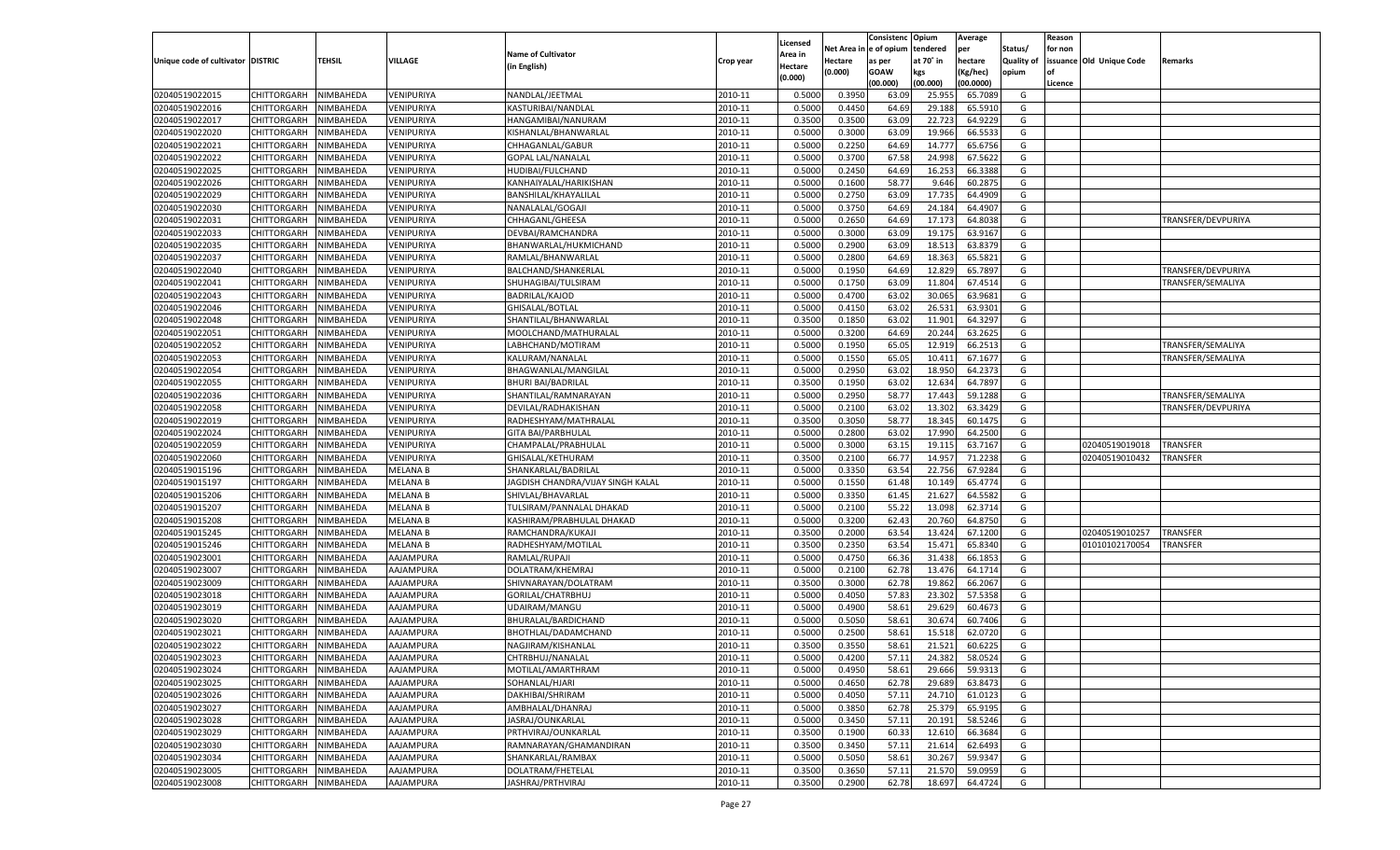|                                   |                       |               |              |                           |           |                           |          | Consistenc  | Opium     | Average   |                   | Reason  |                          |                    |
|-----------------------------------|-----------------------|---------------|--------------|---------------------------|-----------|---------------------------|----------|-------------|-----------|-----------|-------------------|---------|--------------------------|--------------------|
|                                   |                       |               |              | <b>Name of Cultivator</b> |           | Licensed                  | Net Area | e of opium  | tendered  | per       | Status/           | for non |                          |                    |
| Unique code of cultivator DISTRIC |                       | <b>TEHSIL</b> | VILLAGE      | (in English)              | Crop year | <b>Area in</b><br>Hectare | Hectare  | as per      | at 70° in | hectare   | <b>Quality of</b> |         | issuance Old Unique Code | Remarks            |
|                                   |                       |               |              |                           |           | (0.000)                   | (0.000)  | <b>GOAW</b> | kgs       | (Kg/hec)  | opium             |         |                          |                    |
|                                   |                       |               |              |                           |           |                           |          | (00.000)    | (00.000)  | (00.0000) |                   | Licence |                          |                    |
| 02040519023014                    | CHITTORGARH           | NIMBAHEDA     | AAJAMPURA    | MNOHARSINGH/PRTHVIRAJ     | 2010-11   | 0.3500                    | 0.3450   | 64.24       | 22.657    | 65.6725   | G                 |         |                          |                    |
| 02040519023036                    | CHITTORGARH           | NIMBAHEDA     | AAJAMPURA    | NANDLAL/OUNKARLAL         | 2010-11   | 0.3500                    | 0.3450   | 57.11       | 20.90     | 60.5797   | G                 |         |                          |                    |
| 02040519023037                    | CHITTORGARH           | NIMBAHEDA     | AAJAMPURA    | OUNKARLAL/BASRAJ          | 2010-11   | 0.3500                    | 0.3450   | 61.01       | 23.38     | 67.7855   | G                 |         |                          |                    |
| 02040519023016                    | CHITTORGARH           | NIMBAHEDA     | AAJAMPURA    | GOPAL/RAMLAL              | 2010-11   | 0.3500                    | 0.3500   | 66.36       | 24.81     | 70.9114   | G                 |         |                          |                    |
| 02040519023038                    | CHITTORGARH           | NIMBAHEDA     | AAJAMPURA    | BHERULAL/NAGJIRAM         | 2010-11   | 0.3500                    | 0.3500   | 60.3        | 22.294    | 63.6971   | G                 |         |                          |                    |
| 02040519023039                    | CHITTORGARH           | NIMBAHEDA     | AAJAMPURA    | BHERULAL/CHAUTHA          | 2010-11   | 0.3500                    | 0.3500   | 57.1        | 21.723    | 62.065    | G                 |         |                          |                    |
| 02040519023040                    | CHITTORGARH           | NIMBAHEDA     | AAJAMPURA    | MANOHARSINGH/SRILAL       | 2010-11   | 0.5000                    | 0.4350   | 60.33       | 26.02     | 59.8161   | G                 |         | 02040519023017           | TRANSFER           |
| 02040519025027                    | CHITTORGARH           | NIMBAHEDA     | ARNIYAJOSI-A | BABRULAL/PANNALAL         | 2010-11   | 0.5000                    | 0.4850   | 59.38       | 29.418    | 60.6557   | G                 |         |                          |                    |
| 02040519025003                    | CHITTORGARH           | NIMBAHEDA     | ARNIYAJOSI-A | OUNKARLAL/BHURALAL        | 2010-11   | 0.5000                    | 0.2600   | 65.84       | 17.981    | 69.1577   | G                 |         |                          |                    |
| 02040519025005                    | CHITTORGARH           | NIMBAHEDA     | ARNIYAJOSI-A | PARBHULAL/KALU            | 2010-11   | 0.5000                    | 0.3450   | 59.38       | 22.586    | 65.4667   | G                 |         |                          |                    |
| 02040519025007                    | CHITTORGARH           | NIMBAHEDA     | ARNIYAJOSI-A | MANGILAL/MOHANLAL         | 2010-11   | 0.5000                    | 0.1200   | 61.64       | 7.884     | 65.7000   | G                 |         |                          |                    |
| 02040519025009                    | CHITTORGARH           | NIMBAHEDA     | ARNIYAJOSI-A | HEERALAL/BHANWARLAL       | 2010-11   | 0.5000                    | 0.2350   | 61.64       | 16.054    | 68.3149   | G                 |         |                          |                    |
| 02040519025015                    | CHITTORGARH           | NIMBAHEDA     | ARNIYAJOSI-A | NANALAL/SHANKARLAL        | 2010-11   | 0.5000                    | 0.3500   | 57.64       | 21.025    | 60.0714   | G                 |         |                          |                    |
| 02040519025017                    | CHITTORGARH           | NIMBAHEDA     | ARNIYAJOSI-A | CHTRBHJ/MEGRAJ            | 2010-11   | 0.5000                    | 0.4300   | 58.27       | 26.263    | 61.0767   | G                 |         |                          |                    |
| 02040519025021                    | CHITTORGARH           | NIMBAHEDA     | ARNIYAJOSI-A | NANALAL/KASIRAM           | 2010-11   | 0.5000                    | 0.4950   | 59.27       | 30.136    | 60.8808   | G                 |         |                          |                    |
| 02040519025023                    | CHITTORGARH           | NIMBAHEDA     | ARNIYAJOSI-A | BANSILAL/BHAGVANLAL       | 2010-11   | 0.5000                    | 0.4850   | 61.84       | 30.656    | 63.2082   | G                 |         |                          |                    |
| 02040519025024                    | CHITTORGARH           | NIMBAHEDA     | ARNIYAJOSI-A | BABRULAL/DHANNA           | 2010-11   | 0.5000                    | 0.5000   | 59.27       | 30.021    | 60.0420   | G                 |         |                          |                    |
| 02040519025025                    | CHITTORGARH           | NIMBAHEDA     | ARNIYAJOSI-A | NANALAL/GOKEL             | 2010-11   | 0.5000                    | 0.4750   | 59.27       | 28.086    | 59.1284   | G                 |         |                          |                    |
| 02040519025028                    | CHITTORGARH           | NIMBAHEDA     | ARNIYAJOSI-A | RADHESHYAM/DOLATRAM       | 2010-11   | 0.5000                    | 0.4750   | 59.27       | 29.483    | 62.0695   | G                 |         |                          |                    |
| 02040519025039                    | CHITTORGARH           | NIMBAHEDA     | ARNIYAJOSI-A | NIRBHERAM/PARBHULAL       | 2010-11   | 0.5000                    | 0.2400   | 59.27       | 15.176    | 63.2333   | G                 |         |                          |                    |
| 02040519025040                    | CHITTORGARH           | NIMBAHEDA     | ARNIYAJOSI-A | BABRULAL/BHERULAL         | 2010-11   | 0.3500                    | 0.3450   | 59.27       | 21.435    | 62.1304   | G                 |         |                          |                    |
| 02040519025110                    | CHITTORGARH           | NIMBAHEDA     | ARNIYAJOSI-A | BHAGIRTH/DOLATRAM         | 2010-11   | 0.5000                    | 0.3950   | 97.64       | 24.892    | 63.0177   | G                 |         |                          |                    |
| 02040519025111                    | CHITTORGARH           | NIMBAHEDA     | ARNIYAJOSI-A | MOTILAL/POKHERJI          | 2010-11   | 0.5000                    | 0.4450   | 59.27       | 28.666    | 64.4180   | G                 |         |                          |                    |
| 02040519025012                    | CHITTORGARH           | NIMBAHEDA     | ARNIYAJOSI-A | MANGILAL/PYARA            | 2010-11   | 0.5000                    | 0.3400   | 61.64       | 22.057    | 64.8735   | G                 |         |                          |                    |
| 02040519025004                    | CHITTORGARH           | NIMBAHEDA     | ARNIYAJOSI-A | CHAGANLAL/PYARA           | 2010-11   | 0.5000                    | 0.4550   | 59.27       | 28.204    | 61.9868   | G                 |         |                          |                    |
| 02040519025019                    | CHITTORGARH           | NIMBAHEDA     | ARNIYAJOSI-A | CHAMPALAL/BADRILAL        | 2010-11   | 0.5000                    | 0.2800   | 61.64       | 17.097    | 61.0607   | G                 |         |                          |                    |
| 02040519025041                    | CHITTORGARH           | NIMBAHEDA     | ARNIYAJOSI-A | JAGNNATH/GOPILAL          | 2010-11   | 0.5000                    | 0.3200   | 60.25       | 19.613    | 61.2906   | G                 |         |                          |                    |
| 02040519025044                    | CHITTORGARH           | NIMBAHEDA     | ARNIYAJOSI-A | SUKHLAL/PANNALAL          | 2010-11   | 0.5000                    | 0.4000   | 60.25       | 24.657    | 61.6425   | G                 |         |                          |                    |
| 02040519025046                    | CHITTORGARH           | NIMBAHEDA     | ARNIYAJOSI-A | PARBHULAL/NANDA           | 2010-11   | 0.5000                    | 0.4100   | 57.64       | 23.313    | 56.8610   | G                 |         |                          |                    |
| 02040519025002                    | CHITTORGARH           | NIMBAHEDA     | ARNIYAJOSI-A | JAGNNATHIBAI/BHAWARLAL    | 2010-11   | 0.3500                    | 0.3500   | 57.64       | 21.008    | 60.0229   | G                 |         |                          | <b>NAME CHANGE</b> |
| 02040519025026                    | CHITTORGARH           | NIMBAHEDA     | ARNIYAJOSI-A | SHRILAL/PYARA             | 2010-11   | 0.5000                    | 0.1900   | 61.64       | 12.15     | 63.9947   | G                 |         |                          |                    |
| 02040519025063                    | CHITTORGARH           | NIMBAHEDA     | ARNIYAJOSI-B | MOTI/PANNA                | 2010-11   | 0.5000                    | 0.2500   | 60.36       | 14.884    | 59.5360   | G                 |         |                          |                    |
| 02040519025057                    | CHITTORGARH           | NIMBAHEDA     | ARNIYAJOSI-B | SANTIBAI/BADRILAL         | 2010-11   | 0.5000                    | 0.3100   | 60.36       | 18.762    | 60.5226   | G                 |         |                          |                    |
| 02040519025059                    | CHITTORGARH           | NIMBAHEDA     | ARNIYAJOSI-B | HARISHANKAR/PYARCHAND     | 2010-11   | 0.5000                    | 0.2750   | 60.3        | 16.503    | 60.0109   | G                 |         |                          |                    |
| 02040519025065                    | CHITTORGARH           | NIMBAHEDA     | ARNIYAJOSI-B | NANALAL/KHEMA             | 2010-11   | 0.5000                    | 0.3200   | 6036.00     | 19.376    | 60.5500   | G                 |         |                          |                    |
| 02040519025080                    | CHITTORGARH           | NIMBAHEDA     | ARNIYAJOSI-B | GORILAL/KHEMRAJ           | 2010-11   | 0.5000                    | 0.3250   | 60.36       | 19.505    | 60.0154   | G                 |         |                          |                    |
| 02040519025082                    | CHITTORGARH           | NIMBAHEDA     | ARNIYAJOSI-B | GOPALLAL/HEERALAI         | 2010-11   | 0.5000                    | 0.1200   | 60.36       | 7.324     | 61.0333   | G                 |         |                          |                    |
| 02040519025084                    | CHITTORGARH           | NIMBAHEDA     | ARNIYAJOSI-B | NANDKISOR/KHEMRAJ         | 2010-11   | 0.5000                    | 0.3150   | 64.45       | 20.539    | 65.2032   | G                 |         |                          |                    |
| 02040519025085                    | CHITTORGARH           | NIMBAHEDA     | ARNIYAJOSI-B | HEERALAL/CUNNILAL         | 2010-11   | 0.5000                    | 0.1500   | 64.45       | 8.797     | 58.6467   | G                 |         |                          |                    |
| 02040519025087                    | CHITTORGARH           | NIMBAHEDA     | ARNIYAJOSI-B | <b>BANSIDAS/PYARDAS</b>   | 2010-11   | 0.5000                    | 0.3700   | 56.87       | 21.468    | 58.0216   | G                 |         |                          |                    |
| 02040519025101                    | CHITTORGARH           | NIMBAHEDA     | ARNIYAJOSI-B | BANSILAL/HEERALAL         | 2010-11   | 0.5000                    | 0.2150   | 60.36       | 12.789    | 59.483    | G                 |         |                          |                    |
| 02040519025107                    | CHITTORGARH           | NIMBAHEDA     | ARNIYAJOSI-B | MANNALAL/DEVRAM           | 2010-11   | 0.5000                    | 0.3000   | 60.36       | 18.31     | 61.0400   | G                 |         |                          |                    |
| 02040519025108                    | CHITTORGARH           | NIMBAHEDA     | ARNIYAJOSI-B | SHANKARLAL/MOTILAI        | 2010-11   | 0.5000                    | 0.2650   | 60.3        | 17.407    | 65.6868   | G                 |         |                          |                    |
| 02040519025118                    | CHITTORGARH           | NIMBAHEDA     | ARNIYAJOSI-B | BHAGIRTH/DOLATRAM         | 2010-11   | 0.5000                    | 0.3550   | 64.4        | 23.35     | 65.797    | G                 |         |                          |                    |
| 02040519025054                    | CHITTORGARH           | NIMBAHEDA     | ARNIYAJOSI-B | FAKIRCHAND/MAGNA          | 2010-11   | 0.5000                    | 0.3300   | 60.36       | 19.825    | 60.0758   | G                 |         |                          |                    |
| 02040519025062                    | CHITTORGARH NIMBAHEDA |               | ARNIYAJOSI-B | POKERLAL/RATANA           | 2010-11   | 0.5000                    | 0.4550   | 60.00       | 27.094    | 59.5473   | G                 |         |                          |                    |
| 02040519025097                    | <b>CHITTORGARH</b>    | NIMBAHEDA     | ARNIYAJOSI-B | MANGILAL/POKER            | 2010-11   | 0.5000                    | 0.4350   | 60.00       | 26.505    | 60.9310   | G                 |         |                          |                    |
| 02040519025051                    | <b>CHITTORGARH</b>    | NIMBAHEDA     | ARNIYAJOSI-B | BHAGVANLAL/DEVRAM         | 2010-11   | 0.5000                    | 0.2900   | 60.00       | 17.526    | 60.4345   | G                 |         |                          |                    |
| 02040519025052                    | <b>CHITTORGARH</b>    | NIMBAHEDA     | ARNIYAJOSI-B | DEVNARAYAN/TULSIRAM       | 2010-11   | 0.5000                    | 0.2500   | 60.00       | 14.874    | 59.4960   | G                 |         |                          |                    |
| 02040519026049                    | <b>CHITTORGARH</b>    | NIMBAHEDA     | ARNODA-A     | KISHANDAS/RAMDAS          | 2010-11   | 0.5000                    | 0.2750   | 57.96       | 16.519    | 60.0691   | G                 |         |                          |                    |
| 02040519026001                    | <b>CHITTORGARH</b>    | NIMBAHEDA     | ARNODA-A     | MHDANLAL/PURANMAL         | 2010-11   | 0.5000                    | 0.2700   | 67.63       | 19.217    | 71.1741   | G                 |         |                          |                    |
| 02040519026002                    | <b>CHITTORGARH</b>    | NIMBAHEDA     | ARNODA-A     | BHOLIRAM/SHAMBHULAL       | 2010-11   | 0.5000                    | 0.3150   | 63.24       | 21.570    | 68.4762   | G                 |         |                          |                    |
| 02040519026003                    | <b>CHITTORGARH</b>    | NIMBAHEDA     | ARNODA-A     | AMRTHRAM/BHAGIRTH         | 2010-11   | 0.5000                    | 0.4700   | 62.42       | 29.743    | 63.2830   | G                 |         |                          |                    |
| 02040519026004                    | <b>CHITTORGARH</b>    | NIMBAHEDA     | ARNODA-A     | RAMESVARLAL/NANDRAM       | 2010-11   | 0.5000                    | 0.2300   | 64.85       | 15.302    | 66.5304   | G                 |         |                          |                    |
| 02040519026007                    | <b>CHITTORGARH</b>    | NIMBAHEDA     | ARNODA-A     | MANGILAL/HUKMICHAND       | 2010-11   | 0.5000                    | 0.3500   | 59.49       | 21.402    | 61.1486   | G                 |         |                          |                    |
| 02040519026008                    | <b>CHITTORGARH</b>    | NIMBAHEDA     | ARNODA-A     | PUSHKAR/NANDLAL           | 2010-11   | 0.3500                    | 0.3050   | 59.49       | 18.671    | 61.2164   | G                 |         |                          |                    |
|                                   |                       |               |              |                           |           |                           |          |             |           |           |                   |         |                          |                    |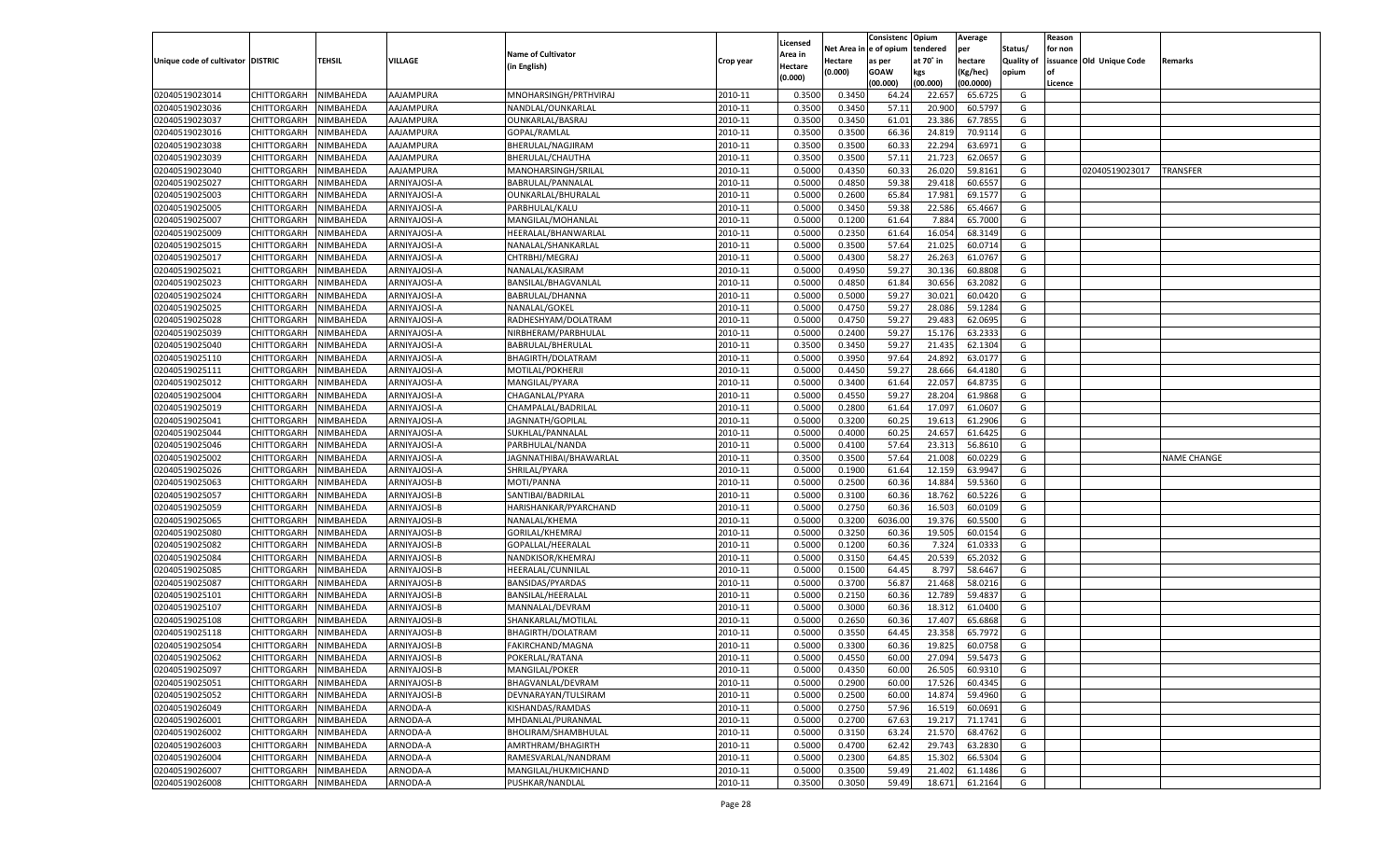|                                   |                       |               |          |                             |           |                           |          | Consistenc  | Opium     | Average   |                   | Reason  |                          |         |
|-----------------------------------|-----------------------|---------------|----------|-----------------------------|-----------|---------------------------|----------|-------------|-----------|-----------|-------------------|---------|--------------------------|---------|
|                                   |                       |               |          | <b>Name of Cultivator</b>   |           | Licensed                  | Net Area | e of opium  | tendered  | per       | Status/           | for non |                          |         |
| Unique code of cultivator DISTRIC |                       | <b>TEHSIL</b> | VILLAGE  | (in English)                | Crop year | <b>Area in</b><br>Hectare | Hectare  | as per      | at 70° in | hectare   | <b>Quality of</b> |         | issuance Old Unique Code | Remarks |
|                                   |                       |               |          |                             |           | (0.000)                   | (0.000)  | <b>GOAW</b> | kgs       | (Kg/hec)  | opium             |         |                          |         |
|                                   |                       |               |          |                             |           |                           |          | (00.000)    | (00.000)  | (00.0000) |                   | Licence |                          |         |
| 02040519026009                    | CHITTORGARH           | NIMBAHEDA     | ARNODA-A | <b>BANSILAL/BHOTHLAL</b>    | 2010-11   | 0.5000                    | 0.2450   | 68.63       | 17.991    | 73.4327   | G                 |         |                          |         |
| 02040519026010                    | CHITTORGARH           | NIMBAHEDA     | ARNODA-A | DEVRAM/KISHANLAL            | 2010-11   | 0.5000                    | 0.4900   | 64.85       | 32.767    | 66.8714   | G                 |         |                          |         |
| 02040519026011                    | CHITTORGARH           | NIMBAHEDA     | ARNODA-A | SATEYENARAYAN/CUNNILAL      | 2010-11   | 0.5000                    | 0.3200   | 62.42       | 20.318    | 63.4938   | G                 |         |                          |         |
| 02040519026012                    | CHITTORGARH           | NIMBAHEDA     | ARNODA-A | BADRILAL/HEMRAJ             | 2010-11   | 0.3500                    | 0.1150   | 68.63       | 8.582     | 74.6261   | G                 |         |                          |         |
| 02040519026013                    | CHITTORGARH           | NIMBAHEDA     | ARNODA-A | GANGARAM/VENAGUJAR          | 2010-11   | 0.5000                    | 0.3950   | 64.85       | 26.086    | 66.0405   | G                 |         |                          |         |
| 02040519026014                    | CHITTORGARH           | NIMBAHEDA     | ARNODA-A | UDHA/KALU                   | 2010-11   | 0.3500                    | 0.2000   | 62.4        | 12.857    | 64.2850   | G                 |         |                          |         |
| 02040519026015                    | CHITTORGARH           | NIMBAHEDA     | ARNODA-A | BABULAL/MANGILAI            | 2010-11   | 0.3500                    | 0.3500   | 62.4        | 22.919    | 65.4829   | G                 |         |                          |         |
| 02040519026017                    | CHITTORGARH           | NIMBAHEDA     | ARNODA-A | NATHULAL/MADHO              | 2010-11   | 0.5000                    | 0.4700   | 62.4        | 29.786    | 63.3745   | G                 |         |                          |         |
| 02040519026019                    | CHITTORGARH           | NIMBAHEDA     | ARNODA-A | RAMPARSADH/MOTIRAM          | 2010-11   | 0.5000                    | 0.2350   | 68.49       | 14.171    | 60.3021   | G                 |         |                          |         |
| 02040519026022                    | CHITTORGARH           | NIMBAHEDA     | ARNODA-A | MANGILAL/PYARCHAND          | 2010-11   | 0.3500                    | 0.0350   | 64.85       | 2.560     | 73.1429   | G                 |         |                          |         |
| 02040519026025                    | CHITTORGARH           | NIMBAHEDA     | ARNODA-A | NARAYAN/GISALAL             | 2010-11   | 0.5000                    | 0.5100   | 62.42       | 30.746    | 60.2863   | G                 |         |                          |         |
| 02040519026028                    | CHITTORGARH           | NIMBAHEDA     | ARNODA-A | MOHANIBAI/JANKIBAI          | 2010-11   | 0.5000                    | 0.0600   | 59.49       | 3.484     | 58.0667   | G                 |         |                          |         |
| 02040519026029                    | CHITTORGARH           | NIMBAHEDA     | ARNODA-A | BHERULAL/NARAYAN            | 2010-11   | 0.5000                    | 0.2150   | 68.63       | 15.255    | 70.9535   | G                 |         |                          |         |
| 02040519026030                    | CHITTORGARH           | NIMBAHEDA     | ARNODA-A | PURANMAL/GULABH             | 2010-11   | 0.3500                    | 0.3400   | 64.38       | 22.330    | 65.6765   | G                 |         |                          |         |
| 02040519026031                    | CHITTORGARH           | NIMBAHEDA     | ARNODA-A | PRTHVIRAJ/RADHU             | 2010-11   | 0.5000                    | 0.1500   | 64.85       | 9.809     | 65.3933   | G                 |         |                          |         |
| 02040519026033                    | CHITTORGARH           | NIMBAHEDA     | ARNODA-A | CHAGANLAL/NARAYAN           | 2010-11   | 0.3500                    | 0.3350   | 59.49       | 20.753    | 61.9493   | G                 |         |                          |         |
| 02040519026034                    | CHITTORGARH           | NIMBAHEDA     | ARNODA-A | AMBHALAL/DEVRAJ             | 2010-11   | 0.3500                    | 0.3000   | 64.38       | 19.708    | 65.693    | G                 |         |                          |         |
| 02040519026036                    | CHITTORGARH           | NIMBAHEDA     | ARNODA-A | KALURAM/HARIRAM             | 2010-11   | 0.3500                    | 0.1950   | 65.68       | 13.174    | 67.5590   | G                 |         |                          |         |
| 02040519026039                    | CHITTORGARH           | NIMBAHEDA     | ARNODA-A | LILABAI/BABULAL/SHAMBHULAL  | 2010-11   | 0.5000                    | 0.4750   | 59.49       | 28.930    | 60.9053   | G                 |         |                          |         |
| 02040519026042                    | CHITTORGARH           | NIMBAHEDA     | ARNODA-A | RASHESHYAM/BHERULAL         | 2010-11   | 0.5000                    | 0.2900   | 69.49       | 17.343    | 59.8034   | G                 |         |                          |         |
| 02040519026045                    | CHITTORGARH           | NIMBAHEDA     | ARNODA-A | BAGDIRAM/KALURAM            | 2010-11   | 0.3500                    | 0.3400   | 64.38       | 22.563    | 66.3618   | G                 |         |                          |         |
| 02040519026046                    |                       |               | ARNODA-A | MODIRAM/PURANMAL            | 2010-11   |                           | 0.4600   | 64.38       | 29.392    | 63.895    | G                 |         |                          |         |
|                                   | CHITTORGARH           | NIMBAHEDA     | ARNODA-A |                             | 2010-11   | 0.5000                    |          |             |           | 64.9700   |                   |         |                          |         |
| 02040519026052                    | CHITTORGARH           | NIMBAHEDA     |          | PARHLAD/BHERULAL            |           | 0.3500                    | 0.3000   | 64.38       | 19.491    |           | G                 |         |                          |         |
| 02040519026053                    | CHITTORGARH           | NIMBAHEDA     | ARNODA-A | RAMCHANDRA/BHOTHLAL         | 2010-11   | 0.5000                    | 0.3000   | 65.68       | 20.474    | 68.2467   | G                 |         |                          |         |
| 02040519026313                    | CHITTORGARH           | NIMBAHEDA     | ARNODA-A | GOPAL/BANSILAL              | 2010-11   | 0.5000                    | 0.0950   | 65.68       | 6.408     | 67.4526   | G                 |         |                          |         |
| 02040519026020                    | CHITTORGARH           | NIMBAHEDA     | ARNODA-A | <b>KESURAM/GISALAL</b>      | 2010-11   | 0.5000                    | 0.3800   | 59.49       | 23.381    | 61.5289   | G                 |         |                          |         |
| 02040519026335                    | CHITTORGARH           | NIMBAHEDA     | ARNODA-A | SUNDARLAL/DEVILAL/PYARCHAND | 2010-11   | 0.3500                    | 0.2300   | 64.38       | 15.316    | 66.591    | G                 |         |                          |         |
| 02040519026336                    | CHITTORGARH           | NIMBAHEDA     | ARNODA-A | GOVINDRAM/CHAGANLAL         | 2010-11   | 0.5000                    | 0.3550   | 65.68       | 23.893    | 67.3042   | G                 |         |                          |         |
| 02040519026337                    | CHITTORGARH           | NIMBAHEDA     | ARNODA-A | NANDLAL/BHANWARLAI          | 2010-11   | 0.5000                    | 0.2050   | 65.68       | 13.951    | 68.0537   | G                 |         |                          |         |
| 02040519026338                    | CHITTORGARH           | NIMBAHEDA     | ARNODA-A | KALURAM/PYARCHAND           | 2010-11   | 0.5000                    | 0.4800   | 59.49       | 29.260    | 60.9583   | G                 |         |                          |         |
| 02040519026339                    | CHITTORGARH           | NIMBAHEDA     | ARNODA-A | KISHANKAK/SHALIGRAM         | 2010-11   | 0.3500                    | 0.2000   | 64.38       | 12.603    | 63.0150   | G                 |         |                          |         |
| 02040519026340                    | CHITTORGARH           | NIMBAHEDA     | ARNODA-A | NANIBAI/BHUVANIRAM          | 2010-11   | 0.5000                    | 0.3500   | 62.88       | 22.720    | 64.9143   | G                 |         |                          |         |
| 02040519026341                    | CHITTORGARH           | NIMBAHEDA     | ARNODA-A | BABULAL/CUNNIBAI            | 2010-11   | 0.5000                    | 0.4000   | 62.88       | 25.904    | 64.7600   | G                 |         |                          |         |
| 02040519026037                    | CHITTORGARH           | NIMBAHEDA     | ARNODA-A | BHANWARLAL/GOKEI            | 2010-11   | 0.5000                    | 0.3050   | 65.68       | 20.39     | 66.855    | G                 |         |                          |         |
| 02040519026043                    | CHITTORGARH           | NIMBAHEDA     | ARNODA-A | LAXMAN/KHEMA                | 2010-11   | 0.5000                    | 0.2850   | 54.4        | 15.684    | 55.0316   | G                 | 04      |                          |         |
| 02040519026048                    | CHITTORGARH           | NIMBAHEDA     | ARNODA-A | PARHLAD/KALURAM             | 2010-11   | 0.5000                    | 0.3400   | 65.68       | 22.821    | 67.1206   | G                 |         |                          |         |
| 02040519026316                    | CHITTORGARH           | NIMBAHEDA     | ARNODA-B | NANDLAL/PRTHVIRAJ           | 2010-11   | 0.5000                    | 0.1950   | 67.18       | 13.131    | 67.3385   | G                 |         |                          |         |
| 02040519026055                    | CHITTORGARH           | NIMBAHEDA     | ARNODA-B | HUKMICHAND/CHTRBHUJ         | 2010-11   | 0.5000                    | 0.1400   | 67.18       | 9.434     | 67.385    | G                 |         |                          |         |
| 02040519026056                    | CHITTORGARH           | NIMBAHEDA     | ARNODA-B | PUSKAR/JIVRAJ               | 2010-11   | 0.3500                    | 0.2600   | 61.48       | 16.383    | 63.0115   | G                 |         |                          |         |
| 02040519026057                    | CHITTORGARH           | NIMBAHEDA     | ARNODA-B | YUSUFH M./HEDARSHAHA        | 2010-11   | 0.3500                    | 0.1350   | 61.48       | 8.487     | 62.8667   | G                 |         |                          |         |
| 02040519026062                    | CHITTORGARH           | NIMBAHEDA     | ARNODA-B | PERAMCHAND/MEGRAJ           | 2010-11   | 0.5000                    | 0.2650   | 60.60       | 16.450    | 62.0755   | G                 |         |                          |         |
| 02040519026063                    | CHITTORGARH           | NIMBAHEDA     | ARNODA-B | JAGDISH/KESARMAL            | 2010-11   | 0.5000                    | 0.0950   | 66.15       | 6.655     | 70.0526   | G                 |         |                          |         |
| 02040519026067                    | CHITTORGARH           | NIMBAHEDA     | ARNODA-B | NATHU/NANDA                 | 2010-11   | 0.5000                    | 0.2200   | 61.48       | 13.789    | 62.6773   | G                 |         |                          |         |
| 02040519026070                    | CHITTORGARH           | NIMBAHEDA     | ARNODA-B | SALIMSHA/KASAMSHA           | 2010-11   | 0.5000                    | 0.5100   | 57.11       | 29.864    | 58.5569   | G                 |         |                          |         |
| 02040519026065                    | CHITTORGARH           | NIMBAHEDA     | ARNODA-B | CHAGANLAL/HARIRAM           | 2010-11   | 0.5000                    | 0.3800   | 62.84       | 25.324    | 66.6421   | G                 |         |                          |         |
| 02040519026073                    | CHITTORGARH NIMBAHEDA |               | ARNODA-B | BHANWARLAL/KHEMRAJ          | 2010-11   | 0.5000                    | 0.4000   | 62.84       | 25.537    | 63.8425   | G                 |         |                          |         |
| 02040519026075                    | <b>CHITTORGARH</b>    | NIMBAHEDA     | ARNODA-B | SHIVRAM/RAMBAX              | 2010-11   | 0.5000                    | 0.3800   | 63.53       | 24.497    | 64.4658   | G                 |         |                          |         |
| 02040519026076                    | <b>CHITTORGARH</b>    | NIMBAHEDA     | ARNODA-B | SEETARAM/PARSHRAM           | 2010-11   | 0.5000                    | 0.3250   | 66.15       | 21.933    | 67.4862   | G                 |         |                          |         |
| 02040519026078                    | <b>CHITTORGARH</b>    | NIMBAHEDA     | ARNODA-B | HEERALAL/NARAYAN            | 2010-11   | 0.5000                    | 0.4700   | 63.53       | 32.041    | 68.1723   | G                 |         |                          |         |
| 02040519026079                    | <b>CHITTORGARH</b>    | NIMBAHEDA     | ARNODA-B | MOHANLAL/KESARIMAL          | 2010-11   | 0.5000                    | 0.3000   | 66.15       | 19.995    | 66.6500   | G                 |         |                          |         |
| 02040519026088                    | <b>CHITTORGARH</b>    | NIMBAHEDA     | ARNODA-B | NAVLSINGH/MEGSINGH          | 2010-11   | 0.3500                    | 0.2400   | 66.15       | 15.772    | 65.7167   | G                 |         |                          |         |
| 02040519026092                    | <b>CHITTORGARH</b>    | NIMBAHEDA     | ARNODA-B | GANESHRAM/SOBHARAM          | 2010-11   | 0.5000                    | 0.3350   | 63.53       | 21.814    | 65.1164   | G                 |         |                          |         |
| 02040519026098                    | <b>CHITTORGARH</b>    | NIMBAHEDA     | ARNODA-B | RADHESHYAM/CUNNILAL         | 2010-11   | 0.5000                    |          |             |           |           | F                 |         |                          |         |
| 02040519026100                    | <b>CHITTORGARH</b>    | NIMBAHEDA     | ARNODA-B | JASRAJ/BHVANIRAM            | 2010-11   | 0.3500                    | 0.3450   | 66.15       | 24.032    | 69.6580   | G                 |         |                          |         |
| 02040519026102                    | <b>CHITTORGARH</b>    | NIMBAHEDA     | ARNODA-B | HEERALAL/DOLATRAM           | 2010-11   | 0.5000                    | 0.2000   | 67.18       | 13.934    | 69.6700   | G                 |         |                          |         |
| 02040519026103                    | <b>CHITTORGARH</b>    | NIMBAHEDA     | ARNODA-B | NANDLAL/RATANLAL            | 2010-11   | 0.5000                    | 0.3650   | 66.15       | 23.625    | 64.7260   | G                 |         |                          |         |
|                                   |                       |               |          |                             |           |                           |          |             |           |           |                   |         |                          |         |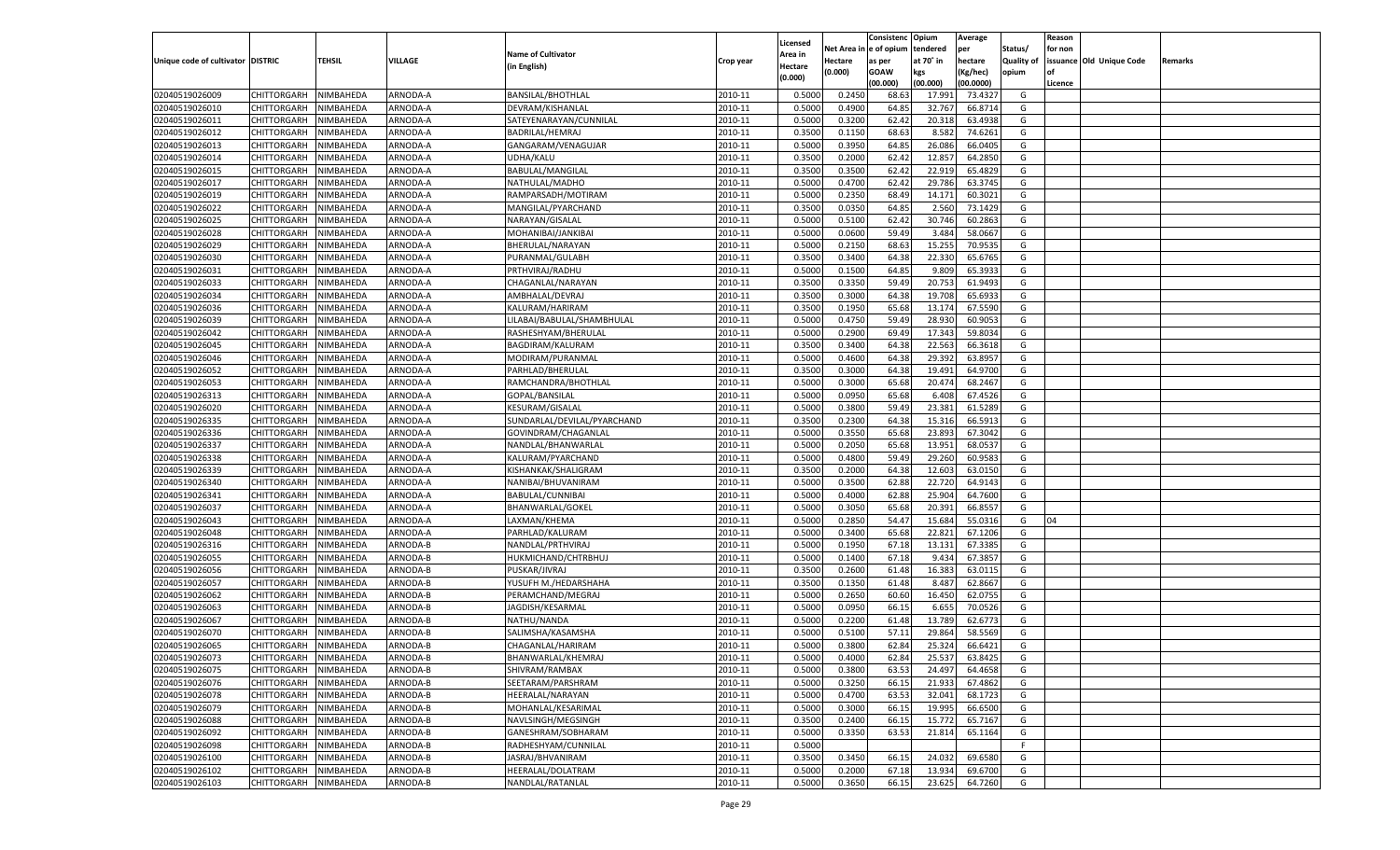|                                   |                    |           |          |                                           |           |          |          | Consistenc Opium |           | Average   |                   | Reason    |                          |         |
|-----------------------------------|--------------------|-----------|----------|-------------------------------------------|-----------|----------|----------|------------------|-----------|-----------|-------------------|-----------|--------------------------|---------|
|                                   |                    |           |          |                                           |           | Licensed | Net Area | e of opium       | tendered  | per       | Status/           | for non   |                          |         |
| Unique code of cultivator DISTRIC |                    | TEHSIL    | VILLAGE  | <b>Name of Cultivator</b>                 | Crop year | Area in  | Hectare  | as per           | at 70˚ in | hectare   | <b>Quality of</b> |           | issuance Old Unique Code | Remarks |
|                                   |                    |           |          | (in English)                              |           | Hectare  | (0.000)  | <b>GOAW</b>      | kgs       | (Kg/hec)  | opium             | <b>of</b> |                          |         |
|                                   |                    |           |          |                                           |           | (0.000)  |          | (00.000)         | (00.000)  | (00.0000) |                   | Licence   |                          |         |
| 02040519026105                    | CHITTORGARH        | NIMBAHEDA | ARNODA-B | RAMESVAR/MOJIRAM                          | 2010-11   | 0.5000   | 0.1900   | 67.18            | 13.74     | 72.3421   | G                 |           |                          |         |
| 02040519026109                    | CHITTORGARH        | NIMBAHEDA | ARNODA-B | TULSIRAM/NANURAM                          | 2010-11   | 0.3500   | 0.1950   | 63.53            | 12.472    | 63.9590   | G                 |           |                          |         |
| 02040519026113                    | <b>CHITTORGARH</b> | NIMBAHEDA | ARNODA-B | ASHOKKUMAR/TULSIRAM                       | 2010-11   | 0.3500   | 0.3600   | 63.53            | 23.158    | 64.3278   | G                 |           |                          |         |
| 02040519026114                    | CHITTORGARH        | NIMBAHEDA | ARNODA-B | BHERULAL/PARBHULAL                        | 2010-11   | 0.5000   | 0.5000   | 63.53            | 33.749    | 67.4980   | G                 |           |                          |         |
| 02040519026118                    | CHITTORGARH        | NIMBAHEDA | ARNODA-B | GOPILAL/KISHANLAL                         | 2010-11   | 0.3500   | 0.2800   | 63.53            | 18.11     | 64.6821   | G                 |           |                          |         |
| 02040519026120                    | CHITTORGARH        | NIMBAHEDA | ARNODA-B | BHURALAL/WARDA                            | 2010-11   | 0.3500   | 0.3000   | 65.16            | 20.254    | 67.513    | G                 |           |                          |         |
| 02040519026125                    | CHITTORGARH        | NIMBAHEDA | ARNODA-B | MNOHAR/BADRILAL                           | 2010-11   | 0.5000   | 0.3750   | 63.53            | 24.821    | 66.189    | G                 |           |                          |         |
| 02040519026128                    | CHITTORGARH        | NIMBAHEDA | ARNODA-B | SEETARAM/NANDRAM                          | 2010-11   | 0.5000   | 0.2600   | 63.28            | 16.757    | 64.4500   | G                 |           |                          |         |
| 02040519026130                    | CHITTORGARH        | NIMBAHEDA | ARNODA-B | JAGDISHCHAND/NANDRAM                      | 2010-11   | 0.5000   | 0.2000   | 66.15            | 13.298    | 66.4900   | G                 |           |                          |         |
| 02040519026133                    | CHITTORGARH        | NIMBAHEDA | ARNODA-B | SHANKARLAL/KISHANLAL                      | 2010-11   | 0.5000   | 0.2950   | 67.18            | 20.735    | 70.2881   | G                 |           |                          |         |
| 02040519026314                    | CHITTORGARH        | NIMBAHEDA | ARNODA-B | ISMAILSHA/HEDARSHA                        | 2010-11   | 0.5000   |          |                  |           |           | F.                |           |                          |         |
| 02040519026315                    | CHITTORGARH        | NIMBAHEDA | ARNODA-B | GOVINDRAM/DALLICHAND                      | 2010-11   | 0.5000   | 0.4550   | 63.28            | 29.849    | 65.6022   | G                 |           |                          |         |
| 02040519026324                    | CHITTORGARH        | NIMBAHEDA | ARNODA-B | FULCHAND/BARDA                            | 2010-11   | 0.3500   | 0.2350   | 67.18            | 15.835    | 67.3830   | G                 |           |                          |         |
| 02040519026322                    | CHITTORGARH        | NIMBAHEDA | ARNODA-B | BALURAM/HUKMICHAND                        | 2010-11   | 0.5000   | 0.2900   | 67.18            | 20.425    | 70.4310   | G                 |           |                          |         |
| 02040519026325                    | <b>CHITTORGARH</b> | NIMBAHEDA | ARNODA-B | RADHESHYAM/CUNNILAL                       | 2010-11   | 0.5000   | 0.3100   | 66.63            | 21.948    | 70.8000   | G                 |           |                          |         |
| 02040519026323                    | CHITTORGARH        | NIMBAHEDA | ARNODA-B | SHRILAL/SHAMBHULAL                        | 2010-11   | 0.5000   | 0.2450   | 66.63            | 17.593    | 71.8082   | G                 |           |                          |         |
| 02040519026328                    | <b>CHITTORGARH</b> | NIMBAHEDA | ARNODA-B | <b>BADRILAL/BHURALL</b>                   | 2010-11   | 0.5000   | 0.3100   | 66.63            | 21.599    | 69.6742   | G                 |           |                          |         |
| 02040519026329                    | <b>CHITTORGARH</b> | NIMBAHEDA | ARNODA-B | JAGDISHCHAND/TEKCHAND                     | 2010-11   | 0.5000   | 0.5100   | 63.28            | 32.035    | 62.8137   | G                 |           |                          |         |
| 02040519026330                    | <b>CHITTORGARH</b> | NIMBAHEDA | ARNODA-B | RAMPARSHAD/DEVRAM                         | 2010-11   | 0.5000   | 0.1000   | 63.28            | 6.490     | 64.9000   | G                 |           |                          |         |
| 02040519026066                    | CHITTORGARH        | NIMBAHEDA | ARNODA-B | RUPLAL/KISHANLAL                          | 2010-11   | 0.3500   | 0.3400   | 65.16            | 23.707    | 69.7265   | G                 |           |                          |         |
| 02040519026069                    | <b>CHITTORGARH</b> | NIMBAHEDA | ARNODA-B | DEVRAJ/BARDA                              | 2010-11   | 0.3500   | 0.2500   | 63.28            | 15.882    | 63.5280   | G                 |           |                          |         |
| 02040519026093                    | <b>CHITTORGARH</b> | NIMBAHEDA | ARNODA-B | MHDANLAL/SOBHARAM                         | 2010-11   | 0.5000   | 0.2000   | 66.63            | 13.433    | 67.1650   | G                 |           |                          |         |
| 02040519026317                    | <b>CHITTORGARH</b> | NIMBAHEDA | ARNODA-B | RATANIBAI/KALURAM                         | 2010-11   | 0.3500   | 0.1900   | 66.63            | 13.258    | 69.7789   | G                 |           |                          |         |
| 02040519026132                    | CHITTORGARH        | NIMBAHEDA | ARNODA-B | SHAMBHULAL/BHURALAI                       | 2010-11   | 0.5000   | 0.2000   | 66.63            | 14.155    | 70.7750   | G                 |           |                          |         |
| 02040519026123                    | <b>CHITTORGARH</b> | NIMBAHEDA | ARNODA-B |                                           | 2010-11   | 0.5000   | 0.2450   | 65.16            | 16.686    | 68.1061   | G                 |           |                          |         |
| 02040519026061                    | <b>CHITTORGARH</b> | NIMBAHEDA | ARNODA-B | CHAGANLAL/RUPLAL<br>SATYANARAYAN/KISANLAL | 2010-11   | 0.3500   | 0.3500   | 65.16            | 23.263    | 66.4657   | G                 |           |                          |         |
| 02040519026320                    | <b>CHITTORGARH</b> | NIMBAHEDA | ARNODA-B |                                           | 2010-11   | 0.5000   | 0.3000   | 65.16            | 19.956    | 66.5200   | G                 |           |                          |         |
| 02040519026068                    |                    |           | ARNODA-B | SHRYAMLAL/MANGILAL                        | 2010-11   |          | 0.5000   | 63.18            | 31.735    | 63.4700   | G                 |           |                          |         |
|                                   | CHITTORGARH        | NIMBAHEDA |          | ABDULKARIMSHA/NATHIBAI                    |           | 0.5000   |          |                  |           |           |                   |           |                          |         |
| 02040519026081                    | <b>CHITTORGARH</b> | NIMBAHEDA | ARNODA-B | BHANWARLAL/MATHRA                         | 2010-11   | 0.5000   | 0.3550   | 60.60            | 22.209    | 62.5606   | G                 |           |                          |         |
| 02040519026097                    | CHITTORGARH        | NIMBAHEDA | ARNODA-B | SAKINA/NANU                               | 2010-11   | 0.5000   | 0.4450   | 60.60            | 29.431    | 66.1371   | G                 |           |                          |         |
| 02040519026119                    | CHITTORGARH        | NIMBAHEDA | ARNODA-B | TULSIRAM/BHAGU                            | 2010-11   | 0.5000   | 0.3250   | 63.28            | 22.397    | 68.9138   | G                 |           |                          |         |
| 02040519026054                    | CHITTORGARH        | NIMBAHEDA | ARNODA-B | DINDAYAL/HUKMICHAND                       | 2010-11   | 0.5000   | 0.2700   | 66.63            | 18.609    | 68.9222   | G                 |           |                          |         |
| 02040519026071                    | CHITTORGARH        | NIMBAHEDA | ARNODA-B | DALURAM/CHAMPABA                          | 2010-11   | 0.3500   | 0.3550   | 60.60            | 21.373    | 60.2056   | G                 |           |                          |         |
| 02040519026074                    | CHITTORGARH        | NIMBAHEDA | ARNODA-B | DEVLAL/PYARCHAND                          | 2010-11   | 0.3500   | 0.2000   | 66.63            | 4.296     | 21.4800   | G                 | 04        |                          |         |
| 02040519026087                    | CHITTORGARH        | NIMBAHEDA | ARNODA-B | HUKMICHAND/BHERULAL                       | 2010-11   | 0.3500   | 0.2350   | 66.63            | 16.863    | 71.7574   | G                 |           |                          |         |
| 02040519026319                    | CHITTORGARH        | NIMBAHEDA | ARNODA-B | DURGASHANKAR/RAMCHANDRA                   | 2010-11   | 0.3500   | 0.2000   | 60.60            | 12.521    | 62.6050   | G                 |           |                          |         |
| 02040519026342                    | CHITTORGARH        | NIMBAHEDA | ARNODA-B | PARBHULAL/HARIRAM                         | 2010-11   | 0.5000   | 0.2850   | 65.16            | 19.348    | 67.8877   | G                 |           |                          |         |
| 02040519026183                    | CHITTORGARH        | NIMBAHEDA | ARNODA-C | MUKESHKUMAR/GANSHYAM                      | 2010-11   | 0.5000   | 0.3200   | 65.59            | 21.555    | 67.3594   | G                 |           |                          |         |
| 02040519026134                    | CHITTORGARH        | NIMBAHEDA | ARNODA-C | BHAGVATIPARSAD/BHANWARLAL                 | 2010-11   | 0.5000   | 0.2100   | 69.99            | 15.054    | 71.6857   | G                 |           |                          |         |
| 02040519026136                    | <b>CHITTORGARH</b> | NIMBAHEDA | ARNODA-C | KALURAM/HEMRAJ                            | 2010-11   | 0.5000   | 0.2900   | 65.59            | 19.08     | 65.8069   | G                 |           |                          |         |
| 02040519026137                    | CHITTORGARH        | NIMBAHEDA | ARNODA-C | MURLIPARSAD/BHANWARLAL                    | 2010-11   | 0.3500   | 0.2450   | 69.99            | 18.12     | 73.9878   | G                 |           |                          |         |
| 02040519026138                    | CHITTORGARH        | NIMBAHEDA | ARNODA-C | RATANLAL/JAICHAND                         | 2010-11   | 0.5000   | 0.3100   | 69.99            | 22.063    | 71.1710   | G                 |           |                          |         |
| 02040519026141                    | CHITTORGARH        | NIMBAHEDA | ARNODA-C | LAXMINARAYAN/BADRILAL                     | 2010-11   | 0.3500   | 0.2700   | 65.59            | 18.106    | 67.0593   | G                 |           |                          |         |
| 02040519026148                    | CHITTORGARH        | NIMBAHEDA | ARNODA-C | JAGDISH/MODIRAM                           | 2010-11   | 0.5000   | 0.3050   | 62.42            | 19.74     | 64.7213   | G                 |           |                          |         |
| 02040519026150                    | CHITTORGARH        | NIMBAHEDA | ARNODA-C | <b>BADRILAL/DALLA</b>                     | 2010-11   | 0.5000   | 0.2700   | 65.59            | 18.063    | 66.9000   | G                 |           |                          |         |
| 02040519026154                    | CHITTORGARH        | NIMBAHEDA | ARNODA-C | RAMCHANDRA/CUNNILAL                       | 2010-11   | 0.5000   | 0.3600   | 69.99            | 25.862    | 71.8389   | G                 |           |                          |         |
| 02040519026155                    | <b>CHITTORGARH</b> | NIMBAHEDA | ARNODA-C | BARDICHAND/CHAMPALAL                      | 2010-11   | 0.5000   | 0.1450   | 65.59            | 9.761     | 67.3172   | G                 |           |                          |         |
| 02040519026156                    | CHITTORGARH        | NIMBAHEDA | ARNODA-C | GISALAL/MOTIRAM                           | 2010-11   | 0.3500   | 0.3450   | 59.30            | 21.086    | 61.1188   | G                 |           |                          |         |
| 02040519026162                    | <b>CHITTORGARH</b> | NIMBAHEDA | ARNODA-C | KHEMRAJ/RODA                              | 2010-11   | 0.5000   | 0.1950   | 65.59            | 13.338    | 68.4000   | G                 |           |                          |         |
| 02040519026163                    | <b>CHITTORGARH</b> | NIMBAHEDA | ARNODA-C | DHAPUBAI/MEGRAJ                           | 2010-11   | 0.5000   | 0.1750   | 65.59            | 11.469    | 65.5371   | G                 |           |                          |         |
| 02040519026164                    | <b>CHITTORGARH</b> | NIMBAHEDA | ARNODA-C | <b>BANSILAL/GOPAL</b>                     | 2010-11   | 0.5000   | 0.3850   | 65.59            | 25.345    | 65.8312   | G                 |           |                          |         |
| 02040519026165                    | <b>CHITTORGARH</b> | NIMBAHEDA | ARNODA-C | SHYAMBAI/RAMNARAYAN                       | 2010-11   | 0.5000   | 0.2000   | 62.42            | 12.410    | 62.0500   | G                 |           |                          |         |
| 02040519026166                    | <b>CHITTORGARH</b> | NIMBAHEDA | ARNODA-C | BAGDIRAM/MEGRAJ                           | 2010-11   | 0.5000   | 0.3850   | 62.42            | 24.202    | 62.8623   | G                 |           |                          |         |
| 02040519026169                    | <b>CHITTORGARH</b> | NIMBAHEDA | ARNODA-C | SOHANBAI/RAMCHANDRA                       | 2010-11   | 0.5000   | 0.4900   | 65.59            | 31.741    | 64.7776   | G                 |           |                          |         |
| 02040519026171                    | <b>CHITTORGARH</b> | NIMBAHEDA | ARNODA-C | PYARCHAND/RADHU                           | 2010-11   | 0.5000   | 0.4850   | 65.97            | 33.205    | 68.4639   | G                 |           |                          |         |
| 02040519026172                    | CHITTORGARH        | NIMBAHEDA | ARNODA-C | RAMESHCHANDRA/BADRILAL                    | 2010-11   | 0.5000   | 0.4200   | 62.42            | 27.340    | 65.0952   | G                 |           |                          |         |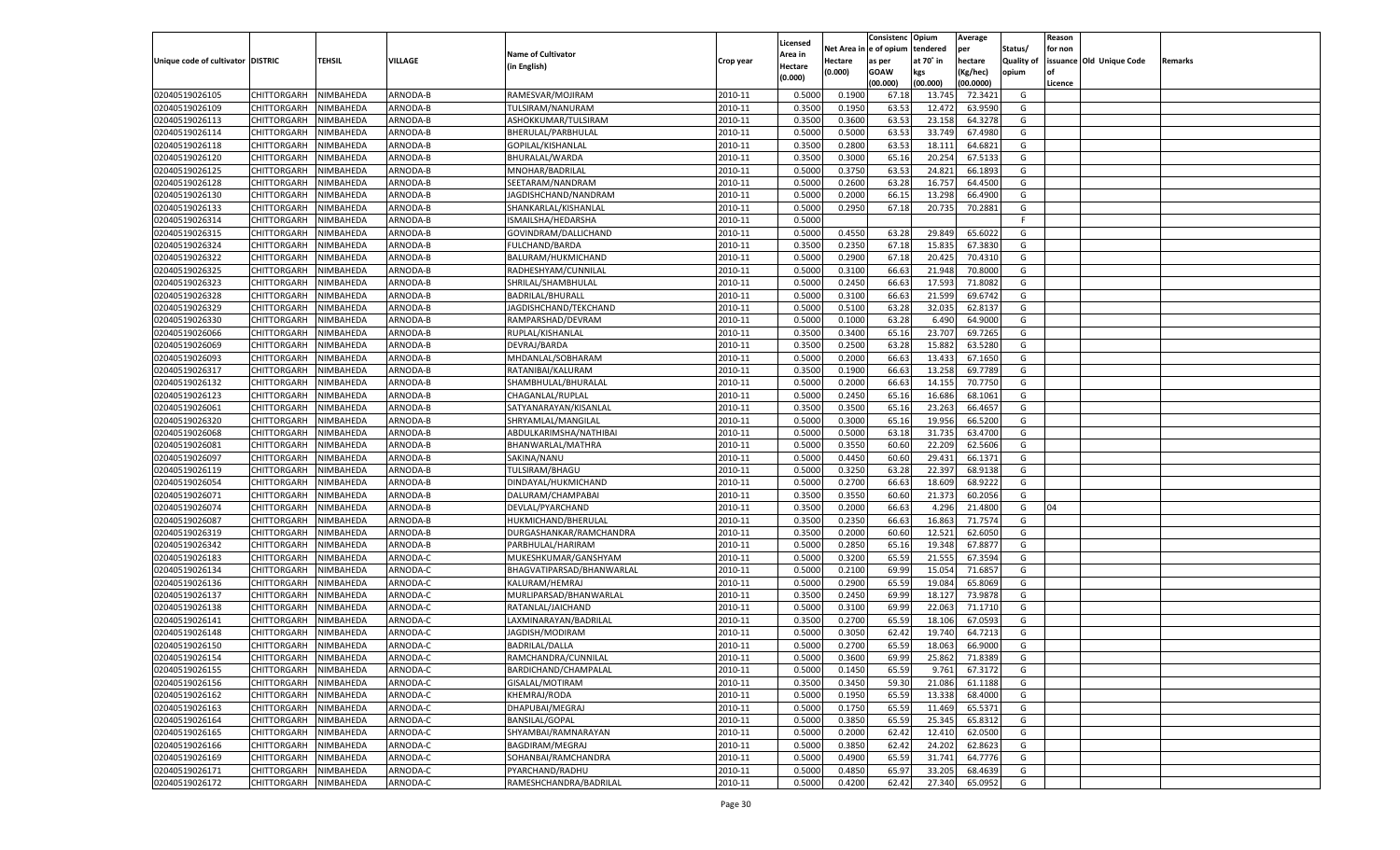|                                   |                       |               |          |                                                |           |                    |                  | Consistenc  | Opium     | Average   |                   | Reason  |                          |                    |
|-----------------------------------|-----------------------|---------------|----------|------------------------------------------------|-----------|--------------------|------------------|-------------|-----------|-----------|-------------------|---------|--------------------------|--------------------|
|                                   |                       |               |          | <b>Name of Cultivator</b>                      |           | Licensed           | Net Area         | e of opium  | tendered  | per       | Status/           | for non |                          |                    |
| Unique code of cultivator DISTRIC |                       | <b>TEHSIL</b> | VILLAGE  | (in English)                                   | Crop year | \rea in<br>Hectare | Hectare          | as per      | at 70° in | hectare   | <b>Quality of</b> |         | issuance Old Unique Code | Remarks            |
|                                   |                       |               |          |                                                |           | (0.000)            | (0.000)          | <b>GOAW</b> | kgs       | (Kg/hec)  | opium             |         |                          |                    |
|                                   |                       |               |          |                                                |           |                    |                  | (00.000)    | (00.000)  | (00.0000) |                   | Licence |                          |                    |
| 02040519026174                    | CHITTORGARH           | NIMBAHEDA     | ARNODA-C | BAPULAL/RAMNARAYAN                             | 2010-11   | 0.5000             | 0.2000           | 62.4        | 12.502    | 62.5100   | G                 |         |                          |                    |
| 02040519026180                    | CHITTORGARH           | NIMBAHEDA     | ARNODA-C | KOSLYABAI/BADRILAL                             | 2010-11   | 0.3500             | 0.3300           | 59.30       | 19.643    | 59.5242   | G                 |         |                          |                    |
| 02040519026182                    | CHITTORGARH           | NIMBAHEDA     | ARNODA-C | <b>BAPULAL/SHRILAL</b>                         | 2010-11   | 0.5000             | 0.4150           | 62.42       | 26.27     | 63.3229   | G                 |         |                          |                    |
| 02040519026185                    | CHITTORGARH           | NIMBAHEDA     | ARNODA-C | MANKUWAR/OMPARKASH                             | 2010-11   | 0.5000             | 0.2500           | 65.9        | 17.146    | 68.5840   | G                 |         |                          |                    |
| 02040519026187                    | CHITTORGARH           | NIMBAHEDA     | ARNODA-C | BHAGATRAM/BHUVANIRAM                           | 2010-11   | 0.3500             | 0.3500           | 62.4        | 21.811    | 62.3171   | G                 |         |                          |                    |
| 02040519026191                    | CHITTORGARH           | NIMBAHEDA     | ARNODA-C | SEETARAM/NIRBHERAM                             | 2010-11   | 0.5000             | 0.4500           | 59.30       | 27.649    | 61.4422   | G                 |         |                          |                    |
| 02040519026192                    | CHITTORGARH           | NIMBAHEDA     | ARNODA-C | CHAMPALAL/WARDA                                | 2010-11   | 0.3500             | 0.2050           | 65.97       | 14.036    | 68.468    | G                 |         |                          |                    |
| 02040519026193                    | CHITTORGARH           | NIMBAHEDA     | ARNODA-C | SANTILAL/NATHULAL                              | 2010-11   | 0.3500             | 0.2050           | 65.9        | 13.79     | 67.3024   | G                 |         |                          |                    |
| 02040519026195                    | CHITTORGARH           | NIMBAHEDA     | ARNODA-C | KALURAM/OUNKARLAL                              | 2010-11   | 0.5000             | 0.4300           | 62.4        | 27.302    | 63.4930   | G                 |         |                          |                    |
| 02040519026196                    | CHITTORGARH           | NIMBAHEDA     | ARNODA-C | MHDANLAL/BHANWARLAL                            | 2010-11   | 0.5000             | 0.2050           | 60.18       | 12.509    | 61.0195   | G                 |         |                          |                    |
| 02040519026198                    | CHITTORGARH           | NIMBAHEDA     | ARNODA-C | MHDANLAL/KALURAM                               | 2010-11   | 0.5000             | 0.4050           | 65.97       | 26.881    | 66.3728   | G                 |         |                          |                    |
| 02040519026200                    | CHITTORGARH           | NIMBAHEDA     | ARNODA-C | MOJIRAM/NARAYAN                                | 2010-11   | 0.3500             | 0.3000           | 65.97       | 19.933    | 66.4433   | G                 |         |                          |                    |
| 02040519026201                    | CHITTORGARH           | NIMBAHEDA     | ARNODA-C | DHANSUKH/SHRILAL                               | 2010-11   | 0.5000             | 0.2350           | 60.18       | 14.337    | 61.0085   | G                 |         |                          | <b>NAME CHANGE</b> |
| 02040519026331                    | CHITTORGARH           | NIMBAHEDA     | ARNODA-C | NANDLAL/MOHANLAL                               | 2010-11   | 0.5000             | 0.2800           | 65.97       | 19.431    | 69.3964   | G                 |         |                          |                    |
| 02040519026332                    | CHITTORGARH           | NIMBAHEDA     | ARNODA-C | KHEMRAJ/DALURAM                                | 2010-11   | 0.5000             | 0.1650           | 60.18       | 9.930     | 60.1818   | G                 |         |                          |                    |
| 02040519026135                    | CHITTORGARH           | NIMBAHEDA     | ARNODA-C | BANSILAL/HEMRAJ                                | 2010-11   | 0.3500             | 0.2000           | 65.97       | 13.436    | 67.1800   | G                 |         |                          |                    |
| 02040519026139                    | CHITTORGARH           | NIMBAHEDA     | ARNODA-C | BANSILAL/BHANWARLAL                            | 2010-11   | 0.5000             | 0.2950           | 60.18       | 18.029    | 61.1153   | G                 |         |                          |                    |
| 02040519026143                    | CHITTORGARH           | NIMBAHEDA     | ARNODA-C | DAMARLAL/BHERULAL                              | 2010-11   | 0.3500             | 0.3200           | 56.89       | 18.360    | 57.3750   | G                 |         |                          |                    |
| 02040519026160                    | CHITTORGARH           | NIMBAHEDA     | ARNODA-C | CHAMPALAL/KISHANLAL                            | 2010-11   | 0.5000             | 0.1050           | 69.99       | 7.614     | 72.5143   | G                 |         |                          |                    |
| 02040519026333                    | CHITTORGARH           | NIMBAHEDA     | ARNODA-C | RAMPARSHAD/KANIRAM                             | 2010-11   | 0.3500             | 0.1000           | 69.99       | 7.279     | 72.7900   | G                 |         |                          |                    |
| 02040519026142                    | CHITTORGARH           | NIMBAHEDA     | ARNODA-C | MANKUWAR/MANGILAL                              | 2010-11   | 0.3500             | 0.3300           | 60.18       | 20.612    | 62.4606   | G                 |         |                          |                    |
| 02040519026144                    | CHITTORGARH           | NIMBAHEDA     | ARNODA-C | SATEYENARAYAN/NIRBHERAM                        | 2010-11   | 0.5000             | 0.3700           | 60.18       | 22.595    | 61.0676   | G                 |         |                          |                    |
| 02040519026146                    | CHITTORGARH           | NIMBAHEDA     | ARNODA-C | MOTIRAM/PRTHVIRAJ                              | 2010-11   | 0.5000             | 0.3250           | 60.18       | 19.974    | 61.4585   | G                 |         |                          |                    |
| 02040519026161                    | CHITTORGARH           | NIMBAHEDA     | ARNODA-C | BANSILAL/RAMCHANDRA                            | 2010-11   | 0.3500             | 0.3550           | 61.25       | 21.833    | 61.5014   | G                 |         |                          |                    |
| 02040519026168                    | CHITTORGARH           | NIMBAHEDA     | ARNODA-C | SHANKARLAL/DOLATRAM                            | 2010-11   | 0.5000             | 0.4600           | 65.97       | 31.590    | 68.6739   | G                 |         |                          |                    |
| 02040519026175                    |                       |               | ARNODA-C |                                                | 2010-11   |                    |                  | 61.25       | 14.299    | 62.1696   | G                 |         |                          |                    |
| 02040519026184                    | CHITTORGARH           | NIMBAHEDA     | ARNODA-C | BHAWANIRAM/BHERULAL/NANDUBAI<br>KAMLABAI/GOKEL | 2010-11   | 0.3500<br>0.3500   | 0.2300<br>0.3100 | 62.54       | 19.527    | 62.9903   | G                 |         |                          |                    |
|                                   | CHITTORGARH           | NIMBAHEDA     |          |                                                | 2010-11   | 0.3500             |                  |             |           | 60.6941   |                   |         |                          |                    |
| 02040519026152                    | CHITTORGARH           | NIMBAHEDA     | ARNODA-C | GISALAL/RODA                                   | 2010-11   |                    | 0.1700           | 61.25       | 10.318    | 57.9294   | G<br>G            |         |                          |                    |
| 02040519026153                    | CHITTORGARH           | NIMBAHEDA     | ARNODA-C | SANTAKUMARI/BHANWARLAL                         |           | 0.3500             | 0.1700           | 56.89       | 9.848     |           |                   |         |                          |                    |
| 02040519026167                    | CHITTORGARH           | NIMBAHEDA     | ARNODA-C | <b>BABULAL/MEGRAJ</b>                          | 2010-11   | 0.5000             | 0.3900           | 61.25       | 24.303    | 62.3154   | G                 |         |                          |                    |
| 02040519026206                    | CHITTORGARH           | NIMBAHEDA     | ARNODA-D | PREAMCHAND/HEERA                               | 2010-11   | 0.5000             | 0.4950           | 67.29       | 31.87     | 64.3919   | G                 |         |                          |                    |
| 02040519026202                    | CHITTORGARH           | NIMBAHEDA     | ARNODA-D | SATEYENARAYAN/BHERULAL                         | 2010-11   | 0.3500             | 0.3450           | 61.66       | 21.759    | 63.0696   | G                 |         |                          |                    |
| 02040519026203                    | CHITTORGARH           | NIMBAHEDA     | ARNODA-D | BHANWARLAL/RATANLAI                            | 2010-11   | 0.5000             | 0.3000           | 61.43       | 18.62     | 62.093    | G                 |         |                          |                    |
| 02040519026208                    | CHITTORGARH           | NIMBAHEDA     | ARNODA-D | RADHESHYAM/BHANWARLAI                          | 2010-11   | 0.5000             | 0.2850           | 67.29       | 19.81     | 69.5404   | G                 |         |                          |                    |
| 02040519026209                    | CHITTORGARH           | NIMBAHEDA     | ARNODA-D | RUPA/BHAGVAN                                   | 2010-11   | 0.5000             | 0.4550           | 66.58       | 30.31     | 66.6176   | G                 |         |                          |                    |
| 02040519026211                    | CHITTORGARH           | NIMBAHEDA     | ARNODA-D | NANDUBAI/OUNKARLAL                             | 2010-11   | 0.3500             | 0.2850           | 66.58       | 19.21     | 67.4281   | G                 |         |                          |                    |
| 02040519026212                    | CHITTORGARH           | NIMBAHEDA     | ARNODA-D | NIRBHERAM/NARAYAN                              | 2010-11   | 0.5000             | 0.2700           | 66.58       | 17.950    | 66.4815   | G                 |         |                          |                    |
| 02040519026213                    | CHITTORGARH           | NIMBAHEDA     | ARNODA-D | <b>BAGDIRAM/SUKHDEV</b>                        | 2010-11   | 0.3500             | 0.2000           | 61.66       | 12.361    | 61.8050   | G                 |         |                          |                    |
| 02040519026214                    | CHITTORGARH           | NIMBAHEDA     | ARNODA-D | NANDLAL/BHERULAL                               | 2010-11   | 0.3500             | 0.1500           | 66.58       | 10.087    | 67.2467   | G                 |         |                          |                    |
| 02040519026218                    | CHITTORGARH           | NIMBAHEDA     | ARNODA-D | DHAPUBAI/SOBHARAM                              | 2010-11   | 0.3500             | 0.0250           | 69.4        | 2.043     | 81.7200   | G                 |         |                          |                    |
| 02040519026221                    | CHITTORGARH           | NIMBAHEDA     | ARNODA-D | DEVILAL/PYARA                                  | 2010-11   | 0.5000             | 0.2050           | 66.77       | 14.000    | 68.2927   | G                 |         |                          |                    |
| 02040519026222                    | CHITTORGARH           | NIMBAHEDA     | ARNODA-D | GOPILAL/RAMLAL                                 | 2010-11   | 0.5000             | 0.3000           | 66.7        | 20.79     | 69.323    | G                 |         |                          |                    |
| 02040519026223                    | CHITTORGARH           | NIMBAHEDA     | ARNODA-D | KANKMAL/PRTHVIRAJ                              | 2010-11   | 0.5000             | 0.3400           | 66.7        | 23.05     | 67.7941   | G                 |         |                          |                    |
| 02040519026226                    | CHITTORGARH           | NIMBAHEDA     | ARNODA-D | MOHANLAL/HEERALAL                              | 2010-11   | 0.3500             | 0.2650           | 66.7        | 18.24     | 68.8491   | G                 |         |                          |                    |
| 02040519026227                    | CHITTORGARH           | NIMBAHEDA     | ARNODA-D | KALU/HEERA                                     | 2010-11   | 0.3500             | 0.1750           | 66.77       | 11.785    | 67.3429   | G                 |         |                          |                    |
| 02040519026230                    | CHITTORGARH NIMBAHEDA |               | ARNODA-D | NANDUBAI/CUNNILAL                              | 2010-11   | 0.5000             | 0.4500           | 61.66       | 27.496    | 61.1022   | G                 |         |                          |                    |
| 02040519026231                    | <b>CHITTORGARH</b>    | NIMBAHEDA     | ARNODA-D | NARMDABAI/CHENRAM                              | 2010-11   | 0.3500             | 0.3000           | 66.77       | 20.869    | 69.5633   | G                 |         |                          |                    |
| 02040519026238                    | <b>CHITTORGARH</b>    | NIMBAHEDA     | ARNODA-D | DALU/PYARA                                     | 2010-11   | 0.3500             | 0.1100           | 66.77       | 7.554     | 68.6727   | G                 |         |                          |                    |
| 02040519026239                    | <b>CHITTORGARH</b>    | NIMBAHEDA     | ARNODA-D | DALU/BHERA                                     | 2010-11   | 0.3500             | 0.1950           | 61.66       | 12.383    | 63.5026   | G                 |         |                          |                    |
| 02040519026242                    | <b>CHITTORGARH</b>    | NIMBAHEDA     | ARNODA-D | UTHAMCHAND/BHAGIRTH                            | 2010-11   | 0.5000             | 0.4100           | 66.77       | 27.733    | 67.6415   | G                 |         |                          |                    |
| 02040519026243                    | <b>CHITTORGARH</b>    | NIMBAHEDA     | ARNODA-D | HEERALAL/SUHAGIBAI                             | 2010-11   | 0.5000             | 0.3000           | 66.77       | 20.258    | 67.5267   | G                 |         |                          |                    |
| 02040519026253                    | <b>CHITTORGARH</b>    | NIMBAHEDA     | ARNODA-D | MHDANLAL/BHAGIRTH                              | 2010-11   | 0.5000             | 0.2800           | 67.70       | 18.902    | 67.5071   | G                 |         |                          |                    |
| 02040519026255                    | <b>CHITTORGARH</b>    | NIMBAHEDA     | ARNODA-D | BANSILAL/BADRILAL                              | 2010-11   | 0.3500             | 0.3400           | 67.70       | 22.476    | 66.1059   | G                 |         |                          |                    |
| 02040519026257                    | <b>CHITTORGARH</b>    | NIMBAHEDA     | ARNODA-D | BAGDIRAM/MODIRAM                               | 2010-11   | 0.5000             | 0.4100           | 67.70       | 28.200    | 68.7805   | G                 |         |                          |                    |
| 02040519026258                    | <b>CHITTORGARH</b>    | NIMBAHEDA     | ARNODA-D | RATANLAL/NANURAM                               | 2010-11   | 0.5000             | 0.4000           | 67.70       | 27.404    | 68.5100   | G                 |         |                          |                    |
| 02040519026260                    | <b>CHITTORGARH</b>    | NIMBAHEDA     | ARNODA-D | PRTHVIRAJ/NARAYAN                              | 2010-11   | 0.5000             | 0.3000           | 67.70       | 20.359    | 67.8633   | G                 |         |                          |                    |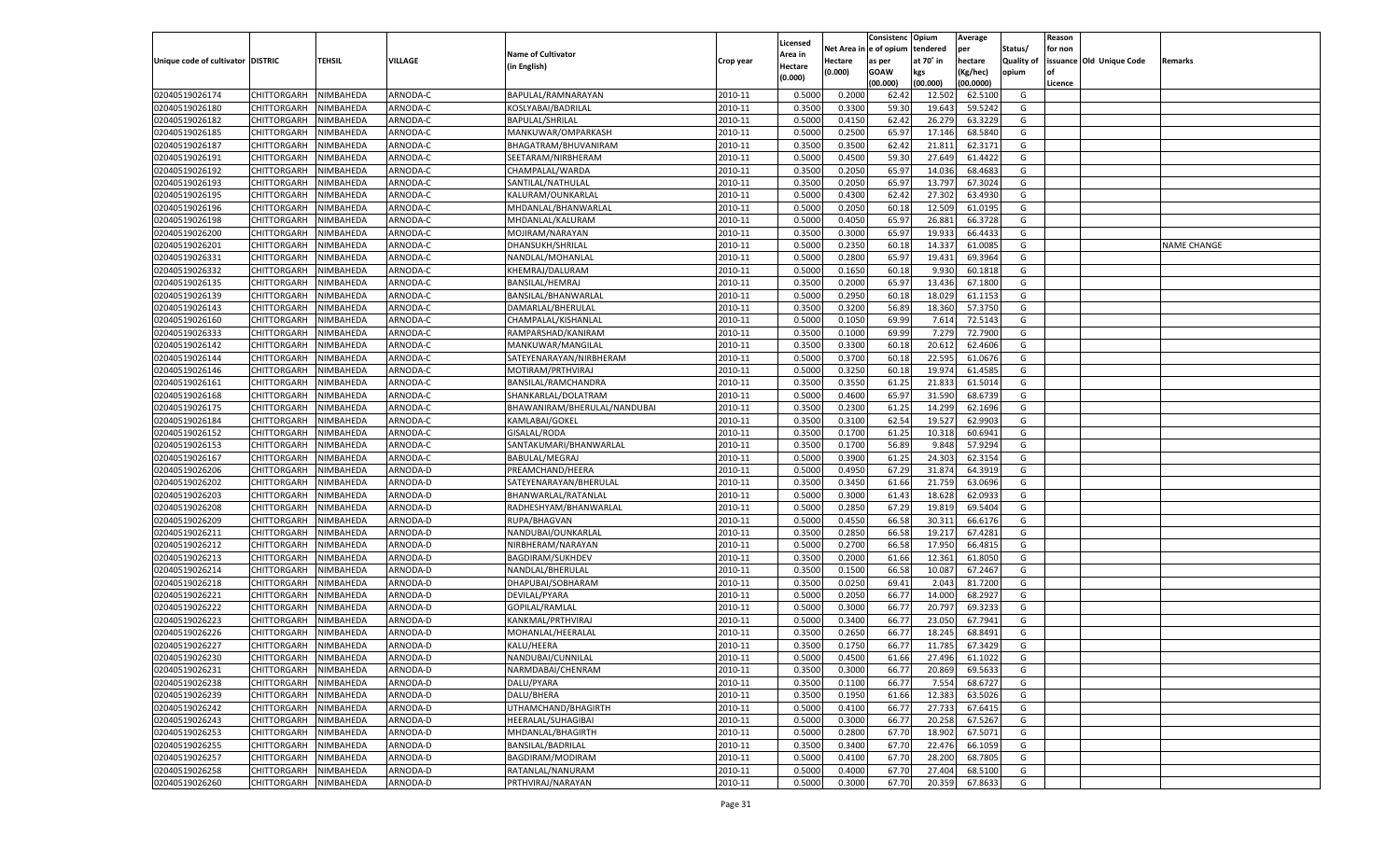|                                   |                                      |               |                      |                                         |           |                           |          | Consistenc  | Opium     | Average   |                   | Reason  |                          |                           |
|-----------------------------------|--------------------------------------|---------------|----------------------|-----------------------------------------|-----------|---------------------------|----------|-------------|-----------|-----------|-------------------|---------|--------------------------|---------------------------|
|                                   |                                      |               |                      | <b>Name of Cultivator</b>               |           | Licensed                  | Net Area | e of opium  | tendered  | per       | Status/           | for non |                          |                           |
| Unique code of cultivator DISTRIC |                                      | <b>TEHSIL</b> | VILLAGE              | (in English)                            | Crop year | <b>Area in</b><br>Hectare | Hectare  | as per      | at 70° in | hectare   | <b>Quality of</b> |         | issuance Old Unique Code | Remarks                   |
|                                   |                                      |               |                      |                                         |           | (0.000)                   | (0.000)  | <b>GOAW</b> | kgs       | (Kg/hec)  | opium             |         |                          |                           |
|                                   |                                      |               |                      |                                         |           |                           |          | (00.000)    | (00.000)  | (00.0000) |                   | Licence |                          |                           |
| 02040519026262                    | CHITTORGARH                          | NIMBAHEDA     | ARNODA-D             | SANTILAL/DEVRAM                         | 2010-11   | 0.3500                    | 0.1800   | 61.66       | 11.163    | 62.0167   | G                 |         |                          |                           |
| 02040519026263                    | CHITTORGARH                          | NIMBAHEDA     | ARNODA-D             | BALARAM/BAGDIRAM                        | 2010-11   | 0.5000                    | 0.3400   | 67.70       | 23.619    | 69.4676   | G                 |         |                          |                           |
| 02040519026264                    | CHITTORGARH                          | NIMBAHEDA     | ARNODA-D             | RAMCHANDRA/BHAGIRTH                     | 2010-11   | 0.3500                    | 0.1500   | 67.70       | 10.437    | 69.5800   | G                 |         |                          |                           |
| 02040519026266                    | CHITTORGARH                          | NIMBAHEDA     | ARNODA-D             | GOPALLAL/KANIRAM                        | 2010-11   | 0.5000                    | 0.3700   | 67.70       | 24.659    | 66.6459   | G                 |         |                          |                           |
| 02040519026271                    | CHITTORGARH                          | NIMBAHEDA     | ARNODA-D             | UDHERAM/PREAMCHAND                      | 2010-11   | 0.5000                    | 0.3200   | 69.41       | 22.053    | 68.9156   | G                 |         |                          |                           |
| 02040519026273                    | CHITTORGARH                          | NIMBAHEDA     | ARNODA-D             | DALLICHAND/PYARCHAND                    | 2010-11   | 0.3500                    | 0.2900   | 61.66       | 18.15     | 62.589    | G                 |         |                          |                           |
| 02040519026274                    | CHITTORGARH                          | NIMBAHEDA     | ARNODA-D             | RAMESHCHANDRA/MEGRAJ                    | 2010-11   | 0.5000                    | 0.4400   | 69.4        | 32.841    | 74.6386   | G                 |         |                          |                           |
| 02040519026277                    | CHITTORGARH                          | NIMBAHEDA     | ARNODA-D             | NYAJYUKHAN/SULTANKHAN                   | 2010-11   | 0.5000                    | 0.3950   | 61.4        | 24.883    | 62.9949   | G                 |         |                          |                           |
| 02040519026278                    | CHITTORGARH                          | NIMBAHEDA     | ARNODA-D             | SHANKARLAL/BAGDIRAM                     | 2010-11   | 0.5000                    | 0.5000   | 67.29       | 34.035    | 68.0700   | G                 |         |                          |                           |
| 02040519026279                    | CHITTORGARH                          | NIMBAHEDA     | ARNODA-D             | OMPARKASH/BADRILAL                      | 2010-11   | 0.3500                    | 0.2200   | 67.29       | 15.01     | 68.2591   | G                 |         |                          |                           |
| 02040519026281                    | CHITTORGARH                          | NIMBAHEDA     | ARNODA-D             | DALCHAND/OUNKARLAL                      | 2010-11   | 0.3500                    | 0.2850   | 64.37       | 18.434    | 64.680    | G                 |         |                          |                           |
| 02040519026282                    | CHITTORGARH                          | NIMBAHEDA     | ARNODA-D             | OMPARKASH/BAGDIRAM                      | 2010-11   | 0.3500                    | 0.2250   | 67.29       | 15.689    | 69.7289   | G                 |         |                          |                           |
| 02040519026284                    | CHITTORGARH                          | NIMBAHEDA     | ARNODA-D             | SOBHARAM/BHANWARLAL                     | 2010-11   | 0.5000                    | 0.2950   | 61.4        | 18.761    | 63.5966   | G                 |         |                          |                           |
| 02040519026285                    | CHITTORGARH                          | NIMBAHEDA     | ARNODA-D             | KISHANLAL/PYARCHAND                     | 2010-11   | 0.5000                    | 0.4100   | 61.4        | 25.611    | 62.4659   | G                 |         |                          |                           |
| 02040519026288                    | CHITTORGARH                          | NIMBAHEDA     | ARNODA-D             | KELASHCHANDRA/RAMLAL                    | 2010-11   | 0.5000                    | 0.2150   | 64.37       | 14.091    | 65.5395   | G                 |         |                          |                           |
| 02040519026289                    | CHITTORGARH                          | NIMBAHEDA     | ARNODA-D             | OUNKARLAL/CUNNILAL                      | 2010-11   | 0.3500                    | 0.3450   | 61.43       | 21.894    | 63.4609   | G                 |         |                          |                           |
| 02040519026290                    | CHITTORGARH                          | NIMBAHEDA     | ARNODA-D             | BHGVATRAM/CHAMPALAL                     | 2010-11   | 0.3500                    | 0.0950   | 69.41       | 6.908     | 72.7158   | G                 |         |                          |                           |
| 02040519026291                    | CHITTORGARH                          | NIMBAHEDA     | ARNODA-D             | RAMLAL/RUPLAL                           | 2010-11   | 0.3500                    | 0.3250   | 67.29       | 21.548    | 66.3015   | G                 |         |                          |                           |
| 02040519026292                    | CHITTORGARH                          | NIMBAHEDA     | ARNODA-D             | SOHANLAL/BANSILAL                       | 2010-11   | 0.3500                    | 0.1500   | 67.61       | 10.665    | 71.1000   | G                 |         |                          |                           |
| 02040519026296                    | CHITTORGARH                          | NIMBAHEDA     | ARNODA-D             | KELASHCHAND/MANGILAL                    | 2010-11   | 0.5000                    | 0.3200   | 64.37       | 20.737    | 64.8031   | G                 |         |                          |                           |
| 02040519026297                    | CHITTORGARH                          | NIMBAHEDA     | ARNODA-D             | DALIBAI/PARBHULAI                       | 2010-11   | 0.5000                    | 0.2500   | 67.61       | 17.033    | 68.1320   | G                 |         |                          |                           |
| 02040519026299                    | CHITTORGARH                          | NIMBAHEDA     | ARNODA-D             | SHIVNARAYAN/KISHANLAL                   | 2010-11   | 0.5000                    | 0.3000   | 64.37       | 19.601    | 65.3367   | G                 |         |                          |                           |
| 02040519026304                    | CHITTORGARH                          | NIMBAHEDA     | ARNODA-D             | HMERSINGH/MEGSINGH                      | 2010-11   | 0.3500                    | 0.2100   | 67.29       | 14.898    | 70.9429   | G                 | 08      |                          |                           |
| 02040519026308                    | CHITTORGARH                          | NIMBAHEDA     | ARNODA-D             | <b>BANSILAL/RADHUJI</b>                 | 2010-11   | 0.5000                    | 0.4550   | 67.29       | 30.844    | 67.7890   | G                 |         |                          |                           |
| 02040519026311                    | CHITTORGARH                          | NIMBAHEDA     | ARNODA-D             | CHTRBHUJ/KISHANLAL                      | 2010-11   | 0.3500                    | 0.1000   | 67.61       | 7.064     | 70.6400   | G                 |         |                          |                           |
| 02040519026236                    | CHITTORGARH                          | NIMBAHEDA     | ARNODA-D             | BHUVANIRAM/KALURAM                      | 2010-11   | 0.5000                    | 0.2000   | 67.29       | 13.778    | 68.8900   | G                 |         |                          |                           |
| 02040519026205                    | CHITTORGARH                          | NIMBAHEDA     | ARNODA-D             | KANIRAM/OUNKAR                          | 2010-11   | 0.5000                    | 0.3150   | 67.61       | 21.779    | 69.1397   | G                 |         |                          |                           |
| 02040519026216                    | CHITTORGARH                          | NIMBAHEDA     | ARNODA-D             | MANIGIBAI/MANGILAL                      | 2010-11   | 0.3500                    | 0.2800   | 66.58       | 18.927    | 67.5964   | G                 |         |                          |                           |
| 02040519026219                    | CHITTORGARH                          | NIMBAHEDA     | ARNODA-D             | NARAYAN/KANIRAM                         | 2010-11   | 0.3500                    | 0.2000   | 66.58       | 13.552    | 67.7600   | G                 |         |                          |                           |
| 02040519026225                    | CHITTORGARH                          | NIMBAHEDA     | ARNODA-D             | NANDA/NANA                              | 2010-11   | 0.3500                    | 0.2000   | 61.43       | 12.100    | 60.5000   | G                 |         |                          |                           |
| 02040519026232                    | CHITTORGARH                          | NIMBAHEDA     | ARNODA-D             | MODIBAI/NATHU                           | 2010-11   | 0.5000                    | 0.3650   | 64.37       | 23.98     | 65.6986   | G                 |         |                          |                           |
| 02040519026261                    | CHITTORGARH                          | NIMBAHEDA     | ARNODA-D             | KAVARLAL/MANGILAL                       | 2010-11   | 0.3500                    | 0.1500   | 66.58       | 10.25     | 68.3533   | G                 |         |                          |                           |
| 02040519026237                    | CHITTORGARH                          | NIMBAHEDA     | ARNODA-D             | HEMRAJ/SUKHLAL                          | 2010-11   | 0.5000                    | 0.4050   | 64.37       | 26.486    | 65.397    | G                 |         |                          |                           |
| 02040519026246                    | CHITTORGARH                          | NIMBAHEDA     | ARNODA-D             | <b>BHERU/KESURAM</b>                    | 2010-11   | 0.3500                    | 0.3050   | 66.58       | 20.491    | 67.183    | G                 |         |                          |                           |
| 02040519026306                    | CHITTORGARH                          | NIMBAHEDA     | ARNODA-D             | PYARIBAI/RAMLAL                         | 2010-11   | 0.3500                    | 0.3300   | 61.4        | 21.44     | 64.9818   | G                 |         |                          |                           |
| 02040519026224                    | CHITTORGARH                          | NIMBAHEDA     | ARNODA-D             | CHANDMAL/HEMRAJ                         | 2010-11   | 0.3500                    | 0.1650   | 61.43       | 9.735     | 59.0000   | G                 |         |                          |                           |
| 02040519026228                    | CHITTORGARH                          | NIMBAHEDA     | ARNODA-D             | JIVRAJ/DHANRAJ                          | 2010-11   | 0.3500                    | 0.1950   | 66.58       | 12.912    | 66.2154   | G                 |         |                          |                           |
| 02040519026287                    | CHITTORGARH                          | NIMBAHEDA     | ARNODA-D             | OUNKARLAL/RAMLAI                        | 2010-11   | 0.3500                    | 0.3450   | 66.58       | 23.604    | 68.4174   | G                 |         |                          |                           |
| 02040519026300                    | CHITTORGARH                          | NIMBAHEDA     | ARNODA-D             | KAMLIBAI/RATANBALAHI                    | 2010-11   | 0.3500                    | 0.3100   | 64.37       | 19.710    | 63.5806   | G                 |         |                          |                           |
| 02040519026272                    | CHITTORGARH                          | NIMBAHEDA     | ARNODA-D             | NARNDARASINGH/MEGSINGH                  | 2010-11   | 0.5000                    |          |             |           |           | F                 | 06      |                          | SOWN IN DIFFERENT KHASARA |
| 02040519026233                    | CHITTORGARH                          | NIMBAHEDA     | ARNODA-D             | MANGILAL/KOJU                           | 2010-11   | 0.5000                    | 0.3200   | 64.37       | 21.209    | 66.2781   | G                 |         |                          |                           |
| 02040519027028                    | CHITTORGARH                          | NIMBAHEDA     | BADOLIGHATA-A        | LABHCHAND/BHAGVAN SUTHAR                | 2010-11   | 0.5000                    | 0.2500   | 64.09       | 16.989    | 67.9560   | G                 |         |                          |                           |
| 02040519027005                    | CHITTORGARH                          | NIMBAHEDA     | BADOLIGHATA-A        | GASI/KHEMRAJ                            | 2010-11   | 0.5000                    | 0.4850   | 63.57       | 32.472    | 66.9526   | G                 |         |                          |                           |
| 02040519027006                    | CHITTORGARH                          | NIMBAHEDA     | BADOLIGHATA-A        | GAMNDIRAM/KISHANRAM                     | 2010-11   | 0.5000                    | 0.5100   | 59.3        | 31.241    | 61.2569   | G                 |         |                          |                           |
| 02040519027012                    |                                      | NIMBAHEDA     | <b>BADOLIGHATA-A</b> |                                         | 2010-11   | 0.3500                    | 0.3150   | 59.36       | 18.347    | 58.2444   | G                 |         |                          |                           |
|                                   | CHITTORGARH<br>CHITTORGARH NIMBAHEDA |               |                      | NATHUDAS/RADHUDAS<br>ANOPIBAI/KISHANLAL |           |                           |          |             |           |           |                   |         |                          |                           |
| 02040519027014                    |                                      |               | BADOLIGHATA-A        |                                         | 2010-11   | 0.3500                    | 0.3450   | 59.36       | 21.065    | 61.0580   | G                 |         |                          |                           |
| 02040519027032                    | <b>CHITTORGARH</b>                   | NIMBAHEDA     | BADOLIGHATA-A        | PREAMDAS/BANSIDAS                       | 2010-11   | 0.5000                    | 0.3900   | 62.03       | 24.796    | 63.5795   | G                 |         |                          |                           |
| 02040519027033                    | <b>CHITTORGARH</b>                   | NIMBAHEDA     | BADOLIGHATA-A        | AMBHALAL/CHTRBHUJ                       | 2010-11   | 0.5000                    | 0.5000   | 60.08       | 30.346    | 60.6920   | G                 |         |                          |                           |
| 02040519027038                    | <b>CHITTORGARH</b>                   | NIMBAHEDA     | BADOLIGHATA-A        | HULASIBAI/DHARMCHAND                    | 2010-11   | 0.5000                    | 0.5200   | 64.09       | 33.434    | 64.2962   | G                 |         |                          |                           |
| 02040519027078                    | <b>CHITTORGARH</b>                   | NIMBAHEDA     | BADOLIGHATA-A        | GISIBAI/BALDEV                          | 2010-11   | 0.5000                    | 0.4750   | 62.03       | 28.968    | 60.9853   | G                 |         |                          |                           |
| 02040519027030                    | <b>CHITTORGARH</b>                   | NIMBAHEDA     | BADOLIGHATA-A        | GIRDHARI/MANA                           | 2010-11   | 0.5000                    | 0.4000   | 62.03       | 26.211    | 65.5275   | G                 |         |                          |                           |
| 02040519027059                    | <b>CHITTORGARH</b>                   | NIMBAHEDA     | BADOLIGHATA-A        | SAGARMAL/GISALAL                        | 2010-11   | 0.5000                    | 0.4900   | 65.39       | 32.521    | 66.3694   | G                 |         |                          |                           |
| 02040519027075                    | <b>CHITTORGARH</b>                   | NIMBAHEDA     | <b>BADOLIGHATA-A</b> | PARVATIBAI/GOTTU                        | 2010-11   | 0.5000                    | 0.4850   | 60.08       | 30.088    | 62.0371   | G                 |         |                          |                           |
| 02040519027015                    | <b>CHITTORGARH</b>                   | NIMBAHEDA     | BADOLIGHATA-A        | BHANWARLAL/BHAGIRTH                     | 2010-11   | 0.5000                    | 0.3700   | 62.03       | 24.975    | 67.5000   | G                 |         |                          |                           |
| 02040519027067                    | <b>CHITTORGARH</b>                   | NIMBAHEDA     | BADOLIGHATA-A        | BAPULAL/CHTRBHUJ                        | 2010-11   | 0.5000                    | 0.3600   | 62.03       | 24.316    | 67.5444   | G                 |         |                          |                           |
| 02040519027150                    | <b>CHITTORGARH</b>                   | NIMBAHEDA     | <b>BADOLIGHATA-A</b> | UTHAMCHAND/CHTRBHUJ                     | 2010-11   | 0.5000                    | 0.5000   | 60.08       | 30.736    | 61.4720   | G                 |         |                          |                           |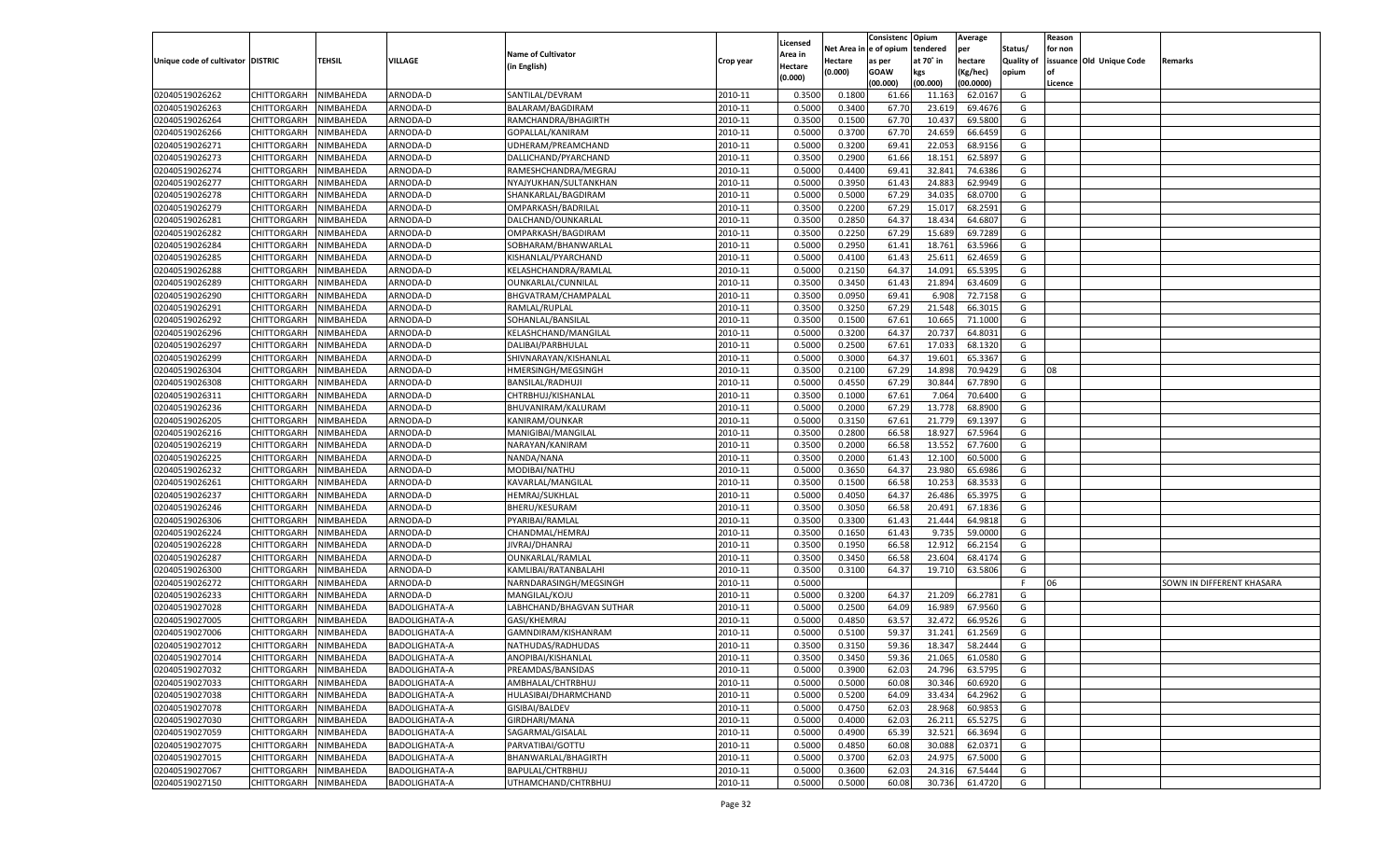|                                   |                       |           |                      |                                    |           |          |          | Consistenc Opium |           | Average   |                   | Reason    |                          |         |
|-----------------------------------|-----------------------|-----------|----------------------|------------------------------------|-----------|----------|----------|------------------|-----------|-----------|-------------------|-----------|--------------------------|---------|
|                                   |                       |           |                      |                                    |           | Licensed | Net Area | e of opium       | tendered  | per       | Status/           | for non   |                          |         |
| Unique code of cultivator DISTRIC |                       | TEHSIL    | VILLAGE              | <b>Name of Cultivator</b>          | Crop year | Area in  | Hectare  | as per           | at 70˚ in | hectare   | <b>Quality of</b> |           | issuance Old Unique Code | Remarks |
|                                   |                       |           |                      | (in English)                       |           | Hectare  | (0.000)  | <b>GOAW</b>      | kgs       | (Kg/hec)  | opium             | <b>of</b> |                          |         |
|                                   |                       |           |                      |                                    |           | (0.000)  |          | (00.000)         | (00.000)  | (00.0000) |                   | Licence   |                          |         |
| 02040519027151                    | CHITTORGARH           | NIMBAHEDA | BADOLIGHATA-A        | HEMRAJ/CHENABHIL                   | 2010-11   | 0.5000   | 0.4100   | 64.09            | 27.725    | 67.6220   | G                 |           |                          |         |
| 02040519027152                    | CHITTORGARH           | NIMBAHEDA | BADOLIGHATA-A        | RAMSVRUP UARF RAMESHVARLAL/NANDLAL | 2010-11   | 0.5000   | 0.4400   | 62.03            | 28.74     | 65.3205   | G                 |           |                          |         |
| 02040519027154                    | <b>CHITTORGARH</b>    | NIMBAHEDA | BADOLIGHATA-A        | BHANWARLAL/MOHANLAL                | 2010-11   | 0.5000   | 0.4250   | 68.01            | 30.03     | 70.6800   | G                 |           |                          |         |
| 02040519027159                    | CHITTORGARH           | NIMBAHEDA | BADOLIGHATA-A        | RAMNARAYAN/BHOLIRAM                | 2010-11   | 0.5000   | 0.4100   | 59.70            | 25.768    | 62.8488   | G                 |           |                          |         |
| 02040519027013                    | CHITTORGARH           | NIMBAHEDA | BADOLIGHATA-A        | PARWATIBAI/GANGARAM                | 2010-11   | 0.3500   | 0.2900   | 62.03            | 18.75     | 64.6828   | G                 |           |                          |         |
| 02040519027018                    | CHITTORGARH           | NIMBAHEDA | BADOLIGHATA-A        | NANIBAI/OUNKAR                     | 2010-11   | 0.3500   | 0.3400   | 59.70            | 20.41     | 60.0500   | G                 |           |                          |         |
| 02040519027025                    | CHITTORGARH           | NIMBAHEDA | BADOLIGHATA-A        | <b>BHERULAL/RAMLAL</b>             | 2010-11   | 0.5000   | 0.4150   | 62.03            | 26.803    | 64.585    | G                 |           |                          |         |
| 02040519027039                    | CHITTORGARH           | NIMBAHEDA | BADOLIGHATA-A        | SHYAMLAL/PRTHVIRAJ                 | 2010-11   | 0.3500   | 0.2600   | 59.70            | 16.128    | 62.0308   | G                 |           |                          |         |
| 02040519027003                    | CHITTORGARH           | NIMBAHEDA | BADOLIGHATA-A        | KHEMRAJ/NARAYAN                    | 2010-11   | 0.5000   | 0.1950   | 59.70            | 12.365    | 63.4103   | G                 |           |                          |         |
| 02040519027052                    | CHITTORGARH           | NIMBAHEDA | BADOLIGHATA-A        | DALLICHAND/KISHNRAM                | 2010-11   | 0.5000   | 0.4850   | 59.70            | 29.02     | 59.8412   | G                 |           |                          |         |
| 02040519027053                    | CHITTORGARH           | NIMBAHEDA | BADOLIGHATA-A        | MHDANLAL/CHAGNA                    | 2010-11   | 0.5000   | 0.2500   | 68.01            | 17.606    | 70.4240   | G                 |           |                          |         |
| 02040519027069                    | CHITTORGARH           | NIMBAHEDA | BADOLIGHATA-A        | RAMLAL/CHTRBHUJ                    | 2010-11   | 0.3500   | 0.3400   | 62.45            | 21.371    | 62.8559   | G                 |           |                          |         |
| 02040519027176                    | CHITTORGARH           | NIMBAHEDA | BADOLIGHATA-A        | BHAGU/HARIRAM                      | 2010-11   | 0.5000   | 0.4000   | 59.70            | 24.457    | 61.1425   | G                 |           |                          |         |
| 02040519027160                    | CHITTORGARH           | NIMBAHEDA | <b>BADOLIGHATA-A</b> | BARDIBAI/NAVLRAM                   | 2010-11   | 0.5000   | 0.4000   | 64.09            | 27.485    | 68.7125   | G                 |           |                          |         |
| 02040519027161                    | <b>CHITTORGARH</b>    | NIMBAHEDA | BADOLIGHATA-A        | BHOLIRAM/BHANWARLAL                | 2010-11   | 0.5000   | 0.3300   | 63.34            | 20.936    | 63.4424   | G                 |           |                          |         |
| 02040519027162                    | CHITTORGARH           | NIMBAHEDA | BADOLIGHATA-A        | BAPULAL/JASRAJ                     | 2010-11   | 0.3500   | 0.3350   | 62.45            | 21.888    | 65.3373   | G                 |           |                          |         |
| 02040519027163                    | <b>CHITTORGARH</b>    | NIMBAHEDA | BADOLIGHATA-A        | <b>HUDIBAI/CHTRBHUJ</b>            | 2010-11   | 0.5000   | 0.4350   | 59.70            | 26.638    | 61.2368   | G                 |           |                          |         |
| 02040519027164                    | CHITTORGARH           |           | BADOLIGHATA-A        |                                    | 2010-11   | 0.5000   | 0.2500   | 64.09            | 16.695    | 66.7800   | G                 |           |                          |         |
|                                   |                       | NIMBAHEDA |                      | DADAMCHAND/CHTRBHUJ                |           |          |          |                  |           |           |                   |           |                          |         |
| 02040519027165                    | <b>CHITTORGARH</b>    | NIMBAHEDA | BADOLIGHATA-A        | GITABAI/SHOBHARAM                  | 2010-11   | 0.5000   | 0.3800   | 62.45            | 25.002    | 65.7947   | G                 |           |                          |         |
| 02040519027166                    | CHITTORGARH           | NIMBAHEDA | BADOLIGHATA-A        | RAMSINGH/SOBHARAM                  | 2010-11   | 0.5000   | 0.4050   | 64.09            | 27.417    | 67.6963   | G                 |           |                          |         |
| 02040519027168                    | <b>CHITTORGARH</b>    | NIMBAHEDA | BADOLIGHATA-A        | LAXMIBAI/NANDLAL                   | 2010-11   | 0.5000   | 0.4250   | 64.09            | 28.434    | 66.9035   | G                 |           |                          |         |
| 02040519027170                    | CHITTORGARH           | NIMBAHEDA | <b>BADOLIGHATA-A</b> | GEHRILAL/JASRAJ                    | 2010-11   | 0.3500   | 0.2950   | 62.45            | 19.11     | 64.7932   | G                 |           |                          |         |
| 02040519027171                    | <b>CHITTORGARH</b>    | NIMBAHEDA | BADOLIGHATA-A        | BHOTHLAL/HEERALAL                  | 2010-11   | 0.3500   | 0.3200   | 59.70            | 21.769    | 68.0281   | G                 |           |                          |         |
| 02040519027122                    | CHITTORGARH           | NIMBAHEDA | <b>BADOLIGHATA-B</b> | PARSHRAM/SHAMBHULAL                | 2010-11   | 0.5000   | 0.3450   | 63.04            | 22.771    | 66.0029   | G                 |           |                          |         |
| 02040519027081                    | <b>CHITTORGARH</b>    | NIMBAHEDA | <b>BADOLIGHATA-B</b> | SOHANIBAI/SOHANLAL                 | 2010-11   | 0.5000   | 0.2250   | 63.04            | 14.362    | 63.8311   | G                 |           |                          |         |
| 02040519027084                    | CHITTORGARH           | NIMBAHEDA | BADOLIGHATA-B        | OMPARKASH/SOHANIBAI                | 2010-11   | 0.5000   | 0.2450   | 55.29            | 17.390    | 70.9796   | G                 |           |                          |         |
| 02040519027086                    | <b>CHITTORGARH</b>    | NIMBAHEDA | <b>BADOLIGHATA-B</b> | BARDICHAND/DEVA                    | 2010-11   | 0.5000   | 0.3500   | 65.29            | 23.915    | 68.3286   | G                 |           |                          |         |
| 02040519027097                    | CHITTORGARH           | NIMBAHEDA | BADOLIGHATA-B        | DHAPUBAI/BHAGVAN                   | 2010-11   | 0.3500   | 0.1400   | 65.01            | 9.805     | 70.0357   | G                 |           |                          |         |
| 02040519027102                    | <b>CHITTORGARH</b>    | NIMBAHEDA | BADOLIGHATA-B        | UMASHANKAR/MOHANLAL                | 2010-11   | 0.5000   | 0.3100   | 59.05            | 18.942    | 61.1032   | G                 |           |                          |         |
| 02040519027106                    | CHITTORGARH           | NIMBAHEDA | <b>BADOLIGHATA-B</b> | LALCHAND/BHANA                     | 2010-11   | 0.5000   | 0.3800   | 59.05            | 23.07     | 60.7105   | G                 |           |                          |         |
| 02040519027107                    | CHITTORGARH           | NIMBAHEDA | BADOLIGHATA-B        | <b>OUNKAR/BHERA</b>                | 2010-11   | 0.5000   | 0.3000   | 63.04            | 19.177    | 63.9233   | G                 |           |                          |         |
| 02040519027119                    | CHITTORGARH           | NIMBAHEDA | BADOLIGHATA-B        | KELASHCHANDRA/SOHANLAL             | 2010-11   | 0.5000   | 0.2900   | 59.05            | 21.216    | 73.1586   | G                 |           |                          |         |
| 02040519027121                    | CHITTORGARH           | NIMBAHEDA | BADOLIGHATA-B        | SHAMBHULAL/KASIRAM                 | 2010-11   | 0.5000   | 0.3950   | 65.01            | 27.781    | 70.3316   | G                 |           |                          |         |
| 02040519027131                    | CHITTORGARH           | NIMBAHEDA | BADOLIGHATA-B        | MOHANLAL/RODA                      | 2010-11   | 0.5000   | 0.3100   | 56.38            | 17.82     | 57.4839   | G                 |           |                          |         |
| 02040519027136                    | CHITTORGARH           | NIMBAHEDA | BADOLIGHATA-B        | GERILAL/SHANKARLAL                 | 2010-11   | 0.5000   | 0.3000   | 65.01            | 19.33     | 64.4467   | G                 |           |                          |         |
| 02040519027141                    | CHITTORGARH           | NIMBAHEDA | BADOLIGHATA-B        | SURAJMAL/OMJI                      | 2010-11   | 0.5000   | 0.4850   | 56.38            | 28.449    | 58.6577   | G                 |           |                          |         |
| 02040519027095                    | CHITTORGARH           | NIMBAHEDA | BADOLIGHATA-B        | RATANLAL/SHANKARLAL                | 2010-11   | 0.5000   | 0.2600   | 65.01            | 17.029    | 65.4962   | G                 |           |                          |         |
| 02040519027080                    | CHITTORGARH           | NIMBAHEDA | BADOLIGHATA-B        | SHANKARLAL/UDHA                    | 2010-11   | 0.5000   | 0.3050   | 69.22            | 21.783    | 71.419    | G                 |           |                          |         |
| 02040519027082                    | CHITTORGARH           | NIMBAHEDA | <b>BADOLIGHATA-B</b> | <b>BHERULAL/KASIRAM</b>            | 2010-11   | 0.5000   | 0.4250   | 65.01            | 28.383    | 66.7835   | G                 |           |                          |         |
| 02040519027083                    | CHITTORGARH           | NIMBAHEDA | BADOLIGHATA-B        | BHURA/BHUVANA                      | 2010-11   | 0.3500   | 0.2000   | 63.04            | 12.89     | 64.4650   | G                 |           |                          |         |
| 02040519027085                    | CHITTORGARH           | NIMBAHEDA | <b>BADOLIGHATA-B</b> | SUHAGIBAI/NATHU                    | 2010-11   | 0.5000   | 0.2350   | 69.22            | 16.88     | 71.8468   | G                 |           |                          |         |
| 02040519027096                    | CHITTORGARH           | NIMBAHEDA | BADOLIGHATA-B        | DEVILAL/MEGRAJ                     | 2010-11   | 0.5000   | 0.4250   | 65.01            | 29.075    | 68.4118   | G                 |           |                          |         |
| 02040519027111                    | CHITTORGARH           | NIMBAHEDA | BADOLIGHATA-B        | WARDIBAI/SHANKARLAL                | 2010-11   | 0.5000   | 0.3000   | 65.01            | 19.68     | 65.6000   | G                 |           |                          |         |
| 02040519027123                    | CHITTORGARH           | NIMBAHEDA | BADOLIGHATA-B        | BAGDIRAM/GANGARAM                  | 2010-11   | 0.3500   | 0.1950   | 623.04           | 12.73     | 65.2821   | G                 |           |                          |         |
| 02040519027126                    | CHITTORGARH           | NIMBAHEDA | BADOLIGHATA-B        | KANTABAI/AMARSINGH                 | 2010-11   | 0.5000   | 0.3450   | 63.04            | 21.961    | 63.6551   | G                 |           |                          |         |
| 02040519027133                    | CHITTORGARH NIMBAHEDA |           | <b>BADOLIGHATA-B</b> | KHEMRAJ/DEVA                       | 2010-11   | 0.3500   | 0.2950   | 63.20            | 19.980    | 67.7288   | G                 |           |                          |         |
| 02040519027143                    | <b>CHITTORGARH</b>    | NIMBAHEDA | <b>BADOLIGHATA-B</b> | MOHANLAL/NARAYAN                   | 2010-11   | 0.5000   | 0.2950   | 59.05            | 17.662    | 59.8712   | G                 |           |                          |         |
| 02040519027144                    | <b>CHITTORGARH</b>    | NIMBAHEDA | <b>BADOLIGHATA-B</b> | MANGILAL/RAMAJI                    | 2010-11   | 0.3500   | 0.2900   | 63.04            | 18.346    | 63.2621   | G                 |           |                          |         |
| 02040519027147                    | <b>CHITTORGARH</b>    | NIMBAHEDA | <b>BADOLIGHATA-B</b> | DOLATRAM/LALCHAND                  | 2010-11   | 0.5000   | 0.3950   | 59.05            | 23.291    | 58.9646   | G                 |           |                          |         |
| 02040519027099                    | <b>CHITTORGARH</b>    | NIMBAHEDA | <b>BADOLIGHATA-B</b> | FAKIRCHAND/NARAYAN                 | 2010-11   | 0.5000   | 0.2600   | 69.22            | 18.604    | 71.5538   | G                 |           |                          |         |
| 02040519027155                    | <b>CHITTORGARH</b>    | NIMBAHEDA | <b>BADOLIGHATA-B</b> | MOTIYABAI/SHANKARLAL               | 2010-11   | 0.5000   | 0.4250   | 64.27            | 28.012    | 65.9106   | G                 |           |                          |         |
| 02040519027091                    | <b>CHITTORGARH</b>    | NIMBAHEDA | <b>BADOLIGHATA-B</b> | FAKIRCHAND/RAMA                    | 2010-11   | 0.3500   | 0.2950   | 59.46            | 17.557    | 59.5153   | G                 |           |                          |         |
| 02040519027087                    | <b>CHITTORGARH</b>    | NIMBAHEDA | <b>BADOLIGHATA-B</b> | PYARIBAI/NANA                      | 2010-11   | 0.5000   | 0.2900   | 59.46            | 18.082    | 62.3517   | G                 |           |                          |         |
| 02040519027090                    | <b>CHITTORGARH</b>    | NIMBAHEDA | <b>BADOLIGHATA-B</b> | WARDIBAI/GOPAL                     | 2010-11   | 0.5000   | 0.3850   | 59.46            | 23.300    | 60.5195   | G                 |           |                          |         |
| 02040519027098                    | <b>CHITTORGARH</b>    | NIMBAHEDA | <b>BADOLIGHATA-B</b> | SOHANIBAI/BHAGVAN                  | 2010-11   | 0.3500   | 0.2200   | 64.27            | 13.997    | 63.6227   | G                 |           |                          |         |
|                                   |                       |           |                      |                                    |           |          |          |                  |           |           |                   |           |                          |         |
| 02040519027105                    | CHITTORGARH           | NIMBAHEDA | BADOLIGHATA-B        | KHEMRAJ/RODA                       | 2010-11   | 0.3500   | 0.2950   | 63.04            | 19.591    | 66.4102   | G                 |           |                          |         |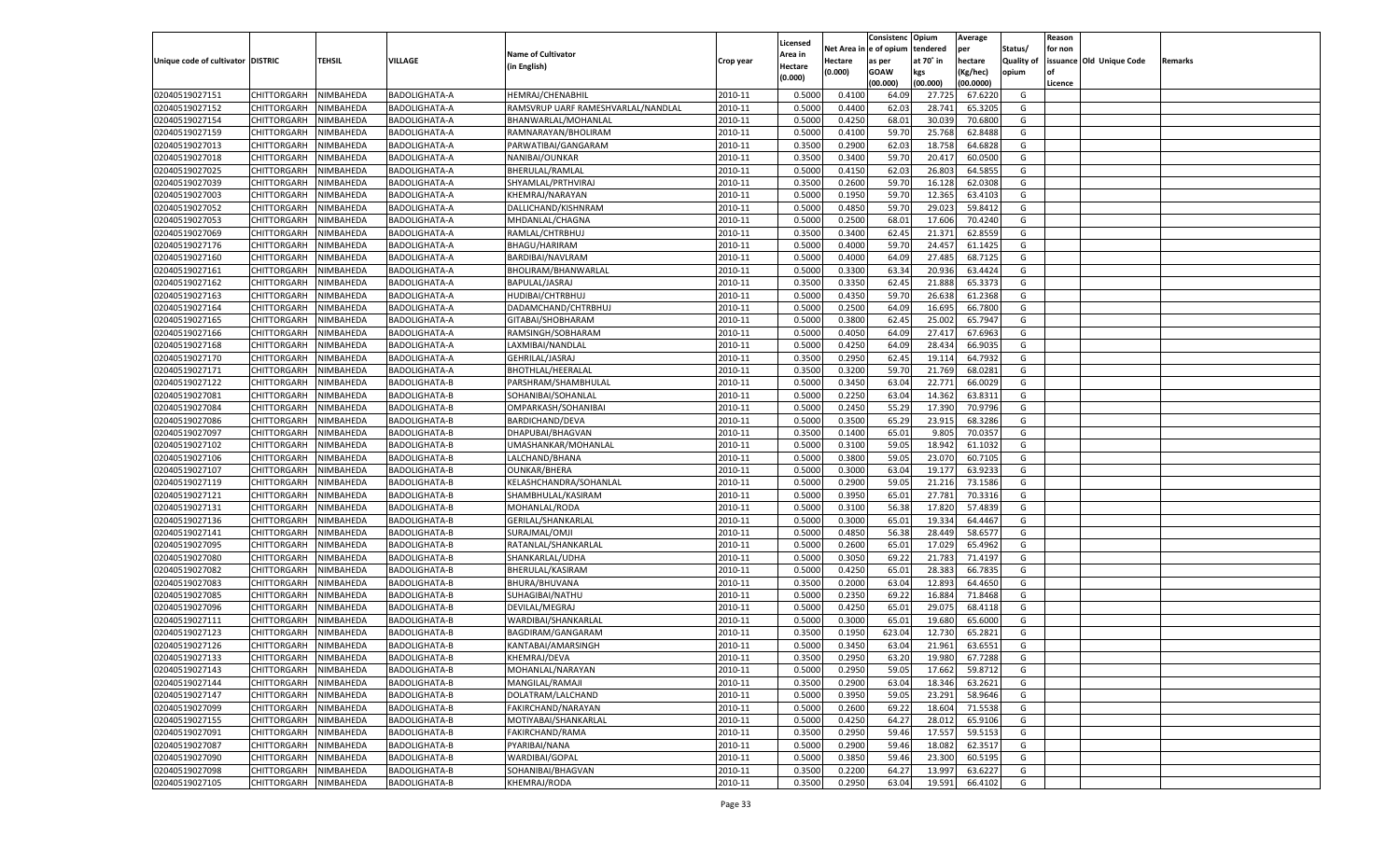|                                   |                       |           |                      |                                 |           |          |          | Consistenc Opium |           | Average   |                   | Reason    |                          |         |
|-----------------------------------|-----------------------|-----------|----------------------|---------------------------------|-----------|----------|----------|------------------|-----------|-----------|-------------------|-----------|--------------------------|---------|
|                                   |                       |           |                      |                                 |           | Licensed | Net Area | e of opium       | tendered  | per       | Status/           | for non   |                          |         |
| Unique code of cultivator DISTRIC |                       | TEHSIL    | VILLAGE              | <b>Name of Cultivator</b>       | Crop year | Area in  | Hectare  | as per           | at 70˚ in | hectare   | <b>Quality of</b> |           | issuance Old Unique Code | Remarks |
|                                   |                       |           |                      | (in English)                    |           | Hectare  | (0.000)  | <b>GOAW</b>      | kgs       | (Kg/hec)  | opium             | <b>of</b> |                          |         |
|                                   |                       |           |                      |                                 |           | (0.000)  |          | (00.000)         | (00.000)  | (00.0000) |                   | Licence   |                          |         |
| 02040519027120                    | CHITTORGARH           | NIMBAHEDA | BADOLIGHATA-B        | BHANWARLAL/CHTRBHUJ             | 2010-11   | 0.5000   | 0.3900   | 59.4             | 24.98     | 64.0538   | G                 |           |                          |         |
| 02040519027128                    | CHITTORGARH           | NIMBAHEDA | <b>BADOLIGHATA-B</b> | SOHANLAL/CUNA                   | 2010-11   | 0.5000   | 0.4250   | 59.4             | 26.275    | 61.8235   | G                 |           |                          |         |
| 02040519027116                    | <b>CHITTORGARH</b>    | NIMBAHEDA | BADOLIGHATA-B        | KANKUBAI/GANGARAM               | 2010-11   | 0.5000   | 0.4750   | 59.46            | 29.335    | 61.7579   | G                 |           |                          |         |
| 02040519027139                    | CHITTORGARH           | NIMBAHEDA | BADOLIGHATA-B        | MANGILAL/BHOLIRAM               | 2010-11   | 0.3500   | 0.3000   | 56.38            | 16.965    | 56.5500   | G                 |           |                          |         |
| 02040519027132                    | CHITTORGARH           | NIMBAHEDA | BADOLIGHATA-B        | GASI/UDHA                       | 2010-11   | 0.5000   | 0.2050   | 64.27            | 13.713    | 66.892    | G                 |           |                          |         |
| 02040519027172                    | CHITTORGARH           | NIMBAHEDA | BADOLIGHATA-B        | UDIBAI/GORILAL                  | 2010-11   | 0.3500   | 0.3600   | 58.4             | 22.480    | 62.4444   | G                 |           |                          |         |
| 02040519027173                    | CHITTORGARH           | NIMBAHEDA | BADOLIGHATA-B        | <b>BHAGIRTH/BHERA</b>           | 2010-11   | 0.5000   | 0.5000   | 64.27            | 33.583    | 67.1660   | G                 |           |                          |         |
| 02040519027174                    | CHITTORGARH           | NIMBAHEDA | BADOLIGHATA-B        | BHUVANA/PRTHA                   | 2010-11   | 0.5000   | 0.5000   | 59.46            | 31.194    | 62.3880   | G                 |           |                          |         |
| 02040519029004                    | CHITTORGARH           | NIMBAHEDA | BHAVLIYA             | MANAKBAI/GITMAL                 | 2010-11   | 0.5000   | 0.4450   | 59.01            | 27.415    | 61.6067   | G                 |           |                          |         |
| 02040519029016                    | CHITTORGARH           | NIMBAHEDA | BHAVLIYA             | UDHESINGH/MHDANSINGH            | 2010-11   | 0.5000   | 0.4950   | 50.25            | 26.103    | 52.7333   | G                 | 04        |                          |         |
| 02040519029084                    | CHITTORGARH           | NIMBAHEDA | BHAVLIYA             | BASNTIBAI/BHANWARLAL            | 2010-11   | 0.5000   | 0.5050   | 69.01            | 30.480    | 60.3564   | G                 |           |                          |         |
| 02040519029002                    | CHITTORGARH           | NIMBAHEDA | BHAVLIYA             | BOTHIBAI/BANSILAL               | 2010-11   | 0.5000   | 0.5000   | 57.56            | 29.802    | 59.6040   | G                 |           |                          |         |
| 02040519029085                    | CHITTORGARH           | NIMBAHEDA | BHAVLIYA             | SOHAN DAS/BHOLUDAS              | 2010-11   | 0.5000   | 0.4950   | 62.55            | 32.193    | 65.0364   | G                 |           |                          |         |
| 02040519029007                    | CHITTORGARH           | NIMBAHEDA | BHAVLIYA             | KANKUBAI/BHANWARLAI             | 2010-11   | 0.5000   | 0.4250   | 62.55            | 26.57     | 62.5271   | G                 |           |                          |         |
| 02040519029041                    | <b>CHITTORGARH</b>    | NIMBAHEDA | BHAVLIYA             | <b>BHAGIRTH/KHEMRAJ</b>         | 2010-11   | 0.5000   | 0.5000   | 62.55            | 31.835    | 63.6700   | G                 |           |                          |         |
|                                   |                       |           |                      |                                 |           |          |          |                  |           |           |                   |           |                          |         |
| 02040519029068                    | CHITTORGARH           | NIMBAHEDA | BHAVLIYA             | MOHANLAL/SEETARAM               | 2010-11   | 0.5000   | 0.4150   | 57.56            | 25.673    | 61.8627   | G                 |           |                          |         |
| 02040519029077                    | <b>CHITTORGARH</b>    | NIMBAHEDA | BHAVLIYA             | SURESHCHANDRA/NIYATLAL          | 2010-11   | 0.5000   | 0.4900   | 63.85            | 32.138    | 65.5878   | G                 |           |                          |         |
| 02040519029053                    | CHITTORGARH           | NIMBAHEDA | BHAVLIYA             | PANNALAL/SHRILAL                | 2010-11   | 0.5000   | 0.3550   | 57.56            | 21.055    | 59.3099   | G                 |           |                          |         |
| 02040519029102                    | <b>CHITTORGARH</b>    | NIMBAHEDA | BHAVLIYA             | SHANKARLAL/DAMARLAL             | 2010-11   | 0.3500   | 0.2500   | 62.55            | 16.676    | 66.7040   | G                 |           |                          |         |
| 02040519029103                    | CHITTORGARH           | NIMBAHEDA | BHAVLIYA             | AMBHALAL/PARSHRAM               | 2010-11   | 0.5000   | 0.5100   | 62.55            | 32.054    | 62.8510   | G                 |           |                          |         |
| 02040519029104                    | <b>CHITTORGARH</b>    | NIMBAHEDA | BHAVLIYA             | BHANWARLAL/RUPLAL               | 2010-11   | 0.5000   | 0.5000   | 62.16            | 31.260    | 62.5200   | G                 |           |                          |         |
| 02040519029105                    | CHITTORGARH           | NIMBAHEDA | BHAVLIYA             | SOSARBAI/NARAYANLAL             | 2010-11   | 0.5000   | 0.4950   | 63.85            | 32.264    | 65.1798   | G                 |           |                          |         |
| 02040519029106                    | <b>CHITTORGARH</b>    | NIMBAHEDA | BHAVLIYA             | SHTYENARAYAN/SOHANLAL           | 2010-11   | 0.5000   | 0.5000   | 64.07            | 32.212    | 64.4240   | G                 |           |                          |         |
| 02040519029001                    | CHITTORGARH           | NIMBAHEDA | BHAVLIYA             | KANU/SHVA                       | 2010-11   | 0.3500   | 0.3250   | 57.56            | 18.306    | 56.3262   | G                 |           |                          |         |
| 02040519030016                    | <b>CHITTORGARH</b>    | NIMBAHEDA | BHUJIYAKHEDI         | NIRBHERAM/MADHU                 | 2010-11   | 0.5000   | 0.2950   | 57.71            | 17.704    | 60.0136   | G                 |           |                          |         |
| 02040519030004                    | CHITTORGARH           | NIMBAHEDA | BHUJIYAKHEDI         | KASTURIBAI/PARBHULAL            | 2010-11   | 0.5000   | 0.3050   | 57.71            | 19.43     | 63.7279   | G                 |           |                          |         |
| 02040519030005                    | <b>CHITTORGARH</b>    | NIMBAHEDA | BHUJIYAKHEDI         | DALLICHAND/NANDA                | 2010-11   | 0.5000   | 0.3600   | 62.96            | 24.787    | 68.8528   | G                 |           |                          |         |
| 02040519030006                    | CHITTORGARH           | NIMBAHEDA | BHUJIYAKHEDI         | MATHRIBAI/BHANWARLAL            | 2010-11   | 0.5000   | 0.2500   | 57.71            | 14.546    | 58.1840   | G                 |           |                          |         |
| 02040519030009                    | <b>CHITTORGARH</b>    | NIMBAHEDA | BHUJIYAKHEDI         | RAMCHANDRA/PYARCHAND            | 2010-11   | 0.3500   | 0.3450   | 63.82            | 22.940    | 66.4928   | G                 |           |                          |         |
| 02040519030012                    | CHITTORGARH           | NIMBAHEDA | BHUJIYAKHEDI         | MANGILAL/KALU                   | 2010-11   | 0.5000   | 0.3000   | 57.71            | 18.743    | 62.4767   | G                 |           |                          |         |
| 02040519030018                    | CHITTORGARH           | NIMBAHEDA | BHUJIYAKHEDI         | MITTULAL/CUNNILAI               | 2010-11   | 0.5000   | 0.5150   | 57.71            | 32.062    | 62.2563   | G                 |           |                          |         |
| 02040519030023                    | CHITTORGARH           | NIMBAHEDA | BHUJIYAKHEDI         | SANTILAL/VJAIRAM                | 2010-11   | 0.5000   | 0.4000   | 57.71            | 24.07     | 60.1850   | G                 |           |                          |         |
| 02040519030039                    | CHITTORGARH           | NIMBAHEDA | BHUJIYAKHEDI         | KISHANLAL/JAIRAJ                | 2010-11   | 0.5000   | 0.3650   | 58.78            | 22.13     | 60.6301   | G                 |           |                          |         |
| 02040519030040                    | CHITTORGARH           | NIMBAHEDA | BHUJIYAKHEDI         | BANSILAL/CUNNILAL               | 2010-11   | 0.5000   | 0.4800   | 58.78            | 29.08     | 60.589    | G                 |           |                          |         |
| 02040519030041                    | CHITTORGARH           | NIMBAHEDA | BHUJIYAKHEDI         | SANTILAL/JAIRAJ                 | 2010-11   | 0.5000   | 0.2900   | 62.96            | 18.704    | 64.4966   | G                 |           |                          |         |
| 02040519030042                    | CHITTORGARH           | NIMBAHEDA | BHUJIYAKHEDI         | JAGNNATH/MADHU                  | 2010-11   | 0.5000   | 0.3000   | 62.96            | 19.568    | 65.2267   | G                 |           |                          |         |
| 02040519030047                    | CHITTORGARH           | NIMBAHEDA | BHUJIYAKHEDI         | GITABAI/DALCHAND                | 2010-11   | 0.5000   | 0.3950   | 58.78            | 24.145    | 61.1266   | G                 |           |                          |         |
| 02040519030055                    |                       |           |                      |                                 | 2010-11   | 0.3500   | 0.2950   | 63.82            | 18.90     | 64.0678   | G                 |           |                          |         |
|                                   | CHITTORGARH           | NIMBAHEDA | BHUJIYAKHEDI         | SEETABAI/BABULAL                |           |          |          |                  |           |           |                   |           |                          |         |
| 02040519030059                    | CHITTORGARH           | NIMBAHEDA | BHUJIYAKHEDI         | JAGDISH/ASHARAM                 | 2010-11   | 0.5000   | 0.2850   | 58.78            | 17.889    | 62.7684   | G                 |           |                          |         |
| 02040519030064                    | CHITTORGARH           | NIMBAHEDA | BHUJIYAKHEDI         | KALURAM/VJAIRAM                 | 2010-11   | 0.5000   | 0.3350   | 78.78            | 21.267    | 63.4836   | G                 |           |                          |         |
| 02040519030067                    | CHITTORGARH           | NIMBAHEDA | BHUJIYAKHEDI         | LAXMILAL/DOLATRAM               | 2010-11   | 0.5000   | 0.5000   | 58.78            | 30.52     | 61.0540   | G                 |           |                          |         |
| 02040519030069                    | CHITTORGARH           | NIMBAHEDA | BHUJIYAKHEDI         | UDHERAM/DOLATRAM                | 2010-11   | 0.5000   | 0.4850   | 55.03            | 27.232    | 56.148    | G                 |           |                          |         |
| 02040519030070                    | CHITTORGARH           | NIMBAHEDA | BHUJIYAKHEDI         | BHIMRAJ/LAKHMICHAND             | 2010-11   | 0.3500   | 0.1950   | 58.78            | 12.684    | 65.0462   | G                 |           |                          |         |
| 02040519030071                    | CHITTORGARH           | NIMBAHEDA | BHUJIYAKHEDI         | DEVILAL/GASIRAM                 | 2010-11   | 0.5000   | 0.4450   | 58.78            | 26.69     | 59.9888   | G                 |           |                          |         |
| 02040519030072                    | CHITTORGARH           | NIMBAHEDA | BHUJIYAKHEDI         | RAMESVARLAL/BHANWARLAL          | 2010-11   | 0.5000   | 0.2450   | 63.82            | 15.953    | 65.1143   | G                 |           |                          |         |
| 02040519030033                    | CHITTORGARH NIMBAHEDA |           | BHUJIYAKHEDI         | NATHULAL/FAKIRCHAND             | 2010-11   | 0.5000   | 0.4400   | 58.41            | 26.445    | 60.1023   | G                 |           |                          |         |
| 02040519030036                    | <b>CHITTORGARH</b>    | NIMBAHEDA | BHUJIYAKHEDI         | FAKIRCHAND/CUNNILAL             | 2010-11   | 0.5000   | 0.4850   | 58.41            | 29.679    | 61.1938   | G                 |           |                          |         |
| 02040519030054                    | <b>CHITTORGARH</b>    | NIMBAHEDA | BHUJIYAKHEDI         | MUKANDLAL/JAIRAM                | 2010-11   | 0.5000   | 0.4500   | 58.4             | 26.571    | 59.0467   | G                 |           |                          |         |
| 02040519030060                    | <b>CHITTORGARH</b>    | NIMBAHEDA | BHUJIYAKHEDI         | MITTULAL/BANSILAL               | 2010-11   | 0.5000   | 0.2000   | 58.41            | 14.077    | 70.3850   | G                 |           |                          |         |
| 02040519030003                    | <b>CHITTORGARH</b>    | NIMBAHEDA | BHUJIYAKHEDI         | DOLATRAM/NANDA                  | 2010-11   | 0.5000   | 0.2550   | 62.96            | 17.189    | 67.4078   | G                 |           |                          |         |
| 02040519030024                    | <b>CHITTORGARH</b>    | NIMBAHEDA | BHUJIYAKHEDI         | GORILAL/SHOHANIBAI/LAKSHMICHAND | 2010-11   | 0.3500   | 0.1950   | 58.4             | 12.616    | 64.6974   | G                 |           |                          |         |
| 02040519030013                    | <b>CHITTORGARH</b>    | NIMBAHEDA | BHUJIYAKHEDI         | RAMLAL/ONKAR                    | 2010-11   | 0.5000   | 0.5100   | 58.4             | 30.860    | 60.5098   | G                 |           |                          |         |
| 02040519030027                    | <b>CHITTORGARH</b>    | NIMBAHEDA | BHUJIYAKHEDI         | NANA/KALU                       | 2010-11   | 0.5000   | 0.2050   | 55.03            | 12.077    | 58.9122   | G                 |           |                          |         |
| 02040519030010                    | <b>CHITTORGARH</b>    | NIMBAHEDA | BHUJIYAKHEDI         | BALIBAI/FAKIRCHAND              | 2010-11   | 0.5000   | 0.2400   | 62.96            | 15.439    | 64.3292   | G                 |           |                          |         |
| 02040519030015                    | <b>CHITTORGARH</b>    | NIMBAHEDA | BHUJIYAKHEDI         | KALURAM/DEVA                    | 2010-11   | 0.5000   | 0.4000   | 58.41            | 24.135    | 60.3375   | G                 |           |                          |         |
| 02040519030021                    | <b>CHITTORGARH</b>    | NIMBAHEDA | BHUJIYAKHEDI         | SUKHLAL/LALU                    | 2010-11   | 0.5000   | 0.4850   | 58.41            | 29.414    | 60.6474   | G                 |           |                          |         |
|                                   |                       |           |                      |                                 |           |          |          |                  |           |           |                   |           |                          |         |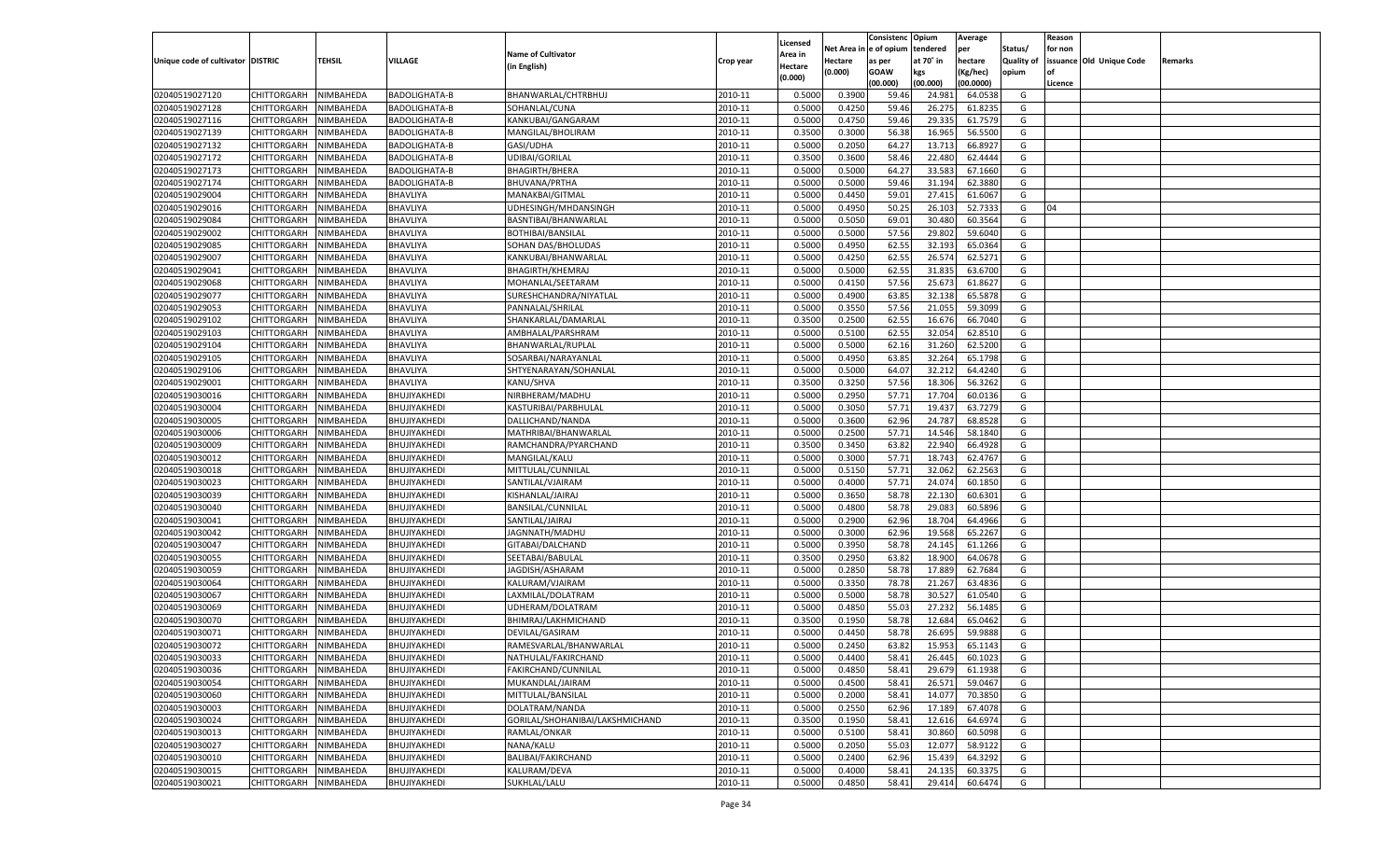|                                   |                       |               |                 |                                    |           |                           |          | Consistenc  | Opium     | Average   |                   | Reason  |                          |         |
|-----------------------------------|-----------------------|---------------|-----------------|------------------------------------|-----------|---------------------------|----------|-------------|-----------|-----------|-------------------|---------|--------------------------|---------|
|                                   |                       |               |                 | <b>Name of Cultivator</b>          |           | Licensed                  | Net Area | e of opium  | tendered  | per       | Status/           | for non |                          |         |
| Unique code of cultivator DISTRIC |                       | <b>TEHSIL</b> | VILLAGE         | (in English)                       | Crop year | <b>Area in</b><br>Hectare | Hectare  | as per      | at 70° in | hectare   | <b>Quality of</b> |         | issuance Old Unique Code | Remarks |
|                                   |                       |               |                 |                                    |           | (0.000)                   | (0.000)  | <b>GOAW</b> | kgs       | (Kg/hec)  | opium             |         |                          |         |
|                                   |                       |               |                 |                                    |           |                           |          | (00.000)    | (00.000)  | (00.0000) |                   | Licence |                          |         |
| 02040519030022                    | CHITTORGARH           | NIMBAHEDA     | BHUJIYAKHEDI    | <b>BADRILAL/MOTI</b>               | 2010-11   | 0.5000                    | 0.4900   | 62.26       | 32.008    | 65.3224   | G                 |         |                          |         |
| 02040519030002                    | CHITTORGARH           | NIMBAHEDA     | BHUJIYAKHEDI    | RANGLAL/MANGILAL                   | 2010-11   | 0.5000                    | 0.3050   | 62.26       | 20.941    | 68.6590   | G                 |         |                          |         |
| 02040519030011                    | CHITTORGARH           | NIMBAHEDA     | BHUJIYAKHEDI    | NANDA/KESURAM                      | 2010-11   | 0.3500                    | 0.3250   | 55.03       | 18.60     | 57.2554   | G                 |         |                          |         |
| 02040519031001                    | CHITTORGARH           | NIMBAHEDA     | BORKHEDI        | BADAMIBAI/MOTILAL                  | 2010-11   | 0.5000                    | 0.4490   | 62.33       | 33.971    | 75.6592   | G                 |         |                          |         |
| 02040519031002                    | CHITTORGARH           | NIMBAHEDA     | <b>BORKHEDI</b> | SHANKAR/GIRDHARI                   | 2010-11   | 0.5000                    | 0.5000   | 65.33       | 32.244    | 64.4880   | G                 |         |                          |         |
| 02040519031003                    | CHITTORGARH           | NIMBAHEDA     | BORKHEDI        | DEVILAL/TARACHAND                  | 2010-11   | 0.5000                    | 0.5100   | 64.55       | 34.486    | 67.6196   | G                 |         |                          |         |
| 02040519031020                    | CHITTORGARH           | NIMBAHEDA     | BORKHEDI        | GOKEL/HARIRAM                      | 2010-11   | 0.5000                    | 0.4900   | 57.06       | 30.67     | 62.6000   | G                 |         |                          |         |
| 02040519031048                    | CHITTORGARH           | NIMBAHEDA     | BORKHEDI        | SOHANIBAI/KANA                     | 2010-11   | 0.3500                    | 0.2900   | 62.33       | 18.834    | 64.9448   | G                 |         |                          |         |
| 02040519031067                    | CHITTORGARH           | NIMBAHEDA     | <b>BORKHEDI</b> | TULSIRAM/AMRTH                     | 2010-11   | 0.5000                    | 0.4700   | 45.73       | 18.613    | 39.6021   | - 1               | 02      |                          |         |
| 02040519031060                    | CHITTORGARH           | NIMBAHEDA     | BORKHEDI        | KALURAM/NARAYAN                    | 2010-11   | 0.5000                    | 0.5000   | 55.81       | 23.627    | 47.2540   | - 1               | 02      |                          |         |
| 02040519031066                    | CHITTORGARH           | NIMBAHEDA     | BORKHEDI        | KISHANLAL/OUNKAR                   | 2010-11   | 0.5000                    | 0.4950   | 64.55       | 34.008    | 68.7030   | G                 |         |                          |         |
| 02040519031063                    | CHITTORGARH           | NIMBAHEDA     | BORKHEDI        | JAMNALAL/GOMA                      | 2010-11   | 0.5000                    | 0.4900   | 67.33       | 32.400    | 66.1224   | G                 |         |                          |         |
| 02040519031036                    | CHITTORGARH           | NIMBAHEDA     | <b>BORKHEDI</b> | BADAMIBAI/GULABCHAND               | 2010-11   | 0.5000                    | 0.4950   | 57.06       | 29.875    | 60.3535   | G                 |         |                          |         |
| 02040519031077                    | CHITTORGARH           | NIMBAHEDA     | <b>BORKHEDI</b> | RAMLAL/SORAM                       | 2010-11   | 0.5000                    | 0.3550   | 57.06       | 21.047    | 59.287    | G                 |         |                          |         |
| 02040519031057                    | CHITTORGARH           | NIMBAHEDA     | <b>BORKHEDI</b> | MOHANLAL/RAMCHANDRA                | 2010-11   | 0.3500                    | 0.3350   | 57.06       | 21.049    | 62.8328   | G                 |         |                          |         |
| 02040519031078                    | CHITTORGARH           | NIMBAHEDA     | BORKHEDI        | KANIYALAL/SORAM                    | 2010-11   | 0.5000                    | 0.3500   | 55.62       | 20.593    | 58.8371   | G                 |         |                          |         |
| 02040519031053                    | CHITTORGARH           | NIMBAHEDA     | <b>BORKHEDI</b> | NARAYAN/SHANKARLAL                 | 2010-11   | 0.5000                    | 0.4900   | 55.62       | 28.538    | 58.2408   | G                 |         |                          |         |
| 02040519031015                    | CHITTORGARH           | NIMBAHEDA     | BORKHEDI        | CHOGALAL/TARACHAND                 | 2010-11   | 0.3500                    | 0.3550   | 58.3        | 20.996    | 59.1437   | G                 |         |                          |         |
| 02040519031032                    | CHITTORGARH           | NIMBAHEDA     | <b>BORKHEDI</b> | <b>CUNNILAL/MEGA</b>               | 2010-11   | 0.3500                    | 0.3500   | 49.32       | 17.672    | 50.4914   | G                 | 04      |                          |         |
| 02040519031014                    | CHITTORGARH           | NIMBAHEDA     | BORKHEDI        | <b>GORIBAI/SORAM</b>               | 2010-11   | 0.3500                    | 0.3600   | 55.27       | 22.337    | 62.0472   | G                 |         |                          |         |
| 02040519031039                    | CHITTORGARH           | NIMBAHEDA     | <b>BORKHEDI</b> | NANIBAI/GOMA                       | 2010-11   | 0.3500                    | 0.3550   | 55.65       | 20.890    | 58.8451   | G                 |         |                          |         |
| 02040519031047                    | CHITTORGARH           | NIMBAHEDA     | BORKHEDI        | MANSINGH/GOVERDHANSINGH            | 2010-11   | 0.3500                    | 0.1700   | 58.3        | 11.149    | 65.5824   | G                 |         |                          |         |
| 02040519031005                    | CHITTORGARH           | NIMBAHEDA     | <b>BORKHEDI</b> | MATHRIBAI/PARBHULAL                | 2010-11   | 0.3500                    | 0.3550   | 58.35       | 21.053    | 59.3042   | G                 |         |                          |         |
| 02040519031080                    | CHITTORGARH           | NIMBAHEDA     | BORKHEDI        | RAMESVARLAL/KUKA                   | 2010-11   | 0.5000                    | 0.5000   | 58.35       | 30.886    | 61.7720   | G                 |         |                          |         |
| 02040519031081                    | CHITTORGARH           | NIMBAHEDA     | <b>BORKHEDI</b> | CHANDMAL/SHANKARLAL                | 2010-11   | 0.3500                    | 0.2500   | 55.62       | 14.440    | 57.7600   | G                 |         |                          |         |
| 02040519033001                    | CHITTORGARH           | NIMBAHEDA     | CHARLIYAMEVASA  | PARVATIBAI/NATHU                   | 2010-11   | 0.5000                    | 0.2350   | 66.57       | 16.466    | 70.0681   | G                 |         |                          |         |
| 02040519033002                    | CHITTORGARH           | NIMBAHEDA     | CHARLIYAMEVASA  | KANTIBAI/TULSIRAM                  | 2010-11   | 0.3500                    | 0.3350   | 64.05       | 22.245    | 66.4030   | G                 |         |                          |         |
| 02040519033006                    | CHITTORGARH           | NIMBAHEDA     | CHARLIYAMEVASA  | BHAVARIBAI/GOPAL                   | 2010-11   | 0.5000                    | 0.2950   | 64.05       | 20.313    | 68.8576   | G                 |         |                          |         |
| 02040519033007                    | CHITTORGARH           | NIMBAHEDA     | CHARLIYAMEVASA  | <b>BHERULAL/GOKEL</b>              | 2010-11   | 0.5000                    | 0.2200   | 64.05       | 14.363    | 65.2864   | G                 |         |                          |         |
| 02040519033023                    | CHITTORGARH           | NIMBAHEDA     | CHARLIYAMEVASA  | <b>BANSILAL/RUPA</b>               | 2010-11   | 0.5000                    | 0.4650   | 59.67       | 28.338    | 60.9419   | G                 |         |                          |         |
| 02040519033031                    | CHITTORGARH           | NIMBAHEDA     | CHARLIYAMEVASA  | SHYAMLAL/LAKHMICHAND               | 2010-11   | 0.5000                    | 0.2650   | 63.14       | 17.284    | 65.2226   | G                 |         |                          |         |
| 02040519033032                    | CHITTORGARH           | NIMBAHEDA     | CHARLIYAMEVASA  | JAMKUBAI/OUNKAR                    | 2010-11   | 0.5000                    | 0.4850   | 59.67       | 29.231    | 60.2701   | G                 |         |                          |         |
| 02040519033036                    | CHITTORGARH           | NIMBAHEDA     | CHARLIYAMEVASA  | DEVILAL/BHERULAL                   | 2010-11   | 0.5000                    | 0.3300   | 63.14       | 21.479    | 65.0879   | G                 |         |                          |         |
| 02040519033040                    | CHITTORGARH           | NIMBAHEDA     | CHARLIYAMEVASA  | PANNALAL/WAGLU                     | 2010-11   | 0.5000                    | 0.2450   | 63.14       | 15.75     | 64.285    | G                 |         |                          |         |
| 02040519033046                    | CHITTORGARH           | NIMBAHEDA     | CHARLIYAMEVASA  | GOPALDAS/CHENDAS                   | 2010-11   | 0.5000                    | 0.2500   | 66.57       | 17.702    | 70.8080   | G                 |         |                          |         |
| 02040519033068                    | CHITTORGARH           | NIMBAHEDA     | CHARLIYAMEVASA  | RUKMNIBAI/MANGILAL                 | 2010-11   | 0.3500                    | 0.2550   | 63.14       | 16.495    | 64.686    | G                 |         |                          |         |
| 02040519033070                    | CHITTORGARH           | NIMBAHEDA     | CHARLIYAMEVASA  | RAMLAL/BAGDIRAM                    | 2010-11   | 0.5000                    | 0.4950   | 59.67       | 30.082    | 60.7717   | G                 |         |                          |         |
| 02040519033076                    | CHITTORGARH           | NIMBAHEDA     | CHARLIYAMEVASA  | RADHESHYAM/BHERULAI                | 2010-11   | 0.5000                    | 0.2300   | 63.14       | 15.216    | 66.1565   | G                 |         |                          |         |
| 02040519033081                    | CHITTORGARH           | NIMBAHEDA     | CHARLIYAMEVASA  | SATEYENARAYAN/MANGILAL             | 2010-11   | 0.5000                    | 0.4350   | 59.61       | 26.921    | 61.8874   | G                 |         |                          |         |
| 02040519033038                    | CHITTORGARH           | NIMBAHEDA     | CHARLIYAMEVASA  | BHAGVATILAL/NATHULAL               | 2010-11   | 0.5000                    | 0.1600   | 66.57       | 11.374    | 71.087    | G                 |         |                          |         |
| 02040519033050                    | CHITTORGARH           | NIMBAHEDA     | CHARLIYAMEVASA  | SANTILAL/OUNKAR                    | 2010-11   | 0.5000                    | 0.3900   | 63.14       | 25.333    | 64.9564   | G                 |         |                          |         |
| 02040519033058                    | CHITTORGARH           | NIMBAHEDA     | CHARLIYAMEVASA  | MANGILAL/KALU                      | 2010-11   | 0.5000                    | 0.4350   | 63.14       | 28.003    | 64.3747   | G                 |         |                          |         |
| 02040519033071                    | CHITTORGARH           | NIMBAHEDA     | CHARLIYAMEVASA  | KALIBAI/DEVA                       | 2010-11   | 0.3500                    | 0.3550   | 63.14       | 22.826    | 64.2986   | G                 |         |                          |         |
| 02040519033079                    | CHITTORGARH           | NIMBAHEDA     | CHARLIYAMEVASA  | GEETABAI//KALURAM                  | 2010-11   | 0.3500                    | 0.2650   | 63.14       | 17.12     | 64.6189   | G                 |         |                          |         |
| 02040519033042                    |                       | NIMBAHEDA     |                 |                                    | 2010-11   | 0.5000                    | 0.4900   | 66.57       |           | 69.5959   | G                 |         |                          |         |
|                                   | CHITTORGARH           |               | CHARLIYAMEVASA  | GISALAL/OUNKAR<br>KHEMRAJ/GOTTULAL |           |                           |          |             | 34.102    |           |                   |         |                          |         |
| 02040519033063                    | CHITTORGARH NIMBAHEDA |               | CHARLIYAMEVASA  |                                    | 2010-11   | 0.5000                    | 0.3500   | 63.14       | 23.930    | 68.3714   | G                 |         |                          |         |
| 02040519034043                    | <b>CHITTORGARH</b>    | NIMBAHEDA     | <b>DHANI</b>    | RAJARAM/HATHA                      | 2010-11   | 0.5000                    | 0.4850   | 64.09       | 30.875    | 63.6598   | G                 |         |                          |         |
| 02040519034001                    | <b>CHITTORGARH</b>    | NIMBAHEDA     | <b>DHANI</b>    | CUNNILAL/RAMCHANDRA                | 2010-11   | 0.5000                    | 0.4400   | 63.56       | 28.889    | 65.6568   | G                 |         |                          |         |
| 02040519034002                    | <b>CHITTORGARH</b>    | NIMBAHEDA     | <b>DHANI</b>    | JANIALAL/HJARI                     | 2010-11   | 0.5000                    | 0.4400   | 58.94       | 27.065    | 61.5114   | G                 |         |                          |         |
| 02040519034005                    | <b>CHITTORGARH</b>    | NIMBAHEDA     | <b>DHANI</b>    | NATHULAL/BHGGA                     | 2010-11   | 0.5000                    | 0.3800   | 63.56       | 24.239    | 63.7868   | G                 |         |                          |         |
| 02040519034009                    | <b>CHITTORGARH</b>    | NIMBAHEDA     | <b>DHANI</b>    | SHAMBHUBAI/PRHLAD                  | 2010-11   | 0.5000                    | 0.4750   | 58.94       | 28.707    | 60.4358   | G                 |         |                          |         |
| 02040519034010                    | <b>CHITTORGARH</b>    | NIMBAHEDA     | DHANI           | DARIYAVBAI/BAGGA                   | 2010-11   | 0.5000                    | 0.3700   | 60.20       | 22.651    | 61.2189   | G                 |         |                          |         |
| 02040519034011                    | <b>CHITTORGARH</b>    | NIMBAHEDA     | <b>DHANI</b>    | RATANLAL/KASTURIBAI                | 2010-11   | 0.5000                    | 0.3450   | 60.20       | 21.086    | 61.1188   | G                 |         |                          |         |
| 02040519034016                    | <b>CHITTORGARH</b>    | NIMBAHEDA     | <b>DHANI</b>    | BAKSU/UDHA                         | 2010-11   | 0.5000                    | 0.5000   | 63.56       | 32.235    | 64.4700   | G                 |         |                          |         |
| 02040519034022                    | <b>CHITTORGARH</b>    | NIMBAHEDA     | <b>DHANI</b>    | MAHADEV/NANURAM                    | 2010-11   | 0.5000                    | 0.4800   | 63.56       | 31.693    | 66.0271   | G                 |         |                          |         |
| 02040519034024                    | CHITTORGARH           | NIMBAHEDA     | <b>DHANI</b>    | DHAPUBAI/KHEMA                     | 2010-11   | 0.5000                    | 0.5050   | 63.56       | 30.215    | 59.8317   | G                 |         |                          |         |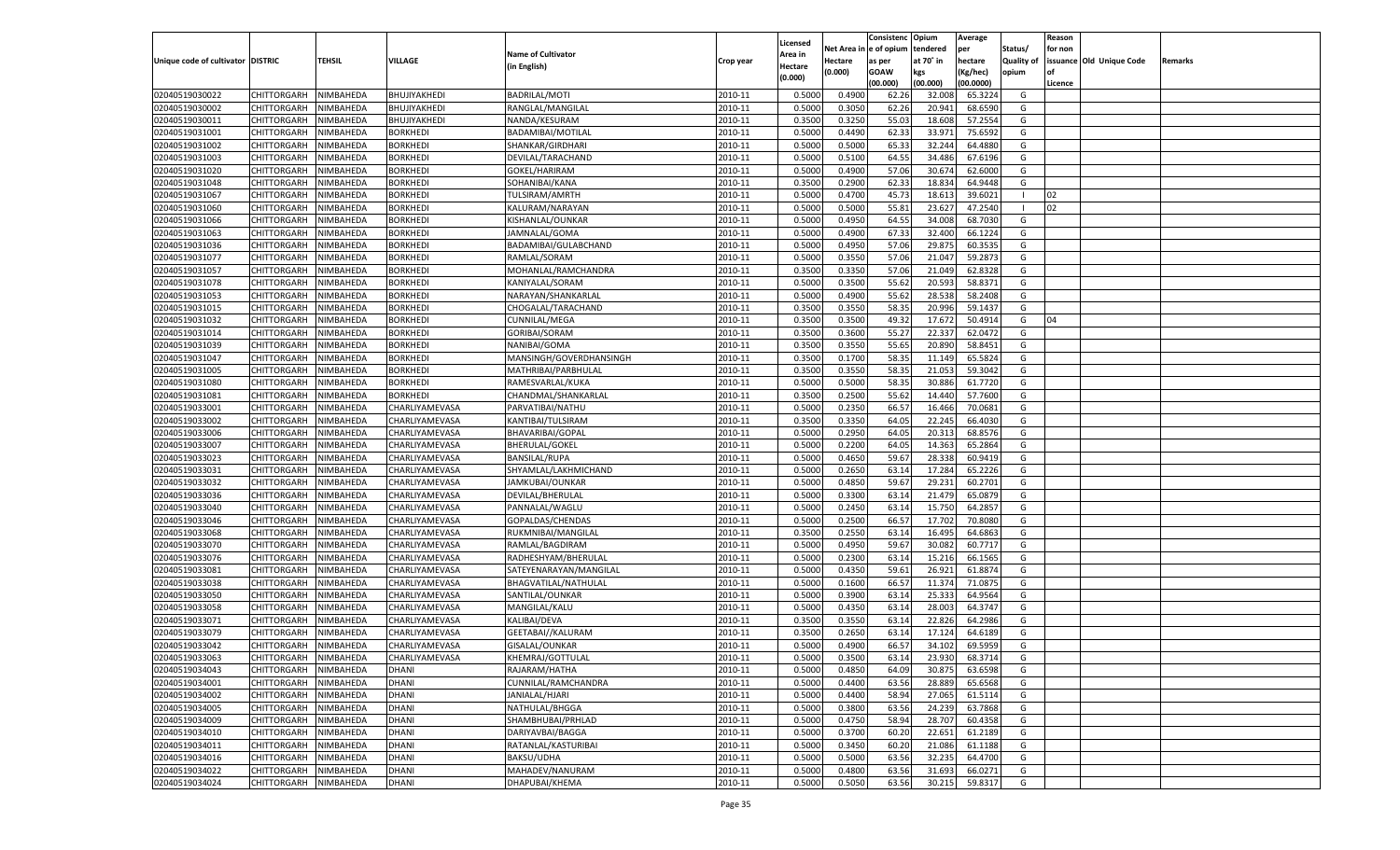|                                   |                                          |                  |               |                           |           |                           |          | Consistenc  | Opium     | Average   |                   | Reason  |                          |         |
|-----------------------------------|------------------------------------------|------------------|---------------|---------------------------|-----------|---------------------------|----------|-------------|-----------|-----------|-------------------|---------|--------------------------|---------|
|                                   |                                          |                  |               | <b>Name of Cultivator</b> |           | Licensed                  | Net Area | e of opium  | tendered  | per       | Status/           | for non |                          |         |
| Unique code of cultivator DISTRIC |                                          | <b>TEHSIL</b>    | VILLAGE       | (in English)              | Crop year | <b>Area in</b><br>Hectare | Hectare  | as per      | at 70° in | hectare   | <b>Quality of</b> |         | issuance Old Unique Code | Remarks |
|                                   |                                          |                  |               |                           |           | (0.000)                   | (0.000)  | <b>GOAW</b> | kgs       | (Kg/hec)  | opium             |         |                          |         |
|                                   |                                          |                  |               |                           |           |                           |          | (00.000)    | (00.000)  | (00.0000) |                   | Licence |                          |         |
| 02040519034027                    | CHITTORGARH                              | NIMBAHEDA        | DHANI         | RADHULAL/SHVLAL           | 2010-11   | 0.5000                    | 0.4800   | 60.20       | 29.261    | 60.9604   | G                 |         |                          |         |
| 02040519034031                    | CHITTORGARH                              | NIMBAHEDA        | DHANI         | KARU/NANURAM              | 2010-11   | 0.5000                    | 0.4600   | 63.2        | 30.243    | 65.7457   | G                 |         |                          |         |
| 02040519034034                    | CHITTORGARH                              | NIMBAHEDA        | DHANI         | NOJUBAI/GOVINDRAM         | 2010-11   | 0.5000                    | 0.2850   | 60.20       | 17.245    | 60.5088   | G                 |         |                          |         |
| 02040519034035                    | CHITTORGARH                              | NIMBAHEDA        | DHANI         | BAGGARAM/DANNA            | 2010-11   | 0.5000                    | 0.3300   | 60.20       | 18.656    | 56.5333   | G                 |         |                          |         |
| 02040519034036                    | CHITTORGARH                              | NIMBAHEDA        | DHANI         | HEERALAL/RATANLAI         | 2010-11   | 0.5000                    | 0.3850   | 63.21       | 25.015    | 64.9740   | G                 |         |                          |         |
| 02040519034038                    | CHITTORGARH                              | NIMBAHEDA        | DHANI         | UDHERAM/MAGNA             | 2010-11   | 0.5000                    | 0.4700   | 63.2        | 29.961    | 63.7468   | G                 |         |                          |         |
| 02040519034045                    | CHITTORGARH                              | NIMBAHEDA        | DHANI         | <b>BAGDU/SHVA</b>         | 2010-11   | 0.5000                    | 0.3800   | 63.2        | 24.703    | 65.0079   | G                 |         |                          |         |
| 02040519034048                    | CHITTORGARH                              | NIMBAHEDA        | DHANI         | RATIRAM/NARAYAN           | 2010-11   | 0.5000                    | 0.4950   | 60.20       | 30.048    | 60.7030   | G                 |         |                          |         |
| 02040519034049                    | CHITTORGARH                              | NIMBAHEDA        | DHANI         | BHERULAL/SEETARAM         | 2010-11   | 0.5000                    | 0.3400   | 63.21       | 22.118    | 65.0529   | G                 |         |                          |         |
| 02040519034051                    | CHITTORGARH                              | NIMBAHEDA        | DHANI         | GANPATLAL/BHOMA           | 2010-11   | 0.5000                    | 0.4650   | 60.20       | 29.007    | 62.380    | G                 |         |                          |         |
| 02040519034040                    | CHITTORGARH                              | NIMBAHEDA        | DHANI         | JANIBAI/HJARILAL          | 2010-11   | 0.5000                    | 0.3500   | 63.2        | 22.462    | 64.1771   | G                 |         |                          |         |
| 02040519034003                    | CHITTORGARH                              | NIMBAHEDA        | DHANI         | MANGILAL/HJARI            | 2010-11   | 0.5000                    | 0.3100   | 63.2        | 20.025    | 64.5968   | G                 |         |                          |         |
| 02040519034030                    | CHITTORGARH                              | NIMBAHEDA        | DHANI         | SARWANLAL/BHOMA           | 2010-11   | 0.5000                    | 0.4800   | 60.20       | 28.980    | 60.3750   | G                 |         |                          |         |
| 02040519034041                    | CHITTORGARH                              | NIMBAHEDA        | DHANI         | JUMMABAI/BADRILAL         | 2010-11   | 0.5000                    | 0.4900   | 63.2        | 31.004    | 63.2735   | G                 |         |                          |         |
| 02040519034046                    | CHITTORGARH                              | NIMBAHEDA        | DHANI         | CHANDALAL/DEVA            | 2010-11   | 0.3500                    | 0.3300   | 64.11       | 21.873    | 66.2818   | G                 |         |                          |         |
| 02040519035004                    | CHITTORGARH                              | NIMBAHEDA        | FACHARSOLANKI | BARJIBAI/SHANKARLAL       | 2010-11   | 0.5000                    | 0.4950   | 57.16       | 30.939    | 62.5030   | G                 |         |                          |         |
| 02040519035001                    | CHITTORGARH                              | NIMBAHEDA        | FACHARSOLANKI | SHUKDEV/NANURAM           | 2010-11   | 0.5000                    | 0.4950   | 57.16       | 29.218    | 59.0263   | G                 |         |                          |         |
| 02040519035003                    | CHITTORGARH                              | NIMBAHEDA        | FACHARSOLANKI | HANSIBAI/BHAGIRTH         | 2010-11   | 0.5000                    | 0.4650   | 57.16       | 27.324    | 58.761    | G                 |         |                          |         |
| 02040519035009                    | CHITTORGARH                              | NIMBAHEDA        | FACHARSOLANKI | NARAYANIBAI/MOHANLAL      | 2010-11   | 0.5000                    | 0.4450   | 57.16       | 26.246    | 58.9798   | G                 |         |                          |         |
| 02040519035010                    | CHITTORGARH                              | NIMBAHEDA        | FACHARSOLANKI | SHANKARLAL/KJODH          | 2010-11   | 0.5000                    | 0.4900   | 57.16       | 30.110    | 61.4490   | G                 |         |                          |         |
| 02040519035012                    | CHITTORGARH                              | NIMBAHEDA        | FACHARSOLANKI | NANDLAL/GOPILAL           | 2010-11   | 0.5000                    | 0.3100   | 57.16       | 18.121    | 58.4548   | G                 |         |                          |         |
| 02040519035016                    | CHITTORGARH                              | NIMBAHEDA        | FACHARSOLANKI | MULCHAND/NANURAM          | 2010-11   | 0.5000                    | 0.4700   | 58.27       | 27.596    | 58.7149   | G                 |         |                          |         |
| 02040519035017                    | CHITTORGARH                              | NIMBAHEDA        | FACHARSOLANKI | BADAMIBAI/DOLATRAM        | 2010-11   | 0.5000                    | 0.5000   | 58.27       | 31.202    | 62.4040   | G                 |         |                          |         |
| 02040519035018                    | CHITTORGARH                              | NIMBAHEDA        | FACHARSOLANKI | SHYAMA/HEERA              | 2010-11   | 0.5000                    | 0.2750   | 58.27       | 16.148    | 58.7200   | G                 |         |                          |         |
| 02040519035026                    | CHITTORGARH                              | NIMBAHEDA        | FACHARSOLANKI | RUKAMNKVAR/GORISINGH      | 2010-11   | 0.5000                    | 0.4850   | 58.27       | 28.720    | 59.2165   | G                 |         |                          |         |
| 02040519035036                    | CHITTORGARH                              | NIMBAHEDA        | FACHARSOLANKI | HARKLAL/BHAGIRTH          | 2010-11   | 0.5000                    | 0.3600   | 58.27       | 21.436    | 59.5444   | G                 |         |                          |         |
| 02040519035039                    | CHITTORGARH                              | NIMBAHEDA        | FACHARSOLANKI | SHIVLAL/GOPILAL           | 2010-11   | 0.5000                    | 0.1950   | 63.84       | 13.118    | 67.2718   | G                 |         |                          |         |
| 02040519035041                    | CHITTORGARH                              | NIMBAHEDA        | FACHARSOLANKI | AMARSINGH/GORISINGH       | 2010-11   | 0.5000                    | 0.4850   | 58.27       | 28.930    | 59.6495   | G                 |         |                          |         |
| 02040519035042                    | CHITTORGARH                              | NIMBAHEDA        | FACHARSOLANKI | RAMNARAYAN/SUKHDEV        | 2010-11   | 0.5000                    | 0.2400   | 65.09       | 16.693    | 69.5542   | G                 |         |                          |         |
| 02040519035025                    | CHITTORGARH                              | NIMBAHEDA        | FACHARSOLANKI | SHANKAR/KJODH             | 2010-11   | 0.3500                    | 0.2700   | 55.20       | 15.964    | 59.1259   | G                 |         |                          |         |
| 02040519035008                    | CHITTORGARH                              | NIMBAHEDA        | FACHARSOLANKI | DANNA/KHEMA               | 2010-11   | 0.5000                    | 0.4850   | 58.11       | 28.40     | 58.5567   | G                 |         |                          |         |
| 02040519035005                    | CHITTORGARH                              | NIMBAHEDA        | FACHARSOLANKI | KALURAM/KASIRAM           | 2010-11   | 0.5000                    | 0.3600   | 58.11       | 21.245    | 59.0139   | G                 |         |                          |         |
| 02040519035014                    | CHITTORGARH                              | NIMBAHEDA        | FACHARSOLANKI | BHERU/WARDA               | 2010-11   | 0.3500                    | 0.3500   | 58.11       | 21.469    | 61.3400   | G                 |         |                          |         |
| 02040519035015                    | CHITTORGARH                              | NIMBAHEDA        | FACHARSOLANKI | RADHAKISHAN/MODA          | 2010-11   | 0.5000                    | 0.4700   | 58.11       | 27.67     | 58.8809   | G                 |         |                          |         |
| 02040519035022                    | CHITTORGARH                              | NIMBAHEDA        | FACHARSOLANKI | GORILAL/BHAGIRTH          | 2010-11   | 0.5000                    | 0.2000   | 65.09       | 14.27     | 71.3700   | G                 |         |                          |         |
| 02040519035023                    | CHITTORGARH                              | NIMBAHEDA        | FACHARSOLANKI | <b>KESURAM/KHEMA</b>      | 2010-11   | 0.5000                    | 0.3100   | 58.11       | 19.44     | 62.7194   | G                 |         |                          |         |
| 02040519035002                    | CHITTORGARH                              | NIMBAHEDA        | FACHARSOLANKI | NARAYAN/PANNALAL          | 2010-11   | 0.5000                    | 0.3450   | 63.24       | 22.436    | 65.0319   | G                 |         |                          |         |
| 02040519035007                    | CHITTORGARH                              | NIMBAHEDA        | FACHARSOLANKI | PARVATIBAI/UTHAMCHAND     | 2010-11   | 0.5000                    | 0.3750   | 65.89       | 25.531    | 68.0827   | G                 |         |                          |         |
| 02040519035038                    | CHITTORGARH                              | NIMBAHEDA        | FACHARSOLANKI | LAXMILAL/UTHAMCHAND       | 2010-11   | 0.5000                    | 0.4900   | 58.11       | 29.507    | 60.2184   | G                 |         |                          |         |
| 02040519035044                    | CHITTORGARH                              | NIMBAHEDA        | FACHARSOLANKI | SHANKARLAL/BHANWARLAL     | 2010-11   | 0.5000                    | 0.4800   | 57.86       | 28.800    | 60.0000   | G                 |         |                          |         |
| 02040519035045                    | CHITTORGARH                              | NIMBAHEDA        | FACHARSOLANKI | RAMESVARLAL/CUNNILAL      | 2010-11   | 0.5000                    | 0.4700   | 57.86       | 27.446    | 58.395    | G                 |         |                          |         |
| 02040519037206                    | CHITTORGARH                              | NIMBAHEDA        | GADOLA-B      | BABULAL/SHANKARLAL        | 2010-11   | 0.5000                    | 0.4950   | 58.3        | 32.522    | 65.7010   | G                 |         |                          |         |
| 02040519037176                    | CHITTORGARH                              | NIMBAHEDA        | GADOLA-B      | SHANKARLAL/NARAYAN        | 2010-11   | 0.5000                    | 0.4900   | 63.20       | 33.82     | 69.020    | G                 |         |                          |         |
| 02040519037185                    | CHITTORGARH                              | NIMBAHEDA        | GADOLA-B      | RATANLAL/BHAGVANLAL       | 2010-11   | 0.5000                    | 0.4950   | 59.03       | 31.54     | 63.7253   | G                 |         |                          |         |
| 02040519037006                    |                                          | NIMBAHEDA        | GADOLA-B      |                           | 2010-11   | 0.5000                    | 0.4950   | 59.03       | 30.842    | 62.3071   | G                 |         |                          |         |
| 02040519037034                    | CHITTORGARH<br>CHITTORGARH NIMBAHEDA     |                  |               | BHAVANIRAM/BHARMAL        |           |                           |          |             |           |           |                   |         |                          |         |
|                                   |                                          |                  | GADOLA-B      | LALURAM/BHANWARLAL        | 2010-11   | 0.5000                    | 0.3650   | 58.37       | 22.688    | 62.1589   | G                 |         |                          |         |
| 02040519037005<br>02040519037231  | <b>CHITTORGARH</b><br><b>CHITTORGARH</b> | <b>NIMBAHEDA</b> | GADOLA-B      | SAMANDIBAI/BHERU          | 2010-11   | 0.5000                    | 0.4850   | 59.03       | 31.813    | 65.5938   | G                 |         |                          |         |
|                                   |                                          | NIMBAHEDA        | GADOLA-B      | MADULAL/KISHNA            | 2010-11   | 0.5000                    | 0.5050   | 55.02       | 30.471    | 60.3386   | G                 |         |                          |         |
| 02040519037213                    | <b>CHITTORGARH</b>                       | NIMBAHEDA        | GADOLA-B      | RAJARAM/AMBHALAL          | 2010-11   | 0.5000                    | 0.4900   | 58.37       | 31.565    | 64.4184   | G                 |         |                          |         |
| 02040519037188                    | <b>CHITTORGARH</b>                       | NIMBAHEDA        | GADOLA-B      | RATANLAL/NARAYAN          | 2010-11   | 0.5000                    | 0.4900   | 44.77       | 22.374    | 45.6612   | G                 | 04      |                          |         |
| 02040519037193                    | <b>CHITTORGARH</b>                       | NIMBAHEDA        | GADOLA-B      | SHRILAL/KISHANLAL         | 2010-11   | 0.5000                    | 0.5000   | 46.43       | 24.274    | 48.5480   | G                 | 04      |                          |         |
| 02040519037234                    | <b>CHITTORGARH</b>                       | NIMBAHEDA        | GADOLA-B      | BHURIBAI/HEERALAL         | 2010-11   | 0.5000                    | 0.4850   | 46.65       | 24.234    | 49.9670   | G                 | 04      |                          |         |
| 02040519037235                    | <b>CHITTORGARH</b>                       | NIMBAHEDA        | GADOLA-B      | RUPA/BHERULAL             | 2010-11   | 0.5000                    | 0.5050   | 54.35       | 29.833    | 59.0752   | G                 | 05      |                          |         |
| 02040519037236                    | <b>CHITTORGARH</b>                       | NIMBAHEDA        | GADOLA-B      | RAMLAL/KISHNA             | 2010-11   | 0.5000                    | 0.5000   | 54.35       | 29.275    | 58.5500   | G                 | 05      |                          |         |
| 02040519037220                    | <b>CHITTORGARH</b>                       | NIMBAHEDA        | GADOLA-B      | KELASHDAS/NARAYANDAS      | 2010-11   | 0.5000                    | 0.4850   | 58.37       | 31.212    | 64.3546   | G                 |         |                          |         |
| 02040519037223                    | <b>CHITTORGARH</b>                       | NIMBAHEDA        | GADOLA-B      | DEVILAL/UDA               | 2010-11   | 0.3500                    | 0.3050   | 46.55       | 13.971    | 45.8066   | G                 | 04      |                          |         |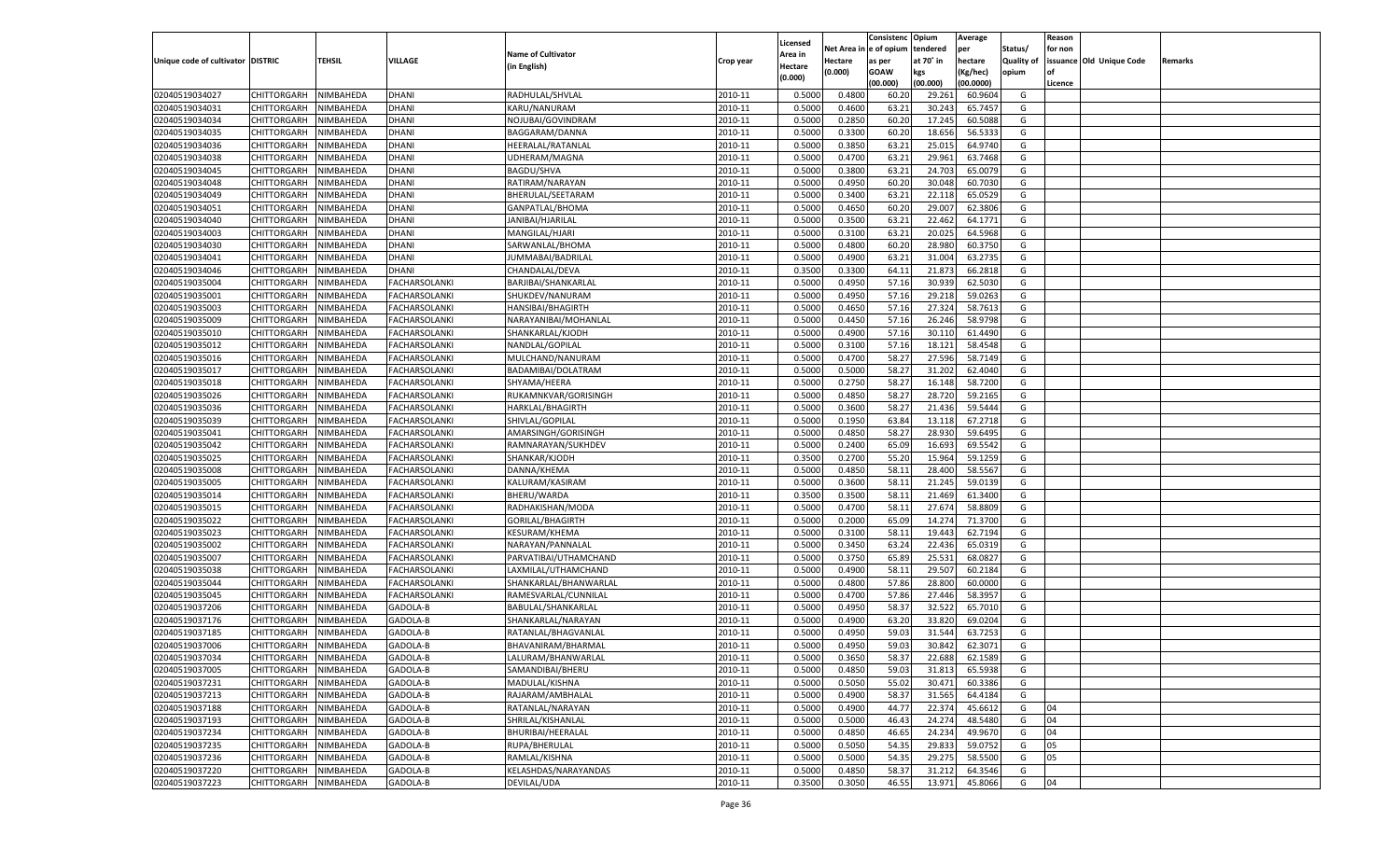|                                   |                         |               |                 |                           |           |                    |            | Consistenc Opium |           | Average   |                   | Reason  |                          |                 |
|-----------------------------------|-------------------------|---------------|-----------------|---------------------------|-----------|--------------------|------------|------------------|-----------|-----------|-------------------|---------|--------------------------|-----------------|
|                                   |                         |               |                 | <b>Name of Cultivator</b> |           | Licensed           | Net Area i | n  e of opium    | tendered  | per       | Status/           | for non |                          |                 |
| Unique code of cultivator DISTRIC |                         | <b>TEHSIL</b> | VILLAGE         | (in English)              | Crop year | Area in<br>Hectare | Hectare    | as per           | at 70˚ in | hectare   | <b>Quality of</b> |         | issuance Old Unique Code | Remarks         |
|                                   |                         |               |                 |                           |           | (0.000)            | (0.000)    | <b>GOAW</b>      | kgs       | (Kg/hec)  | opium             |         |                          |                 |
|                                   |                         |               |                 |                           |           |                    |            | (00.000)         | (00.000)  | (00.0000) |                   | Licence |                          |                 |
| 02040519037237                    | CHITTORGARH             | NIMBAHEDA     | GADOLA-B        | SHANKERLAL/SHOLAL         | 2010-11   | 0.5000             | 0.5000     | 58.3             | 31.874    | 63.7480   | G                 |         | 02040519064057           | <b>TRANSFER</b> |
| 02040519039029                    | CHITTORGARH             | NIMBAHEDA     | KANPURA         | SHANKARLAL/GULABH         | 2010-11   | 0.5000             | 0.4850     | 58.94            | 29.092    | 59.9835   | G                 |         |                          |                 |
| 02040519039032                    | <b>CHITTORGARH</b>      | NIMBAHEDA     | KANPURA         | BHERULAL/HARCHAND         | 2010-11   | 0.5000             | 0.5000     | 58.94            | 32.998    | 65.9960   | G                 |         |                          |                 |
| 02040519039005                    | CHITTORGARH             | NIMBAHEDA     | KANPURA         | SHANKARLAL/BHANWARLAL     | 2010-11   | 0.3500             | 0.3600     | 64.95            | 23.328    | 64.8000   | G                 |         |                          |                 |
| 02040519039037                    | <b>CHITTORGARH</b>      | NIMBAHEDA     | KANPURA         | GHERILAL/GANGARAM         | 2010-11   | 0.5000             | 0.4700     | 58.94            | 30.181    | 64.2149   | G                 |         |                          |                 |
| 02040519039020                    | <b>CHITTORGARH</b>      | NIMBAHEDA     | KANPURA         | <b>BAGDIRAM/SHANKAR</b>   | 2010-11   | 0.5000             | 0.4650     | 63.59            | 29.297    | 63.0043   | G                 |         |                          |                 |
| 02040519039026                    | <b>CHITTORGARH</b>      | NIMBAHEDA     | KANPURA         | NANDA/MEGA                | 2010-11   | 0.3500             | 0.3500     | 58.94            | 20.904    | 59.7257   | G                 |         |                          |                 |
| 02040519039001                    | CHITTORGARH             | NIMBAHEDA     | KANPURA         | KHEMRAJ/BHURA             | 2010-11   | 0.5000             | 0.4250     | 63.56            | 29.823    | 70.1718   | G                 |         |                          |                 |
| 02040519040025                    | <b>CHITTORGARH</b>      | NIMBAHEDA     | KARTHANA        | RAMCHANDRA/MANGILAL       | 2010-11   | 0.5000             | 0.2950     | 60.20            | 18.564    | 62.9288   | G                 |         |                          |                 |
| 02040519040003                    | CHITTORGARH             | NIMBAHEDA     | KARTHANA        | LAXMIBAI/CUNNILAL         | 2010-11   | 0.3500             | 0.2500     | 67.28            | 17.590    | 70.3600   | G                 |         |                          |                 |
| 02040519040024                    | <b>CHITTORGARH</b>      | NIMBAHEDA     | KARTHANA        | DEVILAL/RUPA              | 2010-11   | 0.3500             | 0.2400     | 68.55            | 17.623    | 73.4292   | G                 |         |                          |                 |
| 02040519040028                    | CHITTORGARH             | NIMBAHEDA     | KARTHANA        | SHAMBHULAL/RAMLAL         | 2010-11   | 0.3500             | 0.3000     | 59.56            | 18.236    | 60.7867   | G                 |         |                          |                 |
| 02040519040004                    | <b>CHITTORGARH</b>      | NIMBAHEDA     | KARTHANA        | SURESHCHAND/MANGILAL      | 2010-11   | 0.5000             | 0.2650     | 63.86            | 18.265    | 68.9245   | G                 |         |                          |                 |
| 02040519040013                    | CHITTORGARH             | NIMBAHEDA     | KARTHANA        | GISALAL/RANGLAL           | 2010-11   | 0.5000             | 0.5100     | 65.66            | 35.675    | 69.9510   | G                 |         |                          |                 |
| 02040519040017                    | <b>CHITTORGARH</b>      | NIMBAHEDA     | KARTHANA        | DEVILAL/NANURAM           | 2010-11   | 0.3500             | 0.3100     | 60.20            | 19.480    | 62.8387   | G                 |         |                          |                 |
| 02040519040001                    | <b>CHITTORGARH</b>      | NIMBAHEDA     | KARTHANA        | RAMLAL/HARIRAM            | 2010-11   | 0.3500             | 0.1950     | 58.1             | 11.444    | 58.6872   | G                 |         |                          |                 |
| 02040519040002                    | <b>CHITTORGARH</b>      | NIMBAHEDA     | KARTHANA        | KISHANLAL/HEMRAJ          | 2010-11   | 0.5000             | 0.4800     | 64.95            | 31.611    | 65.8563   | G                 |         |                          |                 |
| 02040519041001                    | <b>CHITTORGARH</b>      | NIMBAHEDA     | KARUNDA         | <b>KESIBAI/NATHU</b>      | 2010-11   | 0.3500             | 0.3450     | 56.51            | 21.062    | 61.0493   | G                 |         |                          |                 |
| 02040519041002                    | <b>CHITTORGARH</b>      | NIMBAHEDA     | KARUNDA         | GANESH/TULSIRAM           | 2010-11   | 0.3500             | 0.3550     | 59.48            | 23.967    | 67.5127   | G                 |         |                          |                 |
| 02040519041008                    | <b>CHITTORGARH</b>      | NIMBAHEDA     | KARUNDA         | OUNKAR/CHAGANLAL          | 2010-11   | 0.5000             | 0.4750     | 59.48            | 28.706    | 60.4337   | G                 |         |                          |                 |
| 02040519041012                    | <b>CHITTORGARH</b>      | NIMBAHEDA     | KARUNDA         | NARAYAN/MIYACHAND         | 2010-11   | 0.5000             | 0.5100     | 55.67            | 29.083    | 57.0255   | G                 |         |                          |                 |
| 02040519041024                    | <b>CHITTORGARH</b>      | NIMBAHEDA     | KARUNDA         | KASTURIBAI/CHTRBHUJ       | 2010-11   | 0.5000             | 0.5050     | 55.67            | 7.746     | 15.3386   | G                 | 04      |                          |                 |
| 02040519041005                    | <b>CHITTORGARH</b>      | NIMBAHEDA     | KARUNDA         | DEVBAI/NARAYAN            | 2010-11   | 0.5000             | 0.4900     | 56.51            | 30.318    | 61.8735   | G                 |         |                          |                 |
| 02040519041015                    | <b>CHITTORGARH</b>      | NIMBAHEDA     | KARUNDA         | BARDICHANDRA/AMARLAL      | 2010-11   | 0.5000             | 0.5100     | 56.51            | 32.820    | 64.3529   | G                 |         |                          |                 |
| 02040519041017                    | <b>CHITTORGARH</b>      | NIMBAHEDA     | KARUNDA         | MANGIBAI/AMARLAL          | 2010-11   | 0.5000             | 0.5100     | 56.51            | 29.334    | 57.5176   | G                 |         |                          |                 |
| 02040519041020                    | <b>CHITTORGARH</b>      | NIMBAHEDA     | KARUNDA         | MANGU/JIVA                | 2010-11   | 0.5000             | 0.5050     | 55.67            | 30.973    | 61.3327   | G                 |         |                          |                 |
| 02040519042003                    | <b>CHITTORGARH</b>      | NIMBAHEDA     | KELI            | RAHIMBAX/SABUDIN          | 2010-11   | 0.5000             | 0.3650     | 60.20            | 22.712    | 62.2247   | G                 |         |                          |                 |
| 02040519042118                    | <b>CHITTORGARH</b>      | NIMBAHEDA     | KELI            | NATHULAL/DEVILAL          | 2010-11   | 0.5000             | 0.4900     | 59.27            | 34.216    | 69.8286   | G                 |         |                          |                 |
| 02040519042078                    | <b>CHITTORGARH</b>      | NIMBAHEDA     | KELI            | KELASHCHAND/RADHESHYAM    | 2010-11   | 0.3500             | 0.3600     | 60.20            | 22.727    | 63.1306   | G                 |         |                          |                 |
| 02040519042054                    | CHITTORGARH             | NIMBAHEDA     | KELI            | MOHAN/SHANKAR             | 2010-11   | 0.3500             | 0.2750     | 63.25            | 17.845    | 64.8909   | G                 |         |                          |                 |
| 02040519042085                    | <b>CHITTORGARH</b>      | NIMBAHEDA     | KELI            | NANURAM/JASRAJ            | 2010-11   | 0.5000             | 0.4900     | 59.27            | 30.330    | 61.8980   | G                 |         |                          |                 |
| 02040519042115                    | CHITTORGARH             | NIMBAHEDA     | KELI            | HEERALAL/NATHU            | 2010-11   | 0.3500             | 0.3550     | 62.28            | 23.622    | 66.5408   | G                 |         |                          |                 |
| 02040519042139                    | CHITTORGARH             | NIMBAHEDA     | KELI            | BHANWARLAL/GOKEL          | 2010-11   | 0.5000             | 0.2500     | 60.20            | 16.483    | 65.9320   | G                 |         | 02040519044005           | <b>TRANSFER</b> |
| 02040519043073                    | CHITTORGARH             | NIMBAHEDA     | KRIPARAMKIKHEDI | BAPULAL/SORAMSUTHAR       | 2010-11   | 0.5000             | 0.3750     | 62.80            | 23.585    | 62.893    | G                 |         |                          |                 |
| 02040519043003                    | <b>CHITTORGARH</b>      | NIMBAHEDA     | KRIPARAMKIKHEDI |                           | 2010-11   | 0.5000             | 0.2150     | 70.12            | 15.634    | 72.7163   | G                 |         |                          |                 |
|                                   |                         |               |                 | BAGDIRAM/NARAYAN          | 2010-11   |                    |            |                  | 24.084    | 60.9722   | G                 |         |                          |                 |
| 02040519043016                    | CHITTORGARH             | NIMBAHEDA     | KRIPARAMKIKHEDI | ANSIBAI/MITTULAL          |           | 0.5000             | 0.3950     | 68.32            |           |           |                   |         |                          |                 |
| 02040519043071                    | <b>CHITTORGARH</b>      | NIMBAHEDA     | KRIPARAMKIKHEDI | JAGDISHCHAND/LALURAM      | 2010-11   | 0.5000             | 0.2450     | 59.1             | 15.166    | 61.9020   | G                 |         |                          |                 |
| 02040519043002                    | <b>CHITTORGARH</b>      | NIMBAHEDA     | KRIPARAMKIKHEDI | LALU/KISHNA               | 2010-11   | 0.5000             | 0.2850     | 64.56            | 18.404    | 64.5754   | G                 |         |                          |                 |
| 02040519043031                    | <b>CHITTORGARH</b>      | NIMBAHEDA     | KRIPARAMKIKHEDI | MANGUNATH/CHAMPANATH      | 2010-11   | 0.3500             | 0.3400     | 59.1             | 21.358    | 62.8176   | G                 |         |                          |                 |
| 02040519043014                    | CHITTORGARH             | NIMBAHEDA     | KRIPARAMKIKHEDI | <b>GENDALAL/NANALAL</b>   | 2010-11   | 0.5000             | 0.3550     | 64.56            | 23.194    | 65.3352   | G                 |         |                          |                 |
| 02040519043029                    | <b>CHITTORGARH</b>      | NIMBAHEDA     | KRIPARAMKIKHEDI | AMARNATH/LALUNATH         | 2010-11   | 0.3500             | 0.2650     | 59.1             | 16.032    | 60.4981   | G                 |         |                          |                 |
| 02040519043060                    | <b>CHITTORGARH</b>      | NIMBAHEDA     | KRIPARAMKIKHEDI | AMARCHAND/PYARCHAND       | 2010-11   | 0.5000             | 0.4700     | 55.95            | 27.647    | 58.8234   | G                 |         |                          |                 |
| 02040519043030                    | CHITTORGARH             | NIMBAHEDA     | KRIPARAMKIKHEDI | GOPALLAL/MITHULAI         | 2010-11   | 0.5000             | 0.4250     | 59.1             | 25.493    | 59.9835   | G                 |         |                          |                 |
| 02040519043069                    | CHITTORGARH             | NIMBAHEDA     | KRIPARAMKIKHEDI | BAPDAS/BHERUDAS           | 2010-11   | 0.3500             | 0.3150     | 59.1             | 19.076    | 60.5587   | G                 |         |                          |                 |
| 02040519045018                    | CHITTORGARH             | NIMBAHEDA     | MALYAKHEDI      | PARBHULAL/SHRILAL         | 2010-11   | 0.5000             | 0.4450     | 59.01            | 27.770    | 62.4045   | G                 |         |                          |                 |
| 02040519045030                    | CHITTORGARH   NIMBAHEDA |               | MALYAKHEDI      | BHERUDAS/GEMARDAS         | 2010-11   | 0.5000             | 0.5100     | 52.72            | 28.906    | 56.6784   | G                 | 05      |                          |                 |
| 02040519045032                    | <b>CHITTORGARH</b>      | NIMBAHEDA     | MALYAKHEDI      | BHANWARLAL/HARLAL         | 2010-11   | 0.5000             | 0.2650     | 57.56            | 16.369    | 61.7698   | G                 |         |                          |                 |
| 02040519045041                    | <b>CHITTORGARH</b>      | NIMBAHEDA     | MALYAKHEDI      | PANNALAL/BHAGVANLAL       | 2010-11   | 0.5000             | 0.3650     | 42.15            | 16.206    | 44.4000   | G                 | 04      |                          |                 |
| 02040519045042                    | <b>CHITTORGARH</b>      | NIMBAHEDA     | MALYAKHEDI      | NARAYANLAL/JASRAJ         | 2010-11   | 0.5000             | 0.4950     | 60.49            | 30.836    | 62.2949   | G                 |         |                          |                 |
| 02040519045029                    | <b>CHITTORGARH</b>      | NIMBAHEDA     | MALYAKHEDI      | JIVANRAJ/NARAYAN          | 2010-11   | 0.5000             | 0.4600     | 50.25            | 23.928    | 52.0174   | G                 | 04      |                          |                 |
| 02040519045027                    | <b>CHITTORGARH</b>      | NIMBAHEDA     | MALYAKHEDI      | LAXMAN/PRTHA              | 2010-11   | 0.5000             | 0.4950     | 59.01            | 30.315    | 61.2424   | G                 |         |                          |                 |
| 02040519045022                    | <b>CHITTORGARH</b>      | NIMBAHEDA     | MALYAKHEDI      | RATANLAL/KISHANLAL        | 2010-11   | 0.5000             | 0.3800     | 61.10            | 23.456    | 61.7263   | G                 |         |                          |                 |
| 02040519045003                    | <b>CHITTORGARH</b>      | NIMBAHEDA     | MALYAKHEDI      | BHUVANILAL/LAXMAN         | 2010-11   | 0.5000             | 0.4950     | 60.77            | 29.343    | 59.2788   | G                 |         |                          |                 |
| 02040519045005                    | <b>CHITTORGARH</b>      | NIMBAHEDA     | MALYAKHEDI      | OUNKARLAL/UDHIBAI         | 2010-11   | 0.5000             | 0.4550     | 59.01            | 27.772    | 61.0374   | G                 |         |                          |                 |
| 02040519045008                    | <b>CHITTORGARH</b>      | NIMBAHEDA     | MALYAKHEDI      | BHAGVANLAL/PRTHVIRAJ      | 2010-11   | 0.5000             | 0.5000     | 61.24            | 32.421    | 64.8420   | G                 |         |                          |                 |
| 02040519046028                    | <b>CHITTORGARH</b>      | NIMBAHEDA     | MEVASAJAGIR     | GOTTULAL/GANGARAM         | 2010-11   | 0.5000             | 0.4500     | 61.43            | 29.433    | 65.4067   | G                 |         |                          |                 |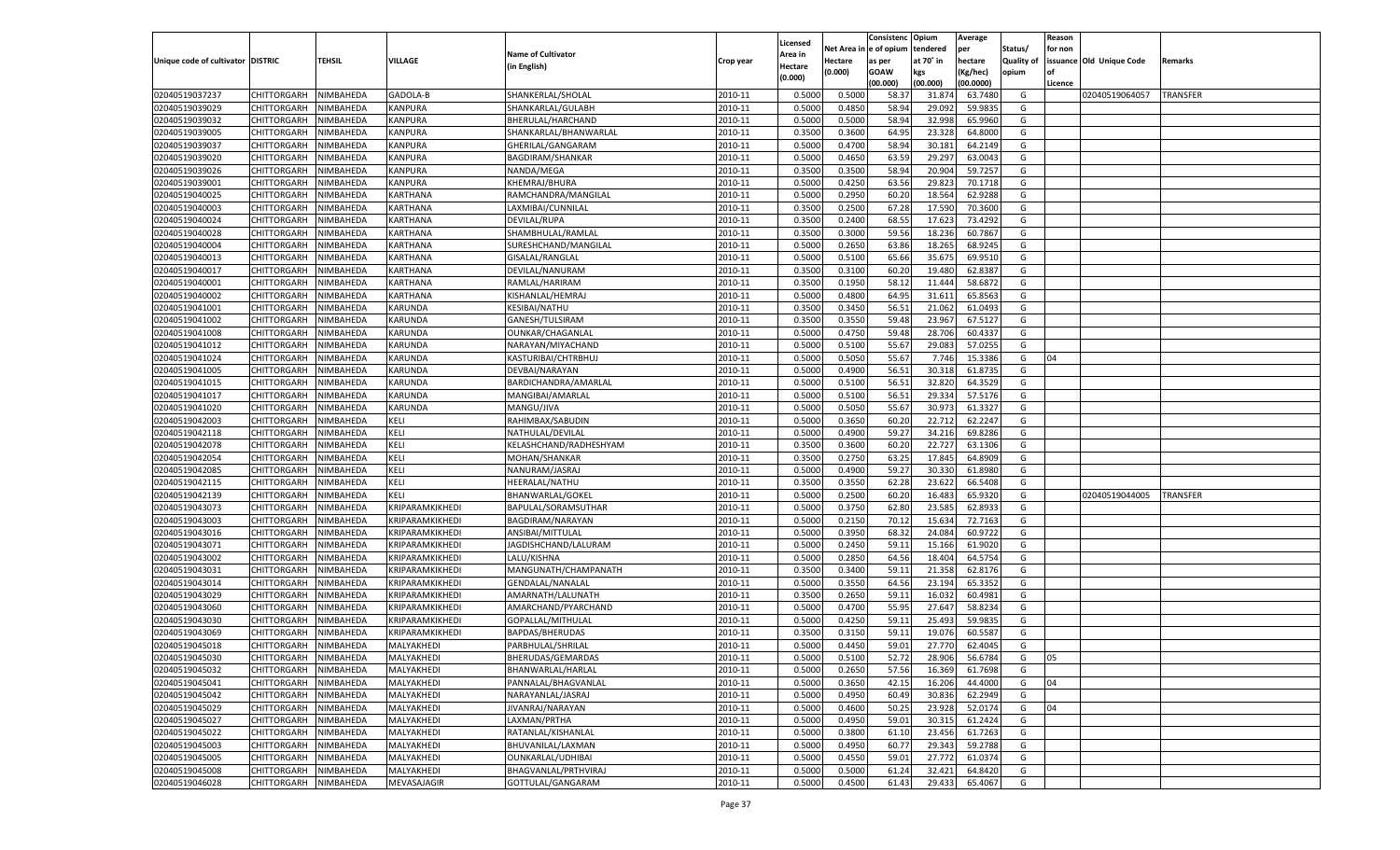|                                   |                            |                  |                   |                           |           |          |            | Consistenc Opium |           | Average   |                   | Reason  |                          |                         |
|-----------------------------------|----------------------------|------------------|-------------------|---------------------------|-----------|----------|------------|------------------|-----------|-----------|-------------------|---------|--------------------------|-------------------------|
|                                   |                            |                  |                   |                           |           | Licensed | Net Area i | l e of opium     | tendered  | per       | Status/           | for non |                          |                         |
| Unique code of cultivator DISTRIC |                            | TEHSIL           | VILLAGE           | <b>Name of Cultivator</b> | Crop year | Area in  | Hectare    | as per           | at 70° in | hectare   | <b>Quality of</b> |         | issuance Old Unique Code | Remarks                 |
|                                   |                            |                  |                   | (in English)              |           | Hectare  | (0.000)    | <b>GOAW</b>      | kgs       | (Kg/hec)  | opium             | nf      |                          |                         |
|                                   |                            |                  |                   |                           |           | (0.000)  |            | (00.000)         | (00.000)  | (00.0000) |                   | Licence |                          |                         |
| 02040519046001                    | CHITTORGARH                | NIMBAHEDA        | MEVASAJAGIR       | BADRILAL/MHDANLAL         | 2010-11   | 0.3500   | 0.3050     | 60.88            | 18.992    | 62.2689   | G                 |         |                          |                         |
| 02040519046003                    | CHITTORGARH                | NIMBAHEDA        | MEVASAJAGIR       | JAGDISH/MHDANLAL          | 2010-11   | 0.5000   | 0.4300     | 60.88            | 27.286    | 63.4558   | G                 |         |                          |                         |
| 02040519046005                    | CHITTORGARH                | NIMBAHEDA        | MEVASAJAGIR       | NATHULAL/MANA             | 2010-11   | 0.5000   | 0.4700     | 60.81            | 29.007    | 61.7170   | G                 |         |                          |                         |
| 02040519046007                    | CHITTORGARH                | NIMBAHEDA        | MEVASAJAGIR       | PUSPAKUMARI/LOKENDRASINGH | 2010-11   | 0.5000   | 0.4950     | 60.81            | 31.312    | 63.2566   | G                 |         |                          |                         |
| 02040519046014                    | CHITTORGARH                | NIMBAHEDA        | MEVASAJAGIR       | CHAMPALAL/GANPATLAL       | 2010-11   | 0.5000   | 0.4200     | 61.43            | 26.592    | 63.3143   | G                 |         |                          |                         |
| 02040519046015                    | CHITTORGARH                | NIMBAHEDA        | MEVASAJAGIR       | CHANDMAL/NARAYAN TELI     | 2010-11   | 0.5000   | 0.4500     | 60.81            | 27.457    | 61.0156   | G                 |         |                          |                         |
| 02040519046031                    | CHITTORGARH                | NIMBAHEDA        | MEVASAJAGIR       | KALLABAI/BHAGVATILAL      | 2010-11   | 0.3500   | 0.3450     | 66.06            | 23.544    | 68.2435   | G                 |         |                          |                         |
| 02040519046012                    | CHITTORGARH                | NIMBAHEDA        | MEVASAJAGIR       | NANALAL/MANGILAL          | 2010-11   | 0.3500   | 0.2850     | 65.46            | 20.879    | 73.2596   | G                 |         |                          |                         |
| 02040519046032                    | CHITTORGARH                | NIMBAHEDA        | MEVASAJAGIR       | JAMNALAL/SHANKAR          | 2010-11   | 0.5000   | 0.3500     | 63.04            | 23.060    | 65.885    | G                 |         |                          |                         |
| 02040519046033                    | CHITTORGARH                | NIMBAHEDA        | MEVASAJAGIR       | RUKMNIBAI/GOKEL           | 2010-11   | 0.5000   | 0.4900     | 61.4             | 30.267    | 61.7694   | G                 |         |                          | TRANSFER/CHARLIYAMEWASA |
| 02040519046035                    | CHITTORGARH                | NIMBAHEDA        | MEVASAJAGIR       | UDHERAM/OUNKAR            | 2010-11   | 0.5000   | 0.3800     | 64.65            | 26.052    | 68.5579   | G                 |         |                          |                         |
| 02040519046036                    | CHITTORGARH                | NIMBAHEDA        | MEVASAJAGIR       | MANGILAL/GOKEL            | 2010-11   | 0.5000   | 0.4350     | 63.04            | 28.054    | 64.4920   | G                 |         |                          |                         |
| 02040519046039                    | CHITTORGARH                | NIMBAHEDA        | MEVASAJAGIR       | LAXMIBAI/MOHANLAL         | 2010-11   | 0.5000   | 0.3500     | 63.04            | 23.088    | 65.9657   | G                 |         |                          | TRANSFER/CHARLIYAMEWASA |
| 02040519046020                    | CHITTORGARH                | NIMBAHEDA        | MEVASAJAGIR       | NANURAM/DANNA             | 2010-11   | 0.5000   | 0.5000     | 63.04            | 33.968    | 67.9360   | G                 |         |                          |                         |
|                                   | CHITTORGARH                | NIMBAHEDA        |                   |                           | 2010-11   | 0.5000   |            | 64.65            |           |           | G                 |         |                          |                         |
| 02040519046025                    |                            |                  | MEVASAJAGIR       | CHANCANBAI/MHDANLAL       |           |          | 0.5050     |                  | 33.333    | 66.0059   |                   |         |                          |                         |
| 02040519046041                    | CHITTORGARH                | NIMBAHEDA        | MEVASAJAGIR       | KALURAM/NARAYAN           | 2010-11   | 0.5000   | 0.5100     | 62.51            | 32.759    | 64.2333   | G                 |         |                          |                         |
| 02040519046042                    | CHITTORGARH                | NIMBAHEDA        | MEVASAJAGIR       | MANGIBAI/BAGDURAM         | 2010-11   | 0.5000   | 0.4900     | 64.65            | 32.259    | 65.8347   | G                 |         |                          |                         |
| 02040519046045                    | CHITTORGARH                | NIMBAHEDA        | MEVASAJAGIR       | KISHAN/VIJHERAM           | 2010-11   | 0.5000   | 0.4950     | 64.65            | 33.471    | 67.6182   | G                 |         |                          |                         |
| 02040519046046                    | CHITTORGARH                | NIMBAHEDA        | MEVASAJAGIR       | PYARA/PRTHA               | 2010-11   | 0.5000   | 0.4900     | 64.65            | 32.989    | 67.3245   | G                 |         |                          |                         |
| 02040519046047                    | CHITTORGARH                | NIMBAHEDA        | MEVASAJAGIR       | VISHNULAL/RADHU           | 2010-11   | 0.5000   |            |                  |           |           | F.                |         |                          |                         |
| 02040519046052                    | CHITTORGARH                | NIMBAHEDA        | MEVASAJAGIR       | NANIBAI/ONKAR             | 2010-11   | 0.5000   | 0.2650     | 60.88            | 17.065    | 64.3962   | G                 |         |                          |                         |
| 02040519046050                    | CHITTORGARH                | NIMBAHEDA        | MEVASAJAGIR       | BHERULAL/HUKMICHAND       | 2010-11   | 0.5000   | 0.5050     | 68.3             | 30.182    | 59.7663   | G                 |         |                          |                         |
| 02040519047058                    | CHITTORGARH                | NIMBAHEDA        | MOHMADPURA        | LAKHMICHAND/NOLA          | 2010-11   | 0.5000   | 0.3150     | 60.95            | 20.055    | 63.6667   | G                 |         |                          |                         |
| 02040519047001                    | CHITTORGARH                | NIMBAHEDA        | MOHMADPURA        | PAVANSINGH/KESARSINGH     | 2010-11   | 0.5000   |            |                  |           |           | F.                |         |                          |                         |
| 02040519047002                    | CHITTORGARH                | NIMBAHEDA        | MOHMADPURA        | KESARSINGH/UDHESINGH      | 2010-11   | 0.5000   | 0.3100     | 58.32            | 19.901    | 64.1968   | G                 |         |                          |                         |
| 02040519047003                    | CHITTORGARH                | NIMBAHEDA        | MOHMADPURA        | CHGANLAL/KESARRAM         | 2010-11   | 0.5000   | 0.3650     | 64.64            | 25.133    | 68.8575   | G                 |         |                          |                         |
| 02040519047017                    | CHITTORGARH                | NIMBAHEDA        | MOHMADPURA        | KISHANLAL/BHURA           | 2010-11   | 0.5000   | 0.3800     | 64.64            | 25.354    | 66.7211   | G                 |         |                          |                         |
| 02040519047024                    | CHITTORGARH                | NIMBAHEDA        | MOHMADPURA        | MITTULAL/MANGILAL         | 2010-11   | 0.5000   | 0.3650     | 58.32            | 21.804    | 59.7370   | G                 |         |                          |                         |
| 02040519047032                    | CHITTORGARH                | NIMBAHEDA        | MOHMADPURA        | NATHULAL/RAMA             | 2010-11   | 0.5000   | 0.3150     | 64.64            | 20.637    | 65.5143   | G                 |         |                          |                         |
| 02040519047033                    | CHITTORGARH                | NIMBAHEDA        | MOHMADPURA        | <b>BALULAL/KESULAL</b>    | 2010-11   | 0.5000   | 0.1800     | 64.64            | 13.092    | 72.7333   | G                 |         |                          |                         |
| 02040519047034                    | CHITTORGARH                | NIMBAHEDA        | MOHMADPURA        | NANALAL/MADHOLAL          | 2010-11   | 0.5000   | 0.2200     | 64.64            | 15.172    | 68.9636   | G                 |         |                          |                         |
| 02040519047036                    | CHITTORGARH                | NIMBAHEDA        | MOHMADPURA        | RATANLAL/KASIRAM          | 2010-11   | 0.5000   | 0.4700     | 60.95            | 30.535    | 64.9681   | G                 |         |                          |                         |
| 02040519047043                    | CHITTORGARH                | NIMBAHEDA        | MOHMADPURA        | MOTILAL/GOTTULAL          | 2010-11   | 0.5000   | 0.4500     | 60.95            | 29.355    | 65.2333   | G                 |         |                          |                         |
| 02040519047045                    | CHITTORGARH                | NIMBAHEDA        | MOHMADPURA        | RAMCHANDRA/PEMA           | 2010-11   | 0.5000   | 0.2250     | 60.95            | 13.882    | 61.6978   | G                 |         |                          |                         |
| 02040519047055                    | CHITTORGARH                | NIMBAHEDA        | MOHMADPURA        | DADAMCHAND/KESURAM        | 2010-11   | 0.5000   | 0.3500     | 64.64            | 23.008    | 65.7371   | G                 |         |                          |                         |
| 02040519047059                    | CHITTORGARH                | NIMBAHEDA        | MOHMADPURA        | DHANRAJ/NOLA              | 2010-11   | 0.5000   |            |                  |           |           | F                 |         |                          |                         |
| 02040519047053                    | CHITTORGARH                | NIMBAHEDA        | MOHMADPURA        | BALCHAND/SHANKARLAL       | 2010-11   | 0.5000   | 0.2850     | 64.64            | 19.333    | 67.8351   | G                 |         |                          |                         |
| 02040519047048                    |                            |                  |                   |                           | 2010-11   | 0.5000   | 0.2150     | 60.95            | 13.425    | 62.4419   | G                 |         |                          |                         |
|                                   | CHITTORGARH<br>CHITTORGARH | NIMBAHEDA        | MOHMADPURA        | SOHANLAL/BHURALAL         | 2010-11   | 0.5000   | 0.2050     |                  |           |           | G                 |         |                          |                         |
| 02040519047057                    |                            | NIMBAHEDA        | MOHMADPURA        | KANIYALAL/MADHOLAL        |           |          |            | 58.32            | 12.247    | 59.7415   |                   |         |                          |                         |
| 02040519047035                    | CHITTORGARH                | NIMBAHEDA        | MOHMADPURA        | BHERULAL/MADHOLAL         | 2010-11   | 0.5000   | 0.2000     | 58.32            | 11.954    | 59.7700   | G                 |         |                          |                         |
| 02040519047039                    | CHITTORGARH                | NIMBAHEDA        | MOHMADPURA        | NATHULAL/CUNNILAL         | 2010-11   | 0.5000   | 0.4350     | 53.91            | 25.560    | 58.7586   | G                 | 05      |                          |                         |
| 02040519047037                    | CHITTORGARH                | NIMBAHEDA        | MOHMADPURA        | SHAMBHULAL/MAGNIRAM       | 2010-11   | 0.5000   | 0.2200     | 58.32            | 13.634    | 61.9727   | G                 |         |                          |                         |
| 02040519047012                    | CHITTORGARH                | NIMBAHEDA        | MOHMADPURA        | BHERULAL/RAMAJI           | 2010-11   | 0.5000   | 0.3500     | 62.52            | 21.907    | 62.5914   | G                 |         |                          |                         |
| 02040519047025                    | CHITTORGARH                | NIMBAHEDA        | MOHMADPURA        | HEMRAJ/BHURA              | 2010-11   | 0.5000   | 0.3600     | 59.97            | 21.961    | 61.0028   | G                 |         |                          |                         |
| 02040519047029                    | CHITTORGARH                | NIMBAHEDA        | MOHMADPURA        | BHURALAL/NAVLA            | 2010-11   | 0.5000   | 0.2100     | 62.52            | 13.935    | 66.3571   | G                 |         |                          |                         |
| 02040519047061                    | <b>CHITTORGARH</b>         | <b>NIMBAHEDA</b> | MOHMADPURA        | BHERULAL/RATANLAL         | 2010-11   | 0.5000   | 0.4550     | 59.97            | 28.364    | 62.3385   | G                 |         |                          |                         |
| 02040519047056                    | CHITTORGARH                | NIMBAHEDA        | <b>MOHMADPURA</b> | KALURAM/MANGILAL          | 2010-11   | 0.5000   | 0.4150     | 59.97            | 25.170    | 60.6506   | G                 |         |                          |                         |
| 02040519047051                    | CHITTORGARH                | NIMBAHEDA        | MOHMADPURA        | CHTRBHUJ/MANGILAL         | 2010-11   | 0.5000   | 0.3300     | 62.52            | 21.278    | 64.4788   | G                 |         |                          |                         |
| 02040519048029                    | CHITTORGARH                | NIMBAHEDA        | <b>MOTHA</b>      | ARJUN/TARACHAND           | 2010-11   | 0.5000   | 0.5000     | 57.97            | 29.109    | 58.2180   | G                 |         |                          |                         |
| 02040519048001                    | CHITTORGARH                | NIMBAHEDA        | <b>MOTHA</b>      | BADRILAL/SHANKARLAL       | 2010-11   | 0.5000   | 0.3200     | 65.83            | 22.417    | 70.0531   | G                 |         |                          |                         |
| 02040519048007                    | CHITTORGARH                | NIMBAHEDA        | <b>MOTHA</b>      | SANTILAL/HJARILAL         | 2010-11   | 0.5000   | 0.4050     | 65.83            | 28.599    | 70.6148   | G                 |         |                          |                         |
| 02040519048018                    | CHITTORGARH                | NIMBAHEDA        | <b>MOTHA</b>      | CHOGALAL/TARCHAND         | 2010-11   | 0.5000   | 0.3050     | 62.87            | 20.969    | 68.7508   | G                 |         |                          |                         |
| 02040519048027                    | CHITTORGARH                | NIMBAHEDA        | <b>MOTHA</b>      | JAINARAYAN/MOTILAL        | 2010-11   | 0.5000   | 0.3050     | 62.87            | 20.131    | 66.0033   | G                 |         |                          |                         |
| 02040519048016                    | CHITTORGARH                | NIMBAHEDA        | <b>MOTHA</b>      | KISHANLAL/CUNNILAL        | 2010-11   | 0.5000   | 0.3000     | 64.08            | 19.770    | 65.9000   | G                 |         |                          |                         |
| 02040519048024                    | CHITTORGARH                | NIMBAHEDA        | <b>MOTHA</b>      | MANGILAL/TARACHAND        | 2010-11   | 0.5000   | 0.3700     | 64.08            | 25.203    | 68.1162   | G                 |         |                          |                         |
| 02040519048021                    | CHITTORGARH                | NIMBAHEDA        | <b>MOTHA</b>      | ASHOKKUMAR/BADRILAL       | 2010-11   | 0.5000   | 0.4500     | 57.97            | 26.371    | 58.6022   | G                 |         |                          |                         |
|                                   |                            |                  |                   |                           |           |          |            |                  |           |           |                   |         |                          |                         |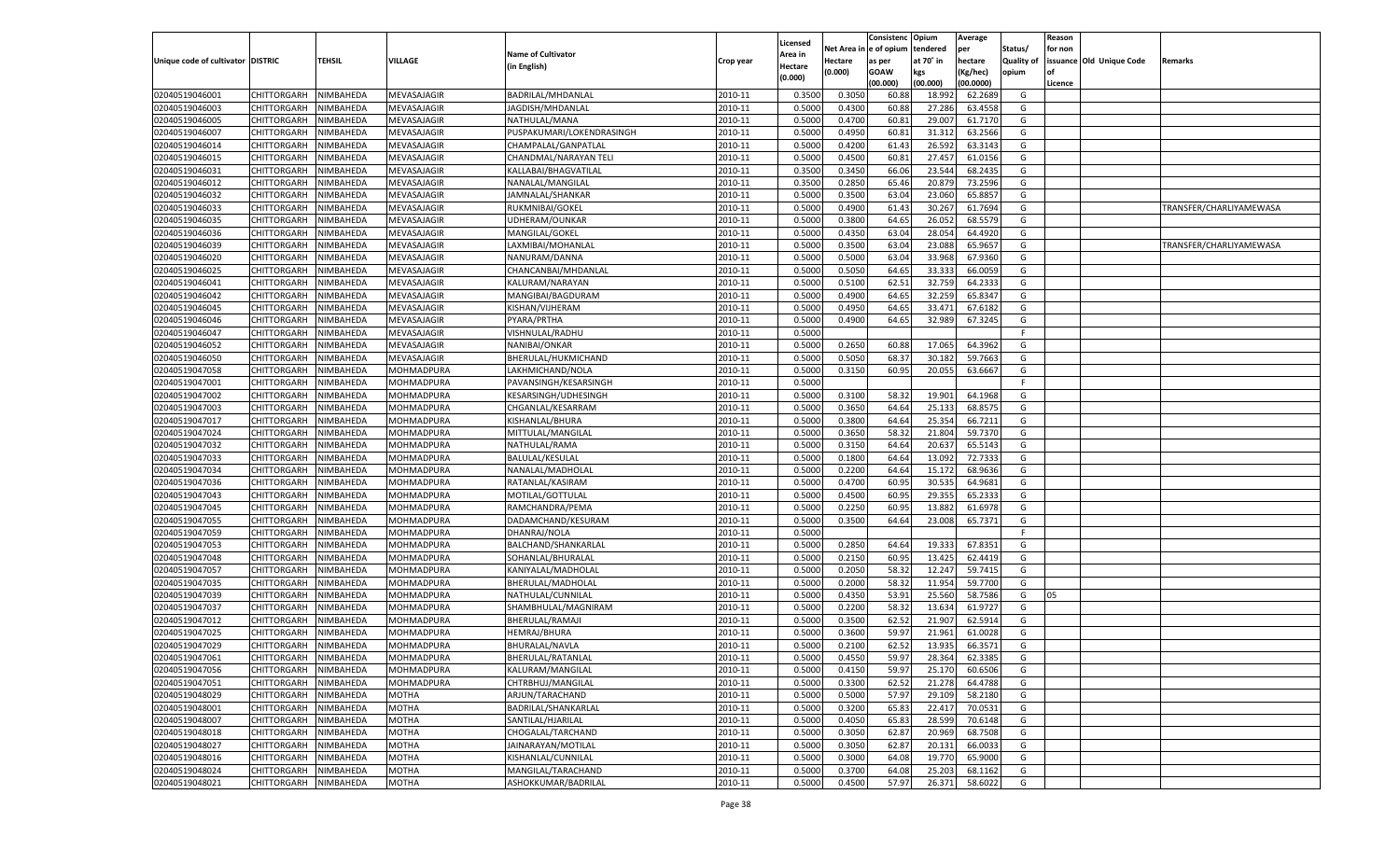|                                   |                       |               |              |                            |           |                           |          | Consistenc   | Opium     | Average   |                   | Reason  |                          |                  |
|-----------------------------------|-----------------------|---------------|--------------|----------------------------|-----------|---------------------------|----------|--------------|-----------|-----------|-------------------|---------|--------------------------|------------------|
|                                   |                       |               |              | <b>Name of Cultivator</b>  |           | Licensed                  | Net Area | l e of opium | tendered  | per       | Status/           | for non |                          |                  |
| Unique code of cultivator DISTRIC |                       | <b>TEHSIL</b> | VILLAGE      | (in English)               | Crop year | <b>Area in</b><br>Hectare | Hectare  | as per       | at 70° in | hectare   | <b>Quality of</b> |         | issuance Old Unique Code | Remarks          |
|                                   |                       |               |              |                            |           | (0.000)                   | (0.000)  | <b>GOAW</b>  | kgs       | (Kg/hec)  | opium             |         |                          |                  |
|                                   |                       |               |              |                            |           |                           |          | (00.000)     | (00.000)  | (00.0000) |                   | Licence |                          |                  |
| 02040519048031                    | CHITTORGARH           | NIMBAHEDA     | <b>MOTHA</b> | OUNKARLAL/CUNNILAL         | 2010-11   | 0.3500                    | 0.3300   | 62.87        | 20.294    | 61.497    | G                 |         |                          |                  |
| 02040519048022                    | CHITTORGARH           | NIMBAHEDA     | MOTHA        | NANDLAL/RAMLAL             | 2010-11   | 0.5000                    | 0.4900   | 57.97        | 28.94     | 59.067    | G                 |         |                          |                  |
| 02040519048023                    | CHITTORGARH           | NIMBAHEDA     | MOTHA        | BABULAL/JAGNATH            | 2010-11   | 0.5000                    | 0.4500   | 57.97        | 26.73     | 59.4044   | G                 |         |                          |                  |
| 02040519048009                    | CHITTORGARH           | NIMBAHEDA     | MOTHA        | RUKMNIBAI/CUNNILAL         | 2010-11   | 0.3500                    | 0.3400   | 57.97        | 19.87     | 58.4618   | G                 |         |                          |                  |
| 02040519063035                    | CHITTORGARH           | NIMBAHEDA     | PEMANDAKHEDA | RAMRATAN/BHANWARLAL        | 2010-11   | 0.3500                    | 0.3400   | 62.28        | 21.663    | 63.7147   | G                 |         |                          |                  |
| 02040519063002                    | CHITTORGARH           | NIMBAHEDA     | PEMANDAKHEDA | BHANWARLAL/LALURAM         | 2010-11   | 0.5000                    | 0.4350   | 64.3         | 28.81     | 66.2368   | G                 |         |                          |                  |
| 02040519063004                    | CHITTORGARH           | NIMBAHEDA     | PEMANDAKHEDA | OUNKARSIGH/MOTISINGH       | 2010-11   | 0.3500                    | 0.2050   | 64.3         | 13.547    | 66.0829   | G                 |         |                          |                  |
| 02040519063011                    | CHITTORGARH           | NIMBAHEDA     | PEMANDAKHEDA | SHAMBHUSINGH/SHIVSINGH     | 2010-11   | 0.5000                    | 0.4300   | 60.49        | 26.77     | 62.2651   | G                 |         |                          |                  |
| 02040519063013                    | CHITTORGARH           | NIMBAHEDA     | PEMANDAKHEDA | BHERULAL/CUNNILAL          | 2010-11   | 0.5000                    | 0.3400   | 64.3         | 23.723    | 69.7735   | G                 |         |                          |                  |
| 02040519063026                    | CHITTORGARH           | NIMBAHEDA     | PEMANDAKHEDA | GANPATSINGH/UDHESINGH      | 2010-11   | 0.5000                    | 0.2250   | 64.3         | 14.609    | 64.9289   | G                 |         |                          |                  |
| 02040519063028                    | CHITTORGARH           | NIMBAHEDA     | PEMANDAKHEDA | AMBHALAL/MULCHAND          | 2010-11   | 0.5000                    | 0.3850   | 64.3         | 24.73     | 64.2390   | G                 |         |                          |                  |
| 02040519063034                    | CHITTORGARH           | NIMBAHEDA     | PEMANDAKHEDA | RATANLAL/DHULAJI           | 2010-11   | 0.5000                    | 0.4900   | 60.49        | 28.783    | 58.7408   | G                 |         |                          |                  |
| 02040519063032                    | CHITTORGARH           | NIMBAHEDA     | PEMANDAKHEDA | BASRAJ/NANDLAL             | 2010-11   | 0.5000                    | 0.2300   | 64.3         | 15.634    | 67.973    | G                 |         |                          |                  |
| 02040519063030                    | CHITTORGARH           | NIMBAHEDA     | PEMANDAKHEDA | SOBHALAL/NANDLAL           | 2010-11   | 0.5000                    | 0.4850   | 60.49        | 28.122    | 57.983    | G                 |         |                          |                  |
| 02040519063017                    | CHITTORGARH           | NIMBAHEDA     | PEMANDAKHEDA | NIHALKUVAR/RAMSINGH        | 2010-11   | 0.3500                    | 0.3250   | 60.49        | 20.360    | 62.6462   | G                 |         |                          |                  |
| 02040519063031                    | CHITTORGARH           | NIMBAHEDA     | PEMANDAKHEDA | BHANWARSINGH/AMARSINGH     | 2010-11   | 0.5000                    | 0.4700   | 64.3         | 30.275    | 64.4149   | G                 |         |                          |                  |
| 02040519063006                    | CHITTORGARH           | NIMBAHEDA     | PEMANDAKHEDA | DEEPKUVAR/KARANSINGH       | 2010-11   | 0.3500                    | 0.2600   | 60.49        | 15.963    | 61.3962   | G                 |         |                          |                  |
| 02040519063016                    | CHITTORGARH           | NIMBAHEDA     | PEMANDAKHEDA | MANGU/HEERA                | 2010-11   | 0.3500                    | 0.3100   | 60.49        | 17.825    | 57.5000   | G                 |         |                          |                  |
| 02040519051051                    | CHITTORGARH           | NIMBAHEDA     | RAMPURA      | KASIRAM/DYARAM             | 2010-11   | 0.3500                    | 0.1000   | 58.37        | 5.989     | 59.8900   | G                 |         |                          |                  |
| 02040519051036                    | CHITTORGARH           | NIMBAHEDA     | RAMPURA      | RAMNARAYAN/AMRATRAM        | 2010-11   | 0.3500                    | 0.3600   | 58.37        | 22.540    | 62.6111   | G                 |         |                          |                  |
| 02040519051033                    | CHITTORGARH           | NIMBAHEDA     | RAMPURA      | DHANRAJ/PRTHA              | 2010-11   | 0.3500                    | 0.3500   | 52.54        | 19.041    | 54.4029   | G                 | 04      |                          |                  |
| 02040519051046                    | CHITTORGARH           | NIMBAHEDA     | RAMPURA      | <b>FULCHAND/KHEMRAJ</b>    | 2010-11   | 0.3500                    | 0.3450   | 59.27        | 20.144    | 58.3884   | G                 |         |                          |                  |
| 02040519051063                    | CHITTORGARH           | NIMBAHEDA     | RAMPURA      | JANKILAL/KHEMRAJ           | 2010-11   | 0.3500                    | 0.3450   | 58.47        | 20.318    | 58.8928   | G                 |         |                          |                  |
| 02040519051001                    | CHITTORGARH           | NIMBAHEDA     | RAMPURA      | RAMLAL/BHOLIRAM            | 2010-11   | 0.3500                    | 0.3500   | 54.06        | 19.702    | 56.2914   | G                 | 05      |                          |                  |
| 02040519051076                    | CHITTORGARH           | NIMBAHEDA     | RAMPURA      | PAPPULAL/UDA               | 2010-11   | 0.3500                    | 0.3600   | 53.74        | 20.429    | 56.7472   | G                 | 05      |                          |                  |
| 02040519051028                    | CHITTORGARH           | NIMBAHEDA     | RAMPURA      | HABUDA/HARIRAM             | 2010-11   | 0.3500                    | 0.3000   | 57.25        | 17.750    | 59.1667   | G                 |         |                          |                  |
| 02040519051049                    | CHITTORGARH           | NIMBAHEDA     | RAMPURA      | SANTILAL/BHANWARLAL        | 2010-11   | 0.3500                    | 0.3500   | 58.43        | 20.685    | 59.1000   | G                 |         |                          |                  |
| 02040519051055                    | CHITTORGARH           | NIMBAHEDA     | RAMPURA      | MAHIPAL/UTHAMCHAND         | 2010-11   | 0.3500                    | 0.3450   | 59.99        | 22.881    | 66.3217   | G                 |         |                          |                  |
| 02040519052005                    |                       |               |              | PRTHVIRAJ/GOKEL            | 2010-11   | 0.5000                    | 0.4700   | 56.95        | 28.671    | 61.0021   | G                 |         |                          |                  |
|                                   | CHITTORGARH           | NIMBAHEDA     | RATHANJANA-A |                            |           |                           |          |              |           |           |                   |         |                          |                  |
| 02040519052009                    | CHITTORGARH           | NIMBAHEDA     | RATHANJANA-A | OUNKARLAL/KHEMRAJ          | 2010-11   | 0.5000                    | 0.5150   | 56.95        | 31.759    | 61.6680   | G                 |         |                          |                  |
| 02040519052010                    | CHITTORGARH           | NIMBAHEDA     | RATHANJANA-A | PYARA/GOKEL                | 2010-11   | 0.5000                    | 0.4600   | 56.95        | 28.287    | 61.4935   | G                 |         |                          |                  |
| 02040519052022                    | CHITTORGARH           | NIMBAHEDA     | RATHANJANA-A | MATHURALAL/NARAYAN         | 2010-11   | 0.5000                    | 0.4300   | 56.9         | 27.756    | 64.5488   | G                 |         |                          |                  |
| 02040519052027                    | CHITTORGARH           | NIMBAHEDA     | RATHANJANA-A | GHERILAL/BHURA             | 2010-11   | 0.5000                    | 0.4950   | 56.95        | 29.808    | 60.2182   | G                 |         |                          |                  |
| 02040519052131                    | CHITTORGARH           | NIMBAHEDA     | RATHANJANA-A | GITABAI/SANTILAL           | 2010-11   | 0.5000                    | 0.4000   | 56.95        | 24.32     | 60.8175   | G                 |         |                          |                  |
| 02040519052132                    | CHITTORGARH           | NIMBAHEDA     | RATHANJANA-A | MANGILAL/HEERALAL          | 2010-11   | 0.5000                    | 0.5000   | 58.08        | 30.198    | 60.3960   | G                 |         |                          | TRANSFER/KANPURA |
| 02040519052017                    | CHITTORGARH           | NIMBAHEDA     | RATHANJANA-A | JAGDISH/TARACHAND          | 2010-11   | 0.5000                    | 0.4500   | 58.88        | 28.67     | 63.7311   | G                 |         |                          |                  |
| 02040519052003                    | CHITTORGARH           | NIMBAHEDA     | RATHANJANA-A | SHYAMLAL/SHIVLAL           | 2010-11   | 0.5000                    | 0.4800   | 58.08        | 29.369    | 61.1854   | G                 |         |                          |                  |
| 02040519052028                    | CHITTORGARH           | NIMBAHEDA     | RATHANJANA-A | BALCHAND/BHAGVAN           | 2010-11   | 0.5000                    | 0.4100   | 58.08        | 25.05     | 61.1024   | G                 |         |                          |                  |
| 02040519052002                    | CHITTORGARH           | NIMBAHEDA     | RATHANJANA-A | LALA/CHOTTU                | 2010-11   | 0.5000                    | 0.4950   | 58.08        | 30.55     | 61.7333   | G                 |         |                          |                  |
| 02040519052008                    | CHITTORGARH           | NIMBAHEDA     | RATHANJANA-A | MOTIYABAI/BHERA            | 2010-11   | 0.5000                    | 0.4400   | 58.08        | 26.326    | 59.8318   | G                 |         |                          |                  |
| 02040519052038                    | CHITTORGARH           | NIMBAHEDA     | RATHANJANA-A | GHATHUKAVAR/KUNDANSINGH    | 2010-11   | 0.5000                    | 0.4850   | 58.08        | 30.506    | 62.8990   | G                 |         |                          |                  |
| 02040519052034                    | CHITTORGARH           | NIMBAHEDA     | RATHANJANA-A | GASILAL/RAMA               | 2010-11   | 0.5000                    | 0.4050   | 58.08        | 25.306    | 62.4840   | G                 |         |                          |                  |
| 02040519052011                    | CHITTORGARH           | NIMBAHEDA     | RATHANJANA-A | SUNDARBAI/MEGRAJ           | 2010-11   | 0.5000                    | 0.4800   | 5808.00      | 30.69     | 63.9438   | G                 |         |                          |                  |
| 02040519052133                    | CHITTORGARH           | NIMBAHEDA     | RATHANJANA-A | DURGALAL/HEERALAL          | 2010-11   | 0.5000                    | 0.3200   | 59.4         | 20.17     | 63.0438   | G                 |         |                          |                  |
| 02040519052134                    | CHITTORGARH           | NIMBAHEDA     | RATHANJANA-A | KANIYALAL/HEERALAL         | 2010-11   | 0.5000                    | 0.2700   | 59.45        | 18.356    | 67.9852   | G                 |         | 02040519044038           | <b>TRANSFER</b>  |
| 02040519052135                    | CHITTORGARH NIMBAHEDA |               | RATHANJANA-A | NIKAMLAL/KHEMRAJ           | 2010-11   | 0.5000                    | 0.2400   | 59.45        | 14.793    | 61.6375   | G                 |         | 02040519044033           | <b>TRANSFER</b>  |
| 02040519052136                    | <b>CHITTORGARH</b>    | NIMBAHEDA     | RATHANJANA-A | LAXMILAL/KHEMRAJ           | 2010-11   | 0.5000                    | 0.2400   | 59.45        | 15.401    | 64.1708   | G                 |         | 02040519044037           | <b>TRANSFER</b>  |
| 02040519052059                    | CHITTORGARH           | NIMBAHEDA     | RATHANJANA-B | MNOHARSINGH/BHANWARSINGH   | 2010-11   | 0.3500                    | 0.3100   | 58.61        | 20.266    | 65.3742   | G                 |         |                          |                  |
| 02040519052068                    | <b>CHITTORGARH</b>    | NIMBAHEDA     | RATHANJANA-B | LALCHAND/HEERA             | 2010-11   | 0.5000                    | 0.5150   | 59.71        | 34.611    | 67.2058   | G                 |         |                          |                  |
| 02040519052108                    | <b>CHITTORGARH</b>    | NIMBAHEDA     | RATHANJANA-B | SHANKARLAL/KISHANLAL       | 2010-11   | 0.5000                    | 0.5100   | 59.71        | 34.610    | 67.8627   | G                 |         |                          |                  |
| 02040519052088                    | <b>CHITTORGARH</b>    | NIMBAHEDA     | RATHANJANA-B | HJARI/HEERALAL             | 2010-11   | 0.5000                    | 0.5000   | 58.61        | 33.487    | 66.9740   | G                 |         |                          |                  |
| 02040519052100                    | <b>CHITTORGARH</b>    | NIMBAHEDA     | RATHANJANA-B | BAPULAL/HJARILAL(HEERALAL) | 2010-11   | 0.5000                    | 0.3000   | 58.71        | 20.061    | 66.8700   | G                 |         |                          |                  |
| 02040519052111                    | <b>CHITTORGARH</b>    | NIMBAHEDA     | RATHANJANA-B | DADAMCHAND/TARACHAND       | 2010-11   | 0.5000                    | 0.4800   | 59.71        | 33.439    | 69.6646   | G                 |         |                          |                  |
| 02040519052113                    | <b>CHITTORGARH</b>    | NIMBAHEDA     | RATHANJANA-B | SHAMBHULAL/MODA            | 2010-11   | 0.5000                    | 0.4750   | 58.71        | 30.418    | 64.0379   | G                 |         |                          |                  |
| 02040519052129                    | <b>CHITTORGARH</b>    | NIMBAHEDA     | RATHANJANA-B | SEETARAM/TARACHAND         | 2010-11   | 0.5000                    | 0.4700   | 62.53        | 32.257    | 68.6319   | G                 |         |                          |                  |
| 02040519052115                    | <b>CHITTORGARH</b>    | NIMBAHEDA     | RATHANJANA-B | BABUSINGH/AMARSINGH        | 2010-11   | 0.5000                    | 0.4650   | 62.53        | 32.589    | 70.0839   | G                 |         |                          |                  |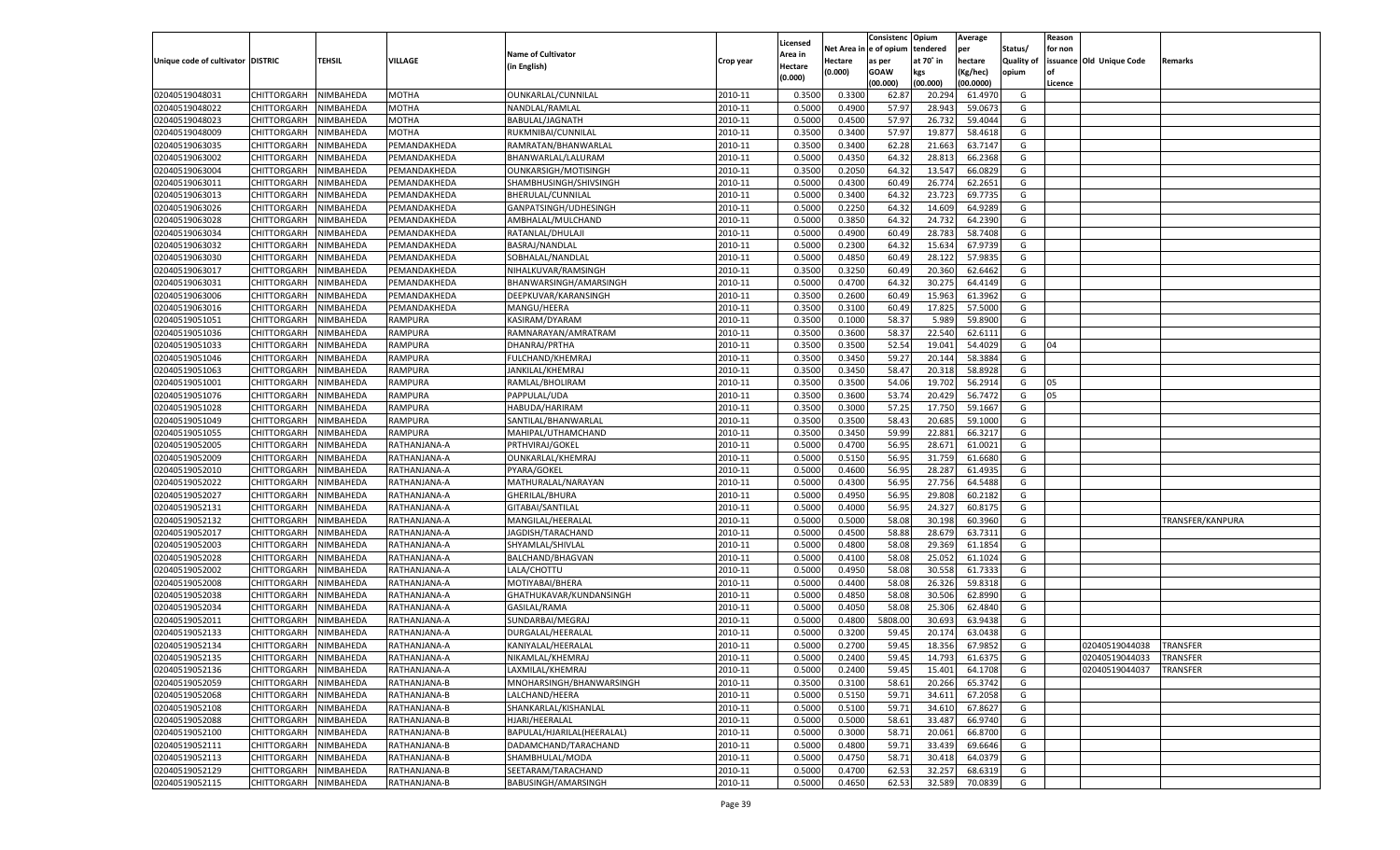|                                   |                                   |           |               |                           |           |                     |            | Consistenc   | Opium     | Average   |                   | Reason  |                          |                        |
|-----------------------------------|-----------------------------------|-----------|---------------|---------------------------|-----------|---------------------|------------|--------------|-----------|-----------|-------------------|---------|--------------------------|------------------------|
|                                   |                                   |           |               | <b>Name of Cultivator</b> |           | Licensed<br>Area in | Net Area i | n e of opium | tendered  | per       | Status/           | for non |                          |                        |
| Unique code of cultivator DISTRIC |                                   | TEHSIL    | VILLAGE       | (in English)              | Crop year | Hectare             | Hectare    | as per       | at 70° in | hectare   | <b>Quality of</b> |         | issuance Old Unique Code | Remarks                |
|                                   |                                   |           |               |                           |           | (0.000)             | (0.000)    | <b>GOAW</b>  | kgs       | (Kg/hec)  | opium             |         |                          |                        |
|                                   |                                   |           |               |                           |           |                     |            | (00.000)     | (00.000)  | (00.0000) |                   | Licence |                          |                        |
| 02040519052052                    | CHITTORGARH                       | NIMBAHEDA | RATHANJANA-B  | ASHU/SOLA                 | 2010-11   | 0.5000              | 0.4800     | 62.53        | 34.164    | 71.1750   | G                 |         |                          |                        |
| 02040519052080                    | CHITTORGARH                       | NIMBAHEDA | RATHANJANA-B  | CHAMPALAL/BHAGVAN         | 2010-11   | 0.5000              | 0.3650     | 62.53        | 23.595    | 64.6438   | G                 |         |                          |                        |
| 02040519052062                    | CHITTORGARH                       | NIMBAHEDA | RATHANJANA-B  | RAMCHANDRA/GOKEL          | 2010-11   | 0.5000              | 0.4200     | 58.61        | 27.058    | 64.4238   | G                 |         |                          |                        |
| 02040519052094                    | CHITTORGARH                       | NIMBAHEDA | RATHANJANA-B  | SURESHCHANDRA/MOHANLAL    | 2010-11   | 0.5000              | 0.4550     | 56.56        | 27.694    | 60.8659   | G                 |         |                          |                        |
| 02040519052070                    | CHITTORGARH                       | NIMBAHEDA | RATHANJANA-B  | BADRILAL/NANDRAM          | 2010-11   | 0.5000              | 0.4750     | 51.96        | 27.952    | 58.8463   | G                 | 05      |                          |                        |
| 02040519052137                    | CHITTORGARH                       | NIMBAHEDA | RATHANJANA-B  | NANDLAL/MEGHA             | 2010-11   | 0.5000              | 0.4800     | 56.56        | 30.777    | 64.1188   | G                 |         |                          |                        |
| 02040519052098                    | CHITTORGARH                       | NIMBAHEDA | RATHANJANA-B  | BADRILAL/KASIRAM          | 2010-11   | 0.3500              | 0.3350     | 62.57        | 23.255    | 69.4179   | G                 |         |                          |                        |
| 02040519052102                    | CHITTORGARH                       | NIMBAHEDA | RATHANJANA-B  | BHERULAL/RAMCHANDRA       | 2010-11   | 0.3500              | 0.3350     | 58.61        | 21.477    | 64.1104   | G                 |         |                          |                        |
| 02040519052095                    | CHITTORGARH                       | NIMBAHEDA | RATHANJANA-B  | JASVANSINGH/KUNDANSINGH   | 2010-11   | 0.3500              | 0.3500     | 62.53        | 24.81     | 70.9086   | G                 |         |                          |                        |
| 02040519052138                    | CHITTORGARH                       | NIMBAHEDA | RATHANJANA-B  | TULSIRAM/MANA             | 2010-11   | 0.3500              | 0.3500     | 62.53        | 23.592    | 67.405    | G                 |         |                          |                        |
| 02040519053003                    | CHITTORGARH                       | NIMBAHEDA | RAVLIYA       | GOPILAL/OUNKAR            | 2010-11   | 0.5000              | 0.3250     | 55.20        | 21.413    | 65.8862   | G                 |         |                          | TRANSFER/BHAVLIYA      |
| 02040519053014                    | CHITTORGARH                       | NIMBAHEDA | RAVLIYA       | KALLURAM/HAJARI           | 2010-11   | 0.3500              | 0.3350     | 59.30        | 21.779    | 65.0119   | G                 |         |                          | TRANSFER/BHAVLIYA      |
| 02040519053030                    | CHITTORGARH                       | NIMBAHEDA | RAVLIYA       | BHERULAL/RAMA             | 2010-11   | 0.5000              | 0.4450     | 50.44        | 23.630    | 53.1011   | G                 | 04      |                          |                        |
| 02040519053040                    | CHITTORGARH                       | NIMBAHEDA | RAVLIYA       | NANDUBAI/GANESH           | 2010-11   | 0.3500              | 0.3550     | 59.30        | 22.829    | 64.3070   | G                 |         |                          | TRANSFER/SINDVADI CH-I |
| 02040519053005                    | CHITTORGARH                       | NIMBAHEDA | RAVLIYA       | NANALAL/OUNKAR            | 2010-11   | 0.5000              | 0.3250     | 59.30        | 22.119    | 68.0585   | G                 |         |                          | TRANSFER/BHAVLIYA      |
| 02040519053019                    | CHITTORGARH                       | NIMBAHEDA | RAVLIYA       | AMBHALAL/LALA             | 2010-11   | 0.5000              | 0.4950     | 50.44        | 28.421    | 57.4162   | G                 | 05      |                          |                        |
| 02040519053017                    | CHITTORGARH                       | NIMBAHEDA | RAVLIYA       | UDHELAL/OUNKARLAL         | 2010-11   | 0.5000              | 0.3250     | 50.44        | 18.389    | 56.5815   | G                 | 05      |                          |                        |
| 02040519053007                    | CHITTORGARH                       | NIMBAHEDA | RAVLIYA       | HJARI/BHAUJI              | 2010-11   | 0.5000              | 0.5150     | 50.44        | 30.274    | 58.7845   | G                 | 05      |                          |                        |
| 02040519055015                    | CHITTORGARH                       | NIMBAHEDA | SANKLOKAKHEDA | GOVINDRAM/HANSRAJ         | 2010-11   | 0.5000              | 0.4900     | 56.29        | 28.399    | 57.9571   | G                 |         |                          |                        |
| 02040519055002                    | CHITTORGARH                       | NIMBAHEDA | SANKLOKAKHEDA | KASIRAM/JASRAJ            | 2010-11   | 0.3500              | 0.3400     | 61.08        | 24.117    | 70.9324   | G                 |         |                          |                        |
| 02040519055003                    | CHITTORGARH                       | NIMBAHEDA | SANKLOKAKHEDA | GOPALLAL/HEMRAJ           | 2010-11   | 0.3500              | 0.3600     | 56.29        | 22.059    | 61.2750   | G                 |         |                          |                        |
| 02040519055013                    | CHITTORGARH                       | NIMBAHEDA | SANKLOKAKHEDA | RAMSINGH/JASRAJ           | 2010-11   | 0.5000              | 0.3950     | 61.08        | 25.594    | 64.7949   | G                 |         |                          |                        |
| 02040519055014                    | CHITTORGARH                       | NIMBAHEDA | SANKLOKAKHEDA | RUKMNIBAI/LOBHCHAND       | 2010-11   | 0.5000              | 0.4900     | 56.29        | 30.294    | 61.8245   | G                 |         |                          |                        |
| 02040519055021                    | CHITTORGARH                       | NIMBAHEDA | SANKLOKAKHEDA | RAMRATAN/HJARILAI         | 2010-11   | 0.5000              | 0.4800     | 56.29        | 28.131    | 58.6063   | G                 |         |                          |                        |
| 02040519055023                    | CHITTORGARH                       | NIMBAHEDA | SANKLOKAKHEDA | CHANDIBAI/HJARILAL        | 2010-11   | 0.5000              | 0.5000     | 58.50        | 29.946    | 59.8920   | G                 |         |                          |                        |
| 02040519055011                    | CHITTORGARH                       | NIMBAHEDA | SANKLOKAKHEDA | BAPULAL/JASRAJ            | 2010-11   | 0.5000              | 0.3900     | 61.08        | 26.367    | 67.6077   | G                 |         |                          |                        |
| 02040519055026                    | CHITTORGARH                       | NIMBAHEDA | SANKLOKAKHEDA | AMARSINGH/BHERUSINGH      | 2010-11   | 0.3500              | 0.3500     | 61.08        | 22.524    | 64.3543   | G                 |         |                          |                        |
| 02040519056027                    | CHITTORGARH                       | NIMBAHEDA | SARTHAL       | NARAYAN/MOTI              | 2010-11   | 0.5000              | 0.4700     | 55.45        | 26.272    | 55.8979   | G                 | 04      |                          |                        |
| 02040519056005                    | CHITTORGARH                       | NIMBAHEDA | SARTHAL       | KUKIBAI/GHISULAL          | 2010-11   | 0.5000              | 0.4800     | 61.60        | 29.531    | 61.5229   | G                 |         |                          |                        |
| 02040519056029                    | CHITTORGARH                       | NIMBAHEDA | SARTHAL       | UDHIBAI/NANA              | 2010-11   | 0.5000              | 0.4700     | 55.44        | 26.068    | 55.4638   | G                 | 04      |                          |                        |
| 02040519056012                    | CHITTORGARH                       | NIMBAHEDA | SARTHAL       | MOHAN/RATTA               | 2010-11   | 0.3500              | 0.3400     | 67.35        | 23.199    | 68.2324   | G                 |         |                          |                        |
| 02040519056025                    | CHITTORGARH                       | NIMBAHEDA | SARTHAL       | MANGU/NAVLA               | 2010-11   | 0.5000              | 0.4600     | 63.20        | 29.901    | 65.0022   | G                 |         |                          |                        |
| 02040519056001                    | CHITTORGARH                       | NIMBAHEDA | SARTHAL       | NIRBHAYRAM/BHERULAL       | 2010-11   | 0.3500              | 0.3450     | 65.50        | 22.489    | 65.185    | G                 |         |                          |                        |
| 02040519056038                    | CHITTORGARH                       | NIMBAHEDA | SARTHAL       | DALLA/KALU                | 2010-11   | 0.5000              | 0.3400     | 63.20        | 20.888    | 61.435    | G                 |         | 02040519049014           | <b>TRANSFER</b>        |
| 02040519056039                    | CHITTORGARH                       | NIMBAHEDA | SARTHAL       | NANURAM/BHURA             | 2010-11   | 0.3500              | 0.3300     | 65.50        | 21.562    | 65.3394   | G                 |         | 02040519049011           | TRANSFER               |
| 02040519056013                    | CHITTORGARH                       | NIMBAHEDA | SARTHAL       | CUNNILAL/BHERU            | 2010-11   | 0.3500              | 0.3450     | 67.61        | 24.064    | 69.7507   | G                 |         | 02040519049031           | TRANSFER               |
| 02040519056040                    | CHITTORGARH                       | NIMBAHEDA | SARTHAL       | SOHANDAS/TULSIDAS         | 2010-11   | 0.5000              | 0.4600     | 58.36        | 28.508    | 61.9739   | G                 |         | 02040519049006           | TRANSFER               |
| 02040519056041                    | CHITTORGARH                       | NIMBAHEDA | SARTHAL       | NATHULAL/BHURA            | 2010-11   | 0.5000              | 0.3200     | 63.20        | 21.409    | 66.9031   | G                 |         | 02040519049020           | TRANSFER               |
| 02040519060032                    | CHITTORGARH                       | NIMBAHEDA | TAI-A         | GOVERDHAN/HJARILAL        | 2010-11   | 0.5000              | 0.2050     | 68.01        | 14.570    | 71.0732   | G                 |         |                          |                        |
| 02040519060007                    | CHITTORGARH                       | NIMBAHEDA | TAI-A         | CHTRBHUJ/BHAGVAN          | 2010-11   | 0.5000              | 0.3900     | 64.09        | 25.595    | 65.6282   | G                 |         |                          |                        |
| 02040519060009                    | CHITTORGARH                       | NIMBAHEDA | TAI-A         | RATANLAL/OUNKARLAL        | 2010-11   | 0.5000              | 0.4900     | 60.35        | 30.578    | 62.4041   | G                 |         |                          |                        |
| 02040519060014                    | CHITTORGARH                       | NIMBAHEDA | TAI-A         | SHYAMKUVAR/DULICHAND      | 2010-11   | 0.5000              | 0.1000     | 69.52        | 7.613     | 76.1300   | G                 |         |                          |                        |
| 02040519060016                    | CHITTORGARH                       | NIMBAHEDA | TAI-A         | RAMESVAR/KESARIMAL        | 2010-11   | 0.5000              | 0.4900     | 60.3         | 30.500    | 62.2449   | G                 |         |                          |                        |
| 02040519060022                    | CHITTORGARH                       | NIMBAHEDA | TAI-A         | CHAMPALAL/PANNALAL        | 2010-11   | 0.5000              | 0.4600     | 60.3         | 28.34     | 61.6217   | G                 |         |                          |                        |
| 02040519060025                    | CHITTORGARH                       | NIMBAHEDA | TAI-A         | BHVANIRAM/MOTILAL         | 2010-11   | 0.5000              | 0.2900     | 60.35        | 16.370    | 56.4483   | G                 |         |                          |                        |
| 02040519060028                    | CHITTORGARH NIMBAHEDA             |           | <b>TAI-A</b>  | NANDRAM/RATANDAS          | 2010-11   | 0.5000              | 0.4050     | 64.09        | 26.395    | 65.1728   | G                 |         |                          |                        |
| 02040519060037                    |                                   | NIMBAHEDA | TAI-A         | DAMARLAL/NIRBHESINGH      | 2010-11   | 0.5000              | 0.4300     | 68.01        | 29.408    | 68.3907   | G                 |         |                          |                        |
| 02040519060038                    | <b>CHITTORGARH</b><br>CHITTORGARH | NIMBAHEDA |               | MOHANLAL/NANDA            | 2010-11   | 0.5000              | 0.3350     | 65.77        | 22.040    | 65.7910   | G                 |         |                          |                        |
|                                   |                                   | NIMBAHEDA | TAI-A         | MANGILAL/NATHULAL         | 2010-11   | 0.5000              | 0.3050     | 65.77        |           |           |                   |         |                          |                        |
| 02040519060091                    | CHITTORGARH<br><b>CHITTORGARH</b> |           | TAI-A         |                           |           |                     |            |              | 21.021    | 68.9213   | G                 |         |                          |                        |
| 02040519060095                    |                                   | NIMBAHEDA | TAI-A         | TULSIRAM/BHAGATRAM        | 2010-11   | 0.5000              | 0.2800     | 68.01        | 18.987    | 67.8107   | G                 |         |                          |                        |
| 02040519060096                    | CHITTORGARH                       | NIMBAHEDA | TAI-A         | MANJUBAI/OMPARKASH        | 2010-11   | 0.5000              | 0.4400     | 68.01        | 30.641    | 69.6386   | G                 |         |                          |                        |
| 02040519060097                    | <b>CHITTORGARH</b>                | NIMBAHEDA | TAI-A         | CHANDPARKASH/OUNKARLAL    | 2010-11   | 0.3500              | 0.2450     | 68.52        | 17.760    | 72.4898   | G                 |         |                          |                        |
| 02040519060099                    | CHITTORGARH                       | NIMBAHEDA | TAI-A         | SHYAMLAL/JAMNALAL         | 2010-11   | 0.5000              | 0.3200     | 65.77        | 19.867    | 62.0844   | G                 |         |                          |                        |
| 02040519060101                    | <b>CHITTORGARH</b>                | NIMBAHEDA | TAI-A         | PARBHULAL/BHANWARLAL      | 2010-11   | 0.5000              | 0.3550     | 69.52        | 23.471    | 66.1155   | G                 |         |                          |                        |
| 02040519060102                    | CHITTORGARH                       | NIMBAHEDA | TAI-A         | JIVARAJ/MOTILAL           | 2010-11   | 0.5000              | 0.3000     | 69.52        | 20.073    | 66.9100   | G                 |         |                          |                        |
| 02040519060018                    | <b>CHITTORGARH</b>                | NIMBAHEDA | TAI-A         | DHAPUBAI/MANGILAL         | 2010-11   | 0.5000              | 0.3200     | 65.78        | 20.875    | 65.2344   | G                 |         |                          |                        |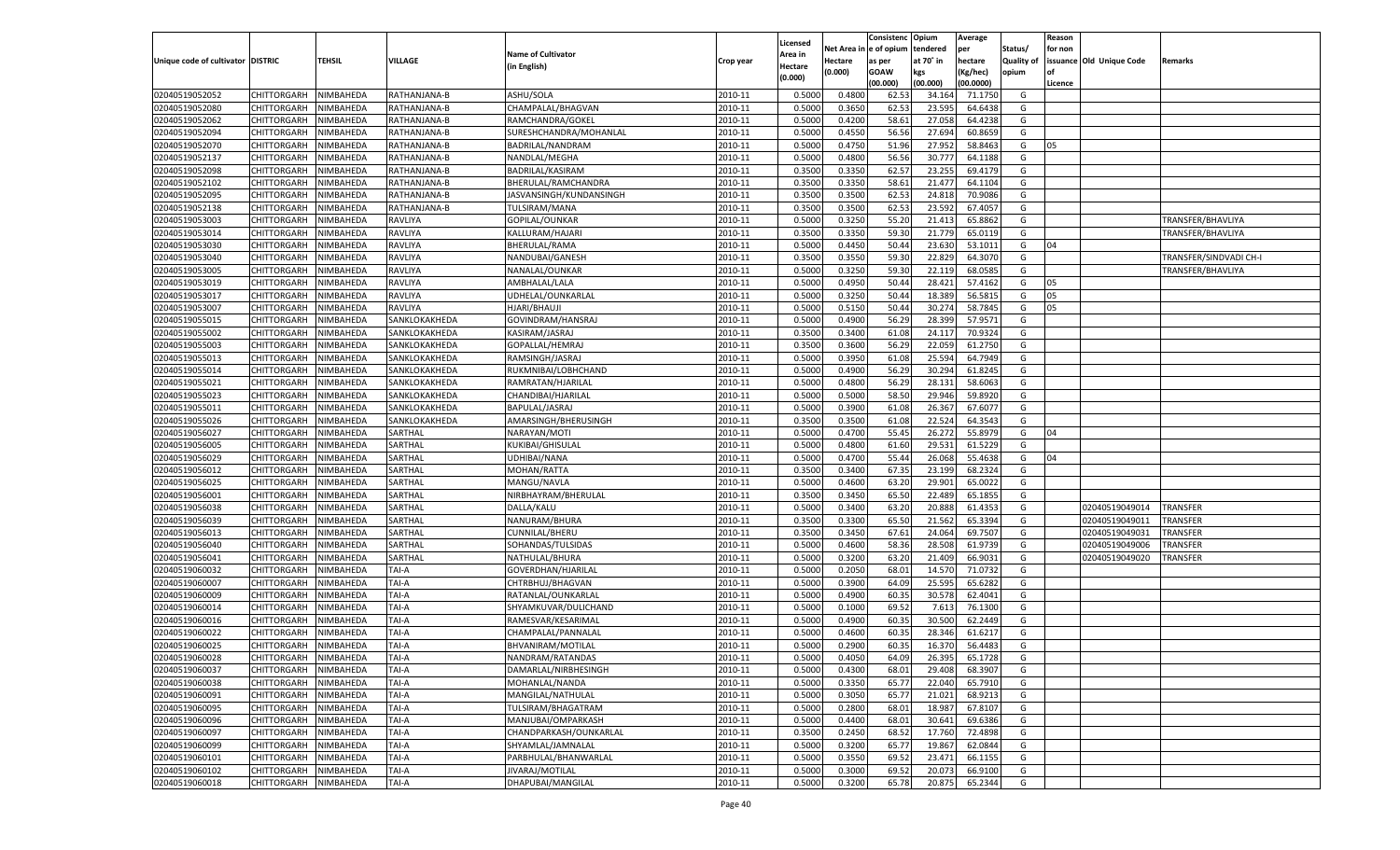|                                   |                       |               |                        |                           |           |                     |         | Consistenc Opium       |           | Average   |                   | Reason  |                          |         |
|-----------------------------------|-----------------------|---------------|------------------------|---------------------------|-----------|---------------------|---------|------------------------|-----------|-----------|-------------------|---------|--------------------------|---------|
|                                   |                       |               |                        | <b>Name of Cultivator</b> |           | Licensed<br>Area in |         | Net Area in e of opium | tendered  | per       | Status/           | for non |                          |         |
| Unique code of cultivator DISTRIC |                       | <b>TEHSIL</b> | VILLAGE                | (in English)              | Crop year | Hectare             | Hectare | as per                 | at 70° in | hectare   | <b>Quality of</b> |         | issuance Old Unique Code | Remarks |
|                                   |                       |               |                        |                           |           | (0.000)             | (0.000) | <b>GOAW</b>            | kgs       | (Kg/hec)  | opium             |         |                          |         |
|                                   |                       |               |                        |                           |           |                     |         | (00.000)               | (00.000)  | (00.0000) |                   | Licence |                          |         |
| 02040519060003                    | CHITTORGARH           | NIMBAHEDA     | TAI-A                  | SHANKARLAL/TULSIRAM       | 2010-11   | 0.5000              | 0.3000  | 62.45                  | 18.965    | 63.2167   | G                 |         |                          |         |
| 02040519060019                    | CHITTORGARH           | NIMBAHEDA     | TAI-A                  | RAMCHANDIBAI/SHRILAL      | 2010-11   | 0.5000              | 0.2900  | 65.45                  | 18.085    | 62.3621   | G                 |         |                          |         |
| 02040519060029                    | CHITTORGARH           | NIMBAHEDA     | TAI-A                  | RAMCHANRA/BHANA           | 2010-11   | 0.5000              | 0.1900  | 71.43                  | 13.989    | 73.6263   | G                 |         |                          |         |
| 02040519060098                    | CHITTORGARH           | NIMBAHEDA     | TAI-A                  | MAGNIBAI/BHERULAL         | 2010-11   | 0.5000              | 0.5100  | 70.34                  | 33.118    | 64.9373   | G                 |         |                          |         |
| 02040519060011                    | CHITTORGARH           | NIMBAHEDA     | TAI-A                  | NARAYANIBAI/GISULAL       | 2010-11   | 0.3500              | 0.3150  | 43.37                  | 7.446     | 23.6381   | G                 | 04      |                          |         |
| 02040519060013                    | CHITTORGARH           | NIMBAHEDA     | TAI-A                  | OUNKAR/HEERA              | 2010-11   | 0.5000              | 0.2350  | 69.52                  | 17.064    | 72.6128   | G                 |         |                          |         |
| 02040519060015                    | CHITTORGARH           | NIMBAHEDA     | TAI-A                  | GOVINDRAM/BAPULAL         | 2010-11   | 0.5000              | 0.4400  | 60.35                  | 9.572     | 21.7545   | G                 | 04      |                          |         |
| 02040519060026                    | CHITTORGARH           | NIMBAHEDA     | TAI-A                  | RAMCHANRA/NANDA           | 2010-11   | 0.5000              | 0.3000  | 62.45                  | 18.933    | 63.1100   | G                 |         |                          |         |
| 02040519060093                    | CHITTORGARH           | NIMBAHEDA     | TAI-A                  | BAGDIRAM/NANALAL          | 2010-11   | 0.5000              | 0.2600  | 65.77                  | 17.297    | 66.5269   | G                 |         |                          |         |
| 02040519060006                    | CHITTORGARH           | NIMBAHEDA     | TAI-A                  | KESURAM/PREAMCHANDRA      | 2010-11   | 0.5000              | 0.3350  | 65.7                   | 22.630    | 67.5522   | G                 |         |                          |         |
| 02040519060103                    | CHITTORGARH           | NIMBAHEDA     | TAI-A                  | TULSIRAM/DALLICHAND       | 2010-11   | 0.5000              | 0.3650  | 62.45                  | 23.892    | 65.4575   | G                 |         |                          |         |
| 02040519060034                    | CHITTORGARH           | NIMBAHEDA     | TAI-A                  | SUHAGIBAI/CHAGANLAL       | 2010-11   | 0.3500              | 0.2100  | 50.74                  | 10.635    | 50.6429   | G                 | 04      |                          |         |
| 02040519060086                    | CHITTORGARH           | NIMBAHEDA     | TAI-B                  | BABULAL/JAMNALAL          | 2010-11   | 0.5000              | 0.3400  | 64.70                  | 21.909    | 64.4382   | G                 |         |                          |         |
| 02040519060039                    | CHITTORGARH           | NIMBAHEDA     | TAI-B                  | PYARA/LALU                | 2010-11   | 0.5000              | 0.5050  | 64.70                  | 32.438    | 64.2337   | G                 |         |                          |         |
| 02040519060041                    | CHITTORGARH           | NIMBAHEDA     | TAI-B                  | VIDHIYA/KANIYALAL         | 2010-11   | 0.5000              | 0.1800  | 61.40                  | 11.674    | 64.8556   | G                 |         |                          |         |
| 02040519060050                    | CHITTORGARH           | NIMBAHEDA     | TAI-B                  | MOHANBAI/DALCHAND         | 2010-11   | 0.5000              | 0.3250  | 61.40                  | 20.625    | 63.4615   | G                 |         |                          |         |
| 02040519060056                    | CHITTORGARH           | NIMBAHEDA     | TAI-B                  | GEETABAI/NIRBHRAM         | 2010-11   | 0.3500              | 0.3000  | 63.20                  | 19.409    | 64.6967   | G                 |         |                          |         |
| 02040519060062                    | CHITTORGARH           | NIMBAHEDA     | TAI-B                  | MOTILAL/NANURAM           | 2010-11   | 0.5000              | 0.3300  | 63.20                  | 20.235    | 61.3182   | G                 |         |                          |         |
| 02040519060074                    | CHITTORGARH           | NIMBAHEDA     | TAI-B                  | BAJERAM/BHVANA            | 2010-11   | 0.5000              | 0.3300  | 63.20                  | 20.489    | 62.0879   | G                 |         |                          |         |
| 02040519060080                    | CHITTORGARH           | NIMBAHEDA     | TAI-B                  | BIHARILAL/NANDA           | 2010-11   | 0.5000              | 0.1500  | 61.40                  | 9.628     | 64.1867   | G                 |         |                          |         |
| 02040519060081                    | CHITTORGARH           | NIMBAHEDA     | TAI-B                  | BHANWARLAL/NANDRAM        | 2010-11   | 0.5000              | 0.3000  | 61.40                  | 18.426    | 61.4200   | G                 |         |                          |         |
| 02040519060089                    | CHITTORGARH           | NIMBAHEDA     | TAI-B                  | SANTILAL/HEERALAL         | 2010-11   | 0.5000              | 0.2000  | 61.40                  | 13.008    | 65.0400   | G                 |         |                          |         |
| 02040519060052                    | CHITTORGARH           | NIMBAHEDA     | TAI-B                  | LOBHIBAI/HEMRAJ           | 2010-11   | 0.5000              | 0.4250  | 61.40                  | 26.517    | 62.3929   | G                 |         |                          |         |
| 02040519060053                    | CHITTORGARH           | NIMBAHEDA     | TAI-B                  | RAMESVARLAL/NETRAM        | 2010-11   | 0.5000              | 0.4950  | 61.40                  | 32.234    | 65.1192   | G                 |         |                          |         |
| 02040519060054                    | CHITTORGARH           | NIMBAHEDA     | TAI-B                  | MOHAN/MAGNA               | 2010-11   | 0.5000              | 0.2300  | 59.03                  | 13.255    | 57.6304   | G                 |         |                          |         |
| 02040519060057                    | CHITTORGARH           | NIMBAHEDA     | TAI-B                  | OUNKARLAL/PREAMCHAND      | 2010-11   | 0.5000              | 0.2850  | 61.40                  | 17.347    | 60.8667   | G                 |         |                          |         |
| 02040519060078                    | CHITTORGARH           | NIMBAHEDA     | TAI-B                  | GISA/PRTHA                | 2010-11   | 0.3500              | 0.2900  | 59.03                  | 17.771    | 61.2793   | G                 |         |                          |         |
| 02040519060071                    | CHITTORGARH           | NIMBAHEDA     | TAI-B                  | NANDA/PRTHA               | 2010-11   | 0.5000              | 0.2600  | 59.03                  | 16.033    | 61.6654   | G                 |         |                          |         |
| 02040519060044                    | CHITTORGARH           | NIMBAHEDA     | TAI-B                  | BHANWARIBAI/PRTHVIRAJ     | 2010-11   | 0.5000              | 0.4350  | 63.20                  | 27.715    | 63.7126   | G                 |         |                          |         |
| 02040519060048                    | CHITTORGARH           | NIMBAHEDA     | TAI-B                  | MANGILAL/POKER            | 2010-11   | 0.5000              | 0.4850  | 59.03                  | 28.929    | 59.6474   | G                 |         |                          |         |
| 02040519060051                    | <b>CHITTORGARH</b>    | NIMBAHEDA     | TAI-B                  | NANALAL/NANDA             | 2010-11   | 0.5000              | 0.4150  | 61.40                  | 26.757    | 64.4747   | G                 |         |                          |         |
| 02040519060087                    | CHITTORGARH           | NIMBAHEDA     | TAI-B                  | BAGDIRAM/SHORAM           | 2010-11   | 0.5000              | 0.1550  | 58.37                  | 9.138     | 58.9548   | G                 |         |                          |         |
| 02040519060077                    | <b>CHITTORGARH</b>    | NIMBAHEDA     | TAI-B                  | MULCHAND/LAKHMICHAND      | 2010-11   | 0.5000              | 0.2750  | 56.78                  | 15.828    | 57.5564   | G                 |         |                          |         |
| 02040519061006                    | CHITTORGARH           | NIMBAHEDA     | TILAKHEDA              | CHAGANLAL/BHAGVAN         | 2010-11   | 0.3500              | 0.3500  | 64.47                  | 23.316    | 66.6171   | G                 |         |                          |         |
| 02040519061009                    |                       | NIMBAHEDA     | TILAKHEDA              |                           | 2010-11   | 0.5000              | 0.4350  | 64.47                  | 30.404    | 69.8943   | G                 |         |                          |         |
| 02040519061019                    | <b>CHITTORGARH</b>    |               |                        | MATHURALAL/PYARA          | 2010-11   | 0.3500              | 0.3400  | 58.28                  | 20.270    |           | G                 |         |                          |         |
|                                   | CHITTORGARH           | NIMBAHEDA     | TILAKHEDA<br>TILAKHEDA | GULABCHAND/BARDICHAND     | 2010-11   |                     |         |                        |           | 59.6176   |                   |         |                          |         |
| 02040519061002                    | <b>CHITTORGARH</b>    | NIMBAHEDA     |                        | DHANRAJ/SUKHRAJ           |           | 0.5000              | 0.4200  | 64.47                  | 29.027    | 69.1119   | G                 |         |                          |         |
| 02040519061013                    | CHITTORGARH           | NIMBAHEDA     | TILAKHEDA              | BANSILAL/KISHANLAI        | 2010-11   | 0.5000              | 0.4750  | 58.28                  | 30.371    | 63.9389   | G<br>- 1          |         |                          |         |
| 02040519061015                    | <b>CHITTORGARH</b>    | NIMBAHEDA     | TILAKHEDA              | DEVILAL/KALU              | 2010-11   | 0.5000              | 0.4600  | 61.88                  | 27.344    | 59.4435   |                   | 02      |                          |         |
| 02040519061026                    | CHITTORGARH           | NIMBAHEDA     | TILAKHEDA              | PREAMCHAND/MOTILAL        | 2010-11   | 0.3500              | 0.3400  | 64.47                  | 23.946    | 70.4294   | G                 |         |                          |         |
| 02040519062001                    | <b>CHITTORGARH</b>    | NIMBAHEDA     | UNKHLIYA-A             | GISULAL/GANGARAM          | 2010-11   | 0.5000              | 0.4850  | 63.03                  | 35.645    | 73.4948   | G                 |         |                          |         |
| 02040519062003                    | CHITTORGARH           | NIMBAHEDA     | UNKHLIYA-A             | BADRILAL/NANDLAL          | 2010-11   | 0.5000              | 0.2300  | 62.09                  | 15.044    | 65.4087   | G                 |         |                          |         |
| 02040519062004                    | CHITTORGARH           | NIMBAHEDA     | UNKHLIYA-A             | SEETABAI/GANGARAM         | 2010-11   | 0.5000              | 0.2000  | 65.52                  | 13.522    | 67.6100   | G                 |         |                          |         |
| 02040519062006                    | CHITTORGARH           | NIMBAHEDA     | UNKHLIYA-A             | DEVBAI/DEVILAL            | 2010-11   | 0.5000              | 0.3200  | 65.52                  | 22.877    | 71.4906   | G                 |         |                          |         |
| 02040519062008                    | CHITTORGARH           | NIMBAHEDA     | UNKHLIYA-A             | KISHANLAL/UDHERAM         | 2010-11   | 0.5000              | 0.1250  | 65.52                  | 9.243     | 73.9440   | G                 |         |                          |         |
| 02040519062011                    | CHITTORGARH NIMBAHEDA |               | UNKHLIYA-A             | RATANLAL/BARDICHAND       | 2010-11   | 0.5000              | 0.4350  | 62.09                  | 30.061    | 69.1057   | G                 |         |                          |         |
| 02040519062012                    | <b>CHITTORGARH</b>    | NIMBAHEDA     | UNKHLIYA-A             | MOTILAL/KHEMA             | 2010-11   | 0.5000              | 0.4900  | 62.09                  | 31.688    | 64.6694   | G                 |         |                          |         |
| 02040519062017                    | <b>CHITTORGARH</b>    | NIMBAHEDA     | UNKHLIYA-A             | NANDLAL/BHOLIRAM          | 2010-11   | 0.5000              | 0.2900  | 65.52                  | 19.800    | 68.2759   | G                 |         |                          |         |
| 02040519062019                    | <b>CHITTORGARH</b>    | NIMBAHEDA     | UNKHLIYA-A             | KAMLESH/KANIRAM           | 2010-11   | 0.5000              | 0.3950  | 65.52                  | 26.193    | 66.3114   | G                 |         |                          |         |
| 02040519062020                    | <b>CHITTORGARH</b>    | NIMBAHEDA     | UNKHLIYA-A             | MADHOLAL/BHAGATRAM        | 2010-11   | 0.5000              | 0.2000  | 59.85                  | 12.891    | 64.4550   | G                 |         |                          |         |
| 02040519062021                    | <b>CHITTORGARH</b>    | NIMBAHEDA     | UNKHLIYA-A             | <b>BADRILAL/SUKHA</b>     | 2010-11   | 0.5000              | 0.4700  | 60.94                  | 29.118    | 61.9532   | G                 |         |                          |         |
| 02040519062024                    | <b>CHITTORGARH</b>    | NIMBAHEDA     | UNKHLIYA-A             | BARDIBAI/SHANKARLAL       | 2010-11   | 0.5000              | 0.3200  | 59.85                  | 20.154    | 62.9813   | G                 |         |                          |         |
| 02040519062032                    | <b>CHITTORGARH</b>    | NIMBAHEDA     | UNKHLIYA-A             | SHANKAR/NATHU             | 2010-11   | 0.5000              | 0.4900  | 65.52                  | 33.838    | 69.0571   | G                 |         |                          |         |
| 02040519062033                    | <b>CHITTORGARH</b>    | NIMBAHEDA     | UNKHLIYA-A             | DEVILAL/PRTHVIRAJ         | 2010-11   | 0.5000              | 0.3050  | 65.52                  | 21.958    | 71.9934   | G                 |         |                          |         |
| 02040519062038                    | <b>CHITTORGARH</b>    | NIMBAHEDA     | UNKHLIYA-A             | MANGILAL/DAYARAM          | 2010-11   | 0.5000              | 0.1900  | 69.87                  | 13.046    | 68.6632   | G                 |         |                          |         |
| 02040519062046                    | <b>CHITTORGARH</b>    | NIMBAHEDA     | UNKHLIYA-A             | KISHANLAL/DUNGRAM         | 2010-11   | 0.5000              | 0.3750  | 65.03                  | 25.193    | 67.1813   | G                 |         |                          |         |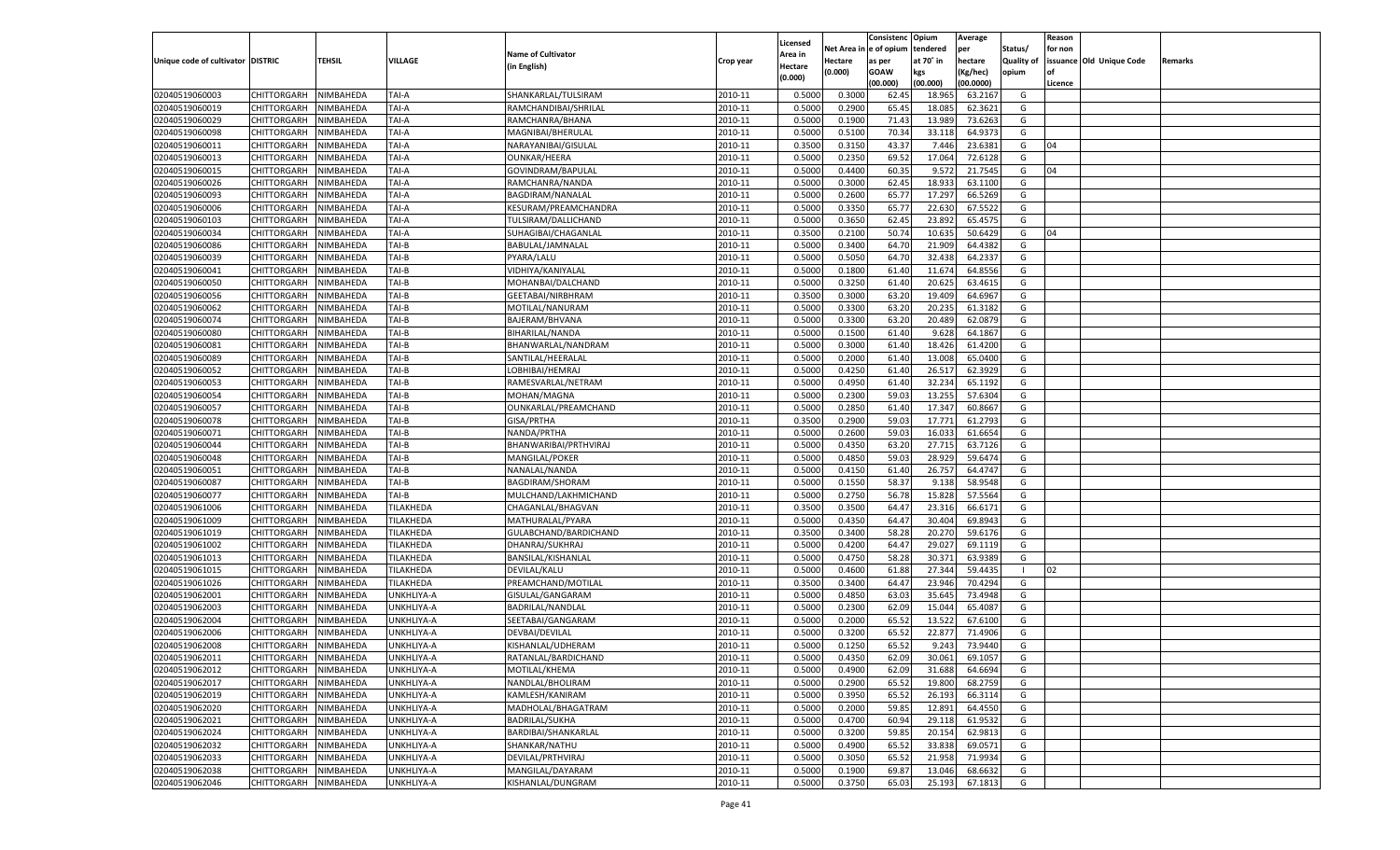|                                   |                       |               |            |                                         |                    |                           |                  | Consistenc  | Opium            | Average            |                   | Reason  |                          |         |
|-----------------------------------|-----------------------|---------------|------------|-----------------------------------------|--------------------|---------------------------|------------------|-------------|------------------|--------------------|-------------------|---------|--------------------------|---------|
|                                   |                       |               |            | <b>Name of Cultivator</b>               |                    | Licensed                  | Net Area         | e of opium  | tendered         | per                | Status/           | for non |                          |         |
| Unique code of cultivator DISTRIC |                       | <b>TEHSIL</b> | VILLAGE    | (in English)                            | Crop year          | <b>Area in</b><br>Hectare | Hectare          | as per      | at 70° in        | hectare            | <b>Quality of</b> |         | issuance Old Unique Code | Remarks |
|                                   |                       |               |            |                                         |                    | (0.000)                   | (0.000)          | <b>GOAW</b> | kgs              | (Kg/hec)           | opium             |         |                          |         |
|                                   |                       |               |            |                                         |                    |                           |                  | (00.000)    | (00.000)         | (00.0000)          |                   | Licence |                          |         |
| 02040519062051                    | CHITTORGARH           | NIMBAHEDA     | UNKHLIYA-A | RAMCHANDRA/BHOTHLAL                     | 2010-11            | 0.5000                    | 0.1450           | 65.03       | 10.668           | 73.5724            | G                 |         |                          |         |
| 02040519062173                    | CHITTORGARH           | NIMBAHEDA     | UNKHLIYA-A | MANGILAL/CHTRBHUJ                       | 2010-11            | 0.5000                    | 0.4000           | 65.03       | 26.896           | 67.2400            | G                 |         |                          |         |
| 02040519062174                    | CHITTORGARH           | NIMBAHEDA     | UNKHLIYA-A | PANNALAL/KJODHJI                        | 2010-11            | 0.5000                    | 0.3000           | 65.03       | 19.829           | 66.0967            | G                 |         |                          |         |
| 02040519062176                    | CHITTORGARH           | NIMBAHEDA     | UNKHLIYA-A | BADRILAL/DALCHAND                       | 2010-11            | 0.5000                    | 0.4700           | 65.03       | 31.618           | 67.2723            | G                 |         |                          |         |
| 02040519062179                    | CHITTORGARH           | NIMBAHEDA     | UNKHLIYA-A | BANSILAL/BADRILAL                       | 2010-11            | 0.5000                    | 0.2950           | 63.06       | 19.484           | 66.0475            | G                 |         |                          |         |
| 02040519062182                    | CHITTORGARH           | NIMBAHEDA     | UNKHLIYA-A | MDHUSUDAN/BADRILAL                      | 2010-11            | 0.5000                    | 0.3650           | 64.63       | 26.13            | 71.5890            | G                 |         |                          |         |
| 02040519062183                    | CHITTORGARH           | NIMBAHEDA     | UNKHLIYA-A | RATANLAL/DEVILAL                        | 2010-11            | 0.5000                    | 0.3500           | 64.53       | 24.704           | 70.5829            | G                 |         |                          |         |
| 02040519062190                    | CHITTORGARH           | NIMBAHEDA     | UNKHLIYA-A | NATHULAL/DALCHAND                       | 2010-11            | 0.5000                    | 0.3000           | 63.06       | 19.697           | 65.6567            | G                 |         |                          |         |
| 02040519062030                    | CHITTORGARH           | NIMBAHEDA     | UNKHLIYA-A | UDHELAL/PANNALAL                        | 2010-11            | 0.5000                    | 0.3250           | 64.53       | 20.934           | 64.412             | G                 |         |                          |         |
| 02040519062031                    | CHITTORGARH           | NIMBAHEDA     | UNKHLIYA-A | NOJIBAI/CUNNILAL                        | 2010-11            | 0.5000                    | 0.3000           | 63.06       | 19.403           | 64.676             | G                 |         |                          |         |
| 02040519062039                    | CHITTORGARH           | NIMBAHEDA     | UNKHLIYA-A | MHDANSINGH/MNOHARSINGH                  | 2010-11            | 0.5000                    | 0.2100           | 63.06       | 14.901           | 70.9571            | G                 |         |                          |         |
| 02040519062050                    | CHITTORGARH           | NIMBAHEDA     | UNKHLIYA-A | RAMCHANDRA/KHEMRAJ                      | 2010-11            | 0.3500                    | 0.2100           | 64.53       | 14.932           | 71.1048            | G                 |         |                          |         |
| 02040519062055                    | CHITTORGARH           | NIMBAHEDA     | UNKHLIYA-A | JANIBAI/RADHAKISHAN                     | 2010-11            | 0.5000                    | 0.4650           | 63.06       | 30.632           | 65.875             | G                 |         |                          |         |
| 02040519062170                    | CHITTORGARH           | NIMBAHEDA     | UNKHLIYA-A | NANDKISOR/NANURAM                       | 2010-11            | 0.5000                    | 0.3250           | 63.06       | 22.308           | 68.6400            | G                 |         |                          |         |
| 02040519062181                    | CHITTORGARH           | NIMBAHEDA     | UNKHLIYA-A | CHTRSINGH/MHDANSINGH                    | 2010-11            | 0.3500                    | 0.2000           | 63.06       | 13.961           | 69.8050            | G                 |         |                          |         |
| 02040519062002                    | CHITTORGARH           | NIMBAHEDA     | UNKHLIYA-A | KALURAM/NAGJIRAM                        | 2010-11            | 0.5000                    | 0.2300           | 63.06       | 15.532           | 67.5304            | G                 |         |                          |         |
| 02040519062005                    | CHITTORGARH           | NIMBAHEDA     | UNKHLIYA-A | GOPAL/RAMLAL                            | 2010-11            | 0.5000                    | 0.2350           | 67.47       | 16.842           | 71.6681            | G                 |         |                          |         |
| 02040519062016                    | CHITTORGARH           | NIMBAHEDA     | UNKHLIYA-A | MANGILAL/MOTILAL                        | 2010-11            | 0.5000                    | 0.3000           | 64.53       | 20.341           | 67.803             | G                 |         |                          |         |
| 02040519062013                    | CHITTORGARH           | NIMBAHEDA     | UNKHLIYA-A | <b>BHAGIRTH/KHEMA</b>                   | 2010-11            | 0.5000                    | 0.4400           | 63.06       | 29.677           | 67.4477            | G                 |         |                          |         |
| 02040519062018                    | CHITTORGARH           | NIMBAHEDA     | UNKHLIYA-A | NIRBHERAM/RUKAMN                        | 2010-11            | 0.5000                    | 0.4800           | 64.10       | 32.848           | 68.4333            | G                 |         |                          |         |
| 02040519062054                    | CHITTORGARH           | NIMBAHEDA     | UNKHLIYA-A | VENIRAM/KEVALCHAND                      | 2010-11            | 0.5000                    | 0.3500           | 64.10       | 23.123           | 66.0657            | G                 |         |                          |         |
| 02040519062040                    | CHITTORGARH           | NIMBAHEDA     | UNKHLIYA-A | RADHAKISHAN/GANESH                      | 2010-11            | 0.5000                    | 0.2400           | 60.94       | 14.382           | 59.9250            | G                 |         |                          |         |
| 02040519062166                    | CHITTORGARH           | NIMBAHEDA     | UNKHLIYA-A | BHERULAL/PRTHVIRAJ                      | 2010-11            | 0.5000                    | 0.2100           | 64.10       | 16.375           | 77.9762            | G                 |         |                          |         |
| 02040519062169                    | CHITTORGARH           | NIMBAHEDA     | UNKHLIYA-A | RUKMNIBAI/NANURAM                       | 2010-11            | 0.3500                    | 0.2350           | 60.94       | 13.691           | 58.2596            | G                 |         |                          |         |
| 02040519062178                    |                       |               | UNKHLIYA-A | DEVILAL/HEMRAJ                          | 2010-11            | 0.5000                    | 0.4950           | 59.85       | 30.958           | 62.5414            | G                 |         |                          |         |
| 02040519062180                    | CHITTORGARH           | NIMBAHEDA     |            |                                         | 2010-11            |                           |                  | 64.10       |                  |                    | G                 |         |                          |         |
| 02040519062047                    | CHITTORGARH           | NIMBAHEDA     | UNKHLIYA-A | BHANWARLAL/KHEMRAJ                      | 2010-11            | 0.5000<br>0.5000          | 0.1600<br>0.2000 | 60.94       | 11.083<br>12.753 | 69.2688<br>63.7650 | G                 |         |                          |         |
|                                   | CHITTORGARH           | NIMBAHEDA     | UNKHLIYA-A | <b>BHOTHLAL/NANDLAL</b><br>KANMAL/CHOGA |                    |                           |                  | 62.59       |                  | 64.8038            |                   |         |                          |         |
| 02040519062027                    | CHITTORGARH           | NIMBAHEDA     | UNKHLIYA-A |                                         | 2010-11<br>2010-11 | 0.5000                    | 0.2600           |             | 16.849           | 73.6962            | G<br>G            |         |                          |         |
| 02040519062167                    | CHITTORGARH           | NIMBAHEDA     | UNKHLIYA-A | DHANRAJ/HARLAL                          |                    | 0.5000                    | 0.3950           | 60.94       | 29.110           |                    |                   |         |                          |         |
| 02040519062172                    | CHITTORGARH           | NIMBAHEDA     | UNKHLIYA-A | JAGNNATH/HEMRAJ                         | 2010-11            | 0.5000                    | 0.2000           | 62.59       | 13.632           | 68.1600            | G                 |         |                          |         |
| 02040519062056                    | CHITTORGARH           | NIMBAHEDA     | UNKHLIYA-B | RAMCHANDRA/NARAYAN                      | 2010-11            | 0.5000                    | 0.4700           | 60.69       | 31.408           | 66.825             | G                 |         |                          |         |
| 02040519062057                    | CHITTORGARH           | NIMBAHEDA     | UNKHLIYA-B | JAIRAJ/BADRILAL                         | 2010-11            | 0.5000                    | 0.4850           | 65.10       | 33.375           | 68.8144            | G                 |         |                          |         |
| 02040519062058                    | CHITTORGARH           | NIMBAHEDA     | UNKHLIYA-B | OUNKARLAL/GANGARAM                      | 2010-11            | 0.5000                    | 0.4800           | 62.07       | 31.809           | 66.2688            | G                 |         |                          |         |
| 02040519062061                    | CHITTORGARH           | NIMBAHEDA     | UNKHLIYA-B | MOTILAL/MOHANLAI                        | 2010-11            | 0.5000                    | 0.4800           | 59.60       | 29.671           | 61.8146            | G                 |         |                          |         |
| 02040519062062                    | CHITTORGARH           | NIMBAHEDA     | UNKHLIYA-B | NANDLAL/DUNGA                           | 2010-11            | 0.5000                    | 0.4150           | 63.39       | 27.601           | 66.5084            | G                 |         |                          |         |
| 02040519062063                    | CHITTORGARH           | NIMBAHEDA     | UNKHLIYA-B | KANIRAM/SUKHDEV                         | 2010-11            | 0.5000                    | 0.4250           | 62.07       | 28.284           | 66.5506            | G                 |         |                          |         |
| 02040519062064                    | CHITTORGARH           | NIMBAHEDA     | UNKHLIYA-B | <b>BHAGIRTH/CUNNILAI</b>                | 2010-11            | 0.5000                    | 0.4900           | 62.07       | 33.916           | 69.2163            | G                 |         |                          |         |
| 02040519062065                    | CHITTORGARH           | NIMBAHEDA     | UNKHLIYA-B | DEVILAL/NARAYAN                         | 2010-11            | 0.3500                    | 0.3450           | 65.10       | 23.732           | 68.7884            | G                 |         |                          |         |
| 02040519062072                    | CHITTORGARH           | NIMBAHEDA     | UNKHLIYA-B | MATHURALAL/MANGILAL                     | 2010-11            | 0.5000                    | 0.3000           | 62.07       | 19.513           | 65.043             | G                 |         |                          |         |
| 02040519062075                    | CHITTORGARH           | NIMBAHEDA     | UNKHLIYA-B | JAGNNATH/HEERALAL                       | 2010-11            | 0.5000                    | 0.4800           | 63.39       | 33.34            | 69.4729            | G                 |         |                          |         |
| 02040519062076                    | CHITTORGARH           | NIMBAHEDA     | UNKHLIYA-B | BAGDIRAM/BOTHLAL                        | 2010-11            | 0.5000                    | 0.3000           | 63.39       | 21.464           | 71.5467            | G                 |         |                          |         |
| 02040519062077                    | CHITTORGARH           | NIMBAHEDA     | UNKHLIYA-B | MOHANLAL/LAXMICHAND                     | 2010-11            | 0.5000                    | 0.3600           | 62.07       | 23.812           | 66.1444            | G                 |         |                          |         |
| 02040519062078                    | CHITTORGARH           | NIMBAHEDA     | UNKHLIYA-B | KESURAM/NARAYAN                         | 2010-11            | 0.3500                    | 0.3450           | 59.60       | 21.526           | 62.3942            | G                 |         |                          |         |
| 02040519062080                    | CHITTORGARH           | NIMBAHEDA     | UNKHLIYA-B | DOLATRAM/POKHER                         | 2010-11            | 0.5000                    | 0.4000           | 63.39       | 28.31            | 70.7750            | G                 |         |                          |         |
| 02040519062083                    | CHITTORGARH           | NIMBAHEDA     | UNKHLIYA-B | UTHAMCHAND/BHOLIRAM                     | 2010-11            | 0.5000                    | 0.4000           | 63.39       | 29.223           | 73.0575            | G                 |         |                          |         |
| 02040519062085                    | CHITTORGARH NIMBAHEDA |               | UNKHLIYA-B | NANDLAL/JAGNNATH                        | 2010-11            | 0.5000                    | 0.2000           | 62.07       | 13.530           | 67.6500            | G                 |         |                          |         |
| 02040519062086                    | <b>CHITTORGARH</b>    | NIMBAHEDA     | UNKHLIYA-B | CHAMPALAL/BADRILAL                      | 2010-11            | 0.5000                    | 0.3950           | 54.35       | 23.265           | 58.8987            | G                 | 05      |                          |         |
| 02040519062097                    | CHITTORGARH           | NIMBAHEDA     | UNKHLIYA-B | GORILAL/BABRU                           | 2010-11            | 0.5000                    | 0.3500           | 63.39       | 24.475           | 69.9286            | G                 |         |                          |         |
| 02040519062098                    | <b>CHITTORGARH</b>    | NIMBAHEDA     | UNKHLIYA-B | KANMAL/CHAGANLAL                        | 2010-11            | 0.5000                    | 0.2650           | 61.79       | 19.707           | 74.3660            | G                 |         |                          |         |
| 02040519062101                    | <b>CHITTORGARH</b>    | NIMBAHEDA     | UNKHLIYA-B | TULSIBAI/PRTHVIRAJ                      | 2010-11            | 0.5000                    | 0.3450           | 61.79       | 22.393           | 64.9072            | G                 |         |                          |         |
| 02040519062102                    | <b>CHITTORGARH</b>    | NIMBAHEDA     | UNKHLIYA-B | GANGABAI/MOHANDAS                       | 2010-11            | 0.3500                    | 0.3250           | 61.79       | 19.984           | 61.4892            | G                 |         |                          |         |
| 02040519062104                    | <b>CHITTORGARH</b>    | NIMBAHEDA     | UNKHLIYA-B | NIRBHESINGH/DALCHAND                    | 2010-11            | 0.5000                    | 0.3350           | 61.79       | 22.497           | 67.1552            | G                 |         |                          |         |
| 02040519062108                    | <b>CHITTORGARH</b>    | NIMBAHEDA     | UNKHLIYA-B | DEVILAL/TARACHAND                       | 2010-11            | 0.5000                    | 0.4450           | 54.35       | 24.926           | 56.0135            | G                 | 05      |                          |         |
| 02040519062112                    | <b>CHITTORGARH</b>    | NIMBAHEDA     | UNKHLIYA-B | UDHELAL/KISHANLAL                       | 2010-11            | 0.5000                    | 0.1000           | 54.35       | 5.871            | 58.7100            | G                 | 05      |                          |         |
| 02040519062118                    | <b>CHITTORGARH</b>    | NIMBAHEDA     | UNKHLIYA-B | JAIRAJ/DHULA                            | 2010-11            | 0.5000                    | 0.5050           | 61.79       | 31.300           | 61.9802            | G                 |         |                          |         |
| 02040519062124                    | <b>CHITTORGARH</b>    | NIMBAHEDA     | UNKHLIYA-B | SHANKARLAL/DEVILAL                      | 2010-11            | 0.5000                    | 0.5000           | 54.35       | 27.751           | 55.5020            | G                 | 04      |                          |         |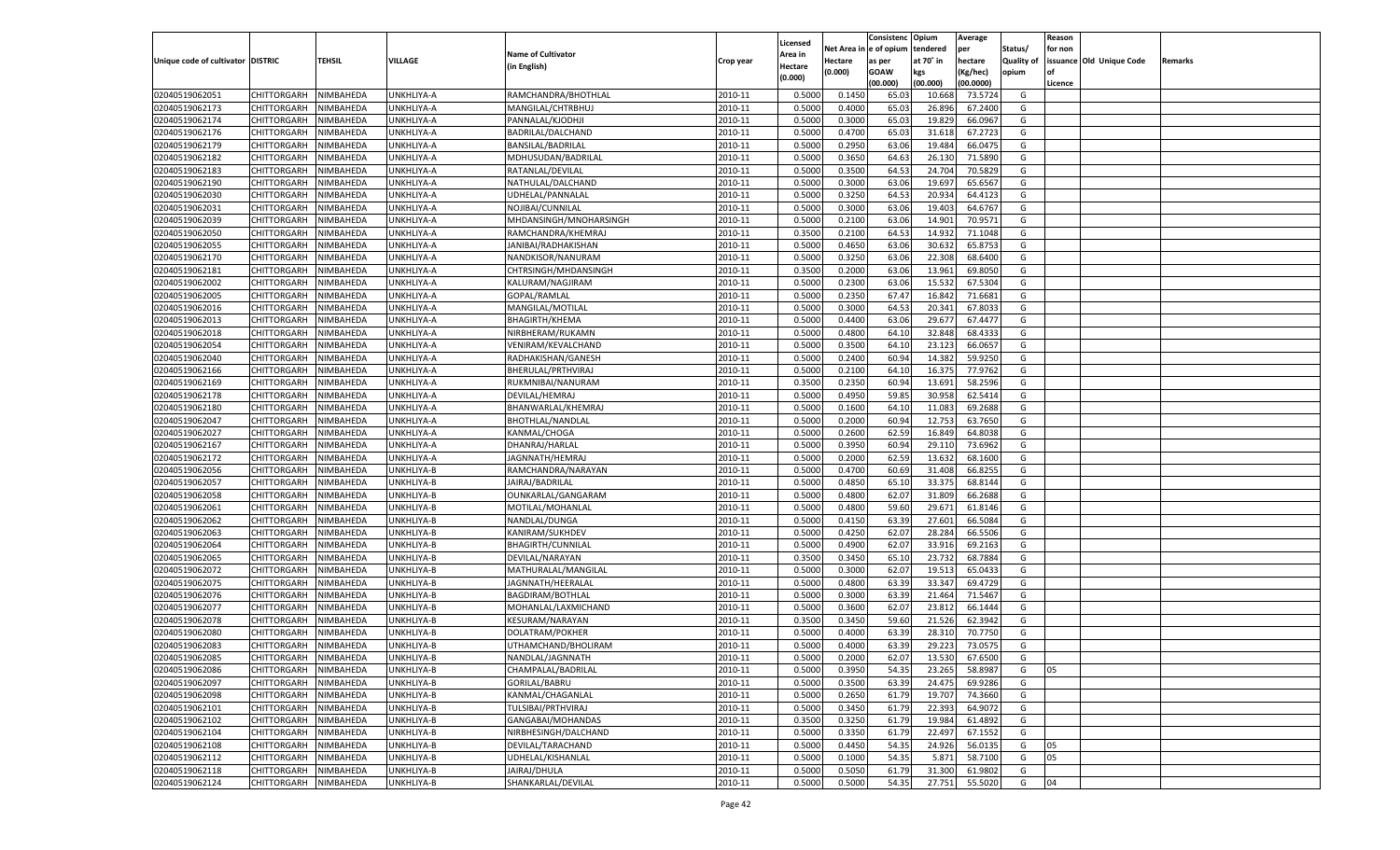|                                   |                       |               |                      |                           |           |                           |          | Consistenc  | Opium     | Average   |                   | Reason  |                          |                  |
|-----------------------------------|-----------------------|---------------|----------------------|---------------------------|-----------|---------------------------|----------|-------------|-----------|-----------|-------------------|---------|--------------------------|------------------|
|                                   |                       |               |                      | <b>Name of Cultivator</b> |           | Licensed                  | Net Area | e of opium  | tendered  | per       | Status/           | for non |                          |                  |
| Unique code of cultivator DISTRIC |                       | <b>TEHSIL</b> | VILLAGE              | (in English)              | Crop year | <b>Area in</b><br>Hectare | Hectare  | as per      | at 70° in | hectare   | <b>Quality of</b> |         | issuance Old Unique Code | Remarks          |
|                                   |                       |               |                      |                           |           | (0.000)                   | (0.000)  | <b>GOAW</b> | kgs       | (Kg/hec)  | opium             |         |                          |                  |
|                                   |                       |               |                      |                           |           |                           |          | (00.000)    | (00.000)  | (00.0000) |                   | Licence |                          |                  |
| 02040519062125                    | CHITTORGARH           | NIMBAHEDA     | UNKHLIYA-B           | OUNKARLAL/KESURAM         | 2010-11   | 0.5000                    | 0.4850   | 61.2        | 31.406    | 64.7546   | G                 |         |                          |                  |
| 02040519062129                    | CHITTORGARH           | NIMBAHEDA     | UNKHLIYA-B           | MATHURALAL/NARAYAN        | 2010-11   | 0.5000                    | 0.4400   | 61.25       | 29.576    | 67.2182   | G                 |         |                          |                  |
| 02040519062130                    | CHITTORGARH           | NIMBAHEDA     | UNKHLIYA-B           | RANGLAL/LAXMICHAND        | 2010-11   | 0.5000                    | 0.3700   | 61.28       | 23.71     | 64.0838   | G                 |         |                          |                  |
| 02040519062131                    | CHITTORGARH           | NIMBAHEDA     | UNKHLIYA-B           | SHANKARLAL/HEERALAL       | 2010-11   | 0.5000                    | 0.2800   | 63.39       | 19.022    | 67.9357   | G                 |         |                          |                  |
| 02040519062135                    | CHITTORGARH           | NIMBAHEDA     | UNKHLIYA-B           | LABHCHAND/JAGNNATH        | 2010-11   | 0.5000                    | 0.2050   | 61.25       | 13.278    | 64.770    | G                 |         |                          |                  |
| 02040519062136                    | CHITTORGARH           | NIMBAHEDA     | UNKHLIYA-B           | MITTULAL/BABRULAL         | 2010-11   | 0.5000                    | 0.3200   | 65.03       | 21.983    | 68.6969   | G                 |         |                          |                  |
| 02040519062142                    | CHITTORGARH           | NIMBAHEDA     | UNKHLIYA-B           | RAMCHANDRIBAI/BHERULAL    | 2010-11   | 0.3500                    | 0.3300   | 61.25       | 22.391    | 67.8515   | G                 |         |                          |                  |
| 02040519062145                    | CHITTORGARH           | NIMBAHEDA     | UNKHLIYA-B           | LAXMILAL/SHANKARLAL       | 2010-11   | 0.5000                    | 0.2500   | 62.86       | 16.30     | 65.2280   | G                 |         |                          |                  |
| 02040519062146                    | CHITTORGARH           | NIMBAHEDA     | UNKHLIYA-B           | NANURAM/GOPAL             | 2010-11   | 0.5000                    | 0.3150   | 62.86       | 20.238    | 64.2476   | G                 |         |                          |                  |
| 02040519062161                    | CHITTORGARH           | NIMBAHEDA     | UNKHLIYA-B           | NARBDABAI/BADRILAL        | 2010-11   | 0.3500                    | 0.3450   | 62.86       | 24.064    | 69.7507   | G                 |         |                          |                  |
| 02040519062163                    | CHITTORGARH           | NIMBAHEDA     | UNKHLIYA-B           | CUNNILAL/CHAGANLAL        | 2010-11   | 0.5000                    | 0.2700   | 62.86       | 18.418    | 68.2148   | G                 |         |                          |                  |
| 02040519062069                    | CHITTORGARH           | NIMBAHEDA     | UNKHLIYA-B           | HEMA/BHAGIRTH             | 2010-11   | 0.5000                    | 0.4450   | 60.39       | 28.301    | 63.5978   | G                 |         |                          |                  |
| 02040519062071                    | CHITTORGARH           | NIMBAHEDA     | UNKHLIYA-B           | CHAGANLAL/ASHARAM         | 2010-11   | 0.5000                    | 0.3050   | 62.86       | 19.123    | 62.6984   | G                 |         |                          |                  |
| 02040519062089                    | CHITTORGARH           | NIMBAHEDA     | UNKHLIYA-B           | GANGARAM/KALU             | 2010-11   | 0.3500                    | 0.3250   | 62.86       | 22.403    | 68.9323   | G                 |         |                          |                  |
| 02040519062091                    | CHITTORGARH           | NIMBAHEDA     | UNKHLIYA-B           | MATHURALAL/RATANLAL       | 2010-11   | 0.5000                    | 0.3400   | 60.39       | 21.308    | 62.6706   | G                 |         |                          |                  |
| 02040519062066                    | CHITTORGARH           | NIMBAHEDA     | UNKHLIYA-B           | BALURAM/TODHURAM          | 2010-11   | 0.5000                    | 0.2400   | 60.39       | 15.955    | 66.4792   | G                 |         |                          |                  |
| 02040519062074                    | CHITTORGARH           | NIMBAHEDA     | UNKHLIYA-B           | BAGDIRAM/JAGGANNATH       | 2010-11   | 0.5000                    | 0.3600   | 62.86       | 23.190    | 64.4167   | G                 |         |                          |                  |
| 02040519062093                    | CHITTORGARH           | NIMBAHEDA     | UNKHLIYA-B           | NANALAL/TODURAM           | 2010-11   | 0.5000                    | 0.2050   | 59.60       | 14.092    | 68.7415   | G                 |         |                          |                  |
| 02040519062094                    | CHITTORGARH           | NIMBAHEDA     | UNKHLIYA-B           | MOTILAL/TODURAM           | 2010-11   | 0.5000                    | 0.4000   | 60.39       | 26.075    | 65.1875   | G                 |         |                          |                  |
| 02040519062095                    | CHITTORGARH           | NIMBAHEDA     | UNKHLIYA-B           | MANGILAL/PRTHVIRAJ        | 2010-11   | 0.5000                    | 0.5000   | 59.60       | 33.354    | 66.7080   | G                 |         |                          |                  |
| 02040519062100                    | CHITTORGARH           | NIMBAHEDA     | UNKHLIYA-B           | DEVBAI/BHOTHLAL           | 2010-11   | 0.5000                    | 0.4900   | 60.39       | 29.642    | 60.4939   | G                 |         |                          |                  |
| 02040519062105                    | CHITTORGARH           | NIMBAHEDA     | UNKHLIYA-B           | PARTAPIBAI/HEERALAL       | 2010-11   | 0.5000                    | 0.1950   | 62.86       | 13.296    | 68.1846   | G                 |         |                          |                  |
| 02040519062122                    | CHITTORGARH           | NIMBAHEDA     | UNKHLIYA-B           | BHANWARLAL/KESURAM        | 2010-11   | 0.5000                    | 0.4850   | 60.39       | 31.407    | 64.7567   | G                 |         |                          |                  |
| 02040519062126                    | CHITTORGARH           | NIMBAHEDA     | UNKHLIYA-B           | LAKMICHAND/SUKHDEV        | 2010-11   | 0.3500                    | 0.2050   | 59.60       | 12.865    | 62.7561   | G                 |         |                          |                  |
| 02040519062133                    | CHITTORGARH           | NIMBAHEDA     | UNKHLIYA-B           | LAXMILAL/MOHANLAL         | 2010-11   | 0.5000                    | 0.2900   | 62.86       | 19.190    | 66.1724   | G                 |         |                          |                  |
| 02040519062084                    | CHITTORGARH           | NIMBAHEDA     | UNKHLIYA-B           | <b>GORILAL/NARAYAN</b>    | 2010-11   | 0.5000                    | 0.3350   | 62.86       | 22.184    | 66.2209   | G                 |         |                          |                  |
| 02040519062073                    | CHITTORGARH           | NIMBAHEDA     | UNKHLIYA-B           | DEVILAL/VENIRAM           | 2010-11   | 0.5000                    | 0.4850   | 60.39       | 30.168    | 62.2021   | G                 |         |                          |                  |
| 02040519062060                    | CHITTORGARH           | NIMBAHEDA     | UNKHLIYA-B           | BANSILAL/BADRILAL         | 2010-11   | 0.5000                    | 0.3050   | 65.52       | 21.607    | 70.8426   | G                 |         |                          |                  |
| 02040519062082                    | CHITTORGARH           | NIMBAHEDA     | UNKHLIYA-B           | <b>BALU/MANGILAL</b>      | 2010-11   | 0.5000                    | 0.4900   | 62.09       | 31.720    | 64.7347   | G                 |         |                          |                  |
| 02040519062096                    | CHITTORGARH           | NIMBAHEDA     | UNKHLIYA-B           | UDHERAM/BABRU             | 2010-11   | 0.5000                    | 0.3000   | 62.09       | 19.571    | 65.2367   | G                 |         |                          |                  |
| 02040519062148                    | CHITTORGARH           | NIMBAHEDA     | UNKHLIYA-B           | NIRBHERAM/SHANKARLAL      | 2010-11   | 0.5000                    | 0.3100   | 62.09       | 19.975    | 64.435    | G                 |         |                          |                  |
| 02040519062162                    | CHITTORGARH           | NIMBAHEDA     | UNKHLIYA-B           | AMBHALAL/NANDLAI          | 2010-11   | 0.5000                    | 0.4600   | 59.60       | 28.208    | 61.3217   | G                 |         |                          |                  |
| 02040519062143                    | CHITTORGARH           | NIMBAHEDA     | UNKHLIYA-B           | MHDANLAL/NANURAM          | 2010-11   | 0.5000                    | 0.3750   | 65.52       | 26.09     | 69.5733   | G                 |         |                          |                  |
| 02040519062144                    | CHITTORGARH           | NIMBAHEDA     | UNKHLIYA-B           | KISHANLAL/DEVILAL         | 2010-11   | 0.5000                    | 0.3300   | 62.09       | 22.315    | 67.621    | G                 |         |                          |                  |
| 02040519025117                    | CHITTORGARH           | NIMBAHEDA     | ARNIYAJOSI-A         | RAMSINGH/AMRATRAM         | 2010-11   | 0.5000                    | 0.3650   | 61.64       | 21.700    | 59.4521   | G                 |         |                          | TRANSFER/SHAHBAD |
| 02040519026199                    |                       |               | ARNODA-C             |                           | 2010-11   | 0.5000                    | 0.3200   | 60.18       | 18.90     | 59.0625   | G                 |         |                          |                  |
|                                   | CHITTORGARH           | NIMBAHEDA     | <b>BADOLIGHATA-A</b> | BHANWARLAL/MEGRAJ         | 2010-11   |                           |          |             |           |           |                   |         |                          |                  |
| 02040519027158                    | CHITTORGARH           | NIMBAHEDA     |                      | GOTTU/BHAGGA              |           | 0.5000                    | 0.4750   | 62.03       | 31.216    | 65.7179   | G                 |         |                          |                  |
| 02040519027169                    | CHITTORGARH           | NIMBAHEDA     | BADOLIGHATA-A        | NIRBHAYRAM / NAVALRAM     | 2010-11   | 0.3500                    | 0.3450   | 59.70       | 22.829    | 66.1710   | G                 |         |                          | TRANSFER/SHAHBAD |
| 02040519048032                    | CHITTORGARH           | NIMBAHEDA     | MOTHA                | DALCHAND/SHRIRAM          | 2010-11   | 0.3500                    | 0.3150   | 65.48       | 21.200    | 67.3016   | G                 |         |                          | TRANSFER/SHAHBAD |
| 02040519048033                    | CHITTORGARH           | NIMBAHEDA     | MOTHA                | GOPALLAL/DALCHAND         | 2010-11   | 0.3500                    | 0.3200   | 61.83       | 20.192    | 63.1000   | G                 |         |                          | TRANSFER/SHAHBAD |
| 02040519048034                    | CHITTORGARH           | NIMBAHEDA     | MOTHA                | SANTILAL/KALURAM          | 2010-11   | 0.3500                    | 0.3250   | 57.97       | 18.903    | 58.1631   | G                 |         |                          | TRANSFER/SHAHBAD |
| 02040519055025                    | CHITTORGARH           | NIMBAHEDA     | SANKLOKAKHEDA        | KASTURIBAI/RAMRATAN       | 2010-11   | 0.5000                    | 0.4800   | 2.78,62.    | 31.825    | 66.3021   | G                 |         |                          | TRANSFER/SHAHBAD |
| 02040519070038                    | CHITTORGARH           | NIMBAHEDA     | <b>BHATTKOTDI</b>    | FULLCHAND/CHATARBHUJ      | 2010-11   | 0.5000                    | 0.3100   | 63.82       | 20.412    | 65.8480   | G                 |         |                          |                  |
| 02040519070006                    | CHITTORGARH           | NIMBAHEDA     | <b>BHATTKOTDI</b>    | RANGLAL/TARACHAD          | 2010-11   | 0.3500                    | 0.3450   | 63.8        | 22.734    | 65.8930   | G                 |         |                          |                  |
| 02040519070008                    | CHITTORGARH           | NIMBAHEDA     | <b>BHATTKOTDI</b>    | RAMESHCHAND/BADRILAL      | 2010-11   | 0.5000                    | 0.3050   | 63.82       | 19.681    | 64.5280   | G                 |         |                          |                  |
| 02040519070018                    | CHITTORGARH NIMBAHEDA |               | <b>BHATTKOTDI</b>    | NANALAL/KASHIRAM          | 2010-11   | 0.5000                    | 0.2550   | 62.26       | 16.202    | 63.5370   | G                 |         |                          |                  |
| 02040519070019                    | <b>CHITTORGARH</b>    | NIMBAHEDA     | <b>BHATTKOTDI</b>    | SHANKERLAL/LAXMAN         | 2010-11   | 0.5000                    | 0.2550   | 63.82       | 17.241    | 67.6120   | G                 |         |                          |                  |
| 02040519070022                    | <b>CHITTORGARH</b>    | NIMBAHEDA     | <b>BHATTKOTDI</b>    | SOHANIBAI/MANGILAL        | 2010-11   | 0.5000                    | 0.2000   | 63.82       | 12.651    | 63.2550   | G                 |         |                          |                  |
| 02040519070028                    | <b>CHITTORGARH</b>    | NIMBAHEDA     | <b>BHATTKOTDI</b>    | AMBALAL/CHATARBHUJ        | 2010-11   | 0.5000                    | 0.5150   | 63.82       | 34.115    | 66.2450   | G                 |         |                          |                  |
| 02040519070035                    | <b>CHITTORGARH</b>    | NIMBAHEDA     | <b>BHATTKOTDI</b>    | UDAILAL/BADRILAL          | 2010-11   | 0.5000                    | 0.2700   | 65.08       | 17.152    | 63.5300   | G                 |         |                          |                  |
| 02040519070036                    | <b>CHITTORGARH</b>    | NIMBAHEDA     | <b>BHATTKOTDI</b>    | RANGLAL/LAXMICHAND        | 2010-11   | 0.5000                    | 0.4000   | 67.55       | 27.266    | 68.1650   | G                 |         |                          |                  |
| 02040519070039                    | <b>CHITTORGARH</b>    | NIMBAHEDA     | <b>BHATTKOTDI</b>    | RATANLAL/BHANAJI          | 2010-11   | 0.3500                    | 0.3300   | 62.26       | 20.900    | 63.3330   | G                 |         |                          |                  |
| 02040519070041                    | <b>CHITTORGARH</b>    | NIMBAHEDA     | <b>BHATTKOTDI</b>    | RAMCHAND/CHUNNILAL        | 2010-11   | 0.5000                    | 0.3400   | 65.08       | 22.780    | 67.0000   | G                 |         |                          |                  |
| 02040519070040                    | <b>CHITTORGARH</b>    | NIMBAHEDA     | <b>BHATTKOTDI</b>    | MATHURALAL/TARACHAND      | 2010-11   | 0.5000                    | 0.1500   | 62.26       | 9.711     | 64.7400   | G                 |         |                          |                  |
| 02040519070051                    | <b>CHITTORGARH</b>    | NIMBAHEDA     | <b>BHATTKOTDI</b>    | ONAKRLAL/BHAGWAN MALI     | 2010-11   | 0.5000                    | 0.3300   | 63.82       | 20.311    | 61.5480   | G                 |         |                          |                  |
| 02040519070053                    | <b>CHITTORGARH</b>    | NIMBAHEDA     | <b>BHATTKOTDI</b>    | RAMLAL/BANWARLAL          | 2010-11   | 0.5000                    | 0.2250   | 62.26       | 14.432    | 64.1420   | G                 |         |                          |                  |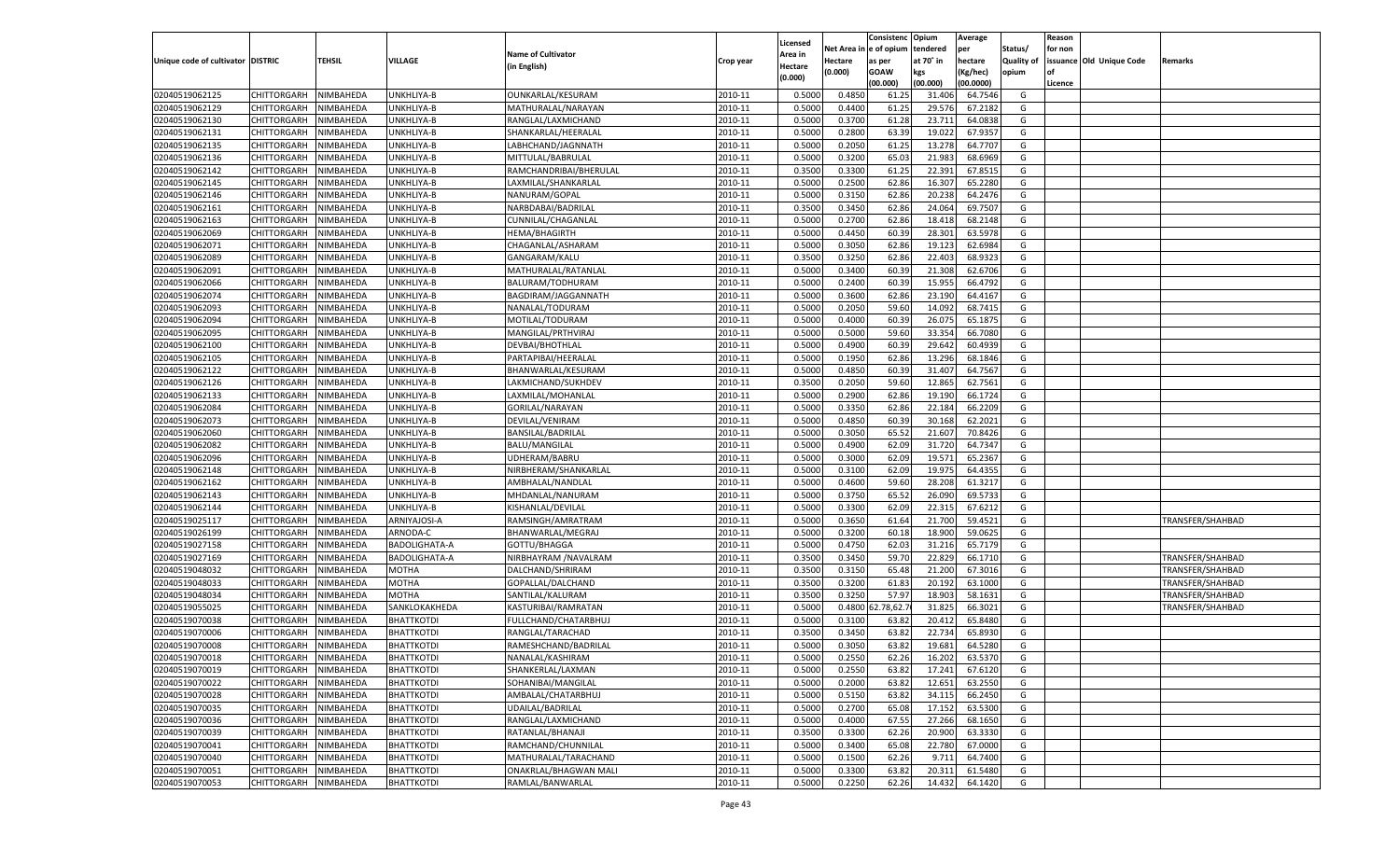|                                   |                                      |               |                   |                           |           |                           |          | Consistenc  | Opium     | Average   |                   | Reason  |                          |         |
|-----------------------------------|--------------------------------------|---------------|-------------------|---------------------------|-----------|---------------------------|----------|-------------|-----------|-----------|-------------------|---------|--------------------------|---------|
|                                   |                                      |               |                   | <b>Name of Cultivator</b> |           | Licensed                  | Net Area | e of opium  | tendered  | per       | Status/           | for non |                          |         |
| Unique code of cultivator DISTRIC |                                      | <b>TEHSIL</b> | VILLAGE           | (in English)              | Crop year | <b>Area in</b><br>Hectare | Hectare  | as per      | at 70° in | hectare   | <b>Quality of</b> |         | issuance Old Unique Code | Remarks |
|                                   |                                      |               |                   |                           |           | (0.000)                   | (0.000)  | <b>GOAW</b> | kgs       | (Kg/hec)  | opium             |         |                          |         |
|                                   |                                      |               |                   |                           |           |                           |          | (00.000)    | (00.000)  | (00.0000) |                   | Licence |                          |         |
| 02040519070055                    | CHITTORGARH                          | NIMBAHEDA     | <b>BHATTKOTDI</b> | GANGRAM/BURAJI            | 2010-11   | 0.5000                    | 0.4000   | 65.08       | 27.268    | 68.1700   | G                 |         |                          |         |
| 02040519070063                    | CHITTORGARH                          | NIMBAHEDA     | BHATTKOTDI        | MOHANLAL/CHUNNILAL        | 2010-11   | 0.5000                    | 0.2850   | 65.08       | 20.175    | 70.7860   | G                 |         |                          |         |
| 02040519070064                    | CHITTORGARH                          | NIMBAHEDA     | <b>BHATTKOTDI</b> | GISALAL/LAXMICHAND        | 2010-11   | 0.5000                    | 0.5000   | 65.08       | 34.23     | 68.4600   | G                 |         |                          |         |
| 02040519070065                    | CHITTORGARH                          | NIMBAHEDA     | BHATTKOTDI        | DURGASHANKAR/KASIRAM      | 2010-11   | 0.5000                    | 0.3950   | 63.82       | 25.260    | 63.9490   | G                 |         |                          |         |
| 02040519070066                    | CHITTORGARH                          | NIMBAHEDA     | <b>BHATTKOTDI</b> | RAMNARAYAN/CHUUNILAL      | 2010-11   | 0.5000                    | 0.2500   | 63.82       | 16.57     | 66.2800   | G                 |         |                          |         |
| 02040519070067                    | CHITTORGARH                          | NIMBAHEDA     | BHATTKOTDI        | BHAGWATILAL/CHUUNILAL     | 2010-11   | 0.5000                    | 0.2150   | 62.26       | 14.048    | 65.3400   | G                 |         |                          |         |
| 02040519070068                    | CHITTORGARH                          | NIMBAHEDA     | BHATTKOTDI        | NARAYANLAL/PYARFCHAND     | 2010-11   | 0.5000                    | 0.2750   | 62.26       | 18.23     | 66.2950   | G                 |         |                          |         |
| 02040519070070                    | CHITTORGARH                          | NIMBAHEDA     | <b>BHATTKOTDI</b> | SOKINLAL/CHATRBHUJ        | 2010-11   | 0.5000                    | 0.2600   | 60.3        | 16.014    | 61.5920   | G                 |         |                          |         |
| 02040519070071                    | CHITTORGARH                          | NIMBAHEDA     | <b>BHATTKOTDI</b> | SHANTILAL/BHERULAL        | 2010-11   | 0.5000                    | 0.4200   | 60.37       | 26.861    | 63.9550   | G                 |         |                          |         |
| 02040519070074                    | CHITTORGARH                          | NIMBAHEDA     | <b>BHATTKOTDI</b> | BABULALL/PARBHULAL        | 2010-11   | 0.5000                    | 0.5000   | 60.3        | 31.448    | 62.8960   | G                 |         |                          |         |
| 02040519070075                    | CHITTORGARH                          | NIMBAHEDA     | BHATTKOTDI        | MATRA/RUPA                | 2010-11   | 0.3500                    | 0.2550   | 65.08       | 16.575    | 65.0000   | G                 |         |                          |         |
| 02040519070076                    | CHITTORGARH                          | NIMBAHEDA     | <b>BHATTKOTDI</b> | SOBHALAL/SHRILAL          | 2010-11   | 0.3500                    | 0.2600   | 62.05       | 16.351    | 62.8880   | G                 | 08      |                          |         |
| 02040519070077                    | CHITTORGARH                          | NIMBAHEDA     | BHATTKOTDI        | GOKEL/KHEMA               | 2010-11   | 0.3500                    | 0.3300   | 65.08       | 21.291    | 64.5180   | G                 |         |                          |         |
| 02040519070078                    | CHITTORGARH                          | NIMBAHEDA     | BHATTKOTDI        | JAGANNATH/MAGNA           | 2010-11   | 0.5000                    | 0.2600   | 67.55       | 18.509    | 71.1850   | G                 | 08      |                          |         |
| 02040519070079                    | CHITTORGARH                          | NIMBAHEDA     | BHATTKOTDI        | <b>BHAGIU/GASI</b>        | 2010-11   | 0.3500                    | 0.3300   | 60.37       | 20.125    | 60.9850   | G                 |         |                          |         |
| 02040519070069                    | CHITTORGARH                          | NIMBAHEDA     | BHATTKOTDI        | BALUDAS/JAGATNATH         | 2010-11   | 0.5000                    | 0.4000   | 62.05       | 24.805    | 62.0130   | G                 |         |                          |         |
| 02040519124001                    | CHITTORGARH                          | NIMBAHEDA     | AHMADNAGAR        | BHANWAR LAL/KHEMRAJ       | 2010-11   | 0.5000                    | 0.4750   | 61.08       | 30.870    | 64.9920   | G                 |         |                          |         |
| 02040519124003                    | CHITTORGARH                          | NIMBAHEDA     | AHMADNAGAR        | MANGI LAL/MAGNIRAM        | 2010-11   | 0.5000                    | 0.4850   | 58.50       | 29.381    | 60.5790   | G                 |         |                          |         |
| 02040519124004                    | CHITTORGARH                          | NIMBAHEDA     | AHMADNAGAR        | <b>BHERU LAL/KHEMRAJ</b>  | 2010-11   | 0.5000                    | 0.2900   | 58.50       | 17.787    | 61.3380   | G                 |         |                          |         |
| 02040519124009                    | CHITTORGARH                          | NIMBAHEDA     | AHMADNAGAR        | SANTILAL/MAGNA            | 2010-11   | 0.5000                    | 0.3900   | 61.08       | 24.609    | 63.1000   | G                 |         |                          |         |
| 02040519124002                    | CHITTORGARH                          | NIMBAHEDA     | AHMADNAGAR        | <b>BADRI LAL/KHEMRAJ</b>  | 2010-11   | 0.5000                    | 0.2350   | 61.08       | 15.385    | 65.4680   | G                 |         |                          |         |
| 02040519124011                    | CHITTORGARH                          | NIMBAHEDA     | AHMADNAGAR        | KISHANA/BHERFA            | 2010-11   | 0.5000                    | 0.4950   | 61.08       | 31.789    | 64.2200   | G                 |         |                          |         |
| 02040519124014                    | CHITTORGARH                          | NIMBAHEDA     | AHMADNAGAR        | BHAGWANIBAI/TULSIRAM      | 2010-11   | 0.5000                    | 0.4800   | 58.50       | 29.919    | 62.3330   | G                 |         |                          |         |
| 02040519124017                    | CHITTORGARH                          | NIMBAHEDA     | AHMADNAGAR        | KHUBCHAND/JAYCHAND        | 2010-11   | 0.3500                    | 0.3400   | 61.08       | 21.522    | 63.3000   | G                 |         |                          |         |
| 02040519124018                    | CHITTORGARH                          | NIMBAHEDA     | AHMADNAGAR        | DEVILAL/BHNAWARLAL        | 2010-11   | 0.5000                    | 0.3400   | 61.10       | 21.906    | 64.4290   | G                 |         |                          |         |
| 02040519124006                    | CHITTORGARH                          | NIMBAHEDA     | AHMADNAGAR        | NARAYAN/GULAB             | 2010-11   | 0.5000                    | 0.4950   | 58.50       | 30.603    | 61.8240   | G                 |         |                          |         |
| 02040519124020                    | CHITTORGARH                          | NIMBAHEDA     | AHMADNAGAR        | SHANKAR/KALU              | 2010-11   | 0.5000                    | 0.4050   | 58.50       | 24.206    | 59.7700   | G                 |         |                          |         |
| 02040519124019                    | CHITTORGARH                          | NIMBAHEDA     | AHMADNAGAR        | MANGILAL/GOKAL            | 2010-11   | 0.5000                    | 0.3950   | 61.10       | 25.033    | 63.3750   | G                 |         |                          |         |
| 02040519124014                    | CHITTORGARH                          | NIMBAHEDA     | AHMADNAGAR        | CHATARBHUJ/GANGARAM       | 2010-11   | 0.3500                    | 0.3500   | 61.10       | 22.999    | 65.7110   | G                 |         |                          |         |
| 02040519064003                    | CHITTORGARH                          | NIMBAHEDA     | ARNIYAMALI        | DHAPUBAI/SURAJMAL         | 2010-11   | 0.5000                    | 0.4900   | 57.87       | 31.290    | 63.8590   | G                 |         |                          |         |
| 02040519064007                    | CHITTORGARH                          | NIMBAHEDA     | ARNIYAMALI        | MISHRILAL/BHOTHLAL        | 2010-11   | 0.5000                    | 0.5000   | 60.15       | 32.200    | 64.4000   | G                 |         |                          |         |
| 02040519064024                    | CHITTORGARH                          | NIMBAHEDA     | ARNIYAMALI        | AMBHALAL/TARACHAND        | 2010-11   | 0.5000                    | 0.4750   | 57.87       | 29.164    | 61.3980   | G                 |         |                          |         |
| 02040519064033                    | CHITTORGARH                          | NIMBAHEDA     | ARNIYAMALI        | GISIBAI/MANGILAL          | 2010-11   | 0.5000                    | 0.5000   | 56.10       | 32.706    | 65.4120   | G                 |         |                          |         |
| 02040519064037                    | CHITTORGARH                          | NIMBAHEDA     | ARNIYAMALI        | SOBHALAL/NANDA            | 2010-11   | 0.3500                    | 0.3550   | 56.10       | 21.138    | 59.5440   | G                 |         |                          |         |
| 02040519064048                    | CHITTORGARH                          | NIMBAHEDA     | ARNIYAMALI        | KISHANLAL/HIRA JI         | 2010-11   | 0.3500                    | 0.3400   | 56.10       | 20.34     | 59.8240   | G                 |         |                          |         |
| 02040519064051                    | CHITTORGARH                          | NIMBAHEDA     | ARNIYAMALI        | LAXMINARAYAN/CHOGA JI     | 2010-11   | 0.3500                    | 0.3250   | 52.50       | 18.74     | 57.6860   | G                 | 05      |                          |         |
| 02040519064047                    | CHITTORGARH                          | NIMBAHEDA     | ARNIYAMALI        | MANGILAL/GANGARAM         | 2010-11   | 0.3500                    | 0.3300   | 56.10       | 20.335    | 61.6180   | G                 |         |                          |         |
| 02040519064056                    | CHITTORGARH                          | NIMBAHEDA     | ARNIYAMALI        | SHANKAR/ASHU REGAR        | 2010-11   | 0.3500                    | 0.1750   | 56.10       | 11.789    | 67.3660   | G                 |         |                          |         |
| 02040519064006                    | CHITTORGARH                          | NIMBAHEDA     | ARNIYAMALI        | BHERULAL/DHANNA           | 2010-11   | 0.5000                    | 0.2150   | 52.50       | 12.89     | 59.9910   | G                 | 05      |                          |         |
| 02040519064043                    | CHITTORGARH                          | NIMBAHEDA     | ARNIYAMALI        | MOTILAL/BHERULAL          | 2010-11   | 0.5000                    | 0.2450   | 52.50       | 14.61     | 59.6370   | G                 | 05      |                          |         |
| 02040519064044                    | CHITTORGARH                          | NIMBAHEDA     | ARNIYAMALI        | DOLATRAM/LAKMICHAND       | 2010-11   | 0.3500                    | 0.3550   | 56.10       | 20.828    | 58.6680   | G                 |         |                          |         |
| 02040519064045                    | CHITTORGARH                          | NIMBAHEDA     | ARNIYAMALI        | MADANLAL/LAXMAN           | 2010-11   | 0.3500                    | 0.3250   | 53.18       | 18.254    | 56.1660   | G                 | 05      |                          |         |
| 02040519064001                    | CHITTORGARH                          | NIMBAHEDA     | ARNIYAMALI        | NATHULAL/RAMLAL           | 2010-11   | 0.5000                    | 0.3500   | 67.29       | 33.826    | 96.6460   | G                 |         |                          |         |
| 02040519064034                    | CHITTORGARH                          | NIMBAHEDA     | ARNIYAMALI        | RATANLAL/GANGAJI          | 2010-11   | 0.3500                    | 0.3350   | 56.10       | 20.05     | 59.8600   | G                 |         |                          |         |
| 02040519065008                    |                                      | NIMBAHEDA     | <b>BADI-A</b>     |                           | 2010-11   | 0.5000                    | 0.4100   | 63.76       |           | 67.6240   | G                 |         |                          |         |
| 02040519065001                    | CHITTORGARH<br>CHITTORGARH NIMBAHEDA |               |                   | NANDLAL/KALURAM           |           |                           |          |             | 27.726    |           |                   |         |                          |         |
|                                   |                                      |               | <b>BADI-A</b>     | SOSARBAI/HEERALAL         | 2010-11   | 0.5000                    | 0.5000   | 63.76       | 33.458    | 66.9140   | G                 |         |                          |         |
| 02040519065026                    | <b>CHITTORGARH</b>                   | NIMBAHEDA     | <b>BADI-A</b>     | DHAPUBAI/BHANWARLAL       | 2010-11   | 0.5000                    | 0.3700   | 63.76       | 24.425    | 66.0140   | G                 |         |                          |         |
| 02040519065027                    | <b>CHITTORGARH</b>                   | NIMBAHEDA     | <b>BADI-A</b>     | LALCHAND/KHEMRAJ          | 2010-11   | 0.5000                    | 0.4950   | 60.09       | 30.221    | 61.0520   | G                 |         |                          |         |
| 02040519065118                    | <b>CHITTORGARH</b>                   | NIMBAHEDA     | <b>BADI-A</b>     | SHANKARLAL/PRTHVIRAJ      | 2010-11   | 0.5000                    | 0.5000   | 57.89       | 30.076    | 60.1520   | G                 |         |                          |         |
| 02040519065139                    | <b>CHITTORGARH</b>                   | NIMBAHEDA     | <b>BADI-A</b>     | LABHCHAND/DHANRAJ         | 2010-11   | 0.5000                    | 0.5000   | 63.76       | 34.715    | 69.4280   | G                 |         |                          |         |
| 02040519065148                    | <b>CHITTORGARH</b>                   | NIMBAHEDA     | <b>BADI-A</b>     | DADAMCHAND/GAMNDIRAM      | 2010-11   | 0.5000                    | 0.2650   | 66.20       | 19.241    | 72.6080   | G                 |         |                          |         |
| 02040519065005                    | <b>CHITTORGARH</b>                   | NIMBAHEDA     | <b>BADI-A</b>     | DEVILAL/GISALAL/HAZARILAL | 2010-11   | 0.5000                    | 0.5000   | 63.76       | 33.357    | 66.7140   | G                 |         |                          |         |
| 02040519065025                    | <b>CHITTORGARH</b>                   | NIMBAHEDA     | <b>BADI-A</b>     | FHULIBAIRATANLAL          | 2010-11   | 0.5000                    | 0.5150   | 57.89       | 29.923    | 58.1050   | G                 |         |                          |         |
| 02040519065149                    | <b>CHITTORGARH</b>                   | NIMBAHEDA     | <b>BADI-A</b>     | ANCHIBAI/HIRALAL          | 2010-11   | 0.5000                    | 0.3000   | 63.76       | 18.705    | 62.3500   | G                 |         |                          |         |
| 02040519065135                    | <b>CHITTORGARH</b>                   | NIMBAHEDA     | <b>BADI-A</b>     | SURESHKUMAR/BHANWARLAL    | 2010-11   | 0.5000                    | 0.4600   | 60.09       | 28.470    | 61.8910   | G                 |         |                          |         |
| 02040519065160                    | <b>CHITTORGARH</b>                   | NIMBAHEDA     | <b>BADI-A</b>     | SHRIRAM/GOKEL             | 2010-11   | 0.5000                    | 0.3000   | 64.07       | 18.858    | 62.8600   | G                 |         |                          |         |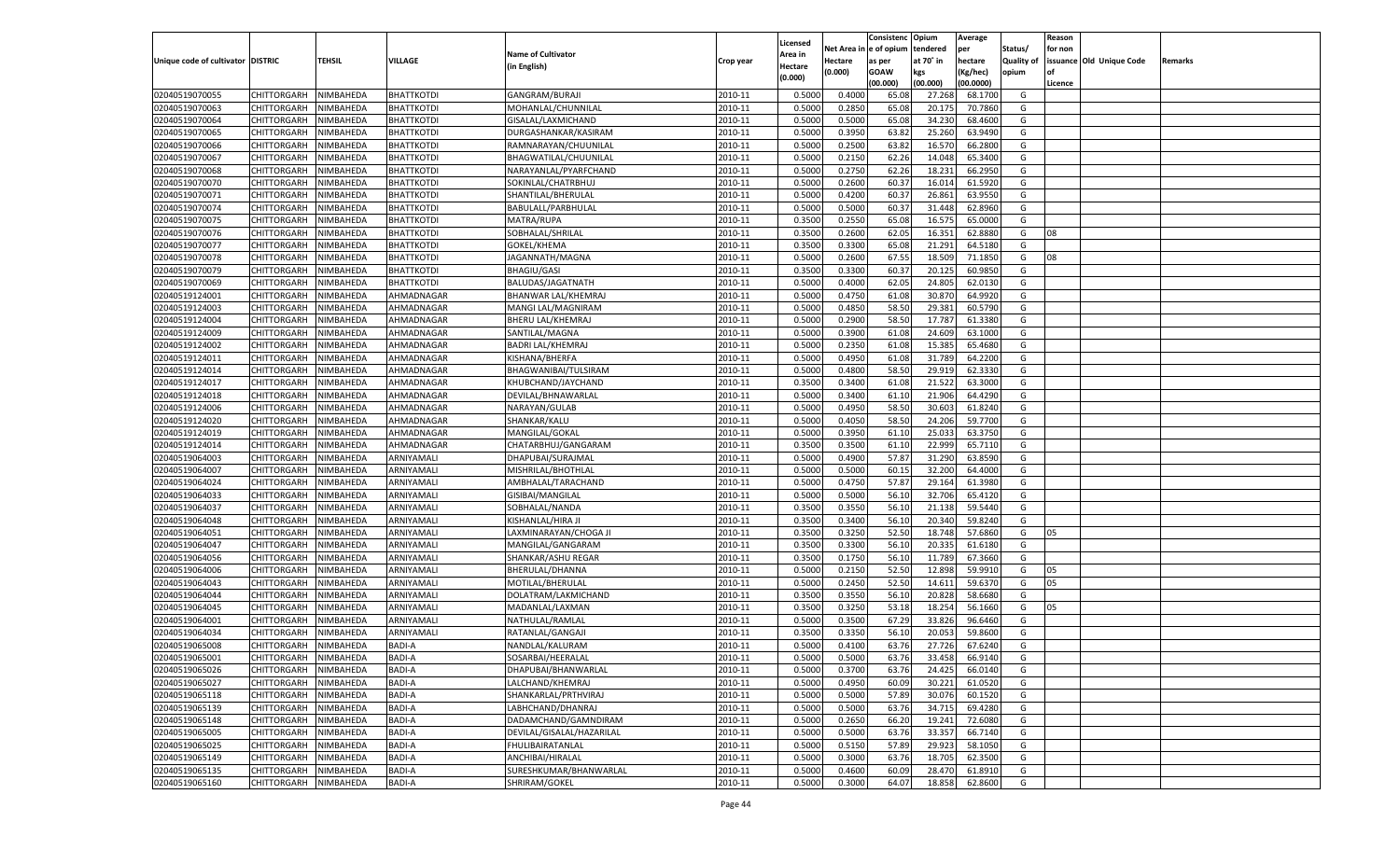|                                   |                       |               |               |                            |           |                    |          | Consistenc  | Opium     | Average   |                   | Reason  |                          |         |
|-----------------------------------|-----------------------|---------------|---------------|----------------------------|-----------|--------------------|----------|-------------|-----------|-----------|-------------------|---------|--------------------------|---------|
|                                   |                       |               |               | <b>Name of Cultivator</b>  |           | Licensed           | Net Area | e of opium  | tendered  | per       | Status/           | for non |                          |         |
| Unique code of cultivator DISTRIC |                       | <b>TEHSIL</b> | VILLAGE       | (in English)               | Crop year | \rea in<br>Hectare | Hectare  | as per      | at 70° in | hectare   | <b>Quality of</b> |         | issuance Old Unique Code | Remarks |
|                                   |                       |               |               |                            |           | (0.000)            | (0.000)  | <b>GOAW</b> | kgs       | (Kg/hec)  | opium             |         |                          |         |
|                                   |                       |               |               |                            |           |                    |          | (00.000)    | (00.000)  | (00.0000) |                   | Licence |                          |         |
| 02040519065161                    | CHITTORGARH           | NIMBAHEDA     | <b>BADI-A</b> | SAGARBAI/NETRAM            | 2010-11   | 0.5000             | 0.3900   | 66.20       | 26.73     | 68.5440   | G                 |         |                          |         |
| 02040519065162                    | CHITTORGARH           | NIMBAHEDA     | <b>BADI-A</b> | SITABAI/HEERALAL/PREMCHAND | 2010-11   | 0.5000             | 0.3100   | 60.09       | 19.04     | 61.4190   | G                 |         |                          |         |
| 02040519065163                    | CHITTORGARH           | NIMBAHEDA     | <b>BADI-A</b> | MANGIBAI/MOTILAL           | 2010-11   | 0.5000             | 0.5000   | 57.89       | 29.15     | 58.3020   | G                 |         |                          |         |
| 02040519065164                    | CHITTORGARH           | NIMBAHEDA     | <b>BADI-A</b> | SANTILAL/BHANWARLAL        | 2010-11   | 0.5000             | 0.3600   | 64.07       | 23.159    | 64.3330   | G                 |         |                          |         |
| 02040519065165                    | CHITTORGARH           | NIMBAHEDA     | <b>BADI-A</b> | UTHMICHAND/CHTRBHUJ        | 2010-11   | 0.5000             | 0.3100   | 60.09       | 19.260    | 62.1290   | G                 |         |                          |         |
| 02040519065166                    | CHITTORGARH           | NIMBAHEDA     | <b>BADI-A</b> | BAPULAL/LOBHCHAND          | 2010-11   | 0.5000             | 0.2450   | 64.07       | 16.11     | 65.7550   | G                 |         |                          |         |
| 02040519065168                    | CHITTORGARH           | NIMBAHEDA     | <b>BADI-A</b> | RAMRATAN/CHATARBHUJ        | 2010-11   | 0.5000             | 0.1350   | 66.20       | 9.738     | 72.1330   | G                 |         |                          |         |
| 02040519065169                    | CHITTORGARH           | NIMBAHEDA     | <b>BADI-A</b> | LHERIBAI/LOBCHAND          | 2010-11   | 0.5000             | 0.2000   | 64.07       | 12.658    | 63.2950   | G                 |         |                          |         |
| 02040519065170                    | CHITTORGARH           | NIMBAHEDA     | <b>BADI-A</b> | WASRAJ/KISHANJI            | 2010-11   | 0.5000             | 0.4900   | 64.07       | 33.246    | 67.8490   | G                 |         |                          |         |
| 02040519065007                    | CHITTORGARH           | NIMBAHEDA     | <b>BADI-A</b> | SOHANLAL/NAHARSINGH        | 2010-11   | 0.5000             | 0.4000   | 60.09       | 24.184    | 60.4600   | G                 |         |                          |         |
| 02040519065128                    | CHITTORGARH           | NIMBAHEDA     | <b>BADI-A</b> | PREAMCHAND/DHOKEI          | 2010-11   | 0.5000             | 0.3000   | 64.07       | 18.55     | 61.8530   | G                 |         |                          |         |
| 02040519065012                    | CHITTORGARH           | NIMBAHEDA     | <b>BADI-A</b> | BHANWARLAL/BHURA           | 2010-11   | 0.5000             | 0.4950   | 57.89       | 29.345    | 59.2830   | G                 |         |                          |         |
| 02040519065123                    | CHITTORGARH           | NIMBAHEDA     | <b>BADI-A</b> | KAMLABAI/DADAMCHAND        | 2010-11   | 0.5000             | 0.3550   | 60.09       | 21.800    | 61.4080   | G                 |         |                          |         |
| 02040519065129                    | CHITTORGARH           | NIMBAHEDA     | <b>BADI-A</b> | TRILOKCHAND/RAMRATAN       | 2010-11   | 0.5000             | 0.4800   | 60.09       | 29.620    | 61.708    | G                 |         |                          |         |
| 02040519065131                    | CHITTORGARH           | NIMBAHEDA     | <b>BADI-A</b> | BAPULAL/BHANWARLAL         | 2010-11   | 0.5000             | 0.4200   | 60.09       | 25.827    | 61.4929   | G                 |         |                          |         |
| 02040519065133                    | CHITTORGARH           | NIMBAHEDA     | <b>BADI-A</b> | <b>GORILAL/SHRIRAM</b>     | 2010-11   | 0.5000             | 0.3150   | 64.07       | 21.030    | 66.7620   | G                 |         |                          |         |
| 02040519065140                    | CHITTORGARH           | NIMBAHEDA     | <b>BADI-A</b> | SHYAMDAS/RAMCHANDRADAS     | 2010-11   | 0.5000             | 0.4850   | 63.58       | 30.828    | 63.5630   | G                 |         |                          |         |
| 02040519065141                    | CHITTORGARH           | NIMBAHEDA     | <b>BADI-A</b> | FTEHLAL/CHENRAM            | 2010-11   | 0.5000             | 0.4900   | 56.71       | 28.186    | 57.5200   | G                 |         |                          |         |
| 02040519065023                    | CHITTORGARH           | NIMBAHEDA     | <b>BADI-A</b> | KISHANLAL/JATUBAI          | 2010-11   | 0.3500             | 0.3550   | 56.71       | 18.841    | 53.0730   | G                 | 04      |                          |         |
| 02040519065147                    | CHITTORGARH           | NIMBAHEDA     | <b>BADI-A</b> | NOJIBAI/LABCHNAD CHOTI     | 2010-11   | 0.5000             | 0.4200   | 60.09       | 25.224    | 60.0570   | G                 |         |                          |         |
| 02040519065137                    | CHITTORGARH           | NIMBAHEDA     | <b>BADI-A</b> | SANTILAL/KHEMRAJ           | 2010-11   | 0.5000             | 0.4500   | 56.71       | 26.188    | 58.1930   | G                 |         |                          |         |
| 02040519065150                    | CHITTORGARH           | NIMBAHEDA     | <b>BADI-A</b> | TULSIRAM/NARAYANDAS        | 2010-11   | 0.5000             | 0.4600   | 56.71       | 26.329    | 57.2370   | G                 |         |                          |         |
| 02040519065152                    | CHITTORGARH           | NIMBAHEDA     | <b>BADI-A</b> | RAMRATAN/SHANKARLAL        | 2010-11   | 0.5000             | 0.2950   | 53.82       | 16.423    | 55.6680   | G                 | 04      |                          |         |
| 02040519065003                    | CHITTORGARH           | NIMBAHEDA     | <b>BADI-A</b> | MANGU/NARAYAN              | 2010-11   | 0.5000             | 0.2600   | 60.09       | 15.731    | 60.5040   | G                 |         |                          |         |
|                                   |                       |               | <b>BADI-A</b> |                            | 2010-11   |                    |          | 56.71       |           | 57.887    | G                 |         |                          |         |
| 02040519065138                    | CHITTORGARH           | NIMBAHEDA     |               | KELASHCHAND/RAMRATAN       | 2010-11   | 0.5000             | 0.4800   | 63.58       | 27.786    |           |                   |         |                          |         |
| 02040519065004                    | CHITTORGARH           | NIMBAHEDA     | <b>BADI-A</b> | NANURAM/NARAYAN            |           | 0.5000             | 0.2000   |             | 12.627    | 63.1350   | G                 |         |                          |         |
| 02040519065143                    | CHITTORGARH           | NIMBAHEDA     | <b>BADI-A</b> | BAPULAL/KHEMRAJ            | 2010-11   | 0.5000             | 0.5000   | 63.58       | 32.449    | 64.8980   | G                 |         |                          |         |
| 02040519065049                    | CHITTORGARH           | NIMBAHEDA     | <b>BADI-B</b> | RAMLAL/BHANWARLAL          | 2010-11   | 0.5000             | 0.5050   | 65.56       | 30.763    | 60.9170   | G                 |         |                          |         |
| 02040519065028                    | CHITTORGARH           | NIMBAHEDA     | <b>BADI-B</b> | RATANLAL/MANGILAL          | 2010-11   | 0.5000             | 0.4350   | 59.86       | 27.968    | 64.2940   | G                 |         |                          |         |
| 02040519065030                    | CHITTORGARH           | NIMBAHEDA     | <b>BADI-B</b> | PARBHUBAI/BAGDIRAM         | 2010-11   | 0.5000             | 0.2950   | 56.11       | 17.051    | 57.8000   | G                 |         |                          |         |
| 02040519065033                    | CHITTORGARH           | NIMBAHEDA     | <b>BADI-B</b> | MOHANLAL/BHERULAL          | 2010-11   | 0.5000             | 0.5000   | 62.14       | 31.08     | 62.1600   | G                 |         |                          |         |
| 02040519065058                    | CHITTORGARH           | NIMBAHEDA     | <b>BADI-B</b> | BHEYALAL/NATHULAL          | 2010-11   | 0.5000             | 0.3000   | 62.14       | 19.184    | 63.9470   | G                 |         |                          |         |
| 02040519065062                    | CHITTORGARH           | NIMBAHEDA     | <b>BADI-B</b> | AASHISKUMAR/HIMMATHSINGH   | 2010-11   | 0.5000             | 0.3250   | 59.86       | 19.46     | 59.8770   | G                 |         |                          |         |
| 02040519065064                    | CHITTORGARH           | NIMBAHEDA     | <b>BADI-B</b> | GISALAL/HAJARI             | 2010-11   | 0.5000             | 0.5000   | 62.14       | 32.224    | 64.4480   | G                 |         |                          |         |
| 02040519065066                    | CHITTORGARH           | NIMBAHEDA     | <b>BADI-B</b> | YASHVANTKUMAR/HEERALAL     | 2010-11   | 0.3500             | 0.3400   | 59.86       | 20.462    | 60.1820   | G                 |         |                          |         |
| 02040519065071                    | CHITTORGARH           | NIMBAHEDA     | <b>BADI-B</b> | JAGDISHCHANDRA/KISHANLAL   | 2010-11   | 0.5000             | 0.4750   | 62.14       | 29.787    | 62.7090   | G                 |         |                          |         |
| 02040519065072                    | CHITTORGARH           | NIMBAHEDA     | <b>BADI-B</b> | JAGDISH/SHANKERJI          | 2010-11   | 0.3500             | 0.3600   | 62.14       | 20.856    | 57.9330   | G                 |         |                          |         |
| 02040519065075                    | CHITTORGARH           | NIMBAHEDA     | <b>BADI-B</b> | BHAGCHAND/HEERALAL         | 2010-11   | 0.3500             | 0.3500   | 63.99       | 21.583    | 61.6660   | - 1               | 02      |                          |         |
| 02040519065076                    | CHITTORGARH           | NIMBAHEDA     | <b>BADI-B</b> | RAJMAL/PANNALAL            | 2010-11   | 0.5000             | 0.5000   | 63.99       | 32.516    | 65.0320   | - 1               | 02      |                          |         |
| 02040519065078                    | CHITTORGARH           | NIMBAHEDA     | <b>BADI-B</b> | BHERULAL/JORJI             | 2010-11   | 0.5000             | 0.4650   | 63.99       | 28.663    | 61.6410   | G                 |         |                          |         |
| 02040519065079                    | CHITTORGARH           | NIMBAHEDA     | <b>BADI-B</b> | GOPAL/KISHANLAL            | 2010-11   | 0.5000             | 0.4300   | 63.99       | 27.842    | 64.7490   | G                 |         |                          |         |
| 02040519065081                    | CHITTORGARH           | NIMBAHEDA     | <b>BADI-B</b> | DHANRAJ/HEERALAL           | 2010-11   | 0.5000             | 0.5000   | 63.99       | 32.418    | 64.8360   | G                 |         |                          |         |
| 02040519065082                    | CHITTORGARH           | NIMBAHEDA     | <b>BADI-B</b> | <b>BADRILAL/NAVLAJI</b>    | 2010-11   | 0.5000             | 0.4200   | 63.99       | 27.153    | 64.6500   | G                 |         |                          |         |
| 02040519065084                    | CHITTORGARH           | NIMBAHEDA     | <b>BADI-B</b> | KELASHCHANDRA/BHERULAL     | 2010-11   | 0.3500             | 0.3500   | 65.5        | 22.498    | 64.2800   | G                 |         |                          |         |
| 02040519065085                    | CHITTORGARH           | NIMBAHEDA     | <b>BADI-B</b> | UTTAMICHAND/DHANRAJ        | 2010-11   | 0.5000             | 0.5000   | 60.54       | 30.889    | 61.7780   | G                 |         |                          |         |
| 02040519065088                    | CHITTORGARH NIMBAHEDA |               | <b>BADI-B</b> | MADANLAL/ROOPLAL           | 2010-11   | 0.5000             | 0.4450   | 56.11       | 25.001    | 56.1820   | G                 |         |                          |         |
| 02040519065089                    | <b>CHITTORGARH</b>    | NIMBAHEDA     | <b>BADI-B</b> | PURANMAL/HEERALAL          | 2010-11   | 0.3500             |          |             |           |           | -F                |         |                          |         |
| 02040519065094                    | <b>CHITTORGARH</b>    | NIMBAHEDA     | BADI-B        | PARTHVIRAJ/ROOPA           | 2010-11   | 0.5000             | 0.3500   | 63.99       | 22.822    | 65.2060   | G                 |         |                          |         |
| 02040519065097                    | <b>CHITTORGARH</b>    | NIMBAHEDA     | <b>BADI-B</b> | OUNKARLAL/SHORAM           | 2010-11   | 0.5000             | 0.4950   | 60.54       | 29.111    | 58.8100   | G                 |         |                          |         |
| 02040519065105                    | <b>CHITTORGARH</b>    | NIMBAHEDA     | BADI-B        | MUKESH/TULSHIRAM           | 2010-11   | 0.5000             | 0.1900   | 60.54       | 12.003    | 63.1740   | G                 |         |                          |         |
| 02040519065102                    | <b>CHITTORGARH</b>    | NIMBAHEDA     | <b>BADI-B</b> | RAMSAVROOP/UTTAMCHAND      | 2010-11   | 0.5000             |          |             |           |           | F                 |         |                          |         |
| 02040519065106                    | <b>CHITTORGARH</b>    | NIMBAHEDA     | BADI-B        | KISHANLAL/POKHARJI         | 2010-11   | 0.5000             | 0.3500   | 60.54       | 19.875    | 56.7860   | G                 |         |                          |         |
| 02040519065108                    | <b>CHITTORGARH</b>    | NIMBAHEDA     | <b>BADI-B</b> | AMRATRAM/BHERULAL          | 2010-11   | 0.5000             | 0.5000   | 60.54       | 30.625    | 61.2500   | G                 |         |                          |         |
| 02040519065114                    | <b>CHITTORGARH</b>    | NIMBAHEDA     | BADI-B        | CHENRAM/DHANRAJ            | 2010-11   | 0.5000             | 0.2500   | 60.54       | 16.359    | 65.4360   | G                 |         |                          |         |
| 02040519065054                    | <b>CHITTORGARH</b>    | NIMBAHEDA     | <b>BADI-B</b> | SUNILAKUMAR/RATANLAL       | 2010-11   | 0.5000             | 0.4650   | 62.33       | 30.975    | 66.6130   | G                 |         |                          |         |
| 02040519065100                    | <b>CHITTORGARH</b>    | NIMBAHEDA     | <b>BADI-B</b> | BHERULAL/MOHANJI           | 2010-11   | 0.5000             | 0.3000   | 62.33       | 18.719    | 62.3970   | G                 |         |                          |         |
|                                   |                       |               |               |                            |           |                    |          |             |           |           |                   |         |                          |         |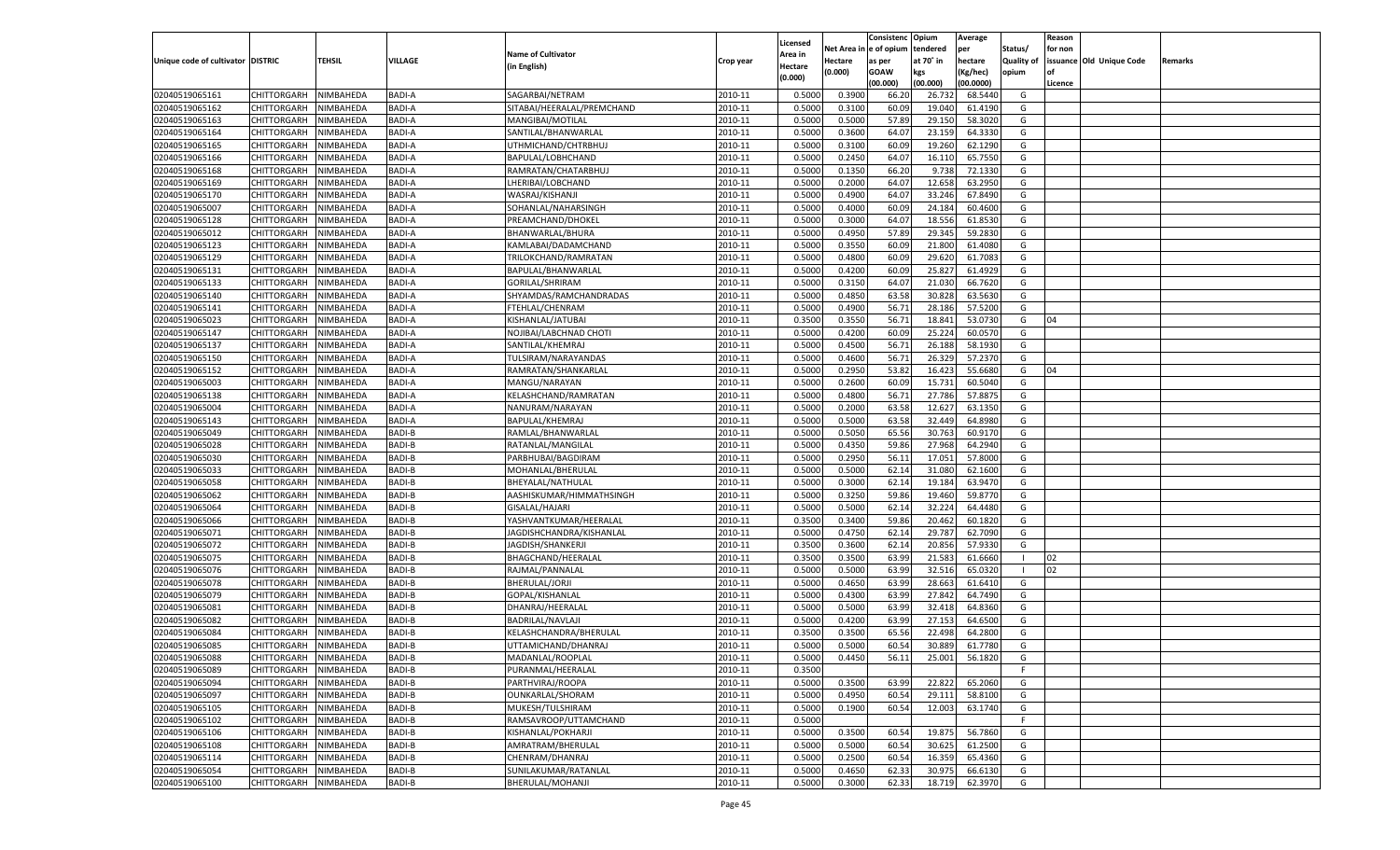|                                   |                       |           |                          |                           |           |          |          | Consistenc Opium |           | Average   |                   | Reason    |                          |         |
|-----------------------------------|-----------------------|-----------|--------------------------|---------------------------|-----------|----------|----------|------------------|-----------|-----------|-------------------|-----------|--------------------------|---------|
|                                   |                       |           |                          |                           |           | Licensed | Net Area | e of opium       | tendered  | per       | Status/           | for non   |                          |         |
| Unique code of cultivator DISTRIC |                       | TEHSIL    | VILLAGE                  | <b>Name of Cultivator</b> | Crop year | Area in  | Hectare  | as per           | at 70˚ in | hectare   | <b>Quality of</b> |           | issuance Old Unique Code | Remarks |
|                                   |                       |           |                          | (in English)              |           | Hectare  | (0.000)  | <b>GOAW</b>      | kgs       | (Kg/hec)  | opium             | <b>of</b> |                          |         |
|                                   |                       |           |                          |                           |           | (0.000)  |          | (00.000)         | (00.000)  | (00.0000) |                   | Licence   |                          |         |
| 02040519065029                    | CHITTORGARH           | NIMBAHEDA | <b>BADI-B</b>            | MADANLAL/KANEHYALAL       | 2010-11   | 0.5000   | 0.5000   | 60.54            | 30.98     | 61.9780   | G                 |           |                          |         |
| 02040519065037                    | CHITTORGARH           | NIMBAHEDA | <b>BADI-B</b>            | CHANDMAL/NOLA             | 2010-11   | 0.5000   | 0.4950   | 62.3             | 31.072    | 62.7720   | G                 |           |                          |         |
| 02040519065107                    | CHITTORGARH           | NIMBAHEDA | <b>BADI-B</b>            | GAHRILAL/BHAGATRAM        | 2010-11   | 0.5000   | 0.5000   | 62.33            | 32.33     | 64.6740   | G                 |           |                          |         |
| 02040519065032                    | CHITTORGARH           | NIMBAHEDA | <b>BADI-B</b>            | KESARBAI/KHYALILAL        | 2010-11   | 0.5000   | 0.5050   | 59.06            | 31.350    | 62.0790   | G                 |           |                          |         |
| 02040519065092                    | CHITTORGARH           | NIMBAHEDA | <b>BADI-B</b>            | TULSHIRAM/BHURALAL        | 2010-11   | 0.5000   | 0.5100   | 59.06            | 30.868    | 60.5250   | G                 |           |                          |         |
| 02040519065093                    | CHITTORGARH           | NIMBAHEDA | <b>BADI-B</b>            | RATANLAL/PYARJI           | 2010-11   | 0.5000   | 0.3550   | 62.33            | 21.934    | 61.7860   | G                 |           |                          |         |
| 02040519065096                    | CHITTORGARH           | NIMBAHEDA | <b>BADI-B</b>            | SHANTILAL/BHURA           | 2010-11   | 0.5000   | 0.4000   | 62.33            | 25.527    | 63.8180   | G                 |           |                          |         |
| 02040519065101                    | CHITTORGARH           | NIMBAHEDA | <b>BADI-B</b>            | YASHVANTLAL/GORILAL       | 2010-11   | 0.5000   | 0.4400   | 62.33            | 27.921    | 63.4570   | G                 |           |                          |         |
| 02040519065067                    | CHITTORGARH           | NIMBAHEDA | <b>BADI-B</b>            | NANDLAL/MULCHAND          | 2010-11   | 0.3500   | 0.1500   | 62.33            | 9.703     | 64.687    | G                 |           |                          |         |
| 02040519065061                    | CHITTORGARH           | NIMBAHEDA | <b>BADI-B</b>            | PREMCHAD/MANAKJI          | 2010-11   | 0.5000   | 0.5100   | 59.06            | 31.176    | 61.1290   | - 1               | 02        |                          |         |
| 02040519065047                    | CHITTORGARH           | NIMBAHEDA | <b>BADI-B</b>            | SANTIBAI/DALCHAND         | 2010-11   | 0.3500   | 0.3550   | 59.06            | 20.382    | 57.4140   | G                 |           |                          |         |
| 02040519065041                    | CHITTORGARH           | NIMBAHEDA | <b>BADI-B</b>            | HEERALAL/RAGHUNATH        | 2010-11   | 0.3500   | 0.2550   | 59.06            | 14.653    | 57.4630   | - 1               | 02        |                          |         |
| 02040519066057                    | CHITTORGARH           | NIMBAHEDA | <b>BADOLI MADHOSINGH</b> | BHANWARLAL/MOHANJ         | 2010-11   | 0.5000   | 0.3550   | 67.29            | 28.204    | 79.4480   | G                 |           |                          |         |
| 02040519066001                    | CHITTORGARH           | NIMBAHEDA | <b>BADOLI MADHOSINGH</b> | CHAGANLAL/HEERALAL        | 2010-11   | 0.5000   | 0.4600   | 60.98            | 28.99     | 63.0370   | G                 |           |                          |         |
| 02040519066004                    | <b>CHITTORGARH</b>    | NIMBAHEDA | <b>BADOLI MADHOSINGH</b> | CHUNNIBAI/SHANKERLAL      | 2010-11   | 0.5000   | 0.2850   | 57.67            | 19.812    | 69.5190   | G                 |           |                          |         |
| 02040519066007                    | CHITTORGARH           | NIMBAHEDA | <b>BADOLI MADHOSINGH</b> | NARAYANLAL/KALULAL        | 2010-11   | 0.5000   | 0.2000   | 60.98            | 13.119    | 65.6000   | G                 |           |                          |         |
| 02040519066008                    | <b>CHITTORGARH</b>    | NIMBAHEDA | <b>BADOLI MADHOSINGH</b> | SHANKERLAL/FULLCHAND      | 2010-11   | 0.5000   | 0.3000   | 67.29            | 21.630    | 72.1000   | G                 |           |                          |         |
| 02040519066011                    | CHITTORGARH           | NIMBAHEDA | <b>BADOLI MADHOSINGH</b> | ANCHIBAI/BADRILAL         | 2010-11   | 0.3500   | 0.3100   | 64.13            | 21.91     | 70.6970   | G                 |           |                          |         |
| 02040519066013                    | <b>CHITTORGARH</b>    | NIMBAHEDA | <b>BADOLI MADHOSINGH</b> | UDAILAL/BHERULAL          | 2010-11   | 0.5000   | 0.2550   | 60.98            | 16.283    | 63.8550   | G                 |           |                          |         |
| 02040519066014                    | CHITTORGARH           | NIMBAHEDA | <b>BADOLI MADHOSINGH</b> | KAJOD/GOPILAL             | 2010-11   | 0.3500   | 0.2950   | 60.98            | 20.577    | 69.7530   | G                 |           |                          |         |
| 02040519066015                    | <b>CHITTORGARH</b>    | NIMBAHEDA | <b>BADOLI MADHOSINGH</b> | MANGUIBAI/MUNDALAL        | 2010-11   | 0.5000   | 0.2950   | 60.98            | 19.462    | 65.9730   | G                 |           |                          |         |
| 02040519066027                    | CHITTORGARH           | NIMBAHEDA | <b>BADOLI MADHOSINGH</b> | <b>BABULAL/UDAILAL</b>    | 2010-11   | 0.5000   | 0.2000   | 57.67            | 12.333    | 61.6650   | G                 |           |                          |         |
| 02040519066045                    | <b>CHITTORGARH</b>    | NIMBAHEDA | <b>BADOLI MADHOSINGH</b> | MANGILAL/CHUNNILAL        | 2010-11   | 0.5000   | 0.4800   | 57.67            | 28.770    | 59.9380   | G                 |           |                          |         |
| 02040519066049                    | CHITTORGARH           | NIMBAHEDA | <b>BADOLI MADHOSINGH</b> | BHERULAL/SEVARAM          | 2010-11   | 0.5000   | 0.2000   | 60.98            | 13.120    | 65.6000   | G                 |           |                          |         |
| 02040519066051                    | <b>CHITTORGARH</b>    | NIMBAHEDA | <b>BADOLI MADHOSINGH</b> | RADHESHYAM/MANGILAL       | 2010-11   | 0.5000   | 0.2250   | 64.13            | 15.883    | 70.5910   | G                 |           |                          |         |
| 02040519066052                    | CHITTORGARH           | NIMBAHEDA | <b>BADOLI MADHOSINGH</b> | MANGILAL/VARDAJI          | 2010-11   | 0.5000   | 0.3000   | 57.67            | 17.865    | 59.5530   | G                 |           |                          |         |
| 02040519066053                    | <b>CHITTORGARH</b>    | NIMBAHEDA | <b>BADOLI MADHOSINGH</b> | KANWARLALA/MATHRALAL      | 2010-11   | 0.5000   | 0.3050   | 60.98            | 19.627    | 64.3510   | G                 |           |                          |         |
| 02040519066058                    | CHITTORGARH           | NIMBAHEDA | <b>BADOLI MADHOSINGH</b> | MOTILAL/NARAYAN           | 2010-11   | 0.5000   | 0.2950   | 60.98            | 19.044    | 64.5560   | G                 |           |                          |         |
| 02040519066064                    | <b>CHITTORGARH</b>    | NIMBAHEDA | <b>BADOLI MADHOSINGH</b> | RANGLAL/HEERALAL          | 2010-11   | 0.5000   | 0.4400   | 60.98            | 26.93     | 61.2180   | G                 |           |                          |         |
| 02040519066072                    | CHITTORGARH           | NIMBAHEDA | <b>BADOLI MADHOSINGH</b> | RAMESWAR/KASIRAM          | 2010-11   | 0.5000   | 0.1950   | 67.29            | 13.739    | 70.4560   | G                 |           |                          |         |
| 02040519066088                    | CHITTORGARH           | NIMBAHEDA | <b>BADOLI MADHOSINGH</b> | SATYNARAYAN/BAGDIRAM      | 2010-11   | 0.5000   | 0.3450   | 64.13            | 24.663    | 71.4900   | G                 |           |                          |         |
| 02040519066091                    | CHITTORGARH           | NIMBAHEDA | <b>BADOLI MADHOSINGH</b> | HANSRAJ/GOPALDANGI        | 2010-11   | 0.5000   | 0.3950   | 61.17            | 24.756    | 62.6760   | G                 |           |                          |         |
| 02040519066092                    | CHITTORGARH           | NIMBAHEDA | <b>BADOLI MADHOSINGH</b> | NARAYAN/LAXMANDANGI       | 2010-11   | 0.5000   | 0.3000   | 52.50            | 17.096    | 56.987    | G                 | 05        |                          |         |
| 02040519066095                    | CHITTORGARH           | NIMBAHEDA | <b>BADOLI MADHOSINGH</b> | HARIRAM/ONKAR DHAKAD      | 2010-11   | 0.5000   | 0.2000   | 64.13            | 12.944    | 64.7200   | G                 |           |                          |         |
| 02040519066101                    | CHITTORGARH           | NIMBAHEDA | <b>BADOLI MADHOSINGH</b> | NARAYAN/JAGNATH DHAKAD    | 2010-11   | 0.5000   | 0.3300   | 57.67            | 19.555    | 59.2580   | G                 |           |                          |         |
| 02040519066102                    | CHITTORGARH           | NIMBAHEDA | <b>BADOLI MADHOSINGH</b> | LAKMICHAND/GISI DHAKAD    | 2010-11   | 0.5000   | 0.3100   | 61.17            | 19.475    | 62.8230   | G                 |           |                          |         |
| 02040519066016                    | CHITTORGARH           | NIMBAHEDA | <b>BADOLI MADHOSINGH</b> | NARAYANSINGH/BHOPALSINGH  | 2010-11   | 0.5000   | 0.2450   | 61.17            | 16.226    | 66.2290   | G                 |           |                          |         |
| 02040519066038                    | CHITTORGARH           | NIMBAHEDA | <b>BADOLI MADHOSINGH</b> | NOJIBAI/BHANWARLAL        | 2010-11   | 0.5000   | 0.2050   | 61.17            | 13.439    | 65.5560   | G                 |           |                          |         |
| 02040519066050                    | CHITTORGARH           | NIMBAHEDA | <b>BADOLI MADHOSINGH</b> | LAXMILAL/HEMRAJ           | 2010-11   | 0.5000   | 0.4900   | 57.67            | 31.460    | 64.2040   | G                 |           |                          |         |
| 02040519066054                    | CHITTORGARH           | NIMBAHEDA | <b>BADOLI MADHOSINGH</b> | MOTILAL/RAMRATAN          | 2010-11   | 0.5000   | 0.4900   | 64.13            | 30.18     | 61.5980   | G                 |           |                          |         |
| 02040519066039                    | <b>CHITTORGARH</b>    | NIMBAHEDA | <b>BADOLI MADHOSINGH</b> | FATEHLAL/PARBHULAL        | 2010-11   | 0.5000   | 0.4700   | 57.67            | 28.913    | 61.5170   | G                 |           |                          |         |
| 02040519066078                    | CHITTORGARH           | NIMBAHEDA | <b>BADOLI MADHOSINGH</b> | SURESH/NANADANGI          | 2010-11   | 0.5000   | 0.4000   | 52.50            | 22.875    | 57.1880   | G                 | 05        |                          |         |
| 02040519066030                    | CHITTORGARH           | NIMBAHEDA | <b>BADOLI MADHOSINGH</b> | FULLCHAND/MOHANLAI        | 2010-11   | 0.5000   | 0.2350   | 61.17            | 14.629    | 62.2510   | G                 |           |                          |         |
| 02040519066097                    | <b>CHITTORGARH</b>    | NIMBAHEDA | <b>BADOLI MADHOSINGH</b> | BADRILAL/KISHANLAL        | 2010-11   | 0.5000   | 0.2500   | 61.17            | 16.97     | 67.9160   | G                 |           |                          |         |
| 02040519066003                    | CHITTORGARH           | NIMBAHEDA | <b>BADOLI MADHOSINGH</b> | GEETABAI/BHANWARLAL       | 2010-11   | 0.3500   | 0.3500   | 61.17            | 22.079    | 63.0830   | G                 |           |                          |         |
| 02040519066098                    | CHITTORGARH NIMBAHEDA |           | <b>BADOLI MADHOSINGH</b> | BHERULAL/BHAGIRAT DANGI   | 2010-11   | 0.3500   | 0.2900   | 61.17            | 18.304    | 63.1170   | G                 |           |                          |         |
| 02040519066012                    | <b>CHITTORGARH</b>    | NIMBAHEDA | <b>BADOLI MADHOSINGH</b> | RUKAMNIBAI/SHANKERLAL     | 2010-11   | 0.5000   | 0.4050   | 52.50            | 22.502    | 55.5600   | G                 | 04        |                          |         |
| 02040519066021                    | <b>CHITTORGARH</b>    | NIMBAHEDA | <b>BADOLI MADHOSINGH</b> | KASHIRAM/DEVA             | 2010-11   | 0.5000   | 0.3450   | 57.67            | 20.105    | 58.2750   | G                 |           |                          |         |
| 02040519066017                    | <b>CHITTORGARH</b>    | NIMBAHEDA | <b>BADOLI MADHOSINGH</b> | <b>BADRILAL/GOPILAL</b>   | 2010-11   | 0.5000   | 0.3400   | 52.50            | 19.163    | 56.3650   | G                 | 05        |                          |         |
| 02040519066025                    | <b>CHITTORGARH</b>    | NIMBAHEDA | <b>BADOLI MADHOSINGH</b> | JANIBAI/KHEMA             | 2010-11   | 0.5000   | 0.4950   | 57.87            | 29.957    | 60.5190   | G                 |           |                          |         |
| 02040519066028                    | <b>CHITTORGARH</b>    | NIMBAHEDA | <b>BADOLI MADHOSINGH</b> | MANGILAL/SEVARAM          | 2010-11   | 0.5000   | 0.3100   | 57.87            | 18.857    | 60.8290   | G                 |           |                          |         |
| 02040519066086                    | <b>CHITTORGARH</b>    | NIMBAHEDA | <b>BADOLI MADHOSINGH</b> | JHAMKUBAI/NANURAM         | 2010-11   | 0.5000   | 0.3000   | 57.87            | 18.074    | 60.2470   | G                 |           |                          |         |
| 02040519066103                    | <b>CHITTORGARH</b>    | NIMBAHEDA | <b>BADOLI MADHOSINGH</b> | <b>BHERULAL/GOKEL</b>     | 2010-11   | 0.5000   | 0.4950   | 66.53            | 29.732    | 60.0650   | G                 |           |                          |         |
| 02040519066029                    | <b>CHITTORGARH</b>    | NIMBAHEDA | <b>BADOLI MADHOSINGH</b> | KANKUBAI/SEVARAM          | 2010-11   | 0.5000   | 0.5100   | 52.50            | 27.718    | 54.3490   | G                 | 04        |                          |         |
| 02040519066061                    | <b>CHITTORGARH</b>    | NIMBAHEDA | <b>BADOLI MADHOSINGH</b> | AMARCHAND/MOHANLAL        | 2010-11   | 0.5000   | 0.2450   | 60.15            | 16.076    | 65.6160   | G                 |           |                          |         |
|                                   |                       |           |                          |                           |           |          |          |                  |           |           |                   |           |                          |         |
| 02040519066067                    | CHITTORGARH           | NIMBAHEDA | <b>BADOLI MADHOSINGH</b> | NANDRAM/KASIRAM KUMAWAT   | 2010-11   | 0.5000   | 0.4300   | 57.87            | 25.192    | 58.5880   | G                 |           |                          |         |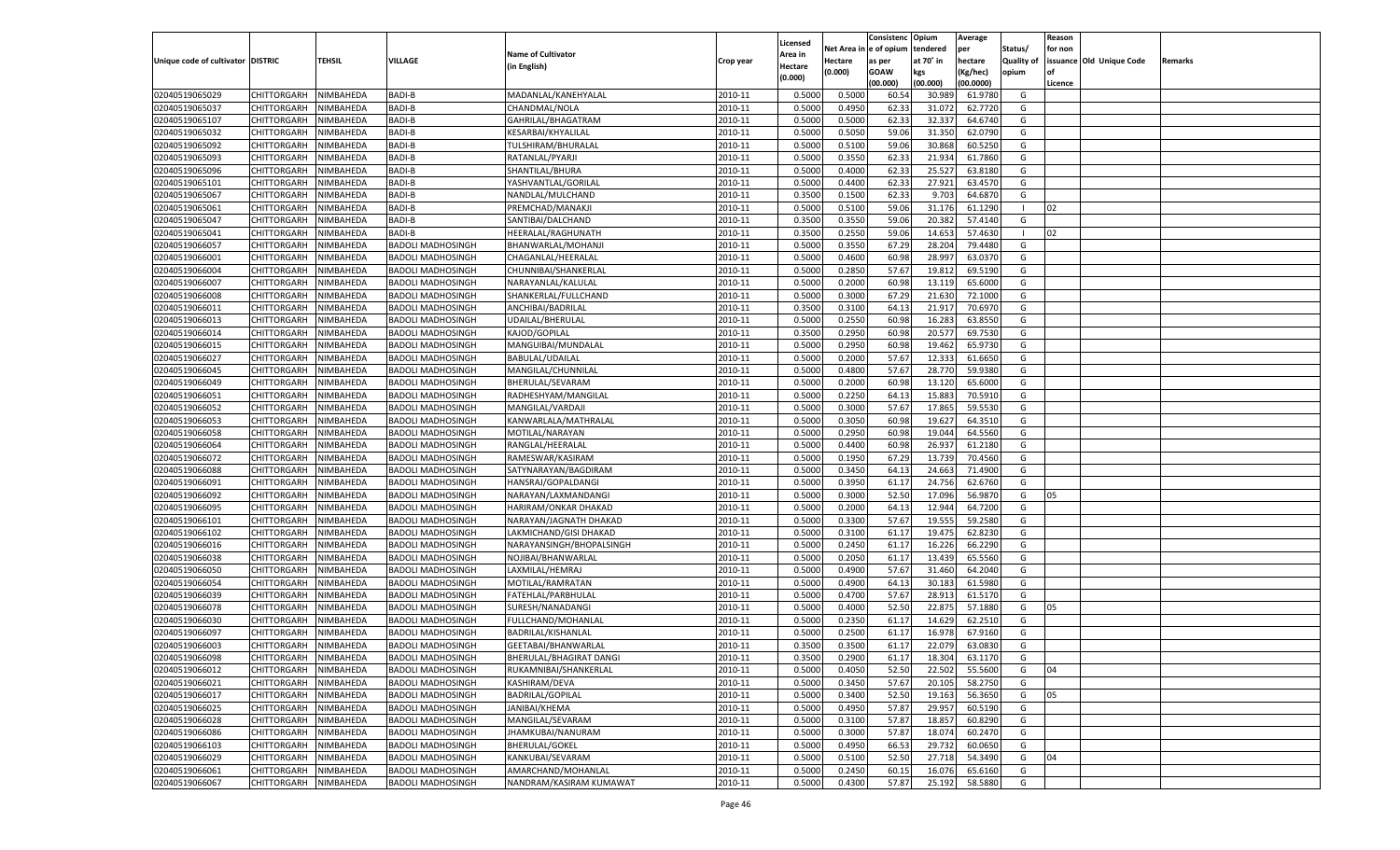|                                   |                       |               |                          |                           |           |                           |          | Consistenc   | Opium     | Average   |                   | Reason  |                          |          |
|-----------------------------------|-----------------------|---------------|--------------------------|---------------------------|-----------|---------------------------|----------|--------------|-----------|-----------|-------------------|---------|--------------------------|----------|
|                                   |                       |               |                          | <b>Name of Cultivator</b> |           | Licensed                  | Net Area | l e of opium | tendered  | per       | Status/           | for non |                          |          |
| Unique code of cultivator DISTRIC |                       | <b>TEHSIL</b> | VILLAGE                  | (in English)              | Crop year | <b>Area in</b><br>Hectare | Hectare  | as per       | at 70° in | hectare   | <b>Quality of</b> |         | issuance Old Unique Code | Remarks  |
|                                   |                       |               |                          |                           |           | (0.000)                   | (0.000)  | <b>GOAW</b>  | kgs       | (Kg/hec)  | opium             |         |                          |          |
|                                   |                       |               |                          |                           |           |                           |          | (00.000)     | (00.000)  | (00.0000) |                   | Licence |                          |          |
| 02040519066087                    | CHITTORGARH           | NIMBAHEDA     | <b>BADOLI MADHOSINGH</b> | UDYLAL/SHANKARLAL         | 2010-11   | 0.5000                    | 0.2450   | 57.87        | 16.02     | 65.4240   | G                 |         |                          |          |
| 02040519066063                    | CHITTORGARH           | NIMBAHEDA     | <b>BADOLI MADHOSINGH</b> | KANHEYALAL/MOTILAL        | 2010-11   | 0.5000                    | 0.4800   | 60.1         | 27.65     | 57.6190   | G                 |         |                          |          |
| 02040519067007                    | CHITTORGARH           | NIMBAHEDA     | <b>BANGERDA MAMADEV</b>  | HUKMICHAND/GANGARAM       | 2010-11   | 0.5000                    | 0.4950   | 63.02        | 33.815    | 68.3110   | G                 |         |                          |          |
| 02040519067005                    | CHITTORGARH           | NIMBAHEDA     | <b>BANGERDA MAMADEV</b>  | DHANRAJ/BHOLIRAM          | 2010-11   | 0.3500                    | 0.3550   | 63.0         | 23.581    | 66.4250   | G                 |         |                          |          |
| 02040519067006                    | CHITTORGARH           | NIMBAHEDA     | <b>BANGERDA MAMADEV</b>  | GOPI/KASIRAM              | 2010-11   | 0.5000                    | 0.4900   | 64.85        | 34.308    | 70.0180   | G                 |         |                          |          |
| 02040519067011                    | CHITTORGARH           | NIMBAHEDA     | BANGERDA MAMADEV         | FHOOLCHNAD/KHEMRAJ        | 2010-11   | 0.5000                    | 0.2400   | 68.63        | 17.454    | 72.7210   | G                 |         |                          |          |
| 02040519067014                    | CHITTORGARH           | NIMBAHEDA     | <b>BANGERDA MAMADEV</b>  | SANTILALL/DAYARAM         | 2010-11   | 0.5000                    | 0.4950   | 58.55        | 29.861    | 60.3230   | G                 |         |                          |          |
| 02040519067017                    | CHITTORGARH           | NIMBAHEDA     | <b>BANGERDA MAMADEV</b>  | MOHANLAL/MAGNIRAM         | 2010-11   | 0.5000                    | 0.4750   | 58.55        | 30.793    | 64.8270   | G                 |         |                          |          |
| 02040519067032                    | CHITTORGARH           | NIMBAHEDA     | <b>BANGERDA MAMADEV</b>  | KALULAL/PRTHA             | 2010-11   | 0.3500                    | 0.3250   | 63.02        | 22.114    | 68.0430   | G                 |         |                          |          |
| 02040519067042                    | CHITTORGARH           | NIMBAHEDA     | BANGERDA MAMADEV         | KISHANLAL/BHAGIRTH        | 2010-11   | 0.5000                    | 0.5050   | 58.55        | 31.404    | 62.1860   | G                 |         |                          |          |
| 02040519067060                    | CHITTORGARH           | NIMBAHEDA     | <b>BANGERDA MAMADEV</b>  | BAGRILAL/PYARCHAND        | 2010-11   | 0.5000                    | 0.4750   | 58.55        | 28.619    | 60.2510   | G                 |         |                          |          |
| 02040519067002                    | CHITTORGARH           | NIMBAHEDA     | <b>BANGERDA MAMADEV</b>  | RATANLAL/GASINATH         | 2010-11   | 0.5000                    | 0.4100   | 63.02        | 27.138    | 66.1930   | G                 |         |                          |          |
| 02040519067008                    | CHITTORGARH           | NIMBAHEDA     | <b>BANGERDA MAMADEV</b>  | DAYARAM/WARDA             | 2010-11   | 0.5000                    | 0.4900   | 58.55        | 29.344    | 59.8840   | G                 |         |                          |          |
| 02040519067004                    | CHITTORGARH           | NIMBAHEDA     | <b>BANGERDA MAMADEV</b>  | BHERULAL/BHAGVAN          | 2010-11   | 0.5000                    | 0.4050   | 58.55        | 25.544    | 63.0720   | G                 |         |                          |          |
| 02040519067044                    | CHITTORGARH           | NIMBAHEDA     | BANGERDA MAMADEV         | MANGILAL/BHERULAL         | 2010-11   | 0.3500                    | 0.3500   | 58.55        | 20.664    | 59.0400   | G                 |         |                          |          |
| 02040519067019                    | CHITTORGARH           | NIMBAHEDA     | <b>BANGERDA MAMADEV</b>  | KISHANLAL/OUNKARLAL       | 2010-11   | 0.5000                    | 0.3050   | 63.02        | 19.952    | 65.4160   | G                 |         |                          |          |
| 02040519067009                    | CHITTORGARH           | NIMBAHEDA     | <b>BANGERDA MAMADEV</b>  | KANIRAM/WARDA             | 2010-11   | 0.3500                    | 0.3000   | 63.02        | 20.384    | 67.9470   | G                 |         |                          |          |
| 02040519067050                    | CHITTORGARH           | NIMBAHEDA     | <b>BANGERDA MAMADEV</b>  | SOHANIBAI/BHANWARNATH     | 2010-11   | 0.5000                    | 0.3150   | 58.4         | 18.456    | 58.5900   | G                 |         |                          |          |
| 02040519067001                    | CHITTORGARH           | NIMBAHEDA     | <b>BANGERDA MAMADEV</b>  | RAMCHANDRA/GOVERDHAN      | 2010-11   | 0.5000                    | 0.4900   | 63.02        | 33.780    | 68.9390   | G                 |         |                          |          |
| 02040519067074                    | CHITTORGARH           | NIMBAHEDA     | <b>BANGERDA MAMADEV</b>  | BHANWARLAL/MODIRAM        | 2010-11   | 0.5000                    | 0.3000   | 58.4         | 18.553    | 61.8430   | G                 |         | 02040519104073           | TRANSFER |
| 02040519069014                    | CHITTORGARH           | NIMBAHEDA     | BHAGWANPURA-A            | HEERALAL/PYARA            | 2010-11   | 0.5000                    | 0.3050   | 68.42        | 22.521    | 73.8390   | G                 |         |                          |          |
| 02040519069001                    | CHITTORGARH           | NIMBAHEDA     | BHAGWANPURA-A            | BHERULAL/BHANEARLAL       | 2010-11   | 0.5000                    | 0.4500   | 66.38        | 30.682    | 68.1820   | G                 |         |                          |          |
| 02040519069002                    | CHITTORGARH           | NIMBAHEDA     | BHAGWANPURA-A            | PARBHULAL/PYARA           | 2010-11   | 0.5000                    | 0.4950   | 66.38        | 34.126    | 68.9410   | G                 |         |                          |          |
| 02040519069003                    | CHITTORGARH           | NIMBAHEDA     | BHAGWANPURA-A            | MAGNIRAM/HEERALAL         | 2010-11   | 0.5000                    | 0.3050   | 66.38        | 20.923    | 68.6000   | G                 |         |                          |          |
| 02040519069005                    | CHITTORGARH           | NIMBAHEDA     | BHAGWANPURA-A            | ASARAM/RATANLAL           | 2010-11   | 0.3500                    | 0.3300   | 62.49        | 20.637    | 62.5360   | G                 |         |                          |          |
| 02040519069006                    | CHITTORGARH           | NIMBAHEDA     | BHAGWANPURA-A            | MANGILAL/KASHIRAM         | 2010-11   | 0.5000                    | 0.3450   | 66.38        | 23.31     | 67.5770   | G                 |         |                          |          |
| 02040519069007                    | CHITTORGARH           | NIMBAHEDA     | BHAGWANPURA-A            | RAMCHANDRA/DHULA          | 2010-11   | 0.5000                    | 0.2650   | 64.04        | 18.608    | 70.2190   | G                 |         |                          |          |
| 02040519069010                    | CHITTORGARH           | NIMBAHEDA     | BHAGWANPURA-A            | KISHNA/DHANNA             | 2010-11   | 0.5000                    | 0.3050   | 69.21        | 21.569    | 70.7150   | G                 |         |                          |          |
| 02040519069011                    | CHITTORGARH           | NIMBAHEDA     | BHAGWANPURA-A            | DEVILAL/UDA               | 2010-11   | 0.5000                    | 0.4950   | 66.89        | 33.790    | 68.2630   | G                 |         |                          |          |
| 02040519069012                    | CHITTORGARH           | NIMBAHEDA     | BHAGWANPURA-A            | HEERALAL/JAGANNATH        | 2010-11   | 0.5000                    | 0.3550   | 62.49        | 22.491    | 63.3550   | G                 |         |                          |          |
| 02040519069015                    | CHITTORGARH           | NIMBAHEDA     | BHAGWANPURA-A            | FULCHAND/NARAYAN          | 2010-11   | 0.5000                    | 0.3000   | 66.89        | 20.806    | 69.3530   | G                 |         |                          |          |
| 02040519069016                    | CHITTORGARH           | NIMBAHEDA     | BHAGWANPURA-A            | VARDA/DOLA                | 2010-11   | 0.5000                    | 0.4200   | 64.04        | 26.673    | 63.5050   | G                 |         |                          |          |
| 02040519069019                    | CHITTORGARH           | NIMBAHEDA     | BHAGWANPURA-A            | HEERALAL/RAMCHANDRA       | 2010-11   | 0.5000                    | 0.2900   | 62.49        | 19.215    | 66.2590   | G                 |         |                          |          |
| 02040519069020                    |                       |               |                          |                           | 2010-11   | 0.5000                    |          | 66.89        | 18.160    | 68.5280   | G                 |         |                          |          |
|                                   | CHITTORGARH           | NIMBAHEDA     | BHAGWANPURA-A            | RAMESHVARLAL/PARBHULAL    | 2010-11   |                           | 0.2650   |              |           | 63.1360   |                   |         |                          |          |
| 02040519069021                    | CHITTORGARH           | NIMBAHEDA     | BHAGWANPURA-A            | BANSILAL/SHANKARLAI       |           | 0.5000                    | 0.5000   | 62.49        | 31.568    |           | G                 |         |                          |          |
| 02040519069022                    | CHITTORGARH           | NIMBAHEDA     | BHAGWANPURA-A            | BHANWARLAL/HEERALAL       | 2010-11   | 0.5000                    | 0.4500   | 64.04        | 29.554    | 65.6730   | G                 |         |                          |          |
| 02040519069024                    | CHITTORGARH           | NIMBAHEDA     | BHAGWANPURA-A            | BADRILAL/SHANKARLAI       | 2010-11   | 0.5000                    | 0.3500   | 66.89        | 23.299    | 66.5690   | G                 |         |                          |          |
| 02040519069028                    | CHITTORGARH           | NIMBAHEDA     | BHAGWANPURA-A            | MADANLAL/PRAYCHAND        | 2010-11   | 0.5000                    | 0.1900   | 66.89        | 13.929    | 73.3110   | G                 |         |                          |          |
| 02040519069030                    | CHITTORGARH           | NIMBAHEDA     | BHAGWANPURA-A            | BHERULAL/LAXMAN           | 2010-11   | 0.3500                    | 0.2000   | 62.49        | 12.92     | 64.6000   | G                 |         |                          |          |
| 02040519069031                    | CHITTORGARH           | NIMBAHEDA     | <b>BHAGWANPURA-A</b>     | MANGILAL/NARAYAN          | 2010-11   | 0.5000                    | 0.3700   | 62.49        | 23.418    | 63.2890   | G                 |         |                          |          |
| 02040519069032                    | CHITTORGARH           | NIMBAHEDA     | BHAGWANPURA-A            | RATANLAL/NARAYAN          | 2010-11   | 0.5000                    | 0.3400   | 64.04        | 22.251    | 65.4470   | G                 |         |                          |          |
| 02040519069034                    | CHITTORGARH           | NIMBAHEDA     | BHAGWANPURA-A            | LABHCHNAD/KASHIRAM        | 2010-11   | 0.5000                    | 0.2550   | 66.89        | 17.184    | 67.3880   | G                 |         |                          |          |
| 02040519069035                    | CHITTORGARH           | NIMBAHEDA     | BHAGWANPURA-A            | NARAYANIBAI/MATHURALAL    | 2010-11   | 0.5000                    | 0.2050   | 62.49        | 12.989    | 63.3610   | G                 |         |                          |          |
| 02040519069040                    | CHITTORGARH           | NIMBAHEDA     | BHAGWANPURA-A            | SHANKERLAL/CHUNNILAI      | 2010-11   | 0.5000                    | 0.4050   | 62.49        | 26.42     | 65.2570   | G                 |         |                          |          |
| 02040519069023                    | CHITTORGARH           | NIMBAHEDA     | BHAGWANPURA-A            | RAMNARAYN/SHANKERLAL      | 2010-11   | 0.5000                    | 0.3400   | 64.04        | 21.909    | 64.4380   | G                 |         |                          |          |
| 02040519069041                    | CHITTORGARH NIMBAHEDA |               | <b>BHAGWANPURA-A</b>     | DHAPUBAI/NARAYAN          | 2010-11   | 0.5000                    | 0.5000   | 62.49        | 31.257    | 62.5120   | G                 |         |                          |          |
| 02040519069004                    | CHITTORGARH           | NIMBAHEDA     | <b>BHAGWANPURA-A</b>     | RAMESHLAL/RATANLAL        | 2010-11   | 0.3500                    | 0.1800   | 64.04        | 12.265    | 68.1390   | G                 |         |                          |          |
| 02040519069026                    | CHITTORGARH           | NIMBAHEDA     | BHAGWANPURA-A            | LACHMICHAND/PYARA         | 2010-11   | 0.5000                    | 0.3100   | 65.05        | 21.545    | 69.4970   | G                 |         |                          |          |
| 02040519069045                    | <b>CHITTORGARH</b>    | NIMBAHEDA     | <b>BHAGWANPURA-A</b>     | RAMKANWARIBAI/NANALAL     | 2010-11   | 0.5000                    | 0.5100   | 65.05        | 32.991    | 64.6860   | G                 |         |                          |          |
| 02040519069082                    | <b>CHITTORGARH</b>    | NIMBAHEDA     | BHAGWANPURA-B            | BHANWARLAL/DHANRAJ        | 2010-11   | 0.5000                    | 0.2900   | 64.22        | 20.008    | 68.9930   | G                 |         |                          |          |
| 02040519069057                    | <b>CHITTORGARH</b>    | NIMBAHEDA     | <b>BHAGWANPURA-B</b>     | GANPATLAL/BADRILAL        | 2010-11   | 0.5000                    | 0.3450   | 64.22        | 22.740    | 65.9130   | G                 |         |                          |          |
| 02040519069058                    | <b>CHITTORGARH</b>    | NIMBAHEDA     | <b>BHAGWANPURA-B</b>     | PARBHULAL/MOTILAL         | 2010-11   | 0.5000                    | 0.3100   | 67.69        | 21.567    | 69.5710   | G                 |         |                          |          |
| 02040519069046                    | <b>CHITTORGARH</b>    | NIMBAHEDA     | <b>BHAGWANPURA-B</b>     | KAVARLAL/MATHURALAL       | 2010-11   | 0.5000                    | 0.2900   | 67.69        | 21.718    | 74.8900   | G                 |         |                          |          |
| 02040519069047                    | <b>CHITTORGARH</b>    | NIMBAHEDA     | BHAGWANPURA-B            | FULCHAND/LAXMAN           | 2010-11   | 0.5000                    | 0.3200   | 67.69        | 23.585    | 73.7030   | G                 |         |                          |          |
| 02040519069049                    | <b>CHITTORGARH</b>    | NIMBAHEDA     | <b>BHAGWANPURA-B</b>     | PREAMCHAND/LAXMAN         | 2010-11   | 0.5000                    | 0.4300   | 64.22        | 28.296    | 65.8070   | G                 |         |                          |          |
| 02040519069051                    | <b>CHITTORGARH</b>    | NIMBAHEDA     | <b>BHAGWANPURA-B</b>     | JAGNNATH/BHAGIRTH         | 2010-11   | 0.5000                    | 0.3500   | 59.45        | 21.027    | 60.0740   | G                 |         |                          |          |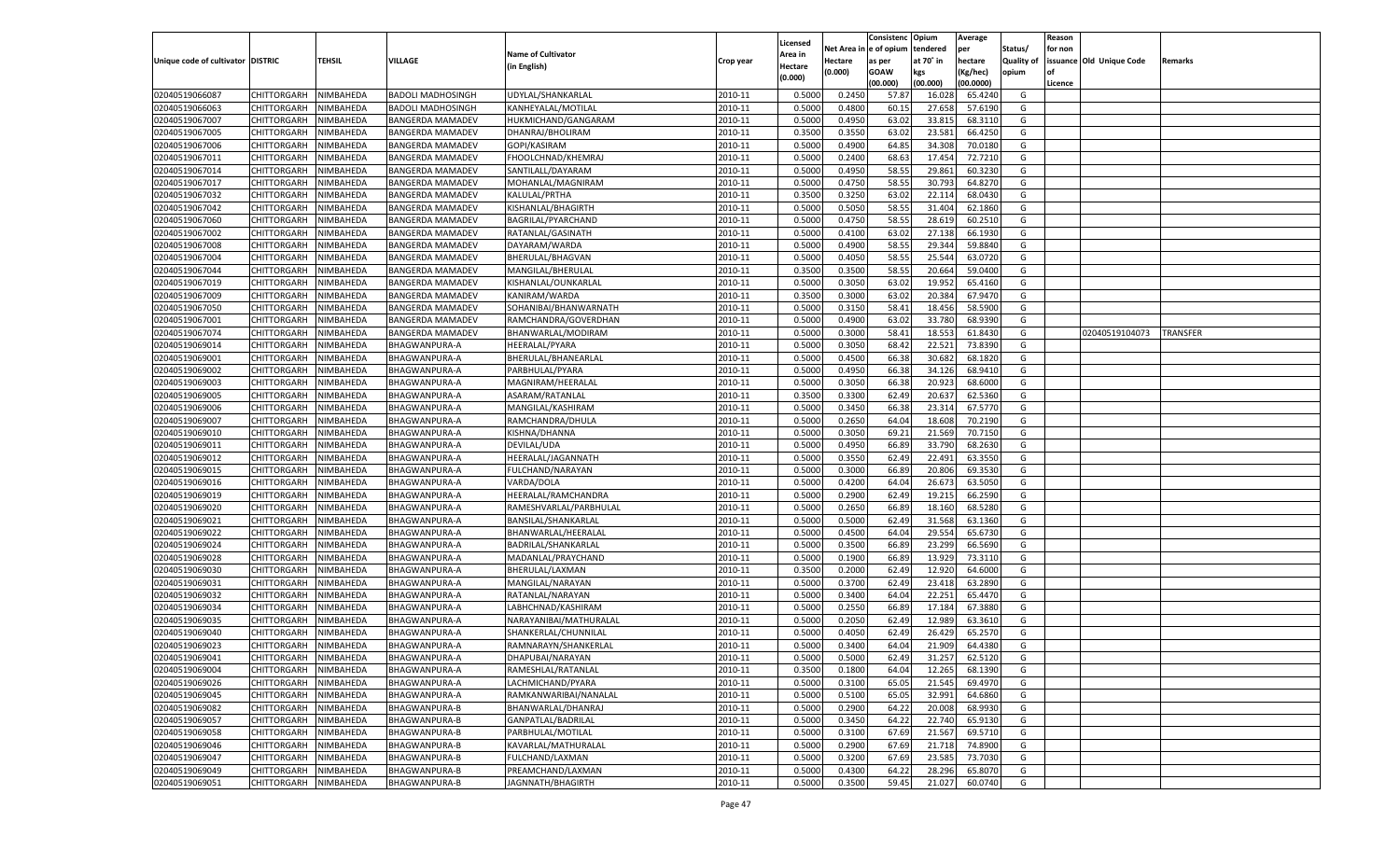|                                   |                            |               |                                       |                                              |                    |                           |          | Consistenc  | Opium     | Average   |                   | Reason  |                          |         |
|-----------------------------------|----------------------------|---------------|---------------------------------------|----------------------------------------------|--------------------|---------------------------|----------|-------------|-----------|-----------|-------------------|---------|--------------------------|---------|
|                                   |                            |               |                                       | <b>Name of Cultivator</b>                    |                    | Licensed                  | Net Area | e of opium  | tendered  | per       | Status/           | for non |                          |         |
| Unique code of cultivator DISTRIC |                            | <b>TEHSIL</b> | VILLAGE                               | (in English)                                 | Crop year          | <b>Area in</b><br>Hectare | Hectare  | as per      | at 70° in | hectare   | <b>Quality of</b> |         | issuance Old Unique Code | Remarks |
|                                   |                            |               |                                       |                                              |                    | (0.000)                   | (0.000)  | <b>GOAW</b> | kgs       | (Kg/hec)  | opium             |         |                          |         |
|                                   |                            |               |                                       |                                              |                    |                           |          | (00.000)    | (00.000)  | (00.0000) |                   | Licence |                          |         |
| 02040519069052                    | CHITTORGARH                | NIMBAHEDA     | BHAGWANPURA-B                         | <b>DEVILAL/GASI</b>                          | 2010-11            | 0.5000                    | 0.4000   | 67.69       | 29.80     | 74.5180   | G                 |         |                          |         |
| 02040519069054                    | CHITTORGARH                | NIMBAHEDA     | BHAGWANPURA-B                         | <b>BIHARILAL/GABUR</b>                       | 2010-11            | 0.5000                    | 0.4600   | 64.2        | 30.178    | 65.6040   | G                 |         |                          |         |
| 02040519069056                    | CHITTORGARH                | NIMBAHEDA     | BHAGWANPURA-B                         | UDAILAL/MATHURALAL                           | 2010-11            | 0.5000                    | 0.2800   | 64.22       | 18.113    | 64.6890   | G                 |         |                          |         |
| 02040519069059                    | CHITTORGARH                | NIMBAHEDA     | <b>BHAGWANPURA-B</b>                  | PARBHULAL/JAGNNATH                           | 2010-11            | 0.5000                    | 0.4750   | 64.2        | 31.234    | 65.7540   | G                 |         |                          |         |
| 02040519069060                    | CHITTORGARH                | NIMBAHEDA     | BHAGWANPURA-B                         | HUKMICHAND/DHANRAJ                           | 2010-11            | 0.5000                    | 0.4150   | 64.22       | 26.717    | 64.3780   | G                 |         |                          |         |
| 02040519069061                    | CHITTORGARH                | NIMBAHEDA     | BHAGWANPURA-B                         | NANDA/SHVA                                   | 2010-11            | 0.5000                    | 0.4850   | 64.2        | 31.102    | 64.1280   | G                 |         |                          |         |
| 02040519069063                    | CHITTORGARH                | NIMBAHEDA     | BHAGWANPURA-B                         | LAXMILAL/NARAYAN                             | 2010-11            | 0.5000                    | 0.3900   | 64.22       | 26.404    | 67.7030   | G                 |         |                          |         |
| 02040519069064                    | CHITTORGARH                | NIMBAHEDA     | BHAGWANPURA-B                         | RAMCHANDRA/MATHURALAL                        | 2010-11            | 0.5000                    | 0.4150   | 67.69       | 28.91     | 69.6800   | G                 |         |                          |         |
| 02040519069066                    | CHITTORGARH                | NIMBAHEDA     | <b>BHAGWANPURA-B</b>                  | <b>BADRILAL/NANDA</b>                        | 2010-11            | 0.5000                    | 0.5000   | 67.69       | 34.721    | 69.4420   | G                 |         |                          |         |
| 02040519069068                    | CHITTORGARH                | NIMBAHEDA     | BHAGWANPURA-B                         | KANIRM/NANDA                                 | 2010-11            | 0.5000                    | 0.4500   | 64.2        | 30.125    | 66.9420   | G                 |         |                          |         |
| 02040519069070                    | CHITTORGARH                | NIMBAHEDA     | BHAGWANPURA-B                         | <b>OUNKAR/GOKEL</b>                          | 2010-11            | 0.5000                    | 0.2550   | 63.44       | 16.376    | 64.2160   | G                 |         |                          |         |
| 02040519069072                    | CHITTORGARH                | NIMBAHEDA     | BHAGWANPURA-B                         | BHERULAL/GASI                                | 2010-11            | 0.5000                    | 0.3500   | 67.69       | 24.21     | 69.1890   | G                 |         |                          |         |
| 02040519069073                    | CHITTORGARH                | NIMBAHEDA     | BHAGWANPURA-B                         | PARBHULAL/LAXMAN                             | 2010-11            | 0.5000                    | 0.3900   | 63.44       | 26.714    | 68.4970   | G                 |         |                          |         |
| 02040519069076                    | CHITTORGARH                | NIMBAHEDA     | BHAGWANPURA-B                         | NANURAM/DHULA                                | 2010-11            | 0.5000                    | 0.4000   | 63.4        | 25.820    | 64.5500   | G                 |         |                          |         |
| 02040519069077                    | CHITTORGARH                | NIMBAHEDA     | BHAGWANPURA-B                         | PARBHULAL/KESURAM                            | 2010-11            | 0.5000                    | 0.5050   | 59.45       | 30.522    | 60.4400   | G                 |         |                          |         |
| 02040519069079                    | CHITTORGARH                | NIMBAHEDA     | BHAGWANPURA-B                         | BHANWARLAL/KISHANLAL                         | 2010-11            | 0.5000                    | 0.3050   | 63.4        | 20.468    | 67.1080   | G                 |         |                          |         |
| 02040519069083                    | CHITTORGARH                | NIMBAHEDA     | BHAGWANPURA-B                         | RADHESHYAM/MOTILAL                           | 2010-11            | 0.5000                    | 0.5000   | 63.44       | 32.199    | 64.3980   | G                 |         |                          |         |
| 02040519069084                    | CHITTORGARH                | NIMBAHEDA     | BHAGWANPURA-B                         | <b>FULCHAND/GABUR</b>                        | 2010-11            | 0.5000                    | 0.4500   | 63.4        | 28.724    | 63.8310   | G                 |         |                          |         |
| 02040519069085                    | CHITTORGARH                | NIMBAHEDA     | BHAGWANPURA-B                         | UDHA/KASIRAM                                 | 2010-11            | 0.5000                    | 0.3450   | 63.44       | 22.744    | 65.9250   | G                 |         |                          |         |
| 02040519069086                    | CHITTORGARH                | NIMBAHEDA     | BHAGWANPURA-B                         | HEERALAL/NARAYAN                             | 2010-11            | 0.5000                    | 0.4450   | 68.7        | 31.696    | 71.2270   | G                 |         |                          |         |
| 02040519069088                    | CHITTORGARH                | NIMBAHEDA     | <b>BHAGWANPURA-B</b>                  | BHANWARLAL/NARAYAN                           | 2010-11            | 0.5000                    | 0.3000   | 67.69       | 20.851    | 69.5030   | G                 |         |                          |         |
| 02040519069089                    | CHITTORGARH                | NIMBAHEDA     | BHAGWANPURA-B                         | DHANRAJ/KASIRAM                              | 2010-11            | 0.5000                    | 0.2500   | 68.7        | 17.524    | 70.0960   | G                 |         |                          |         |
| 02040519069090                    | CHITTORGARH                | NIMBAHEDA     | BHAGWANPURA-B                         | PRABHULAL/SHVA                               | 2010-11            | 0.5000                    | 0.3900   | 68.75       | 27.741    | 71.1310   | G                 |         |                          |         |
| 02040519069091                    | CHITTORGARH                | NIMBAHEDA     | BHAGWANPURA-B                         | MANGILAL/NARAYAN                             | 2010-11            | 0.5000                    | 0.3100   | 68.7        | 22.064    | 71.1740   | G                 |         |                          |         |
| 02040519069092                    | CHITTORGARH                | NIMBAHEDA     | BHAGWANPURA-B                         | RAMESHWARLAL/PREAMCHAND                      | 2010-11            | 0.5000                    | 0.4900   | 66.83       | 33.989    | 69.3630   | G                 |         |                          |         |
| 02040519069094                    | CHITTORGARH                | NIMBAHEDA     | BHAGWANPURA-B                         | KISHAN/NANDA                                 | 2010-11            | 0.5000                    | 0.4500   | 59.45       | 26.617    | 59.1510   | G                 |         |                          |         |
| 02040519069095                    | CHITTORGARH                | NIMBAHEDA     | BHAGWANPURA-B                         | UDHA/KASIRAM                                 | 2010-11            | 0.5000                    | 0.4950   | 63.44       | 30.972    | 62.5700   | G                 |         |                          |         |
| 02040519069096                    | CHITTORGARH                | NIMBAHEDA     | BHAGWANPURA-B                         | RATANLAL/NARAYAN                             | 2010-11            | 0.5000                    | 0.3500   | 63.4        | 22.215    | 63.4710   | G                 |         |                          |         |
| 02040519069097                    | CHITTORGARH                | NIMBAHEDA     | BHAGWANPURA-B                         | PARBHULAL/GASI                               | 2010-11            | 0.5000                    | 0.3000   | 60.7        | 18.862    | 62.8770   | G                 |         |                          |         |
| 02040519069098                    | CHITTORGARH                | NIMBAHEDA     | BHAGWANPURA-B                         | PARBULAL/LAXMAN                              | 2010-11            | 0.5000                    | 0.4000   | 66.83       | 27.847    | 69.6180   | G                 |         |                          |         |
| 02040519069099                    | CHITTORGARH                | NIMBAHEDA     | BHAGWANPURA-B                         | <b>HUKMICHAND/GISA</b>                       | 2010-11            | 0.5000                    | 0.3000   | 60.7        | 18.717    | 62.387    | G                 |         |                          |         |
| 02040519069100                    | CHITTORGARH                | NIMBAHEDA     | BHAGWANPURA-B                         | <b>BADRILAL/GOKEL</b>                        | 2010-11            | 0.5000                    | 0.4000   | 63.69       | 26.43     | 66.0750   | G                 |         |                          |         |
| 02040519069101                    | CHITTORGARH                | NIMBAHEDA     | BHAGWANPURA-B                         | BANSILAL/PYARA                               | 2010-11            | 0.5000                    | 0.2500   | 66.83       | 17.003    | 68.0120   | G                 |         |                          |         |
| 02040519069103                    | CHITTORGARH                | NIMBAHEDA     | BHAGWANPURA-B                         | MOTILAL/CHAMPALAL                            | 2010-11            | 0.5000                    | 0.4600   | 68.7        | 30.861    | 67.0890   | G                 |         |                          |         |
| 02040519069104                    | CHITTORGARH                | NIMBAHEDA     | BHAGWANPURA-B                         | SHIVLAL/GOKEL                                | 2010-11            | 0.5000                    | 0.3550   | 63.69       | 22.698    | 63.9380   | G                 |         |                          |         |
| 02040519069105                    | CHITTORGARH                | NIMBAHEDA     | BHAGWANPURA-B                         | BADRILAL/CUNNILAL                            | 2010-11            | 0.5000                    | 0.4500   | 60.7        | 27.574    | 61.2760   | G                 |         |                          |         |
| 02040519069109                    | CHITTORGARH                | NIMBAHEDA     | BHAGWANPURA-B                         | <b>BAGDIRAM/RATANLAL</b>                     | 2010-11            | 0.5000                    | 0.3000   | 63.69       | 19.204    | 64.0130   | G                 |         |                          |         |
| 02040519069111                    | CHITTORGARH                | NIMBAHEDA     | BHAGWANPURA-B                         | SURESHCHAND/MTHURALAL                        | 2010-11            | 0.5000                    | 0.2650   | 63.69       | 17.32     | 65.3580   | G                 |         |                          |         |
| 02040519069112                    |                            |               |                                       |                                              | 2010-11            | 0.5000                    | 0.3550   | 66.83       | 24.972    | 70.3440   | G                 |         |                          |         |
| 02040519069113                    | CHITTORGARH                | NIMBAHEDA     | BHAGWANPURA-B                         | PERMCHNAD/KISHNA JI<br><b>BADRILAL/NANDA</b> |                    |                           |          | 66.83       | 12.193    | 67.7390   | G                 |         |                          |         |
|                                   | CHITTORGARH                | NIMBAHEDA     | BHAGWANPURA-B<br><b>BHAGWANPURA-B</b> |                                              | 2010-11            | 0.5000                    | 0.1800   |             |           | 67.8940   |                   |         |                          |         |
| 02040519069114                    | CHITTORGARH                | NIMBAHEDA     |                                       | BABULAL/KISHANA                              | 2010-11            | 0.5000                    | 0.5100   | 66.83       | 34.626    |           | G                 |         |                          |         |
| 02040519069115                    | CHITTORGARH<br>CHITTORGARH | NIMBAHEDA     | BHAGWANPURA-B<br><b>BHAGWANPURA-B</b> | SIVESINGH/MANSINGH                           | 2010-11<br>2010-11 | 0.5000                    | 0.2450   | 66.83       | 17.05     | 69.6160   | G                 |         |                          |         |
| 02040519069116                    |                            | NIMBAHEDA     |                                       | MOHANLAL/NANDA                               |                    | 0.5000                    | 0.1350   | 66.83       | 9.861     | 73.0440   | G                 |         |                          |         |
| 02040519069117                    | CHITTORGARH                | NIMBAHEDA     | BHAGWANPURA-B                         | MUKESH/FULCHNAD                              | 2010-11            | 0.5000                    | 0.4450   | 63.69       | 28.13     | 63.2340   | G                 |         |                          |         |
| 02040519069118                    | CHITTORGARH                | NIMBAHEDA     | BHAGWANPURA-B                         | MOHANLAL/KASIRAM                             | 2010-11            | 0.5000                    | 0.5050   | 60.72       | 30.331    | 60.0610   | G                 |         |                          |         |
| 02040519069120                    | CHITTORGARH NIMBAHEDA      |               | <b>BHAGWANPURA-B</b>                  | KISHANLAL/LAKMICHNAD                         | 2010-11            | 0.5000                    | 0.3000   | 60.72       | 18.394    | 61.3130   | G                 |         |                          |         |
| 02040519069122                    | <b>CHITTORGARH</b>         | NIMBAHEDA     | <b>BHAGWANPURA-B</b>                  | DHNARAJ/SHANKAR                              | 2010-11            | 0.5000                    | 0.2050   | 66.43       | 13.280    | 64.7850   | G                 |         |                          |         |
| 02040519069123                    | CHITTORGARH                | NIMBAHEDA     | <b>BHAGWANPURA-B</b>                  | LABCHAND/PYARCHAND                           | 2010-11            | 0.5000                    | 0.4350   | 66.43       | 28.346    | 65.1630   | G                 |         |                          |         |
| 02040519069125                    | <b>CHITTORGARH</b>         | NIMBAHEDA     | <b>BHAGWANPURA-B</b>                  | DALCHNAD/LALU                                | 2010-11            | 0.5000                    | 0.3050   | 66.43       | 20.802    | 68.2030   | G                 |         |                          |         |
| 02040519069126                    | <b>CHITTORGARH</b>         | NIMBAHEDA     | BHAGWANPURA-B                         | BABRULAL/SHANKARLAL                          | 2010-11            | 0.5000                    | 0.2800   | 66.43       | 18.929    | 67.6040   | G                 |         |                          |         |
| 02040519069055                    | <b>CHITTORGARH</b>         | NIMBAHEDA     | <b>BHAGWANPURA-B</b>                  | SHIVLAL/RAMCHANDRA                           | 2010-11            | 0.5000                    | 0.3000   | 63.69       | 19.766    | 65.8870   | G                 |         |                          |         |
| 02040519069075                    | <b>CHITTORGARH</b>         | NIMBAHEDA     | <b>BHAGWANPURA-B</b>                  | MATHURALAL/RAMLAL                            | 2010-11            | 0.5000                    | 0.4900   | 66.43       | 34.098    | 69.5880   | G                 |         |                          |         |
| 02040519069128                    | <b>CHITTORGARH</b>         | NIMBAHEDA     | <b>BHAGWANPURA-B</b>                  | BHERUNATH/GANESHNATH                         | 2010-11            | 0.5000                    | 0.1550   | 60.72       | 9.051     | 58.3940   | G                 |         |                          |         |
| 02040519068002                    | <b>CHITTORGARH</b>         | NIMBAHEDA     | BHAGWANPURA-B                         | GAJRAJSINGH/SHAMBHUSINGH                     | 2010-11            | 0.3500                    | 0.1650   | 66.43       | 11.719    | 71.0240   | G                 |         |                          |         |
| 02040519072002                    | <b>CHITTORGARH</b>         | NIMBAHEDA     | BHERUKHEDA                            | BADRILAL/KASIRAM                             | 2010-11            | 0.5000                    | 0.2800   | 62.52       | 17.724    | 63.3000   | G                 |         |                          |         |
| 02040519072001                    | <b>CHITTORGARH</b>         | NIMBAHEDA     | BHERUKHEDA                            | HEERALAL/HARLAL                              | 2010-11            | 0.5000                    | 0.3950   | 62.52       | 25.400    | 64.3040   | G                 |         |                          |         |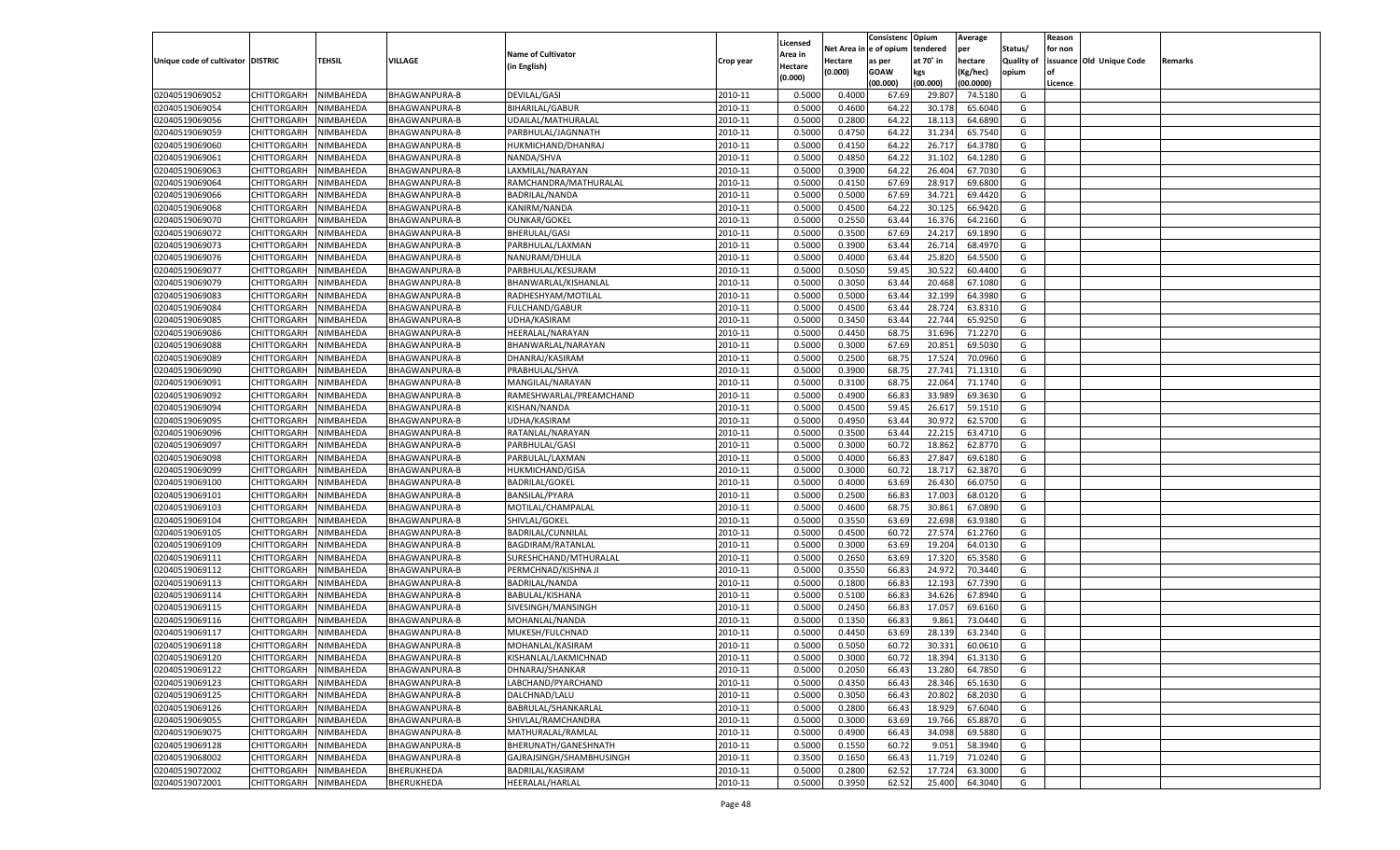|                                   |                                          |               |                  |                           |           |                           |          | Consistenc  | Opium     | Average   |                   | Reason  |                          |         |
|-----------------------------------|------------------------------------------|---------------|------------------|---------------------------|-----------|---------------------------|----------|-------------|-----------|-----------|-------------------|---------|--------------------------|---------|
|                                   |                                          |               |                  | <b>Name of Cultivator</b> |           | Licensed                  | Net Area | e of opium  | tendered  | per       | Status/           | for non |                          |         |
| Unique code of cultivator DISTRIC |                                          | <b>TEHSIL</b> | VILLAGE          | (in English)              | Crop year | <b>Area in</b><br>Hectare | Hectare  | as per      | at 70° in | hectare   | <b>Quality of</b> |         | issuance Old Unique Code | Remarks |
|                                   |                                          |               |                  |                           |           | (0.000)                   | (0.000)  | <b>GOAW</b> | kgs       | (Kg/hec)  | opium             |         |                          |         |
|                                   |                                          |               |                  |                           |           |                           |          | (00.000)    | (00.000)  | (00.0000) |                   | Licence |                          |         |
| 02040519072006                    | CHITTORGARH                              | NIMBAHEDA     | BHERUKHEDA       | SUKHLAL/KHEMA             | 2010-11   | 0.5000                    | 0.3000   | 64.26       | 20.101    | 67.0000   | G                 |         |                          |         |
| 02040519072007                    | CHITTORGARH                              | NIMBAHEDA     | BHERUKHEDA       | CHAMPALAL/HARLAL          | 2010-11   | 0.5000                    | 0.2100   | 62.52       | 13.503    | 64.3050   | G                 |         |                          |         |
| 02040519072010                    | CHITTORGARH                              | NIMBAHEDA     | BHERUKHEDA       | NARAYAN/RUPA              | 2010-11   | 0.5000                    | 0.3600   | 64.26       | 24.345    | 67.6250   | G                 |         |                          |         |
| 02040519072014                    | CHITTORGARH                              | NIMBAHEDA     | BHERUKHEDA       | SHAMBHULAL/WARDA          | 2010-11   | 0.5000                    | 0.4100   | 58.3        | 23.686    | 57.7730   | G                 |         |                          |         |
| 02040519072015                    | CHITTORGARH                              | NIMBAHEDA     | BHERUKHEDA       | RAMCHANDRA/RUPA           | 2010-11   | 0.5000                    | 0.2950   | 64.26       | 19.935    | 67.5760   | G                 |         |                          |         |
| 02040519072016                    | CHITTORGARH                              | NIMBAHEDA     | BHERUKHEDA       | PARBHULAL/RUPA            | 2010-11   | 0.5000                    | 0.2600   | 64.26       | 17.041    | 65.5420   | G                 |         |                          |         |
| 02040519072019                    | CHITTORGARH                              | NIMBAHEDA     | BHERUKHEDA       | JAGDISH/WARDA             | 2010-11   | 0.5000                    | 0.3900   | 62.52       | 26.20     | 67.1790   | G                 |         |                          |         |
| 02040519072021                    | CHITTORGARH                              | NIMBAHEDA     | BHERUKHEDA       | RAMESH/GOPILAL            | 2010-11   | 0.5000                    | 0.2050   | 62.52       | 13.163    | 64.2100   | G                 |         |                          |         |
| 02040519072022                    | CHITTORGARH                              | NIMBAHEDA     | BHERUKHEDA       | BHERULAL/JAGNNATH         | 2010-11   | 0.3500                    | 0.2050   | 58.32       | 12.249    | 59.7510   | G                 |         |                          |         |
| 02040519072023                    | CHITTORGARH                              | NIMBAHEDA     | BHERUKHEDA       | SURESH/GOPILAL            | 2010-11   | 0.5000                    | 0.4500   | 62.52       | 28.908    | 64.2420   | G                 |         |                          |         |
| 02040519072025                    | CHITTORGARH                              | NIMBAHEDA     | BHERUKHEDA       | GISALAL/KHEMRAJ           | 2010-11   | 0.5000                    | 0.4650   | 64.26       | 31.600    | 67.9590   | G                 |         |                          |         |
| 02040519072028                    | CHITTORGARH                              | NIMBAHEDA     | BHERUKHEDA       | HUKMACHAND/NANDA          | 2010-11   | 0.5000                    | 0.3600   | 64.26       | 24.062    | 66.8390   | G                 |         |                          |         |
| 02040519072005                    | CHITTORGARH                              | NIMBAHEDA     | BHERUKHEDA       | DHAPUBAI/GOPILAL          | 2010-11   | 0.5000                    | 0.3450   | 64.26       | 23.538    | 68.2290   | G                 |         |                          |         |
| 02040519072013                    | CHITTORGARH                              | NIMBAHEDA     | BHERUKHEDA       | JAIRAJ/MOTILAL            | 2010-11   | 0.5000                    | 0.3000   | 58.32       | 18.911    | 63.0370   | G                 |         |                          |         |
| 02040519072018                    | CHITTORGARH                              | NIMBAHEDA     | BHERUKHEDA       | PARBHULAL/BHURALAL        | 2010-11   | 0.5000                    | 0.4550   | 62.52       | 29.149    | 64.0640   | G                 |         |                          |         |
| 02040519072029                    | CHITTORGARH                              | NIMBAHEDA     | BHERUKHEDA       | CHANDMAL/BHURALAL         | 2010-11   | 0.5000                    | 0.4000   | 64.26       | 27.550    | 68.8750   | G                 |         |                          |         |
| 02040519072030                    | CHITTORGARH                              | NIMBAHEDA     | BHERUKHEDA       | JAGTHNATH/PARTHA          | 2010-11   | 0.5000                    | 0.2050   | 58.32       | 12.348    | 60.2340   | G                 |         |                          |         |
| 02040519074005                    | CHITTORGARH                              | NIMBAHEDA     | BORAKHEDI        | RAJUBAI/NANDLAL           | 2010-11   | 0.5000                    | 0.3100   | 58.66       | 18.671    | 60.2290   | G                 |         |                          |         |
| 02040519074001                    | CHITTORGARH                              | NIMBAHEDA     | <b>BORAKHEDI</b> | RAMESHCHAND/JAMNALAI      | 2010-11   | 0.5000                    | 0.4000   | 63.21       | 26.001    | 65.0030   | G                 |         |                          |         |
| 02040519074002                    | CHITTORGARH                              | NIMBAHEDA     | BORAKHEDI        | SHANAKARLAL/PARSHRAM      | 2010-11   | 0.5000                    | 0.4900   | 63.84       | 32.968    | 67.2820   | G                 |         |                          |         |
| 02040519074003                    | CHITTORGARH                              | NIMBAHEDA     | BORAKHEDI        | JAMUNALAL/BHERULAL        | 2010-11   | 0.5000                    | 0.3050   | 61.12       | 19.530    | 64.0330   | G                 |         |                          |         |
| 02040519074004                    | CHITTORGARH                              | NIMBAHEDA     | BORAKHEDI        | MOHANLAL/NATHULAL         | 2010-11   | 0.5000                    | 0.2100   | 58.66       | 12.698    | 60.4670   | G                 |         |                          |         |
| 02040519074006                    | CHITTORGARH                              | NIMBAHEDA     | BORAKHEDI        | POKERLAL/KALURAM          | 2010-11   | 0.5000                    | 0.2100   | 63.84       | 13.959    | 66.4710   | G                 |         |                          |         |
| 02040519074011                    | CHITTORGARH                              | NIMBAHEDA     | BORAKHEDI        | NARAYANLAL/AMBHALAL       | 2010-11   | 0.5000                    | 0.3200   | 60.46       | 20.206    | 63.1441   | G                 |         |                          |         |
| 02040519074013                    | CHITTORGARH                              | NIMBAHEDA     | BORAKHEDI        | SYAMHUBAI/HANGAMIBAI      | 2010-11   | 0.5000                    | 0.4550   | 58.61       | 27.352    | 60.1140   | G                 |         |                          |         |
| 02040519074014                    | CHITTORGARH                              | NIMBAHEDA     | BORAKHEDI        | NARYANLAL/CHAGANLAL       | 2010-11   | 0.5000                    | 0.1850   | 58.66       | 11.446    | 61.8700   | G                 |         |                          |         |
| 02040519074017                    | CHITTORGARH                              | NIMBAHEDA     | BORAKHEDI        | DALCHAND/SHANKAR          | 2010-11   | 0.5000                    | 0.4500   | 63.84       | 31.657    | 70.3488   | G                 |         |                          |         |
| 02040519074020                    | CHITTORGARH                              | NIMBAHEDA     | BORAKHEDI        | RADHIBAI/KHEMRAJ          | 2010-11   | 0.5000                    | 0.4850   | 65.89       | 32.926    | 67.8890   | G                 |         |                          |         |
| 02040519074025                    | CHITTORGARH                              | NIMBAHEDA     | BORAKHEDI        | JAHGDISHCHAND/GISALAL     | 2010-11   | 0.5000                    | 0.4100   | 58.66       | 24.005    | 58.5490   | G                 |         |                          |         |
| 02040519074027                    | CHITTORGARH                              | NIMBAHEDA     | BORAKHEDI        | HEERALAL/JAIRAM           | 2010-11   | 0.5000                    | 0.4250   | 58.66       | 25.791    | 60.6850   | G                 |         |                          |         |
| 02040519074033                    | CHITTORGARH                              | NIMBAHEDA     | <b>BORAKHEDI</b> | RAMCHANDRA/JAMNALAL       | 2010-11   | 0.5000                    | 0.3800   | 65.78       | 31.134    | 81.9316   | G                 |         |                          |         |
| 02040519074034                    | CHITTORGARH                              | NIMBAHEDA     | BORAKHEDI        | TOLIRAM/FTEHLAL           | 2010-11   | 0.5000                    | 0.5000   | 58.66       | 29.671    | 59.3420   | G                 |         |                          |         |
| 02040519074035                    | CHITTORGARH                              | NIMBAHEDA     | <b>BORAKHEDI</b> | KAVARLAL/MANGILAL         | 2010-11   | 0.5000                    | 0.3450   | 63.84       | 23.841    | 69.1040   | G                 |         |                          |         |
| 02040519074036                    | CHITTORGARH                              | NIMBAHEDA     | BORAKHEDI        | DEVKISHAN/NATHULALS       | 2010-11   | 0.5000                    | 0.2450   | 59.26       | 15.287    | 62.3960   | G                 |         |                          |         |
| 02040519074042                    | CHITTORGARH                              | NIMBAHEDA     | <b>BORAKHEDI</b> | SANTILAL/MANGILAL         | 2010-11   | 0.5000                    | 0.5000   | 58.66       | 30.812    | 61.6240   | G                 |         |                          |         |
| 02040519074045                    | CHITTORGARH                              | NIMBAHEDA     | BORAKHEDI        | SATEYENARAYAN/OUNKARLAL   | 2010-11   | 0.5000                    | 0.4250   | 58.66       | 25.92     | 60.9880   | G                 |         |                          |         |
| 02040519074050                    | CHITTORGARH                              | NIMBAHEDA     | BORAKHEDI        | SHYAMLAL/SOBHARAM         | 2010-11   | 0.5000                    | 0.3000   | 59.26       | 18.81     | 62.7003   | G                 |         |                          |         |
| 02040519074053                    | CHITTORGARH                              | NIMBAHEDA     | BORAKHEDI        | HEERALAL/GANESHLAL        | 2010-11   | 0.5000                    | 0.3050   | 58.66       | 19.393    | 63.5840   | G                 |         |                          |         |
| 02040519074054                    | CHITTORGARH                              | NIMBAHEDA     | <b>BORAKHEDI</b> | RAMESVARLAL/PYARCHAND     | 2010-11   | 0.5000                    | 0.5000   | 59.26       | 30.792    | 61.5840   | G                 |         |                          |         |
| 02040519074048                    | CHITTORGARH                              | NIMBAHEDA     | BORAKHEDI        | SHAMBHULAL/NANURAM        | 2010-11   | 0.5000                    | 0.4450   | 59.26       | 27.999    | 62.9192   | G                 |         |                          |         |
| 02040519074012                    | CHITTORGARH                              | NIMBAHEDA     | BORAKHEDI        | NARAYANLAL/SHAMBHULAL     | 2010-11   | 0.5000                    | 0.4850   | 63.84       | 32.828    | 67.6870   | G                 |         |                          |         |
| 02040519074037                    | CHITTORGARH                              | NIMBAHEDA     | BORAKHEDI        | RUPLAL/FTEHLAL            | 2010-11   | 0.5000                    | 0.5000   | 55.64       | 28.25     | 56.5120   | G                 |         |                          |         |
| 02040519074057                    | CHITTORGARH                              | NIMBAHEDA     | <b>BORAKHEDI</b> | BARJUBAI/NANDRAM          | 2010-11   | 0.5000                    | 0.5000   | 56.56       | 29.01     | 58.0280   | G                 |         |                          |         |
| 02040519074029                    | CHITTORGARH                              | NIMBAHEDA     | <b>BORAKHED</b>  | POKHERLAL/NATHULAL        | 2010-11   | 0.5000                    | 0.4100   | 58.6        | 25.616    | 62.4780   | G                 |         |                          |         |
| 02040519074007                    | CHITTORGARH                              | NIMBAHEDA     | BORAKHEDI        | DALCHAND/OUNKARLAI        | 2010-11   | 0.5000                    | 0.4500   | 59.26       | 26.307    | 58.4600   | G                 |         |                          |         |
| 02040519074009                    | CHITTORGARH NIMBAHEDA                    |               | <b>BORAKHEDI</b> | YASVENTLAL/GOTAMLAL       | 2010-11   | 0.5000                    | 0.4900   | 59.26       | 30.047    | 61.3200   | G                 |         |                          |         |
| 02040519074015                    |                                          | NIMBAHEDA     | <b>BORAKHEDI</b> | GOPIBAI/GANGARAM          | 2010-11   | 0.5000                    | 0.4900   | 56.56       | 28.457    |           | G                 |         |                          |         |
|                                   | <b>CHITTORGARH</b><br><b>CHITTORGARH</b> |               | <b>BORAKHEDI</b> |                           |           |                           |          | 63.84       |           | 58.0760   |                   |         |                          |         |
| 02040519074016                    |                                          | NIMBAHEDA     |                  | LEELABAI/GANGARAM         | 2010-11   | 0.5000                    | 0.3000   |             | 19.618    | 65.3937   | G                 |         |                          |         |
| 02040519074049                    | <b>CHITTORGARH</b>                       | NIMBAHEDA     | <b>BORAKHEDI</b> | GISIBAI/BHURABHIL         | 2010-11   | 0.3500                    | 0.3500   | 55.28       | 20.367    | 58.1910   | G                 |         |                          |         |
| 02040519074022                    | <b>CHITTORGARH</b>                       | NIMBAHEDA     | <b>BORAKHEDI</b> | MAHADEV/PRTHVIRAJ         | 2010-11   | 0.5000                    | 0.3050   | 55.28       | 17.495    | 57.3607   | G                 |         |                          |         |
| 02040519074038                    | <b>CHITTORGARH</b>                       | NIMBAHEDA     | <b>BORAKHEDI</b> | LAXMILAL/DEVKISHAN        | 2010-11   | 0.5000                    | 0.4000   | 57.16       | 24.090    | 60.2255   | G                 |         |                          |         |
| 02040519074060                    | <b>CHITTORGARH</b>                       | NIMBAHEDA     | <b>BORAKHEDI</b> | <b>OUNKARLAL/SHRILAL</b>  | 2010-11   | 0.5000                    | 0.4900   | 56.56       | 28.332    | 57.8200   | G                 |         |                          |         |
| 02040519074046                    | <b>CHITTORGARH</b>                       | NIMBAHEDA     | <b>BORAKHEDI</b> | SITABSAI/BALCHAND         | 2010-11   | 0.5000                    | 0.5000   | 55.28       | 28.055    | 56.1100   | G                 |         |                          |         |
| 02040519077030                    | <b>CHITTORGARH</b>                       | NIMBAHEDA     | CHANGERI         | TARACHAND/HEMRAJDHAKAD    | 2010-11   | 0.5000                    | 0.4900   | 60.69       | 32.037    | 65.3840   | G                 |         |                          |         |
| 02040519077004                    | <b>CHITTORGARH</b>                       | NIMBAHEDA     | CHANGERI         | MOTILAL/DHULA             | 2010-11   | 0.5000                    | 0.2000   | 60.29       | 12.906    | 64.5300   | G                 |         |                          |         |
| 02040519077006                    | <b>CHITTORGARH</b>                       | NIMBAHEDA     | CHANGERI         | NANDLAL/RAMCHANDRA        | 2010-11   | 0.5000                    | 0.2050   | 60.69       | 12.976    | 63.2980   | G                 |         |                          |         |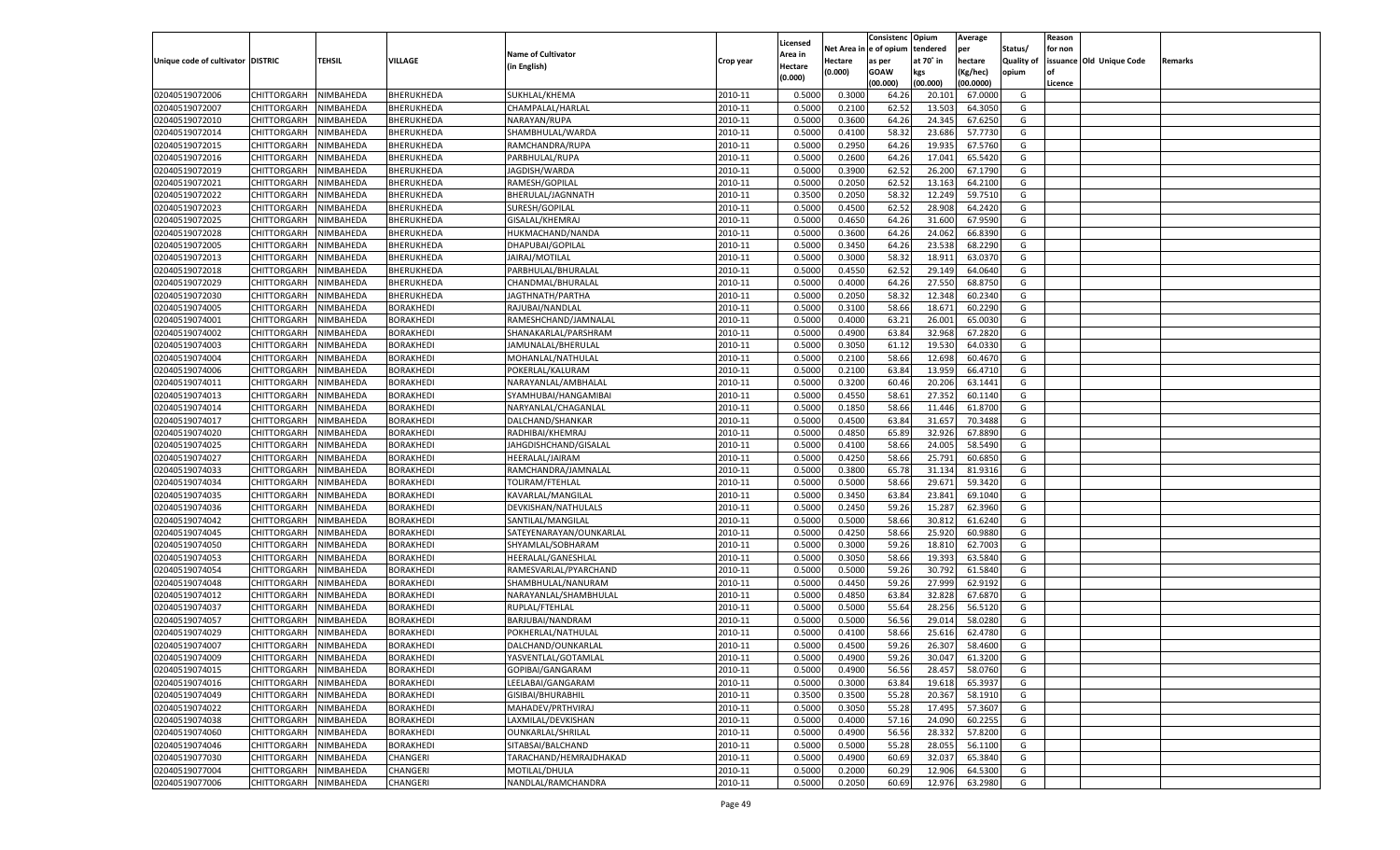|                                   |                       |                  |                 |                           |           |                           |          | Consistenc  | Opium     | Average   |                   | Reason  |                          |                    |
|-----------------------------------|-----------------------|------------------|-----------------|---------------------------|-----------|---------------------------|----------|-------------|-----------|-----------|-------------------|---------|--------------------------|--------------------|
|                                   |                       |                  |                 | <b>Name of Cultivator</b> |           | Licensed                  | Net Area | e of opium  | tendered  | per       | Status/           | for non |                          |                    |
| Unique code of cultivator DISTRIC |                       | <b>TEHSIL</b>    | VILLAGE         | (in English)              | Crop year | <b>Area in</b><br>Hectare | Hectare  | as per      | at 70° in | hectare   | <b>Quality of</b> |         | issuance Old Unique Code | Remarks            |
|                                   |                       |                  |                 |                           |           | (0.000)                   | (0.000)  | <b>GOAW</b> | kgs       | (Kg/hec)  | opium             |         |                          |                    |
|                                   |                       |                  |                 |                           |           |                           |          | (00.000)    | (00.000)  | (00.0000) |                   | Licence |                          |                    |
| 02040519077009                    | CHITTORGARH           | NIMBAHEDA        | CHANGERI        | LAXMICHAND/DOLA           | 2010-11   | 0.5000                    | 0.3900   | 60.69       | 25.425    | 65.1920   | G                 |         |                          |                    |
| 02040519077022                    | CHITTORGARH           | NIMBAHEDA        | CHANGERI        | LALURAM/LAXMAN DHAKAD     | 2010-11   | 0.5000                    | 0.3050   | 60.69       | 19.251    | 63.1180   | G                 |         |                          |                    |
| 02040519077024                    | CHITTORGARH           | NIMBAHEDA        | CHANGERI        | PARBHULAL/KHAMRAJ         | 2010-11   | 0.5000                    | 0.2000   | 65.36       | 12.884    | 64.4250   | G                 |         |                          | TRANSFER/LASDHAVAN |
| 02040519077025                    | CHITTORGARH           | NIMBAHEDA        | CHANGERI        | GITABAI/NANALAL           | 2010-11   | 0.5000                    | 0.4450   | 60.69       | 29.385    | 66.0340   | G                 |         |                          |                    |
| 02040519077026                    | CHITTORGARH           | NIMBAHEDA        | CHANGERI        | DADAMCHAND/HEMRAJ DHAKD   | 2010-11   | 0.5000                    | 0.2900   | 60.29       | 18.485    | 63.7410   | G                 |         |                          |                    |
| 02040519077027                    | CHITTORGARH           | NIMBAHEDA        | CHANGERI        | MANGILAL/HEMRAJDHAKAD     | 2010-11   | 0.3500                    | 0.3000   | 57.74       | 17.85     | 59.5270   | G                 |         |                          |                    |
| 02040519077032                    | CHITTORGARH           | NIMBAHEDA        | CHANGERI        | HUKMICHAND/RAMCHAND       | 2010-11   | 0.5000                    | 0.4000   | 65.36       | 27.508    | 68.7730   | G                 |         |                          |                    |
| 02040519077015                    | CHITTORGARH           | NIMBAHEDA        | CHANGERI        | MANGIBAI/BHANWARLAL       | 2010-11   | 0.5000                    | 0.3000   | 64.65       | 19.23     | 64.1270   | G                 |         |                          |                    |
| 02040519077031                    | CHITTORGARH           | NIMBAHEDA        | CHANGERI        | BHANWARLAL/RAMCHAND       | 2010-11   | 0.5000                    | 0.3900   | 64.65       | 25.806    | 66.1690   | G                 |         |                          |                    |
| 02040519077014                    | CHITTORGARH           | NIMBAHEDA        | CHANGERI        | BHANWARLAL/LAXMAN         | 2010-11   | 0.5000                    | 0.4000   | 60.29       | 25.065    | 62.6630   | G                 |         |                          |                    |
| 02040519077021                    | CHITTORGARH           | NIMBAHEDA        | CHANGERI        | HIRALAL/LAXAMN DHAKAD     | 2010-11   | 0.5000                    | 0.2950   | 60.29       | 18.79     | 63.7050   | G                 |         |                          |                    |
| 02040519077020                    | CHITTORGARH           | NIMBAHEDA        | CHANGERI        | HUKMICHAND/LAXMAN DHAKAD  | 2010-11   | 0.5000                    | 0.4000   | 60.29       | 24.839    | 62.0980   | G                 |         |                          |                    |
| 02040519077023                    | CHITTORGARH           | NIMBAHEDA        | CHANGERI        | KANCHANBAI/SOBHALAL       | 2010-11   | 0.5000                    | 0.1950   | 62.7        | 12.971    | 66.5180   | G                 |         |                          |                    |
| 02040519077003                    | CHITTORGARH           | NIMBAHEDA        | CHANGERI        | SAGARBAI/RATANLAI         | 2010-11   | 0.5000                    | 0.5000   | 62.75       | 33.055    | 66.1100   | G                 |         |                          |                    |
| 02040519077013                    | CHITTORGARH           | NIMBAHEDA        | CHANGERI        | MATHRIBAI/BHOTHLAI        | 2010-11   | 0.5000                    | 0.2950   | 64.65       | 20.258    | 68.6710   | G                 |         |                          |                    |
| 02040519077033                    | CHITTORGARH           | NIMBAHEDA        | CHANGERI        | SOHANSINGH/KESARSINGH     | 2010-11   | 0.5000                    | 0.5000   | 64.65       | 33.847    | 67.6940   | G                 |         |                          |                    |
| 02040519078003                    | CHITTORGARH           | NIMBAHEDA        | DALLAKISHANPURA | SUKHLAL/PARBHULAL         | 2010-11   | 0.5000                    | 0.3900   | 65.85       | 26.760    | 68.6180   | G                 |         |                          |                    |
| 02040519078011                    | CHITTORGARH           | NIMBAHEDA        | DALLAKISHANPURA | FULCHAND/SHANKARLAI       | 2010-11   | 0.5000                    | 0.4900   | 62.61       | 32.679    | 66.6920   | G                 |         |                          |                    |
| 02040519078024                    | CHITTORGARH           | NIMBAHEDA        | DALLAKISHANPURA | LALURAM/TARACHAND         | 2010-11   | 0.5000                    | 0.2050   | 60.00       | 12.381    | 60.3950   | G                 |         |                          |                    |
| 02040519078029                    | CHITTORGARH           | NIMBAHEDA        | DALLAKISHANPURA | SURESH/NANALAL            | 2010-11   | 0.5000                    | 0.4950   | 68.55       | 35.257    | 71.2260   | G                 |         |                          |                    |
| 02040519078004                    | CHITTORGARH           | NIMBAHEDA        | DALLAKISHANPURA | SOBHARAM/PYARA            | 2010-11   | 0.5000                    | 0.2650   | 60.00       | 16.627    | 62.7430   | G                 |         |                          |                    |
| 02040519078008                    | CHITTORGARH           | NIMBAHEDA        | DALLAKISHANPURA | GISIBAI/BHAGVAN           | 2010-11   | 0.5000                    | 0.3400   | 62.61       | 21.749    | 63.9680   | G                 |         |                          |                    |
| 02040519078037                    | CHITTORGARH           | NIMBAHEDA        | DALLAKISHANPURA | NANIBAI/SOBHALAI          | 2010-11   | 0.5000                    | 0.4900   | 62.61       | 32.520    | 66.3670   | G                 |         |                          |                    |
| 02040519078034                    | CHITTORGARH           | NIMBAHEDA        | DALLAKISHANPURA | JAGDISH/BHAGWANLAL        | 2010-11   | 0.5000                    | 0.3050   | 62.61       | 19.120    | 62.6890   | G                 |         |                          |                    |
| 02040519079028                    | CHITTORGARH           | NIMBAHEDA        | DHANORA         | NATHULAL/HJARILAI         | 2010-11   | 0.3500                    | 0.2950   | 58.12       | 18.445    | 62.5220   | G                 |         |                          |                    |
| 02040519079006                    | CHITTORGARH           | NIMBAHEDA        | DHANORA         | NANIBAI/NATHULAL          | 2010-11   | 0.5000                    | 0.5050   | 51.57       | 26.033    | 51.5505   | G                 | 04      |                          |                    |
| 02040519079010                    | CHITTORGARH           | NIMBAHEDA        | DHANORA         | CHTRBHUJ/BHIMRAJ          | 2010-11   | 0.3500                    | 0.2500   | 67.28       | 17.394    | 69.5760   | G                 |         |                          |                    |
| 02040519079029                    | CHITTORGARH           | NIMBAHEDA        | DHANORA         | GERULAL/HJARILAL          | 2010-11   | 0.5000                    | 0.4850   | 58.12       | 30.873    | 63.6540   | G                 |         |                          |                    |
| 02040519079024                    | CHITTORGARH           | NIMBAHEDA        | DHANORA         | KANLUBAI/RAMIBAI          | 2010-11   | 0.5000                    | 0.4550   | 67.28       | 30.533    | 67.1030   | G                 |         |                          |                    |
| 02040519079009                    | CHITTORGARH           | NIMBAHEDA        | DHANORA         | GATTUBAI/PRTHVIRAJ        | 2010-11   | 0.5000                    | 0.4900   | 60.20       | 30.558    | 62.3650   | G                 |         |                          |                    |
| 02040519079001                    | CHITTORGARH           | NIMBAHEDA        | DHANORA         | GIRDHARILAL/KISHANLAL     | 2010-11   | 0.5000                    | 0.3900   | 60.20       | 22.32     | 57.2310   | G                 |         |                          |                    |
| 02040519079008                    | CHITTORGARH           | NIMBAHEDA        | DHANORA         | ANSIBAI/BHERU             | 2010-11   | 0.5000                    | 0.4950   | 54.54       | 26.583    | 53.7030   | G                 | 04      |                          |                    |
| 02040519079011                    | CHITTORGARH           | NIMBAHEDA        | DHANORA         | BHURALAL/GULABCHAND       | 2010-11   | 0.5000                    | 0.4900   | 60.20       | 29.197    | 59.5860   | G                 |         |                          |                    |
| 02040519079030                    | CHITTORGARH           | NIMBAHEDA        | DHANORA         | SHANKAR/KISHANLAL         | 2010-11   | 0.3500                    | 0.3600   | 60.3        | 20.180    | 56.0580   | G                 |         |                          |                    |
| 02040519079036                    | CHITTORGARH           | NIMBAHEDA        | DHANORA         | BHERULAL/MAGNIRAM         | 2010-11   | 0.3500                    | 0.2500   | 60.20       | 14.522    | 58.0880   | G                 |         |                          |                    |
| 02040519088050                    | CHITTORGARH           | NIMBAHEDA        | <b>JAVDA-A</b>  | NIRBHERAM/PARBHULAL       | 2010-11   | 0.5000                    | 0.2100   | 67.26       | 14.426    | 68.6950   | G                 |         |                          |                    |
| 02040519088003                    | CHITTORGARH           | NIMBAHEDA        | <b>JAVDA-A</b>  | PARBHULAL/WARDA           | 2010-11   | 0.5000                    | 0.2650   | 73.28       | 22.021    | 83.0980   | G                 |         |                          |                    |
| 02040519088002                    | CHITTORGARH           | NIMBAHEDA        | AVDA-A          | BHERULAL/UDHA             | 2010-11   | 0.5000                    | 0.2950   | 61.86       | 20.606    | 69.8510   | G                 |         |                          |                    |
| 02040519088004                    | CHITTORGARH           | NIMBAHEDA        | <b>JAVDA-A</b>  | KANIRAM/BHVANA            | 2010-11   | 0.5000                    | 0.3050   | 65.34       | 20.48     | 67.1740   | G                 |         |                          |                    |
| 02040519088005                    | CHITTORGARH           | NIMBAHEDA        | <b>JAVDA-A</b>  | <b>BANSILAL/NARAYAN</b>   | 2010-11   | 0.5000                    | 0.4050   | 59.40       | 24.36     | 60.1700   | G                 |         |                          |                    |
| 02040519088007                    | CHITTORGARH           | NIMBAHEDA        | <b>JAVDA-A</b>  | BADRILAL/SOBHARAM         | 2010-11   | 0.5000                    | 0.4800   | 64.66       | 34.702    | 72.2960   | G                 |         |                          |                    |
| 02040519088008                    | CHITTORGARH           | NIMBAHEDA        | AVDA-A          | <b>BAGDIRAM/NATHULAL</b>  | 2010-11   | 0.5000                    | 0.4550   | 61.86       | 30.725    | 67.5270   | G                 |         |                          |                    |
| 02040519088013                    | CHITTORGARH           | NIMBAHEDA        | <b>JAVDA-A</b>  | JASRAJ/PANNALAL           | 2010-11   | 0.5000                    | 0.3750   | 61.78       | 24.003    | 64.0080   | G                 |         |                          |                    |
| 02040519088015                    | CHITTORGARH           | NIMBAHEDA        | AVDA-A          | <b>BAGDIRAM/BHANA</b>     | 2010-11   | 0.5000                    | 0.1800   | 64.6        | 11.84     | 65.8220   | G                 |         |                          |                    |
| 02040519088016                    | CHITTORGARH           | NIMBAHEDA        | <b>JAVDA-A</b>  | NANDUBAI/MOHANLAI         | 2010-11   | 0.5000                    | 0.3600   | 59.40       | 21.494    | 59.7060   | G                 |         |                          |                    |
| 02040519088021                    | CHITTORGARH NIMBAHEDA |                  | JAVDA-A         | BHERULAL/BHVANA           | 2010-11   | 0.5000                    | 0.2800   | 61.86       | 17.606    | 62.8790   | G                 |         |                          |                    |
| 02040519088022                    |                       | <b>NIMBAHEDA</b> | JAVDA-A         | HARNARAYAN/SURAJMAL       | 2010-11   | 0.5000                    | 0.4450   | 62.99       | 29.271    | 65.7750   | G                 |         |                          |                    |
|                                   | <b>CHITTORGARH</b>    |                  |                 |                           |           |                           |          |             | 18.209    |           |                   |         |                          |                    |
| 02040519088023                    | <b>CHITTORGARH</b>    | NIMBAHEDA        | JAVDA-A         | KISHANLAL/NARAYANGUJAR    | 2010-11   | 0.5000                    | 0.3000   | 59.40       |           | 60.6970   | G                 |         |                          |                    |
| 02040519088025                    | <b>CHITTORGARH</b>    | NIMBAHEDA        | JAVDA-A         | JAGDISH/GASI              | 2010-11   | 0.5000                    | 0.4150   | 59.40       | 24.396    | 58.7860   | G                 |         |                          |                    |
| 02040519088029                    | <b>CHITTORGARH</b>    | NIMBAHEDA        | JAVDA-A         | SHANKARLAL/UDHA           | 2010-11   | 0.5000                    | 0.2800   | 62.99       | 18.595    | 66.4110   | G                 |         |                          |                    |
| 02040519088036                    | <b>CHITTORGARH</b>    | NIMBAHEDA        | JAVDA-A         | LACHIRAM/NARAYAN          | 2010-11   | 0.5000                    | 0.3500   | 64.66       | 23.466    | 67.0460   | G                 |         |                          |                    |
| 02040519088037                    | <b>CHITTORGARH</b>    | NIMBAHEDA        | JAVDA-A         | NARAYAN/KESURAM           | 2010-11   | 0.5000                    | 0.1000   | 64.66       | 6.329     | 63.2900   | G                 |         |                          |                    |
| 02040519088039                    | <b>CHITTORGARH</b>    | NIMBAHEDA        | JAVDA-A         | KJODHJI/PREAMCHAND        | 2010-11   | 0.5000                    | 0.4300   | 67.26       | 29.760    | 69.2090   | G                 |         |                          |                    |
| 02040519088040                    | <b>CHITTORGARH</b>    | NIMBAHEDA        | JAVDA-A         | SHIVLAL/WAJAIRAM          | 2010-11   | 0.5000                    | 0.2550   | 67.26       | 17.745    | 69.5880   | G                 |         |                          |                    |
| 02040519088041                    | <b>CHITTORGARH</b>    | NIMBAHEDA        | JAVDA-A         | SHRILAL/HEERALAL          | 2010-11   | 0.5000                    | 0.4100   | 59.40       | 25.629    | 62.5100   | G                 |         |                          |                    |
| 02040519088043                    | <b>CHITTORGARH</b>    | NIMBAHEDA        | JAVDA-A         | SURESHKUMAR/BHANWARLAL    | 2010-11   | 0.5000                    | 0.3850   | 59.40       | 24.077    | 62.5380   | G                 |         |                          |                    |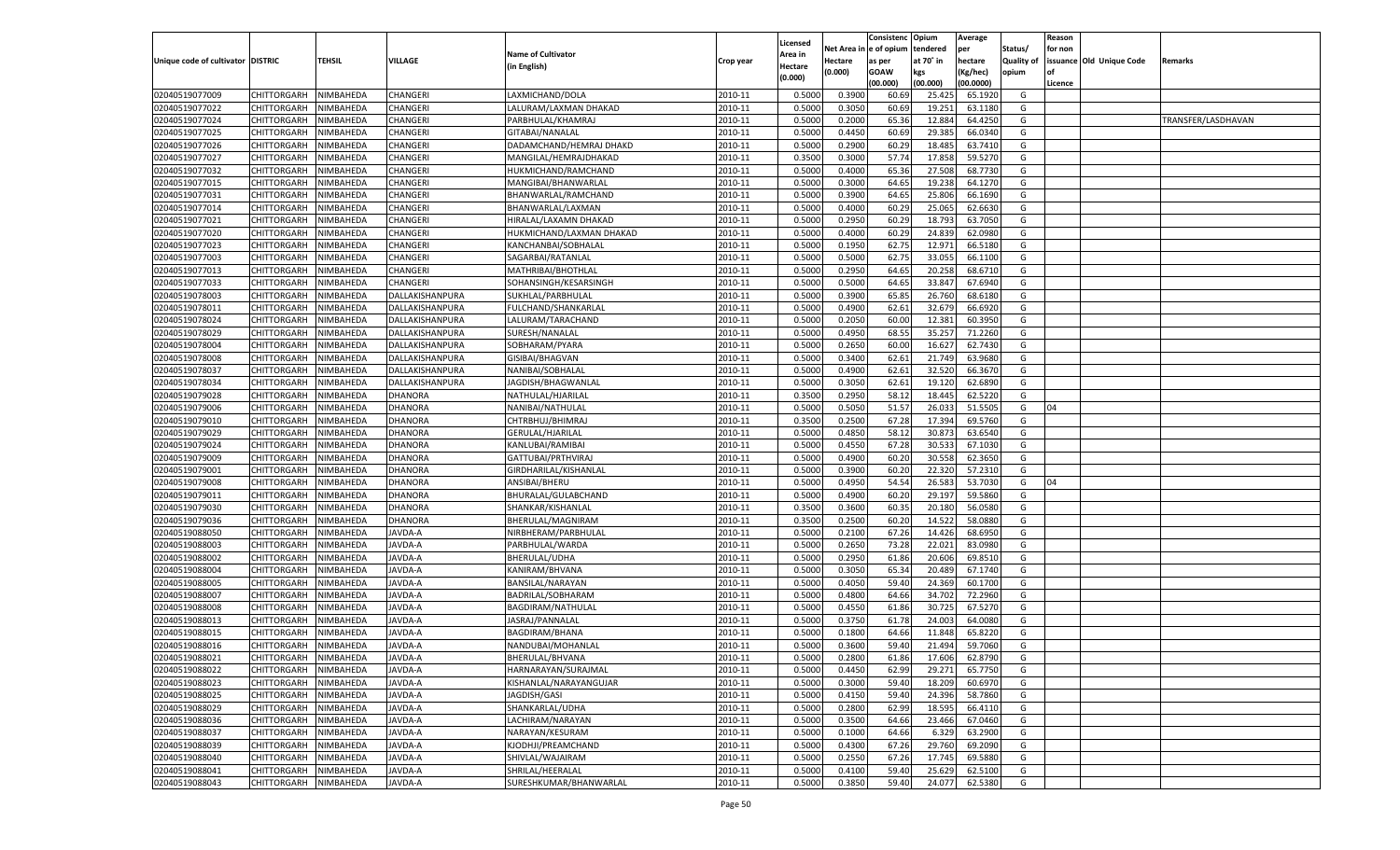|                                   |                       |                  |                |                           |           |                           |          | Consistenc  | Opium     | Average   |                   | Reason  |                          |         |
|-----------------------------------|-----------------------|------------------|----------------|---------------------------|-----------|---------------------------|----------|-------------|-----------|-----------|-------------------|---------|--------------------------|---------|
|                                   |                       |                  |                | <b>Name of Cultivator</b> |           | Licensed                  | Net Area | e of opium  | tendered  | per       | Status/           | for non |                          |         |
| Unique code of cultivator DISTRIC |                       | <b>TEHSIL</b>    | VILLAGE        | (in English)              | Crop year | <b>Area in</b><br>Hectare | Hectare  | as per      | at 70° in | hectare   | <b>Quality of</b> |         | issuance Old Unique Code | Remarks |
|                                   |                       |                  |                |                           |           | (0.000)                   | (0.000)  | <b>GOAW</b> | kgs       | (Kg/hec)  | opium             |         |                          |         |
|                                   |                       |                  |                |                           |           |                           |          | (00.000)    | (00.000)  | (00.0000) |                   | Licence |                          |         |
| 02040519088044                    | CHITTORGARH           | NIMBAHEDA        | JAVDA-A        | MOHANLAL/NARAYAN          | 2010-11   | 0.5000                    | 0.4950   | 64.66       | 30.263    | 61.1370   | G                 |         |                          |         |
| 02040519088047                    | CHITTORGARH           | NIMBAHEDA        | <b>JAVDA-A</b> | BHAGVATIBAI/PARBHULAL     | 2010-11   | 0.5000                    | 0.4350   | 62.99       | 28.01     | 64.3930   | G                 |         |                          |         |
| 02040519088049                    | CHITTORGARH           | NIMBAHEDA        | JAVDA-A        | SURESH/PANNALAL           | 2010-11   | 0.5000                    | 0.3000   | 62.99       | 19.441    | 64.8030   | G                 |         |                          |         |
| 02040519088051                    | CHITTORGARH           | NIMBAHEDA        | <b>JAVDA-A</b> | RAMCHANDRA/HEMRAJ         | 2010-11   | 0.5000                    | 0.3500   | 64.66       | 23.287    | 66.5340   | G                 |         |                          |         |
| 02040519088052                    | CHITTORGARH           | NIMBAHEDA        | JAVDA-A        | SHIVLAL/PANNALAL          | 2010-11   | 0.5000                    | 0.3000   | 62.99       | 19.057    | 63.5230   | G                 |         |                          |         |
| 02040519088054                    | CHITTORGARH           | NIMBAHEDA        | <b>JAVDA-A</b> | KAMLIBAI/MOTI             | 2010-11   | 0.5000                    | 0.4750   | 59.40       | 28.566    | 60.1390   | G                 |         |                          |         |
| 02040519088057                    | CHITTORGARH           | NIMBAHEDA        | <b>JAVDA-A</b> | DHANRAJ/HEERALAL          | 2010-11   | 0.5000                    | 0.3500   | 59.40       | 21.31     | 60.8890   | G                 |         |                          |         |
| 02040519088058                    | CHITTORGARH           | NIMBAHEDA        | <b>JAVDA-A</b> | SURESHCHAND/WAJAIRAM      | 2010-11   | 0.5000                    | 0.4100   | 64.66       | 26.434    | 64.4730   | G                 |         |                          |         |
| 02040519088059                    | CHITTORGARH           | NIMBAHEDA        | JAVDA-A        | GANESHLAL/KANIRAM         | 2010-11   | 0.5000                    | 0.3200   | 62.99       | 20.887    | 65.2750   | G                 |         |                          |         |
| 02040519088060                    | CHITTORGARH           | NIMBAHEDA        | <b>JAVDA-A</b> | NANDLAL/SHANKARLAI        | 2010-11   | 0.5000                    | 0.1950   | 67.26       | 13.868    | 71.1180   | G                 |         |                          |         |
| 02040519088061                    | CHITTORGARH           | NIMBAHEDA        | <b>JAVDA-A</b> | BABULAL/KANIRAM (BAVTIYA) | 2010-11   | 0.5000                    | 0.4050   | 64.66       | 27.08     | 66.8690   | G                 |         |                          |         |
| 02040519088067                    | CHITTORGARH           | NIMBAHEDA        | <b>JAVDA-A</b> | PARSH/KJODH               | 2010-11   | 0.5000                    | 0.2350   | 67.26       | 17.20     | 73.2210   | G                 |         |                          |         |
| 02040519088068                    | CHITTORGARH           | NIMBAHEDA        | JAVDA-A        | GISALAL/BHERULAL          | 2010-11   | 0.5000                    | 0.4000   | 64.66       | 26.492    | 66.2300   | G                 |         |                          |         |
| 02040519088071                    | CHITTORGARH           | NIMBAHEDA        | AVDA-A         | GORISHANKARLAL/KANIYALAL  | 2010-11   | 0.5000                    | 0.5000   | 62.99       | 32.047    | 64.0940   | G                 |         |                          |         |
| 02040519088074                    | CHITTORGARH           | NIMBAHEDA        | AVDA-A         | HUKMICHAND/DOLA           | 2010-11   | 0.5000                    | 0.3450   | 64.41       | 22.748    | 65.9360   | G                 |         |                          |         |
| 02040519088076                    | CHITTORGARH           | NIMBAHEDA        | AVDA-A         | WAJAIRAM/BHYALAL          | 2010-11   | 0.5000                    | 0.4700   | 64.87       | 31.863    | 67.7940   | G                 |         |                          |         |
| 02040519088077                    | CHITTORGARH           | NIMBAHEDA        | AVDA-A         | DALCHAND/MEGRAJ           | 2010-11   | 0.5000                    | 0.3450   | 62.35       | 21.877    | 63.4090   | G                 |         |                          |         |
| 02040519088080                    | CHITTORGARH           | NIMBAHEDA        | AVDA-A         | DURGABAIGERILAL           | 2010-11   | 0.5000                    | 0.3900   | 64.87       | 25.687    | 65.8620   | G                 |         |                          |         |
| 02040519088082                    | CHITTORGARH           | NIMBAHEDA        | AVDA-A         | SHAMBHULAL/WAJAIRAM       | 2010-11   | 0.5000                    | 0.3800   | 62.35       | 24.600    | 64.7370   | G                 |         |                          |         |
| 02040519088083                    | CHITTORGARH           | NIMBAHEDA        | AVDA-A         | OUNKARLAL/NARAYAN         | 2010-11   | 0.5000                    | 0.3350   | 64.87       | 21.699    | 64.7730   | G                 |         |                          |         |
| 02040519088084                    | CHITTORGARH           | NIMBAHEDA        | AVDA-A         | NANALAL/SHANKARLAL        | 2010-11   | 0.5000                    | 0.2650   | 64.87       | 17.626    | 66.5130   | G                 |         |                          |         |
| 02040519088085                    | CHITTORGARH           | NIMBAHEDA        | AVDA-A         | SANTILAL/MEGRAJ           | 2010-11   | 0.5000                    | 0.3500   | 64.87       | 23.128    | 66.0800   | G                 |         |                          |         |
| 02040519088086                    | CHITTORGARH           | NIMBAHEDA        | AVDA-A         | KASTHURIBAI/BHERULAL      | 2010-11   | 0.5000                    | 0.4350   | 62.35       | 28.052    | 64.4870   | G                 |         |                          |         |
| 02040519088087                    | CHITTORGARH           | NIMBAHEDA        | AVDA-A         | UDHERAM/MODA              | 2010-11   | 0.5000                    | 0.3100   | 62.35       | 20.023    | 64.5940   | G                 |         |                          |         |
| 02040519088088                    | CHITTORGARH           | NIMBAHEDA        | AVDA-A         | SANTILAL/RATANLAI         | 2010-11   | 0.5000                    | 0.4950   | 60.78       | 30.384    | 61.3820   | G                 |         |                          |         |
| 02040519088092                    | CHITTORGARH           | NIMBAHEDA        | AVDA-A         | BAGDIRAM/WAJAIRAM         | 2010-11   | 0.5000                    | 0.2950   | 62.3        | 19.223    | 65.1590   | G                 |         |                          |         |
| 02040519088094                    | CHITTORGARH           | NIMBAHEDA        | AVDA-A         | KISHANLAL/SOBHARAM        | 2010-11   | 0.5000                    | 0.2950   | 67.93       | 20.601    | 69.8370   | G                 |         |                          |         |
| 02040519088095                    | CHITTORGARH           | NIMBAHEDA        | AVDA-A         | DAMARULAL/KJODHJI         | 2010-11   | 0.5000                    | 0.4250   | 62.35       | 26.988    | 63.5010   | G                 |         |                          |         |
| 02040519088099                    | CHITTORGARH           | NIMBAHEDA        | AVDA-A         | BHAGVANLAL/RAMA           | 2010-11   | 0.5000                    | 0.2900   | 65.34       | 19.556    | 67.4380   | G                 |         |                          |         |
| 02040519088100                    | CHITTORGARH           | NIMBAHEDA        | AVDA-A         | SURESHCHAND/RUPLAL        | 2010-11   | 0.5000                    | 0.5000   | 62.35       | 33.030    | 66.0620   | G                 |         |                          |         |
| 02040519088101                    | CHITTORGARH           | NIMBAHEDA        | <b>JAVDA-A</b> | GERILAL/NARAYAN           | 2010-11   | 0.5000                    | 0.3900   | 67.93       | 27.112    | 69.5180   | G                 |         |                          |         |
| 02040519088102                    | CHITTORGARH           | NIMBAHEDA        | <b>JAVDA-A</b> | KANCHANBAI/GOPILAL        | 2010-11   | 0.5000                    | 0.2750   | 62.35       | 18.031    | 65.5670   | G                 |         |                          |         |
| 02040519088103                    | CHITTORGARH           | NIMBAHEDA        | <b>JAVDA-A</b> | HUKMICHAND/HEERALAI       | 2010-11   | 0.5000                    | 0.3800   | 65.34       | 25.565    | 67.2760   | G                 |         |                          |         |
| 02040519088104                    | CHITTORGARH           | NIMBAHEDA        | AVDA-A         | SURESHCHAND/SHANKARLAL    | 2010-11   | 0.5000                    | 0.4900   | 65.34       | 32.549    | 66.4270   | G                 |         |                          |         |
| 02040519088105                    |                       |                  | <b>JAVDA-A</b> |                           | 2010-11   | 0.5000                    | 0.4900   | 65.34       | 33.164    | 67.6820   | G                 |         |                          |         |
| 02040519088110                    | CHITTORGARH           | NIMBAHEDA        |                | MULCHAND/RAMA             | 2010-11   | 0.5000                    |          | 60.78       | 24.493    | 59.0220   | G                 |         |                          |         |
|                                   | CHITTORGARH           | NIMBAHEDA        | <b>JAVDA-A</b> | NIBHERAM/SHANKARLAL       | 2010-11   |                           | 0.4150   |             |           | 64.6910   |                   |         |                          |         |
| 02040519088113                    | CHITTORGARH           | NIMBAHEDA        | <b>JAVDA-A</b> | SHANKARLAL/DOLA           |           | 0.5000                    | 0.2850   | 61.86       | 18.43     | 68.3830   | G                 |         |                          |         |
| 02040519088045                    | CHITTORGARH           | NIMBAHEDA        | AVDA-A         | KALURAM/BHERULAI          | 2010-11   | 0.5000                    | 0.4150   | 60.78       | 28.379    |           | G                 |         |                          |         |
| 02040519088056                    | CHITTORGARH           | NIMBAHEDA        | <b>JAVDA-A</b> | CUNNILAL/BHAGVANLAL       | 2010-11   | 0.5000                    | 0.4950   | 67.93       | 34.012    | 68.7110   | G                 |         |                          |         |
| 02040519088091                    | CHITTORGARH           | NIMBAHEDA        | <b>JAVDA-A</b> | FTEHLAL/MOHANLAL          | 2010-11   | 0.5000                    | 0.2000   | 60.78       | 12.779    | 63.8950   | G                 |         |                          |         |
| 02040519088192                    | CHITTORGARH           | NIMBAHEDA        | <b>JAVDA-A</b> | JANUBAI/MANGU             | 2010-11   | 0.3500                    | 0.3300   | 61.86       | 22.597    | 68.4790   | G                 |         |                          |         |
| 02040519088010                    | CHITTORGARH           | NIMBAHEDA        | AVDA-A         | BHANWARLAL/OUNKARLAL      | 2010-11   | 0.5000                    | 0.3600   | 65.34       | 25.400    | 70.5560   | G                 |         |                          |         |
| 02040519088012                    | CHITTORGARH           | NIMBAHEDA        | <b>JAVDA-A</b> | HARIRAM/KASIRAM           | 2010-11   | 0.5000                    | 0.2900   | 64.53       | 19.565    | 67.4660   | G                 |         |                          |         |
| 02040519088075                    | CHITTORGARH           | NIMBAHEDA        | AVDA-A         | MTHURALAL/MULCHAND        | 2010-11   | 0.5000                    | 0.3100   | 65.34       | 20.65     | 66.6160   | G                 |         |                          |         |
| 02040519088112                    | CHITTORGARH           | NIMBAHEDA        | <b>JAVDA-A</b> | MOHANLAL/BHERULAI         | 2010-11   | 0.5000                    | 0.4550   | 61.86       | 28.363    | 62.3360   | G                 |         |                          |         |
| 02040519088027                    | CHITTORGARH NIMBAHEDA |                  | JAVDA-A        | MEGRAJ/DHYARAM            | 2010-11   | 0.5000                    | 0.4350   | 65.34       | 30.307    | 69.6740   | G                 |         |                          |         |
| 02040519088032                    | <b>CHITTORGARH</b>    | <b>NIMBAHEDA</b> | JAVDA-A        | KASIRAM/VIJAIRAM          | 2010-11   | 0.5000                    | 0.3500   | 61.86       | 22.473    | 64.2090   | G                 |         |                          |         |
| 02040519088197                    | <b>CHITTORGARH</b>    | NIMBAHEDA        | JAVDA-A        | DOLATRAM/BHUVANISHANKAR   | 2010-11   | 0.5000                    | 0.4900   | 60.78       | 31.320    | 63.9160   | G                 |         |                          |         |
| 02040519088126                    | <b>CHITTORGARH</b>    | NIMBAHEDA        | JAVDA-B        | KANKUBAI/DOLIBAI          | 2010-11   | 0.5000                    | 0.4000   | 62.06       | 26.837    | 67.0900   | G                 |         |                          |         |
| 02040519088114                    | <b>CHITTORGARH</b>    | NIMBAHEDA        | JAVDA-B        | BHUWANIBAI/SHANKERLAL     | 2010-11   | 0.3500                    | 0.1850   | 65.18       | 12.504    | 67.5950   | G                 |         |                          |         |
| 02040519088115                    | <b>CHITTORGARH</b>    | NIMBAHEDA        | JAVDA-B        | DEVILAL/MITHULAL          | 2010-11   | 0.5000                    | 0.4800   | 63.45       | 30.776    | 64.1170   | G                 |         |                          |         |
| 02040519088116                    | <b>CHITTORGARH</b>    | NIMBAHEDA        | JAVDA-B        | MANGILAL/HARIRAM          | 2010-11   | 0.5000                    | 0.3000   | 63.4        | 19.254    | 64.1800   | G                 |         |                          |         |
| 02040519088120                    | <b>CHITTORGARH</b>    | NIMBAHEDA        | JAVDA-B        | BHAGVATIBAI/KESHURAM      | 2010-11   | 0.5000                    | 0.3900   | 63.45       | 24.670    | 63.2590   | G                 |         |                          |         |
| 02040519088122                    | <b>CHITTORGARH</b>    | NIMBAHEDA        | JAVDA-B        | RANGLAL/KAJOD             | 2010-11   | 0.5000                    | 0.4900   | 62.06       | 31.060    | 63.3880   | G                 |         |                          |         |
| 02040519088123                    | <b>CHITTORGARH</b>    | NIMBAHEDA        | JAVDA-B        | SHAKUBAI/HEERALAL         | 2010-11   | 0.5000                    | 0.2400   | 62.06       | 15.958    | 66.4920   | G                 |         |                          |         |
| 02040519088124                    | <b>CHITTORGARH</b>    | NIMBAHEDA        | JAVDA-B        | RAMNARAYAN/CHAMPALAL      | 2010-11   | 0.5000                    | 0.4850   | 62.06       | 29.616    | 61.0640   | G                 |         |                          |         |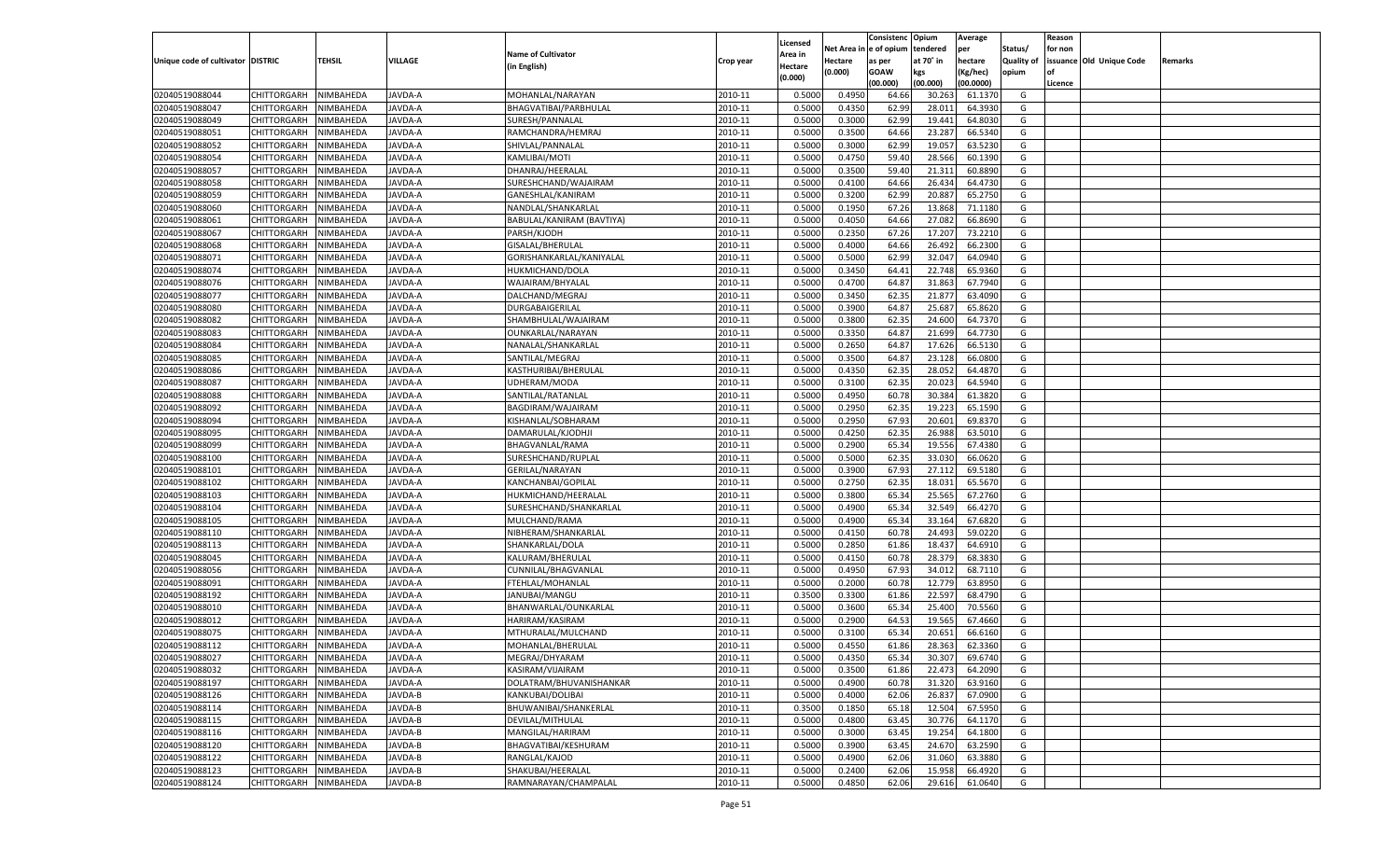|                                   |             |           |                   |                              |           |          |            | Consistenc Opium |           | Average   |                   | Reason  |                          |                    |
|-----------------------------------|-------------|-----------|-------------------|------------------------------|-----------|----------|------------|------------------|-----------|-----------|-------------------|---------|--------------------------|--------------------|
|                                   |             |           |                   |                              |           | Licensed | Net Area i | l e of opium     | tendered  | per       | Status/           | for non |                          |                    |
| Unique code of cultivator DISTRIC |             | TEHSIL    | VILLAGE           | <b>Name of Cultivator</b>    | Crop year | Area in  | Hectare    | as per           | at 70° in | hectare   | <b>Quality of</b> |         | issuance Old Unique Code | Remarks            |
|                                   |             |           |                   | (in English)                 |           | Hectare  | (0.000)    | <b>GOAW</b>      | kgs       | (Kg/hec)  | opium             | nf      |                          |                    |
|                                   |             |           |                   |                              |           | (0.000)  |            | (00.000)         | (00.000)  | (00.0000) |                   | Licence |                          |                    |
| 02040519088125                    | CHITTORGARH | NIMBAHEDA | JAVDA-B           | UDAILAL/NATHU                | 2010-11   | 0.5000   | 0.3900     | 62.06            | 25.01     | 64.1440   | G                 |         |                          |                    |
| 02040519088128                    | CHITTORGARH | NIMBAHEDA | JAVDA-B           | FULLCHAND/MAYARAM            | 2010-11   | 0.5000   | 0.3450     | 62.06            | 21.623    | 62.6750   | G                 |         |                          |                    |
| 02040519088129                    | CHITTORGARH | NIMBAHEDA | JAVDA-B           | SHUKI BAI/SHOBHARAM          | 2010-11   | 0.5000   | 0.2850     | 62.06            | 18.308    | 64.2350   | G                 |         |                          |                    |
| 02040519088131                    | CHITTORGARH | NIMBAHEDA | JAVDA-B           | SOHANLAL/SUGANLAL            | 2010-11   | 0.5000   | 0.2400     | 63.45            | 14.491    | 60.3790   | G                 |         |                          |                    |
| 02040519088132                    | CHITTORGARH | NIMBAHEDA | JAVDA-B           | MITHULAL/MYARAM              | 2010-11   | 0.5000   | 0.2750     | 63.45            | 17.983    | 65.3890   | G                 |         |                          |                    |
| 02040519088133                    | CHITTORGARH | NIMBAHEDA | JAVDA-B           | KANIRAM/NATHU                | 2010-11   | 0.5000   | 0.4750     | 63.4             | 30.191    | 63.5620   | G                 |         |                          |                    |
| 02040519088134                    | CHITTORGARH | NIMBAHEDA | JAVDA-B           | NANDA/NARAYAN                | 2010-11   | 0.5000   | 0.2900     | 63.45            | 19.565    | 67.4660   | G                 |         |                          |                    |
| 02040519088135                    | CHITTORGARH | NIMBAHEDA | JAVDA-B           | MANGILAL/NANDLAL             | 2010-11   | 0.5000   | 0.2500     | 65.59            | 17.499    | 69.9960   | G                 |         |                          |                    |
| 02040519088138                    |             | NIMBAHEDA | JAVDA-B           | <b>MANA/KELA</b>             | 2010-11   | 0.5000   | 0.3850     | 57.33            | 23.185    | 60.2210   | G                 |         |                          |                    |
| 02040519088141                    | CHITTORGARH |           |                   |                              |           |          |            |                  |           |           |                   |         |                          |                    |
|                                   | CHITTORGARH | NIMBAHEDA | JAVDA-B           | MADHOLAL/NANDLAL             | 2010-11   | 0.5000   | 0.4950     | 57.33            | 29.238    | 59.0670   | G                 |         |                          |                    |
| 02040519088146                    | CHITTORGARH | NIMBAHEDA | JAVDA-B           | DEUBAI/LAXMAN                | 2010-11   | 0.5000   | 0.3350     | 61.35            | 21.205    | 63.2990   | G                 |         |                          |                    |
| 02040519088154                    | CHITTORGARH | NIMBAHEDA | JAVDA-B           | SHANKERLAL/GASI              | 2010-11   | 0.5000   | 0.4500     | 61.35            | 28.881    | 64.1800   | G                 |         |                          |                    |
| 02040519088157                    | CHITTORGARH | NIMBAHEDA | JAVDA-B           | AMBALAL/KISHANLAL            | 2010-11   | 0.5000   | 0.5000     | 61.35            | 31.335    | 62.6700   | G                 |         |                          |                    |
| 02040519088158                    | CHITTORGARH | NIMBAHEDA | JAVDA-B           | SHATYANARAYAN/PANNALAL       | 2010-11   | 0.3500   | 0.3500     | 57.33            | 19.375    | 55.3570   | G                 | 04      |                          |                    |
| 02040519088163                    | CHITTORGARH | NIMBAHEDA | JAVDA-B           | AMBALAL/MOHANLAL             | 2010-11   | 0.5000   | 0.4450     | 61.35            | 28.300    | 63.5960   | G                 |         |                          |                    |
| 02040519088164                    | CHITTORGARH | NIMBAHEDA | JAVDA-B           | GANPATLAL/KALU               | 2010-11   | 0.5000   | 0.4850     | 61.35            | 30.586    | 63.0660   | G                 |         |                          |                    |
| 02040519088167                    | CHITTORGARH | NIMBAHEDA | JAVDA-B           | AKLINGDAS/MANGUDAS           | 2010-11   | 0.5000   | 0.4900     | 61.35            | 30.197    | 61.6270   | G                 |         |                          |                    |
| 02040519088169                    | CHITTORGARH | NIMBAHEDA | JAVDA-B           | UDALAL/KANHYALAL             | 2010-11   | 0.5000   | 0.4961     | 61.42            | 30.909    | 62.3070   | G                 |         |                          |                    |
| 02040519088171                    | CHITTORGARH | NIMBAHEDA | JAVDA-B           | SAMBHULAL/MAHDEV             | 2010-11   | 0.5000   | 0.4100     | 63.45            | 26.286    | 64.1120   | G                 |         |                          |                    |
| 02040519088171                    | CHITTORGARH | NIMBAHEDA | JAVDA-B           | RAMLAL/BALA                  | 2010-11   | 0.5000   | 0.2050     | 63.45            | 12.938    | 63.1120   | G                 |         |                          |                    |
| 02040519088172                    | CHITTORGARH | NIMBAHEDA | JAVDA-B           | KANIRAM/ONKARLAL             | 2010-11   | 0.5000   | 0.4000     | 63.45            | 26.237    | 65.5950   | G                 |         |                          |                    |
| 02040519088173                    | CHITTORGARH | NIMBAHEDA | JAVDA-B           | <b>BADRILAL/DOLAJI</b>       | 2010-11   | 0.5000   | 0.4550     | 59.51            | 27.818    | 61.1380   | G                 |         |                          |                    |
| 02040519088174                    | CHITTORGARH | NIMBAHEDA | JAVDA-B           | GORVADHANLAL/RATANLAL        | 2010-11   | 0.5000   | 0.3950     | 62.95            | 25.512    | 64.5870   | G                 |         |                          |                    |
| 02040519088175                    | CHITTORGARH | NIMBAHEDA | JAVDA-B           | BADRILAL/CHAGANLAL           | 2010-11   | 0.5000   | 0.1750     | 59.51            | 11.568    | 66.1030   | G                 |         |                          |                    |
| 02040519088176                    | CHITTORGARH | NIMBAHEDA | JAVDA-B           | BALURAM/MANGILAL             | 2010-11   | 0.5000   | 0.4932     | 62.41            | 32.790    | 66.4820   | G                 |         |                          |                    |
| 02040519088177                    | CHITTORGARH | NIMBAHEDA | JAVDA-B           | BANWARDAS/BADRIDAS           | 2010-11   | 0.5000   | 0.4650     | 57.33            | 27.544    | 59.2340   | G                 |         |                          |                    |
| 02040519088178                    | CHITTORGARH | NIMBAHEDA | JAVDA-B           | BANWARLAL/MAHDEV             | 2010-11   | 0.3500   | 0.2000     | 62.95            | 12.737    | 63.6850   | G                 |         |                          |                    |
| 02040519088180                    | CHITTORGARH | NIMBAHEDA | JAVDA-B           | KISHANLAL/MOHANLAL           | 2010-11   | 0.5000   | 0.3150     | 62.95            | 19.741    | 62.6700   | G                 |         |                          |                    |
| 02040519088188                    | CHITTORGARH | NIMBAHEDA | JAVDA-B           | BHAGWANLAL/PYARA             | 2010-11   | 0.5000   | 0.4300     | 62.95            | 27.573    | 64.1230   | G                 |         |                          |                    |
| 02040519088155                    | CHITTORGARH | NIMBAHEDA | JAVDA-B           |                              | 2010-11   | 0.5000   | 0.3800     | 65.60            | 25.953    | 68.2970   | G                 |         |                          |                    |
|                                   | CHITTORGARH |           | JAVDA-B           | BHANWARLAL/CHAMPALAL         | 2010-11   |          |            |                  |           |           | G                 |         |                          |                    |
| 02040519088168                    |             | NIMBAHEDA |                   | LAXMAN/MHADEV JI             |           | 0.5000   | 0.3150     | 59.51            | 18.678    | 59.2950   |                   |         |                          |                    |
| 02040519088142                    | CHITTORGARH | NIMBAHEDA | JAVDA-B           | MOHANLAL/GOKAL               | 2010-11   | 0.5000   | 0.3550     | 59.51            | 21.106    | 59.4540   | G                 |         |                          |                    |
| 02040519088145                    | CHITTORGARH | NIMBAHEDA | JAVDA-B           | SHANKERLAL/BHAGIRATH         | 2010-11   | 0.5000   | 0.4950     | 59.51            | 30.160    | 60.9290   | G                 |         |                          |                    |
| 02040519088184                    | CHITTORGARH | NIMBAHEDA | JAVDA-B           | MADANLAL/RUPLAL              | 2010-11   | 0.5000   | 0.4000     | 59.51            | 24.542    | 61.355    | G                 |         |                          |                    |
| 02040519085008                    | CHITTORGARH | NIMBAHEDA | <b>JHADSADRI3</b> | BHANWARAL/PANNALAI           | 2010-11   | 0.5000   | 0.3950     | 63.34            | 26.283    | 66.5420   | G                 |         |                          | TRANSFER/LASDAWAN  |
| 02040519085017                    | CHITTORGARH | NIMBAHEDA | JHADSADRI3        | NARAYAN/UDA                  | 2010-11   | 0.5000   | 0.3150     | 54.54            | 18.119    | 57.5216   | G                 | 05      |                          |                    |
| 02040519085041                    | CHITTORGARH | NIMBAHEDA | <b>JHADSADRI3</b> | DAYRAM/MEGA                  | 2010-11   | 0.5000   | 0.5000     | 54.54            | 28.130    | 56.2601   | G                 | 05      |                          |                    |
| 02040519085042                    | CHITTORGARH | NIMBAHEDA | JHADSADRI3        | DEUBAI/UDYRAM                | 2010-11   | 0.5000   | 0.4850     | 54.54            | 28.57     | 58.9090   | G                 | 05      |                          |                    |
| 02040519085043                    | CHITTORGARH | NIMBAHEDA | <b>JHADSADRI3</b> | <b>HAJARI/MHGNA</b>          | 2010-11   | 0.3500   | 0.3550     | 54.54            | 20.204    | 56.9131   | G                 | 05      |                          |                    |
| 02040519085045                    | CHITTORGARH | NIMBAHEDA | JHADSADRI 3       | UDAYLAL/JAGTTNAATH           | 2010-11   | 0.5000   | 0.4800     | 59.62            | 31.059    | 64.7040   | G                 |         |                          | TRANSFER/MUNDAWLI  |
| 02040519085006                    | CHITTORGARH | NIMBAHEDA | JHADSADRI3        | SHAMBULAL/SHANKARLAI         | 2010-11   | 0.5000   | 0.3900     | 59.62            | 22.866    | 58.6310   | G                 |         |                          | TRANSFER/MUNDAWALI |
| 02040519085046                    | CHITTORGARH | NIMBAHEDA | JHADSADRI 3       | MUKESH/CHANDMAL              | 2010-11   | 0.3500   | 0.2950     | 59.62            | 19.173    | 64.993    | G                 |         | 02040519097026           | TRANSFER/LASDAWAN  |
| 02040519085047                    | CHITTORGARH | NIMBAHEDA | JHADSADRI 3       | CHATARBHUJ/JAGTTNAATH        | 2010-11   | 0.5000   | 0.5000     | 59.62            | 29.917    | 59.8340   | G                 |         | 02040519097047           | TRANSFER/MUNDAVALI |
| 02040519089008                    | CHITTORGARH | NIMBAHEDA | KACHARIYAKHEDI    | JAGANNATH/KALU               | 2010-11   | 0.5000   | 0.4450     | 56.97            | 26.485    | 59.5170   | G                 |         |                          |                    |
| 02040519089002                    | CHITTORGARH | NIMBAHEDA | KACHARIYAKHEDI    | CHAAGANLAL/PYARCHAND         | 2010-11   | 0.5000   | 0.5000     | 62.26            | 33.217    | 66.4360   | G                 |         |                          |                    |
| 02040519089003                    | CHITTORGARH | NIMBAHEDA | KACHARIYAKHEDI    | RANGLAL/KANIRAM              | 2010-11   | 0.5000   | 0.4350     | 56.97            | 26.204    | 60.2390   | G                 |         |                          |                    |
| 02040519089007                    | CHITTORGARH | NIMBAHEDA | KACHARIYAKHEDI    | BAGWATIBAI/SANTILAL/DHAPUBAI | 2010-11   | 0.3500   | 0.2000     | 56.97            | 12.167    | 60.8350   | G                 |         |                          |                    |
| 02040519089011                    | CHITTORGARH | NIMBAHEDA | KACHARIYAKHEDI    | UDAIRAM/BHOTHLAL             | 2010-11   | 0.5000   | 0.4350     | 62.26            | 27.416    | 63.0250   | G                 |         |                          |                    |
| 02040519089015                    | CHITTORGARH | NIMBAHEDA | KACHARIYAKHEDI    | JAGDISH/MANGILAL             | 2010-11   | 0.5000   | 0.2900     | 56.97            | 16.458    | 56.7520   | G                 |         |                          |                    |
| 02040519089018                    | CHITTORGARH | NIMBAHEDA | KACHARIYAKHEDI    | KANIRAM/SEETARAM             | 2010-11   | 0.5000   | 0.4350     | 56.97            | 26.441    | 60.7860   | G                 |         |                          |                    |
| 02040519089001                    | CHITTORGARH | NIMBAHEDA | KACHARIYAKHEDI    | JUNDALAL/KASTURIBAI/NAVLA    | 2010-11   | 0.5000   | 0.3350     | 62.26            | 20.435    | 61.0000   | G                 |         |                          |                    |
| 02040519089009                    | CHITTORGARH | NIMBAHEDA | KACHARIYAKHEDI    | MATHRIBAI/UDAIRAM            | 2010-11   | 0.3500   | 0.2050     | 62.26            | 13.247    | 64.6200   | G                 |         |                          |                    |
| 02040519089014                    | CHITTORGARH | NIMBAHEDA | KACHARIYAKHEDI    | <b>BADRILAL/DOLA</b>         | 2010-11   | 0.5000   | 0.4500     | 56.97            | 27.558    | 61.2400   | G                 |         |                          |                    |
|                                   | CHITTORGARH |           | KACHARIYAKHEDI    | CHANDIBAI/NANALAL            | 2010-11   |          |            | 56.97            | 27.341    | 60.7580   | G                 |         |                          |                    |
| 02040519089006                    |             | NIMBAHEDA |                   |                              |           | 0.5000   | 0.4500     |                  |           |           |                   |         |                          |                    |
| 02040519091004                    | CHITTORGARH | NIMBAHEDA | KHARAMANKCHOK     | GISALAL/NANURAM              | 2010-11   | 0.5000   | 0.4000     | 68.42            | 27.318    | 68.2950   | G                 |         |                          |                    |
| 02040519091008                    | CHITTORGARH | NIMBAHEDA | KHARAMANKCHOK     | BHERU/HEERA                  | 2010-11   | 0.5000   | 0.4450     | 66.38            | 29.740    | 66.8310   | G                 |         |                          |                    |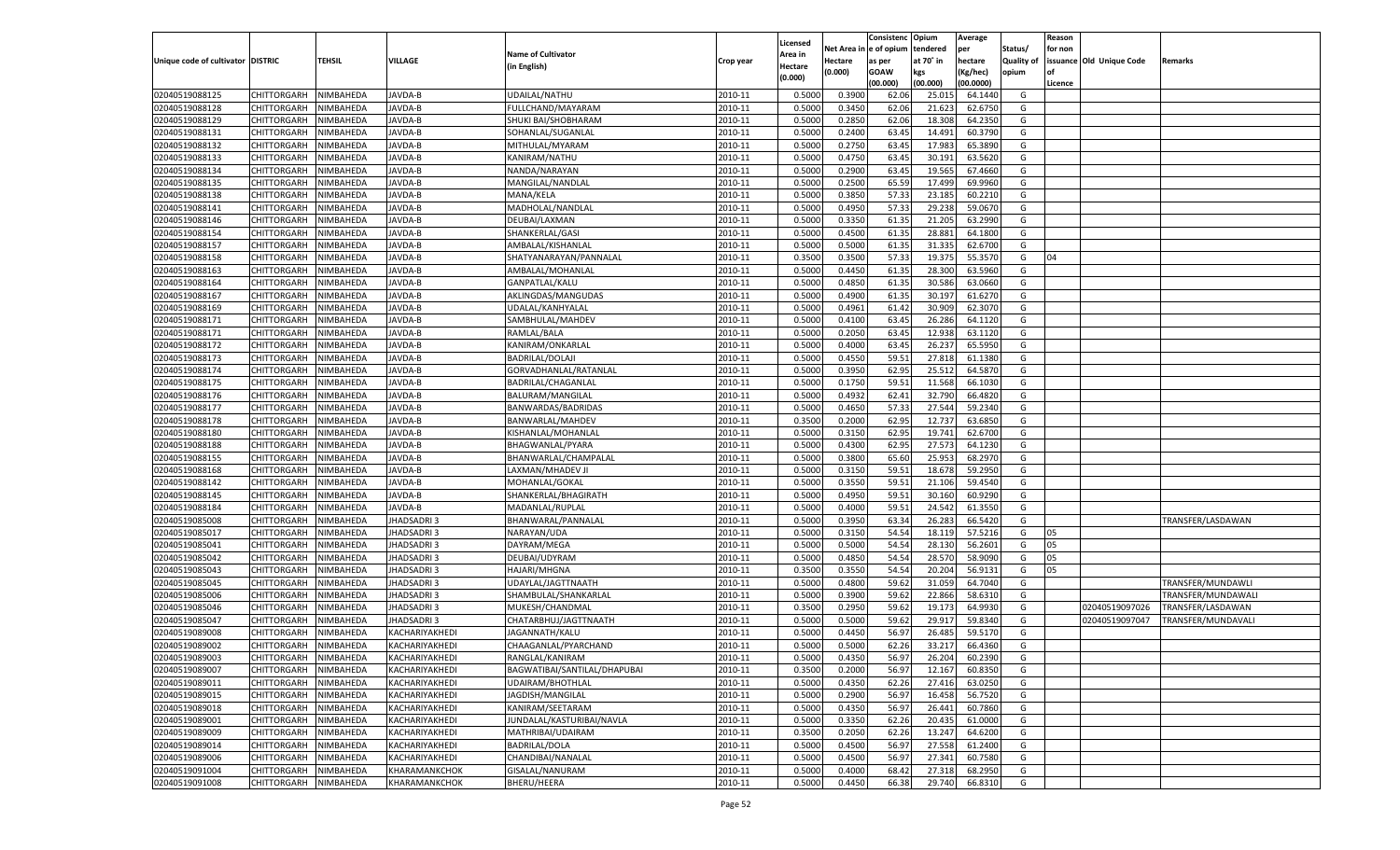|                                   |                       |               |                   |                            |           |                           |          | Consistenc  | Opium     | Average   |                   | Reason  |                          |                 |
|-----------------------------------|-----------------------|---------------|-------------------|----------------------------|-----------|---------------------------|----------|-------------|-----------|-----------|-------------------|---------|--------------------------|-----------------|
|                                   |                       |               |                   | <b>Name of Cultivator</b>  |           | Licensed                  | Net Area | e of opium  | tendered  | per       | Status/           | for non |                          |                 |
| Unique code of cultivator DISTRIC |                       | <b>TEHSIL</b> | VILLAGE           | (in English)               | Crop year | <b>Area in</b><br>Hectare | Hectare  | as per      | at 70° in | hectare   | <b>Quality of</b> |         | issuance Old Unique Code | Remarks         |
|                                   |                       |               |                   |                            |           | (0.000)                   | (0.000)  | <b>GOAW</b> | kgs       | (Kg/hec)  | opium             |         |                          |                 |
|                                   |                       |               |                   |                            |           |                           |          | (00.000)    | (00.000)  | (00.0000) |                   | Licence |                          |                 |
| 02040519091009                    | CHITTORGARH           | NIMBAHEDA     | KHARAMANKCHOK     | DALLA/HARLAL               | 2010-11   | 0.5000                    | 0.3900   | 65.05       | 25.23     | 64.7000   | G                 |         |                          |                 |
| 02040519091010                    | CHITTORGARH           | NIMBAHEDA     | KHARAMANKCHOK     | MOHANLAL//RAGHU            | 2010-11   | 0.5000                    | 0.4900   | 56.95       | 27.471    | 56.0630   | G                 |         |                          |                 |
| 02040519091014                    | CHITTORGARH           | NIMBAHEDA     | KHARAMANKCHOK     | RAMLAL/JIVA                | 2010-11   | 0.5000                    | 0.3750   | 65.05       | 23.986    | 63.9600   | G                 |         |                          |                 |
| 02040519091019                    | CHITTORGARH           | NIMBAHEDA     | KHARAMANKCHOK     | PAYARCHAND/KALU            | 2010-11   | 0.5000                    | 0.3250   | 56.95       | 18.609    | 57.2580   | G                 |         |                          |                 |
| 02040519091024                    | CHITTORGARH           | NIMBAHEDA     | KHARAMANKCHOK     | DEVILAL/NANURAM            | 2010-11   | 0.5000                    | 0.4100   | 65.05       | 27.074    | 66.0320   | G                 |         |                          |                 |
| 02040519091002                    | CHITTORGARH           | NIMBAHEDA     | KHARAMANKCHOK     | DALU/NARAYAN               | 2010-11   | 0.5000                    | 0.4400   | 66.38       | 30.81     | 70.0410   | G                 |         |                          |                 |
| 02040519091003                    | CHITTORGARH           | NIMBAHEDA     | KHARAMANKCHOK     | CHANDIBAI/SHAMBU           | 2010-11   | 0.3500                    | 0.3400   | 65.05       | 21.799    | 64.1150   | G                 |         |                          |                 |
| 02040519091018                    | CHITTORGARH           | NIMBAHEDA     | KHARAMANKCHOK     | DALCHAND/KALU              | 2010-11   | 0.5000                    | 0.2900   | 65.05       | 18.481    | 63.7280   | G                 |         |                          |                 |
| 02040519091022                    | CHITTORGARH           | NIMBAHEDA     | KHARAMANKCHOK     | BHERULAL/MOTI              | 2010-11   | 0.5000                    | 0.3950   | 66.38       | 26.292    | 66.5620   | G                 |         |                          |                 |
| 02040519091006                    | CHITTORGARH           | NIMBAHEDA     | KHARAMANKCHOK     | MANGILAL/GANGABAI          | 2010-11   | 0.5000                    | 0.4200   | 56.95       | 23.262    | 55.3860   | G                 | 04      |                          |                 |
| 02040519091027                    | CHITTORGARH           | NIMBAHEDA     | KHARAMANKCHOK     | BHAGWANLAL/HARLAL          | 2010-11   | 0.5000                    | 0.4850   | 66.38       | 31.879    | 65.7320   | G                 |         |                          |                 |
| 02040519092003                    | CHITTORGARH           | NIMBAHEDA     | KHEDAJADIP        | RADESYAM/GASI              | 2010-11   | 0.5000                    | 0.2900   | 69.2        | 21.285    | 73.3970   | G                 |         |                          |                 |
| 02040519092001                    | CHITTORGARH           | NIMBAHEDA     | KHEDAJADIP        | MOTILALA/RATANLAL          | 2010-11   | 0.5000                    | 0.2800   | 62.26       | 18.038    | 64.4180   | G                 |         |                          |                 |
| 02040519092002                    | CHITTORGARH           | NIMBAHEDA     | KHEDAJADIP        | RAMLAL/PYARA               | 2010-11   | 0.5000                    | 0.4950   | 64.27       | 32.910    | 66.4850   | G                 |         |                          |                 |
| 02040519092004                    | CHITTORGARH           | NIMBAHEDA     | KHEDAJADIP        | PARBHULAL/JAGANNATH        | 2010-11   | 0.5000                    | 0.4950   | 64.27       | 32.252    | 65.1540   | G                 |         |                          |                 |
| 02040519092006                    | CHITTORGARH           | NIMBAHEDA     | KHEDAJADIP        | RAMCHANDRA/UDA             | 2010-11   | 0.5000                    | 0.3450   | 62.26       | 22.521    | 65.2780   | G                 |         |                          |                 |
| 02040519092007                    | CHITTORGARH           | NIMBAHEDA     | KHEDAJADIP        | SURESHCHANDRA/MANGILAL     | 2010-11   | 0.5000                    | 0.3750   | 62.26       | 24.359    | 64.9570   | G                 |         |                          |                 |
| 02040519092012                    | CHITTORGARH           | NIMBAHEDA     | KHEDAJADIP        | HIRALAL/JAGANNATH          | 2010-11   | 0.3500                    | 0.3450   | 62.26       | 21.790    | 63.1620   | G                 |         |                          |                 |
| 02040519092014                    | CHITTORGARH           | NIMBAHEDA     | KHEDAJADIP        | NATHU/DEVILAL              | 2010-11   | 0.5000                    | 0.5100   | 58.39       | 31.923    | 62.5960   | G                 |         |                          |                 |
| 02040519092017                    | CHITTORGARH           | NIMBAHEDA     | KHEDAJADIP        | MANGILAL/ONKAR             | 2010-11   | 0.5000                    | 0.3800   | 69.22       | 27.749    | 73.0240   | G                 |         |                          |                 |
| 02040519092011                    | CHITTORGARH           | NIMBAHEDA     | KHEDAJADIP        | BADRILAL/RAMAJI            | 2010-11   | 0.5000                    | 0.4900   | 58.39       | 30.127    | 61.4840   | G                 |         |                          |                 |
| 02040519092005                    | CHITTORGARH           | NIMBAHEDA     | KHEDAJADIP        | RAMCHANDRA/NANDA           | 2010-11   | 0.5000                    | 0.3000   | 58.39       | 18.198    | 60.6630   | G                 |         |                          |                 |
| 02040519092009                    | CHITTORGARH           | NIMBAHEDA     | KHEDAJADIP        | BHANWARLAL/NANDAJI         | 2010-11   | 0.5000                    | 0.5000   | 58.39       | 30.449    | 60.8960   | G                 |         |                          |                 |
| 02040519092010                    | CHITTORGARH           | NIMBAHEDA     | KHEDAJADIP        | GISIBAI/JAGANNATH          | 2010-11   | 0.5000                    | 0.4300   | 58.39       | 25.872    | 60.1650   | G                 |         |                          |                 |
| 02040519092018                    | CHITTORGARH           | NIMBAHEDA     | KHEDAJADIP        | ALLANUR/JIVANKHAN          | 2010-11   | 0.5000                    | 0.4500   | 62.26       | 29.145    | 64.7640   | G                 |         |                          |                 |
| 02040519092019                    | CHITTORGARH           | NIMBAHEDA     | KHEDAJADIP        | KHEVAJAHUSEN/ALLANUR       | 2010-11   | 0.5000                    | 0.4500   | 58.39       | 27.238    | 60.5290   | G                 |         |                          |                 |
| 02040519092020                    | CHITTORGARH           | NIMBAHEDA     | KHEDAJADIP        | PRTHVIRAJ/JORAVAR          | 2010-11   | 0.3500                    | 0.3100   | 58.39       | 18.015    | 58.1130   | G                 |         |                          |                 |
| 02040519092021                    | CHITTORGARH           | NIMBAHEDA     | KHEDAJADIP        | HAJARI/GANGARAM            | 2010-11   | 0.3500                    | 0.3200   | 49.13       | 17.410    | 54.4060   | G                 | 04      |                          |                 |
| 02040519093012                    | CHITTORGARH           | NIMBAHEDA     | KHERABAD          | <b>GULSER KHA/ALLA KAH</b> | 2010-11   | 0.5000                    | 0.5050   | 59.08       | 30.910    | 61.2080   | G                 |         |                          |                 |
| 02040519093006                    | CHITTORGARH           | NIMBAHEDA     | KHERABAD          | NARAYAN/KHEMA              | 2010-11   | 0.3500                    | 0.3150   | 58.26       | 20.026    | 63.5750   | G                 |         |                          |                 |
| 02040519093007                    | CHITTORGARH           | NIMBAHEDA     | KHERABAD          | RAMLAL/DVEA                | 2010-11   | 0.5000                    | 0.4850   | 59.08       | 31.198    | 64.3260   | G                 |         |                          |                 |
| 02040519093013                    | CHITTORGARH           | NIMBAHEDA     | KHERABAD          | UTAMCHAND/NARAYAN          | 2010-11   | 0.5000                    | 0.4000   | 59.08       | 25.63     | 64.0830   | G                 |         |                          |                 |
| 02040519093003                    | CHITTORGARH           | NIMBAHEDA     | KHERABAD          | MANGILAL/NARAYAN           | 2010-11   | 0.5000                    | 0.3000   | 59.08       | 17.85     | 59.507    | G                 |         |                          |                 |
| 02040519093017                    | CHITTORGARH           | NIMBAHEDA     | KHERABAD          | NATHIBAI/NARAYAN           | 2010-11   | 0.3500                    | 0.3450   | 55.45       | 21.696    | 62.887    | G                 |         |                          |                 |
| 02040519093016                    | CHITTORGARH           | NIMBAHEDA     | KHERABAD          | MOHANLAL/CHAMPALAL         | 2010-11   | 0.5000                    | 0.2900   | 59.08       | 17.695    | 61.0170   | G                 |         | 02040519072020           | <b>TRANSFER</b> |
| 02040519094062                    | CHITTORGARH           | NIMBAHEDA     | KISHANPURA        | RAMESVARLAL/CUNNILAL       | 2010-11   | 0.3500                    | 0.3500   | 60.49       | 21.24     | 60.6860   | G                 |         |                          |                 |
| 02040519094005                    | CHITTORGARH           | NIMBAHEDA     | KISHANPURA        | SITABAI/HEERALAL           | 2010-11   | 0.5000                    | 0.4500   | 64.32       | 28.756    | 63.9020   | G                 |         |                          |                 |
| 02040519094012                    | CHITTORGARH           | NIMBAHEDA     | KISHANPURA        | BHOLIRAM/RAMLAL            | 2010-11   | 0.5000                    | 0.3300   | 64.32       | 20.705    | 62.7420   | G                 |         |                          |                 |
| 02040519094015                    | CHITTORGARH           | NIMBAHEDA     | KISHANPURA        | RAMRATAN/RAMLAI            | 2010-11   | 0.5000                    | 0.2900   | 64.16       | 18.31     | 63.1380   | G                 |         |                          |                 |
| 02040519094048                    | CHITTORGARH           | NIMBAHEDA     | KISHANPURA        | KAILASHIBAI/RAMRATAN       | 2010-11   | 0.5000                    | 0.5000   | 60.49       | 30.391    | 60.7820   | G                 |         |                          |                 |
| 02040519094051                    | CHITTORGARH           | NIMBAHEDA     | KISHANPURA        | GOVINDRAM/SHANKARLAL       | 2010-11   | 0.5000                    | 0.3850   | 64.59       | 24.207    | 62.8780   | G                 |         |                          |                 |
| 02040519094056                    | CHITTORGARH           | NIMBAHEDA     | KISHANPURA        | BHERULAL/NATHULAL          | 2010-11   | 0.3500                    | 0.3050   | 55.45       | 17.002    | 55.7440   | G                 | 04      |                          |                 |
| 02040519094061                    | CHITTORGARH           | NIMBAHEDA     | KISHANPURA        | RAMBAX/SHRIRAM             | 2010-11   | 0.5000                    | 0.2500   | 64.22       | 15.736    | 62.9440   | G                 |         |                          |                 |
| 02040519094063                    | CHITTORGARH           | NIMBAHEDA     | KISHANPURA        | BHAGWANIDEVI/DALCHAND      | 2010-11   | 0.5000                    | 0.4750   | 64.22       | 30.21     | 63.6060   | G                 |         |                          |                 |
| 02040519094067                    | CHITTORGARH           | NIMBAHEDA     | KISHANPURA        | DADAMCHAND/JITMAL          | 2010-11   | 0.5000                    | 0.2950   | 64.16       | 18.255    | 61.8810   | G                 |         |                          |                 |
| 02040519094068                    | CHITTORGARH NIMBAHEDA |               | KISHANPURA        | SANTILAL/HEERALAL(CHOTA)   | 2010-11   | 0.5000                    | 0.4750   | 64.22       | 30.370    | 63.9370   | G                 |         |                          |                 |
| 02040519094069                    | <b>CHITTORGARH</b>    | NIMBAHEDA     | <b>KISHANPURA</b> | SHRIRAM/NATHU              | 2010-11   | 0.5000                    | 0.3500   | 60.49       | 20.981    | 59.9490   | G                 |         |                          |                 |
| 02040519094070                    | <b>CHITTORGARH</b>    | NIMBAHEDA     | KISHANPURA        | KELASHCHAND/HEERALAL       | 2010-11   | 0.3500                    | 0.2450   | 60.49       | 14.650    | 59.7960   | G                 |         |                          |                 |
| 02040519094073                    | <b>CHITTORGARH</b>    | NIMBAHEDA     | KISHANPURA        | SHANKARLAL/MANGILAL        | 2010-11   | 0.3500                    | 0.3350   | 62.29       | 20.013    | 59.7370   | G                 |         |                          |                 |
| 02040519094077                    | <b>CHITTORGARH</b>    | NIMBAHEDA     | KISHANPURA        | RAMNARAYAN/BHOLIRAM        | 2010-11   | 0.5000                    | 0.3200   | 64.22       | 20.284    | 63.3880   | G                 |         |                          |                 |
| 02040519094092                    | <b>CHITTORGARH</b>    | NIMBAHEDA     | KISHANPURA        | PARBULAL/MANGILAL          | 2010-11   | 0.5000                    | 0.4000   | 64.22       | 25.972    | 64.9300   | G                 |         |                          |                 |
| 02040519094099                    | <b>CHITTORGARH</b>    | NIMBAHEDA     | KISHANPURA        | KANCHANBAI/NANU KHAN       | 2010-11   | 0.5000                    | 0.4300   | 62.29       | 27.128    | 63.0880   | G                 |         |                          |                 |
|                                   |                       |               |                   |                            | 2010-11   |                           |          | 64.22       | 25.049    | 64.2280   |                   |         |                          |                 |
| 02040519094019<br>02040519094011  | <b>CHITTORGARH</b>    | NIMBAHEDA     | KISHANPURA        | SHUHAGIBAI/RAMA            |           | 0.5000                    | 0.3900   |             |           |           | G                 |         |                          |                 |
|                                   | <b>CHITTORGARH</b>    | NIMBAHEDA     | KISHANPURA        | NAGJIRAM/SHRIRAM           | 2010-11   | 0.3500                    | 0.2900   | 62.29       | 18.179    | 62.6860   | G                 |         |                          |                 |
| 02040519094108                    | <b>CHITTORGARH</b>    | NIMBAHEDA     | <b>KISHANPURA</b> | BADAMBAI/CHTRBHUJ          | 2010-11   | 0.3500                    | 0.3500   | 64.39       | 22.916    | 65.4740   | G                 |         |                          |                 |
| 02040519094085                    | CHITTORGARH           | NIMBAHEDA     | KISHANPURA        | SANTILAL/HEERALAL(BHDA)    | 2010-11   | 0.3500                    | 0.3550   | 63.59       | 23.668    | 66.6700   | G                 |         |                          |                 |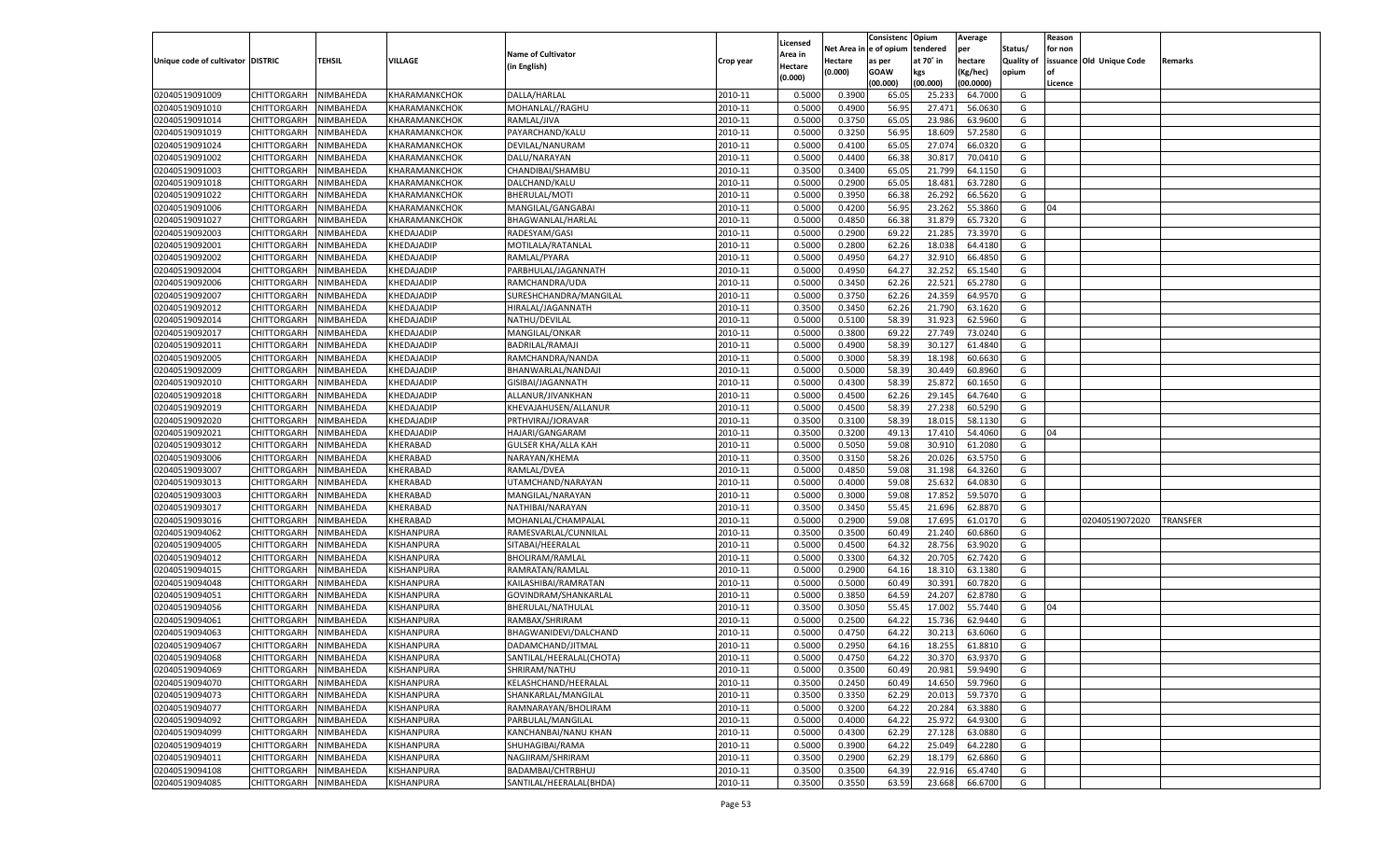|                                   |                       |           |             |                           |           |                     |                  | Consistenc   | Opium     | Average   |                   | Reason  |                          |                          |
|-----------------------------------|-----------------------|-----------|-------------|---------------------------|-----------|---------------------|------------------|--------------|-----------|-----------|-------------------|---------|--------------------------|--------------------------|
|                                   |                       |           |             | <b>Name of Cultivator</b> |           | Licensed<br>Area in | Net Area i       | n e of opium | tendered  | per       | Status/           | for non |                          |                          |
| Unique code of cultivator DISTRIC |                       | TEHSIL    | VILLAGE     | (in English)              | Crop year | Hectare             | Hectare          | as per       | at 70° in | hectare   | <b>Quality of</b> |         | issuance Old Unique Code | Remarks                  |
|                                   |                       |           |             |                           |           | (0.000)             | (0.000)          | <b>GOAW</b>  | kgs       | (Kg/hec)  | opium             |         |                          |                          |
|                                   |                       |           |             |                           |           |                     |                  | (00.000)     | (00.000)  | (00.0000) |                   | Licence |                          |                          |
| 02040519094044                    | CHITTORGARH           | NIMBAHEDA | KISHANPURA  | RAMESVARLAL/BALUDAS       | 2010-11   | 0.5000              | 0.4350           | 64.2         | 27.62     | 63.4990   | G                 |         |                          |                          |
| 02040519094105                    | CHITTORGARH           | NIMBAHEDA | KISHANPURA  | KAILASHIBAIS/SHANKARLAL   | 2010-11   | 0.5000              | 0.4100           | 62.29        | 24.455    | 59.6460   | G                 |         |                          |                          |
| 02040519094112                    | CHITTORGARH           | NIMBAHEDA | KISHANPURA  | MOHANIBAI/SHANKARLAL      | 2010-11   | 0.5000              | 0.3500           | 64.22        | 23.03     | 65.8200   | G                 |         |                          |                          |
| 02040519094113                    | CHITTORGARH           | NIMBAHEDA | KISHANPURA  | LALURAM/ONKAR             | 2010-11   | 0.5000              | 0.5000           | 64.22        | 32.424    | 64.8480   | G                 |         |                          |                          |
| 02040519094114                    | CHITTORGARH           | NIMBAHEDA | KISHANPURA  | JAMNALAL/NATHU            | 2010-11   | 0.3500              | 0.3500           | 64.73        | 22.767    | 65.0490   | G                 |         |                          |                          |
| 02040519094053                    | CHITTORGARH           | NIMBAHEDA | KISHANPURA  | SHUKIBAI/GOVINDRAM        | 2010-11   | 0.5000              | 0.2300           | 62.29        | 14.472    | 62.9220   | G                 |         |                          |                          |
| 02040519094116                    | CHITTORGARH           | NIMBAHEDA | KISHANPURA  | RAMSINGH/WASRAJ           | 2010-11   | 0.5000              | 0.4900           | 64.16        | 31.325    | 63.9270   | G                 |         |                          | TRANSFER/BADIA           |
| 02040519094004                    | CHITTORGARH           | NIMBAHEDA | KISHANPURA  | NARAYANIBAI/GAMNDIRAM     | 2010-11   | 0.5000              | 0.3750           | 62.29        | 22.219    | 59.2510   | G                 |         |                          |                          |
| 02040519094038                    | CHITTORGARH           | NIMBAHEDA | KISHANPURA  | BALUDAS/NARAYANDAS        | 2010-11   | 0.3500              | 0.3550           | 64.73        | 24.124    | 67.9550   | G                 |         |                          | TRANSFER/BADIA           |
| 02040519094033                    | CHITTORGARH           | NIMBAHEDA | KISHANPURA  | DEVRAM/MADHUDAS           | 2010-11   | 0.5000              | 0.4750           | 62.29        | 29.759    | 62.6510   | G                 |         |                          |                          |
| 02040519094046                    | CHITTORGARH           | NIMBAHEDA | KISHANPURA  | GOVINDRAM/BHANWARLAL      | 2010-11   | 0.5000              | 0.4900           | 58.53        | 29.844    | 60.9060   | G                 |         |                          |                          |
| 02040519094098                    | CHITTORGARH           | NIMBAHEDA | KISHANPURA  | JAGGTNATH/NANALAL JAT     | 2010-11   | 0.3500              | 0.2550           | 58.53        | 14.865    | 58.2900   | G                 |         |                          |                          |
| 02040519094100                    | CHITTORGARH           | NIMBAHEDA | KISHANPURA  | RAMDAS/NARAYANDAS         | 2010-11   | 0.3500              | 0.2450           | 62.29        | 15.519    | 63.3430   | G                 |         |                          |                          |
| 02040519094118                    | CHITTORGARH           | NIMBAHEDA | KISHANPURA  | DALIBAI/MOTI              | 2010-11   | 0.3500              | 0.3350           | 58.53        | 19.674    | 58.7280   | G                 |         |                          |                          |
| 02040519094115                    | CHITTORGARH           | NIMBAHEDA | KISHANPURA  | KALU/BHERA                | 2010-11   | 0.5000              | 0.5000           | 58.53        | 29.356    | 58.7120   | G                 |         |                          |                          |
| 02040519094075                    | CHITTORGARH           | NIMBAHEDA | KISHANPURA  | CHANDIBAI/LALCHAND        | 2010-11   | 0.5000              | 0.4800           | 62.29        | 30.417    | 63.3690   | G                 |         |                          |                          |
| 02040519096011                    | CHITTORGARH           | NIMBAHEDA | KOTDIKALA   | BARDICHAND/NATHU          | 2010-11   | 0.5000              | 0.4750           | 67.24        | 35.979    | 75.7430   | G                 |         |                          |                          |
| 02040519096002                    | CHITTORGARH           | NIMBAHEDA | KOTDIKALA   | <b>BANSILAL/RAMLAL</b>    | 2010-11   | 0.5000              | 0.3050           | 59.52        | 18.054    | 59.1930   | G                 |         |                          |                          |
| 02040519096006                    | CHITTORGARH           | NIMBAHEDA | KOTDIKALA   | SAGARBAI/GOTAM            | 2010-11   | 0.3500              | 0.3150           | 67.24        | 22.162    | 70.3560   | G                 |         |                          |                          |
| 02040519096007                    | CHITTORGARH           | NIMBAHEDA | KOTDIKALA   | MOHANIBAI/BHURALAL        | 2010-11   | 0.5000              | 0.4750           | 62.66        | 30.087    | 63.3410   | G                 |         |                          |                          |
| 02040519096012                    | CHITTORGARH           | NIMBAHEDA | KOTDIKALA   | KANIRAM/HARLAL            | 2010-11   | 0.5000              | 0.4800           | 62.66        | 30.224    | 62.9650   | G                 |         |                          |                          |
| 02040519096017                    | CHITTORGARH           | NIMBAHEDA | KOTDIKALA   | MANGILAL/NARAYAN          | 2010-11   | 0.5000              | 0.2400           | 59.50        | 14.532    | 60.5500   | G                 |         |                          |                          |
| 02040519096018                    | CHITTORGARH           | NIMBAHEDA | KOTDIKALA   | RAGUNATH/SHVA             | 2010-11   | 0.5000              | 0.4900           | 62.66        | 30.675    | 62.6020   | G                 |         |                          |                          |
| 02040519096022                    | CHITTORGARH           | NIMBAHEDA | KOTDIKALA   | BHANWARLAL/KANIRAM        | 2010-11   | 0.5000              | 0.4550           | 62.66        | 30.720    | 67.5190   | G                 |         |                          |                          |
| 02040519096029                    | CHITTORGARH           | NIMBAHEDA | KOTDIKALA   | CHAMPABAI/SHANKAR         | 2010-11   | 0.5000              | 0.4950           | 59.50        | 29.841    | 60.2850   | G                 |         |                          |                          |
| 02040519096031                    | CHITTORGARH           | NIMBAHEDA | KOTDIKALA   | GIRJABAI/PARBHULAL        | 2010-11   | 0.5000              | 0.4900           | 59.83        | 31.074    | 63.4160   | G                 |         |                          |                          |
| 02040519096036                    | CHITTORGARH           | NIMBAHEDA | KOTDIKALA   | KANIRAM/UDA               | 2010-11   | 0.5000              | 0.5100           | 63.88        | 32.673    | 64.0630   | G                 |         |                          |                          |
| 02040519096038                    | CHITTORGARH           | NIMBAHEDA | KOTDIKALA   | BHERULAL/LAXMAN           | 2010-11   | 0.5000              | 0.4950           | 59.83        | 29.428    | 59.4510   | G                 |         |                          |                          |
| 02040519096034                    | CHITTORGARH           | NIMBAHEDA | KOTDIKALA   | MANGIBAI/BAGDURAM         | 2010-11   | 0.5000              | 0.3900           | 63.88        | 25.259    | 64.7670   | G                 |         |                          | TRANSFER/Bangredamamadev |
| 02040519096035                    | CHITTORGARH           | NIMBAHEDA | KOTDIKALA   | NAGJIRAM/SHANKAR          | 2010-11   | 0.3500              | 0.2100           | 59.83        | 12.789    | 60.9000   | G                 |         |                          |                          |
| 02040519096008                    | CHITTORGARH           | NIMBAHEDA | KOTDIKALA   | JASRAJ/SHANKAR            | 2010-11   | 0.3500              | 0.3350           | 59.83        | 22.273    | 66.487    | G                 |         |                          |                          |
| 02040519096009                    | CHITTORGARH           | NIMBAHEDA | KOTDIKALA   | SHYANIBAI/TULSIRAM        | 2010-11   | 0.5000              | 0.4800           | 59.83        | 29.300    | 61.0420   | G                 |         |                          |                          |
| 02040519096001                    | CHITTORGARH           | NIMBAHEDA | KOTDIKALA   | NANA/GASI                 | 2010-11   | 0.5000              | 0.4900           | 59.52        | 31.793    | 64.8820   | G                 |         |                          |                          |
| 02040519096023                    | CHITTORGARH           | NIMBAHEDA | KOTDIKALA   | SOHANBAI/RAMA             | 2010-11   | 0.5000              | 0.2000           | 63.88        | 13.187    | 65.9350   | G                 |         |                          |                          |
| 02040519096039                    | CHITTORGARH           | NIMBAHEDA | KOTDIKALA   | NANIBAI/BHANWARLAL        | 2010-11   | 0.3500              | 0.3350           | 63.88        | 22.263    | 66.4570   | G                 |         |                          |                          |
| 02040519095033                    | CHITTORGARH           | NIMBAHEDA | KOTADIKHURD | <b>BANSILAL/SHIVLAL</b>   | 2010-11   | 0.5000              | 0.3550           | 64.16        | 23.708    | 66.7830   | G                 |         |                          |                          |
| 02040519095005                    | CHITTORGARH           | NIMBAHEDA | KOTADIKHURD | SAJJANSINGH/KESARBAI      | 2010-11   | 0.3500              | 0.3400           | 57.85        | 20.554    | 60.4530   | G                 |         |                          |                          |
| 02040519095006                    | CHITTORGARH           | NIMBAHEDA | KOTADIKHURD | RATANSINGH/BHANWARSINGH   | 2010-11   | 0.5000              | 0.4600           | 57.85        | 28.035    | 60.9460   | G                 |         |                          |                          |
| 02040519095013                    | CHITTORGARH           | NIMBAHEDA | KOTADIKHURD | GOVERDHANSINGH/RUPSIGNH   | 2010-11   | 0.5000              | 0.4500           | 57.85        | 26.816    | 59.5930   | G                 |         |                          |                          |
| 02040519095022                    | CHITTORGARH           | NIMBAHEDA | KOTADIKHURD | PREMCHAND/NARAYAN         | 2010-11   | 0.5000              | 0.3800           | 59.56        | 22.309    | 58.7110   | G                 |         |                          |                          |
| 02040519095059                    | CHITTORGARH           | NIMBAHEDA | KOTADIKHURD | KANWARLAL/SHIVELAL        | 2010-11   | 0.5000              | 0.4900           | 60.73        | 31.617    | 64.5220   | G                 |         |                          |                          |
| 02040519095064                    | CHITTORGARH           | NIMBAHEDA | KOTADIKHURD | SOHANSINGH/SARDARSINGH    | 2010-11   | 0.5000              | 0.4400           | 59.56        | 28.064    | 63.7820   | G                 |         |                          |                          |
| 02040519095034                    | CHITTORGARH           | NIMBAHEDA | KOTADIKHURD | NARAYANSINGH/BHANWARSINGH | 2010-11   | 0.5000              | 0.4850           | 59.56        | 29.171    | 60.1440   | G                 |         |                          |                          |
| 02040519095030                    |                       |           |             | RAMCHANDRA/GANGARAM       | 2010-11   | 0.5000              |                  | 59.56        | 30.138    | 58.5200   | G                 |         |                          |                          |
|                                   | CHITTORGARH           | NIMBAHEDA | KOTADIKHURD |                           |           | 0.5000              | 0.5150<br>0.4900 | 59.56        | 29.066    |           |                   |         |                          |                          |
| 02040519095015                    | CHITTORGARH           | NIMBAHEDA | KOTADIKHURD | CUNA/UDHA                 | 2010-11   |                     |                  |              |           | 59.3200   | G                 |         |                          |                          |
| 02040519095067                    | CHITTORGARH NIMBAHEDA |           | KOTADIKHURD | NANURAM/GANGARAM          | 2010-11   | 0.5000              | 0.4050           | 59.55        | 24.344    | 60.1090   | G                 |         |                          |                          |
| 02040519095054                    | <b>CHITTORGARH</b>    | NIMBAHEDA | KOTADIKHURD | MANGUSINGH/SHIVESINGH     | 2010-11   | 0.5000              | 0.5050           | 60.73        | 32.807    | 64.9640   | G                 |         |                          |                          |
| 02040519095029                    | CHITTORGARH           | NIMBAHEDA | KOTADIKHURD | HEERALAL/MOTILAL          | 2010-11   | 0.5000              | 0.4000           | 59.55        | 25.681    | 64.2030   | G                 |         |                          |                          |
| 02040519095065                    | CHITTORGARH           | NIMBAHEDA | KOTADIKHURD | KAMALSINGH/SARDARSINGH    | 2010-11   | 0.5000              | 0.4300           | 59.55        | 28.226    | 65.6440   | G                 |         |                          |                          |
| 02040519095028                    | <b>CHITTORGARH</b>    | NIMBAHEDA | KOTADIKHURD | SANTILAL/SHIVLAL          | 2010-11   | 0.3500              | 0.3550           | 60.73        | 22.360    | 62.9860   | G                 |         |                          |                          |
| 02040519097001                    | CHITTORGARH           | NIMBAHEDA | LASDAVAN    | ALAUDIN/RAHMAN            | 2010-11   | 0.3500              | 0.3450           | 62.87        | 22.736    | 65.8990   | G                 |         |                          |                          |
| 02040519097008                    | <b>CHITTORGARH</b>    | NIMBAHEDA | LASDAVAN    | KAJODIBAI/GAMERA          | 2010-11   | 0.5000              | 0.4850           | 60.32        | 31.104    | 64.1340   | G                 |         |                          |                          |
| 02040519097009                    | CHITTORGARH           | NIMBAHEDA | LASDAVAN    | KANIRAM/BHAGVANLAL        | 2010-11   | 0.5000              | 0.5000           | 60.32        | 32.134    | 64.2680   | G                 |         |                          |                          |
| 02040519097016                    | CHITTORGARH           | NIMBAHEDA | LASDAVAN    | TARACHAND/UDAJI           | 2010-11   | 0.3500              | 0.3150           | 60.32        | 19.725    | 62.6190   | G                 |         |                          |                          |
| 02040519097024                    | <b>CHITTORGARH</b>    | NIMBAHEDA | LASDAVAN    | ROOPA/MODAJI              | 2010-11   | 0.5000              | 0.4350           | 60.32        | 28.074    | 64.5380   | G                 |         |                          |                          |
| 02040519097025                    | <b>CHITTORGARH</b>    | NIMBAHEDA | LASDAVAN    | MADHULAL/CHANDMAL         | 2010-11   | 0.3500              | 0.3500           | 56.27        | 20.215    | 57.7600   | G                 |         |                          |                          |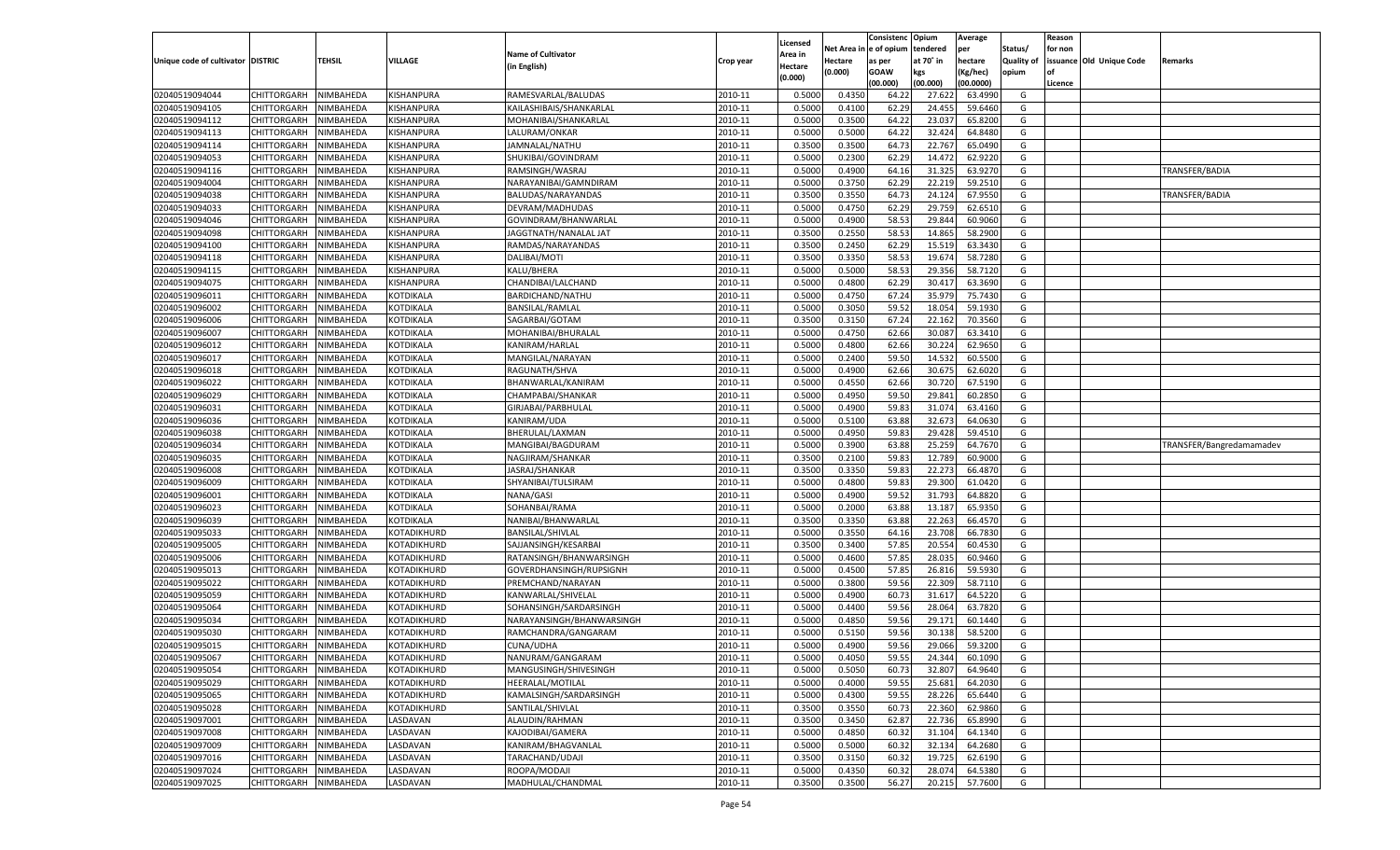|                                   |                            |                        |                          |                            |           |          |          | Consistenc Opium |           | Average   |                   | Reason    |                          |                       |
|-----------------------------------|----------------------------|------------------------|--------------------------|----------------------------|-----------|----------|----------|------------------|-----------|-----------|-------------------|-----------|--------------------------|-----------------------|
|                                   |                            |                        |                          |                            |           | Licensed | Net Area | e of opium       | tendered  | per       | Status/           | for non   |                          |                       |
| Unique code of cultivator DISTRIC |                            | TEHSIL                 | VILLAGE                  | <b>Name of Cultivator</b>  | Crop year | Area in  | Hectare  | as per           | at 70˚ in | hectare   | <b>Quality of</b> |           | issuance Old Unique Code | Remarks               |
|                                   |                            |                        |                          | (in English)               |           | Hectare  | (0.000)  | <b>GOAW</b>      | kgs       | (Kg/hec)  | opium             | <b>of</b> |                          |                       |
|                                   |                            |                        |                          |                            |           | (0.000)  |          | (00.000)         | (00.000)  | (00.0000) |                   | Licence   |                          |                       |
| 02040519097027                    | CHITTORGARH                | NIMBAHEDA              | LASDAVAN                 | DEVBAI/KANA                | 2010-11   | 0.5000   | 0.4500   | 62.8             | 29.15     | 64.7930   | G                 |           |                          |                       |
| 02040519097038                    | CHITTORGARH                | NIMBAHEDA              | LASDAVAN                 | SUNDERBAI/CHAMPALAL        | 2010-11   | 0.5000   | 0.4000   | 60.3             | 25.02     | 62.5730   | G                 |           |                          |                       |
| 02040519097004                    | <b>CHITTORGARH</b>         | NIMBAHEDA              | LASDAVAN                 | KHYALILAL/PANNALAL         | 2010-11   | 0.5000   | 0.4900   | 60.32            | 28.93     | 59.0590   | G                 |           |                          |                       |
| 02040519097019                    | CHITTORGARH                | NIMBAHEDA              | <b>ASDAVAN</b>           | SHANKERLAL/UDA             | 2010-11   | 0.5000   | 0.4000   | 56.27            | 22.713    | 56.7830   | G                 |           |                          |                       |
| 02040519097013                    | <b>CHITTORGARH</b>         | NIMBAHEDA              | <b>ASDAVAN</b>           | DEVILAL/GAMERJI            | 2010-11   | 0.5000   | 0.2900   | 56.27            | 18.53     | 63.9030   | G                 |           |                          |                       |
| 02040519097015                    | CHITTORGARH                | NIMBAHEDA              | LASDAVAN                 | UDAILAL/DALICHAND          | 2010-11   | 0.5000   | 0.4700   | 60.3             | 28.993    | 61.6890   | G                 |           |                          |                       |
| 02040519097032                    | CHITTORGARH                | NIMBAHEDA              | LASDAVAN                 | SOHANBAI/CHANDMAL          | 2010-11   | 0.3500   | 0.2000   | 58.91            | 12.178    | 60.8850   | G                 |           |                          |                       |
| 02040519097023                    | CHITTORGARH                | NIMBAHEDA              | <b>ASDAVAN</b>           | BHERULAL/MOTILAL           | 2010-11   | 0.3500   | 0.3400   | 58.91            | 20.628    | 60.6710   | G                 |           |                          |                       |
| 02040519097005                    | CHITTORGARH                | NIMBAHEDA              | <b>ASDAVAN</b>           | GAHRILAL/MODA              | 2010-11   | 0.3500   | 0.3500   | 56.27            | 20.195    | 57.7030   | G                 |           |                          |                       |
| 02040519097020                    | CHITTORGARH                | NIMBAHEDA              | LASDAVAN                 | HEERALAL/BHAGVAN           | 2010-11   | 0.5000   | 0.2450   | 62.87            | 16.02     | 65.4200   | G                 |           |                          |                       |
| 02040519097053                    | CHITTORGARH                | NIMBAHEDA              | LASDAVAN                 | RADHIBAI/FULCHAND          | 2010-11   | 0.5000   | 0.5000   | 62.87            | 31.511    | 63.0220   | G                 |           |                          |                       |
| 02040519097054                    | CHITTORGARH                | NIMBAHEDA              | <b>ASDAVAN</b>           | PYARCHAND/RAMCHANDAR       | 2010-11   | 0.5000   | 0.2000   | 62.87            | 13.501    | 67.5050   | G                 |           |                          |                       |
| 02040519097003                    | CHITTORGARH                | NIMBAHEDA              | <b>ASDAVAN</b>           | MEGHRAJ/BHERULAL           | 2010-11   | 0.3500   | 0.3400   | 56.27            | 19.82     | 58.3060   | G                 |           |                          |                       |
| 02040519097049                    | CHITTORGARH                | NIMBAHEDA              | LASDAVAN                 | SEETADEVI/BAGDIRAM         | 2010-11   | 0.5000   | 0.4050   | 65.48            | 27.97     | 69.0790   | G                 |           | 02040519077007           | TRANSFER              |
| 02040519098002                    | <b>CHITTORGARH</b>         | NIMBAHEDA              | LAXMIPURA-3              | BHAGUBAI/HJARILAL          | 2010-11   | 0.3500   | 0.1900   | 60.25            | 11.737    | 61.7740   | G                 |           |                          |                       |
| 02040519098020                    | CHITTORGARH                | NIMBAHEDA              | LAXMIPURA-3              | BARDICHAND/NANDLAL         | 2010-11   | 0.5000   | 0.3700   | 57.06            | 22.336    | 60.3680   | G                 |           |                          |                       |
| 02040519098022                    | <b>CHITTORGARH</b>         | NIMBAHEDA              | LAXMIPURA-3              | RAMNIVASH/HJARILAL         | 2010-11   | 0.5000   | 0.4700   | 60.25            | 28.374    | 60.3720   | G                 |           |                          |                       |
| 02040519098021                    | CHITTORGARH                | NIMBAHEDA              | LAXMIPURA-3              | AVANTILAL/HJARILAL         | 2010-11   | 0.5000   | 0.5050   | 60.25            | 32.503    | 64.3620   | G                 |           |                          |                       |
| 02040519098001                    | <b>CHITTORGARH</b>         | NIMBAHEDA              | LAXMIPURA-3              | <b>VENIRAM/LALJI</b>       | 2010-11   | 0.5000   | 0.5050   | 60.25            | 31.321    | 62.0220   | G                 |           |                          |                       |
| 02040519098003                    | CHITTORGARH                | NIMBAHEDA              | LAXMIPURA-3              | PARASRAM/BARGRAJ           | 2010-11   | 0.5000   | 0.4900   | 57.06            | 29.634    | 60.4780   | G                 |           |                          |                       |
| 02040519098004                    | <b>CHITTORGARH</b>         | NIMBAHEDA              | LAXMIPURA-3              | KALURAM/PRTHVIRAJ          | 2010-11   | 0.5000   | 0.4800   | 63.23            | 31.554    | 65.7380   | G                 |           |                          |                       |
| 02040519098028                    | CHITTORGARH                | NIMBAHEDA              | LAXMIPURA-3              | CHANRAM/LALA               | 2010-11   | 0.5000   | 0.4850   | 60.25            | 29.82     | 61.4930   | G                 |           |                          |                       |
| 02040519098008                    | <b>CHITTORGARH</b>         | NIMBAHEDA              | LAXMIPURA-3              | MOHANSINGH/GULABSINGH      | 2010-11   | 0.5000   | 0.4750   | 57.06            | 28.334    | 59.6530   | G                 |           |                          |                       |
| 02040519098014                    | CHITTORGARH                | NIMBAHEDA              | LAXMIPURA-3              | RAMCHANDRA/CUNNILAL        | 2010-11   | 0.5000   | 0.4850   | 62.60            | 31.550    | 65.0540   | G                 |           |                          |                       |
| 02040519098005                    | <b>CHITTORGARH</b>         | NIMBAHEDA              | LAXMIPURA-3              | LHERIBAI/PREAMCHAND        | 2010-11   | 0.5000   | 0.4900   | 62.60            | 29.713    | 60.6370   | G                 |           |                          |                       |
| 02040519098007                    | CHITTORGARH                | NIMBAHEDA              | LAXMIPURA-3              | BHERULAL/OUNKARLAL         | 2010-11   | 0.5000   | 0.4550   | 63.23            | 30.546    | 67.1340   | G                 |           |                          |                       |
| 02040519098013                    | <b>CHITTORGARH</b>         | NIMBAHEDA              | LAXMIPURA-3              | RAMNARAYAN/KALURAM         | 2010-11   | 0.5000   | 0.5100   | 63.23            | 32.289    | 63.3140   | G                 |           |                          |                       |
| 02040519098024                    | CHITTORGARH                | NIMBAHEDA              | LAXMIPURA-3              | KARPALSINGH/HJARILAL       | 2010-11   | 0.5000   | 0.4850   | 63.23            | 32.974    | 67.9900   | G                 |           |                          |                       |
| 02040519098029                    | <b>CHITTORGARH</b>         | NIMBAHEDA              | LAXMIPURA-3              | <b>OUNKER LAL/NAND LAL</b> | 2010-11   | 0.3500   | 0.3300   | 57.06            | 19.722    | 59.7658   | G                 |           |                          |                       |
| 02040519099029                    | CHITTORGARH                | NIMBAHEDA              | MAKHANPURA               | AMARCHAND/HARLAL           | 2010-11   | 0.5000   | 0.3950   | 59.94            | 24.403    | 61.7800   | G                 |           |                          |                       |
| 02040519099010                    | CHITTORGARH                | NIMBAHEDA              | MAKHANPURA               | MAGNIRAM/HEERALAI          | 2010-11   | 0.5000   | 0.4550   | 59.94            | 27.299    | 60.0000   | G                 |           |                          |                       |
| 02040519099011                    | CHITTORGARH                | NIMBAHEDA              | MAKHANPURA               | OUNKARLAL/AMRATRAM         | 2010-11   | 0.5000   | 0.3950   | 64.67            | 26.69     | 67.5920   | G                 |           |                          |                       |
| 02040519099025                    | CHITTORGARH                | NIMBAHEDA              | MAKHANPURA               | SANTILAL/BHERA             | 2010-11   | 0.5000   | 0.4450   | 59.94            | 25.298    | 56.8490   | G                 |           |                          |                       |
| 02040519099034                    | CHITTORGARH                | NIMBAHEDA              | MAKHANPURA               | MANGILAL/TARACHAND         | 2010-11   | 0.5000   | 0.1950   | 63.58            | 12.533    | 64.2720   | G                 |           |                          |                       |
| 02040519099032                    | CHITTORGARH                | NIMBAHEDA              | MAKHANPURA               | OUNKARDAS/SHIVDAS          | 2010-11   | 0.5000   | 0.2850   | 58.55            | 17.635    | 61.8772   | G                 |           |                          |                       |
| 02040519099040                    | CHITTORGARH                | NIMBAHEDA              | MAKHANPURA               | BHURALAL/RAMA              | 2010-11   | 0.5000   | 0.3800   | 63.58            | 23.93     | 62.9890   | G                 |           |                          |                       |
| 02040519099053                    | CHITTORGARH                | NIMBAHEDA              | MAKHANPURA               | JAMNALAL/BHERULAL          | 2010-11   | 0.5000   | 0.3800   | 63.58            | 23.906    | 62.9110   | G                 |           |                          |                       |
| 02040519099002                    | CHITTORGARH                | NIMBAHEDA              | MAKHANPURA               | GISADAS/MURLIDAS           | 2010-11   | 0.5000   | 0.4900   | 64.67            | 32.269    | 65.8550   | G                 |           |                          |                       |
| 02040519099013                    | CHITTORGARH                | NIMBAHEDA              | MAKHANPURA               | HEERALAL/LALU              | 2010-11   | 0.5000   | 0.5000   | 64.67            | 33.462    | 66.9240   | G                 |           |                          |                       |
| 02040519099014                    | CHITTORGARH                | NIMBAHEDA              | MAKHANPURA               | HARLAL/SEETARAM            | 2010-11   | 0.5000   | 0.4700   | 63.58            | 30.003    | 63.8360   | G                 |           |                          |                       |
| 02040519099016                    | CHITTORGARH                | NIMBAHEDA              | MAKHANPURA               | MOHANLAL/GMER              | 2010-11   | 0.3500   | 0.3400   | 64.67            | 22.635    | 66.5740   | G                 |           |                          |                       |
| 02040519099017                    | CHITTORGARH                | NIMBAHEDA              | MAKHANPURA               | HJARILAL/WARDICHAND        | 2010-11   | 0.5000   | 0.3950   | 63.58            | 26.43     | 66.937    | G                 |           |                          |                       |
| 02040519099020                    | CHITTORGARH                | NIMBAHEDA              | MAKHANPURA               | CHAMPALAL/SEETARAM         | 2010-11   | 0.5000   | 0.2500   | 64.67            | 16.641    | 66.5640   | G                 |           |                          |                       |
| 02040519099052                    | CHITTORGARH                | NIMBAHEDA              | MAKHANPURA               | POKER/MAGNIRAM             | 2010-11   | 0.5000   | 0.4000   | 63.58            | 25.63     | 64.0880   | G                 |           |                          |                       |
| 02040519099001                    | CHITTORGARH                | NIMBAHEDA              | MAKHANPURA               | NARSINGHLAL/WARDICHAD      | 2010-11   | 0.5000   | 0.2500   | 66.99            | 17.110    | 68.4400   | G                 |           |                          |                       |
| 02040519099003                    |                            |                        |                          | GAMNDIRAM/DHANRAJ          | 2010-11   | 0.5000   | 0.2700   | 64.67            | 17.461    | 64.6700   | G                 |           |                          |                       |
| 02040519099044                    | CHITTORGARH<br>CHITTORGARH | NIMBAHEDA<br>NIMBAHEDA | MAKHANPURA<br>MAKHANPURA | WARDICHAND/LALU            | 2010-11   | 0.5000   | 0.4100   | 53.70            | 22.074    | 53.8370   | G                 | 04        |                          |                       |
| 02040519099038                    | CHITTORGARH                | NIMBAHEDA              | MAKHANPURA               | LHERULAL/WARDICHAND        | 2010-11   | 0.5000   | 0.4400   | 63.58            | 28.272    | 64.2570   | G                 |           |                          |                       |
|                                   |                            |                        |                          | KALU/SHANKAR               |           |          |          |                  |           |           |                   |           |                          |                       |
| 02040519099027                    | <b>CHITTORGARH</b>         | NIMBAHEDA              | MAKHANPURA               |                            | 2010-11   | 0.5000   | 0.4850   | 64.67            | 31.642    | 65.2410   | G                 |           |                          | TRANSFER/BADOLIGHATAB |
| 02040519100050                    | <b>CHITTORGARH</b>         | NIMBAHEDA              | MANGROL-A                | MOJUDDIN/FAKIRMOHMAD       | 2010-11   | 0.5000   | 0.4050   | 68.10            | 26.642    | 65.7830   | G                 |           |                          |                       |
| 02040519100032                    | <b>CHITTORGARH</b>         | NIMBAHEDA<br>NIMBAHEDA | MANGROL-A                | HAJARI/KISHANLAL GANDARU   | 2010-11   | 0.5000   | 0.5000   | 62.29            | 31.366    | 62.7320   | G                 |           |                          |                       |
| 02040519100001                    | <b>CHITTORGARH</b>         |                        | MANGROL-A                | ROOPCHAND/VENDIRAM         | 2010-11   | 0.5000   | 0.3100   | 69.47            | 21.449    | 69.1940   | G                 |           |                          |                       |
| 02040519100002                    | <b>CHITTORGARH</b>         | NIMBAHEDA              | MANGROL-A                | DEVILAL/CHAGANLAL          | 2010-11   | 0.3500   | 0.2600   | 67.25            | 16.616    | 63.9080   | G                 |           |                          |                       |
| 02040519100005                    | <b>CHITTORGARH</b>         | NIMBAHEDA              | MANGROL-A                | KELASHIBAI/RAMNARAYAN      | 2010-11   | 0.5000   | 0.3250   | 62.84            | 20.761    | 63.8800   | G                 |           |                          |                       |
| 02040519100007                    | <b>CHITTORGARH</b>         | NIMBAHEDA              | MANGROL-A                | OUNKARLAL/BHANWARLAL       | 2010-11   | 0.5000   |          |                  |           |           | F                 |           |                          |                       |
| 02040519100008                    | CHITTORGARH                | NIMBAHEDA              | MANGROL-A                | DALCHAND/MOTILAL           | 2010-11   | 0.5000   | 0.4900   | 64.73            | 32.135    | 65.5820   | G                 |           |                          |                       |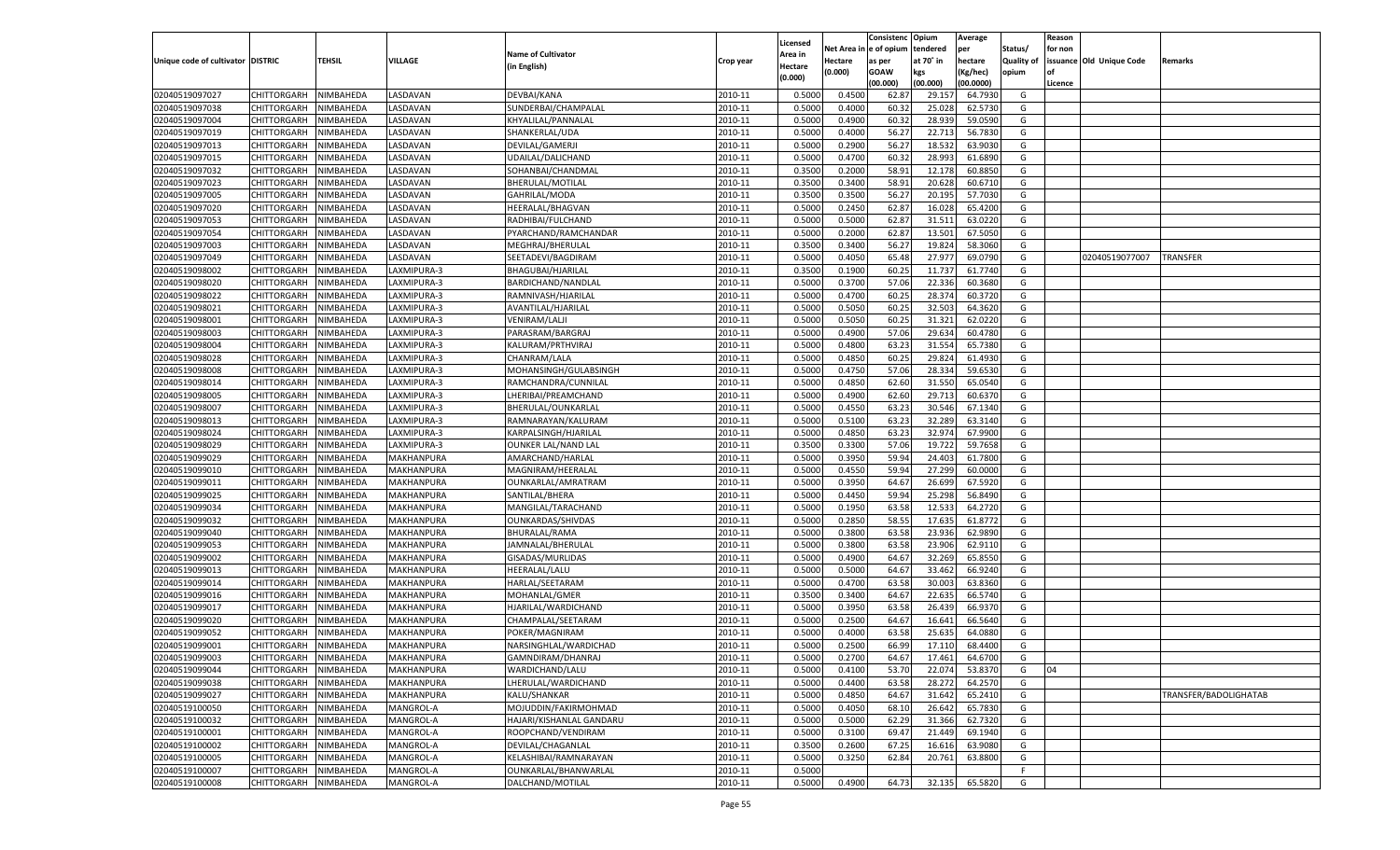|                                   |                       |                        |                        |                                           |                    |                           |                  | Consistenc  | Opium     | Average            |                   | Reason  |                          |         |
|-----------------------------------|-----------------------|------------------------|------------------------|-------------------------------------------|--------------------|---------------------------|------------------|-------------|-----------|--------------------|-------------------|---------|--------------------------|---------|
|                                   |                       |                        |                        | <b>Name of Cultivator</b>                 |                    | Licensed                  | Net Area         | e of opium  | tendered  | per                | Status/           | for non |                          |         |
| Unique code of cultivator DISTRIC |                       | <b>TEHSIL</b>          | VILLAGE                | (in English)                              | Crop year          | <b>Area in</b><br>Hectare | Hectare          | as per      | at 70° in | hectare            | <b>Quality of</b> |         | issuance Old Unique Code | Remarks |
|                                   |                       |                        |                        |                                           |                    | (0.000)                   | (0.000)          | <b>GOAW</b> | kgs       | (Kg/hec)           | opium             |         |                          |         |
|                                   |                       |                        |                        |                                           |                    |                           |                  | (00.000)    | (00.000)  | (00.0000)          |                   | Licence |                          |         |
| 02040519100011                    | CHITTORGARH           | NIMBAHEDA              | MANGROL-A              | NARAYANIBAI/AMRATRAM                      | 2010-11            | 0.3500                    | 0.3450           | 62.84       | 23.12     | 67.0200            | G                 |         |                          |         |
| 02040519100014                    | CHITTORGARH           | NIMBAHEDA              | MANGROL-A              | GAMNDIRAM/BHOTHLAL                        | 2010-11            | 0.5000                    | 0.4800           | 62.84       | 30.834    | 64.2380            | G                 |         |                          |         |
| 02040519100015                    | CHITTORGARH           | NIMBAHEDA              | MANGROL-A              | GISU/DOLA                                 | 2010-11            | 0.5000                    | 0.4900           | 64.73       | 32.229    | 65.7730            | G                 |         |                          |         |
| 02040519100018                    | CHITTORGARH           | NIMBAHEDA              | MANGROL-A              | RAMNIVAS/MODIBAI                          | 2010-11            | 0.5000                    | 0.5050           | 64.7        | 32.642    | 64.6380            | G                 |         |                          |         |
| 02040519100019                    | CHITTORGARH           | NIMBAHEDA              | MANGROL-A              | BHERULAL/OUNKARLAL                        | 2010-11            | 0.5000                    | 0.3500           | 64.73       | 22.765    | 65.0430            | G                 |         |                          |         |
| 02040519100020                    | CHITTORGARH           | NIMBAHEDA              | MANGROL-A              | CHATARBHUJ/HUMICHAND                      | 2010-11            | 0.5000                    | 0.3200           | 68.10       | 22.326    | 69.7690            | G                 |         |                          |         |
| 02040519100021                    | CHITTORGARH           | NIMBAHEDA              | MANGROL-A              | BAGDIRAM/OUNKARLAL                        | 2010-11            | 0.5000                    | 0.4400           | 68.10       | 30.986    | 70.4200            | G                 |         |                          |         |
| 02040519100025                    | CHITTORGARH           | NIMBAHEDA              | MANGROL-A              | RAMVILAS/NANALAI                          | 2010-11            | 0.5000                    | 0.5000           | 64.7        | 31.978    | 63.9540            | G                 |         |                          |         |
| 02040519100028                    | CHITTORGARH           | NIMBAHEDA              | MANGROL-A              | SHIVLAL/HEERALAL                          | 2010-11            | 0.5000                    | 0.4350           | 62.84       | 24.80     | 57.0280            | G                 |         |                          |         |
| 02040519100033                    | CHITTORGARH           | NIMBAHEDA              | MANGROL-A              | BHAGIRATH/HAJARI                          | 2010-11            | 0.5000                    | 0.2400           | 65.54       | 14.84     | 61.8580            | G                 |         |                          |         |
| 02040519100037                    | CHITTORGARH           | NIMBAHEDA              | MANGROL-A              | DHANRAJ/DEVA                              | 2010-11            | 0.3500                    | 0.2550           | 62.84       | 16.795    | 65.8630            | G                 |         |                          |         |
| 02040519100043                    | CHITTORGARH           | NIMBAHEDA              | MANGROL-A              | DOULATRAM/CHAGANLAL                       | 2010-11            | 0.5000                    | 0.2500           | 62.84       | 16.394    | 65.5760            | G                 |         |                          |         |
| 02040519100046                    | CHITTORGARH           | NIMBAHEDA              | MANGROL-A              | SULTANMOHMAD/RASUI                        | 2010-11            | 0.5000                    | 0.4950           | 62.84       | 31.153    | 62.9370            | G                 |         |                          |         |
| 02040519100047                    | CHITTORGARH           | NIMBAHEDA              | MANGROL-A              | BHERULAL/PARTHVIRAJ                       | 2010-11            | 0.3500                    | 0.3250           | 62.84       | 19.468    | 59.9020            | G                 |         |                          |         |
| 02040519100049                    | CHITTORGARH           | NIMBAHEDA              | MANGROL-A              | DALCHAND/AMRATRAM                         | 2010-11            | 0.5000                    | 0.3050           | 65.54       | 20.019    | 65.6330            | G                 |         |                          |         |
| 02040519100052                    | CHITTORGARH           | NIMBAHEDA              | MANGROL-A              | DOULATRAM/DHULAIRAM                       | 2010-11            | 0.5000                    | 0.2650           | 65.54       | 17.732    | 66.9130            | G                 |         |                          |         |
| 02040519100054                    | CHITTORGARH           | NIMBAHEDA              | MANGROL-A              | JAMNALAL/HEERAJI                          | 2010-11            | 0.3500                    | 0.3150           | 62.84       | 19.859    | 63.0480            | G                 |         |                          |         |
| 02040519100056                    | CHITTORGARH           | NIMBAHEDA              | MANGROL-A              | RAJMAL/GAMNDIRAM                          | 2010-11            | 0.5000                    | 0.4550           | 65.54       | 30.81     | 67.7160            | G                 |         |                          |         |
| 02040519100251                    | CHITTORGARH           | NIMBAHEDA              | MANGROL-A              | RAMRATAN/KHEMRAJ                          | 2010-11            | 0.3500                    | 0.3500           | 62.84       | 22.818    | 65.1940            | G                 |         |                          |         |
| 02040519100262                    | CHITTORGARH           | NIMBAHEDA              | MANGROL-A              | SHKUR MO./RASHUL MO.                      | 2010-11            | 0.5000                    | 0.3600           | 65.54       | 22.883    | 63.5640            | G                 |         |                          |         |
| 02040519100264                    | CHITTORGARH           | NIMBAHEDA              | MANGROL-A              | HIRALAL/NOLAA                             | 2010-11            | 0.3500                    | 0.2250           | 60.77       | 14.827    | 65.8980            | G                 |         |                          |         |
| 02040519100267                    | CHITTORGARH           | NIMBAHEDA              | MANGROL-A              | SYAMPURI/ONKARPURI                        | 2010-11            | 0.5000                    | 0.4850           | 65.54       | 32.376    | 66.7550            | G                 |         |                          |         |
| 02040519100275                    | CHITTORGARH           | NIMBAHEDA              | MANGROL-A              | SIVEPARKASH/RAMNARAYAN                    | 2010-11            | 0.5000                    | 0.3250           | 65.54       | 22.019    | 67.7510            | G                 |         |                          |         |
| 02040519100276                    | CHITTORGARH           | NIMBAHEDA              | MANGROL-A              | ASOKKHUMAR/ONKARLAL JAT                   | 2010-11            | 0.5000                    | 0.5000           | 68.10       | 35.531    | 71.0620            | G                 |         |                          |         |
| 02040519100278                    | CHITTORGARH           | NIMBAHEDA              | MANGROL-A              | BHURALAL/MITHULAL                         | 2010-11            | 0.5000                    | 0.5000           | 60.77       | 30.862    | 61.7260            | G                 |         |                          |         |
| 02040519100051                    | CHITTORGARH           | NIMBAHEDA              | MANGROL-A              | MOLABAKSH/KHAJU                           | 2010-11            | 0.5000                    | 0.4700           | 60.77       | 27.611    | 58.7470            | G                 |         |                          |         |
| 02040519100006                    | CHITTORGARH           | NIMBAHEDA              | MANGROL-A              | HARIRAM/KISHANLAI                         | 2010-11            | 0.3500                    | 0.3600           | 60.77       | 22.618    | 62.8280            | G                 |         |                          |         |
| 02040519100024                    | CHITTORGARH           | NIMBAHEDA              | MANGROL-A              | SHRILAL/RAMLAL                            | 2010-11            | 0.5000                    | 0.2000           | 65.54       | 13.199    | 65.9900            | G                 |         |                          |         |
| 02040519100026                    | CHITTORGARH           | NIMBAHEDA              | MANGROL-A              | AMRATRAM/DOULATRAM                        | 2010-11            | 0.5000                    | 0.2500           | 68.10       | 18.604    | 74.4160            | G                 |         |                          |         |
| 02040519100042                    | CHITTORGARH           | NIMBAHEDA              | MANGROL-A              | CHANDIBAI/MOHANLAL/KISHANALAL             | 2010-11            | 0.3500                    | 0.3300           | 60.77       | 21.365    | 64.7420            | G                 |         |                          |         |
| 02040519100045                    | CHITTORGARH           | NIMBAHEDA              | MANGROL-A              | BHERULAL/VENDIRAM                         | 2010-11            | 0.3500                    | 0.3450           | 65.54       | 24.918    | 72.2290            | G                 |         |                          |         |
| 02040519100223                    | CHITTORGARH           | NIMBAHEDA              | MANGROL-A              | ISHAKMOHMAD/ALLADIN                       | 2010-11            | 0.5000                    | 0.5100           | 61.88       | 32.023    | 62.7900            | G                 |         |                          |         |
| 02040519100254                    | CHITTORGARH           | NIMBAHEDA              | MANGROL-A              | BAGDIRAM/BHERULAL                         | 2010-11            | 0.5000                    | 0.3400           | 61.88       | 21.254    | 62.5120            | G                 |         |                          |         |
| 02040519100247                    | CHITTORGARH           | NIMBAHEDA              | MANGROL-A              | KELASHPURI/ONKARPURI                      | 2010-11            | 0.5000                    | 0.5150           | 60.7        | 32.132    | 62.3920            | G                 |         |                          |         |
| 02040519100271                    | <b>CHITTORGARH</b>    | NIMBAHEDA              | MANGROL-A              | RAMSINGH/KALURAM JAT                      | 2010-11            | 0.3500                    | 0.3000           | 68.10       | 21.323    | 71.0770            | G                 |         |                          |         |
| 02040519100258                    | CHITTORGARH           | NIMBAHEDA              | MANGROL-A              | SHANTILAL/AMRATRAM JAT                    | 2010-11            | 0.5000                    | 0.4400           | 68.10       | 30.505    | 69.3270            | G                 |         |                          |         |
| 02040519100036                    | CHITTORGARH           | NIMBAHEDA              | MANGROL-A              | SOHNIBAI/MODA                             | 2010-11            | 0.3500                    | 0.3000           | 61.88       | 19.185    | 63.9530            | G                 |         |                          |         |
| 02040519100239                    | CHITTORGARH           | NIMBAHEDA              | MANGROL-A              | MANGIBAI/RAMRATAN                         | 2010-11            | 0.3500                    | 0.2300           | 68.10       | 16.502    | 71.7430            | G                 |         |                          |         |
| 02040519100249                    | <b>CHITTORGARH</b>    | NIMBAHEDA              | MANGROL-A              | BABUKHA/AMIRKHA                           | 2010-11            | 0.3500                    | 0.3250           | 60.77       | 21.09     | 64.8920            | G                 |         |                          |         |
| 02040519100269                    |                       |                        |                        |                                           |                    | 0.5000                    |                  | 58.53       | 10.881    | 60.4440            | G                 |         |                          |         |
| 02040519100057                    | CHITTORGARH           | NIMBAHEDA<br>NIMBAHEDA | MANGROL-A<br>MANGROL-B | SAHNTILAL/NARU REGAR<br>MATHRALAL/NANDAJI | 2010-11<br>2010-11 | 0.5000                    | 0.1800<br>0.2500 | 60.29       | 15.583    | 62.3320            | G                 |         |                          |         |
| 02040519100144                    | CHITTORGARH           |                        |                        |                                           | 2010-11            |                           |                  |             |           |                    | G                 |         |                          |         |
| 02040519100063                    | CHITTORGARH           | NIMBAHEDA              | MANGROL-B<br>MANGROL-B | LOBCHAND/HAZARILAI                        | 2010-11            | 0.3500<br>0.5000          | 0.3500           | 60.29       | 21.362    | 61.0340<br>63.6280 |                   |         |                          |         |
| 02040519100064                    | CHITTORGARH           | NIMBAHEDA              |                        | IBHRAHIM/FHKIRMOHMD                       |                    |                           | 0.3550           | 61.99       | 22.588    |                    | G                 |         |                          |         |
|                                   | CHITTORGARH           | NIMBAHEDA              | MANGROL-B              | RADHABAI/OUNKAR                           | 2010-11            | 0.3500                    | 0.3150           | 61.99       | 18.861    | 59.8760            | G                 |         |                          |         |
| 02040519100069                    | CHITTORGARH           | NIMBAHEDA              | MANGROL-B              | SULTAN/KHAJU                              | 2010-11            | 0.5000                    | 0.3000           | 60.29       | 18.399    | 61.3300            | G                 |         |                          |         |
| 02040519100071                    | CHITTORGARH NIMBAHEDA |                        | MANGROL-B              | MITTU/KUKA                                | 2010-11            | 0.5000                    | 0.5000           | 60.29       | 29.488    | 58.9760            | G                 |         |                          |         |
| 02040519100072                    | <b>CHITTORGARH</b>    | NIMBAHEDA              | MANGROL-B              | JANIBAI/KALURAM                           | 2010-11            | 0.3500                    | 0.3000           | 54.58       | 17.064    | 56.8800            | G                 | 05      |                          |         |
| 02040519100073                    | CHITTORGARH           | NIMBAHEDA              | MANGROL-B              | KHATUN/SHAMBHUDIN                         | 2010-11            | 0.5000                    | 0.5150           | 60.29       | 31.670    | 61.4950            | G                 |         |                          |         |
| 02040519100074                    | <b>CHITTORGARH</b>    | NIMBAHEDA              | MANGROL-B              | MADHU/POKHER                              | 2010-11            | 0.5000                    | 0.3000           | 60.88       | 19.603    | 65.3430            | G                 |         |                          |         |
| 02040519100075                    | <b>CHITTORGARH</b>    | NIMBAHEDA              | MANGROL-B              | ABDUL/FHKIRMOHMAD                         | 2010-11            | 0.5000                    | 0.5000           | 61.99       | 31.122    | 62.2440            | G                 |         |                          |         |
| 02040519100077                    | <b>CHITTORGARH</b>    | NIMBAHEDA              | MANGROL-B              | BANSILAL/KALURAM                          | 2010-11            | 0.5000                    | 0.4450           | 61.99       | 27.963    | 62.8380            | G                 |         |                          |         |
| 02040519100078                    | <b>CHITTORGARH</b>    | NIMBAHEDA              | MANGROL-B              | MANGIBAI/RATANLAL                         | 2010-11            | 0.5000                    | 0.2200           | 64.11       | 14.025    | 63.7500            | G                 |         |                          |         |
| 02040519100079                    | <b>CHITTORGARH</b>    | NIMBAHEDA              | MANGROL-B              | LALU/BHERA                                | 2010-11            | 0.5000                    | 0.4800           | 60.88       | 31.201    | 65.0020            | G                 |         |                          |         |
| 02040519100080                    | <b>CHITTORGARH</b>    | NIMBAHEDA              | MANGROL-B              | KALURAM/RAMLAL                            | 2010-11            | 0.5000                    | 0.4900           | 61.59       | 30.483    | 62.2100            | G                 |         |                          |         |
| 02040519100084                    | <b>CHITTORGARH</b>    | NIMBAHEDA              | MANGROL-B              | CHNDA/RODA                                | 2010-11            | 0.5000                    | 0.4550           | 61.59       | 28.336    | 62.2770            | G                 |         |                          |         |
| 02040519100092                    | CHITTORGARH           | NIMBAHEDA              | MANGROL-B              | SHRILAL/SHIVLAL(JAT)                      | 2010-11            | 0.5000                    | 0.4750           | 61.59       | 30.633    | 64.4910            | G                 |         |                          |         |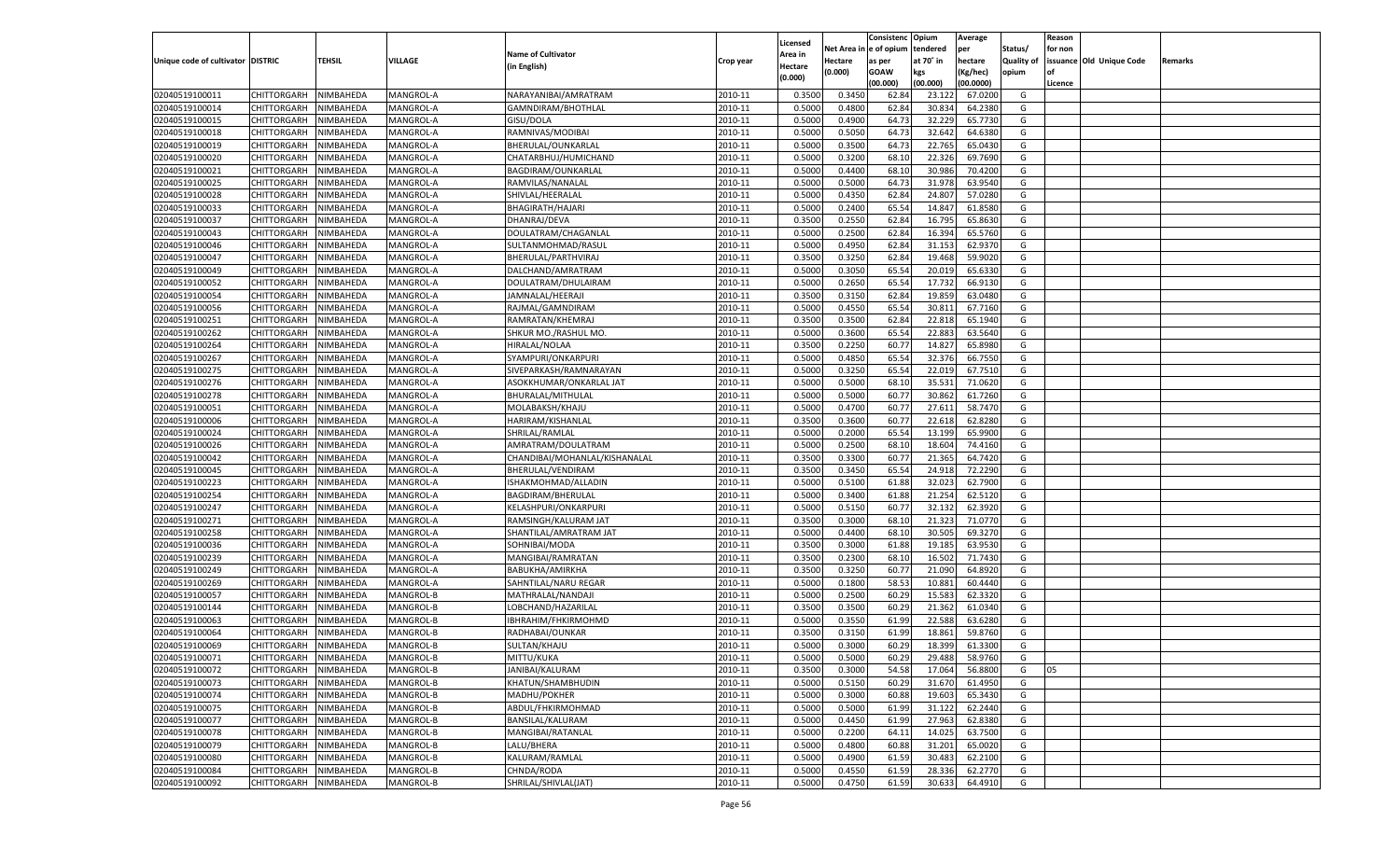|                                   |                       |               |                  |                            |           |                     |         | Consistenc Opium       |           | Average   |                   | Reason  |                          |         |
|-----------------------------------|-----------------------|---------------|------------------|----------------------------|-----------|---------------------|---------|------------------------|-----------|-----------|-------------------|---------|--------------------------|---------|
|                                   |                       |               |                  | <b>Name of Cultivator</b>  |           | Licensed<br>Area in |         | Net Area in e of opium | tendered  | per       | Status/           | for non |                          |         |
| Unique code of cultivator DISTRIC |                       | <b>TEHSIL</b> | VILLAGE          | (in English)               | Crop year | Hectare             | Hectare | as per                 | at 70° in | hectare   | <b>Quality of</b> |         | issuance Old Unique Code | Remarks |
|                                   |                       |               |                  |                            |           | (0.000)             | (0.000) | <b>GOAW</b>            | kgs       | (Kg/hec)  | opium             |         |                          |         |
|                                   |                       |               |                  |                            |           |                     |         | (00.000)               | (00.000)  | (00.0000) |                   | Licence |                          |         |
| 02040519100093                    | CHITTORGARH           | NIMBAHEDA     | MANGROL-B        | GAMNDIRAM/DHANRAJ          | 2010-11   | 0.5000              | 0.4950  | 60.88                  | 31.807    | 64.2570   | G                 |         |                          |         |
| 02040519100096                    | CHITTORGARH           | NIMBAHEDA     | MANGROL-B        | <b>OUNKAR/BHERULAL</b>     | 2010-11   | 0.5000              | 0.3950  | 54.58                  | 22.801    | 57.7240   | G                 | 05      |                          |         |
| 02040519100097                    | CHITTORGARH           | NIMBAHEDA     | MANGROL-B        | SHANKAR/PRTHA              | 2010-11   | 0.5000              | 0.3250  | 64.11                  | 21.518    | 66.2090   | G                 |         |                          |         |
| 02040519100100                    | CHITTORGARH           | NIMBAHEDA     | MANGROL-B        | PARSHRAM/BHERULAL          | 2010-11   | 0.5000              | 0.2900  | 67.92                  | 20.515    | 70.7410   | G                 |         |                          |         |
| 02040519100104                    | CHITTORGARH           | NIMBAHEDA     | MANGROL-B        | CUNA/OUNKAR                | 2010-11   | 0.5000              | 0.3000  | 60.88                  | 18.739    | 62.4630   | G                 |         |                          |         |
| 02040519100107                    | CHITTORGARH           | NIMBAHEDA     | MANGROL-B        | LABHCHAND/GAMNDIRAM        | 2010-11   | 0.5000              | 0.4950  | 60.88                  | 31.491    | 63.6180   | G                 |         |                          |         |
| 02040519100114                    | CHITTORGARH           | NIMBAHEDA     | MANGROL-B        | KANIBAI/NATHULAL           | 2010-11   | 0.5000              | 0.4600  | 61.59                  | 27.702    | 60.2220   | G                 |         |                          |         |
| 02040519100120                    | CHITTORGARH           | NIMBAHEDA     | MANGROL-B        | PARSHRAM/HJARILAL          | 2010-11   | 0.3500              | 0.3000  | 54.58                  | 16.763    | 55.8770   | G                 | 04      |                          |         |
| 02040519100124                    | CHITTORGARH           | NIMBAHEDA     | MANGROL-B        | BHERULAL/BHAGIRTH          | 2010-11   | 0.5000              | 0.4850  | 60.88                  | 30.274    | 62.4210   | G                 |         |                          |         |
| 02040519100131                    | CHITTORGARH           | NIMBAHEDA     | MANGROL-B        | KAMLESH/CHAGANLAL          | 2010-11   | 0.5000              | 0.4050  | 60.88                  | 24.524    | 60.5530   | G                 |         |                          |         |
| 02040519100133                    | CHITTORGARH           | NIMBAHEDA     | MANGROL-B        | RATANLAL/GISALAL           | 2010-11   | 0.5000              | 0.2000  | 58.27                  | 12.030    | 60.1500   | G                 |         |                          |         |
| 02040519100134                    | CHITTORGARH           | NIMBAHEDA     | MANGROL-B        | MAGNIRAM/GULABHJI          | 2010-11   | 0.5000              | 0.3950  | 58.27                  | 23.805    | 60.2660   | G                 |         |                          |         |
| 02040519100136                    | CHITTORGARH           | NIMBAHEDA     | MANGROL-B        | RAMNARAYAN/GISULAL         | 2010-11   | 0.5000              | 0.5000  | 61.59                  | 30.869    | 61.7380   | G                 |         |                          |         |
| 02040519100141                    | CHITTORGARH           | NIMBAHEDA     | MANGROL-B        | RAJJAKMOHMAD/MITTUSHA      | 2010-11   | 0.5000              | 0.4950  | 58.27                  | 30.284    | 61.1800   | G                 |         |                          |         |
| 02040519100147                    | CHITTORGARH           | NIMBAHEDA     | MANGROL-B        | SAKIMOHMAD/ABDULPIJARA     | 2010-11   | 0.5000              | 0.4800  | 58.27                  | 28.090    | 58.5210   | G                 |         |                          |         |
| 02040519100149                    | CHITTORGARH           | NIMBAHEDA     | MANGROL-B        | NARVARSINGH/CHTRBHUJ       | 2010-11   | 0.5000              | 0.4900  | 61.59                  | 30.324    | 61.8860   | G                 |         |                          |         |
| 02040519100153                    | CHITTORGARH           | NIMBAHEDA     | MANGROL-B        | TODARMAL/HJARILAL          | 2010-11   | 0.5000              | 0.2250  | 61.59                  | 14.161    | 62.9380   | G                 |         |                          |         |
| 02040519100156                    | CHITTORGARH           | NIMBAHEDA     | MANGROL-B        | KELASHCHAND/BHAGIRTH       | 2010-11   | 0.5000              | 0.5050  | 59.68                  | 30.247    | 59.8950   | G                 |         |                          |         |
| 02040519100157                    | CHITTORGARH           | NIMBAHEDA     | MANGROL-B        | MOHANLAL/DHULIRAM          | 2010-11   | 0.5000              | 0.4000  | 65.80                  | 26.196    | 65.4900   | G                 |         |                          |         |
| 02040519100158                    | CHITTORGARH           | NIMBAHEDA     | MANGROL-B        | RAJJAKMOHMAD/IBRAHIM       | 2010-11   | 0.5000              | 0.5100  | 64.1                   | 32.682    | 64.0820   | G                 |         |                          |         |
| 02040519100159                    | CHITTORGARH           | NIMBAHEDA     | <b>MANGROL-B</b> | KELASH/NANALAL             | 2010-11   | 0.5000              | 0.5000  | 61.59                  | 31.042    | 62.0840   | G                 |         |                          |         |
| 02040519100160                    | CHITTORGARH           | NIMBAHEDA     | MANGROL-B        | TAKHATSINGH/OUNKARLAL      | 2010-11   | 0.5000              |         |                        |           |           | F.                |         |                          |         |
| 02040519100151                    | CHITTORGARH           | NIMBAHEDA     | MANGROL-B        | JIVANLAL/CUNNILAL          | 2010-11   | 0.5000              | 0.2950  | 64.11                  | 19.262    | 65.2950   | G                 |         |                          |         |
| 02040519100126                    | CHITTORGARH           | NIMBAHEDA     | MANGROL-B        | AMARCHAND/GISABHIL         | 2010-11   | 0.5000              | 0.2350  | 62.22                  | 14.375    | 61.1700   | G                 |         |                          |         |
| 02040519100068                    | CHITTORGARH           | NIMBAHEDA     | <b>MANGROL-B</b> | KASTURIBAI/PYARA           | 2010-11   | 0.5000              | 0.3500  | 61.76                  | 21.999    | 62.8540   | G                 |         |                          |         |
| 02040519100076                    | CHITTORGARH           | NIMBAHEDA     | <b>MANGROL-B</b> | BHERULAL/KANIRAM           | 2010-11   | 0.5000              | 0.5050  | 61.76                  | 29.956    | 59.3190   | G                 |         |                          |         |
| 02040519100088                    | CHITTORGARH           | NIMBAHEDA     | MANGROL-B        | SOHANLA/MALCHAND           | 2010-11   | 0.3500              | 0.2200  | 63.49                  | 14.720    | 66.9090   | G                 |         |                          |         |
| 02040519100103                    | CHITTORGARH           | NIMBAHEDA     | MANGROL-B        | KHEMRAJ/NOLA               | 2010-11   | 0.5000              | 0.3750  | 63.49                  | 24.279    | 64.7440   | G                 |         |                          |         |
| 02040519100105                    | CHITTORGARH           | NIMBAHEDA     | <b>MANGROL-B</b> | PARTAPSINGH/OUNKARSINGH    | 2010-11   | 0.5000              | 0.4550  | 58.27                  | 26.684    | 58.6460   | G                 |         |                          |         |
| 02040519100115                    | CHITTORGARH           | NIMBAHEDA     | MANGROL-B        | RAFIKMOHMAD/ANARKHAN       | 2010-11   | 0.3500              | 0.2550  | 52.35                  | 13.340    | 52.3140   | G                 | 04      |                          |         |
| 02040519100119                    | <b>CHITTORGARH</b>    | NIMBAHEDA     | MANGROL-B        | MHDANLAL/PRTHVIRAJ         | 2010-11   | 0.5000              | 0.4950  | 63.49                  | 32.478    | 65.6120   | G                 |         |                          |         |
| 02040519100121                    | CHITTORGARH           | NIMBAHEDA     | MANGROL-B        | CHANDMOHMAD/IBRAHIMPINJARA | 2010-11   | 0.3500              | 0.3100  | 63.49                  | 19.819    | 63.9320   | G                 |         |                          |         |
| 02040519100122                    | <b>CHITTORGARH</b>    | NIMBAHEDA     | MANGROL-B        | LOBHCHAND/PRTHVIAJ         | 2010-11   | 0.5000              | 0.4700  | 58.27                  | 27.643    | 58.8150   | G                 |         |                          |         |
| 02040519100123                    | CHITTORGARH           | NIMBAHEDA     | MANGROL-B        | PUSHPABAI/MHDANLAL         | 2010-11   | 0.5000              | 0.4950  | 58.27                  | 29.121    | 58.8300   | G                 |         |                          |         |
| 02040519100148                    | <b>CHITTORGARH</b>    | NIMBAHEDA     | MANGROL-B        | BHERULAL/NARAYANLAI        | 2010-11   | 0.5000              | 0.1700  | 63.49                  | 11.355    | 66.7940   | G                 |         |                          |         |
| 02040519100146                    | CHITTORGARH           | NIMBAHEDA     | MANGROL-B        | SANTILAL/SHANKARLAL        | 2010-11   | 0.5000              | 0.4950  | 58.27                  | 29.087    | 58.7620   | G                 |         |                          |         |
| 02040519100062                    | <b>CHITTORGARH</b>    | NIMBAHEDA     | MANGROL-B        | LHERIBAI/BHAGIRTH          | 2010-11   | 0.5000              | 0.4250  | 63.49                  | 27.795    | 65.4000   | G                 |         |                          |         |
| 02040519100083                    | CHITTORGARH           | NIMBAHEDA     | MANGROL-B        | HJARI/CHTRBHUJ             | 2010-11   | 0.5000              | 0.5000  | 59.18                  | 29.587    | 59.1740   | G                 |         |                          |         |
| 02040519100086                    | <b>CHITTORGARH</b>    | NIMBAHEDA     | MANGROL-B        | NARAYANIBAI/BHERULAL       | 2010-11   | 0.5000              | 0.4450  | 58.27                  | 26.815    | 60.2580   | G                 |         |                          |         |
| 02040519100222                    | <b>CHITTORGARH</b>    | NIMBAHEDA     | MANGROL-C        | OMPARKASH/BANSILAL         | 2010-11   | 0.5000              | 0.4900  | 67.28                  | 34.380    | 70.1630   | G                 |         |                          |         |
| 02040519100162                    | <b>CHITTORGARH</b>    | NIMBAHEDA     | MANGROL-C        | MANGIBAI/SHANKARLAI        | 2010-11   | 0.5000              | 0.4050  | 59.47                  | 23.792    | 58.7480   | G                 |         |                          |         |
| 02040519100166                    | <b>CHITTORGARH</b>    | NIMBAHEDA     | MANGROL-C        | KAMLADEVI/MOHANLAL         | 2010-11   | 0.5000              | 0.2000  | 65.61                  | 13.615    | 68.0750   | G                 |         |                          |         |
| 02040519100169                    | <b>CHITTORGARH</b>    | NIMBAHEDA     | MANGROL-C        | RAJMAL/RAMRATAN            | 2010-11   | 0.5000              | 0.2050  | 65.61                  | 13.076    | 63.7850   | G                 |         |                          |         |
| 02040519100174                    | CHITTORGARH           | NIMBAHEDA     | MANGROL-C        | BHERUGIR/GULABGIR          | 2010-11   | 0.5000              | 0.4650  | 63.61                  | 30.038    | 64.5980   | G                 |         |                          |         |
| 02040519100177                    | CHITTORGARH           | NIMBAHEDA     | MANGROL-C        | GANGABAI/MOHANLAI          | 2010-11   | 0.5000              | 0.1650  | 65.61                  | 11.218    | 67.9880   | G                 |         |                          |         |
| 02040519100178                    | CHITTORGARH NIMBAHEDA |               | MANGROL-C        | WARDICHAND/GISULAL         | 2010-11   | 0.3500              | 0.2000  | 63.61                  | 13.029    | 65.1493   | G                 |         |                          |         |
| 02040519100182                    | <b>CHITTORGARH</b>    | NIMBAHEDA     | MANGROL-C        | PARBHULAL/HARIRAM          | 2010-11   | 0.5000              | 0.4500  | 63.61                  | 29.462    | 65.4710   | G                 |         |                          |         |
| 02040519100187                    | <b>CHITTORGARH</b>    | NIMBAHEDA     | MANGROL-C        | RADHABAI/BHAGVANLAL        | 2010-11   | 0.5000              | 0.3700  | 63.61                  | 23.567    | 63.6950   | G                 |         |                          |         |
| 02040519100191                    | <b>CHITTORGARH</b>    | NIMBAHEDA     | MANGROL-C        | OUNKARLAL/BHAGVAN          | 2010-11   | 0.5000              | 0.2900  | 59.47                  | 17.313    | 59.7000   | G                 |         |                          |         |
| 02040519100189                    | <b>CHITTORGARH</b>    | NIMBAHEDA     | MANGROL-C        | RAJMAL/PYARCHAND           | 2010-11   | 0.5000              | 0.3500  | 59.47                  | 21.628    | 61.7940   | G                 |         |                          |         |
| 02040519100192                    | <b>CHITTORGARH</b>    | NIMBAHEDA     | MANGROL-C        | GISULAL/AMRA               | 2010-11   | 0.5000              | 0.2000  | 59.47                  | 12.404    | 62.0163   | G                 |         |                          |         |
| 02040519100200                    | <b>CHITTORGARH</b>    | NIMBAHEDA     | MANGROL-C        | CHAGANLAL/GANGARAM         | 2010-11   | 0.5000              | 0.3700  | 63.61                  | 23.498    | 63.5080   | G                 |         |                          |         |
| 02040519100203                    | <b>CHITTORGARH</b>    | NIMBAHEDA     | MANGROL-C        | DHANNA/BHURA               | 2010-11   | 0.5000              | 0.3000  | 63.61                  | 19.677    | 65.5900   | G                 |         |                          |         |
| 02040519100211                    | <b>CHITTORGARH</b>    | NIMBAHEDA     | MANGROL-C        | MAGNIBAI/NARULAL           | 2010-11   | 0.3500              | 0.1800  | 63.61                  | 12.031    | 66.8390   | G                 |         |                          |         |
| 02040519100214                    | <b>CHITTORGARH</b>    | NIMBAHEDA     | MANGROL-C        | HASTIMAL/BHERULAL          | 2010-11   | 0.5000              | 0.2700  | 65.61                  | 19.204    | 71.1260   | G                 |         |                          |         |
| 02040519100216                    | <b>CHITTORGARH</b>    | NIMBAHEDA     | MANGROL-C        | OMPARKASH/CUNNILAL         | 2010-11   | 0.5000              | 0.5000  | 63.61                  | 32.134    | 64.2680   | G                 |         |                          |         |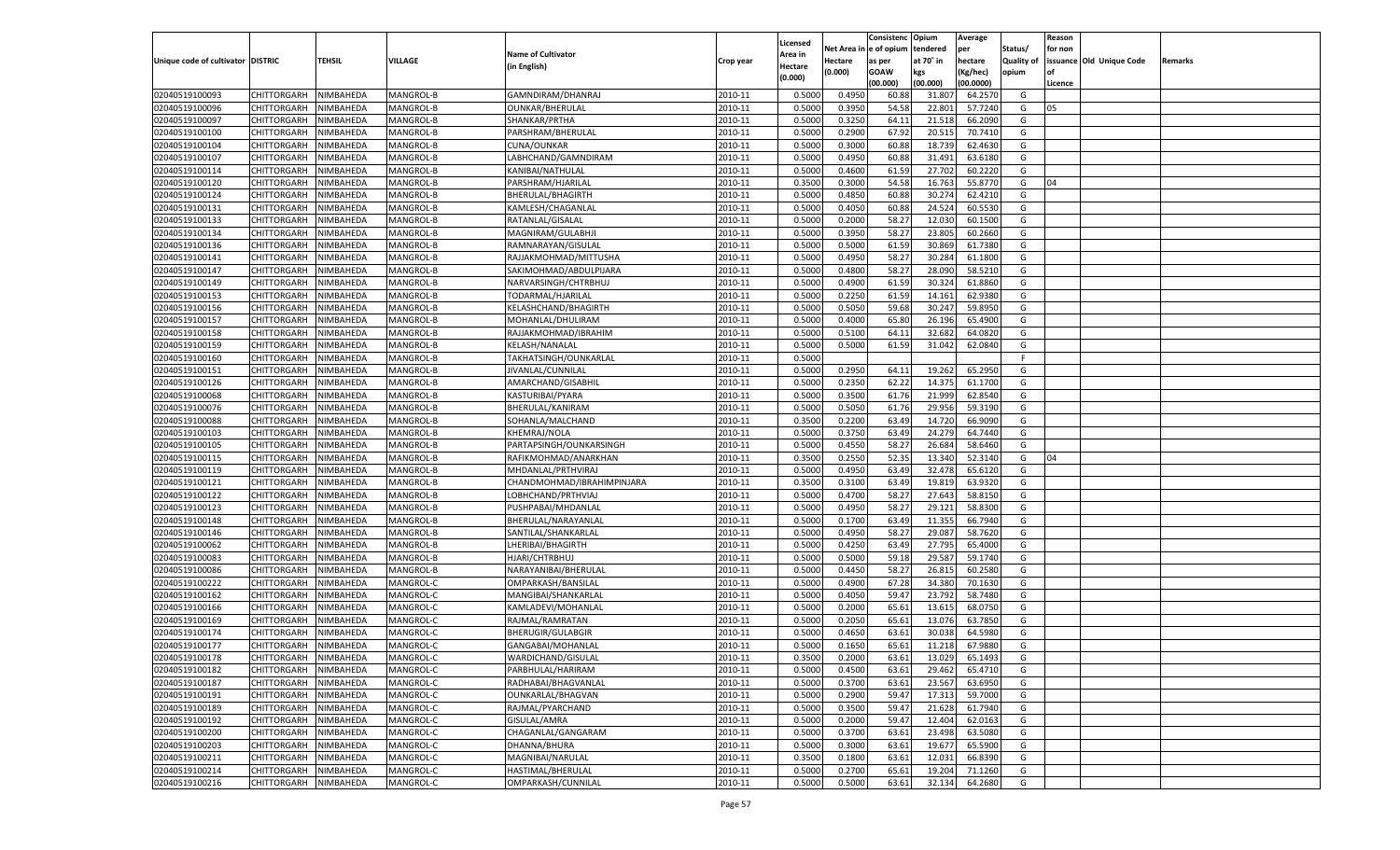|                                   |                            |               |           |                           |           |                           |          | Consistenc  | Opium     | Average   |                   | Reason  |                          |                    |
|-----------------------------------|----------------------------|---------------|-----------|---------------------------|-----------|---------------------------|----------|-------------|-----------|-----------|-------------------|---------|--------------------------|--------------------|
|                                   |                            |               |           | <b>Name of Cultivator</b> |           | Licensed                  | Net Area | e of opium  | tendered  | per       | Status/           | for non |                          |                    |
| Unique code of cultivator DISTRIC |                            | <b>TEHSIL</b> | VILLAGE   | (in English)              | Crop year | <b>Area in</b><br>Hectare | Hectare  | as per      | at 70° in | hectare   | <b>Quality of</b> |         | issuance Old Unique Code | Remarks            |
|                                   |                            |               |           |                           |           | (0.000)                   | (0.000)  | <b>GOAW</b> | kgs       | (Kg/hec)  | opium             |         |                          |                    |
|                                   |                            |               |           |                           |           |                           |          | (00.000)    | (00.000)  | (00.0000) |                   | Licence |                          |                    |
| 02040519100221                    | CHITTORGARH                | NIMBAHEDA     | MANGROL-C | RATANLAL/KALURAM          | 2010-11   | 0.5000                    | 0.5000   | 65.03       | 32.668    | 65.3360   | G                 |         |                          |                    |
| 02040519100225                    | CHITTORGARH                | NIMBAHEDA     | MANGROL-C | PARBHULAL/GOKAL SUTHAR    | 2010-11   | 0.5000                    | 0.5000   | 59.4        | 29.31     | 58.6320   | G                 |         |                          |                    |
| 02040519100230                    | CHITTORGARH                | NIMBAHEDA     | MANGROL-C | SADIK MO./KHAJU JI        | 2010-11   | 0.5000                    | 0.3950   | 65.61       | 26.804    | 67.8610   | G                 |         |                          |                    |
| 02040519100231                    | CHITTORGARH                | NIMBAHEDA     | MANGROL-C | PURANAML/SHANKARLAL       | 2010-11   | 0.5000                    | 0.3900   | 59.90       | 23.577    | 60.4540   | G                 |         |                          |                    |
| 02040519100237                    | CHITTORGARH                | NIMBAHEDA     | MANGROL-C | RAMESWAR/MANGILAI         | 2010-11   | 0.5000                    | 0.5050   | 65.61       | 33.624    | 66.5820   | G                 |         |                          |                    |
| 02040519100030                    | CHITTORGARH                | NIMBAHEDA     | MANGROL-C | KANHEYALAL/RATANLAL       | 2010-11   | 0.5000                    | 0.3000   | 65.61       | 19.35     | 64.5030   | G                 |         |                          |                    |
| 02040519100243                    | CHITTORGARH                | NIMBAHEDA     | MANGROL-C | RADESYAM/BHAGWANLAL       | 2010-11   | 0.5000                    | 0.2000   | 65.61       | 13.071    | 65.3550   | G                 |         |                          |                    |
| 02040519100252                    | CHITTORGARH                | NIMBAHEDA     | MANGROL-C | BANWARLAL/LALURAM SHARMA  | 2010-11   | 0.5000                    | 0.4550   | 65.03       | 30.371    | 66.7490   | G                 |         |                          |                    |
| 02040519100253                    | CHITTORGARH                | NIMBAHEDA     | MANGROL-C | MANGILAL/MOHANLAL SHARMA  | 2010-11   | 0.5000                    | 0.1650   | 67.28       | 11.240    | 68.1210   | G                 |         |                          |                    |
| 02040519100266                    | CHITTORGARH                | NIMBAHEDA     | MANGROL-C | TOLIRAM/CHAGANLAL GUJAR   | 2010-11   | 0.5000                    | 0.3050   | 67.28       | 21.153    | 69.3540   | G                 |         |                          |                    |
| 02040519100168                    | CHITTORGARH                | NIMBAHEDA     | MANGROL-C | VENIRAM/BHERULAL          | 2010-11   | 0.5000                    | 0.4900   | 59.90       | 29.73     | 60.6940   | G                 |         |                          |                    |
| 02040519100224                    | CHITTORGARH                | NIMBAHEDA     | MANGROL-C | GOPALLAL/LALUJI GUJAR     | 2010-11   | 0.5000                    | 0.3900   | 64.16       | 25.917    | 66.4540   | G                 |         |                          |                    |
| 02040519100163                    | CHITTORGARH                | NIMBAHEDA     | MANGROL-C | LALURAM/CHAGANLAL         | 2010-11   | 0.5000                    | 0.3950   | 65.03       | 26.565    | 67.2525   | G                 |         |                          |                    |
| 02040519100161                    | CHITTORGARH                | NIMBAHEDA     | MANGROL-C | GORILAL/OUNKARLAL         | 2010-11   | 0.5000                    | 0.4850   | 64.1        | 31.031    | 63.9810   | G                 |         |                          |                    |
| 02040519100196                    | CHITTORGARH                | NIMBAHEDA     | MANGROL-C | SHRILAL/MODA              | 2010-11   | 0.5000                    | 0.3700   | 65.03       | 24.139    | 65.2410   | G                 |         |                          |                    |
| 02040519100215                    | CHITTORGARH                | NIMBAHEDA     | MANGROL-C | RAMLAL/OUNKAR             | 2010-11   | 0.5000                    | 0.4900   | 59.90       | 29.804    | 60.8240   | G                 |         |                          |                    |
| 02040519100194                    | CHITTORGARH                | NIMBAHEDA     | MANGROL-C | SHANKARLAL/BHERU          | 2010-11   | 0.5000                    | 0.3900   | 59.90       | 23.770    | 60.9490   | G                 |         |                          |                    |
| 02040519100199                    | CHITTORGARH                | NIMBAHEDA     | MANGROL-C | NANALAL/KANA              | 2010-11   | 0.5000                    | 0.3750   | 55.16       | 21.381    | 57.0160   | G                 |         |                          |                    |
| 02040519100172                    | CHITTORGARH                | NIMBAHEDA     | MANGROL-C | RADHIBAI/MANGI LAL        | 2010-11   | 0.5000                    | 0.4500   | 59.90       | 27.551    | 61.2240   | G                 |         |                          | <b>NAME CHANGE</b> |
| 02040519100246                    | CHITTORGARH                | NIMBAHEDA     | MANGROL-C | SYAMLAL/DALCHAND          | 2010-11   | 0.5000                    | 0.4100   | 59.90       | 24.720    | 60.2930   | G                 |         |                          |                    |
| 02040519100256                    | CHITTORGARH                | NIMBAHEDA     | MANGROL-C | PERMCHAND/GISU GADRI      | 2010-11   | 0.5000                    | 0.5000   | 65.03       | 33.417    | 66.8340   | G                 |         |                          |                    |
| 02040519100229                    | CHITTORGARH                | NIMBAHEDA     | MANGROL-C | DOLATGIRI/MOHANGIRI       | 2010-11   | 0.5000                    | 0.5000   | 65.03       | 32.985    | 65.9700   | G                 |         |                          |                    |
| 02040519100201                    | CHITTORGARH                | NIMBAHEDA     | MANGROL-C | MNIDMOHMAD/SHAHBUDIN      | 2010-11   | 0.5000                    | 0.5050   | 59.90       | 30.799    | 60.9860   | G                 |         |                          |                    |
| 02040519100185                    | CHITTORGARH                | NIMBAHEDA     | MANGROL-C | SAGARMAL/GOKEI            | 2010-11   | 0.5000                    | 0.3050   | 59.90       | 18.763    | 61.5180   | G                 |         |                          |                    |
| 02040519100190                    | CHITTORGARH                | NIMBAHEDA     | MANGROL-C | BHAGWANLAL/RAMLAL         | 2010-11   | 0.5000                    | 0.3850   | 57.85       | 22.221    | 57.7170   | G                 |         |                          |                    |
| 02040519100175                    | CHITTORGARH                | NIMBAHEDA     | MANGROL-C | BHURALAL/RAMA             | 2010-11   | 0.3500                    | 0.3050   | 64.16       | 18.959    | 62.1610   | G                 |         |                          |                    |
| 02040519100180                    |                            |               |           |                           | 2010-11   | 0.3500                    | 0.3350   | 64.16       |           | 62.2540   | G                 |         |                          |                    |
|                                   | CHITTORGARH<br>CHITTORGARH | NIMBAHEDA     | MANGROL-C | MUBARIK/RAHIMBAX          | 2010-11   |                           |          |             | 20.856    | 65.5540   |                   |         |                          |                    |
| 02040519100184                    |                            | NIMBAHEDA     | MANGROL-C | PARBHULAL/CHAGANLAL       | 2010-11   | 0.3500                    | 0.3050   | 64.16       | 19.994    | 60.9650   | G<br>G            |         |                          |                    |
| 02040519100202                    | CHITTORGARH                | NIMBAHEDA     | MANGROL-C | SHANKARGIR/MADHUGIR       |           | 0.3500                    | 0.3400   | 60.73       | 20.727    |           |                   |         |                          |                    |
| 02040519100220                    | CHITTORGARH                | NIMBAHEDA     | MANGROL-C | SAGARMAL/BHAGIRTH         | 2010-11   | 0.3500                    | 0.3150   | 57.85       | 18.669    | 59.2670   | G                 |         |                          |                    |
| 02040519101057                    | CHITTORGARH                | NIMBAHEDA     | MARJEEVI  | NABBUBAI/KESHURAM         | 2010-11   | 0.5000                    | 0.5050   | 66.18       | 33.961    | 67.2497   | G                 |         |                          |                    |
| 02040519101004                    | CHITTORGARH                | NIMBAHEDA     | MARJEEVI  | CHAGANLAL/BHERA           | 2010-11   | 0.5000                    | 0.4850   | 65.80       | 30.665    | 63.2270   | G                 |         |                          |                    |
| 02040519101005                    | <b>CHITTORGARH</b>         | NIMBAHEDA     | MARJEEVI  | AMRATRAM/RODIBAI          | 2010-11   | 0.5000                    | 0.2250   | 65.80       | 16.21     | 72.0800   | G                 |         |                          |                    |
| 02040519101007                    | CHITTORGARH                | NIMBAHEDA     | MARJEEVI  | LALURAM/SHANKERLAI        | 2010-11   | 0.5000                    | 0.3050   | 63.34       | 19.656    | 64.4460   | G                 |         |                          |                    |
| 02040519101008                    | <b>CHITTORGARH</b>         | NIMBAHEDA     | MARJEEVI  | AMRATLAL/DHANNA           | 2010-11   | 0.5000                    | 0.3450   | 59.62       | 20.897    | 60.5710   | G                 |         |                          |                    |
| 02040519101010                    | CHITTORGARH                | NIMBAHEDA     | MARJEEVI  | NABBUBAISHRILAL           | 2010-11   | 0.5000                    | 0.5050   | 61.05       | 32.752    | 64.8550   | G                 |         |                          |                    |
| 02040519101012                    | <b>CHITTORGARH</b>         | NIMBAHEDA     | MARJEEVI  | SAMANDARBAI/MODJI         | 2010-11   | 0.5000                    | 0.2950   | 65.80       | 19.815    | 67.1690   | G                 |         |                          |                    |
| 02040519101015                    | CHITTORGARH                | NIMBAHEDA     | MARJEEVI  | KANA/NANDA                | 2010-11   | 0.5000                    | 0.3750   | 63.34       | 25.44     | 67.8430   | G                 |         |                          |                    |
| 02040519101017                    | <b>CHITTORGARH</b>         | NIMBAHEDA     | MARJEEVI  | MANGILAL/SEETARAM         | 2010-11   | 0.5000                    | 0.4000   | 61.05       | 25.752    | 64.3800   | G                 |         |                          |                    |
| 02040519101025                    | CHITTORGARH                | NIMBAHEDA     | MARJEEVI  | MATHURALAL/BHAGVAN        | 2010-11   | 0.5000                    | 0.5000   | 65.80       | 32.799    | 65.6000   | G                 |         |                          |                    |
| 02040519101022                    | <b>CHITTORGARH</b>         | NIMBAHEDA     | MARJEEVI  | SHANTILAL/BHERULAL        | 2010-11   | 0.5000                    | 0.4350   | 61.05       | 28.000    | 64.3680   | G                 |         |                          |                    |
| 02040519101016                    | CHITTORGARH                | NIMBAHEDA     | MARJEEVI  | GANGABAI/HEERALAL         | 2010-11   | 0.5000                    | 0.4850   | 65.80       | 32.727    | 67.4780   | G                 |         |                          |                    |
| 02040519101035                    | CHITTORGARH                | NIMBAHEDA     | MARJEEVI  | KANVARLAL/MOD JI          | 2010-11   | 0.5000                    | 0.4900   | 63.34       | 31.805    | 64.9060   | G                 |         |                          |                    |
| 02040519101036                    | CHITTORGARH                | NIMBAHEDA     | MARJEEVI  | MOHANLAL/KESHURAM         | 2010-11   | 0.5000                    | 0.4000   | 65.80       | 27.01     | 67.5400   | G                 |         |                          |                    |
| 02040519101038                    | CHITTORGARH                | NIMBAHEDA     | MARJEEVI  | MANNALAL/MEGHA            | 2010-11   | 0.5000                    | 0.3600   | 65.80       | 23.188    | 64.4110   | G                 |         |                          |                    |
| 02040519101041                    | CHITTORGARH NIMBAHEDA      |               | MARJEEVI  | RODJI/FULLCHAND           | 2010-11   | 0.5000                    | 0.4750   | 63.34       | 30.245    | 63.6740   | G                 |         |                          |                    |
| 02040519101047                    | <b>CHITTORGARH</b>         | NIMBAHEDA     | MARJEEVI  | NANDUBAI/JANIBAI          | 2010-11   | 0.5000                    | 0.3700   | 65.49       | 25.162    | 68.0050   | G                 |         |                          |                    |
| 02040519101050                    | <b>CHITTORGARH</b>         | NIMBAHEDA     | MARJEEVI  | HEERALAL/NANDRAM          | 2010-11   | 0.3500                    | 0.3000   | 61.05       | 17.590    | 58.6370   | G                 |         |                          |                    |
| 02040519101054                    | <b>CHITTORGARH</b>         | NIMBAHEDA     | MARJEEVI  | HARIRAM/PYARA             | 2010-11   | 0.5000                    | 0.4150   | 63.34       | 25.544    | 61.5520   | G                 |         |                          |                    |
| 02040519101034                    | <b>CHITTORGARH</b>         | NIMBAHEDA     | MARJEEVI  | NANURAM/RODJI             | 2010-11   | 0.5000                    | 0.4450   | 65.49       | 28.851    | 64.8340   | G                 |         |                          |                    |
| 02040519101055                    | <b>CHITTORGARH</b>         | NIMBAHEDA     | MARJEEVI  | SANTIBAI/GANPATLAL        | 2010-11   | 0.3500                    | 0.3500   | 66.76       | 24.568    | 70.1910   | G                 |         |                          |                    |
| 02040519101059                    | <b>CHITTORGARH</b>         | NIMBAHEDA     | MARJEEVI  | CHUNNILAL/NANDA           | 2010-11   | 0.3500                    | 0.3550   | 65.49       | 24.681    | 69.5270   | G                 |         |                          |                    |
| 02040519101002                    | <b>CHITTORGARH</b>         | NIMBAHEDA     | MARJEEVI  | SHANKERLAL/BHERULAL       | 2010-11   | 0.5000                    | 0.5050   | 63.19       | 32.711    | 64.7740   | G                 |         |                          |                    |
| 02040519101009                    | <b>CHITTORGARH</b>         | NIMBAHEDA     | MARJEEVI  | LALU/NANDA                | 2010-11   | 0.5000                    | 0.2600   | 66.18       | 18.821    | 72.3880   | G                 |         |                          |                    |
| 02040519101023                    | <b>CHITTORGARH</b>         | NIMBAHEDA     | MARJEEVI  | KANIRAM/BHAGVAN           | 2010-11   | 0.5000                    | 0.2600   | 63.19       | 16.422    | 63.1620   | G                 |         |                          |                    |
| 02040519101020                    | <b>CHITTORGARH</b>         | NIMBAHEDA     | MARJEEVI  | MADANLAL/BHANWARLAL       | 2010-11   | 0.5000                    | 0.4950   | 61.05       | 33.076    | 66.8220   | G                 |         |                          |                    |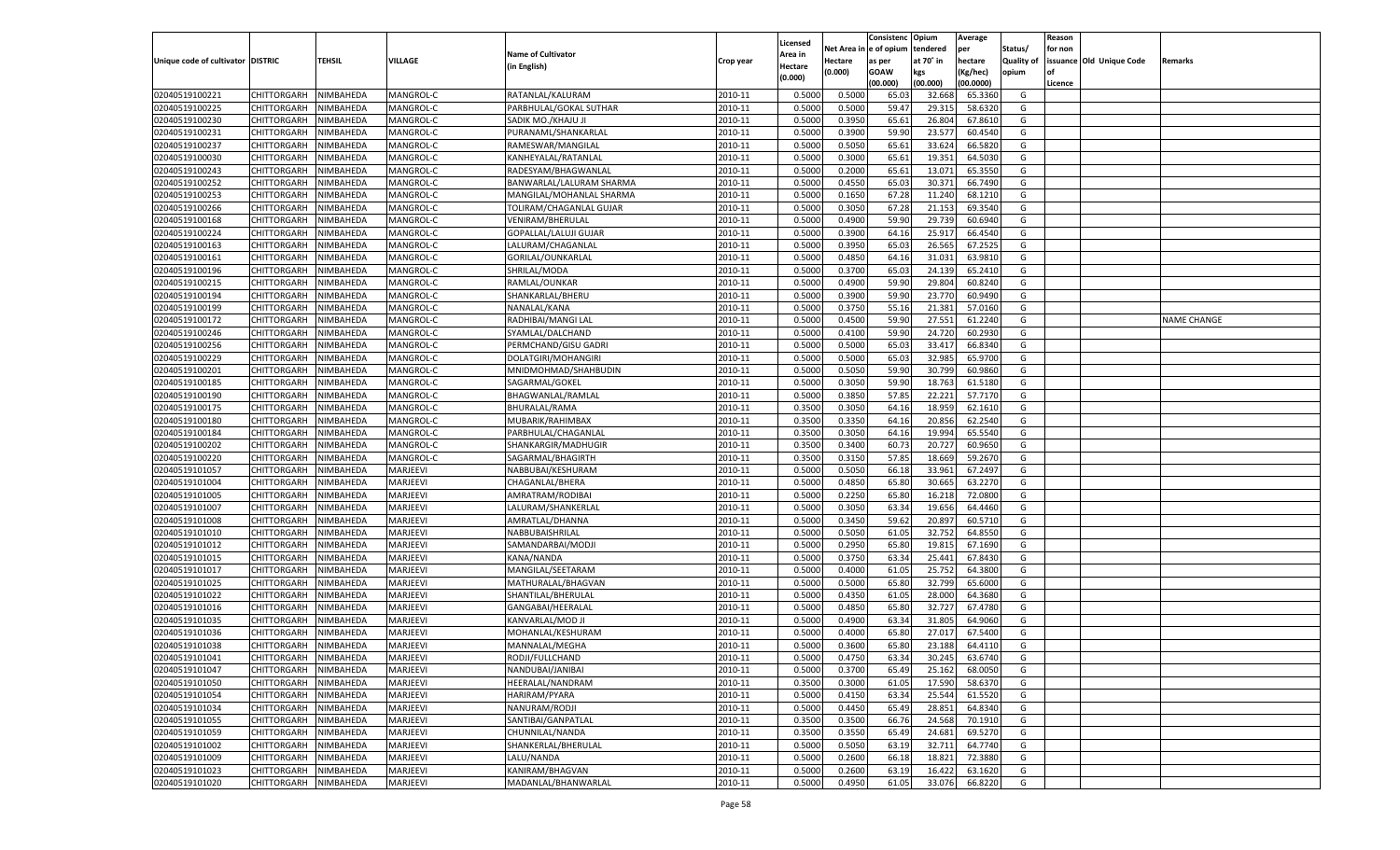|                                   |                       |               |               |                            |           |                           |          | Consistenc  | Opium     | Average   |                   | Reason  |                          |                 |
|-----------------------------------|-----------------------|---------------|---------------|----------------------------|-----------|---------------------------|----------|-------------|-----------|-----------|-------------------|---------|--------------------------|-----------------|
|                                   |                       |               |               | <b>Name of Cultivator</b>  |           | Licensed                  | Net Area | e of opium  | tendered  | per       | Status/           | for non |                          |                 |
| Unique code of cultivator DISTRIC |                       | <b>TEHSIL</b> | VILLAGE       | (in English)               | Crop year | <b>Area in</b><br>Hectare | Hectare  | as per      | at 70° in | hectare   | <b>Quality of</b> |         | issuance Old Unique Code | Remarks         |
|                                   |                       |               |               |                            |           | (0.000)                   | (0.000)  | <b>GOAW</b> | kgs       | (Kg/hec)  | opium             |         |                          |                 |
|                                   |                       |               |               |                            |           |                           |          | (00.000)    | (00.000)  | (00.0000) |                   | Licence |                          |                 |
| 02040519101018                    | CHITTORGARH           | NIMBAHEDA     | MARJEEVI      | PARTHVIRAJ/KESHURAM        | 2010-11   | 0.5000                    | 0.3150   | 61.05       | 18.987    | 60.2760   | G                 |         |                          |                 |
| 02040519101066                    | CHITTORGARH           | NIMBAHEDA     | MARJEEVI      | MOHANLAL/RATANLAL          | 2010-11   | 0.3500                    | 0.3500   | 65.49       | 22.993    | 65.6940   | G                 |         |                          |                 |
| 02040519101019                    | CHITTORGARH           | NIMBAHEDA     | MARJEEVI      | MOHANIBAI/MODA             | 2010-11   | 0.3500                    | 0.3500   | 65.49       | 22.283    | 63.6660   | G                 |         |                          |                 |
| 02040519101043                    | CHITTORGARH           | NIMBAHEDA     | MARJEEVI      | SHANKERLAL/KEVAL           | 2010-11   | 0.3500                    | 0.3500   | 61.05       | 21.170    | 60.4860   | G                 |         |                          |                 |
| 02040519101045                    | CHITTORGARH           | NIMBAHEDA     | MARJEEVI      | MOTYABAI/GOTU              | 2010-11   | 0.3500                    | 0.3600   | 63.19       | 22.812    | 63.3640   | G                 |         |                          |                 |
| 02040519104062                    | CHITTORGARH           | NIMBAHEDA     | MUNDAVLI      | BHURALAL/GULABCHAND        | 2010-11   | 0.5000                    | 0.2900   | 66.86       | 22.91     | 79.0140   | G                 |         |                          |                 |
| 02040519104001                    | CHITTORGARH           | NIMBAHEDA     | MUNDAVLI      | MOTILAL/HARLAL             | 2010-11   | 0.5000                    | 0.2950   | 57.83       | 16.84     | 57.0920   | G                 |         |                          |                 |
| 02040519104004                    | CHITTORGARH           | NIMBAHEDA     | MUNDAVLI      | SANTIBAI/AMRATLAL/HIRALAL  | 2010-11   | 0.5000                    | 0.4000   | 57.83       | 24.900    | 62.2500   | G                 |         |                          |                 |
| 02040519104008                    | CHITTORGARH           | NIMBAHEDA     | MUNDAVLI      | PARBHULAL/KANIRAM          | 2010-11   | 0.5000                    | 0.2900   | 62.78       | 18.638    | 64.2720   | G                 |         |                          |                 |
| 02040519104013                    | CHITTORGARH           | NIMBAHEDA     | MUNDAVLI      | FULLCHAND/NANDA            | 2010-11   | 0.5000                    | 0.3900   | 62.78       | 26.33     | 67.5330   | G                 |         |                          |                 |
| 02040519104016                    | CHITTORGARH           | NIMBAHEDA     | MUNDAVLI      | KISHANLAL/NARAYAN          | 2010-11   | 0.5000                    | 0.5050   | 57.83       | 29.94     | 59.2870   | G                 |         |                          |                 |
| 02040519104014                    | CHITTORGARH           | NIMBAHEDA     | MUNDAVLI      | GANPATLAL/NANDA            | 2010-11   | 0.5000                    | 0.2500   | 62.78       | 16.47     | 65.8960   | G                 |         |                          |                 |
| 02040519104023                    | CHITTORGARH           | NIMBAHEDA     | MUNDAVLI      | BAGDIRAM/MANGILAL          | 2010-11   | 0.3500                    | 0.3550   | 57.83       | 21.637    | 60.9490   | G                 |         |                          |                 |
| 02040519104034                    | CHITTORGARH           | NIMBAHEDA     | MUNDAVLI      | JAYRAJ/TARACHAND           | 2010-11   | 0.5000                    | 0.4900   | 62.72       | 32.387    | 66.0960   | G                 |         |                          |                 |
| 02040519104037                    | CHITTORGARH           | NIMBAHEDA     | MUNDAVLI      | KELASIBAI/MADANLAL         | 2010-11   | 0.5000                    | 0.4750   | 65.76       | 33.357    | 70.2250   | G                 |         |                          |                 |
| 02040519104058                    | CHITTORGARH           | NIMBAHEDA     | MUNDAVLI      | UDAYLAL/RAMLAL             | 2010-11   | 0.5000                    | 0.4200   | 57.83       | 24.726    | 58.8710   | G                 |         |                          |                 |
| 02040519104063                    | CHITTORGARH           | NIMBAHEDA     | MUNDAVLI      | SIVELAL/BHAGWAN JI         | 2010-11   | 0.5000                    | 0.5050   | 57.83       | 30.490    | 60.3760   | G                 |         |                          |                 |
| 02040519104064                    | CHITTORGARH           | NIMBAHEDA     | MUNDAVLI      | SOBHALAL/BHNWARLAL         | 2010-11   | 0.5000                    | 0.2950   | 58.64       | 18.125    | 61.4410   | G                 |         |                          |                 |
| 02040519104070                    | CHITTORGARH           | NIMBAHEDA     | MUNDAVLI      | DEVILAL/MOTYILAL           | 2010-11   | 0.5000                    | 0.1000   | 65.76       | 7.361     | 73.6200   | G                 |         |                          |                 |
| 02040519104057                    | CHITTORGARH           | NIMBAHEDA     | MUNDAVLI      | HUKMICHAND/TARACHAND       | 2010-11   | 0.5000                    | 0.4600   | 58.64       | 28.038    | 60.9540   | G                 |         |                          |                 |
| 02040519104059                    | CHITTORGARH           | NIMBAHEDA     | MUNDAVLI      | MANGILAL/SHANKARLAI        | 2010-11   | 0.5000                    | 0.2500   | 58.64       | 15.841    | 63.3680   | G                 |         |                          |                 |
| 02040519104009                    | CHITTORGARH           | NIMBAHEDA     | MUNDAVLI      | MOTILAL/PYARIBAI           | 2010-11   | 0.5000                    | 0.4650   | 58.64       | 28.348    | 60.9660   | G                 |         |                          |                 |
| 02040519104055                    | CHITTORGARH           | NIMBAHEDA     | MUNDAVLI      | MOHANSINGH/CHOGAJI         | 2010-11   | 0.5000                    | 0.3500   | 58.64       | 20.858    | 59.5940   | G                 |         |                          |                 |
| 02040519104029                    | CHITTORGARH           | NIMBAHEDA     | MUNDAVLI      | UTTMCHAND/MOTILAL          | 2010-11   | 0.5000                    | 0.4600   | 58.64       | 27.836    | 60.5130   | G                 |         |                          |                 |
| 02040519104003                    | CHITTORGARH           | NIMBAHEDA     | MUNDAVLI      | UDAILAL/PARTHVIRAJ         | 2010-11   | 0.5000                    | 0.3000   | 57.12       | 18.031    | 60.1030   | G                 |         |                          |                 |
| 02040519104011                    | CHITTORGARH           | NIMBAHEDA     | MUNDAVLI      | MATHURALAL/SHIVLAL         | 2010-11   | 0.5000                    | 0.4900   | 57.12       | 28.658    | 58.4860   | G                 |         |                          |                 |
| 02040519104012                    | CHITTORGARH           | NIMBAHEDA     | MUNDAVLI      | LAHRIBAI/SHANKERLAL        | 2010-11   | 0.5000                    | 0.3800   | 57.12       | 24.284    | 63.9050   | G                 |         |                          |                 |
| 02040519104025                    | CHITTORGARH           | NIMBAHEDA     | MUNDAVLI      | UDAILAL/DHULA              | 2010-11   | 0.5000                    | 0.4900   | 58.64       | 30.660    | 62.5710   | G                 |         |                          |                 |
| 02040519104030                    | CHITTORGARH           | NIMBAHEDA     | MUNDAVLI      | KANWARI/GASIRAM            | 2010-11   | 0.5000                    | 0.5000   | 62.72       | 33.277    | 66.5560   | G                 |         |                          |                 |
| 02040519104035                    | CHITTORGARH           | NIMBAHEDA     | MUNDAVLI      | KISHANLAL/GULABCHAND       | 2010-11   | 0.5000                    | 0.4900   | 57.12       | 29.804    | 60.8240   | G                 |         |                          |                 |
| 02040519104041                    | CHITTORGARH           | NIMBAHEDA     | MUNDAVLI      | RADESYAM/MOTILAL           | 2010-11   | 0.5000                    | 0.5000   | 62.72       | 31.693    | 63.3880   | G                 |         |                          |                 |
| 02040519104049                    | CHITTORGARH           | NIMBAHEDA     | MUNDAVLI      | SHURENDARSINGH/SAJJANSINGH | 2010-11   | 0.5000                    | 0.4500   | 62.72       | 28.81     | 64.0270   | G                 |         |                          |                 |
| 02040519104021                    | CHITTORGARH           | NIMBAHEDA     | MUNDAVLI      | MANOHARSINGH/NARANDARSINGH | 2010-11   | 0.5000                    | 0.2900   | 57.12       | 17.188    | 59.2690   | G                 |         |                          |                 |
| 02040519104042                    | CHITTORGARH           | NIMBAHEDA     | MUNDAVLI      | RAMESWARLAL/UDAYLAL        | 2010-11   | 0.5000                    | 0.3000   | 57.12       | 18.07     | 60.2530   | G                 |         |                          |                 |
| 02040519104044                    | <b>CHITTORGARH</b>    | NIMBAHEDA     | MUNDAVLI      | MANGUSINGH/CHOGASINGH      | 2010-11   | 0.5000                    | 0.4550   | 57.12       | 26.771    | 58.8370   | G                 |         |                          |                 |
| 02040519104069                    | CHITTORGARH           | NIMBAHEDA     | MUNDAVLI      | BAGDIRAM/SHIVELAL          | 2010-11   | 0.5000                    | 0.2500   | 62.72       | 16.232    | 64.9280   | G                 |         |                          |                 |
| 02040519104002                    | CHITTORGARH           | NIMBAHEDA     | MUNDAVLI      | JAMNABAI/BADRILAL          | 2010-11   | 0.5000                    | 0.4400   | 57.12       | 26.15     | 59.4320   | G                 |         |                          |                 |
| 02040519104065                    | CHITTORGARH           | NIMBAHEDA     | MUNDAVLI      | DHANRAJ/NANALAL            | 2010-11   | 0.3500                    | 0.2950   | 57.33       | 17.44     | 59.1390   | G                 |         |                          |                 |
| 02040519104074                    | <b>CHITTORGARH</b>    | NIMBAHEDA     | MUNDAVLI      | HANGAMIBAI/VEERAM          | 2010-11   | 0.3500                    | 0.2050   | 57.33       | 12.03     | 58.6880   | G                 |         | 02030514002025           | <b>TRANSFER</b> |
| 02040519106015                    | CHITTORGARH           | NIMBAHEDA     | NAHRSINGHGARH | FULCHAND/BHANWARLAL        | 2010-11   | 0.5000                    | 0.5000   | 60.69       | 32.638    | 65.2760   | G                 |         |                          |                 |
| 02040519106001                    | CHITTORGARH           | NIMBAHEDA     | NAHRSINGHGARH | MANGILAL/PRTHVIRAJ         | 2010-11   | 0.5000                    | 0.4400   | 60.69       | 31.03     | 70.5230   | G                 |         |                          |                 |
| 02040519106002                    | CHITTORGARH           | NIMBAHEDA     | NAHRSINGHGARH | HEERALAL/KASIRAM           | 2010-11   | 0.5000                    | 0.4800   | 60.69       | 30.584    | 63.7190   | G                 |         |                          |                 |
| 02040519106016                    | CHITTORGARH           | NIMBAHEDA     | NAHRSINGHGARH | CHAGANLAL/CHAMPALAL        | 2010-11   | 0.5000                    | 0.4700   | 60.69       | 32.139    | 68.3790   | G                 |         |                          |                 |
| 02040519106008                    | CHITTORGARH           | NIMBAHEDA     | NAHRSINGHGARH | <b>GOPILAL/NANDA</b>       | 2010-11   | 0.5000                    | 0.4600   | 62.0        | 31.106    | 67.6220   | G                 |         |                          |                 |
|                                   |                       | NIMBAHEDA     |               |                            | 2010-11   | 0.5000                    | 0.3450   | 63.20       | 22.691    | 65.7710   | G                 |         |                          |                 |
| 02040519106019                    | CHITTORGARH           |               | NAHRSINGHGARH | MANGILAL/BHUVANA           |           |                           |          |             |           |           |                   |         |                          |                 |
| 02040519106020                    | CHITTORGARH NIMBAHEDA |               | NAHRSINGHGARH | TAMMUBAI/DHANRAJ           | 2010-11   | 0.5000                    | 0.4950   | 61.79       | 32.532    | 65.7230   | G                 |         |                          |                 |
| 02040519106007                    | <b>CHITTORGARH</b>    | NIMBAHEDA     | NAHRSINGHGARH | GOPILAL/BAGDIRAM           | 2010-11   | 0.5000                    | 0.4900   | 63.20       | 32.362    | 66.0450   | G                 |         |                          |                 |
| 02040519106005                    | <b>CHITTORGARH</b>    | NIMBAHEDA     | NAHRSINGHGARH | RADHESHYAM/LAXMAN          | 2010-11   | 0.5000                    | 0.3000   | 61.79       | 19.741    | 65.8030   | G                 |         |                          |                 |
| 02040519106006                    | <b>CHITTORGARH</b>    | NIMBAHEDA     | NAHRSINGHGARH | BADRILAL/PRTHVIRAJ         | 2010-11   | 0.5000                    | 0.5000   | 59.60       | 31.657    | 63.3140   | G                 |         |                          |                 |
| 02040519106011                    | <b>CHITTORGARH</b>    | NIMBAHEDA     | NAHRSINGHGARH | <b>BHOLIRAM/GASI</b>       | 2010-11   | 0.5000                    | 0.4900   | 65.10       | 32.399    | 66.1220   | G                 |         |                          |                 |
| 02040519123023                    | <b>CHITTORGARH</b>    | NIMBAHEDA     | SARLAI        | DEVILAL/MODA               | 2010-11   | 0.3500                    | 0.3250   | 64.64       | 21.597    | 66.4520   | G                 |         |                          |                 |
| 02040519123003                    | <b>CHITTORGARH</b>    | NIMBAHEDA     | SARLAI        | <b>BARDICHAND/GASI</b>     | 2010-11   | 0.5000                    | 0.4850   | 61.10       | 31.435    | 64.8140   | G                 |         |                          |                 |
| 02040519123004                    | <b>CHITTORGARH</b>    | NIMBAHEDA     | SARLAI        | MOHANLAL/HARI RAM          | 2010-11   | 0.5000                    | 0.2900   | 64.64       | 19.006    | 65.5380   | G                 |         |                          |                 |
| 02040519123015                    | <b>CHITTORGARH</b>    | NIMBAHEDA     | SARLAI        | SITABAI/SANTILAL           | 2010-11   | 0.5000                    | 0.4150   | 59.36       | 28.176    | 67.8920   | G                 |         |                          |                 |
| 02040519123016                    | <b>CHITTORGARH</b>    | NIMBAHEDA     | SARLAI        | PERMBAI/GANSYAM            | 2010-11   | 0.5000                    | 0.2450   | 59.36       | 15.272    | 62.3350   | G                 |         |                          |                 |
| 02040519123002                    | <b>CHITTORGARH</b>    | NIMBAHEDA     | SARLAI        | BHERULAL/GANGARAM          | 2010-11   | 0.5000                    | 0.4950   | 61.10       | 31.380    | 63.3960   | G                 |         |                          |                 |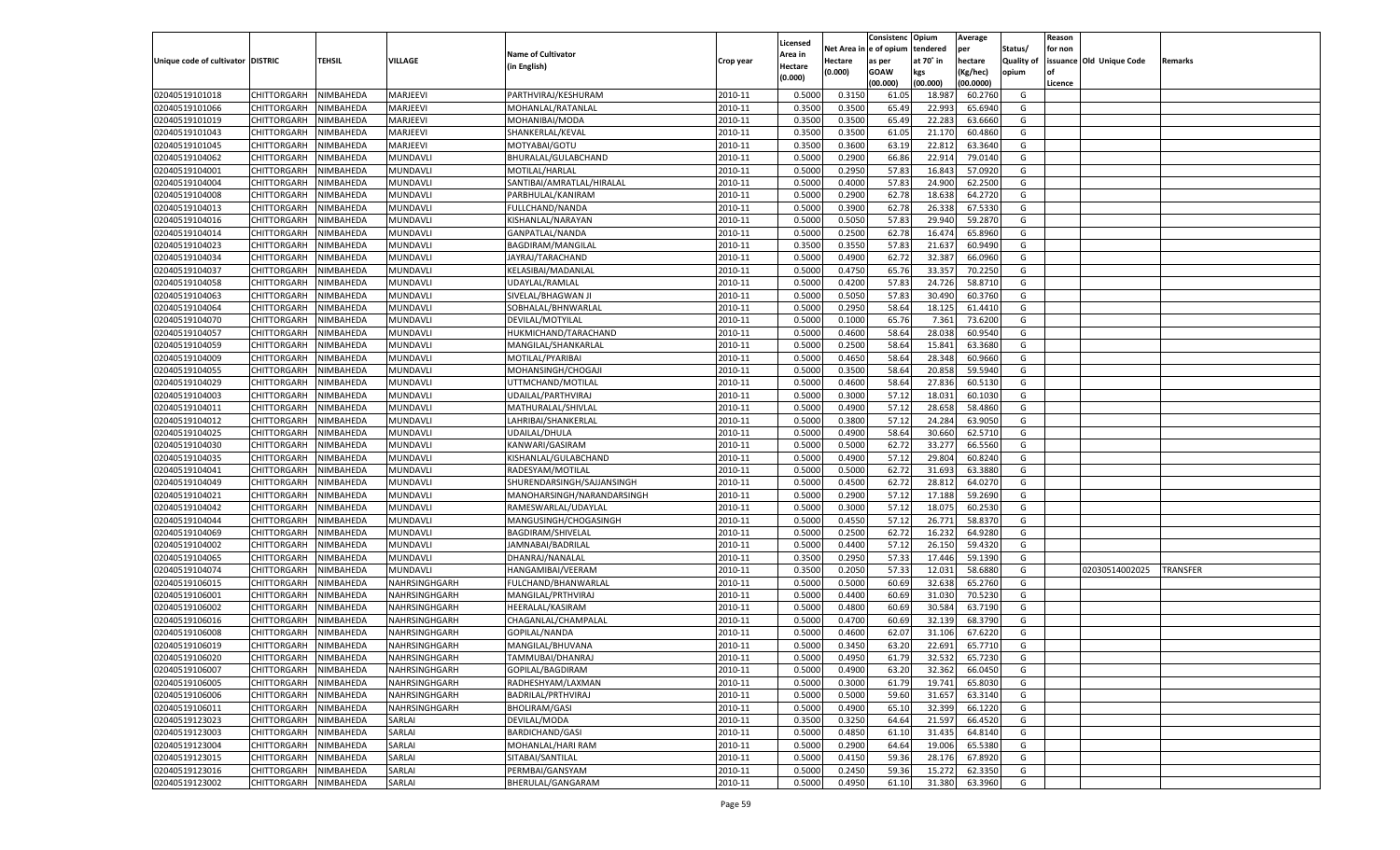| Net Area in e of opium<br>tendered<br>per<br>Status/<br>for non<br><b>Name of Cultivator</b><br>Area in<br><b>TEHSIL</b><br>Unique code of cultivator DISTRIC<br>VILLAGE<br>at 70° in<br>hectare<br><b>Quality of</b><br>issuance Old Unique Code<br>Hectare<br>Crop year<br>as per<br>Remarks<br>(in English)<br>Hectare<br>(0.000)<br><b>GOAW</b><br>kgs<br>(Kg/hec)<br>opium<br>(0.000)<br>(00.000)<br>(00.000)<br>(00.0000)<br>Licence<br>02040519123008<br>NIMBAHEDA<br>SUNDARBAI/NANURAM/GASI<br>0.5000<br>0.3700<br>CHITTORGARH<br>SARLAI<br>2010-11<br>60.08<br>23.369<br>63.1570<br>G<br>02040519123010<br>2010-11<br>60.08<br>CHITTORGARH<br>NIMBAHEDA<br>SARLAI<br>HIRALAL/NANURAM<br>0.3500<br>0.3450<br>22.349<br>64.7800<br>G<br>0.3550<br>55.50<br>02040519123011<br>CHITTORGARH<br>NIMBAHEDA<br>SARLAI<br>BHAGWANIBAI/CHAMPALAL<br>2010-11<br>0.5000<br>20.741<br>58.4280<br>G<br>0.3350<br>60.08<br>02040519123021<br>CHITTORGARH<br>NIMBAHEDA<br>SARLAI<br>RAMLAL/BHUWANA<br>2010-11<br>0.5000<br>21.140<br>63.1040<br>G<br>SARLAI<br>2010-11<br>0.5000<br>0.4900<br>60.08<br>30.174<br>61.5800<br>G<br>02040519123033<br>CHITTORGARH<br>NIMBAHEDA<br><b>BAGDIRAM/DALU</b><br>02040519123001<br>CHITTORGARH<br>NIMBAHEDA<br>SARLAI<br>MANGILAL/PONKAR<br>2010-11<br>0.3500<br>0.3500<br>60.08<br>21.449<br>61.2860<br>G<br>SEMLIYA-3<br>0.1900<br>02040519116019<br>CHITTORGARH<br>NIMBAHEDA<br>RAMLAL/LAKHMICHAND<br>2010-11<br>0.5000<br>64.84<br>13.100<br>68.9470<br>G<br>58.99<br>29.380<br>02040519116002<br>CHITTORGARH<br>NIMBAHEDA<br>SEMLIYA-3<br>GISALAL/BARDICHAND<br>2010-11<br>0.5000<br>0.4450<br>66.0220<br>G<br>SEMLIYA-3<br>2010-11<br>0.5000<br>0.5000<br>64.84<br>34.01<br>68.0340<br>G<br>02040519116005<br>CHITTORGARH<br>NIMBAHEDA<br>BHOLIRAM/HUKMICHAND<br>58.99<br>02040519116006<br>CHITTORGARH<br>NIMBAHEDA<br>SEMLIYA-3<br>SANTILAL/NARAYAN<br>2010-11<br>0.5000<br>0.2400<br>15.904<br>66.2670<br>G<br>SEMLIYA-3<br>2010-11<br>0.2000<br>65.47<br>02040519116007<br>CHITTORGARH<br>NIMBAHEDA<br>GOPILAL/MANGILAL<br>0.5000<br>14.14<br>70.7350<br>G<br>02040519116010<br>CHITTORGARH<br>NIMBAHEDA<br>SEMLIYA-3<br>BAGDIRAM/GANGARAM<br>2010-11<br>0.5000<br>0.2500<br>64.84<br>17.322<br>69.2880<br>G<br>SEMLIYA-3<br>2010-11<br>0.5000<br>0.2600<br>62.44<br>17.476<br>G<br>02040519116008<br>CHITTORGARH<br>NIMBAHEDA<br>GOPILAL/PYARA<br>67.2150<br>02040519116021<br>CHITTORGARH<br>SEMLIYA-3<br>2010-11<br>0.3500<br>0.2950<br>58.99<br>18.594<br>63.0340<br>G<br>NIMBAHEDA<br>BHURAIBAI/CHAMPALAL<br>02040519116020<br>SEMLIYA-3<br>GOPILAL/MODA<br>2010-11<br>0.5000<br>0.4000<br>58.99<br>25.919<br>64.7980<br>CHITTORGARH<br>NIMBAHEDA<br>G<br>02040519116016<br>2010-11<br>0.2900<br>58.99<br>19.368<br>66.7860<br>CHITTORGARH<br>NIMBAHEDA<br>SEMLIYA-3<br>ANSIBAI/JAICHAND<br>0.5000<br>G<br>02040519116025<br>CHITTORGARH<br>SEMLIYA-3<br>2010-11<br>0.5000<br>0.2500<br>58.99<br>15.836<br>63.3440<br>NIMBAHEDA<br>RADHESHYAM/KANIRAM<br>G<br>02040519116031<br>CHITTORGARH<br>2010-11<br>0.5000<br>0.2750<br>62.44<br>18.275<br>66.4580<br>G<br>NIMBAHEDA<br>SEMLIYA-3<br>HARIRAM/DHANRAJ<br>02040519116040<br>SEMLIYA-3<br>2010-11<br>0.5000<br>0.3450<br>58.87<br>22.101<br>G<br>CHITTORGARH<br>NIMBAHEDA<br>CHAGANLAL/PRTHVIRAJ<br>64.0610<br>02040519116044<br>2010-11<br>0.2450<br>64.84<br>18.340<br>74.8570<br>CHITTORGARH<br>NIMBAHEDA<br>SEMLIYA-3<br>HEERALAL/MOTILAL<br>0.5000<br>G<br>02040519116048<br>SEMLIYA-3<br>2010-11<br>0.3500<br>0.2100<br>58.87<br>13.390<br>63.7670<br>CHITTORGARH<br>NIMBAHEDA<br>TULSIRAM/WARDA<br>G<br>02040519116052<br>CHITTORGARH<br>2010-11<br>0.5000<br>0.2500<br>58.87<br>16.040<br>NIMBAHEDA<br>SEMLIYA-3<br>RADHESHYAM/NARAYAN<br>64.1560<br>G<br>02040519116054<br>SEMLIYA-3<br>2010-11<br>0.5000<br>0.4650<br>62.44<br>31.373<br>67.4670<br>G<br>CHITTORGARH<br>NIMBAHEDA<br>DEVILAL/CHAMPALAI<br>02040519116057<br>2010-11<br>0.4950<br>58.87<br>31.384<br>63.4040<br>CHITTORGARH<br>NIMBAHEDA<br>SEMLIYA-3<br>KAVARLAL/BHOLIRAM<br>0.5000<br>G<br>02040519116059<br>SEMLIYA-3<br>2010-11<br>0.5000<br>0.2750<br>64.84<br>18.797<br>68.3530<br>CHITTORGARH<br>NIMBAHEDA<br>PARBHULAL/SHVLAL<br>G<br>02040519116060<br>CHITTORGARH<br>2010-11<br>0.5000<br>0.1900<br>64.84<br>13.142<br>NIMBAHEDA<br>SEMLIYA-3<br>RADHESHYAM/LAKHMICHAND<br>69.1680<br>G<br>02040519116023<br>SEMLIYA-3<br>2010-11<br>0.5000<br>0.2000<br>58.87<br>12.121<br>60.6100<br>G<br>CHITTORGARH<br>NIMBAHEDA<br>BHERULAL/HANGAMIBAI<br>02040519116070<br>2010-11<br>0.3400<br>58.87<br>22.427<br>65.9620<br>CHITTORGARH<br>NIMBAHEDA<br>SEMLIYA-3<br>GANGARAM/NANURAM<br>0.3500<br>G<br>08<br>02040519116074<br>SEMLIYA-3<br>2010-11<br>0.5000<br>0.3000<br>58.87<br>18.454<br>61.5130<br>G<br>CHITTORGARH<br>NIMBAHEDA<br>SALUUBAI/KASHIRAM<br>02040519116071<br>2010-11<br>0.2950<br>58.87<br>17.900<br>CHITTORGARH<br>NIMBAHEDA<br>SEMLIYA-3<br>SHKUBAI/BAGDURAM<br>0.3500<br>60.6750<br>G<br>02040519116065<br>NIMBAHEDA<br>SEMLIYA-3<br>SEETARAM/NARAYAN<br>2010-11<br>0.5000<br>0.5000<br>57.17<br>28.205<br>56.4100<br><b>CHITTORGARH</b><br>G<br>02040519116015<br>2010-11<br>0.5000<br>0.2500<br>57.17<br>15.373<br>61.4920<br>CHITTORGARH<br>NIMBAHEDA<br>SEMLIYA-3<br>BHERULAL/MOHANLAL<br>G<br>02040519116068<br>SEMLIYA-3<br>2010-11<br>0.3500<br>0.3500<br>57.17<br>21.410<br>61.1710<br><b>CHITTORGARH</b><br>NIMBAHEDA<br>AMRATRAM/MAGNIRAM<br>G<br>02040519116003<br>2010-11<br>0.4550<br>57.17<br>27.677<br>60.8260<br>CHITTORGARH<br>NIMBAHEDA<br>SEMLIYA-3<br>HEERALAL/WARDA<br>0.5000<br>G<br>02040519116012<br>NIMBAHEDA<br>SEMLIYA-3<br>2010-11<br>0.5000<br>0.2450<br>62.44<br>16.205<br>66.1430<br><b>CHITTORGARH</b><br>LAKMICHAND/GATTUBAI<br>G<br>02040519116013<br>2010-11<br>0.5000<br>0.2400<br>64.84<br>17.453<br>72.7208<br>CHITTORGARH<br>NIMBAHEDA<br>SEMLIYA-3<br>BHAGWANIBAI/KASIRAM<br>G<br>02040519116018<br>SEMLIYA-3<br>2010-11<br>0.5000<br>0.3100<br>62.44<br>20.688<br>66.7350<br><b>CHITTORGARH</b><br>NIMBAHEDA<br>BHERULAL/PRATVIRAJ<br>G<br>02040519116028<br>2010-11<br>0.4300<br>57.17<br>26.948<br>CHITTORGARH<br>NIMBAHEDA<br>SEMLIYA-3<br>BHAGVANIBAI/NANDA<br>0.5000<br>62.6720<br>G<br>02040519116032<br>SEMLIYA-3<br>2010-11<br>0.5000<br>0.3900<br>57.17<br>23.860<br><b>CHITTORGARH</b><br>NIMBAHEDA<br>KANKUBAI/HARIRAM<br>61.1790<br>G<br>02040519116036<br>0.2000<br>61.56<br>13.650<br>68.2550<br>CHITTORGARH<br>NIMBAHEDA<br>SEMLIYA-3<br><b>BAGDIRAM/GOPILAL</b><br>2010-11<br>0.5000<br>G<br>02040519116038<br>SEMLIYA-3<br>2010-11<br>0.5000<br>0.4900<br>35.211<br>71.8590<br><b>CHITTORGARH</b><br>NIMBAHEDA<br>OUNKARLAL/TULSIRAM<br>61.56<br>G<br>02040519116045<br>2010-11<br>64.84<br>14.226<br>71.1250<br>CHITTORGARH<br>NIMBAHEDA<br>SEMLIYA-3<br>MAKHANLAL/SUKHLAL<br>0.3500<br>0.2000<br>G<br>02040519116051<br>2010-11<br>0.2450<br>61.56<br>15.859<br>64.7310<br>CHITTORGARH<br>NIMBAHEDA<br>SEMLIYA-3<br>DHAPUBAI/MOTILAL<br>0.3500<br>G<br>57.17<br>29.269<br>57.9580<br>02040519116053<br>CHITTORGARH<br>NIMBAHEDA<br>SEMLIYA-3<br>LAXMINARAYAN/PRTHVIRAJ<br>2010-11<br>0.5000<br>0.5050<br>G<br>NIMBAHEDA<br>NANALAL/SUKHLAL<br>0.5000<br>0.1950<br>57.17<br>02040519116029<br>CHITTORGARH<br>SEMLIYA-3<br>2010-11<br>12.709<br>65.1690<br>G<br>02040519116041<br>CHITTORGARH NIMBAHEDA<br>SEMLIYA-3<br>ARJUANSINGH/GOVERDHANSINGH<br>2010-11<br>0.3500<br>0.2800<br>58.39<br>17.171<br>61.3250<br>G<br>02040519064058<br>ARNIYAMALI<br>2010-11<br>0.3500<br>0.2950<br>56.10<br>17.020<br><b>CHITTORGARH</b><br>NIMBAHEDA<br>SHIV LAL/BHUVANA<br>57.6950<br>G<br>02040519066104<br>NIMBAHEDA<br><b>BADOLI MADHOSINGH</b><br>MANGILAL/MAGNIRAM<br>2010-11<br>0.5000<br>0.2850<br>57.87<br>18.170<br>63.7540<br><b>CHITTORGARH</b><br>G<br>02040519066105<br>NIMBAHEDA<br><b>BADOLI MADHOSINGH</b><br>CHTRBHUJ/KALURAM<br>2010-11<br>0.5000<br>0.2900<br>64.13<br>19.091<br>65.8280<br><b>CHITTORGARH</b><br>G<br>02040519066106<br>NIMBAHEDA<br><b>BADOLI MADHOSINGH</b><br>MOHANLAL/POKERLAL<br>2010-11<br>0.3500<br>60.15<br>20.993<br>59.9800<br><b>CHITTORGARH</b><br>0.3500<br>G<br>02040519066107<br>NIMBAHEDA<br><b>BADOLI MADHOSINGH</b><br>KESURAM/MULCHAND/NARAYAN<br>2010-11<br>0.5000<br>0.4750<br>60.15<br>60.8550<br><b>CHITTORGARH</b><br>28.906<br>G<br>02040519066108<br><b>BADOLI MADHOSINGH</b><br>2010-11<br>0.2700<br>60.1<br>16.756<br><b>CHITTORGARH</b><br>NIMBAHEDA<br>KAMLABAI/KALURAM<br>0.3500<br>62.0630<br>G<br>02040519067069<br>NIMBAHEDA<br><b>BANGERDA MAMADEV</b><br>LALURAM/HEMRAJ<br>2010-11<br>0.5000<br>0.3050<br>58.41<br>18.889<br>61.9310<br><b>CHITTORGARH</b><br>G<br>02040519067070<br><b>BANGERDA MAMADEV</b><br>RADHESHYAM/LAXMAN<br>2010-11<br>0.4250<br>58.41<br>24.740<br>58.2120<br><b>CHITTORGARH</b><br>NIMBAHEDA<br>0.5000<br>G<br>02040519067071<br>NIMBAHEDA<br><b>BANGERDA MAMADEV</b><br>NOJIBAI/GORILAL<br>2010-11<br>0.5000<br>0.4800<br>58.41<br><b>CHITTORGARH</b><br>29.500<br>61.4560<br>G<br>02040519067072<br>NIMBAHEDA<br><b>BANGERDA MAMADEV</b><br>RATANLAL/PYARA JI<br>2010-11<br>0.4350<br>58.41<br>25.810<br>59.3330<br><b>CHITTORGARH</b><br>0.5000<br>G |  |  |  |          | Consistenc | Opium | Average | Reason |  |
|----------------------------------------------------------------------------------------------------------------------------------------------------------------------------------------------------------------------------------------------------------------------------------------------------------------------------------------------------------------------------------------------------------------------------------------------------------------------------------------------------------------------------------------------------------------------------------------------------------------------------------------------------------------------------------------------------------------------------------------------------------------------------------------------------------------------------------------------------------------------------------------------------------------------------------------------------------------------------------------------------------------------------------------------------------------------------------------------------------------------------------------------------------------------------------------------------------------------------------------------------------------------------------------------------------------------------------------------------------------------------------------------------------------------------------------------------------------------------------------------------------------------------------------------------------------------------------------------------------------------------------------------------------------------------------------------------------------------------------------------------------------------------------------------------------------------------------------------------------------------------------------------------------------------------------------------------------------------------------------------------------------------------------------------------------------------------------------------------------------------------------------------------------------------------------------------------------------------------------------------------------------------------------------------------------------------------------------------------------------------------------------------------------------------------------------------------------------------------------------------------------------------------------------------------------------------------------------------------------------------------------------------------------------------------------------------------------------------------------------------------------------------------------------------------------------------------------------------------------------------------------------------------------------------------------------------------------------------------------------------------------------------------------------------------------------------------------------------------------------------------------------------------------------------------------------------------------------------------------------------------------------------------------------------------------------------------------------------------------------------------------------------------------------------------------------------------------------------------------------------------------------------------------------------------------------------------------------------------------------------------------------------------------------------------------------------------------------------------------------------------------------------------------------------------------------------------------------------------------------------------------------------------------------------------------------------------------------------------------------------------------------------------------------------------------------------------------------------------------------------------------------------------------------------------------------------------------------------------------------------------------------------------------------------------------------------------------------------------------------------------------------------------------------------------------------------------------------------------------------------------------------------------------------------------------------------------------------------------------------------------------------------------------------------------------------------------------------------------------------------------------------------------------------------------------------------------------------------------------------------------------------------------------------------------------------------------------------------------------------------------------------------------------------------------------------------------------------------------------------------------------------------------------------------------------------------------------------------------------------------------------------------------------------------------------------------------------------------------------------------------------------------------------------------------------------------------------------------------------------------------------------------------------------------------------------------------------------------------------------------------------------------------------------------------------------------------------------------------------------------------------------------------------------------------------------------------------------------------------------------------------------------------------------------------------------------------------------------------------------------------------------------------------------------------------------------------------------------------------------------------------------------------------------------------------------------------------------------------------------------------------------------------------------------------------------------------------------------------------------------------------------------------------------------------------------------------------------------------------------------------------------------------------------------------------------------------------------------------------------------------------------------------------------------------------------------------------------------------------------------------------------------------------------------------------------------------------------------------------------------------------------------------------------------------------------------------------------------------------------------------------------------------------------------------------------------------------------------------------------------------------------------------------------------------------------------------------------------------------------------------------------------------------------------------------------------------------------------------------------------------------------------------------------------------------------------------------------------------------------------------------------------------------------------------------------------------------------------------------------------------------------------------------------------------------------------------------------------------------------------------------------------------------------------------------------------------------------------------------------------------------------------------------------------------------------------------------------------------------------------------------------------------------------------------------------------------------------------------------------------------------------------------------------------------------------------------------------------------------------------------------------------------------------------------------------------------------------------------------------------------------------------------------------------------------------------------------------------------------------------------------------------------------------------------------------------------------------------------------------------------------------------------------------------------------------------------------------------------------------------------------------------------------------------------------------------------------------------------------------------------------------------------------------------------------------------------------------------------------------------------------------------------------------------------------------------------------------------------------------------------------------------------------------------------------------------------------------|--|--|--|----------|------------|-------|---------|--------|--|
|                                                                                                                                                                                                                                                                                                                                                                                                                                                                                                                                                                                                                                                                                                                                                                                                                                                                                                                                                                                                                                                                                                                                                                                                                                                                                                                                                                                                                                                                                                                                                                                                                                                                                                                                                                                                                                                                                                                                                                                                                                                                                                                                                                                                                                                                                                                                                                                                                                                                                                                                                                                                                                                                                                                                                                                                                                                                                                                                                                                                                                                                                                                                                                                                                                                                                                                                                                                                                                                                                                                                                                                                                                                                                                                                                                                                                                                                                                                                                                                                                                                                                                                                                                                                                                                                                                                                                                                                                                                                                                                                                                                                                                                                                                                                                                                                                                                                                                                                                                                                                                                                                                                                                                                                                                                                                                                                                                                                                                                                                                                                                                                                                                                                                                                                                                                                                                                                                                                                                                                                                                                                                                                                                                                                                                                                                                                                                                                                                                                                                                                                                                                                                                                                                                                                                                                                                                                                                                                                                                                                                                                                                                                                                                                                                                                                                                                                                                                                                                                                                                                                                                                                                                                                                                                                                                                                                                                                                                                                                                                                                                                                                                                                                                                                                                                                                                                                                                                                                                                                                                                                                                                                                                                                                                                                                                                                                                                                                                                                                                                                                                                                                                                                                                                                                |  |  |  | Licensed |            |       |         |        |  |
|                                                                                                                                                                                                                                                                                                                                                                                                                                                                                                                                                                                                                                                                                                                                                                                                                                                                                                                                                                                                                                                                                                                                                                                                                                                                                                                                                                                                                                                                                                                                                                                                                                                                                                                                                                                                                                                                                                                                                                                                                                                                                                                                                                                                                                                                                                                                                                                                                                                                                                                                                                                                                                                                                                                                                                                                                                                                                                                                                                                                                                                                                                                                                                                                                                                                                                                                                                                                                                                                                                                                                                                                                                                                                                                                                                                                                                                                                                                                                                                                                                                                                                                                                                                                                                                                                                                                                                                                                                                                                                                                                                                                                                                                                                                                                                                                                                                                                                                                                                                                                                                                                                                                                                                                                                                                                                                                                                                                                                                                                                                                                                                                                                                                                                                                                                                                                                                                                                                                                                                                                                                                                                                                                                                                                                                                                                                                                                                                                                                                                                                                                                                                                                                                                                                                                                                                                                                                                                                                                                                                                                                                                                                                                                                                                                                                                                                                                                                                                                                                                                                                                                                                                                                                                                                                                                                                                                                                                                                                                                                                                                                                                                                                                                                                                                                                                                                                                                                                                                                                                                                                                                                                                                                                                                                                                                                                                                                                                                                                                                                                                                                                                                                                                                                                                |  |  |  |          |            |       |         |        |  |
|                                                                                                                                                                                                                                                                                                                                                                                                                                                                                                                                                                                                                                                                                                                                                                                                                                                                                                                                                                                                                                                                                                                                                                                                                                                                                                                                                                                                                                                                                                                                                                                                                                                                                                                                                                                                                                                                                                                                                                                                                                                                                                                                                                                                                                                                                                                                                                                                                                                                                                                                                                                                                                                                                                                                                                                                                                                                                                                                                                                                                                                                                                                                                                                                                                                                                                                                                                                                                                                                                                                                                                                                                                                                                                                                                                                                                                                                                                                                                                                                                                                                                                                                                                                                                                                                                                                                                                                                                                                                                                                                                                                                                                                                                                                                                                                                                                                                                                                                                                                                                                                                                                                                                                                                                                                                                                                                                                                                                                                                                                                                                                                                                                                                                                                                                                                                                                                                                                                                                                                                                                                                                                                                                                                                                                                                                                                                                                                                                                                                                                                                                                                                                                                                                                                                                                                                                                                                                                                                                                                                                                                                                                                                                                                                                                                                                                                                                                                                                                                                                                                                                                                                                                                                                                                                                                                                                                                                                                                                                                                                                                                                                                                                                                                                                                                                                                                                                                                                                                                                                                                                                                                                                                                                                                                                                                                                                                                                                                                                                                                                                                                                                                                                                                                                                |  |  |  |          |            |       |         |        |  |
|                                                                                                                                                                                                                                                                                                                                                                                                                                                                                                                                                                                                                                                                                                                                                                                                                                                                                                                                                                                                                                                                                                                                                                                                                                                                                                                                                                                                                                                                                                                                                                                                                                                                                                                                                                                                                                                                                                                                                                                                                                                                                                                                                                                                                                                                                                                                                                                                                                                                                                                                                                                                                                                                                                                                                                                                                                                                                                                                                                                                                                                                                                                                                                                                                                                                                                                                                                                                                                                                                                                                                                                                                                                                                                                                                                                                                                                                                                                                                                                                                                                                                                                                                                                                                                                                                                                                                                                                                                                                                                                                                                                                                                                                                                                                                                                                                                                                                                                                                                                                                                                                                                                                                                                                                                                                                                                                                                                                                                                                                                                                                                                                                                                                                                                                                                                                                                                                                                                                                                                                                                                                                                                                                                                                                                                                                                                                                                                                                                                                                                                                                                                                                                                                                                                                                                                                                                                                                                                                                                                                                                                                                                                                                                                                                                                                                                                                                                                                                                                                                                                                                                                                                                                                                                                                                                                                                                                                                                                                                                                                                                                                                                                                                                                                                                                                                                                                                                                                                                                                                                                                                                                                                                                                                                                                                                                                                                                                                                                                                                                                                                                                                                                                                                                                                |  |  |  |          |            |       |         |        |  |
|                                                                                                                                                                                                                                                                                                                                                                                                                                                                                                                                                                                                                                                                                                                                                                                                                                                                                                                                                                                                                                                                                                                                                                                                                                                                                                                                                                                                                                                                                                                                                                                                                                                                                                                                                                                                                                                                                                                                                                                                                                                                                                                                                                                                                                                                                                                                                                                                                                                                                                                                                                                                                                                                                                                                                                                                                                                                                                                                                                                                                                                                                                                                                                                                                                                                                                                                                                                                                                                                                                                                                                                                                                                                                                                                                                                                                                                                                                                                                                                                                                                                                                                                                                                                                                                                                                                                                                                                                                                                                                                                                                                                                                                                                                                                                                                                                                                                                                                                                                                                                                                                                                                                                                                                                                                                                                                                                                                                                                                                                                                                                                                                                                                                                                                                                                                                                                                                                                                                                                                                                                                                                                                                                                                                                                                                                                                                                                                                                                                                                                                                                                                                                                                                                                                                                                                                                                                                                                                                                                                                                                                                                                                                                                                                                                                                                                                                                                                                                                                                                                                                                                                                                                                                                                                                                                                                                                                                                                                                                                                                                                                                                                                                                                                                                                                                                                                                                                                                                                                                                                                                                                                                                                                                                                                                                                                                                                                                                                                                                                                                                                                                                                                                                                                                                |  |  |  |          |            |       |         |        |  |
|                                                                                                                                                                                                                                                                                                                                                                                                                                                                                                                                                                                                                                                                                                                                                                                                                                                                                                                                                                                                                                                                                                                                                                                                                                                                                                                                                                                                                                                                                                                                                                                                                                                                                                                                                                                                                                                                                                                                                                                                                                                                                                                                                                                                                                                                                                                                                                                                                                                                                                                                                                                                                                                                                                                                                                                                                                                                                                                                                                                                                                                                                                                                                                                                                                                                                                                                                                                                                                                                                                                                                                                                                                                                                                                                                                                                                                                                                                                                                                                                                                                                                                                                                                                                                                                                                                                                                                                                                                                                                                                                                                                                                                                                                                                                                                                                                                                                                                                                                                                                                                                                                                                                                                                                                                                                                                                                                                                                                                                                                                                                                                                                                                                                                                                                                                                                                                                                                                                                                                                                                                                                                                                                                                                                                                                                                                                                                                                                                                                                                                                                                                                                                                                                                                                                                                                                                                                                                                                                                                                                                                                                                                                                                                                                                                                                                                                                                                                                                                                                                                                                                                                                                                                                                                                                                                                                                                                                                                                                                                                                                                                                                                                                                                                                                                                                                                                                                                                                                                                                                                                                                                                                                                                                                                                                                                                                                                                                                                                                                                                                                                                                                                                                                                                                                |  |  |  |          |            |       |         |        |  |
|                                                                                                                                                                                                                                                                                                                                                                                                                                                                                                                                                                                                                                                                                                                                                                                                                                                                                                                                                                                                                                                                                                                                                                                                                                                                                                                                                                                                                                                                                                                                                                                                                                                                                                                                                                                                                                                                                                                                                                                                                                                                                                                                                                                                                                                                                                                                                                                                                                                                                                                                                                                                                                                                                                                                                                                                                                                                                                                                                                                                                                                                                                                                                                                                                                                                                                                                                                                                                                                                                                                                                                                                                                                                                                                                                                                                                                                                                                                                                                                                                                                                                                                                                                                                                                                                                                                                                                                                                                                                                                                                                                                                                                                                                                                                                                                                                                                                                                                                                                                                                                                                                                                                                                                                                                                                                                                                                                                                                                                                                                                                                                                                                                                                                                                                                                                                                                                                                                                                                                                                                                                                                                                                                                                                                                                                                                                                                                                                                                                                                                                                                                                                                                                                                                                                                                                                                                                                                                                                                                                                                                                                                                                                                                                                                                                                                                                                                                                                                                                                                                                                                                                                                                                                                                                                                                                                                                                                                                                                                                                                                                                                                                                                                                                                                                                                                                                                                                                                                                                                                                                                                                                                                                                                                                                                                                                                                                                                                                                                                                                                                                                                                                                                                                                                                |  |  |  |          |            |       |         |        |  |
|                                                                                                                                                                                                                                                                                                                                                                                                                                                                                                                                                                                                                                                                                                                                                                                                                                                                                                                                                                                                                                                                                                                                                                                                                                                                                                                                                                                                                                                                                                                                                                                                                                                                                                                                                                                                                                                                                                                                                                                                                                                                                                                                                                                                                                                                                                                                                                                                                                                                                                                                                                                                                                                                                                                                                                                                                                                                                                                                                                                                                                                                                                                                                                                                                                                                                                                                                                                                                                                                                                                                                                                                                                                                                                                                                                                                                                                                                                                                                                                                                                                                                                                                                                                                                                                                                                                                                                                                                                                                                                                                                                                                                                                                                                                                                                                                                                                                                                                                                                                                                                                                                                                                                                                                                                                                                                                                                                                                                                                                                                                                                                                                                                                                                                                                                                                                                                                                                                                                                                                                                                                                                                                                                                                                                                                                                                                                                                                                                                                                                                                                                                                                                                                                                                                                                                                                                                                                                                                                                                                                                                                                                                                                                                                                                                                                                                                                                                                                                                                                                                                                                                                                                                                                                                                                                                                                                                                                                                                                                                                                                                                                                                                                                                                                                                                                                                                                                                                                                                                                                                                                                                                                                                                                                                                                                                                                                                                                                                                                                                                                                                                                                                                                                                                                                |  |  |  |          |            |       |         |        |  |
|                                                                                                                                                                                                                                                                                                                                                                                                                                                                                                                                                                                                                                                                                                                                                                                                                                                                                                                                                                                                                                                                                                                                                                                                                                                                                                                                                                                                                                                                                                                                                                                                                                                                                                                                                                                                                                                                                                                                                                                                                                                                                                                                                                                                                                                                                                                                                                                                                                                                                                                                                                                                                                                                                                                                                                                                                                                                                                                                                                                                                                                                                                                                                                                                                                                                                                                                                                                                                                                                                                                                                                                                                                                                                                                                                                                                                                                                                                                                                                                                                                                                                                                                                                                                                                                                                                                                                                                                                                                                                                                                                                                                                                                                                                                                                                                                                                                                                                                                                                                                                                                                                                                                                                                                                                                                                                                                                                                                                                                                                                                                                                                                                                                                                                                                                                                                                                                                                                                                                                                                                                                                                                                                                                                                                                                                                                                                                                                                                                                                                                                                                                                                                                                                                                                                                                                                                                                                                                                                                                                                                                                                                                                                                                                                                                                                                                                                                                                                                                                                                                                                                                                                                                                                                                                                                                                                                                                                                                                                                                                                                                                                                                                                                                                                                                                                                                                                                                                                                                                                                                                                                                                                                                                                                                                                                                                                                                                                                                                                                                                                                                                                                                                                                                                                                |  |  |  |          |            |       |         |        |  |
|                                                                                                                                                                                                                                                                                                                                                                                                                                                                                                                                                                                                                                                                                                                                                                                                                                                                                                                                                                                                                                                                                                                                                                                                                                                                                                                                                                                                                                                                                                                                                                                                                                                                                                                                                                                                                                                                                                                                                                                                                                                                                                                                                                                                                                                                                                                                                                                                                                                                                                                                                                                                                                                                                                                                                                                                                                                                                                                                                                                                                                                                                                                                                                                                                                                                                                                                                                                                                                                                                                                                                                                                                                                                                                                                                                                                                                                                                                                                                                                                                                                                                                                                                                                                                                                                                                                                                                                                                                                                                                                                                                                                                                                                                                                                                                                                                                                                                                                                                                                                                                                                                                                                                                                                                                                                                                                                                                                                                                                                                                                                                                                                                                                                                                                                                                                                                                                                                                                                                                                                                                                                                                                                                                                                                                                                                                                                                                                                                                                                                                                                                                                                                                                                                                                                                                                                                                                                                                                                                                                                                                                                                                                                                                                                                                                                                                                                                                                                                                                                                                                                                                                                                                                                                                                                                                                                                                                                                                                                                                                                                                                                                                                                                                                                                                                                                                                                                                                                                                                                                                                                                                                                                                                                                                                                                                                                                                                                                                                                                                                                                                                                                                                                                                                                                |  |  |  |          |            |       |         |        |  |
|                                                                                                                                                                                                                                                                                                                                                                                                                                                                                                                                                                                                                                                                                                                                                                                                                                                                                                                                                                                                                                                                                                                                                                                                                                                                                                                                                                                                                                                                                                                                                                                                                                                                                                                                                                                                                                                                                                                                                                                                                                                                                                                                                                                                                                                                                                                                                                                                                                                                                                                                                                                                                                                                                                                                                                                                                                                                                                                                                                                                                                                                                                                                                                                                                                                                                                                                                                                                                                                                                                                                                                                                                                                                                                                                                                                                                                                                                                                                                                                                                                                                                                                                                                                                                                                                                                                                                                                                                                                                                                                                                                                                                                                                                                                                                                                                                                                                                                                                                                                                                                                                                                                                                                                                                                                                                                                                                                                                                                                                                                                                                                                                                                                                                                                                                                                                                                                                                                                                                                                                                                                                                                                                                                                                                                                                                                                                                                                                                                                                                                                                                                                                                                                                                                                                                                                                                                                                                                                                                                                                                                                                                                                                                                                                                                                                                                                                                                                                                                                                                                                                                                                                                                                                                                                                                                                                                                                                                                                                                                                                                                                                                                                                                                                                                                                                                                                                                                                                                                                                                                                                                                                                                                                                                                                                                                                                                                                                                                                                                                                                                                                                                                                                                                                                                |  |  |  |          |            |       |         |        |  |
|                                                                                                                                                                                                                                                                                                                                                                                                                                                                                                                                                                                                                                                                                                                                                                                                                                                                                                                                                                                                                                                                                                                                                                                                                                                                                                                                                                                                                                                                                                                                                                                                                                                                                                                                                                                                                                                                                                                                                                                                                                                                                                                                                                                                                                                                                                                                                                                                                                                                                                                                                                                                                                                                                                                                                                                                                                                                                                                                                                                                                                                                                                                                                                                                                                                                                                                                                                                                                                                                                                                                                                                                                                                                                                                                                                                                                                                                                                                                                                                                                                                                                                                                                                                                                                                                                                                                                                                                                                                                                                                                                                                                                                                                                                                                                                                                                                                                                                                                                                                                                                                                                                                                                                                                                                                                                                                                                                                                                                                                                                                                                                                                                                                                                                                                                                                                                                                                                                                                                                                                                                                                                                                                                                                                                                                                                                                                                                                                                                                                                                                                                                                                                                                                                                                                                                                                                                                                                                                                                                                                                                                                                                                                                                                                                                                                                                                                                                                                                                                                                                                                                                                                                                                                                                                                                                                                                                                                                                                                                                                                                                                                                                                                                                                                                                                                                                                                                                                                                                                                                                                                                                                                                                                                                                                                                                                                                                                                                                                                                                                                                                                                                                                                                                                                                |  |  |  |          |            |       |         |        |  |
|                                                                                                                                                                                                                                                                                                                                                                                                                                                                                                                                                                                                                                                                                                                                                                                                                                                                                                                                                                                                                                                                                                                                                                                                                                                                                                                                                                                                                                                                                                                                                                                                                                                                                                                                                                                                                                                                                                                                                                                                                                                                                                                                                                                                                                                                                                                                                                                                                                                                                                                                                                                                                                                                                                                                                                                                                                                                                                                                                                                                                                                                                                                                                                                                                                                                                                                                                                                                                                                                                                                                                                                                                                                                                                                                                                                                                                                                                                                                                                                                                                                                                                                                                                                                                                                                                                                                                                                                                                                                                                                                                                                                                                                                                                                                                                                                                                                                                                                                                                                                                                                                                                                                                                                                                                                                                                                                                                                                                                                                                                                                                                                                                                                                                                                                                                                                                                                                                                                                                                                                                                                                                                                                                                                                                                                                                                                                                                                                                                                                                                                                                                                                                                                                                                                                                                                                                                                                                                                                                                                                                                                                                                                                                                                                                                                                                                                                                                                                                                                                                                                                                                                                                                                                                                                                                                                                                                                                                                                                                                                                                                                                                                                                                                                                                                                                                                                                                                                                                                                                                                                                                                                                                                                                                                                                                                                                                                                                                                                                                                                                                                                                                                                                                                                                                |  |  |  |          |            |       |         |        |  |
|                                                                                                                                                                                                                                                                                                                                                                                                                                                                                                                                                                                                                                                                                                                                                                                                                                                                                                                                                                                                                                                                                                                                                                                                                                                                                                                                                                                                                                                                                                                                                                                                                                                                                                                                                                                                                                                                                                                                                                                                                                                                                                                                                                                                                                                                                                                                                                                                                                                                                                                                                                                                                                                                                                                                                                                                                                                                                                                                                                                                                                                                                                                                                                                                                                                                                                                                                                                                                                                                                                                                                                                                                                                                                                                                                                                                                                                                                                                                                                                                                                                                                                                                                                                                                                                                                                                                                                                                                                                                                                                                                                                                                                                                                                                                                                                                                                                                                                                                                                                                                                                                                                                                                                                                                                                                                                                                                                                                                                                                                                                                                                                                                                                                                                                                                                                                                                                                                                                                                                                                                                                                                                                                                                                                                                                                                                                                                                                                                                                                                                                                                                                                                                                                                                                                                                                                                                                                                                                                                                                                                                                                                                                                                                                                                                                                                                                                                                                                                                                                                                                                                                                                                                                                                                                                                                                                                                                                                                                                                                                                                                                                                                                                                                                                                                                                                                                                                                                                                                                                                                                                                                                                                                                                                                                                                                                                                                                                                                                                                                                                                                                                                                                                                                                                                |  |  |  |          |            |       |         |        |  |
|                                                                                                                                                                                                                                                                                                                                                                                                                                                                                                                                                                                                                                                                                                                                                                                                                                                                                                                                                                                                                                                                                                                                                                                                                                                                                                                                                                                                                                                                                                                                                                                                                                                                                                                                                                                                                                                                                                                                                                                                                                                                                                                                                                                                                                                                                                                                                                                                                                                                                                                                                                                                                                                                                                                                                                                                                                                                                                                                                                                                                                                                                                                                                                                                                                                                                                                                                                                                                                                                                                                                                                                                                                                                                                                                                                                                                                                                                                                                                                                                                                                                                                                                                                                                                                                                                                                                                                                                                                                                                                                                                                                                                                                                                                                                                                                                                                                                                                                                                                                                                                                                                                                                                                                                                                                                                                                                                                                                                                                                                                                                                                                                                                                                                                                                                                                                                                                                                                                                                                                                                                                                                                                                                                                                                                                                                                                                                                                                                                                                                                                                                                                                                                                                                                                                                                                                                                                                                                                                                                                                                                                                                                                                                                                                                                                                                                                                                                                                                                                                                                                                                                                                                                                                                                                                                                                                                                                                                                                                                                                                                                                                                                                                                                                                                                                                                                                                                                                                                                                                                                                                                                                                                                                                                                                                                                                                                                                                                                                                                                                                                                                                                                                                                                                                                |  |  |  |          |            |       |         |        |  |
|                                                                                                                                                                                                                                                                                                                                                                                                                                                                                                                                                                                                                                                                                                                                                                                                                                                                                                                                                                                                                                                                                                                                                                                                                                                                                                                                                                                                                                                                                                                                                                                                                                                                                                                                                                                                                                                                                                                                                                                                                                                                                                                                                                                                                                                                                                                                                                                                                                                                                                                                                                                                                                                                                                                                                                                                                                                                                                                                                                                                                                                                                                                                                                                                                                                                                                                                                                                                                                                                                                                                                                                                                                                                                                                                                                                                                                                                                                                                                                                                                                                                                                                                                                                                                                                                                                                                                                                                                                                                                                                                                                                                                                                                                                                                                                                                                                                                                                                                                                                                                                                                                                                                                                                                                                                                                                                                                                                                                                                                                                                                                                                                                                                                                                                                                                                                                                                                                                                                                                                                                                                                                                                                                                                                                                                                                                                                                                                                                                                                                                                                                                                                                                                                                                                                                                                                                                                                                                                                                                                                                                                                                                                                                                                                                                                                                                                                                                                                                                                                                                                                                                                                                                                                                                                                                                                                                                                                                                                                                                                                                                                                                                                                                                                                                                                                                                                                                                                                                                                                                                                                                                                                                                                                                                                                                                                                                                                                                                                                                                                                                                                                                                                                                                                                                |  |  |  |          |            |       |         |        |  |
|                                                                                                                                                                                                                                                                                                                                                                                                                                                                                                                                                                                                                                                                                                                                                                                                                                                                                                                                                                                                                                                                                                                                                                                                                                                                                                                                                                                                                                                                                                                                                                                                                                                                                                                                                                                                                                                                                                                                                                                                                                                                                                                                                                                                                                                                                                                                                                                                                                                                                                                                                                                                                                                                                                                                                                                                                                                                                                                                                                                                                                                                                                                                                                                                                                                                                                                                                                                                                                                                                                                                                                                                                                                                                                                                                                                                                                                                                                                                                                                                                                                                                                                                                                                                                                                                                                                                                                                                                                                                                                                                                                                                                                                                                                                                                                                                                                                                                                                                                                                                                                                                                                                                                                                                                                                                                                                                                                                                                                                                                                                                                                                                                                                                                                                                                                                                                                                                                                                                                                                                                                                                                                                                                                                                                                                                                                                                                                                                                                                                                                                                                                                                                                                                                                                                                                                                                                                                                                                                                                                                                                                                                                                                                                                                                                                                                                                                                                                                                                                                                                                                                                                                                                                                                                                                                                                                                                                                                                                                                                                                                                                                                                                                                                                                                                                                                                                                                                                                                                                                                                                                                                                                                                                                                                                                                                                                                                                                                                                                                                                                                                                                                                                                                                                                                |  |  |  |          |            |       |         |        |  |
|                                                                                                                                                                                                                                                                                                                                                                                                                                                                                                                                                                                                                                                                                                                                                                                                                                                                                                                                                                                                                                                                                                                                                                                                                                                                                                                                                                                                                                                                                                                                                                                                                                                                                                                                                                                                                                                                                                                                                                                                                                                                                                                                                                                                                                                                                                                                                                                                                                                                                                                                                                                                                                                                                                                                                                                                                                                                                                                                                                                                                                                                                                                                                                                                                                                                                                                                                                                                                                                                                                                                                                                                                                                                                                                                                                                                                                                                                                                                                                                                                                                                                                                                                                                                                                                                                                                                                                                                                                                                                                                                                                                                                                                                                                                                                                                                                                                                                                                                                                                                                                                                                                                                                                                                                                                                                                                                                                                                                                                                                                                                                                                                                                                                                                                                                                                                                                                                                                                                                                                                                                                                                                                                                                                                                                                                                                                                                                                                                                                                                                                                                                                                                                                                                                                                                                                                                                                                                                                                                                                                                                                                                                                                                                                                                                                                                                                                                                                                                                                                                                                                                                                                                                                                                                                                                                                                                                                                                                                                                                                                                                                                                                                                                                                                                                                                                                                                                                                                                                                                                                                                                                                                                                                                                                                                                                                                                                                                                                                                                                                                                                                                                                                                                                                                                |  |  |  |          |            |       |         |        |  |
|                                                                                                                                                                                                                                                                                                                                                                                                                                                                                                                                                                                                                                                                                                                                                                                                                                                                                                                                                                                                                                                                                                                                                                                                                                                                                                                                                                                                                                                                                                                                                                                                                                                                                                                                                                                                                                                                                                                                                                                                                                                                                                                                                                                                                                                                                                                                                                                                                                                                                                                                                                                                                                                                                                                                                                                                                                                                                                                                                                                                                                                                                                                                                                                                                                                                                                                                                                                                                                                                                                                                                                                                                                                                                                                                                                                                                                                                                                                                                                                                                                                                                                                                                                                                                                                                                                                                                                                                                                                                                                                                                                                                                                                                                                                                                                                                                                                                                                                                                                                                                                                                                                                                                                                                                                                                                                                                                                                                                                                                                                                                                                                                                                                                                                                                                                                                                                                                                                                                                                                                                                                                                                                                                                                                                                                                                                                                                                                                                                                                                                                                                                                                                                                                                                                                                                                                                                                                                                                                                                                                                                                                                                                                                                                                                                                                                                                                                                                                                                                                                                                                                                                                                                                                                                                                                                                                                                                                                                                                                                                                                                                                                                                                                                                                                                                                                                                                                                                                                                                                                                                                                                                                                                                                                                                                                                                                                                                                                                                                                                                                                                                                                                                                                                                                                |  |  |  |          |            |       |         |        |  |
|                                                                                                                                                                                                                                                                                                                                                                                                                                                                                                                                                                                                                                                                                                                                                                                                                                                                                                                                                                                                                                                                                                                                                                                                                                                                                                                                                                                                                                                                                                                                                                                                                                                                                                                                                                                                                                                                                                                                                                                                                                                                                                                                                                                                                                                                                                                                                                                                                                                                                                                                                                                                                                                                                                                                                                                                                                                                                                                                                                                                                                                                                                                                                                                                                                                                                                                                                                                                                                                                                                                                                                                                                                                                                                                                                                                                                                                                                                                                                                                                                                                                                                                                                                                                                                                                                                                                                                                                                                                                                                                                                                                                                                                                                                                                                                                                                                                                                                                                                                                                                                                                                                                                                                                                                                                                                                                                                                                                                                                                                                                                                                                                                                                                                                                                                                                                                                                                                                                                                                                                                                                                                                                                                                                                                                                                                                                                                                                                                                                                                                                                                                                                                                                                                                                                                                                                                                                                                                                                                                                                                                                                                                                                                                                                                                                                                                                                                                                                                                                                                                                                                                                                                                                                                                                                                                                                                                                                                                                                                                                                                                                                                                                                                                                                                                                                                                                                                                                                                                                                                                                                                                                                                                                                                                                                                                                                                                                                                                                                                                                                                                                                                                                                                                                                                |  |  |  |          |            |       |         |        |  |
|                                                                                                                                                                                                                                                                                                                                                                                                                                                                                                                                                                                                                                                                                                                                                                                                                                                                                                                                                                                                                                                                                                                                                                                                                                                                                                                                                                                                                                                                                                                                                                                                                                                                                                                                                                                                                                                                                                                                                                                                                                                                                                                                                                                                                                                                                                                                                                                                                                                                                                                                                                                                                                                                                                                                                                                                                                                                                                                                                                                                                                                                                                                                                                                                                                                                                                                                                                                                                                                                                                                                                                                                                                                                                                                                                                                                                                                                                                                                                                                                                                                                                                                                                                                                                                                                                                                                                                                                                                                                                                                                                                                                                                                                                                                                                                                                                                                                                                                                                                                                                                                                                                                                                                                                                                                                                                                                                                                                                                                                                                                                                                                                                                                                                                                                                                                                                                                                                                                                                                                                                                                                                                                                                                                                                                                                                                                                                                                                                                                                                                                                                                                                                                                                                                                                                                                                                                                                                                                                                                                                                                                                                                                                                                                                                                                                                                                                                                                                                                                                                                                                                                                                                                                                                                                                                                                                                                                                                                                                                                                                                                                                                                                                                                                                                                                                                                                                                                                                                                                                                                                                                                                                                                                                                                                                                                                                                                                                                                                                                                                                                                                                                                                                                                                                                |  |  |  |          |            |       |         |        |  |
|                                                                                                                                                                                                                                                                                                                                                                                                                                                                                                                                                                                                                                                                                                                                                                                                                                                                                                                                                                                                                                                                                                                                                                                                                                                                                                                                                                                                                                                                                                                                                                                                                                                                                                                                                                                                                                                                                                                                                                                                                                                                                                                                                                                                                                                                                                                                                                                                                                                                                                                                                                                                                                                                                                                                                                                                                                                                                                                                                                                                                                                                                                                                                                                                                                                                                                                                                                                                                                                                                                                                                                                                                                                                                                                                                                                                                                                                                                                                                                                                                                                                                                                                                                                                                                                                                                                                                                                                                                                                                                                                                                                                                                                                                                                                                                                                                                                                                                                                                                                                                                                                                                                                                                                                                                                                                                                                                                                                                                                                                                                                                                                                                                                                                                                                                                                                                                                                                                                                                                                                                                                                                                                                                                                                                                                                                                                                                                                                                                                                                                                                                                                                                                                                                                                                                                                                                                                                                                                                                                                                                                                                                                                                                                                                                                                                                                                                                                                                                                                                                                                                                                                                                                                                                                                                                                                                                                                                                                                                                                                                                                                                                                                                                                                                                                                                                                                                                                                                                                                                                                                                                                                                                                                                                                                                                                                                                                                                                                                                                                                                                                                                                                                                                                                                                |  |  |  |          |            |       |         |        |  |
|                                                                                                                                                                                                                                                                                                                                                                                                                                                                                                                                                                                                                                                                                                                                                                                                                                                                                                                                                                                                                                                                                                                                                                                                                                                                                                                                                                                                                                                                                                                                                                                                                                                                                                                                                                                                                                                                                                                                                                                                                                                                                                                                                                                                                                                                                                                                                                                                                                                                                                                                                                                                                                                                                                                                                                                                                                                                                                                                                                                                                                                                                                                                                                                                                                                                                                                                                                                                                                                                                                                                                                                                                                                                                                                                                                                                                                                                                                                                                                                                                                                                                                                                                                                                                                                                                                                                                                                                                                                                                                                                                                                                                                                                                                                                                                                                                                                                                                                                                                                                                                                                                                                                                                                                                                                                                                                                                                                                                                                                                                                                                                                                                                                                                                                                                                                                                                                                                                                                                                                                                                                                                                                                                                                                                                                                                                                                                                                                                                                                                                                                                                                                                                                                                                                                                                                                                                                                                                                                                                                                                                                                                                                                                                                                                                                                                                                                                                                                                                                                                                                                                                                                                                                                                                                                                                                                                                                                                                                                                                                                                                                                                                                                                                                                                                                                                                                                                                                                                                                                                                                                                                                                                                                                                                                                                                                                                                                                                                                                                                                                                                                                                                                                                                                                                |  |  |  |          |            |       |         |        |  |
|                                                                                                                                                                                                                                                                                                                                                                                                                                                                                                                                                                                                                                                                                                                                                                                                                                                                                                                                                                                                                                                                                                                                                                                                                                                                                                                                                                                                                                                                                                                                                                                                                                                                                                                                                                                                                                                                                                                                                                                                                                                                                                                                                                                                                                                                                                                                                                                                                                                                                                                                                                                                                                                                                                                                                                                                                                                                                                                                                                                                                                                                                                                                                                                                                                                                                                                                                                                                                                                                                                                                                                                                                                                                                                                                                                                                                                                                                                                                                                                                                                                                                                                                                                                                                                                                                                                                                                                                                                                                                                                                                                                                                                                                                                                                                                                                                                                                                                                                                                                                                                                                                                                                                                                                                                                                                                                                                                                                                                                                                                                                                                                                                                                                                                                                                                                                                                                                                                                                                                                                                                                                                                                                                                                                                                                                                                                                                                                                                                                                                                                                                                                                                                                                                                                                                                                                                                                                                                                                                                                                                                                                                                                                                                                                                                                                                                                                                                                                                                                                                                                                                                                                                                                                                                                                                                                                                                                                                                                                                                                                                                                                                                                                                                                                                                                                                                                                                                                                                                                                                                                                                                                                                                                                                                                                                                                                                                                                                                                                                                                                                                                                                                                                                                                                                |  |  |  |          |            |       |         |        |  |
|                                                                                                                                                                                                                                                                                                                                                                                                                                                                                                                                                                                                                                                                                                                                                                                                                                                                                                                                                                                                                                                                                                                                                                                                                                                                                                                                                                                                                                                                                                                                                                                                                                                                                                                                                                                                                                                                                                                                                                                                                                                                                                                                                                                                                                                                                                                                                                                                                                                                                                                                                                                                                                                                                                                                                                                                                                                                                                                                                                                                                                                                                                                                                                                                                                                                                                                                                                                                                                                                                                                                                                                                                                                                                                                                                                                                                                                                                                                                                                                                                                                                                                                                                                                                                                                                                                                                                                                                                                                                                                                                                                                                                                                                                                                                                                                                                                                                                                                                                                                                                                                                                                                                                                                                                                                                                                                                                                                                                                                                                                                                                                                                                                                                                                                                                                                                                                                                                                                                                                                                                                                                                                                                                                                                                                                                                                                                                                                                                                                                                                                                                                                                                                                                                                                                                                                                                                                                                                                                                                                                                                                                                                                                                                                                                                                                                                                                                                                                                                                                                                                                                                                                                                                                                                                                                                                                                                                                                                                                                                                                                                                                                                                                                                                                                                                                                                                                                                                                                                                                                                                                                                                                                                                                                                                                                                                                                                                                                                                                                                                                                                                                                                                                                                                                                |  |  |  |          |            |       |         |        |  |
|                                                                                                                                                                                                                                                                                                                                                                                                                                                                                                                                                                                                                                                                                                                                                                                                                                                                                                                                                                                                                                                                                                                                                                                                                                                                                                                                                                                                                                                                                                                                                                                                                                                                                                                                                                                                                                                                                                                                                                                                                                                                                                                                                                                                                                                                                                                                                                                                                                                                                                                                                                                                                                                                                                                                                                                                                                                                                                                                                                                                                                                                                                                                                                                                                                                                                                                                                                                                                                                                                                                                                                                                                                                                                                                                                                                                                                                                                                                                                                                                                                                                                                                                                                                                                                                                                                                                                                                                                                                                                                                                                                                                                                                                                                                                                                                                                                                                                                                                                                                                                                                                                                                                                                                                                                                                                                                                                                                                                                                                                                                                                                                                                                                                                                                                                                                                                                                                                                                                                                                                                                                                                                                                                                                                                                                                                                                                                                                                                                                                                                                                                                                                                                                                                                                                                                                                                                                                                                                                                                                                                                                                                                                                                                                                                                                                                                                                                                                                                                                                                                                                                                                                                                                                                                                                                                                                                                                                                                                                                                                                                                                                                                                                                                                                                                                                                                                                                                                                                                                                                                                                                                                                                                                                                                                                                                                                                                                                                                                                                                                                                                                                                                                                                                                                                |  |  |  |          |            |       |         |        |  |
|                                                                                                                                                                                                                                                                                                                                                                                                                                                                                                                                                                                                                                                                                                                                                                                                                                                                                                                                                                                                                                                                                                                                                                                                                                                                                                                                                                                                                                                                                                                                                                                                                                                                                                                                                                                                                                                                                                                                                                                                                                                                                                                                                                                                                                                                                                                                                                                                                                                                                                                                                                                                                                                                                                                                                                                                                                                                                                                                                                                                                                                                                                                                                                                                                                                                                                                                                                                                                                                                                                                                                                                                                                                                                                                                                                                                                                                                                                                                                                                                                                                                                                                                                                                                                                                                                                                                                                                                                                                                                                                                                                                                                                                                                                                                                                                                                                                                                                                                                                                                                                                                                                                                                                                                                                                                                                                                                                                                                                                                                                                                                                                                                                                                                                                                                                                                                                                                                                                                                                                                                                                                                                                                                                                                                                                                                                                                                                                                                                                                                                                                                                                                                                                                                                                                                                                                                                                                                                                                                                                                                                                                                                                                                                                                                                                                                                                                                                                                                                                                                                                                                                                                                                                                                                                                                                                                                                                                                                                                                                                                                                                                                                                                                                                                                                                                                                                                                                                                                                                                                                                                                                                                                                                                                                                                                                                                                                                                                                                                                                                                                                                                                                                                                                                                                |  |  |  |          |            |       |         |        |  |
|                                                                                                                                                                                                                                                                                                                                                                                                                                                                                                                                                                                                                                                                                                                                                                                                                                                                                                                                                                                                                                                                                                                                                                                                                                                                                                                                                                                                                                                                                                                                                                                                                                                                                                                                                                                                                                                                                                                                                                                                                                                                                                                                                                                                                                                                                                                                                                                                                                                                                                                                                                                                                                                                                                                                                                                                                                                                                                                                                                                                                                                                                                                                                                                                                                                                                                                                                                                                                                                                                                                                                                                                                                                                                                                                                                                                                                                                                                                                                                                                                                                                                                                                                                                                                                                                                                                                                                                                                                                                                                                                                                                                                                                                                                                                                                                                                                                                                                                                                                                                                                                                                                                                                                                                                                                                                                                                                                                                                                                                                                                                                                                                                                                                                                                                                                                                                                                                                                                                                                                                                                                                                                                                                                                                                                                                                                                                                                                                                                                                                                                                                                                                                                                                                                                                                                                                                                                                                                                                                                                                                                                                                                                                                                                                                                                                                                                                                                                                                                                                                                                                                                                                                                                                                                                                                                                                                                                                                                                                                                                                                                                                                                                                                                                                                                                                                                                                                                                                                                                                                                                                                                                                                                                                                                                                                                                                                                                                                                                                                                                                                                                                                                                                                                                                                |  |  |  |          |            |       |         |        |  |
|                                                                                                                                                                                                                                                                                                                                                                                                                                                                                                                                                                                                                                                                                                                                                                                                                                                                                                                                                                                                                                                                                                                                                                                                                                                                                                                                                                                                                                                                                                                                                                                                                                                                                                                                                                                                                                                                                                                                                                                                                                                                                                                                                                                                                                                                                                                                                                                                                                                                                                                                                                                                                                                                                                                                                                                                                                                                                                                                                                                                                                                                                                                                                                                                                                                                                                                                                                                                                                                                                                                                                                                                                                                                                                                                                                                                                                                                                                                                                                                                                                                                                                                                                                                                                                                                                                                                                                                                                                                                                                                                                                                                                                                                                                                                                                                                                                                                                                                                                                                                                                                                                                                                                                                                                                                                                                                                                                                                                                                                                                                                                                                                                                                                                                                                                                                                                                                                                                                                                                                                                                                                                                                                                                                                                                                                                                                                                                                                                                                                                                                                                                                                                                                                                                                                                                                                                                                                                                                                                                                                                                                                                                                                                                                                                                                                                                                                                                                                                                                                                                                                                                                                                                                                                                                                                                                                                                                                                                                                                                                                                                                                                                                                                                                                                                                                                                                                                                                                                                                                                                                                                                                                                                                                                                                                                                                                                                                                                                                                                                                                                                                                                                                                                                                                                |  |  |  |          |            |       |         |        |  |
|                                                                                                                                                                                                                                                                                                                                                                                                                                                                                                                                                                                                                                                                                                                                                                                                                                                                                                                                                                                                                                                                                                                                                                                                                                                                                                                                                                                                                                                                                                                                                                                                                                                                                                                                                                                                                                                                                                                                                                                                                                                                                                                                                                                                                                                                                                                                                                                                                                                                                                                                                                                                                                                                                                                                                                                                                                                                                                                                                                                                                                                                                                                                                                                                                                                                                                                                                                                                                                                                                                                                                                                                                                                                                                                                                                                                                                                                                                                                                                                                                                                                                                                                                                                                                                                                                                                                                                                                                                                                                                                                                                                                                                                                                                                                                                                                                                                                                                                                                                                                                                                                                                                                                                                                                                                                                                                                                                                                                                                                                                                                                                                                                                                                                                                                                                                                                                                                                                                                                                                                                                                                                                                                                                                                                                                                                                                                                                                                                                                                                                                                                                                                                                                                                                                                                                                                                                                                                                                                                                                                                                                                                                                                                                                                                                                                                                                                                                                                                                                                                                                                                                                                                                                                                                                                                                                                                                                                                                                                                                                                                                                                                                                                                                                                                                                                                                                                                                                                                                                                                                                                                                                                                                                                                                                                                                                                                                                                                                                                                                                                                                                                                                                                                                                                                |  |  |  |          |            |       |         |        |  |
|                                                                                                                                                                                                                                                                                                                                                                                                                                                                                                                                                                                                                                                                                                                                                                                                                                                                                                                                                                                                                                                                                                                                                                                                                                                                                                                                                                                                                                                                                                                                                                                                                                                                                                                                                                                                                                                                                                                                                                                                                                                                                                                                                                                                                                                                                                                                                                                                                                                                                                                                                                                                                                                                                                                                                                                                                                                                                                                                                                                                                                                                                                                                                                                                                                                                                                                                                                                                                                                                                                                                                                                                                                                                                                                                                                                                                                                                                                                                                                                                                                                                                                                                                                                                                                                                                                                                                                                                                                                                                                                                                                                                                                                                                                                                                                                                                                                                                                                                                                                                                                                                                                                                                                                                                                                                                                                                                                                                                                                                                                                                                                                                                                                                                                                                                                                                                                                                                                                                                                                                                                                                                                                                                                                                                                                                                                                                                                                                                                                                                                                                                                                                                                                                                                                                                                                                                                                                                                                                                                                                                                                                                                                                                                                                                                                                                                                                                                                                                                                                                                                                                                                                                                                                                                                                                                                                                                                                                                                                                                                                                                                                                                                                                                                                                                                                                                                                                                                                                                                                                                                                                                                                                                                                                                                                                                                                                                                                                                                                                                                                                                                                                                                                                                                                                |  |  |  |          |            |       |         |        |  |
|                                                                                                                                                                                                                                                                                                                                                                                                                                                                                                                                                                                                                                                                                                                                                                                                                                                                                                                                                                                                                                                                                                                                                                                                                                                                                                                                                                                                                                                                                                                                                                                                                                                                                                                                                                                                                                                                                                                                                                                                                                                                                                                                                                                                                                                                                                                                                                                                                                                                                                                                                                                                                                                                                                                                                                                                                                                                                                                                                                                                                                                                                                                                                                                                                                                                                                                                                                                                                                                                                                                                                                                                                                                                                                                                                                                                                                                                                                                                                                                                                                                                                                                                                                                                                                                                                                                                                                                                                                                                                                                                                                                                                                                                                                                                                                                                                                                                                                                                                                                                                                                                                                                                                                                                                                                                                                                                                                                                                                                                                                                                                                                                                                                                                                                                                                                                                                                                                                                                                                                                                                                                                                                                                                                                                                                                                                                                                                                                                                                                                                                                                                                                                                                                                                                                                                                                                                                                                                                                                                                                                                                                                                                                                                                                                                                                                                                                                                                                                                                                                                                                                                                                                                                                                                                                                                                                                                                                                                                                                                                                                                                                                                                                                                                                                                                                                                                                                                                                                                                                                                                                                                                                                                                                                                                                                                                                                                                                                                                                                                                                                                                                                                                                                                                                                |  |  |  |          |            |       |         |        |  |
|                                                                                                                                                                                                                                                                                                                                                                                                                                                                                                                                                                                                                                                                                                                                                                                                                                                                                                                                                                                                                                                                                                                                                                                                                                                                                                                                                                                                                                                                                                                                                                                                                                                                                                                                                                                                                                                                                                                                                                                                                                                                                                                                                                                                                                                                                                                                                                                                                                                                                                                                                                                                                                                                                                                                                                                                                                                                                                                                                                                                                                                                                                                                                                                                                                                                                                                                                                                                                                                                                                                                                                                                                                                                                                                                                                                                                                                                                                                                                                                                                                                                                                                                                                                                                                                                                                                                                                                                                                                                                                                                                                                                                                                                                                                                                                                                                                                                                                                                                                                                                                                                                                                                                                                                                                                                                                                                                                                                                                                                                                                                                                                                                                                                                                                                                                                                                                                                                                                                                                                                                                                                                                                                                                                                                                                                                                                                                                                                                                                                                                                                                                                                                                                                                                                                                                                                                                                                                                                                                                                                                                                                                                                                                                                                                                                                                                                                                                                                                                                                                                                                                                                                                                                                                                                                                                                                                                                                                                                                                                                                                                                                                                                                                                                                                                                                                                                                                                                                                                                                                                                                                                                                                                                                                                                                                                                                                                                                                                                                                                                                                                                                                                                                                                                                                |  |  |  |          |            |       |         |        |  |
|                                                                                                                                                                                                                                                                                                                                                                                                                                                                                                                                                                                                                                                                                                                                                                                                                                                                                                                                                                                                                                                                                                                                                                                                                                                                                                                                                                                                                                                                                                                                                                                                                                                                                                                                                                                                                                                                                                                                                                                                                                                                                                                                                                                                                                                                                                                                                                                                                                                                                                                                                                                                                                                                                                                                                                                                                                                                                                                                                                                                                                                                                                                                                                                                                                                                                                                                                                                                                                                                                                                                                                                                                                                                                                                                                                                                                                                                                                                                                                                                                                                                                                                                                                                                                                                                                                                                                                                                                                                                                                                                                                                                                                                                                                                                                                                                                                                                                                                                                                                                                                                                                                                                                                                                                                                                                                                                                                                                                                                                                                                                                                                                                                                                                                                                                                                                                                                                                                                                                                                                                                                                                                                                                                                                                                                                                                                                                                                                                                                                                                                                                                                                                                                                                                                                                                                                                                                                                                                                                                                                                                                                                                                                                                                                                                                                                                                                                                                                                                                                                                                                                                                                                                                                                                                                                                                                                                                                                                                                                                                                                                                                                                                                                                                                                                                                                                                                                                                                                                                                                                                                                                                                                                                                                                                                                                                                                                                                                                                                                                                                                                                                                                                                                                                                                |  |  |  |          |            |       |         |        |  |
|                                                                                                                                                                                                                                                                                                                                                                                                                                                                                                                                                                                                                                                                                                                                                                                                                                                                                                                                                                                                                                                                                                                                                                                                                                                                                                                                                                                                                                                                                                                                                                                                                                                                                                                                                                                                                                                                                                                                                                                                                                                                                                                                                                                                                                                                                                                                                                                                                                                                                                                                                                                                                                                                                                                                                                                                                                                                                                                                                                                                                                                                                                                                                                                                                                                                                                                                                                                                                                                                                                                                                                                                                                                                                                                                                                                                                                                                                                                                                                                                                                                                                                                                                                                                                                                                                                                                                                                                                                                                                                                                                                                                                                                                                                                                                                                                                                                                                                                                                                                                                                                                                                                                                                                                                                                                                                                                                                                                                                                                                                                                                                                                                                                                                                                                                                                                                                                                                                                                                                                                                                                                                                                                                                                                                                                                                                                                                                                                                                                                                                                                                                                                                                                                                                                                                                                                                                                                                                                                                                                                                                                                                                                                                                                                                                                                                                                                                                                                                                                                                                                                                                                                                                                                                                                                                                                                                                                                                                                                                                                                                                                                                                                                                                                                                                                                                                                                                                                                                                                                                                                                                                                                                                                                                                                                                                                                                                                                                                                                                                                                                                                                                                                                                                                                                |  |  |  |          |            |       |         |        |  |
|                                                                                                                                                                                                                                                                                                                                                                                                                                                                                                                                                                                                                                                                                                                                                                                                                                                                                                                                                                                                                                                                                                                                                                                                                                                                                                                                                                                                                                                                                                                                                                                                                                                                                                                                                                                                                                                                                                                                                                                                                                                                                                                                                                                                                                                                                                                                                                                                                                                                                                                                                                                                                                                                                                                                                                                                                                                                                                                                                                                                                                                                                                                                                                                                                                                                                                                                                                                                                                                                                                                                                                                                                                                                                                                                                                                                                                                                                                                                                                                                                                                                                                                                                                                                                                                                                                                                                                                                                                                                                                                                                                                                                                                                                                                                                                                                                                                                                                                                                                                                                                                                                                                                                                                                                                                                                                                                                                                                                                                                                                                                                                                                                                                                                                                                                                                                                                                                                                                                                                                                                                                                                                                                                                                                                                                                                                                                                                                                                                                                                                                                                                                                                                                                                                                                                                                                                                                                                                                                                                                                                                                                                                                                                                                                                                                                                                                                                                                                                                                                                                                                                                                                                                                                                                                                                                                                                                                                                                                                                                                                                                                                                                                                                                                                                                                                                                                                                                                                                                                                                                                                                                                                                                                                                                                                                                                                                                                                                                                                                                                                                                                                                                                                                                                                                |  |  |  |          |            |       |         |        |  |
|                                                                                                                                                                                                                                                                                                                                                                                                                                                                                                                                                                                                                                                                                                                                                                                                                                                                                                                                                                                                                                                                                                                                                                                                                                                                                                                                                                                                                                                                                                                                                                                                                                                                                                                                                                                                                                                                                                                                                                                                                                                                                                                                                                                                                                                                                                                                                                                                                                                                                                                                                                                                                                                                                                                                                                                                                                                                                                                                                                                                                                                                                                                                                                                                                                                                                                                                                                                                                                                                                                                                                                                                                                                                                                                                                                                                                                                                                                                                                                                                                                                                                                                                                                                                                                                                                                                                                                                                                                                                                                                                                                                                                                                                                                                                                                                                                                                                                                                                                                                                                                                                                                                                                                                                                                                                                                                                                                                                                                                                                                                                                                                                                                                                                                                                                                                                                                                                                                                                                                                                                                                                                                                                                                                                                                                                                                                                                                                                                                                                                                                                                                                                                                                                                                                                                                                                                                                                                                                                                                                                                                                                                                                                                                                                                                                                                                                                                                                                                                                                                                                                                                                                                                                                                                                                                                                                                                                                                                                                                                                                                                                                                                                                                                                                                                                                                                                                                                                                                                                                                                                                                                                                                                                                                                                                                                                                                                                                                                                                                                                                                                                                                                                                                                                                                |  |  |  |          |            |       |         |        |  |
|                                                                                                                                                                                                                                                                                                                                                                                                                                                                                                                                                                                                                                                                                                                                                                                                                                                                                                                                                                                                                                                                                                                                                                                                                                                                                                                                                                                                                                                                                                                                                                                                                                                                                                                                                                                                                                                                                                                                                                                                                                                                                                                                                                                                                                                                                                                                                                                                                                                                                                                                                                                                                                                                                                                                                                                                                                                                                                                                                                                                                                                                                                                                                                                                                                                                                                                                                                                                                                                                                                                                                                                                                                                                                                                                                                                                                                                                                                                                                                                                                                                                                                                                                                                                                                                                                                                                                                                                                                                                                                                                                                                                                                                                                                                                                                                                                                                                                                                                                                                                                                                                                                                                                                                                                                                                                                                                                                                                                                                                                                                                                                                                                                                                                                                                                                                                                                                                                                                                                                                                                                                                                                                                                                                                                                                                                                                                                                                                                                                                                                                                                                                                                                                                                                                                                                                                                                                                                                                                                                                                                                                                                                                                                                                                                                                                                                                                                                                                                                                                                                                                                                                                                                                                                                                                                                                                                                                                                                                                                                                                                                                                                                                                                                                                                                                                                                                                                                                                                                                                                                                                                                                                                                                                                                                                                                                                                                                                                                                                                                                                                                                                                                                                                                                                                |  |  |  |          |            |       |         |        |  |
|                                                                                                                                                                                                                                                                                                                                                                                                                                                                                                                                                                                                                                                                                                                                                                                                                                                                                                                                                                                                                                                                                                                                                                                                                                                                                                                                                                                                                                                                                                                                                                                                                                                                                                                                                                                                                                                                                                                                                                                                                                                                                                                                                                                                                                                                                                                                                                                                                                                                                                                                                                                                                                                                                                                                                                                                                                                                                                                                                                                                                                                                                                                                                                                                                                                                                                                                                                                                                                                                                                                                                                                                                                                                                                                                                                                                                                                                                                                                                                                                                                                                                                                                                                                                                                                                                                                                                                                                                                                                                                                                                                                                                                                                                                                                                                                                                                                                                                                                                                                                                                                                                                                                                                                                                                                                                                                                                                                                                                                                                                                                                                                                                                                                                                                                                                                                                                                                                                                                                                                                                                                                                                                                                                                                                                                                                                                                                                                                                                                                                                                                                                                                                                                                                                                                                                                                                                                                                                                                                                                                                                                                                                                                                                                                                                                                                                                                                                                                                                                                                                                                                                                                                                                                                                                                                                                                                                                                                                                                                                                                                                                                                                                                                                                                                                                                                                                                                                                                                                                                                                                                                                                                                                                                                                                                                                                                                                                                                                                                                                                                                                                                                                                                                                                                                |  |  |  |          |            |       |         |        |  |
|                                                                                                                                                                                                                                                                                                                                                                                                                                                                                                                                                                                                                                                                                                                                                                                                                                                                                                                                                                                                                                                                                                                                                                                                                                                                                                                                                                                                                                                                                                                                                                                                                                                                                                                                                                                                                                                                                                                                                                                                                                                                                                                                                                                                                                                                                                                                                                                                                                                                                                                                                                                                                                                                                                                                                                                                                                                                                                                                                                                                                                                                                                                                                                                                                                                                                                                                                                                                                                                                                                                                                                                                                                                                                                                                                                                                                                                                                                                                                                                                                                                                                                                                                                                                                                                                                                                                                                                                                                                                                                                                                                                                                                                                                                                                                                                                                                                                                                                                                                                                                                                                                                                                                                                                                                                                                                                                                                                                                                                                                                                                                                                                                                                                                                                                                                                                                                                                                                                                                                                                                                                                                                                                                                                                                                                                                                                                                                                                                                                                                                                                                                                                                                                                                                                                                                                                                                                                                                                                                                                                                                                                                                                                                                                                                                                                                                                                                                                                                                                                                                                                                                                                                                                                                                                                                                                                                                                                                                                                                                                                                                                                                                                                                                                                                                                                                                                                                                                                                                                                                                                                                                                                                                                                                                                                                                                                                                                                                                                                                                                                                                                                                                                                                                                                                |  |  |  |          |            |       |         |        |  |
|                                                                                                                                                                                                                                                                                                                                                                                                                                                                                                                                                                                                                                                                                                                                                                                                                                                                                                                                                                                                                                                                                                                                                                                                                                                                                                                                                                                                                                                                                                                                                                                                                                                                                                                                                                                                                                                                                                                                                                                                                                                                                                                                                                                                                                                                                                                                                                                                                                                                                                                                                                                                                                                                                                                                                                                                                                                                                                                                                                                                                                                                                                                                                                                                                                                                                                                                                                                                                                                                                                                                                                                                                                                                                                                                                                                                                                                                                                                                                                                                                                                                                                                                                                                                                                                                                                                                                                                                                                                                                                                                                                                                                                                                                                                                                                                                                                                                                                                                                                                                                                                                                                                                                                                                                                                                                                                                                                                                                                                                                                                                                                                                                                                                                                                                                                                                                                                                                                                                                                                                                                                                                                                                                                                                                                                                                                                                                                                                                                                                                                                                                                                                                                                                                                                                                                                                                                                                                                                                                                                                                                                                                                                                                                                                                                                                                                                                                                                                                                                                                                                                                                                                                                                                                                                                                                                                                                                                                                                                                                                                                                                                                                                                                                                                                                                                                                                                                                                                                                                                                                                                                                                                                                                                                                                                                                                                                                                                                                                                                                                                                                                                                                                                                                                                                |  |  |  |          |            |       |         |        |  |
|                                                                                                                                                                                                                                                                                                                                                                                                                                                                                                                                                                                                                                                                                                                                                                                                                                                                                                                                                                                                                                                                                                                                                                                                                                                                                                                                                                                                                                                                                                                                                                                                                                                                                                                                                                                                                                                                                                                                                                                                                                                                                                                                                                                                                                                                                                                                                                                                                                                                                                                                                                                                                                                                                                                                                                                                                                                                                                                                                                                                                                                                                                                                                                                                                                                                                                                                                                                                                                                                                                                                                                                                                                                                                                                                                                                                                                                                                                                                                                                                                                                                                                                                                                                                                                                                                                                                                                                                                                                                                                                                                                                                                                                                                                                                                                                                                                                                                                                                                                                                                                                                                                                                                                                                                                                                                                                                                                                                                                                                                                                                                                                                                                                                                                                                                                                                                                                                                                                                                                                                                                                                                                                                                                                                                                                                                                                                                                                                                                                                                                                                                                                                                                                                                                                                                                                                                                                                                                                                                                                                                                                                                                                                                                                                                                                                                                                                                                                                                                                                                                                                                                                                                                                                                                                                                                                                                                                                                                                                                                                                                                                                                                                                                                                                                                                                                                                                                                                                                                                                                                                                                                                                                                                                                                                                                                                                                                                                                                                                                                                                                                                                                                                                                                                                                |  |  |  |          |            |       |         |        |  |
|                                                                                                                                                                                                                                                                                                                                                                                                                                                                                                                                                                                                                                                                                                                                                                                                                                                                                                                                                                                                                                                                                                                                                                                                                                                                                                                                                                                                                                                                                                                                                                                                                                                                                                                                                                                                                                                                                                                                                                                                                                                                                                                                                                                                                                                                                                                                                                                                                                                                                                                                                                                                                                                                                                                                                                                                                                                                                                                                                                                                                                                                                                                                                                                                                                                                                                                                                                                                                                                                                                                                                                                                                                                                                                                                                                                                                                                                                                                                                                                                                                                                                                                                                                                                                                                                                                                                                                                                                                                                                                                                                                                                                                                                                                                                                                                                                                                                                                                                                                                                                                                                                                                                                                                                                                                                                                                                                                                                                                                                                                                                                                                                                                                                                                                                                                                                                                                                                                                                                                                                                                                                                                                                                                                                                                                                                                                                                                                                                                                                                                                                                                                                                                                                                                                                                                                                                                                                                                                                                                                                                                                                                                                                                                                                                                                                                                                                                                                                                                                                                                                                                                                                                                                                                                                                                                                                                                                                                                                                                                                                                                                                                                                                                                                                                                                                                                                                                                                                                                                                                                                                                                                                                                                                                                                                                                                                                                                                                                                                                                                                                                                                                                                                                                                                                |  |  |  |          |            |       |         |        |  |
|                                                                                                                                                                                                                                                                                                                                                                                                                                                                                                                                                                                                                                                                                                                                                                                                                                                                                                                                                                                                                                                                                                                                                                                                                                                                                                                                                                                                                                                                                                                                                                                                                                                                                                                                                                                                                                                                                                                                                                                                                                                                                                                                                                                                                                                                                                                                                                                                                                                                                                                                                                                                                                                                                                                                                                                                                                                                                                                                                                                                                                                                                                                                                                                                                                                                                                                                                                                                                                                                                                                                                                                                                                                                                                                                                                                                                                                                                                                                                                                                                                                                                                                                                                                                                                                                                                                                                                                                                                                                                                                                                                                                                                                                                                                                                                                                                                                                                                                                                                                                                                                                                                                                                                                                                                                                                                                                                                                                                                                                                                                                                                                                                                                                                                                                                                                                                                                                                                                                                                                                                                                                                                                                                                                                                                                                                                                                                                                                                                                                                                                                                                                                                                                                                                                                                                                                                                                                                                                                                                                                                                                                                                                                                                                                                                                                                                                                                                                                                                                                                                                                                                                                                                                                                                                                                                                                                                                                                                                                                                                                                                                                                                                                                                                                                                                                                                                                                                                                                                                                                                                                                                                                                                                                                                                                                                                                                                                                                                                                                                                                                                                                                                                                                                                                                |  |  |  |          |            |       |         |        |  |
|                                                                                                                                                                                                                                                                                                                                                                                                                                                                                                                                                                                                                                                                                                                                                                                                                                                                                                                                                                                                                                                                                                                                                                                                                                                                                                                                                                                                                                                                                                                                                                                                                                                                                                                                                                                                                                                                                                                                                                                                                                                                                                                                                                                                                                                                                                                                                                                                                                                                                                                                                                                                                                                                                                                                                                                                                                                                                                                                                                                                                                                                                                                                                                                                                                                                                                                                                                                                                                                                                                                                                                                                                                                                                                                                                                                                                                                                                                                                                                                                                                                                                                                                                                                                                                                                                                                                                                                                                                                                                                                                                                                                                                                                                                                                                                                                                                                                                                                                                                                                                                                                                                                                                                                                                                                                                                                                                                                                                                                                                                                                                                                                                                                                                                                                                                                                                                                                                                                                                                                                                                                                                                                                                                                                                                                                                                                                                                                                                                                                                                                                                                                                                                                                                                                                                                                                                                                                                                                                                                                                                                                                                                                                                                                                                                                                                                                                                                                                                                                                                                                                                                                                                                                                                                                                                                                                                                                                                                                                                                                                                                                                                                                                                                                                                                                                                                                                                                                                                                                                                                                                                                                                                                                                                                                                                                                                                                                                                                                                                                                                                                                                                                                                                                                                                |  |  |  |          |            |       |         |        |  |
|                                                                                                                                                                                                                                                                                                                                                                                                                                                                                                                                                                                                                                                                                                                                                                                                                                                                                                                                                                                                                                                                                                                                                                                                                                                                                                                                                                                                                                                                                                                                                                                                                                                                                                                                                                                                                                                                                                                                                                                                                                                                                                                                                                                                                                                                                                                                                                                                                                                                                                                                                                                                                                                                                                                                                                                                                                                                                                                                                                                                                                                                                                                                                                                                                                                                                                                                                                                                                                                                                                                                                                                                                                                                                                                                                                                                                                                                                                                                                                                                                                                                                                                                                                                                                                                                                                                                                                                                                                                                                                                                                                                                                                                                                                                                                                                                                                                                                                                                                                                                                                                                                                                                                                                                                                                                                                                                                                                                                                                                                                                                                                                                                                                                                                                                                                                                                                                                                                                                                                                                                                                                                                                                                                                                                                                                                                                                                                                                                                                                                                                                                                                                                                                                                                                                                                                                                                                                                                                                                                                                                                                                                                                                                                                                                                                                                                                                                                                                                                                                                                                                                                                                                                                                                                                                                                                                                                                                                                                                                                                                                                                                                                                                                                                                                                                                                                                                                                                                                                                                                                                                                                                                                                                                                                                                                                                                                                                                                                                                                                                                                                                                                                                                                                                                                |  |  |  |          |            |       |         |        |  |
|                                                                                                                                                                                                                                                                                                                                                                                                                                                                                                                                                                                                                                                                                                                                                                                                                                                                                                                                                                                                                                                                                                                                                                                                                                                                                                                                                                                                                                                                                                                                                                                                                                                                                                                                                                                                                                                                                                                                                                                                                                                                                                                                                                                                                                                                                                                                                                                                                                                                                                                                                                                                                                                                                                                                                                                                                                                                                                                                                                                                                                                                                                                                                                                                                                                                                                                                                                                                                                                                                                                                                                                                                                                                                                                                                                                                                                                                                                                                                                                                                                                                                                                                                                                                                                                                                                                                                                                                                                                                                                                                                                                                                                                                                                                                                                                                                                                                                                                                                                                                                                                                                                                                                                                                                                                                                                                                                                                                                                                                                                                                                                                                                                                                                                                                                                                                                                                                                                                                                                                                                                                                                                                                                                                                                                                                                                                                                                                                                                                                                                                                                                                                                                                                                                                                                                                                                                                                                                                                                                                                                                                                                                                                                                                                                                                                                                                                                                                                                                                                                                                                                                                                                                                                                                                                                                                                                                                                                                                                                                                                                                                                                                                                                                                                                                                                                                                                                                                                                                                                                                                                                                                                                                                                                                                                                                                                                                                                                                                                                                                                                                                                                                                                                                                                                |  |  |  |          |            |       |         |        |  |
|                                                                                                                                                                                                                                                                                                                                                                                                                                                                                                                                                                                                                                                                                                                                                                                                                                                                                                                                                                                                                                                                                                                                                                                                                                                                                                                                                                                                                                                                                                                                                                                                                                                                                                                                                                                                                                                                                                                                                                                                                                                                                                                                                                                                                                                                                                                                                                                                                                                                                                                                                                                                                                                                                                                                                                                                                                                                                                                                                                                                                                                                                                                                                                                                                                                                                                                                                                                                                                                                                                                                                                                                                                                                                                                                                                                                                                                                                                                                                                                                                                                                                                                                                                                                                                                                                                                                                                                                                                                                                                                                                                                                                                                                                                                                                                                                                                                                                                                                                                                                                                                                                                                                                                                                                                                                                                                                                                                                                                                                                                                                                                                                                                                                                                                                                                                                                                                                                                                                                                                                                                                                                                                                                                                                                                                                                                                                                                                                                                                                                                                                                                                                                                                                                                                                                                                                                                                                                                                                                                                                                                                                                                                                                                                                                                                                                                                                                                                                                                                                                                                                                                                                                                                                                                                                                                                                                                                                                                                                                                                                                                                                                                                                                                                                                                                                                                                                                                                                                                                                                                                                                                                                                                                                                                                                                                                                                                                                                                                                                                                                                                                                                                                                                                                                                |  |  |  |          |            |       |         |        |  |
|                                                                                                                                                                                                                                                                                                                                                                                                                                                                                                                                                                                                                                                                                                                                                                                                                                                                                                                                                                                                                                                                                                                                                                                                                                                                                                                                                                                                                                                                                                                                                                                                                                                                                                                                                                                                                                                                                                                                                                                                                                                                                                                                                                                                                                                                                                                                                                                                                                                                                                                                                                                                                                                                                                                                                                                                                                                                                                                                                                                                                                                                                                                                                                                                                                                                                                                                                                                                                                                                                                                                                                                                                                                                                                                                                                                                                                                                                                                                                                                                                                                                                                                                                                                                                                                                                                                                                                                                                                                                                                                                                                                                                                                                                                                                                                                                                                                                                                                                                                                                                                                                                                                                                                                                                                                                                                                                                                                                                                                                                                                                                                                                                                                                                                                                                                                                                                                                                                                                                                                                                                                                                                                                                                                                                                                                                                                                                                                                                                                                                                                                                                                                                                                                                                                                                                                                                                                                                                                                                                                                                                                                                                                                                                                                                                                                                                                                                                                                                                                                                                                                                                                                                                                                                                                                                                                                                                                                                                                                                                                                                                                                                                                                                                                                                                                                                                                                                                                                                                                                                                                                                                                                                                                                                                                                                                                                                                                                                                                                                                                                                                                                                                                                                                                                                |  |  |  |          |            |       |         |        |  |
|                                                                                                                                                                                                                                                                                                                                                                                                                                                                                                                                                                                                                                                                                                                                                                                                                                                                                                                                                                                                                                                                                                                                                                                                                                                                                                                                                                                                                                                                                                                                                                                                                                                                                                                                                                                                                                                                                                                                                                                                                                                                                                                                                                                                                                                                                                                                                                                                                                                                                                                                                                                                                                                                                                                                                                                                                                                                                                                                                                                                                                                                                                                                                                                                                                                                                                                                                                                                                                                                                                                                                                                                                                                                                                                                                                                                                                                                                                                                                                                                                                                                                                                                                                                                                                                                                                                                                                                                                                                                                                                                                                                                                                                                                                                                                                                                                                                                                                                                                                                                                                                                                                                                                                                                                                                                                                                                                                                                                                                                                                                                                                                                                                                                                                                                                                                                                                                                                                                                                                                                                                                                                                                                                                                                                                                                                                                                                                                                                                                                                                                                                                                                                                                                                                                                                                                                                                                                                                                                                                                                                                                                                                                                                                                                                                                                                                                                                                                                                                                                                                                                                                                                                                                                                                                                                                                                                                                                                                                                                                                                                                                                                                                                                                                                                                                                                                                                                                                                                                                                                                                                                                                                                                                                                                                                                                                                                                                                                                                                                                                                                                                                                                                                                                                                                |  |  |  |          |            |       |         |        |  |
|                                                                                                                                                                                                                                                                                                                                                                                                                                                                                                                                                                                                                                                                                                                                                                                                                                                                                                                                                                                                                                                                                                                                                                                                                                                                                                                                                                                                                                                                                                                                                                                                                                                                                                                                                                                                                                                                                                                                                                                                                                                                                                                                                                                                                                                                                                                                                                                                                                                                                                                                                                                                                                                                                                                                                                                                                                                                                                                                                                                                                                                                                                                                                                                                                                                                                                                                                                                                                                                                                                                                                                                                                                                                                                                                                                                                                                                                                                                                                                                                                                                                                                                                                                                                                                                                                                                                                                                                                                                                                                                                                                                                                                                                                                                                                                                                                                                                                                                                                                                                                                                                                                                                                                                                                                                                                                                                                                                                                                                                                                                                                                                                                                                                                                                                                                                                                                                                                                                                                                                                                                                                                                                                                                                                                                                                                                                                                                                                                                                                                                                                                                                                                                                                                                                                                                                                                                                                                                                                                                                                                                                                                                                                                                                                                                                                                                                                                                                                                                                                                                                                                                                                                                                                                                                                                                                                                                                                                                                                                                                                                                                                                                                                                                                                                                                                                                                                                                                                                                                                                                                                                                                                                                                                                                                                                                                                                                                                                                                                                                                                                                                                                                                                                                                                                |  |  |  |          |            |       |         |        |  |
|                                                                                                                                                                                                                                                                                                                                                                                                                                                                                                                                                                                                                                                                                                                                                                                                                                                                                                                                                                                                                                                                                                                                                                                                                                                                                                                                                                                                                                                                                                                                                                                                                                                                                                                                                                                                                                                                                                                                                                                                                                                                                                                                                                                                                                                                                                                                                                                                                                                                                                                                                                                                                                                                                                                                                                                                                                                                                                                                                                                                                                                                                                                                                                                                                                                                                                                                                                                                                                                                                                                                                                                                                                                                                                                                                                                                                                                                                                                                                                                                                                                                                                                                                                                                                                                                                                                                                                                                                                                                                                                                                                                                                                                                                                                                                                                                                                                                                                                                                                                                                                                                                                                                                                                                                                                                                                                                                                                                                                                                                                                                                                                                                                                                                                                                                                                                                                                                                                                                                                                                                                                                                                                                                                                                                                                                                                                                                                                                                                                                                                                                                                                                                                                                                                                                                                                                                                                                                                                                                                                                                                                                                                                                                                                                                                                                                                                                                                                                                                                                                                                                                                                                                                                                                                                                                                                                                                                                                                                                                                                                                                                                                                                                                                                                                                                                                                                                                                                                                                                                                                                                                                                                                                                                                                                                                                                                                                                                                                                                                                                                                                                                                                                                                                                                                |  |  |  |          |            |       |         |        |  |
|                                                                                                                                                                                                                                                                                                                                                                                                                                                                                                                                                                                                                                                                                                                                                                                                                                                                                                                                                                                                                                                                                                                                                                                                                                                                                                                                                                                                                                                                                                                                                                                                                                                                                                                                                                                                                                                                                                                                                                                                                                                                                                                                                                                                                                                                                                                                                                                                                                                                                                                                                                                                                                                                                                                                                                                                                                                                                                                                                                                                                                                                                                                                                                                                                                                                                                                                                                                                                                                                                                                                                                                                                                                                                                                                                                                                                                                                                                                                                                                                                                                                                                                                                                                                                                                                                                                                                                                                                                                                                                                                                                                                                                                                                                                                                                                                                                                                                                                                                                                                                                                                                                                                                                                                                                                                                                                                                                                                                                                                                                                                                                                                                                                                                                                                                                                                                                                                                                                                                                                                                                                                                                                                                                                                                                                                                                                                                                                                                                                                                                                                                                                                                                                                                                                                                                                                                                                                                                                                                                                                                                                                                                                                                                                                                                                                                                                                                                                                                                                                                                                                                                                                                                                                                                                                                                                                                                                                                                                                                                                                                                                                                                                                                                                                                                                                                                                                                                                                                                                                                                                                                                                                                                                                                                                                                                                                                                                                                                                                                                                                                                                                                                                                                                                                                |  |  |  |          |            |       |         |        |  |
|                                                                                                                                                                                                                                                                                                                                                                                                                                                                                                                                                                                                                                                                                                                                                                                                                                                                                                                                                                                                                                                                                                                                                                                                                                                                                                                                                                                                                                                                                                                                                                                                                                                                                                                                                                                                                                                                                                                                                                                                                                                                                                                                                                                                                                                                                                                                                                                                                                                                                                                                                                                                                                                                                                                                                                                                                                                                                                                                                                                                                                                                                                                                                                                                                                                                                                                                                                                                                                                                                                                                                                                                                                                                                                                                                                                                                                                                                                                                                                                                                                                                                                                                                                                                                                                                                                                                                                                                                                                                                                                                                                                                                                                                                                                                                                                                                                                                                                                                                                                                                                                                                                                                                                                                                                                                                                                                                                                                                                                                                                                                                                                                                                                                                                                                                                                                                                                                                                                                                                                                                                                                                                                                                                                                                                                                                                                                                                                                                                                                                                                                                                                                                                                                                                                                                                                                                                                                                                                                                                                                                                                                                                                                                                                                                                                                                                                                                                                                                                                                                                                                                                                                                                                                                                                                                                                                                                                                                                                                                                                                                                                                                                                                                                                                                                                                                                                                                                                                                                                                                                                                                                                                                                                                                                                                                                                                                                                                                                                                                                                                                                                                                                                                                                                                                |  |  |  |          |            |       |         |        |  |
|                                                                                                                                                                                                                                                                                                                                                                                                                                                                                                                                                                                                                                                                                                                                                                                                                                                                                                                                                                                                                                                                                                                                                                                                                                                                                                                                                                                                                                                                                                                                                                                                                                                                                                                                                                                                                                                                                                                                                                                                                                                                                                                                                                                                                                                                                                                                                                                                                                                                                                                                                                                                                                                                                                                                                                                                                                                                                                                                                                                                                                                                                                                                                                                                                                                                                                                                                                                                                                                                                                                                                                                                                                                                                                                                                                                                                                                                                                                                                                                                                                                                                                                                                                                                                                                                                                                                                                                                                                                                                                                                                                                                                                                                                                                                                                                                                                                                                                                                                                                                                                                                                                                                                                                                                                                                                                                                                                                                                                                                                                                                                                                                                                                                                                                                                                                                                                                                                                                                                                                                                                                                                                                                                                                                                                                                                                                                                                                                                                                                                                                                                                                                                                                                                                                                                                                                                                                                                                                                                                                                                                                                                                                                                                                                                                                                                                                                                                                                                                                                                                                                                                                                                                                                                                                                                                                                                                                                                                                                                                                                                                                                                                                                                                                                                                                                                                                                                                                                                                                                                                                                                                                                                                                                                                                                                                                                                                                                                                                                                                                                                                                                                                                                                                                                                |  |  |  |          |            |       |         |        |  |
|                                                                                                                                                                                                                                                                                                                                                                                                                                                                                                                                                                                                                                                                                                                                                                                                                                                                                                                                                                                                                                                                                                                                                                                                                                                                                                                                                                                                                                                                                                                                                                                                                                                                                                                                                                                                                                                                                                                                                                                                                                                                                                                                                                                                                                                                                                                                                                                                                                                                                                                                                                                                                                                                                                                                                                                                                                                                                                                                                                                                                                                                                                                                                                                                                                                                                                                                                                                                                                                                                                                                                                                                                                                                                                                                                                                                                                                                                                                                                                                                                                                                                                                                                                                                                                                                                                                                                                                                                                                                                                                                                                                                                                                                                                                                                                                                                                                                                                                                                                                                                                                                                                                                                                                                                                                                                                                                                                                                                                                                                                                                                                                                                                                                                                                                                                                                                                                                                                                                                                                                                                                                                                                                                                                                                                                                                                                                                                                                                                                                                                                                                                                                                                                                                                                                                                                                                                                                                                                                                                                                                                                                                                                                                                                                                                                                                                                                                                                                                                                                                                                                                                                                                                                                                                                                                                                                                                                                                                                                                                                                                                                                                                                                                                                                                                                                                                                                                                                                                                                                                                                                                                                                                                                                                                                                                                                                                                                                                                                                                                                                                                                                                                                                                                                                                |  |  |  |          |            |       |         |        |  |
|                                                                                                                                                                                                                                                                                                                                                                                                                                                                                                                                                                                                                                                                                                                                                                                                                                                                                                                                                                                                                                                                                                                                                                                                                                                                                                                                                                                                                                                                                                                                                                                                                                                                                                                                                                                                                                                                                                                                                                                                                                                                                                                                                                                                                                                                                                                                                                                                                                                                                                                                                                                                                                                                                                                                                                                                                                                                                                                                                                                                                                                                                                                                                                                                                                                                                                                                                                                                                                                                                                                                                                                                                                                                                                                                                                                                                                                                                                                                                                                                                                                                                                                                                                                                                                                                                                                                                                                                                                                                                                                                                                                                                                                                                                                                                                                                                                                                                                                                                                                                                                                                                                                                                                                                                                                                                                                                                                                                                                                                                                                                                                                                                                                                                                                                                                                                                                                                                                                                                                                                                                                                                                                                                                                                                                                                                                                                                                                                                                                                                                                                                                                                                                                                                                                                                                                                                                                                                                                                                                                                                                                                                                                                                                                                                                                                                                                                                                                                                                                                                                                                                                                                                                                                                                                                                                                                                                                                                                                                                                                                                                                                                                                                                                                                                                                                                                                                                                                                                                                                                                                                                                                                                                                                                                                                                                                                                                                                                                                                                                                                                                                                                                                                                                                                                |  |  |  |          |            |       |         |        |  |
|                                                                                                                                                                                                                                                                                                                                                                                                                                                                                                                                                                                                                                                                                                                                                                                                                                                                                                                                                                                                                                                                                                                                                                                                                                                                                                                                                                                                                                                                                                                                                                                                                                                                                                                                                                                                                                                                                                                                                                                                                                                                                                                                                                                                                                                                                                                                                                                                                                                                                                                                                                                                                                                                                                                                                                                                                                                                                                                                                                                                                                                                                                                                                                                                                                                                                                                                                                                                                                                                                                                                                                                                                                                                                                                                                                                                                                                                                                                                                                                                                                                                                                                                                                                                                                                                                                                                                                                                                                                                                                                                                                                                                                                                                                                                                                                                                                                                                                                                                                                                                                                                                                                                                                                                                                                                                                                                                                                                                                                                                                                                                                                                                                                                                                                                                                                                                                                                                                                                                                                                                                                                                                                                                                                                                                                                                                                                                                                                                                                                                                                                                                                                                                                                                                                                                                                                                                                                                                                                                                                                                                                                                                                                                                                                                                                                                                                                                                                                                                                                                                                                                                                                                                                                                                                                                                                                                                                                                                                                                                                                                                                                                                                                                                                                                                                                                                                                                                                                                                                                                                                                                                                                                                                                                                                                                                                                                                                                                                                                                                                                                                                                                                                                                                                                                |  |  |  |          |            |       |         |        |  |
|                                                                                                                                                                                                                                                                                                                                                                                                                                                                                                                                                                                                                                                                                                                                                                                                                                                                                                                                                                                                                                                                                                                                                                                                                                                                                                                                                                                                                                                                                                                                                                                                                                                                                                                                                                                                                                                                                                                                                                                                                                                                                                                                                                                                                                                                                                                                                                                                                                                                                                                                                                                                                                                                                                                                                                                                                                                                                                                                                                                                                                                                                                                                                                                                                                                                                                                                                                                                                                                                                                                                                                                                                                                                                                                                                                                                                                                                                                                                                                                                                                                                                                                                                                                                                                                                                                                                                                                                                                                                                                                                                                                                                                                                                                                                                                                                                                                                                                                                                                                                                                                                                                                                                                                                                                                                                                                                                                                                                                                                                                                                                                                                                                                                                                                                                                                                                                                                                                                                                                                                                                                                                                                                                                                                                                                                                                                                                                                                                                                                                                                                                                                                                                                                                                                                                                                                                                                                                                                                                                                                                                                                                                                                                                                                                                                                                                                                                                                                                                                                                                                                                                                                                                                                                                                                                                                                                                                                                                                                                                                                                                                                                                                                                                                                                                                                                                                                                                                                                                                                                                                                                                                                                                                                                                                                                                                                                                                                                                                                                                                                                                                                                                                                                                                                                |  |  |  |          |            |       |         |        |  |
|                                                                                                                                                                                                                                                                                                                                                                                                                                                                                                                                                                                                                                                                                                                                                                                                                                                                                                                                                                                                                                                                                                                                                                                                                                                                                                                                                                                                                                                                                                                                                                                                                                                                                                                                                                                                                                                                                                                                                                                                                                                                                                                                                                                                                                                                                                                                                                                                                                                                                                                                                                                                                                                                                                                                                                                                                                                                                                                                                                                                                                                                                                                                                                                                                                                                                                                                                                                                                                                                                                                                                                                                                                                                                                                                                                                                                                                                                                                                                                                                                                                                                                                                                                                                                                                                                                                                                                                                                                                                                                                                                                                                                                                                                                                                                                                                                                                                                                                                                                                                                                                                                                                                                                                                                                                                                                                                                                                                                                                                                                                                                                                                                                                                                                                                                                                                                                                                                                                                                                                                                                                                                                                                                                                                                                                                                                                                                                                                                                                                                                                                                                                                                                                                                                                                                                                                                                                                                                                                                                                                                                                                                                                                                                                                                                                                                                                                                                                                                                                                                                                                                                                                                                                                                                                                                                                                                                                                                                                                                                                                                                                                                                                                                                                                                                                                                                                                                                                                                                                                                                                                                                                                                                                                                                                                                                                                                                                                                                                                                                                                                                                                                                                                                                                                                |  |  |  |          |            |       |         |        |  |
|                                                                                                                                                                                                                                                                                                                                                                                                                                                                                                                                                                                                                                                                                                                                                                                                                                                                                                                                                                                                                                                                                                                                                                                                                                                                                                                                                                                                                                                                                                                                                                                                                                                                                                                                                                                                                                                                                                                                                                                                                                                                                                                                                                                                                                                                                                                                                                                                                                                                                                                                                                                                                                                                                                                                                                                                                                                                                                                                                                                                                                                                                                                                                                                                                                                                                                                                                                                                                                                                                                                                                                                                                                                                                                                                                                                                                                                                                                                                                                                                                                                                                                                                                                                                                                                                                                                                                                                                                                                                                                                                                                                                                                                                                                                                                                                                                                                                                                                                                                                                                                                                                                                                                                                                                                                                                                                                                                                                                                                                                                                                                                                                                                                                                                                                                                                                                                                                                                                                                                                                                                                                                                                                                                                                                                                                                                                                                                                                                                                                                                                                                                                                                                                                                                                                                                                                                                                                                                                                                                                                                                                                                                                                                                                                                                                                                                                                                                                                                                                                                                                                                                                                                                                                                                                                                                                                                                                                                                                                                                                                                                                                                                                                                                                                                                                                                                                                                                                                                                                                                                                                                                                                                                                                                                                                                                                                                                                                                                                                                                                                                                                                                                                                                                                                                |  |  |  |          |            |       |         |        |  |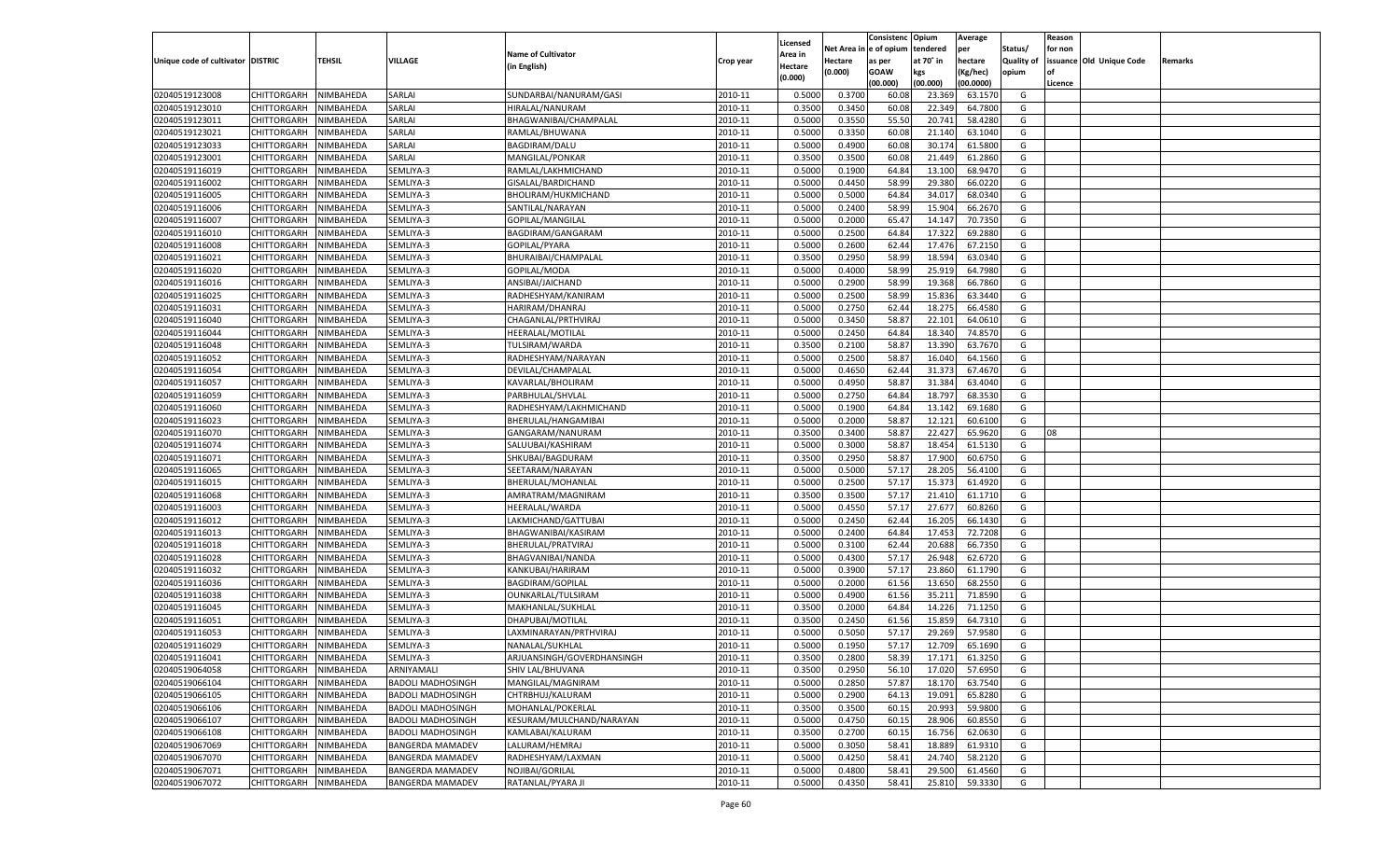|                                   |                      |               |                         |                            |           |                           |          | Consistenc  | Opium     | Average   |                   | Reason  |                          |          |
|-----------------------------------|----------------------|---------------|-------------------------|----------------------------|-----------|---------------------------|----------|-------------|-----------|-----------|-------------------|---------|--------------------------|----------|
|                                   |                      |               |                         | <b>Name of Cultivator</b>  |           | Licensed                  | Net Area | e of opium  | tendered  | per       | Status/           | for non |                          |          |
| Unique code of cultivator DISTRIC |                      | <b>TEHSIL</b> | VILLAGE                 | (in English)               | Crop year | <b>Area in</b><br>Hectare | Hectare  | as per      | at 70° in | hectare   | <b>Quality of</b> |         | issuance Old Unique Code | Remarks  |
|                                   |                      |               |                         |                            |           | (0.000)                   | (0.000)  | <b>GOAW</b> | kgs       | (Kg/hec)  | opium             |         |                          |          |
|                                   |                      |               |                         |                            |           |                           |          | (00.000)    | (00.000)  | (00.0000) |                   | Licence |                          |          |
| 02040519067054                    | CHITTORGARH          | NIMBAHEDA     | <b>BANGERDA MAMADEV</b> | BABRU/MANGU                | 2010-11   | 0.3500                    | 0.2550   | 64.38       | 16.490    | 64.667    | G                 |         |                          |          |
| 02040519067023                    | CHITTORGARH          | NIMBAHEDA     | BANGERDA MAMADEV        | PARBHUBAI/NARAYAN          | 2010-11   | 0.3500                    | 0.3050   | 58.41       | 19.13     | 62.7340   | G                 |         |                          |          |
| 02040519069129                    | CHITTORGARH          | NIMBAHEDA     | BHAGWANPURA-A           | JAGNNATH/PYARA             | 2010-11   | 0.5000                    | 0.2950   | 64.04       | 19.408    | 65.7860   | G                 |         |                          |          |
| 02040519069130                    | CHITTORGARH          | NIMBAHEDA     | BHAGWANPURA-A           | DHAPU BAI/UDAI LAL         | 2010-11   | 0.5000                    | 0.4100   | 59.45       | 25.924    | 63.2290   | G                 |         |                          |          |
| 02040519069134                    | CHITTORGARH          | NIMBAHEDA     | BHAGWANPURA-A           | GORILAL/CHANDANMAL         | 2010-11   | 0.5000                    | 0.4800   | 65.05       | 32.240    | 67.1650   | G                 |         | 02040519118004           | TRANSFER |
| 02040519069135                    | CHITTORGARH          | NIMBAHEDA     | BHAGWANPURA-A           | MANGILAL/PARTHVIRAJ        | 2010-11   | 0.5000                    | 0.4150   | 59.4        | 26.049    | 62.7690   | G                 |         | 02040519118007           | TRANSFER |
| 02040519069131                    | CHITTORGARH          | NIMBAHEDA     | BHAGWANPURA-A           | NARAYANIBAI/MANGILAL       | 2010-11   | 0.5000                    | 0.4050   | 66.89       | 28.593    | 70.6000   | G                 |         | 02040519118012           | TRANSFER |
| 02040519069132                    | CHITTORGARH          | NIMBAHEDA     | BHAGWANPURA-A           | <b>BADRILAL/RODILAL</b>    | 2010-11   | 0.5000                    | 0.3950   | 66.89       | 27.215    | 68.8960   | G                 |         | 02040519118005           | TRANSFER |
| 02040519069133                    | CHITTORGARH          | NIMBAHEDA     | BHAGWANPURA-A           | PREMCHAND/DEEPLAL          | 2010-11   | 0.5000                    | 0.4000   | 66.89       | 26.530    | 66.3280   | G                 |         | 02040519118008           | TRANSFER |
| 02040519074059                    | CHITTORGARH          | NIMBAHEDA     | BORAKHEDI               | BHAGIRAT/GANGARAM          | 2010-11   | 0.5000                    | 0.4650   | 59.26       | 30.709    | 66.0408   | G                 |         |                          |          |
| 02040519074056                    | CHITTORGARH          | NIMBAHEDA     | BORAKHEDI               | ROOPLAL/GANESHLAL          | 2010-11   | 0.5000                    | 0.2500   | 59.26       | 16.560    | 66.2400   | G                 |         |                          |          |
| 02040519074063                    | CHITTORGARH          | NIMBAHEDA     | BORAKHEDI               | JAGDISH/LALURAM            | 2010-11   | 0.5000                    | 0.4600   | 55.28       | 25.639    | 55.7370   | G                 | 04      |                          |          |
| 02040519074064                    | CHITTORGARH          | NIMBAHEDA     | <b>BORAKHEDI</b>        | GOPAL/UDA                  | 2010-11   | 0.3500                    | 0.3250   | 56.56       | 17.884    | 55.0277   | G                 | 04      |                          |          |
| 02040519078005                    | CHITTORGARH          | NIMBAHEDA     | DALLAKISHANPURA         | KANKUBAI/RAMLAL            | 2010-11   | 0.5000                    | 0.4850   | 62.61       | 31.955    | 65.8890   | G                 |         |                          |          |
| 02040519078010                    | CHITTORGARH          | NIMBAHEDA     | DALLAKISHANPURA         | UDHELAL/ASHARAM            | 2010-11   | 0.5000                    | 0.5000   | 65.85       | 32.608    | 65.2160   | G                 |         |                          |          |
| 02040519078021                    | CHITTORGARH          | NIMBAHEDA     | DALLAKISHANPURA         | SRHIRAM/PYARAJI            | 2010-11   | 0.5000                    | 0.2800   | 62.61       | 18.891    | 67.4710   | G                 |         |                          |          |
| 02040519078001                    | CHITTORGARH          | NIMBAHEDA     | DALLAKISHANPURA         | RADHESHYAM/JAGTNATH        | 2010-11   | 0.5000                    | 0.4950   | 60.00       | 31.537    | 63.7090   | G                 |         |                          |          |
| 02040519079023                    | CHITTORGARH          | NIMBAHEDA     | DHANORA                 | NANDUBAI/GASI              | 2010-11   | 0.3500                    | 0.3600   | 60.20       | 21.703    | 60.2860   | G                 |         |                          |          |
| 02040519079002                    | CHITTORGARH          | NIMBAHEDA     | DHANORA                 | MANGILAL/GASI              | 2010-11   | 0.5000                    | 0.5100   | 58.12       | 26.799    | 52.5470   | G                 | 04      |                          |          |
| 02040519088098                    | CHITTORGARH          | NIMBAHEDA     | AVDA-A                  | KESIBAI/JAGNNATH           | 2010-11   | 0.5000                    | 0.3950   | 60.78       | 24.190    | 61.2410   | G                 |         |                          |          |
| 02040519088031                    | CHITTORGARH          | NIMBAHEDA     | <b>JAVDA-A</b>          | KESIBAI/NARAYAN            | 2010-11   | 0.5000                    | 0.3550   | 61.86       | 22.285    | 62.7720   | G                 |         |                          |          |
| 02040519100294                    | CHITTORGARH          | NIMBAHEDA     | MANGROL-B               | GOKEL/JAICHAND             | 2010-11   | 0.5000                    | 0.4950   | 59.77       | 30.229    | 61.0690   | G                 |         |                          |          |
| 02040518001013                    | CHITTORGARH          | DUNGLA        | ALAKHEDI                | GOPILAL/KISHNA             | 2010-11   | 0.5000                    | 0.3600   | 61.21       | 23.789    | 66.0806   | G                 |         |                          |          |
| 02040518001001                    | CHITTORGARH          | DUNGLA        | ALAKHEDI                | BALKISHAN/LAXMAN           | 2010-11   | 0.5000                    | 0.4500   | 61.21       | 28.442    | 63.2044   | G                 |         |                          |          |
| 02040518001002                    | CHITTORGARH          | DUNGLA        | ALAKHEDI                | LAXMINARAYAN/CHATARBHUJ    | 2010-11   | 0.5000                    | 0.4700   | 59.48       | 29.338    | 62.4213   | G                 |         |                          |          |
| 02040518001005                    | CHITTORGARH          | DUNGLA        | ALAKHEDI                | GEHARILAL/LAXMAN           | 2010-11   | 0.5000                    | 0.5000   | 59.1        | 31.341    | 62.6820   | G                 |         |                          |          |
| 02040518001006                    | CHITTORGARH          | DUNGLA        | ALAKHEDI                | MOHANLAL/LAXMAN            | 2010-11   | 0.5000                    | 0.4900   | 59.11       | 30.893    | 63.0469   | G                 |         |                          |          |
| 02040518001015                    | CHITTORGARH          | DUNGLA        | ALAKHEDI                | SHANKERLAL/LAXMAN          | 2010-11   | 0.5000                    | 0.4900   | 61.21       | 30.694    | 62.6408   | G                 |         |                          |          |
| 02040518001030                    | CHITTORGARH          | DUNGLA        | ALAKHEDI                | LAXMAN/SHOBHALAL           | 2010-11   | 0.3500                    | 0.3550   | 56.60       | 21.340    | 60.1127   | G                 |         |                          |          |
| 02040518001036                    | CHITTORGARH          | <b>DUNGLA</b> | ALAKHEDI                | MANGILAL/NANALAL           | 2010-11   | 0.5000                    | 0.4850   | 61.21       | 30.227    | 62.3237   | G                 |         |                          |          |
| 02040518001031                    | CHITTORGARH          | <b>DUNGLA</b> | ALAKHEDI                | RATNLAL/JYOTICHAND         | 2010-11   | 0.5000                    | 0.4700   | 59.48       | 28.43     | 60.5043   | G                 |         |                          |          |
| 02040518001027                    | CHITTORGARH          | DUNGLA        | ALAKHEDI                | <b>BHOPSINGH/RAMSINGH</b>  | 2010-11   | 0.3500                    | 0.3450   | 59.48       | 21.894    | 63.4609   | G                 |         |                          |          |
| 02040518001008                    | CHITTORGARH          | DUNGLA        | ALAKHEDI                | OUKARLAL/MADHULAL          | 2010-11   | 0.5000                    | 0.4700   | 61.21       | 29.709    | 63.210    | G                 |         |                          |          |
| 02040518003058                    | CHITTORGARH          | DUNGLA        | ARNED                   | CHAGAN LAL/BHANA           | 2010-11   | 0.3500                    | 0.3050   | 64.64       | 19.83     | 65.0295   | G                 |         |                          |          |
| 02040518003009                    |                      |               | ARNED                   |                            | 2010-11   | 0.5000                    | 0.2850   | 58.50       | 16.669    | 58.487    | G                 |         |                          |          |
| 02040518003008                    | CHITTORGARH          | <b>DUNGLA</b> | ARNED                   | SHRI LAL/BHURA JANVA       | 2010-11   | 0.3500                    |          | 58.50       | 11.765    | 61.9211   | G                 |         |                          |          |
|                                   | CHITTORGARH          | DUNGLA        | ARNED                   | SHANKAR/DALCHAND           | 2010-11   |                           | 0.1900   |             |           |           |                   |         |                          |          |
| 02040518003016                    | <b>CHITTORGARH</b>   | DUNGLA        |                         | JAGNNTH/KANIRAM            |           | 0.3500                    | 0.1850   | 57.09       | 11.403    | 61.6378   | G                 |         |                          |          |
| 02040518003022                    | CHITTORGARH          | DUNGLA        | ARNED                   | DAL CHAND/PEMA             | 2010-11   | 0.5000                    | 0.2200   | 55.50       | 12.632    | 57.4182   | G                 |         |                          |          |
| 02040518003045                    | CHITTORGARH          | <b>DUNGLA</b> | ARNED                   | HUKMI CHAND/BHANWAR LAL    | 2010-11   | 0.5000                    | 0.2950   | 61.10       | 18.451    | 62.5458   | G                 |         |                          |          |
| 02040518003055                    | CHITTORGARH          | DUNGLA        | ARNED                   | BADRI LAL/BHANWAR LAI      | 2010-11   | 0.5000                    | 0.1450   | 55.50       | 9.708     | 66.951    | G                 |         |                          |          |
| 02040518003030                    | CHITTORGARH          | DUNGLA        | ARNED                   | OUNKAR/KALU                | 2010-11   | 0.5000                    | 0.4200   | 57.09       | 25.299    | 60.2357   | G                 |         |                          |          |
| 02040518003002                    | CHITTORGARH          | DUNGLA        | ARNED                   | <b>OUNKAR / BHOLA</b>      | 2010-11   | 0.5000                    | 0.4300   | 57.09       | 25.953    | 60.3558   | G                 |         |                          |          |
| 02040518003004                    | CHITTORGARH          | DUNGLA        | ARNED                   | CHOGA LAL/SHVA JANVA       | 2010-11   | 0.3500                    | 0.3050   | 57.09       | 18.31     | 60.0590   | G                 |         |                          |          |
| 02040518003005                    | CHITTORGARH          | DUNGLA        | ARNED                   | GOKEL/JHECHAND             | 2010-11   | 0.5000                    | 0.2400   | 57.09       | 13.84     | 57.7000   | G                 |         |                          |          |
| 02040518003006                    | CHITTORGARH          | <b>DUNGLA</b> | ARNED                   | LAXMAN/BABRU               | 2010-11   | 0.5000                    | 0.2000   | 64.64       | 13.665    | 68.3250   | G                 |         |                          |          |
| 02040518003011                    | CHITTORGARH   DUNGLA |               | ARNED                   | SHAMBHU LAL/OUNKAR LAL     | 2010-11   | 0.3500                    | 0.1950   | 61.10       | 13.152    | 67.4462   | G                 |         |                          |          |
| 02040518003031                    | <b>CHITTORGARH</b>   | <b>DUNGLA</b> | ARNED                   | PANALAL/JAGNNTH            | 2010-11   | 0.5000                    | 0.2350   | 55.50       | 14.050    | 59.7872   | G                 |         |                          |          |
| 02040518003032                    | <b>CHITTORGARH</b>   | <b>DUNGLA</b> | ARNED                   | POKHAR LAL/CHTRBHUJ        | 2010-11   | 0.5000                    | 0.3250   | 57.09       | 21.485    | 66.1077   | G                 |         |                          |          |
| 02040518003046                    | <b>CHITTORGARH</b>   | <b>DUNGLA</b> | ARNED                   | <b>GOTAM PURI/RAM PURI</b> | 2010-11   | 0.3500                    | 0.3400   | 57.09       | 20.838    | 61.2882   | G                 |         |                          |          |
| 02040518003050                    | <b>CHITTORGARH</b>   | <b>DUNGLA</b> | ARNED                   | BHANWAR LAL/BHURA          | 2010-11   | 0.3500                    | 0.3350   | 57.09       | 18.940    | 56.5373   | G                 |         |                          |          |
| 02040518003051                    | <b>CHITTORGARH</b>   | <b>DUNGLA</b> | ARNED                   | HEERA/MODA                 | 2010-11   | 0.5000                    | 0.3550   | 55.50       | 20.253    | 57.0507   | G                 |         |                          |          |
| 02040518003056                    | <b>CHITTORGARH</b>   | <b>DUNGLA</b> | ARNED                   | OUNKAR/UDHA                | 2010-11   | 0.5000                    | 0.3550   | 57.09       | 19.864    | 55.9549   | G                 | 04      |                          |          |
| 02040518003057                    | <b>CHITTORGARH</b>   | <b>DUNGLA</b> | ARNED                   | MOHAN PURI/MADHO PURI      | 2010-11   | 0.5000                    | 0.4300   | 57.09       | 26.211    | 60.9558   | G                 |         |                          |          |
| 02040518003014                    | <b>CHITTORGARH</b>   | <b>DUNGLA</b> | ARNED                   | KALU/UDAI LAL LUHAR        | 2010-11   | 0.3500                    | 0.3200   | 61.10       | 20.267    | 63.3344   | G                 |         |                          |          |
| 02040518003010                    | <b>CHITTORGARH</b>   | <b>DUNGLA</b> | ARNED                   | HUKMI CHAND/MATURA LAL     | 2010-11   | 0.5000                    | 0.3400   | 55.50       | 20.758    | 61.0529   | G                 |         |                          |          |
| 02040518003023                    | <b>CHITTORGARH</b>   | <b>DUNGLA</b> | ARNED                   | BADAMI BAI/OUNKAR JI       | 2010-11   | 0.3500                    | 0.2950   | 55.50       | 16.877    | 57.2102   | G                 |         |                          |          |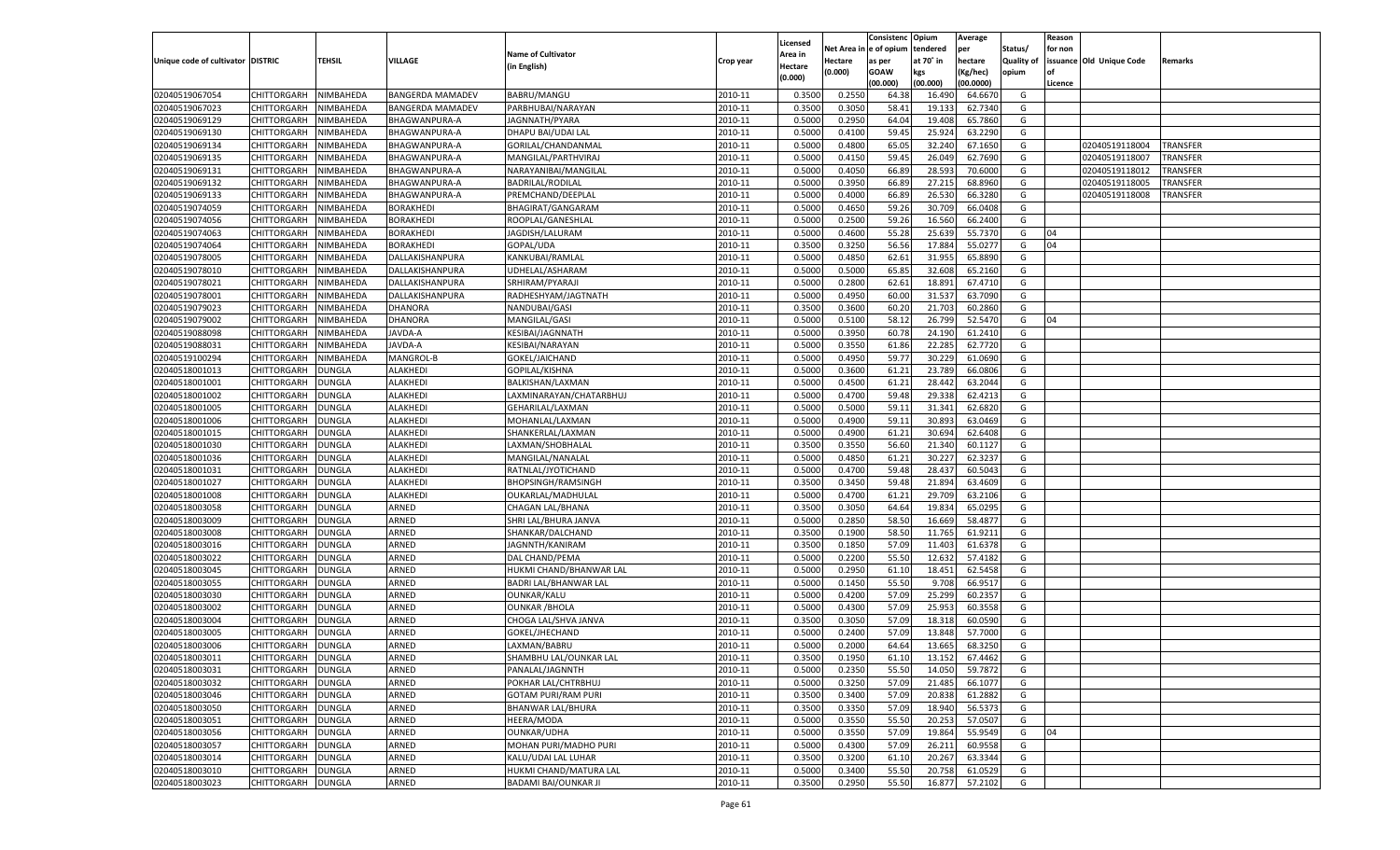|                                   |                    |                                |                              |                            |           |                     |            | Consistenc   | Opium            | Average   |            | Reason  |                          |                     |
|-----------------------------------|--------------------|--------------------------------|------------------------------|----------------------------|-----------|---------------------|------------|--------------|------------------|-----------|------------|---------|--------------------------|---------------------|
|                                   |                    |                                |                              | <b>Name of Cultivator</b>  |           | Licensed<br>Area in | Net Area i | n e of opium | tendered         | per       | Status/    | for non |                          |                     |
| Unique code of cultivator DISTRIC |                    | TEHSIL                         | VILLAGE                      | (in English)               | Crop year | Hectare             | Hectare    | as per       | at 70° in        | hectare   | Quality of |         | issuance Old Unique Code | Remarks             |
|                                   |                    |                                |                              |                            |           | (0.000)             | (0.000)    | <b>GOAW</b>  | kgs              | (Kg/hec)  | opium      |         |                          |                     |
|                                   |                    |                                |                              |                            |           |                     |            | (00.000)     | (00.000)         | (00.0000) |            | Licence |                          |                     |
| 02040518003020                    | CHITTORGARH        | DUNGLA                         | ARNED                        | <b>GOPI LAL/NARAYAN</b>    | 2010-11   | 0.3500              | 0.3150     | 59.36        | 18.71            | 59.4063   | G          |         |                          |                     |
| 02040518003028                    | CHITTORGARH        | DUNGLA                         | ARNED                        | KISHAN LAL/BHAGVAN GOPIWAT | 2010-11   | 0.3500              | 0.2850     | 64.64        | 20.838           | 73.1158   | G          |         |                          |                     |
| 02040518003019                    | CHITTORGARH        | DUNGLA                         | ARNED                        | DALLI CHAND/GANGA RAM      | 2010-11   | 0.3500              | 0.3350     | 55.50        | 20.409           | 60.9224   | G          |         |                          |                     |
| 02040518003059                    | CHITTORGARH        | DUNGLA                         | ARNED                        | KISHAN LAL/BHAGVAN         | 2010-11   | 0.3500              | 0.3000     | 59.36        | 18.441           | 61.4700   | G          |         |                          |                     |
| 02040518003038                    | CHITTORGARH        | DUNGLA                         | ARNED                        | SHOHANI BAI/DOLATRAM       | 2010-11   | 0.3500              | 0.2600     | 59.36        | 15.671           | 60.2731   | G          |         |                          |                     |
| 02040518003060                    | CHITTORGARH        | DUNGLA                         | ARNED                        | HEERA LAL/CUNNI LAL        | 2010-11   | 0.3500              | 0.2900     | 59.36        | 18.617           | 64.1966   | G          |         | 02040518019063           | TRANSFER            |
| 02040518005020                    | CHITTORGARH        | DUNGLA                         | <b>BADVAI</b>                | <b>GENESH/RUP LAL</b>      | 2010-11   | 0.5000              |            |              |                  |           | F.         |         |                          |                     |
| 02040518005022                    | CHITTORGARH        | DUNGLA                         | <b>BADVAI</b>                | KALU LAL/NAVLA             | 2010-11   | 0.5000              | 0.4400     | 55.45        | 26.112           | 59.3455   | G          |         |                          |                     |
| 02040518005019                    | CHITTORGARH        | DUNGLA                         | <b>BADVAI</b>                | MOHANI BAI/PRATVIRAJ       | 2010-11   | 0.5000              | 0.2400     | 58.53        | 14.953           | 62.3042   | G          |         |                          |                     |
| 02040518005011                    | CHITTORGARH        | DUNGLA                         | <b>BADVAI</b>                | <b>GOPI LAL/OUNKAR</b>     | 2010-11   | 0.5000              | 0.3000     | 58.53        | 18.640           | 62.1333   | G          |         |                          |                     |
| 02040518005006                    | CHITTORGARH        | DUNGLA                         | <b>BADVAI</b>                | <b>BANSI LAL/LAXMI RAM</b> | 2010-11   | 0.5000              | 0.3850     | 64.33        | 25.438           | 66.0727   | G          |         |                          |                     |
| 02040518005014                    | CHITTORGARH        | DUNGLA                         | <b>BADVAI</b>                | <b>GASI LAL/NATHU LAL</b>  | 2010-11   | 0.3500              | 0.3450     | 58.53        | 20.908           | 60.6029   | G          |         |                          |                     |
| 02040518005013                    | CHITTORGARH        | DUNGLA                         | <b>BADVAI</b>                | MANGI LAL/KHESYA           | 2010-11   | 0.3500              | 0.3500     | 58.53        | 20.154           | 57.5829   | G          |         |                          |                     |
| 02040518007007                    | CHITTORGARH        | DUNGLA                         | BHANAKHEDI                   | KISHANLAL/HEERALAL         | 2010-11   | 0.5000              | 0.4950     | 67.4         | 35.108           | 70.925    | G          |         |                          |                     |
| 02040518007002                    | CHITTORGARH        | DUNGLA                         | BHANAKHEDI                   | <b>KESHURAM/OUNKAR</b>     | 2010-11   | 0.5000              | 0.0800     | 64.26        | 5.275            | 65.9375   | G          |         |                          |                     |
| 02040518007006                    | CHITTORGARH        | DUNGLA                         | BHANAKHEDI                   | NANALAL/SUKHLAL            | 2010-11   | 0.5000              | 0.2450     | 64.26        | 16.706           | 68.1878   | G          |         |                          |                     |
| 02040518007008                    | CHITTORGARH        | DUNGLA                         | BHANAKHEDI                   | LAXMICHAND/GASHI           | 2010-11   | 0.5000              | 0.2400     | 64.26        | 15.279           | 63.6625   | G          |         |                          |                     |
| 02040518007010                    | CHITTORGARH        | DUNGLA                         | BHANAKHEDI                   | VENDIRAM/SHAMBHU           | 2010-11   | 0.3500              | 0.3400     | 59.62        | 19.149           | 56.3206   | G          |         |                          | NAME CHANGE         |
| 02040518007001                    | CHITTORGARH        | DUNGLA                         | BHANAKHEDI                   | LAXMILAL/OUNKAR            | 2010-11   | 0.5000              |            |              |                  |           | F.         |         |                          |                     |
| 02040518009025                    | CHITTORGARH        | DUNGLA                         | <b>BHATOLI GUJRAN</b>        | <b>UDA/BHERA</b>           | 2010-11   | 0.3500              | 0.3150     | 56.22        | 16.546           | 52.5270   | G          | 04      |                          |                     |
| 02040518009006                    | CHITTORGARH        | DUNGLA                         | <b>BHATOLI GUJRAN</b>        | BHEEMA/NARAYN              | 2010-11   | 0.5000              | 0.5050     | 56.22        | 29.452           | 58.3208   | G          |         |                          | TRANSFER/NALYAKHEDA |
| 02040518009002                    | CHITTORGARH        | DUNGLA                         | <b>BHATOLI GUJRAN</b>        | RATAN/NARAYAN              | 2010-11   | 0.5000              | 0.4950     | 62.24        | 31.616           | 63.8707   | G          |         |                          | TRANSFER/CHIKARDA   |
| 02040518009008                    | CHITTORGARH        | DUNGLA                         | <b>BHATOLI GUJRAN</b>        | SHOBHA LAL/KISHAN LAL      | 2010-11   | 0.5000              | 0.3250     | 62.24        | 20.650           | 63.5385   | G          |         |                          | TRANSFER/NALYAKHEDA |
| 02040518009007                    | CHITTORGARH        | DUNGLA                         | <b>BHATOLI GUJRAN</b>        | KALU/BABRU                 | 2010-11   | 0.5000              | 0.5100     | 56.22        | 28.676           | 56.2275   | G          |         |                          | TRANSFER/CHIKARDA   |
| 02040518009021                    | CHITTORGARH        | DUNGLA                         | <b>BHATOLI GUJRAN</b>        | <b>HAJARI/BHERA</b>        | 2010-11   | 0.5000              | 0.2600     | 56.22        | 14.748           | 56.7231   | G          |         |                          | TRANSFER/SUJAKHEDA  |
| 02040518013018                    | CHITTORGARH        | DUNGLA                         | <b>BILOT</b>                 | <b>GOLABI BAI/HEMA</b>     | 2010-11   | 0.5000              | 0.3200     | 57.74        | 20.064           | 62.7000   | G          |         |                          |                     |
| 02040518013038                    | CHITTORGARH        | DUNGLA                         | <b>BILOT</b>                 | SANTI LAL/KISHAN LAL       | 2010-11   | 0.5000              | 0.2700     | 67.18        | 19.640           | 72.7407   | G          |         |                          |                     |
| 02040518013001                    | CHITTORGARH        | DUNGLA                         | <b>BILOT</b>                 | GANGABAI/KISHAN LAL        | 2010-11   | 0.5000              | 0.4300     | 66.15        | 29.896           | 69.5256   | G          |         |                          |                     |
| 02040518013007                    | CHITTORGARH        | DUNGLA                         | <b>BILOT</b>                 | MANGIBAI/DADMCHAND         | 2010-11   | 0.5000              | 0.5000     | 54.26        | 29.253           | 58.5060   | G          | 05      |                          |                     |
| 02040518013002                    | CHITTORGARH        | DUNGLA                         | <b>BILOT</b>                 | SANTI LAL/PYARA            | 2010-11   | 0.3500              | 0.3200     | 57.74        | 19.140           | 59.8125   | G          |         |                          |                     |
| 02040518013013                    | CHITTORGARH        | DUNGLA                         | <b>BILOT</b>                 | GOTM/DEVA                  | 2010-11   | 0.5000              | 0.3050     | 58.36        | 18.524           | 60.7344   | G          |         |                          |                     |
| 02040518013014                    | CHITTORGARH        | DUNGLA                         | <b>BILOT</b>                 | NARAYAN/CHMPA              | 2010-11   | 0.5000              | 0.4900     | 54.26        | 29.015           | 59.2143   | G          | 05      |                          |                     |
| 02040518013017                    | CHITTORGARH        | DUNGLA                         | <b>BILOT</b>                 | KESHURAM/BHAGVAN           | 2010-11   | 0.5000              | 0.3400     | 58.36        | 21.037           | 61.8735   | G          |         |                          |                     |
| 02040518013019                    | CHITTORGARH        | DUNGLA                         | <b>BILOT</b>                 | RUPA/MODA                  | 2010-11   | 0.5000              | 0.4050     | 62.84        | 26.911           | 66.4469   | G          |         |                          |                     |
| 02040518013022                    | CHITTORGARH        | DUNGLA                         | <b>BILOT</b>                 | KANKUBAI/HEERA             | 2010-11   | 0.5000              | 0.4000     | 54.26        | 22.688           | 56.7200   | G          | 05      |                          |                     |
| 02040518013023                    | CHITTORGARH        | DUNGLA                         | <b>BILOT</b>                 | WAKTA/KASHIRAM             | 2010-11   | 0.5000              | 0.4900     | 54.26        | 27.536           | 56.1959   | G          | 05      |                          |                     |
| 02040518013026                    | CHITTORGARH        | DUNGLA                         | <b>BILOT</b>                 | KAMLABAI/CHOGA LAI         | 2010-11   | 0.5000              | 0.4950     | 58.36        | 30.649           | 61.9172   | G          |         |                          |                     |
| 02040518013030                    | CHITTORGARH        | DUNGLA                         | <b>BILOT</b>                 | SHANKAR LAL/RAMA           | 2010-11   | 0.5000              | 0.2600     | 58.36        | 16.729           | 64.3423   | G          |         |                          |                     |
| 02040518013031                    | CHITTORGARH        | DUNGLA                         | <b>BILOT</b>                 | JASHRAJ/PYAR JI            | 2010-11   | 0.5000              | 0.4850     | 62.84        | 32.703           | 67.4289   | G          |         |                          |                     |
| 02040518013040                    | CHITTORGARH        | DUNGLA                         | <b>BILOT</b>                 | RAMESAR LAL/KISHAN LAL     | 2010-11   | 0.5000              | 0.4150     | 67.18        | 30.325           | 73.0723   | G          |         |                          |                     |
| 02040518013044                    | CHITTORGARH        | DUNGLA                         | <b>BILOT</b>                 | NARAYAN/BABRU BDA          | 2010-11   | 0.5000              | 0.2850     | 62.84        | 19.192           | 67.3404   | G          |         |                          |                     |
| 02040518013055                    | CHITTORGARH        | DUNGLA                         | <b>BILOT</b>                 | DANRAJ/KHUMA               | 2010-11   | 0.5000              | 0.5050     | 58.36        | 32.741           | 64.8337   | G          |         |                          |                     |
| 02040518013056                    | CHITTORGARH        | DUNGLA                         | <b>BILOT</b>                 | GOPILAL/GANGARAM           | 2010-11   | 0.5000              | 0.4650     | 58.36        | 29.965           | 64.4409   | G          |         |                          |                     |
| 02040518013060                    | CHITTORGARH        | DUNGLA                         | <b>BILOT</b>                 | SOHANLAL/KASIRAM           | 2010-11   | 0.3500              | 0.3450     | 52.43        | 18.723           | 54.2696   | G          | 04      |                          |                     |
| 02040518013028                    | CHITTORGARH        | <b>DUNGLA</b>                  | <b>BILOT</b>                 | MANGI LAL/NENA             | 2010-11   | 0.5000              | 0.5100     | 57.95        | 33.325           | 65.3431   | G          |         |                          |                     |
| 02040518011003                    | CHITTORGARH DUNGLA |                                | <b>BILOT</b>                 | UGAM KUNVAR/NIRBHYA SINGH  | 2010-11   | 0.3500              | 0.3600     | 52.43        | 19.651           | 54.5861   | G          | 04      |                          |                     |
| 02040518013024                    | <b>CHITTORGARH</b> | <b>DUNGLA</b>                  | <b>BILOT</b>                 | NERNDRA SINGH/HEERA LAL    | 2010-11   | 0.5000              | 0.4750     | 52.43        | 25.485           | 53.6526   | G          | 04      |                          |                     |
| 02040518013032                    | <b>CHITTORGARH</b> | <b>DUNGLA</b>                  | <b>BILOT</b>                 | NARAYAN/OUNKAR             | 2010-11   | 0.5000              | 0.4400     | 57.95        | 27.167           | 61.7432   | G          |         |                          |                     |
| 02040518013033                    | CHITTORGARH        | <b>DUNGLA</b>                  | <b>BILOT</b>                 | KAMALCHAND/WARDI CHAND     | 2010-11   | 0.5000              | 0.4750     | 52.43        | 28.093           | 59.1432   | G          | 05      |                          |                     |
| 02040518013041                    | CHITTORGARH        |                                |                              | KALU LAL/GOTTU             | 2010-11   | 0.5000              | 0.4100     | 53.43        |                  | 55.3951   | G          | 04      |                          |                     |
| 02040518013003                    | CHITTORGARH        | <b>DUNGLA</b><br><b>DUNGLA</b> | <b>BILOT</b><br><b>BILOT</b> | HEMERIBAI/NETRAM           | 2010-11   | 0.5000              | 0.3200     | 57.95        | 22.712<br>20.269 | 63.3406   | G          |         |                          |                     |
| 02040518013037                    | <b>CHITTORGARH</b> |                                |                              |                            | 2010-11   |                     | 0.4350     | 62.84        | 29.759           |           | G          |         |                          |                     |
| 02040518013039                    |                    | <b>DUNGLA</b>                  | <b>BILOT</b>                 | NANU RAM/FARTA             | 2010-11   | 0.5000<br>0.5000    |            |              |                  | 68.4115   |            |         |                          |                     |
|                                   | CHITTORGARH        | <b>DUNGLA</b>                  | <b>BILOT</b>                 | LOBHCHAND/BHAGVAN          |           |                     | 0.3150     | 57.95        | 19.502           | 61.9111   | G          |         |                          |                     |
| 02040518013029                    | <b>CHITTORGARH</b> | <b>DUNGLA</b>                  | <b>BILOT</b>                 | BAGDIRAM/NARAYAN           | 2010-11   | 0.3500              | 0.2500     | 52.30        | 13.814           | 55.2560   | G          | 04      |                          |                     |
| 02040518013034                    | <b>CHITTORGARH</b> | <b>DUNGLA</b>                  | <b>BILOT</b>                 | <b>OUNKAR/MEGA</b>         | 2010-11   | 0.5000              | 0.3650     | 52.30        | 21.090           | 57.7808   | G          | 05      |                          |                     |
| 02040518013049                    | <b>CHITTORGARH</b> | <b>DUNGLA</b>                  | <b>BILOT</b>                 | <b>BABU LAL/GOPI</b>       | 2010-11   | 0.5000              | 0.4700     | 57.95        | 28.406           | 60.4383   | G          |         |                          |                     |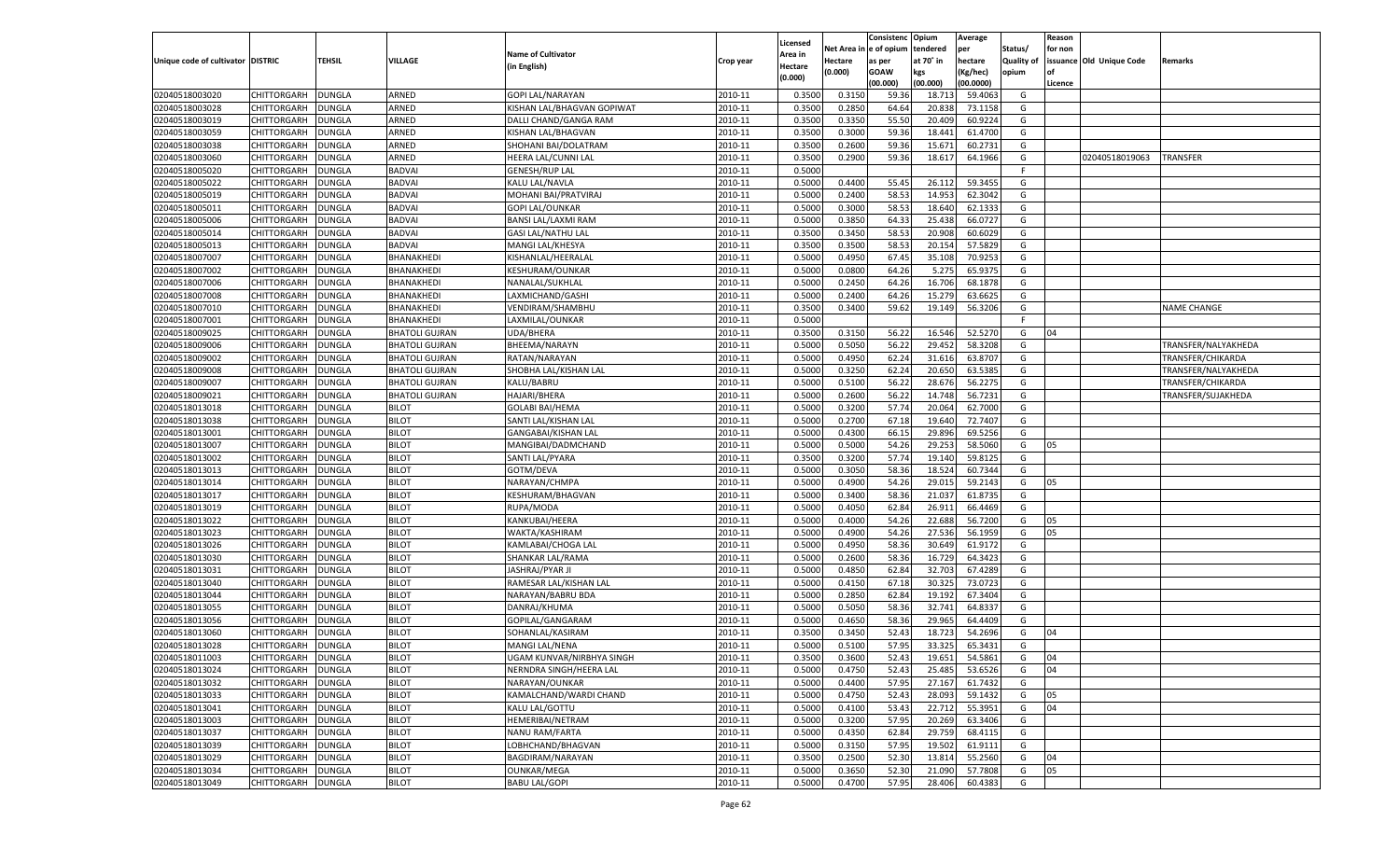|                                   |                      |               |               |                            |           |                           |          | Consistenc  | Opium     | Average   |                   | Reason  |                          |                    |
|-----------------------------------|----------------------|---------------|---------------|----------------------------|-----------|---------------------------|----------|-------------|-----------|-----------|-------------------|---------|--------------------------|--------------------|
|                                   |                      |               |               | <b>Name of Cultivator</b>  |           | Licensed                  | Net Area | e of opium  | tendered  | per       | Status/           | for non |                          |                    |
| Unique code of cultivator DISTRIC |                      | <b>TEHSIL</b> | VILLAGE       | (in English)               | Crop year | <b>Area in</b><br>Hectare | Hectare  | as per      | at 70° in | hectare   | <b>Quality of</b> |         | issuance Old Unique Code | Remarks            |
|                                   |                      |               |               |                            |           | (0.000)                   | (0.000)  | <b>GOAW</b> | kgs       | (Kg/hec)  | opium             |         |                          |                    |
|                                   |                      |               |               |                            |           |                           |          | (00.000)    | (00.000)  | (00.0000) |                   | Licence |                          |                    |
| 02040518013051                    | CHITTORGARH          | <b>DUNGLA</b> | <b>BILOT</b>  | GEMERIBAI/BHAJJA           | 2010-11   | 0.3500                    | 0.1450   | 57.74       | 8.512     | 58.7034   | G                 |         |                          | <b>NAME CHANGE</b> |
| 02040518013052                    | CHITTORGARH          | DUNGLA        | <b>BILOT</b>  | RAM LAL/DEVA               | 2010-11   | 0.3500                    | 0.3100   | 52.30       | 17.042    | 54.9742   | G                 | 04      |                          |                    |
| 02040518013012                    | CHITTORGARH          | DUNGLA        | <b>BILOT</b>  | DALU/WAKTA                 | 2010-11   | 0.5000                    | 0.4100   | 52.43       | 23.616    | 57.6000   | G                 | 05      |                          |                    |
| 02040518013020                    | CHITTORGARH          | DUNGLA        | <b>BILOT</b>  | GOTTU/BHOLA                | 2010-11   | 0.5000                    | 0.4950   | 57.95       | 32.603    | 65.8646   | G                 |         |                          |                    |
| 02040518013027                    | CHITTORGARH          | DUNGLA        | <b>BILOT</b>  | NARAYAN/RUPA               | 2010-11   | 0.5000                    | 0.2950   | 57.95       | 18.581    | 62.9864   | G                 |         |                          |                    |
| 02040518014103                    | CHITTORGARH          | DUNGLA        | CHIKARDA      | NANALAL/BHERULAL           | 2010-11   | 0.5000                    | 0.2650   | 58.57       | 17.21     | 64.9472   | G                 |         |                          |                    |
| 02040518014026                    | CHITTORGARH          | DUNGLA        | CHIKARDA      | KANKUBAI/GOKAL             | 2010-11   | 0.3500                    | 0.1750   | 53.91       | 9.656     | 55.1771   | G                 | 04      |                          |                    |
| 02040518014028                    | CHITTORGARH          | DUNGLA        | CHIKARDA      | KELASHCHAND/RATANLAL       | 2010-11   | 0.5000                    |          |             |           |           | N                 | 08      |                          |                    |
| 02040518014032                    | CHITTORGARH          | DUNGLA        | CHIKARDA      | GASIRAM/DHULLA             | 2010-11   | 0.5000                    | 0.5000   | 57.53       | 30.472    | 60.9440   | G                 |         |                          |                    |
| 02040518014040                    | CHITTORGARH          | DUNGLA        | CHIKARDA      | RAMESWERLAL/VARDICHAND     | 2010-11   | 0.5000                    | 0.1500   | 57.53       | 9.181     | 61.2067   | G                 |         |                          |                    |
| 02040518014044                    | CHITTORGARH          | DUNGLA        | CHIKARDA      | DALU/DUNGAJI               | 2010-11   | 0.5000                    | 0.1400   | 57.53       | 8.549     | 61.0643   | G                 |         |                          |                    |
| 02040518014051                    | CHITTORGARH          | DUNGLA        | CHIKARDA      | LAXMILAL/FAKIRCHAND GARG   | 2010-11   | 0.5000                    | 0.1500   | 57.53       | 9.108     | 60.7200   | G                 |         |                          |                    |
| 02040518014055                    | CHITTORGARH          | DUNGLA        | CHIKARDA      | ONKAR/UDA CHAMAR           | 2010-11   | 0.5000                    | 0.3700   | 53.91       | 21.267    | 57.4784   | G                 | 05      |                          |                    |
| 02040518014061                    | CHITTORGARH          | DUNGLA        | CHIKARDA      | JAMUNALAL/CHATARBHUJ DARJI | 2010-11   | 0.3500                    | 0.1650   | 59.64       | 9.582     | 58.0727   | G                 |         |                          |                    |
| 02040518014062                    | CHITTORGARH          | DUNGLA        | CHIKARDA      | NIHALCHAND/SHRILAL LODA    | 2010-11   | 0.3500                    | 0.0850   | 59.64       | 5.148     | 60.5647   | G                 |         |                          |                    |
| 02040518014108                    | CHITTORGARH          | DUNGLA        | CHIKARDA      | MANGILAL/VENAJI            | 2010-11   | 0.5000                    | 0.1700   | 57.53       | 10.367    | 60.9824   | G                 |         |                          |                    |
| 02040518014107                    | CHITTORGARH          | DUNGLA        | CHIKARDA      | TARACHAND/TIKAMCHAND       | 2010-11   | 0.5000                    | 0.3000   | 57.53       | 18.623    | 62.0767   | G                 |         |                          |                    |
| 02040518014039                    | CHITTORGARH          | DUNGLA        | CHIKARDA      | CHATARBHUJ/DHUNGAJI        | 2010-11   | 0.5000                    | 0.1650   | 57.53       | 9.949     | 60.2970   | G                 |         |                          |                    |
| 02040518014053                    | CHITTORGARH          | DUNGLA        | CHIKARDA      | GHERILAL/DOLLAJI           | 2010-11   | 0.3500                    | 0.1600   | 57.53       | 9.161     | 57.2563   | G                 |         |                          |                    |
| 02040518014001                    | CHITTORGARH          | DUNGLA        | CHIKARDA      | SURESH KUMAR/BADRILAL      | 2010-11   | 0.3500                    | 0.3550   | 53.91       | 20.186    | 56.8620   | G                 | 05      |                          |                    |
| 02040518014060                    | CHITTORGARH          | DUNGLA        | CHIKARDA      | MOHANLAL/HIRALAL KHATOD    | 2010-11   | 0.3500                    | 0.3350   | 52.52       | 18.900    | 56.4179   | G                 | 05      |                          |                    |
| 02040518014067                    | CHITTORGARH          | DUNGLA        | CHIKARDA      | HAJARI/KISHANA JAT         | 2010-11   | 0.3500                    | 0.2500   | 57.53       | 15.641    | 62.5640   | G                 |         |                          |                    |
| 02040518014070                    | CHITTORGARH          | DUNGLA        | CHIKARDA      | RAMESWAR/GOPILAL           | 2010-11   | 0.5000                    | 0.5050   | 52.52       | 27.883    | 55.2139   | G                 | 04      |                          |                    |
| 02040518014072                    | CHITTORGARH          | DUNGLA        | CHIKARDA      | PIRTVIRAJ/LALU GADRI       | 2010-11   | 0.5000                    |          |             |           |           | F.                |         |                          |                    |
| 02040518014083                    | CHITTORGARH          | DUNGLA        | CHIKARDA      | UDYLAL/VARDICHAND KHUMAR   | 2010-11   | 0.5000                    | 0.4550   | 52.52       | 24.907    | 54.7407   | G                 | 04      |                          |                    |
| 02040518014101                    | CHITTORGARH          | DUNGLA        | CHIKARDA      | SANTILAL/KAZODJI           | 2010-11   | 0.5000                    | 0.1500   | 52.52       | 8.525     | 56.8333   | G                 | 05      |                          |                    |
| 02040518014022                    | CHITTORGARH          | DUNGLA        | CHIKARDA      | PANNALAL/CHHUNILAL         | 2010-11   | 0.5000                    | 0.5150   | 52.52       | 28.839    | 55.9981   | G                 | 04      |                          |                    |
| 02040518014017                    | CHITTORGARH          | DUNGLA        | CHIKARDA      | GOPALDAS/KISHNADAS         | 2010-11   | 0.3500                    | 0.3600   | 57.33       | 21.369    | 59.3583   | G                 |         |                          |                    |
| 02040518014014                    | CHITTORGARH          | DUNGLA        | CHIKARDA      | BHERU/BOTA                 | 2010-11   | 0.5000                    | 0.2900   | 49.13       | 14.310    | 49.3448   | G                 | 04      |                          |                    |
| 02040518015107                    | CHITTORGARH          | <b>DUNGLA</b> | DELWAS        | GANGABAI/DHANRAJ           | 2010-11   | 0.5000                    | 0.4050   | 65.05       | 29.353    | 72.4765   | G                 |         |                          |                    |
| 02040518015001                    | CHITTORGARH          | <b>DUNGLA</b> | DELWAS        | DAPUBAI/FULCHAND           | 2010-11   | 0.5000                    | 0.4900   | 65.05       | 34.036    | 69.4612   | G                 |         |                          | <b>NAME CHANGE</b> |
| 02040518015007                    | CHITTORGARH          | DUNGLA        | DELWAS        | CHANDRPARKASH/FULCHAND     | 2010-11   | 0.5000                    | 0.3000   | 60.12       | 19.301    | 64.3367   | G                 |         |                          |                    |
| 02040518015006                    | CHITTORGARH          | DUNGLA        | DELWAS        | UDHA/RAMA                  | 2010-11   | 0.5000                    | 0.3500   | 67.58       | 24.158    | 69.0229   | G                 |         |                          |                    |
| 02040518015010                    | CHITTORGARH          | DUNGLA        | DELWAS        | NARAYAN LAL/BHAGVAN LAL    | 2010-11   | 0.5000                    | 0.4900   | 60.12       | 29.368    | 59.9347   | G                 |         |                          |                    |
| 02040518015014                    | CHITTORGARH          | <b>DUNGLA</b> | DELWAS        | <b>BHANWAR LAL/LALU</b>    | 2010-11   | 0.5000                    | 0.3200   | 65.05       | 21.35     | 66.7469   | G                 |         |                          |                    |
| 02040518015017                    | CHITTORGARH          | DUNGLA        | DELWAS        | RATAN LAL/CHATARBHUJ       | 2010-11   | 0.5000                    | 0.4500   | 67.58       | 32.24     | 71.6444   | G                 |         |                          |                    |
| 02040518015018                    | CHITTORGARH          | DUNGLA        | DELWAS        | NAVLA/AANDA                | 2010-11   | 0.5000                    | 0.3350   | 63.14       | 22.461    | 67.0478   | G                 |         |                          |                    |
| 02040518015021                    | CHITTORGARH          | DUNGLA        | DELWAS        | NATHU/BABRU                | 2010-11   | 0.5000                    | 0.5050   | 65.05       | 33.508    | 66.3525   | G                 |         |                          |                    |
| 02040518015022                    |                      |               | DELWAS        |                            | 2010-11   | 0.3500                    | 0.3500   | 63.14       | 22.700    | 64.8571   | G                 |         |                          |                    |
|                                   | CHITTORGARH          | <b>DUNGLA</b> |               | DALLA/BABRU                |           |                           |          | 63.14       | 22.292    |           |                   |         |                          |                    |
| 02040518015023                    | CHITTORGARH          | DUNGLA        | DELWAS        | <b>RUP LAL/LALU</b>        | 2010-11   | 0.3500                    | 0.3500   |             |           | 63.6914   | G                 |         |                          |                    |
| 02040518015024                    | CHITTORGARH          | DUNGLA        | DELWAS        | MOHAN LAL/LALU             | 2010-11   | 0.5000                    | 0.5000   | 60.12       | 32.249    | 64.4980   | G                 |         |                          |                    |
| 02040518015043                    | CHITTORGARH          | DUNGLA        | <b>DELWAS</b> | RAMA/HEERA                 | 2010-11   | 0.5000                    | 0.4900   | 63.14       | 32.492    | 66.310    | G                 |         |                          |                    |
| 02040518015047                    | CHITTORGARH          | DUNGLA        | DELWAS        | BHANWAR LAL/BHERU LAL      | 2010-11   | 0.5000                    | 0.3550   | 65.05       | 24.15     | 68.0282   | G                 |         |                          |                    |
| 02040518015060                    | CHITTORGARH          | DUNGLA        | <b>DELWAS</b> | DEVI DAS / BOJI DAS        | 2010-11   | 0.5000                    | 0.5050   | 67.98       | 35.722    | 70.7366   | G                 |         |                          | <b>NAME CHANGE</b> |
| 02040518015061                    | CHITTORGARH          | <b>DUNGLA</b> | DELWAS        | MITHU DAS/BHOJI DAS        | 2010-11   | 0.5000                    | 0.5100   | 67.98       | 34.681    | 68.0020   | G                 |         |                          | <b>NAME CHANGE</b> |
| 02040518015073                    | CHITTORGARH   DUNGLA |               | <b>DELWAS</b> | WAKTA/NARAYAN              | 2010-11   | 0.5000                    | 0.3500   | 63.14       | 23.396    | 66.8457   | G                 |         |                          |                    |
| 02040518015093                    | <b>CHITTORGARH</b>   | <b>DUNGLA</b> | <b>DELWAS</b> | BABRU/DEVA                 | 2010-11   | 0.5000                    | 0.4950   | 60.12       | 33.782    | 68.2465   | G                 |         |                          |                    |
| 02040518015113                    | <b>CHITTORGARH</b>   | <b>DUNGLA</b> | DELWAS        | KISHAN LAL/CHMPA LAL       | 2010-11   | 0.3500                    | 0.3400   | 60.12       | 23.115    | 67.9853   | G                 |         |                          |                    |
| 02040518015119                    | <b>CHITTORGARH</b>   | <b>DUNGLA</b> | DELWAS        | LACHIRAM/ONKAR MEGWAL      | 2010-11   | 0.5000                    | 0.3550   | 60.12       | 23.469    | 66.1099   | G                 |         |                          |                    |
| 02040518015120                    | <b>CHITTORGARH</b>   | <b>DUNGLA</b> | DELWAS        | CHATUR BHUJ/MODA           | 2010-11   | 0.5000                    | 0.1650   | 67.98       | 12.516    | 75.8545   | G                 |         |                          |                    |
| 02040518015089                    | <b>CHITTORGARH</b>   | <b>DUNGLA</b> | DELWAS        | OUNKAR/BHAGWAN             | 2010-11   | 0.5000                    | 0.4650   | 67.98       | 34.278    | 73.7161   | G                 |         |                          |                    |
| 02040518015108                    | <b>CHITTORGARH</b>   | <b>DUNGLA</b> | DELWAS        | FULCHNAD/CHAMPA LAL        | 2010-11   | 0.5000                    | 0.3100   | 60.12       | 20.049    | 64.6742   | G                 |         |                          |                    |
| 02040518015025                    | <b>CHITTORGARH</b>   | <b>DUNGLA</b> | DELWAS        | NARAYAN LAL/DEVI LAL       | 2010-11   | 0.5000                    | 0.4900   | 63.14       | 31.621    | 64.5327   | G                 |         |                          |                    |
| 02040518015030                    | <b>CHITTORGARH</b>   | <b>DUNGLA</b> | DELWAS        | <b>OUNKAR LAL/RAM LAL</b>  | 2010-11   | 0.5000                    | 0.4900   | 67.98       | 35.820    | 73.1020   | G                 |         |                          |                    |
| 02040518015053                    | <b>CHITTORGARH</b>   | <b>DUNGLA</b> | DELWAS        | NOKVKAND/MTHRA             | 2010-11   | 0.5000                    | 0.2450   | 58.62       | 15.331    | 62.5755   | G                 |         |                          |                    |
| 02040518015072                    | <b>CHITTORGARH</b>   | <b>DUNGLA</b> | <b>DELWAS</b> | SANTOSHRAM/CHTRBHUJ        | 2010-11   | 0.5000                    | 0.2950   | 64.50       | 21.117    | 71.5831   | G                 |         |                          |                    |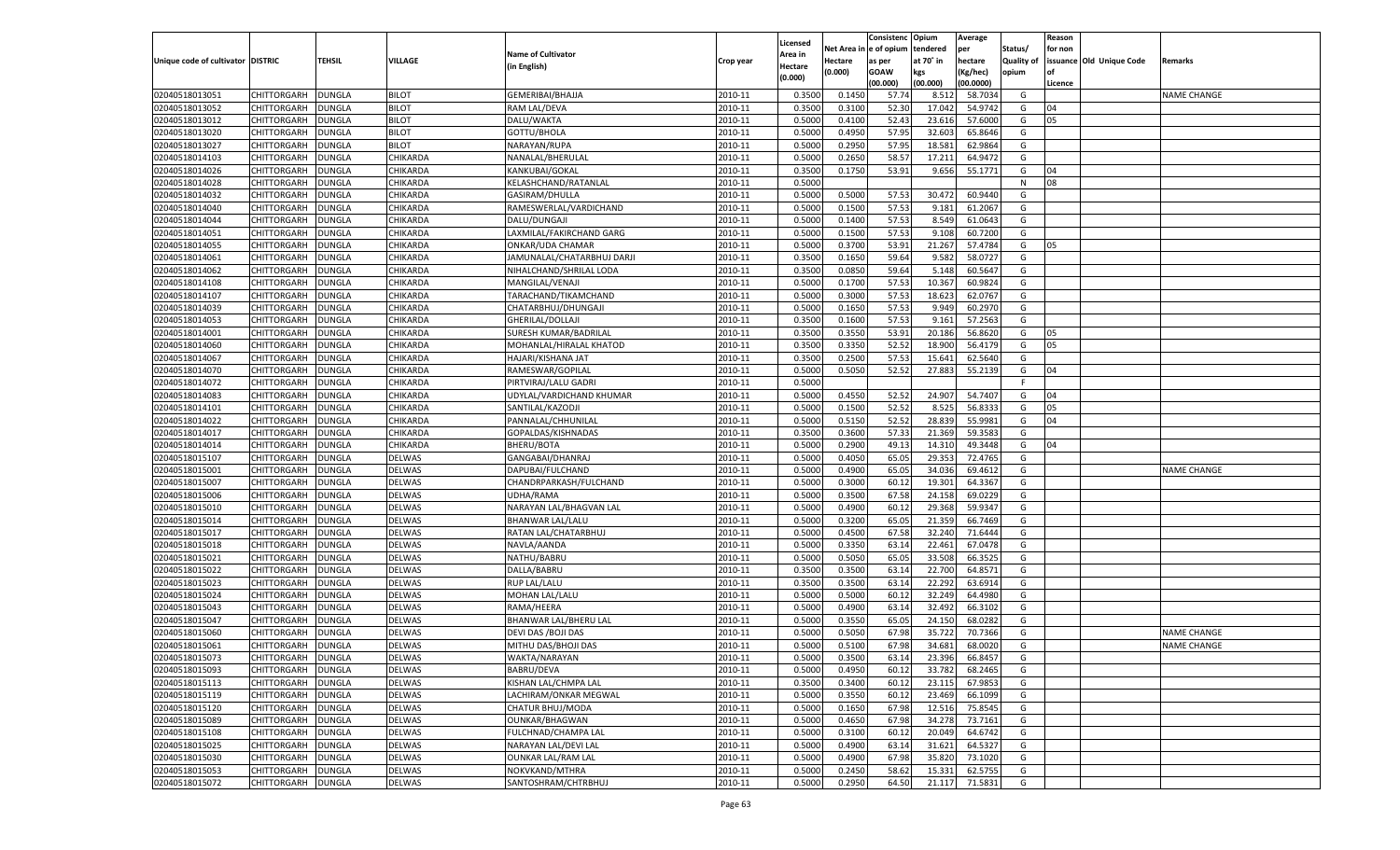|                                   |                            |               |                 |                             |           |                     |            | Consistenc    | Opium     | Average   |            | Reason  |                          |                      |
|-----------------------------------|----------------------------|---------------|-----------------|-----------------------------|-----------|---------------------|------------|---------------|-----------|-----------|------------|---------|--------------------------|----------------------|
|                                   |                            |               |                 | <b>Name of Cultivator</b>   |           | Licensed<br>Area in | Net Area i | n  e of opium | tendered  | per       | Status/    | for non |                          |                      |
| Unique code of cultivator DISTRIC |                            | TEHSIL        | VILLAGE         | (in English)                | Crop year | Hectare             | Hectare    | as per        | at 70° in | hectare   | Quality of |         | issuance Old Unique Code | Remarks              |
|                                   |                            |               |                 |                             |           | (0.000)             | (0.000)    | <b>GOAW</b>   | kgs       | (Kg/hec)  | opium      |         |                          |                      |
|                                   |                            |               |                 |                             |           |                     |            | (00.000)      | (00.000)  | (00.0000) |            | Licence |                          |                      |
| 02040518015075                    | CHITTORGARH                | DUNGLA        | <b>DELWAS</b>   | NANU RAM/BHERA              | 2010-11   | 0.5000              | 0.4850     | 56.56         | 29.23     | 60.2784   | G          |         |                          |                      |
| 02040518015081                    | CHITTORGARH                | DUNGLA        | <b>DELWAS</b>   | <b>OUNKAR/GANGA RAM</b>     | 2010-11   | 0.3500              | 0.3450     | 56.56         | 22.543    | 65.3420   | G          |         |                          |                      |
| 02040518015087                    | CHITTORGARH                | DUNGLA        | DELWAS          | <b>BHART LAL/NATHU LAL</b>  | 2010-11   | 0.5000              | 0.5000     | 64.50         | 33.492    | 66.9840   | G          |         |                          |                      |
| 02040518015101                    | CHITTORGARH                | DUNGLA        | <b>DELWAS</b>   | CHGAN LAL/OUNKAR LAL        | 2010-11   | 0.5000              | 0.3550     | 64.50         | 23.540    | 66.3099   | G          |         |                          |                      |
| 02040518015116                    | CHITTORGARH                | DUNGLA        | DELWAS          | NAVL SINGH/BHUVANI SINGH    | 2010-11   | 0.5000              | 0.4900     | 58.62         | 30.722    | 62.6980   | G          |         |                          |                      |
| 02040518015086                    | CHITTORGARH                | DUNGLA        | <b>DELWAS</b>   | DALLA/BHERA                 | 2010-11   | 0.3500              | 0.3400     | 58.62         | 19.340    | 56.8824   | G          |         |                          |                      |
| 02040518015002                    | CHITTORGARH                | DUNGLA        | DELWAS          | GAMERA/DALU                 | 2010-11   | 0.5000              | 0.4850     | 56.56         | 28.38     | 58.5155   | G          |         |                          |                      |
| 02040518015019                    | CHITTORGARH                | DUNGLA        | <b>DELWAS</b>   | MANGI LAL/KAJOD             | 2010-11   | 0.3500              | 0.3500     | 62.83         | 25.473    | 72.7800   | G          |         |                          |                      |
| 02040518015068                    | CHITTORGARH                | DUNGLA        | DELWAS          | LAXMAN/FULI BAI             | 2010-11   | 0.5000              | 0.3000     | 58.62         | 19.878    | 66.2600   | G          |         |                          |                      |
| 02040518015077                    | CHITTORGARH                | DUNGLA        | <b>DELWAS</b>   | NARAYAN/OUNKAR              | 2010-11   | 0.5000              | 0.4700     | 62.83         | 30.12     | 64.0894   | G          |         |                          |                      |
| 02040518015082                    | CHITTORGARH                | DUNGLA        | DELWAS          | MANGI LAL/KISHNA            | 2010-11   | 0.5000              | 0.2500     | 64.50         | 18.061    | 72.2440   | G          |         |                          |                      |
| 02040518015096                    | CHITTORGARH                | DUNGLA        | <b>DELWAS</b>   | PEMA/NAVLA                  | 2010-11   | 0.5000              | 0.3650     | 62.83         | 25.174    | 68.9699   | G          |         |                          |                      |
| 02040518015100                    | CHITTORGARH                | DUNGLA        | DELWAS          | <b>BANSHI LAL/LALU BHIL</b> | 2010-11   | 0.5000              | 0.3000     | 58.62         | 19.450    | 64.8333   | G          |         |                          |                      |
| 02040518015105                    | CHITTORGARH                | DUNGLA        | DELWAS          | LAXMI LAL/NARAYAN           | 2010-11   | 0.3500              | 0.3150     | 59.14         | 19.977    | 63.4190   | G          |         |                          |                      |
| 02040518015106                    | CHITTORGARH                | DUNGLA        | DELWAS          | MOHAN LAL/OUNKAR LAL        | 2010-11   | 0.5000              | 0.4950     | 64.50         | 35.129    | 70.9677   | G          |         |                          |                      |
| 02040518015112                    | CHITTORGARH                | DUNGLA        | DELWAS          | DEVI LAL/OUNKAR LAL         | 2010-11   | 0.5000              | 0.5000     | 62.83         | 33.122    | 66.2440   | G          |         |                          |                      |
| 02040518015098                    | CHITTORGARH                | DUNGLA        | DELWAS          | BHERA/SHVA                  | 2010-11   | 0.3500              | 0.3500     | 64.50         | 25.228    | 72.0800   | G          |         |                          |                      |
| 02040518015038                    | CHITTORGARH                | DUNGLA        | DELWAS          | BHVANI SHANKAR/HIMTRAM      | 2010-11   | 0.5000              | 0.3000     | 64.50         | 20.089    | 66.963    | G          |         |                          |                      |
| 02040518015039                    | CHITTORGARH                | DUNGLA        | DELWAS          | NANDU BAI / ASHARAM         | 2010-11   | 0.5000              | 0.5100     | 67.89         | 38.646    | 75.7765   | G          | 06      |                          |                      |
| 02040518015078                    | CHITTORGARH                | DUNGLA        | DELWAS          | BHURA/WAKTA                 | 2010-11   | 0.3500              | 0.3150     | 62.83         | 19.626    | 62.3048   | G          |         |                          |                      |
| 02040518015084                    | CHITTORGARH                | DUNGLA        | DELWAS          | <b>HEERA LAL/LALU</b>       | 2010-11   | 0.5000              | 0.4450     | 59.14         | 29.220    | 65.6629   | G          |         |                          |                      |
| 02040518015092                    | CHITTORGARH                | DUNGLA        | DELWAS          | DALU/PEMA                   | 2010-11   | 0.5000              | 0.4650     | 62.83         | 29.185    | 62.7634   | G          |         |                          |                      |
| 02040518015114                    | CHITTORGARH                | DUNGLA        | DELWAS          | KAWAR LAL/BHANWAR LAL       | 2010-11   | 0.5000              | 0.4300     | 62.83         | 30.681    | 71.3512   | G          |         |                          |                      |
| 02040518015109                    | CHITTORGARH                | DUNGLA        | DELWAS          | KESAR SINGH/BHANWAR SINGH   | 2010-11   | 0.3500              | 0.3450     | 59.14         | 21.744    | 63.0261   | G          |         |                          |                      |
| 02040518015056                    | CHITTORGARH                | DUNGLA        | DELWAS          | SHANTILAL/NARAYAN           | 2010-11   | 0.3500              | 0.3300     | 67.89         | 23.763    | 72.0091   | G          |         |                          |                      |
| 02040518015104                    | CHITTORGARH                | DUNGLA        | DELWAS          | DOLAT SINGH/LAXMAN SINGH    | 2010-11   | 0.3500              | 0.3550     | 67.89         | 26.234    | 73.8986   | G          |         |                          |                      |
| 02040518015034                    | CHITTORGARH                | DUNGLA        | DELWAS          | RATAN LAL/BHARTH LAL        | 2010-11   | 0.3500              | 0.3500     | 59.14         | 22.701    | 64.8600   | G          |         |                          |                      |
| 02040518015036                    | CHITTORGARH                | DUNGLA        | DELWAS          | NANDA/OUNKAR                | 2010-11   | 0.5000              | 0.4800     | 59.14         | 30.360    | 63.2500   | G          |         |                          |                      |
| 02040518015040                    | CHITTORGARH                | DUNGLA        | DELWAS          | SHANKAR LAL/KALU            | 2010-11   | 0.3500              | 0.3150     | 56.56         | 20.334    | 64.5524   | G          |         |                          |                      |
| 02040518015029                    | CHITTORGARH                | DUNGLA        | <b>DELWAS</b>   | RAMESHVAR LAL/LAXMI LAL     | 2010-11   | 0.5000              | 0.5050     | 67.89         | 41.169    | 81.5228   | G          |         |                          |                      |
| 02040518015035                    | CHITTORGARH                | DUNGLA        | DELWAS          | CHAMPA LAL/DEVA             | 2010-11   | 0.3500              | 0.3500     | 59.14         | 23.429    | 66.9400   | G          |         |                          |                      |
| 02040518017008                    | CHITTORGARH                | DUNGLA        | <b>DEVIPURA</b> | <b>OUNKAR/PEMA</b>          | 2010-11   | 0.3500              | 0.2650     | 59.21         | 16.441    | 62.0415   | G          |         |                          |                      |
| 02040518017006                    | CHITTORGARH                | DUNGLA        | <b>DEVIPURA</b> | JEETMAL/RAMESHVAR LAL       | 2010-11   | 0.5000              | 0.3100     | 59.21         | 17.997    | 58.0548   | G          |         |                          |                      |
| 02040518017001                    | CHITTORGARH                | DUNGLA        | DEVIPURA        | CHANDU/GOKAL                | 2010-11   | 0.3500              | 0.3100     | 59.21         | 19.998    | 64.5097   | G          |         |                          |                      |
| 02040518017004                    | CHITTORGARH                | DUNGLA        | <b>DEVIPURA</b> | ROOPA/GOKAL                 | 2010-11   | 0.3500              | 0.2550     | 55.03         | 14.814    | 58.0941   | G          |         |                          |                      |
| 02040518017009                    | CHITTORGARH                | DUNGLA        | <b>DEVIPURA</b> | <b>BAGDIBAI/KALU</b>        | 2010-11   | 0.5000              |            |               |           |           | F          |         |                          |                      |
| 02040518017015                    | CHITTORGARH                | <b>DUNGLA</b> | <b>DEVIPURA</b> | RAM LAL/BHEEMA              | 2010-11   | 0.3500              | 0.2100     | 55.03         | 12.195    | 58.0714   | G          |         |                          |                      |
| 02040518017012                    | CHITTORGARH                | DUNGLA        | <b>DEVIPURA</b> | <b>BHERU LAL/OUNKAR</b>     | 2010-11   | 0.5000              | 0.2950     | 59.21         | 17.547    | 59.4814   | G          |         | 02040518037056           | <b>TRANSFER</b>      |
| 02040518017007                    | CHITTORGARH                | DUNGLA        | <b>DEVIPURA</b> | VARDICHAND/KALU             | 2010-11   | 0.5000              | 0.4150     | 63.82         | 29.098    | 70.1157   | G          |         | 02040518037057           | NAME CHANGE/TRANSFER |
| 02040518017003                    | CHITTORGARH                | DUNGLA        | <b>DEVIPURA</b> | SAVI BAI/GOKAL              | 2010-11   | 0.5000              | 0.4400     | 59.21         | 26.940    | 61.2273   | G          |         | 02040518037058           | TRANSFER             |
| 02040518017010                    | CHITTORGARH                | <b>DUNGLA</b> | <b>DEVIPURA</b> | NARENDRPRKASH/VIJERAM       | 2010-11   | 0.5000              |            |               |           |           | N          |         | 02040518050111           | NAME CHANGE/TRANSFER |
| 02040518019024                    | CHITTORGARH                | DUNGLA        | <b>DUNGLA</b>   | JHECHAND/GODADH TELI        | 2010-11   | 0.5000              | 0.2350     | 66.40         | 15.800    | 67.2340   | G          |         |                          |                      |
| 02040518019009                    | CHITTORGARH                | DUNGLA        | <b>DUNGLA</b>   | SANTI LAL/PYARA             | 2010-11   | 0.5000              |            |               |           |           | N          |         |                          |                      |
| 02040518019006                    | CHITTORGARH                | DUNGLA        | <b>DUNGLA</b>   | LAXMAN/WAKTA                | 2010-11   | 0.3500              | 0.1000     | 65.69         | 6.879     | 68.7900   | G          |         |                          |                      |
| 02040518019007                    |                            | <b>DUNGLA</b> | <b>DUNGLA</b>   |                             | 2010-11   | 0.3500              | 0.3000     | 59.37         | 18.927    |           | G          |         |                          |                      |
|                                   | CHITTORGARH<br>CHITTORGARH |               |                 | CHATRA/BABRU                |           |                     |            |               |           | 63.0900   |            |         |                          |                      |
| 02040518019008                    |                            | <b>DUNGLA</b> | <b>DUNGLA</b>   | UDAI LAL/KISHANA            | 2010-11   | 0.3500              | 0.1100     | 65.69         | 8.242     | 74.9273   | G          |         |                          |                      |
| 02040518019011                    | <b>CHITTORGARH</b>         | <b>DUNGLA</b> | <b>DUNGLA</b>   | SHANKAR LAL/BHERU TELI      | 2010-11   | 0.5000              | 0.1950     | 59.37         | 12.285    | 63.0000   | G          |         |                          |                      |
| 02040518019021                    | <b>CHITTORGARH</b>         | <b>DUNGLA</b> | <b>DUNGLA</b>   | CUNNI LAL/KALU LAL          | 2010-11   | 0.3500              | 0.2000     | 65.69         | 13.272    | 66.3600   | G          |         |                          |                      |
| 02040518019025                    | CHITTORGARH                | <b>DUNGLA</b> | <b>DUNGLA</b>   | KACRUMAL/DEVA               | 2010-11   | 0.3500              | 0.3350     | 62.57         | 20.821    | 62.1522   | G          |         |                          |                      |
| 02040518019027                    | <b>CHITTORGARH</b>         | <b>DUNGLA</b> | <b>DUNGLA</b>   | RAJMAL/RANG LAL             | 2010-11   | 0.3500              | 0.2000     | 60.42         | 12.866    | 64.3300   | G          |         |                          |                      |
| 02040518019013                    | <b>CHITTORGARH</b>         | <b>DUNGLA</b> | <b>DUNGLA</b>   | HUDIBAI/BHANWAR LAL         | 2010-11   | 0.5000              | 0.2000     | 62.57         | 13.354    | 66.7700   | G          |         |                          |                      |
| 02040518019050                    | <b>CHITTORGARH</b>         | <b>DUNGLA</b> | <b>DUNGLA</b>   | DAL CHAND/DEVA              | 2010-11   | 0.3500              | 0.1500     | 62.57         | 9.542     | 63.6133   | G          |         |                          |                      |
| 02040518019014                    | CHITTORGARH                | <b>DUNGLA</b> | <b>DUNGLA</b>   | SHANKER LAL/NARAYAN         | 2010-11   | 0.5000              |            |               |           |           | N          |         |                          |                      |
| 02040518019031                    | <b>CHITTORGARH</b>         | <b>DUNGLA</b> | <b>DUNGLA</b>   | HUKMI CHAND/BHAGVAN         | 2010-11   | 0.3500              | 0.1000     | 60.42         | 6.328     | 63.2800   | G          |         |                          |                      |
| 02040518019045                    | <b>CHITTORGARH</b>         | <b>DUNGLA</b> | <b>DUNGLA</b>   | UDAI LAL/BALU               | 2010-11   | 0.3500              | 0.1250     | 65.69         | 9.318     | 74.5440   | G          |         |                          |                      |
| 02040518019053                    | <b>CHITTORGARH</b>         | <b>DUNGLA</b> | <b>DUNGLA</b>   | BHAGWANLAL/PAYARA           | 2010-11   | 0.5000              | 0.3250     | 60.42         | 20.980    | 64.5538   | G          |         |                          |                      |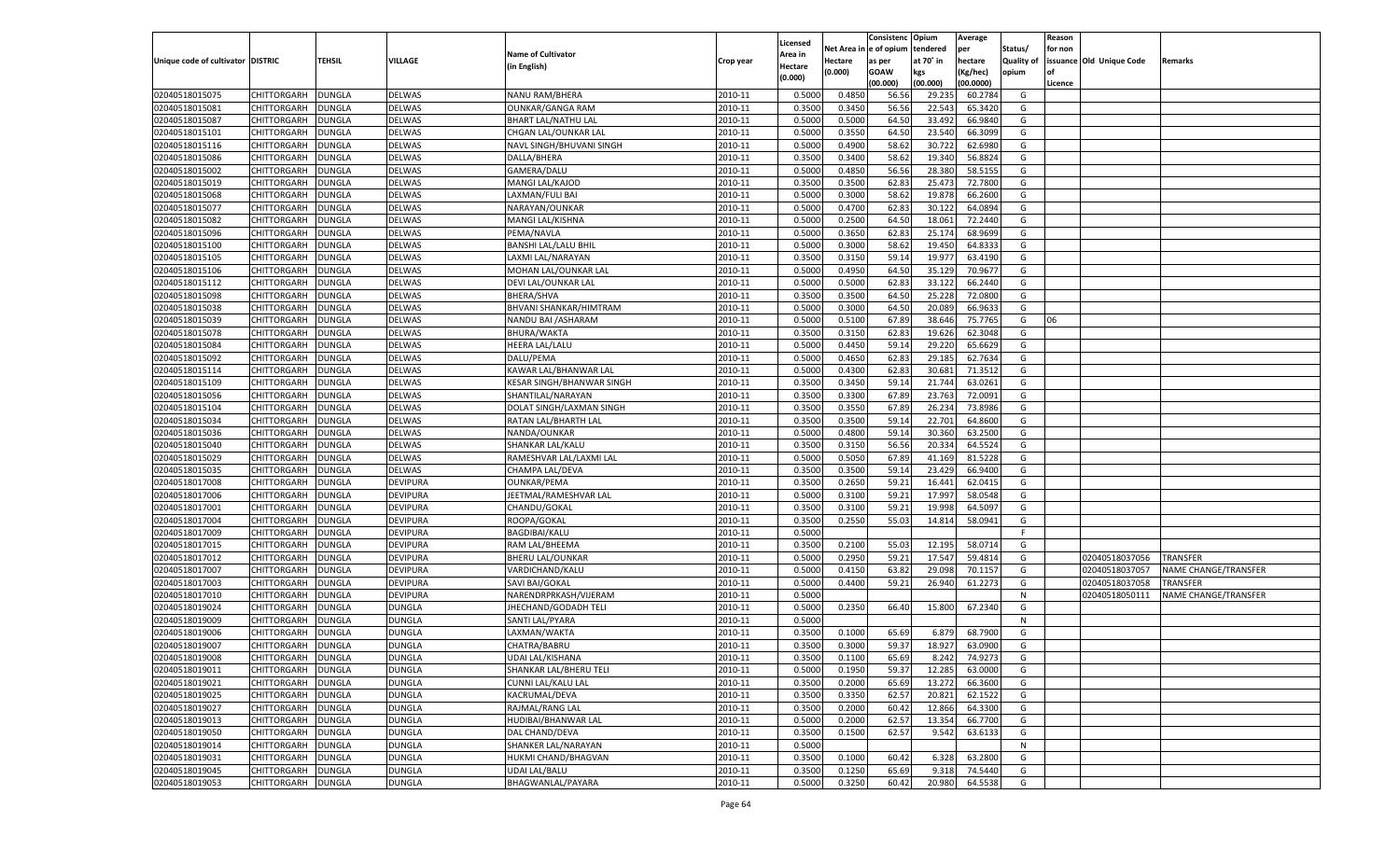|                                   |                    |               |                  |                           |           |          |          | Consistenc Opium |           | Average   |                   | Reason    |                          |         |
|-----------------------------------|--------------------|---------------|------------------|---------------------------|-----------|----------|----------|------------------|-----------|-----------|-------------------|-----------|--------------------------|---------|
|                                   |                    |               |                  |                           |           | Licensed | Net Area | e of opium       | tendered  | per       | Status/           | for non   |                          |         |
| Unique code of cultivator DISTRIC |                    | TEHSIL        | VILLAGE          | <b>Name of Cultivator</b> | Crop year | Area in  | Hectare  | as per           | at 70° in | hectare   | <b>Quality of</b> |           | issuance Old Unique Code | Remarks |
|                                   |                    |               |                  | (in English)              |           | Hectare  | (0.000)  | <b>GOAW</b>      | kgs       | (Kg/hec)  | opium             | <b>of</b> |                          |         |
|                                   |                    |               |                  |                           |           | (0.000)  |          | (00.000)         | (00.000)  | (00.0000) |                   | Licence   |                          |         |
| 02040518019055                    | CHITTORGARH        | <b>DUNGLA</b> | <b>DUNGLA</b>    | BAGDIRAM/HEERA LAL        | 2010-11   | 0.5000   | 0.1000   | 60.4             | 5.785     | 57.8500   | G                 |           |                          |         |
| 02040518019061                    | CHITTORGARH        | DUNGLA        | DUNGLA           | AMBALAL/KISHNA            | 2010-11   | 0.5000   | 0.3000   | 65.69            | 19.534    | 65.1133   | G                 |           |                          |         |
| 02040518019026                    | <b>CHITTORGARH</b> | <b>DUNGLA</b> | DUNGLA           | <b>RATAN LAL/DEVA</b>     | 2010-11   | 0.5000   |          |                  |           |           | F.                |           |                          |         |
| 02040518019005                    | CHITTORGARH        | DUNGLA        | DUNGLA           | KELASHI BAI/BARDA TELI    | 2010-11   | 0.5000   | 0.2000   | 62.57            | 13.087    | 65.4350   | G                 |           |                          |         |
| 02040518019015                    | CHITTORGARH        | <b>DUNGLA</b> | DUNGLA           | <b>BHERU LAL/BABRU</b>    | 2010-11   | 0.5000   | 0.1200   | 72.28            | 9.401     | 78.3417   | G                 |           |                          |         |
| 02040518019048                    | CHITTORGARH        | DUNGLA        | DUNGLA           | PUNAM CHAND/BHAGVAN LAL   | 2010-11   | 0.3500   | 0.3350   | 60.42            | 21.822    | 65.1403   | G                 |           |                          |         |
| 02040518019052                    | CHITTORGARH        | <b>DUNGLA</b> | DUNGLA           | SHNATILAL/GOTILAL         | 2010-11   | 0.5000   | 0.2150   | 62.57            | 14.189    | 65.9953   | G                 |           |                          |         |
| 02040518019064                    | CHITTORGARH        | DUNGLA        | DUNGLA           | JANI BAI / BHERU LAL      | 2010-11   | 0.3500   | 0.2400   | 62.57            | 15.070    | 62.7917   | G                 |           |                          |         |
| 02040518019065                    | CHITTORGARH        | <b>DUNGLA</b> | DUNGLA           | <b>BADAMI/NAVLA</b>       | 2010-11   | 0.3500   | 0.2400   | 60.42            | 14.772    | 61.5500   | G                 |           |                          |         |
| 02040518019062                    | CHITTORGARH        | DUNGLA        | <b>DUNGLA</b>    | UDA/SAVA                  | 2010-11   | 0.3500   | 0.1450   | 57.84            | 9.824     | 67.7517   | G                 |           |                          |         |
| 02040518019040                    | CHITTORGARH        | <b>DUNGLA</b> | DUNGLA           | UDAI LAL/NARAYAN LAL      | 2010-11   | 0.3500   | 0.0900   | 59.37            | 6.260     | 69.5556   | G                 |           |                          |         |
| 02040518020007                    | CHITTORGARH        | DUNGLA        | DURGAKHEDA       | MANGI LAL/PYARE LAL       | 2010-11   | 0.5000   | 0.4950   | 64.26            | 34.141    | 68.9717   | G                 |           |                          |         |
| 02040518020011                    | CHITTORGARH        | <b>DUNGLA</b> | DURGAKHEDA       | RODI LAL/NARAYANI BAI     | 2010-11   | 0.5000   | 0.5000   | 60.50            | 32.952    | 65.9040   | G                 |           |                          |         |
| 02040518020002                    | CHITTORGARH        | DUNGLA        | DURGAKHEDA       | LIMBHA/BHERA              | 2010-11   | 0.5000   | 0.4150   | 60.50            | 27.161    | 65.4482   | G                 |           |                          |         |
| 02040518020008                    | <b>CHITTORGARH</b> | <b>DUNGLA</b> | DURGAKHEDA       | PRTHA/BABRU               | 2010-11   | 0.5000   | 0.4300   | 54.54            | 25.566    | 59.4558   | G                 | 05        |                          |         |
| 02040518020009                    | CHITTORGARH        | <b>DUNGLA</b> | DURGAKHEDA       | RAM LAL/KISHNA            | 2010-11   | 0.5000   | 0.2950   | 60.50            | 19.012    | 64.4475   | G                 |           |                          |         |
| 02040518020013                    | <b>CHITTORGARH</b> | <b>DUNGLA</b> | DURGAKHEDA       | BHAWARLAL/DOLI/CHENA      | 2010-11   | 0.5000   | 0.4750   | 60.50            | 29.933    | 63.0168   | G                 |           |                          |         |
| 02040518020014                    | CHITTORGARH        | DUNGLA        | DURGAKHEDA       | GNESH/KISHNA              | 2010-11   | 0.5000   | 0.3600   | 60.50            | 21.842    | 60.6722   | G                 |           |                          |         |
| 02040518020016                    | <b>CHITTORGARH</b> | <b>DUNGLA</b> | DURGAKHEDA       | LAXMI CHNAD/BAGGA         | 2010-11   | 0.5000   | 0.3850   | 64.26            | 26.872    | 69.7974   | G                 |           |                          |         |
| 02040518020006                    | CHITTORGARH        | <b>DUNGLA</b> | DURGAKHEDA       | <b>BHERA/OUNKAR</b>       | 2010-11   | 0.5000   | 0.3250   | 64.26            | 23.321    | 71.7569   | G                 |           |                          |         |
| 02040518020020                    | <b>CHITTORGARH</b> | <b>DUNGLA</b> | DURGAKHEDA       | SHANTI LAL/GANGA JI RAVAT | 2010-11   | 0.5000   | 0.4900   | 60.50            | 30.170    | 61.5714   | G                 |           |                          |         |
| 02040518022027                    | CHITTORGARH        | DUNGLA        | FALASIYA         | NARAYAN/TOLIRAM           | 2010-11   | 0.5000   | 0.3300   | 62.14            | 23.243    | 70.4333   | G                 |           |                          |         |
| 02040518022001                    | <b>CHITTORGARH</b> | <b>DUNGLA</b> | <b>FALASIYA</b>  | MATRIBAI/BARDA            | 2010-11   | 0.5000   | 0.4800   | 62.06            | 34.315    | 71.4896   | G                 |           |                          |         |
| 02040518022005                    | CHITTORGARH        | <b>DUNGLA</b> | <b>FALASIYA</b>  | GALLA/NAVLA               | 2010-11   | 0.5000   |          |                  |           |           | F                 |           |                          |         |
| 02040518022010                    | <b>CHITTORGARH</b> | <b>DUNGLA</b> | FALASIYA         | <b>BHURA LAL/LALU LAL</b> | 2010-11   | 0.5000   | 0.2450   | 62.06            | 17.154    | 70.0163   | G                 |           |                          |         |
| 02040518022026                    | CHITTORGARH        | DUNGLA        | FALASIYA         | PRTHA/WATHA               | 2010-11   | 0.5000   | 0.3450   | 62.06            | 21.612    | 62.6435   | G                 |           |                          |         |
| 02040518022028                    | <b>CHITTORGARH</b> | DUNGLA        | <b>FALASIYA</b>  | KHEMA/BHOLA GAYRI         | 2010-11   | 0.5000   | 0.2000   | 62.06            | 13.034    | 65.1700   | G                 |           |                          |         |
| 02040518022036                    | CHITTORGARH        | <b>DUNGLA</b> | <b>FALASIYA</b>  | BHERULAL/NARAYAN          | 2010-11   | 0.5000   | 0.1500   | 62.06            | 10.093    | 67.2867   | G                 |           |                          |         |
| 02040518022051                    | <b>CHITTORGARH</b> | <b>DUNGLA</b> | FALASIYA         | <b>GASI LAL/DEVA</b>      | 2010-11   | 0.5000   | 0.1000   | 55.32            | 6.350     | 63.5000   | G                 |           |                          |         |
| 02040518022054                    | CHITTORGARH        | DUNGLA        | FALASIYA         | HAMERA/HMERAJ             | 2010-11   | 0.3500   | 0.3150   | 59.86            | 18.55     | 58.8889   | G                 |           |                          |         |
| 02040518022031                    | CHITTORGARH        | DUNGLA        | FALASIYA         | GOKAL/VAKTA               | 2010-11   | 0.5000   | 0.2750   | 55.32            | 16.439    | 59.7782   | G                 |           |                          |         |
| 02040518022055                    | CHITTORGARH        | DUNGLA        | FALASIYA         | PYARI BAI/MOTI GAYRI      | 2010-11   | 0.5000   | 0.2000   | 62.06            | 14.13     | 70.6550   | G                 |           |                          |         |
| 02040518022007                    | CHITTORGARH        | DUNGLA        | <b>FALASIYA</b>  | DALIBAI/NARAYAN LAL       | 2010-11   | 0.5000   | 0.1800   | 55.32            | 10.060    | 55.8889   | G                 | 04        |                          |         |
| 02040518022011                    | CHITTORGARH        | DUNGLA        | FALASIYA         | HMERA/BHAGA               | 2010-11   | 0.3500   | 0.1550   | 55.32            | 9.280     | 59.8710   | G                 |           |                          |         |
| 02040518022022                    | CHITTORGARH        | DUNGLA        | FALASIYA         | GIRDHARI/HAR LAL          | 2010-11   | 0.3500   | 0.2000   | 55.32            | 12.783    | 63.9150   | G                 |           |                          |         |
| 02040518022025                    | CHITTORGARH        | DUNGLA        | FALASIYA         | PAYARIBAI/DALU RAM        | 2010-11   | 0.5000   |          |                  |           |           | F                 |           |                          |         |
| 02040518022029                    | CHITTORGARH        | DUNGLA        | <b>FALASIYA</b>  | KALU/DALU GAYRI           | 2010-11   | 0.3500   | 0.2500   | 62.06            | 17.221    | 68.8840   | G                 |           |                          |         |
| 02040518022030                    | CHITTORGARH        | DUNGLA        | FALASIYA         | MITTHU KUWAR/NARSINGH     | 2010-11   | 0.3500   | 0.3400   | 59.86            | 22.692    | 66.7412   | G                 |           |                          |         |
| 02040518022032                    | CHITTORGARH        | DUNGLA        | FALASIYA         | RAM LAL/BHGGA             | 2010-11   | 0.5000   | 0.2000   | 59.86            | 13.993    | 69.9650   | G                 |           |                          |         |
| 02040518022033                    | CHITTORGARH        | DUNGLA        | FALASIYA         | KANA/AMRA                 | 2010-11   | 0.5000   | 0.4800   | 59.86            | 31.467    | 65.5563   | G                 |           |                          |         |
| 02040518022034                    | CHITTORGARH        | DUNGLA        | <b>FALASIYA</b>  | KALU/GASI GAYRI           | 2010-11   | 0.5000   | 0.3150   | 55.32            | 20.021    | 63.5587   | G                 |           |                          |         |
| 02040518022037                    | CHITTORGARH        | DUNGLA        | FALASIYA         | NARAYANI BAI/WARDA        | 2010-11   | 0.3500   | 0.3250   | 55.32            | 20.32     | 62.5446   | G                 |           |                          |         |
| 02040518022046                    | CHITTORGARH        | DUNGLA        | FALASIYA         | BABRU/LALU RAM            | 2010-11   | 0.3500   | 0.3000   | 59.86            | 19.006    | 63.3533   | G                 |           |                          |         |
| 02040518022020                    | CHITTORGARH        | DUNGLA        | FALASIYA         | <b>BALU LAL/BHERA</b>     | 2010-11   | 0.5000   | 0.4100   | 56.1             | 24.29     | 59.2488   | G                 |           |                          |         |
| 02040518022039                    | CHITTORGARH        | <b>DUNGLA</b> | FALASIYA         | LAXMAN LAL/HARI RAM       | 2010-11   | 0.5000   | 0.4750   | 53.01            | 29.126    | 61.3179   | G                 | 05        |                          |         |
| 02040518026053                    | CHITTORGARH        | <b>DUNGLA</b> | GUMANPURA        | MODI RAM/HEMRAJ           | 2010-11   | 0.5000   | 0.5000   | 59.63            | 31.407    | 62.8140   | G                 |           |                          |         |
| 02040518026029                    | <b>CHITTORGARH</b> | <b>DUNGLA</b> | <b>GUMANPURA</b> | PYARA/KANA                | 2010-11   | 0.5000   | 0.2050   | 62.82            | 13.060    | 63.7073   | G                 |           |                          |         |
| 02040518026004                    | <b>CHITTORGARH</b> | <b>DUNGLA</b> | GUMANPURA        | SHANKAR/MODA              | 2010-11   | 0.3500   | 0.3350   | 53.01            | 20.981    | 62.6299   | G                 | 05        |                          |         |
| 02040518026005                    | <b>CHITTORGARH</b> | <b>DUNGLA</b> | <b>GUMANPURA</b> | UDIBAI/NARU               | 2010-11   | 0.5000   | 0.3000   | 62.06            | 19.011    | 63.3700   | G                 |           |                          |         |
| 02040518026022                    | <b>CHITTORGARH</b> | <b>DUNGLA</b> | <b>GUMANPURA</b> | PURA/LAKHA                | 2010-11   | 0.5000   | 0.2850   | 62.14            | 19.443    | 68.2211   | G                 |           |                          |         |
| 02040518026020                    | <b>CHITTORGARH</b> | <b>DUNGLA</b> | GUMANPURA        | SHANKAR / GENESH          | 2010-11   | 0.5000   | 0.4050   | 62.06            | 25.910    | 63.9753   | G                 |           |                          |         |
| 02040518026009                    | <b>CHITTORGARH</b> | <b>DUNGLA</b> | <b>GUMANPURA</b> | <b>UDAILAL/GANGA RAM</b>  | 2010-11   | 0.5000   | 0.3750   | 53.01            | 22.044    | 58.7840   | G                 | 05        |                          |         |
| 02040518026013                    | <b>CHITTORGARH</b> | <b>DUNGLA</b> | <b>GUMANPURA</b> | NAVLA/NATHU               | 2010-11   | 0.5000   |          |                  |           |           | F                 |           |                          |         |
| 02040518026017                    | <b>CHITTORGARH</b> | <b>DUNGLA</b> | GUMANPURA        | ALIRAM/BHERA              | 2010-11   | 0.5000   | 0.5100   | 53.01            | 28.575    | 56.0294   | G                 | 05        |                          |         |
| 02040518026021                    | <b>CHITTORGARH</b> | <b>DUNGLA</b> | <b>GUMANPURA</b> | KUKA/NATHU                | 2010-11   | 0.5000   | 0.2900   | 55.32            | 19.324    | 66.6345   | G                 |           |                          |         |
|                                   |                    |               |                  |                           |           |          |          |                  |           |           |                   |           |                          |         |
| 02040518026048                    | <b>CHITTORGARH</b> | <b>DUNGLA</b> | GUMANPURA        | NARAYAN/ONKAR             | 2010-11   | 0.5000   | 0.4050   | 55.32            | 23.835    | 58.8519   | G                 |           |                          |         |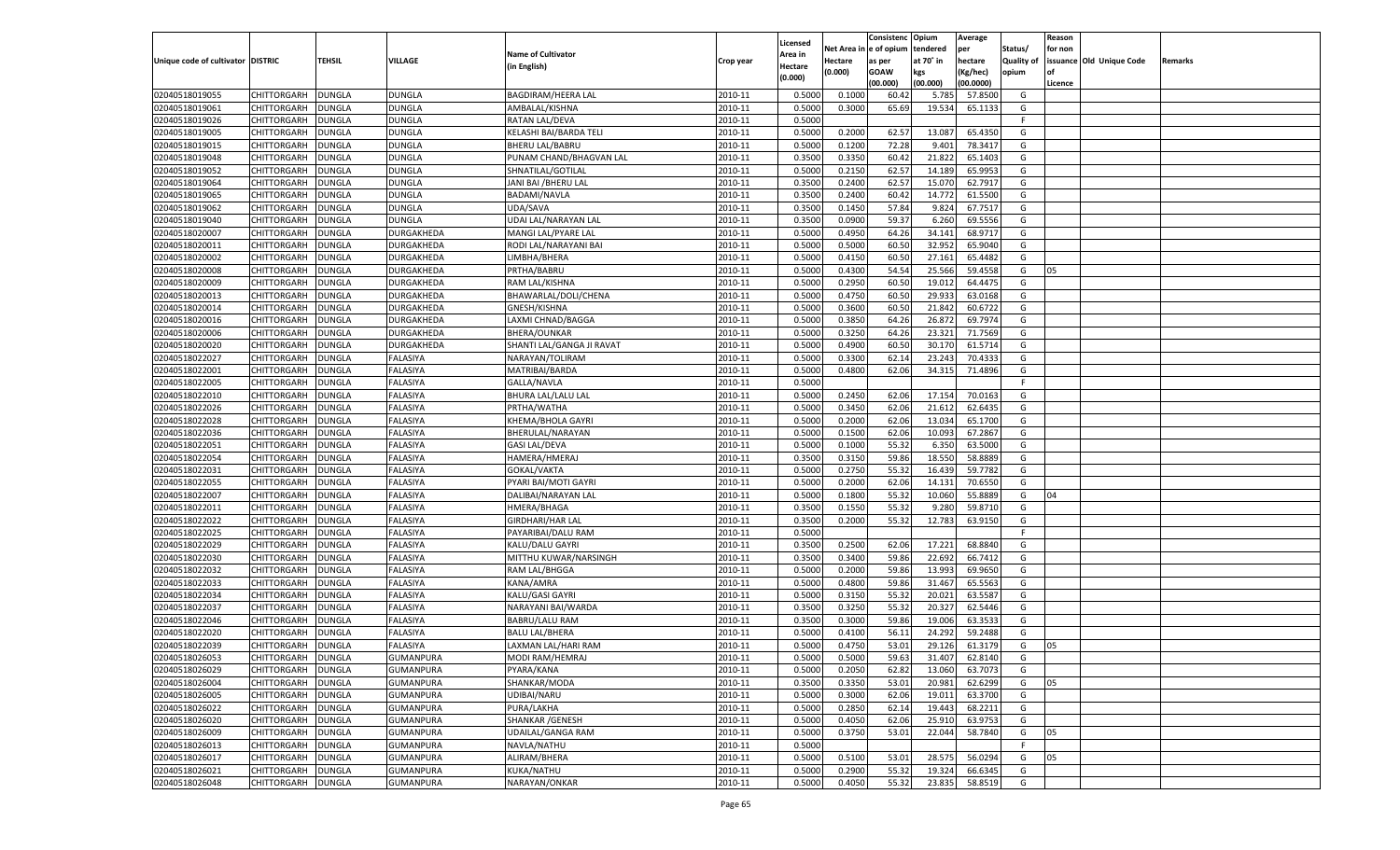|                                   |                    |               |                            |                               |           |          |            | Consistenc Opium |           | Average   |                   | Reason  |                          |                    |
|-----------------------------------|--------------------|---------------|----------------------------|-------------------------------|-----------|----------|------------|------------------|-----------|-----------|-------------------|---------|--------------------------|--------------------|
|                                   |                    |               |                            |                               |           | Licensed | Net Area i | l e of opium     | tendered  | per       | Status/           | for non |                          |                    |
| Unique code of cultivator DISTRIC |                    | TEHSIL        | VILLAGE                    | <b>Name of Cultivator</b>     | Crop year | Area in  | Hectare    | as per           | at 70° in | hectare   | <b>Quality of</b> |         | issuance Old Unique Code | Remarks            |
|                                   |                    |               |                            | (in English)                  |           | Hectare  | (0.000)    | <b>GOAW</b>      | kgs       | (Kg/hec)  | opium             | nf      |                          |                    |
|                                   |                    |               |                            |                               |           | (0.000)  |            | (00.000)         | (00.000)  | (00.0000) |                   | Licence |                          |                    |
| 02040518026047                    | CHITTORGARH        | <b>DUNGLA</b> | <b>GUMANPURA</b>           | BHAGA/NARAYAN LAL             | 2010-11   | 0.3500   | 0.2800     | 53.01            | 15.362    | 54.8643   | G                 | 04      |                          |                    |
| 02040518026016                    | CHITTORGARH        | DUNGLA        | GUMANPURA                  | SOLA/UDHA                     | 2010-11   | 0.5000   | 0.3450     | 55.32            | 20.803    | 60.2986   | G                 |         |                          |                    |
| 02040518029015                    | CHITTORGARH        | DUNGLA        | JAJALWAS                   | RAM NARAYAN / MOHAN LAL       | 2010-11   | 0.5000   | 0.4700     | 62.15            | 30.426    | 64.7362   | G                 |         |                          |                    |
| 02040518029001                    | CHITTORGARH        | DUNGLA        | JAJALWAS                   | MADHAW DAS/BHAGVAN DAS        | 2010-11   | 0.3500   | 0.3550     | 59.65            | 25.171    | 70.9042   | G                 |         |                          |                    |
| 02040518029002                    | CHITTORGARH        | DUNGLA        | <b>JAJALWAS</b>            | SOBHA LAL/GOTTU LAL           | 2010-11   | 0.5000   | 0.2800     | 59.65            | 16.640    | 59.4286   | G                 |         |                          |                    |
| 02040518029005                    | CHITTORGARH        | DUNGLA        | JAJALWAS                   | SEETA BAI/CHMPA LAL           | 2010-11   | 0.5000   | 0.2400     | 59.65            | 15.636    | 65.1500   | G                 |         |                          |                    |
| 02040518029016                    | CHITTORGARH        | DUNGLA        | <b>JAJALWAS</b>            | SURAJMAL/SHRI LAL             | 2010-11   | 0.3500   | 0.3450     | 59.65            | 22.399    | 64.9246   | G                 |         |                          |                    |
| 02040518029022                    | CHITTORGARH        | DUNGLA        | JAJALWAS                   | RAMESVAR LAL/GOTI LAL         | 2010-11   | 0.5000   | 0.4650     | 56.14            | 27.930    | 60.0645   | G                 |         |                          |                    |
| 02040518029026                    | CHITTORGARH        | DUNGLA        | <b>JAJALWAS</b>            | NANDRAM/LALU RAM              | 2010-11   | 0.5000   | 0.4000     | 59.65            | 25.084    | 62.7100   | G                 |         |                          |                    |
| 02040518029028                    | CHITTORGARH        | DUNGLA        | JAJALWAS                   | JAGNNTH DAS/HANUMAN DAS       | 2010-11   | 0.5000   | 0.3800     | 59.65            | 25.548    | 67.2316   | G                 |         |                          |                    |
| 02040518029033                    | CHITTORGARH        | DUNGLA        | <b>JAJALWAS</b>            | LAXMI LAL/CHMPA LAL           | 2010-11   | 0.5000   | 0.4950     | 62.15            | 32.964    | 66.5939   | G                 |         |                          |                    |
| 02040518029034                    | CHITTORGARH        | DUNGLA        | JAJALWAS                   | HEMRAJ/HANUMAN DAS            | 2010-11   | 0.5000   | 0.4850     | 62.15            | 31.561    | 65.0742   | G                 |         |                          |                    |
| 02040518029043                    | CHITTORGARH        | DUNGLA        | <b>JAJALWAS</b>            | NARAYAN LAL/UDAI LAL          | 2010-11   | 0.5000   | 0.3550     | 56.14            | 21.290    | 59.9718   | G                 |         |                          |                    |
| 02040518029008                    | CHITTORGARH        | DUNGLA        | JAJALWAS                   | <b>BAGDI RAM/WARDA</b>        | 2010-11   | 0.5000   | 0.4550     | 56.14            | 28.52     | 62.685    | G                 |         |                          |                    |
| 02040518029010                    | CHITTORGARH        | <b>DUNGLA</b> | <b>JAJALWAS</b>            | DEVI LAL/DOLTRAM              | 2010-11   | 0.5000   | 0.4700     | 55.34            | 28.004    | 59.583    | G                 |         |                          |                    |
| 02040518029011                    | CHITTORGARH        | DUNGLA        | JAJALWAS                   | <b>CHMPA LAL/ONKAR</b>        | 2010-11   | 0.5000   | 0.4900     | 59.65            | 30.377    | 61.9939   | G                 |         |                          |                    |
| 02040518029017                    | CHITTORGARH        | <b>DUNGLA</b> | <b>AJALWAS</b>             | KISHAN DAS/MOTI DAS           | 2010-11   | 0.5000   | 0.1600     | 55.34            | 9.648     | 60.3000   | G                 |         |                          |                    |
| 02040518029019                    | CHITTORGARH        | DUNGLA        | JAJALWAS                   | NATHU/MIYA CHAND              | 2010-11   | 0.5000   | 0.3950     | 55.34            | 24.803    | 62.7924   | G                 |         |                          |                    |
| 02040518029023                    | CHITTORGARH        | <b>DUNGLA</b> | <b>JAJALWAS</b>            | MANGI LAL/DOLTRAM             | 2010-11   | 0.5000   | 0.4900     | 55.34            | 29.488    | 60.1796   | G                 |         |                          |                    |
| 02040518029024                    | CHITTORGARH        | <b>DUNGLA</b> | JAJALWAS                   | <b>KRSHIYA/HANSA</b>          | 2010-11   | 0.5000   | 0.4900     | 58.77            | 30.050    | 61.3265   | G                 |         |                          |                    |
| 02040518029030                    | CHITTORGARH        | <b>DUNGLA</b> | <b>AJALWAS</b>             | DEVI LAL/KALU MEGVAL          | 2010-11   | 0.5000   | 0.4000     | 55.34            | 24.013    | 60.0325   | G                 |         |                          |                    |
| 02040518029037                    | CHITTORGARH        | DUNGLA        | JAJALWAS                   | <b>GENESH/GOPI LAL</b>        | 2010-11   | 0.5000   | 0.3750     | 55.34            | 21.169    | 56.4507   | G                 |         |                          |                    |
| 02040518029045                    | CHITTORGARH        | <b>DUNGLA</b> | <b>JAJALWAS</b>            | <b>BHARTH LAL/SOBHA LAL</b>   | 2010-11   | 0.5000   | 0.5000     | 58.77            | 29.430    | 58.8600   | G                 |         |                          |                    |
| 02040518029046                    | CHITTORGARH        | <b>DUNGLA</b> |                            | SEETA RAM DAS/BHAGVAN DAS     | 2010-11   | 0.5000   | 0.3350     |                  | 20.670    | 61.7015   | G                 |         |                          |                    |
|                                   | CHITTORGARH        | <b>DUNGLA</b> | JAJALWAS<br><b>AJALWAS</b> | <b>KESHU/LAXMAN</b>           | 2010-11   | 0.5000   | 0.4550     | 58.77            | 24.631    | 54.1341   |                   | 04      |                          |                    |
| 02040518029031                    |                    |               |                            |                               |           |          |            | 51.45            |           |           | G                 | 04      |                          |                    |
| 02040518029032                    | CHITTORGARH        | DUNGLA        | JAJALWAS                   | KANIRAM/GAPU                  | 2010-11   | 0.3500   | 0.3550     | 51.45            | 19.242    | 54.2028   | G                 |         |                          |                    |
| 02040518029020                    | CHITTORGARH        | <b>DUNGLA</b> | <b>JAJALWAS</b>            | JAGANNATH/LAXMAN              | 2010-11   | 0.5000   | 0.4450     | 62.15            | 30.929    | 69.5034   | G                 |         |                          |                    |
| 02040518032003                    | CHITTORGARH        | <b>DUNGLA</b> | JHADSHADRI-4               | KHUMI BAI/DHYARAM             | 2010-11   | 0.5000   | 0.3050     | 59.54            | 17.745    | 58.1803   | G                 |         |                          |                    |
| 02040518032002                    | CHITTORGARH        | <b>DUNGLA</b> | <b>JHADSHADRI-4</b>        | NARAYAN LAL/MODI BAI          | 2010-11   | 0.3500   | 0.1700     | 55.67            | 10.120    | 59.5294   | G                 |         |                          | <b>NAME CHANGE</b> |
| 02040518032004                    | CHITTORGARH        | DUNGLA        | JHADSHADRI-4               | GASI/DAYARAM                  | 2010-11   | 0.5000   | 0.4150     | 61.85            | 25.919    | 62.4554   | G                 |         |                          |                    |
| 02040518032005                    | CHITTORGARH        | DUNGLA        | <b>JHADSHADRI-4</b>        | <b>HEERA/RAMA</b>             | 2010-11   | 0.5000   | 0.5000     | 55.67            | 28.876    | 57.7520   | G                 |         |                          |                    |
| 02040518032007                    | CHITTORGARH        | DUNGLA        | JHADSHADRI-4               | SANTI LAL/RAM LAL             | 2010-11   | 0.5000   | 0.1600     | 59.85            | 10.219    | 63.8688   | G                 |         |                          | NAME CHANGE        |
| 02040518032008                    | CHITTORGARH        | DUNGLA        | JHADSHADRI-4               | UDHERAM/KALU                  | 2010-11   | 0.5000   | 0.5000     | 55.67            | 29.216    | 58.4320   | G                 |         |                          |                    |
| 02040518032010                    | CHITTORGARH        | DUNGLA        | JHADSHADRI-4               | BHAGVAN/NARAYAN               | 2010-11   | 0.5000   | 0.5050     | 59.52            | 30.471    | 60.3386   | G                 |         |                          |                    |
| 02040518032012                    | CHITTORGARH        | DUNGLA        | <b>JHADSHADRI-4</b>        | BHERULAL/KISHANLAL            | 2010-11   | 0.5000   | 0.5000     | 59.85            | 29.083    | 58.1660   | G                 |         |                          |                    |
| 02040518032014                    | CHITTORGARH        | DUNGLA        | JHADSHADRI-4               | WARDI CHAND/MANK LAL          | 2010-11   | 0.5000   | 0.5000     | 59.85            | 31.076    | 62.1520   | G                 |         |                          |                    |
| 02040518032017                    | CHITTORGARH        | DUNGLA        | JHADSHADRI-4               | AMRCHAND/JIVAN LAL            | 2010-11   | 0.3500   | 0.3500     | 59.52            | 20.711    | 59.1743   | G                 |         |                          |                    |
| 02040518032013                    | CHITTORGARH        | DUNGLA        | JHADSHADRI-4               | RAM LAL/GOTTU                 | 2010-11   | 0.5000   | 0.3000     | 59.52            | 18.191    | 60.6367   | G                 |         |                          |                    |
| 02040518032015                    | CHITTORGARH        | DUNGLA        | <b>JHADSHADRI-4</b>        | JAYCHAND/CHMPA LAL            | 2010-11   | 0.3500   | 0.3500     | 51.35            | 18.467    | 52.7629   | G                 | 04      |                          |                    |
| 02040518032024                    | CHITTORGARH        | DUNGLA        | JHADSHADRI-4               | KISHAN LAL/HEERA LAL          | 2010-11   | 0.3500   | 0.1850     | 59.52            | 11.474    | 62.0216   | G                 |         |                          |                    |
| 02040518031003                    | CHITTORGARH        | DUNGLA        | JHADSHADRI-4               | PANNA LAL/KALU                | 2010-11   | 0.3500   | 0.3600     | 59.52            | 23.577    | 65.4917   | G                 |         |                          |                    |
| 02040518033016                    | CHITTORGARH        | DUNGLA        | <b>KARANA</b>              | <b>HAR LAL/BHAGVAN</b>        | 2010-11   | 0.5000   | 0.2700     | 58.3             | 16.633    | 61.603    | G                 |         |                          |                    |
| 02040518033030                    | CHITTORGARH        | DUNGLA        | KARANA                     | <b>GORI SHANKER/MAGNI RAM</b> | 2010-11   | 0.5000   | 0.1000     | 62.51            | 7.537     | 75.3700   | G                 |         |                          |                    |
| 02040518033024                    | CHITTORGARH        | DUNGLA        | KARANA                     | JAMUNALAL/OUNKAR LAL          | 2010-11   | 0.5000   | 0.3750     | 58.37            | 24.65     | 65.7333   | G                 |         |                          |                    |
| 02040518033048                    | CHITTORGARH        | DUNGLA        | <b>KARANA</b>              | SHYAM LAL/MAGNI RAM           | 2010-11   | 0.5000   | 0.3500     | 60.88            | 23.110    | 66.0286   | G                 |         |                          |                    |
| 02040518033034                    | CHITTORGARH        | DUNGLA        | KARANA                     | MOHAN LAL/NARAYAN             | 2010-11   | 0.3500   | 0.2950     | 58.37            | 18.975    | 64.3220   | G                 |         |                          |                    |
| 02040518033107                    | CHITTORGARH        | <b>DUNGLA</b> | <b>KARANA</b>              | NANU RAM/RAMA                 | 2010-11   | 0.3500   | 0.1650     | 62.51            | 10.526    | 63.7939   | G                 |         |                          |                    |
| 02040518033073                    | CHITTORGARH        | <b>DUNGLA</b> | <b>KARANA</b>              | MOTI/GOTTU                    | 2010-11   | 0.5000   | 0.5000     | 59.38            | 33.500    | 67.0000   | G                 |         |                          |                    |
| 02040518033056                    | CHITTORGARH        | <b>DUNGLA</b> | <b>KARANA</b>              | RAM LAL/VENDI RAM             | 2010-11   | 0.5000   | 0.4000     | 59.38            | 24.566    | 61.4150   | G                 |         |                          |                    |
| 02040518033053                    | CHITTORGARH        | <b>DUNGLA</b> | <b>KARANA</b>              | CHATARBHUJ/NANA               | 2010-11   | 0.3500   | 0.3300     | 59.38            | 20.979    | 63.5727   | G                 |         |                          |                    |
| 02040518033072                    | CHITTORGARH        | <b>DUNGLA</b> | <b>KARANA</b>              | KANHIYA LAL/HEERA LAL         | 2010-11   | 0.5000   | 0.4800     | 62.51            | 31.825    | 66.3021   | G                 |         |                          |                    |
| 02040518033070                    | CHITTORGARH        | <b>DUNGLA</b> | <b>KARANA</b>              | JAGANNATH/ROOPA               | 2010-11   | 0.3500   | 0.3200     | 57.58            | 19.000    | 59.3750   | G                 |         |                          |                    |
| 02040518033040                    | CHITTORGARH        | DUNGLA        | <b>KARANA</b>              | MOTI/KALU                     | 2010-11   | 0.5000   | 0.2150     | 59.38            | 13.516    | 62.8651   | G                 |         |                          |                    |
| 02040518033062                    | CHITTORGARH        | <b>DUNGLA</b> | <b>KARANA</b>              | CHATARBHUJ/UDA                | 2010-11   | 0.5000   | 0.2300     | 62.51            | 15.654    | 68.0609   | G                 |         |                          |                    |
| 02040518033114                    | CHITTORGARH        | <b>DUNGLA</b> | <b>KARANA</b>              | BHANWAR LAL/SHAMBHU           | 2010-11   | 0.3500   | 0.2900     | 59.38            | 19.164    | 66.0828   | G                 |         |                          |                    |
| 02040518033095                    | <b>CHITTORGARH</b> | <b>DUNGLA</b> | <b>KARANA</b>              | CHUNA/NARAYAN                 | 2010-11   | 0.3500   | 0.2800     | 59.38            | 17.703    | 63.2250   | G                 |         |                          |                    |
|                                   |                    |               |                            |                               |           |          |            |                  |           |           |                   |         |                          |                    |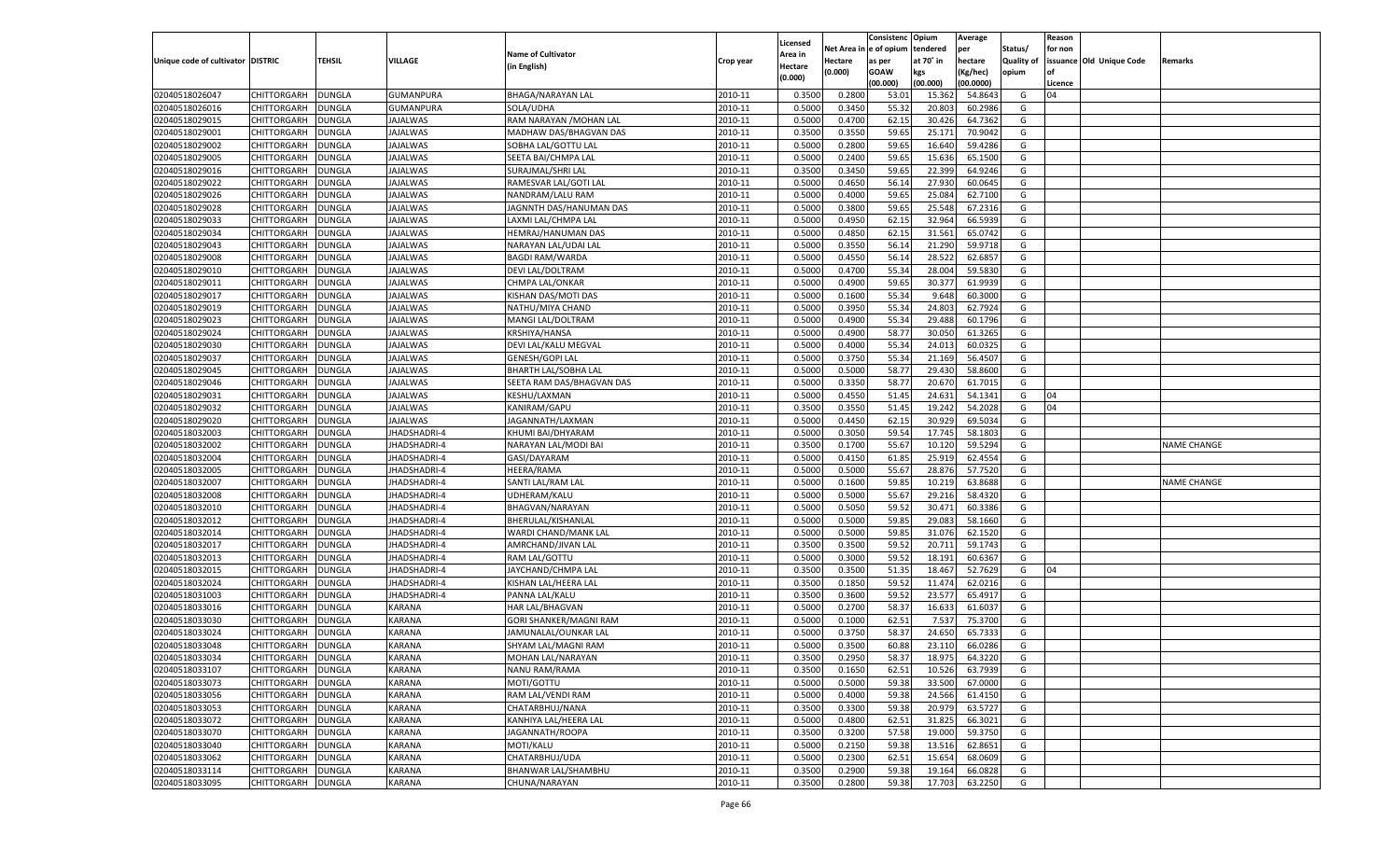|                                   |                      |               |               |                             |           |                           |          | Consistenc  | Opium     | Average   |                   | Reason  |                          |         |
|-----------------------------------|----------------------|---------------|---------------|-----------------------------|-----------|---------------------------|----------|-------------|-----------|-----------|-------------------|---------|--------------------------|---------|
|                                   |                      |               |               | <b>Name of Cultivator</b>   |           | Licensed                  | Net Area | e of opium  | tendered  | per       | Status/           | for non |                          |         |
| Unique code of cultivator DISTRIC |                      | <b>TEHSIL</b> | VILLAGE       | (in English)                | Crop year | <b>Area in</b><br>Hectare | Hectare  | as per      | at 70° in | hectare   | <b>Quality of</b> |         | issuance Old Unique Code | Remarks |
|                                   |                      |               |               |                             |           | (0.000)                   | (0.000)  | <b>GOAW</b> | kgs       | (Kg/hec)  | opium             |         |                          |         |
|                                   |                      |               |               |                             |           |                           |          | (00.000)    | (00.000)  | (00.0000) |                   | Licence |                          |         |
| 02040518033117                    | CHITTORGARH          | <b>DUNGLA</b> | KARANA        | DHAKHI BAI/KISHANA          | 2010-11   | 0.3500                    | 0.3200   | 57.58       | 19.315    | 60.3594   | G                 |         |                          |         |
| 02040518033090                    | CHITTORGARH          | DUNGLA        | KARANA        | <b>BAGDI RAM/VARDA</b>      | 2010-11   | 0.3500                    | 0.3200   | 61.82       | 21.582    | 67.4438   | G                 |         |                          |         |
| 02040518033088                    | CHITTORGARH          | DUNGLA        | <b>KARANA</b> | SHANKER NATH/NAVAL NATH     | 2010-11   | 0.3500                    | 0.3450   | 61.82       | 21.191    | 61.423    | G                 |         |                          |         |
| 02040518033004                    | CHITTORGARH          | DUNGLA        | KARANA        | DEVA/GMERA                  | 2010-11   | 0.3500                    | 0.3400   | 57.58       | 22.281    | 65.5324   | G                 |         |                          |         |
| 02040518033012                    | CHITTORGARH          | DUNGLA        | KARANA        | MANGI LAL/MAGNA             | 2010-11   | 0.3500                    | 0.3100   | 61.82       | 20.327    | 65.5710   | G                 |         |                          |         |
| 02040518033027                    | CHITTORGARH          | DUNGLA        | KARANA        | NARAYAN/NANA                | 2010-11   | 0.3500                    | 0.2100   | 61.82       | 14.341    | 68.2905   | G                 |         |                          |         |
| 02040518033042                    | CHITTORGARH          | DUNGLA        | <b>KARANA</b> | KESURAM/BHARMAL             | 2010-11   | 0.3500                    | 0.3100   | 57.58       | 19.89     | 64.161    | G                 |         |                          |         |
| 02040518033091                    | CHITTORGARH          | DUNGLA        | KARANA        | CHOGA LAL/SHVA              | 2010-11   | 0.3500                    | 0.3050   | 57.58       | 19.056    | 62.4787   | G                 |         |                          |         |
| 02040518033009                    | CHITTORGARH          | DUNGLA        | KARANA        | <b>BAGDI RAM/GOKEL</b>      | 2010-11   | 0.3500                    | 0.1900   | 58.37       | 12.485    | 65.7105   | G                 |         |                          |         |
| 02040518033113                    | CHITTORGARH          | DUNGLA        | KARANA        | <b>KESUEAM/NARAYAN LAI</b>  | 2010-11   | 0.3500                    | 0.2900   | 58.3        | 17.642    | 60.8345   | G                 |         |                          |         |
| 02040518033037                    | CHITTORGARH          | DUNGLA        | <b>KARANA</b> | GAMRA/KALU                  | 2010-11   | 0.3500                    | 0.3350   | 61.82       | 22.702    | 67.767    | G                 |         |                          |         |
| 02040518033008                    | CHITTORGARH          | DUNGLA        | KARANA        | MOHAN/UDA                   | 2010-11   | 0.3500                    | 0.2750   | 61.82       | 18.253    | 66.3745   | G                 |         |                          |         |
| 02040518033043                    | CHITTORGARH          | DUNGLA        | KARANA        | KISHAN LAL/BHANWAR LAL      | 2010-11   | 0.3500                    | 0.1250   | 61.82       | 9.074     | 72.5920   | G                 |         |                          |         |
| 02040518034037                    | CHITTORGARH          | DUNGLA        | KATERA        | <b>BABU LAL/VARDI CHAND</b> | 2010-11   | 0.5000                    | 0.5000   | 65.69       | 33.133    | 66.2660   | G                 |         |                          |         |
| 02040518034001                    | CHITTORGARH          | DUNGLA        | KATERA        | MOTI LAL/HEERA NAND         | 2010-11   | 0.5000                    | 0.5000   | 58.12       | 31.184    | 62.3680   | G                 |         |                          |         |
| 02040518034005                    | CHITTORGARH          | DUNGLA        | KATERA        | DHANNA/KAJOD                | 2010-11   | 0.5000                    | 0.2650   | 62.58       | 18.901    | 71.3245   | G                 |         |                          |         |
| 02040518034006                    | CHITTORGARH          | DUNGLA        | KATERA        | TOLI RAM/NAVAL RAM          | 2010-11   | 0.3500                    | 0.3400   | 58.12       | 20.388    | 59.9647   | G                 |         |                          |         |
| 02040518034007                    | CHITTORGARH          | DUNGLA        | KATERA        | HARNARAYAN/VIJAY RAM        | 2010-11   | 0.5000                    | 0.4900   | 62.58       | 33.858    | 69.0980   | G                 |         |                          |         |
| 02040518034011                    | CHITTORGARH          | DUNGLA        | KATERA        | BHAVANI SHANKER/BHEEM JI    | 2010-11   | 0.5000                    |          |             |           |           | F.                |         |                          |         |
| 02040518034012                    | CHITTORGARH          | DUNGLA        | KATERA        | UDAI LAL/DEV RAM            | 2010-11   | 0.5000                    | 0.4700   | 58.1        | 29.064    | 61.838    | G                 |         |                          |         |
| 02040518034015                    | CHITTORGARH          | DUNGLA        | KATERA        | <b>OUNKAR/DHANRAJ</b>       | 2010-11   | 0.5000                    | 0.4800   | 60.17       | 32.312    | 67.3167   | G                 |         |                          |         |
| 02040518034021                    | CHITTORGARH          | DUNGLA        | KATERA        | <b>NANI BAI/BHERA</b>       | 2010-11   | 0.5000                    | 0.4600   | 60.17       | 30.970    | 67.3261   | G                 |         |                          |         |
| 02040518034023                    | CHITTORGARH          | DUNGLA        | KATERA        | CHUNNI LAL/BHERA            | 2010-11   | 0.5000                    | 0.4900   | 54.69       | 28.319    | 57.7939   | G                 | 05      |                          |         |
| 02040518034032                    | CHITTORGARH          | DUNGLA        | KATERA        | KSTURIBAI/KHEMRAJ           | 2010-11   | 0.5000                    | 0.3450   | 60.1        | 21.795    | 63.1739   | G                 |         |                          |         |
| 02040518034035                    | CHITTORGARH          | DUNGLA        | KATERA        | AASA RAM/KAJOD              | 2010-11   | 0.5000                    | 0.2700   | 62.58       | 19.089    | 70.7000   | G                 |         |                          |         |
| 02040518034036                    | CHITTORGARH          | DUNGLA        | KATERA        | <b>BAGDI RAM/LIMBA</b>      | 2010-11   | 0.5000                    | 0.4950   | 62.58       | 30.406    | 61.426    | G                 |         |                          |         |
| 02040518034040                    | CHITTORGARH          | DUNGLA        | KATERA        | KHUB CHAND/GANGA RAM        | 2010-11   | 0.5000                    | 0.5000   | 60.17       | 33.110    | 66.2200   | G                 |         |                          |         |
| 02040518034042                    | CHITTORGARH          | DUNGLA        | KATERA        | UDAI LAL/TOLI RAM           | 2010-11   | 0.5000                    | 0.5100   | 60.1        | 32.077    | 62.8961   | G                 |         |                          |         |
| 02040518034043                    | CHITTORGARH          | DUNGLA        | KATERA        | RAM CHANDRA/VAJE RAM        | 2010-11   | 0.5000                    | 0.2550   | 62.58       | 18.149    | 71.1725   | G                 |         |                          |         |
| 02040518034044                    | CHITTORGARH          | <b>DUNGLA</b> | KATERA        | <b>BHAGVAN LAL/TOLI RAM</b> | 2010-11   | 0.5000                    | 0.4900   | 54.69       | 29.181    | 59.5531   | G                 | 05      |                          |         |
| 02040518034045                    | CHITTORGARH          | <b>DUNGLA</b> | KATERA        | <b>OUNKAR LAL/TOLI RAM</b>  | 2010-11   | 0.5000                    | 0.4950   | 58.89       | 31.995    | 64.6364   | G                 |         |                          |         |
| 02040518034046                    | CHITTORGARH          | DUNGLA        | KATERA        | BHERU LAL/PARBHU LAL        | 2010-11   | 0.5000                    | 0.4750   | 58.89       | 30.94     | 65.1368   | G                 |         |                          |         |
| 02040518034048                    | CHITTORGARH          | DUNGLA        | KATERA        | RAM CHANDRA/DHANNA BRAMAN   | 2010-11   | 0.5000                    | 0.3300   | 62.58       | 22.531    | 68.2758   | G                 |         |                          |         |
| 02040518034051                    | CHITTORGARH          | DUNGLA        | KATERA        | SHANTI LAL/KAJOD            | 2010-11   | 0.5000                    | 0.2050   | 62.58       | 15.560    | 75.9024   | G                 |         |                          |         |
| 02040518034054                    | CHITTORGARH          | <b>DUNGLA</b> | KATERA        | JAGDISH CHANDRA/BABRU       | 2010-11   | 0.5000                    |          |             |           |           | F.                |         |                          |         |
| 02040518034057                    | CHITTORGARH          | DUNGLA        | KATERA        | PARAS RAM/GANGA RAM         | 2010-11   | 0.5000                    | 0.5000   | 62.58       | 30.413    | 60.8260   | G                 |         |                          |         |
| 02040518034058                    | CHITTORGARH          | DUNGLA        | KATERA        | DAL CHAND/NARBDA SHANKER    | 2010-11   | 0.5000                    | 0.5000   | 58.89       | 31.475    | 62.9500   | G                 |         |                          |         |
| 02040518034059                    | CHITTORGARH          | DUNGLA        | KATERA        | BHAGVAN LAL/SHANKER LAL     | 2010-11   | 0.5000                    | 0.3100   | 58.89       | 19.171    | 61.8419   | G                 |         |                          |         |
| 02040518034060                    | CHITTORGARH          | <b>DUNGLA</b> | KATERA        | KISHNA/BHERA                | 2010-11   | 0.5000                    | 0.4800   | 59.13       | 31.577    | 65.7854   | G                 |         |                          |         |
| 02040518034061                    | CHITTORGARH          | DUNGLA        | KATERA        | SHANKER/MOTI                | 2010-11   | 0.5000                    | 0.5000   | 59.13       | 29.937    | 59.8740   | G                 |         |                          |         |
| 02040518034062                    | CHITTORGARH          | DUNGLA        | KATERA        | VARDI CHAND/KAJOD           | 2010-11   | 0.5000                    |          |             |           |           | F.                |         |                          |         |
| 02040518034063                    | CHITTORGARH          | DUNGLA        | KATERA        | RAM CHANDRA/AMRAT RAM       | 2010-11   | 0.5000                    | 0.3150   | 59.13       | 19.348    | 61.4222   | G                 |         |                          |         |
| 02040518034068                    | CHITTORGARH          | DUNGLA        | KATERA        | SHANTI LAL/NARBDA SHANKER   | 2010-11   | 0.5000                    | 0.5000   | 59.13       | 32.192    | 64.3840   | G                 |         |                          |         |
| 02040518034070                    | CHITTORGARH          | DUNGLA        | KATERA        | GANGA RAM/VAJE RAM          | 2010-11   | 0.5000                    |          |             |           |           | F.                |         |                          |         |
| 02040518034022                    |                      |               | KATERA        |                             | 2010-11   | 0.5000                    | 0.5050   | 62.57       | 33.602    | 66.5386   | G                 |         |                          |         |
| 02040518034039                    | CHITTORGARH          | <b>DUNGLA</b> |               | SHANKER/PARMANAND           |           |                           |          |             |           |           |                   |         |                          |         |
|                                   | CHITTORGARH   DUNGLA |               | <b>KATERA</b> | <b>BHAGVAN LAL/UDA</b>      | 2010-11   | 0.5000                    | 0.5050   | 59.37       | 32.638    | 64.6297   | G                 |         |                          |         |
| 02040518034029                    | <b>CHITTORGARH</b>   | <b>DUNGLA</b> | <b>KATERA</b> | BHEEMA/NARAYAN              | 2010-11   | 0.5000                    | 0.3950   | 59.37       | 23.776    | 60.1924   | G                 |         |                          |         |
| 02040518034004                    | <b>CHITTORGARH</b>   | <b>DUNGLA</b> | KATERA        | UDA/KAJOD                   | 2010-11   | 0.5000                    | 0.4800   | 54.69       | 28.100    | 58.5417   | G                 | 05      |                          |         |
| 02040518034056                    | <b>CHITTORGARH</b>   | <b>DUNGLA</b> | KATERA        | BHERU LAL/HEERA LAL         | 2010-11   | 0.5000                    | 0.2000   | 59.37       | 13.426    | 67.1300   | G                 |         |                          |         |
| 02040518034018                    | <b>CHITTORGARH</b>   | <b>DUNGLA</b> | KATERA        | <b>BARDI BAI/KALU</b>       | 2010-11   | 0.3500                    | 0.3250   | 59.37       | 19.306    | 59.4031   | G                 |         |                          |         |
| 02040518037036                    | <b>CHITTORGARH</b>   | <b>DUNGLA</b> | KISHANKARERI  | NATHU LAL/DEV KISHAN        | 2010-11   | 0.5000                    | 0.1550   | 67.12       | 10.769    | 69.4774   | G                 |         |                          |         |
| 02040518037042                    | <b>CHITTORGARH</b>   | <b>DUNGLA</b> | KISHANKARERI  | MOTI LAL/LAXMAN             | 2010-11   | 0.5000                    | 0.2700   | 65.81       | 17.886    | 66.2444   | G                 |         |                          |         |
| 02040518037002                    | <b>CHITTORGARH</b>   | <b>DUNGLA</b> | KISHANKARERI  | <b>BHURA LAL/GOPAL</b>      | 2010-11   | 0.5000                    | 0.3950   | 65.18       | 26.629    | 67.4152   | G                 |         |                          |         |
| 02040518037003                    | <b>CHITTORGARH</b>   | <b>DUNGLA</b> | KISHANKARERI  | PERAM CHAND/KISHAN LAL      | 2010-11   | 0.3500                    | 0.3400   | 59.47       | 20.100    | 59.1176   | G                 |         |                          |         |
| 02040518037006                    | <b>CHITTORGARH</b>   | <b>DUNGLA</b> | KISHANKARERI  | ROOPA/CHATARBHUJ            | 2010-11   | 0.5000                    | 0.2050   | 66.05       | 13.287    | 64.8146   | G                 |         |                          |         |
| 02040518037009                    | <b>CHITTORGARH</b>   | <b>DUNGLA</b> | KISHANKARERI  | <b>GENESH / GOKEL</b>       | 2010-11   | 0.3500                    | 0.2400   | 67.12       | 16.523    | 68.8458   | G                 |         |                          |         |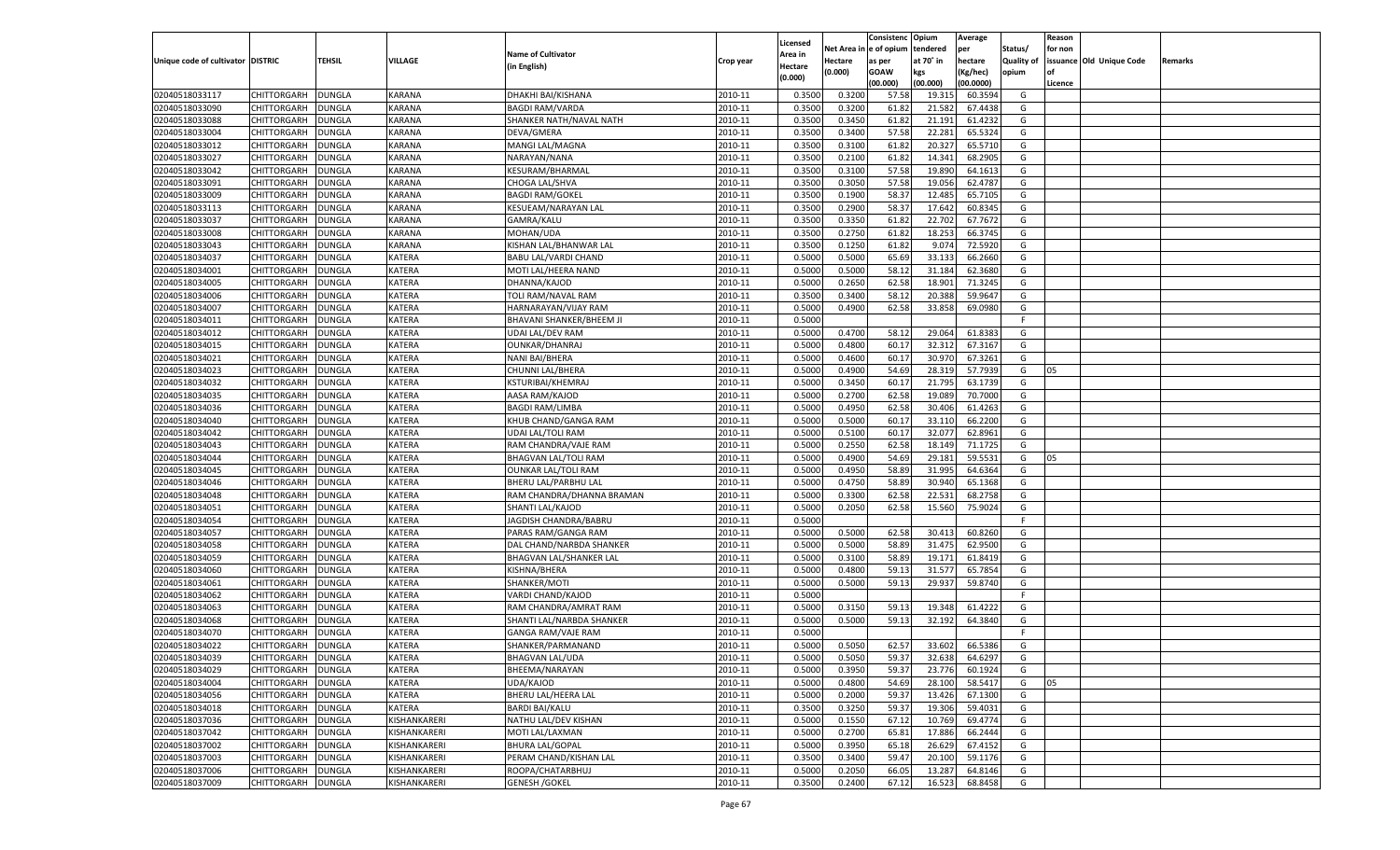|                                   |             |               |              |                                               |           |          |            | Consistenc Opium |           | Average   |                   | Reason  |                          |                 |
|-----------------------------------|-------------|---------------|--------------|-----------------------------------------------|-----------|----------|------------|------------------|-----------|-----------|-------------------|---------|--------------------------|-----------------|
|                                   |             |               |              |                                               |           | Licensed | Net Area i | l e of opium     | tendered  | per       | Status/           | for non |                          |                 |
| Unique code of cultivator DISTRIC |             | TEHSIL        | VILLAGE      | <b>Name of Cultivator</b>                     | Crop year | Area in  | Hectare    | as per           | at 70° in | hectare   | <b>Quality of</b> |         | issuance Old Unique Code | Remarks         |
|                                   |             |               |              | (in English)                                  |           | Hectare  | (0.000)    | <b>GOAW</b>      | kgs       | (Kg/hec)  | opium             | nf      |                          |                 |
|                                   |             |               |              |                                               |           | (0.000)  |            | (00.000)         | (00.000)  | (00.0000) |                   | Licence |                          |                 |
| 02040518037020                    | CHITTORGARH | <b>DUNGLA</b> | KISHANKARERI | CHTRBHUJ/KHEMRAJ                              | 2010-11   | 0.5000   | 0.2500     | 65.18            | 16.862    | 67.4480   | G                 |         |                          |                 |
| 02040518037022                    | CHITTORGARH | DUNGLA        | KISHANKARERI | KHEMRAJ/NATHU                                 | 2010-11   | 0.5000   | 0.2200     | 65.18            | 14.845    | 67.4782   | G                 |         |                          |                 |
| 02040518037045                    | CHITTORGARH | DUNGLA        | KISHANKARERI | SHANKAR/NANA GUJR                             | 2010-11   | 0.3500   | 0.3050     | 55.16            | 17.063    | 55.9443   | G                 | 04      |                          |                 |
| 02040518037004                    | CHITTORGARH | DUNGLA        | KISHANKARERI | GOKAL/CHTRBHUJ                                | 2010-11   | 0.5000   | 0.3000     | 67.12            | 20.196    | 67.3200   | G                 |         |                          |                 |
| 02040518037021                    | CHITTORGARH | DUNGLA        | KISHANKARERI | MANGI LAL/LAXMAN                              | 2010-11   | 0.3500   | 0.2050     | 59.47            | 12.473    | 60.8439   | G                 |         |                          |                 |
| 02040518037041                    | CHITTORGARH | DUNGLA        | KISHANKARERI | BHERU LAL/TOLI RAM                            | 2010-11   | 0.3500   | 0.3400     | 59.4             | 19.472    | 57.2706   | G                 |         |                          |                 |
| 02040518037029                    | CHITTORGARH | DUNGLA        | KISHANKARERI | KALU LAL/NATHU                                | 2010-11   | 0.3500   | 0.2000     | 66.05            | 13.729    | 68.6450   | G                 |         |                          |                 |
| 02040518037008                    | CHITTORGARH | DUNGLA        | KISHANKARERI | PARBHU LAL/SHANKAR LAL                        | 2010-11   | 0.3500   | 0.1850     | 67.12            | 12.424    | 67.1568   | G                 |         |                          |                 |
| 02040518037010                    | CHITTORGARH | DUNGLA        | KISHANKARERI | MANGI LAL/GOKEL                               | 2010-11   | 0.3500   | 0.3500     | 67.12            | 24.803    | 70.8657   | G                 |         |                          |                 |
| 02040518037013                    | CHITTORGARH | DUNGLA        | KISHANKARERI | MOHAN LAL/DEVA                                | 2010-11   | 0.3500   | 0.2200     | 65.18            | 14.921    | 67.8227   | G                 |         |                          |                 |
| 02040518037014                    | CHITTORGARH | DUNGLA        | KISHANKARERI | RUP LAL/SHRI LAL                              | 2010-11   | 0.3500   | 0.2050     | 65.18            | 13.287    | 64.8146   | G                 |         |                          |                 |
| 02040518037049                    | CHITTORGARH | DUNGLA        | KISHANKARERI | SHANKAR/GANGA RAM                             | 2010-11   | 0.3500   | 0.2100     | 65.18            | 14.086    | 67.0762   | G                 |         |                          |                 |
| 02040518037011                    | CHITTORGARH | DUNGLA        | KISHANKARERI | MEGHRAJ/OUNKAR                                | 2010-11   | 0.3500   | 0.3150     | 65.18            | 21.217    | 67.3556   | G                 |         |                          |                 |
| 02040518037016                    | CHITTORGARH | DUNGLA        | KISHANKARERI | <b>BARDI CHAND/OUNKAR</b>                     | 2010-11   | 0.5000   | 0.4300     | 67.12            | 30.663    | 71.3093   | G                 |         |                          |                 |
| 02040518039009                    | CHITTORGARH | <b>DUNGLA</b> | LOTHIYANA    | <b>HEERA LAL/JAI RAM</b>                      | 2010-11   | 0.5000   | 0.1000     | 57.45            | 6.176     | 61.7600   | G                 |         |                          |                 |
| 02040518039001                    | CHITTORGARH | DUNGLA        | LOTHIYANA    | MADHAV LAL/BHERU LAL                          | 2010-11   | 0.5000   | 0.4950     | 57.45            | 30.693    | 62.0061   | G                 |         |                          |                 |
| 02040518039003                    | CHITTORGARH | <b>DUNGLA</b> | LOTHIYANA    | <b>KISHAN LAL/GIRDHARI</b>                    | 2010-11   | 0.5000   | 0.2250     | 55.31            | 14.921    | 66.3156   | G                 |         |                          |                 |
| 02040518039007                    | CHITTORGARH | DUNGLA        | LOTHIYANA    | <b>HEMRAJ/BHERU</b>                           | 2010-11   | 0.5000   | 0.3300     | 62.44            | 22.650    | 68.6364   | G                 |         |                          |                 |
| 02040518039004                    | CHITTORGARH | <b>DUNGLA</b> | LOTHIYANA    | NARAYAN LAL/DAL CHAND                         | 2010-11   | 0.5000   | 0.2500     | 62.44            | 16.479    | 65.9160   | G                 |         |                          |                 |
| 02040518039005                    | CHITTORGARH | DUNGLA        | LOTHIYANA    | MOHAN LAL/BHERU LAL                           | 2010-11   | 0.5000   | 0.4450     | 57.45            | 27.883    | 62.6584   | G                 |         |                          |                 |
| 02040518039006                    | CHITTORGARH | <b>DUNGLA</b> | LOTHIYANA    | <b>OUNKAR LAL/BHANA</b>                       | 2010-11   | 0.5000   | 0.4000     | 55.31            | 23.187    | 57.9675   | G                 |         |                          |                 |
| 02040518039012                    | CHITTORGARH | DUNGLA        | LOTHIYANA    | MADHAV LAL/KISHNA                             | 2010-11   | 0.3500   | 0.3300     | 57.45            | 20.555    | 62.2879   | G                 | 11      |                          | <b>DISPUTED</b> |
| 02040518039015                    | CHITTORGARH | <b>DUNGLA</b> | LOTHIYANA    | KALU/ROOPA                                    | 2010-11   | 0.3500   | 0.3500     | 57.45            | 20.707    | 59.1629   | G                 |         |                          |                 |
| 02040518039018                    | CHITTORGARH |               |              |                                               | 2010-11   | 0.5000   | 0.1950     | 56.71            | 12.096    | 62.0308   |                   |         |                          |                 |
|                                   | CHITTORGARH | DUNGLA        | LOTHIYANA    | <b>GOUTAM/LACHI RAM</b><br>RAM LAL/TARA CHAND |           |          |            |                  |           |           | G                 |         |                          |                 |
| 02040518039019                    |             | <b>DUNGLA</b> | LOTHIYANA    |                                               | 2010-11   | 0.5000   | 0.3100     | 56.71            | 19.739    | 63.6742   | G                 |         |                          |                 |
| 02040518039023                    | CHITTORGARH | DUNGLA        | LOTHIYANA    | KALU/KISHANA                                  | 2010-11   | 0.5000   | 0.3500     | 62.44            | 24.147    | 68.9914   | G                 |         |                          |                 |
| 02040518039028                    | CHITTORGARH | <b>DUNGLA</b> | LOTHIYANA    | VARDI BAI/RATAN LAL                           | 2010-11   | 0.5000   | 0.4150     | 55.31            | 25.460    | 61.3494   | G                 |         |                          |                 |
| 02040518039036                    | CHITTORGARH | <b>DUNGLA</b> | LOTHIYANA    | KESARBAI/HEERALAL/KISHANA                     | 2010-11   | 0.5000   | 0.1950     | 56.71            | 12.251    | 62.8256   | G                 |         |                          |                 |
| 02040518039039                    | CHITTORGARH | <b>DUNGLA</b> | LOTHIYANA    | MANGU/DEVA                                    | 2010-11   | 0.5000   | 0.3000     | 56.71            | 17.551    | 58.503    | G                 |         |                          |                 |
| 02040518039050                    | CHITTORGARH | DUNGLA        | LOTHIYANA    | RAMBAKSH/SHO RAM                              | 2010-11   | 0.3500   | 0.3450     | 65.47            | 25.220    | 73.1014   | G                 |         |                          |                 |
| 02040518039041                    | CHITTORGARH | DUNGLA        | LOTHIYANA    | KALU/SHORAM                                   | 2010-11   | 0.5000   | 0.2100     | 56.71            | 13.676    | 65.1238   | G                 |         |                          |                 |
| 02040518039026                    | CHITTORGARH | DUNGLA        | LOTHIYANA    | NAND RAM/JAI RAM                              | 2010-11   | 0.5000   | 0.2500     | 56.71            | 15.215    | 60.8600   | G                 |         |                          |                 |
| 02040518039049                    | CHITTORGARH | DUNGLA        | LOTHIYANA    | CDEU BAI/DALLI CHAND                          | 2010-11   | 0.3500   | 0.1700     | 55.31            | 10.269    | 60.4059   | G                 |         |                          |                 |
| 02040518039053                    | CHITTORGARH | DUNGLA        | LOTHIYANA    | RUKMANIBAI/ANDA                               | 2010-11   | 0.5000   | 0.2050     | 55.31            | 12.737    | 62.1317   | G                 |         |                          |                 |
| 02040518039021                    | CHITTORGARH | DUNGLA        | LOTHIYANA    | MANGI LAL/NAVLA                               | 2010-11   | 0.5000   |            |                  |           |           | F                 |         |                          |                 |
| 02040518039042                    | CHITTORGARH | DUNGLA        | LOTHIYANA    | RAM LAL/NAVLA                                 | 2010-11   | 0.3500   | 0.1800     | 55.31            | 11.607    | 64.483    | G                 |         |                          |                 |
| 02040518039047                    | CHITTORGARH | DUNGLA        | LOTHIYANA    | GULABIBAI/HEERALAL                            | 2010-11   | 0.5000   | 0.2500     | 55.31            | 13.812    | 55.2480   | G                 | 04      |                          |                 |
| 02040518039032                    | CHITTORGARH | DUNGLA        | LOTHIYANA    | <b>DEU BAI/PARTHA</b>                         | 2010-11   | 0.5000   | 0.1950     | 56.71            | 11.075    | 56.7949   | G                 |         |                          |                 |
| 02040518039025                    | CHITTORGARH | DUNGLA        | LOTHIYANA    | NARAYANI BAI/BHERA                            | 2010-11   | 0.3500   | 0.3600     | 56.71            | 23.797    | 66.1028   | G                 |         |                          |                 |
| 02040518039027                    | CHITTORGARH | DUNGLA        | LOTHIYANA    | DEVILAL/DALCHAND                              | 2010-11   | 0.3500   | 0.3000     | 56.71            | 19.088    | 63.6267   | G                 |         |                          |                 |
| 02040518039031                    | CHITTORGARH | <b>DUNGLA</b> | LOTHIYANA    | <b>HEERA LAL/JETA</b>                         | 2010-11   | 0.3500   | 0.3550     | 56.71            | 21.494    | 60.5465   | G                 |         |                          |                 |
| 02040518039034                    | CHITTORGARH | DUNGLA        | LOTHIYANA    | MADHO LAL/UDAI RAM                            | 2010-11   | 0.5000   | 0.4900     | 58.99            | 34.387    | 70.1776   | G                 |         |                          |                 |
| 02040518039035                    | CHITTORGARH | DUNGLA        | LOTHIYANA    | GANESH KUMAR/GASHI JAT                        | 2010-11   | 0.5000   | 0.2450     | 58.99            | 15.440    | 63.0204   | G                 |         |                          |                 |
| 02040518039044                    | CHITTORGARH | DUNGLA        | LOTHIYANA    | AMBA LAL/TARACHAND                            | 2010-11   | 0.3500   | 0.3400     | 43.70            | 17.11     | 50.3235   | G                 | 04      |                          |                 |
| 02040518039030                    | CHITTORGARH | DUNGLA        | LOTHIYANA    | DHANRAJ/KISHNA                                | 2010-11   | 0.5000   | 0.3900     | 58.99            | 26.445    | 67.8077   | G                 |         |                          |                 |
| 02040518038011                    | CHITTORGARH | DUNGLA        | LUXMIPURA-4  | NARAYAN LAL/KANA                              | 2010-11   | 0.5000   | 0.5000     | 61.51            | 31.871    | 63.7420   | G                 |         |                          |                 |
| 02040518038002                    | CHITTORGARH | <b>DUNGLA</b> | LUXMIPURA-4  | HEERALAL/CHAMPA LAL                           | 2010-11   | 0.5000   | 0.5050     | 61.51            | 32.607    | 64.5683   | G                 |         |                          |                 |
| 02040518038005                    | CHITTORGARH | <b>DUNGLA</b> | LUXMIPURA-4  | RAMESHVAR LAL/SAV LAL                         | 2010-11   | 0.5000   | 0.5000     | 61.51            | 31.743    | 63.4860   | G                 |         |                          |                 |
| 02040518038014                    | CHITTORGARH | <b>DUNGLA</b> | LUXMIPURA-4  | <b>OUNKAR/MOTI LAL</b>                        | 2010-11   | 0.3500   | 0.2950     | 61.51            | 19.498    | 66.0949   | G                 |         |                          |                 |
| 02040518038003                    | CHITTORGARH | <b>DUNGLA</b> | LUXMIPURA-4  | <b>OUNKAR/SAV RAM</b>                         | 2010-11   | 0.3500   | 0.3500     | 60.31            | 21.394    | 61.1257   | G                 |         |                          |                 |
| 02040518038016                    | CHITTORGARH | <b>DUNGLA</b> | LUXMIPURA-4  | HARLAL/GAMERA                                 | 2010-11   | 0.3500   | 0.3500     | 61.51            | 24.293    | 69.4086   | G                 |         |                          |                 |
| 02040518038013                    | CHITTORGARH | <b>DUNGLA</b> | LUXMIPURA-4  | KALU RAM/RAMA                                 | 2010-11   | 0.3500   | 0.3450     | 65.69            | 24.238    | 70.2551   | G                 |         |                          |                 |
| 02040518038010                    | CHITTORGARH | DUNGLA        | LUXMIPURA-4  | <b>BAGDI LAL/NARAYAN LAL</b>                  | 2010-11   | 0.5000   | 0.5000     | 65.69            | 33.253    | 66.5060   | G                 |         |                          |                 |
| 02040518038024                    | CHITTORGARH | <b>DUNGLA</b> | LUXMIPURA-4  | BANSHI LAL/NARAYAN                            | 2010-11   | 0.5000   | 0.2600     | 60.31            | 16.425    | 63.1731   | G                 |         |                          |                 |
| 02040518038017                    | CHITTORGARH | <b>DUNGLA</b> | LUXMIPURA-4  | <b>BAGDI RAM/DALU</b>                         | 2010-11   | 0.5000   | 0.4600     | 60.31            | 30.534    | 66.3783   | G                 |         |                          |                 |
| 02040518040019                    | CHITTORGARH | <b>DUNGLA</b> | MANGALWAD    | SHANKAR LAL/NATHU                             | 2010-11   | 0.3500   | 0.2000     | 56.71            | 12.450    | 62.2500   | G                 |         |                          |                 |
|                                   |             |               |              |                                               |           |          |            |                  |           |           |                   |         |                          |                 |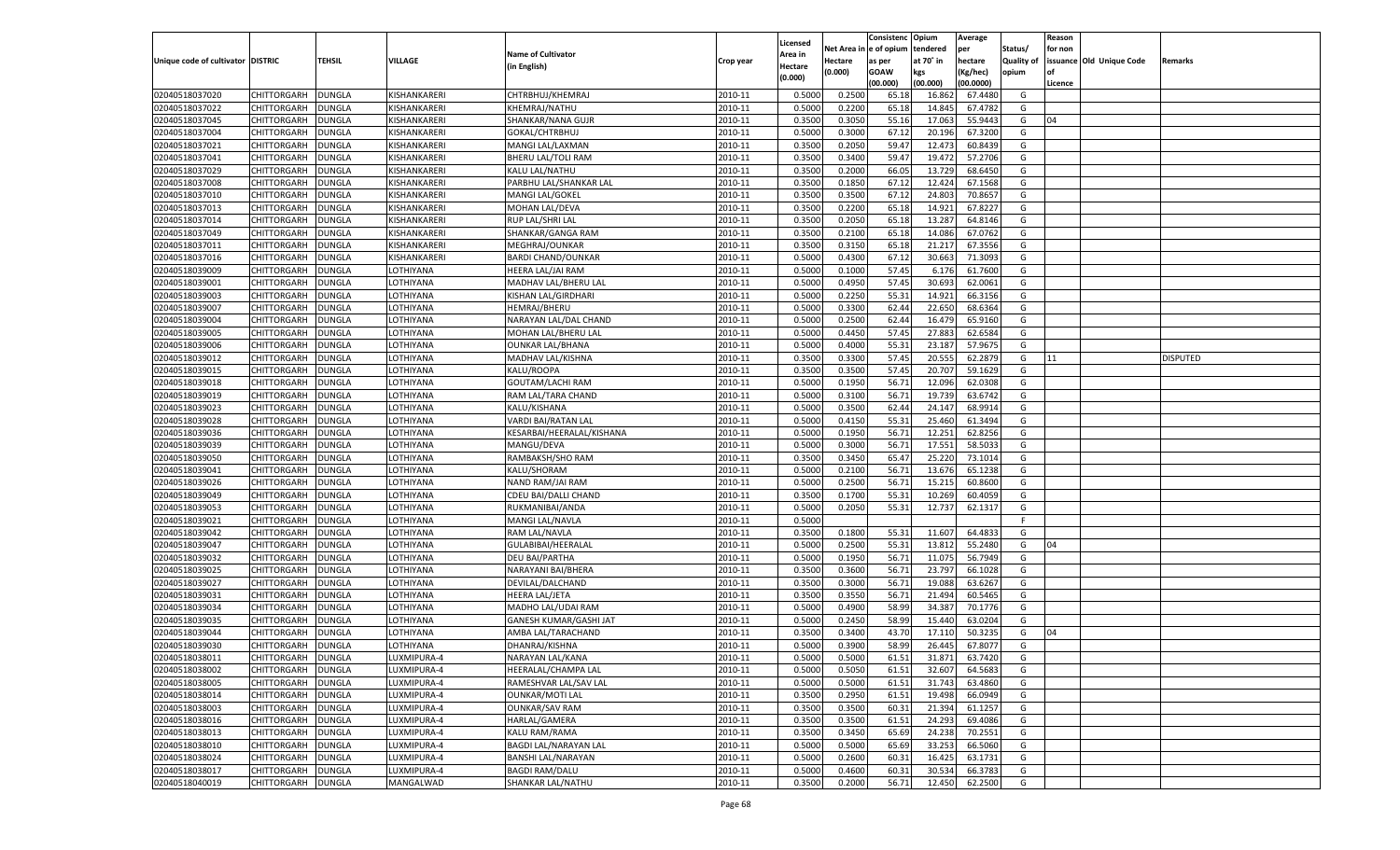|                                   |                    |               |            |                              |           |                           |          | Consistenc  | Opium     | Average   |                   | Reason  |                          |                 |
|-----------------------------------|--------------------|---------------|------------|------------------------------|-----------|---------------------------|----------|-------------|-----------|-----------|-------------------|---------|--------------------------|-----------------|
|                                   |                    |               |            | <b>Name of Cultivator</b>    |           | Licensed                  | Net Area | e of opium  | tendered  | per       | Status/           | for non |                          |                 |
| Unique code of cultivator DISTRIC |                    | <b>TEHSIL</b> | VILLAGE    | (in English)                 | Crop year | <b>Area in</b><br>Hectare | Hectare  | as per      | at 70° in | hectare   | <b>Quality of</b> |         | issuance Old Unique Code | Remarks         |
|                                   |                    |               |            |                              |           | (0.000)                   | (0.000)  | <b>GOAW</b> | kgs       | (Kg/hec)  | opium             |         |                          |                 |
|                                   |                    |               |            |                              |           |                           |          | (00.000)    | (00.000)  | (00.0000) |                   | Licence |                          |                 |
| 02040518040014                    | CHITTORGARH        | <b>DUNGLA</b> | MANGALWAD  | CHAMPA LAL/MODIRAM           | 2010-11   | 0.5000                    | 0.4300   | 59.82       | 25.063    | 58.2860   | G                 |         |                          |                 |
| 02040518040020                    | CHITTORGARH        | DUNGLA        | MANGALWAD  | NANDA/KISHNA                 | 2010-11   | 0.3500                    | 0.1700   | 59.82       | 9.664     | 56.8471   | G                 |         |                          |                 |
| 02040518040022                    | CHITTORGARH        | DUNGLA        | MANGALWAD  | PARBHU LAL/KHUMAN SALVI      | 2010-11   | 0.3500                    | 0.1450   | 59.82       | 10.444    | 72.0276   | G                 |         |                          |                 |
| 02040518040013                    | CHITTORGARH        | DUNGLA        | MANGALWAD  | BHANWAR LAL/KHUMAN           | 2010-11   | 0.3500                    | 0.2250   | 59.82       | 14.494    | 64.4178   | G                 |         |                          |                 |
| 02040518040054                    | CHITTORGARH        | DUNGLA        | MANGALWAD  | DEVI SINGH/BAGH SINGH        | 2010-11   | 0.3500                    | 0.3200   | 59.82       | 20.986    | 65.581    | G                 |         |                          |                 |
| 02040518040004                    | CHITTORGARH        | DUNGLA        | MANGALWAD  | VENIRAM/LAXMAN               | 2010-11   | 0.3500                    | 0.3550   | 56.7        | 21.106    | 59.4535   | G                 |         |                          |                 |
| 02040518040051                    | CHITTORGARH        | DUNGLA        | MANGALWAD  | KESLASH/VARDA                | 2010-11   | 0.5000                    | 0.3600   | 58.94       | 20.691    | 57.4750   | G                 |         |                          |                 |
| 02040518040039                    | CHITTORGARH        | DUNGLA        | MANGALWAD  | DEVILAL/KISHANA              | 2010-11   | 0.3500                    | 0.3350   | 53.82       | 17.849    | 53.2806   | G                 | 04      |                          |                 |
| 02040518040052                    | CHITTORGARH        | DUNGLA        | MANGALWAD  | LAXMAN/CHATARBHUJ            | 2010-11   | 0.3500                    | 0.2000   | 53.82       | 11.296    | 56.4800   | G                 | 05      |                          |                 |
| 02040518040031                    | CHITTORGARH        | DUNGLA        | MANGALWAD  | OUNKARLAL/CHUNNI LAL         | 2010-11   | 0.3500                    | 0.3150   | 53.82       | 17.568    | 55.7714   | G                 | 04      |                          |                 |
| 02040518040016                    | CHITTORGARH        | DUNGLA        | MANGALWAD  | KANEHYA LAL/SAVA             | 2010-11   | 0.3500                    |          |             |           |           | F.                | 07      |                          |                 |
| 02040518040042                    | CHITTORGARH        | DUNGLA        | MANGALWAD  | LAXMAN/LAKHMA                | 2010-11   | 0.3500                    | 0.3450   | 53.82       | 18.795    | 54.478    | G                 | 04      |                          |                 |
| 02040518046012                    | CHITTORGARH        | DUNGLA        | NALYAKHEDA | MANOHARIBAI/AMBALAL          | 2010-11   | 0.3500                    | 0.3500   | 59.67       | 20.435    | 58.3857   | G                 |         |                          |                 |
| 02040518046016                    | CHITTORGARH        | DUNGLA        | NALYAKHEDA | DOLATRAM/SHANKAR GUJAR       | 2010-11   | 0.3500                    | 0.3400   | 60.76       | 21.325    | 62.7206   | G                 |         |                          |                 |
| 02040518046005                    | CHITTORGARH        | DUNGLA        | NALYAKHEDA | SHREELAL/UDA                 | 2010-11   | 0.3500                    | 0.3300   | 60.76       | 19.949    | 60.4515   | G                 |         |                          |                 |
| 02040518046023                    | CHITTORGARH        | DUNGLA        | NALYAKHEDA | ONKAR/RAJING                 | 2010-11   | 0.3500                    | 0.3050   | 67.12       | 21.044    | 68.9967   | G                 |         |                          |                 |
| 02040518046013                    | CHITTORGARH        | DUNGLA        | NALYAKHEDA | LALU/BHANA GUJAR             | 2010-11   | 0.5000                    | 0.2250   | 60.39       | 14.176    | 63.0044   | G                 |         |                          |                 |
| 02040518046024                    | CHITTORGARH        | DUNGLA        | NALYAKHEDA | UDA/RUPA                     | 2010-11   | 0.3500                    | 0.1900   | 60.39       | 12.300    | 64.7368   | G                 |         |                          |                 |
| 02040518049020                    | CHITTORGARH        | DUNGLA        | NOGAWAN    | HEERA/LALU                   | 2010-11   | 0.3500                    | 0.1100   | 67.25       | 8.203     | 74.5727   | G                 |         |                          |                 |
| 02040518049028                    | CHITTORGARH        | DUNGLA        | NOGAWAN    | MOTI/BHAGVANA                | 2010-11   | 0.5000                    | 0.1400   | 58.77       | 9.042     | 64.5857   | - 1               | 02      |                          |                 |
| 02040518049037                    | CHITTORGARH        | DUNGLA        | NOGAWAN    | MANGI LAL/SUKH LAL           | 2010-11   | 0.3500                    | 0.3450   | 58.77       | 21.587    | 62.5710   | G                 |         |                          |                 |
| 02040518049002                    | CHITTORGARH        | DUNGLA        | NOGAWAN    | KELASH PURI/SHAMBHU PURI     | 2010-11   | 0.3500                    | 0.3400   | 58.77       | 20.489    | 60.2618   | $\blacksquare$    | 02      |                          |                 |
| 02040518049011                    | CHITTORGARH        | <b>DUNGLA</b> | NOGAWAN    | AMARATRAM/SHAMBHU            | 2010-11   | 0.5000                    | 0.4900   | 2.31,62.    | 31.988    | 65.2816   | G                 |         |                          |                 |
| 02040518049018                    | CHITTORGARH        | DUNGLA        | NOGAWAN    | BHAGGA/CHATARBHUJ            | 2010-11   | 0.5000                    | 0.4500   | 58.28       | 26.750    | 59.4444   | G                 |         |                          |                 |
| 02040518049019                    | CHITTORGARH        | DUNGLA        | NOGAWAN    | BHERU LAL/JAI CHAND          | 2010-11   | 0.5000                    | 0.4950   | 67.25       | 36.184    | 73.0990   | G                 |         |                          |                 |
| 02040518049043                    | CHITTORGARH        | DUNGLA        | NOGAWAN    | MAGNIRAM/HEERALAL            | 2010-11   | 0.3500                    | 0.3050   | 69.4        | 20.840    | 68.3279   | G                 |         | 02040518043009           | <b>TRANSFER</b> |
| 02040518049044                    | CHITTORGARH        | <b>DUNGLA</b> | NOGAWAN    | LACHIRAM/BHDHA               | 2010-11   | 0.5000                    | 0.5100   | 1.27,57.    | 32.762    | 64.2392   | G                 |         | 02040518043012           | TRANSFER        |
| 02040518049045                    | CHITTORGARH        | DUNGLA        | NOGAWAN    | AMARCHAND/UDHA               | 2010-11   | 0.3500                    | 0.3400   | 57.70       | 23.196    | 68.2235   | G                 |         | 02040518043002           | TRANSFER        |
| 02040518050001                    | CHITTORGARH        | DUNGLA        | PALOD      | RAMLAL/PANALAL               | 2010-11   | 0.3500                    | 0.0550   | 60.74       | 4.093     | 74.4182   | G                 |         |                          |                 |
| 02040518050007                    | CHITTORGARH        | <b>DUNGLA</b> | PALOD      | NAGIBAI/MOHANLAL             | 2010-11   | 0.3500                    | 0.2450   | 56.11       | 6.783     | 27.6857   | G                 | 04      |                          |                 |
| 02040518050015                    | CHITTORGARH        | <b>DUNGLA</b> | PALOD      | RAM CHANDRA/LAXMI CHAND      | 2010-11   | 0.5000                    | 0.2350   | 60.74       | 15.404    | 65.5489   | G                 |         |                          |                 |
| 02040518050016                    | CHITTORGARH        | DUNGLA        | PALOD      | NARAYAN/KISHANA              | 2010-11   | 0.5000                    | 0.3550   | 53.01       | 19.401    | 54.6507   | G                 | 04      |                          |                 |
| 02040518050022                    | CHITTORGARH        | DUNGLA        | PALOD      | MOTI/ROOPA                   | 2010-11   | 0.3500                    | 0.3450   | 53.01       | 18.35     | 53.2058   | G                 | 04      |                          |                 |
| 02040518050030                    | CHITTORGARH        | DUNGLA        | PALOD      | SURAJMAL/TARA CHAND          | 2010-11   | 0.5000                    | 0.4150   | 60.74       | 25.934    | 62.4916   | G                 |         |                          |                 |
| 02040518050032                    |                    |               | PALOD      |                              | 2010-11   | 0.5000                    | 0.2800   | 60.74       | 17.889    | 63.8893   | G                 |         |                          |                 |
| 02040518050033                    | CHITTORGARH        | <b>DUNGLA</b> | PALOD      | GOTU/LAKHMA                  | 2010-11   | 0.3500                    |          | 56.11       | 4.123     | 58.9000   | G                 |         |                          |                 |
|                                   | CHITTORGARH        | DUNGLA        | PALOD      | NANDA/ROOPA                  | 2010-11   |                           | 0.0700   | 60.74       |           | 61.2000   |                   |         |                          |                 |
| 02040518050036                    | CHITTORGARH        | DUNGLA        |            | BHERU LAL/CHATARBHUJ         |           | 0.5000                    | 0.3000   |             | 18.360    |           | G                 |         |                          |                 |
| 02040518050040                    | CHITTORGARH        | DUNGLA        | PALOD      | NAVLA/MAGNA                  | 2010-11   | 0.5000                    | 0.2400   | 61.43       | 15.478    | 64.4917   | G                 |         |                          |                 |
| 02040518050043                    | CHITTORGARH        | <b>DUNGLA</b> | PALOD      | <b>SHANKER PURI/RAM PURI</b> | 2010-11   | 0.3500                    | 0.0850   | 60.74       | 5.498     | 64.6824   | G                 |         |                          |                 |
| 02040518050056                    | CHITTORGARH        | DUNGLA        | PALOD      | DEVA/CHATARBHUJ              | 2010-11   | 0.3500                    | 0.1400   | 56.11       | 11.915    | 85.1071   | G                 |         |                          |                 |
| 02040518050070                    | CHITTORGARH        | DUNGLA        | PALOD      | KALU LAL/TEKA                | 2010-11   | 0.5000                    | 0.2000   | 56.11       | 12.034    | 60.1700   | G                 |         |                          |                 |
| 02040518050084                    | CHITTORGARH        | DUNGLA        | PALOD      | <b>BHERU/RAMA</b>            | 2010-11   | 0.5000                    |          |             |           |           | F.                |         |                          |                 |
| 02040518050085                    | CHITTORGARH        | DUNGLA        | PALOD      | MOTI/LAKHMA                  | 2010-11   | 0.5000                    | 0.2100   | 60.74       | 13.845    | 65.9286   | G                 |         |                          |                 |
| 02040518050089                    | CHITTORGARH        | DUNGLA        | PALOD      | SHANKER/KALU                 | 2010-11   | 0.5000                    | 0.1050   | 60.74       | 6.643     | 63.2667   | G                 |         |                          |                 |
| 02040518050090                    | CHITTORGARH        | <b>DUNGLA</b> | PALOD      | HEERA LAL/GANGA              | 2010-11   | 0.5000                    | 0.2600   | 61.66       | 15.958    | 61.3769   | G                 |         |                          |                 |
| 02040518050093                    | CHITTORGARH        | <b>DUNGLA</b> | PALOD      | TARA CHAND/MOHAN             | 2010-11   | 0.3500                    | 0.2950   | 59.28       | 18.861    | 63.9356   | G                 |         |                          |                 |
| 02040518050105                    | <b>CHITTORGARH</b> | <b>DUNGLA</b> | PALOD      | KALU/GANGA RAM               | 2010-11   | 0.5000                    | 0.1900   | 59.28       | 11.185    | 58.8684   | G                 |         |                          |                 |
| 02040518050071                    | CHITTORGARH        | <b>DUNGLA</b> | PALOD      | PARBHU/OUNKAR                | 2010-11   | 0.5000                    | 0.4600   | 59.28       | 29.005    | 63.0543   | G                 |         |                          |                 |
| 02040518050108                    | <b>CHITTORGARH</b> | <b>DUNGLA</b> | PALOD      | CHOGA/PANNA                  | 2010-11   | 0.3500                    | 0.2000   | 59.28       | 12.405    | 62.0250   | G                 |         |                          |                 |
| 02040518050049                    | <b>CHITTORGARH</b> | <b>DUNGLA</b> | PALOD      | BAGDIRAM/LKHMA               | 2010-11   | 0.5000                    | 0.1050   | 67.29       | 7.653     | 72.8857   | G                 |         |                          |                 |
| 02040518050058                    | <b>CHITTORGARH</b> | <b>DUNGLA</b> | PALOD      | CHOGA LAL/JAI CHAND          | 2010-11   | 0.3500                    | 0.1900   | 59.28       | 12.216    | 64.2947   | G                 |         |                          |                 |
| 02040518050031                    | <b>CHITTORGARH</b> | <b>DUNGLA</b> | PALOD      | NARAYAN/MANA                 | 2010-11   | 0.3500                    | 0.1350   | 56.11       | 7.602     | 56.3111   | G                 |         |                          |                 |
| 02040518050035                    | <b>CHITTORGARH</b> | <b>DUNGLA</b> | PALOD      | <b>BAGDI RAM/BABRU</b>       | 2010-11   | 0.5000                    | 0.0950   | 59.28       | 5.964     | 62.7789   | G                 |         |                          |                 |
| 02040518050038                    | <b>CHITTORGARH</b> | <b>DUNGLA</b> | PALOD      | MOHAN/OUNKAR                 | 2010-11   | 0.5000                    | 0.1450   | 59.28       | 9.459     | 65.2345   | G                 |         |                          |                 |
| 02040518050044                    | <b>CHITTORGARH</b> | <b>DUNGLA</b> | PALOD      | PANNA/OUNKAR                 | 2010-11   | 0.5000                    | 0.2050   | 59.28       | 12.199    | 59.5073   | G                 |         |                          |                 |
| 02040518050045                    | CHITTORGARH        | <b>DUNGLA</b> | PALOD      | DHAPU BAI/KALU               | 2010-11   | 0.5000                    | 0.2350   | 56.11       | 14.108    | 60.0340   | G                 |         |                          |                 |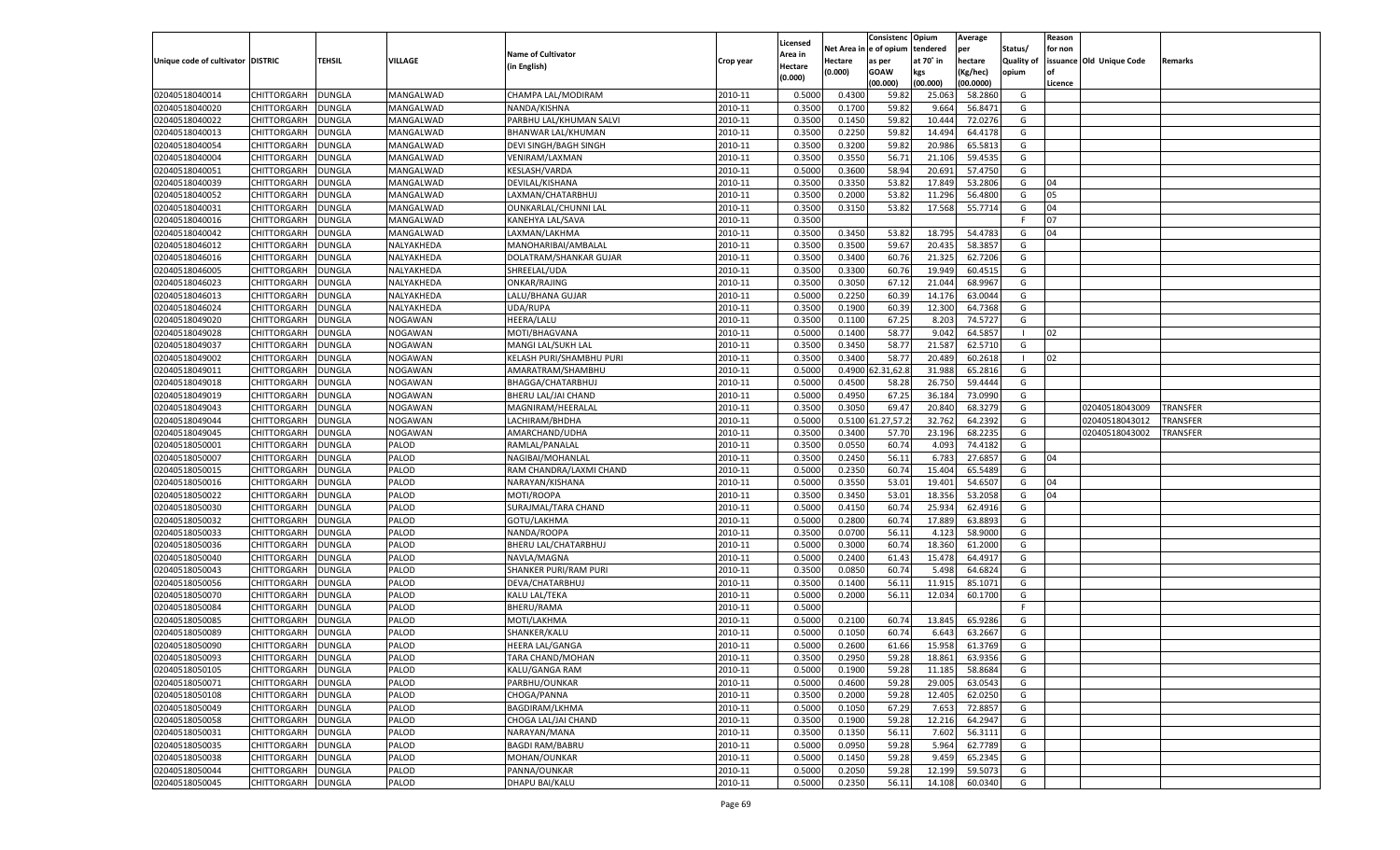|                                   |                    |               |                |                              |           |          |          | Consistenc  | Opium     | Average   |                   | Reason    |                          |                    |
|-----------------------------------|--------------------|---------------|----------------|------------------------------|-----------|----------|----------|-------------|-----------|-----------|-------------------|-----------|--------------------------|--------------------|
|                                   |                    |               |                |                              |           | Licensed | Net Area | e of opium  | tendered  | per       | Status/           | for non   |                          |                    |
| Unique code of cultivator DISTRIC |                    | TEHSIL        | VILLAGE        | <b>Name of Cultivator</b>    | Crop year | \rea in  | Hectare  | as per      | at 70˚ in | hectare   | <b>Quality of</b> |           | issuance Old Unique Code | Remarks            |
|                                   |                    |               |                | (in English)                 |           | Hectare  | (0.000)  | <b>GOAW</b> | kgs       | (Kg/hec)  | opium             | <b>of</b> |                          |                    |
|                                   |                    |               |                |                              |           | (0.000)  |          | (00.000)    | (00.000)  | (00.0000) |                   | Licence   |                          |                    |
| 02040518050062                    | CHITTORGARH        | <b>DUNGLA</b> | PALOD          | RAMESHVAR LAL/UDA            | 2010-11   | 0.5000   | 0.1400   | 59.28       | 8.785     | 62.7500   | G                 |           |                          |                    |
| 02040518050063                    | CHITTORGARH        | DUNGLA        | PALOD          | SOHANIBAI/CHUNNI LAL         | 2010-11   | 0.3500   | 0.2000   | 59.28       | 13.205    | 66.0250   | G                 |           |                          | <b>NAME CHANGE</b> |
| 02040518050065                    |                    | <b>DUNGLA</b> | PALOD          |                              | 2010-11   | 0.3500   | 0.2400   | 55.97       | 13.518    | 56.3250   | G                 |           |                          |                    |
|                                   | <b>CHITTORGARH</b> |               |                | GAMERI BAI/JAI CHAND         |           |          |          |             |           |           |                   |           |                          |                    |
| 02040518050069                    | CHITTORGARH        | DUNGLA        | PALOD          | GOKAL/NANA                   | 2010-11   | 0.3500   | 0.1350   | 55.97       | 7.921     | 58.6741   | G                 |           |                          |                    |
| 02040518050076                    | CHITTORGARH        | <b>DUNGLA</b> | PALOD          | CHOGA LAL/NAVLA              | 2010-11   | 0.5000   | 0.4900   | 59.12       | 30.436    | 62.1143   | G                 |           |                          |                    |
| 02040518050080                    | CHITTORGARH        | DUNGLA        | PALOD          | ANHCHIBAI/NARAYAN            | 2010-11   | 0.5000   | 0.2000   | 59.12       | 11.806    | 59.0300   | G                 |           |                          | <b>NAME CHANGE</b> |
| 02040518050083                    | CHITTORGARH        | DUNGLA        | PALOD          | SHOHAN LAL/UDA               | 2010-11   | 0.5000   | 0.1100   | 59.12       | 6.613     | 60.1182   | G                 |           |                          |                    |
| 02040518050095                    | CHITTORGARH        | DUNGLA        | PALOD          | KALU/ROOPA                   | 2010-11   | 0.5000   | 0.1000   | 55.97       | 6.527     | 65.2700   | G                 |           |                          |                    |
| 02040518050103                    | CHITTORGARH        | <b>DUNGLA</b> | PALOD          | KALU RAM/UDA                 | 2010-11   | 0.3500   | 0.3050   | 55.97       | 16.94     | 55.5410   | G                 | 04        |                          |                    |
| 02040518050004                    | CHITTORGARH        | DUNGLA        | PALOD          | BHANWAR LAL/NATHU            | 2010-11   | 0.5000   | 0.4700   | 59.12       | 31.343    | 66.687    | G                 |           |                          |                    |
| 02040518050013                    | CHITTORGARH        | DUNGLA        | PALOD          | NARAYANI BAI/SAVA            | 2010-11   | 0.5000   | 0.2850   | 59.12       | 17.083    | 59.9404   | G                 |           |                          |                    |
| 02040518050029                    | CHITTORGARH        | DUNGLA        | PALOD          | GOTU/VARDA                   | 2010-11   | 0.5000   | 0.2600   | 61.66       | 17.009    | 65.4192   | G                 |           |                          |                    |
| 02040518050046                    | CHITTORGARH        | <b>DUNGLA</b> | PALOD          | KAJOD/OUNKAR                 | 2010-11   | 0.3500   | 0.1650   | 55.97       | 9.407     | 57.0121   | G                 |           |                          |                    |
| 02040518050053                    | CHITTORGARH        | DUNGLA        | PALOD          | SURAJMAL/BHOLA               | 2010-11   | 0.5000   | 0.4750   | 43.91       | 21.005    | 44.2211   | G                 | 04        |                          |                    |
| 02040518050054                    | <b>CHITTORGARH</b> | <b>DUNGLA</b> | PALOD          | BHANWAR LAL/MOHAN            | 2010-11   | 0.5000   | 0.4450   | 59.12       | 27.370    | 61.5056   | G                 |           |                          |                    |
| 02040518050059                    | CHITTORGARH        | <b>DUNGLA</b> | PALOD          | KANA/CHUNNI LAL              | 2010-11   | 0.3500   | 0.3350   | 59.12       | 20.119    | 60.0567   | G                 |           |                          |                    |
|                                   |                    |               |                |                              |           |          |          |             |           |           |                   |           |                          |                    |
| 02040518050088                    | <b>CHITTORGARH</b> | <b>DUNGLA</b> | PALOD          | NARAYAN/BHERA                | 2010-11   | 0.5000   | 0.4700   | 55.97       | 27.976    | 59.5234   | G                 |           |                          |                    |
| 02040518050100                    | CHITTORGARH        | DUNGLA        | PALOD          | BHANWARLAL/GOTU              | 2010-11   | 0.3500   | 0.1100   | 59.12       | 6.987     | 63.5182   | G                 |           |                          | <b>NAME CHANGE</b> |
| 02040518050106                    | <b>CHITTORGARH</b> | DUNGLA        | PALOD          | SHANKER/MOTI                 | 2010-11   | 0.5000   | 0.4000   | 61.43       | 26.048    | 65.1200   | G                 |           |                          |                    |
| 02040518050091                    | CHITTORGARH        | <b>DUNGLA</b> | PALOD          | NAVLA/LAXMAN                 | 2010-11   | 0.3500   | 0.1050   | 55.97       | 6.034     | 57.4667   | G                 |           |                          |                    |
| 02040518050087                    | <b>CHITTORGARH</b> | <b>DUNGLA</b> | PALOD          | KANHA/RATANA                 | 2010-11   | 0.3500   | 0.3350   | 53.01       | 17.231    | 51.4358   | G                 | 04        |                          |                    |
| 02040518051014                    | CHITTORGARH        | DUNGLA        | PARANA         | SHOHAN KANWAR/BHAGAT SINGH   | 2010-11   | 0.3500   | 0.3000   | 45.60       | 14.361    | 47.8700   | G                 | 04        |                          |                    |
| 02040518051005                    | <b>CHITTORGARH</b> | DUNGLA        | PARANA         | <b>BANSI LAL/NATHU</b>       | 2010-11   | 0.5000   | 0.4950   | 59.38       | 34.054    | 68.7960   | G                 |           |                          |                    |
| 02040518051019                    | CHITTORGARH        | <b>DUNGLA</b> | PARANA         | <b>MANGI LAL/RAMA</b>        | 2010-11   | 0.5000   | 0.5050   | 62.47       | 35.063    | 69.4317   | G                 |           |                          |                    |
| 02040518051028                    | <b>CHITTORGARH</b> | <b>DUNGLA</b> | PARANA         | SUJUDIDEVI/NARAYAN           | 2010-11   | 0.3500   | 0.3500   | 63.69       | 24.040    | 68.6857   | G                 |           |                          |                    |
| 02040518051029                    | CHITTORGARH        | DUNGLA        | PARANA         | SUNDAR LAL/SUKH LAL          | 2010-11   | 0.5000   | 0.4000   | 59.38       | 26.93     | 67.3325   | G                 |           |                          |                    |
| 02040518051035                    | <b>CHITTORGARH</b> | DUNGLA        | PARANA         | RAM NARAYAN/DEEP CHAND       | 2010-11   | 0.5000   | 0.3500   | 55.7        | 21.732    | 62.0914   | G                 |           |                          |                    |
| 02040518051009                    | CHITTORGARH        | <b>DUNGLA</b> | PARANA         | MHDAN LAL/DALU TELI          | 2010-11   | 0.5000   | 0.4950   | 59.38       | 34.089    | 68.8667   | G                 |           |                          |                    |
| 02040518051004                    | <b>CHITTORGARH</b> | <b>DUNGLA</b> | PARANA         | GOVERDHAN SINGH/GOPAL SINGH  | 2010-11   | 0.5000   | 0.4800   | 59.38       | 30.762    | 64.087    | G                 |           |                          |                    |
| 02040518051011                    | CHITTORGARH        | DUNGLA        | PARANA         |                              | 2010-11   | 0.5000   | 0.2550   | 63.69       | 18.51     | 72.603    | G                 |           |                          |                    |
|                                   |                    |               |                | HEERA LAL/BHIMA              |           |          |          |             |           |           |                   |           |                          |                    |
| 02040518051032                    | CHITTORGARH        | DUNGLA        | PARANA         | RAM SINGH/NATHU SINGH        | 2010-11   | 0.5000   | 0.3000   | 63.69       | 21.977    | 73.2567   | G                 |           |                          |                    |
| 02040518051038                    | CHITTORGARH        | DUNGLA        | PARANA         | <b>GANGA RAM/DOLA</b>        | 2010-11   | 0.5000   | 0.4000   | 57.80       | 25.85     | 64.642    | G                 |           |                          |                    |
| 02040518051027                    | CHITTORGARH        | DUNGLA        | PARANA         | AMBHA LAL/BHURA LAL          | 2010-11   | 0.3500   | 0.2150   | 57.80       | 13.885    | 64.5814   | G                 |           |                          |                    |
| 02040518051047                    | CHITTORGARH        | DUNGLA        | PARANA         | DEVI SINGH/MADHO SINGH       | 2010-11   | 0.5000   | 0.4000   | 57.80       | 26.61     | 66.5300   | G                 |           |                          |                    |
| 02040518051045                    | CHITTORGARH        | DUNGLA        | PARANA         | NAHAR SINGH/DEVI SINGH       | 2010-11   | 0.3500   | 0.3450   | 57.80       | 22.971    | 66.5826   | G                 |           |                          |                    |
| 02040518051046                    | CHITTORGARH        | DUNGLA        | PARANA         | DULESINGH/RAMSINGH/PRAMKUVAR | 2010-11   | 0.5000   | 0.4950   | 57.80       | 32.606    | 65.8707   | G                 |           |                          |                    |
| 02040518051007                    | CHITTORGARH        | DUNGLA        | PARANA         | UDA/NARU                     | 2010-11   | 0.5000   | 0.5050   | 57.80       | 35.47     | 70.2515   | G                 |           |                          |                    |
| 02040518051012                    | CHITTORGARH        | DUNGLA        | PARANA         | ROD SINGH/FHTE SINGH         | 2010-11   | 0.5000   | 0.4300   | 63.69       | 29.256    | 68.037    | G                 |           |                          |                    |
| 02040518051016                    | CHITTORGARH        | DUNGLA        | PARANA         | PURA/RUPA                    | 2010-11   | 0.5000   | 0.4900   | 60.57       | 32.317    | 65.9531   | G                 |           |                          |                    |
| 02040518051037                    | CHITTORGARH        | DUNGLA        | PARANA         | GORDHANDAS/CHATARBHUJDAS     | 2010-11   | 0.3500   | 0.3250   | 52.05       | 18.868    | 58.0554   | G                 | 05        |                          |                    |
| 02040518051039                    | CHITTORGARH        | DUNGLA        | PARANA         | MANGI LAL/VARDA              | 2010-11   | 0.5000   | 0.4800   | 60.57       | 32.535    | 67.781    | G                 |           |                          |                    |
| 02040518051021                    | CHITTORGARH        | DUNGLA        | PARANA         | <b>HAR LAL/KANA</b>          | 2010-11   | 0.3500   | 0.3450   | 60.5        | 24.649    | 71.4464   | G                 |           |                          |                    |
| 02040518051034                    | CHITTORGARH        | DUNGLA        | PARANA         | MOHAN LAL/BHAGVATI LAL       | 2010-11   | 0.5000   | 0.2950   | 63.69       | 20.44     | 69.3186   | G                 |           |                          |                    |
| 02040518051018                    | CHITTORGARH        | DUNGLA        | PARANA         | LALSINGH/NARAYANSINGH        | 2010-11   | 0.3500   | 0.3400   | 52.05       | 19.464    | 57.2471   | G                 | 05        |                          |                    |
| 02040518051026                    | CHITTORGARH        | <b>DUNGLA</b> | PARANA         | SHANKAR LAL/RAM LAL          | 2010-11   | 0.3500   | 0.2250   | 55.72       | 14.018    | 62.3022   | G                 |           |                          |                    |
|                                   |                    |               |                |                              |           |          |          |             |           |           |                   |           |                          |                    |
| 02040518052002                    | <b>CHITTORGARH</b> | DUNGLA        | PARMESHWARPURA | BHERU LAL/RATAN LAL          | 2010-11   | 0.5000   | 0.4950   | 62.47       | 32.626    | 65.9111   | G                 |           |                          |                    |
| 02040518052003                    | <b>CHITTORGARH</b> | <b>DUNGLA</b> | PARMESHWARPURA | KALULAL/SHANKAR LAL          | 2010-11   | 0.5000   | 0.2800   | 59.38       | 17.678    | 63.1357   | G                 |           |                          |                    |
| 02040518052005                    | <b>CHITTORGARH</b> | <b>DUNGLA</b> | PARMESHWARPURA | HAJARI/NANDA                 | 2010-11   | 0.5000   | 0.4350   | 61.06       | 27.212    | 62.5563   | G                 |           |                          |                    |
| 02040518052009                    | <b>CHITTORGARH</b> | <b>DUNGLA</b> | PARMESHWARPURA | RATAN LAL/KISHNA             | 2010-11   | 0.5000   | 0.1500   | 62.47       | 9.877     | 65.8467   | G                 |           |                          |                    |
| 02040518052014                    | <b>CHITTORGARH</b> | <b>DUNGLA</b> | PARMESHWARPURA | KALU /JODHA                  | 2010-11   | 0.5000   | 0.4550   | 61.06       | 29.908    | 65.7319   | G                 |           |                          |                    |
| 02040518052015                    | <b>CHITTORGARH</b> | <b>DUNGLA</b> | PARMESHWARPURA | GODHA/MOTI                   | 2010-11   | 0.5000   | 0.2500   | 61.06       | 15.726    | 62.9040   | G                 |           |                          |                    |
| 02040518052016                    | <b>CHITTORGARH</b> | <b>DUNGLA</b> | PARMESHWARPURA | RAM CHANDRA/KISHAN LAL       | 2010-11   | 0.5000   |          |             |           |           | F                 |           |                          |                    |
| 02040518052020                    | <b>CHITTORGARH</b> | <b>DUNGLA</b> | PARMESHWARPURA | CHUNNI LAL/NARAYAN           | 2010-11   | 0.5000   | 0.3500   | 61.06       | 22.960    | 65.6000   | G                 |           |                          |                    |
| 02040518052026                    | <b>CHITTORGARH</b> | <b>DUNGLA</b> | PARMESHWARPURA | OUNKAR/JHECHAND              | 2010-11   | 0.5000   | 0.1000   | 62.47       | 6.715     | 67.1500   | G                 |           |                          |                    |
| 02040518052006                    | <b>CHITTORGARH</b> | <b>DUNGLA</b> | PARMESHWARPURA | HANSRAJ/CHMPA                | 2010-11   | 0.3500   | 0.3600   | 62.47       | 23.449    | 65.1361   | G                 |           |                          |                    |
| 02040518052011                    | CHITTORGARH        | <b>DUNGLA</b> | PARMESHWARPURA | TULSHIRAM/NANU DAS           | 2010-11   | 0.5000   | 0.2800   | 61.06       | 18.048    | 64.4571   | G                 |           |                          |                    |
|                                   |                    |               |                |                              |           |          |          |             |           |           |                   |           |                          |                    |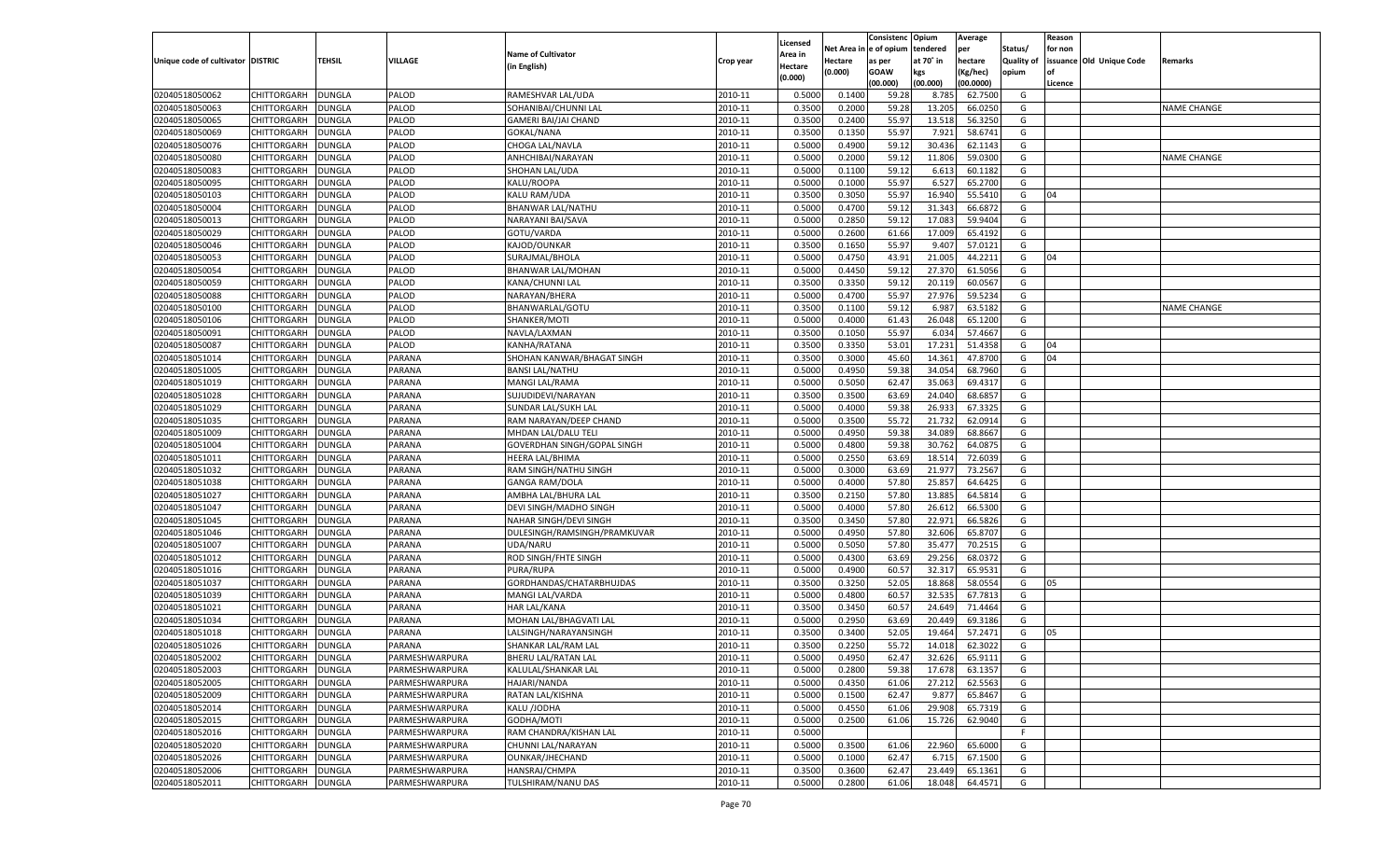|                                   |                    |               |                        |                             |           |          |            | Consistenc Opium |           | Average   |                   | Reason  |                          |                      |
|-----------------------------------|--------------------|---------------|------------------------|-----------------------------|-----------|----------|------------|------------------|-----------|-----------|-------------------|---------|--------------------------|----------------------|
|                                   |                    |               |                        |                             |           | Licensed | Net Area i | l e of opium     | tendered  | per       | Status/           | for non |                          |                      |
| Unique code of cultivator DISTRIC |                    | TEHSIL        | VILLAGE                | <b>Name of Cultivator</b>   | Crop year | Area in  | Hectare    | as per           | at 70° in | hectare   | <b>Quality of</b> |         | issuance Old Unique Code | Remarks              |
|                                   |                    |               |                        | (in English)                |           | Hectare  | (0.000)    | <b>GOAW</b>      | kgs       | (Kg/hec)  | opium             | nf      |                          |                      |
|                                   |                    |               |                        |                             |           | (0.000)  |            | (00.000)         | (00.000)  | (00.0000) |                   | Licence |                          |                      |
| 02040518052012                    | CHITTORGARH        | <b>DUNGLA</b> | PARMESHWARPURA         | KISHAN LAL/HEMRAJ           | 2010-11   | 0.3500   | 0.1750     | 61.06            | 11.403    | 65.1600   | G                 |         |                          |                      |
| 02040518052013                    | CHITTORGARH        | DUNGLA        | PARMESHWARPURA         | AMBHA LAL/SHANKAR LAL       | 2010-11   | 0.5000   | 0.2050     | 61.06            | 13.456    | 65.6390   | G                 |         |                          |                      |
| 02040518052007                    | CHITTORGARH        | <b>DUNGLA</b> | PARMESHWARPURA         | SORAM/BHANA                 | 2010-11   | 0.3500   | 0.2500     | 62.47            | 15.788    | 63.1520   | G                 |         |                          |                      |
| 02040518052010                    | CHITTORGARH        | DUNGLA        | PARMESHWARPURA         | SOSAR BAI/KALU LAL          | 2010-11   | 0.3500   | 0.2300     | 62.47            | 15.485    | 67.3261   | G                 |         |                          |                      |
| 02040518052025                    | CHITTORGARH        | DUNGLA        | PARMESHWARPURA         | SHANKAR LAL/KISHNA          | 2010-11   | 0.3500   | 0.2050     | 61.06            | 12.992    | 63.3756   | G                 |         |                          |                      |
| 02040518052028                    | CHITTORGARH        | DUNGLA        | PARMESHWARPURA         | GAMERA/BHERA                | 2010-11   | 0.3500   | 0.2850     | 62.4             | 18.635    | 65.3860   | G                 |         |                          |                      |
| 02040518052018                    | CHITTORGARH        | DUNGLA        | PARMESHWARPURA         | NANIBAI/MATRALAI            | 2010-11   | 0.3500   | 0.1000     | 64.66            | 7.203     | 72.0300   | G                 |         |                          | <b>NAME CHANGE</b>   |
| 02040518052038                    | CHITTORGARH        | DUNGLA        | PARMESHWARPURA         | BHAWRIBAI/RAMLAL            | 2010-11   | 0.3500   | 0.3550     | 61.46            | 23.463    | 66.0930   | G                 |         | 02040518064002           | NAME CHANGE/TRANSFER |
| 02040518052039                    | CHITTORGARH        | DUNGLA        | PARMESHWARPURA         | GATTUBAI/BHURALAI           | 2010-11   | 0.3500   | 0.1050     | 64.66            | 7.035     | 67.0000   | G                 |         | 02040518037003           | NAME CHANGE/TRANSFER |
| 02040518052040                    | CHITTORGARH        | DUNGLA        | PARMESHWARPURA         | <b>OUNKAR/BHAGVAN</b>       | 2010-11   | 0.3500   | 0.1550     | 61.46            | 10.644    | 68.6710   | G                 |         | 02040518034001           | TRANSFER             |
| 02040518052041                    | CHITTORGARH        | DUNGLA        | PARMESHWARPURA         | OUKAR/KISHNA/DAPUBAI        | 2010-11   | 0.3500   | 0.1000     | 61.06            | 6.546     | 65.4600   | G                 |         | 02040518034004           | TRANSFER             |
| 02040518053019                    | CHITTORGARH        | DUNGLA        | PIRANA                 | PARASRAM/PREAM CHAND        | 2010-11   | 0.3500   | 0.1800     | 58.28            | 11.435    | 63.5278   | G                 |         |                          |                      |
| 02040518053036                    | CHITTORGARH        | DUNGLA        | PIRANA                 | SHAMBHU LAL/GANGA RAM       | 2010-11   | 0.5000   | 0.2100     | 64.47            | 15.026    | 71.5524   | G                 |         |                          |                      |
| 02040518053006                    | CHITTORGARH        | DUNGLA        | PIRANA                 | SHYAM LAL/SHVRAM            | 2010-11   | 0.5000   |            |                  |           |           | F                 |         |                          |                      |
| 02040518053014                    | CHITTORGARH        | <b>DUNGLA</b> | PIRANA                 | LACHHU BAI/PARSHRAM         | 2010-11   | 0.5000   | 0.1200     | 64.47            | 8.345     | 69.5417   | G                 |         |                          |                      |
| 02040518053015                    | CHITTORGARH        | DUNGLA        | PIRANA                 | <b>HEERA LAL/BHERA</b>      | 2010-11   | 0.3500   | 0.3050     | 58.28            | 18.675    | 61.2295   | G                 |         |                          |                      |
| 02040518053023                    | CHITTORGARH        | <b>DUNGLA</b> | PIRANA                 | HANGAMIBAI/KISHAN LAL       | 2010-11   | 0.5000   | 0.2950     | 64.47            | 19.239    | 65.2169   | G                 |         |                          |                      |
| 02040518053055                    | CHITTORGARH        | DUNGLA        | PIRANA                 | WARDI BAI/OUNKAR            | 2010-11   | 0.5000   | 0.1250     | 66.57            | 8.324     | 66.5920   | G                 |         |                          |                      |
| 02040518053069                    | CHITTORGARH        | <b>DUNGLA</b> | PIRANA                 | BHERULAL/KISHANLAL          | 2010-11   | 0.3500   | 0.1050     | 64.47            | 7.381     | 70.2952   | G                 |         |                          |                      |
| 02040518053040                    | CHITTORGARH        | DUNGLA        | PIRANA                 | MANGU/BHURA                 | 2010-11   | 0.3500   | 0.1100     | 66.57            | 8.363     | 76.0273   | G                 |         |                          |                      |
| 02040518053045                    | CHITTORGARH        | <b>DUNGLA</b> | PIRANA                 | <b>GASHI LAL/CHUNNI LAL</b> | 2010-11   | 0.3500   | 0.3200     | 58.28            | 20.500    | 64.0625   | G                 |         |                          |                      |
| 02040518053010                    | CHITTORGARH        | DUNGLA        | PIRANA                 | SHVARAM/RAM JI              | 2010-11   | 0.5000   | 0.2400     | 64.4             | 16.167    | 67.3625   | G                 |         |                          |                      |
| 02040518053065                    | CHITTORGARH        | <b>DUNGLA</b> | PIRANA                 | <b>GENESHLAL/MANA</b>       | 2010-11   | 0.3500   | 0.3450     | 69.4             | 24.895    | 72.1594   | G                 |         |                          |                      |
| 02040518053046                    | CHITTORGARH        | <b>DUNGLA</b> | PIRANA                 | <b>BAGDIRAM/LACHI RAM</b>   | 2010-11   | 0.3500   | 0.1200     | 64.49            | 8.529     | 71.0750   | G                 |         |                          |                      |
| 02040518053048                    | CHITTORGARH        | <b>DUNGLA</b> | PIRANA                 | GOKAL/KANIRAM               | 2010-11   | 0.3500   |            |                  |           |           | F.                |         |                          |                      |
| 02040518053070                    | CHITTORGARH        | DUNGLA        | PIRANA                 | SOHURAMDAS/LAXMANDAS        | 2010-11   | 0.3500   | 0.1000     | 58.28            | 6.770     | 67.7000   | G                 |         |                          |                      |
| 02040518054021                    | CHITTORGARH        | <b>DUNGLA</b> | RAWATPURA              | <b>SHV RAM/AMRA</b>         | 2010-11   | 0.5000   | 0.4700     | 63.58            | 33.123    | 70.4745   | G                 |         |                          |                      |
| 02040518054005                    | CHITTORGARH        | <b>DUNGLA</b> | <b>RAWATPURA</b>       | GHASI/MODA                  | 2010-11   | 0.3500   | 0.3500     | 56.71            | 21.739    | 62.1114   | G                 |         |                          |                      |
| 02040518054006                    | CHITTORGARH        | <b>DUNGLA</b> | RAWATPURA              | RATAN LAL/BHERU LAL         | 2010-11   | 0.5000   | 0.2850     | 59.82            | 18.172    | 63.7614   | G                 |         |                          |                      |
|                                   | CHITTORGARH        |               |                        |                             | 2010-11   |          | 0.2000     |                  | 14.318    | 71.5900   | G                 |         |                          |                      |
| 02040518054011                    | CHITTORGARH        | DUNGLA        | RAWATPURA<br>RAWATPURA | NANDA/LAXMAN<br>DALU/KANA   | 2010-11   | 0.5000   |            | 63.59            |           | 60.9620   | G                 |         |                          |                      |
| 02040518054033                    |                    | DUNGLA        |                        |                             |           | 0.5000   | 0.5000     | 59.82            | 30.481    |           |                   |         |                          |                      |
| 02040518054035                    | CHITTORGARH        | DUNGLA        | RAWATPURA              | NARAYAN/PRTHA               | 2010-11   | 0.3500   | 0.2250     | 63.58            | 15.257    | 67.8089   | G                 |         |                          |                      |
| 02040518054007                    | CHITTORGARH        | DUNGLA        | RAWATPURA              | <b>GULAB BAI/NARAYAN</b>    | 2010-11   | 0.3500   | 0.3500     | 56.71            | 20.37     | 58.2114   | G                 |         |                          |                      |
| 02040518054027                    | CHITTORGARH        | DUNGLA        | RAWATPURA              | UDI BAI/JAI CHAND           | 2010-11   | 0.5000   | 0.4750     | 63.56            | 33.607    | 70.7516   | G                 |         |                          |                      |
| 02040518054030                    | CHITTORGARH        | DUNGLA        | RAWATPURA              | BHERULAL/BHELI              | 2010-11   | 0.3500   | 0.3550     | 63.82            | 24.583    | 69.2479   | G                 |         |                          |                      |
| 02040518054004                    | CHITTORGARH        | DUNGLA        | RAWATPURA              | <b>BHGGA/GOKEL</b>          | 2010-11   | 0.5000   | 0.4000     | 63.56            | 28.967    | 72.4175   | G                 |         |                          |                      |
| 02040518056001                    | CHITTORGARH        | DUNGLA        | SARANGPURA             | RATANLAL/KALU LAL           | 2010-11   | 0.3500   | 0.1000     | 60.06            | 6.675     | 66.7500   | G                 |         |                          |                      |
| 02040518056003                    | CHITTORGARH        | DUNGLA        | SARANGPURA             | KUKA/BHERA                  | 2010-11   | 0.3500   | 0.3500     | 56.29            | 20.881    | 59.6600   | G                 |         |                          |                      |
| 02040518056004                    | CHITTORGARH        | DUNGLA        | SARANGPURA             | SAV LAL/GOTTU               | 2010-11   | 0.5000   | 0.5000     | 61.08            | 32.115    | 64.2300   | G                 |         |                          |                      |
| 02040518056019                    | CHITTORGARH        | DUNGLA        | SARANGPURA             | RAMIBAI/BHERULAL            | 2010-11   | 0.5000   | 0.3600     | 61.08            | 23.226    | 64.5167   | G                 |         |                          |                      |
| 02040518056007                    | CHITTORGARH        | DUNGLA        | SARANGPURA             | UDHE LAL/BHANWAR LAL        | 2010-11   | 0.3500   | 0.1350     | 61.08            | 8.418     | 62.3556   | G                 |         |                          |                      |
| 02040518056005                    | CHITTORGARH        | DUNGLA        | SARANGPURA             | SHREELAL/HARIRAM            | 2010-11   | 0.3500   | 0.3400     | 56.29            | 20.758    | 61.0529   | G                 |         |                          |                      |
| 02040518056014                    | CHITTORGARH        | DUNGLA        | SARANGPURA             | GHERI LAL/GANGA RAM         | 2010-11   | 0.3500   | 0.3500     | 56.29            | 21.127    | 60.3629   | G                 |         |                          |                      |
| 02040518056018                    | CHITTORGARH        | DUNGLA        | SARANGPURA             | RAMJAN ALLI/ANAR ALLI       | 2010-11   | 0.3500   | 0.1000     | 56.29            | 6.457     | 64.5700   | G                 |         |                          |                      |
| 02040518056008                    | CHITTORGARH        | DUNGLA        | SARANGPURA             | SAHV LAL/BHURA LAL          | 2010-11   | 0.3500   | 0.0400     | 61.08            | 2.716     | 67.9000   | G                 |         |                          |                      |
| 02040518056021                    | <b>CHITTORGARH</b> | DUNGLA        | SARANGPURA             | OUNKAR LAL/NANA             | 2010-11   | 0.3500   | 0.3400     | 56.29            | 21.333    | 62.7441   | G                 |         |                          |                      |
| 02040518057018                    | CHITTORGARH        | <b>DUNGLA</b> | SEMLIYA-4              | TARU/GASHI                  | 2010-11   | 0.3500   | 0.3400     | 58.77            | 20.099    | 59.1147   | G                 |         |                          | TRANSFER/DOONGLA     |
| 02040518057046                    | CHITTORGARH        | <b>DUNGLA</b> | SEMLIYA-4              | GOTU/CHUNIYA                | 2010-11   | 0.5000   | 0.4300     | 58.77            | 27.747    | 64.5279   | G                 |         |                          | TRANSFER/DOONGLA     |
| 02040518057022                    | <b>CHITTORGARH</b> | <b>DUNGLA</b> | SEMLIYA-4              | <b>VENIRAM/PEETHA</b>       | 2010-11   | 0.3500   | 0.3250     | 58.77            | 18.997    | 58.4523   | G                 |         |                          | TRANSFER/FALASIYA    |
| 02040518057028                    | CHITTORGARH        | <b>DUNGLA</b> | SEMLIYA-4              | AMRIBAI/NATHULAL            | 2010-11   | 0.5000   | 0.4100     | 58.77            | 23.409    | 57.0951   |                   | 02      |                          |                      |
| 02040518057045                    | CHITTORGARH        | <b>DUNGLA</b> | SEMLIYA-4              | LUNDA/CHUNA                 | 2010-11   | 0.5000   | 0.2800     | 67.25            | 21.199    | 75.7107   | G                 |         |                          | TRANSFER/DOONGLA     |
| 02040518057050                    | CHITTORGARH        | DUNGLA        | SEMLIYA-4              | MOHAN/KIKA                  | 2010-11   | 0.5000   | 0.3950     | 58.77            | 22.983    | 58.1848   |                   | 02      |                          |                      |
| 02040518057002                    | CHITTORGARH        | DUNGLA        | SEMLIYA-4              | KANA/NATHU                  | 2010-11   | 0.3500   | 0.2500     | 58.77            | 15.257    | 61.0280   | G                 |         |                          | TRANSFER/DOONGLA     |
| 02040518058010                    | CHITTORGARH        | <b>DUNGLA</b> | SETHWANA               | MANGI LAL/UDAI LAL          | 2010-11   | 0.5000   | 0.4300     | 58.49            | 26.994    | 62.7767   | G                 |         |                          |                      |
| 02040518058023                    | CHITTORGARH        | <b>DUNGLA</b> | <b>SETHWANA</b>        | HAR LAL/MANA                | 2010-11   | 0.5000   | 0.2350     | 58.49            | 14.791    | 62.9404   | G                 |         |                          |                      |
| 02040518058008                    | CHITTORGARH        | <b>DUNGLA</b> | SETHWANA               | OUNKAR DASS/UDAI RAM DAS    | 2010-11   | 0.5000   | 0.5000     | 58.49            | 29.756    | 59.5120   | G                 |         |                          |                      |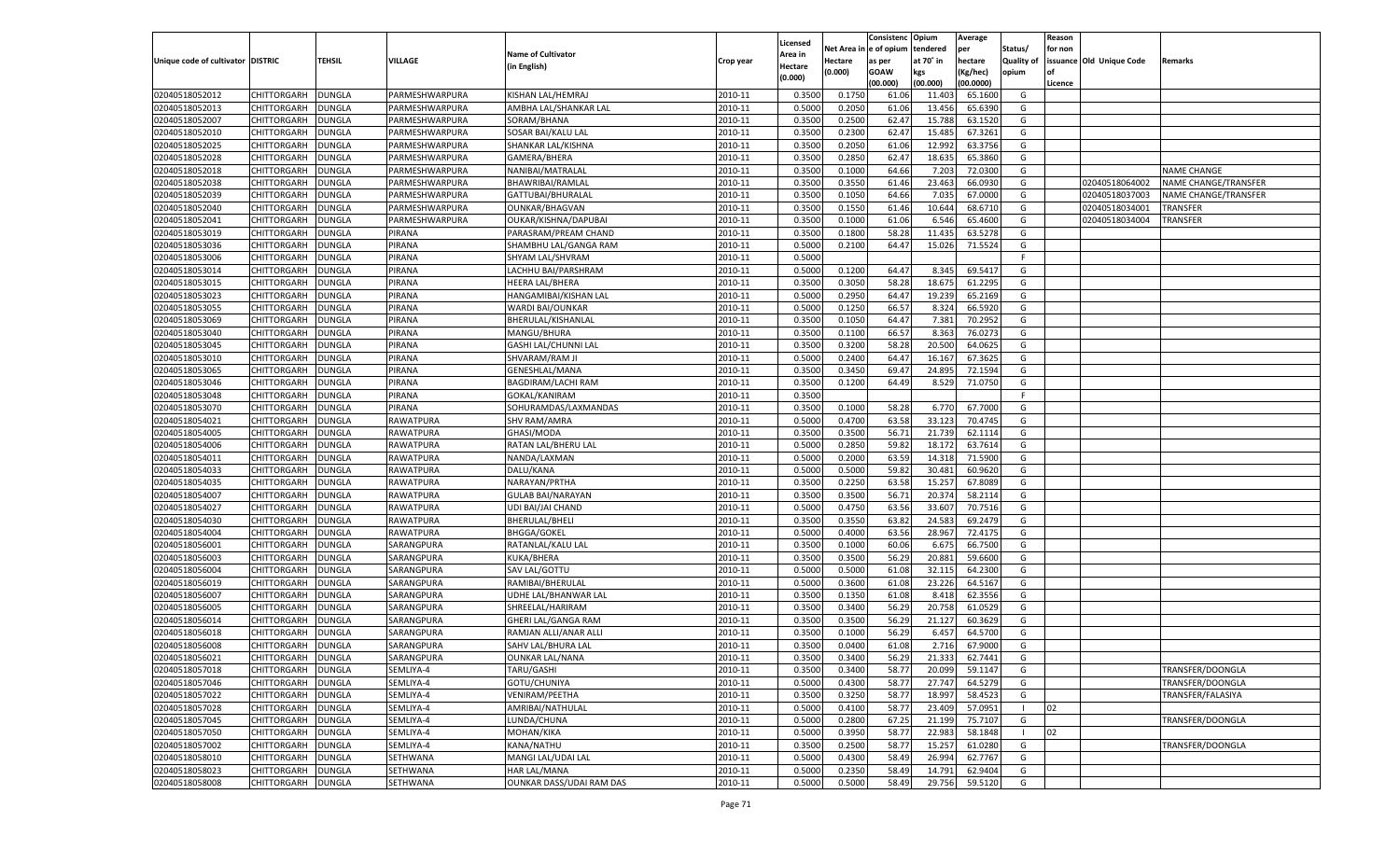|                                   |                    |               |                 |                               |           |          |          | Consistenc Opium |           | Average   |                   | Reason    |                          |         |
|-----------------------------------|--------------------|---------------|-----------------|-------------------------------|-----------|----------|----------|------------------|-----------|-----------|-------------------|-----------|--------------------------|---------|
|                                   |                    |               |                 |                               |           | Licensed | Net Area | e of opium       | tendered  | per       | Status/           | for non   |                          |         |
| Unique code of cultivator DISTRIC |                    | TEHSIL        | VILLAGE         | <b>Name of Cultivator</b>     | Crop year | Area in  | Hectare  | as per           | at 70˚ in | hectare   | <b>Quality of</b> |           | issuance Old Unique Code | Remarks |
|                                   |                    |               |                 | (in English)                  |           | Hectare  | (0.000)  | <b>GOAW</b>      | kgs       | (Kg/hec)  | opium             | <b>of</b> |                          |         |
|                                   |                    |               |                 |                               |           | (0.000)  |          | (00.000)         | (00.000)  | (00.0000) |                   | Licence   |                          |         |
| 02040518058013                    | CHITTORGARH        | <b>DUNGLA</b> | SETHWANA        | MITHU LAL/GAMERA              | 2010-11   | 0.5000   | 0.2950   | 58.49            | 18.63     | 63.1661   | G                 |           |                          |         |
| 02040518058018                    | CHITTORGARH        | <b>DUNGLA</b> | SETHWANA        | SHANKER/DHANNA                | 2010-11   | 0.5000   | 0.4650   | 58.49            | 29.85     | 64.1957   | G                 |           |                          |         |
| 02040518058025                    |                    |               |                 | RATAN LAL/MOHAN DAS           | 2010-11   | 0.5000   | 0.4800   | 57.45            | 30.832    | 64.2333   | G                 |           |                          |         |
|                                   | <b>CHITTORGARH</b> | <b>DUNGLA</b> | SETHWANA        |                               |           |          |          |                  |           |           |                   |           |                          |         |
| 02040518058021                    | CHITTORGARH        | DUNGLA        | SETHWANA        | NANU RAM/DEVA                 | 2010-11   | 0.5000   | 0.4850   | 53.18            | 29.931    | 61.7134   | G                 | 05        |                          |         |
| 02040518058001                    | CHITTORGARH        | <b>DUNGLA</b> | SETHWANA        | MOHAN LAL/OUNKAR              | 2010-11   | 0.5000   | 0.3000   | 57.45            | 19.936    | 66.4533   | G                 |           |                          |         |
| 02040518058004                    | CHITTORGARH        | DUNGLA        | SETHWANA        | ROOP LAL/NARU                 | 2010-11   | 0.5000   | 0.2050   | 53.18            | 11.508    | 56.1366   | G                 | 05        |                          |         |
| 02040518058006                    | CHITTORGARH        | DUNGLA        | SETHWANA        | DEU BAI/MODA                  | 2010-11   | 0.5000   | 0.4550   | 53.18            | 25.513    | 56.0725   | G                 | 05        |                          |         |
| 02040518058027                    | CHITTORGARH        | DUNGLA        | SETHWANA        | LALIT KUMAR/OUNKAR LAL        | 2010-11   | 0.5000   | 0.4100   | 57.45            | 25.256    | 61.6000   | G                 |           |                          |         |
| 02040518058019                    | CHITTORGARH        | <b>DUNGLA</b> | SETHWANA        | NATHU/HEMA                    | 2010-11   | 0.5000   | 0.3950   | 53.18            | 21.304    | 53.9342   | G                 | 04        |                          |         |
| 02040518058003                    | CHITTORGARH        | DUNGLA        | SETHWANA        | TULSHI RAM/MOTI               | 2010-11   | 0.5000   | 0.5050   | 49.15            | 28.151    | 55.7446   | G                 | 04        |                          |         |
| 02040518058037                    | CHITTORGARH        | <b>DUNGLA</b> | SETHWANA        | MEHTABIBAI/NARAYAN            | 2010-11   | 0.5000   | 0.4700   | 52.29            | 27.870    | 59.2979   | G                 | 05        |                          |         |
| 02040518058038                    | CHITTORGARH        | DUNGLA        | SETHWANA        | <b>GOVERDHAN DAS/UDHE DAS</b> | 2010-11   | 0.5000   | 0.5000   | 52.29            | 27.739    | 55.4780   | G                 | 04        |                          |         |
| 02040518058015                    | CHITTORGARH        | <b>DUNGLA</b> | SETHWANA        | KHEMA/MOTI                    | 2010-11   | 0.3500   | 0.3500   | 49.15            | 18.929    | 54.0829   | G                 | 04        |                          |         |
| 02040518058022                    | CHITTORGARH        | DUNGLA        | SETHWANA        | KANIBAI/HAR LAL               | 2010-11   | 0.5000   | 0.3450   | 44.30            | 17.274    | 50.069    | G                 | 04        |                          |         |
| 02040518058026                    | <b>CHITTORGARH</b> | <b>DUNGLA</b> | SETHWANA        | <b>BHERU LAL/LAKHMA</b>       | 2010-11   | 0.5000   | 0.4800   | 49.15            | 26.990    | 56.2292   | G                 | 05        |                          |         |
| 02040518059009                    |                    | <b>DUNGLA</b> | SUJAKHEDA       | TULSIRAM/MODA                 | 2010-11   | 0.3500   | 0.3400   | 58.78            | 20.751    | 61.0324   | G                 |           |                          |         |
|                                   | CHITTORGARH        |               |                 |                               |           |          |          |                  |           |           |                   |           |                          |         |
| 02040518059026                    | <b>CHITTORGARH</b> | <b>DUNGLA</b> | SUJAKHEDA       | KALULAL/BHERA                 | 2010-11   | 0.3500   | 0.3350   | 63.13            | 21.123    | 63.0537   | G                 |           |                          |         |
| 02040518059025                    | CHITTORGARH        | DUNGLA        | SUJAKHEDA       | KHUMANIBAI/ODA                | 2010-11   | 0.5000   | 0.4750   | 53.39            | 26.172    | 55.0989   | G                 | 04        |                          |         |
| 02040518059033                    | <b>CHITTORGARH</b> | <b>DUNGLA</b> | SUJAKHEDA       | KAILASHBAI/SOHANLAL           | 2010-11   | 0.3500   | 0.2900   | 63.13            | 18.859    | 65.0310   | G                 |           |                          |         |
| 02040518059040                    | CHITTORGARH        | <b>DUNGLA</b> | SUJAKHEDA       | <b>BHURIBAI/MAGNIRAM</b>      | 2010-11   | 0.3500   | 0.2050   | 59.08            | 11.830    | 57.7073   | G                 |           |                          |         |
| 02040518059001                    | <b>CHITTORGARH</b> | <b>DUNGLA</b> | SUJAKHEDA       | KALU/BHANA                    | 2010-11   | 0.5000   | 0.4900   | 63.54            | 33.612    | 68.5959   | G                 |           |                          |         |
| 02040518059003                    | CHITTORGARH        | DUNGLA        | SUJAKHEDA       | SOSAR/KISHANA                 | 2010-11   | 0.5000   | 0.4900   | 63.13            | 32.820    | 66.979    | G                 |           |                          |         |
| 02040518059020                    | <b>CHITTORGARH</b> | DUNGLA        | SUJAKHEDA       | <b>BHAGVAN LAL/HEERALAL</b>   | 2010-11   | 0.3500   | 0.2900   | 63.13            | 16.273    | 56.1138   | $\blacksquare$    | 02        |                          |         |
| 02040518059013                    | CHITTORGARH        | <b>DUNGLA</b> | SUJAKHEDA       | MAGNIRAM/KISHNA               | 2010-11   | 0.3500   | 0.2900   | 63.34            | 20.201    | 69.6586   | G                 |           |                          |         |
| 02040518059016                    | <b>CHITTORGARH</b> | <b>DUNGLA</b> | SUJAKHEDA       | NARAYAN/MODA                  | 2010-11   | 0.3500   | 0.3350   | 63.13            | 21.782    | 65.0209   | - 1               | 02        |                          |         |
| 02040518059019                    | CHITTORGARH        | DUNGLA        | SUJAKHEDA       | RAMESHVAR LAL/KISHNA          | 2010-11   | 0.3500   | 0.3250   | 63.13            | 20.405    | 62.7846   | G                 |           |                          |         |
| 02040518059027                    | <b>CHITTORGARH</b> | DUNGLA        | SUJAKHEDA       | NARAYAN/KISHANA               | 2010-11   | 0.3500   | 0.3450   | 63.13            | 22.660    | 65.6812   | G                 |           |                          |         |
| 02040518059043                    | CHITTORGARH        | <b>DUNGLA</b> | SUJAKHEDA       | CHAMPA/PARTHA                 | 2010-11   | 0.3500   | 0.3450   | 61.21            | 22.315    | 64.681    | G                 |           |                          |         |
| 02040518059032                    | <b>CHITTORGARH</b> | <b>DUNGLA</b> | SUJAKHEDA       | <b>UDA/KISHOR</b>             | 2010-11   | 0.3500   | 0.3400   | 59.08            | 20.452    | 60.1529   | G                 |           |                          |         |
| 02040518059036                    |                    |               |                 |                               | 2010-11   | 0.3500   | 0.3150   | 63.13            | 21.547    | 68.4032   | G                 |           |                          |         |
|                                   | CHITTORGARH        | DUNGLA        | SUJAKHEDA       | HAJARI/BHERA                  |           |          |          |                  |           |           |                   |           |                          |         |
| 02040518060026                    | CHITTORGARH        | DUNGLA        | SUREDA          | MANGI LAL/PARTHA              | 2010-11   | 0.3500   | 0.2000   | 55.45            | 12.228    | 61.1400   | G                 |           |                          |         |
| 02040518060054                    | CHITTORGARH        | DUNGLA        | SUREDA          | DEVA/RAMA GUJR                | 2010-11   | 0.5000   | 0.1500   | 58.36            | 9.538     | 63.5867   | G                 |           |                          |         |
| 02040518060028                    | CHITTORGARH        | DUNGLA        | SUREDA          | SHANKER LAL/ROOPA             | 2010-11   | 0.5000   | 0.4050   | 58.36            | 24.836    | 61.3235   | G                 |           |                          |         |
| 02040518060004                    | CHITTORGARH        | DUNGLA        | SUREDA          | SHVA/NANDA                    | 2010-11   | 0.5000   | 0.3050   | 55.45            | 19.298    | 63.2721   | G                 |           |                          |         |
| 02040518060009                    | CHITTORGARH        | DUNGLA        | SUREDA          | PARTHA/KALU                   | 2010-11   | 0.5000   | 0.1950   | 53.92            | 10.502    | 53.8564   | G                 | 04        |                          |         |
| 02040518060013                    | CHITTORGARH        | DUNGLA        | SUREDA          | MAGNI RAM/KASI RAM            | 2010-11   | 0.5000   | 0.1250   | 58.36            | 7.567     | 60.5360   | G                 |           |                          |         |
| 02040518060023                    | CHITTORGARH        | DUNGLA        | SUREDA          | KALU/CHOKHA                   | 2010-11   | 0.5000   | 0.2000   | 58.36            | 11.859    | 59.2950   | G                 |           |                          |         |
| 02040518060042                    | CHITTORGARH        | DUNGLA        | SUREDA          | AMBHA LAL/HEERA LAL           | 2010-11   | 0.3500   | 0.3200   | 55.45            | 20.23     | 63.2438   | G                 |           |                          |         |
| 02040518060001                    | CHITTORGARH        | DUNGLA        | SUREDA          | RODI LAL/HEERA LAL            | 2010-11   | 0.5000   | 0.1550   | 63.20            | 10.980    | 70.8387   | G                 |           |                          |         |
| 02040518060025                    | CHITTORGARH        | DUNGLA        | SUREDA          | LAXMAN/PRTHA                  | 2010-11   | 0.5000   | 0.3100   | 58.36            | 19.126    | 61.6968   | G                 |           |                          |         |
| 02040518060047                    | CHITTORGARH        | DUNGLA        | SUREDA          | LAXMI LAL/GOVERDAN            | 2010-11   | 0.5000   | 0.3350   | 63.20            | 21.400    | 63.880    | G                 |           |                          |         |
| 02040518060029                    | CHITTORGARH        | DUNGLA        | SUREDA          | KALU SINGH/LAXMAN SINGH       | 2010-11   | 0.3500   | 0.2200   | 58.36            | 14.201    | 64.5500   | G                 |           |                          |         |
| 02040518062098                    | CHITTORGARH        | DUNGLA        | TALAWADA        | SANTI LAL/MOHAN LAI           | 2010-11   | 0.5000   | 0.4950   | 62.54            | 33.584    | 67.8465   | G                 |           |                          |         |
| 02040518062023                    | CHITTORGARH        | DUNGLA        | TALAWADA        | PYAR CHAND/HANSRAJ            | 2010-11   | 0.5000   | 0.5050   | 62.54            | 34.291    | 67.9030   | G                 |           |                          |         |
|                                   |                    |               |                 |                               |           |          |          |                  |           |           |                   |           |                          |         |
| 02040518062001                    | CHITTORGARH        | <b>DUNGLA</b> | TALAWADA        | PREAM CHAND/GOTTU DHAKAD      | 2010-11   | 0.5000   | 0.2150   | 62.54            | 14.759    | 68.6465   | G                 |           |                          |         |
| 02040518062002                    | CHITTORGARH        | DUNGLA        | <b>TALAWADA</b> | NIRBHE SINGH/AMAR SINGH       | 2010-11   | 0.5000   | 0.4800   | 56.89            | 31.647    | 65.9313   | G                 |           |                          |         |
| 02040518062004                    | <b>CHITTORGARH</b> | <b>DUNGLA</b> | TALAWADA        | ANCHI BAI/RAM LAL             | 2010-11   | 0.5000   | 0.4850   | 61.25            | 32.430    | 66.8660   | G                 |           |                          |         |
| 02040518062008                    | <b>CHITTORGARH</b> | <b>DUNGLA</b> | TALAWADA        | PRBHULAL/BHANWAR LAL          | 2010-11   | 0.5000   | 0.3600   | 61.25            | 25.002    | 69.4500   | G                 |           |                          |         |
| 02040518062009                    | <b>CHITTORGARH</b> | <b>DUNGLA</b> | TALAWADA        | SANTI LAL/WARDI CHAND         | 2010-11   | 0.5000   | 0.2400   | 56.89            | 14.769    | 61.5375   | G                 |           |                          |         |
| 02040518062011                    | <b>CHITTORGARH</b> | <b>DUNGLA</b> | <b>TALAWADA</b> | LAXMAN SINGH/AMAR SINGH       | 2010-11   | 0.5000   | 0.5050   | 56.89            | 30.936    | 61.2594   | G                 |           |                          |         |
| 02040518062012                    | <b>CHITTORGARH</b> | <b>DUNGLA</b> | TALAWADA        | RAJI BAI/PRTHA                | 2010-11   | 0.5000   | 0.2950   | 61.25            | 19.457    | 65.9559   | G                 |           |                          |         |
| 02040518062013                    | <b>CHITTORGARH</b> | <b>DUNGLA</b> | TALAWADA        | <b>KESIBAI/NARAYAN</b>        | 2010-11   | 0.5000   | 0.4950   | 55.46            | 29.711    | 60.0222   | G                 |           |                          |         |
| 02040518062014                    | <b>CHITTORGARH</b> | <b>DUNGLA</b> | TALAWADA        | BHANWAR LAL/MOHAN LAL         | 2010-11   | 0.5000   | 0.4000   | 62.54            | 28.443    | 71.1075   | G                 |           |                          |         |
| 02040518062015                    | <b>CHITTORGARH</b> | <b>DUNGLA</b> | TALAWADA        | MADHU LAL/HUKMI CHAND         | 2010-11   | 0.5000   | 0.4700   | 62.54            | 32.13     | 68.3617   | G                 |           |                          |         |
| 02040518062016                    | <b>CHITTORGARH</b> | <b>DUNGLA</b> | TALAWADA        | NARAYAN/HARI RAM              | 2010-11   | 0.5000   | 0.4950   | 61.25            | 33.593    | 67.8646   | G                 |           |                          |         |
| 02040518062017                    | <b>CHITTORGARH</b> | <b>DUNGLA</b> | <b>TALAWADA</b> | DEVI LAL/HAR LAL              | 2010-11   | 0.5000   | 0.4900   | 60.92            | 33.389    | 68.1408   | G                 |           |                          |         |
|                                   |                    |               |                 |                               |           |          |          |                  |           |           |                   |           |                          |         |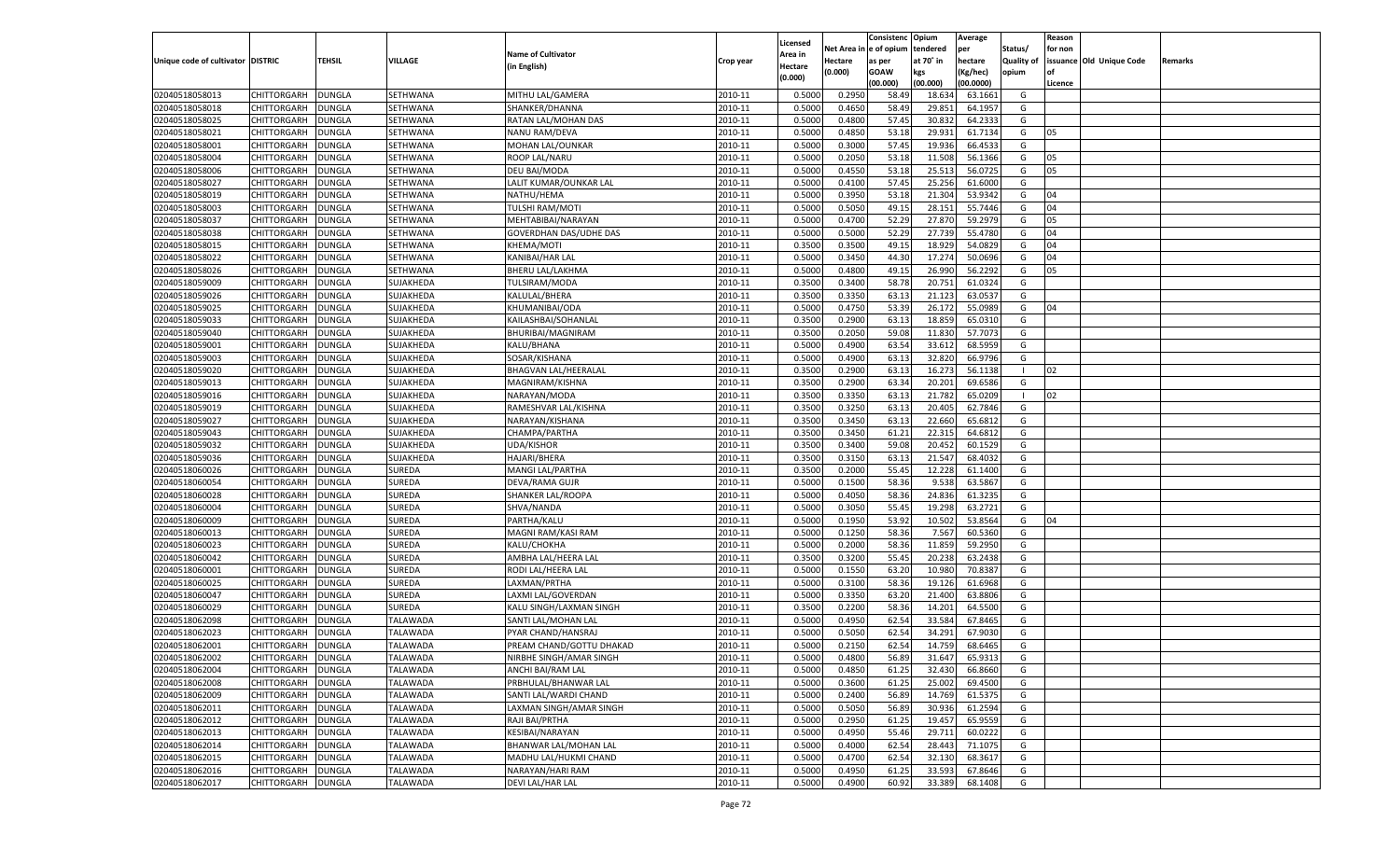|                                   |                    |               |                 |                             |           |          |          | Consistenc Opium |           | Average   |                   | Reason    |                          |         |
|-----------------------------------|--------------------|---------------|-----------------|-----------------------------|-----------|----------|----------|------------------|-----------|-----------|-------------------|-----------|--------------------------|---------|
|                                   |                    |               |                 |                             |           | Licensed | Net Area | e of opium       | tendered  | per       | Status/           | for non   |                          |         |
| Unique code of cultivator DISTRIC |                    | TEHSIL        | VILLAGE         | <b>Name of Cultivator</b>   | Crop year | Area in  | Hectare  | as per           | at 70˚ in | hectare   | <b>Quality of</b> |           | issuance Old Unique Code | Remarks |
|                                   |                    |               |                 | (in English)                |           | Hectare  | (0.000)  | <b>GOAW</b>      | kgs       | (Kg/hec)  | opium             | <b>of</b> |                          |         |
|                                   |                    |               |                 |                             |           | (0.000)  |          | (00.000)         | (00.000)  | (00.0000) |                   | Licence   |                          |         |
| 02040518062019                    | CHITTORGARH        | <b>DUNGLA</b> | TALAWADA        | PARBHU LAL/GOTTU            | 2010-11   | 0.5000   | 0.4800   | 54.27            | 28.89     | 60.2000   | G                 | 05        |                          |         |
| 02040518062018                    | CHITTORGARH        | <b>DUNGLA</b> | TALAWADA        | MOHAN LAL/NARAYAN           | 2010-11   | 0.5000   | 0.5000   | 67.43            | 36.425    | 72.8500   | G                 |           |                          |         |
| 02040518062022                    | <b>CHITTORGARH</b> | <b>DUNGLA</b> | TALAWADA        | KAJODH/BHANA                | 2010-11   | 0.5000   | 0.5150   | 55.46            | 29.628    | 57.5301   | G                 |           |                          |         |
|                                   |                    |               |                 |                             |           |          |          |                  |           |           |                   |           |                          |         |
| 02040518062024                    | CHITTORGARH        | DUNGLA        | TALAWADA        | UDHE LAL/NARAYN             | 2010-11   | 0.5000   | 0.4000   | 60.93            | 26.230    | 65.5750   | G                 |           |                          |         |
| 02040518062027                    | CHITTORGARH        | <b>DUNGLA</b> | TALAWADA        | <b>BHANAWAR LAL/MEGA</b>    | 2010-11   | 0.5000   | 0.4950   | 60.93            | 33.127    | 66.9232   | G                 |           |                          |         |
| 02040518062028                    | CHITTORGARH        | DUNGLA        | TALAWADA        | BHANWAR LAL/JAGNNTH         | 2010-11   | 0.5000   | 0.4600   | 67.4             | 33.996    | 73.9043   | G                 |           |                          |         |
| 02040518062029                    | CHITTORGARH        | <b>DUNGLA</b> | TALAWADA        | RATAN LAL/NARAYAN           | 2010-11   | 0.5000   | 0.4500   | 67.43            | 33.491    | 74.4244   | G                 |           |                          |         |
| 02040518062033                    | CHITTORGARH        | DUNGLA        | TALAWADA        | JAGNNATH/TULSIRAM           | 2010-11   | 0.5000   | 0.4900   | 54.27            | 29.949    | 61.1204   | G                 | 05        |                          |         |
| 02040518062035                    | CHITTORGARH        | <b>DUNGLA</b> | TALAWADA        | JAGDISH CHAND/MOHAN LAL     | 2010-11   | 0.5000   | 0.4950   | 67.43            | 36.49     | 73.7313   | G                 |           |                          |         |
| 02040518062038                    | CHITTORGARH        | <b>DUNGLA</b> | TALAWADA        | LAL CHAND/KESRIMAL          | 2010-11   | 0.5000   | 0.3050   | 55.46            | 18.429    | 60.4230   | G                 |           |                          |         |
| 02040518062040                    | CHITTORGARH        | <b>DUNGLA</b> | TALAWADA        | LEELABAI/DULESHANKAR        | 2010-11   | 0.3500   | 0.3350   | 55.46            | 20.600    | 61.4925   | G                 |           |                          |         |
| 02040518062049                    | CHITTORGARH        | DUNGLA        | TALAWADA        | GOPILAL/DAYARAM             | 2010-11   | 0.5000   | 0.4850   | 60.93            | 31.552    | 65.055    | G                 |           |                          |         |
| 02040518062059                    | CHITTORGARH        | <b>DUNGLA</b> | TALAWADA        | BHAGWANLAL/LAXMAN           | 2010-11   | 0.5000   | 0.3950   | 60.93            | 27.087    | 68.5747   | G                 |           |                          |         |
| 02040518062060                    | CHITTORGARH        | DUNGLA        | <b>TALAWADA</b> | FAHTE SINGH/BHIM SINGH      | 2010-11   | 0.3500   | 0.2000   | 55.46            | 12.056    | 60.2800   | G                 |           |                          |         |
| 02040518062061                    | <b>CHITTORGARH</b> | <b>DUNGLA</b> | TALAWADA        | UDHE LAL/DAL CHAND          | 2010-11   | 0.5000   | 0.4950   | 56.30            | 31.948    | 64.5414   | G                 |           |                          |         |
| 02040518062064                    | CHITTORGARH        | <b>DUNGLA</b> | TALAWADA        | NANU RAM/MOTI MEGVAL        | 2010-11   | 0.5000   | 0.4900   | 56.30            | 32.523    | 66.3735   | G                 |           |                          |         |
| 02040518062066                    | <b>CHITTORGARH</b> | <b>DUNGLA</b> | TALAWADA        | NARAYAN/RADHA KISHAN        | 2010-11   | 0.5000   | 0.5050   | 59.88            | 32.887    | 65.1228   | G                 |           |                          |         |
| 02040518062068                    | CHITTORGARH        | DUNGLA        | <b>TALAWADA</b> | <b>BHAGIRTH/CHMPA LAL</b>   | 2010-11   | 0.5000   | 0.4800   | 59.88            | 32.257    | 67.2021   | G                 |           |                          |         |
|                                   |                    |               |                 | <b>GOPI LAL/DULA</b>        |           |          |          |                  |           |           |                   |           |                          |         |
| 02040518062071                    | <b>CHITTORGARH</b> | <b>DUNGLA</b> | TALAWADA        |                             | 2010-11   | 0.5000   | 0.4750   | 67.43            | 34.539    | 72.7137   | G                 |           |                          |         |
| 02040518062080                    | CHITTORGARH        | <b>DUNGLA</b> | TALAWADA        | <b>BHANWAR LAL/DEVI LAL</b> | 2010-11   | 0.5000   | 0.4750   | 66.73            | 34.628    | 72.9011   | G                 |           |                          |         |
| 02040518062087                    | <b>CHITTORGARH</b> | <b>DUNGLA</b> | TALAWADA        | KHUMAN SINGH/NARAYAN SINGH  | 2010-11   | 0.5000   | 0.4900   | 54.27            | 28.423    | 58.0061   | G                 | 05        |                          |         |
| 02040518062091                    | CHITTORGARH        | DUNGLA        | <b>TALAWADA</b> | TULSIRAM/BHANWAR LAL        | 2010-11   | 0.5000   | 0.3550   | 59.88            | 23.726    | 66.8338   | G                 |           |                          |         |
| 02040518062096                    | <b>CHITTORGARH</b> | <b>DUNGLA</b> | TALAWADA        | MANGI LAL/DEVI LAL          | 2010-11   | 0.5000   | 0.4450   | 59.88            | 29.515    | 66.3258   | G                 |           |                          |         |
| 02040518062097                    | CHITTORGARH        | <b>DUNGLA</b> | TALAWADA        | UDHE LAL/JAGNNTH            | 2010-11   | 0.5000   | 0.5050   | 56.30            | 30.856    | 61.1010   | G                 |           |                          |         |
| 02040518062104                    | <b>CHITTORGARH</b> | <b>DUNGLA</b> | TALAWADA        | PYARCHNAD/JAYCHAND          | 2010-11   | 0.5000   | 0.4650   | 59.88            | 29.666    | 63.7978   | G                 |           |                          |         |
| 02040518062106                    | CHITTORGARH        | DUNGLA        | <b>TALAWADA</b> | PARBHULAL/MODA              | 2010-11   | 0.5000   | 0.4400   | 66.73            | 31.801    | 72.2750   | G                 |           |                          |         |
| 02040518062109                    | <b>CHITTORGARH</b> | <b>DUNGLA</b> | TALAWADA        | NANURAM/MODA                | 2010-11   | 0.5000   | 0.3950   | 59.88            | 26.285    | 66.5443   | G                 |           |                          |         |
| 02040518062113                    | CHITTORGARH        | <b>DUNGLA</b> | TALAWADA        | NANALAL/BHERA               | 2010-11   | 0.5000   | 0.4950   | 54.27            | 29.140    | 58.8687   | G                 | 05        |                          |         |
| 02040518062114                    | <b>CHITTORGARH</b> | <b>DUNGLA</b> | TALAWADA        | FTHESINGH/NAHARSINGH        | 2010-11   | 0.5000   | 0.5000   | 56.23            | 31.895    | 63.7900   | G                 |           |                          |         |
| 02040518062115                    | CHITTORGARH        | DUNGLA        | TALAWADA        | RATANLAL\MOTILAL            | 2010-11   | 0.5000   | 0.3950   | 56.30            | 25.123    | 63.602    | G                 |           |                          |         |
| 02040518062116                    | CHITTORGARH        | DUNGLA        | TALAWADA        | KUBHERSINGH/BAWANISINGH     | 2010-11   | 0.5000   | 0.4950   | 58.05            | 30.949    | 62.5232   | G                 |           |                          |         |
| 02040518062107                    | CHITTORGARH        | DUNGLA        | TALAWADA        | CHHUNILAL/BARDA             | 2010-11   | 0.5000   | 0.3000   | 58.05            | 19.53     | 65.1267   | G                 |           |                          |         |
| 02040518062048                    | CHITTORGARH        | DUNGLA        | TALAWADA        | SEETA RAM/MANGI LAL         | 2010-11   | 0.5000   | 0.4950   | 58.05            | 31.382    | 63.3980   | G                 |           |                          |         |
| 02040518062092                    | CHITTORGARH        | DUNGLA        | TALAWADA        | PRAHLAD/MOHAN LAL           | 2010-11   | 0.5000   | 0.5000   | 66.73            | 38.08     | 76.1640   | G                 |           |                          |         |
| 02040518062093                    | CHITTORGARH        | DUNGLA        | TALAWADA        |                             | 2010-11   | 0.5000   | 0.4300   | 66.73            | 32.793    | 76.2628   | G                 |           |                          |         |
|                                   |                    |               |                 | MHDAN LAL/BHANWAR LAL       |           |          |          |                  |           |           |                   |           |                          |         |
| 02040518062095                    | CHITTORGARH        | DUNGLA        | TALAWADA        | GOPI LAL/MITHU LAL          | 2010-11   | 0.5000   | 0.5050   | 66.73            | 36.22     | 71.7287   | G                 |           |                          |         |
| 02040518062111                    | CHITTORGARH        | DUNGLA        | TALAWADA        | HIRALAL/AWANTILAL           | 2010-11   | 0.5000   | 0.4600   | 61.65            | 30.43     | 66.1674   | G                 |           |                          |         |
| 02040518062031                    | CHITTORGARH        | DUNGLA        | TALAWADA        | JAY CHAND/KHEMA             | 2010-11   | 0.5000   | 0.4950   | 58.05            | 31.04     | 62.7071   | G                 |           |                          |         |
| 02040518062037                    | CHITTORGARH        | DUNGLA        | TALAWADA        | SURESH CHAND/HEERA LAL      | 2010-11   | 0.3500   | 0.2500   | 65.83            | 18.276    | 73.1040   | G                 |           |                          |         |
| 02040518062053                    | CHITTORGARH        | DUNGLA        | TALAWADA        | RATAN LAL/OUNKAR            | 2010-11   | 0.5000   | 0.4500   | 58.05            | 27.841    | 61.8689   | G                 |           |                          |         |
| 02040518062063                    | CHITTORGARH        | DUNGLA        | TALAWADA        | <b>BHAGVTI LAL/JAGNNTH</b>  | 2010-11   | 0.5000   | 0.4400   | 56.79            | 27.23     | 61.8864   | G                 |           |                          |         |
| 02040518062065                    | CHITTORGARH        | DUNGLA        | TALAWADA        | PARASRAM/JAGNNTH            | 2010-11   | 0.5000   | 0.4950   | 61.65            | 33.93     | 68.553    | G                 |           |                          |         |
| 02040518062069                    | CHITTORGARH        | DUNGLA        | TALAWADA        | DEVI LAL/OUNKAR LAL         | 2010-11   | 0.5000   | 0.3150   | 65.83            | 23.97     | 76.0952   | G                 |           |                          |         |
| 02040518062075                    | CHITTORGARH        | DUNGLA        | TALAWADA        | <b>GEETABAI/SOBHA LAL</b>   | 2010-11   | 0.5000   | 0.4450   | 65.83            | 32.006    | 71.9236   | G                 |           |                          |         |
| 02040518062077                    | CHITTORGARH        | <b>DUNGLA</b> | TALAWADA        | <b>BHURA LAL/NARAYAN</b>    | 2010-11   | 0.5000   | 0.4150   | 61.65            | 27.779    | 66.9373   | G                 |           |                          |         |
| 02040518062081                    | <b>CHITTORGARH</b> | <b>DUNGLA</b> | <b>TALAWADA</b> | ISHAVAR SINGH/LAXMAN SINGH  | 2010-11   | 0.5000   | 0.5000   | 54.27            | 28.542    | 57.0840   | G                 | 05        |                          |         |
| 02040518062084                    | <b>CHITTORGARH</b> | <b>DUNGLA</b> | TALAWADA        | NANU RAM/GOKEL              | 2010-11   | 0.3500   | 0.3400   | 56.79            | 20.651    | 60.7382   | G                 |           |                          |         |
| 02040518062085                    | <b>CHITTORGARH</b> | <b>DUNGLA</b> | TALAWADA        | CHTENDR SINGH/IANDR SINGH   | 2010-11   | 0.5000   | 0.4850   | 56.79            | 29.118    | 60.0371   | G                 |           |                          |         |
| 02040518062105                    | <b>CHITTORGARH</b> | <b>DUNGLA</b> | TALAWADA        | BOHMA/DOLLA MOGIYA          | 2010-11   | 0.5000   | 0.5000   | 61.65            | 33.829    | 67.6580   | G                 |           |                          |         |
| 02040518062079                    | <b>CHITTORGARH</b> | <b>DUNGLA</b> | <b>TALAWADA</b> | LALA/NANA                   | 2010-11   | 0.5000   | 0.4850   | 65.83            | 33.033    | 68.1093   | G                 |           |                          |         |
| 02040518062032                    | <b>CHITTORGARH</b> | <b>DUNGLA</b> | TALAWADA        | SHANKER LAL/DALU            | 2010-11   | 0.5000   | 0.3750   | 65.83            | 28.326    | 75.5360   | G                 |           |                          |         |
|                                   |                    |               |                 |                             |           |          |          |                  |           |           | G                 |           |                          |         |
| 02040518062090                    | <b>CHITTORGARH</b> | <b>DUNGLA</b> | TALAWADA        | <b>VIJERAM/MOTI LAL</b>     | 2010-11   | 0.3500   | 0.3450   | 56.79            | 22.150    | 64.2029   |                   |           |                          |         |
| 02040518062099                    | <b>CHITTORGARH</b> | <b>DUNGLA</b> | TALAWADA        | MHDAN LAL/FULCHAND          | 2010-11   | 0.3500   | 0.3250   | 65.83            | 22.778    | 70.0862   | G                 |           |                          |         |
| 02040518062062                    | <b>CHITTORGARH</b> | <b>DUNGLA</b> | TALAWADA        | KISHNA/BHAJJA               | 2010-11   | 0.3500   | 0.3200   | 56.79            | 18.962    | 59.2563   | G                 |           |                          |         |
| 02040518062070                    | <b>CHITTORGARH</b> | <b>DUNGLA</b> | TALAWADA        | SANTI LAL/SHANKAR           | 2010-11   | 0.5000   | 0.4950   | 56.79            | 31.015    | 62.6566   | G                 |           |                          |         |
| 02040518062076                    | <b>CHITTORGARH</b> | <b>DUNGLA</b> | <b>TALAWADA</b> | KAMLA BAI/MOHAN LAL         | 2010-11   | 0.5000   | 0.5100   | 61.65            | 32.370    | 63.4706   | G                 |           |                          |         |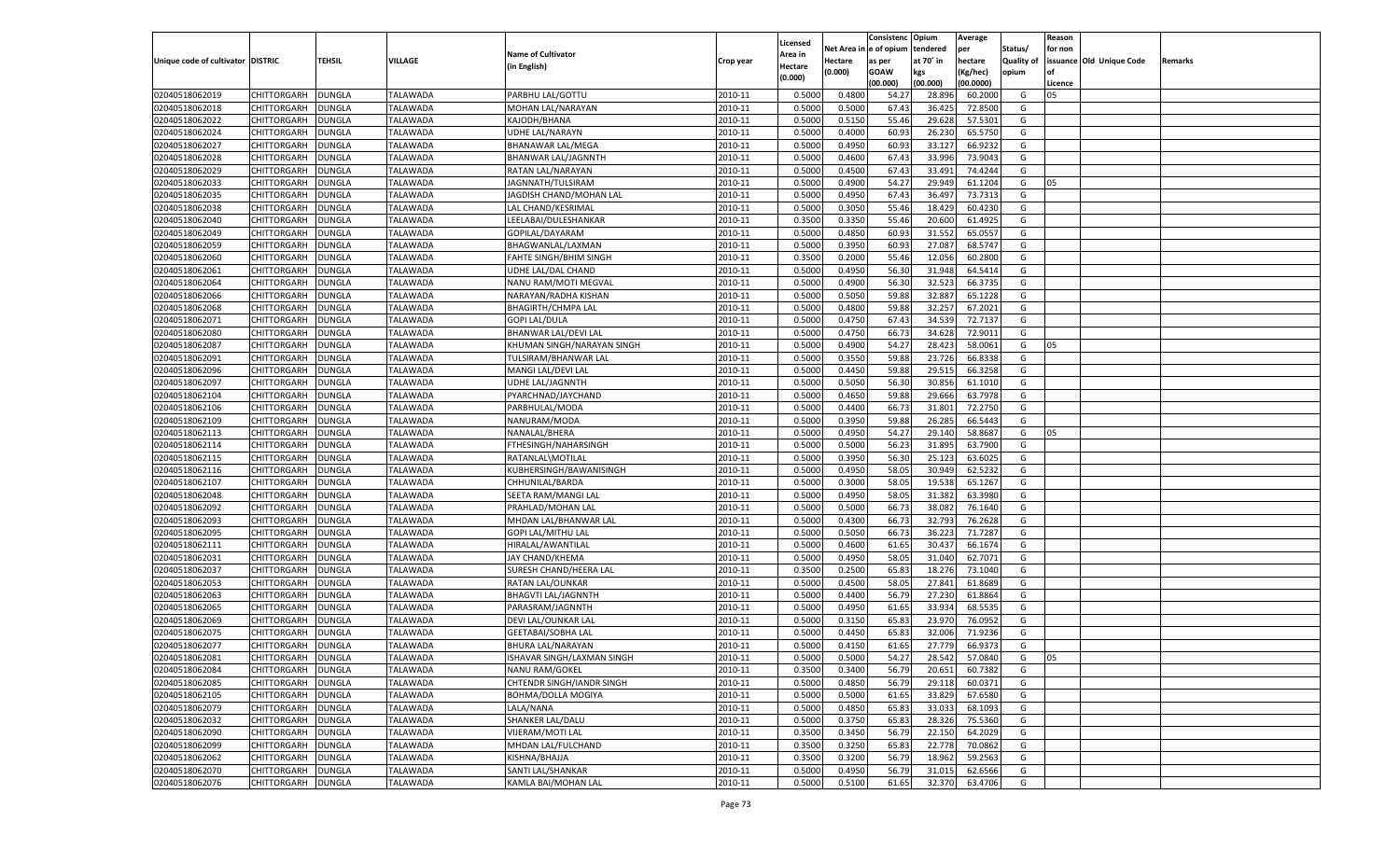|                                   |                    |                  |                 |                            |           |          |          | Consistenc Opium |           | Average   |                   | Reason    |                          |         |
|-----------------------------------|--------------------|------------------|-----------------|----------------------------|-----------|----------|----------|------------------|-----------|-----------|-------------------|-----------|--------------------------|---------|
|                                   |                    |                  |                 |                            |           | Licensed | Net Area | e of opium       | tendered  | per       | Status/           | for non   |                          |         |
| Unique code of cultivator DISTRIC |                    | TEHSIL           | VILLAGE         | <b>Name of Cultivator</b>  | Crop year | Area in  | Hectare  | as per           | at 70° in | hectare   | <b>Quality of</b> |           | issuance Old Unique Code | Remarks |
|                                   |                    |                  |                 | (in English)               |           | Hectare  | (0.000)  | <b>GOAW</b>      | kgs       | (Kg/hec)  | opium             | <b>of</b> |                          |         |
|                                   |                    |                  |                 |                            |           | (0.000)  |          | (00.000)         | (00.000)  | (00.0000) |                   | Licence   |                          |         |
| 02040518062088                    | CHITTORGARH        | <b>DUNGLA</b>    | TALAWADA        | NANA LAL/KHEMA             | 2010-11   | 0.5000   | 0.4950   | 57.97            | 31.615    | 63.8687   | G                 |           |                          |         |
| 02040518062089                    | CHITTORGARH        | <b>DUNGLA</b>    | TALAWADA        | RAMESVAR LAL/RATAN LAL     | 2010-11   | 0.5000   | 0.4500   | 65.48            | 32.686    | 72.6356   | G                 |           |                          |         |
| 02040518062046                    | <b>CHITTORGARH</b> | <b>DUNGLA</b>    | TALAWADA        | <b>OUNKAR / DEVA SALVI</b> | 2010-11   | 0.5000   | 0.4050   | 61.65            | 28.277    | 69.8198   | G                 |           |                          |         |
|                                   |                    |                  |                 |                            |           |          |          |                  |           |           | F.                |           |                          |         |
| 02040518063010                    | CHITTORGARH        | DUNGLA           | TEELAKHEDA-4    | SHUVAGIBAI/MOTI LAL        | 2010-11   | 0.5000   |          |                  |           |           |                   |           |                          |         |
| 02040518063002                    | CHITTORGARH        | <b>DUNGLA</b>    | TEELAKHEDA-4    | AMBHA LAL/BHANA            | 2010-11   | 0.5000   | 0.3200   | 65.50            | 22.919    | 71.6219   | G                 |           |                          |         |
| 02040518063003                    | CHITTORGARH        | DUNGLA           | TEELAKHEDA-4    | KANNIRAM/OUNKAR            | 2010-11   | 0.5000   | 0.5000   | 59.08            | 29.080    | 58.1600   | G                 |           |                          |         |
| 02040518063009                    | CHITTORGARH        | <b>DUNGLA</b>    | TEELAKHEDA-4    | <b>OUNKAR LAL/KALU</b>     | 2010-11   | 0.3500   | 0.3500   | 59.08            | 20.619    | 58.9114   | G                 |           |                          |         |
| 02040518063008                    | CHITTORGARH        | DUNGLA           | TEELAKHEDA-4    | BHERULAL/SHORAM            | 2010-11   | 0.3500   | 0.3500   | 65.50            | 25.271    | 72.2029   | G                 |           |                          |         |
| 02040518063019                    | CHITTORGARH        | <b>DUNGLA</b>    | TEELAKHEDA-4    | UDAI LAL/BHANA             | 2010-11   | 0.5000   | 0.2900   | 58.36            | 17.797    | 61.3690   | G                 |           |                          |         |
| 02040518063023                    | CHITTORGARH        | DUNGLA           | TEELAKHEDA-4    | AMBA LAL/DEVA              | 2010-11   | 0.5000   | 0.4950   | 65.50            | 3.779     | 7.6343    | G                 | 04        |                          |         |
| 02040518063012                    | CHITTORGARH        | <b>DUNGLA</b>    | TEELAKHEDA-4    | PRYAR CHAND/BHANA          | 2010-11   | 0.3500   | 0.2450   | 58.26            | 15.436    | 63.0041   | G                 |           |                          |         |
| 02040518063014                    | CHITTORGARH        | DUNGLA           | TEELAKHEDA-4    | NARAYAN DAS/POKHAR DAS     | 2010-11   | 0.5000   | 0.1900   | 58.26            | 12.214    | 64.2842   | G                 |           |                          |         |
| 02040518063005                    | CHITTORGARH        | <b>DUNGLA</b>    | TEELAKHEDA-4    | MANGI LAL/KANKU BAI        | 2010-11   | 0.5000   | 0.5000   | 67.61            | 36.662    | 73.3240   | G                 |           |                          |         |
| 02040518019017                    | CHITTORGARH        | DUNGLA           | DUNGLA          | HEERA LAL/BHERA(FITER      | 2010-11   | 0.5000   | 0.2000   | 62.57            | 13.45     | 67.2850   | G                 |           |                          |         |
| 02040518019012                    | <b>CHITTORGARH</b> | <b>DUNGLA</b>    | DUNGLA          | HEERA LAL/BHERA SEKHAWAT   | 2010-11   | 0.3500   | 0.1500   | 60.42            | 9.718     | 64.7867   | G                 |           |                          |         |
| 02040518029035                    | CHITTORGARH        | <b>DUNGLA</b>    | <b>JAJALWAS</b> | NARAYAN/BHERA              | 2010-11   | 0.5000   | 0.4000   | 56.14            | 25.089    | 62.7225   | G                 |           |                          |         |
| 02040518029027                    | <b>CHITTORGARH</b> | <b>DUNGLA</b>    | <b>JAJALWAS</b> | KALU/GOUTAM MEGHWAL        | 2010-11   | 0.5000   | 0.4900   | 56.14            | 28.846    | 58.8694   | G                 |           |                          |         |
| 02040518033017                    | CHITTORGARH        | DUNGLA           | KARANA          | OUKAR/LKHMA                | 2010-11   | 0.3500   | 0.3200   | 62.51            | 21.907    | 68.4594   | G                 |           |                          |         |
|                                   |                    |                  |                 |                            |           |          |          |                  |           |           |                   |           |                          |         |
| 02040518049040                    | <b>CHITTORGARH</b> | <b>DUNGLA</b>    | NOGAWAN         | BADAMIBAI/HEERALLALGUJAR   | 2010-11   | 0.5000   | 0.3950   | 61.88            | 26.749    | 67.7190   | G                 |           |                          |         |
| 02040518005016                    | CHITTORGARH        | <b>DUNGLA</b>    | <b>BADVAI</b>   | LAXMILAL/SHANKER LAL       | 2010-11   | 0.3500   | 0.2450   | 63.25            | 16.753    | 68.3796   | G                 |           |                          |         |
| 02040518015090                    | <b>CHITTORGARH</b> | <b>DUNGLA</b>    | <b>DELWAS</b>   | RUP LAL/SHAMBHULAL         | 2010-11   | 0.5000   | 0.4700   | 58.62            | 29.564    | 62.9021   | G                 |           |                          |         |
| 02040518038029                    | CHITTORGARH        | DUNGLA           | LUXMIPURA-4     | <b>BHANA/DEVA</b>          | 2010-11   | 0.5000   | 0.4700   | 61.51            | 30.217    | 64.2915   | G                 |           |                          |         |
| 02040520006101                    | <b>CHITTORGARH</b> | <b>BADISADRI</b> | BADVAL-A        | JAGANNATH/BHURA            | 2010-11   | 0.5000   | 0.3050   | 62.81            | 20.187    | 66.1869   | G                 |           |                          |         |
| 02040520006083                    | CHITTORGARH        | <b>BADISADRI</b> | BADVAL-A        | NARAYAN/FATHA              | 2010-11   | 0.5000   | 0.4000   | 61.60            | 27.457    | 68.6425   | G                 |           |                          |         |
| 02040520006085                    | <b>CHITTORGARH</b> | <b>BADISADRI</b> | BADVAL-A        | SHANKERLAL/DALU            | 2010-11   | 0.5000   | 0.4100   | 61.60            | 25.765    | 62.8415   | G                 |           |                          |         |
| 02040520006095                    | CHITTORGARH        | BADISADRI        | BADVAL-A        | RAMLAL/BABRU               | 2010-11   | 0.5000   | 0.5000   | 62.81            | 33.409    | 66.8180   | G                 |           |                          |         |
| 02040520006097                    | <b>CHITTORGARH</b> | <b>BADISADRI</b> | BADVAL-A        | KISHANLAL/KALU             | 2010-11   | 0.5000   | 0.2000   | 65.58            | 14.275    | 71.3750   | G                 |           |                          |         |
| 02040520006098                    | CHITTORGARH        | <b>BADISADRI</b> | BADVAL-A        | RAMCHANDRA/LAXMAN          | 2010-11   | 0.5000   | 0.5050   | 65.05            | 35.900    | 71.0891   | G                 |           |                          |         |
| 02040520006099                    | <b>CHITTORGARH</b> | <b>BADISADRI</b> | BADVAL-A        | MOHANLAL/SUKHLAL           | 2010-11   | 0.5000   | 0.3150   | 62.81            | 21.294    | 67.6000   | G                 |           |                          |         |
| 02040520006102                    | CHITTORGARH        | BADISADRI        | BADVAL-A        | <b>KHEMRAJ/OUNKAR</b>      | 2010-11   | 0.5000   | 0.1900   | 65.58            | 13.94     | 73.4158   | G                 |           |                          |         |
| 02040520006103                    | CHITTORGARH        | BADISADRI        | BADVAL-A        | LAXMILAL/SUKHLAL           | 2010-11   | 0.5000   | 0.4900   | 61.50            | 32.668    | 66.6694   | G                 |           |                          |         |
| 02040520006108                    | CHITTORGARH        | BADISADRI        | BADVAL-A        | HAJARI/NATHU               | 2010-11   | 0.5000   | 0.2000   | 61.46            | 13.18     | 65.9350   | G                 |           |                          |         |
| 02040520006111                    | CHITTORGARH        | BADISADRI        | BADVAL-A        | DEVILAL/BHABUL             | 2010-11   | 0.5000   | 0.4000   | 61.46            | 25.62     | 64.0600   | G                 |           |                          |         |
| 02040520006113                    | CHITTORGARH        | BADISADRI        | BADVAL-A        | BHURALAL/NANDA             | 2010-11   | 0.5000   | 0.5000   | 57.74            | 30.667    | 61.3340   | G                 |           |                          |         |
| 02040520006114                    | CHITTORGARH        | BADISADRI        | BADVAL-A        | SHIVLAL/BABRU              | 2010-11   | 0.5000   | 0.4900   | 61.46            | 32.579    | 66.4878   | G                 |           |                          |         |
|                                   |                    |                  |                 |                            |           |          |          |                  |           |           |                   |           |                          |         |
| 02040520006115                    | CHITTORGARH        | BADISADRI        | BADVAL-A        | LALURAM/OUNKAR             | 2010-11   | 0.5000   | 0.5000   | 1.89,65.0        | 34.39     | 68.7880   | G                 |           |                          |         |
| 02040520006116                    | CHITTORGARH        | BADISADRI        | BADVAL-A        | MITHULAL/OUNKAR            | 2010-11   | 0.5000   | 0.3400   | 61.50            | 21.693    | 63.8029   | G                 |           |                          |         |
| 02040520006119                    | CHITTORGARH        | BADISADRI        | BADVAL-A        | KHEMA/CHATARBHUJ           | 2010-11   | 0.5000   | 0.4950   | 65.05            | 34.03     | 68.7535   | G                 |           |                          |         |
| 02040520006121                    | CHITTORGARH        | BADISADRI        | BADVAL-A        | GABBA/BABRU                | 2010-11   | 0.5000   | 0.1000   | 61.46            | 6.657     | 66.5700   | G                 |           |                          |         |
| 02040520006129                    | CHITTORGARH        | BADISADRI        | BADVAL-A        | JAGANNATH/HEERALAL         | 2010-11   | 0.5000   | 0.2000   | 62.81            | 13.01     | 65.0850   | G                 |           |                          |         |
| 02040520006133                    | CHITTORGARH        | BADISADRI        | BADVAL-A        | SHRILAL/JAGANNATH          | 2010-11   | 0.5000   | 0.4000   | 65.05            | 29.08     | 72.7000   | G                 |           |                          |         |
| 02040520006134                    | CHITTORGARH        | BADISADRI        | BADVAL-A        | SHOBHALAL/CHUNNILAL        | 2010-11   | 0.5000   | 0.4000   | 61.50            | 25.51     | 63.797    | G                 |           |                          |         |
| 02040520006140                    | CHITTORGARH        | BADISADRI        | BADVAL-A        | OUNKARLAL/JAYCHAND         | 2010-11   | 0.5000   | 0.1000   | 65.05            | 7.045     | 70.4500   | G                 |           |                          |         |
| 02040520006141                    | CHITTORGARH        | BADISADRI        | BADVAL-A        | SUNDERBAI/SHANKERLAI       | 2010-11   | 0.5000   | 0.4050   | 65.05            | 28.166    | 69.5457   | G                 |           |                          |         |
| 02040520006147                    | CHITTORGARH        | BADISADRI        | BADVAL-A        | UDAILAL/DOLA               | 2010-11   | 0.5000   | 0.1000   | 65.36            | 6.919     | 69.1900   | G                 |           |                          |         |
| 02040520006149                    | CHITTORGARH        | BADISADRI        | BADVAL-A        | CHAMAN/GABBA JI            | 2010-11   | 0.5000   | 0.4000   | 65.05            | 26.513    | 66.2825   | G                 |           |                          |         |
| 02040520006150                    | <b>CHITTORGARH</b> | <b>BADISADRI</b> | BADVAL-A        | KISHANLAL/KASHIRAM         | 2010-11   | 0.3500   | 0.1000   | 61.50            | 6.552     | 65.5200   | G                 |           |                          |         |
| 02040520006151                    | CHITTORGARH        | <b>BADISADRI</b> | BADVAL-A        | DHANRAJ/DEEPA              | 2010-11   | 0.5000   | 0.2050   | 65.50            | 14.598    | 71.2098   | G                 |           |                          |         |
| 02040520006148                    | <b>CHITTORGARH</b> | <b>BADISADRI</b> | BADVAL-A        | BHANWARLAL/RAKBA           | 2010-11   | 0.5000   | 0.3950   | 65.36            | 27.374    | 69.3013   | G                 |           |                          |         |
| 02040520006174                    | <b>CHITTORGARH</b> | <b>BADISADRI</b> | BADVAL-A        | <b>BHAGVAN/DEEPA</b>       | 2010-11   | 0.5000   | 0.1000   | 61.50            | 6.682     | 66.8200   | G                 |           |                          |         |
| 02040520006175                    | <b>CHITTORGARH</b> | <b>BADISADRI</b> | BADVAL-A        | SHANKERLAL/HEMA            | 2010-11   | 0.5000   |          |                  |           |           | N                 |           |                          |         |
| 02040520006176                    | <b>CHITTORGARH</b> | <b>BADISADRI</b> | BADVAL-A        | HEERALAL/OUNKAR            | 2010-11   | 0.5000   | 0.1000   | 61.46            | 6.681     | 66.8100   | G                 |           |                          |         |
| 02040520006177                    | <b>CHITTORGARH</b> | <b>BADISADRI</b> | BADVAL-A        | ROOPABAI/SHRILAL           | 2010-11   |          | 0.2000   |                  | 12.934    | 64.6700   | G                 |           |                          |         |
|                                   |                    |                  |                 |                            |           | 0.5000   |          | 61.50            |           |           |                   |           |                          |         |
| 02040520006078                    | <b>CHITTORGARH</b> | <b>BADISADRI</b> | BADVAL-A        | SHANKER/GABBA              | 2010-11   | 0.5000   | 0.4900   | 21,65.3          | 34.297    | 69.9939   | G                 |           |                          |         |
| 02040520006091                    | <b>CHITTORGARH</b> | <b>BADISADRI</b> | BADVAL-A        | CHENSINGH/DEVISINGH        | 2010-11   | 0.5000   | 0.4950   | 61.60            | 32.624    | 65.9071   | G                 |           |                          |         |
| 02040520006106                    | CHITTORGARH        | <b>BADISADRI</b> | BADVAL-A        | CHOGALAL/RAMLAL            | 2010-11   | 0.5000   | 0.4850   | 62.81            | 32.901    | 67.8371   | G                 |           |                          |         |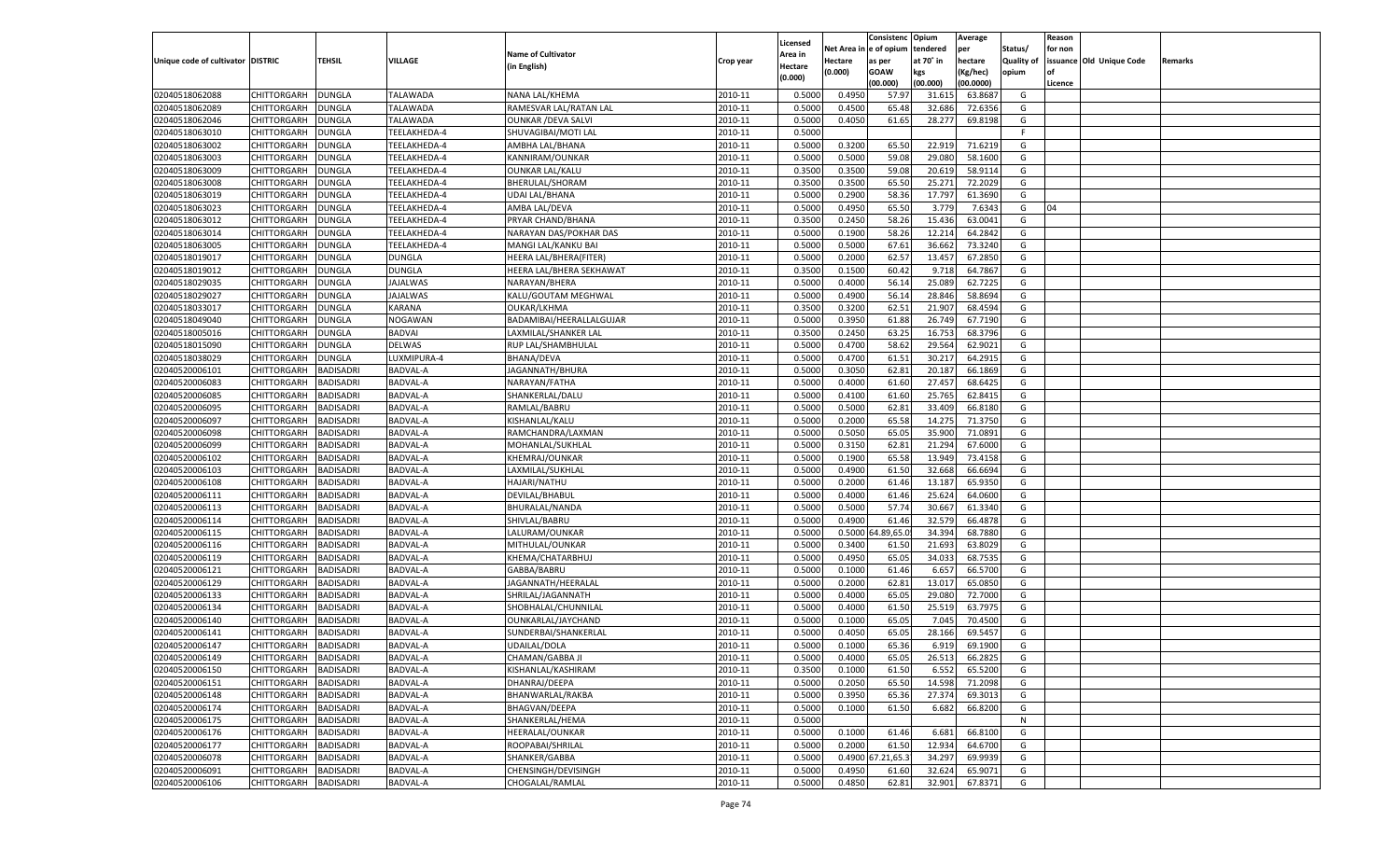|                                   |                       |                  |                 |                           |           |                           |          | Consistenc  | Opium     | Average   |                   | Reason  |                          |         |
|-----------------------------------|-----------------------|------------------|-----------------|---------------------------|-----------|---------------------------|----------|-------------|-----------|-----------|-------------------|---------|--------------------------|---------|
|                                   |                       |                  |                 | <b>Name of Cultivator</b> |           | Licensed                  | Net Area | e of opium  | tendered  | per       | Status/           | for non |                          |         |
| Unique code of cultivator DISTRIC |                       | <b>TEHSIL</b>    | VILLAGE         | (in English)              | Crop year | <b>Area in</b><br>Hectare | Hectare  | as per      | at 70° in | hectare   | <b>Quality of</b> |         | issuance Old Unique Code | Remarks |
|                                   |                       |                  |                 |                           |           | (0.000)                   | (0.000)  | <b>GOAW</b> | kgs       | (Kg/hec)  | opium             |         |                          |         |
|                                   |                       |                  |                 |                           |           |                           |          | (00.000)    | (00.000)  | (00.0000) |                   | Licence |                          |         |
| 02040520006107                    | CHITTORGARH           | <b>BADISADRI</b> | BADVAL-A        | KESHURAM/HEERALAL         | 2010-11   | 0.5000                    | 0.5050   | 62.81       | 34.605    | 68.5248   | G                 |         |                          |         |
| 02040520006109                    | CHITTORGARH           | BADISADRI        | BADVAL-A        | MOHANLAL/KALU             | 2010-11   | 0.5000                    | 0.4000   | 61.60       | 26.741    | 66.8525   | G                 |         |                          |         |
| 02040520006110                    | CHITTORGARH           | BADISADRI        | BADVAL-A        | GOKAL/BHAGVAN             | 2010-11   | 0.5000                    | 0.2000   | 62.91       | 13.799    | 68.9950   | G                 |         |                          |         |
| 02040520006112                    | CHITTORGARH           | BADISADRI        | BADVAL-A        | RATANLAL/KASHIRAM         | 2010-11   | 0.5000                    | 0.1950   | 61.60       | 12.908    | 66.1949   | G                 |         |                          |         |
| 02040520006118                    | CHITTORGARH           | BADISADRI        | BADVAL-A        | AMRATIBAI/TULASHIRAM      | 2010-11   | 0.5000                    | 0.4900   | 62.91       | 32.832    | 67.0041   | G                 |         |                          |         |
| 02040520006127                    | CHITTORGARH           | BADISADRI        | BADVAL-A        | SHANKERLAL/POKHAR         | 2010-11   | 0.5000                    | 0.5000   | 65.36       | 34.97     | 69.9400   | G                 |         |                          |         |
| 02040520006128                    | CHITTORGARH           | BADISADRI        | BADVAL-A        | JAGANNATH/KANIRAM         | 2010-11   | 0.5000                    | 0.4950   | 61.60       | 32.28     | 65.2121   | G                 |         |                          |         |
| 02040520006130                    | CHITTORGARH           | BADISADRI        | BADVAL-A        | SHANKERLAL/KASHIRAM       | 2010-11   | 0.5000                    | 0.2000   | 61.46       | 13.917    | 69.5850   | G                 |         |                          |         |
| 02040520006132                    | CHITTORGARH           | BADISADRI        | BADVAL-A        | DEVILAL/NARAYAN           | 2010-11   | 0.5000                    | 0.4000   | 61.46       | 26.604    | 66.5100   | G                 |         |                          |         |
| 02040520006135                    | CHITTORGARH           | BADISADRI        | BADVAL-A        | CHUNNILAL/KHEMRAJ         | 2010-11   | 0.5000                    | 0.4950   | 61.46       | 32.282    | 65.2162   | G                 |         |                          |         |
| 02040520006136                    | CHITTORGARH           | BADISADRI        | BADVAL-A        | RAMCHANDRA/JAGANNATH      | 2010-11   | 0.5000                    | 0.2900   | 65.36       | 21.732    | 74.937    | G                 |         |                          |         |
| 02040520006138                    | CHITTORGARH           | BADISADRI        | BADVAL-A        | BHANWARLAL/NANDA          | 2010-11   | 0.5000                    | 0.3400   | 60.29       | 21.852    | 64.2706   | G                 |         |                          |         |
| 02040520006139                    | CHITTORGARH           | <b>BADISADRI</b> | BADVAL-A        | HEERALAL/RAMLAL           | 2010-11   | 0.5000                    | 0.3450   | 65.36       | 24.560    | 71.1884   | G                 |         |                          |         |
| 02040520006142                    | CHITTORGARH           | BADISADRI        | BADVAL-A        | HEERALAL/KHEMRAJ          | 2010-11   | 0.5000                    | 0.2500   | 62.91       | 16.635    | 66.5400   | G                 |         |                          |         |
| 02040520006144                    | CHITTORGARH           | BADISADRI        | BADVAL-A        | RAMESHVARLAL/BABRU        | 2010-11   | 0.5000                    | 0.2550   | 62.91       | 17.411    | 68.2784   | G                 |         |                          |         |
| 02040520006152                    | CHITTORGARH           | BADISADRI        | BADVAL-A        | KESHURAM/BHANA            | 2010-11   | 0.5000                    | 0.4450   | 60.29       | 28.287    | 63.5663   | G                 |         |                          |         |
| 02040520006124                    | CHITTORGARH           | BADISADRI        | BADVAL-A        | BHERU/UDA                 | 2010-11   | 0.3500                    | 0.1000   | 49.71       | 5.256     | 52.5600   | G                 | 04      |                          |         |
| 02040520006137                    | CHITTORGARH           | BADISADRI        | BADVAL-A        | GOPAL/MOTILAL             | 2010-11   | 0.5000                    | 0.3600   | 65.36       | 24.859    | 69.0528   | G                 |         |                          |         |
| 02040520006154                    | CHITTORGARH           | BADISADRI        | BADVAL-A        | DALICHAND/POKHAR          | 2010-11   | 0.5000                    | 0.2500   | 62.91       | 17.936    | 71.7440   | G                 |         |                          |         |
| 02040520006094                    | CHITTORGARH           | BADISADRI        | BADVAL-A        | BHANWARLAL/BALA           | 2010-11   | 0.5000                    | 0.2500   | 60.29       | 16.671    | 66.6840   | G                 |         |                          |         |
| 02040520006079                    | CHITTORGARH           | BADISADRI        | BADVAL-A        | GOKAL/RAMLAL              | 2010-11   | 0.5000                    | 0.2050   | 65.36       | 14.671    | 71.5659   | G                 |         |                          |         |
| 02040520006080                    | CHITTORGARH           | BADISADRI        | <b>BADVAL-A</b> | MOTILAL/BHAGVAN           | 2010-11   | 0.5000                    | 0.3000   | 62.91       | 20.562    | 68.5400   | G                 |         |                          |         |
| 02040520006081                    | CHITTORGARH           | <b>BADISADRI</b> | BADVAL-A        | NARAYANLAL/BABRU          | 2010-11   | 0.5000                    | 0.5000   | 62.91       | 33.974    | 67.9480   | G                 |         |                          |         |
| 02040520006082                    | CHITTORGARH           | BADISADRI        | BADVAL-A        | DEVILAL/KALU              | 2010-11   | 0.5000                    | 0.2000   | 64.65       | 14.140    | 70.7000   | G                 |         |                          |         |
| 02040520006089                    | CHITTORGARH           | BADISADRI        | BADVAL-A        | PYARCHAND/RAKBA           | 2010-11   | 0.5000                    | 0.1100   | 60.29       | 7.516     | 68.3273   | G                 |         |                          |         |
| 02040520006181                    | CHITTORGARH           | BADISADRI        | <b>BADVAL-A</b> | NATHU/DEVA                | 2010-11   | 0.5000                    | 0.1300   | 60.29       | 8.954     | 68.8769   | G                 |         |                          |         |
| 02040520006029                    | CHITTORGARH           | <b>BADISADRI</b> | BADVAL-B        | CHAGNLAL/BHURA            | 2010-11   | 0.5000                    | 0.3000   | 62.88       | 20.509    | 68.3633   | G                 |         |                          |         |
| 02040520006013                    | CHITTORGARH           | BADISADRI        | BADVAL-B        | JAGANNATH/NANDA           | 2010-11   | 0.5000                    | 0.4650   | 64.53       | 32.320    | 69.5054   | G                 |         |                          |         |
| 02040520006003                    | CHITTORGARH           | BADISADRI        | BADVAL-B        | MITHULAL/KASHIRAM JANVA   | 2010-11   | 0.5000                    | 0.1000   | 68.53       | 7.710     | 77.1000   | G                 |         |                          |         |
| 02040520006004                    | CHITTORGARH           | BADISADRI        | BADVAL-B        | <b>GERILAL/SUKHLAL</b>    | 2010-11   | 0.5000                    | 0.3900   | 64.53       | 26.563    | 68.1103   | G                 |         |                          |         |
| 02040520006007                    |                       | <b>BADISADRI</b> | BADVAL-B        |                           | 2010-11   | 0.5000                    | 0.2950   | 69.21       | 24.432    | 82.820    | G                 |         |                          |         |
|                                   | CHITTORGARH           |                  |                 | MITHULAL/GANGARAM         |           |                           |          |             |           |           |                   |         |                          |         |
| 02040520006009                    | CHITTORGARH           | BADISADRI        | <b>BADVAL-B</b> | SHANKERLAL/SUKHLAL        | 2010-11   | 0.5000                    | 0.3050   | 65.60       | 21.053    | 69.0262   | G                 |         |                          |         |
| 02040520006011                    | CHITTORGARH           | BADISADRI        | BADVAL-B        | KASHIRAM/BABRU            | 2010-11   | 0.5000                    | 0.5000   | 62.88       | 33.62     | 67.2440   | G                 |         |                          |         |
| 02040520006015                    | CHITTORGARH           | BADISADRI        | BADVAL-B        | MANGILAL/RAMJU PINJARA    | 2010-11   | 0.5000                    | 0.5100   | 68.53       | 37.83     | 74.1863   | G                 |         |                          |         |
| 02040520006018                    | CHITTORGARH           | <b>BADISADRI</b> | BADVAL-B        | RADHESYAM/GABBA           | 2010-11   | 0.5000                    | 0.3400   | 69.21       | 24.585    | 72.3088   | G                 |         |                          |         |
| 02040520006030                    | CHITTORGARH           | BADISADRI        | <b>BADVAL-B</b> | RADHA/VENDA               | 2010-11   | 0.5000                    | 0.1550   | 62.88       | 10.434    | 67.3161   | G                 |         |                          |         |
| 02040520006037                    | CHITTORGARH           | <b>BADISADRI</b> | BADVAL-B        | MANGILAL/MOHAN            | 2010-11   | 0.5000                    | 0.1950   | 68.53       | 14.700    | 75.3846   | G                 |         |                          |         |
| 02040520006038                    | CHITTORGARH           | BADISADRI        | BADVAL-B        | JAMAKLAL/GASI             | 2010-11   | 0.5000                    | 0.4950   | 68.53       | 35.94     | 72.6121   | G                 |         |                          |         |
| 02040520006053                    | CHITTORGARH           | <b>BADISADRI</b> | BADVAL-B        | KISHANLAL/POKHAR          | 2010-11   | 0.5000                    | 0.1000   | 68.53       | 7.460     | 74.6000   | G                 |         |                          |         |
| 02040520006056                    | CHITTORGARH           | BADISADRI        | BADVAL-B        | CHATARBHUJ/RAMLAL         | 2010-11   | 0.5000                    | 0.2450   | 65.60       | 16.561    | 67.595    | G                 |         |                          |         |
| 02040520006063                    | CHITTORGARH           | <b>BADISADRI</b> | BADVAL-B        | TULASHIRAM/BABRU          | 2010-11   | 0.5000                    | 0.4450   | 68.53       | 32.252    | 72.4764   | G                 |         |                          |         |
| 02040520006064                    | CHITTORGARH           | BADISADRI        | BADVAL-B        | <b>BHERULAL/SHANKER</b>   | 2010-11   | 0.5000                    | 0.4850   | 68.53       | 36.908    | 76.0990   | G                 |         |                          |         |
| 02040520006065                    | CHITTORGARH           | BADISADRI        | BADVAL-B        | VENDIRAM/KASHIRAM         | 2010-11   | 0.5000                    | 0.1000   | 69.21       | 7.424     | 74.2400   | G                 |         |                          |         |
| 02040520006068                    | CHITTORGARH           | BADISADRI        | <b>BADVAL-B</b> | LAXMILAL/BABRU            | 2010-11   | 0.5000                    | 0.5100   | 65.60       | 36.464    | 71.4980   | G                 |         |                          |         |
| 02040520006071                    | CHITTORGARH           | BADISADRI        | BADVAL-B        | UDAILAL/CHOGALAL          | 2010-11   | 0.5000                    | 0.4850   | 62.88       | 33.030    | 68.1031   | G                 |         |                          |         |
| 02040520006163                    | CHITTORGARH BADISADRI |                  | BADVAL-B        | JAMNALAL/PARBHULAL        | 2010-11   | 0.5000                    | 0.4100   | 62.88       | 27.107    | 66.1146   | G                 |         |                          |         |
| 02040520006165                    | <b>CHITTORGARH</b>    | <b>BADISADRI</b> | BADVAL-B        | PARBHUBAI/GEHRILAL        | 2010-11   | 0.5000                    | 0.3000   | 65.01       | 20.672    | 68.9067   | G                 |         |                          |         |
| 02040520006014                    | CHITTORGARH           | <b>BADISADRI</b> | BADVAL-B        | KALUGIR/SHANKERGIR        | 2010-11   | 0.5000                    | 0.2000   | 62.88       | 13.427    | 67.1350   | G                 |         |                          |         |
| 02040520006042                    | <b>CHITTORGARH</b>    | <b>BADISADRI</b> | BADVAL-B        | SAVAILAL/DEEPA            | 2010-11   | 0.5000                    | 0.2000   | 69.21       | 14.800    | 74.0000   | G                 |         |                          |         |
| 02040520006164                    | <b>CHITTORGARH</b>    | <b>BADISADRI</b> | BADVAL-B        | RATANGIR/SHANKERGIR       | 2010-11   | 0.5000                    | 0.2000   | 65.16       | 13.754    | 68.7700   | G                 |         |                          |         |
| 02040520006168                    | <b>CHITTORGARH</b>    | <b>BADISADRI</b> | BADVAL-B        | RAMCHANDRA/BAGDU          | 2010-11   | 0.5000                    | 0.2800   | 65.60       | 19.382    | 69.2214   | G                 |         |                          |         |
| 02040520006012                    | <b>CHITTORGARH</b>    | <b>BADISADRI</b> | BADVAL-B        | MOHANLAL/CHAGANLAL        | 2010-11   | 0.3500                    | 0.3500   | 65.10       | 24.185    | 69.1000   | G                 |         |                          |         |
| 02040520006170                    | <b>CHITTORGARH</b>    | <b>BADISADRI</b> | BADVAL-B        | BARDESINGH/KESARBAI       | 2010-11   | 0.5000                    | 0.2700   | 65.10       | 18.756    | 69.4667   | G                 |         |                          |         |
| 02040520006171                    | <b>CHITTORGARH</b>    | <b>BADISADRI</b> | BADVAL-B        | NAVLA/GOUTAM              | 2010-11   | 0.5000                    | 0.2950   | 65.10       | 20.046    | 67.9525   | G                 |         |                          |         |
| 02040520006166                    | <b>CHITTORGARH</b>    | <b>BADISADRI</b> | BADVAL-B        | LAHRIBAI/MODIRAM          | 2010-11   | 0.5000                    | 0.2000   | 62.88       | 14.340    | 71.7000   | G                 |         |                          |         |
| 02040520006008                    | <b>CHITTORGARH</b>    | <b>BADISADRI</b> | BADVAL-B        | DEVILAL/KANIRAM           | 2010-11   | 0.5000                    | 0.1950   | 65.10       | 13.717    | 70.3436   | G                 |         |                          |         |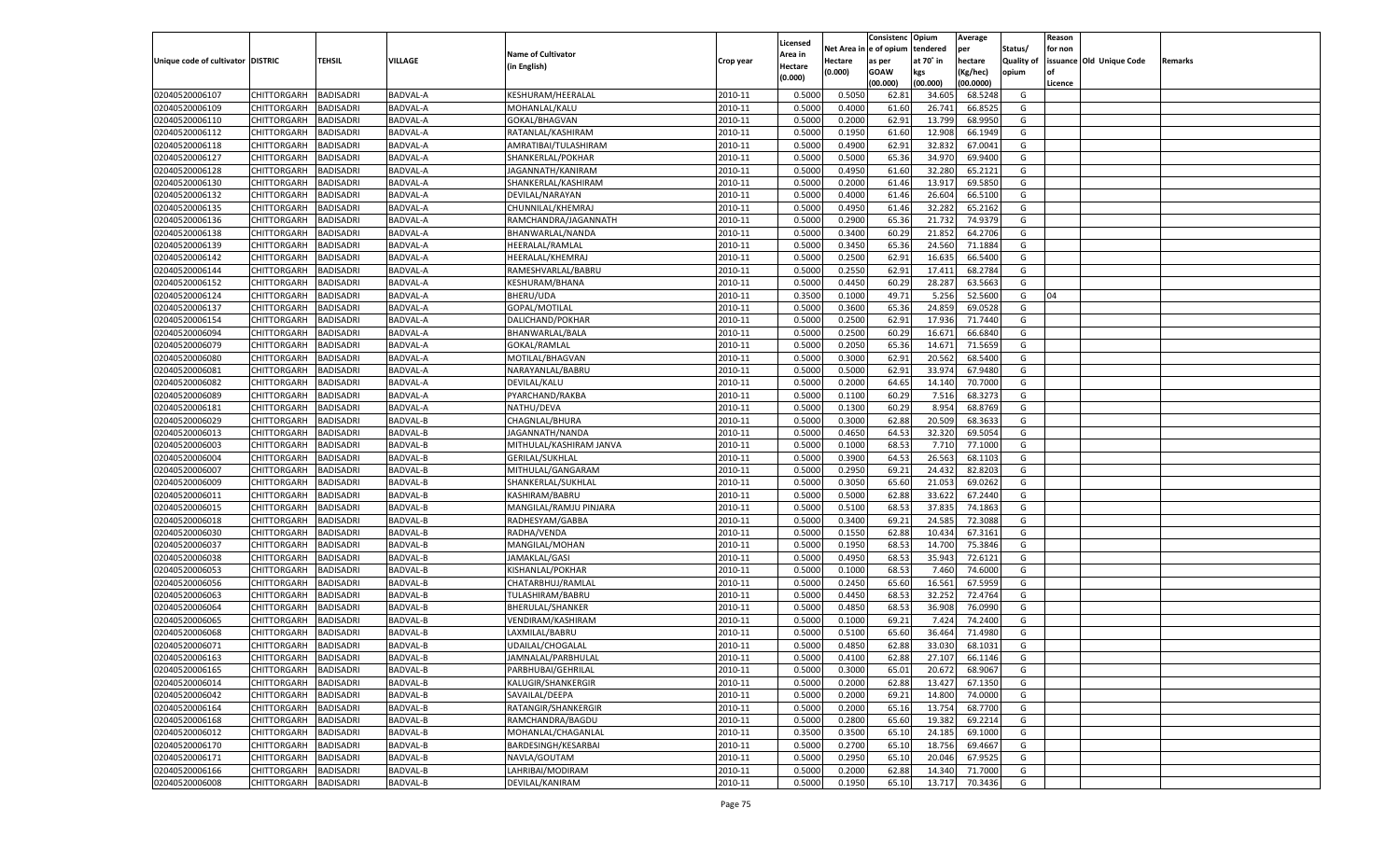|                                   |                       |                               |                      |                            |                    |                           |          | Consistenc        | Opium     | Average   |                   | Reason  |                          |                 |
|-----------------------------------|-----------------------|-------------------------------|----------------------|----------------------------|--------------------|---------------------------|----------|-------------------|-----------|-----------|-------------------|---------|--------------------------|-----------------|
|                                   |                       |                               |                      | <b>Name of Cultivator</b>  |                    | Licensed                  | Net Area | e of opium        | tendered  | per       | Status/           | for non |                          |                 |
| Unique code of cultivator DISTRIC |                       | <b>TEHSIL</b>                 | VILLAGE              | (in English)               | Crop year          | <b>Area in</b><br>Hectare | Hectare  | as per            | at 70° in | hectare   | <b>Quality of</b> |         | issuance Old Unique Code | Remarks         |
|                                   |                       |                               |                      |                            |                    | (0.000)                   | (0.000)  | <b>GOAW</b>       | kgs       | (Kg/hec)  | opium             |         |                          |                 |
|                                   |                       |                               |                      |                            |                    |                           |          | (00.000)          | (00.000)  | (00.0000) |                   | Licence |                          |                 |
| 02040520006023                    | CHITTORGARH           | <b>BADISADRI</b>              | BADVAL-B             | MITHULAL/TULSHIRAM         | 2010-11            | 0.5000                    | 0.2450   | 64.10             | 16.866    | 68.8408   | G                 |         |                          |                 |
| 02040520006025                    | CHITTORGARH           | BADISADRI                     | BADVAL-B             | PARBHULAL/DHULA            | 2010-11            | 0.5000                    | 0.4100   | 64.10             | 27.72     | 67.6098   | G                 |         |                          |                 |
| 02040520006055                    | CHITTORGARH           | BADISADRI                     | BADVAL-B             | NARAYANIBAI/KALURAM        | 2010-11            | 0.5000                    | 0.3000   | 65.10             | 20.741    | 69.1367   | G                 |         |                          |                 |
| 02040520006061                    | CHITTORGARH           | BADISADRI                     | BADVAL-B             | MOHANLAL/NARAYAN           | 2010-11            | 0.5000                    | 0.5000   | 65.10             | 35.146    | 70.2920   | G                 |         |                          |                 |
| 02040520006062                    | CHITTORGARH           | <b>BADISADRI</b>              | BADVAL-B             | POKHARLAL/OUNKAR           | 2010-11            | 0.5000                    | 0.2100   | 65.10             | 14.410    | 68.6190   | G                 |         |                          |                 |
| 02040520006169                    | CHITTORGARH           | BADISADRI                     | BADVAL-B             | PANCHA/GANGA               | 2010-11            | 0.5000                    | 0.2300   | 60.94             | 15.761    | 68.5261   | G                 |         |                          |                 |
| 02040520006158                    | CHITTORGARH           | BADISADRI                     | <b>BADVAL-B</b>      | MANGILAL/DEEPA             | 2010-11            | 0.5000                    | 0.5000   | 62.59             | 34.229    | 68.4580   | G                 |         |                          |                 |
| 02040520006072                    | CHITTORGARH           | BADISADRI                     | BADVAL-B             | CHATARBHUJ/HEERA           | 2010-11            | 0.5000                    | 0.2000   | 65.60             | 14.298    | 71.4900   | G                 |         |                          |                 |
| 02040520006070                    | CHITTORGARH           | BADISADRI                     | BADVAL-B             | SHANKERLAL/RAMNATH BRANMAN | 2010-11            | 0.5000                    | 0.1000   | 60.94             | 6.574     | 65.7400   | G                 |         |                          |                 |
| 02040520006005                    | CHITTORGARH           | BADISADRI                     | BADVAL-B             | RAMLAL/ROOPA               | 2010-11            | 0.5000                    | 0.5000   | 65.60             | 35.116    | 70.2320   | G                 |         |                          |                 |
| 02040520006033                    | CHITTORGARH           | BADISADRI                     | <b>BADVAL-B</b>      | UDAILAL/BABRU RAVAT        | 2010-11            | 0.5000                    | 0.5000   | 62.59             | 33.191    | 66.3820   | G                 |         |                          |                 |
| 02040520006002                    | CHITTORGARH           | BADISADRI                     | BADVAL-B             | PARASRAM/PARTAP KUMAR      | 2010-11            | 0.5000                    | 0.1000   | 65.10             | 6.848     | 68.4800   | G                 |         |                          |                 |
| 02040520006016                    | CHITTORGARH           | <b>BADISADRI</b>              | BADVAL-B             | KISHANLAL/CHAGANLAL        | 2010-11            | 0.5000                    | 0.3550   | 66.88             | 25.735    | 72.4930   | G                 |         |                          |                 |
| 02040520006017                    | CHITTORGARH           | BADISADRI                     | BADVAL-B             | MOHANLAL/HEMA              | 2010-11            | 0.3500                    | 0.3500   | 62.59             | 23.149    | 66.1400   | G                 |         |                          |                 |
| 02040520006022                    | CHITTORGARH           | BADISADRI                     | BADVAL-B             | BADRILAL/DHULA MEGWAL      | 2010-11            | 0.5000                    | 0.1000   | 68.42             | 7.891     | 78.9100   | G                 |         |                          |                 |
| 02040520006031                    | CHITTORGARH           | BADISADRI                     | BADVAL-B             | MITHULAL/GASI              | 2010-11            | 0.5000                    | 0.2950   | 68.42             | 21.516    | 72.9356   | G                 |         |                          |                 |
| 02040520006036                    | CHITTORGARH           | <b>BADISADRI</b>              | BADVAL-B             | SUKHLAL/HARIRAM            | 2010-11            | 0.5000                    | 0.4200   | 66.88             | 30.427    | 72.4452   | G                 |         |                          |                 |
| 02040520006041                    | CHITTORGARH           | BADISADRI                     | <b>BADVAL-B</b>      | AMIRMOHMAD/EBRAHIM         | 2010-11            | 0.5000                    | 0.5100   | 62.59             | 34.334    | 67.3216   | G                 |         |                          |                 |
| 02040520006039                    | CHITTORGARH           | <b>BADISADRI</b>              | BADVAL-B             | MITHULAL/LAXMAN            | 2010-11            | 0.5000                    | 0.4000   | 69.21             | 31.337    | 78.3425   | G                 |         |                          |                 |
| 02040520006045                    | CHITTORGARH           | BADISADRI                     | BADVAL-B             | MITHULAL/POKHAR JOSHI      | 2010-11            | 0.5000                    | 0.2350   | 68.4              | 17.025    | 72.4468   | G                 |         |                          |                 |
| 02040520006049                    | CHITTORGARH           | <b>BADISADRI</b>              | BADVAL-B             | PARBHULAL/OUNKAR           | 2010-11            | 0.5000                    | 0.2500   | 68.42             | 17.998    | 71.9920   | G                 |         |                          |                 |
| 02040520006067                    | CHITTORGARH           | BADISADRI                     | <b>BADVAL-B</b>      | MAGNIRAM/NARAYAN           | 2010-11            | 0.5000                    | 0.3000   | 68.4              | 21.85     | 72.8333   | G                 |         |                          |                 |
| 02040520006069                    | CHITTORGARH           | <b>BADISADRI</b>              | BADVAL-B             | GASHIRAM/JAGANNATH         | 2010-11            | 0.5000                    | 0.4250   | 66.88             | 30.354    | 71.4212   | G                 |         |                          |                 |
| 02040520006074                    | CHITTORGARH           | BADISADRI                     | BADVAL-B             | KISHANLAL/SAVARAM          | 2010-11            | 0.5000                    | 0.5000   | 66.88             | 35.242    | 70.4840   | G                 |         |                          |                 |
| 02040520006157                    | CHITTORGARH           | BADISADRI                     | BADVAL-B             | JASHRAJ/KASHIRAM           | 2010-11            | 0.5000                    | 0.4900   | 66.88             | 34.553    | 70.5163   | G                 |         |                          |                 |
| 02040520006161                    | CHITTORGARH           | BADISADRI                     | <b>BADVAL-B</b>      | PARBHULAL/NATHU JANVA      | 2010-11            | 0.5000                    | 0.5000   | 66.38             | 35.827    | 71.6540   | G                 |         |                          |                 |
| 02040520006050                    | CHITTORGARH           | <b>BADISADRI</b>              | BADVAL-B             | BANSHILAL/TULASHIRAM       | 2010-11            | 0.3500                    | 0.3450   | 68.42             | 24.34     | 70.5507   | G                 |         |                          |                 |
| 02040520006162                    | CHITTORGARH           | BADISADRI                     | BADVAL-B             | SOHANLAL/TULSHIRAM         | 2010-11            | 0.3500                    | 0.2000   | 68.4              | 14.842    | 74.2100   | G                 |         |                          |                 |
| 02040520006001                    | CHITTORGARH           | BADISADRI                     | BADVAL-B             | NARAYANLAL/SHANKERLAL      | 2010-11            | 0.5000                    | 0.2600   | 62.59             | 17.858    | 68.6846   | G                 |         |                          |                 |
| 02040520007005                    | CHITTORGARH           | BADISADRI                     | BAGLOKAKHEDA         | SHANKER/SAVA               | 2010-11            | 0.5000                    | 0.4500   | 64.26             | 30.511    | 67.8022   | G                 |         |                          |                 |
| 02040520007012                    | CHITTORGARH           | <b>BADISADRI</b>              | BAGLOKAKHEDA         | UDAI LAL/JAY CHAND         | 2010-11            | 0.5000                    | 0.4450   | 64.26             | 31.003    | 69.669    | G                 |         |                          |                 |
| 02040520007020                    | CHITTORGARH           | BADISADRI                     | BAGLOKAKHEDA         | MODIRAM/GOUTAM             | 2010-11            | 0.5000                    | 0.4850   | 63.34             | 35.92     | 74.0639   | G                 |         |                          |                 |
| 02040520007024                    | CHITTORGARH           | <b>BADISADRI</b>              | BAGLOKAKHEDA         | SAVROOPSINGH/AANANDSINGH   | 2010-11            | 0.3500                    | 0.3300   | 59.62             | 20.260    | 61.3939   | G                 |         |                          |                 |
| 02040520007007                    | CHITTORGARH           | BADISADRI                     | BAGLOKAKHEDA         | NANDA/BHAGIRATH            | 2010-11            | 0.5000                    | 0.1950   | 63.34             | 15.02     | 77.066    | G                 |         |                          |                 |
| 02040520007015                    |                       | <b>BADISADRI</b>              |                      |                            | 2010-11            | 0.5000                    | 0.3300   | 63.34             | 22.252    | 67.430    | G                 |         |                          |                 |
| 02040520009004                    | CHITTORGARH           |                               | BAGLOKAKHEDA         | NAVALKUNWAR/SHAMBHU SINGH  |                    | 0.5000                    | 0.4700   | 58.36             | 29.63     | 63.0468   | G                 |         |                          |                 |
|                                   | CHITTORGARH           | BADISADRI<br><b>BADISADRI</b> | BANSHI               | MADANLAL/MOHANLAL          | 2010-11<br>2010-11 |                           |          |                   |           | 68.0032   |                   |         |                          |                 |
| 02040520009001                    | CHITTORGARH           |                               | BANSHI               | <b>OUNKAR/BHURA</b>        |                    | 0.5000                    | 0.3100   | 65.50             | 21.081    |           | G                 |         |                          |                 |
| 02040520009034                    | CHITTORGARH           | BADISADRI                     | BANSHI               | <b>BHAGGA/NANDA</b>        | 2010-11            | 0.5000                    | 0.3300   | 65.20             | 22.498    | 68.1758   | G                 |         |                          |                 |
| 02040520009005                    | CHITTORGARH           | <b>BADISADRI</b>              | BANSHI               | SANVARIBAI/DAMU/KISHANLAL  | 2010-11            | 0.5000                    | 0.3500   | 58.53             | 22.007    | 62.8771   | G                 |         |                          |                 |
| 02040520009014                    | CHITTORGARH           | BADISADRI                     | BANSHI               | BHERULAL/CHUNNILAL         | 2010-11            | 0.5000                    | 0.4600   | 67.35             | 32.255    | 70.1196   | G                 |         |                          |                 |
| 02040520009025                    | CHITTORGARH           | <b>BADISADRI</b>              | BANSHI               | BASANTILAL/MOHANLAI        | 2010-11            | 0.5000                    | 0.3150   | 63.20             | 21.320    | 67.6825   | G                 |         |                          |                 |
| 02040520009031                    | CHITTORGARH           | BADISADRI                     | BANSHI               | GOUTAMIBAI/SHANKERLAL      | 2010-11            | 0.5000                    | 0.3000   | 65.50             | 19.15     | 63.8600   | G                 |         |                          |                 |
| 02040520009017                    | CHITTORGARH           | BADISADRI                     | BANSHI               | PARTHA/BHAGVAN             | 2010-11            | 0.5000                    | 0.3900   | 63.25             | 25.84     | 66.2718   | G                 |         |                          |                 |
| 02040520009020                    | CHITTORGARH           | BADISADRI                     | BANSHI               | HIMMATSINGH/AMARSINGH      | 2010-11            | 0.3500                    | 0.3400   | 64.33             | 22.22     | 65.3559   | G                 |         |                          |                 |
| 02040520009035                    | CHITTORGARH           | <b>BADISADRI</b>              | BANSHI               | <b>BALDEV/SUKHLAL</b>      | 2010-11            | 0.5000                    | 0.4650   | 67.35             | 33.500    | 72.0430   | G                 |         |                          |                 |
| 02040520009011                    | CHITTORGARH BADISADRI |                               | <b>BANSHI</b>        | FATEHSINGH/CHATARSINGH     | 2010-11            | 0.5000                    | 0.4900   | 63.25             | 33.899    | 69.1816   | G                 |         |                          |                 |
| 02040520009039                    | <b>CHITTORGARH</b>    | <b>BADISADRI</b>              | <b>BANSHI</b>        | SHANKER/KISHNA             | 2010-11            | 0.3500                    | 0.3600   | 58.53             | 23.626    | 65.6278   | G                 |         |                          |                 |
| 02040520009040                    | CHITTORGARH           | <b>BADISADRI</b>              | <b>BANSHI</b>        | RAMSINGH/LACHMA            | 2010-11            | 0.3500                    | 0.3550   | 58.53             | 23.314    | 65.6732   | G                 |         |                          |                 |
| 02040520009041                    | <b>CHITTORGARH</b>    | <b>BADISADRI</b>              | <b>BANSHI</b>        | <b>OUNKAR/KANIRAM</b>      | 2010-11            | 0.5000                    |          | 0.4950 70.98,70.5 | 37.242    | 75.2364   | G                 |         | 02040520006105           | <b>TRANSFER</b> |
| 02040520009042                    | <b>CHITTORGARH</b>    | <b>BADISADRI</b>              | <b>BANSHI</b>        | SHANKERLAL/HAJARILAL       | 2010-11            | 0.5000                    | 0.4950   | 67.35             | 35.221    | 71.1535   | G                 |         | 02040520006043           | <b>TRANSFER</b> |
| 02040520010007                    | <b>CHITTORGARH</b>    | <b>BADISADRI</b>              | ВНАВНАКАКНЕDА        | GOPI/PYARA                 | 2010-11            | 0.3500                    | 0.1150   | 61.88             | 7.848     | 68.2435   | G                 |         |                          |                 |
| 02040520010009                    | <b>CHITTORGARH</b>    | <b>BADISADRI</b>              | ВНАВНАКАКНЕDА        | RAMESHVAR/KASHIRAM         | 2010-11            | 0.5000                    | 0.3150   | 67.25             | 24.089    | 76.4730   | G                 |         |                          |                 |
| 02040520010008                    | <b>CHITTORGARH</b>    | <b>BADISADRI</b>              | ВНАВНАКАКНЕDА        | NAGJIRAM/NATHU             | 2010-11            | 0.3500                    | 0.2650   | 61.88             | 18.103    | 68.3132   | G                 |         |                          |                 |
| 02040520010010                    | <b>CHITTORGARH</b>    | <b>BADISADRI</b>              | ВНАВНАКАКНЕDА        | LAXMILAL/DEVA              | 2010-11            | 0.5000                    | 0.2000   | 67.25             | 15.362    | 76.8100   | G                 |         |                          |                 |
| 02040520010001                    | <b>CHITTORGARH</b>    | <b>BADISADRI</b>              | ВНАВНАКАКНЕDА        | MATHARIBAI/BHANWARLAL      | 2010-11            | 0.5000                    | 0.2700   | 67.25             | 20.159    | 74.6630   | G                 |         |                          |                 |
| 02040520010002                    | <b>CHITTORGARH</b>    | <b>BADISADRI</b>              | <b>ВНАВНАКАКНЕDA</b> | MOTILAL/LAXMAN             | 2010-11            | 0.3500                    | 0.1500   | 69.47             | 11.108    | 74.0533   | G                 |         |                          |                 |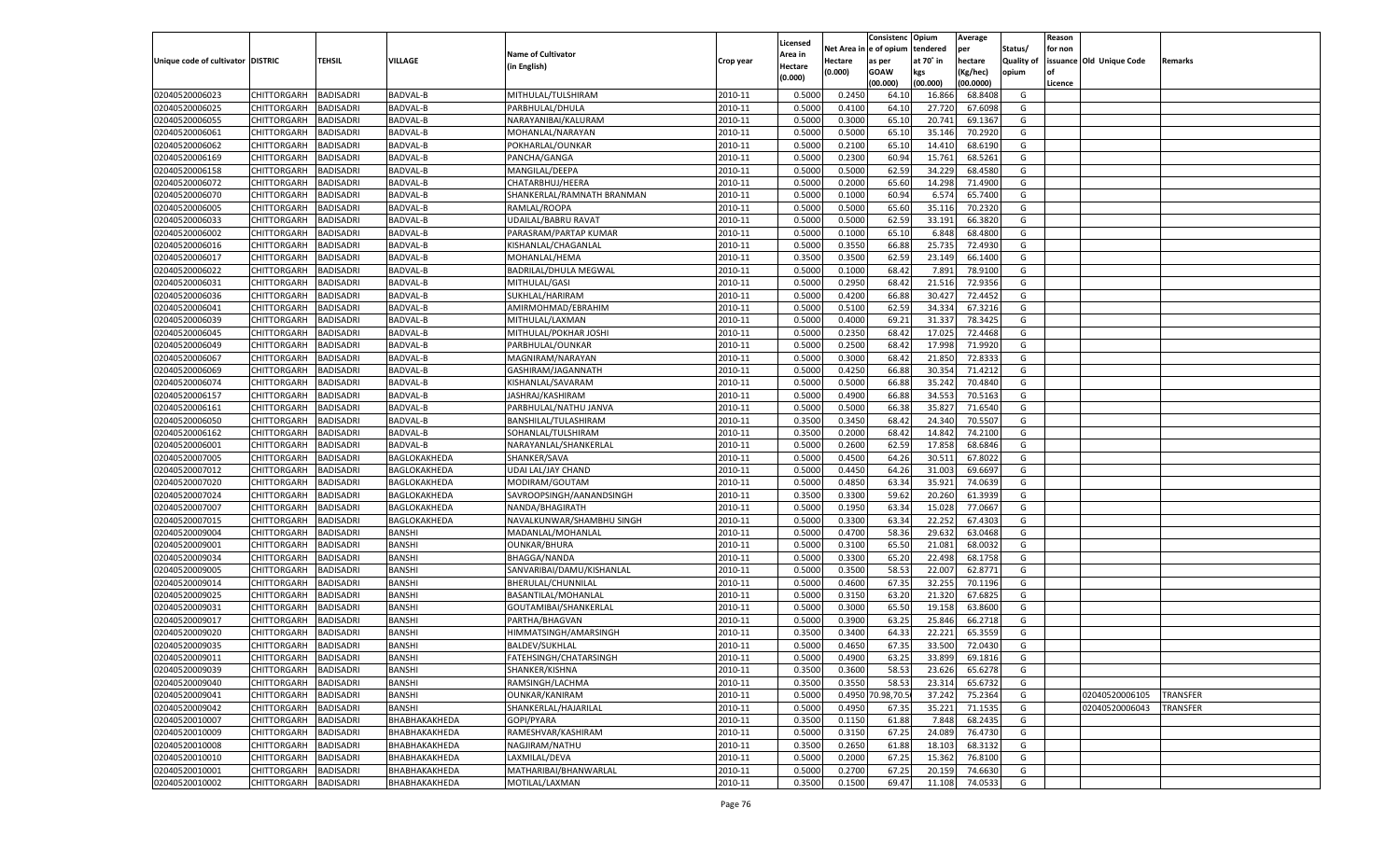|                                   |                       |                  |                   |                           |           |                     |            | Consistenc   | Opium     | Average   |                   | Reason  |                          |               |
|-----------------------------------|-----------------------|------------------|-------------------|---------------------------|-----------|---------------------|------------|--------------|-----------|-----------|-------------------|---------|--------------------------|---------------|
|                                   |                       |                  |                   | <b>Name of Cultivator</b> |           | Licensed<br>Area in | Net Area i | n e of opium | tendered  | per       | Status/           | for non |                          |               |
| Unique code of cultivator DISTRIC |                       | TEHSIL           | VILLAGE           | (in English)              | Crop year | Hectare             | Hectare    | as per       | at 70° in | hectare   | <b>Quality of</b> |         | issuance Old Unique Code | Remarks       |
|                                   |                       |                  |                   |                           |           | (0.000)             | (0.000)    | <b>GOAW</b>  | kgs       | (Kg/hec)  | opium             |         |                          |               |
|                                   |                       |                  |                   |                           |           |                     |            | (00.000)     | (00.000)  | (00.0000) |                   | Licence |                          |               |
| 02040520013069                    | CHITTORGARH           | BADISADRI        | BHANUJA           | RUKMANIBAI/MOTILAL        | 2010-11   | 0.5000              | 0.4850     | 65.89        | 33.920    | 69.9381   | G                 |         |                          |               |
| 02040520013002                    | CHITTORGARH           | BADISADRI        | BHANUJA           | SOHANBAI/DALU             | 2010-11   | 0.3500              | 0.2700     | 63.24        | 17.956    | 66.503    | G                 |         |                          |               |
| 02040520013016                    | CHITTORGARH           | BADISADRI        | BHANUJA           | <b>OUNKAR/GABBA</b>       | 2010-11   | 0.5000              | 0.4950     | 55.28        | 28.35     | 57.2747   | G                 |         |                          |               |
| 02040520013018                    | CHITTORGARH           | BADISADRI        | BHANUJA           | BHANWARLAL/RAMLAL         | 2010-11   | 0.5000              | 0.5150     | 63.24        | 34.813    | 67.5981   | G                 |         |                          |               |
| 02040520013058                    | CHITTORGARH           | BADISADRI        | BHANUJA           | NARAYAN/KHEMA             | 2010-11   | 0.5000              | 0.4750     | 55.28        | 28.398    | 59.7853   | G                 |         |                          |               |
| 02040520013001                    | CHITTORGARH           | BADISADRI        | BHANUJA           | JAMNALAL/PRATHVIRAJ       | 2010-11   | 0.5000              | 0.4050     | 57.96        | 24.794    | 61.2198   | G                 |         |                          |               |
| 02040520013053                    | CHITTORGARH           | BADISADRI        | BHANUJA           | BHANWAR/DHULA             | 2010-11   | 0.5000              | 0.3000     | 55.28        | 17.299    | 57.6633   | G                 |         |                          |               |
| 02040520013054                    | CHITTORGARH           | BADISADRI        | BHANUJA           | SHYAMLAL/RAMLAL           | 2010-11   | 0.5000              | 0.5100     | 57.96        | 30.819    | 60.4294   | G                 |         |                          |               |
| 02040520013075                    | CHITTORGARH           | BADISADRI        | BHANUJA           | JAGDISH/KANIRAM           | 2010-11   | 0.3500              | 0.2900     | 54.47        | 17.279    | 59.5828   | G                 | 05      |                          |               |
| 02040520013013                    | CHITTORGARH           | BADISADRI        | BHANUJA           | <b>TULSHIRAM/AMRA</b>     | 2010-11   | 0.5000              | 0.4900     | 54.47        | 27.833    | 56.8020   | G                 | 05      |                          |               |
| 02040520013009                    | CHITTORGARH           | BADISADRI        | BHANUJA           | LALU/VARDA                | 2010-11   | 0.5000              | 0.4600     | 57.96        | 28.328    | 61.5826   | G                 |         |                          |               |
| 02040520013066                    | CHITTORGARH           | BADISADRI        | BHANUJA           | MITHULAL/GASI JANVA       | 2010-11   | 0.5000              | 0.4800     | 54.47        | 28.004    | 58.3417   | G                 | 05      |                          |               |
| 02040520013007                    | CHITTORGARH           | BADISADRI        | BHANUJA           | JAMNABAI/DEVILAL          | 2010-11   | 0.5000              | 0.4300     | 63.24        | 28.569    | 66.4395   | G                 |         |                          |               |
| 02040520013035                    | CHITTORGARH           | BADISADRI        | BHANUJA           | DEVISINGH/VIJAYSINGH      | 2010-11   | 0.5000              | 0.4800     | 57.96        | 27.937    | 58.2021   | G                 |         |                          |               |
| 02040520013037                    | CHITTORGARH           | BADISADRI        | BHANUJA           | HEERALAL/SUKHLAL          | 2010-11   | 0.5000              | 0.3250     | 57.96        | 19.678    | 60.5477   | G                 |         |                          |               |
| 02040520013042                    | CHITTORGARH           | BADISADRI        | BHANUJA           | NARAYANI BAI/DALCHAND     | 2010-11   | 0.5000              | 0.4950     | 54.47        | 28.535    | 57.6465   | G                 | 05      |                          |               |
| 02040520013059                    | CHITTORGARH           | <b>BADISADRI</b> | BHANUJA           | CHAGANLAL/NARAYAN JANVA   | 2010-11   | 0.5000              | 0.3000     | 63.24        | 19.800    | 66.0000   | G                 |         |                          |               |
| 02040520013065                    | CHITTORGARH           | BADISADRI        | BHANUJA           | JAMNALAL/UDAILAL          | 2010-11   | 0.5000              | 0.4900     | 54.47        | 27.618    | 56.3633   | G                 | 05      |                          |               |
| 02040520013024                    | CHITTORGARH           | BADISADRI        | BHANUJA           | KALURAM/BHERULAL          | 2010-11   | 0.3500              | 0.3500     | 54.47        | 21.260    | 60.7429   | G                 | 05      |                          |               |
| 02040520013070                    | CHITTORGARH           | BADISADRI        | BHANUJA           | RAMESHVAR/BHANA           | 2010-11   | 0.3500              | 0.2800     | 54.47        | 16.092    | 57.4714   | G                 | 05      |                          | TRANSFER/PIND |
| 02040520013071                    | CHITTORGARH           | BADISADRI        | BHANUJA           | DALICHAND/BHURA           | 2010-11   | 0.3500              | 0.3550     | 57.96        | 21.897    | 61.6817   | G                 |         |                          |               |
| 02040520015013                    | CHITTORGARH           | BADISADRI        | <b>BHOPATPURA</b> | HEERALAL/SAVALAL          | 2010-11   | 0.5000              | 0.4950     | 61.35        | 30.404    | 61.4222   | G                 |         |                          |               |
| 02040520015014                    | CHITTORGARH           | BADISADRI        | BHOPATPURA        | NATRAM/SAVALAL            | 2010-11   | 0.3500              | 0.3600     | 61.95        | 23.112    | 64.2000   | G                 |         |                          |               |
| 02040520015012                    | CHITTORGARH           | BADISADRI        | BHOPATPURA        | MANGILAL/NAVLA GAYRI      | 2010-11   | 0.5000              | 0.5000     | 61.21        | 30.955    | 61.9100   | G                 |         |                          |               |
| 02040520015025                    | CHITTORGARH           | <b>BADISADRI</b> | <b>BHOPATPURA</b> | BHAGWANI BAI/SURAJMAL     | 2010-11   | 0.5000              | 0.4100     | 59.11        | 24.236    | 59.1122   | G                 |         |                          |               |
| 02040520015021                    | CHITTORGARH           | BADISADRI        | BHOPATPURA        | KISHANGIR/KEVALGIR        | 2010-11   | 0.3500              | 0.3550     | 59.1         | 22.176    | 62.4676   | G                 |         |                          |               |
| 02040520015022                    | CHITTORGARH           | BADISADRI        | BHOPATPURA        | SHYANDI/JAYCHAND          | 2010-11   | 0.5000              | 0.5050     | 59.48        | 32.226    | 63.8139   | G                 |         |                          |               |
| 02040520017033                    | CHITTORGARH           | BADISADRI        | <b>BOHEDAA</b>    | SHANKERLAL/JAGANNATH      | 2010-11   | 0.5000              | 0.5050     | 60.88        | 31.363    | 62.1050   | G                 |         |                          |               |
| 02040520017001                    | CHITTORGARH           | <b>BADISADRI</b> | BOHEDAA           | LAXMINARAYAN/SHANKERLAL   | 2010-11   | 0.5000              | 0.4900     | 60.88        | 34.248    | 69.8939   | G                 |         |                          |               |
| 02040520017009                    | CHITTORGARH           | BADISADRI        | BOHEDAA           | BHAGVATILAL/CHUNNILAL     | 2010-11   | 0.3500              | 0.3400     | 60.88        | 23.096    | 67.9294   | G                 |         |                          |               |
| 02040520017012                    | CHITTORGARH           | BADISADRI        | <b>BOHEDAA</b>    | KISHANLAL/MANNA           | 2010-11   | 0.3500              | 0.3450     | 60.88        | 23.410    | 67.8551   | G                 |         |                          |               |
| 02040520017013                    | CHITTORGARH           | <b>BADISADRI</b> | <b>BOHEDAA</b>    | GASI/RAMA MOGYA           | 2010-11   | 0.5000              | 0.4450     | 62.80        | 32.931    | 74.0022   | G                 |         |                          |               |
| 02040520017025                    | CHITTORGARH           | <b>BADISADRI</b> | <b>BOHEDAA</b>    | CHANDRASHEKHAR/MOHANLAL   | 2010-11   | 0.5000              | 0.5000     | 60.88        | 32.272    | 64.5440   | G                 |         |                          |               |
| 02040520017029                    | CHITTORGARH           | BADISADRI        | BOHEDAA           | KISHANLAL/OUNKAR          | 2010-11   | 0.5000              | 0.5050     | 60.88        | 31.426    | 62.2297   | G                 |         |                          |               |
| 02040520017034                    | CHITTORGARH           | BADISADRI        | <b>BOHEDAA</b>    | DURGASHANKER/BHANWARLAL   | 2010-11   | 0.5000              | 0.4900     | 57.08        | 28.448    | 58.0571   | G                 |         |                          |               |
| 02040520017057                    | CHITTORGARH           | <b>BADISADRI</b> | <b>BOHEDAA</b>    | CHOGALAL/KISHNA           | 2010-11   | 0.5000              | 0.4000     | 65.82        | 29.578    | 73.9450   | G                 |         |                          |               |
| 02040520017071                    | CHITTORGARH           | <b>BADISADRI</b> | <b>BOHEDAA</b>    | SHOBHALAL/NATHU JOSHI     | 2010-11   | 0.3500              | 0.2000     | 62.80        | 13.491    | 67.4550   | G                 |         |                          |               |
| 02040520017095                    | CHITTORGARH           | BADISADRI        | BOHEDAA           | PUSHPA/AMARATLAL          | 2010-11   | 0.3500              | 0.3450     | 62.80        | 24.669    | 71.5043   | G                 |         |                          |               |
| 02040520017037                    | CHITTORGARH           | BADISADRI        | <b>BOHEDAA</b>    | SHANKERLAL/VARDA          | 2010-11   | 0.5000              | 0.2900     | 59.73        | 20.03     | 69.0724   | G                 |         |                          |               |
| 02040520017005                    | CHITTORGARH           | <b>BADISADRI</b> | <b>BOHEDAA</b>    | KISHANLAL/HEERALAL        | 2010-11   | 0.5000              | 0.4850     | 59.73        | 34.068    | 70.2433   | G                 |         |                          |               |
| 02040520017107                    | CHITTORGARH           | <b>BADISADRI</b> | <b>BOHEDAA</b>    | KANHEYALAL/GOVARDHAN      | 2010-11   | 0.5000              | 0.4650     | 59.73        | 30.752    | 66.1333   | G                 |         |                          |               |
| 02040520017113                    | CHITTORGARH           | BADISADRI        | BOHEDAA           | KANKUBAI/CHUNNILAL        | 2010-11   | 0.3500              | 0.3500     | 59.73        | 22.722    | 64.9200   | G                 |         |                          |               |
| 02040520017116                    | CHITTORGARH           | BADISADRI        | <b>BOHEDAA</b>    | SHANKERLAL/PARBHULAL      | 2010-11   | 0.5000              | 0.5000     | 56.56        | 29.94     | 59.8880   | G                 |         |                          |               |
| 02040520017110                    | CHITTORGARH           | BADISADRI        | <b>BOHEDAA</b>    | POKHAR/BABRU              | 2010-11   | 0.5000              | 0.4900     | 62.80        | 33.724    | 68.8245   | G                 |         |                          |               |
| 02040520017132                    | CHITTORGARH           | <b>BADISADRI</b> | <b>BOHEDAA</b>    | AMRATIBAI/SHIVLAL         | 2010-11   | 0.5000              | 0.4600     | 62.80        | 31.427    | 68.3196   | G                 |         |                          |               |
| 02040520017098                    | CHITTORGARH BADISADRI |                  | <b>BOHEDAA</b>    | <b>BALU/PARBHU</b>        | 2010-11   | 0.5000              | 0.4900     | 5708.00      | 28.626    | 58.4204   | G                 |         |                          |               |
| 02040520017008                    |                       | <b>BADISADRI</b> | <b>BOHEDAA</b>    | SUKHLAL/BAGDIRAM          | 2010-11   | 0.5000              | 0.5050     | 65.82        | 37.205    | 73.6733   | G                 |         |                          |               |
|                                   | <b>CHITTORGARH</b>    |                  |                   |                           | 2010-11   |                     |            |              | 22.282    |           |                   |         |                          |               |
| 02040520017032                    | <b>CHITTORGARH</b>    | <b>BADISADRI</b> | <b>BOHEDAA</b>    | GANESHIBAI/KISHANDAS      |           | 0.3500              | 0.3500     | 62.80        |           | 63.6629   | G                 |         |                          |               |
| 02040520017072                    | CHITTORGARH           | <b>BADISADRI</b> | <b>BOHEDAA</b>    | CHATARBHUJ/MOHAN SUTHAR   | 2010-11   | 0.5000              | 0.3950     | 63.31        | 28.024    | 70.9468   | G                 |         |                          |               |
| 02040520017088                    | <b>CHITTORGARH</b>    | <b>BADISADRI</b> | <b>BOHEDAA</b>    | BAGDIRAM/KHUMA JAT        | 2010-11   | 0.5000              | 0.2700     | 66.51        | 19.983    | 74.0111   | G                 |         |                          |               |
| 02040520017090                    | <b>CHITTORGARH</b>    | <b>BADISADRI</b> | <b>BOHEDAA</b>    | KESHRIMAL/PARBHULAL       | 2010-11   | 0.5000              | 0.4950     | 59.73        | 34.018    | 68.7232   | G                 |         |                          |               |
| 02040520017092                    | <b>CHITTORGARH</b>    | <b>BADISADRI</b> | <b>BOHEDAA</b>    | BAGDIRAM/MITHULAL         | 2010-11   | 0.5000              | 0.4800     | 59.73        | 31.258    | 65.1208   | G                 |         |                          |               |
| 02040520017002                    | CHITTORGARH           | <b>BADISADRI</b> | <b>BOHEDAA</b>    | GOKALCHAN/SHOHANLAL       | 2010-11   | 0.5000              | 0.3850     | 65.31        | 27.212    | 70.6805   | G                 |         |                          |               |
| 02040520017004                    | <b>CHITTORGARH</b>    | <b>BADISADRI</b> | <b>BOHEDAA</b>    | CHOTHMAL/JAYCHAND         | 2010-11   | 0.5000              | 0.4700     | 59.48        | 30.050    | 63.9362   | G                 |         |                          |               |
| 02040520017015                    | <b>CHITTORGARH</b>    | <b>BADISADRI</b> | <b>BOHEDAA</b>    | JAGANNATH/NARAYAN         | 2010-11   | 0.5000              | 0.4800     | 63.31        | 34.973    | 72.8604   | G                 |         |                          |               |
| 02040520017018                    | <b>CHITTORGARH</b>    | <b>BADISADRI</b> | <b>BOHEDAA</b>    | UDIBAI/SHANKERLAL         | 2010-11   | 0.5000              | 0.5000     | 59.48        | 31.857    | 63.7140   | G                 |         |                          |               |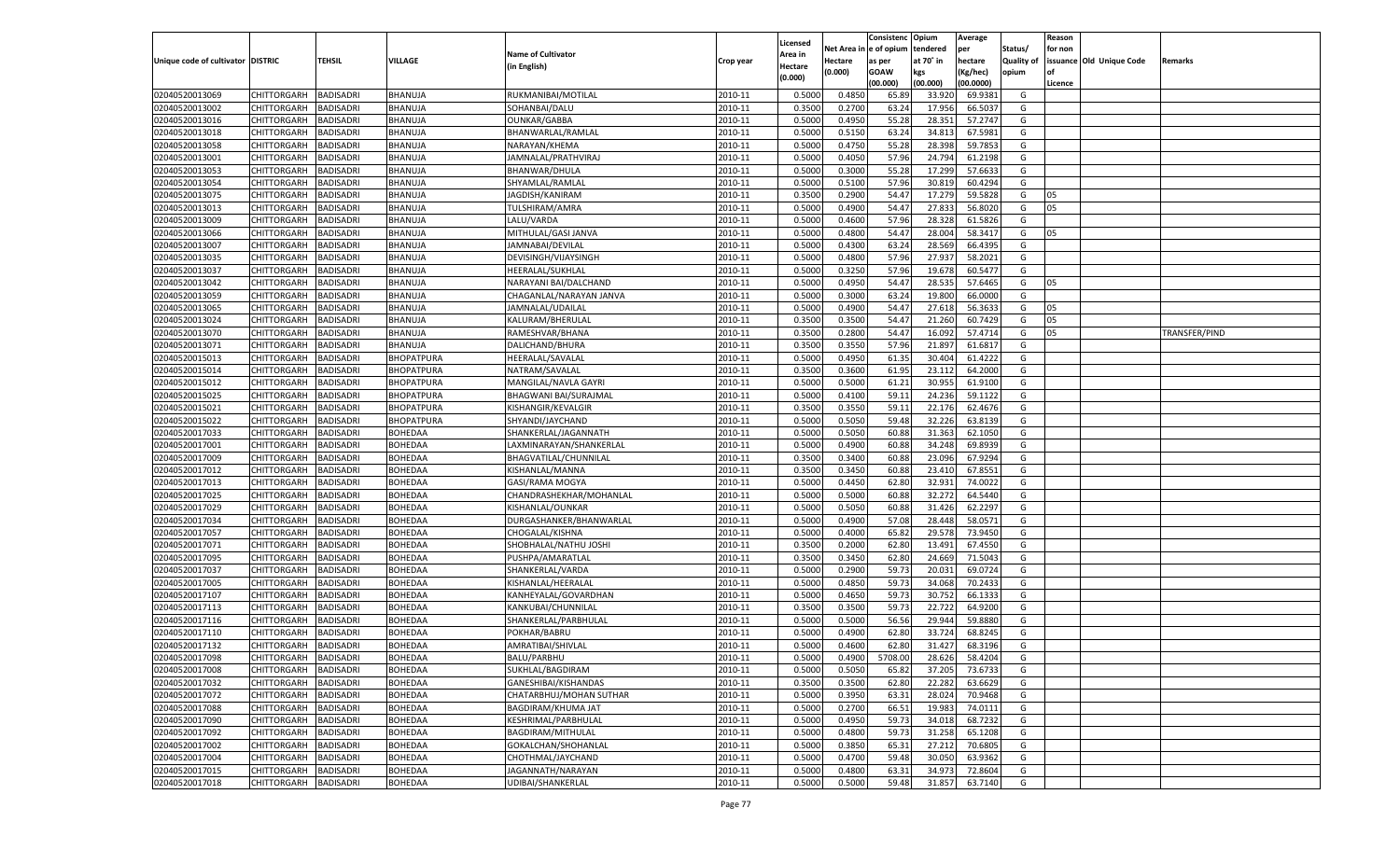|                                   |                    |                  |                |                            |           |          |            | Consistenc Opium |           | Average   |                   | Reason  |                          |                     |
|-----------------------------------|--------------------|------------------|----------------|----------------------------|-----------|----------|------------|------------------|-----------|-----------|-------------------|---------|--------------------------|---------------------|
|                                   |                    |                  |                |                            |           | Licensed | Net Area i | l e of opium     | tendered  | per       | Status/           | for non |                          |                     |
| Unique code of cultivator DISTRIC |                    | TEHSIL           | VILLAGE        | <b>Name of Cultivator</b>  | Crop year | Area in  | Hectare    | as per           | at 70° in | hectare   | <b>Quality of</b> |         | issuance Old Unique Code | Remarks             |
|                                   |                    |                  |                | (in English)               |           | Hectare  | (0.000)    | <b>GOAW</b>      | kgs       | (Kg/hec)  | opium             | nf      |                          |                     |
|                                   |                    |                  |                |                            |           | (0.000)  |            | (00.000)         | (00.000)  | (00.0000) |                   | Licence |                          |                     |
| 02040520017023                    | CHITTORGARH        | <b>BADISADRI</b> | <b>BOHEDAA</b> | DHANRAJ/KISHNA             | 2010-11   | 0.5000   | 0.4600     | 66.51            | 34.79     | 75.6413   | G                 |         |                          |                     |
| 02040520017040                    | CHITTORGARH        | BADISADRI        | <b>BOHEDAA</b> | <b>HEMRAJ/NARAYAN</b>      | 2010-11   | 0.5000   | 0.4950     | 63.31            | 35.171    | 71.0525   | G                 |         |                          |                     |
| 02040520017068                    | CHITTORGARH        | <b>BADISADRI</b> | <b>BOHEDAA</b> | MOHANLAL/SHANKERLAL        | 2010-11   | 0.5000   | 0.4500     | 63.31            | 30.757    | 68.3489   | G                 |         |                          |                     |
| 02040520017081                    | CHITTORGARH        | <b>BADISADRI</b> | <b>BOHEDAA</b> | BHANWARLAL/HARIRAM         | 2010-11   | 0.5000   | 0.5000     | 59.48            | 34.020    | 68.0400   | G                 |         |                          |                     |
| 02040520017084                    | CHITTORGARH        | BADISADRI        | <b>BOHEDAA</b> | MOHANLAL/CHUNNIALAL        | 2010-11   | 0.5000   | 0.4900     | 57.08            | 30.225    | 61.683    | G                 |         |                          |                     |
| 02040520017030                    | CHITTORGARH        | BADISADRI        | BOHEDAA        | SHANKERLAL/NARAYAN         | 2010-11   | 0.5000   | 0.3450     | 59.48            | 22.439    | 65.0406   | G                 |         |                          |                     |
| 02040520017086                    | CHITTORGARH        | <b>BADISADRI</b> | <b>BOHEDAA</b> | LAXMILAL/SURAJMAL          | 2010-11   | 0.5000   | 0.4900     | 59.48            | 31.473    | 64.2306   | G                 |         |                          |                     |
| 02040520017024                    | CHITTORGARH        | <b>BADISADRI</b> | <b>BOHEDAA</b> | BHANA/KHUMA                | 2010-11   | 0.5000   | 0.5000     | 62.57            | 36.303    | 72.6060   | G                 |         |                          |                     |
| 02040520017003                    | CHITTORGARH        | BADISADRI        | <b>BOHEDAA</b> | LACHUDIBAI/NARAYAN         | 2010-11   | 0.3500   | 0.3400     | 62.57            | 24.079    | 70.8206   | G                 |         |                          |                     |
| 02040520017006                    | CHITTORGARH        | BADISADRI        | BOHEDAA        | MATHURALAL/MOHANLAL        | 2010-11   | 0.5000   | 0.4200     | 62.57            | 28.793    | 68.5548   | G                 |         |                          |                     |
| 02040520017007                    | CHITTORGARH        | <b>BADISADRI</b> | <b>BOHEDAA</b> | KANIRAM/NATHU              | 2010-11   | 0.5000   | 0.4950     | 66.51            | 36.463    | 73.6626   | G                 |         |                          |                     |
| 02040520017027                    | CHITTORGARH        | <b>BADISADRI</b> | <b>BOHEDAA</b> | MADANPARSHAD/NARSINGHDAS   | 2010-11   | 0.5000   | 0.4950     | 59.56            | 30.938    | 62.5010   | G                 |         |                          |                     |
| 02040520017035                    | CHITTORGARH        | BADISADRI        | <b>BOHEDAA</b> | CHUNNILAL/KISHNA           | 2010-11   | 0.5000   | 0.3550     | 59.56            | 23.193    | 65.3324   | G                 |         |                          |                     |
| 02040520017038                    | CHITTORGARH        | <b>BADISADRI</b> | <b>BOHEDAA</b> | SHOBHABAI/PARBHULAL        | 2010-11   | 0.3500   | 0.3600     | 59.56            | 22.841    | 63.4472   | G                 |         |                          |                     |
| 02040520017082                    | CHITTORGARH        | <b>BADISADRI</b> | <b>BOHEDAA</b> | MEGHRAJ/BHOLIRAM           | 2010-11   | 0.5000   | 0.4750     | 59.56            | 30.622    | 64.4674   | G                 |         |                          |                     |
| 02040520017112                    | CHITTORGARH        | <b>BADISADRI</b> | <b>BOHEDAA</b> | <b>BHERULAL/KISHNA</b>     | 2010-11   | 0.5000   | 0.4900     | 62.57            | 34.084    | 69.5592   | G                 |         |                          |                     |
| 02040520017139                    | CHITTORGARH        | <b>BADISADRI</b> | <b>BOHEDAA</b> | <b>BALU/DANU</b>           | 2010-11   | 0.5000   | 0.5000     | 57.08            | 30.802    | 61.6040   | G                 |         |                          |                     |
| 02040520017135                    | CHITTORGARH        | <b>BADISADRI</b> | <b>BOHEDAA</b> | DHANRAJ/KALU               | 2010-11   | 0.5000   | 0.3000     | 62.57            | 22.468    | 74.893    | G                 |         |                          |                     |
| 02040520017121                    | CHITTORGARH        | <b>BADISADRI</b> | <b>BOHEDAA</b> | AATMARAM/SURAJMAL          | 2010-11   | 0.5000   | 0.5000     | 58.61            | 31.624    | 63.2480   | G                 |         |                          |                     |
| 02040520017123                    | CHITTORGARH        | <b>BADISADRI</b> | <b>BOHEDAA</b> | <b>BHERUSINGH/KAJOD</b>    | 2010-11   | 0.5000   | 0.2500     | 59.56            | 16.163    | 64.6520   | G                 |         |                          |                     |
| 02040520017108                    | CHITTORGARH        | <b>BADISADRI</b> | <b>BOHEDAA</b> | BHANWARSINGH/SHAMBHUSINGH  | 2010-11   | 0.5000   | 0.5000     | 59.56            | 33.674    | 67.3480   | G                 |         |                          |                     |
| 02040520017150                    | CHITTORGARH        | <b>BADISADRI</b> | BOHEDAA        | SUKHA/NANA MOGIYA          | 2010-11   | 0.5000   | 0.4850     | 66.51            | 36.452    | 75.1588   | G                 |         | 02040520097088           | TRANSFER            |
| 02040520021034                    | CHITTORGARH        | <b>BADISADRI</b> | CHARANKHEDI    | HIMMATSINGH/SHANKERSINGH   | 2010-11   | 0.5000   | 0.3450     | 59.97            | 23.513    | 68.1536   | G                 |         |                          |                     |
| 02040520021023                    | CHITTORGARH        | <b>BADISADRI</b> | CHARANKHEDI    | SAJJANBAI/RADHUDAN         | 2010-11   | 0.5000   | 0.4300     | 59.56            | 29.010    | 67.4651   | G                 |         |                          |                     |
| 02040520021038                    | CHITTORGARH        | <b>BADISADRI</b> | CHARANKHEDI    | MANGILAL/JALAM             | 2010-11   | 0.5000   | 0.4000     | 62.70            | 26.887    | 67.2175   | G                 |         |                          |                     |
| 02040520021031                    | CHITTORGARH        | <b>BADISADRI</b> | CHARANKHEDI    | GANGADAN/MAHADAN           | 2010-11   | 0.5000   | 0.4550     | 59.56            | 29.215    | 64.2088   | G                 |         |                          |                     |
| 02040520021040                    | CHITTORGARH        | <b>BADISADRI</b> | CHARANKHEDI    | KHEMA/RAM                  | 2010-11   | 0.5000   |            |                  |           |           | N                 |         |                          |                     |
| 02040520021043                    | CHITTORGARH        | <b>BADISADRI</b> | CHARANKHEDI    | <b>BAGDI RAM/VARDA</b>     | 2010-11   | 0.5000   |            |                  |           |           | F                 |         |                          |                     |
| 02040520021044                    | CHITTORGARH        | <b>BADISADRI</b> | CHARANKHEDI    | SHANKER/KALU               | 2010-11   | 0.5000   |            |                  |           |           | E                 |         |                          |                     |
| 02040520021047                    | CHITTORGARH        | <b>BADISADRI</b> | CHARANKHEDI    | MAAN SINGH/RODA SINGH      | 2010-11   | 0.5000   | 0.4000     | 59.56            | 25.029    | 62.5725   | G                 |         |                          |                     |
|                                   | CHITTORGARH        |                  |                |                            | 2010-11   |          | 0.4900     |                  |           |           | G                 |         |                          |                     |
| 02040520021050                    |                    | BADISADRI        | CHARANKHEDI    | BHERU SINGH/LAL SINGH      |           | 0.5000   |            | 55.77            | 29.349    | 59.8959   |                   |         |                          |                     |
| 02040520021002                    | CHITTORGARH        | <b>BADISADRI</b> | CHARANKHEDI    | CHUNNILAL/GOKAL            | 2010-11   | 0.5000   | 0.4050     | 55.75            | 24.514    | 60.5284   | G                 |         |                          |                     |
| 02040520021032                    | CHITTORGARH        | <b>BADISADRI</b> | CHARANKHEDI    | BADRIDAN/CHANDIDAN         | 2010-11   | 0.5000   | 0.4900     | 59.56            | 33.287    | 67.9327   | G                 |         |                          |                     |
| 02040520021039                    | CHITTORGARH        | <b>BADISADRI</b> | CHARANKHEDI    | RADHESHYAM/MOHANLAL SUTHAR | 2010-11   | 0.5000   | 0.3100     | 55.75            | 17.730    | 57.1935   | G                 |         |                          |                     |
| 02040520021001                    | CHITTORGARH        | BADISADRI        | CHARANKHEDI    | BADGDIRAM/GOTU             | 2010-11   | 0.5000   | 0.3000     | 62.77            | 19.629    | 65.4300   | G                 |         |                          |                     |
| 02040520021005                    | CHITTORGARH        | BADISADRI        | CHARANKHEDI    | SHYANIBAI/NANURAM          | 2010-11   | 0.5000   | 0.4950     | 62.70            | 32.793    | 66.2485   | G                 |         |                          |                     |
| 02040520021009                    | CHITTORGARH        | <b>BADISADRI</b> | CHARANKHEDI    | KHEMA/PITHA                | 2010-11   | 0.5000   | 0.4550     | 62.77            | 29.832    | 65.5648   | G                 |         |                          |                     |
| 02040520021011                    | CHITTORGARH        | <b>BADISADRI</b> | CHARANKHEDI    | GATTUBAI/VEERDAN           | 2010-11   | 0.5000   | 0.3500     | 59.56            | 22.258    | 63.594    | G                 |         |                          |                     |
| 02040520021025                    | CHITTORGARH        | BADISADRI        | CHARANKHEDI    | RATANDAN/RODDAN            | 2010-11   | 0.5000   | 0.3000     | 63.64            | 20.702    | 69.0067   | G                 |         |                          |                     |
| 02040520021029                    | CHITTORGARH        | BADISADRI        | CHARANKHEDI    | GANPAT/MANGILAL            | 2010-11   | 0.3500   | 0.2050     | 55.75            | 12.417    | 60.5707   | G                 |         |                          |                     |
| 02040520021045                    | CHITTORGARH        | <b>BADISADRI</b> | CHARANKHEDI    | RADHA KISHAN/POKHAR        | 2010-11   | 0.3500   | 0.3500     | 55.75            | 20.900    | 59.7143   | G                 |         |                          |                     |
| 02040520025002                    | CHITTORGARH        | <b>BADISADRI</b> | <b>DEVRI</b>   | VAJIBAI/GOUTAMPURI         | 2010-11   | 0.3500   | 0.2350     | 55.04            | 13.626    | 57.983    | G                 |         |                          | TRANSFER/FINODRA    |
| 02040520025010                    | CHITTORGARH        | <b>BADISADRI</b> | <b>DEVRI</b>   | SHANTIBAI/SHANKARGIF       | 2010-11   | 0.3500   | 0.3450     | 50.78            | 17.761    | 51.4812   | G                 | 04      |                          |                     |
| 02040520025004                    | CHITTORGARH        | BADISADRI        | <b>DEVRI</b>   | NANUPURI/LAHARPURI         | 2010-11   | 0.3500   | 0.1950     | 54.72            | 11.974    | 61.4051   | G                 | 05      |                          |                     |
| 02040520025023                    | CHITTORGARH        | <b>BADISADRI</b> | <b>DEVRI</b>   | <b>HARLAL/NARAYAN</b>      | 2010-11   | 0.3500   | 0.3350     | 61.43            | 21.159    | 63.1612   | G                 |         | 02040518086039           | TRANSFER/FINODRA    |
| 02040520025021                    | CHITTORGARH        | BADISADRI        | <b>DEVRI</b>   | GORDHAN SINGH/KHUMAN SINGH | 2010-11   | 0.3500   | 0.3500     | 61.43            | 21.268    | 60.7657   | G                 |         |                          | TRANSFER/BHOPATPURA |
| 02040520025022                    | CHITTORGARH        | <b>BADISADRI</b> | <b>DEVRI</b>   | KHUMANIBAI/HAJARI          | 2010-11   | 0.3500   | 0.3500     | 61.43            | 21.107    | 60.3057   | G                 |         |                          | TRANSFER/BHOPATPURA |
| 02040520027021                    | CHITTORGARH        | <b>BADISADRI</b> | <b>FACHAR</b>  | SOVANIBAI/HEERA            | 2010-11   | 0.3500   | 0.3150     | 59.85            | 19.039    | 60.4413   | G                 |         |                          |                     |
| 02040520027012                    | CHITTORGARH        | <b>BADISADRI</b> | <b>FACHAR</b>  | MOVANIBAI/PYARCHAND        | 2010-11   | 0.5000   | 0.3300     | 59.85            | 20.584    | 62.3758   | G                 |         |                          |                     |
| 02040520027001                    | CHITTORGARH        | <b>BADISADRI</b> | <b>FACHAR</b>  | SHANKER/KALU               | 2010-11   | 0.5000   | 0.3800     | 62.24            | 24.454    | 64.3526   | G                 |         |                          |                     |
| 02040520027014                    | CHITTORGARH        | <b>BADISADRI</b> | <b>FACHAR</b>  | NARAYAN/GANESH             | 2010-11   | 0.5000   | 0.2500     | 59.85            | 16.036    | 64.1440   | G                 |         |                          |                     |
| 02040520027022                    | CHITTORGARH        | <b>BADISADRI</b> | <b>FACHAR</b>  | ROOPA/KISHNA               | 2010-11   | 0.5000   | 0.2950     | 60.00            | 21.071    | 71.4271   | G                 |         |                          |                     |
| 02040520027016                    | <b>CHITTORGARH</b> | <b>BADISADRI</b> | <b>FACHAR</b>  | RAMCHANDRA/OUNKAR          | 2010-11   | 0.3500   | 0.2300     | 56.22            | 13.433    | 58.4043   | G                 |         |                          |                     |
| 02040520027024                    | CHITTORGARH        | <b>BADISADRI</b> | <b>FACHAR</b>  | RAMCHANDRA/NARAYAN         | 2010-11   | 0.5000   | 0.3850     | 56.22            | 22.129    | 57.4779   | G                 |         |                          |                     |
| 02040520027023                    | CHITTORGARH        | <b>BADISADRI</b> | <b>FACHAR</b>  | RAMESHVAR/NANDA            | 2010-11   | 0.5000   | 0.3050     | 62.24            | 20.915    | 68.5738   | G                 |         |                          |                     |
| 02040520028025                    | <b>CHITTORGARH</b> | <b>BADISADRI</b> | <b>FINODRA</b> | UDA/DEVA                   | 2010-11   | 0.3500   | 0.3400     | 60.39            | 23.299    | 68.5265   | $\blacksquare$    | 02      |                          |                     |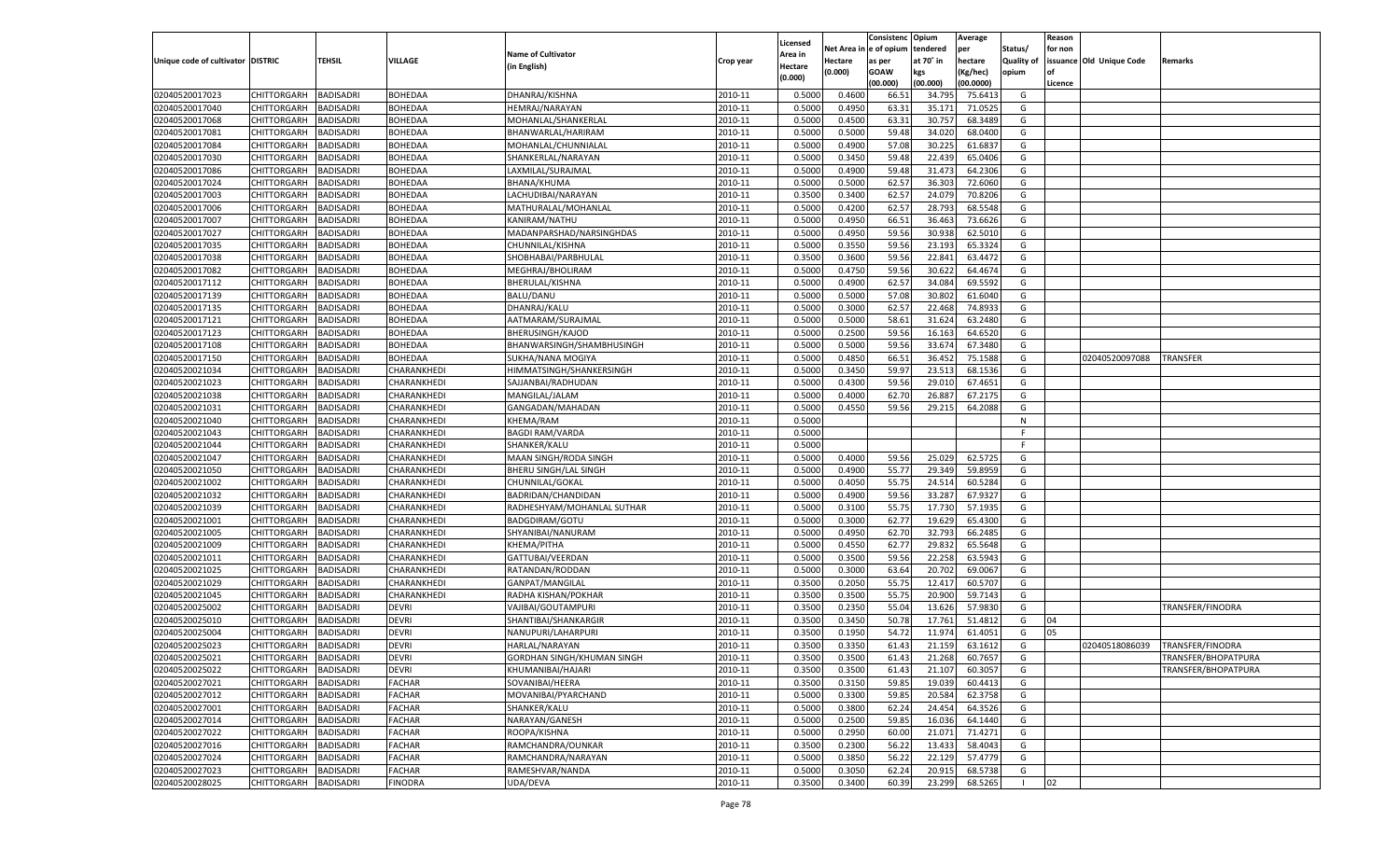|                                   |                                          |                                      |                     |                           |                    |                           |                  | Consistenc  | Opium     | Average   |                   | Reason  |                          |          |
|-----------------------------------|------------------------------------------|--------------------------------------|---------------------|---------------------------|--------------------|---------------------------|------------------|-------------|-----------|-----------|-------------------|---------|--------------------------|----------|
|                                   |                                          |                                      |                     | <b>Name of Cultivator</b> |                    | Licensed                  | Net Area         | e of opium  | tendered  | per       | Status/           | for non |                          |          |
| Unique code of cultivator DISTRIC |                                          | <b>TEHSIL</b>                        | VILLAGE             | (in English)              | Crop year          | <b>Area in</b><br>Hectare | Hectare          | as per      | at 70° in | hectare   | <b>Quality of</b> |         | issuance Old Unique Code | Remarks  |
|                                   |                                          |                                      |                     |                           |                    | (0.000)                   | (0.000)          | <b>GOAW</b> | kgs       | (Kg/hec)  | opium             |         |                          |          |
|                                   |                                          |                                      |                     |                           |                    |                           |                  | (00.000)    | (00.000)  | (00.0000) |                   | Licence |                          |          |
| 02040520028004                    | CHITTORGARH                              | <b>BADISADRI</b>                     | <b>FINODRA</b>      | NAVLA/NATHU               | 2010-11            | 0.5000                    | 0.4950           | 60.39       | 32.136    | 64.921    | - 1               | 02      |                          |          |
| 02040520028011                    | CHITTORGARH                              | BADISADRI                            | FINODRA             | KESHYA/NAVLA              | 2010-11            | 0.5000                    | 0.5000           | 60.39       | 31.568    | 63.1360   |                   | 02      |                          |          |
| 02040520028010                    | CHITTORGARH                              | BADISADRI                            | FINODRA             | LAHRIBAIMOTI              | 2010-11            | 0.3500                    | 0.3450           | 60.39       | 24.23     | 70.2377   | - 1               | 02      |                          |          |
| 02040520028020                    | CHITTORGARH                              | BADISADRI                            | FINODRA             | BHAGVANLAL/KANIRAM        | 2010-11            | 0.3500                    | 0.3500           | 60.39       | 24.07     | 68.7743   | G                 |         |                          |          |
| 02040520028027                    | CHITTORGARH                              | <b>BADISADRI</b>                     | FINODRA             | SHANKERLAL/UDA            | 2010-11            | 0.3500                    | 0.2700           | 59.67       | 17.377    | 64.3589   | G                 |         |                          |          |
| 02040520028040                    | CHITTORGARH                              | BADISADRI                            | FINODRA             | MAGNIRAM/VARDA JAT        | 2010-11            | 0.5000                    |                  |             |           |           | N                 |         | 02040520086014           | TRANSFER |
| 02040520028041                    | CHITTORGARH                              | BADISADRI                            | FINODRA             | BHERULAL/OUNKAR JAT       | 2010-11            | 0.5000                    |                  |             |           |           | N                 |         | 02040520086019           | TRANSFER |
| 02040520029032                    | CHITTORGARH                              | BADISADRI                            | <b>GAJANDEVI</b>    | OUNKARLAL/KANIRAM         | 2010-11            | 0.5000                    | 0.4800           | 65.84       | 35.902    | 74.7958   | G                 |         |                          |          |
| 02040520029040                    | CHITTORGARH                              | BADISADRI                            | <b>GAJANDEVI</b>    | MADANLAL/NATHULAL         | 2010-11            | 0.5000                    | 0.3400           | 65.84       | 23.501    | 69.1206   | G                 |         |                          |          |
| 02040520029003                    | CHITTORGARH                              | BADISADRI                            | <b>GAJANDEVI</b>    | KISHANLAL/HARIRAM         | 2010-11            | 0.3500                    | 0.3300           | 64.24       | 23.103    | 70.0091   | G                 |         |                          |          |
| 02040520029009                    | CHITTORGARH                              | BADISADRI                            | <b>GAJANDEVI</b>    | MANGILAL/BABRU            | 2010-11            | 0.5000                    | 0.4850           | 65.84       | 34.118    | 70.3464   | G                 |         |                          |          |
| 02040520029010                    | CHITTORGARH                              | BADISADRI                            | <b>GAJANDEVI</b>    | MATHRIBAI/FULLCHAND       | 2010-11            | 0.5000                    | 0.2500           | 60.3        | 17.682    | 70.7280   | G                 |         |                          |          |
| 02040520029011                    | CHITTORGARH                              | <b>BADISADRI</b>                     | GAJANDEVI           | SUNDERBAI/VAJERAM         | 2010-11            | 0.5000                    | 0.2800           | 65.84       | 21.115    | 75.4107   | G                 |         |                          |          |
| 02040520029013                    | CHITTORGARH                              | BADISADRI                            | <b>GAJANDEVI</b>    | PYARIBAI/GOPILAL          | 2010-11            | 0.3500                    | 0.3500           | 64.24       | 24.461    | 69.8886   | G                 |         |                          |          |
| 02040520029016                    | CHITTORGARH                              | BADISADRI                            | <b>GAJANDEVI</b>    | DALCHAND/TECKCHAND        | 2010-11            | 0.5000                    | 0.2950           | 64.24       | 20.664    | 70.0475   | G                 |         |                          |          |
| 02040520029019                    | CHITTORGARH                              | BADISADRI                            | <b>GAJANDEVI</b>    | LAXMINARAYAN/PYARCHAND    | 2010-11            | 0.5000                    | 0.2400           | 64.24       | 15.988    | 66.6167   | G                 |         |                          |          |
| 02040520029027                    | CHITTORGARH                              | <b>BADISADRI</b>                     | <b>GAJANDEVI</b>    | RAMCHANDRA/BHOLIRAM       | 2010-11            | 0.5000                    | 0.3900           | 60.33       | 25.538    | 65.4821   | G                 |         |                          |          |
| 02040520029028                    | CHITTORGARH                              | BADISADRI                            | <b>GAJANDEVI</b>    | NARAYAN/BHERA             | 2010-11            | 0.5000                    | 0.4050           | 64.24       | 28.152    | 69.5111   | G                 |         |                          |          |
| 02040520029030                    | CHITTORGARH                              | <b>BADISADRI</b>                     | <b>GAJANDEVI</b>    | MOHANLAL/BHANWARLAL       | 2010-11            | 0.5000                    | 0.2600           | 60.33       | 16.232    | 62.4308   | G                 |         |                          |          |
| 02040520029031                    | CHITTORGARH                              | BADISADRI                            | <b>GAJANDEVI</b>    | <b>UDAIRAM/BHAGVAN</b>    | 2010-11            | 0.5000                    | 0.3000           | 60.33       | 19.121    | 63.7367   | G                 |         |                          |          |
| 02040520029034                    | CHITTORGARH                              | <b>BADISADRI</b>                     | <b>GAJANDEVI</b>    | NANURAM/BHAGVAN           | 2010-11            | 0.5000                    | 0.2900           | 60.33       | 18.117    | 62.4724   | G                 |         |                          |          |
| 02040520029035                    | CHITTORGARH                              | BADISADRI                            | <b>GAJANDEVI</b>    | HANSRAJ/GASHI             | 2010-11            | 0.5000                    | 0.3250           | 60.33       | 21.802    | 67.0831   | G                 |         |                          |          |
| 02040520029038                    | CHITTORGARH                              | <b>BADISADRI</b>                     | <b>GAJANDEVI</b>    | GOPILAL/PREMCHAND         | 2010-11            | 0.5000                    | 0.3000           | 64.24       | 21.311    | 71.0367   | G                 |         |                          |          |
| 02040520029041                    | CHITTORGARH                              | BADISADRI                            | <b>GAJANDEVI</b>    | RAMESHVAR/VAJERAM         | 2010-11            | 0.5000                    | 0.2800           | 64.24       | 20.502    | 73.2214   | G                 |         |                          |          |
| 02040520029002                    | CHITTORGARH                              | BADISADRI                            | <b>GAJANDEVI</b>    | GANGABAI/VARDA            | 2010-11            | 0.5000                    | 0.2550           | 61.15       | 17.808    | 69.8353   | G                 |         |                          |          |
| 02040520029001                    | CHITTORGARH                              | BADISADRI                            | <b>GAJANDEVI</b>    | HARKUBAI/RAMLAL           | 2010-11            | 0.5000                    | 0.3750           | 61.50       | 24.335    | 64.893    | G                 |         |                          |          |
| 02040520029026                    | CHITTORGARH                              | <b>BADISADRI</b>                     | <b>GAJANDEVI</b>    | UTAMCHAND/MATARALAL       | 2010-11            | 0.5000                    | 0.3900           | 61.50       | 26.451    | 67.8231   | G                 |         |                          |          |
| 02040520029044                    | CHITTORGARH                              | BADISADRI                            | <b>GAJANDEVI</b>    | GANGABAI/KANHIYALAL       | 2010-11            | 0.5000                    | 0.3700           | 61.50       | 23.906    | 64.6108   | G                 |         |                          |          |
| 02040520029022                    | CHITTORGARH                              | BADISADRI                            | <b>GAJANDEVI</b>    | BHANWARLAL/BHOLIRAM       | 2010-11            | 0.5000                    | 0.3600           | 61.50       | 23.979    | 66.608    | G                 |         |                          |          |
| 02040520029005                    | CHITTORGARH                              | BADISADRI                            | <b>GAJANDEVI</b>    | UDAILAL/KASHIRAM          | 2010-11            | 0.5000                    | 0.3400           | 61.50       | 22.453    | 66.0382   | G                 |         |                          |          |
| 02040520029006                    | CHITTORGARH                              | <b>BADISADRI</b>                     | <b>GAJANDEVI</b>    | FHULCHAND/MOHANLAL        | 2010-11            | 0.5000                    | 0.3150           | 61.50       | 21.501    | 68.2571   | G                 |         |                          |          |
| 02040520029014                    | CHITTORGARH                              | BADISADRI                            | <b>GAJANDEVI</b>    | NARAYANLAL/GHASI          | 2010-11            | 0.5000                    | 0.4850           | 61.50       | 32.902    | 67.8392   | G                 |         |                          |          |
| 02040520029020                    | CHITTORGARH                              | <b>BADISADRI</b>                     | <b>GAJANDEVI</b>    | BABRULAL/OUNKARLAI        | 2010-11            | 0.5000                    | 0.3000           | 65.84       | 22.429    | 74.7633   | G                 |         |                          |          |
| 02040520029023                    | CHITTORGARH                              | BADISADRI                            | <b>GAJANDEVI</b>    | JERAJ/GASHI               | 2010-11            | 0.5000                    | 0.3900           | 60.60       | 26.15     | 67.0513   | G                 |         |                          |          |
| 02040520029008                    | CHITTORGARH                              | <b>BADISADRI</b>                     | <b>GAJANDEVI</b>    | NANDLAL/KANIRAM           | 2010-11            | 0.3500                    | 0.3100           | 60.60       | 20.829    | 67.1903   | G                 |         |                          |          |
| 02040520029039                    | CHITTORGARH                              | BADISADRI                            | <b>GAJANDEVI</b>    | RAMCHANDRA/SHANKERLAL     | 2010-11            | 0.3500                    | 0.3000           | 60.69       | 19.954    | 66.5133   | G                 |         |                          |          |
| 02040520029021                    | CHITTORGARH                              | <b>BADISADRI</b>                     | <b>GAJANDEVI</b>    | NANDKISHOR/OUNKARLAL      | 2010-11            | 0.5000                    | 0.3450           | 64.24       | 23.925    | 69.3478   | G                 |         |                          |          |
| 02040520036071                    | CHITTORGARH                              | BADISADRI                            | IAYSINGHPURA        | CHUNNILAL/OUNKAR          | 2010-11            | 0.5000                    | 0.1450           | 63.27       | 9.664     | 66.6483   | G                 |         |                          |          |
| 02040520036100                    | CHITTORGARH                              | <b>BADISADRI</b>                     | IAYSINGHPURA        | RATANLAL/BABRU            | 2010-11            | 0.5000                    | 0.4100           | 65.82       | 27.913    | 68.080    | G                 |         |                          |          |
| 02040520036001                    | CHITTORGARH                              | BADISADRI                            | IAYSINGHPURA        | SANTOSHRAM/OUNKARLAL      | 2010-11            | 0.5000                    | 0.5050           | 63.27       | 33.919    | 67.1663   | G                 |         |                          |          |
| 02040520036003                    | CHITTORGARH                              | <b>BADISADRI</b>                     | <b>JAYSINGHPURA</b> | BADAMIBAI/NARAYANLAL      | 2010-11            | 0.5000                    | 0.4800           | 63.47       | 33.404    | 69.591    | G                 |         |                          |          |
| 02040520036006                    | CHITTORGARH                              | BADISADRI                            | IAYSINGHPURA        | HEERALAL/SHIVLAL          | 2010-11            | 0.5000                    | 0.4850           | 60.7        | 32.600    | 67.2165   | G                 |         |                          |          |
| 02040520036007                    | CHITTORGARH                              | BADISADRI                            | IAYSINGHPURA        | GOPILAL/PARTHA            | 2010-11            | 0.5000                    | 0.2900           | 63.07       | 19.39     | 66.8621   | G                 |         |                          |          |
| 02040520036010                    | CHITTORGARH                              | BADISADRI                            | IAYSINGHPURA        | BHANWARLAL/DAYARAM        | 2010-11            | 0.5000                    | 0.3300           | 63.07       | 22.25     | 67.430    | G                 |         |                          |          |
| 02040520036011                    | CHITTORGARH                              | <b>BADISADRI</b>                     | IAYSINGHPURA        | SHANKERLAL/PYARCHAND      | 2010-11            | 0.5000                    | 0.5050           | 59.70       | 34.155    | 67.6337   | G                 |         |                          |          |
| 02040520036013                    | CHITTORGARH BADISADRI                    |                                      | JAYSINGHPURA        | JEEVRAM/MOTI              | 2010-11            | 0.5000                    | 0.3350           | 65.82       | 23.221    | 69.3164   | G                 |         |                          |          |
| 02040520036017                    |                                          | <b>BADISADRI</b>                     |                     | SHIVLAL/KASHIRAM          | 2010-11            | 0.5000                    | 0.3200           | 63.07       | 22.854    | 71.4188   | G                 |         |                          |          |
|                                   | <b>CHITTORGARH</b><br><b>CHITTORGARH</b> |                                      | JAYSINGHPURA        | BAGDIRAM/SEETARAM         |                    |                           |                  |             |           |           |                   |         |                          |          |
| 02040520036022                    |                                          | <b>BADISADRI</b><br><b>BADISADRI</b> | <b>JAYSINGHPURA</b> |                           | 2010-11<br>2010-11 | 0.5000                    | 0.3000<br>0.4950 | 59.70       | 18.941    | 63.1367   | G                 |         |                          |          |
| 02040520036025                    | <b>CHITTORGARH</b>                       |                                      | <b>JAYSINGHPURA</b> | BHERULAL/SHIVLAL          |                    | 0.5000                    |                  | 63.07       | 34.206    | 69.1030   | G                 |         |                          |          |
| 02040520036028                    | <b>CHITTORGARH</b>                       | <b>BADISADRI</b>                     | <b>JAYSINGHPURA</b> | NARAYAN/KHUMAN            | 2010-11            | 0.5000                    | 0.3500           | 63.07       | 23.080    | 65.9429   | G                 |         |                          |          |
| 02040520036030                    | <b>CHITTORGARH</b>                       | <b>BADISADRI</b>                     | <b>JAYSINGHPURA</b> | BHURA/DAYARAM             | 2010-11            | 0.5000                    | 0.5000           | 65.82       | 36.354    | 72.7080   | G                 |         |                          |          |
| 02040520036031                    | <b>CHITTORGARH</b>                       | <b>BADISADRI</b>                     | <b>JAYSINGHPURA</b> | BHANWARDAS/HEERADAS       | 2010-11            | 0.5000                    | 0.2400           | 66.9        | 17.677    | 73.6542   | G                 |         |                          |          |
| 02040520036032                    | <b>CHITTORGARH</b>                       | <b>BADISADRI</b>                     | <b>JAYSINGHPURA</b> | HEERALAL/DAYARAM          | 2010-11            | 0.5000                    | 0.3100           | 66.93       | 22.521    | 72.6484   | G                 |         |                          |          |
| 02040520036034                    | <b>CHITTORGARH</b>                       | <b>BADISADRI</b>                     | JAYSINGHPURA        | DHANRAJ/LAXMAN            | 2010-11            | 0.5000                    | 0.2050           | 62.78       | 14.468    | 70.5756   | G                 |         |                          |          |
| 02040520036036                    | <b>CHITTORGARH</b>                       | <b>BADISADRI</b>                     | <b>JAYSINGHPURA</b> | MANGILAL/OUNKERLAL        | 2010-11            | 0.5000                    | 0.4000           | 62.78       | 27.785    | 69.4625   | G                 |         |                          |          |
| 02040520036040                    | <b>CHITTORGARH</b>                       | <b>BADISADRI</b>                     | <b>JAYSINGHPURA</b> | TARCHAND/OUNKAR           | 2010-11            | 0.5000                    | 0.3050           | 62.78       | 20.033    | 65.6820   | G                 |         |                          |          |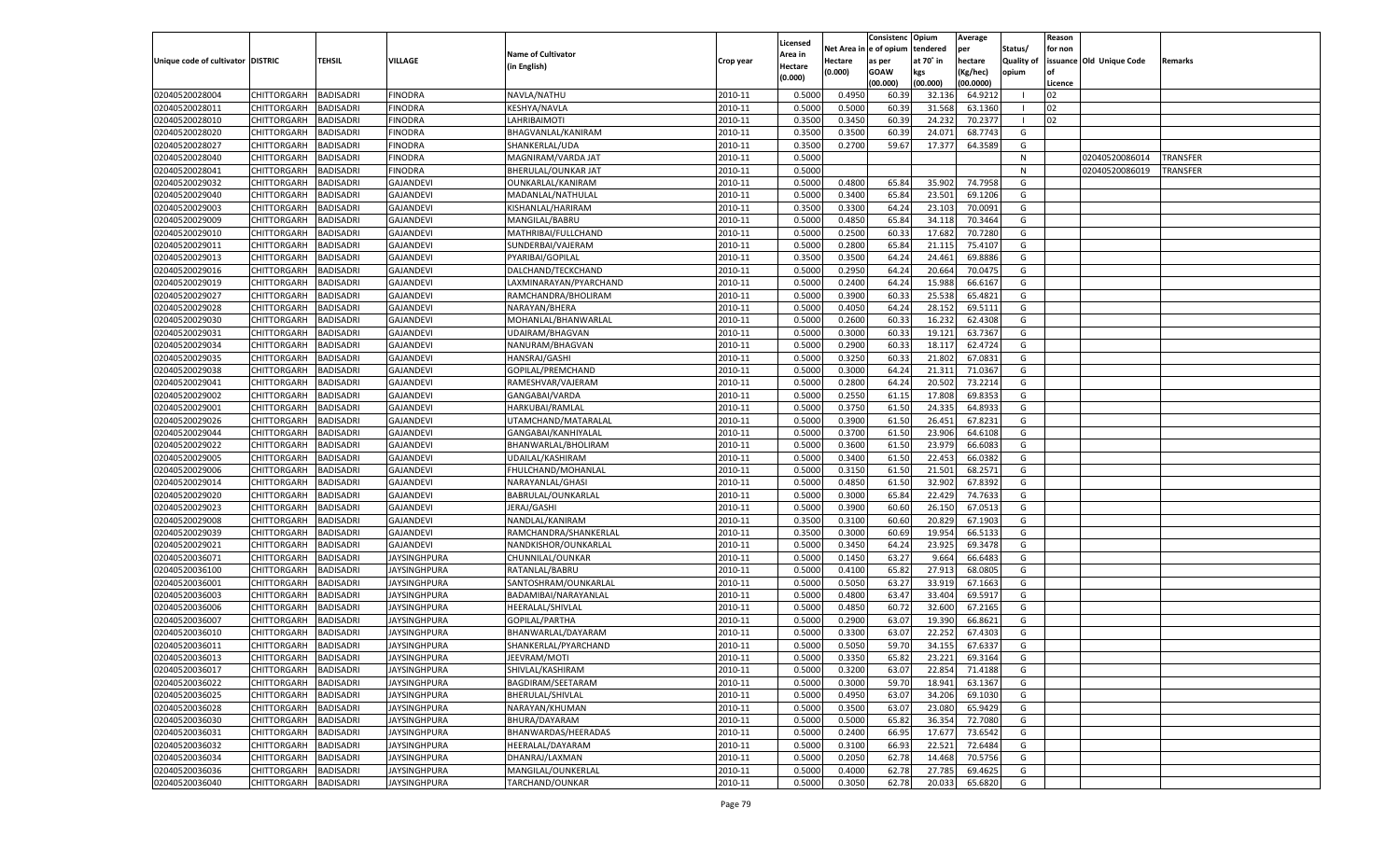|                                   |                    |                  |                     |                           |           |          |          | Consistenc Opium |           | Average   |                   | Reason    |                          |                 |
|-----------------------------------|--------------------|------------------|---------------------|---------------------------|-----------|----------|----------|------------------|-----------|-----------|-------------------|-----------|--------------------------|-----------------|
|                                   |                    |                  |                     |                           |           | Licensed | Net Area | e of opium       | tendered  | per       | Status/           | for non   |                          |                 |
| Unique code of cultivator DISTRIC |                    | TEHSIL           | VILLAGE             | <b>Name of Cultivator</b> | Crop year | Area in  | Hectare  | as per           | at 70˚ in | hectare   | <b>Quality of</b> |           | issuance Old Unique Code | Remarks         |
|                                   |                    |                  |                     | (in English)              |           | Hectare  | (0.000)  | <b>GOAW</b>      | kgs       | (Kg/hec)  | opium             | <b>of</b> |                          |                 |
|                                   |                    |                  |                     |                           |           | (0.000)  |          | (00.000)         | (00.000)  | (00.0000) |                   | Licence   |                          |                 |
| 02040520036042                    | CHITTORGARH        | <b>BADISADRI</b> | JAYSINGHPURA        | UDAILAL/SHIVRAJ           | 2010-11   | 0.5000   | 0.4450   | 62.78            | 29.87     | 67.1281   | G                 |           |                          |                 |
| 02040520036043                    | CHITTORGARH        | BADISADRI        | <b>JAYSINGHPURA</b> | NARAYAN/GASHI             | 2010-11   | 0.5000   | 0.4850   | 59.70            | 31.092    | 64.1072   | G                 |           |                          |                 |
| 02040520036046                    | <b>CHITTORGARH</b> | <b>BADISADRI</b> | IAYSINGHPURA        | CHUNNILAL/BHURA           | 2010-11   | 0.5000   | 0.3800   | 62.78            | 24.707    | 65.0184   | G                 |           |                          |                 |
| 02040520036047                    | CHITTORGARH        | BADISADRI        | IAYSINGHPURA        | SHANTILAL/BHURALAL        | 2010-11   | 0.5000   | 0.4950   | 62.78            | 32.807    | 66.2768   | G                 |           |                          |                 |
| 02040520036048                    | CHITTORGARH        | <b>BADISADRI</b> | IAYSINGHPURA        | MATHRIBAI/GOPILAL         | 2010-11   | 0.5000   | 0.3550   | 58.60            | 22.860    | 64.3944   | G                 |           |                          |                 |
| 02040520036049                    | CHITTORGARH        | BADISADRI        | JAYSINGHPURA        | BHAGVANLAL/CHAMPALAL      | 2010-11   | 0.5000   | 0.2900   | 66.09            | 20.91     | 72.1069   | G                 |           |                          |                 |
| 02040520036056                    | CHITTORGARH        | <b>BADISADRI</b> | IAYSINGHPURA        | MANGILAL/SHIVLAL          | 2010-11   | 0.5000   | 0.4900   | 58.60            | 30.926    | 63.1143   | G                 |           |                          |                 |
| 02040520036060                    | CHITTORGARH        | BADISADRI        | IAYSINGHPURA        | PREMCHAND/BHERA           | 2010-11   | 0.5000   | 0.4600   | 66.09            | 31.827    | 69.1891   | G                 |           |                          |                 |
| 02040520036064                    | CHITTORGARH        | <b>BADISADRI</b> | IAYSINGHPURA        | SHANKER/GASHI             | 2010-11   | 0.5000   | 0.4550   | 59.70            | 29.53     | 64.9187   | G                 |           |                          |                 |
| 02040520036065                    | CHITTORGARH        | BADISADRI        | JAYSINGHPURA        | DALCHAND/KHUMAN           | 2010-11   | 0.5000   | 0.3550   | 66.09            | 25.53     | 71.9211   | G                 |           |                          |                 |
| 02040520036067                    | CHITTORGARH        | <b>BADISADRI</b> | IAYSINGHPURA        | PARBHULAL/DAYARAM         | 2010-11   | 0.5000   | 0.4900   | 62.78            | 35.567    | 72.585    | G                 |           |                          |                 |
| 02040520036074                    | CHITTORGARH        | BADISADRI        | IAYSINGHPURA        | RAMLAL/LAXMAN             | 2010-11   | 0.5000   | 0.2100   | 66.93            | 16.841    | 80.1952   | G                 |           |                          |                 |
| 02040520036076                    | CHITTORGARH        | <b>BADISADRI</b> | IAYSINGHPURA        | UTAMCHAND/DAYARAM         | 2010-11   | 0.5000   | 0.5000   | 59.70            | 31.718    | 63.4360   | G                 |           |                          |                 |
| 02040520036086                    | CHITTORGARH        | BADISADRI        | IAYSINGHPURA        | HEERALAL/KISHNA SUTHAR    | 2010-11   | 0.5000   | 0.2900   | 59.70            | 18.968    | 65.4069   | G                 |           |                          |                 |
| 02040520036089                    | <b>CHITTORGARH</b> | <b>BADISADRI</b> | IAYSINGHPURA        | MOHANLAL/LAXMAN           | 2010-11   | 0.5000   | 0.2050   | 62.07            | 13.355    | 65.1463   | G                 |           |                          |                 |
| 02040520036092                    | CHITTORGARH        | <b>BADISADRI</b> | JAYSINGHPURA        | NARAYAN/PARTHA            | 2010-11   | 0.5000   | 0.5050   | 62.07            | 33.627    | 66.5881   | G                 |           |                          |                 |
| 02040520036096                    | <b>CHITTORGARH</b> | <b>BADISADRI</b> | IAYSINGHPURA        | JAGDISHDAS/BHANWARDAS     | 2010-11   | 0.5000   | 0.2300   | 66.09            | 15.873    | 69.0130   | G                 |           |                          |                 |
| 02040520036050                    | CHITTORGARH        | BADISADRI        | IAYSINGHPURA        | BHAGVAN/DAYARAM           | 2010-11   | 0.5000   | 0.3050   | 66.09            | 21.334    | 69.947    | G                 |           |                          |                 |
| 02040520036023                    | <b>CHITTORGARH</b> | <b>BADISADRI</b> | IAYSINGHPURA        | PARTAPIBAI/MOTILAL        | 2010-11   | 0.5000   | 0.3950   | 60.57            | 25.516    | 64.597    | G                 |           |                          |                 |
| 02040520036107                    | CHITTORGARH        | <b>BADISADRI</b> | JAYSINGHPURA        | MITHULAL/SEETARAM         | 2010-11   | 0.3500   | 0.3150   | 66.09            | 22.733    | 72.1683   | G                 |           |                          |                 |
| 02040520036068                    | <b>CHITTORGARH</b> | <b>BADISADRI</b> | IAYSINGHPURA        | MOHANLAL/SHIVAARAM        | 2010-11   | 0.5000   | 0.2100   | 60.57            | 14.477    | 68.9381   | G                 |           |                          |                 |
| 02040520036110                    | CHITTORGARH        | BADISADRI        | IAYSINGHPURA        | SAVALAL/PREMCHAND         | 2010-11   | 0.5000   | 0.4400   | 66.09            | 31.417    | 71.4023   | G                 |           |                          |                 |
| 02040520036039                    | <b>CHITTORGARH</b> | <b>BADISADRI</b> | IAYSINGHPURA        | RANGLAL/BHANWARLAL        | 2010-11   | 0.5000   | 0.5000   | 60.57            | 32.625    | 65.2500   | G                 |           |                          |                 |
| 02040520036015                    | CHITTORGARH        | <b>BADISADRI</b> | JAYSINGHPURA        | HUKMICHAND/JEEVRAM        | 2010-11   | 0.5000   | 0.3900   | 66.09            | 26.854    | 68.8564   | G                 |           |                          |                 |
| 02040520036009                    | <b>CHITTORGARH</b> | <b>BADISADRI</b> | IAYSINGHPURA        | BHANWARLAL/PREMCHAND      | 2010-11   | 0.5000   | 0.4500   | 62.07            | 29.893    | 66.4289   | G                 |           |                          |                 |
| 02040520036069                    | CHITTORGARH        | BADISADRI        | IAYSINGHPURA        | MANGILAL/GASHI            | 2010-11   | 0.5000   | 0.5000   | 62.07            | 33.750    | 67.5000   | G                 |           |                          |                 |
| 02040520036106                    | <b>CHITTORGARH</b> | <b>BADISADRI</b> | IAYSINGHPURA        | SUKHLAL/CHUNNILAL         | 2010-11   | 0.5000   | 0.2700   | 62.07            | 18.034    | 66.7926   | G                 |           |                          |                 |
| 02040520036109                    | CHITTORGARH        | <b>BADISADRI</b> | IAYSINGHPURA        | JAMANASINGH/BABRU         | 2010-11   | 0.5000   | 0.2600   | 62.07            | 18.65     | 71.7462   | G                 |           |                          |                 |
| 02040520036012                    | <b>CHITTORGARH</b> | <b>BADISADRI</b> | IAYSINGHPURA        | HEERALAL/PARTHA DHADOLIYA | 2010-11   | 0.5000   | 0.4750   | 65.85            | 35.110    | 73.9158   | G                 |           |                          |                 |
| 02040520036082                    | CHITTORGARH        | BADISADRI        | IAYSINGHPURA        | RAMLAL/NARAYAN            | 2010-11   | 0.5000   | 0.4800   | 62.07            | 32.213    | 67.110    | G                 |           |                          |                 |
| 02040520036020                    | CHITTORGARH        | BADISADRI        | IAYSINGHPURA        | NANALAL/NARAYAN           | 2010-11   | 0.5000   | 0.4900   | 60.57            | 31.994    | 65.2939   | G                 |           |                          |                 |
| 02040520036029                    | CHITTORGARH        | BADISADRI        | IAYSINGHPURA        | RANGLAL/DHANRAJ           | 2010-11   | 0.5000   | 0.2000   | 65.85            | 14.82     | 74.1400   | G                 |           |                          |                 |
| 02040520036066                    | CHITTORGARH        | BADISADRI        | IAYSINGHPURA        | PARBHULAL/BHOLIRAM        | 2010-11   | 0.5000   | 0.3650   | 66.95            | 25.87     | 70.8767   | G                 |           |                          |                 |
| 02040520036083                    | CHITTORGARH        | BADISADRI        | JAYSINGHPURA        | RATANLAL/BHANWARLAL       | 2010-11   | 0.3500   | 0.1800   | 65.85            | 13.67     | 75.988    | G                 |           |                          |                 |
| 02040520036102                    | CHITTORGARH        | BADISADRI        | IAYSINGHPURA        | CHAMPALAL/BHANWARLAI      | 2010-11   | 0.5000   | 0.2550   | 65.85            | 18.225    | 71.4706   | G                 |           |                          |                 |
| 02040520036087                    | CHITTORGARH        | BADISADRI        | JAYSINGHPURA        | DHANRAJ/OUNKAR DHAKAD     | 2010-11   | 0.5000   | 0.2500   | 65.85            | 18.13     | 72.5560   | G                 |           |                          |                 |
| 02040520036058                    | CHITTORGARH        | BADISADRI        | IAYSINGHPURA        | <b>TULSIRAM/GOPAL</b>     | 2010-11   | 0.5000   | 0.4400   | 63.69            | 29.93     | 68.0250   | G                 |           |                          |                 |
| 02040520036070                    | CHITTORGARH        | BADISADRI        | JAYSINGHPURA        | HARKUBAI/CHAMPALAL        | 2010-11   | 0.5000   | 0.3500   | 66.93            | 24.826    | 70.9314   | G                 |           |                          |                 |
| 02040520036104                    | CHITTORGARH        | BADISADRI        | <b>JAYSINGHPURA</b> | RAMESHVARLAL/MANGILAL     | 2010-11   | 0.5000   | 0.2000   | 63.69            | 14.060    | 70.3000   | G                 |           |                          |                 |
| 02040520036112                    | CHITTORGARH        | BADISADRI        | JAYSINGHPURA        | MOTILAL/PREMCHNAD         | 2010-11   | 0.5000   | 0.4000   | 63.69            | 28.54     | 71.3700   | G                 |           |                          |                 |
| 02040520036113                    | CHITTORGARH        | BADISADRI        | JAYSINGHPURA        | MODILAL/BHANWARLAL        | 2010-11   | 0.5000   | 0.4900   | 66.43            | 35.06     | 71.567    | G                 |           |                          |                 |
| 02040520036114                    | CHITTORGARH        | BADISADRI        | JAYSINGHPURA        | BAGDIRAM/OUNKARDAS        | 2010-11   | 0.5000   | 0.4900   | 65.85            | 35.12     | 71.6796   | G                 |           |                          |                 |
| 02040520036120                    | CHITTORGARH        | BADISADRI        | IAYSINGHPURA        | BANSHILAL/KASHIRAM        | 2010-11   | 0.5000   | 0.4350   | 65.85            | 30.75     | 70.6966   | G                 |           |                          |                 |
| 02040520036121                    | CHITTORGARH        | BADISADRI        | IAYSINGHPURA        | BHOLIRAM/MEGHA            | 2010-11   | 0.5000   | 0.4700   | 60.5             | 30.93     | 65.8085   | G                 |           |                          |                 |
| 02040520036122                    | CHITTORGARH        | BADISADRI        |                     | RODILAL/GOKAL             | 2010-11   | 0.5000   | 0.3050   | 60.57            | 19.827    | 65.0066   | G                 |           |                          | <b>TRANSFER</b> |
|                                   |                    |                  | JAYSINGHPURA        |                           |           |          |          |                  |           |           | G                 |           | 02040520006172           |                 |
| 02040520036123                    | CHITTORGARH        | <b>BADISADRI</b> | JAYSINGHPURA        | NANURAM/HEERA             | 2010-11   | 0.5000   | 0.3700   | 58.60            | 22.585    | 61.0405   |                   |           | 02040520006173 TRANSFER  |                 |
| 02040520034051                    | <b>CHITTORGARH</b> | <b>BADISADRI</b> | <b>JARKHANA</b>     | MOHANLAL/DHANRAJ          | 2010-11   | 0.5000   | 0.2450   | 59.62            | 15.459    | 63.0980   | G                 |           |                          |                 |
| 02040520034054                    | <b>CHITTORGARH</b> | <b>BADISADRI</b> | <b>JARKHANA</b>     | LALCHAND/NANDLAL          | 2010-11   | 0.5000   | 0.4950   | 59.62            | 29.990    | 60.5859   | G                 |           |                          |                 |
| 02040520034005                    | <b>CHITTORGARH</b> | <b>BADISADRI</b> | <b>JARKHANA</b>     | LALCHAND/JEETMAL          | 2010-11   | 0.5000   | 0.4850   | 55.77            | 27.705    | 57.1237   | G                 |           |                          |                 |
| 02040520034010                    | <b>CHITTORGARH</b> | <b>BADISADRI</b> | JARKHANA            | RAMRATAN/GAMNDIRAM        | 2010-11   | 0.5000   | 0.2500   | 59.56            | 15.219    | 60.8760   | G                 |           |                          |                 |
| 02040520034013                    | <b>CHITTORGARH</b> | <b>BADISADRI</b> | <b>JARKHANA</b>     | BADAMIBAI/KHEMRAJ         | 2010-11   | 0.5000   | 0.2900   | 63.19            | 19.368    | 66.7862   | G                 |           |                          |                 |
| 02040520034034                    | <b>CHITTORGARH</b> | <b>BADISADRI</b> | JARKHANA            | LAHRIBAI/RAMLAL/BHOLIRAM  | 2010-11   | 0.5000   | 0.3050   | 63.19            | 21.217    | 69.5639   | G                 |           |                          |                 |
| 02040520034071                    | <b>CHITTORGARH</b> | <b>BADISADRI</b> | <b>JARKHANA</b>     | RAJARAM/JEETMAL           | 2010-11   | 0.5000   | 0.5000   | 59.62            | 31.116    | 62.2320   | G                 |           |                          |                 |
| 02040520034073                    | <b>CHITTORGARH</b> | <b>BADISADRI</b> | JARKHANA            | SHOBHALAL/NANDLAL         | 2010-11   | 0.5000   | 0.4000   | 59.62            | 23.914    | 59.7850   | G                 |           |                          |                 |
| 02040520034106                    | <b>CHITTORGARH</b> | <b>BADISADRI</b> | <b>JARKHANA</b>     | OUNKARLAL/BHANWARLAL      | 2010-11   | 0.5000   | 0.1950   | 59.62            | 12.813    | 65.7077   | G                 |           |                          |                 |
| 02040520034107                    | CHITTORGARH        | <b>BADISADRI</b> | JARKHANA            | BALKISHAN/HEERALAL        | 2010-11   | 0.5000   | 0.5000   | 63.19            | 31.846    | 63.6920   | G                 |           |                          |                 |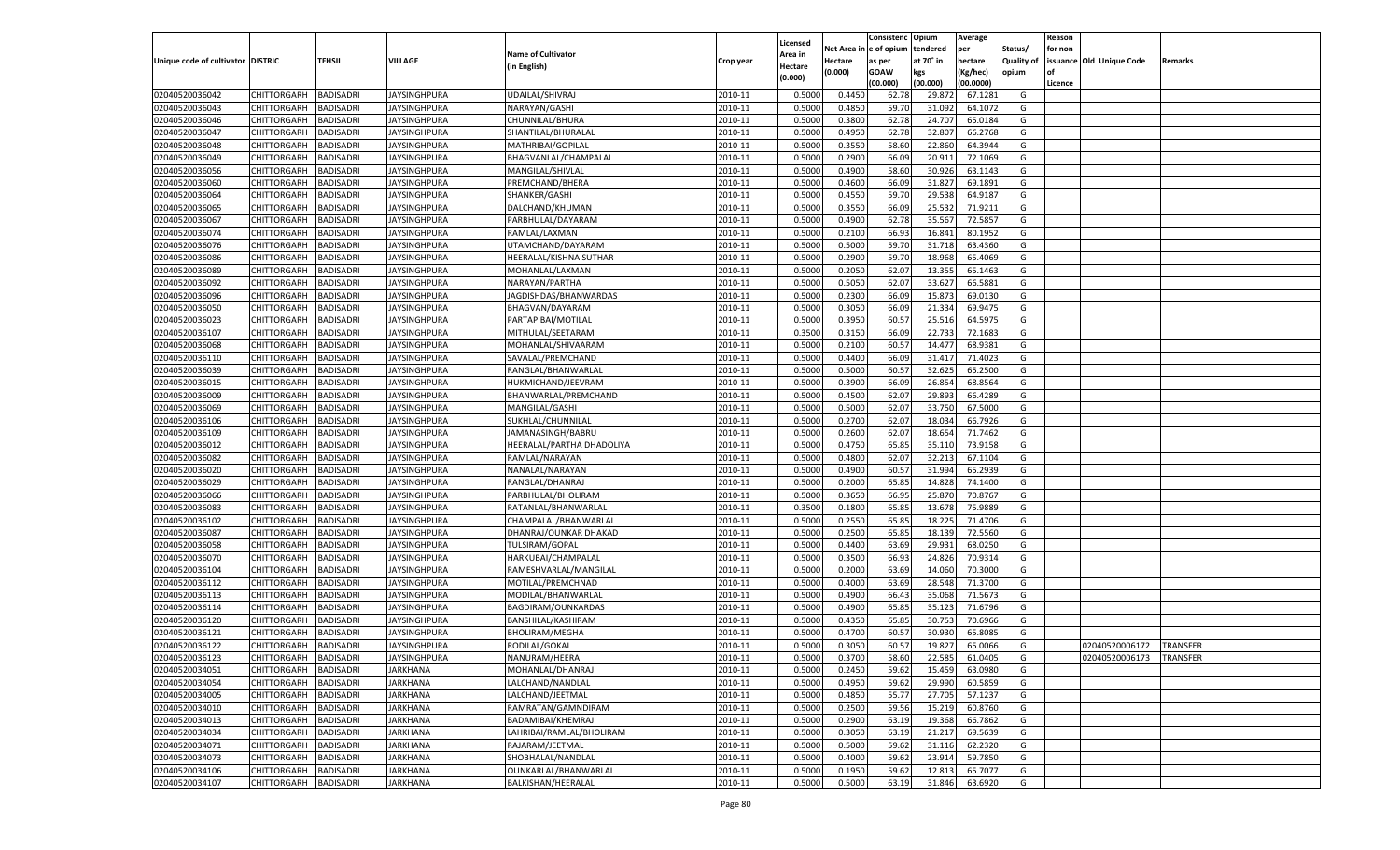| Net Area i<br>n  e of opium<br>tendered<br>per<br>Status/<br>for non<br><b>Name of Cultivator</b><br>Area in<br>Unique code of cultivator DISTRIC<br>TEHSIL<br>VILLAGE<br>at 70° in<br>hectare<br><b>Quality of</b><br>issuance Old Unique Code<br>Hectare<br>Crop year<br>as per<br>Remarks<br>(in English)<br>Hectare<br>(0.000)<br><b>GOAW</b><br>(Kg/hec)<br>opium<br>kgs<br>(0.000)<br>(00.000)<br>(00.000)<br>(00.0000)<br>Licence<br>0.4850<br>02040520034066<br>CHITTORGARH<br>BADISADRI<br><b>JARKHANA</b><br>DADAMCHAND/BHAGIRATH<br>2010-11<br>0.5000<br>63.19<br>30.790<br>63.4845<br>G<br>02040520034083<br>CHITTORGARH<br>BADISADRI<br>JARKHANA<br>HAJARILAL/UDA<br>2010-11<br>0.3500<br>0.1950<br>62.65<br>12.500<br>64.1026<br>G<br>0.5000<br>02040520034084<br>CHITTORGARH<br>BADISADRI<br>JARKHANA<br>RAMKELASH/SHRIRAM<br>2010-11<br>N<br>02040520034099<br>0.4750<br>59.62<br>60.8589<br>CHITTORGARH<br>BADISADRI<br>JARKHANA<br>SHANTILAL/SHRIRAM<br>2010-11<br>0.5000<br>28.908<br>G<br>02040520034110<br>0.5000<br>0.4900<br>62.65<br>CHITTORGARH<br>BADISADRI<br>JARKHANA<br>DHANRAJ/SHRI RAM<br>2010-11<br>30.777<br>62.8102<br>G<br>02040520034118<br>CHITTORGARH<br>BADISADRI<br>JARKHANA<br>PYARIBAI/GOKAL<br>2010-11<br>0.5000<br>0.4200<br>65.49<br>28.057<br>66.8024<br>G<br>0.4850<br>59.62<br>02040520034053<br>CHITTORGARH<br>BADISADRI<br>JARKHANA<br>JANIBAI/NAGJIRAM<br>2010-11<br>0.5000<br>30.376<br>62.6309<br>G<br>02040520034056<br>0.4850<br>59.62<br>CHITTORGARH<br>BADISADRI<br>JARKHANA<br>MOHANLAL/AMRA<br>2010-11<br>0.5000<br>30.594<br>63.0804<br>G<br>02040520034125<br>0.5000<br>0.4900<br>62.65<br>G<br>CHITTORGARH<br>BADISADRI<br>JARKHANA<br>SURESH/HJARI<br>2010-11<br>31.641<br>64.5735<br>02040520034059<br>59.62<br>CHITTORGARH<br>BADISADRI<br>JARKHANA<br>BULAKBAI/RAMKISHAN<br>2010-11<br>0.5000<br>0.2400<br>16.935<br>70.5625<br>G<br>0.2400<br>02040520034057<br>CHITTORGARH<br>BADISADRI<br>JARKHANA<br>BAPULAL/KISHANLAL<br>2010-11<br>0.5000<br>62.65<br>15.995<br>66.6458<br>G<br>02040520034065<br>0.2950<br>62.65<br>CHITTORGARH<br>BADISADRI<br>JARKHANA<br>RAMESHVARLAL/KISHANRAM<br>2010-11<br>0.5000<br>19.639<br>66.5729<br>G<br>02040520034101<br><b>JARKHANA</b><br>2010-11<br>0.5000<br>0.3900<br>62.77<br>25.432<br>65.2103<br>G<br>CHITTORGARH<br>BADISADRI<br>RAMNARAYAN/GAMNDIRAM<br>02040520034062<br>2010-11<br>0.5000<br>0.2500<br>60.3<br>18.186<br>72.7440<br>CHITTORGARH<br>BADISADRI<br>JARKHANA<br>RAMLAL/MODA<br>G<br>02040520034116<br><b>JARKHANA</b><br>2010-11<br>0.5000<br>0.3900<br>60.37<br>24.581<br>63.0282<br>CHITTORGARH<br>BADISADRI<br>MOHAN LAL/PARTHA MEGHWAL<br>G<br>02040520034076<br>0.5000<br>0.4250<br>55.77<br>23.580<br>55.4824<br>CHITTORGARH<br>BADISADRI<br>JARKHANA<br>HEERALAL/UDAIRAM<br>2010-11<br>G<br>04<br>02040520034017<br><b>IARKHANA</b><br>2010-11<br>0.5000<br>0.4850<br>60.37<br>30.259<br>62.3897<br>G<br>CHITTORGARH<br>BADISADRI<br>NARBADIBAI/BHAGIRATH<br>02040520034025<br>2010-11<br>60.37<br>12.762<br>CHITTORGARH<br>BADISADRI<br>JARKHANA<br>RAMRATAN/BACHRAJ<br>0.5000<br>0.2100<br>60.7714<br>G<br>02040520034070<br><b>JARKHANA</b><br>2010-11<br>0.5000<br>0.4800<br>55.77<br>28.580<br>59.5417<br>CHITTORGARH<br>BADISADRI<br>HARLAL/CHAMPALAL<br>G<br>02040520034035<br>0.5000<br>0.4900<br>60.37<br>29.897<br>CHITTORGARH<br>BADISADRI<br>JARKHANA<br>NANDLAL/HAJARI<br>2010-11<br>61.0143<br>G<br>01<br>02040520034015<br><b>IARKHANA</b><br>2010-11<br>0.5000<br>0.2050<br>62.65<br>13.374<br>65.2390<br>G<br>CHITTORGARH<br>BADISADRI<br>BHORIRAM/BHAGIRATH<br>02040520034023<br>2010-11<br>60.37<br>21.864<br>CHITTORGARH<br>BADISADRI<br>JARKHANA<br>MANGILAL/MEGHRAJ<br>0.3500<br>0.3400<br>64.3059<br>G<br>02040520034043<br><b>JARKHANA</b><br>2010-11<br>0.5000<br>0.4950<br>60.37<br>31.013<br>62.6525<br>CHITTORGARH<br>BADISADRI<br>GOVINDRAM/SHIVRAM<br>G<br>02040520034047<br>0.5000<br>0.2600<br>17.320<br>CHITTORGARH<br>BADISADRI<br>JARKHANA<br>ROSHANLAL/HEERALAL<br>2010-11<br>61.87<br>66.6154<br>G<br>02040520034001<br>CHITTORGARH<br><b>IARKHANA</b><br>2010-11<br>0.3500<br>0.2950<br>62.77<br>20.007<br>67.8203<br>G<br>BADISADRI<br>RAMRATAN/DHANRAJ<br>02040520034002<br>2010-11<br>21.635<br>CHITTORGARH<br>BADISADRI<br>JARKHANA<br>SHANKERLAL/BHERULAL<br>0.3500<br>0.3400<br>62.77<br>63.6324<br>G<br>02040520034127<br>2010-11<br>0.5000<br>0.3000<br>60.37<br>19.326<br>64.4200<br>CHITTORGARH<br>BADISADRI<br>JARKHANA<br>PARTHVIRAJ/CHATARBHUJ<br>G<br>02040519100058<br>TRANSFER<br>02040520037017<br>0.5000<br>0.4850<br>65.2784<br>CHITTORGARH<br>BADISADRI<br>JIYAKHEDI<br>JAMKUBAI/PYARA<br>2010-11<br>64.13<br>31.660<br>G<br>02040520037004<br><b>JIYAKHEDI</b><br><b>KELA/NAVLA</b><br>2010-11<br>0.3500<br>0.3300<br>61.46<br>21.301<br>64.5485<br>G<br>CHITTORGARH<br>BADISADRI<br>02040520037007<br>2010-11<br>72.34<br>7.074<br>CHITTORGARH<br>BADISADRI<br>JIYAKHEDI<br>MAGNIRAM/CHATARBHUJ<br>0.3500<br>0.1000<br>70.7400<br>G<br>02040520037001<br>2010-11<br>0.3500<br>0.3400<br>61.46<br>21.547<br>63.3735<br>CHITTORGARH<br>BADISADRI<br><b>JIYAKHEDI</b><br>GULAB/KANA<br>G<br>02040520037006<br>64.92<br>11.383<br>CHITTORGARH<br><b>BADISADRI</b><br><b>JIYAKHEDI</b><br>JAGDISH/OUNKARLAL<br>2010-11<br>0.3500<br>0.1600<br>71.1438<br>G<br>02040520037008<br><b>BADISADRI</b><br>2010-11<br>0.5000<br>72.34<br>74.5905<br>CHITTORGARH<br>JIYAKHEDI<br>BHURALAL/JAGANNATH<br>0.1050<br>7.832<br>G<br>02040520037012<br>2010-11<br>0.5000<br>24.008<br>61.5590<br>CHITTORGARH<br>BADISADRI<br><b>JIYAKHEDI</b><br><b>HARLAL/DEVJI</b><br>0.3900<br>61.46<br>G<br>02040520037016<br>2010-11<br>0.5000<br>0.2500<br>64.13<br>16.477<br>CHITTORGARH<br>BADISADRI<br><b>JIYAKHEDI</b><br>MOHAN/BHAJYA<br>65.9080<br>G<br>02040520037018<br>CHITTORGARH<br><b>BADISADRI</b><br><b>JIYAKHEDI</b><br><b>HEERAGIR/TOLIGIR</b><br>2010-11<br>0.5000<br>F<br>02040520037009<br><b>BADISADRI</b><br><b>JIYAKHEDI</b><br>2010-11<br>0.5000<br>0.5000<br>57.00<br>61.2520<br>CHITTORGARH<br>UDA/CHATARBHUJ<br>30.626<br>G<br>02040520037025<br>2010-11<br>0.5000<br>0.3800<br>24.629<br>64.8132<br>CHITTORGARH<br>BADISADRI<br><b>JIYAKHEDI</b><br><b>OUNKAR/GOTU</b><br>61.46<br>G<br>02040520037003<br>2010-11<br>0.5000<br>0.4950<br>64.13<br>34.325<br>CHITTORGARH<br>BADISADRI<br><b>JIYAKHEDI</b><br>OUNKAR/FULLA<br>69.3434<br>G<br>02040520037013<br>64.13<br>9.423<br>64.9862<br>CHITTORGARH<br><b>BADISADRI</b><br><b>JIYAKHEDI</b><br>GOUTAM/HAMERA<br>2010-11<br>0.5000<br>0.1450<br>G<br>02040520037020<br><b>BADISADRI</b><br><b>JIYAKHEDI</b><br>0.5000<br>0.1900<br>13.027<br>68.5632<br>CHITTORGARH<br>BAGDIRAM/BHOLARAM<br>2010-11<br>61.46<br>G<br>02040520037014<br>2010-11<br>22.807<br>CHITTORGARH<br>BADISADRI<br><b>JIYAKHEDI</b><br>CHAMPALAL/NAVLA<br>0.5000<br>0.3550<br>61.46<br>64.2451<br>G<br>02040520037010<br>57.00<br>CHITTORGARH<br>BADISADRI<br><b>JIYAKHEDI</b><br>NARAYANGIR/AMRATGIR<br>2010-11<br>0.3500<br>0.1750<br>10.510<br>60.0571<br>G<br>02040520037026<br>64.92<br>22.516<br>66.2235<br>CHITTORGARH<br>BADISADRI<br><b>JIYAKHEDI</b><br><b>GANESHGIR/TOLGIR</b><br>2010-11<br>0.3500<br>0.3400<br>G<br>02040520037027<br><b>BADISADRI</b><br>0.5000<br>0.3650<br>64.13<br>24.986<br>68.4548<br>CHITTORGARH<br><b>JIYAKHEDI</b><br>CHAGANLAL/PRATHVIRAJ<br>2010-11<br>G<br>CHITTORGARH BADISADRI<br><b>JIYAKHEDI</b><br>LACHIRAM/KUKA<br>2010-11<br>0.5000<br>0.2950<br>61.46<br>19.638<br>66.5695<br>G<br><b>BADISADRI</b><br><b>JIYAKHEDI</b><br>PARBHU LAL/CHUNNI LAL<br>2010-11<br>0.3500<br>0.2550<br>64.92<br>66.5020<br><b>CHITTORGARH</b><br>16.958<br>G<br><b>CHITTORGARH</b><br><b>BADISADRI</b><br>KACHUMRA<br>PARTVIRAJ/BHOLA<br>2010-11<br>0.5000<br>0.2500<br>55.95<br>14.662<br>58.6480<br>G<br>CHITTORGARH<br><b>BADISADRI</b><br>KACHUMRA<br>BADRIBAI/VAJERAM<br>2010-11<br>0.5000<br>0.2900<br>55.95<br>18.229<br>62.8586<br>G<br><b>NAME CORRECTED</b><br>CHITTORGARH<br><b>BADISADRI</b><br>KACHUMRA<br>MOHANLAL/GULAB<br>2010-11<br>0.3500<br>0.3250<br>55.95<br>20.536<br>63.1877<br>G<br>CHITTORGARH<br><b>BADISADRI</b><br>KACHUMRA<br>GEETABAI/SHANKERDAS<br>2010-11<br>0.5000<br>0.4800<br>55.95<br>61.2250<br>G<br>29.388<br><b>CHITTORGARH</b><br><b>BADISADRI</b><br>KACHUMRA<br>BHERA/DEVA<br>2010-11<br>0.5000<br>0.4800<br>55.95<br>29.987<br>62.4729<br>G<br>02040520038020<br>CHITTORGARH<br><b>BADISADRI</b><br>KACHUMRA<br>BHURADAN/DHULJI<br>2010-11<br>0.3500<br>0.3400<br>55.95<br>21.916<br>64.4588<br>G<br>CHITTORGARH<br><b>BADISADRI</b><br>KACHUMRA<br>DHANNIBAI/SHANKER<br>2010-11<br>0.5000<br>0.5000<br>51.46<br>29.816<br>59.6320<br>G<br>05<br>02040520038003<br><b>CHITTORGARH</b><br><b>BADISADRI</b><br>KACHUMRA<br>SHANKER/ROOPA<br>2010-11<br>0.5000<br>0.4500<br>62.80<br>69.8222<br>G<br>31.420<br><b>CHITTORGARH</b><br><b>BADISADRI</b><br>KACHUMRA<br>LAXMAN/VAKTA<br>2010-11<br>0.5000<br>0.4950<br>57.51<br>31.007<br>62.6404<br>G |                |  |  |          | Consistenc | Opium | Average | Reason |  |
|-------------------------------------------------------------------------------------------------------------------------------------------------------------------------------------------------------------------------------------------------------------------------------------------------------------------------------------------------------------------------------------------------------------------------------------------------------------------------------------------------------------------------------------------------------------------------------------------------------------------------------------------------------------------------------------------------------------------------------------------------------------------------------------------------------------------------------------------------------------------------------------------------------------------------------------------------------------------------------------------------------------------------------------------------------------------------------------------------------------------------------------------------------------------------------------------------------------------------------------------------------------------------------------------------------------------------------------------------------------------------------------------------------------------------------------------------------------------------------------------------------------------------------------------------------------------------------------------------------------------------------------------------------------------------------------------------------------------------------------------------------------------------------------------------------------------------------------------------------------------------------------------------------------------------------------------------------------------------------------------------------------------------------------------------------------------------------------------------------------------------------------------------------------------------------------------------------------------------------------------------------------------------------------------------------------------------------------------------------------------------------------------------------------------------------------------------------------------------------------------------------------------------------------------------------------------------------------------------------------------------------------------------------------------------------------------------------------------------------------------------------------------------------------------------------------------------------------------------------------------------------------------------------------------------------------------------------------------------------------------------------------------------------------------------------------------------------------------------------------------------------------------------------------------------------------------------------------------------------------------------------------------------------------------------------------------------------------------------------------------------------------------------------------------------------------------------------------------------------------------------------------------------------------------------------------------------------------------------------------------------------------------------------------------------------------------------------------------------------------------------------------------------------------------------------------------------------------------------------------------------------------------------------------------------------------------------------------------------------------------------------------------------------------------------------------------------------------------------------------------------------------------------------------------------------------------------------------------------------------------------------------------------------------------------------------------------------------------------------------------------------------------------------------------------------------------------------------------------------------------------------------------------------------------------------------------------------------------------------------------------------------------------------------------------------------------------------------------------------------------------------------------------------------------------------------------------------------------------------------------------------------------------------------------------------------------------------------------------------------------------------------------------------------------------------------------------------------------------------------------------------------------------------------------------------------------------------------------------------------------------------------------------------------------------------------------------------------------------------------------------------------------------------------------------------------------------------------------------------------------------------------------------------------------------------------------------------------------------------------------------------------------------------------------------------------------------------------------------------------------------------------------------------------------------------------------------------------------------------------------------------------------------------------------------------------------------------------------------------------------------------------------------------------------------------------------------------------------------------------------------------------------------------------------------------------------------------------------------------------------------------------------------------------------------------------------------------------------------------------------------------------------------------------------------------------------------------------------------------------------------------------------------------------------------------------------------------------------------------------------------------------------------------------------------------------------------------------------------------------------------------------------------------------------------------------------------------------------------------------------------------------------------------------------------------------------------------------------------------------------------------------------------------------------------------------------------------------------------------------------------------------------------------------------------------------------------------------------------------------------------------------------------------------------------------------------------------------------------------------------------------------------------------------------------------------------------------------------------------------------------------------------------------------------------------------------------------------------------------------------------------------------------------------------------------------------------------------------------------------------------------------------------------------------------------------------------------------------------------------------------------------------------------------------------------------------------------------------------------------------------------------------------------------------------------------------------------------------------------------------------------------------------------------------------------------------------------------------------------------------------------------------------------------------------------------------------------------------------------------------------------------------------------------------------------------------------------------------------------------------------------------------------------------------------------------------------------------------------------------------------------------------------------------------------------------------------------------------------------------------------------------------------------------------------------------------------------------------------------------------------------------------------------------------------------------------------------------------------------------------------------------------------------------------------|----------------|--|--|----------|------------|-------|---------|--------|--|
|                                                                                                                                                                                                                                                                                                                                                                                                                                                                                                                                                                                                                                                                                                                                                                                                                                                                                                                                                                                                                                                                                                                                                                                                                                                                                                                                                                                                                                                                                                                                                                                                                                                                                                                                                                                                                                                                                                                                                                                                                                                                                                                                                                                                                                                                                                                                                                                                                                                                                                                                                                                                                                                                                                                                                                                                                                                                                                                                                                                                                                                                                                                                                                                                                                                                                                                                                                                                                                                                                                                                                                                                                                                                                                                                                                                                                                                                                                                                                                                                                                                                                                                                                                                                                                                                                                                                                                                                                                                                                                                                                                                                                                                                                                                                                                                                                                                                                                                                                                                                                                                                                                                                                                                                                                                                                                                                                                                                                                                                                                                                                                                                                                                                                                                                                                                                                                                                                                                                                                                                                                                                                                                                                                                                                                                                                                                                                                                                                                                                                                                                                                                                                                                                                                                                                                                                                                                                                                                                                                                                                                                                                                                                                                                                                                                                                                                                                                                                                                                                                                                                                                                                                                                                                                                                                                                                                                                                                                                                                                                                                                                                                                                                                                                                                                                                                                                                                                                                                                                                                                                                                                                                                                                                                                                                                                                                                                                                                                                                                                                                                                                 |                |  |  | Licensed |            |       |         |        |  |
|                                                                                                                                                                                                                                                                                                                                                                                                                                                                                                                                                                                                                                                                                                                                                                                                                                                                                                                                                                                                                                                                                                                                                                                                                                                                                                                                                                                                                                                                                                                                                                                                                                                                                                                                                                                                                                                                                                                                                                                                                                                                                                                                                                                                                                                                                                                                                                                                                                                                                                                                                                                                                                                                                                                                                                                                                                                                                                                                                                                                                                                                                                                                                                                                                                                                                                                                                                                                                                                                                                                                                                                                                                                                                                                                                                                                                                                                                                                                                                                                                                                                                                                                                                                                                                                                                                                                                                                                                                                                                                                                                                                                                                                                                                                                                                                                                                                                                                                                                                                                                                                                                                                                                                                                                                                                                                                                                                                                                                                                                                                                                                                                                                                                                                                                                                                                                                                                                                                                                                                                                                                                                                                                                                                                                                                                                                                                                                                                                                                                                                                                                                                                                                                                                                                                                                                                                                                                                                                                                                                                                                                                                                                                                                                                                                                                                                                                                                                                                                                                                                                                                                                                                                                                                                                                                                                                                                                                                                                                                                                                                                                                                                                                                                                                                                                                                                                                                                                                                                                                                                                                                                                                                                                                                                                                                                                                                                                                                                                                                                                                                                                 |                |  |  |          |            |       |         |        |  |
|                                                                                                                                                                                                                                                                                                                                                                                                                                                                                                                                                                                                                                                                                                                                                                                                                                                                                                                                                                                                                                                                                                                                                                                                                                                                                                                                                                                                                                                                                                                                                                                                                                                                                                                                                                                                                                                                                                                                                                                                                                                                                                                                                                                                                                                                                                                                                                                                                                                                                                                                                                                                                                                                                                                                                                                                                                                                                                                                                                                                                                                                                                                                                                                                                                                                                                                                                                                                                                                                                                                                                                                                                                                                                                                                                                                                                                                                                                                                                                                                                                                                                                                                                                                                                                                                                                                                                                                                                                                                                                                                                                                                                                                                                                                                                                                                                                                                                                                                                                                                                                                                                                                                                                                                                                                                                                                                                                                                                                                                                                                                                                                                                                                                                                                                                                                                                                                                                                                                                                                                                                                                                                                                                                                                                                                                                                                                                                                                                                                                                                                                                                                                                                                                                                                                                                                                                                                                                                                                                                                                                                                                                                                                                                                                                                                                                                                                                                                                                                                                                                                                                                                                                                                                                                                                                                                                                                                                                                                                                                                                                                                                                                                                                                                                                                                                                                                                                                                                                                                                                                                                                                                                                                                                                                                                                                                                                                                                                                                                                                                                                                                 |                |  |  |          |            |       |         |        |  |
|                                                                                                                                                                                                                                                                                                                                                                                                                                                                                                                                                                                                                                                                                                                                                                                                                                                                                                                                                                                                                                                                                                                                                                                                                                                                                                                                                                                                                                                                                                                                                                                                                                                                                                                                                                                                                                                                                                                                                                                                                                                                                                                                                                                                                                                                                                                                                                                                                                                                                                                                                                                                                                                                                                                                                                                                                                                                                                                                                                                                                                                                                                                                                                                                                                                                                                                                                                                                                                                                                                                                                                                                                                                                                                                                                                                                                                                                                                                                                                                                                                                                                                                                                                                                                                                                                                                                                                                                                                                                                                                                                                                                                                                                                                                                                                                                                                                                                                                                                                                                                                                                                                                                                                                                                                                                                                                                                                                                                                                                                                                                                                                                                                                                                                                                                                                                                                                                                                                                                                                                                                                                                                                                                                                                                                                                                                                                                                                                                                                                                                                                                                                                                                                                                                                                                                                                                                                                                                                                                                                                                                                                                                                                                                                                                                                                                                                                                                                                                                                                                                                                                                                                                                                                                                                                                                                                                                                                                                                                                                                                                                                                                                                                                                                                                                                                                                                                                                                                                                                                                                                                                                                                                                                                                                                                                                                                                                                                                                                                                                                                                                                 |                |  |  |          |            |       |         |        |  |
|                                                                                                                                                                                                                                                                                                                                                                                                                                                                                                                                                                                                                                                                                                                                                                                                                                                                                                                                                                                                                                                                                                                                                                                                                                                                                                                                                                                                                                                                                                                                                                                                                                                                                                                                                                                                                                                                                                                                                                                                                                                                                                                                                                                                                                                                                                                                                                                                                                                                                                                                                                                                                                                                                                                                                                                                                                                                                                                                                                                                                                                                                                                                                                                                                                                                                                                                                                                                                                                                                                                                                                                                                                                                                                                                                                                                                                                                                                                                                                                                                                                                                                                                                                                                                                                                                                                                                                                                                                                                                                                                                                                                                                                                                                                                                                                                                                                                                                                                                                                                                                                                                                                                                                                                                                                                                                                                                                                                                                                                                                                                                                                                                                                                                                                                                                                                                                                                                                                                                                                                                                                                                                                                                                                                                                                                                                                                                                                                                                                                                                                                                                                                                                                                                                                                                                                                                                                                                                                                                                                                                                                                                                                                                                                                                                                                                                                                                                                                                                                                                                                                                                                                                                                                                                                                                                                                                                                                                                                                                                                                                                                                                                                                                                                                                                                                                                                                                                                                                                                                                                                                                                                                                                                                                                                                                                                                                                                                                                                                                                                                                                                 |                |  |  |          |            |       |         |        |  |
|                                                                                                                                                                                                                                                                                                                                                                                                                                                                                                                                                                                                                                                                                                                                                                                                                                                                                                                                                                                                                                                                                                                                                                                                                                                                                                                                                                                                                                                                                                                                                                                                                                                                                                                                                                                                                                                                                                                                                                                                                                                                                                                                                                                                                                                                                                                                                                                                                                                                                                                                                                                                                                                                                                                                                                                                                                                                                                                                                                                                                                                                                                                                                                                                                                                                                                                                                                                                                                                                                                                                                                                                                                                                                                                                                                                                                                                                                                                                                                                                                                                                                                                                                                                                                                                                                                                                                                                                                                                                                                                                                                                                                                                                                                                                                                                                                                                                                                                                                                                                                                                                                                                                                                                                                                                                                                                                                                                                                                                                                                                                                                                                                                                                                                                                                                                                                                                                                                                                                                                                                                                                                                                                                                                                                                                                                                                                                                                                                                                                                                                                                                                                                                                                                                                                                                                                                                                                                                                                                                                                                                                                                                                                                                                                                                                                                                                                                                                                                                                                                                                                                                                                                                                                                                                                                                                                                                                                                                                                                                                                                                                                                                                                                                                                                                                                                                                                                                                                                                                                                                                                                                                                                                                                                                                                                                                                                                                                                                                                                                                                                                                 |                |  |  |          |            |       |         |        |  |
|                                                                                                                                                                                                                                                                                                                                                                                                                                                                                                                                                                                                                                                                                                                                                                                                                                                                                                                                                                                                                                                                                                                                                                                                                                                                                                                                                                                                                                                                                                                                                                                                                                                                                                                                                                                                                                                                                                                                                                                                                                                                                                                                                                                                                                                                                                                                                                                                                                                                                                                                                                                                                                                                                                                                                                                                                                                                                                                                                                                                                                                                                                                                                                                                                                                                                                                                                                                                                                                                                                                                                                                                                                                                                                                                                                                                                                                                                                                                                                                                                                                                                                                                                                                                                                                                                                                                                                                                                                                                                                                                                                                                                                                                                                                                                                                                                                                                                                                                                                                                                                                                                                                                                                                                                                                                                                                                                                                                                                                                                                                                                                                                                                                                                                                                                                                                                                                                                                                                                                                                                                                                                                                                                                                                                                                                                                                                                                                                                                                                                                                                                                                                                                                                                                                                                                                                                                                                                                                                                                                                                                                                                                                                                                                                                                                                                                                                                                                                                                                                                                                                                                                                                                                                                                                                                                                                                                                                                                                                                                                                                                                                                                                                                                                                                                                                                                                                                                                                                                                                                                                                                                                                                                                                                                                                                                                                                                                                                                                                                                                                                                                 |                |  |  |          |            |       |         |        |  |
|                                                                                                                                                                                                                                                                                                                                                                                                                                                                                                                                                                                                                                                                                                                                                                                                                                                                                                                                                                                                                                                                                                                                                                                                                                                                                                                                                                                                                                                                                                                                                                                                                                                                                                                                                                                                                                                                                                                                                                                                                                                                                                                                                                                                                                                                                                                                                                                                                                                                                                                                                                                                                                                                                                                                                                                                                                                                                                                                                                                                                                                                                                                                                                                                                                                                                                                                                                                                                                                                                                                                                                                                                                                                                                                                                                                                                                                                                                                                                                                                                                                                                                                                                                                                                                                                                                                                                                                                                                                                                                                                                                                                                                                                                                                                                                                                                                                                                                                                                                                                                                                                                                                                                                                                                                                                                                                                                                                                                                                                                                                                                                                                                                                                                                                                                                                                                                                                                                                                                                                                                                                                                                                                                                                                                                                                                                                                                                                                                                                                                                                                                                                                                                                                                                                                                                                                                                                                                                                                                                                                                                                                                                                                                                                                                                                                                                                                                                                                                                                                                                                                                                                                                                                                                                                                                                                                                                                                                                                                                                                                                                                                                                                                                                                                                                                                                                                                                                                                                                                                                                                                                                                                                                                                                                                                                                                                                                                                                                                                                                                                                                                 |                |  |  |          |            |       |         |        |  |
|                                                                                                                                                                                                                                                                                                                                                                                                                                                                                                                                                                                                                                                                                                                                                                                                                                                                                                                                                                                                                                                                                                                                                                                                                                                                                                                                                                                                                                                                                                                                                                                                                                                                                                                                                                                                                                                                                                                                                                                                                                                                                                                                                                                                                                                                                                                                                                                                                                                                                                                                                                                                                                                                                                                                                                                                                                                                                                                                                                                                                                                                                                                                                                                                                                                                                                                                                                                                                                                                                                                                                                                                                                                                                                                                                                                                                                                                                                                                                                                                                                                                                                                                                                                                                                                                                                                                                                                                                                                                                                                                                                                                                                                                                                                                                                                                                                                                                                                                                                                                                                                                                                                                                                                                                                                                                                                                                                                                                                                                                                                                                                                                                                                                                                                                                                                                                                                                                                                                                                                                                                                                                                                                                                                                                                                                                                                                                                                                                                                                                                                                                                                                                                                                                                                                                                                                                                                                                                                                                                                                                                                                                                                                                                                                                                                                                                                                                                                                                                                                                                                                                                                                                                                                                                                                                                                                                                                                                                                                                                                                                                                                                                                                                                                                                                                                                                                                                                                                                                                                                                                                                                                                                                                                                                                                                                                                                                                                                                                                                                                                                                                 |                |  |  |          |            |       |         |        |  |
|                                                                                                                                                                                                                                                                                                                                                                                                                                                                                                                                                                                                                                                                                                                                                                                                                                                                                                                                                                                                                                                                                                                                                                                                                                                                                                                                                                                                                                                                                                                                                                                                                                                                                                                                                                                                                                                                                                                                                                                                                                                                                                                                                                                                                                                                                                                                                                                                                                                                                                                                                                                                                                                                                                                                                                                                                                                                                                                                                                                                                                                                                                                                                                                                                                                                                                                                                                                                                                                                                                                                                                                                                                                                                                                                                                                                                                                                                                                                                                                                                                                                                                                                                                                                                                                                                                                                                                                                                                                                                                                                                                                                                                                                                                                                                                                                                                                                                                                                                                                                                                                                                                                                                                                                                                                                                                                                                                                                                                                                                                                                                                                                                                                                                                                                                                                                                                                                                                                                                                                                                                                                                                                                                                                                                                                                                                                                                                                                                                                                                                                                                                                                                                                                                                                                                                                                                                                                                                                                                                                                                                                                                                                                                                                                                                                                                                                                                                                                                                                                                                                                                                                                                                                                                                                                                                                                                                                                                                                                                                                                                                                                                                                                                                                                                                                                                                                                                                                                                                                                                                                                                                                                                                                                                                                                                                                                                                                                                                                                                                                                                                                 |                |  |  |          |            |       |         |        |  |
|                                                                                                                                                                                                                                                                                                                                                                                                                                                                                                                                                                                                                                                                                                                                                                                                                                                                                                                                                                                                                                                                                                                                                                                                                                                                                                                                                                                                                                                                                                                                                                                                                                                                                                                                                                                                                                                                                                                                                                                                                                                                                                                                                                                                                                                                                                                                                                                                                                                                                                                                                                                                                                                                                                                                                                                                                                                                                                                                                                                                                                                                                                                                                                                                                                                                                                                                                                                                                                                                                                                                                                                                                                                                                                                                                                                                                                                                                                                                                                                                                                                                                                                                                                                                                                                                                                                                                                                                                                                                                                                                                                                                                                                                                                                                                                                                                                                                                                                                                                                                                                                                                                                                                                                                                                                                                                                                                                                                                                                                                                                                                                                                                                                                                                                                                                                                                                                                                                                                                                                                                                                                                                                                                                                                                                                                                                                                                                                                                                                                                                                                                                                                                                                                                                                                                                                                                                                                                                                                                                                                                                                                                                                                                                                                                                                                                                                                                                                                                                                                                                                                                                                                                                                                                                                                                                                                                                                                                                                                                                                                                                                                                                                                                                                                                                                                                                                                                                                                                                                                                                                                                                                                                                                                                                                                                                                                                                                                                                                                                                                                                                                 |                |  |  |          |            |       |         |        |  |
|                                                                                                                                                                                                                                                                                                                                                                                                                                                                                                                                                                                                                                                                                                                                                                                                                                                                                                                                                                                                                                                                                                                                                                                                                                                                                                                                                                                                                                                                                                                                                                                                                                                                                                                                                                                                                                                                                                                                                                                                                                                                                                                                                                                                                                                                                                                                                                                                                                                                                                                                                                                                                                                                                                                                                                                                                                                                                                                                                                                                                                                                                                                                                                                                                                                                                                                                                                                                                                                                                                                                                                                                                                                                                                                                                                                                                                                                                                                                                                                                                                                                                                                                                                                                                                                                                                                                                                                                                                                                                                                                                                                                                                                                                                                                                                                                                                                                                                                                                                                                                                                                                                                                                                                                                                                                                                                                                                                                                                                                                                                                                                                                                                                                                                                                                                                                                                                                                                                                                                                                                                                                                                                                                                                                                                                                                                                                                                                                                                                                                                                                                                                                                                                                                                                                                                                                                                                                                                                                                                                                                                                                                                                                                                                                                                                                                                                                                                                                                                                                                                                                                                                                                                                                                                                                                                                                                                                                                                                                                                                                                                                                                                                                                                                                                                                                                                                                                                                                                                                                                                                                                                                                                                                                                                                                                                                                                                                                                                                                                                                                                                                 |                |  |  |          |            |       |         |        |  |
|                                                                                                                                                                                                                                                                                                                                                                                                                                                                                                                                                                                                                                                                                                                                                                                                                                                                                                                                                                                                                                                                                                                                                                                                                                                                                                                                                                                                                                                                                                                                                                                                                                                                                                                                                                                                                                                                                                                                                                                                                                                                                                                                                                                                                                                                                                                                                                                                                                                                                                                                                                                                                                                                                                                                                                                                                                                                                                                                                                                                                                                                                                                                                                                                                                                                                                                                                                                                                                                                                                                                                                                                                                                                                                                                                                                                                                                                                                                                                                                                                                                                                                                                                                                                                                                                                                                                                                                                                                                                                                                                                                                                                                                                                                                                                                                                                                                                                                                                                                                                                                                                                                                                                                                                                                                                                                                                                                                                                                                                                                                                                                                                                                                                                                                                                                                                                                                                                                                                                                                                                                                                                                                                                                                                                                                                                                                                                                                                                                                                                                                                                                                                                                                                                                                                                                                                                                                                                                                                                                                                                                                                                                                                                                                                                                                                                                                                                                                                                                                                                                                                                                                                                                                                                                                                                                                                                                                                                                                                                                                                                                                                                                                                                                                                                                                                                                                                                                                                                                                                                                                                                                                                                                                                                                                                                                                                                                                                                                                                                                                                                                                 |                |  |  |          |            |       |         |        |  |
|                                                                                                                                                                                                                                                                                                                                                                                                                                                                                                                                                                                                                                                                                                                                                                                                                                                                                                                                                                                                                                                                                                                                                                                                                                                                                                                                                                                                                                                                                                                                                                                                                                                                                                                                                                                                                                                                                                                                                                                                                                                                                                                                                                                                                                                                                                                                                                                                                                                                                                                                                                                                                                                                                                                                                                                                                                                                                                                                                                                                                                                                                                                                                                                                                                                                                                                                                                                                                                                                                                                                                                                                                                                                                                                                                                                                                                                                                                                                                                                                                                                                                                                                                                                                                                                                                                                                                                                                                                                                                                                                                                                                                                                                                                                                                                                                                                                                                                                                                                                                                                                                                                                                                                                                                                                                                                                                                                                                                                                                                                                                                                                                                                                                                                                                                                                                                                                                                                                                                                                                                                                                                                                                                                                                                                                                                                                                                                                                                                                                                                                                                                                                                                                                                                                                                                                                                                                                                                                                                                                                                                                                                                                                                                                                                                                                                                                                                                                                                                                                                                                                                                                                                                                                                                                                                                                                                                                                                                                                                                                                                                                                                                                                                                                                                                                                                                                                                                                                                                                                                                                                                                                                                                                                                                                                                                                                                                                                                                                                                                                                                                                 |                |  |  |          |            |       |         |        |  |
|                                                                                                                                                                                                                                                                                                                                                                                                                                                                                                                                                                                                                                                                                                                                                                                                                                                                                                                                                                                                                                                                                                                                                                                                                                                                                                                                                                                                                                                                                                                                                                                                                                                                                                                                                                                                                                                                                                                                                                                                                                                                                                                                                                                                                                                                                                                                                                                                                                                                                                                                                                                                                                                                                                                                                                                                                                                                                                                                                                                                                                                                                                                                                                                                                                                                                                                                                                                                                                                                                                                                                                                                                                                                                                                                                                                                                                                                                                                                                                                                                                                                                                                                                                                                                                                                                                                                                                                                                                                                                                                                                                                                                                                                                                                                                                                                                                                                                                                                                                                                                                                                                                                                                                                                                                                                                                                                                                                                                                                                                                                                                                                                                                                                                                                                                                                                                                                                                                                                                                                                                                                                                                                                                                                                                                                                                                                                                                                                                                                                                                                                                                                                                                                                                                                                                                                                                                                                                                                                                                                                                                                                                                                                                                                                                                                                                                                                                                                                                                                                                                                                                                                                                                                                                                                                                                                                                                                                                                                                                                                                                                                                                                                                                                                                                                                                                                                                                                                                                                                                                                                                                                                                                                                                                                                                                                                                                                                                                                                                                                                                                                                 |                |  |  |          |            |       |         |        |  |
|                                                                                                                                                                                                                                                                                                                                                                                                                                                                                                                                                                                                                                                                                                                                                                                                                                                                                                                                                                                                                                                                                                                                                                                                                                                                                                                                                                                                                                                                                                                                                                                                                                                                                                                                                                                                                                                                                                                                                                                                                                                                                                                                                                                                                                                                                                                                                                                                                                                                                                                                                                                                                                                                                                                                                                                                                                                                                                                                                                                                                                                                                                                                                                                                                                                                                                                                                                                                                                                                                                                                                                                                                                                                                                                                                                                                                                                                                                                                                                                                                                                                                                                                                                                                                                                                                                                                                                                                                                                                                                                                                                                                                                                                                                                                                                                                                                                                                                                                                                                                                                                                                                                                                                                                                                                                                                                                                                                                                                                                                                                                                                                                                                                                                                                                                                                                                                                                                                                                                                                                                                                                                                                                                                                                                                                                                                                                                                                                                                                                                                                                                                                                                                                                                                                                                                                                                                                                                                                                                                                                                                                                                                                                                                                                                                                                                                                                                                                                                                                                                                                                                                                                                                                                                                                                                                                                                                                                                                                                                                                                                                                                                                                                                                                                                                                                                                                                                                                                                                                                                                                                                                                                                                                                                                                                                                                                                                                                                                                                                                                                                                                 |                |  |  |          |            |       |         |        |  |
|                                                                                                                                                                                                                                                                                                                                                                                                                                                                                                                                                                                                                                                                                                                                                                                                                                                                                                                                                                                                                                                                                                                                                                                                                                                                                                                                                                                                                                                                                                                                                                                                                                                                                                                                                                                                                                                                                                                                                                                                                                                                                                                                                                                                                                                                                                                                                                                                                                                                                                                                                                                                                                                                                                                                                                                                                                                                                                                                                                                                                                                                                                                                                                                                                                                                                                                                                                                                                                                                                                                                                                                                                                                                                                                                                                                                                                                                                                                                                                                                                                                                                                                                                                                                                                                                                                                                                                                                                                                                                                                                                                                                                                                                                                                                                                                                                                                                                                                                                                                                                                                                                                                                                                                                                                                                                                                                                                                                                                                                                                                                                                                                                                                                                                                                                                                                                                                                                                                                                                                                                                                                                                                                                                                                                                                                                                                                                                                                                                                                                                                                                                                                                                                                                                                                                                                                                                                                                                                                                                                                                                                                                                                                                                                                                                                                                                                                                                                                                                                                                                                                                                                                                                                                                                                                                                                                                                                                                                                                                                                                                                                                                                                                                                                                                                                                                                                                                                                                                                                                                                                                                                                                                                                                                                                                                                                                                                                                                                                                                                                                                                                 |                |  |  |          |            |       |         |        |  |
|                                                                                                                                                                                                                                                                                                                                                                                                                                                                                                                                                                                                                                                                                                                                                                                                                                                                                                                                                                                                                                                                                                                                                                                                                                                                                                                                                                                                                                                                                                                                                                                                                                                                                                                                                                                                                                                                                                                                                                                                                                                                                                                                                                                                                                                                                                                                                                                                                                                                                                                                                                                                                                                                                                                                                                                                                                                                                                                                                                                                                                                                                                                                                                                                                                                                                                                                                                                                                                                                                                                                                                                                                                                                                                                                                                                                                                                                                                                                                                                                                                                                                                                                                                                                                                                                                                                                                                                                                                                                                                                                                                                                                                                                                                                                                                                                                                                                                                                                                                                                                                                                                                                                                                                                                                                                                                                                                                                                                                                                                                                                                                                                                                                                                                                                                                                                                                                                                                                                                                                                                                                                                                                                                                                                                                                                                                                                                                                                                                                                                                                                                                                                                                                                                                                                                                                                                                                                                                                                                                                                                                                                                                                                                                                                                                                                                                                                                                                                                                                                                                                                                                                                                                                                                                                                                                                                                                                                                                                                                                                                                                                                                                                                                                                                                                                                                                                                                                                                                                                                                                                                                                                                                                                                                                                                                                                                                                                                                                                                                                                                                                                 |                |  |  |          |            |       |         |        |  |
|                                                                                                                                                                                                                                                                                                                                                                                                                                                                                                                                                                                                                                                                                                                                                                                                                                                                                                                                                                                                                                                                                                                                                                                                                                                                                                                                                                                                                                                                                                                                                                                                                                                                                                                                                                                                                                                                                                                                                                                                                                                                                                                                                                                                                                                                                                                                                                                                                                                                                                                                                                                                                                                                                                                                                                                                                                                                                                                                                                                                                                                                                                                                                                                                                                                                                                                                                                                                                                                                                                                                                                                                                                                                                                                                                                                                                                                                                                                                                                                                                                                                                                                                                                                                                                                                                                                                                                                                                                                                                                                                                                                                                                                                                                                                                                                                                                                                                                                                                                                                                                                                                                                                                                                                                                                                                                                                                                                                                                                                                                                                                                                                                                                                                                                                                                                                                                                                                                                                                                                                                                                                                                                                                                                                                                                                                                                                                                                                                                                                                                                                                                                                                                                                                                                                                                                                                                                                                                                                                                                                                                                                                                                                                                                                                                                                                                                                                                                                                                                                                                                                                                                                                                                                                                                                                                                                                                                                                                                                                                                                                                                                                                                                                                                                                                                                                                                                                                                                                                                                                                                                                                                                                                                                                                                                                                                                                                                                                                                                                                                                                                                 |                |  |  |          |            |       |         |        |  |
|                                                                                                                                                                                                                                                                                                                                                                                                                                                                                                                                                                                                                                                                                                                                                                                                                                                                                                                                                                                                                                                                                                                                                                                                                                                                                                                                                                                                                                                                                                                                                                                                                                                                                                                                                                                                                                                                                                                                                                                                                                                                                                                                                                                                                                                                                                                                                                                                                                                                                                                                                                                                                                                                                                                                                                                                                                                                                                                                                                                                                                                                                                                                                                                                                                                                                                                                                                                                                                                                                                                                                                                                                                                                                                                                                                                                                                                                                                                                                                                                                                                                                                                                                                                                                                                                                                                                                                                                                                                                                                                                                                                                                                                                                                                                                                                                                                                                                                                                                                                                                                                                                                                                                                                                                                                                                                                                                                                                                                                                                                                                                                                                                                                                                                                                                                                                                                                                                                                                                                                                                                                                                                                                                                                                                                                                                                                                                                                                                                                                                                                                                                                                                                                                                                                                                                                                                                                                                                                                                                                                                                                                                                                                                                                                                                                                                                                                                                                                                                                                                                                                                                                                                                                                                                                                                                                                                                                                                                                                                                                                                                                                                                                                                                                                                                                                                                                                                                                                                                                                                                                                                                                                                                                                                                                                                                                                                                                                                                                                                                                                                                                 |                |  |  |          |            |       |         |        |  |
|                                                                                                                                                                                                                                                                                                                                                                                                                                                                                                                                                                                                                                                                                                                                                                                                                                                                                                                                                                                                                                                                                                                                                                                                                                                                                                                                                                                                                                                                                                                                                                                                                                                                                                                                                                                                                                                                                                                                                                                                                                                                                                                                                                                                                                                                                                                                                                                                                                                                                                                                                                                                                                                                                                                                                                                                                                                                                                                                                                                                                                                                                                                                                                                                                                                                                                                                                                                                                                                                                                                                                                                                                                                                                                                                                                                                                                                                                                                                                                                                                                                                                                                                                                                                                                                                                                                                                                                                                                                                                                                                                                                                                                                                                                                                                                                                                                                                                                                                                                                                                                                                                                                                                                                                                                                                                                                                                                                                                                                                                                                                                                                                                                                                                                                                                                                                                                                                                                                                                                                                                                                                                                                                                                                                                                                                                                                                                                                                                                                                                                                                                                                                                                                                                                                                                                                                                                                                                                                                                                                                                                                                                                                                                                                                                                                                                                                                                                                                                                                                                                                                                                                                                                                                                                                                                                                                                                                                                                                                                                                                                                                                                                                                                                                                                                                                                                                                                                                                                                                                                                                                                                                                                                                                                                                                                                                                                                                                                                                                                                                                                                                 |                |  |  |          |            |       |         |        |  |
|                                                                                                                                                                                                                                                                                                                                                                                                                                                                                                                                                                                                                                                                                                                                                                                                                                                                                                                                                                                                                                                                                                                                                                                                                                                                                                                                                                                                                                                                                                                                                                                                                                                                                                                                                                                                                                                                                                                                                                                                                                                                                                                                                                                                                                                                                                                                                                                                                                                                                                                                                                                                                                                                                                                                                                                                                                                                                                                                                                                                                                                                                                                                                                                                                                                                                                                                                                                                                                                                                                                                                                                                                                                                                                                                                                                                                                                                                                                                                                                                                                                                                                                                                                                                                                                                                                                                                                                                                                                                                                                                                                                                                                                                                                                                                                                                                                                                                                                                                                                                                                                                                                                                                                                                                                                                                                                                                                                                                                                                                                                                                                                                                                                                                                                                                                                                                                                                                                                                                                                                                                                                                                                                                                                                                                                                                                                                                                                                                                                                                                                                                                                                                                                                                                                                                                                                                                                                                                                                                                                                                                                                                                                                                                                                                                                                                                                                                                                                                                                                                                                                                                                                                                                                                                                                                                                                                                                                                                                                                                                                                                                                                                                                                                                                                                                                                                                                                                                                                                                                                                                                                                                                                                                                                                                                                                                                                                                                                                                                                                                                                                                 |                |  |  |          |            |       |         |        |  |
|                                                                                                                                                                                                                                                                                                                                                                                                                                                                                                                                                                                                                                                                                                                                                                                                                                                                                                                                                                                                                                                                                                                                                                                                                                                                                                                                                                                                                                                                                                                                                                                                                                                                                                                                                                                                                                                                                                                                                                                                                                                                                                                                                                                                                                                                                                                                                                                                                                                                                                                                                                                                                                                                                                                                                                                                                                                                                                                                                                                                                                                                                                                                                                                                                                                                                                                                                                                                                                                                                                                                                                                                                                                                                                                                                                                                                                                                                                                                                                                                                                                                                                                                                                                                                                                                                                                                                                                                                                                                                                                                                                                                                                                                                                                                                                                                                                                                                                                                                                                                                                                                                                                                                                                                                                                                                                                                                                                                                                                                                                                                                                                                                                                                                                                                                                                                                                                                                                                                                                                                                                                                                                                                                                                                                                                                                                                                                                                                                                                                                                                                                                                                                                                                                                                                                                                                                                                                                                                                                                                                                                                                                                                                                                                                                                                                                                                                                                                                                                                                                                                                                                                                                                                                                                                                                                                                                                                                                                                                                                                                                                                                                                                                                                                                                                                                                                                                                                                                                                                                                                                                                                                                                                                                                                                                                                                                                                                                                                                                                                                                                                                 |                |  |  |          |            |       |         |        |  |
|                                                                                                                                                                                                                                                                                                                                                                                                                                                                                                                                                                                                                                                                                                                                                                                                                                                                                                                                                                                                                                                                                                                                                                                                                                                                                                                                                                                                                                                                                                                                                                                                                                                                                                                                                                                                                                                                                                                                                                                                                                                                                                                                                                                                                                                                                                                                                                                                                                                                                                                                                                                                                                                                                                                                                                                                                                                                                                                                                                                                                                                                                                                                                                                                                                                                                                                                                                                                                                                                                                                                                                                                                                                                                                                                                                                                                                                                                                                                                                                                                                                                                                                                                                                                                                                                                                                                                                                                                                                                                                                                                                                                                                                                                                                                                                                                                                                                                                                                                                                                                                                                                                                                                                                                                                                                                                                                                                                                                                                                                                                                                                                                                                                                                                                                                                                                                                                                                                                                                                                                                                                                                                                                                                                                                                                                                                                                                                                                                                                                                                                                                                                                                                                                                                                                                                                                                                                                                                                                                                                                                                                                                                                                                                                                                                                                                                                                                                                                                                                                                                                                                                                                                                                                                                                                                                                                                                                                                                                                                                                                                                                                                                                                                                                                                                                                                                                                                                                                                                                                                                                                                                                                                                                                                                                                                                                                                                                                                                                                                                                                                                                 |                |  |  |          |            |       |         |        |  |
|                                                                                                                                                                                                                                                                                                                                                                                                                                                                                                                                                                                                                                                                                                                                                                                                                                                                                                                                                                                                                                                                                                                                                                                                                                                                                                                                                                                                                                                                                                                                                                                                                                                                                                                                                                                                                                                                                                                                                                                                                                                                                                                                                                                                                                                                                                                                                                                                                                                                                                                                                                                                                                                                                                                                                                                                                                                                                                                                                                                                                                                                                                                                                                                                                                                                                                                                                                                                                                                                                                                                                                                                                                                                                                                                                                                                                                                                                                                                                                                                                                                                                                                                                                                                                                                                                                                                                                                                                                                                                                                                                                                                                                                                                                                                                                                                                                                                                                                                                                                                                                                                                                                                                                                                                                                                                                                                                                                                                                                                                                                                                                                                                                                                                                                                                                                                                                                                                                                                                                                                                                                                                                                                                                                                                                                                                                                                                                                                                                                                                                                                                                                                                                                                                                                                                                                                                                                                                                                                                                                                                                                                                                                                                                                                                                                                                                                                                                                                                                                                                                                                                                                                                                                                                                                                                                                                                                                                                                                                                                                                                                                                                                                                                                                                                                                                                                                                                                                                                                                                                                                                                                                                                                                                                                                                                                                                                                                                                                                                                                                                                                                 |                |  |  |          |            |       |         |        |  |
|                                                                                                                                                                                                                                                                                                                                                                                                                                                                                                                                                                                                                                                                                                                                                                                                                                                                                                                                                                                                                                                                                                                                                                                                                                                                                                                                                                                                                                                                                                                                                                                                                                                                                                                                                                                                                                                                                                                                                                                                                                                                                                                                                                                                                                                                                                                                                                                                                                                                                                                                                                                                                                                                                                                                                                                                                                                                                                                                                                                                                                                                                                                                                                                                                                                                                                                                                                                                                                                                                                                                                                                                                                                                                                                                                                                                                                                                                                                                                                                                                                                                                                                                                                                                                                                                                                                                                                                                                                                                                                                                                                                                                                                                                                                                                                                                                                                                                                                                                                                                                                                                                                                                                                                                                                                                                                                                                                                                                                                                                                                                                                                                                                                                                                                                                                                                                                                                                                                                                                                                                                                                                                                                                                                                                                                                                                                                                                                                                                                                                                                                                                                                                                                                                                                                                                                                                                                                                                                                                                                                                                                                                                                                                                                                                                                                                                                                                                                                                                                                                                                                                                                                                                                                                                                                                                                                                                                                                                                                                                                                                                                                                                                                                                                                                                                                                                                                                                                                                                                                                                                                                                                                                                                                                                                                                                                                                                                                                                                                                                                                                                                 |                |  |  |          |            |       |         |        |  |
|                                                                                                                                                                                                                                                                                                                                                                                                                                                                                                                                                                                                                                                                                                                                                                                                                                                                                                                                                                                                                                                                                                                                                                                                                                                                                                                                                                                                                                                                                                                                                                                                                                                                                                                                                                                                                                                                                                                                                                                                                                                                                                                                                                                                                                                                                                                                                                                                                                                                                                                                                                                                                                                                                                                                                                                                                                                                                                                                                                                                                                                                                                                                                                                                                                                                                                                                                                                                                                                                                                                                                                                                                                                                                                                                                                                                                                                                                                                                                                                                                                                                                                                                                                                                                                                                                                                                                                                                                                                                                                                                                                                                                                                                                                                                                                                                                                                                                                                                                                                                                                                                                                                                                                                                                                                                                                                                                                                                                                                                                                                                                                                                                                                                                                                                                                                                                                                                                                                                                                                                                                                                                                                                                                                                                                                                                                                                                                                                                                                                                                                                                                                                                                                                                                                                                                                                                                                                                                                                                                                                                                                                                                                                                                                                                                                                                                                                                                                                                                                                                                                                                                                                                                                                                                                                                                                                                                                                                                                                                                                                                                                                                                                                                                                                                                                                                                                                                                                                                                                                                                                                                                                                                                                                                                                                                                                                                                                                                                                                                                                                                                                 |                |  |  |          |            |       |         |        |  |
|                                                                                                                                                                                                                                                                                                                                                                                                                                                                                                                                                                                                                                                                                                                                                                                                                                                                                                                                                                                                                                                                                                                                                                                                                                                                                                                                                                                                                                                                                                                                                                                                                                                                                                                                                                                                                                                                                                                                                                                                                                                                                                                                                                                                                                                                                                                                                                                                                                                                                                                                                                                                                                                                                                                                                                                                                                                                                                                                                                                                                                                                                                                                                                                                                                                                                                                                                                                                                                                                                                                                                                                                                                                                                                                                                                                                                                                                                                                                                                                                                                                                                                                                                                                                                                                                                                                                                                                                                                                                                                                                                                                                                                                                                                                                                                                                                                                                                                                                                                                                                                                                                                                                                                                                                                                                                                                                                                                                                                                                                                                                                                                                                                                                                                                                                                                                                                                                                                                                                                                                                                                                                                                                                                                                                                                                                                                                                                                                                                                                                                                                                                                                                                                                                                                                                                                                                                                                                                                                                                                                                                                                                                                                                                                                                                                                                                                                                                                                                                                                                                                                                                                                                                                                                                                                                                                                                                                                                                                                                                                                                                                                                                                                                                                                                                                                                                                                                                                                                                                                                                                                                                                                                                                                                                                                                                                                                                                                                                                                                                                                                                                 |                |  |  |          |            |       |         |        |  |
|                                                                                                                                                                                                                                                                                                                                                                                                                                                                                                                                                                                                                                                                                                                                                                                                                                                                                                                                                                                                                                                                                                                                                                                                                                                                                                                                                                                                                                                                                                                                                                                                                                                                                                                                                                                                                                                                                                                                                                                                                                                                                                                                                                                                                                                                                                                                                                                                                                                                                                                                                                                                                                                                                                                                                                                                                                                                                                                                                                                                                                                                                                                                                                                                                                                                                                                                                                                                                                                                                                                                                                                                                                                                                                                                                                                                                                                                                                                                                                                                                                                                                                                                                                                                                                                                                                                                                                                                                                                                                                                                                                                                                                                                                                                                                                                                                                                                                                                                                                                                                                                                                                                                                                                                                                                                                                                                                                                                                                                                                                                                                                                                                                                                                                                                                                                                                                                                                                                                                                                                                                                                                                                                                                                                                                                                                                                                                                                                                                                                                                                                                                                                                                                                                                                                                                                                                                                                                                                                                                                                                                                                                                                                                                                                                                                                                                                                                                                                                                                                                                                                                                                                                                                                                                                                                                                                                                                                                                                                                                                                                                                                                                                                                                                                                                                                                                                                                                                                                                                                                                                                                                                                                                                                                                                                                                                                                                                                                                                                                                                                                                                 |                |  |  |          |            |       |         |        |  |
|                                                                                                                                                                                                                                                                                                                                                                                                                                                                                                                                                                                                                                                                                                                                                                                                                                                                                                                                                                                                                                                                                                                                                                                                                                                                                                                                                                                                                                                                                                                                                                                                                                                                                                                                                                                                                                                                                                                                                                                                                                                                                                                                                                                                                                                                                                                                                                                                                                                                                                                                                                                                                                                                                                                                                                                                                                                                                                                                                                                                                                                                                                                                                                                                                                                                                                                                                                                                                                                                                                                                                                                                                                                                                                                                                                                                                                                                                                                                                                                                                                                                                                                                                                                                                                                                                                                                                                                                                                                                                                                                                                                                                                                                                                                                                                                                                                                                                                                                                                                                                                                                                                                                                                                                                                                                                                                                                                                                                                                                                                                                                                                                                                                                                                                                                                                                                                                                                                                                                                                                                                                                                                                                                                                                                                                                                                                                                                                                                                                                                                                                                                                                                                                                                                                                                                                                                                                                                                                                                                                                                                                                                                                                                                                                                                                                                                                                                                                                                                                                                                                                                                                                                                                                                                                                                                                                                                                                                                                                                                                                                                                                                                                                                                                                                                                                                                                                                                                                                                                                                                                                                                                                                                                                                                                                                                                                                                                                                                                                                                                                                                                 |                |  |  |          |            |       |         |        |  |
|                                                                                                                                                                                                                                                                                                                                                                                                                                                                                                                                                                                                                                                                                                                                                                                                                                                                                                                                                                                                                                                                                                                                                                                                                                                                                                                                                                                                                                                                                                                                                                                                                                                                                                                                                                                                                                                                                                                                                                                                                                                                                                                                                                                                                                                                                                                                                                                                                                                                                                                                                                                                                                                                                                                                                                                                                                                                                                                                                                                                                                                                                                                                                                                                                                                                                                                                                                                                                                                                                                                                                                                                                                                                                                                                                                                                                                                                                                                                                                                                                                                                                                                                                                                                                                                                                                                                                                                                                                                                                                                                                                                                                                                                                                                                                                                                                                                                                                                                                                                                                                                                                                                                                                                                                                                                                                                                                                                                                                                                                                                                                                                                                                                                                                                                                                                                                                                                                                                                                                                                                                                                                                                                                                                                                                                                                                                                                                                                                                                                                                                                                                                                                                                                                                                                                                                                                                                                                                                                                                                                                                                                                                                                                                                                                                                                                                                                                                                                                                                                                                                                                                                                                                                                                                                                                                                                                                                                                                                                                                                                                                                                                                                                                                                                                                                                                                                                                                                                                                                                                                                                                                                                                                                                                                                                                                                                                                                                                                                                                                                                                                                 |                |  |  |          |            |       |         |        |  |
|                                                                                                                                                                                                                                                                                                                                                                                                                                                                                                                                                                                                                                                                                                                                                                                                                                                                                                                                                                                                                                                                                                                                                                                                                                                                                                                                                                                                                                                                                                                                                                                                                                                                                                                                                                                                                                                                                                                                                                                                                                                                                                                                                                                                                                                                                                                                                                                                                                                                                                                                                                                                                                                                                                                                                                                                                                                                                                                                                                                                                                                                                                                                                                                                                                                                                                                                                                                                                                                                                                                                                                                                                                                                                                                                                                                                                                                                                                                                                                                                                                                                                                                                                                                                                                                                                                                                                                                                                                                                                                                                                                                                                                                                                                                                                                                                                                                                                                                                                                                                                                                                                                                                                                                                                                                                                                                                                                                                                                                                                                                                                                                                                                                                                                                                                                                                                                                                                                                                                                                                                                                                                                                                                                                                                                                                                                                                                                                                                                                                                                                                                                                                                                                                                                                                                                                                                                                                                                                                                                                                                                                                                                                                                                                                                                                                                                                                                                                                                                                                                                                                                                                                                                                                                                                                                                                                                                                                                                                                                                                                                                                                                                                                                                                                                                                                                                                                                                                                                                                                                                                                                                                                                                                                                                                                                                                                                                                                                                                                                                                                                                                 |                |  |  |          |            |       |         |        |  |
|                                                                                                                                                                                                                                                                                                                                                                                                                                                                                                                                                                                                                                                                                                                                                                                                                                                                                                                                                                                                                                                                                                                                                                                                                                                                                                                                                                                                                                                                                                                                                                                                                                                                                                                                                                                                                                                                                                                                                                                                                                                                                                                                                                                                                                                                                                                                                                                                                                                                                                                                                                                                                                                                                                                                                                                                                                                                                                                                                                                                                                                                                                                                                                                                                                                                                                                                                                                                                                                                                                                                                                                                                                                                                                                                                                                                                                                                                                                                                                                                                                                                                                                                                                                                                                                                                                                                                                                                                                                                                                                                                                                                                                                                                                                                                                                                                                                                                                                                                                                                                                                                                                                                                                                                                                                                                                                                                                                                                                                                                                                                                                                                                                                                                                                                                                                                                                                                                                                                                                                                                                                                                                                                                                                                                                                                                                                                                                                                                                                                                                                                                                                                                                                                                                                                                                                                                                                                                                                                                                                                                                                                                                                                                                                                                                                                                                                                                                                                                                                                                                                                                                                                                                                                                                                                                                                                                                                                                                                                                                                                                                                                                                                                                                                                                                                                                                                                                                                                                                                                                                                                                                                                                                                                                                                                                                                                                                                                                                                                                                                                                                                 |                |  |  |          |            |       |         |        |  |
|                                                                                                                                                                                                                                                                                                                                                                                                                                                                                                                                                                                                                                                                                                                                                                                                                                                                                                                                                                                                                                                                                                                                                                                                                                                                                                                                                                                                                                                                                                                                                                                                                                                                                                                                                                                                                                                                                                                                                                                                                                                                                                                                                                                                                                                                                                                                                                                                                                                                                                                                                                                                                                                                                                                                                                                                                                                                                                                                                                                                                                                                                                                                                                                                                                                                                                                                                                                                                                                                                                                                                                                                                                                                                                                                                                                                                                                                                                                                                                                                                                                                                                                                                                                                                                                                                                                                                                                                                                                                                                                                                                                                                                                                                                                                                                                                                                                                                                                                                                                                                                                                                                                                                                                                                                                                                                                                                                                                                                                                                                                                                                                                                                                                                                                                                                                                                                                                                                                                                                                                                                                                                                                                                                                                                                                                                                                                                                                                                                                                                                                                                                                                                                                                                                                                                                                                                                                                                                                                                                                                                                                                                                                                                                                                                                                                                                                                                                                                                                                                                                                                                                                                                                                                                                                                                                                                                                                                                                                                                                                                                                                                                                                                                                                                                                                                                                                                                                                                                                                                                                                                                                                                                                                                                                                                                                                                                                                                                                                                                                                                                                                 |                |  |  |          |            |       |         |        |  |
|                                                                                                                                                                                                                                                                                                                                                                                                                                                                                                                                                                                                                                                                                                                                                                                                                                                                                                                                                                                                                                                                                                                                                                                                                                                                                                                                                                                                                                                                                                                                                                                                                                                                                                                                                                                                                                                                                                                                                                                                                                                                                                                                                                                                                                                                                                                                                                                                                                                                                                                                                                                                                                                                                                                                                                                                                                                                                                                                                                                                                                                                                                                                                                                                                                                                                                                                                                                                                                                                                                                                                                                                                                                                                                                                                                                                                                                                                                                                                                                                                                                                                                                                                                                                                                                                                                                                                                                                                                                                                                                                                                                                                                                                                                                                                                                                                                                                                                                                                                                                                                                                                                                                                                                                                                                                                                                                                                                                                                                                                                                                                                                                                                                                                                                                                                                                                                                                                                                                                                                                                                                                                                                                                                                                                                                                                                                                                                                                                                                                                                                                                                                                                                                                                                                                                                                                                                                                                                                                                                                                                                                                                                                                                                                                                                                                                                                                                                                                                                                                                                                                                                                                                                                                                                                                                                                                                                                                                                                                                                                                                                                                                                                                                                                                                                                                                                                                                                                                                                                                                                                                                                                                                                                                                                                                                                                                                                                                                                                                                                                                                                                 |                |  |  |          |            |       |         |        |  |
|                                                                                                                                                                                                                                                                                                                                                                                                                                                                                                                                                                                                                                                                                                                                                                                                                                                                                                                                                                                                                                                                                                                                                                                                                                                                                                                                                                                                                                                                                                                                                                                                                                                                                                                                                                                                                                                                                                                                                                                                                                                                                                                                                                                                                                                                                                                                                                                                                                                                                                                                                                                                                                                                                                                                                                                                                                                                                                                                                                                                                                                                                                                                                                                                                                                                                                                                                                                                                                                                                                                                                                                                                                                                                                                                                                                                                                                                                                                                                                                                                                                                                                                                                                                                                                                                                                                                                                                                                                                                                                                                                                                                                                                                                                                                                                                                                                                                                                                                                                                                                                                                                                                                                                                                                                                                                                                                                                                                                                                                                                                                                                                                                                                                                                                                                                                                                                                                                                                                                                                                                                                                                                                                                                                                                                                                                                                                                                                                                                                                                                                                                                                                                                                                                                                                                                                                                                                                                                                                                                                                                                                                                                                                                                                                                                                                                                                                                                                                                                                                                                                                                                                                                                                                                                                                                                                                                                                                                                                                                                                                                                                                                                                                                                                                                                                                                                                                                                                                                                                                                                                                                                                                                                                                                                                                                                                                                                                                                                                                                                                                                                                 |                |  |  |          |            |       |         |        |  |
|                                                                                                                                                                                                                                                                                                                                                                                                                                                                                                                                                                                                                                                                                                                                                                                                                                                                                                                                                                                                                                                                                                                                                                                                                                                                                                                                                                                                                                                                                                                                                                                                                                                                                                                                                                                                                                                                                                                                                                                                                                                                                                                                                                                                                                                                                                                                                                                                                                                                                                                                                                                                                                                                                                                                                                                                                                                                                                                                                                                                                                                                                                                                                                                                                                                                                                                                                                                                                                                                                                                                                                                                                                                                                                                                                                                                                                                                                                                                                                                                                                                                                                                                                                                                                                                                                                                                                                                                                                                                                                                                                                                                                                                                                                                                                                                                                                                                                                                                                                                                                                                                                                                                                                                                                                                                                                                                                                                                                                                                                                                                                                                                                                                                                                                                                                                                                                                                                                                                                                                                                                                                                                                                                                                                                                                                                                                                                                                                                                                                                                                                                                                                                                                                                                                                                                                                                                                                                                                                                                                                                                                                                                                                                                                                                                                                                                                                                                                                                                                                                                                                                                                                                                                                                                                                                                                                                                                                                                                                                                                                                                                                                                                                                                                                                                                                                                                                                                                                                                                                                                                                                                                                                                                                                                                                                                                                                                                                                                                                                                                                                                                 |                |  |  |          |            |       |         |        |  |
|                                                                                                                                                                                                                                                                                                                                                                                                                                                                                                                                                                                                                                                                                                                                                                                                                                                                                                                                                                                                                                                                                                                                                                                                                                                                                                                                                                                                                                                                                                                                                                                                                                                                                                                                                                                                                                                                                                                                                                                                                                                                                                                                                                                                                                                                                                                                                                                                                                                                                                                                                                                                                                                                                                                                                                                                                                                                                                                                                                                                                                                                                                                                                                                                                                                                                                                                                                                                                                                                                                                                                                                                                                                                                                                                                                                                                                                                                                                                                                                                                                                                                                                                                                                                                                                                                                                                                                                                                                                                                                                                                                                                                                                                                                                                                                                                                                                                                                                                                                                                                                                                                                                                                                                                                                                                                                                                                                                                                                                                                                                                                                                                                                                                                                                                                                                                                                                                                                                                                                                                                                                                                                                                                                                                                                                                                                                                                                                                                                                                                                                                                                                                                                                                                                                                                                                                                                                                                                                                                                                                                                                                                                                                                                                                                                                                                                                                                                                                                                                                                                                                                                                                                                                                                                                                                                                                                                                                                                                                                                                                                                                                                                                                                                                                                                                                                                                                                                                                                                                                                                                                                                                                                                                                                                                                                                                                                                                                                                                                                                                                                                                 |                |  |  |          |            |       |         |        |  |
|                                                                                                                                                                                                                                                                                                                                                                                                                                                                                                                                                                                                                                                                                                                                                                                                                                                                                                                                                                                                                                                                                                                                                                                                                                                                                                                                                                                                                                                                                                                                                                                                                                                                                                                                                                                                                                                                                                                                                                                                                                                                                                                                                                                                                                                                                                                                                                                                                                                                                                                                                                                                                                                                                                                                                                                                                                                                                                                                                                                                                                                                                                                                                                                                                                                                                                                                                                                                                                                                                                                                                                                                                                                                                                                                                                                                                                                                                                                                                                                                                                                                                                                                                                                                                                                                                                                                                                                                                                                                                                                                                                                                                                                                                                                                                                                                                                                                                                                                                                                                                                                                                                                                                                                                                                                                                                                                                                                                                                                                                                                                                                                                                                                                                                                                                                                                                                                                                                                                                                                                                                                                                                                                                                                                                                                                                                                                                                                                                                                                                                                                                                                                                                                                                                                                                                                                                                                                                                                                                                                                                                                                                                                                                                                                                                                                                                                                                                                                                                                                                                                                                                                                                                                                                                                                                                                                                                                                                                                                                                                                                                                                                                                                                                                                                                                                                                                                                                                                                                                                                                                                                                                                                                                                                                                                                                                                                                                                                                                                                                                                                                                 |                |  |  |          |            |       |         |        |  |
|                                                                                                                                                                                                                                                                                                                                                                                                                                                                                                                                                                                                                                                                                                                                                                                                                                                                                                                                                                                                                                                                                                                                                                                                                                                                                                                                                                                                                                                                                                                                                                                                                                                                                                                                                                                                                                                                                                                                                                                                                                                                                                                                                                                                                                                                                                                                                                                                                                                                                                                                                                                                                                                                                                                                                                                                                                                                                                                                                                                                                                                                                                                                                                                                                                                                                                                                                                                                                                                                                                                                                                                                                                                                                                                                                                                                                                                                                                                                                                                                                                                                                                                                                                                                                                                                                                                                                                                                                                                                                                                                                                                                                                                                                                                                                                                                                                                                                                                                                                                                                                                                                                                                                                                                                                                                                                                                                                                                                                                                                                                                                                                                                                                                                                                                                                                                                                                                                                                                                                                                                                                                                                                                                                                                                                                                                                                                                                                                                                                                                                                                                                                                                                                                                                                                                                                                                                                                                                                                                                                                                                                                                                                                                                                                                                                                                                                                                                                                                                                                                                                                                                                                                                                                                                                                                                                                                                                                                                                                                                                                                                                                                                                                                                                                                                                                                                                                                                                                                                                                                                                                                                                                                                                                                                                                                                                                                                                                                                                                                                                                                                                 |                |  |  |          |            |       |         |        |  |
|                                                                                                                                                                                                                                                                                                                                                                                                                                                                                                                                                                                                                                                                                                                                                                                                                                                                                                                                                                                                                                                                                                                                                                                                                                                                                                                                                                                                                                                                                                                                                                                                                                                                                                                                                                                                                                                                                                                                                                                                                                                                                                                                                                                                                                                                                                                                                                                                                                                                                                                                                                                                                                                                                                                                                                                                                                                                                                                                                                                                                                                                                                                                                                                                                                                                                                                                                                                                                                                                                                                                                                                                                                                                                                                                                                                                                                                                                                                                                                                                                                                                                                                                                                                                                                                                                                                                                                                                                                                                                                                                                                                                                                                                                                                                                                                                                                                                                                                                                                                                                                                                                                                                                                                                                                                                                                                                                                                                                                                                                                                                                                                                                                                                                                                                                                                                                                                                                                                                                                                                                                                                                                                                                                                                                                                                                                                                                                                                                                                                                                                                                                                                                                                                                                                                                                                                                                                                                                                                                                                                                                                                                                                                                                                                                                                                                                                                                                                                                                                                                                                                                                                                                                                                                                                                                                                                                                                                                                                                                                                                                                                                                                                                                                                                                                                                                                                                                                                                                                                                                                                                                                                                                                                                                                                                                                                                                                                                                                                                                                                                                                                 |                |  |  |          |            |       |         |        |  |
|                                                                                                                                                                                                                                                                                                                                                                                                                                                                                                                                                                                                                                                                                                                                                                                                                                                                                                                                                                                                                                                                                                                                                                                                                                                                                                                                                                                                                                                                                                                                                                                                                                                                                                                                                                                                                                                                                                                                                                                                                                                                                                                                                                                                                                                                                                                                                                                                                                                                                                                                                                                                                                                                                                                                                                                                                                                                                                                                                                                                                                                                                                                                                                                                                                                                                                                                                                                                                                                                                                                                                                                                                                                                                                                                                                                                                                                                                                                                                                                                                                                                                                                                                                                                                                                                                                                                                                                                                                                                                                                                                                                                                                                                                                                                                                                                                                                                                                                                                                                                                                                                                                                                                                                                                                                                                                                                                                                                                                                                                                                                                                                                                                                                                                                                                                                                                                                                                                                                                                                                                                                                                                                                                                                                                                                                                                                                                                                                                                                                                                                                                                                                                                                                                                                                                                                                                                                                                                                                                                                                                                                                                                                                                                                                                                                                                                                                                                                                                                                                                                                                                                                                                                                                                                                                                                                                                                                                                                                                                                                                                                                                                                                                                                                                                                                                                                                                                                                                                                                                                                                                                                                                                                                                                                                                                                                                                                                                                                                                                                                                                                                 |                |  |  |          |            |       |         |        |  |
|                                                                                                                                                                                                                                                                                                                                                                                                                                                                                                                                                                                                                                                                                                                                                                                                                                                                                                                                                                                                                                                                                                                                                                                                                                                                                                                                                                                                                                                                                                                                                                                                                                                                                                                                                                                                                                                                                                                                                                                                                                                                                                                                                                                                                                                                                                                                                                                                                                                                                                                                                                                                                                                                                                                                                                                                                                                                                                                                                                                                                                                                                                                                                                                                                                                                                                                                                                                                                                                                                                                                                                                                                                                                                                                                                                                                                                                                                                                                                                                                                                                                                                                                                                                                                                                                                                                                                                                                                                                                                                                                                                                                                                                                                                                                                                                                                                                                                                                                                                                                                                                                                                                                                                                                                                                                                                                                                                                                                                                                                                                                                                                                                                                                                                                                                                                                                                                                                                                                                                                                                                                                                                                                                                                                                                                                                                                                                                                                                                                                                                                                                                                                                                                                                                                                                                                                                                                                                                                                                                                                                                                                                                                                                                                                                                                                                                                                                                                                                                                                                                                                                                                                                                                                                                                                                                                                                                                                                                                                                                                                                                                                                                                                                                                                                                                                                                                                                                                                                                                                                                                                                                                                                                                                                                                                                                                                                                                                                                                                                                                                                                                 |                |  |  |          |            |       |         |        |  |
|                                                                                                                                                                                                                                                                                                                                                                                                                                                                                                                                                                                                                                                                                                                                                                                                                                                                                                                                                                                                                                                                                                                                                                                                                                                                                                                                                                                                                                                                                                                                                                                                                                                                                                                                                                                                                                                                                                                                                                                                                                                                                                                                                                                                                                                                                                                                                                                                                                                                                                                                                                                                                                                                                                                                                                                                                                                                                                                                                                                                                                                                                                                                                                                                                                                                                                                                                                                                                                                                                                                                                                                                                                                                                                                                                                                                                                                                                                                                                                                                                                                                                                                                                                                                                                                                                                                                                                                                                                                                                                                                                                                                                                                                                                                                                                                                                                                                                                                                                                                                                                                                                                                                                                                                                                                                                                                                                                                                                                                                                                                                                                                                                                                                                                                                                                                                                                                                                                                                                                                                                                                                                                                                                                                                                                                                                                                                                                                                                                                                                                                                                                                                                                                                                                                                                                                                                                                                                                                                                                                                                                                                                                                                                                                                                                                                                                                                                                                                                                                                                                                                                                                                                                                                                                                                                                                                                                                                                                                                                                                                                                                                                                                                                                                                                                                                                                                                                                                                                                                                                                                                                                                                                                                                                                                                                                                                                                                                                                                                                                                                                                                 |                |  |  |          |            |       |         |        |  |
|                                                                                                                                                                                                                                                                                                                                                                                                                                                                                                                                                                                                                                                                                                                                                                                                                                                                                                                                                                                                                                                                                                                                                                                                                                                                                                                                                                                                                                                                                                                                                                                                                                                                                                                                                                                                                                                                                                                                                                                                                                                                                                                                                                                                                                                                                                                                                                                                                                                                                                                                                                                                                                                                                                                                                                                                                                                                                                                                                                                                                                                                                                                                                                                                                                                                                                                                                                                                                                                                                                                                                                                                                                                                                                                                                                                                                                                                                                                                                                                                                                                                                                                                                                                                                                                                                                                                                                                                                                                                                                                                                                                                                                                                                                                                                                                                                                                                                                                                                                                                                                                                                                                                                                                                                                                                                                                                                                                                                                                                                                                                                                                                                                                                                                                                                                                                                                                                                                                                                                                                                                                                                                                                                                                                                                                                                                                                                                                                                                                                                                                                                                                                                                                                                                                                                                                                                                                                                                                                                                                                                                                                                                                                                                                                                                                                                                                                                                                                                                                                                                                                                                                                                                                                                                                                                                                                                                                                                                                                                                                                                                                                                                                                                                                                                                                                                                                                                                                                                                                                                                                                                                                                                                                                                                                                                                                                                                                                                                                                                                                                                                                 |                |  |  |          |            |       |         |        |  |
|                                                                                                                                                                                                                                                                                                                                                                                                                                                                                                                                                                                                                                                                                                                                                                                                                                                                                                                                                                                                                                                                                                                                                                                                                                                                                                                                                                                                                                                                                                                                                                                                                                                                                                                                                                                                                                                                                                                                                                                                                                                                                                                                                                                                                                                                                                                                                                                                                                                                                                                                                                                                                                                                                                                                                                                                                                                                                                                                                                                                                                                                                                                                                                                                                                                                                                                                                                                                                                                                                                                                                                                                                                                                                                                                                                                                                                                                                                                                                                                                                                                                                                                                                                                                                                                                                                                                                                                                                                                                                                                                                                                                                                                                                                                                                                                                                                                                                                                                                                                                                                                                                                                                                                                                                                                                                                                                                                                                                                                                                                                                                                                                                                                                                                                                                                                                                                                                                                                                                                                                                                                                                                                                                                                                                                                                                                                                                                                                                                                                                                                                                                                                                                                                                                                                                                                                                                                                                                                                                                                                                                                                                                                                                                                                                                                                                                                                                                                                                                                                                                                                                                                                                                                                                                                                                                                                                                                                                                                                                                                                                                                                                                                                                                                                                                                                                                                                                                                                                                                                                                                                                                                                                                                                                                                                                                                                                                                                                                                                                                                                                                                 |                |  |  |          |            |       |         |        |  |
|                                                                                                                                                                                                                                                                                                                                                                                                                                                                                                                                                                                                                                                                                                                                                                                                                                                                                                                                                                                                                                                                                                                                                                                                                                                                                                                                                                                                                                                                                                                                                                                                                                                                                                                                                                                                                                                                                                                                                                                                                                                                                                                                                                                                                                                                                                                                                                                                                                                                                                                                                                                                                                                                                                                                                                                                                                                                                                                                                                                                                                                                                                                                                                                                                                                                                                                                                                                                                                                                                                                                                                                                                                                                                                                                                                                                                                                                                                                                                                                                                                                                                                                                                                                                                                                                                                                                                                                                                                                                                                                                                                                                                                                                                                                                                                                                                                                                                                                                                                                                                                                                                                                                                                                                                                                                                                                                                                                                                                                                                                                                                                                                                                                                                                                                                                                                                                                                                                                                                                                                                                                                                                                                                                                                                                                                                                                                                                                                                                                                                                                                                                                                                                                                                                                                                                                                                                                                                                                                                                                                                                                                                                                                                                                                                                                                                                                                                                                                                                                                                                                                                                                                                                                                                                                                                                                                                                                                                                                                                                                                                                                                                                                                                                                                                                                                                                                                                                                                                                                                                                                                                                                                                                                                                                                                                                                                                                                                                                                                                                                                                                                 |                |  |  |          |            |       |         |        |  |
|                                                                                                                                                                                                                                                                                                                                                                                                                                                                                                                                                                                                                                                                                                                                                                                                                                                                                                                                                                                                                                                                                                                                                                                                                                                                                                                                                                                                                                                                                                                                                                                                                                                                                                                                                                                                                                                                                                                                                                                                                                                                                                                                                                                                                                                                                                                                                                                                                                                                                                                                                                                                                                                                                                                                                                                                                                                                                                                                                                                                                                                                                                                                                                                                                                                                                                                                                                                                                                                                                                                                                                                                                                                                                                                                                                                                                                                                                                                                                                                                                                                                                                                                                                                                                                                                                                                                                                                                                                                                                                                                                                                                                                                                                                                                                                                                                                                                                                                                                                                                                                                                                                                                                                                                                                                                                                                                                                                                                                                                                                                                                                                                                                                                                                                                                                                                                                                                                                                                                                                                                                                                                                                                                                                                                                                                                                                                                                                                                                                                                                                                                                                                                                                                                                                                                                                                                                                                                                                                                                                                                                                                                                                                                                                                                                                                                                                                                                                                                                                                                                                                                                                                                                                                                                                                                                                                                                                                                                                                                                                                                                                                                                                                                                                                                                                                                                                                                                                                                                                                                                                                                                                                                                                                                                                                                                                                                                                                                                                                                                                                                                                 |                |  |  |          |            |       |         |        |  |
|                                                                                                                                                                                                                                                                                                                                                                                                                                                                                                                                                                                                                                                                                                                                                                                                                                                                                                                                                                                                                                                                                                                                                                                                                                                                                                                                                                                                                                                                                                                                                                                                                                                                                                                                                                                                                                                                                                                                                                                                                                                                                                                                                                                                                                                                                                                                                                                                                                                                                                                                                                                                                                                                                                                                                                                                                                                                                                                                                                                                                                                                                                                                                                                                                                                                                                                                                                                                                                                                                                                                                                                                                                                                                                                                                                                                                                                                                                                                                                                                                                                                                                                                                                                                                                                                                                                                                                                                                                                                                                                                                                                                                                                                                                                                                                                                                                                                                                                                                                                                                                                                                                                                                                                                                                                                                                                                                                                                                                                                                                                                                                                                                                                                                                                                                                                                                                                                                                                                                                                                                                                                                                                                                                                                                                                                                                                                                                                                                                                                                                                                                                                                                                                                                                                                                                                                                                                                                                                                                                                                                                                                                                                                                                                                                                                                                                                                                                                                                                                                                                                                                                                                                                                                                                                                                                                                                                                                                                                                                                                                                                                                                                                                                                                                                                                                                                                                                                                                                                                                                                                                                                                                                                                                                                                                                                                                                                                                                                                                                                                                                                                 |                |  |  |          |            |       |         |        |  |
|                                                                                                                                                                                                                                                                                                                                                                                                                                                                                                                                                                                                                                                                                                                                                                                                                                                                                                                                                                                                                                                                                                                                                                                                                                                                                                                                                                                                                                                                                                                                                                                                                                                                                                                                                                                                                                                                                                                                                                                                                                                                                                                                                                                                                                                                                                                                                                                                                                                                                                                                                                                                                                                                                                                                                                                                                                                                                                                                                                                                                                                                                                                                                                                                                                                                                                                                                                                                                                                                                                                                                                                                                                                                                                                                                                                                                                                                                                                                                                                                                                                                                                                                                                                                                                                                                                                                                                                                                                                                                                                                                                                                                                                                                                                                                                                                                                                                                                                                                                                                                                                                                                                                                                                                                                                                                                                                                                                                                                                                                                                                                                                                                                                                                                                                                                                                                                                                                                                                                                                                                                                                                                                                                                                                                                                                                                                                                                                                                                                                                                                                                                                                                                                                                                                                                                                                                                                                                                                                                                                                                                                                                                                                                                                                                                                                                                                                                                                                                                                                                                                                                                                                                                                                                                                                                                                                                                                                                                                                                                                                                                                                                                                                                                                                                                                                                                                                                                                                                                                                                                                                                                                                                                                                                                                                                                                                                                                                                                                                                                                                                                                 | 02040520037028 |  |  |          |            |       |         |        |  |
|                                                                                                                                                                                                                                                                                                                                                                                                                                                                                                                                                                                                                                                                                                                                                                                                                                                                                                                                                                                                                                                                                                                                                                                                                                                                                                                                                                                                                                                                                                                                                                                                                                                                                                                                                                                                                                                                                                                                                                                                                                                                                                                                                                                                                                                                                                                                                                                                                                                                                                                                                                                                                                                                                                                                                                                                                                                                                                                                                                                                                                                                                                                                                                                                                                                                                                                                                                                                                                                                                                                                                                                                                                                                                                                                                                                                                                                                                                                                                                                                                                                                                                                                                                                                                                                                                                                                                                                                                                                                                                                                                                                                                                                                                                                                                                                                                                                                                                                                                                                                                                                                                                                                                                                                                                                                                                                                                                                                                                                                                                                                                                                                                                                                                                                                                                                                                                                                                                                                                                                                                                                                                                                                                                                                                                                                                                                                                                                                                                                                                                                                                                                                                                                                                                                                                                                                                                                                                                                                                                                                                                                                                                                                                                                                                                                                                                                                                                                                                                                                                                                                                                                                                                                                                                                                                                                                                                                                                                                                                                                                                                                                                                                                                                                                                                                                                                                                                                                                                                                                                                                                                                                                                                                                                                                                                                                                                                                                                                                                                                                                                                                 | 02040520037029 |  |  |          |            |       |         |        |  |
|                                                                                                                                                                                                                                                                                                                                                                                                                                                                                                                                                                                                                                                                                                                                                                                                                                                                                                                                                                                                                                                                                                                                                                                                                                                                                                                                                                                                                                                                                                                                                                                                                                                                                                                                                                                                                                                                                                                                                                                                                                                                                                                                                                                                                                                                                                                                                                                                                                                                                                                                                                                                                                                                                                                                                                                                                                                                                                                                                                                                                                                                                                                                                                                                                                                                                                                                                                                                                                                                                                                                                                                                                                                                                                                                                                                                                                                                                                                                                                                                                                                                                                                                                                                                                                                                                                                                                                                                                                                                                                                                                                                                                                                                                                                                                                                                                                                                                                                                                                                                                                                                                                                                                                                                                                                                                                                                                                                                                                                                                                                                                                                                                                                                                                                                                                                                                                                                                                                                                                                                                                                                                                                                                                                                                                                                                                                                                                                                                                                                                                                                                                                                                                                                                                                                                                                                                                                                                                                                                                                                                                                                                                                                                                                                                                                                                                                                                                                                                                                                                                                                                                                                                                                                                                                                                                                                                                                                                                                                                                                                                                                                                                                                                                                                                                                                                                                                                                                                                                                                                                                                                                                                                                                                                                                                                                                                                                                                                                                                                                                                                                                 | 02040520038006 |  |  |          |            |       |         |        |  |
|                                                                                                                                                                                                                                                                                                                                                                                                                                                                                                                                                                                                                                                                                                                                                                                                                                                                                                                                                                                                                                                                                                                                                                                                                                                                                                                                                                                                                                                                                                                                                                                                                                                                                                                                                                                                                                                                                                                                                                                                                                                                                                                                                                                                                                                                                                                                                                                                                                                                                                                                                                                                                                                                                                                                                                                                                                                                                                                                                                                                                                                                                                                                                                                                                                                                                                                                                                                                                                                                                                                                                                                                                                                                                                                                                                                                                                                                                                                                                                                                                                                                                                                                                                                                                                                                                                                                                                                                                                                                                                                                                                                                                                                                                                                                                                                                                                                                                                                                                                                                                                                                                                                                                                                                                                                                                                                                                                                                                                                                                                                                                                                                                                                                                                                                                                                                                                                                                                                                                                                                                                                                                                                                                                                                                                                                                                                                                                                                                                                                                                                                                                                                                                                                                                                                                                                                                                                                                                                                                                                                                                                                                                                                                                                                                                                                                                                                                                                                                                                                                                                                                                                                                                                                                                                                                                                                                                                                                                                                                                                                                                                                                                                                                                                                                                                                                                                                                                                                                                                                                                                                                                                                                                                                                                                                                                                                                                                                                                                                                                                                                                                 | 02040520038026 |  |  |          |            |       |         |        |  |
|                                                                                                                                                                                                                                                                                                                                                                                                                                                                                                                                                                                                                                                                                                                                                                                                                                                                                                                                                                                                                                                                                                                                                                                                                                                                                                                                                                                                                                                                                                                                                                                                                                                                                                                                                                                                                                                                                                                                                                                                                                                                                                                                                                                                                                                                                                                                                                                                                                                                                                                                                                                                                                                                                                                                                                                                                                                                                                                                                                                                                                                                                                                                                                                                                                                                                                                                                                                                                                                                                                                                                                                                                                                                                                                                                                                                                                                                                                                                                                                                                                                                                                                                                                                                                                                                                                                                                                                                                                                                                                                                                                                                                                                                                                                                                                                                                                                                                                                                                                                                                                                                                                                                                                                                                                                                                                                                                                                                                                                                                                                                                                                                                                                                                                                                                                                                                                                                                                                                                                                                                                                                                                                                                                                                                                                                                                                                                                                                                                                                                                                                                                                                                                                                                                                                                                                                                                                                                                                                                                                                                                                                                                                                                                                                                                                                                                                                                                                                                                                                                                                                                                                                                                                                                                                                                                                                                                                                                                                                                                                                                                                                                                                                                                                                                                                                                                                                                                                                                                                                                                                                                                                                                                                                                                                                                                                                                                                                                                                                                                                                                                                 | 02040520038027 |  |  |          |            |       |         |        |  |
|                                                                                                                                                                                                                                                                                                                                                                                                                                                                                                                                                                                                                                                                                                                                                                                                                                                                                                                                                                                                                                                                                                                                                                                                                                                                                                                                                                                                                                                                                                                                                                                                                                                                                                                                                                                                                                                                                                                                                                                                                                                                                                                                                                                                                                                                                                                                                                                                                                                                                                                                                                                                                                                                                                                                                                                                                                                                                                                                                                                                                                                                                                                                                                                                                                                                                                                                                                                                                                                                                                                                                                                                                                                                                                                                                                                                                                                                                                                                                                                                                                                                                                                                                                                                                                                                                                                                                                                                                                                                                                                                                                                                                                                                                                                                                                                                                                                                                                                                                                                                                                                                                                                                                                                                                                                                                                                                                                                                                                                                                                                                                                                                                                                                                                                                                                                                                                                                                                                                                                                                                                                                                                                                                                                                                                                                                                                                                                                                                                                                                                                                                                                                                                                                                                                                                                                                                                                                                                                                                                                                                                                                                                                                                                                                                                                                                                                                                                                                                                                                                                                                                                                                                                                                                                                                                                                                                                                                                                                                                                                                                                                                                                                                                                                                                                                                                                                                                                                                                                                                                                                                                                                                                                                                                                                                                                                                                                                                                                                                                                                                                                                 | 02040520038035 |  |  |          |            |       |         |        |  |
|                                                                                                                                                                                                                                                                                                                                                                                                                                                                                                                                                                                                                                                                                                                                                                                                                                                                                                                                                                                                                                                                                                                                                                                                                                                                                                                                                                                                                                                                                                                                                                                                                                                                                                                                                                                                                                                                                                                                                                                                                                                                                                                                                                                                                                                                                                                                                                                                                                                                                                                                                                                                                                                                                                                                                                                                                                                                                                                                                                                                                                                                                                                                                                                                                                                                                                                                                                                                                                                                                                                                                                                                                                                                                                                                                                                                                                                                                                                                                                                                                                                                                                                                                                                                                                                                                                                                                                                                                                                                                                                                                                                                                                                                                                                                                                                                                                                                                                                                                                                                                                                                                                                                                                                                                                                                                                                                                                                                                                                                                                                                                                                                                                                                                                                                                                                                                                                                                                                                                                                                                                                                                                                                                                                                                                                                                                                                                                                                                                                                                                                                                                                                                                                                                                                                                                                                                                                                                                                                                                                                                                                                                                                                                                                                                                                                                                                                                                                                                                                                                                                                                                                                                                                                                                                                                                                                                                                                                                                                                                                                                                                                                                                                                                                                                                                                                                                                                                                                                                                                                                                                                                                                                                                                                                                                                                                                                                                                                                                                                                                                                                                 | 02040520038045 |  |  |          |            |       |         |        |  |
|                                                                                                                                                                                                                                                                                                                                                                                                                                                                                                                                                                                                                                                                                                                                                                                                                                                                                                                                                                                                                                                                                                                                                                                                                                                                                                                                                                                                                                                                                                                                                                                                                                                                                                                                                                                                                                                                                                                                                                                                                                                                                                                                                                                                                                                                                                                                                                                                                                                                                                                                                                                                                                                                                                                                                                                                                                                                                                                                                                                                                                                                                                                                                                                                                                                                                                                                                                                                                                                                                                                                                                                                                                                                                                                                                                                                                                                                                                                                                                                                                                                                                                                                                                                                                                                                                                                                                                                                                                                                                                                                                                                                                                                                                                                                                                                                                                                                                                                                                                                                                                                                                                                                                                                                                                                                                                                                                                                                                                                                                                                                                                                                                                                                                                                                                                                                                                                                                                                                                                                                                                                                                                                                                                                                                                                                                                                                                                                                                                                                                                                                                                                                                                                                                                                                                                                                                                                                                                                                                                                                                                                                                                                                                                                                                                                                                                                                                                                                                                                                                                                                                                                                                                                                                                                                                                                                                                                                                                                                                                                                                                                                                                                                                                                                                                                                                                                                                                                                                                                                                                                                                                                                                                                                                                                                                                                                                                                                                                                                                                                                                                                 |                |  |  |          |            |       |         |        |  |
|                                                                                                                                                                                                                                                                                                                                                                                                                                                                                                                                                                                                                                                                                                                                                                                                                                                                                                                                                                                                                                                                                                                                                                                                                                                                                                                                                                                                                                                                                                                                                                                                                                                                                                                                                                                                                                                                                                                                                                                                                                                                                                                                                                                                                                                                                                                                                                                                                                                                                                                                                                                                                                                                                                                                                                                                                                                                                                                                                                                                                                                                                                                                                                                                                                                                                                                                                                                                                                                                                                                                                                                                                                                                                                                                                                                                                                                                                                                                                                                                                                                                                                                                                                                                                                                                                                                                                                                                                                                                                                                                                                                                                                                                                                                                                                                                                                                                                                                                                                                                                                                                                                                                                                                                                                                                                                                                                                                                                                                                                                                                                                                                                                                                                                                                                                                                                                                                                                                                                                                                                                                                                                                                                                                                                                                                                                                                                                                                                                                                                                                                                                                                                                                                                                                                                                                                                                                                                                                                                                                                                                                                                                                                                                                                                                                                                                                                                                                                                                                                                                                                                                                                                                                                                                                                                                                                                                                                                                                                                                                                                                                                                                                                                                                                                                                                                                                                                                                                                                                                                                                                                                                                                                                                                                                                                                                                                                                                                                                                                                                                                                                 | 02040520038024 |  |  |          |            |       |         |        |  |
|                                                                                                                                                                                                                                                                                                                                                                                                                                                                                                                                                                                                                                                                                                                                                                                                                                                                                                                                                                                                                                                                                                                                                                                                                                                                                                                                                                                                                                                                                                                                                                                                                                                                                                                                                                                                                                                                                                                                                                                                                                                                                                                                                                                                                                                                                                                                                                                                                                                                                                                                                                                                                                                                                                                                                                                                                                                                                                                                                                                                                                                                                                                                                                                                                                                                                                                                                                                                                                                                                                                                                                                                                                                                                                                                                                                                                                                                                                                                                                                                                                                                                                                                                                                                                                                                                                                                                                                                                                                                                                                                                                                                                                                                                                                                                                                                                                                                                                                                                                                                                                                                                                                                                                                                                                                                                                                                                                                                                                                                                                                                                                                                                                                                                                                                                                                                                                                                                                                                                                                                                                                                                                                                                                                                                                                                                                                                                                                                                                                                                                                                                                                                                                                                                                                                                                                                                                                                                                                                                                                                                                                                                                                                                                                                                                                                                                                                                                                                                                                                                                                                                                                                                                                                                                                                                                                                                                                                                                                                                                                                                                                                                                                                                                                                                                                                                                                                                                                                                                                                                                                                                                                                                                                                                                                                                                                                                                                                                                                                                                                                                                                 |                |  |  |          |            |       |         |        |  |
|                                                                                                                                                                                                                                                                                                                                                                                                                                                                                                                                                                                                                                                                                                                                                                                                                                                                                                                                                                                                                                                                                                                                                                                                                                                                                                                                                                                                                                                                                                                                                                                                                                                                                                                                                                                                                                                                                                                                                                                                                                                                                                                                                                                                                                                                                                                                                                                                                                                                                                                                                                                                                                                                                                                                                                                                                                                                                                                                                                                                                                                                                                                                                                                                                                                                                                                                                                                                                                                                                                                                                                                                                                                                                                                                                                                                                                                                                                                                                                                                                                                                                                                                                                                                                                                                                                                                                                                                                                                                                                                                                                                                                                                                                                                                                                                                                                                                                                                                                                                                                                                                                                                                                                                                                                                                                                                                                                                                                                                                                                                                                                                                                                                                                                                                                                                                                                                                                                                                                                                                                                                                                                                                                                                                                                                                                                                                                                                                                                                                                                                                                                                                                                                                                                                                                                                                                                                                                                                                                                                                                                                                                                                                                                                                                                                                                                                                                                                                                                                                                                                                                                                                                                                                                                                                                                                                                                                                                                                                                                                                                                                                                                                                                                                                                                                                                                                                                                                                                                                                                                                                                                                                                                                                                                                                                                                                                                                                                                                                                                                                                                                 | 02040520038005 |  |  |          |            |       |         |        |  |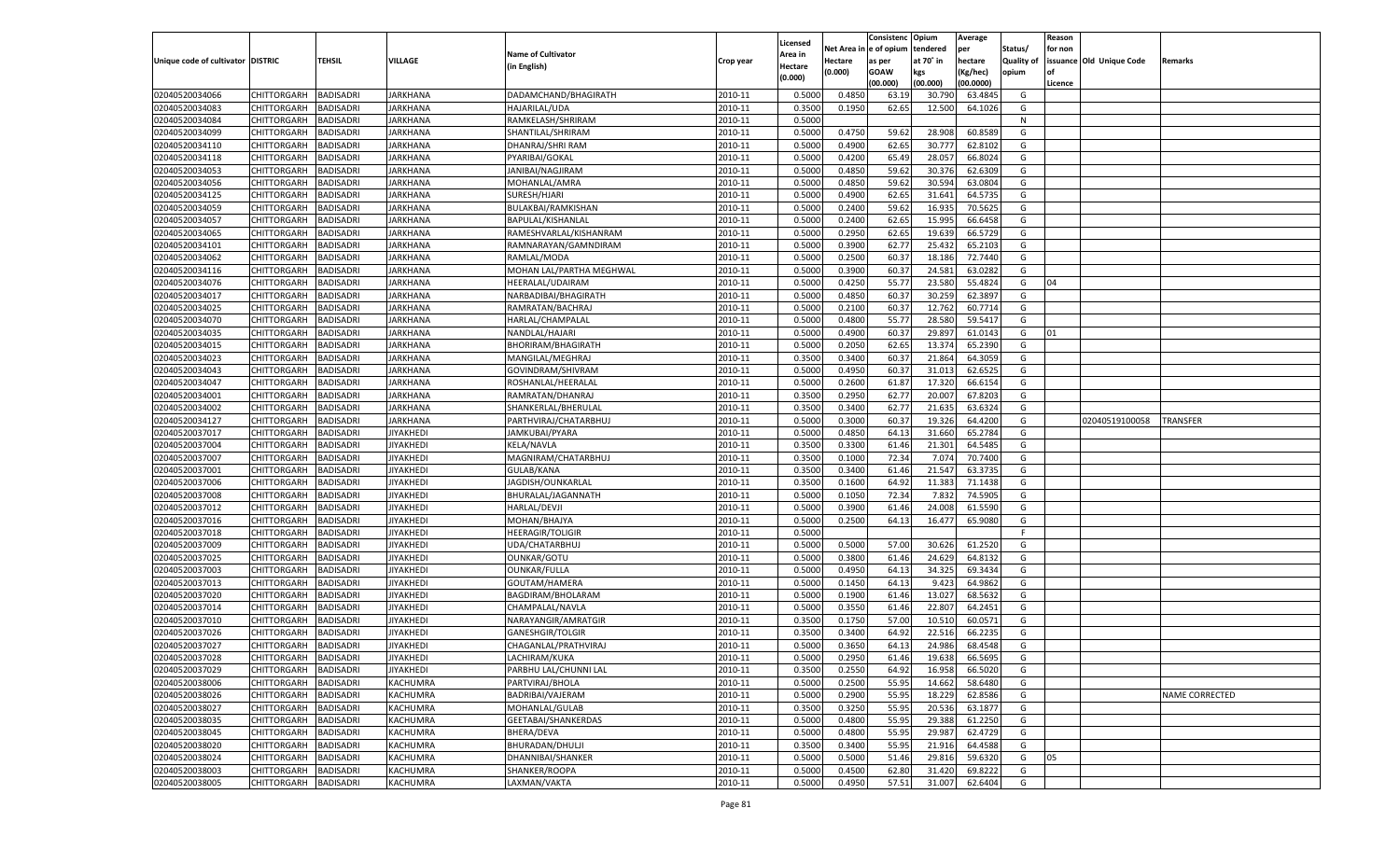|                                   |                       |                                      |                              |                               |           |                     |            | Consistenc   | Opium     | Average   |                   | Reason  |                          |          |
|-----------------------------------|-----------------------|--------------------------------------|------------------------------|-------------------------------|-----------|---------------------|------------|--------------|-----------|-----------|-------------------|---------|--------------------------|----------|
|                                   |                       |                                      |                              | <b>Name of Cultivator</b>     |           | Licensed<br>Area in | Net Area i | n e of opium | tendered  | per       | Status/           | for non |                          |          |
| Unique code of cultivator DISTRIC |                       | TEHSIL                               | VILLAGE                      | (in English)                  | Crop year | Hectare             | Hectare    | as per       | at 70° in | hectare   | <b>Quality of</b> |         | issuance Old Unique Code | Remarks  |
|                                   |                       |                                      |                              |                               |           | (0.000)             | (0.000)    | <b>GOAW</b>  | kgs       | (Kg/hec)  | opium             |         |                          |          |
|                                   |                       |                                      |                              |                               |           |                     |            | (00.000)     | (00.000)  | (00.0000) |                   | Licence |                          |          |
| 02040520041004                    | CHITTORGARH           | BADISADRI                            | KAROLI                       | MADAN LAL/DHANRAJ             | 2010-11   | 0.3500              | 0.3450     | 62.28        | 21.947    | 63.6145   | G                 |         |                          |          |
| 02040520041019                    | CHITTORGARH           | BADISADRI                            | KAROLI                       | MOTILAL/NATHU LAL             | 2010-11   | 0.5000              | 0.4450     | 60.74        | 27.980    | 62.8764   | G                 |         |                          |          |
| 02040520041027                    | CHITTORGARH           | BADISADRI                            | <b>KAROLI</b>                | <b>VENDI RAM/RATAN LAL</b>    | 2010-11   | 0.3500              | 0.1400     | 60.74        | 9.070     | 64.785    | G                 |         |                          |          |
| 02040520041009                    | CHITTORGARH           | BADISADRI                            | <b>KAROLI</b>                | NARAYAN/PYARA                 | 2010-11   | 0.5000              | 0.3400     | 64.16        | 23.575    | 69.3382   | G                 |         |                          |          |
| 02040520041030                    | CHITTORGARH           | BADISADRI                            | KAROLI                       | MOHANLAL/NANDA/NAVLIBAI       | 2010-11   | 0.3500              | 0.3450     | 62.28        | 22.188    | 64.3130   | G                 |         |                          |          |
| 02040520041023                    | CHITTORGARH           | BADISADRI                            | <b>KAROLI</b>                | NARAYAN/MAGNI RAM             | 2010-11   | 0.3500              | 0.2150     | 56.52        | 12.779    | 59.4372   | G                 |         |                          |          |
| 02040520041017                    | CHITTORGARH           | BADISADRI                            | KAROLI                       | <b>BARDI BAI/BAJERAM</b>      | 2010-11   | 0.3500              | 0.3300     | 58.55        | 19.713    | 59.7364   | G                 |         |                          |          |
| 02040520041003                    | CHITTORGARH           | BADISADRI                            | <b>KAROLI</b>                | BHAVANISHANKER/NATHU LAL      | 2010-11   | 0.3500              | 0.3450     | 60.74        | 22.281    | 64.5826   | G                 |         |                          |          |
| 02040520041011                    | CHITTORGARH           | BADISADRI                            | KAROLI                       | <b>GANESH LAL/BADRI LAL</b>   | 2010-11   | 0.3500              | 0.3450     | 60.74        | 21.498    | 62.3130   | G                 |         |                          |          |
| 02040520041021                    | CHITTORGARH           | BADISADRI                            | <b>KAROLI</b>                | <b>BHERU LAL/NANDLAL</b>      | 2010-11   | 0.3500              | 0.3200     | 60.74        | 19.578    | 61.1813   | G                 |         |                          |          |
| 02040520041001                    | CHITTORGARH           | BADISADRI                            | KAROLI                       | LAXMI LAL/LACHMI CHAND        | 2010-11   | 0.3500              | 0.1950     | 60.74        | 12.767    | 65.4718   | G                 |         |                          |          |
| 02040520041014                    | CHITTORGARH           | BADISADRI                            | KAROLI                       | SURAJMAL/JAVAHARMAL           | 2010-11   | 0.3500              | 0.2950     | 62.28        | 18.464    | 62.5898   | G                 |         |                          |          |
| 02040520044004                    | CHITTORGARH           | BADISADRI                            | KHAKHRIYAKHEDA               | <b>BABRU/SAVA LAL</b>         | 2010-11   | 0.5000              | 0.3150     | 56.60        | 18.311    | 58.1302   | G                 |         |                          |          |
| 02040520044006                    | CHITTORGARH           | BADISADRI                            | KHAKHRIYAKHEDA               | GHASI/NARAYAN                 | 2010-11   | 0.5000              | 0.4250     | 59.71        | 26.877    | 63.2400   | G                 |         |                          |          |
| 02040520044001                    | CHITTORGARH           | BADISADRI                            | KHAKHRIYAKHEDA               | <b>HAGAMI BAI/PARTHA</b>      | 2010-11   | 0.3500              | 0.3150     | 59.71        | 19.867    | 63.0698   | G                 |         |                          |          |
| 02040520044003                    | CHITTORGARH           | BADISADRI                            | KHAKHRIYAKHEDA               | DAYA RAM/GAMERA               | 2010-11   | 0.5000              | 0.3750     | 59.71        | 23.659    | 63.0907   | G                 |         |                          |          |
| 02040520044011                    | CHITTORGARH           | <b>BADISADRI</b>                     | KHAKHRIYAKHEDA               | NATHU LAL/PARBHU LAL          | 2010-11   | 0.5000              | 0.4300     | 59.71        | 27.810    | 64.6744   | G                 |         |                          |          |
| 02040520044019                    | CHITTORGARH           | BADISADRI                            | KHAKHRIYAKHEDA               | <b>VENDI RAM/PARTHA GAYRI</b> | 2010-11   | 0.3500              | 0.3400     | 59.71        | 22.072    | 64.9176   | G                 |         |                          |          |
| 02040520044023                    | CHITTORGARH           | BADISADRI                            | KHAKHRIYAKHEDA               | <b>HEERA/HUKMA</b>            | 2010-11   | 0.5000              | 0.3850     | 59.48        | 24.359    | 63.2701   | G                 |         |                          |          |
| 02040520045030                    | CHITTORGARH           | BADISADRI                            | KHARDEVLA                    | MAANSINGH/NAVLASINGH          | 2010-11   | 0.5000              | 0.4000     | 62.82        | 27.354    | 68.3850   | G                 |         |                          |          |
| 02040520045075                    | CHITTORGARH           | <b>BADISADRI</b>                     | KHARDEVLA                    | GOVINDSINGH/BHEEMSINGH        | 2010-11   | 0.5000              | 0.4300     | 60.76        | 31.326    | 72.8512   | G                 |         |                          |          |
| 02040520045072                    | CHITTORGARH           | BADISADRI                            | KHARDEVLA                    | DHANNA/VARDA                  | 2010-11   | 0.3500              | 0.3550     | 59.67        | 23.996    | 67.5944   | G                 |         |                          |          |
| 02040520045074                    | CHITTORGARH           | BADISADRI                            | KHARDEVLA                    | KANIRAM/BHERA                 | 2010-11   | 0.3500              | 0.3550     | 60.76        | 24.926    | 70.2141   | G                 |         |                          |          |
| 02040520045026                    | CHITTORGARH           | BADISADRI                            | KHARDEVLA                    | SHYAMSINGH/BHURSINGH          | 2010-11   | 0.3500              | 0.3400     | 60.76        | 25.022    | 73.5941   | G                 |         |                          |          |
| 02040520045034                    | CHITTORGARH           | <b>BADISADRI</b>                     | KHARDEVLA                    | BABRU/RAMA                    | 2010-11   | 0.3500              | 0.3500     | 62.82        | 26.356    | 75.3029   | G                 |         |                          |          |
| 02040520045081                    | CHITTORGARH           | BADISADRI                            | KHARDEVLA                    | GAMERA/RAMA                   | 2010-11   | 0.5000              | 0.4250     | 62.82        | 28.600    | 67.2941   | G                 |         | 02040520085045           | TRANSFER |
| 02040520052030                    | CHITTORGARH           | BADISADRI                            | <b>IKODA</b>                 | NANDA/MODA                    | 2010-11   | 0.3500              | 0.2000     | 62.28        | 13.670    | 68.3500   | G                 |         |                          |          |
| 02040520052020                    | CHITTORGARH           | BADISADRI                            | <b>IKODA</b>                 | DEVILAL/UDA                   | 2010-11   | 0.5000              | 0.2000     | 54.80        | 13.618    | 68.0900   | G                 | 05      |                          |          |
| 02040520052037                    | CHITTORGARH           | BADISADRI                            | <b>IKODA</b>                 | KISHAN LAL/VARDA              | 2010-11   | 0.5000              | 0.4850     | 60.74        | 33.422    | 68.9113   | G                 |         |                          |          |
| 02040520052005                    | CHITTORGARH           | BADISADRI                            | <b>IKODA</b>                 | <b>BHAGVAN/SAVA</b>           | 2010-11   | 0.5000              | 0.4000     | 62.28        | 25.390    | 63.4750   | G                 |         |                          |          |
| 02040520052023                    | CHITTORGARH           | BADISADRI                            | <b>IKODA</b>                 | RAMCHANDRA/GOPAL              | 2010-11   | 0.5000              | 0.2150     | 60.7         | 15.156    | 70.4930   | G                 |         |                          |          |
| 02040520052024                    | CHITTORGARH           | <b>BADISADRI</b>                     | <b>IKODA</b>                 | NARAYAN/GOPAL                 | 2010-11   | 0.5000              | 0.2150     | 60.74        | 14.209    | 66.0884   | G                 |         |                          |          |
| 02040520052016                    | CHITTORGARH           | <b>BADISADRI</b>                     | <b>IKODA</b>                 | LAXMAN/BALU                   | 2010-11   | 0.3500              | 0.1950     | 64.16        | 14.280    | 73.2308   | G                 |         |                          |          |
| 02040520052009                    | CHITTORGARH           | BADISADRI                            | <b>IKODA</b>                 | BAGDIRAM/CHUNNILAL            | 2010-11   | 0.5000              | 0.2000     | 62.28        | 13.942    | 69.7100   | G                 |         |                          |          |
| 02040520052051                    |                       | BADISADRI                            | <b>IKODA</b>                 |                               | 2010-11   | 0.5000              | 0.2700     | 64.16        | 18.144    | 67.2000   | G                 |         |                          |          |
| 02040520052004                    | CHITTORGARH           |                                      |                              | FULL CHAND/NATHU              | 2010-11   | 0.3500              |            | 64.16        | 12.771    | 75.1235   | G                 |         |                          |          |
|                                   | CHITTORGARH           | <b>BADISADRI</b><br><b>BADISADRI</b> | <b>IKODA</b><br><b>IKODA</b> | BHANWARLAL/SAVA               | 2010-11   |                     | 0.1700     |              |           | 67.2242   |                   |         |                          |          |
| 02040520052031                    | CHITTORGARH           |                                      |                              | BHURA/VENDA                   |           | 0.5000              | 0.4550     | 64.16        | 30.587    |           | G                 |         |                          |          |
| 02040520052034                    | CHITTORGARH           | BADISADRI                            | <b>IKODA</b>                 | MANGIYA/SAVA                  | 2010-11   | 0.5000              | 0.3700     | 62.28        | 24.725    | 66.8243   | G                 |         |                          |          |
| 02040520051008                    | CHITTORGARH           | BADISADRI                            | LAXMIPURA 5                  | GISHALAL/RAMLAL               | 2010-11   | 0.5000              | 0.4000     | 68.50        | 28.092    | 70.2300   | G                 |         |                          |          |
| 02040520051058                    | CHITTORGARH           | <b>BADISADRI</b>                     | LAXMIPURA 5                  | SHANTOSHLAL/GOPILAL           | 2010-11   | 0.5000              | 0.4900     | 64.66        | 32.414    | 66.1510   | G                 |         |                          |          |
| 02040520051001                    | CHITTORGARH           | <b>BADISADRI</b>                     | LAXMIPURA 5                  | HEERALAL/BHANWARLAL           | 2010-11   | 0.5000              | 0.4100     | 68.50        | 28.914    | 70.5220   | G                 |         |                          |          |
| 02040520051004                    | CHITTORGARH           | BADISADRI                            | LAXMIPURA 5                  | BHANWARLAL/BHAGVAN            | 2010-11   | 0.5000              | 0.4500     | 64.66        | 29.595    | 65.7667   | G                 |         |                          |          |
| 02040520051011                    | CHITTORGARH           | BADISADRI                            | LAXMIPURA 5                  | RADHESHYAM/PREMCHAND          | 2010-11   | 0.5000              | 0.2250     | 63.85        | 14.729    | 65.4622   | G                 |         |                          |          |
| 02040520051012                    | CHITTORGARH           | BADISADRI                            | LAXMIPURA 5                  | MUYLIBAI/CHAMPALAL            | 2010-11   | 0.3500              | 0.2550     | 68.50        | 17.976    | 70.4941   | G                 |         |                          |          |
| 02040520051014                    | CHITTORGARH           | <b>BADISADRI</b>                     | LAXMIPURA 5                  | BHANWARLAL/SAVALAI            | 2010-11   | 0.5000              | 0.4000     | 68.85        | 27.117    | 67.7925   | G                 |         |                          |          |
| 02040520051017                    | CHITTORGARH BADISADRI |                                      | <b>LAXMIPURA 5</b>           | GOPILAL/BHOLIRAM              | 2010-11   | 0.5000              | 0.4050     | 63.85        | 26.985    | 66.6296   | G                 |         |                          |          |
| 02040520051019                    | <b>CHITTORGARH</b>    | <b>BADISADRI</b>                     | <b>LAXMIPURA 5</b>           | KISHANLAL/BHAGVANLAL          | 2010-11   | 0.5000              | 0.2200     | 63.85        | 15.102    | 68.6455   | G                 |         |                          |          |
| 02040520051022                    | <b>CHITTORGARH</b>    | <b>BADISADRI</b>                     | LAXMIPURA 5                  | RANGLAL/SHANKERLAL            | 2010-11   | 0.5000              | 0.3550     | 63.05        | 23.260    | 65.5211   | G                 |         |                          |          |
| 02040520051023                    | CHITTORGARH           | <b>BADISADRI</b>                     | LAXMIPURA 5                  | <b>BHAGCHAND/RAMA</b>         | 2010-11   | 0.5000              | 0.2900     | 64.24        | 18.685    | 64.4310   | G                 |         |                          |          |
| 02040520051024                    | <b>CHITTORGARH</b>    | <b>BADISADRI</b>                     | LAXMIPURA 5                  | BHANWARLAL/BHERULAL           | 2010-11   | 0.5000              | 0.2950     | 64.66        | 19.691    | 66.7492   | G                 |         |                          |          |
| 02040520051025                    | CHITTORGARH           | <b>BADISADRI</b>                     | LAXMIPURA 5                  | RAMCHANDRA/NARAYAN DHANOTIYA  | 2010-11   | 0.5000              | 0.4000     | 68.50        | 27.217    | 68.0425   | G                 |         |                          |          |
| 02040520051026                    | CHITTORGARH           | <b>BADISADRI</b>                     | LAXMIPURA 5                  | SEETARAM/MOTILAL              | 2010-11   | 0.5000              | 0.4900     | 68.50        | 34.603    | 70.6184   | G                 |         |                          |          |
| 02040520051031                    | CHITTORGARH           | <b>BADISADRI</b>                     | LAXMIPURA 5                  | JAGANNATHIBAI/GHASI           | 2010-11   | 0.5000              | 0.3900     | 68.50        | 27.871    | 71.4641   | G                 |         |                          |          |
| 02040520051034                    | <b>CHITTORGARH</b>    | <b>BADISADRI</b>                     | LAXMIPURA 5                  | NATHU/KALU                    | 2010-11   | 0.5000              | 0.1550     | 64.24        | 10.644    | 68.6710   | G                 |         |                          |          |
| 02040520051035                    | <b>CHITTORGARH</b>    | <b>BADISADRI</b>                     | LAXMIPURA 5                  | RAMCHANDRA/NARAYAN SAKVADIYA  | 2010-11   | 0.5000              | 0.5150     | 64.66        | 34.051    | 66.1184   | G                 |         |                          |          |
| 02040520051039                    | <b>CHITTORGARH</b>    | <b>BADISADRI</b>                     | <b>LAXMIPURA 5</b>           | UDAIRAM/BHERA                 | 2010-11   | 0.5000              | 0.3900     | 64.66        | 26.568    | 68.1231   | G                 |         |                          |          |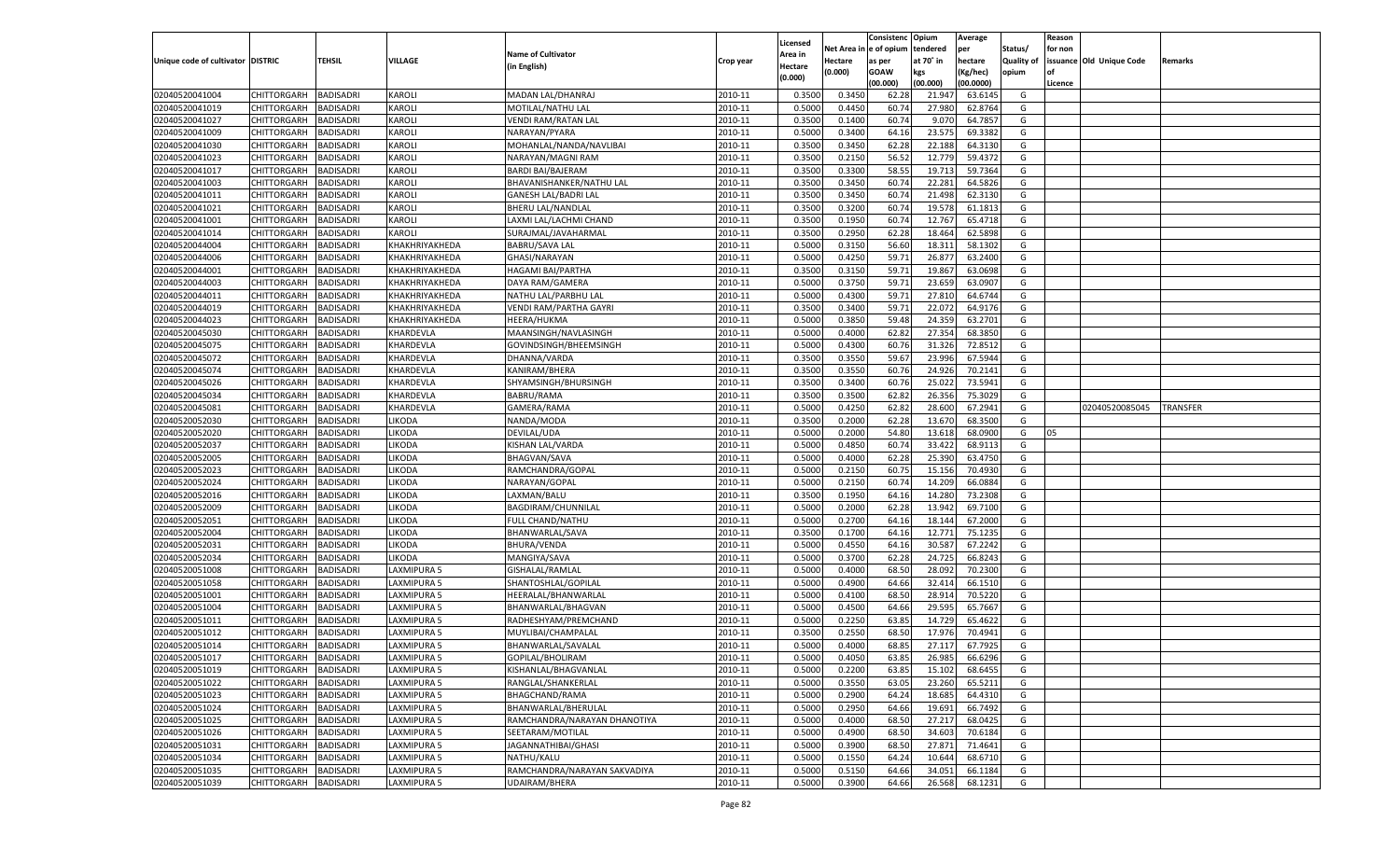|                                   |                    |                  |                    |                              |           |          |            | Consistenc Opium |           | Average   |                   | Reason  |                          |                         |
|-----------------------------------|--------------------|------------------|--------------------|------------------------------|-----------|----------|------------|------------------|-----------|-----------|-------------------|---------|--------------------------|-------------------------|
|                                   |                    |                  |                    |                              |           | Licensed | Net Area i | l e of opium     | tendered  | per       | Status/           | for non |                          |                         |
| Unique code of cultivator DISTRIC |                    | TEHSIL           | VILLAGE            | <b>Name of Cultivator</b>    | Crop year | Area in  | Hectare    | as per           | at 70° in | hectare   | <b>Quality of</b> |         | issuance Old Unique Code | Remarks                 |
|                                   |                    |                  |                    | (in English)                 |           | Hectare  | (0.000)    | <b>GOAW</b>      | kgs       | (Kg/hec)  | opium             | nf      |                          |                         |
|                                   |                    |                  |                    |                              |           | (0.000)  |            | (00.000)         | (00.000)  | (00.0000) |                   | Licence |                          |                         |
| 02040520051041                    | CHITTORGARH        | <b>BADISADRI</b> | LAXMIPURA 5        | SHANTILAL/DALCHAND           | 2010-11   | 0.5000   | 0.3200     | 64.66            | 22.388    | 69.9625   | G                 |         |                          |                         |
| 02040520051042                    | CHITTORGARH        | BADISADRI        | LAXMIPURA 5        | MOTILAL/BHAGVANLAL           | 2010-11   | 0.3500   | 0.3450     | 64.24            | 22.545    | 65.3478   | G                 |         |                          |                         |
| 02040520051045                    | CHITTORGARH        | <b>BADISADRI</b> | LAXMIPURA 5        | MANGILAL/KISHNA              | 2010-11   | 0.5000   | 0.3050     | 62.16            | 20.746    | 68.0197   | G                 |         |                          |                         |
| 02040520051046                    | CHITTORGARH        | <b>BADISADRI</b> | LAXMIPURA 5        | MANGILAL/LAXMAN              | 2010-11   | 0.5000   | 0.2000     | 64.66            | 14.258    | 71.2900   | G                 |         |                          |                         |
| 02040520051047                    | CHITTORGARH        | BADISADRI        | LAXMIPURA 5        | BABRI/HEERALAL               | 2010-11   | 0.5000   | 0.2400     | 65.78            | 16.399    | 68.3292   | G                 |         |                          |                         |
| 02040520051050                    | CHITTORGARH        | BADISADRI        | LAXMIPURA 5        | GOPILAL/BHERA                | 2010-11   | 0.5000   | 0.4850     | 65.78            | 34.667    | 71.4784   | G                 |         |                          |                         |
| 02040520051052                    | CHITTORGARH        | <b>BADISADRI</b> | LAXMIPURA 5        | RAMLAL/BHERA                 | 2010-11   | 0.5000   | 0.3950     | 68.50            | 27.655    | 70.0127   | G                 |         |                          |                         |
| 02040520051053                    | CHITTORGARH        | <b>BADISADRI</b> | LAXMIPURA 5        | SUKHLAL/KHEMRAJ              | 2010-11   | 0.5000   | 0.4850     | 64.24            | 31.894    | 65.7608   | G                 |         |                          |                         |
| 02040520051054                    | CHITTORGARH        | BADISADRI        | LAXMIPURA 5        | BHAGCHAND/PYARA              | 2010-11   | 0.5000   | 0.1550     | 68.50            | 11.086    | 71.5226   | G                 |         |                          |                         |
| 02040520051061                    | CHITTORGARH        | BADISADRI        | LAXMIPURA 5        | HARIRAM/JAYRAM               | 2010-11   | 0.5000   | 0.5000     | 64.24            | 32.693    | 65.3860   | G                 |         |                          |                         |
| 02040520051064                    | CHITTORGARH        | <b>BADISADRI</b> | LAXMIPURA 5        | PREMCHAND/SAVALAI            | 2010-11   | 0.5000   | 0.1950     | 65.78            | 13.015    | 66.7436   | G                 |         |                          |                         |
| 02040520051066                    |                    |                  |                    |                              |           |          |            |                  |           |           |                   |         |                          |                         |
|                                   | CHITTORGARH        | <b>BADISADRI</b> | LAXMIPURA 5        | NIRBHYARAM/BHANWARLAI        | 2010-11   | 0.5000   | 0.2100     | 65.78            | 14.695    | 69.9762   | G                 |         |                          |                         |
| 02040520051067                    | CHITTORGARH        | <b>BADISADRI</b> | LAXMIPURA 5        | RAMNARAYAN/UDAIRAM           | 2010-11   | 0.3500   | 0.3050     | 64.24            | 19.944    | 65.3902   | G                 |         |                          |                         |
| 02040520051068                    | CHITTORGARH        | <b>BADISADRI</b> | LAXMIPURA 5        | SHANTILAL/MANGILAL           | 2010-11   | 0.5000   | 0.3350     | 65.78            | 22.229    | 66.3552   | G                 |         |                          |                         |
| 02040520051069                    | CHITTORGARH        | <b>BADISADRI</b> | <b>LAXMIPURA 5</b> | DEVILAL/RATANLAL             | 2010-11   | 0.5000   | 0.4000     | 62.16            | 26.007    | 65.0175   | G                 |         |                          |                         |
| 02040520051070                    | CHITTORGARH        | <b>BADISADRI</b> | LAXMIPURA 5        | DEVILAL/NANDA                | 2010-11   | 0.5000   | 0.4200     | 65.78            | 29.356    | 69.8952   | G                 |         |                          |                         |
| 02040520051074                    | CHITTORGARH        | <b>BADISADRI</b> | <b>LAXMIPURA 5</b> | SANTOSHLAL/BHANWARLAL        | 2010-11   | 0.5000   | 0.2950     | 65.78            | 20.707    | 70.1932   | G                 |         |                          |                         |
| 02040520051002                    | CHITTORGARH        | <b>BADISADRI</b> | LAXMIPURA 5        | PYARRIBAI/GASI               | 2010-11   | 0.5000   | 0.4400     | 68.2             | 30.648    | 69.6545   | G                 |         |                          |                         |
| 02040520051005                    | CHITTORGARH        | <b>BADISADRI</b> | <b>LAXMIPURA 5</b> | <b>BHOLIBAI/RAMLAL</b>       | 2010-11   | 0.5000   | 0.4750     | 68.27            | 33.497    | 70.5200   | G                 |         |                          |                         |
| 02040520051007                    | CHITTORGARH        | <b>BADISADRI</b> | LAXMIPURA 5        | RAMCHANDRA/TOLIRAM           | 2010-11   | 0.5000   | 0.3700     | 68.27            | 25.441    | 68.7595   | G                 |         |                          |                         |
| 02040520051013                    | CHITTORGARH        | <b>BADISADRI</b> | <b>LAXMIPURA 5</b> | NAKSATRAMAL/BHERULAL         | 2010-11   | 0.5000   | 0.4400     | 68.27            | 31.552    | 71.7091   | G                 |         |                          |                         |
| 02040520051073                    | CHITTORGARH        | <b>BADISADRI</b> | LAXMIPURA 5        | MANGIBAI//KASHIRAM           | 2010-11   | 0.5000   | 0.4000     | 68.27            | 28.096    | 70.2400   | G                 |         |                          |                         |
| 02040520051076                    | CHITTORGARH        | <b>BADISADRI</b> | <b>LAXMIPURA 5</b> | MOHANLAL/HEERA               | 2010-11   | 0.5000   | 0.3950     | 62.16            | 24.810    | 62.8101   | G                 |         |                          | TRANSFER/SEMALIYA5      |
| 02040520051010                    | CHITTORGARH        | <b>BADISADRI</b> | LAXMIPURA 5        | PREMNARAYAN/MANGILAL         | 2010-11   | 0.5000   | 0.2650     | 68.27            | 19.118    | 72.1434   | G                 |         |                          |                         |
| 02040520051009                    | CHITTORGARH        | <b>BADISADRI</b> | <b>LAXMIPURA 5</b> | <b>BADRILAL/MOTI</b>         | 2010-11   | 0.5000   | 0.2550     | 68.27            | 18.600    | 72.9412   | G                 |         |                          |                         |
|                                   | CHITTORGARH        | <b>BADISADRI</b> | LAXMIPURA 5        |                              | 2010-11   |          | 0.3450     | 62.16            | 22.785    | 66.0435   | G                 |         |                          |                         |
| 02040520051048                    |                    |                  |                    | UDAILAL/NARAYAN              |           | 0.5000   |            |                  |           |           |                   |         |                          |                         |
| 02040520051038                    | CHITTORGARH        | <b>BADISADRI</b> | <b>LAXMIPURA 5</b> | JAYRAM/TECKA                 | 2010-11   | 0.3500   | 0.1900     | 64.24            | 13.045    | 68.6579   | G                 |         |                          |                         |
| 02040520051006                    | CHITTORGARH        | <b>BADISADRI</b> | LAXMIPURA 5        | <b>UDAIRAM/MOTI</b>          | 2010-11   | 0.5000   | 0.3100     | 68.27            | 21.998    | 70.9613   | G                 |         |                          |                         |
| 02040520051021                    | CHITTORGARH        | <b>BADISADRI</b> | <b>LAXMIPURA 5</b> | JAYRAM/MOTI                  | 2010-11   | 0.5000   | 0.4700     | 66.77            | 32.148    | 68.4000   | G                 |         |                          |                         |
| 02040520051055                    | CHITTORGARH        | <b>BADISADRI</b> | LAXMIPURA 5        | NARAYAN/PARTHVIRAJ           | 2010-11   | 0.3500   | 0.3050     | 62.15            | 20.225    | 66.3115   | G                 |         |                          |                         |
| 02040520051059                    | CHITTORGARH        | <b>BADISADRI</b> | LAXMIPURA 5        | SHANTILAL/PARTHVIRAJ         | 2010-11   | 0.3500   | 0.2100     | 63.15            | 13.634    | 64.9238   | G                 |         |                          |                         |
| 02040520055009                    | CHITTORGARH        | <b>BADISADRI</b> | MAHUDA             | <b>BADRI LAL/GOKAL</b>       | 2010-11   | 0.5000   | 0.4450     | 61.61            | 30.488    | 68.5124   | G                 | 01      |                          |                         |
| 02040520055003                    | CHITTORGARH        | <b>BADISADRI</b> | MAHUDA             | RAMESHVAR/KISHAN LAL         | 2010-11   | 0.5000   | 0.2400     | 63.71            | 16.930    | 70.5417   | G                 |         |                          |                         |
| 02040520055008                    | CHITTORGARH        | <b>BADISADRI</b> | MAHUDA             | MOHANI/SHANKER               | 2010-11   | 0.5000   | 0.3800     | 61.61            | 26.57     | 69.9421   | G                 |         |                          |                         |
| 02040520055013                    | CHITTORGARH        | <b>BADISADRI</b> | MAHUDA             | PANNALAL/HAR LAI             | 2010-11   | 0.5000   | 0.2950     | 63.71            | 21.721    | 73.6305   | G                 |         |                          |                         |
| 02040520055025                    | CHITTORGARH        | <b>BADISADRI</b> | MAHUDA             | <b>OUNKAR /JAYRAM</b>        | 2010-11   | 0.5000   | 0.3900     | 63.71            | 26.921    | 69.0282   | G                 |         |                          |                         |
| 02040520055026                    | CHITTORGARH        | <b>BADISADRI</b> | MAHUDA             | UDAILAL/CHANDA               | 2010-11   | 0.3500   | 0.1000     | 61.61            | 7.020     | 70.2000   | G                 |         |                          |                         |
| 02040520055028                    | CHITTORGARH        | <b>BADISADRI</b> | MAHUDA             | SHANTI LAL/BHERU LAL         | 2010-11   | 0.5000   | 0.2500     | 61.61            | 17.369    | 69.4760   | G                 |         |                          |                         |
| 02040520055031                    | CHITTORGARH        | <b>BADISADRI</b> | MAHUDA             | <b>BHERU LAL/NAVLA</b>       | 2010-11   | 0.5000   | 0.1300     | 61.61            | 9.258     | 71.2154   | G                 |         |                          |                         |
| 02040520055014                    | CHITTORGARH        | BADISADRI        | MAHUDA             | KISHAN LAL/JAGANNATH         | 2010-11   | 0.5000   | 0.4650     | 55.28            | 29.097    | 62.5742   | G                 |         |                          |                         |
| 02040520055004                    | CHITTORGARH        | <b>BADISADRI</b> | MAHUDA             | <b>BAGDI RAM/BHAGVAN LAL</b> | 2010-11   | 0.3500   | 0.0950     | 61.61            | 7.046     | 74.1684   | G                 |         |                          |                         |
| 02040520055007                    | CHITTORGARH        | <b>BADISADRI</b> | MAHUDA             | SHAMBHU LAL/PREM CHAND       | 2010-11   | 0.5000   | 0.2850     | 65.56            | 21.607    | 75.8140   | G                 |         |                          |                         |
| 02040520055016                    | CHITTORGARH        | <b>BADISADRI</b> | MAHUDA             | SUSILA BAI/BHERU LAL         | 2010-11   | 0.5000   | 0.4800     | 62.60            | 34.644    | 72.1750   | G                 |         |                          |                         |
| 02040520055022                    | CHITTORGARH        | BADISADRI        | MAHUDA             | SHAMBHU LAL/BHAGVAN          | 2010-11   | 0.5000   | 0.4900     | 53.70            | 30.436    | 62.1143   | G                 | 05      |                          |                         |
| 02040520055023                    | CHITTORGARH        | BADISADRI        | MAHUDA             | MANGI LAL/KAJODLAL           | 2010-11   | 0.3500   | 0.1100     | 63.71            | 7.973     | 72.4818   | G                 |         |                          |                         |
|                                   |                    |                  |                    |                              |           |          |            |                  |           |           |                   |         |                          |                         |
| 02040520055033                    | CHITTORGARH        | BADISADRI        | MAHUDA             | UDAILAL/HEERALAL             | 2010-11   | 0.5000   | 0.3750     | 62.60            | 26.198    | 69.8613   | G                 |         |                          |                         |
| 02040520055002                    | CHITTORGARH        | <b>BADISADRI</b> | <b>MAHUDA</b>      | MANDAK/BHAGIRATH             | 2010-11   | 0.5000   | 0.3450     | 62.60            | 24.326    | 70.5101   | G                 |         |                          |                         |
| 02040520055037                    | CHITTORGARH        | <b>BADISADRI</b> | <b>MAHUDA</b>      | <b>BHAGVAN/HARLAL</b>        | 2010-11   | 0.3500   | 0.3100     | 53.70            | 19.111    | 61.6484   | G                 | 05      |                          | TRANSFER/MANPURABRAHMAN |
| 02040520055039                    | <b>CHITTORGARH</b> | <b>BADISADRI</b> | <b>MAHUDA</b>      | DHAPUBAI/MANGILAL            | 2010-11   | 0.5000   | 0.5000     | 55.28            | 32.311    | 64.6220   | G                 |         |                          |                         |
| 02040520055046                    | CHITTORGARH        | <b>BADISADRI</b> | <b>MAHUDA</b>      | KANI RAM/MOTI                | 2010-11   | 0.5000   | 0.5000     | 59.94            | 34.139    | 68.2780   | G                 |         |                          |                         |
| 02040520055015                    | CHITTORGARH        | <b>BADISADRI</b> | MAHUDA             | RATAN LAL/LAXMAN             | 2010-11   | 0.5000   | 0.4300     | 59.94            | 29.176    | 67.8512   | G                 |         |                          |                         |
| 02040520060004                    | CHITTORGARH        | <b>BADISADRI</b> | NAGGAKHEDI         | LALCHAND/RAMCHANDRA          | 2010-11   | 0.5000   | 0.4500     | 56.97            | 28.643    | 63.6511   | G                 |         |                          |                         |
| 02040520060012                    | CHITTORGARH        | <b>BADISADRI</b> | NAGGAKHEDI         | CHENRAM/OUNKARLAL            | 2010-11   | 0.5000   | 0.2150     | 64.64            | 14.585    | 67.8372   | G                 |         |                          |                         |
| 02040520060021                    | CHITTORGARH        | <b>BADISADRI</b> | NAGGAKHEDI         | BHERULAL/HAJARILAL           | 2010-11   | 0.5000   | 0.4900     | 60.95            | 31.656    | 64.6041   | G                 |         |                          |                         |
| 02040520060024                    | CHITTORGARH        | <b>BADISADRI</b> | NAGGAKHEDI         | JEETMAL/BHEEMA               | 2010-11   | 0.5000   | 0.3850     | 58.50            | 23.855    | 61.9610   | G                 |         |                          |                         |
| 02040520060027                    | CHITTORGARH        | <b>BADISADRI</b> | NAGGAKHEDI         | NETRAM/BHOLIRAM MEGHWAL      | 2010-11   | 0.3500   | 0.3350     | 58.50            | 21.242    | 63.4090   | G                 |         |                          |                         |
|                                   |                    |                  |                    |                              |           |          |            |                  |           |           |                   |         |                          |                         |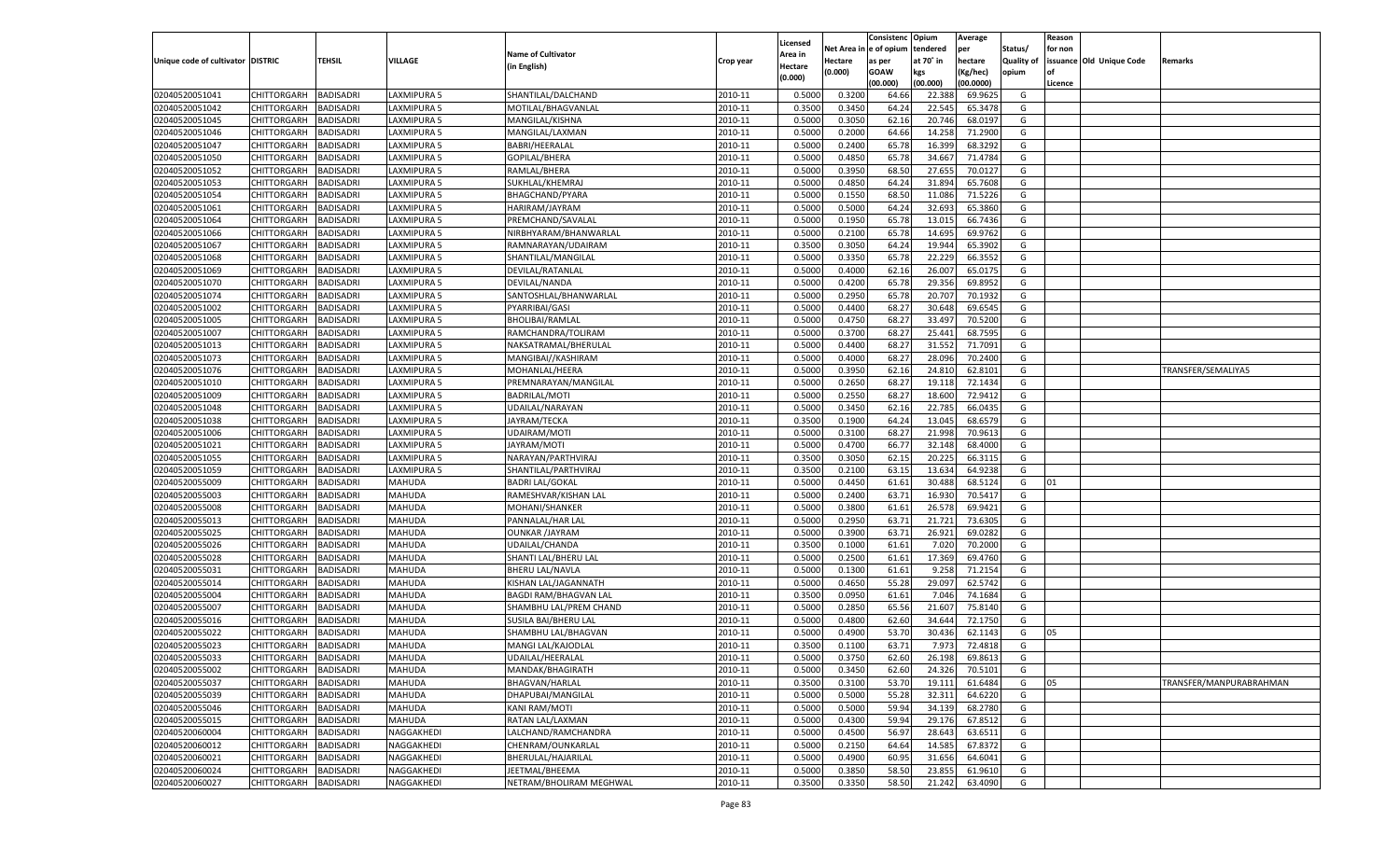|                                   |                       |                                      |               |                           |                    |                           |                  | Consistenc  | Opium     | Average   |                   | Reason  |                          |          |
|-----------------------------------|-----------------------|--------------------------------------|---------------|---------------------------|--------------------|---------------------------|------------------|-------------|-----------|-----------|-------------------|---------|--------------------------|----------|
|                                   |                       |                                      |               | <b>Name of Cultivator</b> |                    | Licensed                  | Net Area         | e of opium  | tendered  | per       | Status/           | for non |                          |          |
| Unique code of cultivator DISTRIC |                       | <b>TEHSIL</b>                        | VILLAGE       | (in English)              | Crop year          | <b>Area in</b><br>Hectare | Hectare          | as per      | at 70° in | hectare   | <b>Quality of</b> |         | issuance Old Unique Code | Remarks  |
|                                   |                       |                                      |               |                           |                    | (0.000)                   | (0.000)          | <b>GOAW</b> | kgs       | (Kg/hec)  | opium             |         |                          |          |
|                                   |                       |                                      |               |                           |                    |                           |                  | (00.000)    | (00.000)  | (00.0000) |                   | Licence |                          |          |
| 02040520060028                    | CHITTORGARH           | <b>BADISADRI</b>                     | NAGGAKHEDI    | RAMSINGH/RAMCHANDRA       | 2010-11            | 0.5000                    | 0.4450           | 58.50       | 28.658    | 64.4000   | G                 |         |                          |          |
| 02040520060030                    | CHITTORGARH           | BADISADRI                            | NAGGAKHEDI    | RAMNARAYN/BHAGIRATH       | 2010-11            | 0.5000                    | 0.4900           | 60.95       | 31.040    | 63.3469   | G                 |         |                          |          |
| 02040520060034                    | CHITTORGARH           | BADISADRI                            | NAGGAKHEDI    | SHYANDIBAI/HEERALAL       | 2010-11            | 0.3500                    | 0.2900           | 58.50       | 19.299    | 66.5483   | G                 |         |                          |          |
| 02040520060020                    | CHITTORGARH           | BADISADRI                            | NAGGAKHEDI    | NANDLAL/MAGNIRAM          | 2010-11            | 0.5000                    | 0.3650           | 58.50       | 23.418    | 64.1589   | G                 |         |                          |          |
| 02040520060013                    | CHITTORGARH           | BADISADRI                            | NAGGAKHEDI    | DADAMCHAND/HAJARI         | 2010-11            | 0.5000                    | 0.4950           | 58.50       | 30.120    | 60.8485   | G                 |         |                          |          |
| 02040520060019                    | CHITTORGARH           | BADISADRI                            | NAGGAKHEDI    | RAMLAL/NAVALRAM           | 2010-11            | 0.5000                    | 0.2800           | 58.50       | 17.900    | 63.9286   | G                 |         |                          |          |
| 02040520060022                    | CHITTORGARH           | BADISADRI                            | NAGGAKHEDI    | LOBHCHAND/HAJARILAL       | 2010-11            | 0.5000                    | 0.3950           | 59.97       | 23.73     | 60.0759   | G                 |         |                          |          |
| 02040520060005                    | CHITTORGARH           | BADISADRI                            | NAGGAKHEDI    | NAGJIRAM/DOLA             | 2010-11            | 0.3500                    | 0.2950           | 59.97       | 18.023    | 61.0949   | G                 |         |                          |          |
| 02040520060011                    | CHITTORGARH           | BADISADRI                            | NAGGAKHEDI    | NAGJIRAM/PRATHVIRAJ       | 2010-11            | 0.3500                    | 0.3450           | 53.91       | 19.23     | 55.7594   | G                 | 04      |                          |          |
| 02040520060009                    | CHITTORGARH           | BADISADRI                            | NAGGAKHEDI    | PREMCHAND/LALCHAND        | 2010-11            | 0.5000                    | 0.4900           | 59.97       | 30.999    | 63.263    | G                 |         |                          |          |
| 02040520060023                    | CHITTORGARH           | BADISADRI                            | NAGGAKHEDI    | AMRATRAM/MAGANIRAM        | 2010-11            | 0.5000                    | 0.2900           | 59.97       | 17.968    | 61.9586   | G                 |         |                          |          |
| 02040520060001                    | CHITTORGARH           | BADISADRI                            | NAGGAKHEDI    | LAXMAN/LALU               | 2010-11            | 0.5000                    | 0.3050           | 53.91       | 17.303    | 56.7311   | G                 | 05      |                          |          |
| 02040520060002                    | CHITTORGARH           | <b>BADISADRI</b>                     | NAGGAKHEDI    | LABHCHAND/LALU            | 2010-11            | 0.3500                    | 0.3450           | 59.97       | 22.641    | 65.6261   | G                 |         |                          |          |
| 02040520060039                    | CHITTORGARH           | BADISADRI                            | NAGGAKHEDI    | PYARIBAI/BHERULAL         | 2010-11            | 0.3500                    |                  |             |           |           | N                 |         | 02040520029043           | TRANSFER |
| 02040520101002                    | CHITTORGARH           | BADISADRI                            | NALVAI        | NARAYAN/BHOLA             | 2010-11            | 0.5000                    | 0.4750           | 63.62       | 30.920    | 65.0947   | G                 |         |                          |          |
| 02040520101001                    | CHITTORGARH           | BADISADRI                            | NALVAI        | NANDA/MIYARAM             | 2010-11            | 0.5000                    | 0.4950           | 63.62       | 31.716    | 64.0727   | G                 |         |                          |          |
| 02040520101003                    | CHITTORGARH           | <b>BADISADRI</b>                     | <b>NALVAI</b> | HARLAL/BHOLA              | 2010-11            | 0.5000                    | 0.4400           | 63.62       | 29.115    | 66.1705   | G                 |         |                          |          |
| 02040520101005                    | CHITTORGARH           | BADISADRI                            | <b>NALVAI</b> | DHANNIBAI/UDA             | 2010-11            | 0.3500                    | 0.2950           | 63.62       | 18.995    | 64.3898   | G                 |         |                          |          |
| 02040520101008                    | CHITTORGARH           | <b>BADISADRI</b>                     | <b>NALVAI</b> | PYARA/RAMCHANDRA          | 2010-11            | 0.5000                    | 0.4400           | 67.34       | 30.014    | 68.2136   | G                 |         |                          |          |
| 02040520101010                    | CHITTORGARH           | BADISADRI                            | NALVAI        | KALU/VARDA GODAVALA       | 2010-11            | 0.5000                    | 0.4500           | 67.34       | 32.329    | 71.8422   | G                 |         |                          |          |
| 02040520101011                    | CHITTORGARH           | BADISADRI                            | <b>NALVAI</b> | NARAYAN/MALA              | 2010-11            | 0.5000                    | 0.4700           | 67.34       | 31.753    | 67.5596   | G                 |         |                          |          |
| 02040520101012                    | CHITTORGARH           | BADISADRI                            | NALVAI        | VARDICHAND/TEKA           | 2010-11            | 0.5000                    | 0.4100           | 63.62       | 26.140    | 63.7561   | G                 |         |                          |          |
| 02040520101014                    | CHITTORGARH           | <b>BADISADRI</b>                     | <b>NALVAI</b> | NANDA/KEVLIYA             | 2010-11            | 0.5000                    | 0.4800           | 63.62       | 30.967    | 64.5146   | G                 |         |                          |          |
| 02040520101016                    | CHITTORGARH           | BADISADRI                            | NALVAI        | DEVILAL/FATEHLAL          | 2010-11            | 0.5000                    | 0.4900           | 67.34       | 33.885    | 69.1531   | G                 |         |                          |          |
| 02040520101017                    | CHITTORGARH           | BADISADRI                            | <b>NALVAI</b> | SHOBHALAL/PARTHVIRAJ      | 2010-11            | 0.5000                    | 0.2900           | 67.34       | 20.420    | 70.4138   | G                 |         |                          |          |
| 02040520101018                    | CHITTORGARH           | BADISADRI                            | NALVAI        | NARAYAN/HARLAL            | 2010-11            | 0.5000                    | 0.4650           | 67.34       | 31.657    | 68.0796   | G                 |         |                          |          |
| 02040520101019                    | CHITTORGARH           | <b>BADISADRI</b>                     | <b>NALVAI</b> | SHRILAL/LALULAL           | 2010-11            | 0.5000                    | 0.4350           | 70.06       | 30.841    | 70.8989   | G                 |         |                          |          |
| 02040520101021                    | CHITTORGARH           | BADISADRI                            | NALVAI        | GASI/SAVA                 | 2010-11            | 0.3500                    | 0.3450           | 67.34       | 23.485    | 68.0725   | G                 |         |                          |          |
| 02040520101024                    | CHITTORGARH           | BADISADRI                            | <b>NALVAI</b> | <b>BALURAM/KALU</b>       | 2010-11            | 0.5000                    | 0.2200           | 63.62       | 14.073    | 63.9682   | G                 |         |                          |          |
| 02040520101031                    | CHITTORGARH           | BADISADRI                            | <b>NALVAI</b> | SHRILAL/HARLAL            | 2010-11            | 0.5000                    | 0.4700           | 67.34       | 32.154    | 68.4128   | G                 |         |                          |          |
| 02040520101042                    | CHITTORGARH           | <b>BADISADRI</b>                     | <b>NALVAI</b> | GANPAT/VAKTAJI            | 2010-11            | 0.5000                    | 0.4550           | 67.34       | 31.145    | 68.4505   | G                 |         |                          |          |
| 02040520101045                    | CHITTORGARH           | BADISADRI                            | <b>NALVAI</b> | GASI/BHURA MOGIYA         | 2010-11            | 0.5000                    | 0.3550           | 60.14       | 20.942    | 58.991    | G                 |         |                          |          |
| 02040520101049                    | <b>CHITTORGARH</b>    | <b>BADISADRI</b>                     | <b>NALVAI</b> | OUNKAR/MIYARAM            | 2010-11            | 0.3500                    | 0.3550           | 60.50       | 21.570    | 60.7606   | G                 |         |                          |          |
| 02040520101054                    | CHITTORGARH           | BADISADRI                            | <b>NALVAI</b> | RAMSINGH/LALU             | 2010-11            | 0.5000                    | 0.4750           | 66.54       | 31.358    | 66.0168   | G                 |         |                          |          |
| 02040520101057                    | <b>CHITTORGARH</b>    | <b>BADISADRI</b>                     | <b>NALVAI</b> | <b>OUNKAR/PEMA MOGIYA</b> | 2010-11            | 0.5000                    | 0.4900           | 66.54       | 33.19     | 67.7347   | G                 |         |                          |          |
| 02040520101060                    | CHITTORGARH           | BADISADRI                            | NALVAI        | GANESH/LALU MOGIYA        | 2010-11            | 0.5000                    | 0.2000           | 68.61       | 13.721    | 68.6050   | G                 |         |                          |          |
| 02040520101062                    | <b>CHITTORGARH</b>    | <b>BADISADRI</b>                     | NALVAI        | MANGILAL/RATNA            | 2010-11            | 0.5000                    | 0.4150           | 66.54       | 28.01     | 67.4988   | G                 |         |                          |          |
| 02040520101068                    | CHITTORGARH           | BADISADRI                            | NALVAI        | SHYAMLAL/UDA              | 2010-11            | 0.5000                    | 0.3650           | 66.54       | 24.809    | 67.9699   | G                 |         |                          |          |
| 02040520101070                    | <b>CHITTORGARH</b>    | <b>BADISADRI</b>                     | NALVAI        | NARAYAN/BHOLA MOGIYA      | 2010-11            | 0.5000                    | 0.4100           | 70.06       | 29.17     | 71.1463   | G                 |         |                          |          |
| 02040520101071                    | CHITTORGARH           | BADISADRI                            | NALVAI        | KAMLI/NARAYAN             | 2010-11            | 0.5000                    | 0.4700           | 70.06       | 33.68     | 71.6787   | G                 |         |                          |          |
| 02040520101074                    | <b>CHITTORGARH</b>    | <b>BADISADRI</b>                     | NALVAI        | MOVAN/KALU                | 2010-11            | 0.5000                    | 0.4600           | 70.06       | 32.504    | 70.6609   | G                 |         |                          |          |
| 02040520101075                    | CHITTORGARH           | BADISADRI                            | NALVAI        | MOHAN/BHOLA               | 2010-11            | 0.5000                    | 0.4450           | 66.54       | 30.118    | 67.6809   | G                 |         |                          |          |
| 02040520101083                    | CHITTORGARH           | BADISADRI                            | NALVAI        | PARTHVIRAJ/NATHU          | 2010-11            | 0.5000                    | 0.3100           | 66.54       | 21.049    | 67.9000   | G                 |         |                          |          |
| 02040520101040                    | CHITTORGARH           | BADISADRI                            | NALVAI        | ROSHANLAL/PARTHVIRAJ      | 2010-11            | 0.3500                    | 0.3550           | 66.54       | 23.73     | 66.870    | G                 |         |                          |          |
| 02040520101061                    | CHITTORGARH           | <b>BADISADRI</b>                     | NALVAI        | GEETABAI/RAMLAL           | 2010-11            | 0.5000                    | 0.4450           | 63.62       | 28.582    | 64.2292   | G                 |         |                          |          |
| 02040520101086                    | CHITTORGARH BADISADRI |                                      | <b>NALVAI</b> | MANGIBAI/RAMSINGH         | 2010-11            | 0.5000                    | 0.3000           | 63.62       | 19.743    | 65.8100   | G                 |         |                          |          |
| 02040520101015                    |                       | <b>BADISADRI</b>                     | <b>NALVAI</b> | PEMA/CHAMPALAL            | 2010-11            | 0.5000                    | 0.4550           | 64.15       | 30.307    | 66.6088   | G                 |         |                          |          |
|                                   | <b>CHITTORGARH</b>    |                                      |               |                           |                    |                           |                  |             |           |           |                   |         |                          |          |
| 02040520101032<br>02040520101034  | <b>CHITTORGARH</b>    | <b>BADISADRI</b><br><b>BADISADRI</b> | NALVAI        | MAGNIRAM/LALU             | 2010-11<br>2010-11 | 0.5000                    | 0.4800<br>0.0950 | 66.54       | 31.996    | 66.6583   | G                 |         |                          |          |
|                                   | <b>CHITTORGARH</b>    |                                      | <b>NALVAI</b> | DEVILAL/SHANKER           |                    | 0.5000                    |                  | 64.15       | 6.601     | 69.4842   | G                 |         |                          |          |
| 02040520101037                    | <b>CHITTORGARH</b>    | <b>BADISADRI</b>                     | <b>NALVAI</b> | ROOPA/CHAMPA              | 2010-11            | 0.5000                    | 0.4350           | 66.54       | 29.524    | 67.8713   | G                 |         |                          |          |
| 02040520101048                    | <b>CHITTORGARH</b>    | <b>BADISADRI</b>                     | <b>NALVAI</b> | BADRILAL/KASHIRAM         | 2010-11            | 0.5000                    | 0.4800           | 64.15       | 30.492    | 63.5250   | G                 |         |                          |          |
| 02040520101059                    | <b>CHITTORGARH</b>    | <b>BADISADRI</b>                     | <b>NALVAI</b> | KALU/TULCHA MOGIYA        | 2010-11            | 0.5000                    | 0.4550           | 70.06       | 32.208    | 70.7868   | G                 |         |                          |          |
| 02040520101065                    | <b>CHITTORGARH</b>    | <b>BADISADRI</b>                     | <b>NALVAI</b> | SHRILAL/KALU              | 2010-11            | 0.5000                    | 0.4850           | 67.45       | 32.798    | 67.6247   | G                 |         |                          |          |
| 02040520101076                    | <b>CHITTORGARH</b>    | <b>BADISADRI</b>                     | <b>NALVAI</b> | RAJU/PARTHA               | 2010-11            | 0.5000                    | 0.3100           | 64.15       | 20.585    | 66.4032   | G                 |         |                          |          |
| 02040520101080                    | <b>CHITTORGARH</b>    | <b>BADISADRI</b>                     | <b>NALVAI</b> | RAMKUMARI/MOTILAL         | 2010-11            | 0.3500                    | 0.3550           | 64.15       | 22.574    | 63.5887   | G                 |         |                          |          |
| 02040520101081                    | <b>CHITTORGARH</b>    | <b>BADISADRI</b>                     | <b>NALVAI</b> | BHERULAL/PARTHVIRAJ       | 2010-11            | 0.5000                    | 0.3150           | 67.47       | 21.955    | 69.6984   | G                 |         |                          |          |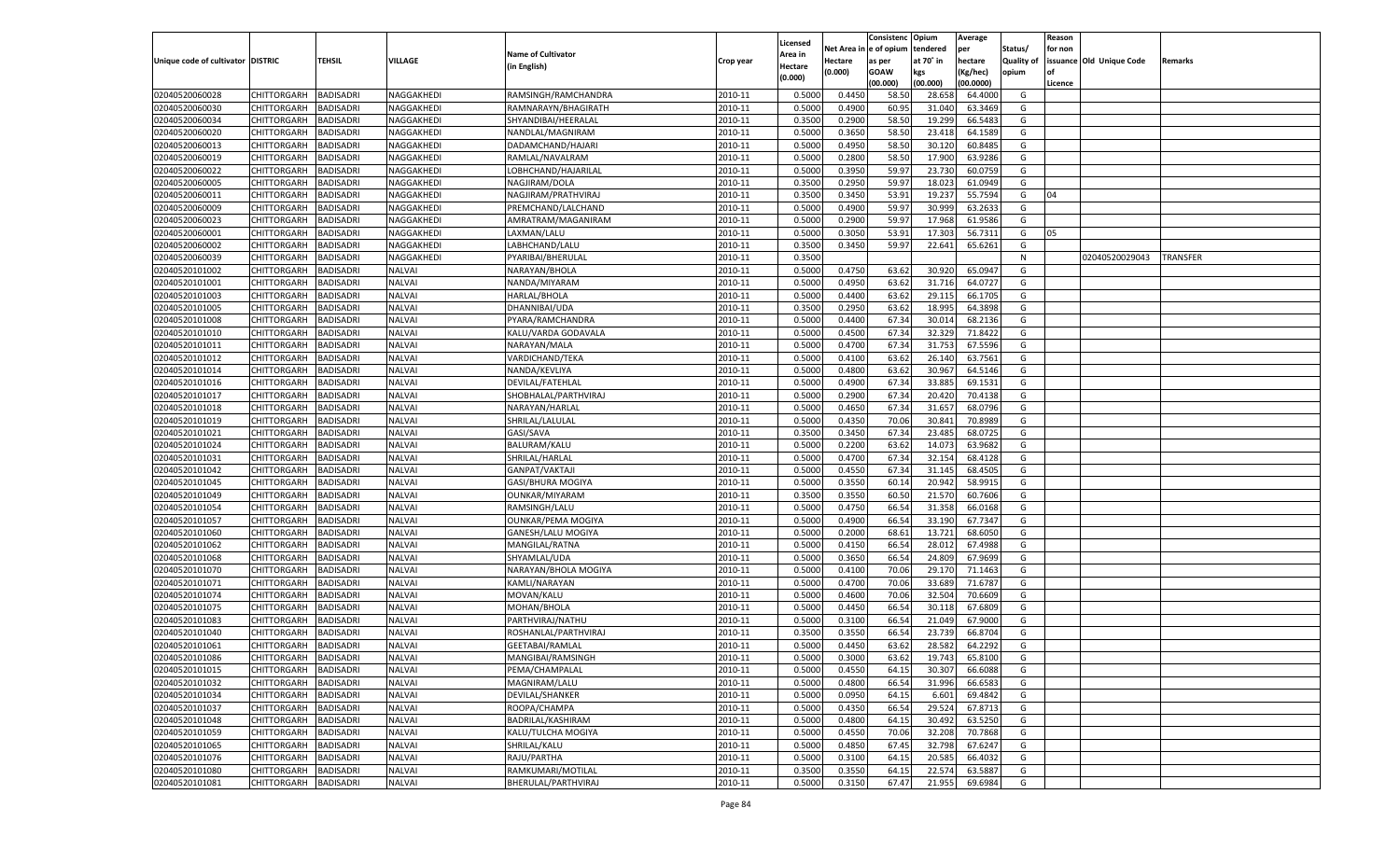|                                   |                       |                  |                  |                              |           |                    |            | Consistenc   | Opium     | Average   |                   | Reason  |                          |                    |
|-----------------------------------|-----------------------|------------------|------------------|------------------------------|-----------|--------------------|------------|--------------|-----------|-----------|-------------------|---------|--------------------------|--------------------|
|                                   |                       |                  |                  | <b>Name of Cultivator</b>    |           | Licensed           | Net Area i | n e of opium | tendered  | per       | Status/           | for non |                          |                    |
| Unique code of cultivator DISTRIC |                       | TEHSIL           | VILLAGE          | (in English)                 | Crop year | Area in<br>Hectare | Hectare    | as per       | at 70° in | hectare   | <b>Quality of</b> |         | issuance Old Unique Code | Remarks            |
|                                   |                       |                  |                  |                              |           | (0.000)            | (0.000)    | <b>GOAW</b>  | kgs       | (Kg/hec)  | opium             |         |                          |                    |
|                                   |                       |                  |                  |                              |           |                    |            | (00.000)     | (00.000)  | (00.0000) |                   | Licence |                          |                    |
| 02040520101009                    | CHITTORGARH           | <b>BADISADRI</b> | <b>NALVAI</b>    | NARAYAN/RAMCHANDRA           | 2010-11   | 0.5000             | 0.4950     | 64.1         | 31.745    | 64.1313   | G                 |         |                          |                    |
| 02040520101047                    | CHITTORGARH           | BADISADRI        | <b>NALVAI</b>    | DALICHAND/NANDA              | 2010-11   | 0.3500             | 0.2600     | 67.45        | 17.51     | 67.3615   | G                 |         |                          |                    |
| 02040520101072                    | CHITTORGARH           | BADISADRI        | <b>NALVAI</b>    | RAJMAL/MAGNIRAM              | 2010-11   | 0.5000             | 0.4250     | 70.06        | 30.145    | 70.9294   | G                 |         |                          |                    |
| 02040520101077                    | CHITTORGARH           | BADISADRI        | <b>NALVAI</b>    | KALU/KHUMA                   | 2010-11   | 0.5000             | 0.4800     | 64.15        | 30.61     | 63.7750   | G                 |         |                          |                    |
| 02040520101038                    | CHITTORGARH           | BADISADRI        | <b>NALVAI</b>    | ONKAR/DALU                   | 2010-11   | 0.5000             | 0.4650     | 70.06        | 32.746    | 70.4215   | G                 |         |                          |                    |
| 02040520101051                    | CHITTORGARH           | BADISADRI        | <b>NALVAI</b>    | NANDA/MOTI MOGYA             | 2010-11   | 0.5000             | 0.4500     | 67.45        | 30.689    | 68.1978   | G                 |         |                          |                    |
| 02040520101033                    | CHITTORGARH           | BADISADRI        | <b>NALVAI</b>    | SAVA/DOLA                    | 2010-11   | 0.5000             | 0.4500     | 67.45        | 30.73     | 68.2911   | G                 |         |                          |                    |
| 02040520101087                    | CHITTORGARH           | BADISADRI        | <b>NALVAI</b>    | SAVASINGH/KISHANSINGH        | 2010-11   | 0.5000             | 0.4800     | 60.50        | 29.359    | 61.1646   | G                 |         |                          |                    |
| 02040520101067                    | CHITTORGARH           | BADISADRI        | <b>NALVAI</b>    | <b>GULAB/KALU</b>            | 2010-11   | 0.3500             | 0.3300     | 64.15        | 21.605    | 65.4697   | G                 |         |                          |                    |
| 02040520101090                    | CHITTORGARH           | BADISADRI        | <b>NALVAI</b>    | SHAMBHULAL/GANGA RAM         | 2010-11   | 0.3500             | 0.3450     | 67.4         | 23.691    | 68.6696   | G                 |         |                          |                    |
| 02040520101091                    | CHITTORGARH           | BADISADRI        | <b>NALVAI</b>    | RATANLAL/NANDLAL             | 2010-11   | 0.3500             | 0.3500     | 67.45        | 24.056    | 68.7314   | G                 |         |                          |                    |
| 02040520062008                    | CHITTORGARH           | BADISADRI        | NANDOLI          | PARTAPSINGH/VISHAMSINGH      | 2010-11   | 0.5000             | 0.2500     | 58.50        | 15.123    | 60.4920   | G                 |         |                          | TRANSFER/SARTHALA  |
| 02040520062011                    | CHITTORGARH           | BADISADRI        | NANDOLI          | <b>GHISI BAI/SHOLA</b>       | 2010-11   | 0.5000             |            |              |           |           | F.                |         |                          | TRANSFER/KACHUMARA |
| 02040520062018                    | CHITTORGARH           | BADISADRI        | NANDOLI          | SHANKER/OUNKAR               | 2010-11   | 0.5000             | 0.3000     | 58.50        | 20.172    | 67.2400   | G                 |         |                          | TRANSFER/KACHUMARA |
| 02040520062021                    | CHITTORGARH           | BADISADRI        | NANDOLI          | POKHAR LAL/SHANKER LAL       | 2010-11   | 0.3500             | 0.3500     | 54.58        | 20.238    | 57.8229   | G                 | 05      |                          | TRANSFER/JANTAI    |
| 02040520062022                    | CHITTORGARH           | BADISADRI        | NANDOLI          | SHYAM LAL/KOSHOR             | 2010-11   | 0.3500             | 0.3500     | 54.58        | 20.519    | 58.6257   | G                 | 05      |                          | TRANSFER/JANTAI    |
| 02040520062023                    | CHITTORGARH           | <b>BADISADRI</b> | NANDOLI          | OUNKAR/LALU                  | 2010-11   | 0.3500             | 0.3400     | 47.30        | 17.204    | 50.6000   | G                 | 04      |                          |                    |
| 02040520062024                    | CHITTORGARH           | BADISADRI        | NANDOLI          | CHUNNILAL/KALU               | 2010-11   | 0.3500             | 0.3450     | 58.50        | 21.116    | 61.2058   | G                 |         | 02040520094001           | TRANSFER/UMMEDPURA |
| 02040520069008                    | CHITTORGARH           | BADISADRI        | PARLIYA          | KISHNA/BABRU                 | 2010-11   | 0.5000             | 0.4850     | 59.21        | 31.290    | 64.5155   | G                 |         |                          |                    |
| 02040520069001                    | CHITTORGARH           | BADISADRI        | PARLIYA          | <b>BHANWAR LAL/DOLA</b>      | 2010-11   | 0.5000             | 0.4500     | 54.42        | 26.911    | 59.8022   | G                 | 05      |                          |                    |
| 02040520069036                    | CHITTORGARH           | <b>BADISADRI</b> | PARLIYA          | SOHAN SINGH/HARI SINGH       | 2010-11   | 0.5000             | 0.5050     | 59.21        | 34.144    | 67.6119   | G                 |         |                          |                    |
| 02040520069013                    | CHITTORGARH           | BADISADRI        | PARLIYA          | PYAR CHAND/SHANKER SINGH     | 2010-11   | 0.5000             | 0.4900     | 57.71        | 30.203    | 61.6388   | G                 |         |                          |                    |
| 02040520069037                    | CHITTORGARH           | BADISADRI        | PARLIYA          | HAMERSINGH/GAMER SINGH       | 2010-11   | 0.5000             | 0.4400     | 62.43        | 31.767    | 72.1977   | G                 |         |                          |                    |
| 02040520069039                    | CHITTORGARH           | BADISADRI        | PARLIYA          | CHUNNI LAL/OUNKAR            | 2010-11   | 0.5000             | 0.4700     | 62.96        | 31.202    | 66.3872   | G                 |         |                          |                    |
| 02040520069022                    | CHITTORGARH           | <b>BADISADRI</b> | PARLIYA          | GOVARDHANKUNWAR/HARI SINGH   | 2010-11   | 0.3500             | 0.3550     | 62.96        | 25.208    | 71.0085   | G                 |         |                          |                    |
| 02040520069040                    | CHITTORGARH           | BADISADRI        | PARLIYA          | RUKMANIBAI/NANDLAL/OUNKARLAI | 2010-11   | 0.5000             | 0.5000     | 54.20        | 29.461    | 58.9220   | G                 | 05      |                          |                    |
| 02040520069007                    | CHITTORGARH           | BADISADRI        | PARLIYA          | NAVLIBAI/CHATURBHUJ          | 2010-11   | 0.5000             | 0.2000     | 54.42        | 11.565    | 57.8250   | G                 | 05      |                          |                    |
| 02040520069009                    | CHITTORGARH           | BADISADRI        | PARLIYA          | RAJI BAI/UNKAR               | 2010-11   | 0.5000             | 0.4850     | 54.42        | 28.486    | 58.7340   | G                 | 05      |                          |                    |
| 02040520069033                    | CHITTORGARH           | BADISADRI        | PARLIYA          | CHUNNILAL/BHERA              | 2010-11   | 0.3500             | 0.3250     | 55.03        | 19.502    | 60.0062   | G                 |         |                          |                    |
| 02040520077003                    | CHITTORGARH           | BADISADRI        | <b>RATANPUR</b>  | ANCHIBAI/CHAMPA LAL          | 2010-11   | 0.3500             | 0.1100     | 55.45        | 6.624     | 60.2182   | G                 |         |                          |                    |
| 02040520077015                    | CHITTORGARH           | <b>BADISADRI</b> | <b>RATANPUR</b>  | SHAMBHU/CHAMPA DANGI         | 2010-11   | 0.3500             | 0.2200     | 58.26        | 17.714    | 80.5182   | G                 |         |                          |                    |
| 02040520077014                    | CHITTORGARH           | <b>BADISADRI</b> | RATANPUR         | <b>BHAGA/KUKA MOGIYA</b>     | 2010-11   | 0.3500             | 0.3550     | 58.26        | 21.464    | 60.4620   | G                 |         |                          |                    |
| 02040520077010                    | CHITTORGARH           | <b>BADISADRI</b> | <b>RATANPUR</b>  | RATANLAL/CHAMPA LAI          | 2010-11   | 0.3500             | 0.3250     | 59.08        | 20.559    | 63.2585   | G                 |         |                          |                    |
| 02040520077004                    | CHITTORGARH           | BADISADRI        | RATANPUR         | <b>KESHU RAM/NATHU</b>       | 2010-11   | 0.3500             | 0.3300     | 58.26        | 20.134    | 61.0121   | G                 |         |                          |                    |
| 02040520077017                    | CHITTORGARH           | BADISADRI        | <b>RATANPUR</b>  | JUMMA/SHAFISHAH              | 2010-11   | 0.3500             | 0.3500     | 58.26        | 20.932    | 59.805    | G                 |         |                          |                    |
| 02040520078001                    | CHITTORGARH           | <b>BADISADRI</b> | RATHODO KA KHEDA | SAKUBAI/BHANWARLAL           | 2010-11   | 0.5000             | 0.4000     | 65.76        | 29.74     | 74.3500   | G                 |         |                          |                    |
| 02040520078002                    | CHITTORGARH           | <b>BADISADRI</b> | RATHODO KA KHEDA | RAMIBAI/GANGARAM             | 2010-11   | 0.5000             | 0.1200     | 66.36        | 8.515     | 70.9583   | G                 |         |                          |                    |
| 02040520078008                    | CHITTORGARH           | BADISADRI        | RATHODO KA KHEDA | GHANSHYAMSINGH/MOHABATHSINGH | 2010-11   | 0.3500             | 0.3450     | 65.76        | 24.983    | 72.4145   | G                 |         |                          |                    |
| 02040520078009                    | CHITTORGARH           | BADISADRI        | RATHODO KA KHEDA | PREMCHAND/BABRU              | 2010-11   | 0.5000             | 0.3450     | 66.36        | 24.024    | 69.6348   | G                 |         |                          |                    |
| 02040520078010                    | CHITTORGARH           | <b>BADISADRI</b> | RATHODO KA KHEDA | RAMCHANDRA/JAGANNATH         | 2010-11   | 0.5000             | 0.3900     | 62.78        | 26.15     | 67.0667   | G                 |         |                          |                    |
| 02040520078007                    | CHITTORGARH           | <b>BADISADRI</b> | RATHODO KA KHEDA | JAGNNATH/GANGARAM            | 2010-11   | 0.5000             | 0.4950     | 65.76        | 34.643    | 69.9859   | G                 |         |                          |                    |
| 02040520083002                    | CHITTORGARH           | BADISADRI        | SANGRIYA         | VARDA/BHERA                  | 2010-11   | 0.3500             | 0.3450     | 55.28        | 21.065    | 61.0580   | G                 |         |                          |                    |
| 02040520083007                    | CHITTORGARH           | BADISADRI        | SANGRIYA         | RUKAMNIBAI/RAMA              | 2010-11   | 0.3500             | 0.3350     | 55.28        | 20.04     | 59.8209   | G                 |         |                          |                    |
| 02040520083001                    |                       | BADISADRI        |                  |                              | 2010-11   | 0.3500             | 0.3300     | 59.96        | 20.429    | 61.9061   | G                 |         |                          |                    |
|                                   | CHITTORGARH           | <b>BADISADRI</b> | SANGRIYA         | RAMA/KUKA                    |           | 0.5000             | 0.2950     | 59.96        |           | 70.4881   |                   |         |                          |                    |
| 02040520083014                    | CHITTORGARH           |                  | SANGRIYA         | AMBALAL/DAYARAM              | 2010-11   |                    |            |              | 20.794    |           | G                 |         |                          |                    |
| 02040520083017                    | CHITTORGARH BADISADRI |                  | SANGRIYA         | RADHESHYAM/RAMLAL            | 2010-11   | 0.5000             | 0.1950     | 59.96        | 12.303    | 63.0923   | G                 |         |                          |                    |
| 02040520083029                    | <b>CHITTORGARH</b>    | <b>BADISADRI</b> | SANGRIYA         | RADHAKISHAN/SORAM            | 2010-11   | 0.5000             | 0.4850     | 57.66        | 29.855    | 61.5567   | G                 |         |                          |                    |
| 02040520083040                    | <b>CHITTORGARH</b>    | <b>BADISADRI</b> | SANGRIYA         | NANDA/GOMA                   | 2010-11   | 0.3500             | 0.1500     | 59.96        | 9.438     | 62.9200   | G                 |         |                          |                    |
| 02040520083005                    | CHITTORGARH           | <b>BADISADRI</b> | SANGRIYA         | SANKAR/GOTU                  | 2010-11   | 0.3500             | 0.3400     | 59.96        | 21.185    | 62.3088   | G                 |         |                          |                    |
| 02040520083009                    | <b>CHITTORGARH</b>    | <b>BADISADRI</b> | SANGRIYA         | NOJIBAI/VARDA                | 2010-11   | 0.5000             | 0.4850     | 55.28        | 28.592    | 58.9526   | G                 |         |                          |                    |
| 02040520083016                    | CHITTORGARH           | <b>BADISADRI</b> | SANGRIYA         | SEETARAM/NAVLA               | 2010-11   | 0.3500             | 0.2950     | 55.20        | 17.073    | 57.8746   | G                 |         |                          |                    |
| 02040520083018                    | <b>CHITTORGARH</b>    | <b>BADISADRI</b> | SANGRIYA         | BHERULAL/GANESHRAM           | 2010-11   | 0.5000             | 0.2750     | 59.96        | 16.386    | 59.5855   | G                 |         |                          |                    |
| 02040520083020                    | CHITTORGARH           | <b>BADISADRI</b> | SANGRIYA         | OUNKARLAL/PANNALAL           | 2010-11   | 0.3500             | 0.3450     | 59.96        | 22.333    | 64.7333   | G                 |         |                          |                    |
| 02040520083021                    | CHITTORGARH           | <b>BADISADRI</b> | SANGRIYA         | SHRILAL/GANESH GUJAR         | 2010-11   | 0.5000             | 0.4600     | 55.20        | 27.521    | 59.8283   | G                 |         |                          |                    |
| 02040520083034                    | <b>CHITTORGARH</b>    | <b>BADISADRI</b> | SANGRIYA         | LALIBAI/SHANKER              | 2010-11   | 0.5000             | 0.5000     | 55.20        | 28.272    | 56.5440   | G                 |         |                          |                    |
| 02040520083035                    | <b>CHITTORGARH</b>    | <b>BADISADRI</b> | SANGRIYA         | GORILAL/OUNKAR               | 2010-11   | 0.3500             | 0.2850     | 55.20        | 16.343    | 57.3439   | G                 |         |                          |                    |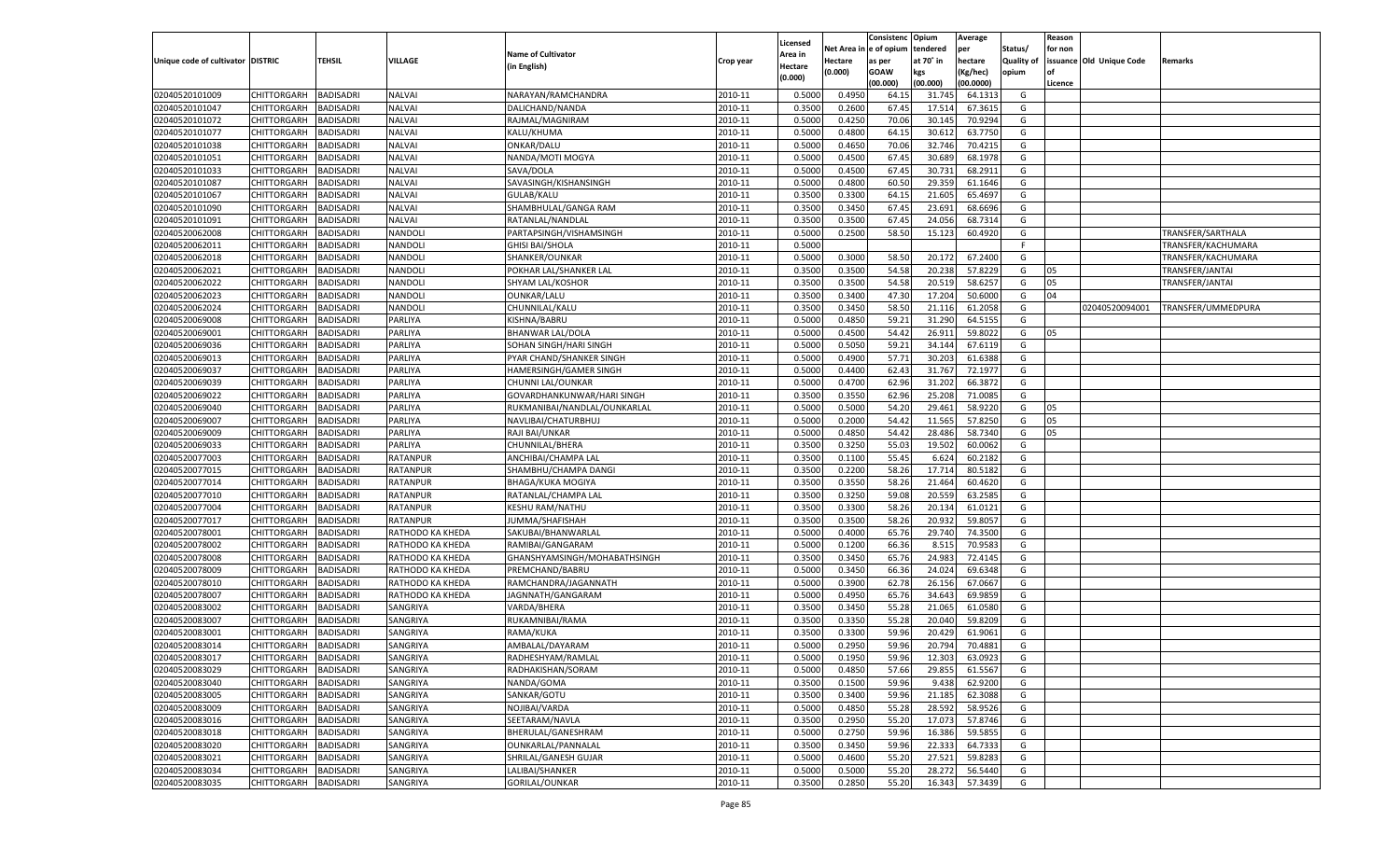|                                   |                       |                               |                    |                           |           |                     |                  | Consistenc  | Opium     | Average            |                   | Reason  |                          |                    |
|-----------------------------------|-----------------------|-------------------------------|--------------------|---------------------------|-----------|---------------------|------------------|-------------|-----------|--------------------|-------------------|---------|--------------------------|--------------------|
|                                   |                       |                               |                    | <b>Name of Cultivator</b> |           | Licensed<br>Area in | Net Area i       | le of opium | tendered  | per                | Status/           | for non |                          |                    |
| Unique code of cultivator DISTRIC |                       | TEHSIL                        | VILLAGE            | (in English)              | Crop year | Hectare             | Hectare          | as per      | at 70° in | hectare            | <b>Quality of</b> |         | issuance Old Unique Code | Remarks            |
|                                   |                       |                               |                    |                           |           | (0.000)             | (0.000)          | <b>GOAW</b> | kgs       | (Kg/hec)           | opium             |         |                          |                    |
|                                   |                       |                               |                    |                           |           |                     |                  | (00.000)    | (00.000)  | (00.0000)          |                   | Licence |                          |                    |
| 02040520083047                    | CHITTORGARH           | <b>BADISADRI</b>              | SANGRIYA           | CHATARBHUJ/HANSA          | 2010-11   | 0.5000              | 0.1950           | 63.58       | 13.801    | 70.7744            | G                 |         |                          |                    |
| 02040520083041                    | CHITTORGARH           | BADISADRI                     | SANGRIYA           | MOTI/VARDA                | 2010-11   | 0.5000              | 0.4650           | 59.30       | 29.090    | 62.5591            | G                 |         |                          |                    |
| 02040520083010                    | CHITTORGARH           | BADISADRI                     | SANGRIYA           | RADHESHYAM/NANDA          | 2010-11   | 0.3500              | 0.2450           | 55.20       | 14.63     | 59.7224            | G                 |         |                          |                    |
| 02040520083011                    | CHITTORGARH           | BADISADRI                     | SANGRIYA           | RUKAMNIBAI/RAMLAL VYAS    | 2010-11   | 0.5000              | 0.2950           | 59.30       | 18.277    | 61.9559            | G                 |         |                          |                    |
| 02040520083033                    | CHITTORGARH           | BADISADRI                     | SANGRIYA           | RAMLAL/KANA               | 2010-11   | 0.5000              | 0.2450           | 64.67       | 16.728    | 68.2776            | G                 |         |                          |                    |
| 02040520083024                    | CHITTORGARH           | BADISADRI                     | SANGRIYA           | SHANKER/KHEMA             | 2010-11   | 0.3500              | 0.3500           | 59.96       | 20.634    | 58.9543            | G                 |         |                          |                    |
| 02040520085003                    | CHITTORGARH           | BADISADRI                     | SARTHLA            | BABRU/HAJARI              | 2010-11   | 0.5000              | 0.5000           | 59.54       | 33.93     | 67.8640            | G                 |         |                          |                    |
| 02040520085007                    | CHITTORGARH           | BADISADRI                     | SARTHLA            | AMBALAL/MAGNIRAM          | 2010-11   | 0.5000              | 0.4900           | 58.91       | 30.729    | 62.7122            | G                 |         |                          |                    |
| 02040520085009                    | CHITTORGARH           | BADISADRI                     | SARTHLA            | GASI/NARAYAN              | 2010-11   | 0.5000              | 0.4300           | 58.91       | 25.288    | 58.8093            | G                 |         |                          |                    |
| 02040520085012                    | CHITTORGARH           | BADISADRI                     | SARTHLA            | VARDA/LALU                | 2010-11   | 0.5000              | 0.4100           | 57.51       | 25.368    | 61.873             | G                 |         |                          |                    |
| 02040520085005                    | CHITTORGARH           | BADISADRI                     | SARTHLA            | UDAILAL/RATANLAL          | 2010-11   | 0.5000              | 0.4850           | 57.51       | 31.727    | 65.4165            | G                 |         |                          |                    |
| 02040520085035                    | CHITTORGARH           | BADISADRI                     | SARTHLA            | SUKH LAL/KISHAN LAL       | 2010-11   | 0.5000              | 0.4450           | 59.54       | 27.075    | 60.8427            | G                 |         |                          |                    |
| 02040520085004                    | CHITTORGARH           | BADISADRI                     | SARTHLA            | KANHIYALAL/MANGILAL       | 2010-11   | 0.5000              | 0.3050           | 65.46       | 21.667    | 71.0393            | G                 |         |                          |                    |
| 02040520085046                    | CHITTORGARH           | BADISADRI                     | SARTHLA            | LAXMAN/BADRILAL           | 2010-11   | 0.3500              | 0.3050           | 59.54       | 17.795    | 58.3443            | G                 |         |                          |                    |
| 02040520085047                    | CHITTORGARH           | <b>BADISADRI</b>              | SARTHLA            | HARLAL/NAVALRAM           | 2010-11   | 0.5000              | 0.4600           | 57.51       | 29.799    | 64.7804            | G                 |         |                          |                    |
| 02040520085048                    | CHITTORGARH           | BADISADRI                     | SARTHLA            | GODAWRIBAI/VARDI CHAND    | 2010-11   | 0.5000              | 0.3950           | 57.51       | 24.136    | 61.1038            | G                 |         |                          |                    |
| 02040520085049                    | CHITTORGARH           | <b>BADISADRI</b>              | SARTHLA            | BABRU/UDA                 | 2010-11   | 0.3500              | 0.2550           | 57.51       | 15.443    | 60.5608            | G                 |         |                          |                    |
| 02040520085002                    | CHITTORGARH           | BADISADRI                     | SARTHLA            | PRATHVIRAJ/CHATARBHUJ     | 2010-11   | 0.3500              | 0.3200           | 52.04       | 17.466    | 54.5813            | G                 | 04      |                          |                    |
| 02040520085040                    | CHITTORGARH           | <b>BADISADRI</b>              | SARTHLA            | MATHRI/SHANKER            | 2010-11   | 0.3500              | 0.3450           | 59.54       | 21.392    | 62.0058            | G                 |         |                          |                    |
| 02040520085050                    | CHITTORGARH           | BADISADRI                     | SARTHLA            | <b>BHOLI RAM/KANI RAM</b> | 2010-11   | 0.3500              | 0.3600           | 57.51       | 22.897    | 63.6028            | G                 |         | 02040520034124           | TRANSFER           |
| 02040520088003                    | CHITTORGARH           | <b>BADISADRI</b>              | SEMLIYA            | GOUTAM/KHEMA              | 2010-11   | 0.3500              | 0.3350           | 61.60       | 22.717    | 67.8119            | G                 |         |                          |                    |
| 02040520088004                    | CHITTORGARH           | BADISADRI                     | SEMLIYA            | BARDICHAND/CHATRA         | 2010-11   | 0.5000              | 0.2550           | 61.50       | 16.976    | 66.5725            | G                 |         |                          |                    |
| 02040520088026                    | CHITTORGARH           | BADISADRI                     | SEMLIYA            | MOHAN/BABRU               | 2010-11   | 0.3500              | 0.3100           | 61.60       | 20.131    | 64.9387            | G                 |         |                          |                    |
| 02040520088022                    | CHITTORGARH           | BADISADRI                     | SEMLIYA            | <b>KESHURAM/ROOPA</b>     | 2010-11   | 0.3500              | 0.2350           | 57.74       | 12.906    | 54.9191            | G                 | 04      |                          |                    |
| 02040520088023                    | CHITTORGARH           | <b>BADISADRI</b>              | SEMLIYA            | RADHESHYAM/MITHU          | 2010-11   | 0.3500              | 0.1900           | 61.50       | 12.321    | 64.8474            | G                 |         |                          |                    |
| 02040520088016                    | CHITTORGARH           | BADISADRI                     | SEMLIYA            | KALU/OUNKARLAL            | 2010-11   | 0.3500              | 0.3050           | 57.74       | 19.099    | 62.6197            | G                 |         |                          |                    |
| 02040520089001                    | CHITTORGARH           | BADISADRI                     | SOMPUR             | DEVA/DUNGA                | 2010-11   | 0.5000              | 0.4800           | 62.66       | 32.380    | 67.4583            | G                 |         |                          |                    |
| 02040520089010                    | CHITTORGARH           | BADISADRI                     | SOMPUR             | DEVI LAL/MOTI LAL         | 2010-11   | 0.5000              | 0.2450           | 59.50       | 15.273    | 62.3388            | G                 |         |                          |                    |
| 02040520089013                    | CHITTORGARH           | <b>BADISADRI</b>              | SOMPUR             | PURA/KISHNA               | 2010-11   | 0.5000              | 0.3750           | 57.81       | 24.011    | 64.0293            | G                 |         |                          |                    |
| 02040520089020                    | CHITTORGARH           | BADISADRI                     | SOMPUR             | NARAYAN/GANGA RAM         | 2010-11   | 0.3500              | 0.3600           | 57.81       | 21.113    | 58.6472            | G                 |         |                          |                    |
| 02040520089023                    | CHITTORGARH           | <b>BADISADRI</b>              | <b>SOMPUR</b>      | <b>HUDDI BAI/KUKA</b>     | 2010-11   | 0.5000              | 0.4600           | 59.50       | 27.631    | 60.0674            | G                 |         |                          |                    |
| 02040520089029                    | CHITTORGARH           | <b>BADISADRI</b>              | SOMPUR             | VARDA/BHERA               | 2010-11   | 0.5000              | 0.4950           | 57.81       | 30.634    | 61.8869            | G                 |         |                          |                    |
| 02040520089040                    | CHITTORGARH           | <b>BADISADRI</b>              | SOMPUR             | DEVILAL/GANGARAM          | 2010-11   | 0.5000              | 0.4950           | 57.81       | 29.798    | 60.1980            | G                 |         |                          |                    |
| 02040520089019                    | CHITTORGARH           | BADISADRI                     | SOMPUR             | MOHAN DAS/NAVAL DAS       | 2010-11   | 0.3500              | 0.3350           | 57.81       | 20.088    | 59.9642            | G                 |         |                          |                    |
| 02040520089033                    | CHITTORGARH           | <b>BADISADRI</b>              | <b>SOMPUR</b>      | SHANKER/NARAYAN           | 2010-11   | 0.5000              | 0.4850           | 59.50       | 30.120    | 62.1031            | G                 |         |                          |                    |
| 02040520089037                    | CHITTORGARH           | <b>BADISADRI</b>              | SOMPUR             | MATHURALAL/KAJOD          | 2010-11   | 0.5000              | 0.4850           | 67.24       | 35.675    | 73.5567            | G                 |         |                          |                    |
| 02040520089039                    | CHITTORGARH           | <b>BADISADRI</b>              | SOMPUR             | GHISIBAI/NARAYAN          | 2010-11   | 0.5000              | 0.4750           | 59.50       | 30.050    | 63.2632            | G                 |         |                          |                    |
| 02040520091016                    | CHITTORGARH           | BADISADRI                     | <b>SUKHPURA</b>    | SAGARMAL/SHANKER LAL      | 2010-11   | 0.5000              | 0.2900           | 61.61       | 21.123    | 72.8379            | G                 |         |                          |                    |
| 02040520091002                    | CHITTORGARH           | <b>BADISADRI</b>              | <b>SUKHPURA</b>    | UDAI LAL/BHANWAR LAI      | 2010-11   | 0.3500              | 0.2950           | 63.23       | 20.987    | 71.1424            | G                 |         |                          |                    |
| 02040520091007                    | CHITTORGARH           | <b>BADISADRI</b>              | <b>SUKHPURA</b>    | <b>GEETA BAI/DHANRAJ</b>  | 2010-11   | 0.5000              | 0.3100           | 61.61       | 20.081    | 64.7774            | G                 |         |                          |                    |
| 02040520091013                    | CHITTORGARH           | <b>BADISADRI</b>              | <b>SUKHPURA</b>    | RAMESHVAR/UDAI RAM        | 2010-11   | 0.5000              | 0.1900           | 61.61       | 13.450    | 70.7895            | G                 |         |                          |                    |
| 02040520091024                    | CHITTORGARH           | BADISADRI                     | <b>SUKHPURA</b>    | NANU RAM/HANSHRAJ         | 2010-11   | 0.5000              | 0.2250           | 65.56       | 16.415    | 72.9556            | G                 |         |                          |                    |
| 02040520091025                    | CHITTORGARH           | BADISADRI                     | <b>SUKHPURA</b>    | KALU SINGH/VARDA RAVAT    | 2010-11   | 0.5000              | 0.2850           | 62.56       | 21.452    | 75.2702            | G                 |         |                          |                    |
| 02040520091010                    |                       |                               |                    | SANKUBAI/SHANKARLAI       |           |                     |                  | 65.56       | 28.412    |                    |                   |         |                          | <b>NAME CHANGE</b> |
| 02040520091012                    | CHITTORGARH           | BADISADRI<br><b>BADISADRI</b> | <b>SUKHPURA</b>    |                           | 2010-11   | 0.5000              | 0.4000<br>0.3200 | 65.56       | 23.533    | 71.0300<br>73.5406 | G                 |         |                          |                    |
|                                   | CHITTORGARH           |                               | <b>SUKHPURA</b>    | CHAGAN LAL/BHANWAR LAL    | 2010-11   | 0.3500              |                  |             |           |                    | G                 |         |                          |                    |
| 02040520091004                    | CHITTORGARH BADISADRI |                               | <b>SUKHPURA</b>    | JEEV RAM/DAL CHAND        | 2010-11   | 0.5000              | 0.3100           | 65.56       | 22.444    | 72.4000            | G                 |         |                          |                    |
| 02040520091009                    | <b>CHITTORGARH</b>    | <b>BADISADRI</b>              | <b>SUKHPURA</b>    | RANG LAL/PYAR CHAND       | 2010-11   | 0.3500              | 0.3100           | 62.60       | 22.335    | 72.0484            | G                 |         |                          |                    |
| 02040520091014                    | <b>CHITTORGARH</b>    | <b>BADISADRI</b>              | <b>SUKHPURA</b>    | DINESH CHAND/CHAGAN LAL   | 2010-11   | 0.5000              | 0.3850           | 65.56       | 27.147    | 70.5117            | G                 |         |                          |                    |
| 02040520091020                    | <b>CHITTORGARH</b>    | <b>BADISADRI</b>              | <b>SUKHPURA</b>    | MANGI LAL/DHANRAJ         | 2010-11   | 0.5000              | 0.3200           | 63.71       | 22.040    | 68.8750            | G                 |         |                          |                    |
| 02040520091011                    | <b>CHITTORGARH</b>    | <b>BADISADRI</b>              | <b>SUKHPURA</b>    | BARAJ KUNWAR/PARTAP SINGH | 2010-11   | 0.3500              | 0.2250           | 63.71       | 14.084    | 62.5956            | G                 |         |                          |                    |
| 02040520091023                    | CHITTORGARH           | <b>BADISADRI</b>              | <b>SUKHPURA</b>    | RAMNARAYAN/HAR LAL        | 2010-11   | 0.5000              | 0.2500           | 63.71       | 17.649    | 70.5948            | G                 |         |                          |                    |
| 02040520093018                    | CHITTORGARH           | <b>BADISADRI</b>              | SUTHARKHEDA        | KISHNA/NATHU              | 2010-11   | 0.5000              | 0.4950           | 59.94       | 32.538    | 65.7333            | G                 |         |                          | TRANSFER/KACHUMERA |
| 02040520093014                    | CHITTORGARH           | <b>BADISADRI</b>              | <b>SUTHARKHEDA</b> | KALURAM/PREMCHAND         | 2010-11   | 0.5000              | 0.4900           | 65.56       | 35.619    | 72.6918            | G                 |         |                          | TRANSFER/KACHUMERA |
| 02040520093001                    | CHITTORGARH           | <b>BADISADRI</b>              | SUTHARKHEDA        | MATRA LAL/VARDA           | 2010-11   | 0.3500              | 0.3500           | 53.70       | 17.964    | 51.3257            | G                 | 04      |                          |                    |
| 02040520093010                    | <b>CHITTORGARH</b>    | <b>BADISADRI</b>              | SUTHARKHEDA        | <b>UDA/POKHAR</b>         | 2010-11   | 0.3500              | 0.3450           | 53.70       | 20.497    | 59.4116            | G                 | 05      |                          |                    |
| 02040520093012                    | <b>CHITTORGARH</b>    | <b>BADISADRI</b>              | SUTHARKHEDA        | KISHNA/UDA                | 2010-11   | 0.5000              | 0.5050           | 53.70       | 29.562    | 58.5386            | G                 | 05      |                          |                    |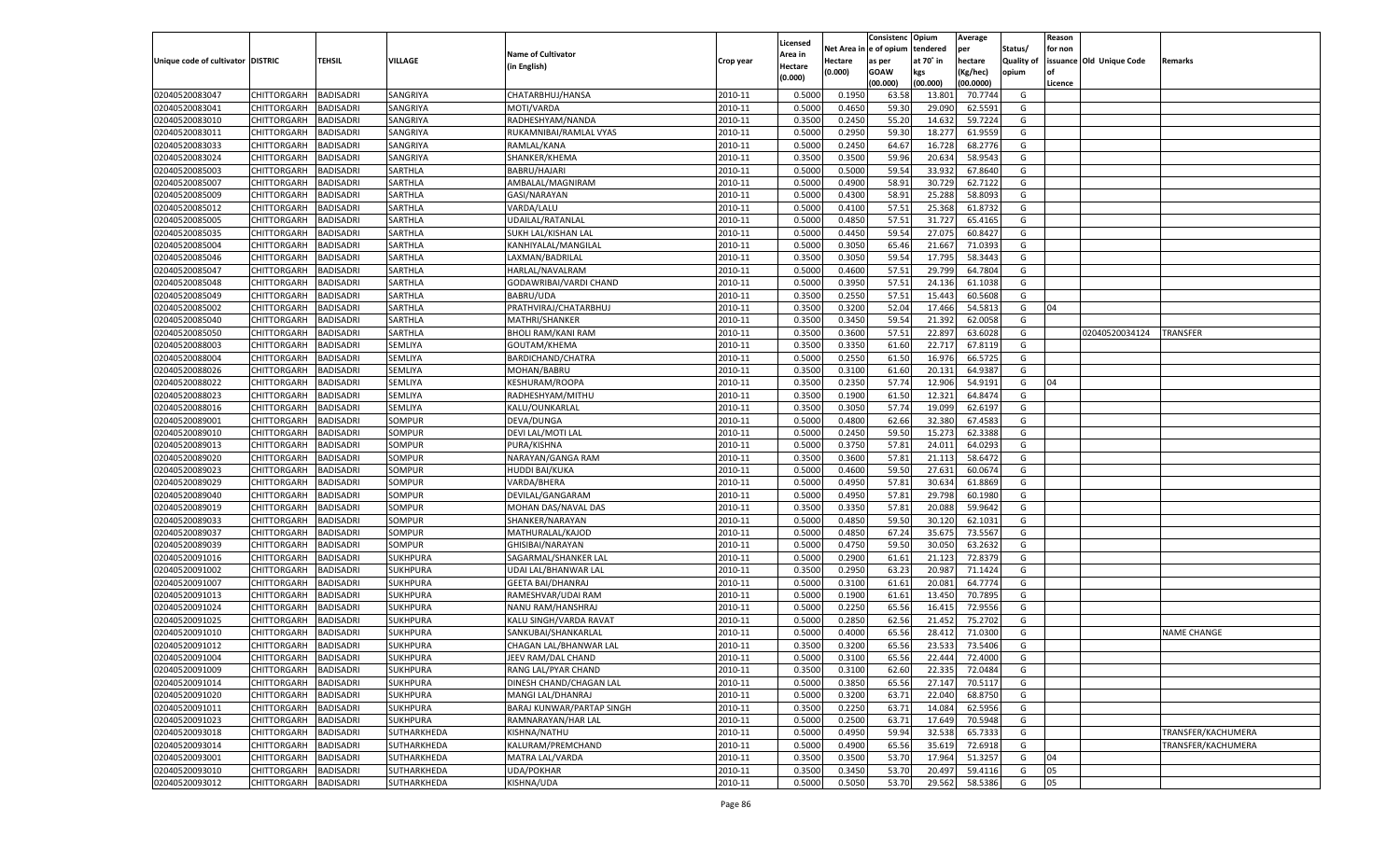|                                   |                                   |                  |                  |                                           |           |          |          | Consistenc Opium |           | Average   |                   | Reason    |                          |         |
|-----------------------------------|-----------------------------------|------------------|------------------|-------------------------------------------|-----------|----------|----------|------------------|-----------|-----------|-------------------|-----------|--------------------------|---------|
|                                   |                                   |                  |                  |                                           |           | Licensed | Net Area | e of opium       | tendered  | per       | Status/           | for non   |                          |         |
| Unique code of cultivator DISTRIC |                                   | TEHSIL           | VILLAGE          | <b>Name of Cultivator</b>                 | Crop year | Area in  | Hectare  | as per           | at 70° in | hectare   | <b>Quality of</b> |           | issuance Old Unique Code | Remarks |
|                                   |                                   |                  |                  | (in English)                              |           | Hectare  | (0.000)  | <b>GOAW</b>      | kgs       | (Kg/hec)  | opium             | <b>of</b> |                          |         |
|                                   |                                   |                  |                  |                                           |           | (0.000)  |          | (00.000)         | (00.000)  | (00.0000) |                   | Licence   |                          |         |
| 02040520093004                    | CHITTORGARH                       | <b>BADISADRI</b> | SUTHARKHEDA      | CHATARBHUJ/POKHAR                         | 2010-11   | 0.5000   | 0.2750   | 53.70            | 17.32     | 63.0000   | G                 | 05        |                          |         |
| 02040520096033                    | CHITTORGARH                       | BADISADRI        | UMMEDPURA        | BHANWARLAL/KISHNA                         | 2010-11   | 0.5000   | 0.5000   | 64.65            | 33.427    | 66.8540   | G                 |           |                          |         |
| 02040520096018                    | <b>CHITTORGARH</b>                | <b>BADISADRI</b> | <b>UMMEDPURA</b> | SHANTILAL/RAMA                            | 2010-11   | 0.5000   | 0.2950   | 62.75            | 19.422    | 65.8373   | G                 |           |                          |         |
| 02040520096003                    | CHITTORGARH                       | BADISADRI        | UMMEDPURA        | DEVILAL/UDAIRAM                           | 2010-11   | 0.5000   | 0.5000   | 68.18            | 33.361    | 66.7220   | G                 |           |                          |         |
| 02040520096013                    | CHITTORGARH                       | <b>BADISADRI</b> | <b>UMMEDPURA</b> | GOPILAL/MOTILAL                           | 2010-11   | 0.5000   | 0.4000   | 64.65            | 25.891    | 64.7275   | G                 |           |                          |         |
| 02040520096014                    | CHITTORGARH                       | BADISADRI        | UMMEDPURA        | MANGILAL/MOTILAL                          | 2010-11   | 0.5000   | 0.3500   | 62.7             | 22.405    | 64.0143   | G                 |           |                          |         |
| 02040520096016                    | <b>CHITTORGARH</b>                | <b>BADISADRI</b> | <b>UMMEDPURA</b> | HEERALAL/KISHNA                           | 2010-11   | 0.5000   | 0.2050   | 68.18            | 15.002    | 73.180    | G                 |           |                          |         |
| 02040520096020                    | CHITTORGARH                       | BADISADRI        | <b>UMMEDPURA</b> | DHANRAJ/CHAGANLAL                         | 2010-11   | 0.5000   | 0.3850   | 62.75            | 25.521    | 66.2883   | G                 |           |                          |         |
| 02040520096023                    | CHITTORGARH                       | <b>BADISADRI</b> | <b>UMMEDPURA</b> | SARJUBAI/VIJAYRAM                         | 2010-11   | 0.5000   | 0.4500   | 64.70            | 29.625    | 65.8333   | G                 |           |                          |         |
| 02040520096028                    | CHITTORGARH                       | BADISADRI        | UMMEDPURA        | BHURALAL/NARAYAN                          | 2010-11   | 0.5000   | 0.4100   | 60.69            | 27.228    | 66.4098   | G                 |           |                          |         |
| 02040520096047                    | CHITTORGARH                       | <b>BADISADRI</b> | <b>UMMEDPURA</b> | BHANWARLAL/KISHNAJI SANGITLA              | 2010-11   | 0.5000   | 0.2300   | 60.69            | 14.978    | 65.1217   | G                 |           |                          |         |
| 02040520096038                    | CHITTORGARH                       | BADISADRI        | <b>UMMEDPURA</b> | RANGLAL/CHAGANLAL                         | 2010-11   | 0.5000   | 0.4950   | 1.15,61.         | 31.090    | 62.8081   | G                 |           |                          |         |
| 02040520096041                    | CHITTORGARH                       | <b>BADISADRI</b> | <b>UMMEDPURA</b> | MATHRA/CHAMPALAL                          | 2010-11   | 0.5000   | 0.1500   | 60.69            | 9.538     | 63.5867   | G                 |           |                          |         |
| 02040520096049                    | CHITTORGARH                       | <b>BADISADRI</b> | <b>UMMEDPURA</b> | RATANLAL/DHANRAJ                          | 2010-11   | 0.5000   | 0.1400   | 68.18            | 10.255    | 73.2500   | G                 |           |                          |         |
| 02040520096050                    | <b>CHITTORGARH</b>                | <b>BADISADRI</b> | <b>UMMEDPURA</b> | UDAILAL/BAGDIRAM                          | 2010-11   | 0.5000   | 0.3050   | 62.75            | 19.598    | 64.2557   | G                 |           |                          |         |
| 02040520096006                    | CHITTORGARH                       | <b>BADISADRI</b> | <b>UMMEDPURA</b> | SHAMBHULAL/PARBHULAL                      | 2010-11   | 0.5000   | 0.4700   | 60.93            | 30.695    | 65.3085   | G                 |           |                          |         |
| 02040520096046                    | <b>CHITTORGARH</b>                | <b>BADISADRI</b> | UMMEDPURA        | JEYRAM/HARLAL DHAKAD                      | 2010-11   | 0.5000   | 0.1200   | 68.18            | 9.026     | 75.2167   | G                 |           |                          |         |
| 02040520096019                    | CHITTORGARH                       | BADISADRI        | <b>UMMEDPURA</b> | <b>HUKMA/PARTHA</b>                       | 2010-11   | 0.5000   | 0.1900   | 68.18            | 13.843    | 72.857    | G                 |           |                          |         |
| 02040520096001                    | <b>CHITTORGARH</b>                | <b>BADISADRI</b> | UMMEDPURA        | HEERALAL/MOTI DHAKAD                      | 2010-11   | 0.5000   | 0.3550   | 62.75            | 21.060    | 59.3239   | G                 |           |                          |         |
| 02040520096002                    | CHITTORGARH                       | <b>BADISADRI</b> | <b>UMMEDPURA</b> | FULLCHAND/VARDICHAND                      | 2010-11   | 0.5000   | 0.4350   | 62.75            | 27.570    | 63.3793   | G                 |           |                          |         |
| 02040520096009                    | <b>CHITTORGARH</b>                | <b>BADISADRI</b> | <b>UMMEDPURA</b> | RAMCHANDRA/PYARA                          | 2010-11   | 0.5000   | 0.4000   | 60.93            | 26.114    | 65.2850   | G                 |           |                          |         |
| 02040520096010                    | CHITTORGARH                       | BADISADRI        | <b>UMMEDPURA</b> | CHAGANLAL/LOTAL                           | 2010-11   | 0.5000   | 0.3500   | 60.93            | 22.272    | 63.6343   | G                 |           |                          |         |
| 02040520096012                    | <b>CHITTORGARH</b>                | <b>BADISADRI</b> | UMMEDPURA        |                                           | 2010-11   | 0.5000   | 0.2150   | 60.93            | 13.520    | 62.8837   | G                 |           |                          |         |
|                                   |                                   | <b>BADISADRI</b> | <b>UMMEDPURA</b> | BHANWARKLAL/VARDICHAND<br>SHANTILAL/GHASI | 2010-11   |          | 0.4550   | 60.93            | 29.932    | 65.7846   |                   |           |                          |         |
| 02040520096017                    | CHITTORGARH<br><b>CHITTORGARH</b> | <b>BADISADRI</b> | <b>UMMEDPURA</b> | SEETARAM/MOTI                             | 2010-11   | 0.5000   | 0.2900   | 64.70            |           | 68.0069   | G<br>G            |           |                          |         |
| 02040520096021                    |                                   |                  | <b>UMMEDPURA</b> | RATANLAL/VARDICHAND                       |           | 0.5000   |          |                  | 19.722    |           |                   |           |                          |         |
| 02040520096032                    | CHITTORGARH<br><b>CHITTORGARH</b> | BADISADRI        |                  |                                           | 2010-11   | 0.5000   | 0.4000   | 64.70            | 26.128    | 65.3200   | G                 |           |                          |         |
| 02040520096045                    |                                   | <b>BADISADRI</b> | UMMEDPURA        | PARASRAM/HEERALAL DHAKAD                  | 2010-11   | 0.5000   | 0.4150   | 68.18            | 30.075    | 72.4699   | G                 |           |                          |         |
| 02040520096048                    | CHITTORGARH                       | <b>BADISADRI</b> | <b>UMMEDPURA</b> | RADHESHYAM/DAYARAM DHAKAD                 | 2010-11   | 0.5000   | 0.2400   | 65.10            | 16.89     | 70.387    | G                 |           |                          |         |
| 02040520096025                    | <b>CHITTORGARH</b>                | <b>BADISADRI</b> | UMMEDPURA        | CHAMPALAL/NARAYAN                         | 2010-11   | 0.5000   | 0.2600   | 64.70            | 18.353    | 70.5885   | G                 |           |                          |         |
| 02040520096053                    | CHITTORGARH                       | BADISADRI        | <b>UMMEDPURA</b> | <b>BHURIBAI/KAJOD</b>                     | 2010-11   | 0.5000   | 0.3450   | 64.70            | 24.211    | 70.1768   | G                 |           |                          |         |
| 02040520096052                    | CHITTORGARH                       | BADISADRI        | UMMEDPURA        | SHOBHALAL/HEERALAL                        | 2010-11   | 0.5000   | 0.4800   | 68.06            | 33.237    | 69.2438   | G                 |           |                          |         |
| 02040520096004                    | CHITTORGARH                       | BADISADRI        | <b>UMMEDPURA</b> | MOHANLAL/KISHNA                           | 2010-11   | 0.5000   | 0.2200   | 65.10            | 14.855    | 67.5227   | G                 |           |                          |         |
| 02040520096061                    | <b>CHITTORGARH</b>                | BADISADRI        | <b>UMMEDPURA</b> | RATAN LAL/HEERA                           | 2010-11   | 0.5000   | 0.4500   | 64.70            | 30.07     | 66.8311   | G                 |           |                          |         |
| 02040520097034                    | CHITTORGARH                       | BADISADRI        | UTHEL            | HEERALAL/DAYARAM                          | 2010-11   | 0.5000   | 0.2900   | 66.05            | 24.895    | 85.8448   | G                 |           |                          |         |
| 02040520097022                    | CHITTORGARH                       | BADISADRI        | UTHEL            | CHAGANLAL/DAYARAM                         | 2010-11   | 0.5000   | 0.2900   | 63.88            | 22.295    | 76.8793   | G                 |           |                          |         |
| 02040520097041                    | CHITTORGARH                       | BADISADRI        | UTHEL            | DALICHAND/GASI                            | 2010-11   | 0.5000   | 0.2950   | 59.83            | 18.48     | 62.6542   | G                 |           |                          |         |
| 02040520097024                    | <b>CHITTORGARH</b>                | BADISADRI        | UTHEL            | <b>UDA/GOKAL</b>                          | 2010-11   | 0.5000   | 0.5000   | 67.24            | 35.361    | 70.7220   | G                 |           |                          |         |
| 02040520097019                    | CHITTORGARH                       | BADISADRI        | UTHEL            | <b>BHANU/RAMA</b>                         | 2010-11   | 0.3500   | 0.3400   | 59.69            | 20.008    | 58.8471   | G                 |           |                          |         |
| 02040520097079                    | CHITTORGARH                       | BADISADRI        | UTHEL            | DAYARAM/HARCHAND                          | 2010-11   | 0.5000   | 0.2900   | 63.88            | 21.181    | 73.0379   | G                 |           |                          |         |
| 02040520097003                    | CHITTORGARH                       | BADISADRI        | UTHEL            | SUHAGIBAI/RAMA                            | 2010-11   | 0.5000   | 0.2500   | 57.68            | 15.941    | 63.7640   | G                 |           |                          |         |
| 02040520097056                    | <b>CHITTORGARH</b>                | BADISADRI        | UTHEL            | LACHIRAM/GASIDAS                          | 2010-11   | 0.3500   | 0.3450   | 48.24            | 17.580    | 50.9565   | G                 | 04        |                          |         |
| 02040520097038                    | CHITTORGARH                       | BADISADRI        | UTHEL            | LAXMAN/GULAB                              | 2010-11   | 0.5000   | 0.5100   | 59.83            | 31.761    | 62.2765   | G                 |           |                          |         |
| 02040520097006                    | CHITTORGARH                       | BADISADRI        | UTHEL            | BHERULAL/HAJARI                           | 2010-11   | 0.5000   | 0.4950   | 57.68            | 28.911    | 58.4061   | G                 |           |                          |         |
| 02040520097035                    | CHITTORGARH                       | BADISADRI        | UTHEL            | TECKCHAND/LACHIRAM                        | 2010-11   | 0.5000   | 0.4850   | 59.83            | 29.22     | 60.2619   | G                 |           |                          |         |
| 02040520097046                    | CHITTORGARH                       | <b>BADISADRI</b> | UTHEL            | KISHNA/MAGNA                              | 2010-11   | 0.5000   | 0.4950   | 66.05            | 33.864    | 68.4121   | G                 |           |                          |         |
| 02040520097050                    | CHITTORGARH BADISADRI             |                  | <b>UTHEL</b>     | LALU/GODA JAT                             | 2010-11   | 0.5000   | 0.1500   | 58.11            | 9.783     | 65.2200   | G                 |           |                          |         |
| 02040520097063                    | <b>CHITTORGARH</b>                | <b>BADISADRI</b> | UTHEL            | MAGNIRAM/GODA JAT                         | 2010-11   | 0.3500   | 0.1450   | 58.11            | 9.173     | 63.2621   | G                 |           |                          |         |
| 02040520097002                    | <b>CHITTORGARH</b>                | <b>BADISADRI</b> | UTHEL            | MANIBAI/LACHIRAM                          | 2010-11   | 0.5000   | 0.5000   | 58.11            | 29.814    | 59.6280   | G                 |           |                          |         |
| 02040520097040                    | <b>CHITTORGARH</b>                | <b>BADISADRI</b> | UTHEL            | BHERULAL/LACHIRAM                         | 2010-11   | 0.5000   | 0.4850   | 58.11            | 29.641    | 61.1155   | G                 |           |                          |         |
| 02040520097001                    | <b>CHITTORGARH</b>                | <b>BADISADRI</b> | UTHEL            | KALU/KISHNA                               | 2010-11   | 0.3500   | 0.3450   | 64.16            | 22.282    | 64.5855   | G                 |           |                          |         |
| 02040520097086                    | <b>CHITTORGARH</b>                | <b>BADISADRI</b> | UTHEL            | NANDUBAI/AMRA                             | 2010-11   | 0.5000   | 0.5000   | 59.70            | 33.184    | 66.3680   | G                 |           |                          |         |
| 02040520097013                    | <b>CHITTORGARH</b>                | <b>BADISADRI</b> | UTHEL            | MATRA/CHANDA                              | 2010-11   | 0.3500   | 0.2000   | 59.70            | 13.154    | 65.7700   | G                 |           |                          |         |
| 02040520097026                    | <b>CHITTORGARH</b>                | <b>BADISADRI</b> | UTHEL            | OUNKAR/KALU                               | 2010-11   | 0.3500   | 0.3450   | 59.70            | 22.974    | 66.5913   | G                 |           |                          |         |
| 02040520097049                    | <b>CHITTORGARH</b>                | <b>BADISADRI</b> | UTHEL            | RAMESHVAR/NANDA MEGHWAL                   | 2010-11   | 0.3500   | 0.3450   | 42.24            | 16.753    | 48.5594   | G                 | 04        |                          |         |
| 02040520097028                    | <b>CHITTORGARH</b>                | <b>BADISADRI</b> | UTHEL            | LAXMAN/BHANDA                             | 2010-11   | 0.3500   | 0.1050   | 57.68            | 6.632     | 63.1619   | G                 |           |                          |         |
| 02040520097042                    | <b>CHITTORGARH</b>                | <b>BADISADRI</b> | UTHEL            | UDA/BHERU                                 | 2010-11   | 0.3500   | 0.3400   | 48.24            | 18.072    | 53.1529   | G                 | 04        |                          |         |
|                                   |                                   |                  |                  |                                           |           |          |          |                  |           |           |                   |           |                          |         |